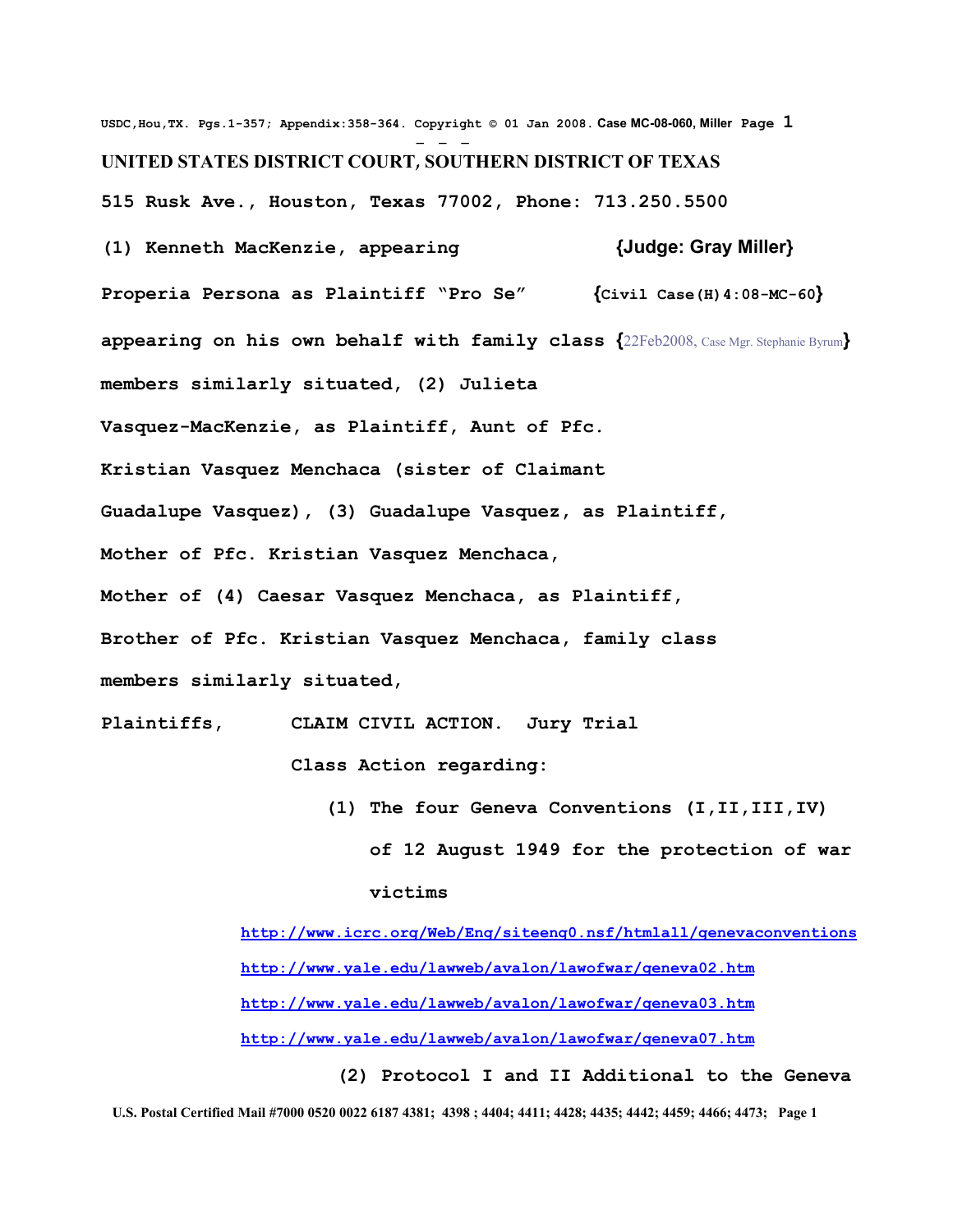**USDC,Hou,TX. Pgs.1-357; Appendix:358-364. Copyright © 01 Jan 2008. Case MC-08-060, Miller Page 2** - - -  **Conventions of 12 August 1949, and relating to Protection of Victims of International Armed Conflicts (Also SEE: Protocol I, Article 11 – Protection of persons, ¶ 1, ¶, 8 June 1977)**

 **[http://www.icrc.org/Web/Eng/si](http://www.icrc.org/Web/Eng/siteeng0.nsf/htmlall/genevaconventions)**

**[teeng0.nsf/htmlall/genevaconventions](http://www.icrc.org/Web/Eng/siteeng0.nsf/htmlall/genevaconventions)**

 **[http://www.icrc.org/Web/Eng/si](http://www.icrc.org/Web/Eng/siteeng0.nsf/htmlall/genevaconventions)**

**[teeng0.nsf/htmlall/genevaconventions](http://www.icrc.org/Web/Eng/siteeng0.nsf/htmlall/genevaconventions)**

 **(3) USC Title 18, Section 1961, et.seq., RICO Act** 

**against** 

**Defendant #1, U.S. Justice Department, United States Executive Branch Of Government, Alberto Gonzales, Attorney General of the United States, Defendant -** 

**------------------------------------------------------**

 **INTERESTED PARTIES: Interested Party #1, U.S. State Department, United States Executive Branch Of Government, Condoleeza Rice, U.S. Secretary of State; U.S. Department of State, 2201 C Street NW, Washington, DC 20520; Interested Party #2, U.S. Defense Department, United States Executive Branch Of Government, Donald Rumsfeld, former U.S. Secretary of Defense - 20 January 2001 to 18 December 2006; Interested Party #3, U.S. Defense Department, United U.S. Postal Certified Mail #7000 0520 0022 6187 4381; 4398 ; 4404; 4411; 4428; 4435; 4442; 4459; 4466; 4473; Page 2**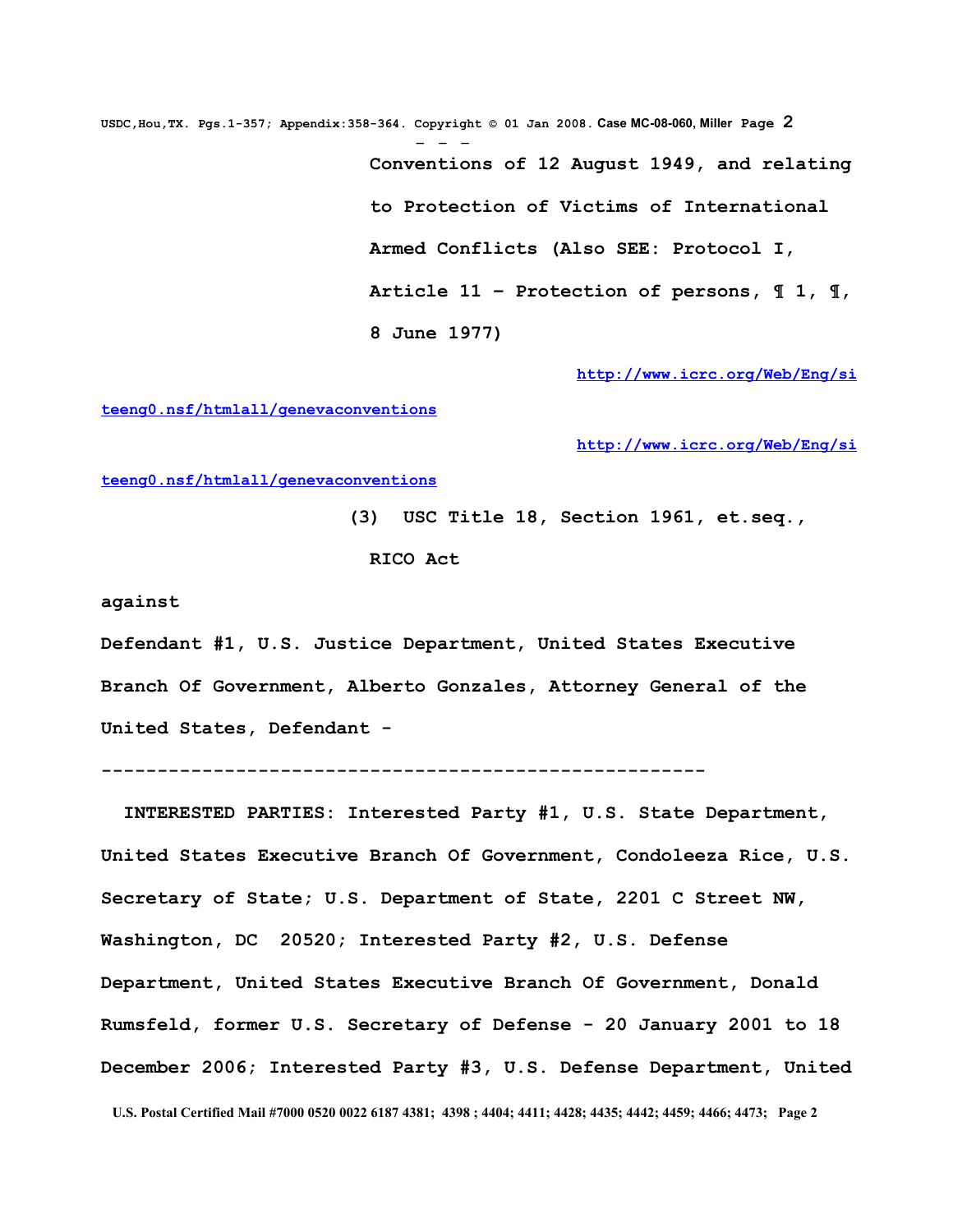**USDC,Hou,TX. Pgs.1-357; Appendix:358-364. Copyright © 01 Jan 2008. Case MC-08-060, Miller Page 3** - - - **States Executive Branch Of Government, Robert Gates, U.S. Secretary of Defense - 18 December 2006; Interested Party #4, United States Executive Branch Of Government, U.S. Justice Department, Attorney General Michael B. Mukasey (09 Nov 2007) ; U.S. Department of Justice , 950 Pennsylvania Avenue, NW, Washington, DC 20530-0001; Phone: 202-353-1555; [AskDOJ@usdoj.gov](mailto:AskDOJ@usdoj.gov?subject=USDOJ%20Comments) ; Interested Party #5, Abu Ayyub al-Masri (Abd al Hadi al-Iraqi) (Legal Service impossible) Spiegel [http://www1.spiegel.de/active/kontakt/fcgi/lesermail.fcgi](http://www1.spiegel.de/active/kontakt/fcgi/lesermail.fcgi%20%20) Salon [http://www.salon.com/news/feature/2008/01/16/ask\\_al\\_qaida/](http://www.salon.com/news/feature/2008/01/16/ask_al_qaida/) ; Interested Party #6, Ayman al-Zawahiri (Legal Service impossible), Spiegel**

**[http://www1.spiegel.de/active/kontakt/fcgi/lesermail.fcgi ,S](http://www1.spiegel.de/active/kontakt/fcgi/lesermail.fcgi%20%20)alon [http://www.salon.com/news/feature/2008/01/16/ask\\_al\\_qaida/](http://www.salon.com/news/feature/2008/01/16/ask_al_qaida/)**

**Interested Party #7, Ussama Bin Ladin (Legal Service not possible); Spiegel [http://www1.spiegel.de/active/kontakt/fcgi/lesermail.fcgi](http://www1.spiegel.de/active/kontakt/fcgi/lesermail.fcgi%20%20) Salon [http://www.salon.com/news/feature/2008/01/16/ask\\_al\\_qaida/](http://www.salon.com/news/feature/2008/01/16/ask_al_qaida/) Interested Party #8, All Enlisted Personel of United States Army Interested Party #9, All Enlisted Personel of United States Navy and Marine Corps**

**Interested Party #10, All Enlisted Personel of United States Air Force**

**Interested Party #11, CNN News**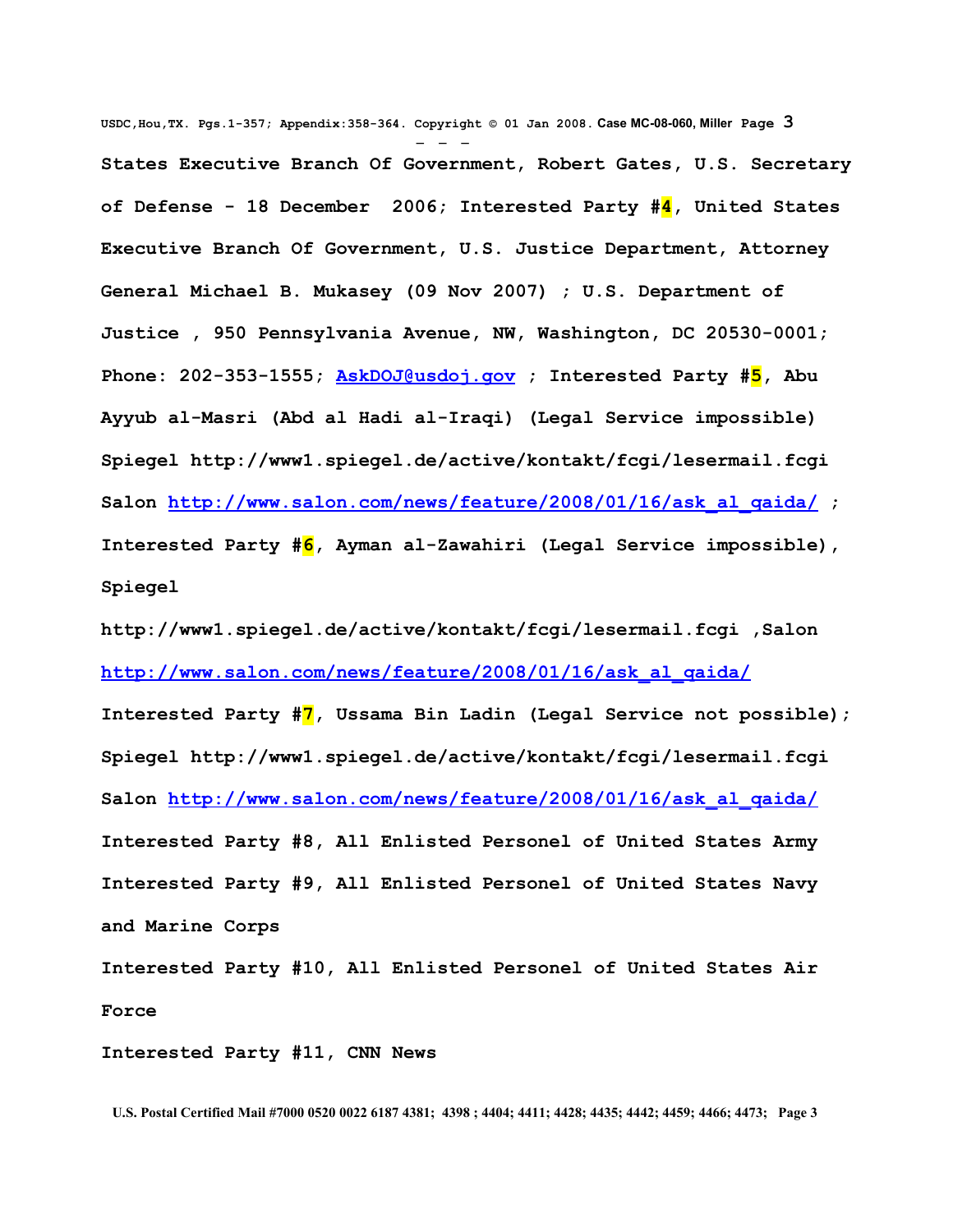**USDC,Hou,TX. Pgs.1-357; Appendix:358-364. Copyright © 01 Jan 2008. Case MC-08-060, Miller Page 4** - - - **Interested Party #12, NBC News Interested Party #13, ABC News Interested Party #14, BBC News Interested Party #15, AL JAZEERA News Interested Party #16, DER SPIEGEL News; et.al. Interested Party #17, United States Grand Jury, Texas. Interested Party #18, Harris County Grand Jury, Texas. Interested Party #19, Los Angeles County Grand Jury, California Interested Party #20, Presidential Candidate John McCain, U.S. Senator.**

**Interested Party #21, Presidential Candidate Hillary Clinton, U.S. Senator.**

**Interested Party #22, Presidential Candidate Barak Obama, U.S. Senator.**

**Interested Party #23, G.W. Bush, President of the United States, United States Executive Branch Of Government**

**Interested Party #24, United States Senate.**

**Interested Party #25, United States House of Representatives.**

**Interested Party #26, All British Military Units serving in Iraq & Afghanistan potentially identified as objects of said U.S.**

**proclaimed "\$50,000 Death Rewards," particularly those units where members of "British Royal Family" serve.**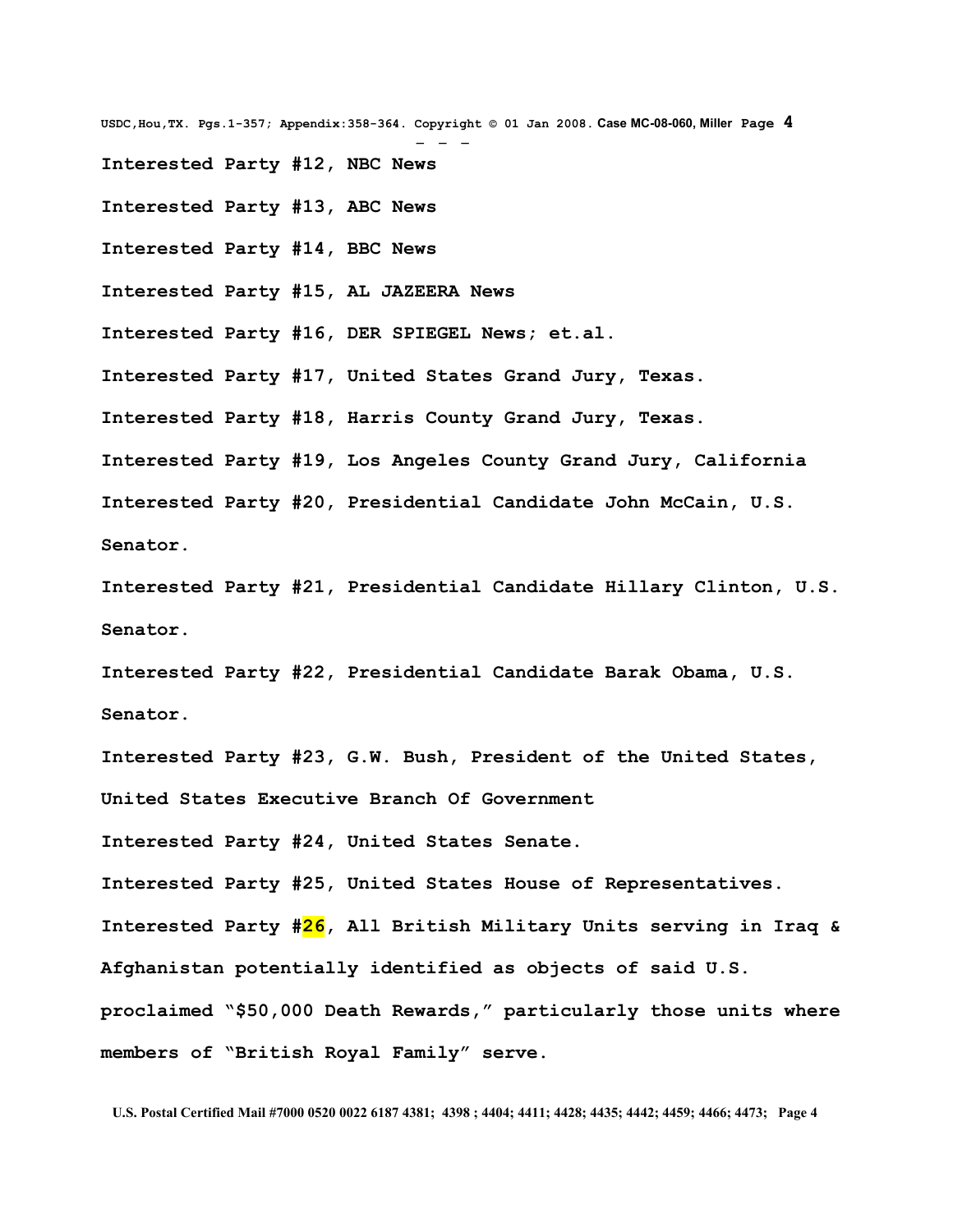**USDC,Hou,TX. Pgs.1-357; Appendix:358-364. Copyright © 01 Jan 2008. Case MC-08-060, Miller Page 5** - - - **Interested Party #27, All 'Coalition' Military Units serving in Iraq & Afghanistan potentially identified as objects of said U.S. proclaimed "\$50,000 Death Rewards."**

**Interested Party #28, U.S. FBI Houston, 2500 East TC Jester, Houston, Texas 77008-1300; (713) 693-5000; [Houston@ic.fbi.gov](mailto:Houston@ic.fbi.gov)  Interested Party #29, Gov. Strickland, Ohio (re: Sgt Keith Maupin MIA, Batavia, OH)**

**Interested Party #30, Governor of Michigan Jennifer Granholm: (Pvt. Byron W. Fouty, MIA, Waterford, MI)**

**Interested Party #31, Governor of Massachusetts Willard Mitt Romney: (Spc. Alex R. Jimenez, MIA, Lawrence, MA)**

**Interested Party #32, Governor of California Arnold Schwarzenegger: (Pfc. Joseph J. Anzack Jr., found tortured to death, Torrance, CA) Interested Party #33, Governor of Oregon, Ted Kulongoski :(PFC Thomas Tucker, tortured to death, Madras, OR)** 

**Interested Party #34, Governor of Texas, Rick Perry: (PFC Kristian Menchaca, tortured to death, Houston, TX)**

**Interested Parties #35 through #85, Governors and National Guard Soldiers of all Fifty U.S. States.**

 **Future Possible Interested Parties: SEE: Appendix E.**

## **----------------------X ----------------------X**

**. . . . . . . . . . . . . . . . . . . . . . . . . . . . . . . . .**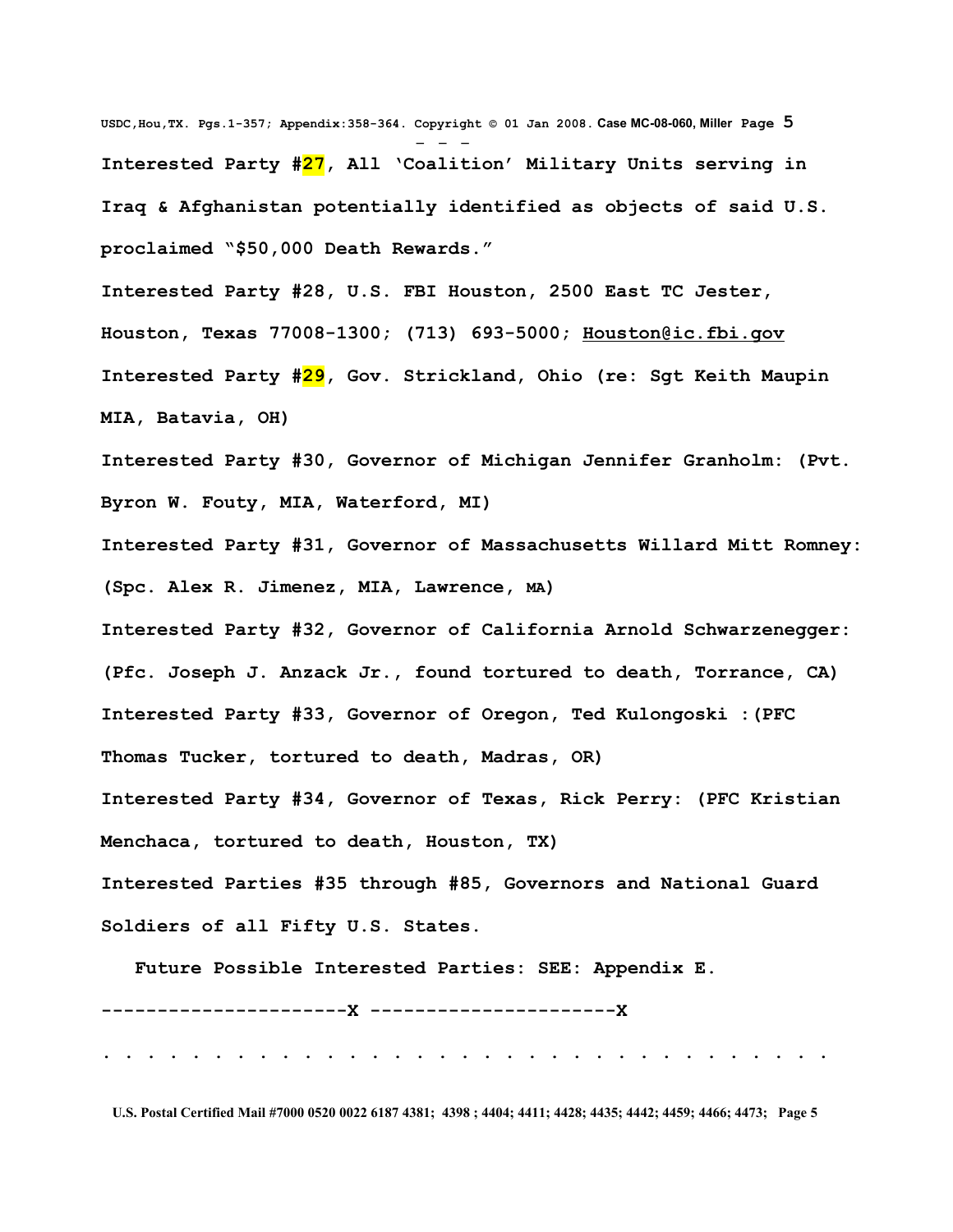**USDC,Hou,TX. Pgs.1-357; Appendix:358-364. Copyright © 01 Jan 2008. Case MC-08-060, Miller Page 6**

- - - **.1. PRELIMINARY SHORT, PLAIN STATEMENT OF WHY THE COURT HAS JURISDICTION AND VENUE: There are multiple causes of action and jurisdictions in this matter. This U.S. court has jurisdiction of this matter under Geneva Conventions (I, III, IV), 12 August, 1949, And Geneva Convention Protocols I And II, Of 08 June 1977, to which the U.S. is signatory, relative To Terrorist-captured U.S. Soldiers who are "Prisoners Of War" and has jurisdiction of U.S. reward money in the U.S. Treasury to be paid for captured U.S. Soldiers and paid for captured Terrorists and terrorists "at large" during wartime; this U.S. court has jurisdiction under the Torture Victim Protection Act of 1991, 28 U.S.C. § 1350: The Torture Victim Protection Act of 1991, which provides a cause of action for damages to anyone - aliens and citizens alike - who suffered torture anywhere in the world at the hands of any individual acting under the law of any foreign nation. 28 U.S.C. § 1350 note: The Torture Victim Act does not contain its own jurisdictional provision. But, it is clear that any case brought pursuant to that statute would arise under federal law and thus come within 28 U.S.C. § 1331, the grant of general federal question jurisdiction; this U.S. court has jurisdiction under (1) Federal Tort Claims Act ("FTCA"), 28 U.S.C. Sections 1346, 2671-80, and under 28 USC, Section 1391, Where Plaintiff Resides; Under 18 USC, Section 1964 -**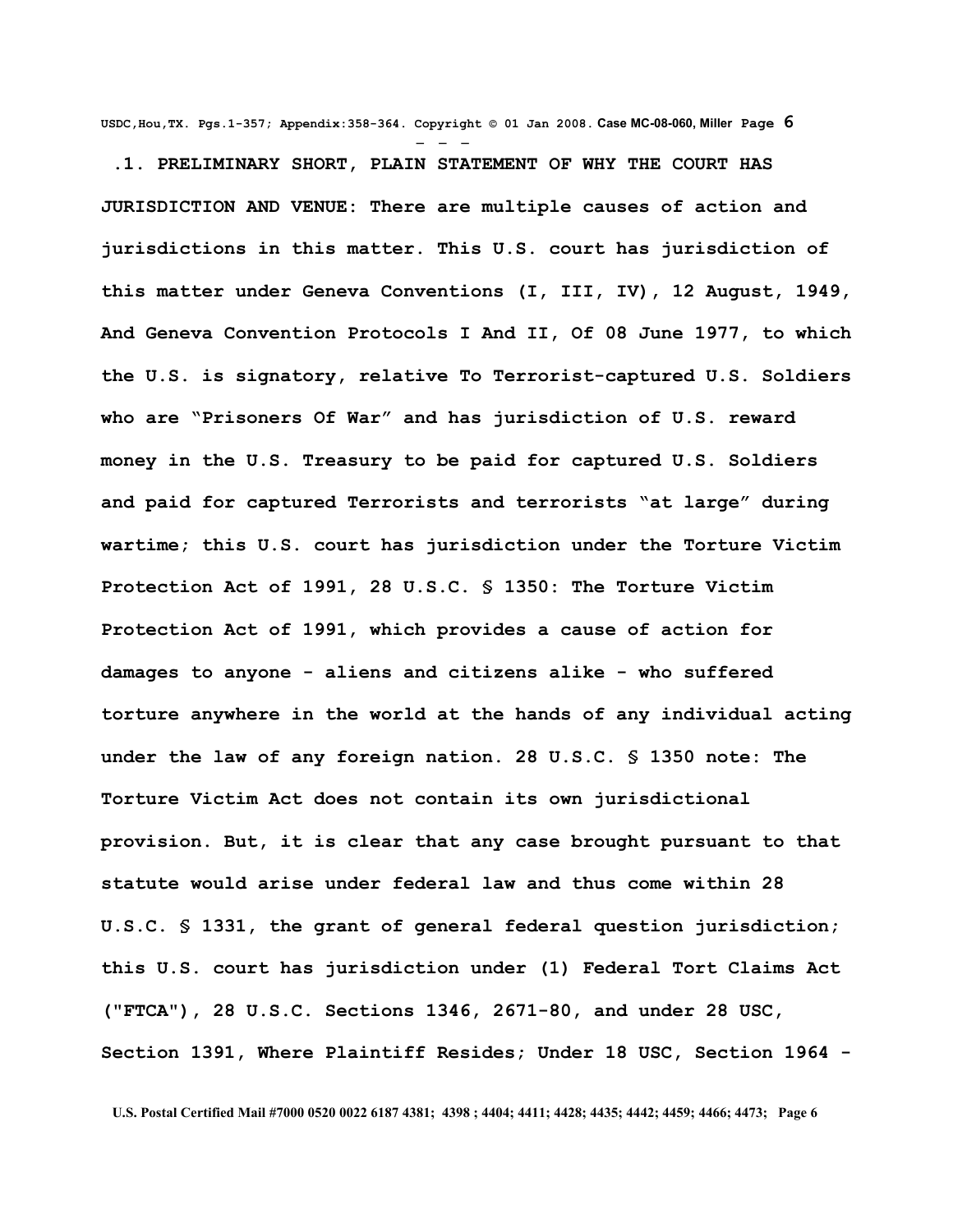**USDC,Hou,TX. Pgs.1-357; Appendix:358-364. Copyright © 01 Jan 2008. Case MC-08-060, Miller Page 7** - - - **Civil remedies, 18 USC, Section 1965 - Venue and process; under (2) USC Title 18, Part I, Chapter 96, Section 1961, et.seq., RICO Act, Section 1964, Civil remedies, et.seq., under (3) Any act that is indictable under any provision listed in TITLE 18, Section 2332b (g)(5)(B), under (4) Title 18 USC, Sectiion 2339A. Providing material support to terrorists, under (5) Title 28 U.S.C., Section 1331. Federal question; under (6) Title 42, Section 1983; under (7) Title 28 U.S.C., Section 1350. Alien's action for tort; under (8) 28 U.S.C., Section 1361. Action to compel an officer of the United States to perform his duty; JURISDICTION AND VENUE UNDER TITLE 18, SECTION 2334:(a) General Venue. - Any civil action under section 2333 of this title against any person may be instituted in the district court of the United States for any district where any plaintiff resides or where any defendant resides or is served, or has an agent. Process in such a civil action may be served in any district where the defendant resides, is found, or has an agent. (b) Special Maritime or Territorial Jurisdiction. - If the actions giving rise to the claim occurred within the special maritime and territorial jurisdiction of the United States, as defined in section 7 of this title, then any civil action under section 2333 of this title against any person may be instituted in the district court of the United States for any district in which any plaintiff**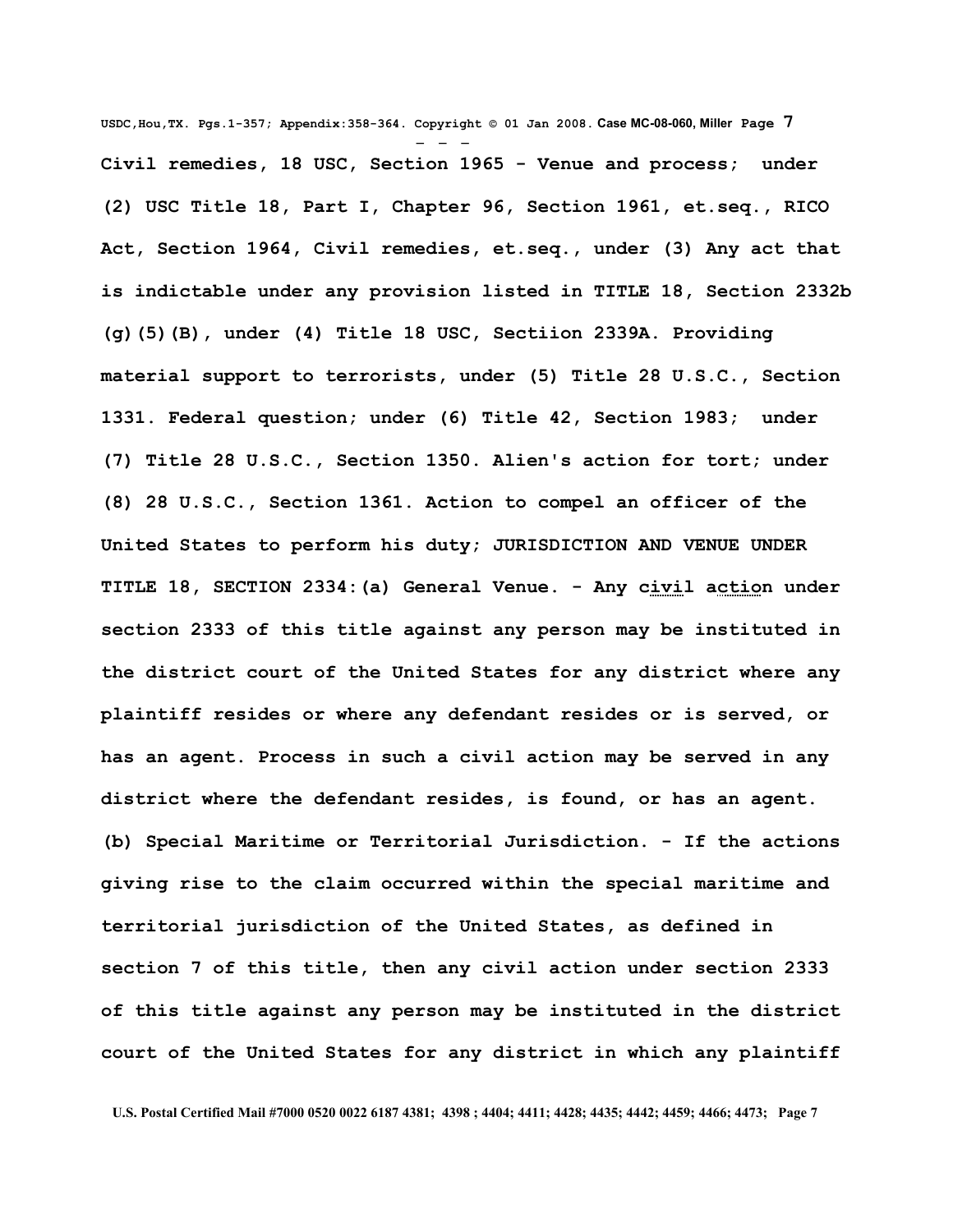**USDC,Hou,TX. Pgs.1-357; Appendix:358-364. Copyright © 01 Jan 2008. Case MC-08-060, Miller Page 8** - - **resides or the defendant resides, is served, or has an agent. (c) Service on Witnesses. - A witness in a civil action brought under section 2333 of this title may be served in any other district where the defendant resides, is found, or has an agent. (d) Convenience of the Forum. - The district court shall not dismiss any action brought under section 2333 of this title on the grounds of the inconvenience or inappropriateness of the forum chosen, unless - (1) the action may be maintained in a foreign court that has jurisdiction over the subject matter and over all the defendants; (2) that foreign court is significantly more convenient and appropriate; and (3) that foreign court offers a remedy which is substantially the same as the one available in the courts of the United States. U.S. Court Jurisdiction exists under Geneva Convention (I), Geneva Convention (III), Geneva Convention (IV); and, Protocol Additional to the Geneva Conventions of 12 August 1949, (Protocol I), 8 June 1977; and, Protocol Additional to the Geneva Conventions of 12 August 1949, (Protocol II), 8 June 1977. .2. A STATEMENT OF THE CLAIM THAT ENTITLES THE PLAINTIFF TO RELIEF, INCLUDING A CONCISE STATEMENT OF THE FACTS: Defendant's deliberately wrongful acts and negligence caused the death of Kristian Menchaca, a son of Plaintiff Guadalupe Vasquez, brother of Plaintiff Ceasar Menchaca, nephew of Julieta Vasquez (sister of**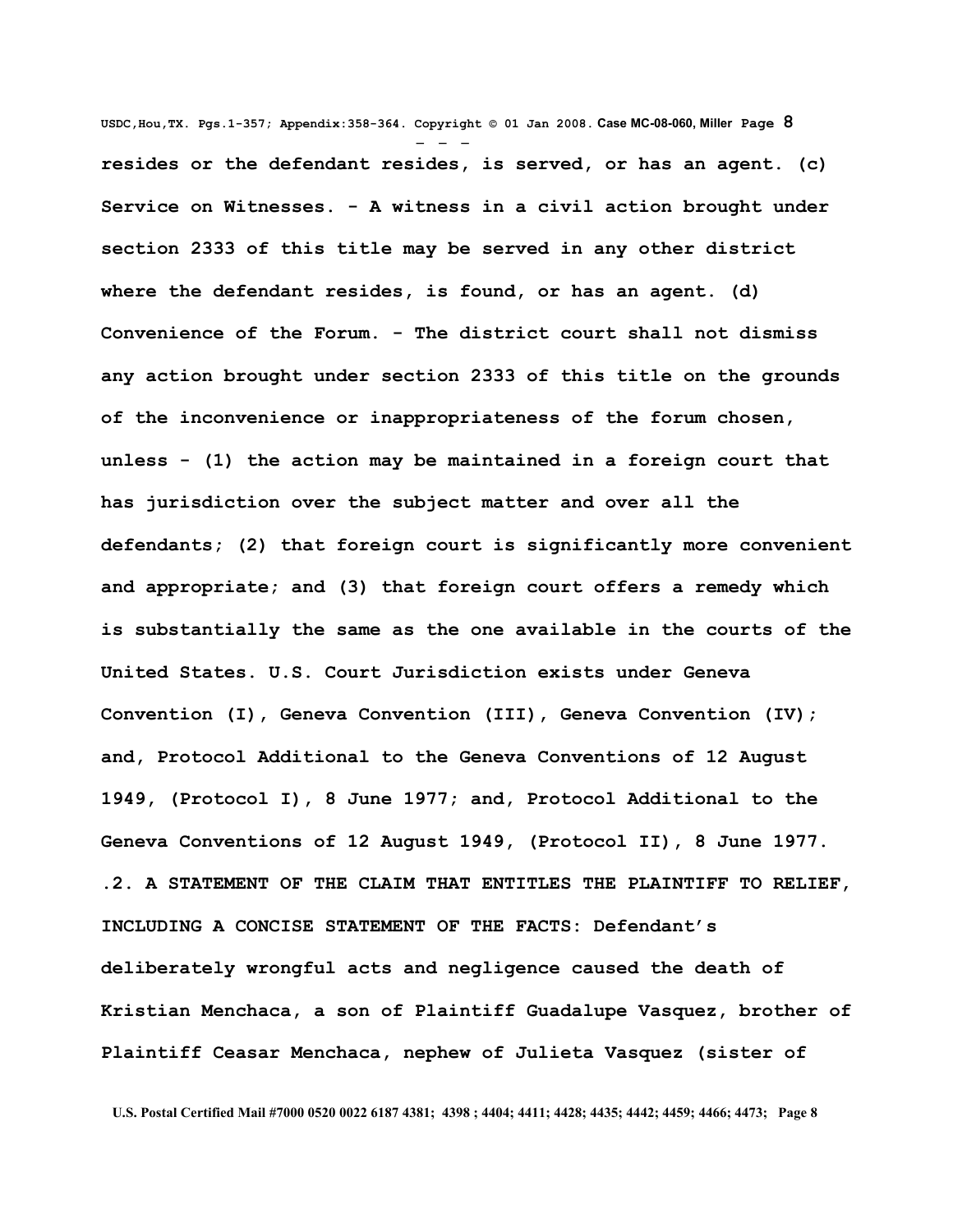**USDC,Hou,TX. Pgs.1-357; Appendix:358-364. Copyright © 01 Jan 2008. Case MC-08-060, Miller Page 9** - - - **Guadalupe Vasquez) and Kenneth MacKenzie. During the time frame of June-2006, while, at the same time as said United States Code Title 1 money was paid out of the U.S. Treasury on behalf of Terrorists, said members of the same U.S. Life-reward protected al Shura and al Queda Terrorist Organizations, life-protected by U.S. multi million dollar reward money offered by Defendant Attorney General Gonzales, by U.S. Executive Branch, and offered by Interested Party #1, Secretary of State Rice, were in-progress torture-murdering United States Soldiers who said Terrorists had captured in Yosifiya, Iraq, (1) Pfc. Kristian Menchaca, 23, and (2) Pfc. Thomas L. Tucker, 25, who, during this same time of June 2006, were treasonably denied by Defendant Attorney General Gonzales and U.S. Executive Branch the equal life-saving treatment of said United States `Counterterrorism Funds' in the area of Yosifiya, Iraq, during June 2006. As a consequence, (1) Pfc. Kristian Menchaca, 23, and (2) Pfc. Thomas L. Tucker, 25, were tortured to death by reason of being assigned said "\$50,000 Death Rewards" and simultaneously denied rewards equal to the \$25 million dollar rewards proclaimed by Defendants to save the lives of the same Terrorist who savagely tortured (1) Pfc. Kristian Menchaca, 23, and (2) Pfc. Thomas L. Tucker, 25 as a result of Defendants' denial of equal rewards on their behalf. If (1) Pfc. Kristian Menchaca, 23, and (2) Pfc. Thomas L. Tucker, 25 had been**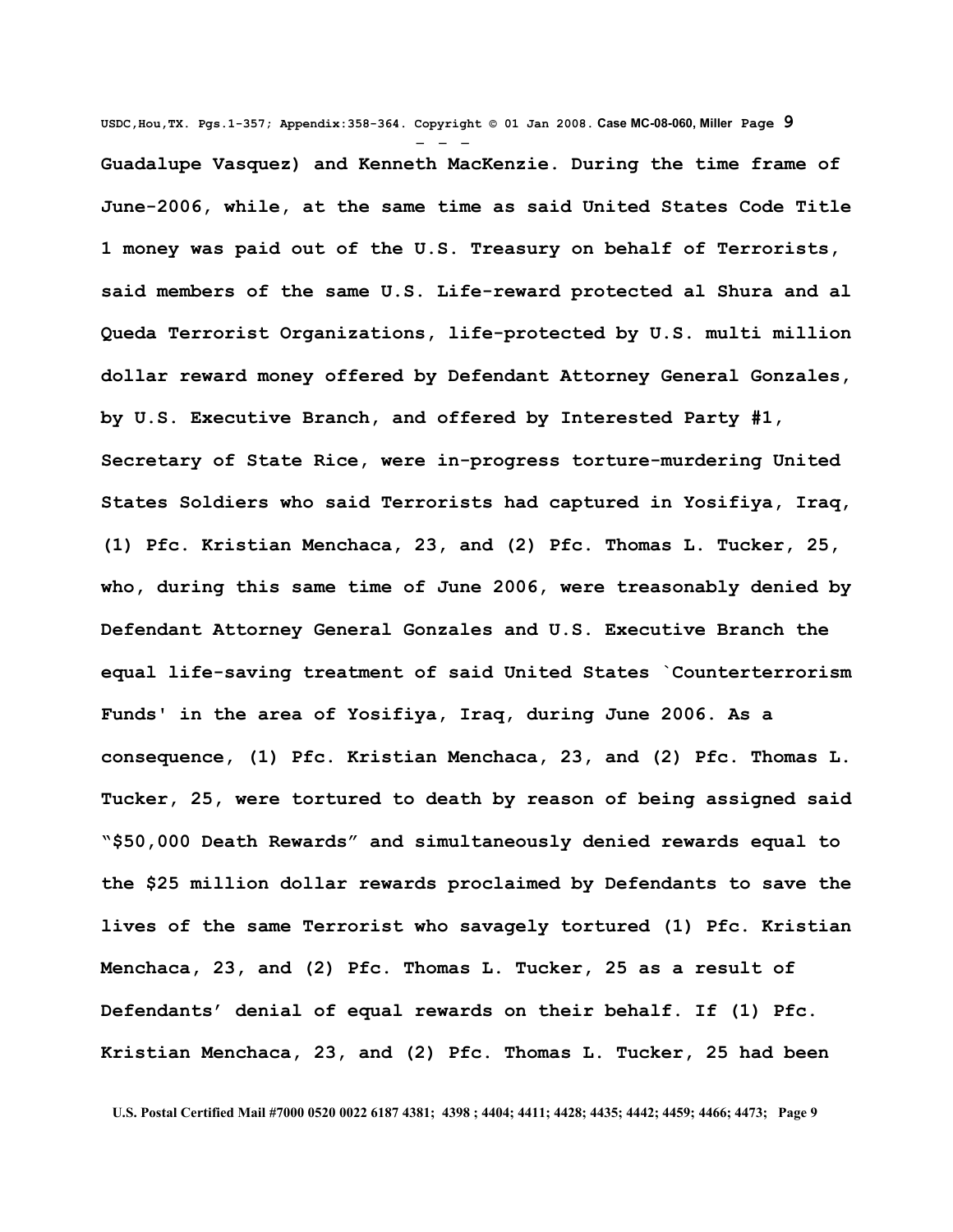**USDC,Hou,TX. Pgs.1-357; Appendix:358-364. Copyright © 01 Jan 2008. Case MC-08-060, Miller Page 10** - - **life-valued at \$25 Million equal to Bin-Ladin, equal to Hussein, and equal to other terrorists listed at the U.S. "Rewards For Justice" web site, their chances of survival would have been equal to that of Terrorists. Instead Defendant Gonzales, and Interested Party U.S. Executive Branch and Interested Parties Rice-Rumsfeld assigned a paltry life value of \$50,000 for each of terroristcaptured U.S. Soldiers' lives while paying out mega million dollar rewards for terrorist lives that they valued at higher dollar amounts than for (1) Pfc. Kristian Menchaca, 23, and (2) Pfc. Thomas L. Tucker, 25. This behavior is obviously a violation of said RICO Act proscribed crime predicates and is a violation of the Therefore, Plaintiffs are entitled to relief and payment of damages under provision of the United States RICO Act and USC Title 18, Section 2381 – Treason, and is in violation of other provisions of United States laws. Once life-valued after capture to virtual worthlessness, (1) Pfc. Kristian Menchaca, 23, and (2) Pfc. Thomas L. Tucker, 25 had no chance to survive capture alive. In truth, their chances were less than zero of surviving after Defendant Gonzales, and Interested Party U.S. Executive Branch and Interested Parties Rice-Rumsfeld assigned a low life-value \$50,000 "Death-Sentence" 'Reward' for each of their lives.**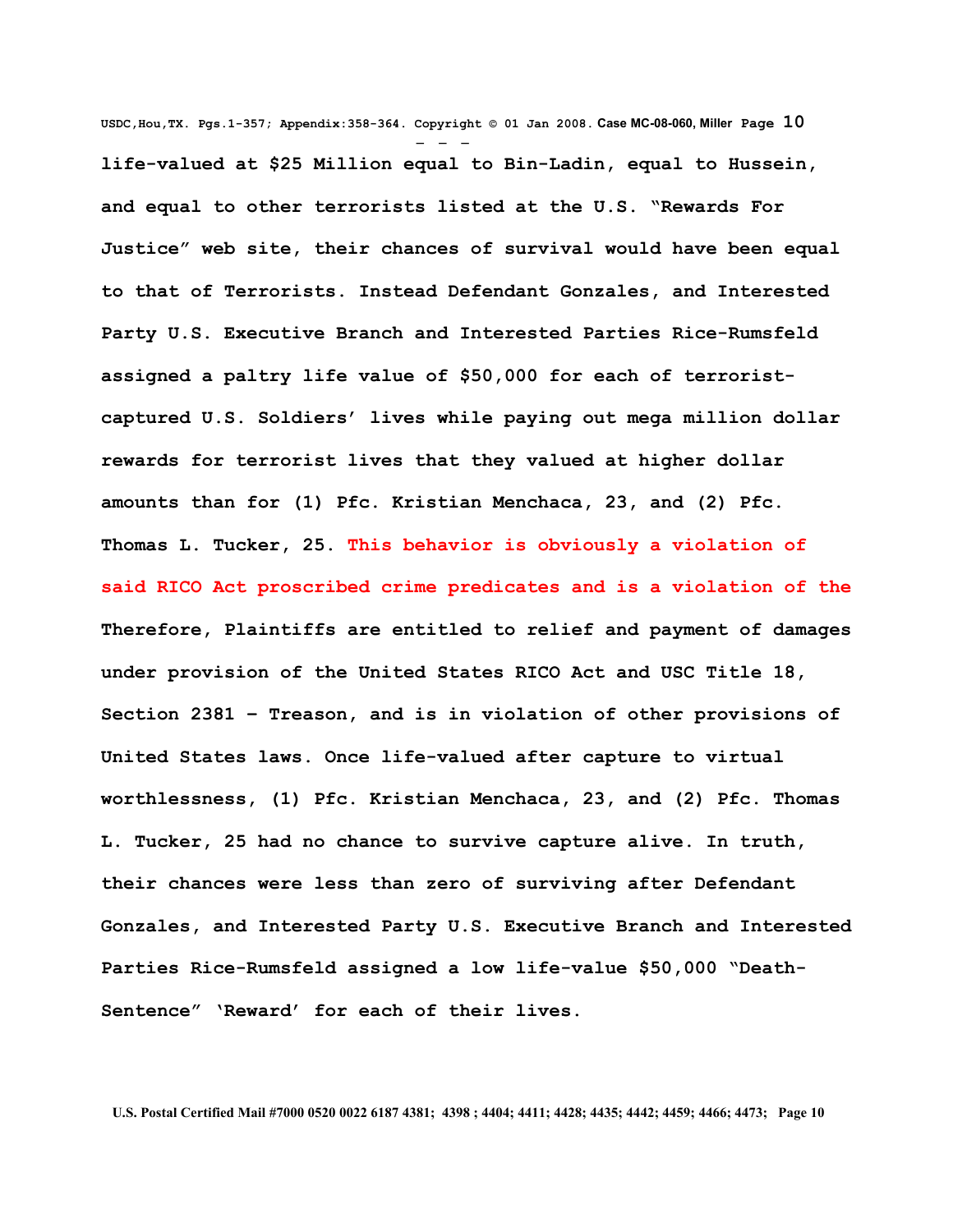**USDC,Hou,TX. Pgs.1-357; Appendix:358-364. Copyright © 01 Jan 2008. Case MC-08-060, Miller Page 11** - - -

 **.3. TORTS AGAINST THE VASQUEZ FAMILY: the doctrine of** *"the thing speaks for itself"* **(***Res ipsa loquitur***) applies. USC Title 18, § 3071 – "Information for which rewards authorized" and USC Title 18, Section 3072 - Determination of entitlement; maximum amount; Presidential approval; conclusiveness - The Attorney General shall determine whether an individual furnishing information described in section 3071 is entitled to a reward and the amount to be paid. TITLE 22, § 2708 – "Department of State rewards program" indicate that both Attorney General Gonzales and Secretary of State Rice are responsible for assigning said larger preferential reward amounts for terrorists. USC Title 18, § 3071 – "Information for which rewards authorized"- and TITLE 22, § 2708 – "Department of State rewards program" indicate said underfunded \$50,000 rewards offered for the safety of captured U.S, soldiers during war time treacherously discriminated unto death against U.S. soldiers, during wartime. Both USC Title 18, § 3071 and TITLE 22, § 2708 provide that** *"the rewards program shall be administered by the Secretary of State, in consultation, as appropriate, with the Attorney General..."* **Defendant Attorney General Gonzales and U.S. Executive Branch and U.S. Secretary of State Rice, and Secretaries of Defense Rumsfeld and Gates do not have ministerial scope or authority under U.S. laws or under Geneva Conventions to issue any**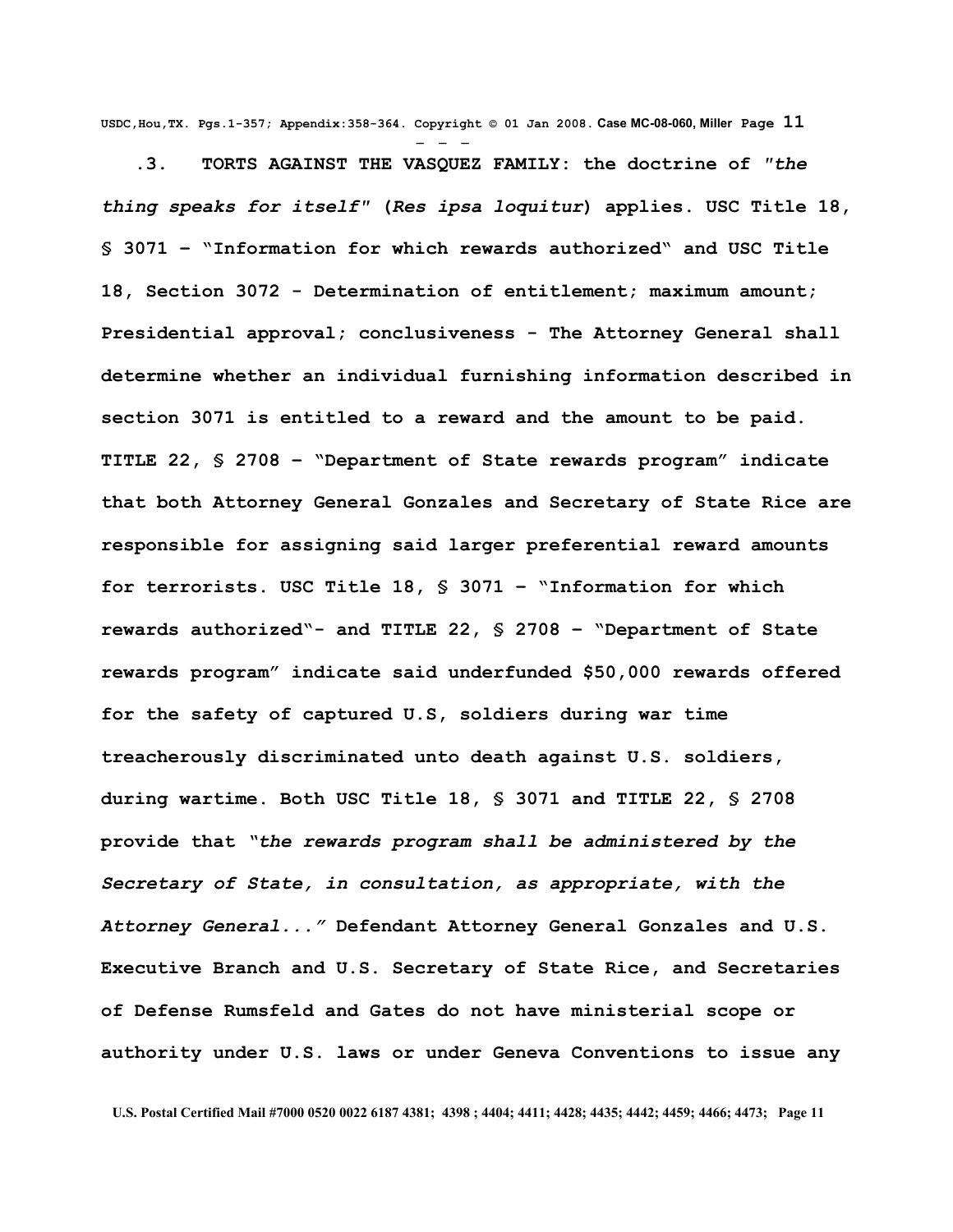**USDC,Hou,TX. Pgs.1-357; Appendix:358-364. Copyright © 01 Jan 2008. Case MC-08-060, Miller Page 12** - - **proclamation of "Fifty Thousand Dollar (\$50,000) Death Reward Proclamations" after U.S. Soldiers have laid down their arms when captured by Terrorists and are under the the provisions of the Geneva Conventions** 

**.4.** *"Twenty-Five-Million-Mega-Dollar-Life-Rewards"* **advertised and paid by the United States of America to save captured terrorist lives have consistently proven to save the lives of captured terrorists at "one hundred per cent of the time." However, said** *"Fifty-Thousand-Low-Dollar-Death-Rewards"* **consistently have proven to cause death for the soldiers of the United States of America at "one hundred per cent of the time."** 

 **.5. When these two profoundly contrasting conditions of "'Life' and 'Death' Rewards are examined alongside the Geneva Conventions (I, III, IV) of 12 August 1949, ARTICLE 3 & ARTICLE 11, and Geneva Convention Protocol I, ARTICLE 11 and Protocol II, of 08 June 1977,**

**Defendants' proclaimed "Fifty Thousand Dollar (\$50,000) Reward," for captured U.S. soldiers, when observed in reality alongside Defendants' proclaimed "Twenty Five Million Dollar Rewards" offered at the same time frame for and on behalf of terrorists, was deliberately so insignificant and was so manipulatively low-level that it is immediately seen as a symbolic "Token-Reward" that, in**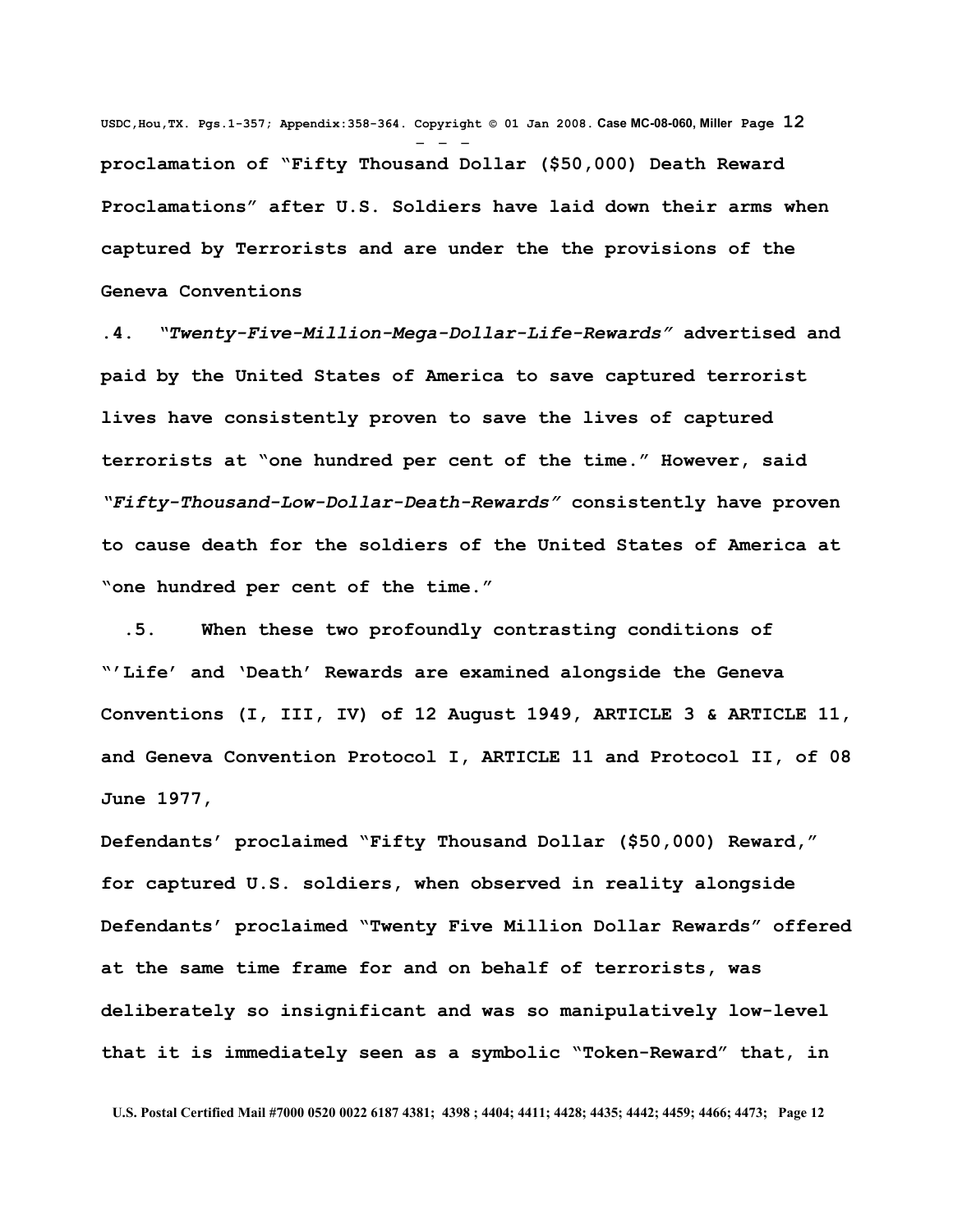**USDC,Hou,TX. Pgs.1-357; Appendix:358-364. Copyright © 01 Jan 2008. Case MC-08-060, Miller Page 13** - - **its final truthful interpretation by all who perceived it, operated as more of an actual "\$50,000 Death Sentence"** *(SEE: Geneva Convention (III) Relative to the Treatment of Prisoners of War; August 12, 1949 : Part 1, ARTICLE 2; ARTICLE 3, "…(a) violence to life and person, in particular murder of all kinds, mutilation, cruel treatment and torture"; "(d) the passing of sentences…")* **than of anything else. Said "Fifty Thousand Dollar Reward" (\$50,000) was obviously not proclaimed to save the lives of the U.S. Soldiers it identified while Defendants proclaimed "Twenty Five Million Dollar Rewards" offered and paid out \$77 million dollars in Reward money, in the same time frame, for and on behalf of terrorists.**

 **.6. TORTS REGARDING WRONGFUL BREACH OF U.S. MILITARY CONTRACT: at the point of voluntary enlistment into the U.S. Military forces under a written contract, enlistees, most who are U.S. Citizens, are not forwarned by U.S. Military Enlistment Recruiters of the United States Military Forces that after enlistment, if Volunteer U.S. Soldiers are captured by terrorists, their lives are evaluated by the U.S. Executive Branch at five hundred times less for "Reward" to be paid for their living recovery at Fifty Thousand dollars each, than the Terrorist enemies of the United States whose lives are evaluated by the U.S. Executive Branch at five hundred times more for "Reward" to be paid for their living recovery at**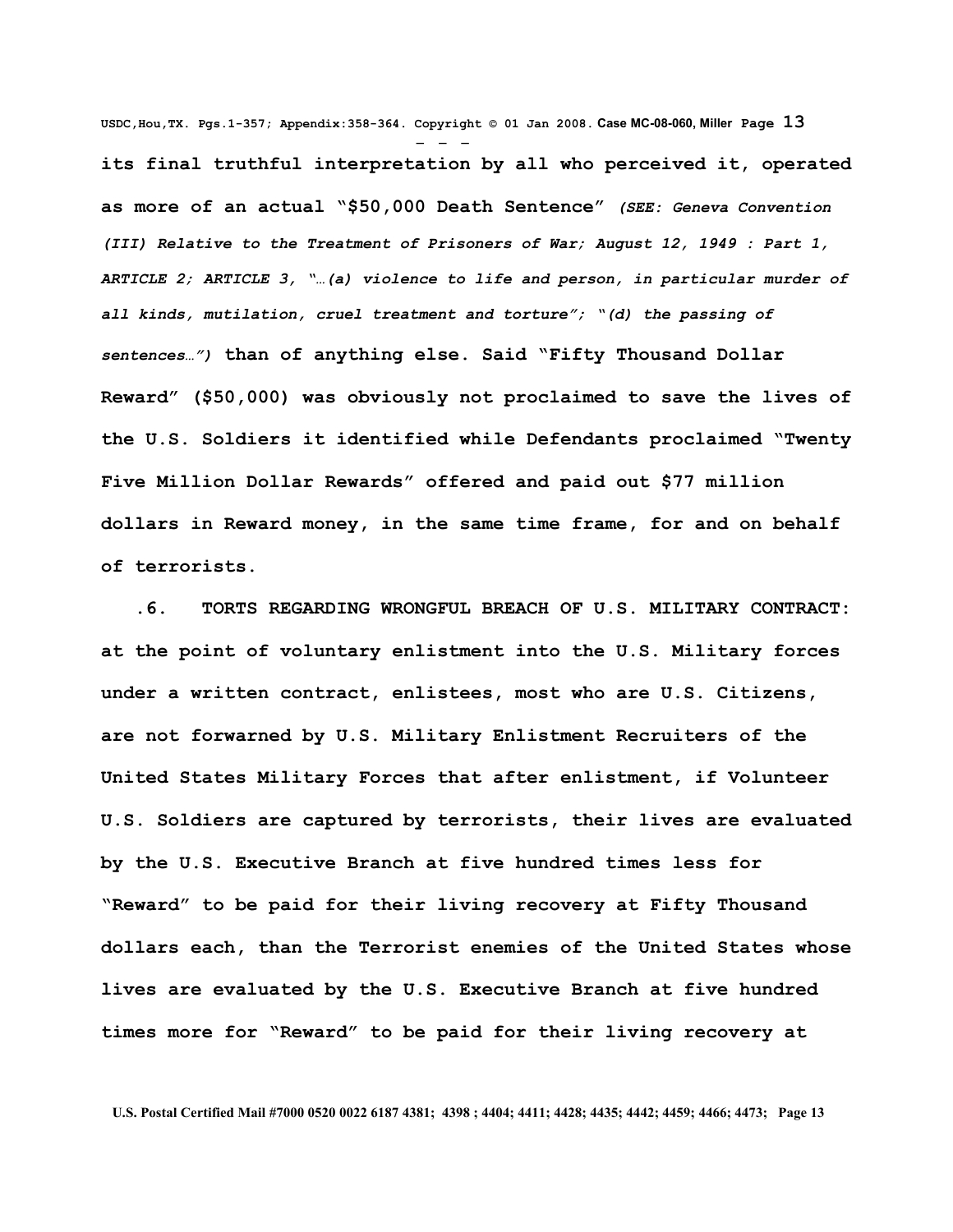**USDC,Hou,TX. Pgs.1-357; Appendix:358-364. Copyright © 01 Jan 2008. Case MC-08-060, Miller Page 14** - - - **Twenty Five Million Dollars (\$25,000,000) each, who said Volunteer U.S. Soldiers are fighting against in Iraq and Afghanistan.**

 **.7. TORTS REGARDING WRONGFUL BREACH OF U.S. MILITARY CONTRACT AND NEGLIGENCE, FOR WHICH A CIVIL SUIT CAN BE BROUGHT: enlistees, most who are U.S. Citizens, are not forwarned by U.S. Military Enlistment Recruiters of the United States Military Forces that after enlistment, if Volunteer U.S. Soldiers are captured by terrorists, only five hundred times less "Reward" will be offered by the U.S. Defense Department for their living recovery at Fifty Thousand dollars (\$50,000) each, this \$50,000 is five hundred times less than Terrorists are U.S. life-valued at Twenty five Million Dollars (\$25,000,000) each for Rewards. Due to the fact that U.S. soldiers lives are "unexpectedly" life-under-valued by their government at five hundred times less "Reward" (\$50,000) than Terrorist enemies of the United States are highly life valued for Rewards of Twenty Five Million Dollars (\$25,000,000), all said captured U.S. Soldiers in Iraq have been recovered by the United States Military in a tortured-to-death condition because of said "unexpectedly" low \$50,000 rewards; and, those whose bodies have not been recovered have been videoed by terrorists while they were murdered as represented in Terrorist murder videos.**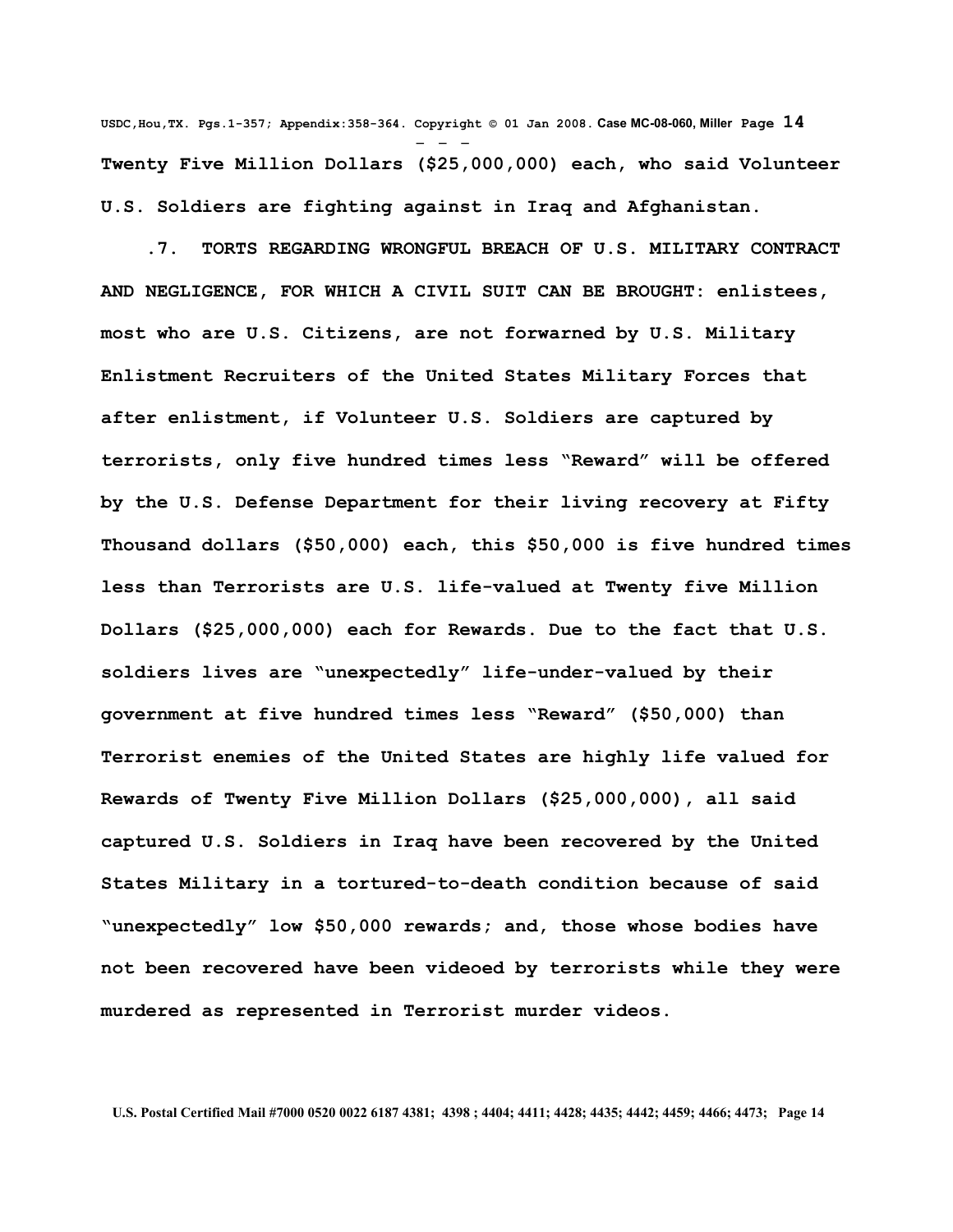**USDC,Hou,TX. Pgs.1-357; Appendix:358-364. Copyright © 01 Jan 2008. Case MC-08-060, Miller Page 15** - - -

 **.8. Thus, the U.S. Executive Branch, in its "unexpected" breach of U.S. Military Contract, has unreasonably breached a duty of care for the interests of Terrorist-captured United States Soldiers held as "Prisoners of War" in Iraq by not forewarning them at enlistment of the manipulated "Death Sentence"** *(SEE: Geneva Convention (III) Relative to the Treatment of Prisoners of War; August 12, 1949 : Part 1, ARTICLE 2; ARTICLE 3, "…(a) violence to life and person, in particular murder of all kinds, mutilation, cruel treatment and torture"; "(d) the passing of sentences…")* **that the U.S. Executive Branch assigns to them in the guise of an offered \$50,000 Reward if they are captured by Terrorists in Iraq or Afghanistan. In essence, U.S. Military Recruiters act in "Bad Faith" by not explaining that all one hundred percent of captured U.S. soldiers are limited to fifty thousand dollar reward life values in Iraq and have been tortured to death for which a civil suit can be brought against the U.S. Military for writing contracts without full disclosure that subsequently leads to Torture Death of the enlistee one hundred percent (100%) of the time if he is captured by terrorists in Iraq.**

 **.9. Under the doctrine of** *"the thing speaks for itself"* **(***Res ipsa loquitur***), the \$50,000 dollar low reward for captured U.S. Soldiers is a Death Sentence** *(SEE: Geneva Convention (III) Relative to the Treatment of Prisoners of War; August 12, 1949 : Part 1, ARTICLE 2; ARTICLE 3, "… (a) violence to life and person, in particular murder of all kinds, mutilation,*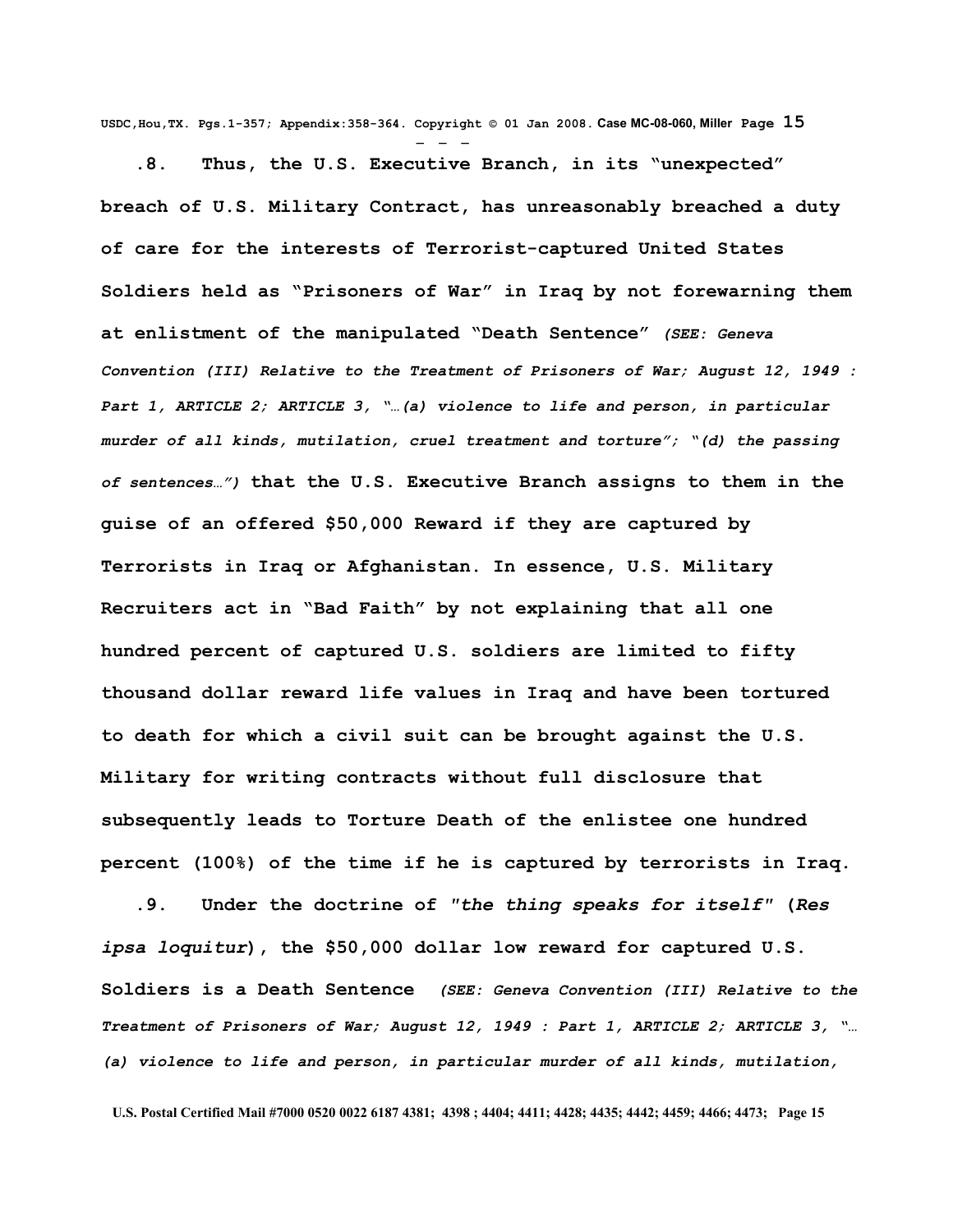**USDC,Hou,TX. Pgs.1-357; Appendix:358-364. Copyright © 01 Jan 2008. Case MC-08-060, Miller Page 16** - - *cruel treatment and torture"; "(d) the passing of sentences…")* **when contrasted alongside the \$25,000,000 the U.S. government offers for "at large" and "captured" terrorists in Iraq. Said \$50,000 low dollar level reward signifies that further details are unnecessary to prove it is a "Death Sentence"; the proof of the case is self-evident.** *"The thing speaks for itself"* **doctrine (***Res ipsa loquitur)* **applies under said conditions: Defendants Gonzales and U.S. Executive Branch unreasonably and negligently breached a duty of care for the interests of Terrorist captured United States Soldiers by not offering Rewards equal to the Twenty Five Million Dollar Rewards it regularly offers for "At Large" Terrorists and "captured Terrorists."**

 **.10.** *"THE THING SPEAKS FOR ITSELF"* **(***RES IPSA LOQUITUR)* **APPLIES: it is the profound "five hundred '***times'* **fifty thousand dollar difference in Rewards" that indicates to any observer that** *"the thing speaks for itself"* **(***Res ipsa loquitur)* **that there is such a vast "five hundred times" difference in said fifty thousand dollar U.S. Reward offers, and** *"the thing speaks for itself"* **that said "U.S. proclaimed fifty thousand dollar reward offer" to informants for information on the whereabouts of captured U.S. soldiers cannot be taken as seriously as the U.S. offer of Twenty five million dollars to informants for information on the whereabouts of "At**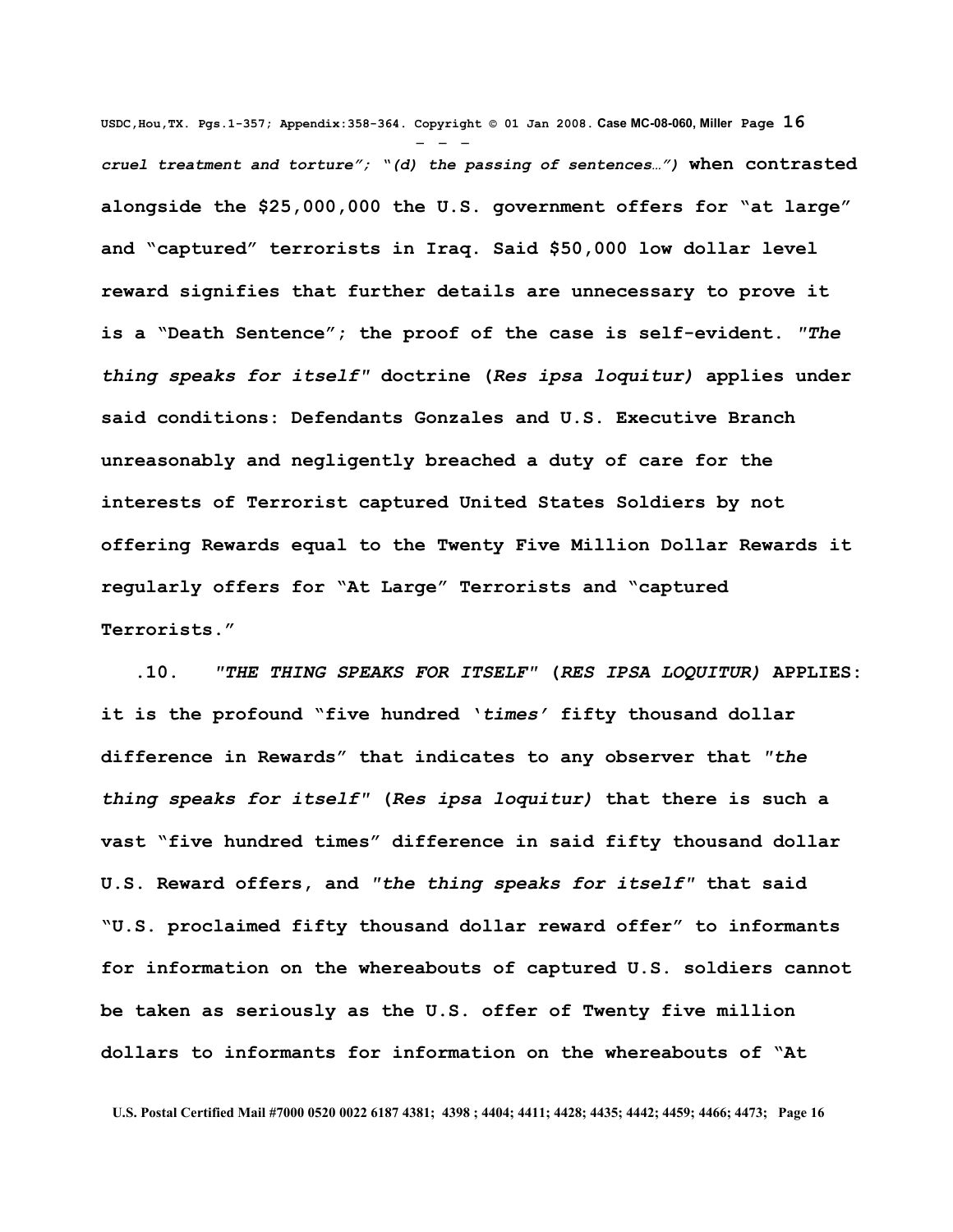**USDC,Hou,TX. Pgs.1-357; Appendix:358-364. Copyright © 01 Jan 2008. Case MC-08-060, Miller Page 17** - - - **Large" or "Captured" terrorists, anywhere, inside or outside of Iraq. Thus, the doctrine of** *"the thing speaks for itself"* **(***Res ipsa loquitur)* **applies to "ultra hazardous" low \$50,000 Reward conditions meaning, literally,** *"the U.S. proclaimed \$50,000 Reward***" as an "obvious-beyond-obvious"** *death catalyst* **operating against a Terrorist-captured U.S. soldier during wartime in Iraq and speaks for itself."** *"The U.S. proclaimed \$50,000 Reward***" signifies that further details are unnecessary; the proof of the case is selfevident that a captured U.S. soldier in mortal danger of being tortured to death or murdered will most certainly be tortured to death or murdered when his government offers said** *"U.S. proclaimed \$50,000* **ultra hazardous low Reward" as a message that** *U.S. proclaimed \$50,000 Reward***" payment for any captured U.S. Soldier's life is deliberately 500 times lower than the \$25,000,000 million dollars the U.S. is offering to pay as reward for "at-large" or "captured" terrorists in Iraq at the U.S. "Rewards For Justice" Web site maintained by Defendants and Interested Party Rice.**

 **.11. TORTS REGARDING THE DOCTRINE OF AN ULTRAHAZARDOUS ACTIVITY IN THE COMMON LAW OF TORTS IS ONE THAT IS SO INHERENTLY DANGEROUS THAT A PERSON ENGAGED IN SUCH AN ACTIVITY CAN BE HELD STRICTLY LIABLE FOR INJURIES CAUSED TO ANOTHER: as a consequence, said Defendant Gonzales and U.S. Executive Branch were well**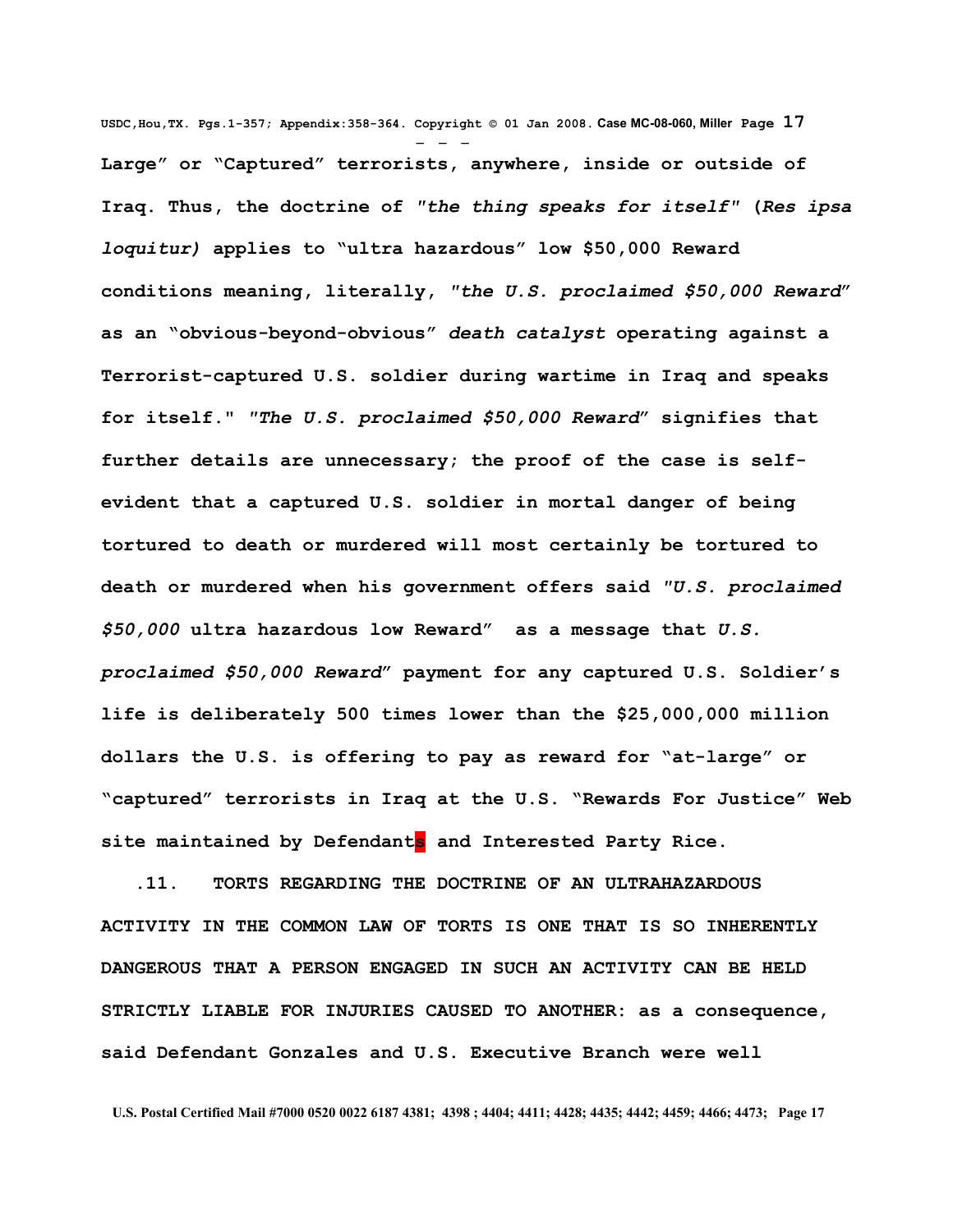**USDC,Hou,TX. Pgs.1-357; Appendix:358-364. Copyright © 01 Jan 2008. Case MC-08-060, Miller Page 18** - - **informed that their proclaimed "fifty thousand dollar reward offer," was an amount that created the tort of "ultra hazardous low Reward" conditions for captured U.S. Soldiers" and was interpreted as a "Death Sentence"** *(SEE: Geneva Convention (III) Relative to the Treatment of Prisoners of War; August 12, 1949 : Part 1, ARTICLE 2; ARTICLE 3, "…(a) violence to life and person, in particular murder of all kinds, mutilation, cruel treatment and torture"; "(d) the passing of sentences…")* **by Informants and Terrorists, alike, relative to the lives of captured U.S. soldiers in Iraq.** 

 **.12. TORTS REGARDING THE DOCTRINE OF** *RES IPSA LOQUITUR:* **Under many of herein said circumstances, the doctrine of** *res ipsa loquitur* is applicable: Defendants, with U.S. Congress legislated **United States Code authorized Reward money, at their discretion, unreasonably breached a duty of care and perpetrated the tort of creating "inherently 'ultra-dangerous' and "ultra-hazardous" 'Reward' activity" by not offering constitutionally equal (at least equal to reward protection Defendant Gonzales and U.S. Executive Branch provided to terrorists) twenty five million dollar (\$25,000,000) rewards for captured U.S. soldiers' lives and interests as "Prisoners of War" at the mercy of Terrorists with a well-known inclination to mutilate, torture, and murder their prisoners. Defendant Gonzales and Interested Party U.S. Executive Branch, U.S. Secretary of State Rice, and U.S. Defense Secretaries U.S. Postal Certified Mail #7000 0520 0022 6187 4381; 4398 ; 4404; 4411; 4428; 4435; 4442; 4459; 4466; 4473; Page 18**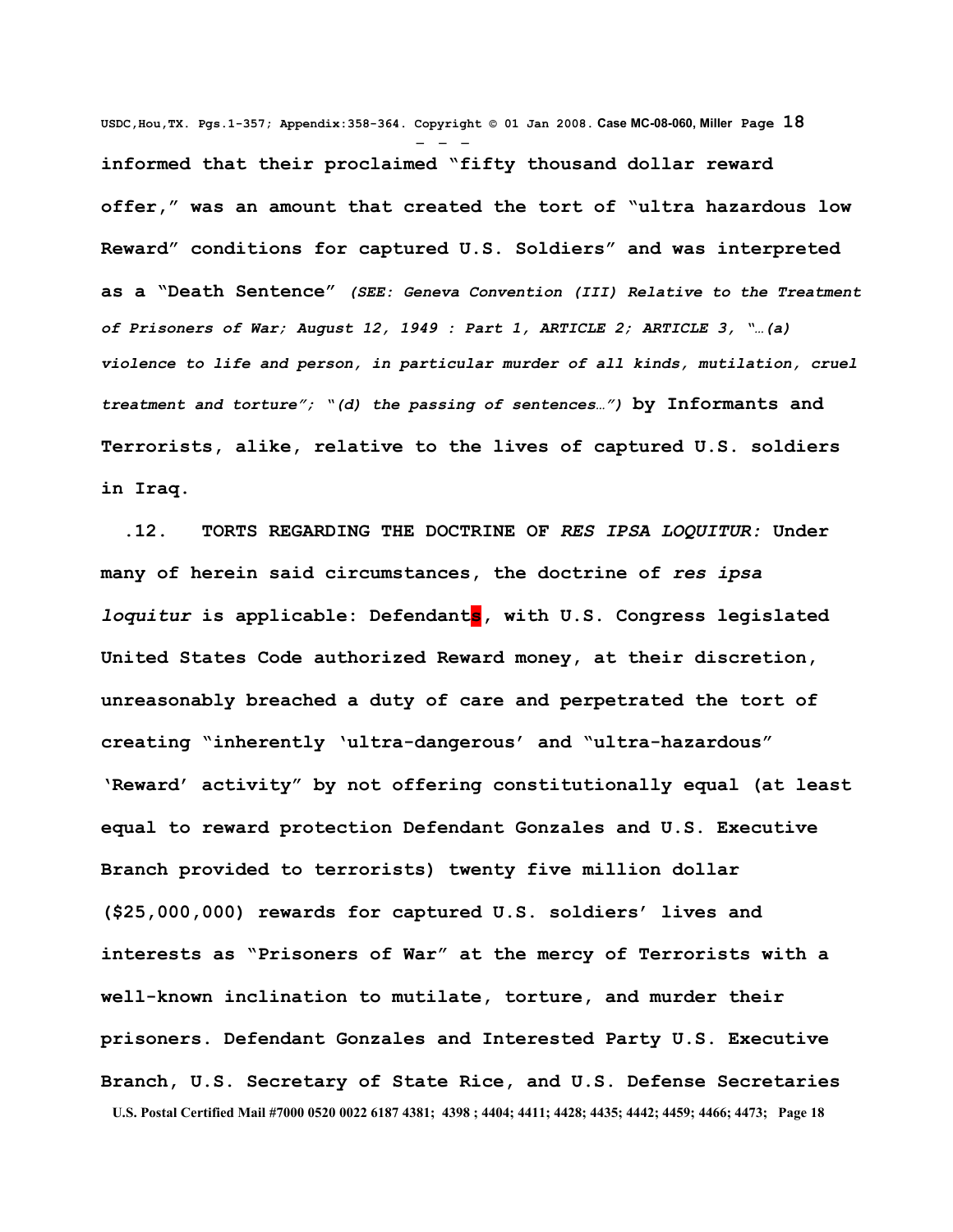**USDC,Hou,TX. Pgs.1-357; Appendix:358-364. Copyright © 01 Jan 2008. Case MC-08-060, Miller Page 19** - - - **Rumsfeld and Gates have no jurisdiction to issue "Politically manipulated "\$50,000 Reward Death Sentences" against their own terrorist-captured U.S. Soldiers under conditions where the Geneva Conventions apply as "International Law" and U.S. laws do not apply as the primary public international law, which involves for instance the United Nations, maritime law, international criminal law and said Geneva conventions. The Serpent of Eden could not have been more devious than Defendant Gonzales and Interested Party U.S. Executive Branch regarding said U.S. proclaimed \$50,000 Death Reward in their efforts to extend U.S. influence to supercede the Geneva Conventions with said corrupt and criminal \$50,000 Death Rewards that directly, "hands-on" were the torture-murder catalyst that caused said torture-murders and murders of one hundred percent (100%) of all captured U.S. soldiers in Iraq.** 

 **.13. TORTS REGARDING SLANDER AND DEFAMATION OF U.S. SOLDIER's LIFE-VALUE AS PRISONER OF WAR: Under herein said circumstances, Defendants did defame captured U.S. soldiers unto insignificant life worthlessness by offering Fifty Thousand Dollar "Rewards," that Defendants were previously informed would be a catalyst to inspire and enrage Terrorists to inflict torture and murder retaliation against any U.S. Soldier unfortunate enough to be designated by Defendant Gonzales and U.S. Executive Branch as**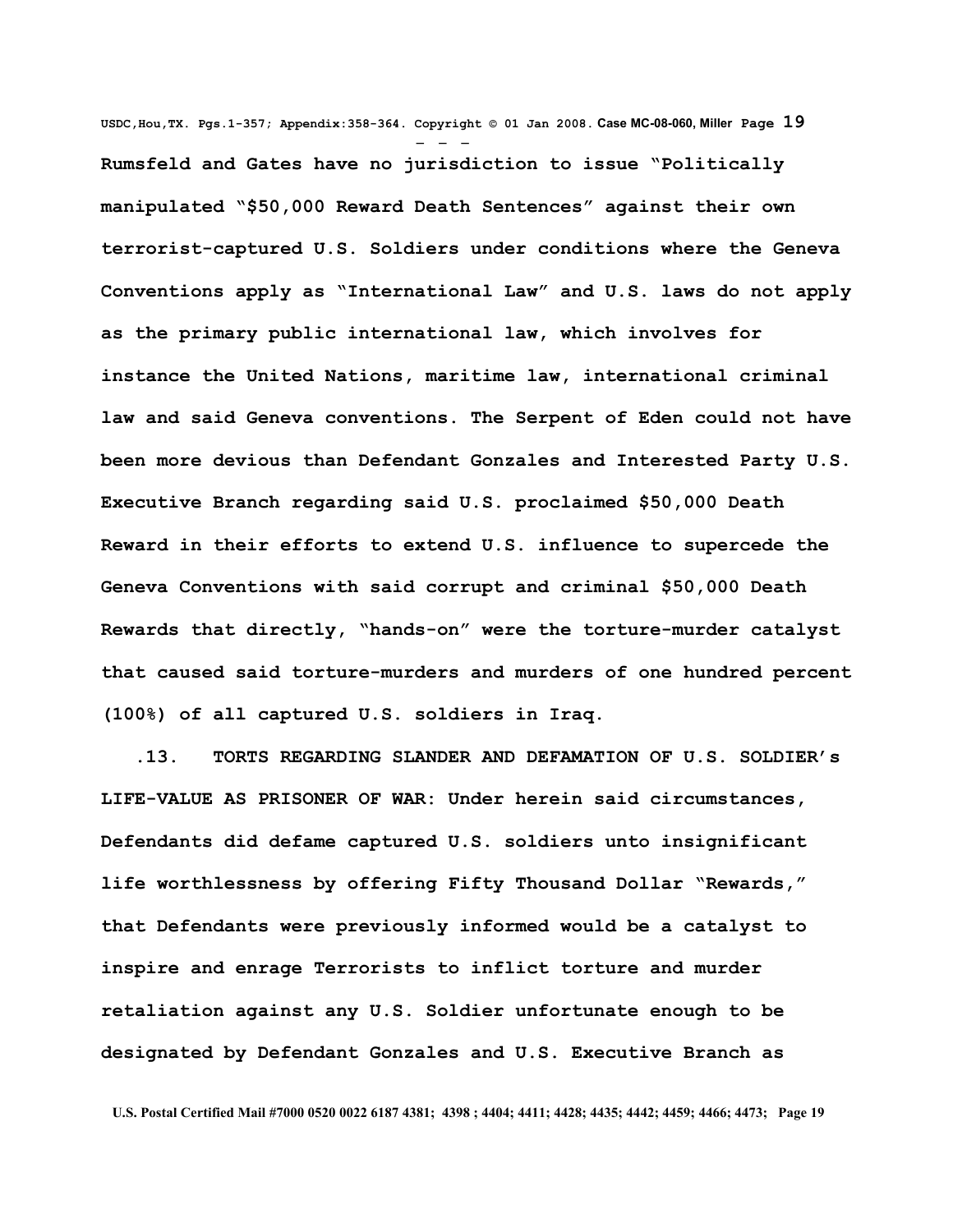**USDC,Hou,TX. Pgs.1-357; Appendix:358-364. Copyright © 01 Jan 2008. Case MC-08-060, Miller Page 20** - - **object of a death-sentence "Fifty Thousand Dollar Reward." Under the particular circumstances of terrorist-captured U.S. soldiers facing threat of death by their captors, Defendant Gonzales's and U.S. Executive Branch's "low \$50,000 life-value was obviously a politically motivated slander of terrorist-captured U.S. soldiers' life values toward lower life-value than U.S. offered \$25,000,000 for terrorist life-value that could easily have been equalized by the U.S. offering to pay rewards equal to U.S. offered \$25,000,000 as previously paid-out of the U.S. Code, Title 1 Counterterrorism Fund that saved lives of terrorist enemies of the United States when they were captured. Thus, under the particular circumstances of terrorist-captured U.S. soldiers facing threat of death by their captors, Defendants' knew that terrorists had previously murdered U.S. soldiers identified with "\$50,000 low-life-value Rewards" and that continuation of U.S. proclaimed "\$50,000 low-life-value Rewards" were certain "Death sentences" that would incite terrorist captors to torture their captive U.S. soldiers to death. Yet, being completely informed, Defendant Gonzales and U.S. Executive Branch continued to proclaim "\$50,000 low-life-value Rewards" that were certain "Death" sentence crimes against terrorist-captured U.S. Soldiers. Under said circumstances, alongside U.S. offered \$25,000,000 life-value Rewards on behalf of Terrorists, said**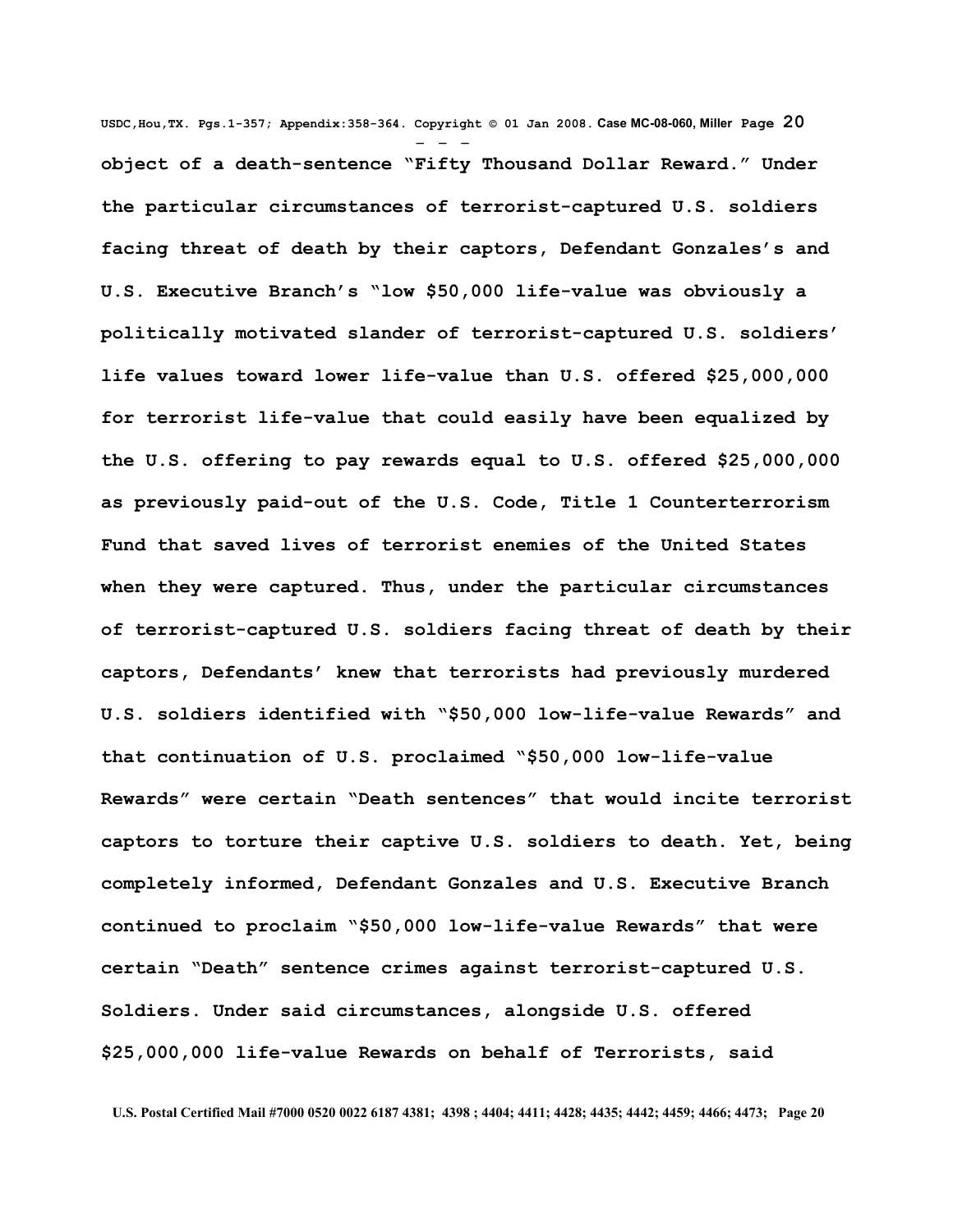**USDC,Hou,TX. Pgs.1-357; Appendix:358-364. Copyright © 01 Jan 2008. Case MC-08-060, Miller Page 21** - - - **"\$50,000 low-life-value Rewards" were a long term, organized plan by Defendant Alberto Gonzales and U.S. Executive Branch to deny terrorist-captured U.S. Soldiers the equal life-saving opportunities of said higher U.S. published and proclaimed \$25,000,000 life-value Rewards offered and paid up to \$77 million dollars on behalf of Terrorists. While a** *"\$50,000 Reward"* **might appear to be a "sincere" \$50,000 Reward offer, once said \$25,000,000 life-value Rewards offered and paid up to \$77 million dollars on behalf of Terrorists are understood, then said** *"\$50,000 Reward"* **is easily recognized as an obvious** *"\$50,000 Death Reward."*

 **.{13(A)}. Said "\$50,000-low-life-value Rewards" operating together with said long term, organized plan by Defendant Alberto Gonzales and U.S. Executive Branch to deny terrorist-captured U.S. Soldiers the equal life-saving opportunities of said higher U.S. published and proclaimed \$25,000,000 life-value Rewards, paid on behalf of Terrorists, were Treason Crimes against the United States and against its terrorist-captured U.S. Military soldiers who were tortured to death as a consequence of said long term, organized plan by Defendant Alberto Gonzales and U.S. Executive Branch. Defendant Alberto Gonzales and U.S. Executive Branch have been so much submerged in their own U.S. Executive Branch operated torture operations, schemes, and intrigues as evidenced in its Military**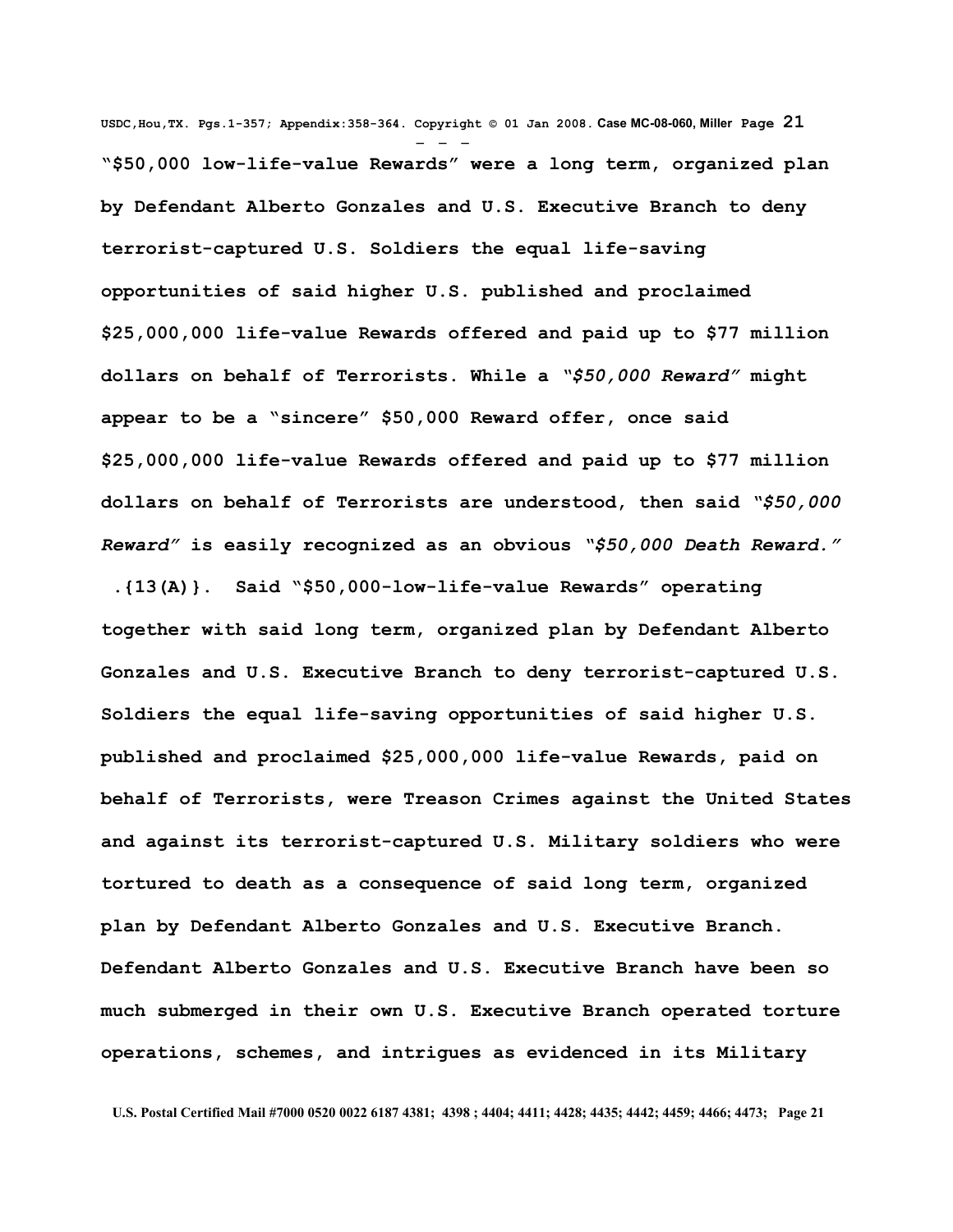**USDC,Hou,TX. Pgs.1-357; Appendix:358-364. Copyright © 01 Jan 2008. Case MC-08-060, Miller Page 22** - - **prisons, at Abu Ghahib, at Guantanamo Bay, at CIA operated Prisons outside the United States, and most recent questions about "waterboarding" used against Terrorist suspects, apparently Defendant Alberto Gonzales and U.S. Executive Branch have become so much habituated and accustomed to torture as part of U.S. government policy, they manipulate the politics of torture to ignore the Geneva Conventions as said Conventions apply to terrorist-captured U.S. Soldiers and as said Conventions apply to U.S. proclaimed and paid "\$25,000,000 life' and "\$50,000 Death" Rewards.** 

 **.14. TORTS REGARDING THE DOCTRINE OF AN "ULTRAHAZARDOUS ACTIVITY" IN THE COMMON LAW OF TORTS IS ONE THAT IS SO INHERENTLY DANGEROUS THAT A PERSON ENGAGED IN SUCH AN ACTIVITY CAN BE HELD STRICTLY LIABLE FOR INJURIES CAUSED TO ANOTHER: Defendant Gonzales and U.S. Executive Branch perpetrated torts of creating, crafting, constructing and publicly offering Fifty Thousand Dollar "rewards," which exposed terrorist-captured U.S. soldiers to Torture and Murder as being "ultrahazardous activity" objects of said U.S. proclaimed "Fifty Thousand Dollar Death "rewards," an ultrahazardous activity as embodied in the effect of Fifty Thousand Dollar "rewards," which was known by Gonzales and U.S. Executive Branch to inspire "torture & murder" retaliation by Captors of U.S.**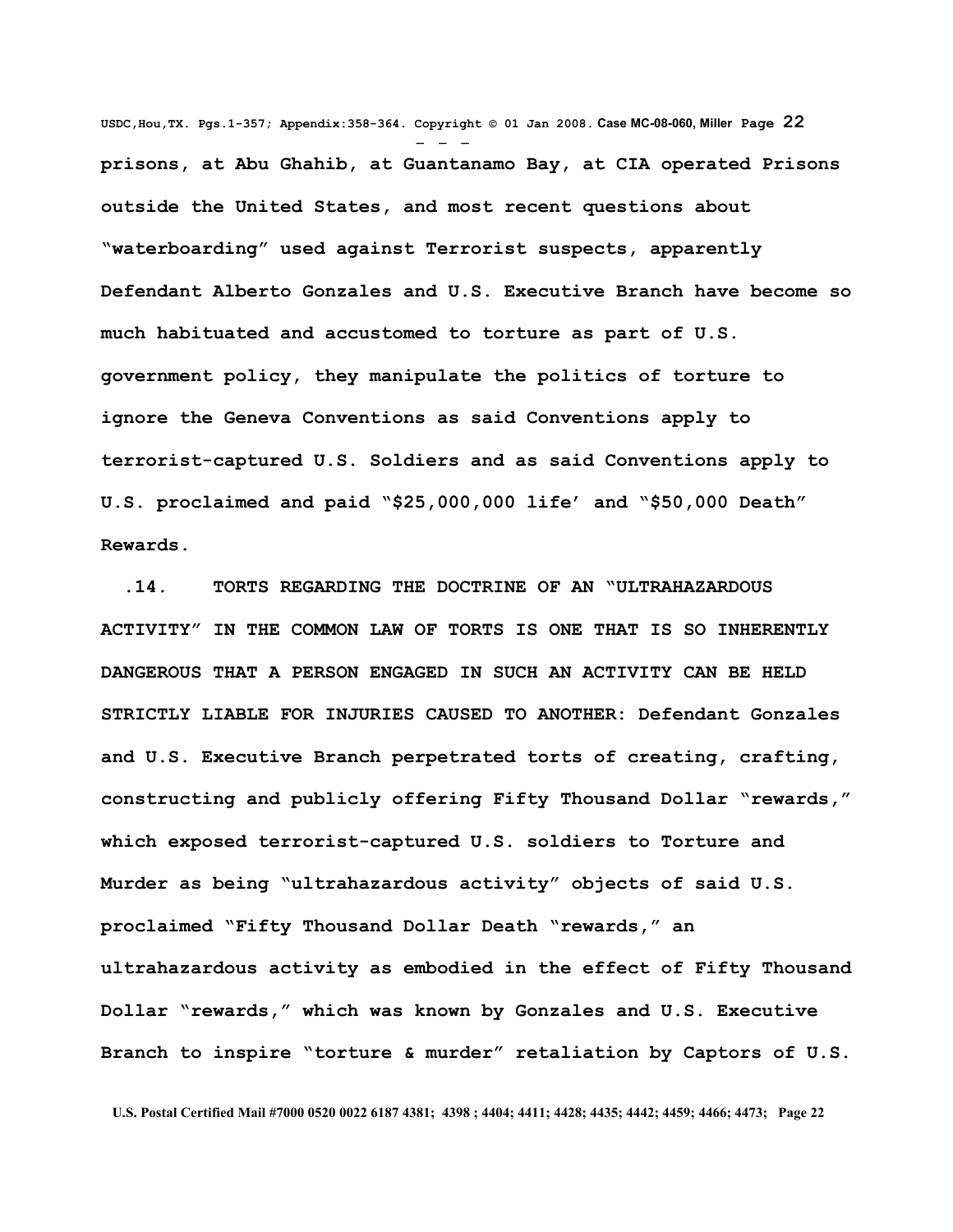**USDC,Hou,TX. Pgs.1-357; Appendix:358-364. Copyright © 01 Jan 2008. Case MC-08-060, Miller Page 23** - - - **Soldiers and which Defendant Alberto Gonzales and U.S. Executive Branch knew had previously resulted in the murder of U.S. Sgt Keith Maupin when he was captured 09 April 2004, near Bhagdad, Iraq.**

 **.15. Said Defendant Gonzales and U.S. Executive Branch proclaimed "Fifty Thousand Dollar Death Sentence"** *(SEE: Geneva Convention (III) Relative to the Treatment of Prisoners of War; August 12, 1949 : Part 1, ARTICLE 2; ARTICLE 3, "…(a) violence to life and person, in particular murder of all kinds, mutilation, cruel treatment and torture"; "(d) the passing of sentences…")* **disguised as "Reward" was actually a "Death Sentence" in the form of a political and "falsely" offered Fifty Thousand Dollar "reward" (a malapropism called a "reward," which was previously defined by terrorists in prior instances as a "death sentence" for Sgt Keith Maupin, captured 09 April 2004, near Bhagdad, Iraq, Maupin depicted on Terrorist videos while being murdered) which "Reward" was of such small \$50,000 monetary stature and amount that it indicated said "falsely" offered Fifty Thousand Dollar "reward" was obviously insincere and obviously not intended as a reward of such financial stature as to inspire any third-party Iraqi informant to risk his safety to inform the whereabouts of said captured U.S. soldiers. Again, the doctrine of** *Res ipsa loquitur* **applies.** 

**SEE: Wikipedia, the free encyclopedia,**

## **Actus Reus, [http://en.wikipedia.org/wiki/Actus\\_reus](http://en.wikipedia.org/wiki/Actus_reus)**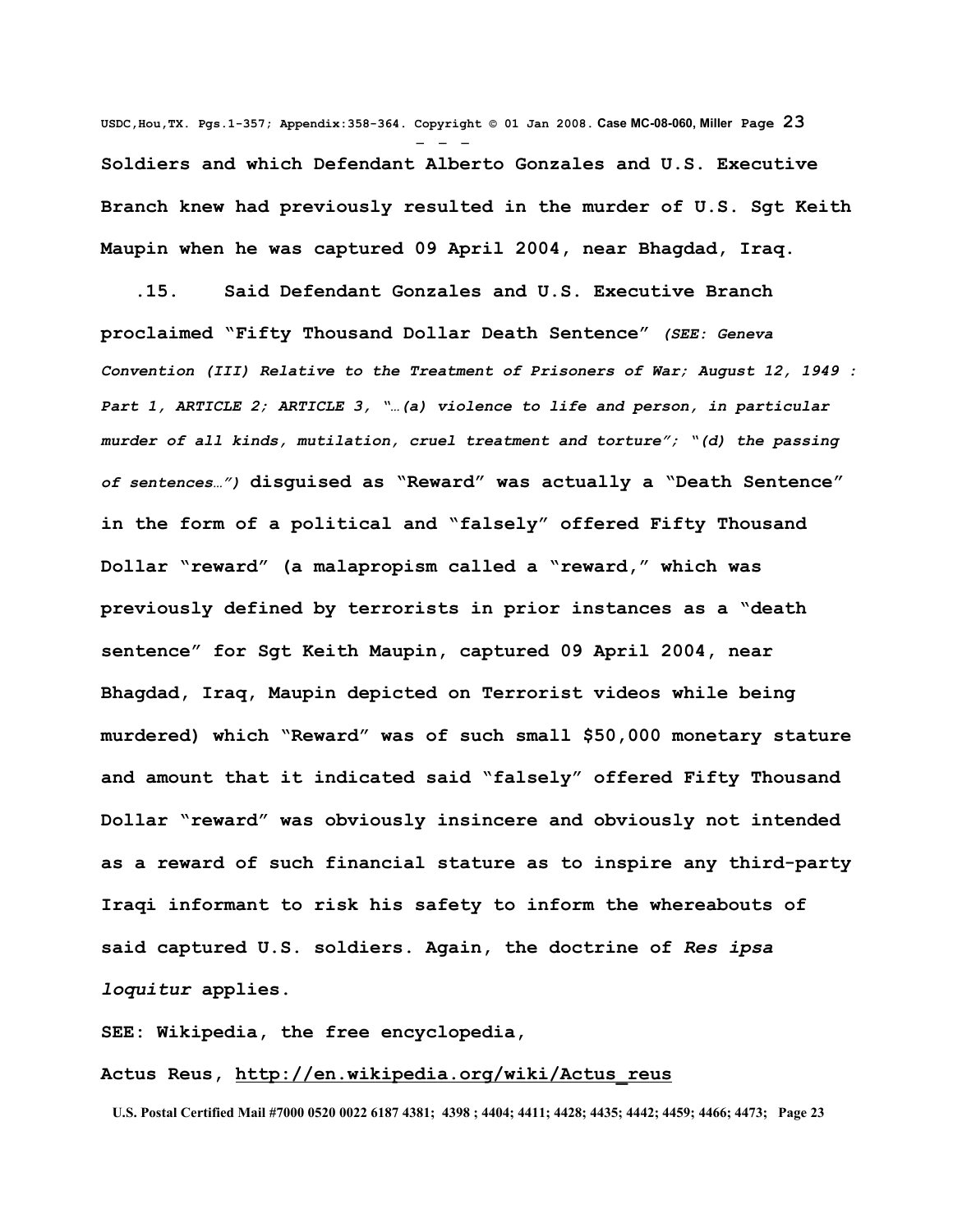**USDC,Hou,TX. Pgs.1-357; Appendix:358-364. Copyright © 01 Jan 2008. Case MC-08-060, Miller Page 24** - - - **Mens rea, [http://en.wikipedia.org/wiki/Mens\\_rea](http://en.wikipedia.org/wiki/Mens_rea)**

 **.16. Defendant Gonzales and U.S. Executive Branch,** *well-informed said Fifty Thousand Dollar "rewards" were Death Sentences in disguise prior to engaging in the tort of inherently dangerous activity in defamatorily and slanderously proclaiming said low-level Fifty Thousand Dollar "rewards" for Terroristcaptured U.S. soldiers***, were informed by news media that Sgt. Keith Maupin had been depicted while being murdered by terrorists, thereby illustrating that terrorists would prefer to murder said captured U.S. soldiers who were objects of said obvious "Fifty Thousand Dollar Death Sentences," manipulated by and caused by Defendant Gonzales and U.S. Executive Branch. These orally issued "Fifty Thousand Dollar Rewards" in Iraq were proclaimed under the disguise of "Fifty Thousand Dollar Rewards"; yet, Defendant Gonzales and U.S. Executive Branch well knew that their proclaimed "Fifty Thousand Dollar Rewards" were disdainfully viewed by Terrorists as "Fifty Thousand Dollar Death Sentences" against U.S. Soldiers. Defendant Gonzales and U.S. Executive Branch well knew that their proclaimed "Low Fifty Thousand Dollar Rewards" meant certain Death to any captured U.S. Soldier identified by such a "Low Fifty Thousand Dollar Reward"; yet, Defendant Gonzales and U.S. Executive Branch continued to issue "Low Fifty Thousand Dollar U.S. Postal Certified Mail #7000 0520 0022 6187 4381; 4398 ; 4404; 4411; 4428; 4435; 4442; 4459; 4466; 4473; Page 24**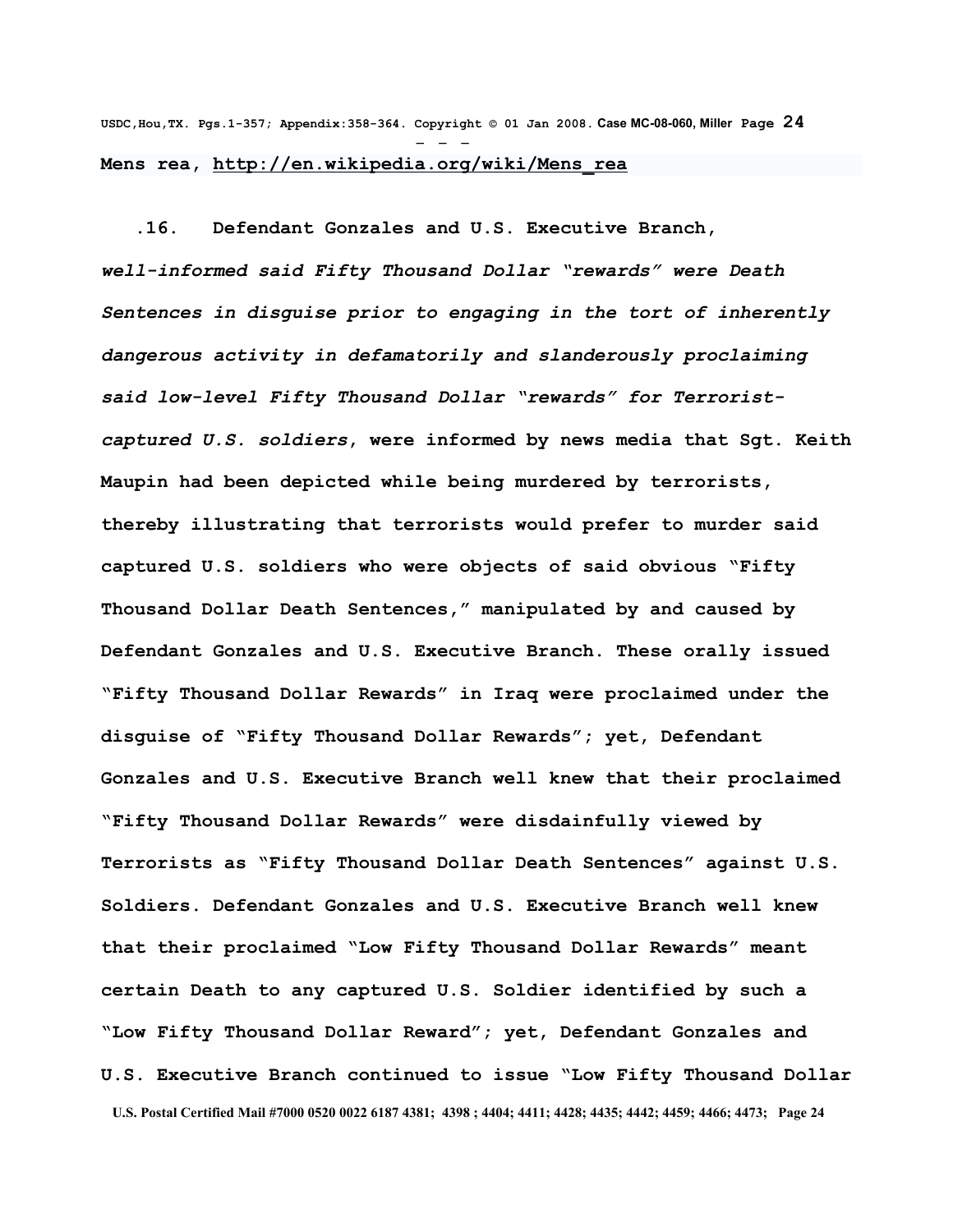**USDC,Hou,TX. Pgs.1-357; Appendix:358-364. Copyright © 01 Jan 2008. Case MC-08-060, Miller Page 25** - - - **Rewards" in opposition to the apparent intent of the U.S. Congress that made U.S. Code provisioned money available under U.S. Code Title 1, Title 18 and Title 22 to save the lives of captured U.S. Soldiers up to amounts exceeding \$25 Million dollars to as high as fifty million dollars.**

 **.17. Yet,** *again***, the doctrine of** *Res ipsa loquitur* **applies: Defendant Gonzales and U.S. Executive Branch slandered and defamed the "life-value" of captured U.S. soldiers downward as effectively and virtually worthless at said "Fifty Thousand Dollar (\$50,000) Reward" offer that Defendants knew was a tort of ultra hazardous defamation and negligence, which had more** *truthful meaning* **as a political** *"Fifty Thousand Dollar Death Sentence,"* **especially contrasted to Defendant Gonzales's and U.S. Executive Branch's offered Twenty Five Million Dollar Life-Rewards on behalf of al Shura and al Quaida Terrorists that Defendant Gonzales and U.S. Executive Branch were offering and paying (embezzled from U.S. Treasury \$700 Million USC, Title 1, Section 101, provisioned 'Counter-terrorism Fund') at their U.S. State Department AND U.S. Justice Department Web sites captioned as** *"Rewards For Justice."*

 **.18.** *Res ipsa loquitur ("the thing speaks for itself")***: Said "Fifty Thousand Dollar Reward" life values of captured U.S. Soldiers were broadcast worldwide by CNN, CBS, NBC, ABC, BBC, and**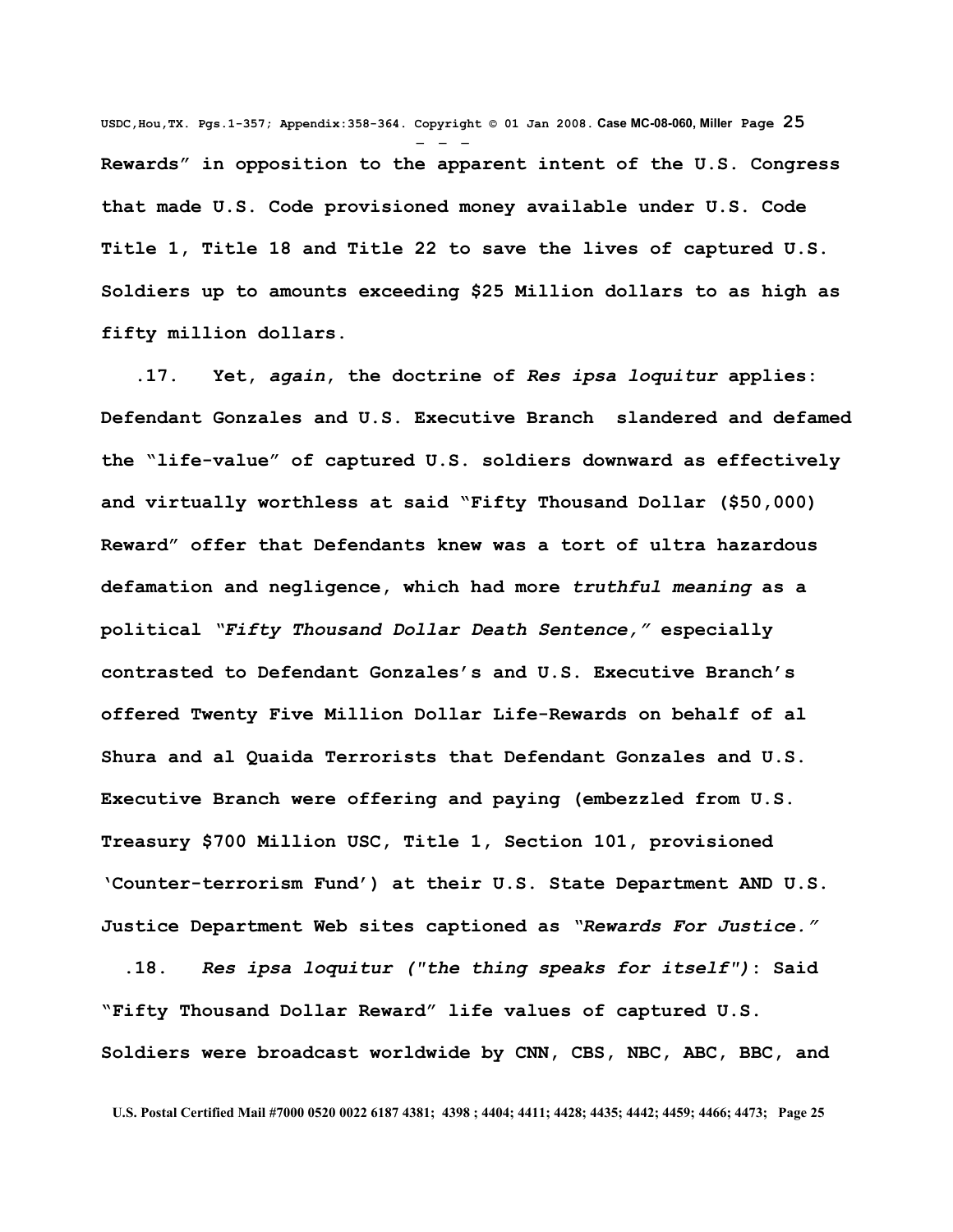**USDC,Hou,TX. Pgs.1-357; Appendix:358-364. Copyright © 01 Jan 2008. Case MC-08-060, Miller Page 26** - - **others as a "Fifty Thousand Dollar Reward" amount for each soldier that was low level and virtually worthless compared alongside the Twenty Five Million Dollar Rewards that Defendant Gonzales and U.S. Executive Branch were simultaneously offering as the Reward lifevalue of "at large" and "captured" al Shura and al Qaida Terrorists.** 

 **.19. TORT-SLANDER AND TORT-DEFAMATION** *(RES IPSA LOQUITUR)***: by means of slandering and defaming the life value of captured U.S. Soldiers downward to an illogical, bizarre, and irrationally low level of \$50,000 alongside the Twenty Five Million Dollar Rewards they offered for the life value of Terrorists, Defendant Gonzales and U.S. Executive Branch did tort-slander and tort-defame the "life value" of captured U.S. soldiers unto a "life value" worth five hundred times less than the Terrorist enemies of the United States against who captured U.S. soldiers were fighting in Iraq during wartime. Thus, by method of slandering and defaming the life value of captured U.S. soldiers downward, Defendant Gonzales and U.S. Executive Branch made it clear to terrorists that the U.S. Executive Branch would likely not deal with Terrorists on the life value of Terrorist-captured U.S. Soldiers.**

**SEE: http://en.wikipedia.org/wiki/Actus\_reus**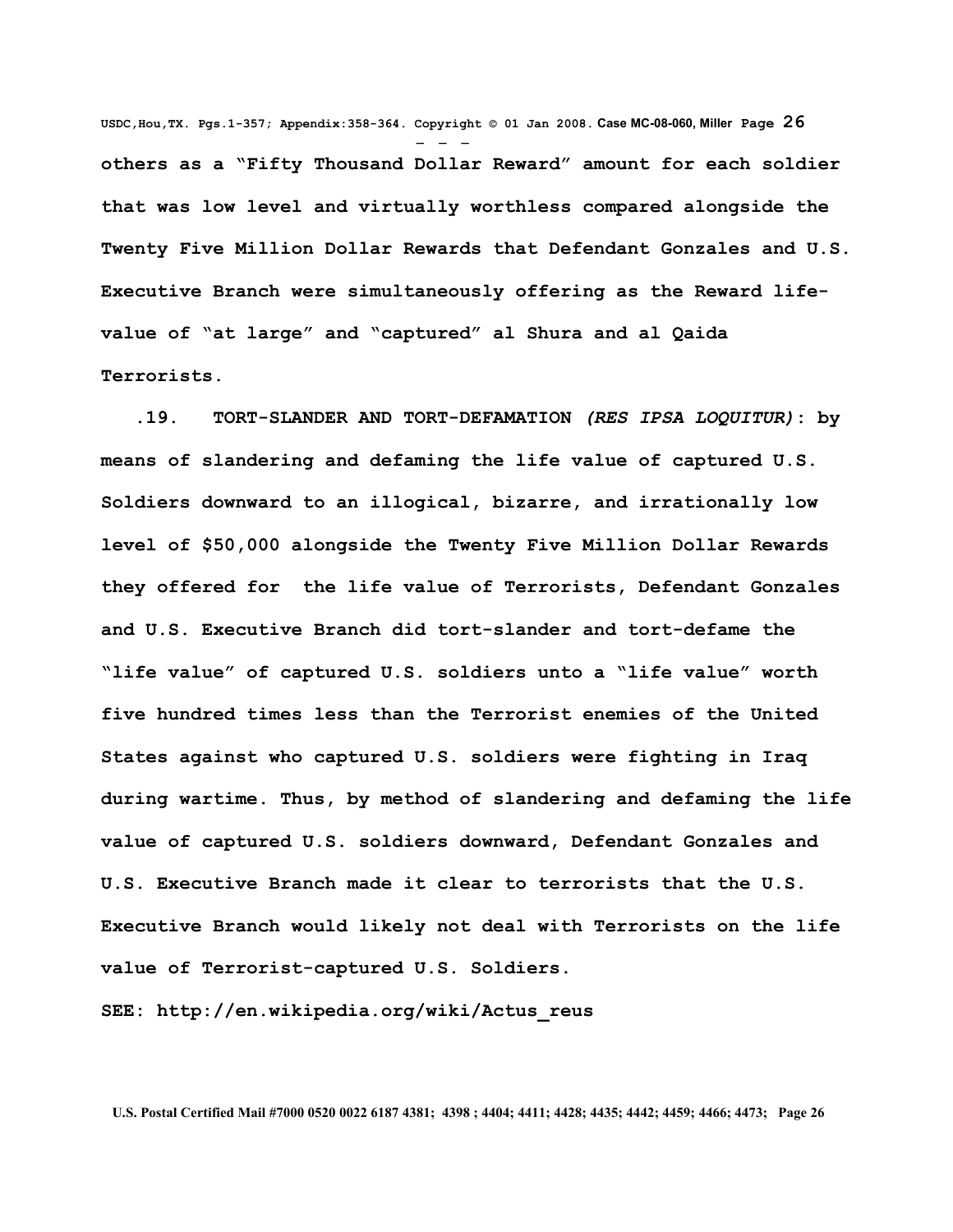**USDC,Hou,TX. Pgs.1-357; Appendix:358-364. Copyright © 01 Jan 2008. Case MC-08-060, Miller Page 27**

 **.20. As a consequence of Defendant Gonzales and U.S. Executive Branch said slander and defamation of captured U.S. soldiers "life values" down to a low level "Fifty Thousand Dollar Reward" amount, each, the record of captured U.S. soldier deaths in Iraq indicate that, in response to said low level "Fifty Thousand Dollar Reward" amounts, al Shura and al Quaida Terrorists either tortured to death or murdered one hundred percent of all captured U.S. soldiers in Iraq starting with Sgt. Keith Maupin in April 2004 as depicted in a terrorist video claiming his murder.** 

## **SEE: http://en.wikipedia.org/wiki/Actus\_reus**

- - -

 **.21. Gonzales's tortious \$50,000 "reward" behavior was obviously a twisted political statement of** *"We don't deal with Terrorists"* **while captive U.S. soldiers in the middle, used as Pawns, suffered Geneva Convention prohibited mutilation, torture, and murder as a consequence of being publicly life-devalued in Iraq by Defendants to low** *"Bad Faith"* **\$50,000 dollar reward offers, issued by the U.S. acting in** *"Bad Faith"* **while Terrorist enemies were 500 times higher-life-valued at \$25 million reward offers,** *simultaneously juxtaposed* **alongside captured U.S. Soldiers, at Defendants Web site, "Rewards For Justice"** *Res ipsa loquitur ("the thing speaks for itself").* **Defendant Gonzales's and U.S. Executive Branch reward manipulation and reward denial behavior, at their worst, were**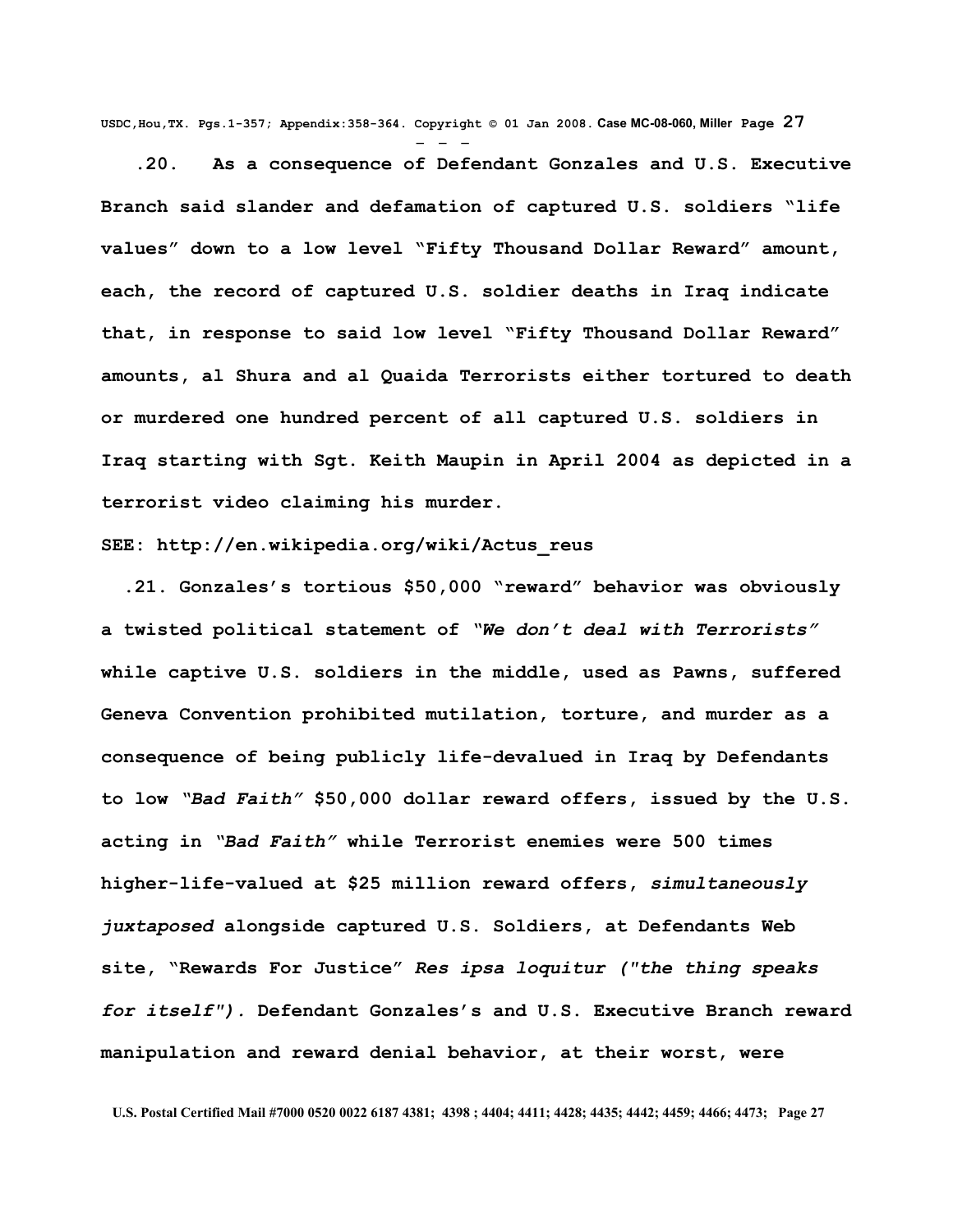**USDC,Hou,TX. Pgs.1-357; Appendix:358-364. Copyright © 01 Jan 2008. Case MC-08-060, Miller Page 28** - - - **"crime torts" of 18 USC Treason,** *Res ipsa loquitur ("the thing speaks for itself"),* **and of 18 USC Obstruction of Justice in denying captive U.S. soldiers "U.S. fourteenth-Amendment-***equal "right-to-life"* **rewards** *equal* **to life saving rewards bestowed on Terrorists,** *Res ipsa loquitur ("the thing speaks for itself")***. Defendant Gonzales's and U.S. Executive Branch's tortfeasor acts and behavior, at least, were worse than tort negligence. The elements are: the (existence of a) duty, breach (of that duty), proximate cause (by that breach), and damages.** 

**.22. Gonzales and Executive Branch came under purview of the Geneva conventions during cambat operations in Iraq and most especially came under purview of the Geneva conventions after U.S. Soldiers, who had been weapon-disarmed, were captured by Terrorist enemy forces. Moreover, Defendant Gonzales's and U.S. Executive Branch's reward manipulation torts and reward-denial tort behavior toward Terrorist captive U.S. soldiers (facing torture death) were most extreme crime torts inextrixably welded to the doctrine of an** *"ultrahazardous activity"* **in the common law of torts and were so inherently life threatening and extremely dangerous to disadvantaged captive U.S. Soldiers that a person engaged in such an activity can be held strictly liable for "injuries caused to another," such as violations of the Geneva Conventions and**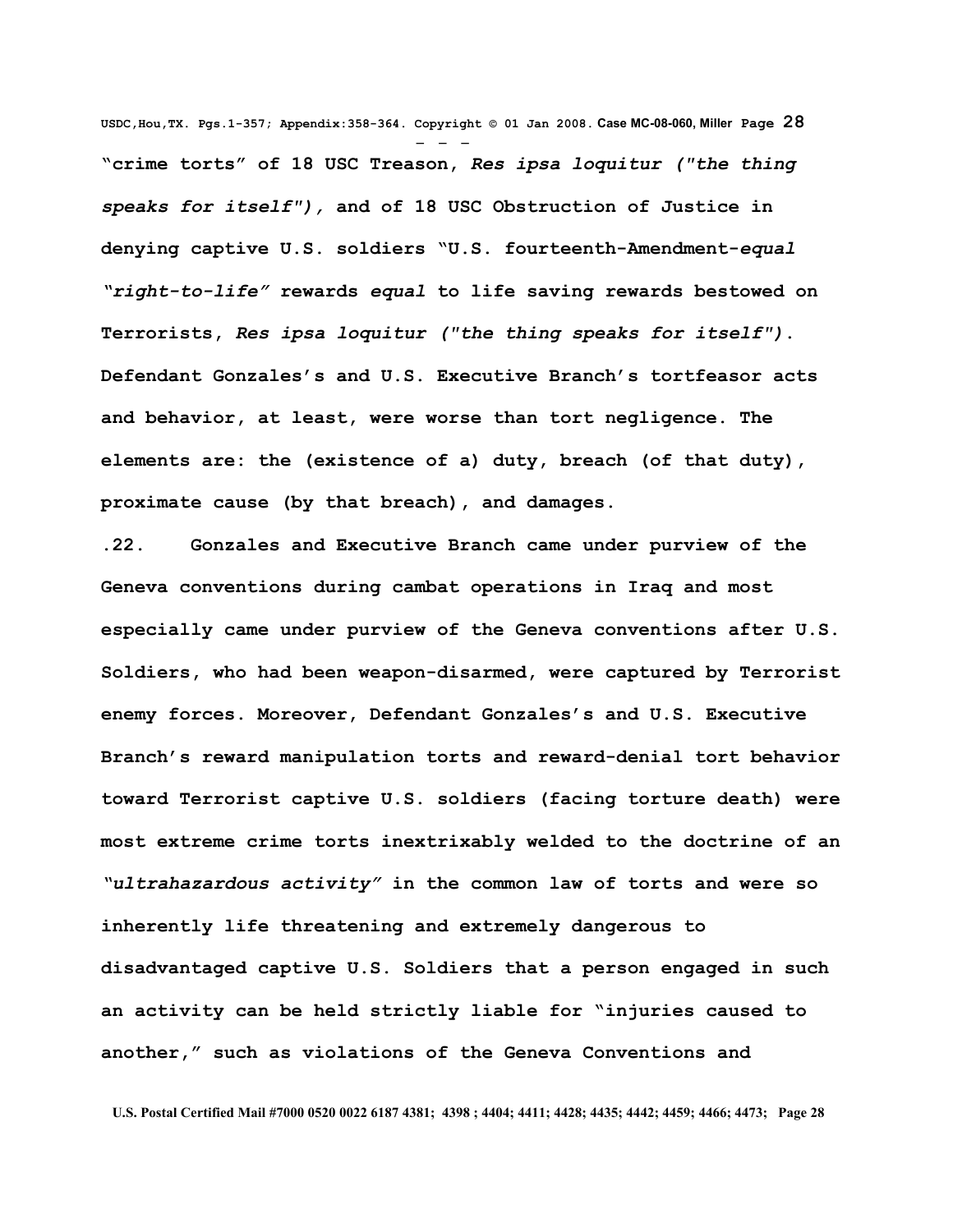**USDC,Hou,TX. Pgs.1-357; Appendix:358-364. Copyright © 01 Jan 2008. Case MC-08-060, Miller Page 29** - - - **Protocols to Geneva Conventions that prohibit mutilation, torture, and murder of captives,** *Res ipsa loquitur ("the thing speaks for itself")***.** 

 **.23. Moreover, Gonzales and U.S. Executive Branch, both, violated both U.S. laws and Geneva Conventions by denying captive U.S. soldiers "fourteenth-Amendment-equal-rewards" that should have been at least equal to U.S. \$25 million rewards issued on behalf of Terrorists. Gonzales and U.S. Executive Branch, both, refused to issue "U.S.-Constitution-equal-Rewards" on behalf of Kristian Menchaca and Thomas Tucker for the obvious purpose, at the same time of their capture, of Defendants using U.S. Executive Branch reward manipulation for making a twisted political statement of** *"We don't deal with Terrorists"***. While said U.S. Executive Branch reward manipulation of wrongfully misusing and exploiting Congressionally provisioned U.S. Rewards to make a twisted political statement of** *"We don't deal with Terrorists,"* **which caused the torture deaths of many U.S. soldiers, was most wrongful and criminal. The most bizarre and criminal aspect of Gonzales and Executive Branch wrongdoing is that** *"REWARDS"* **are paid to "THIRD PARTY INFORMANTS WHO ARE NOT TERRORISTS"** *(typically, "REWARDS" as Defendants were already in the process of paying from their "Rewards For Justice" Web site to save Terrorist lives);* **and,**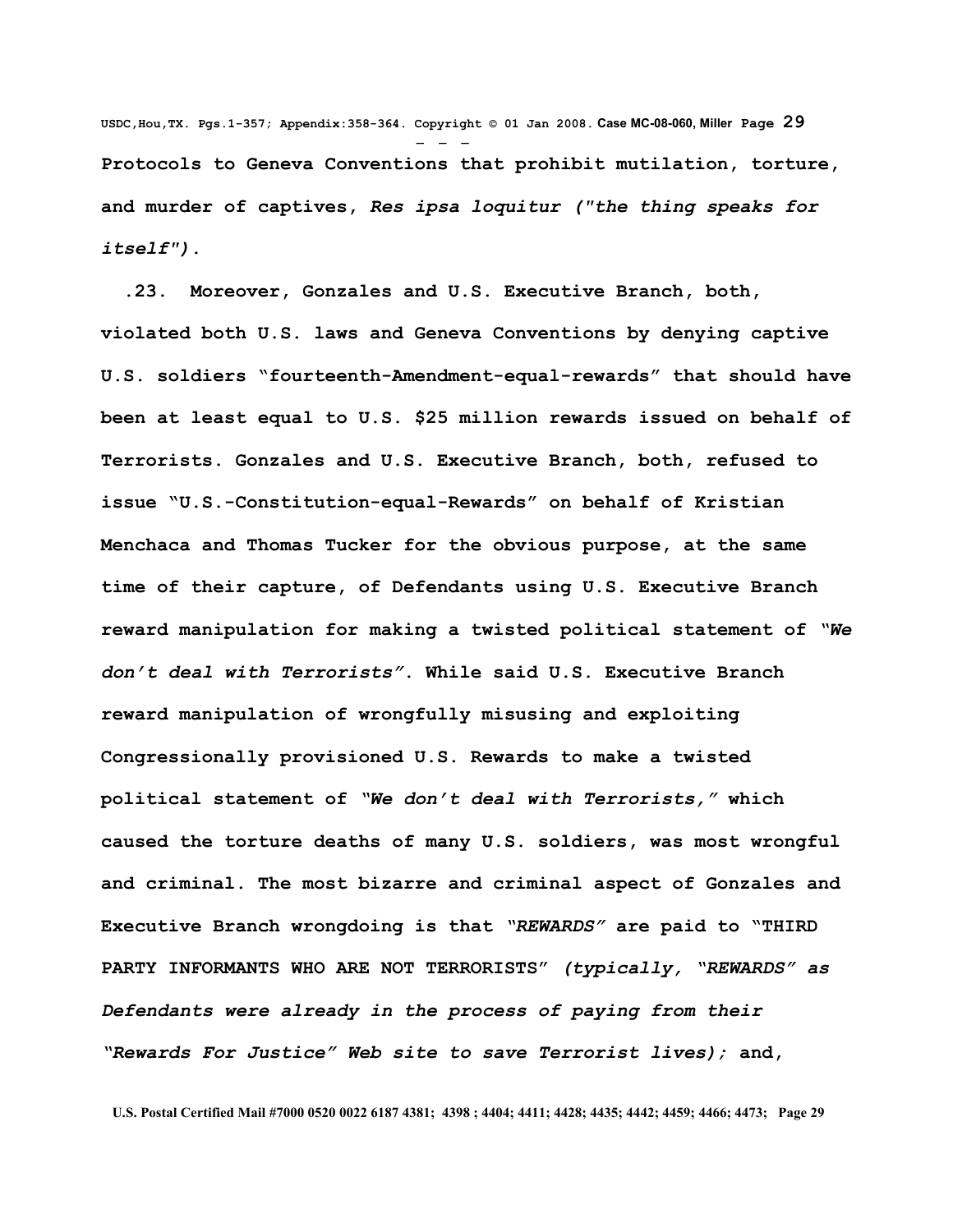**USDC,Hou,TX. Pgs.1-357; Appendix:358-364. Copyright © 01 Jan 2008. Case MC-08-060, Miller Page 30** - - - **"RANSOMS" (unlike** *"REWARDS"***) are typically paid into the hands of Terrorists; and, Gonzales and U.S. Executive Branch, both, had been and were currently (then) paying \$77 million dollars in** *"REWARDS"* **(***NOT* **"RANSOMS") to "THIRD PARTY INFORMANTS WHO ARE NOT TERRORISTS"; yet, despite all this, Defendants refused to provide the same equality to captive U.S. soldiers by means of denying captive U.S. soldiers "fourteenth-Amendment-equal-rewards" that would have been** *equal-to-U.S.-\$25-million-dollar-life-saving-rewards* **provided to Terrorists. Such unequal reward-denial-treachery was a violation of the "equal protection clause" of U.S. Constitution Fourteenth Amendment, and, in its life destroying "U.S. proclaimed \$50,000 REWARD" application, was a U.S. proclamation obviously equivalent to an issued** *"DEATH SENTENCE,"* **which is prohibited under the Geneva Conventions and is evident under the doctrine of** *"the thing speaks for itself"* **(***Res ipsa loquitur),* **which also applies to "ultra hazardous" low \$50,000 Reward conditions meaning literally** *"the U.S. proclaimed \$50,000 Reward***" as an "obvious-beyond-obvious"** *death-catalyst* **operating against a Terrorist-captured U.S. soldier during wartime in Iraq, a "***\$50,000 death catalyst* **become 'Death Sentence' that speaks for itself" (***Res ipsa loquitur).*

 **.24. Gonzales's and U.S. Executive Branch's said corrupt \$50,000 "reward" behavior was obviously a twisted political**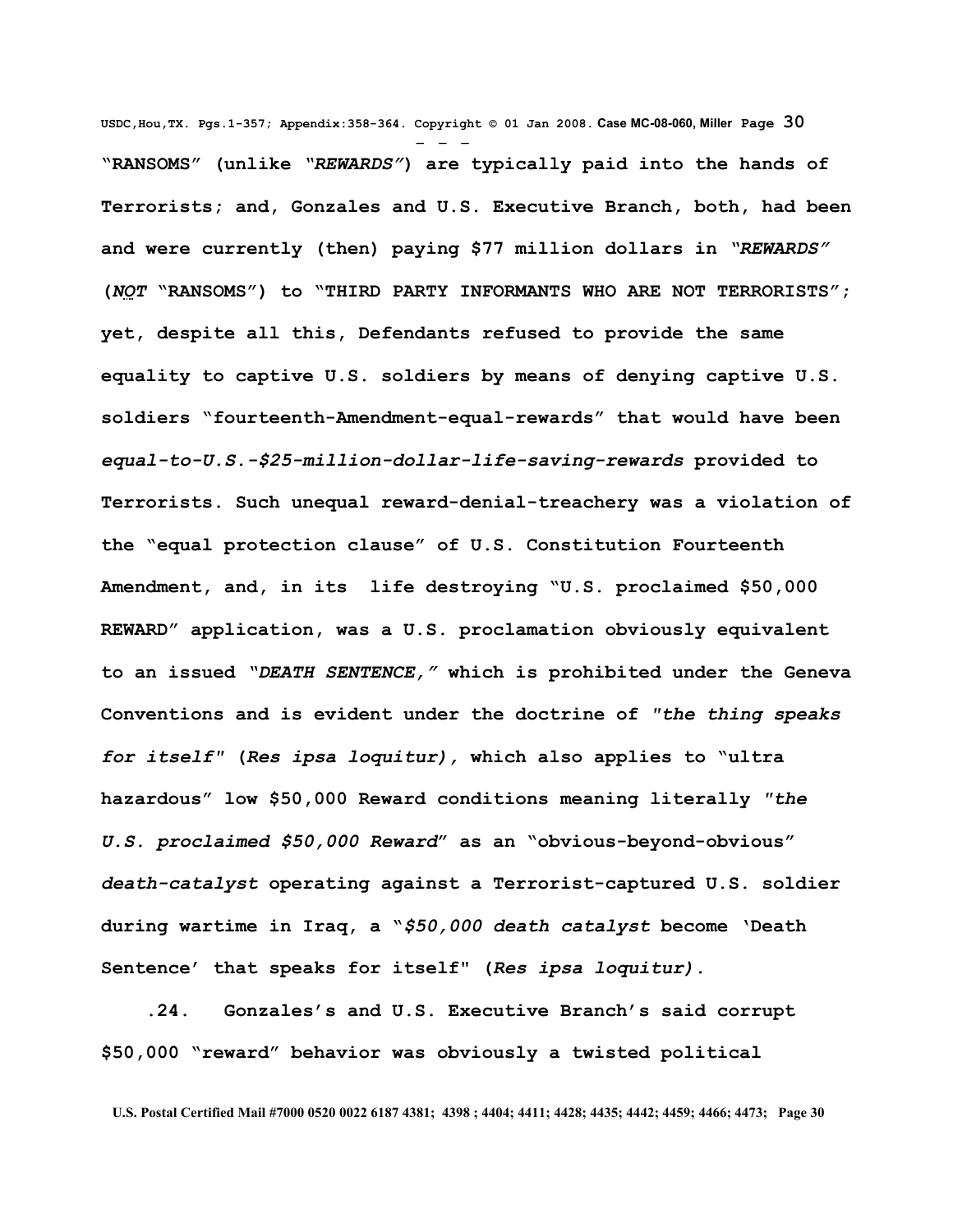**USDC,Hou,TX. Pgs.1-357; Appendix:358-364. Copyright © 01 Jan 2008. Case MC-08-060, Miller Page 31** - - **statement brandishing (by condemning captured U.S.soldiers to \$50,000 "TORTURE-DEATH") the U.S. Executive Branch Doctrine of "We don't deal with Terrorists,"** *while captive U.S. soldiers, disadvantaged during capture and used as Pawns by Gonzales-U.S. Executive Branch,* **suffered mutilation, torture, and murder as a consequence of being wrongfully life-devalued and publicly abandoned by the U.S. Executive Branch in Iraq, and wrongfully defamed and slandered by Defendants to low level \$50,000 so called "Rewards," while Terrorist enemies were 500 times treasonably higher-life-valued at \$25 million, treasonably & simultaneously juxtaposed alongside, at Defendants Web site, "Rewards For Justice," 365 days per year.** 

**SEE:** *Geneva Convention (III) Relative to the Treatment of Prisoners of War; August 12, 1949 : Part 1, ARTICLE 2; ARTICLE 3, "…(a) violence to life and person, in particular murder of all kinds, mutilation, cruel treatment and torture"; "(d) the passing of sentences…"*

 **.25. Defendant Gonzales's and U.S. Executive Branch \$50,000 reward manipulation and \$25 million reward denial behavior against captive U.S. soldiers, at their worst, were crime torts involving and incorporating elements of 18 USC Treason and 18 USC Obstruction of Justice in denying captive \$50,000 U.S. soldiers the higher rewards that should have been "fourteenth-Amendment-equal" to \$25 million dollar Terrorists.**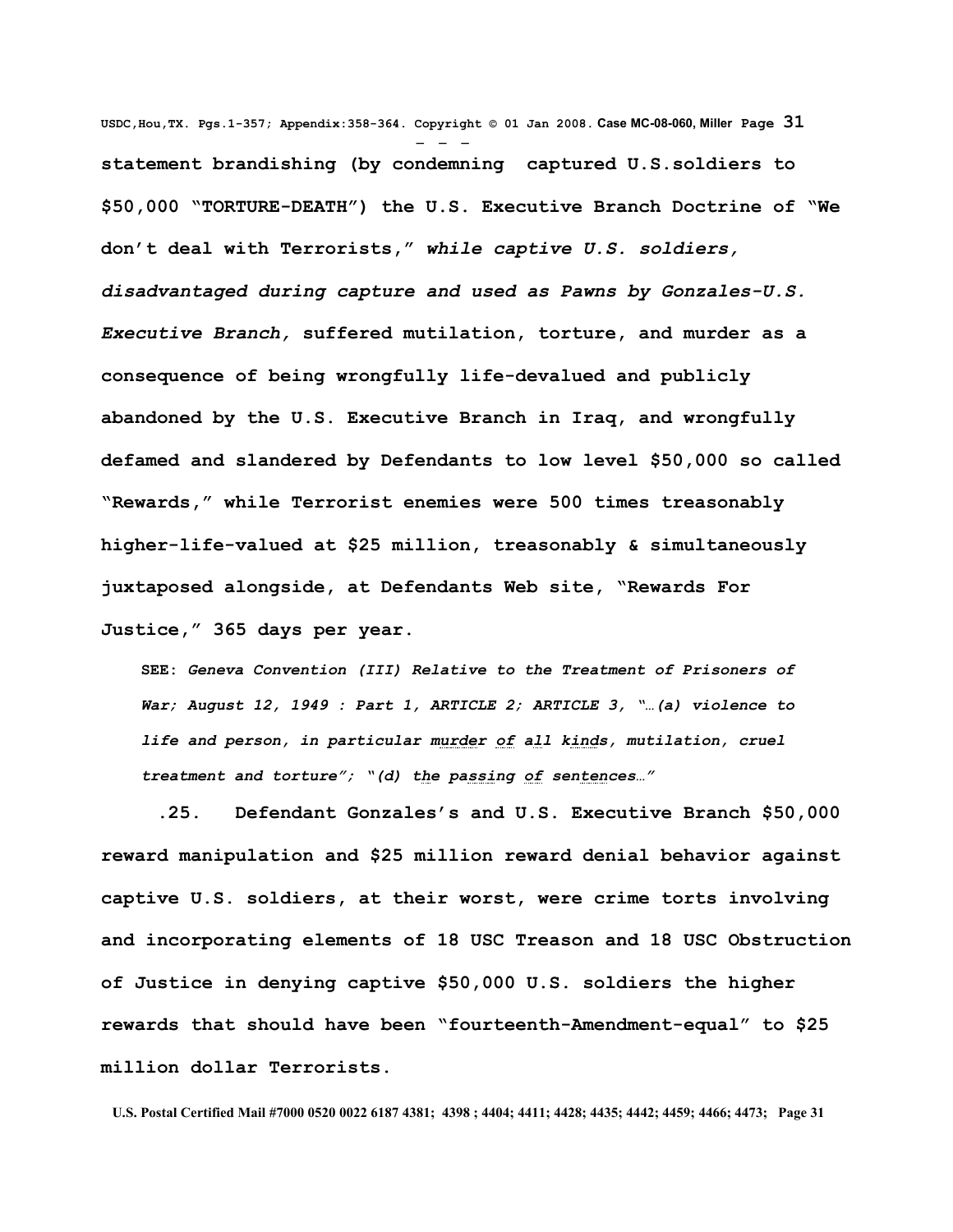**USDC,Hou,TX. Pgs.1-357; Appendix:358-364. Copyright © 01 Jan 2008. Case MC-08-060, Miller Page 32** - - - **SEE:** *Geneva Convention (III) Relative to the Treatment of Prisoners of War; August 12, 1949 : Part 1, ARTICLE 2; ARTICLE 3, "…(a) violence to life and person, in particular murder of all kinds, mutilation, cruel treatment and torture"; "(d) the passing of sentences…"*

 **.26. Defendant Gonzales's and U.S. Executive Branch's treacherous tortfeasor acts and treacherous tortfeasor behavior, at least, were worse than tort negligence. Several elements of their violations are: (1) the (existence of a) duty, (2) breach (of that duty), (3) proximate cause (by that breach), and (4) damages. Defendant Gonzales and U.S. Executive Branch.** 

## **SEE: [http://en.wikipedia.org/wiki/Actus\\_reus](http://en.wikipedia.org/wiki/Actus_reus)**

 **.27. Moreover, Defendant Gonzales's and U.S. Executive Branch** *"reward manipulation torts"* **and** *"reward denial torts"* **against Terrorist-captured U.S. soldiers were torts under the doctrine of an** *"ultrahazardous activity"* **recognized in the common law of torts; and, said reward manipulation torts and reward denial torts were so inherently dangerous against Terrorist-captured U.S. soldiers that a person engaged in such a tort activity can be held strictly liable for injuries caused to another. Defendant Gonzales's and U.S. Executive Branch reward-manipulation torts and reward-denial torts against Terrorist-captured U.S. soldiers involved breach of contract, for which a civil suit can be brought.**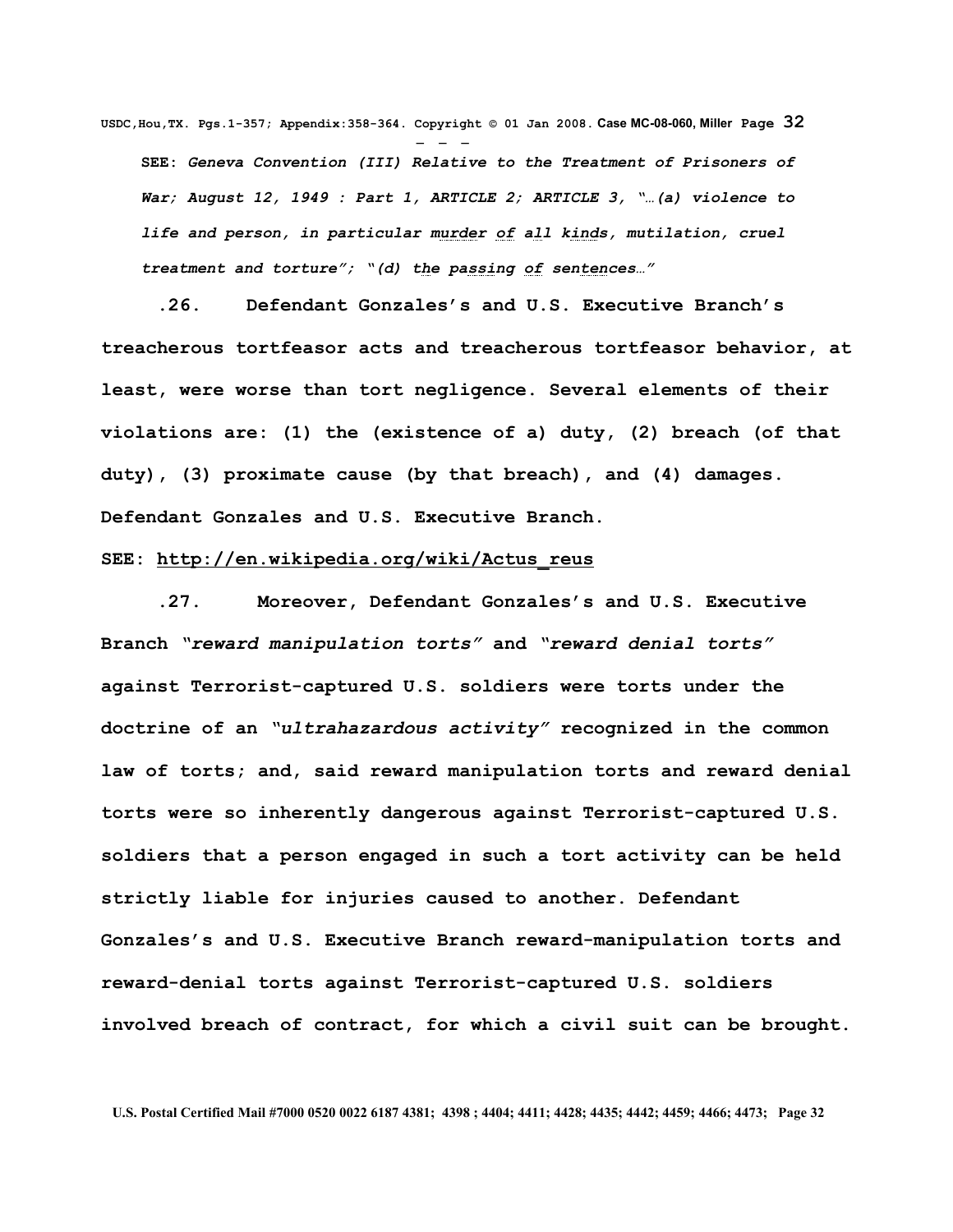**USDC,Hou,TX. Pgs.1-357; Appendix:358-364. Copyright © 01 Jan 2008. Case MC-08-060, Miller Page 33** - - -

 **.28. The** *"Intentional-Infliction-of-Emotional-Distress-Tort-Conduct"* **of Defendant Gonzales and U.S. Executive Branch in issuing said "50,000 Rewards" that Defendants and Terrorists recognized as "\$50,000 Death Sentences" in apparent violation of said Geneva Conventions, from the point of view of most civilized people, was extreme and outrageous conduct that was excessively heinous and beyond the standards of civilized decency and utterly intolerable in a civilized society.** *Whether the conduct is illegal does not determine whether it meets this standard. "Intentional-Infliction-of-Emotional-Distress-Tort-Conduct"* **is also known as the tort of "outrage," due to a classic formulation of the standard: "the conduct must be such that it would cause a reasonable person to exclaim "Outrageous!" in response." Said** *"Intentional-Infliction-of-Emotional-Distress-Tort-Conduct"* **of Defendant Gonzales and U.S. Executive Branch in issuing said "\$50,000 Rewards" that Defendants and Terrorists recognized as "\$50,000 Death Sentences" was such that it would cause a reasonable person to exclaim "Outrageous!" in response.**

 **.29. TORT OF VICARIOUS LIABILITY: The [legal](http://en.wikipedia.org/wiki/Law) principle of vicarious liability applies to hold one person [liable](http://en.wikipedia.org/wiki/Liability) for the actions of another when engaged in some form of joint or collective**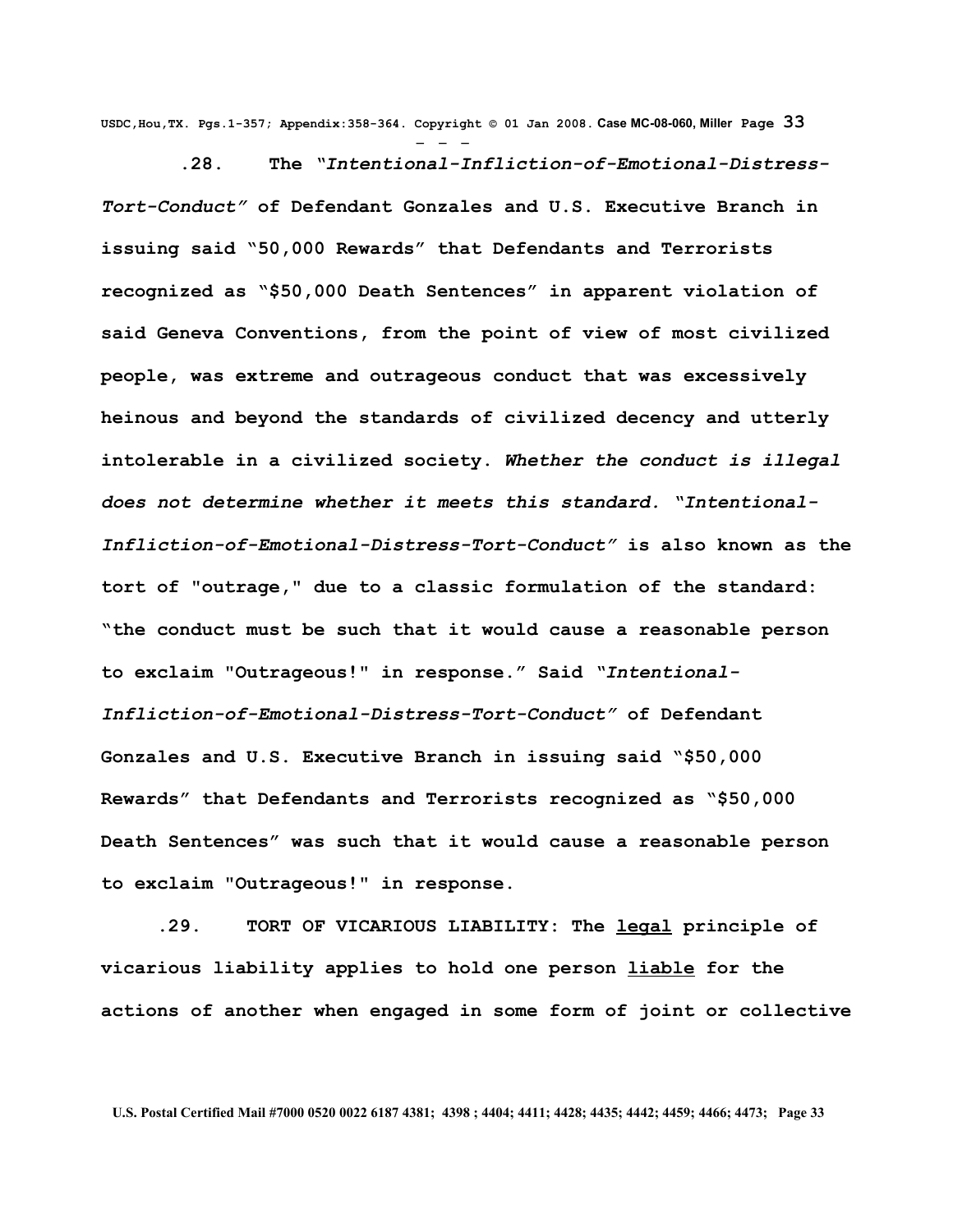**USDC,Hou,TX. Pgs.1-357; Appendix:358-364. Copyright © 01 Jan 2008. Case MC-08-060, Miller Page 34** - - **activity. This legal principle of vicarious liability applies in both civil law and in criminal law.**

 **.30. HENCE, UNDER TORT OF VICARIOUS LIABILITY: Obviously, a** *\$50,000 death catalyst* **become "Death Sentence" is "a thing" that "speaks for itself" (***Res ipsa loquitur).* **Defendant Gonzales and U.S. Executive Branch, in issuing said "50,000 Rewards" that the several parties, Defendants and Terrorists, together, recognized as "\$50,000 Death Sentences," that were** *"Death Sentences"* **in apparent violation of said Geneva Conventions, and obviously, were** *"Death Sentences"* **from the point of view of most civilized people, said conduct was** *"extreme and outrageous conduct that was excessively heinous and beyond the standards of civilized decency and utterly intolerable in a civilized society,"* **then Defendant Gonzales and U.S. Executive Branch are vicariously liable for the "torturemurders" of United States Soldiers as described herein, which comes under the definition of** *"Vicarious Liability" Torts law.* 

 **.31.** *Gonzales and the United States Executive Branch* **violated Geneva Convention III,** *"ARTICLE 14, Prisoners of war are entitled in all circumstances to respect for their persons and their honour,"* **when** *Gonzales and the United States Executive Branch* **publicly proclaimed, in '***Bad Faith,'* **its Terrorist-captured U.S. soldiers were each life-valued at "low-life-\$50,000-Reward"**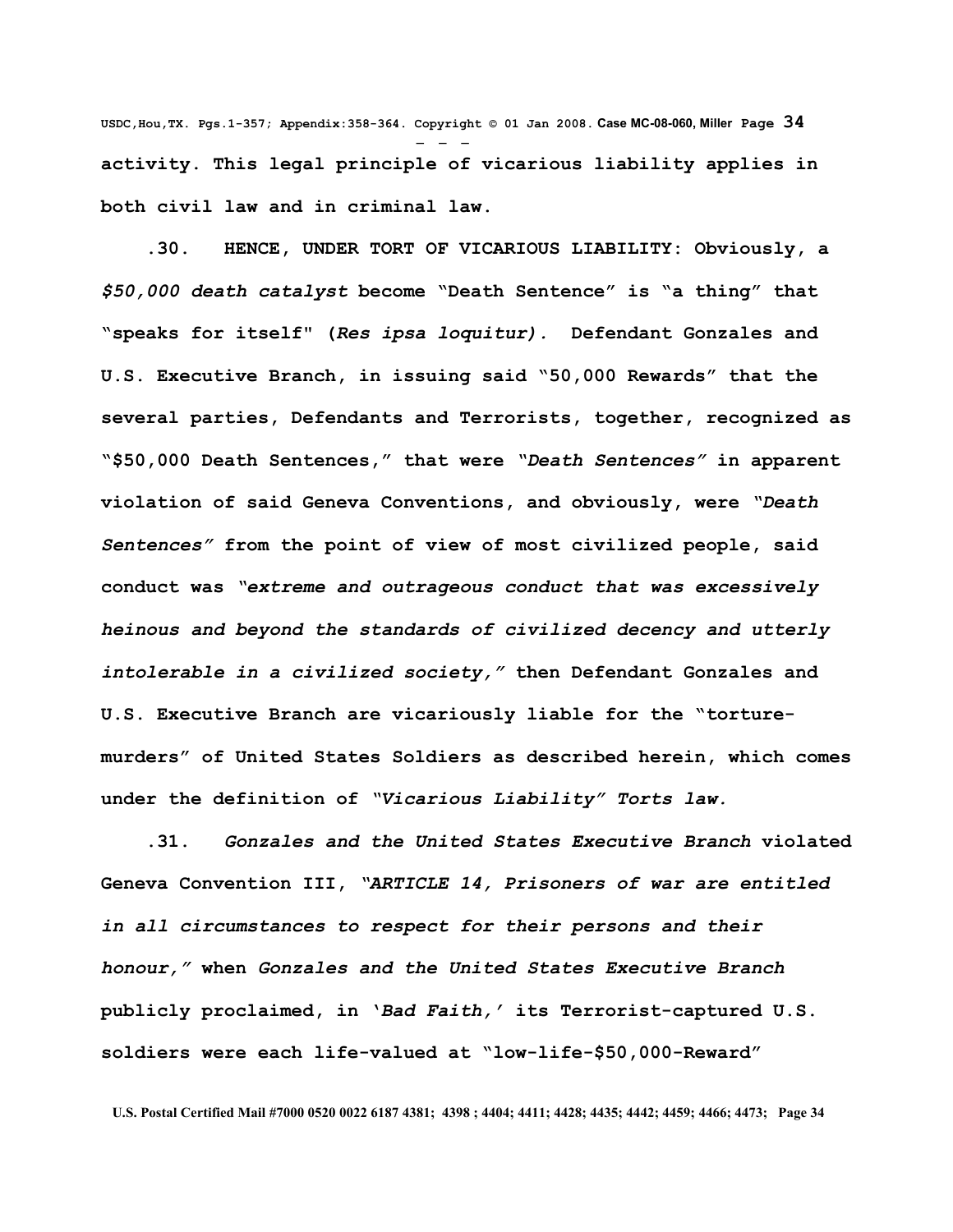**USDC,Hou,TX. Pgs.1-357; Appendix:358-364. Copyright © 01 Jan 2008. Case MC-08-060, Miller Page 35** - - - **(***"garbage-life-'untermenchen'***"), meanwhile offering \$25 million for "at large" terrorists and "captured" terrorists at its** *"Rewards for Justice"* **Internet Web Sites alongside said low life \$50,000 Reward, which indicated said low life \$50,000 Reward was U.S. established at a low level to illustrate to Terrorists observing said \$50,000 Reward that terrorist-captured U.S. soldiers were assigned life values so much lower than those of all terrorists that said U.S. Executive Branch clearly anticipated and was aware terrorist captors, thus antagonized and taunted by said U.S. Executive Branch proclaimed "Low \$50,000 Rewards," would respond as the U.S. Executive Branch was aware and expected, by savagely mutilating, torturing, and murdering all terrorist-captured U.S. soldiers identified with said "\$50,000 rewards."**

 **.32. The U.S. Executive Branch, when it** *"…fails to carry out the provisions of the Convention in any important respect…"* **acts in** *"Bad Faith"* **by indirectly and directly violating the Geneva Conventions, in deliberately, manipulatively, and publicly offering a lower** *"Bad Faith"* **life-value \$50,000 reward for its own terrorist-captured U.S. soldiers in Terrorist custody, and, thereby, did slander and defame terrorist-captured U.S. soldiers'** *life values* **as** *"\$50,000 Exhibits"* **of** *"Bad Faith"* **Reward for political purposes, like captured U.S. soldiers become** *"theatrical*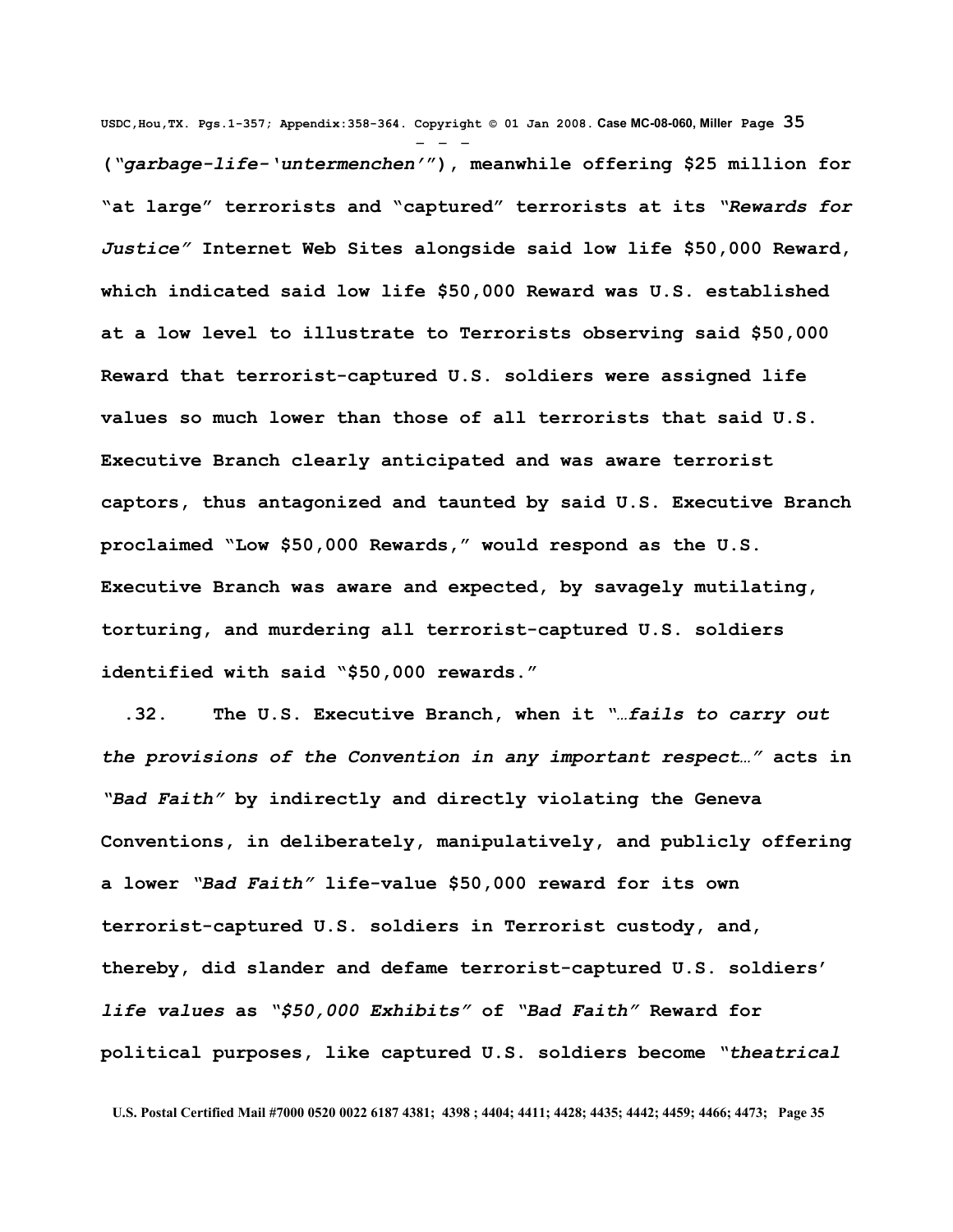**USDC,Hou,TX. Pgs.1-357; Appendix:358-364. Copyright © 01 Jan 2008. Case MC-08-060, Miller Page 36** - - - *Foils,"* **and did, thereby, send an implied and veiled political message,** *"WE do not deal with terrorists,"* **to Terrorists that the United States Executive Branch of Government was so politically adamant that it would** *"…not deal with terrorists"* **that it, in '***Bad Faith,'* **manipulatively devalued the lives of its own terroristcaptured U.S. soldiers to a dramatic five hundred (500) times lower life-value of** *"'Low-life' \$50,000 Rewards"* **than it assigned of** *"life-saving \$25 million dollars"* **to terrorists at its** *"Rewards for Justice"* **Internet Web Sites. However, the meaning of "Reward" is entirely different than "RANSOM." Gonzales and U.S. Executive Branch had previously paid and were in-progress paying \$77 to \$87 million dollars in "Rewards" from the U.S. Treasury according to its** *"Rewards for Justice"* **web site. Said terrorist captors, thus antagonized, as the U.S. Executive Branch clearly anticipated, and taunted by said U.S. Executive Branch** *"Bad Faith"* **proclaimed** *"'Lowlife' \$50,000 Rewards,"* **responded by means of said Terrorists savagely mutilating, torturing, and murdering all terroristcaptured U.S. soldiers identified with said "\$50,000** *"Bad Faith"* **rewards" that were five hundred times lower than said \$25 million dollar higher Rewards Gonzales & the U.S. Executive Branch offered and paid for "at large" or "captured" terrorists at the same time they proclaimed said "Low-life \$50,000 Rewards."**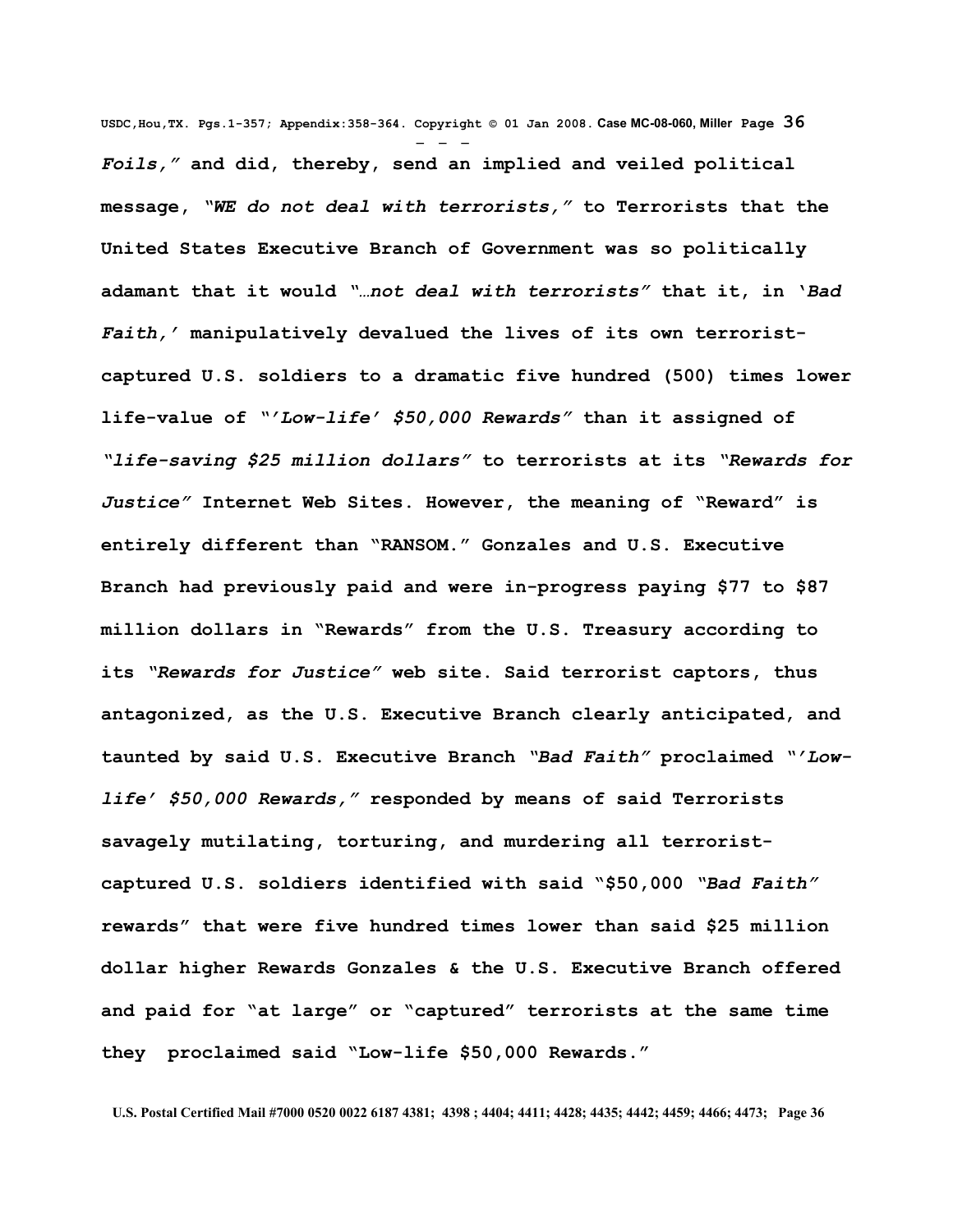**USDC,Hou,TX. Pgs.1-357; Appendix:358-364. Copyright © 01 Jan 2008. Case MC-08-060, Miller Page 37** - - -

> **SEE: Geneva Convention (III) Relative to the Treatment of Prisoners of War; August 12, 1949 : Part 1, ARTICLE 2;** *ARTICLE 3, "…(a) violence to life and person, in particular murder of all kinds, mutilation, cruel treatment and torture"; "(d) the passing of sentences…"*

 **.33. Defendant U.S. Attorney General Alberto Gonzales, and the U.S. Executive Branch in their manipulated denial of equal Rewards for the United States' own terrorist-captured U.S. soldiers did manipulate and perpetrate said crime violations of United States Codes and did perpetrate crime violations of Geneva Conventions to illustrate their proclaimed** *"'Low-life' \$50,000 Rewards"* **while captured U.S. soldiers were in Terrorist custody and in desperate need of United States support of the Geneva Conventions. Yet,** *in the most treasonable "Bad Faith" betrayals in all of United States History,* **Defendant Gonzales, U.S. Executive Branch, and interested Parties Rice, Rumsfeld, and Gates, in '***Bad Faith,'* **knowingly betrayed said terrorist-captured U.S. soldiers unto savage torture Death by offering "Low \$50,000** *'Bad Faith'* **Rewards" that were lower than the equal protection of the laws required by the U.S. Constitution and required by said Geneva Conventions and Protocols.**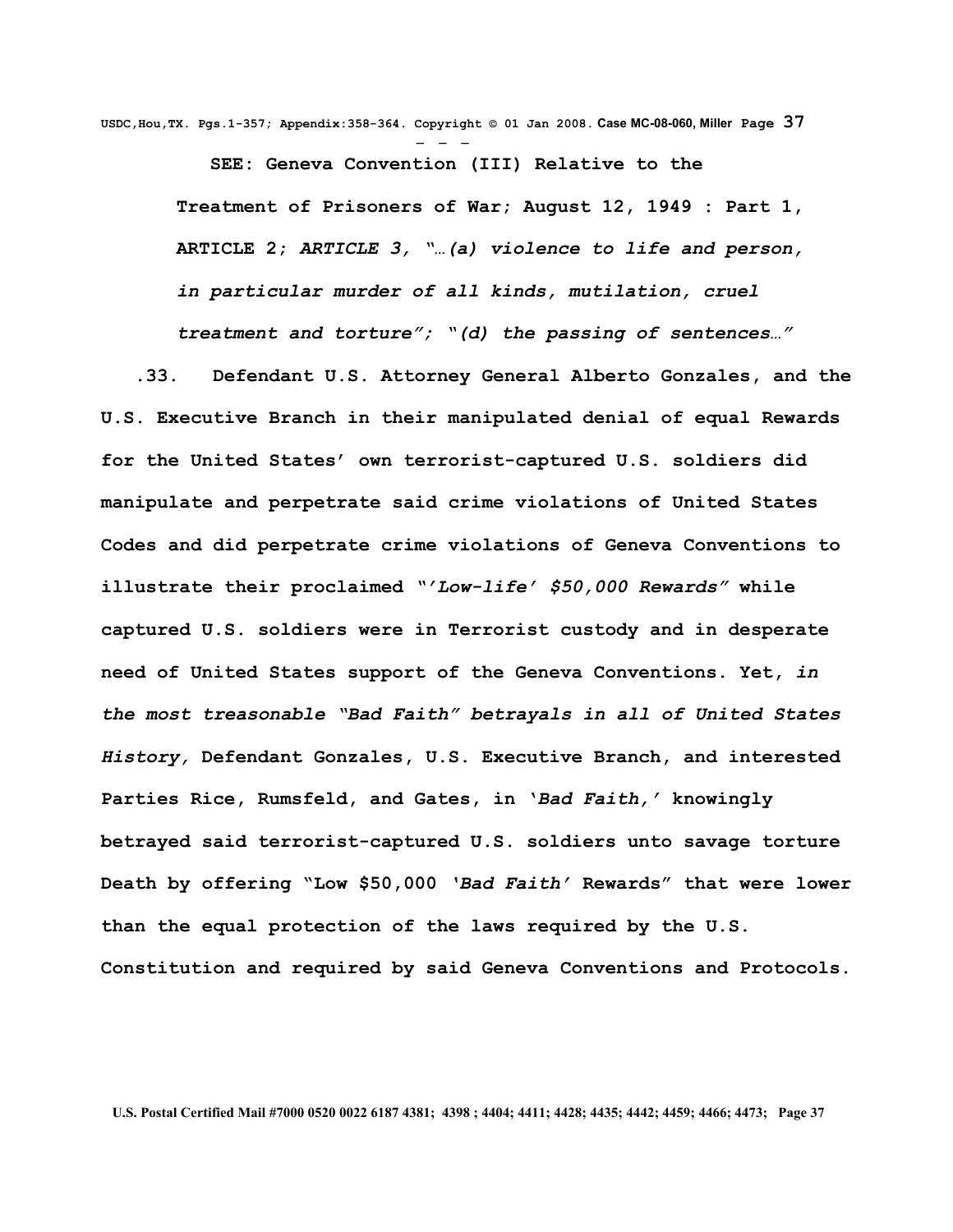**USDC,Hou,TX. Pgs.1-357; Appendix:358-364. Copyright © 01 Jan 2008. Case MC-08-060, Miller Page 38** - - - **SEE: Geneva Convention Between the United States of America and Other Powers, Relating to Prisoners of War; July 27, 1929 <http://www.yale.edu/lawweb/avalon/lawofwar/geneva02.htm> ; SEE: Geneva Convention (III) Relative to the Treatment of Prisoners of War; August 12, 1949 : Part 1, ARTICLE 2**  *"ARTICLE 3, …(a) violence to life and person, in particular murder of all kinds, mutilation, cruel treatment and torture; (d) the passing of sentences and the carrying out of executions without previous judgment pronounced by a regularly constituted court affording all the judicial guarantees which are recognized as indispensable by civilized peoples…*

*ARTICLE 8, The present Convention shall be applied with the cooperation and under the scrutiny of the Protecting Powers whose duty it is to safeguard the interests of the Parties to the conflict. For this purpose, the Protecting Powers may appoint, apart from their diplomatic or consular staff, delegates from amongst their own nationals or the nationals of other neutral Powers. The said delegates shall be subject to the approval of the Power with which they are to carry out their duties.*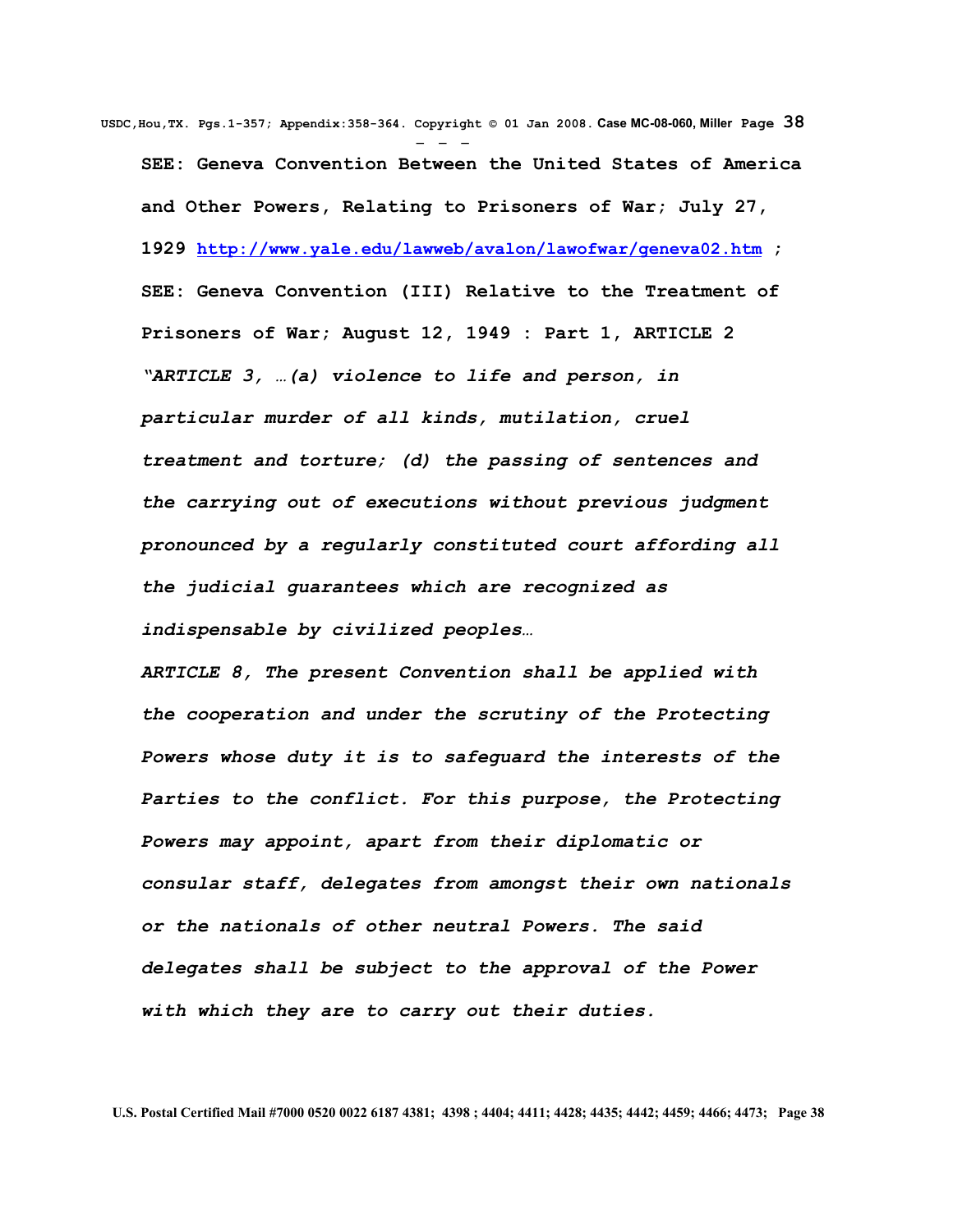**USDC,Hou,TX. Pgs.1-357; Appendix:358-364. Copyright © 01 Jan 2008. Case MC-08-060, Miller Page 39** - - - *ARTICLE 10: The High Contracting Parties may at any time agree to entrust to an organization which offers all guarantees of impartiality and efficacy the duties incumbent on the Protecting Powers by virtue of the present Convention.When prisoners of war do not benefit or cease to benefit, no matter for what reason, by the activities of a Protecting Power or of an organization provided for in the first paragraph above, the Detaining Power shall request a neutral State, or such an organization, to undertake the functions performed under the present Convention by a Protecting Power designated by the Parties to a conflict.* 

*If protection cannot be arranged accordingly, the Detaining Power shall request or shall accept, subject to the provisions of this Article, the offer of the services of a humanitarian organization, such as the International Committee of the Red Cross to assume the humanitarian functions performed by Protecting Powers under the present Convention.* 

*Any neutral Power or any organization invited by the Power concerned or offering itself for these purposes, shall be*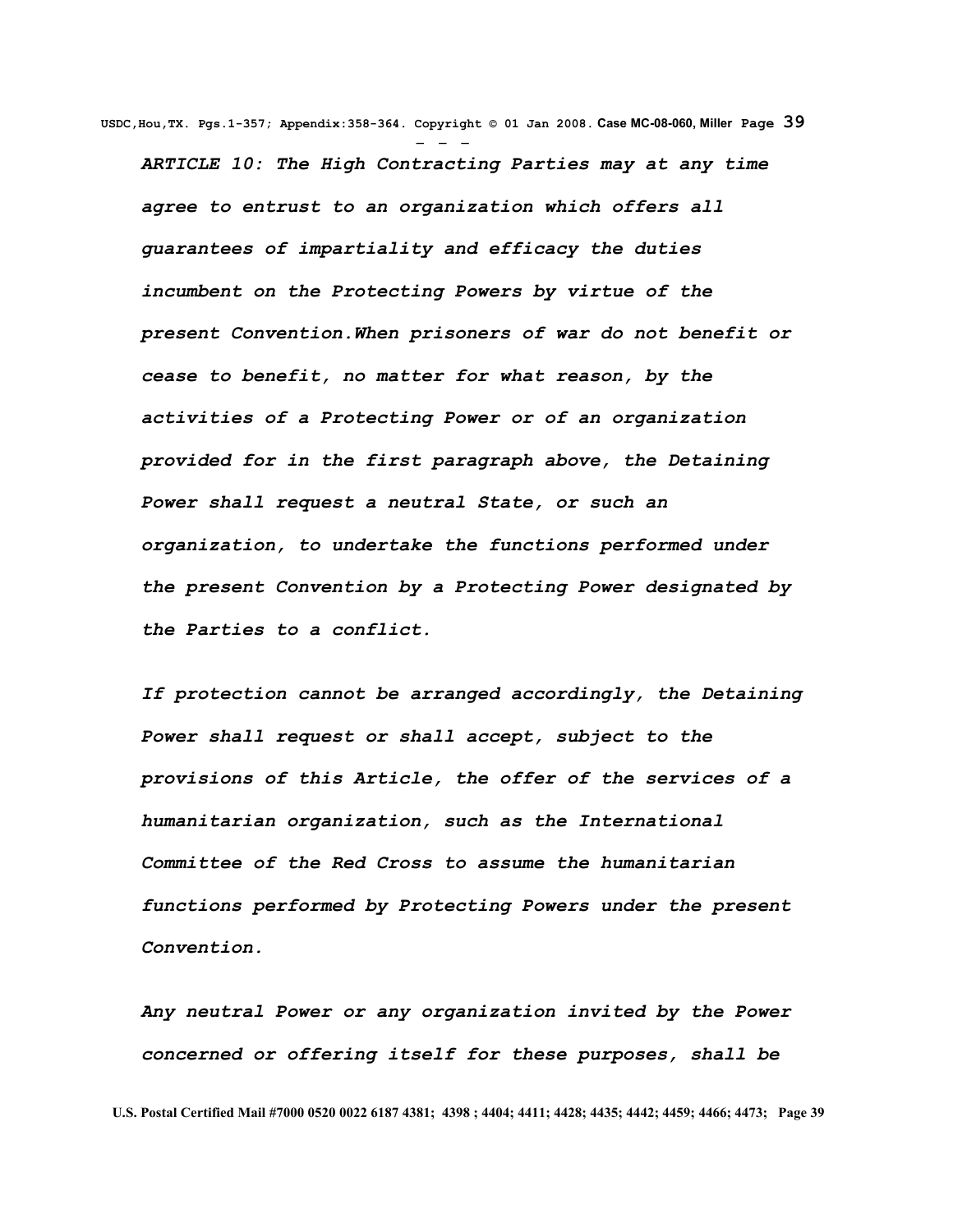**USDC,Hou,TX. Pgs.1-357; Appendix:358-364. Copyright © 01 Jan 2008. Case MC-08-060, Miller Page 40** - - *required to act with a sense of responsibility towards the Party to the conflict on which persons protected by the present Convention depend, and shall be required to furnish sufficient assurances that it is in a position to undertake the appropriate functions and to discharge them impartially.*

*No derogation from the preceding provisions shall be made by special agreements between Powers one of which is restricted, even temporarily, in its freedom to negotiate with the other Power or its allies by reason of military events, more particularly where the whole, or a substantial part, of the territory of the said Power is occupied.* 

*Whenever in the present Convention mention is made of a Protecting Power, such mention applies to substitute organizations in the sense of the present Article.*

*ARTICLE 13: Prisoners of war must at all times be humanely treated. Any unlawful act or omission by the Detaining Power causing death or seriously endangering the health of a prisoner of war in its custody is prohibited, and will be regarded as a serious breach of the present Convention.*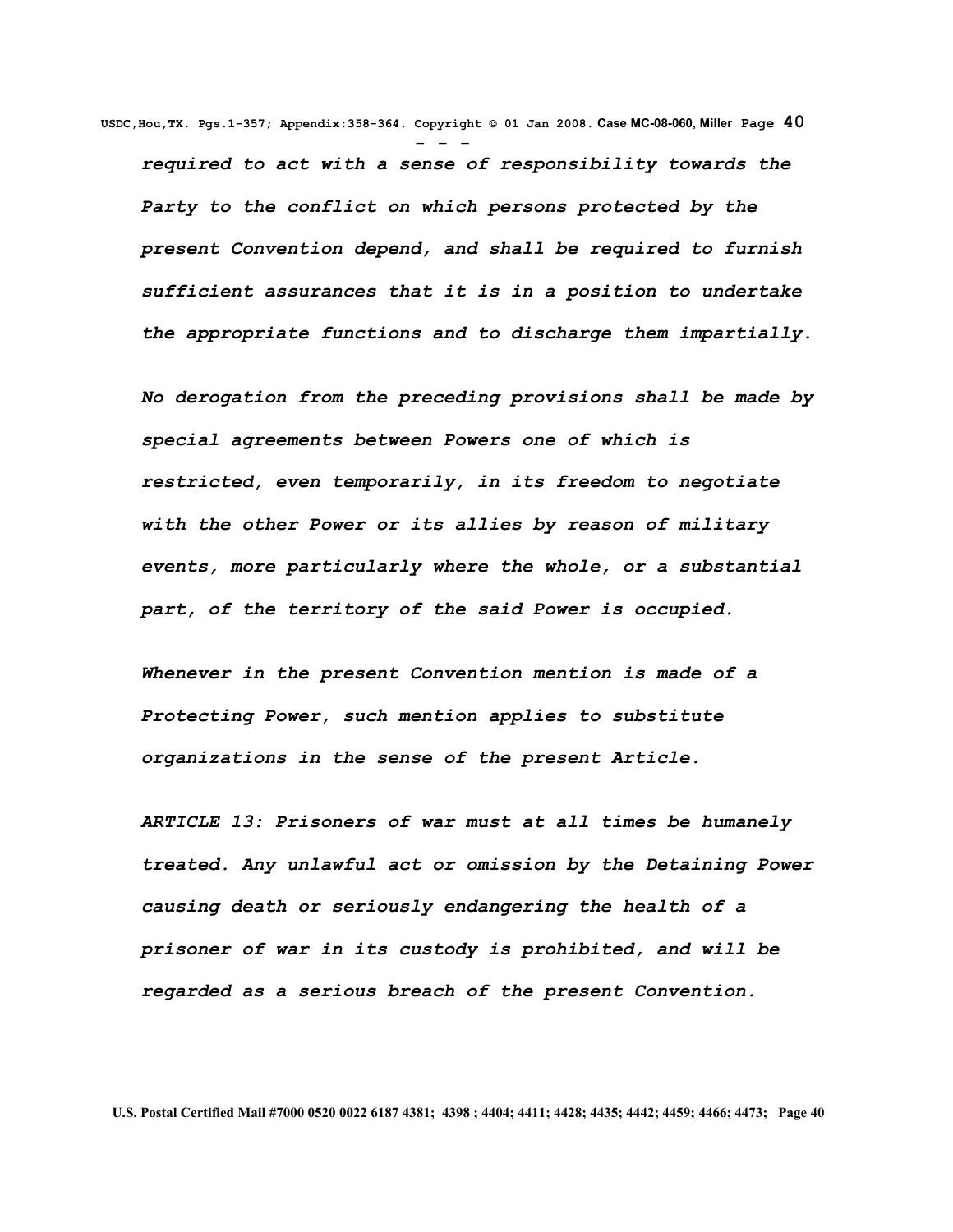**USDC,Hou,TX. Pgs.1-357; Appendix:358-364. Copyright © 01 Jan 2008. Case MC-08-060, Miller Page 41** - - - *(Article 13 applies to the United States, a signatory, required to comply in "Good Faith" with the Geneva Conventions (I, II, III, IV) in its behavior toward its own soldiers who have been captured and have become Prisoners of War)*

**SEE: Geneva Convention (III) Relative to the Treatment of Prisoners of War; August 12, 1949, et.seq.**

**<http://www.yale.edu/lawweb/avalon/lawofwar/geneva03.htm> SEE: Geneva Convention (IV) Relative to the Protection of Civilian Persons in Time of War, August 12, 1949, Part 1, Article 3, et.seq.**

**<http://www.yale.edu/lawweb/avalon/lawofwar/geneva07.htm>**

 **.34. Moreover, said foregoing particular outrageous conduct against the family of Christian Vasquez Menchaca by U.S. Executive Branch continued several days after the funeral of Christian Vasquez Menchaca when a U.S. Army spokesperson notified Guadalupe Vasquez that the U.S. Army had not shipped all of Christian Vasquez Menchaca's body parts to her from Iraq; and, if she wanted the U.S. Army to ship Christian's remaining body parts to her, she would have to pay for the shipping costs of his body parts to Brownsville, Texas. Guadalupe Vasquez's emotional state was already**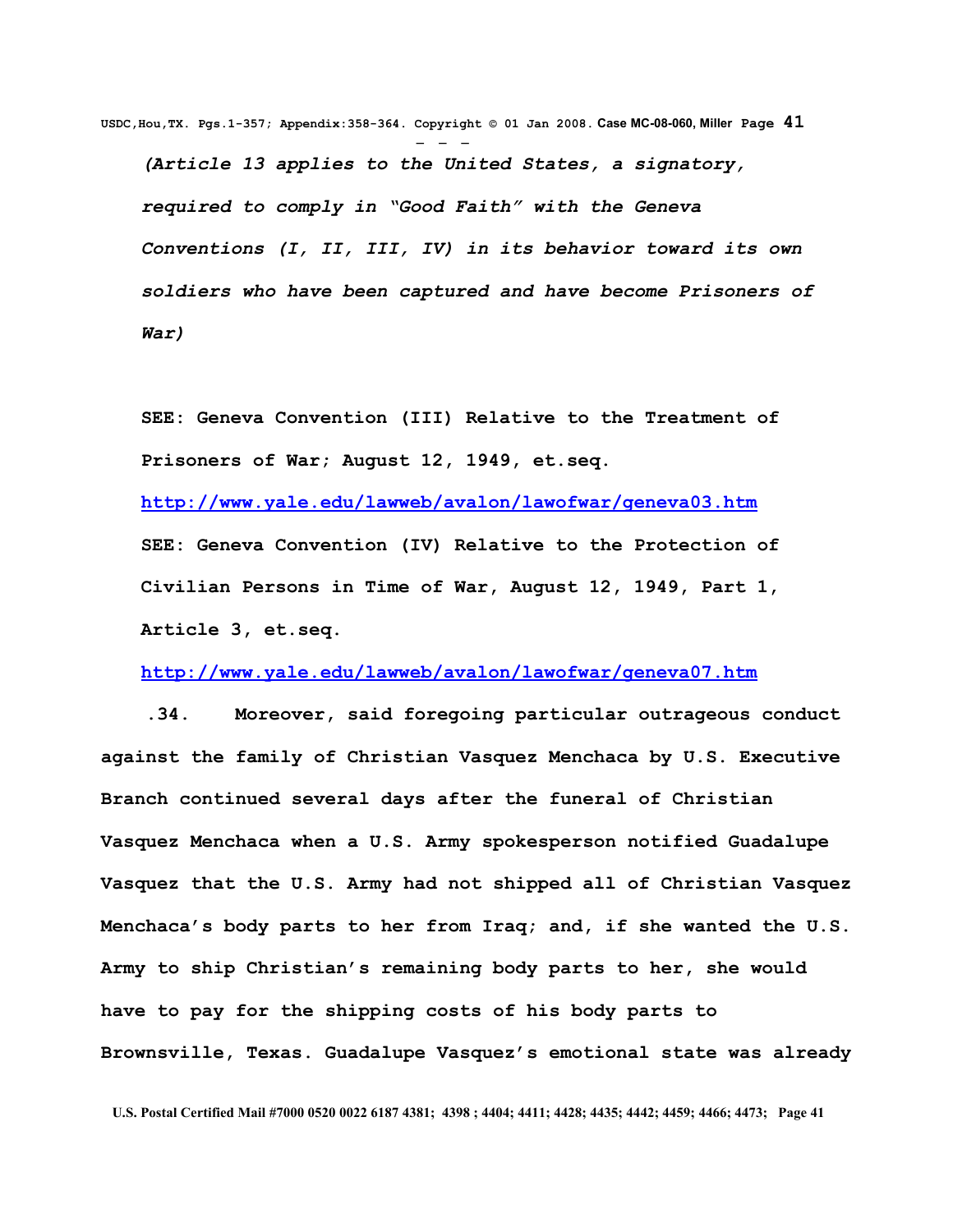**USDC,Hou,TX. Pgs.1-357; Appendix:358-364. Copyright © 01 Jan 2008. Case MC-08-060, Miller Page 42** - - **in extreme shock and said U.S. Army's notification of this body parts question threw her mind into such disarray that she indicated to the Army that she was not able to deal with or confront the matter of her son's body parts and requested the Army to keep them.**

 **.35. ELEMENTS OF TORTS AGAINST THE VASQUEZ FAMILY: Plaintiffs, the family of Kristian Menchaca -- Plaintiffs Guadalupe Vasquez (Kristian's mother), Ceasar Vasquez Menchaca (Kristian's brother), Julieta Vasquez-MacKenzie (Kristian's Aunt) and Kenneth MacKenzie (Kristian's Uncle), similarly situated as family class members, bring this action on behalf of themselves as a class of damaged family members challenging Defendant's policies and practices in violation of federal and state laws that have caused the death of Kristian Menchaca by reason of (1) the negligent or wrongful acts and omissions of employees of the United States Government while acting within the scope of their office or employment, and (2) said Defendant #1, Attorney General Alberto Gonzales "wrongfully" transferring parts of \$77 million dollars of U.S. Congressprovisioned U.S. `Counterterrorism Fund' money diverted (embezzled and Burglarized) from the premises of the U.S. Treasury in Washington, DC, to various other countries by means of Internet wire and wireless telemetry of rewards and wire and wireless telemetry and telephone communications and other wire and wireless**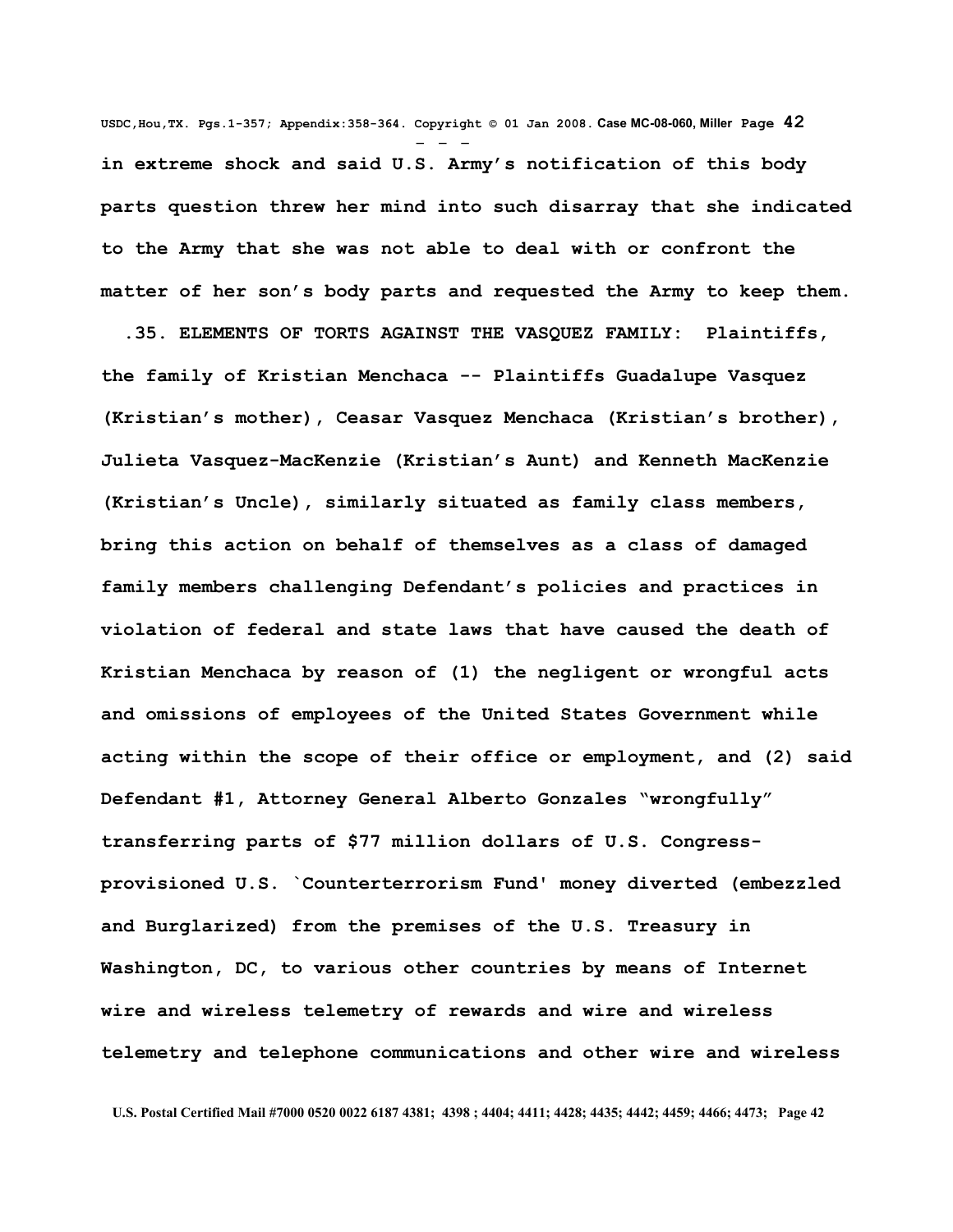**USDC,Hou,TX. Pgs.1-357; Appendix:358-364. Copyright © 01 Jan 2008. Case MC-08-060, Miller Page 43** - - **telemetry arranging to pay out of said U.S. Treasury funds of said U.S. Title 1, `Counterterrorism Fund,' money, as Internet wire and wireless advertised rewards to save the lives of terrorist wartime enemies of the United States who were members of terrorist groups, known as "al Qaida" and "al Shura" members as follows: Hamsiraji Marusi Sali, … \$1 million paid for the information that led to Sali's location (Photos)U.S. Embassy Manila press release; \$1 million dollars paid for information that led capture of Muhammad Zimam Abd al-Razzaq al-Sadun; \$1 million paid for the information that led to capture of Muhsin Khadr al-Khafaji (no picture available); Up to \$5 Million Reward, Zulkifli bin Hir (aka) Marwan; Up to \$5 Million Reward : Ramadan Abdullah , Mohammad Shallah, Mohammed Ali Hamadei; Up to \$1 Million Reward: Atiyah Abd al-Rahman; Abu Jihad al-Masri (lead murderer of Christian Menchaca & Thomas Tucker, Al Masri acting in concert and together with U.S. Defendants, Rice, Gonzales, Rumsfeld, members of the Republican Party); Up to \$1 Million Reward: Abu Ayyub al-Masri, Abd al Hadi al-Iraqi; Up to \$1 Million Reward: Adam Yahiye Gadahn ; Up to \$1 Million Reward: Umar Patek (aka) Umar Kecil; Up to \$10 Million Reward: Dulmatin (aka) Amar Usman ; Up to \$5 Million Reward: Abderraouf Jdey Faker Boussora; and, during this same time frame of June-2006, while, at the same time as said United States**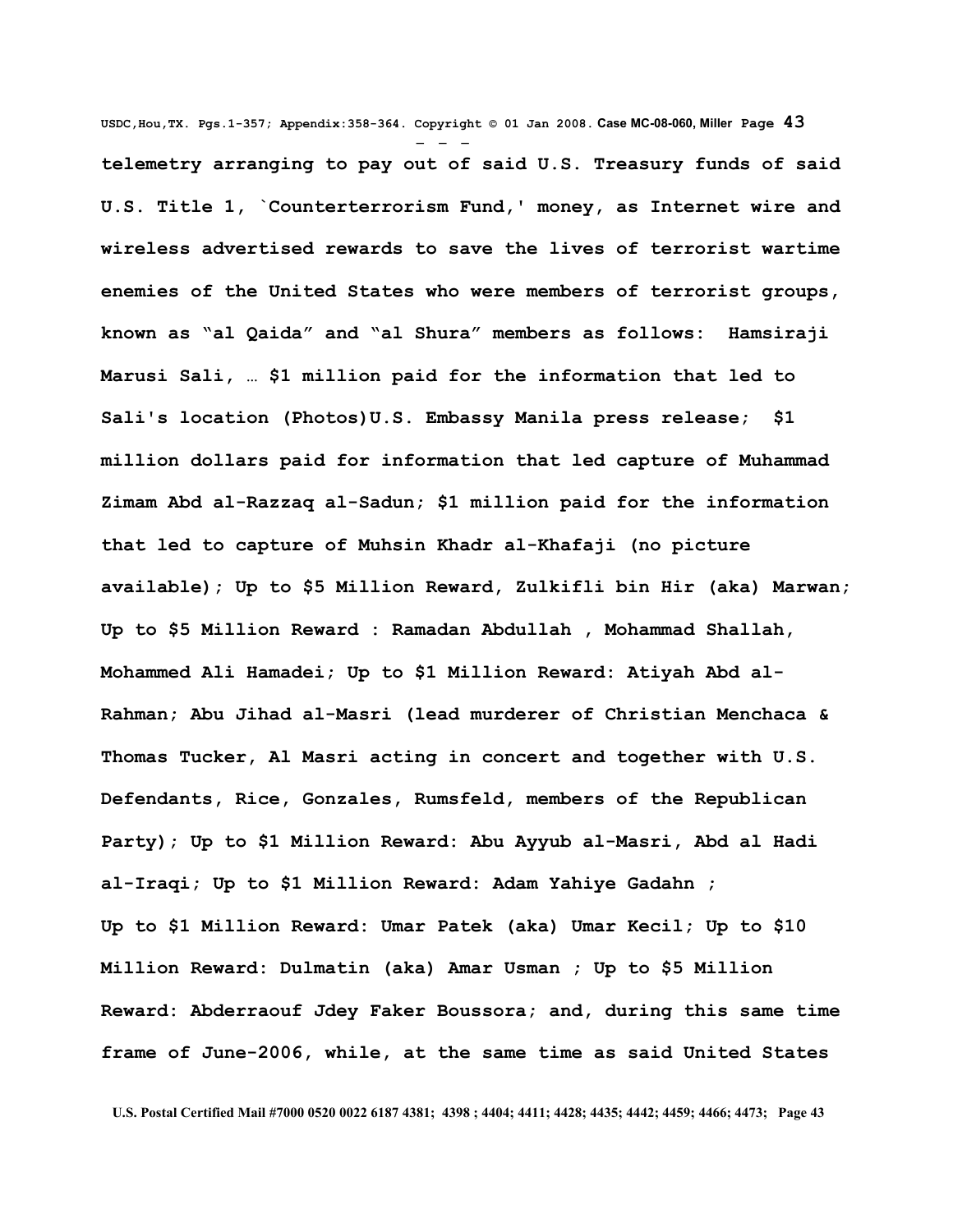**USDC,Hou,TX. Pgs.1-357; Appendix:358-364. Copyright © 01 Jan 2008. Case MC-08-060, Miller Page 44** - - - **Code Title 1 money was paid out of the U.S. Treasury on behalf of Terrorists, said members of these same U.S. Life-reward protected al Shura and al Queda Terrorist Organizations, life-protected by U.S. multi million dollar reward money offered by Defendant Attorney General and Interested Party #1, Secretary of State Rice, were in-progress torture-murdering captured United States Soldiers, (1) Pfc. Kristian Menchaca, 23, and (2) Pfc. Thomas L. Tucker, 25, who were treasonably denied, in '***Bad Faith,'* **by Attorney General Gonzales the equal life-saving treatment of said United States `Counterterrorism Funds' in the area of Yosifiya, Iraq, during June 2006. Pfc. Kristian Menchaca, 23, and Pfc. Thomas L. Tucker, 25, were issued "\$50,000 Death Rewards" and, in '***Bad Faith,'* **were denied, during June 2006, by Attorney General Gonzales to "equal life saving Rewards" of said United States `Counterterrorism Funds,' and, as a consequence of such "Ommission" and denial were mutilation-torture-murdered by al-Queda & al-Shura Terrorists who (1) smashed their faces to unrecognizable pulp while alive, (2) gouged out their eyes while alive, (3) cut off their genitalia while alive, (4) disemboweled & yanked-their-intestines-to-ground while alive, (5) amputated their hands while alive, (6) tore-off and amputated their arms and legs while alive, and (7) cut off their heads and their hearts out in their last moments of life.**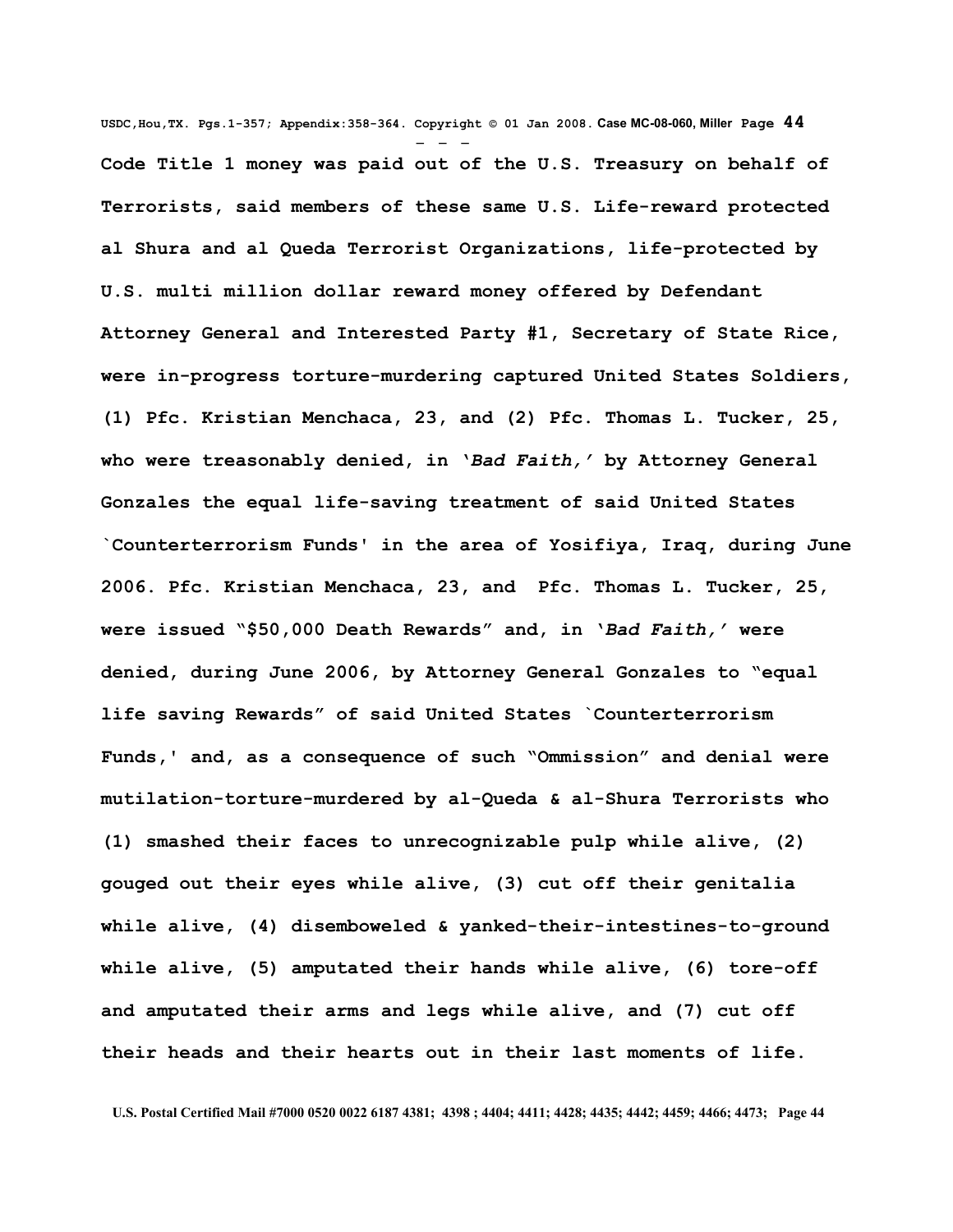**USDC,Hou,TX. Pgs.1-357; Appendix:358-364. Copyright © 01 Jan 2008. Case MC-08-060, Miller Page 45** - - - **SEE: Rewards for Justice, Washington, D.C.20522-0303, 1-800- 877-3927; [RFJ@state.gov;](mailto:RFJ@state.gov)<http://www.rewardsforjustice.net/> [http://www.rewardsforjustice.net/index.cfm?](http://www.rewardsforjustice.net/index.cfm?page=wanted_captured&language=english)**

## **[page=wanted\\_captured&language=english](http://www.rewardsforjustice.net/index.cfm?page=wanted_captured&language=english)**

**.36. During the time frame while Pfc. Kristian Menchaca, 23, and Pfc. Thomas L. Tucker, 25, were denied by Gonzales, in '***Bad Faith,'* **to said equal life-saving treatment of said United States `Counterterrorism Funds,' they were mutilation-torture-murdered, and "***simultaneously, concurrently, and at the same time,"* **during this same time frame of June-2006, as said United States Code Title 1 money was paid out of the U.S. Treasury, on behalf of said members of these same al Shura and al Queda Terrorist Organizations (with membership who were U.S.-life-valued at multi-millions of dollars to \$25 million) were in-juxtaposition, "***simultaneously, concurrently, and at the same time,"* **torture-murdering (1) Pfc. Kristian Menchaca, 23, and (2) Pfc. Thomas L. Tucker, 25, who were "***simultaneously, concurrently, and at the same time"* **denied by Gonzales the same equal Reward dollar amount of \$25 million life saving treatment of said United States `Counterterrorism Funds' in the area of Yosifiya, Iraq while, "***simultaneously, concurrently, and at the same time,"* **Gonzales-Rice were paying U.S. Reward monies up to \$87 million dollars, in-juxtaposition** *and at the same*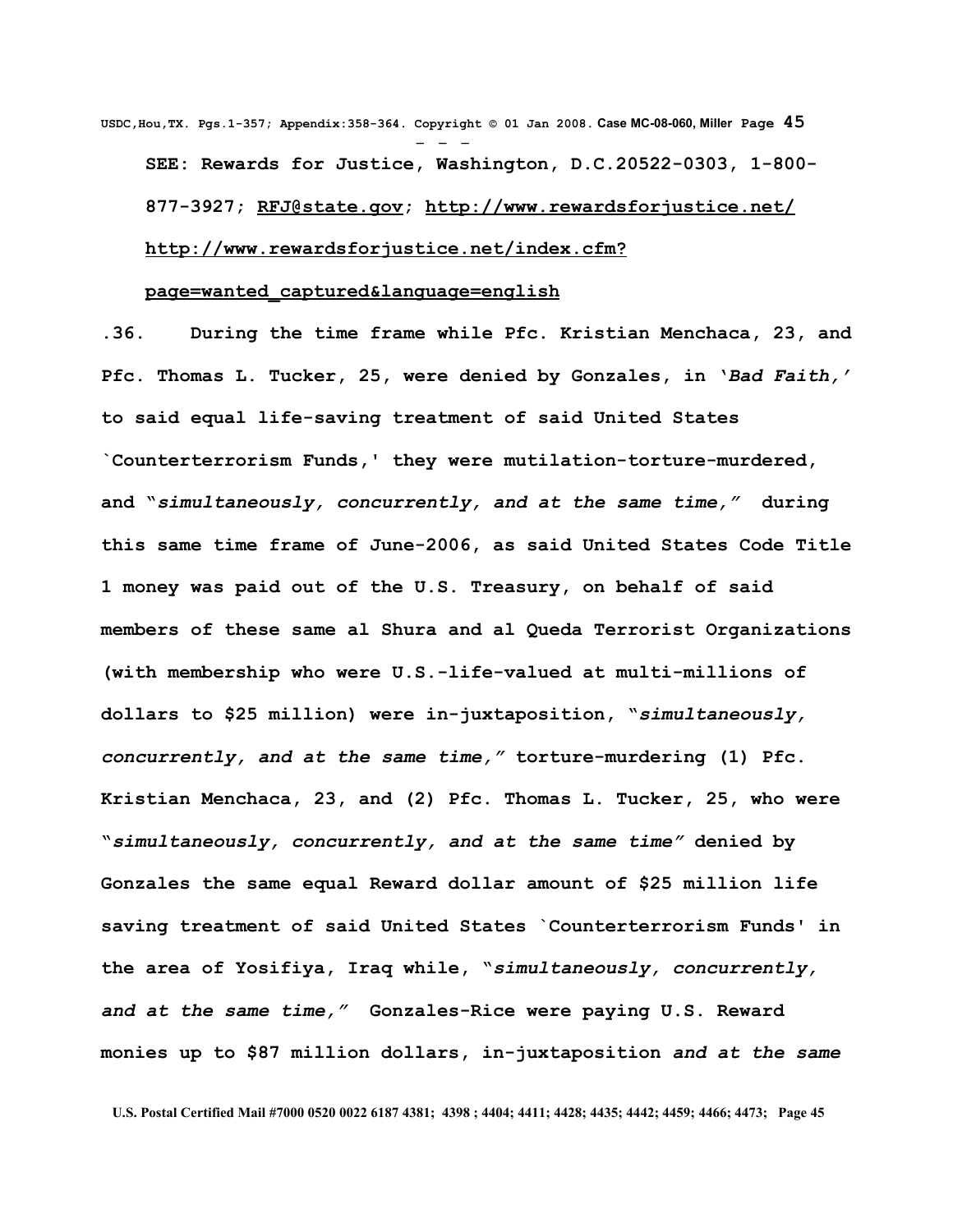**USDC,Hou,TX. Pgs.1-357; Appendix:358-364. Copyright © 01 Jan 2008. Case MC-08-060, Miller Page 46** - - *time***, to save the lives of Gonzales-Rice favored terrorists, in the meantime, "***simultaneously, concurrently, and at the same time."* **During said reward denial time frame of June 2006, and before, during, and after capture, Pfc. Kristian Menchaca, 23, and Pfc. Thomas L. Tucker, 25, "***simultaneously, concurrently, and at the same time,"* **were denied, in '***Bad Faith,'* **by Gonzales-Rice equal access to "equal life saving \$25,000,000 Rewards" of said United States `Counterterrorism Funds,' and, as a consequence of said treasonable denial of said Congress provided reward money, "***simultaneously, concurrently, and at the same time,"* **were mutilation-torture-murdered by al-Queda & al-Shura Terrorists, "***simultaneously, concurrently, and at the same time"* **who (1) smashed the faces of Pfc. Kristian Menchaca and Pfc. Thomas L. Tucker to unrecognizable pulp while alive, (2) gouged out their eyes while alive, (3) cut off their genitalia while alive, (4) disemboweled & yanked-their-intestines-to-ground while alive, (5) amputated their hands while alive, (6) tore-off and amputated their arms and legs while alive, and (7) cut off their heads and their hearts out in their last moments of life.**

**.37. The mathematics of said U.S. Attorney General** *'Bad-Faith' perpetrated Reward deficiencies* **is a self-evident truth that the U.S. Attorney General applied U.S. reward life-valuation of \$25**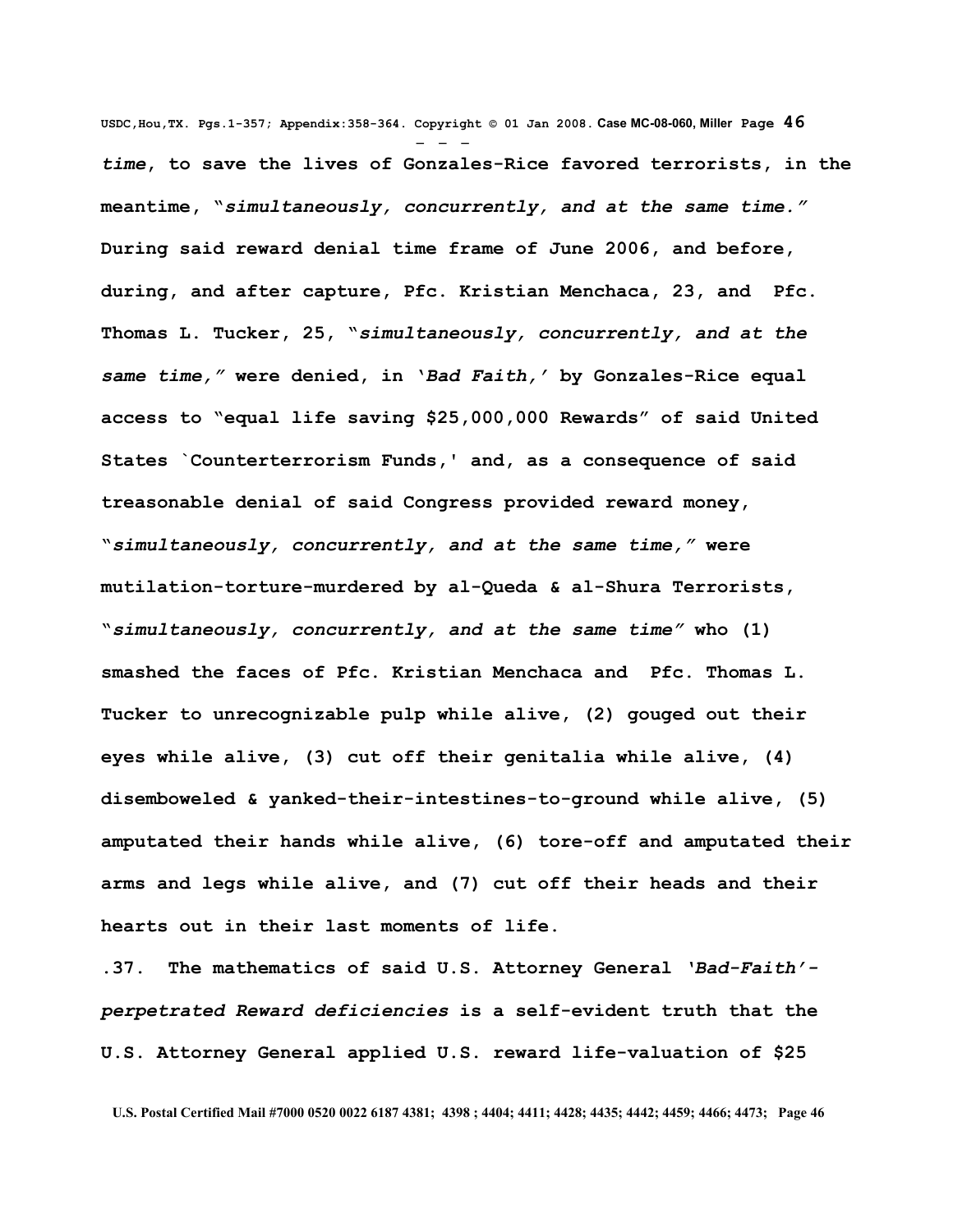**USDC,Hou,TX. Pgs.1-357; Appendix:358-364. Copyright © 01 Jan 2008. Case MC-08-060, Miller Page 47** - - **million dollars, on behalf of the life of terrorists listed at the "Rewards for Justice" internet site; and, \$25 million dollars is five hundred (500) times higher (Terrorists are valued at 500 times higher rewards that Gonzales denied to U.S. soldiers while they were tortured to death) than the low and deficient U.S. reward life-valuation of \$50,000 dollars offered for the life of a captured U.S. soldier, in contrast to the U.S. Attorney General's high multi million dollar Reward favored and life-saved \$25 million dollar terrorists, enemies of the United States during wartime. .38. U.S. Attorney General Gonzales and Secretary of State Condoleeza Rice arranged the following reward schedule at the U.S. State Department web site,**

**<http://www.rewardsforjustice.net/>; Rewards for Justice, Washington, D.C. 20522-0303, USA ; 800-US REWARDS(1-800-877- 3927[\)RFJ@state.gov;](mailto:RFJ@state.gov)) to be paid to save the lives of terrorists and most notably, the following terrorists: Hamsiraji Marusi Sali, Statement by DCM Joseph Mussomeli. \$1 million paid for the information that led to Sali's location(Photos)U.S. Embassy Manila press release; \$1 million dollars paid for information that led capture of Muhammad Zimam Abd al-Razzaq al-Sadun; \$1 million paid for the information that led to capture of Muhsin Khadr al-Khafaji (no picture available).**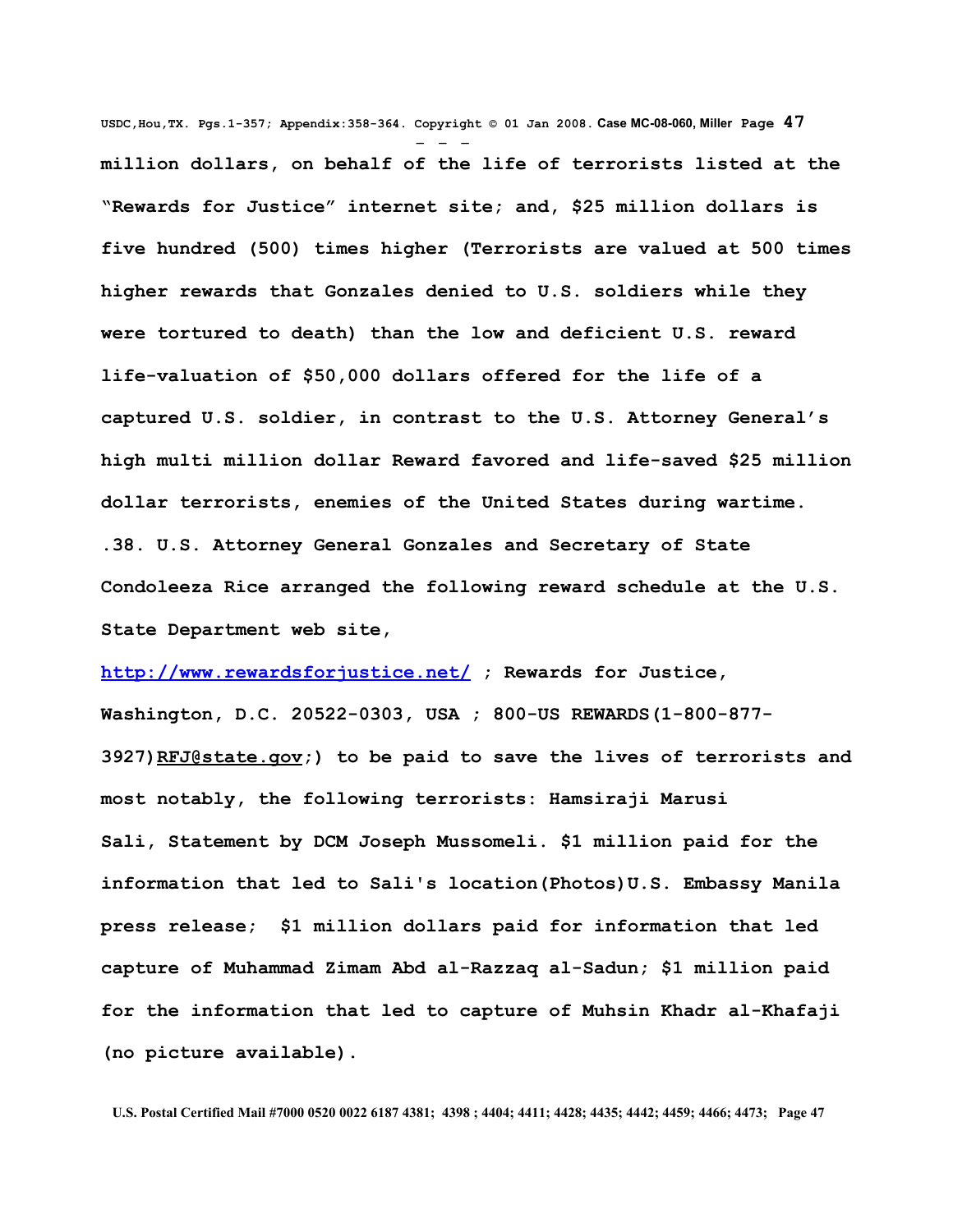**USDC,Hou,TX. Pgs.1-357; Appendix:358-364. Copyright © 01 Jan 2008. Case MC-08-060, Miller Page 48** - - - **.39. To understand the extent of the appalling** *'Bad-Faith'- Reward* **Treachery and violations of the U.S. Treason Act that progressed while Pfc. Kristian Menchaca, 23, and Pfc. Thomas L. Tucker, were mutilation-torture-murdered by said al-Queda & al-Shura Terrorists, it is more effective to visualize all of said parties in the same torture room, Defendant #1, Attorney General Alberto Gonzales and Interested Party Secretary Condoleeza Rice, paying said U.S. reward money into the hands of the saved terrorists – (1) Hamsiraji Marusi Sali; (2) Muhammad Zimam Abd al-Razzaq al-Sadun; (3) Muhsin Khadr al-Khafaji, while Attorney General Gonzales -- soaked in blood,** *'Bad-Faith'* **denying both Menchaca and Tucker the same reward money he paid to save terrorists, and Secretary Condoleeza Rice -- soaked in blood, denying both Menchaca and Tucker the same reward money she paid to save terrorists, both watched Pfc. Kristian Menchaca, 23, and Pfc. Thomas L. Tucker shouting and sobbing as they were mutilationtorture-murdered by al-Queda & al-Shura Terrorists (1) smashing their faces to unrecognizable pulp while alive, (2) gouging out their eyes while alive, (3) cutting off their genitalia while alive, (4) disemboweling & yanking-their-intestines-to-ground while alive, (5) amputating their hands while alive, (6) tearing-off and**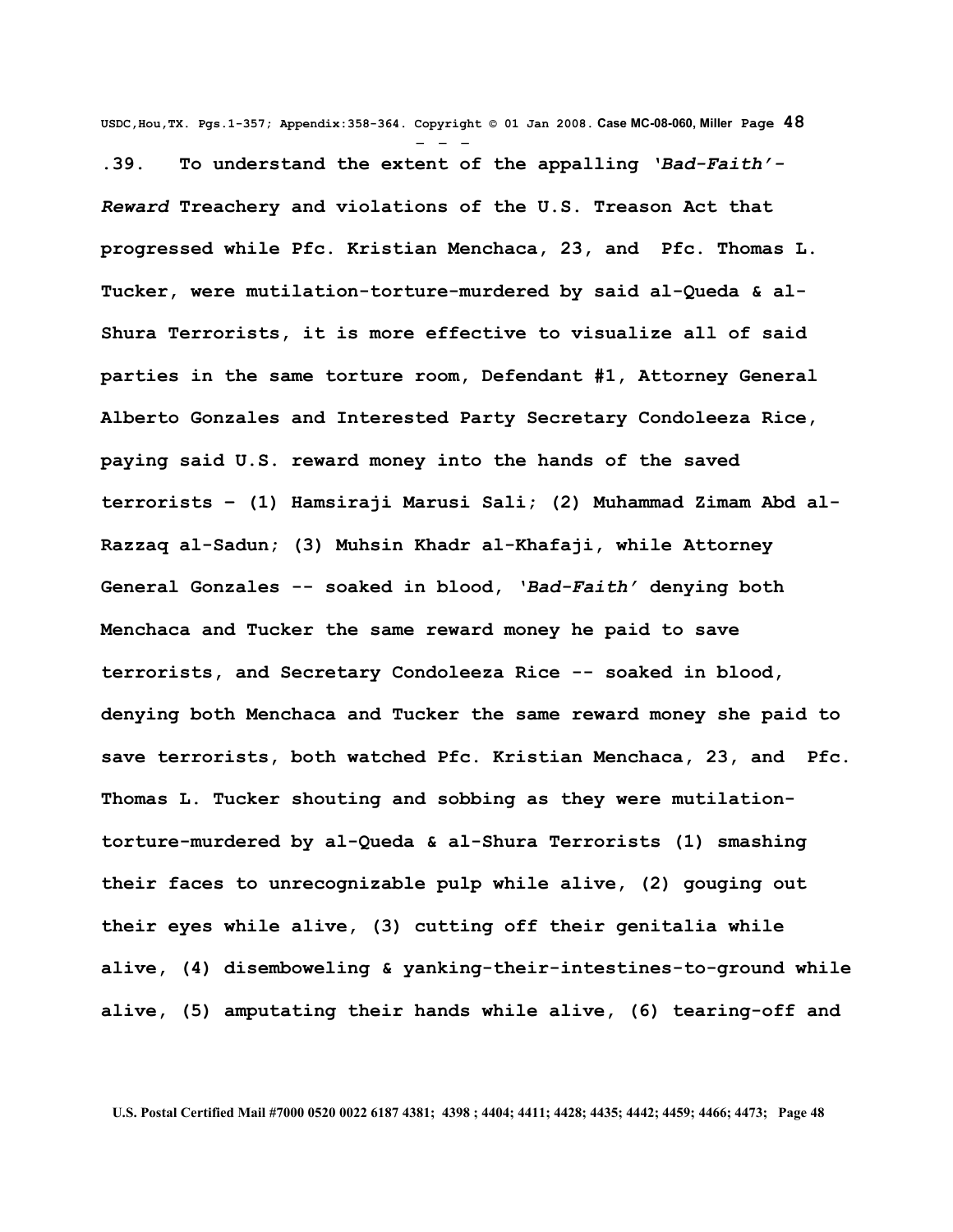**USDC,Hou,TX. Pgs.1-357; Appendix:358-364. Copyright © 01 Jan 2008. Case MC-08-060, Miller Page 49** - - **amputating their arms and legs while alive, (7) cutting off their heads and their hearts out in last moments of life.**

**.40. U.S. mega-million dollar rewards have proven to save captured terrorists while** *'Bad-Faith'-perpetrated* **"U.S. fifty-thousand dollar rewards" have proven to mean certain torture-murder for captured U.S. soldiers. The difference between "\$25,000,000-lifedollar" terrorists and "\$50,000-Death-Dollar" U.S. soldiers is said resultant "\$50,000-reward-murders" manipulated by Defendant Alberto Gonzales and U.S. Executive Branch against captured U.S. soldiers at one hundred percent consequences of torture and death against captured U.S. soldiers. "***Mega-million reward treason on saving the lives of enemies of the United States while denying the same equality unto causing torture-murder of captured U.S. soldiers"* **is a simultaneous** *(1) violation of the Equal Protection clause of U.S. Fourteenth Amendment, (2) violation of the Treason Act, (3) violation of RICO Act, and (4) violation of Geneva Conventions and Geneva Convention Protocols, all at the same time.* **Said U.S. Reward treason that is directly linked to Geneva Convention war crimes is a violation of Equal Protection Articles of Geneva Conventions #1, #3, and #4 of 1949 and Geneva Convention Protocols #1 and #2 of 1977. Hence, said torture murders of PFC. Kristian Vasquez Menchaca, and PFC. Thomas Tucker illustrate that a "culture of**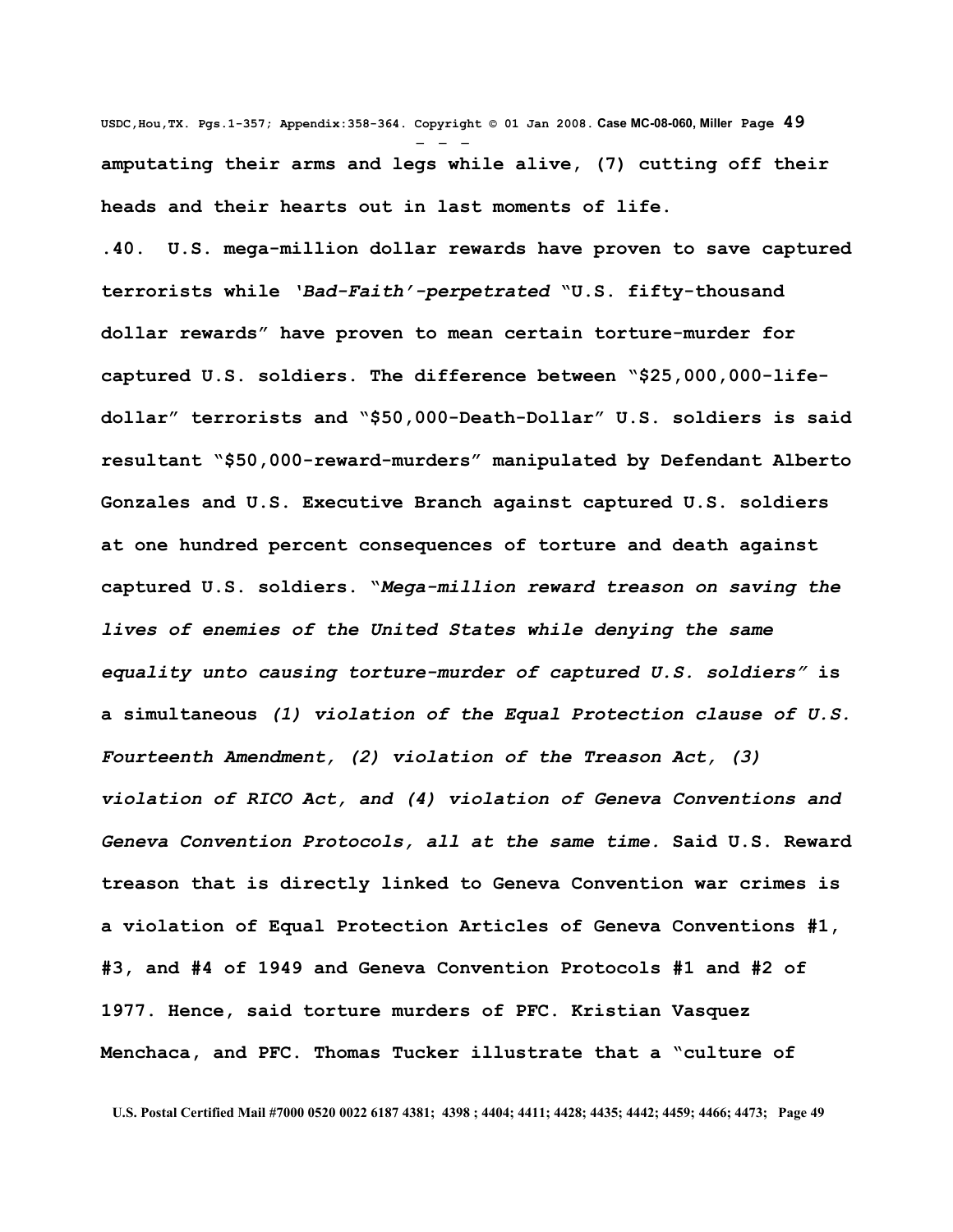**USDC,Hou,TX. Pgs.1-357; Appendix:358-364. Copyright © 01 Jan 2008. Case MC-08-060, Miller Page 50** - - **torture" wrought by "treasonable malfeasance" manipulated against captured U.S. soldiers" exists in the U.S. government as it impacts and relates to U.S. government Executive Branch perpetrated Reward deficiency violations against terrorist-captured U.S. soldiers in Iraq. The mathematics of said U.S. Attorney General perpetrated Reward deficiencies is a self-evident truth that: the U.S. Attorney General treacherously-applied "higher" U.S. reward life-valuation of \$25 million dollars on behalf of the life of terrorists listed at his "Rewards for Justice" internet site is five hundred (500) times higher than the five hundred (500) times lower and deficient U.S. reward life-valuation of \$50,000 dollars offered for the life of a U.S. soldier captured by the U.S. Attorney General's** *lifesurvival-favored* **\$25 million dollar terrorists.** 

**.41. What makes this particular mathematical reward difference so excessively criminal, even beyond criminal Treason, is the selfevident truth that the Attorney General was actually paying between \$77 million to \$87 million dollars into the hands of** *"INFORMANT"* **Iraqi Reward collectors to save the lives of al Shura and al Qaida terrorists while PFC. Kristian Vasquez Menchaca and PFC. Thomas Tucker were tortured to death by** *"THESE-SAME-TERRORIST-MEMBERS"* **of the** *"VERY-SAME-TERRORIST-AL-SHURA-AND-AL-QAIDA"* **groups who were**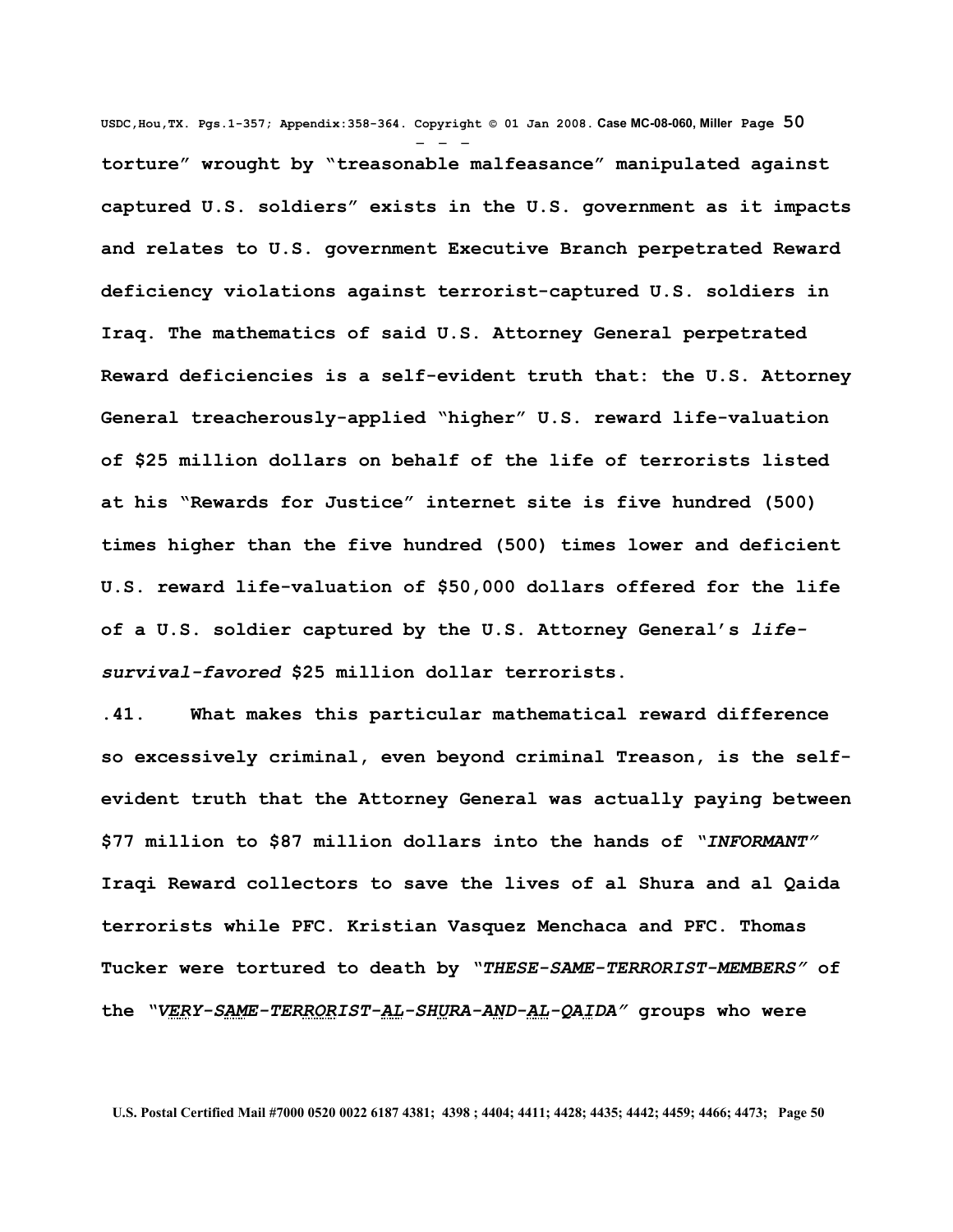**USDC,Hou,TX. Pgs.1-357; Appendix:358-364. Copyright © 01 Jan 2008. Case MC-08-060, Miller Page 51** - - **life-saved by the U.S. Attorney General's favored \$25 million rewards on behalf of said terrorists.** 

**.42. The U.S. Attorney General and Secretary of State perpetrated** *'Bad Faith'* **"***\$50,000 Death Warrant Reward"* **is a criminally malevolent operational part in the Jihadist torture-murder machine operating in Iraq that violates the Third Geneva Convention Article Article 3, violates United States Codes, and violates the European Convention on Human Rights – ECHR, in violation of the law of nations, Jurisdiction under ordinary domestic torts and the Human Rights Act. PFC. Kristian Vasquez Menchaca and PFC. Thomas Tucker were tortured to death because their lives were** *'Bad Faith'* **valued at a trivial \$50,000** *that* **the U.S. Attorney General was aware his favored \$25 million dollar terrorists would refuse as deficient and would respond by torture-murdering captive U.S. soldiers who were objects of said** *'Bad Faith'* **"***\$50,000 Death Warrant Rewards."* **Therefore, torture-death inflicted on U.S. soldiers was a U.S. Attorney General's and U.S. Executive Branch's** *'Bad Faith'* **administered "death-sentence-\$50,000-reward" consequence of the U.S. Attorney General's and U.S. Executive Branch's said deficient and***'Bad Faith'* **\$50,000 reward offer that did not favor the lives of U.S. soldiers equal to the U.S. Attorney General's favored \$25 million dollar reward on behalf of his reward-favored terrorists.**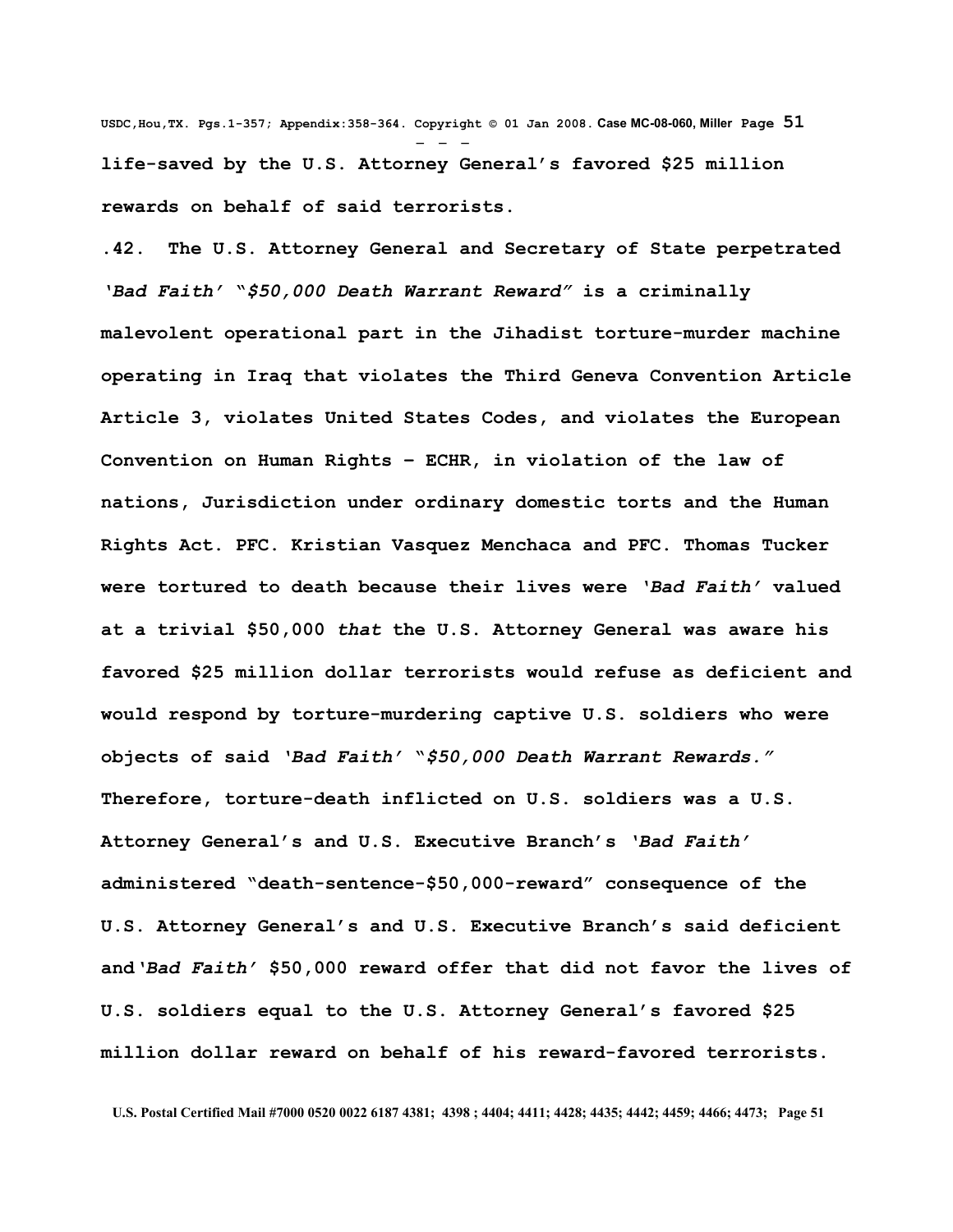**USDC,Hou,TX. Pgs.1-357; Appendix:358-364. Copyright © 01 Jan 2008. Case MC-08-060, Miller Page 52** - - - **SEE: Geneva Convention Between the United States of America and Other Powers, Relating to Prisoners of War; July 27, 1929<http://www.yale.edu/lawweb/avalon/lawofwar/geneva02.htm> SEE: Geneva Convention (III) Relative to the Treatment of Prisoners of War; August 12, 1949 :**

**Part 1, Article 3, et.seq.**

**<http://www.yale.edu/lawweb/avalon/lawofwar/geneva03.htm>**

**SEE: Geneva Convention (IV) Relative to the Protection of Civilian Persons in Time of War, August 12, 1949, Part 1, Article 3, et.seq.**

**<http://www.yale.edu/lawweb/avalon/lawofwar/geneva07.htm>**

 **.43. It was an unlawful violation of 18 USC, Section 1962(c) and Section 1962(d) for Attorney General Alberto Gonzales and Secretary of State Condoleeza Rice, employed by or "associated with" the U.S. Treasury (as "any enterprise engaged in, or the activities of which affect, interstate or foreign commerce"), to** *'Bad Faith'* **conduct or participate, directly or indirectly, in the conduct of the U.S. Treasury's affairs ("such enterprise's affairs") through a "pattern of racketeering activity" in violations of 18 USC, Section 1956 - Laundering of monetary instruments (in "multiple patterns of racketeering activity") and in violations of 18 USC, Section 1344 - Bank fraud, wherein Attorney General Gonzales and Secretary Rice**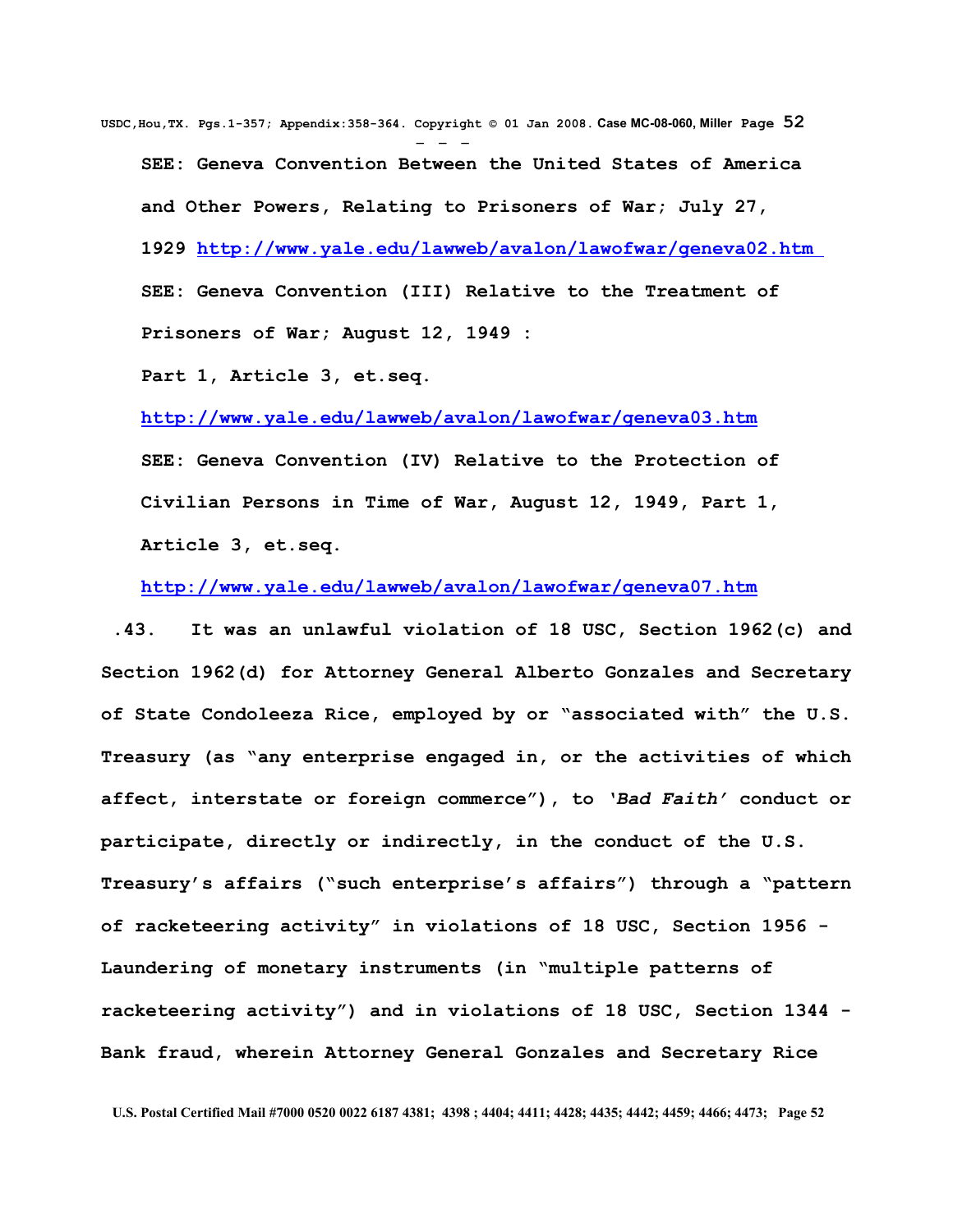**USDC,Hou,TX. Pgs.1-357; Appendix:358-364. Copyright © 01 Jan 2008. Case MC-08-060, Miller Page 53** - - **treasonably defrauded the United States Treasury (a financial institution) of \$77 to \$87 millions of reward dollars from the `Counterterrorism Fund' of United States Code, Title 1, §ection 101, to** *'Bad Faith'* **pay "EXCLUSIVE" wrongful monetary rewards perpetrated in "multiple patterns of racketeering activity" against monetary rewards from the `Counterterrorism Fund' of United States Code, Title 1, §ection 101, and provisioned under Title 18, and Title 22, reward money funds set aside under the `Counterterrorism Fund' of United States Code, Title 1, §ection 101, intended by congress to save the lives of captured U.S. Soldiers held as Prisoners of War, in Iraq and Afghanistan and not intended to be** *'Bad Faith'* **"EXCLUSIVELY" used to aid and comfort Terrorist enemies of the United States during wartime.** 

 **.44. Said reward funds were wrongfully manipulated away from said USC Title 1 provisioned "reward funds" in the U.S. Treasury by Attorney General Alberto Gonzales and Secretary of State Condoleeza Rice in violations of USC Title 18, Section 1956 - Laundering of monetary instruments. Said violations of USC Title 18, Section 1956 occurred when(a) (2)Attorney General Gonzales and Secretary Rice wrongfully &** *'Bad Faith'* **transported, transmitted, or transferred, said "Title 1, Title 18, and Title 22" provisioned reward monetary instruments or funds from the United States**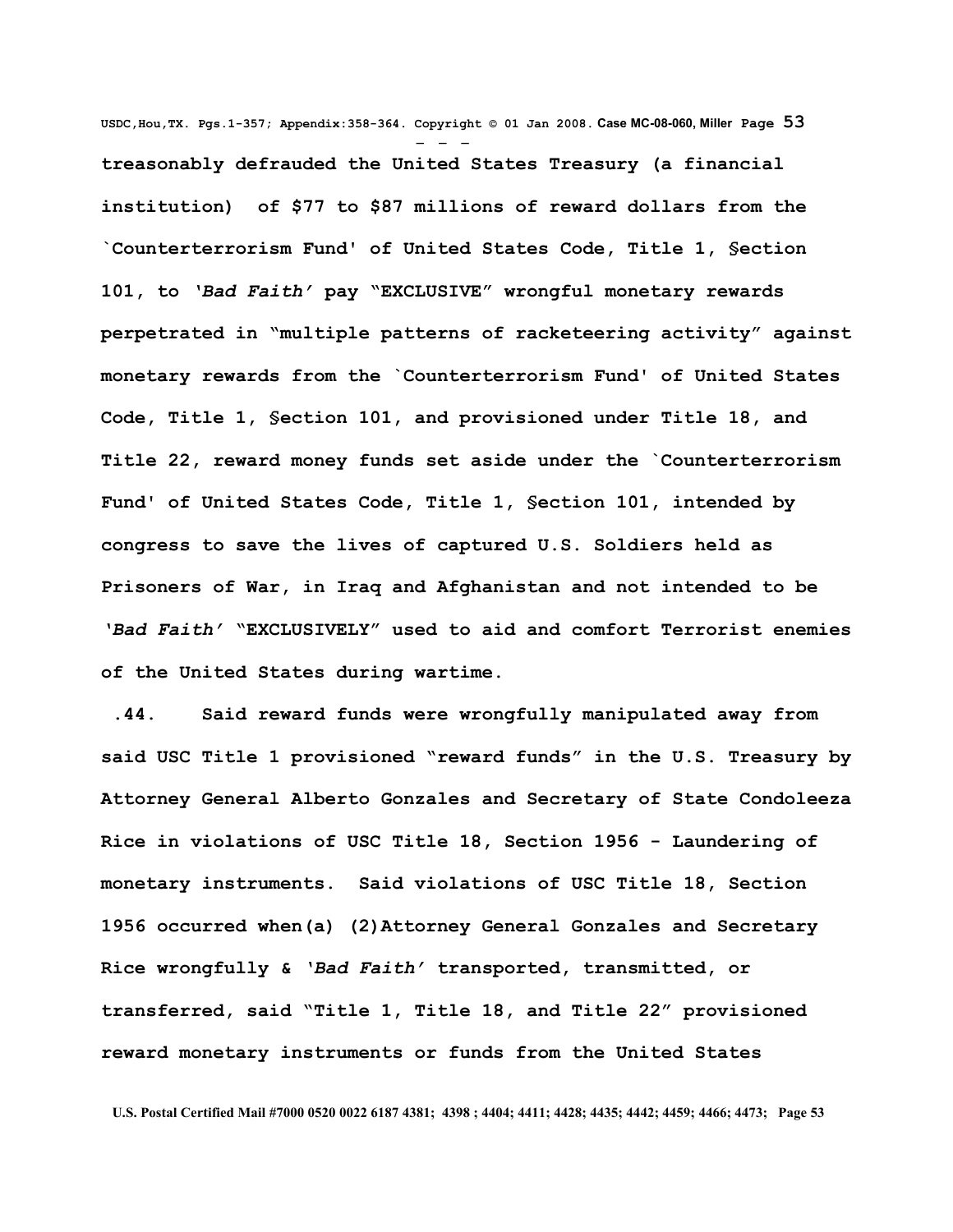**USDC,Hou,TX. Pgs.1-357; Appendix:358-364. Copyright © 01 Jan 2008. Case MC-08-060, Miller Page 54** - - - **Treasury (a place) in the United States to or through "a place outside the United States," (A) with the intent to promote the carrying on of specified unlawful and** *'Bad Faith'* **activity against Terrorist-captured Soldiers of the United States Army, which unlawful and** *'Bad Faith'* **activity predictably resulted in the torture deaths of said captured Soldiers of the United States Army under RICO Act predicate violations of "USC TITLE 18, Section 1961, RICO Act, et.seq., & RICO predicates: (1) "USC TITLE 18, Section 2339A. Providing material support to terrorists, (2) "USC Title 18, Section 2332b. Acts of terrorism transcending national boundaries…," (3) "USC, Title 18, Section 2332b (g)(5)(B)…" (4) "USC, Title 18, Section 1114 - Protection of officers and employees of the United States…" (5) "USC Title 18, Section 1116 - Murder or manslaughter of foreign officials, official guests, or internationally protected persons…," (6) "USC, Title 18, 2332 - Criminal penalties…," (7) "Part I, General Provisions, Article 3, Convention (III) relative to… Prisoners of War…, said Convention held in Geneva… to 12 August, 1949…," and said unlawful activity described in the following crime proscription information of United States Codes.**

**SEE: "USC, TITLE 18, Section 1961, RICO Act, et.seq., & RICO predicates:**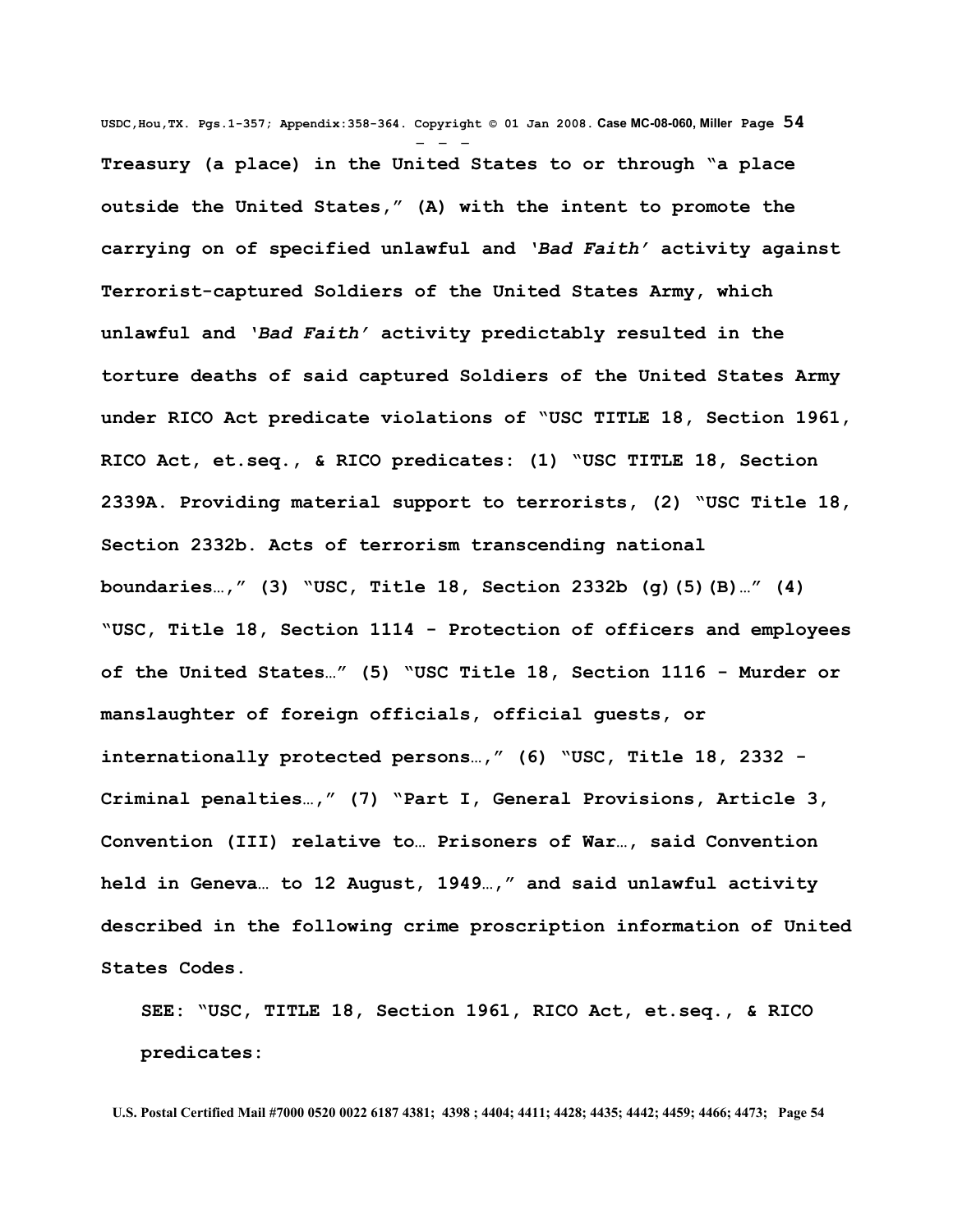**USDC,Hou,TX. Pgs.1-357; Appendix:358-364. Copyright © 01 Jan 2008. Case MC-08-060, Miller Page 55** - - - **SEE: "USC, TITLE 18, Section 2339A. Providing material support to terrorists SEE: "USC, Title 18, Section 2332b. Acts of terrorism transcending national boundaries . . ." SEE: "USC, Title 18, Section 2332b (g)(5)(B) . . ." SEE: "USC, Title 18, Section 1114. Protection of officers and employees of the United States . . ." SEE: "USC Title 18, Section 1116. Murder or manslaughter of foreign officials, official guests, or internationally protected persons . . ." SEE: "USC, Title 18, 2332. Criminal penalties . . ." SEE: "Convention (III) relative to… Prisoners of War… held in Geneva to 12 August, 1949… Part I, General Provisions,**

**Article 3…,1."** 

## **[End of preliminary statement]**

**.45. DEFENDANTS' POLICIES AND PRACTICES RESULTING IN CRIME VIOLATIONS: Plaintiffs further bring this action on behalf of themselves as a class of next-of-kin family victims damaged by U.S. Attorney General and U.S. Secretary of State and U.S. Executive Branch who, in** *'Bad Faith,'* **aided and abetted terrorist inflicted torture-murder crimes against their family member, Kristian Vasquez Menchaca, U.S. soldier serving in the Iraq combat theater during**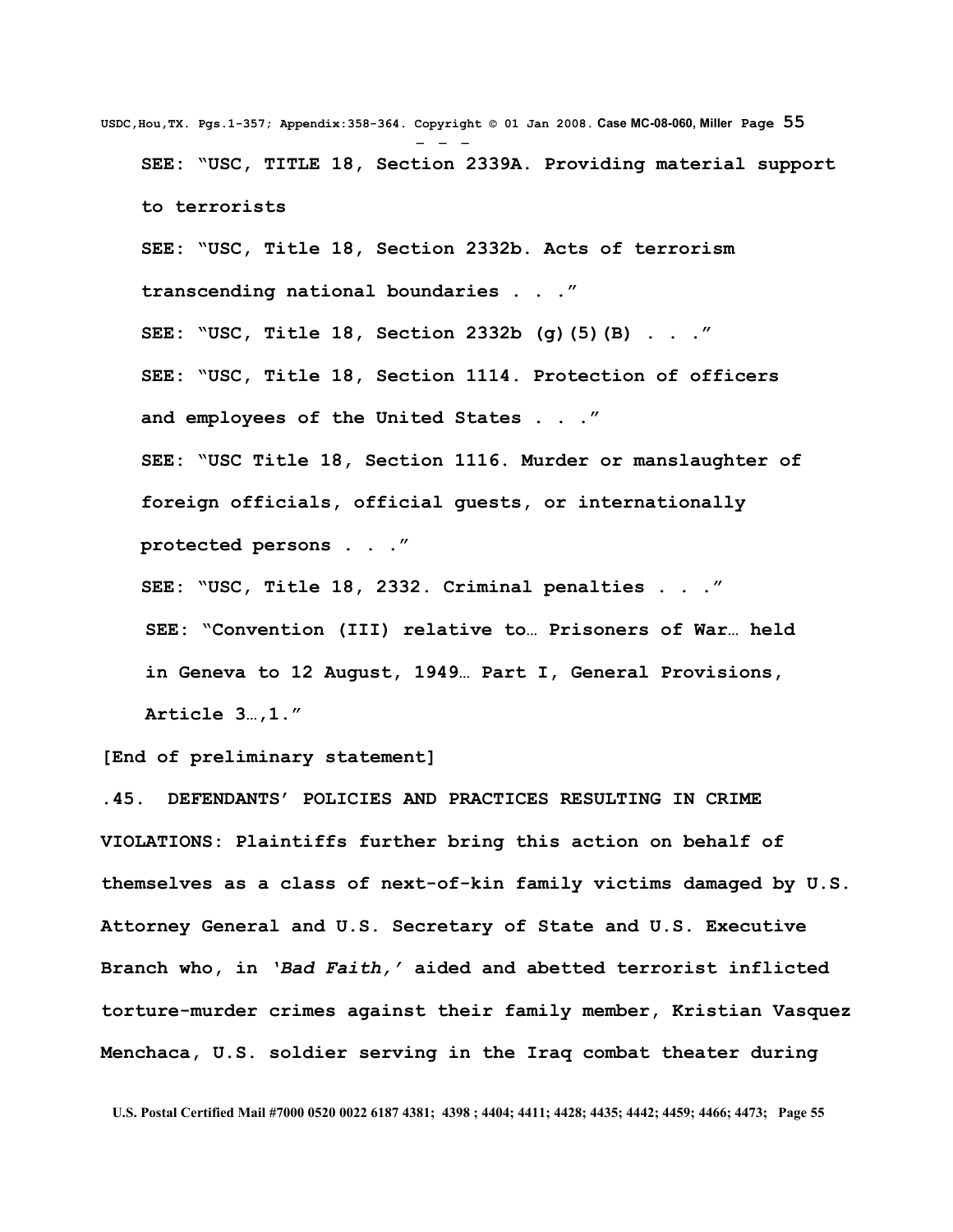**USDC,Hou,TX. Pgs.1-357; Appendix:358-364. Copyright © 01 Jan 2008. Case MC-08-060, Miller Page 56** - - **wartime; and, Plaintiffs challenge Defendant's** *'Bad Faith'* **policies and practices of perpetrating wrongdoings by means of administratively manipulated** *'Bad Faith'* **reward nonfeasance,** *'Bad Faith'* **misfeasance, and** *'Bad Faith'* **malfeasance against U.S. military, during wartime, that include and involve** *'Bad Faith'* **consequence prohibited mutilations, torture, and murder as proscribed under "Part I, General Provisions, Article 3," of the Third Geneva Convention relative to… Prisoners of War… and include and involve manipulative** *'Bad Faith'* **"unequal conduct" under Article 11 of the Third Geneva Convention relative to… Prisoners of War… that results in prohibited mutilations, torture, and murder of Prisoners of War in violation the third Geneva Convention (III) relative to… Prisoners of War…, Geneva…, 12 August, 1949; and, Plaintiffs challenge Defendant's** *'Bad Faith'* **policies and practices of perpetrating wrongdoings regarding said mutilations, torture, and murder as also proscribed under United States Code, Title 18, and proscribed under state penal codes of Texas, and under other U.S. state codes and proscribed under the laws of the United Kingdom, and Mexico.**

**.46. Plaintiffs bring this action challenging Defendant's policies and practices of perpetrating said violations as also proscribed under USC, Title 18 Section 1961, Section 1962, et.seq.,**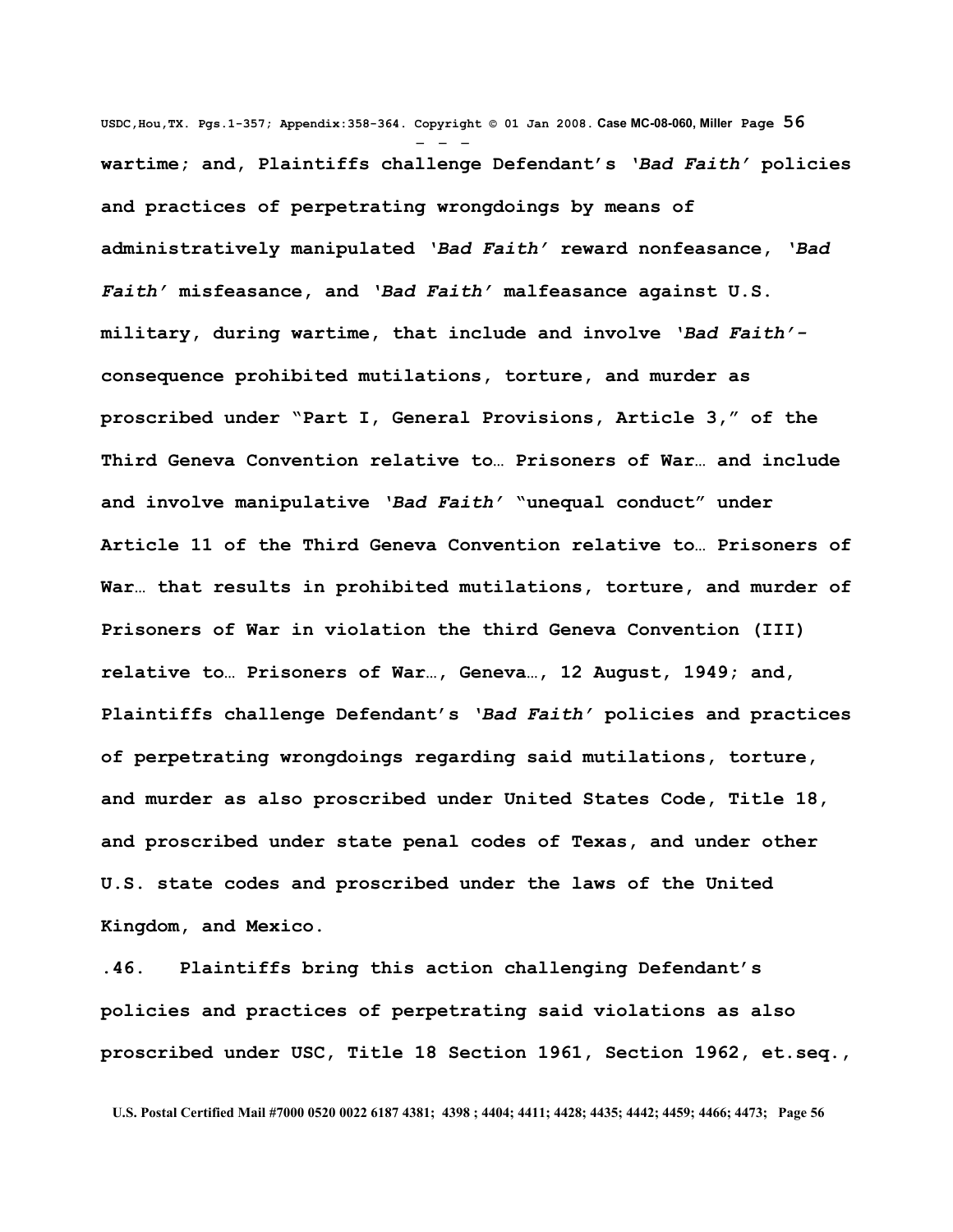**USDC,Hou,TX. Pgs.1-357; Appendix:358-364. Copyright © 01 Jan 2008. Case MC-08-060, Miller Page 57** - - - **RICO Act and several RICO predicates** *'Bad Faith'* **violated by Defendant #1, Attorney General Alberto Gonzales and U.S. Executive Branch and Interested Party #1, Secretary of State Condoleeza Rice, and also violated by Interested Party #2 Secretary of Defense Donald Rumsfeld, and Interested Party #3 Secretary of Defense Robert Gates, under RICO, specifically and namely:**

 **.47. (1) 18 USC, section 1341 (relating to mail fraud), mail-fraud wrongful debt claims in the form of reward Claims assisted by Defendant #1, Attorney General Alberto Gonzales and Interested Party #1, Secretary of State Condoleeza Rice, Interested Party #2 Secretary of Defense Donald Rumsfeld, and Interested Party #3 Secretary of Defense Robert Gates; (2) 18 USC, section 1343 (relating to wire fraud wrongful debt claims in the form of reward Claims assisted by Defendant #1, Attorney General Alberto Gonzales and Interested Party #1, Secretary of State Condoleeza Rice, Interested Party #2 Secretary of Defense Donald Rumsfeld, and Interested Party #3 Secretary of Defense Robert Gates; (3) USC Title 18, Section 1956 - Laundering of monetary instruments**

**and Burglary-embezzlement -- entry of the United States Treasury with purpose to perpetrate crimes against the military personnel and people of the United States -- in the United States Treasury Office by means of defrauding money from said 'Counterterrorism**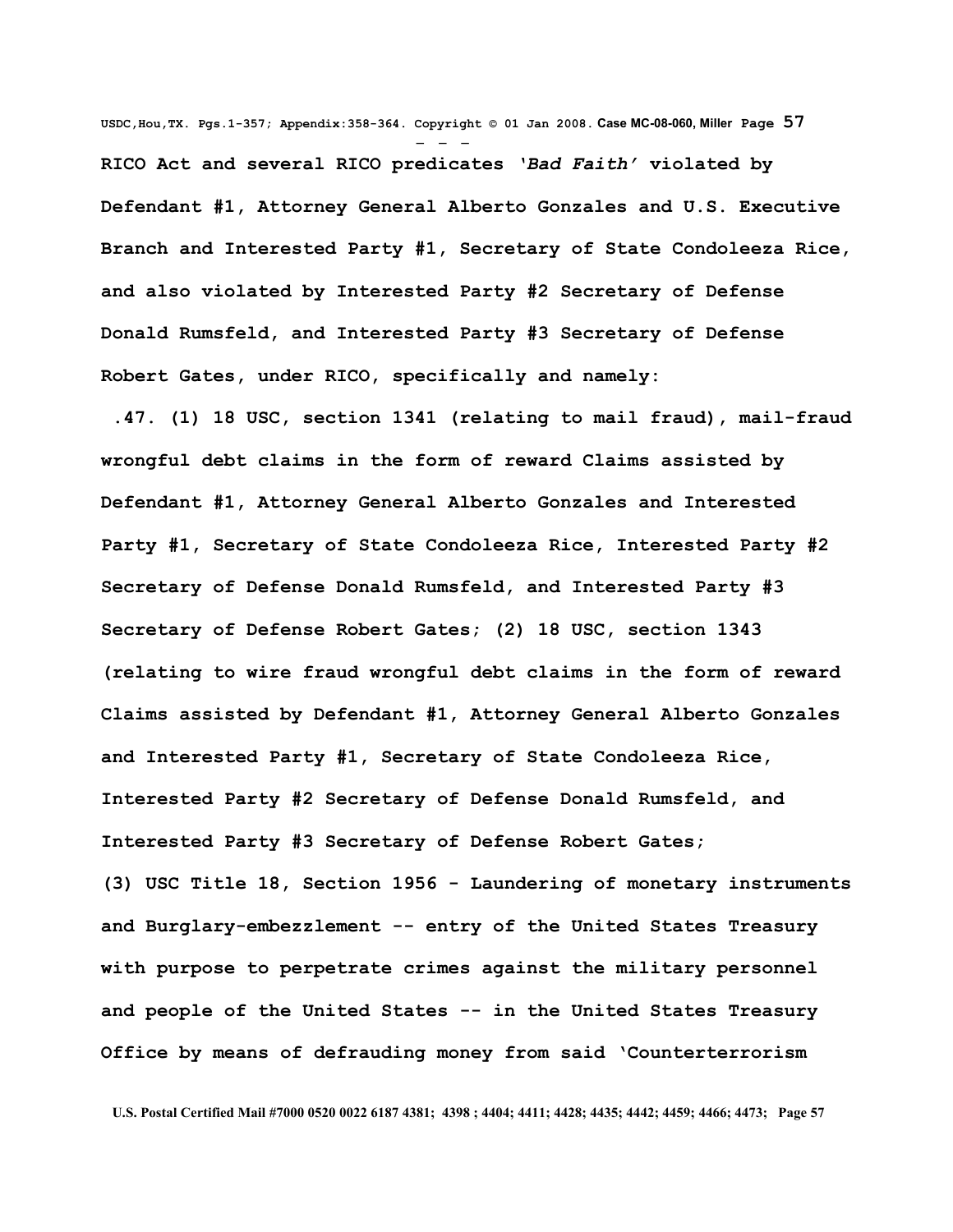**USDC,Hou,TX. Pgs.1-357; Appendix:358-364. Copyright © 01 Jan 2008. Case MC-08-060, Miller Page 58** - - - **Fund' in the U.S. Treasury Office solely to aid in preserving the lives of terrorist enemies against the United States by means of violating USC Title 18, Section 1956 - Laundering of monetary instruments to pay multi million dollar life saving rewards on behalf of Terrorists while** *'Bad Faith'* **denying captured U.S. soldiers the same life preserving multi-million dollar assets of said 'Counterterrorism Fund,' said fund provisioned under United States Code, Title 1, Section 101, by motive of Defendant #1, Attorney General Alberto Gonzales and Interested Party #1, Secretary of State Condoleeza Rice, Interested Party #2 Secretary of Defense Donald Rumsfeld, and Interested Party #3 Secretary of Defense Robert Gates; by** *'Bad Faith'* **means of (1) "wrongfully" transferring said \$87 million dollars of U.S. Congress-provisioned U.S. `Counterterrorism Fund' money diverted from the premises of the U.S. Treasury in Washington, DC, to various other countries by means of wire telemetry and "wireless telemetry," and telephone transfer to save lives of captured terrorist prisoners of war while** *'Bad Faith'* **denying captured U.S. soldier prisoners of war the very same life-saving reward necessities of U.S. Congress-provisioned U.S. `Counterterrorism Fund' money to save lives of U.S. soldier prisoners of war from mutilation-torture-murders prohibited by the Third Geneva Convention and overlapping laws of United Sates Codes.**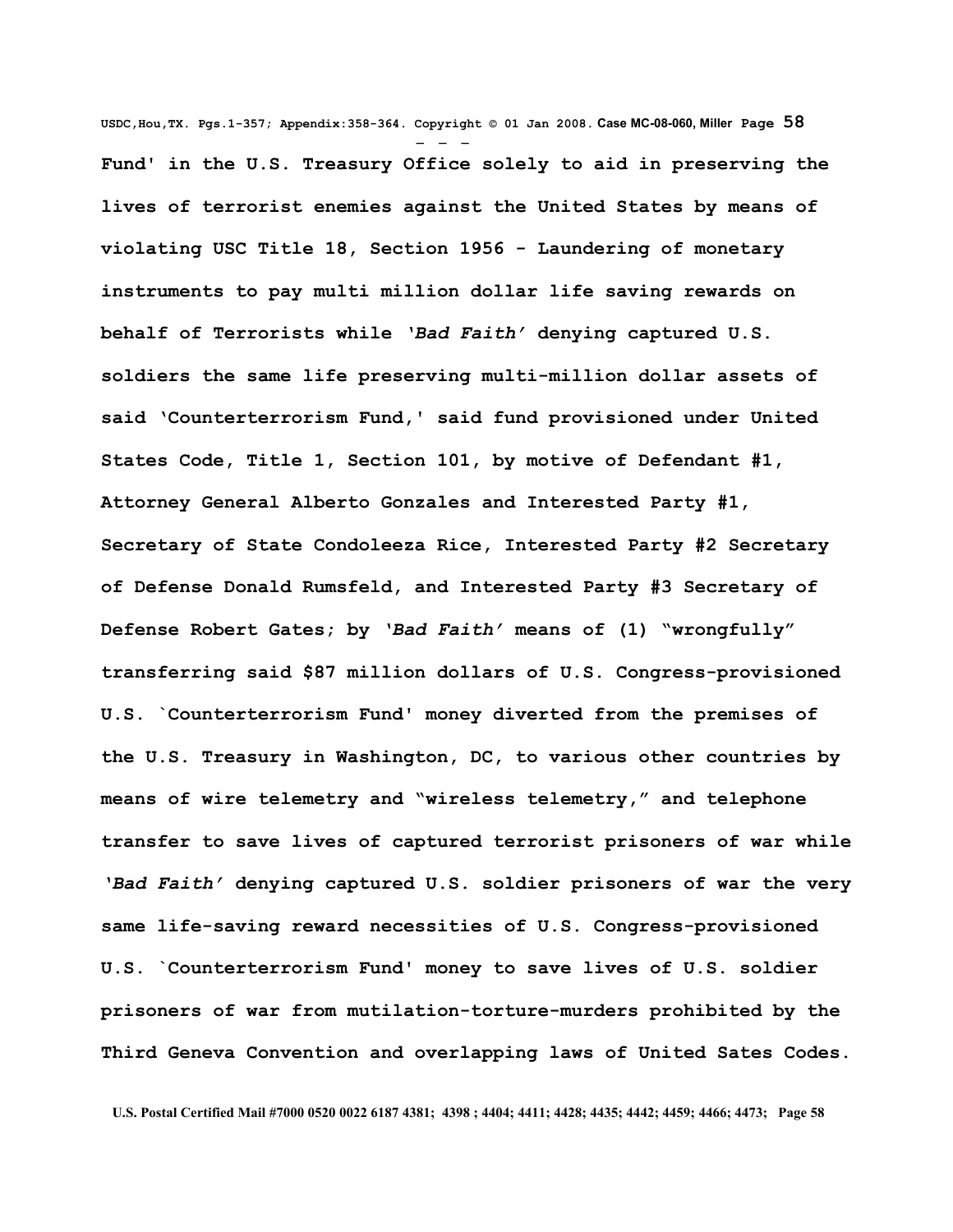**USDC,Hou,TX. Pgs.1-357; Appendix:358-364. Copyright © 01 Jan 2008. Case MC-08-060, Miller Page 59** - - - **.48. Defendant #1, Attorney General Alberto Gonzales, Defendant #2 U.S. Executive Branch and Interested Parties #1, Secretary of State Condoleeza Rice #2, Secretary of Defense Donald Rumsfeld, and #3, Secretary of Defense Robert Gates** *'Bad Faith'* **engaged in organized criminal racketeering activity by means of racketeering enterprise and by Defendant Gonzales, U.S. Executive Branch, and Interested Parties #1, Secretary of State Condoleeza Rice, #2, Secretary of Defense Donald Rumsfeld, and #3, Secretary of Defense Robert Gates "before, during, and after the fact of racketeering activity, engaged in (1) conspiracy of two or more persons -- Defendant #1, Attorney General Alberto Gonzales and Interested Parties #1, Secretary of State Condoleeza Rice #2, Secretary of Defense Donald Rumsfeld, and #3, Secretary of Defense Robert Gates -- to commit crimes by means of (1) racketeering enterprise and (2) concealment of evidence by Defendant #1, Attorney General Alberto Gonzales and Interested Parties #1, Secretary of State Condoleeza Rice #2, Secretary of Defense Donald Rumsfeld, and #3, Secretary of Defense Robert Gates within their racketeering enterprise;** 

 **.49. Defendants** *'Bad Faith'* **perpetrated violations of 18 USC, section 1503, (relating to obstruction of justice) by Defendant #1, Attorney General Alberto Gonzales and Interested Parties #1, Secretary of State Condoleeza Rice #2, Secretary of Defense Donald**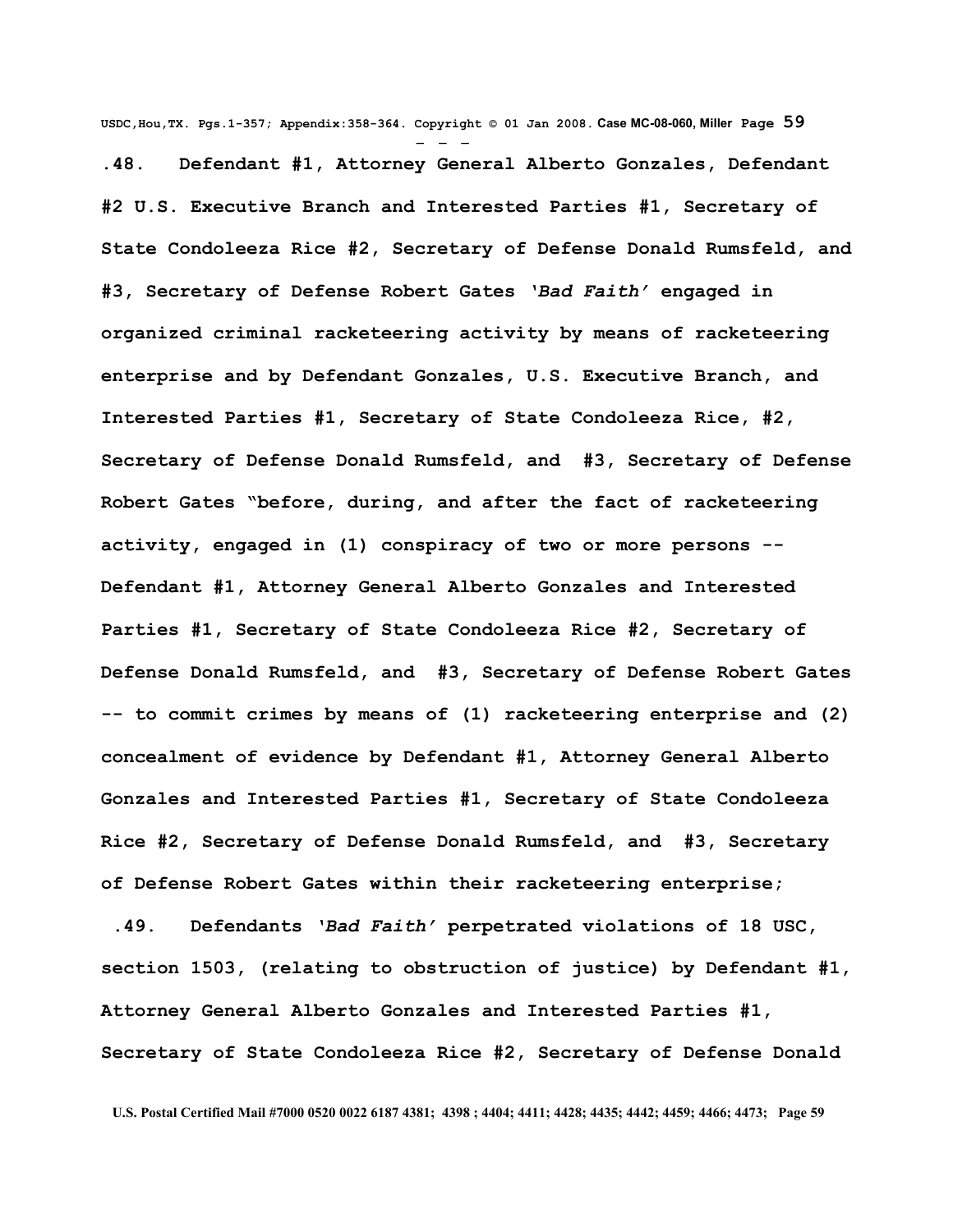**USDC,Hou,TX. Pgs.1-357; Appendix:358-364. Copyright © 01 Jan 2008. Case MC-08-060, Miller Page 60** - - - **Rumsfeld, and #3, Secretary of Defense Robert Gates.**

 **.50. Defendants perpetrated** *'Bad Faith'* **violations of proscriptions under 18 USC, section 1956 (relating to the laundering of monetary instruments) by Defendant #1, Attorney General Alberto Gonzales and Interested Parties #1, Secretary of State Condoleeza Rice #2, Secretary of Defense Donald Rumsfeld, and #3, Secretary of Defense Robert Gates;** 

 **.51. Defendants perpetrated criminal conspiracy to commit said crimes by Defendants Defendant #1, Attorney General Alberto Gonzales and Interested Parties #1, Secretary of State Condoleeza Rice #2, Secretary of Defense Donald Rumsfeld, and #3, Secretary of Defense Robert Gates in operation of their racketeering enterprise to provide \$25 million dollar rewards for Terrorists while denying the same rewards for captured U.S. soldiers who were tortured to death as a consequence of said reward denials;** 

 **.52. Defendants perpetrated** *'Bad Faith'* **criminal attempts to commit said crimes by Defendant #1, Attorney General Alberto Gonzales and Interested Party #1, Secretary of State Condoleeza Rice, Interested Party #2 Secretary of Defense Donald Rumsfeld, and Interested Party #3 Secretary of Defense Robert Gates; (12)** *'Bad Faith'* **violations of proscriptions related to Crimes of Deception and fraud by Defendant #1, Attorney General Alberto Gonzales and**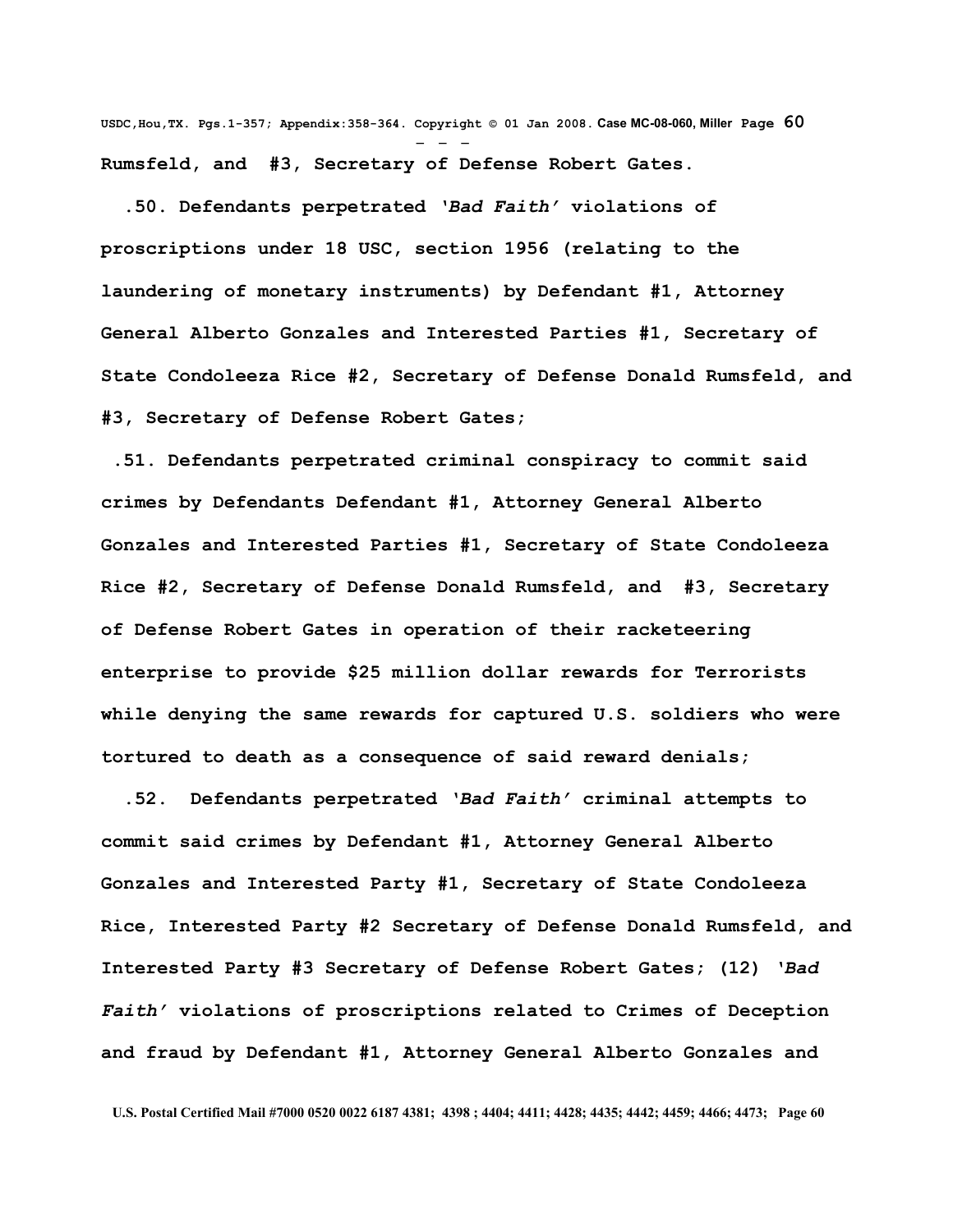**USDC,Hou,TX. Pgs.1-357; Appendix:358-364. Copyright © 01 Jan 2008. Case MC-08-060, Miller Page 61** - - - **Interested Party #1, Secretary of State Condoleeza Rice, Interested Party #2 Secretary of Defense Donald Rumsfeld, and Interested Party #3 Secretary of Defense Robert Gates within the context of their racketeering enterprise "before, during, and after the fact of racketeering enterprise activity;**

 **.53. Defendants perpetrated violations of USC, USC Title 18, Section 1964, which provides Civil remedies for responding to said RICO Act criminal activity. The foregoing cited wrongdoings include violations of federal and state laws.**

**.54. During June 2006, while Rumsfeld, in** *'Bad Faith,'* **was offering said "\$50,000 death sentence rewards," Defendant Gonzales, Rumsfeld, and Condoleza Rice were well informed that they were, in** *'Bad Faith,'* **offering small \$50,000 rewards for the lives of PFC Kristian Menchaca and PFC Thomas Tucker in comparison to the multimillion dollar rewards that both Defendant Gonzales, and Condoleza Rice were simultaneously offering to save the lives of terrorists at the "Rewards For Justice" website. In fact, Defendant Gonzales, and Condoleeza Rice have never offered a reward of less than one million U.S. dollars for the life of any terrorist and have offered as much as \$25 million for the lives of high ranking terrorists while simultaneously offering only \$50,000 for the lives of**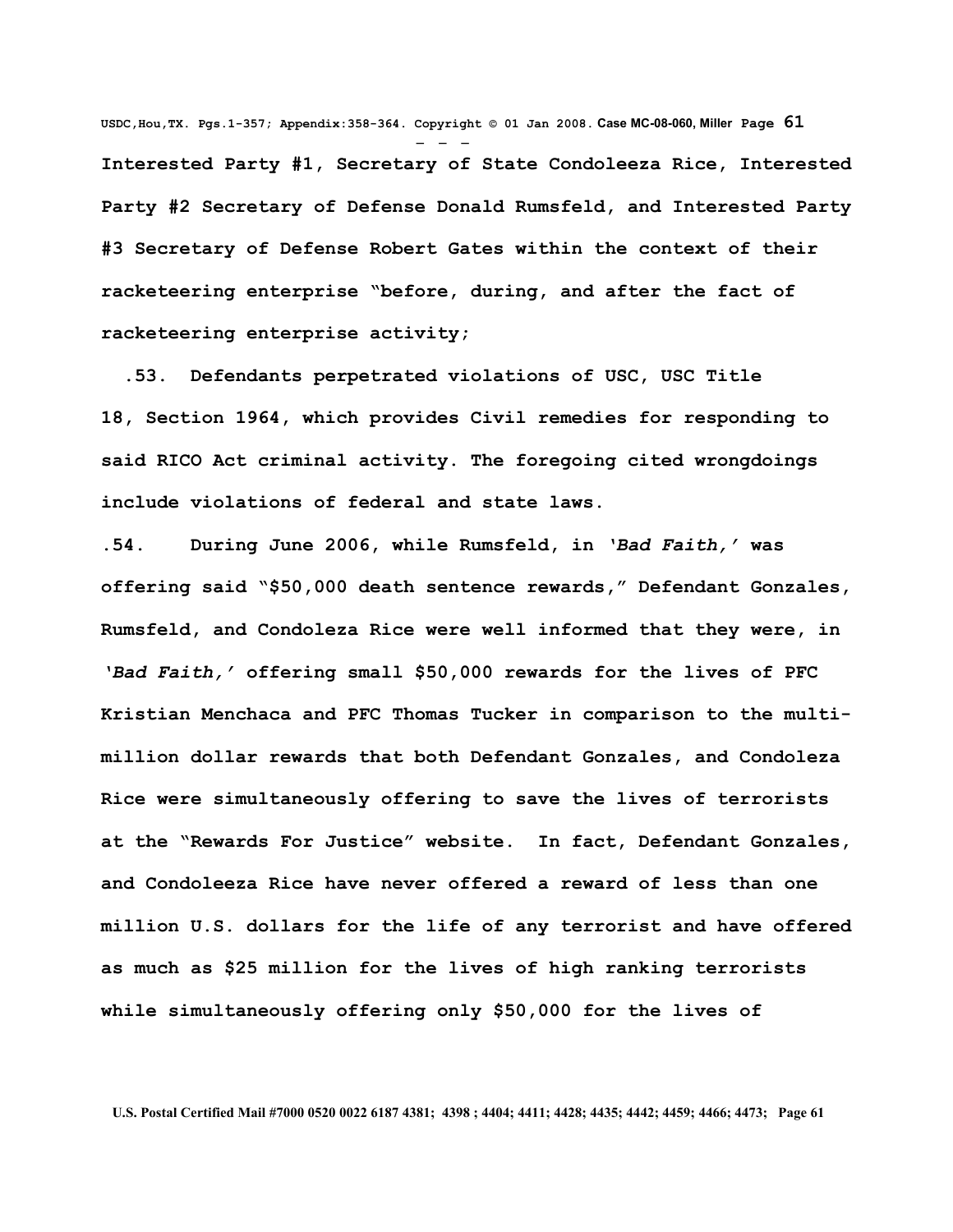**USDC,Hou,TX. Pgs.1-357; Appendix:358-364. Copyright © 01 Jan 2008. Case MC-08-060, Miller Page 62** - - **captured U.S. soldiers they knew would be tortured to death as a consequence.**

 **SEE: Any act that is indictable under any provision listed in section 2332b (g)(5)(B);<http://www.ccmostwanted.com/MW/mwterr.htm> [http://www.rewardsforjustice.net/index.cfm?](http://www.rewardsforjustice.net/index.cfm?page=Masri&language=english)**

## **[page=Masri&language=english](http://www.rewardsforjustice.net/index.cfm?page=Masri&language=english)**

 **SEE: Regarding USC Title 18, Section 2381 – Treason, U.S. Defendants and several "Interested Parties" were and are "Principals," "Co-conspirators," and "Accessories-after-the-fact" of offenses under this crime section. (An Act that encompasses RICO predicate offenses that may be included as element of facts comprising and adding up to a violation of USC Title 18, Section 2381 - Treason)**

 **.55. Defendant #1, Alberto Gonzales, United States Attorney General, was specifically directed by Congress to pay rewards, under "TITLE 18, PART II, CHAPTER 204, § 3071 - Information for which rewards authorized ". . . (3) leading to the prevention, frustration, or favorable resolution of an act of terrorism against a United States person or property . . .," and so forth (Also SEE: "18 USC, Section 3059B).**

 **.56. Additionally, Defendant #2, Condoleeza Rice, United States Secretary of State, was specifically directed by Congress,**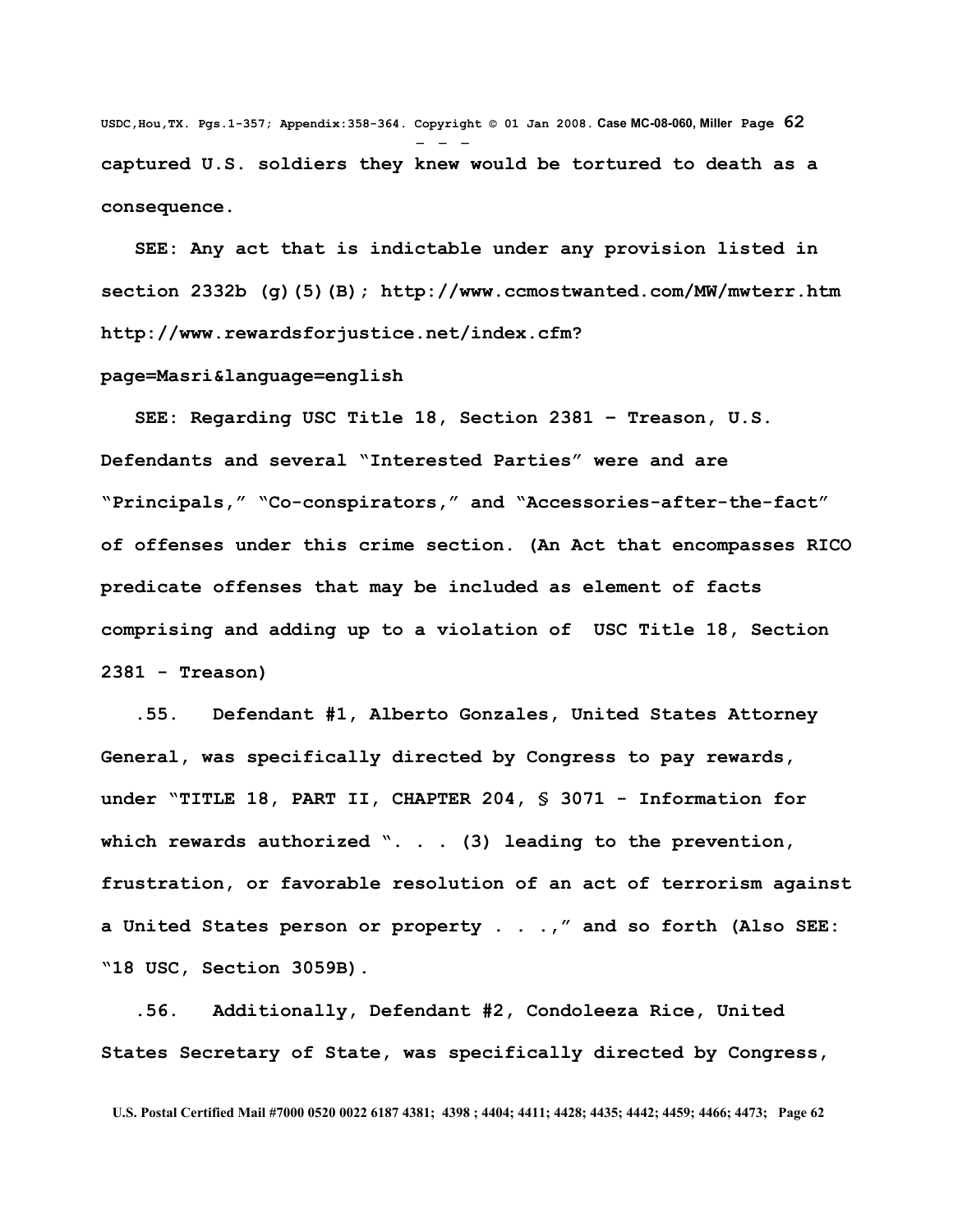**USDC,Hou,TX. Pgs.1-357; Appendix:358-364. Copyright © 01 Jan 2008. Case MC-08-060, Miller Page 63** - - **to pay rewards, under TITLE 22, CHAPTER 38, § 2708 - Department of State rewards program –** *"(3) Implementation - The rewards program shall be administered by the Secretary of State, in consultation, as appropriate, with the Attorney General...* 

**"***(b) Rewards authorized - In the sole discretion of the Secretary (except as provided in subsection (c)(2) of this section) and in consultation, as appropriate, with the Attorney General, the Secretary may pay a reward to any individual who furnishes information . . .,"* **and so forth.**

 **.57. From the time United States Army PFC Keith Matthew "Matt" Maupin (July 13, 1983-) was captured by Iraqi insurgents on April 9, 2004 to the present, August 2007, Defendant #1, Alberto Gonzales and Defendant #2, Condoleeza Rice, have not made any effort whatsoever to increase or raise higher** *'Bad Faith'* **\$50,000 rewards offered by the United States for captured U.S. soldiers in Iraq and Afghanistan, although both Gonzales and Rice have been repeatedly informed that insurgent terrorists despise said** *'Bad Faith'* **\$50,000 low dollar rewards and have indicated since 2004 that terrorists will torture to death any soldier they capture who they believe is assigned a life value reward of \$50,000 by the United States.**

 **.58. Simultaneously, during the same period of time, from 2004 to the present time, August 2007, the United States offered** *'Bad*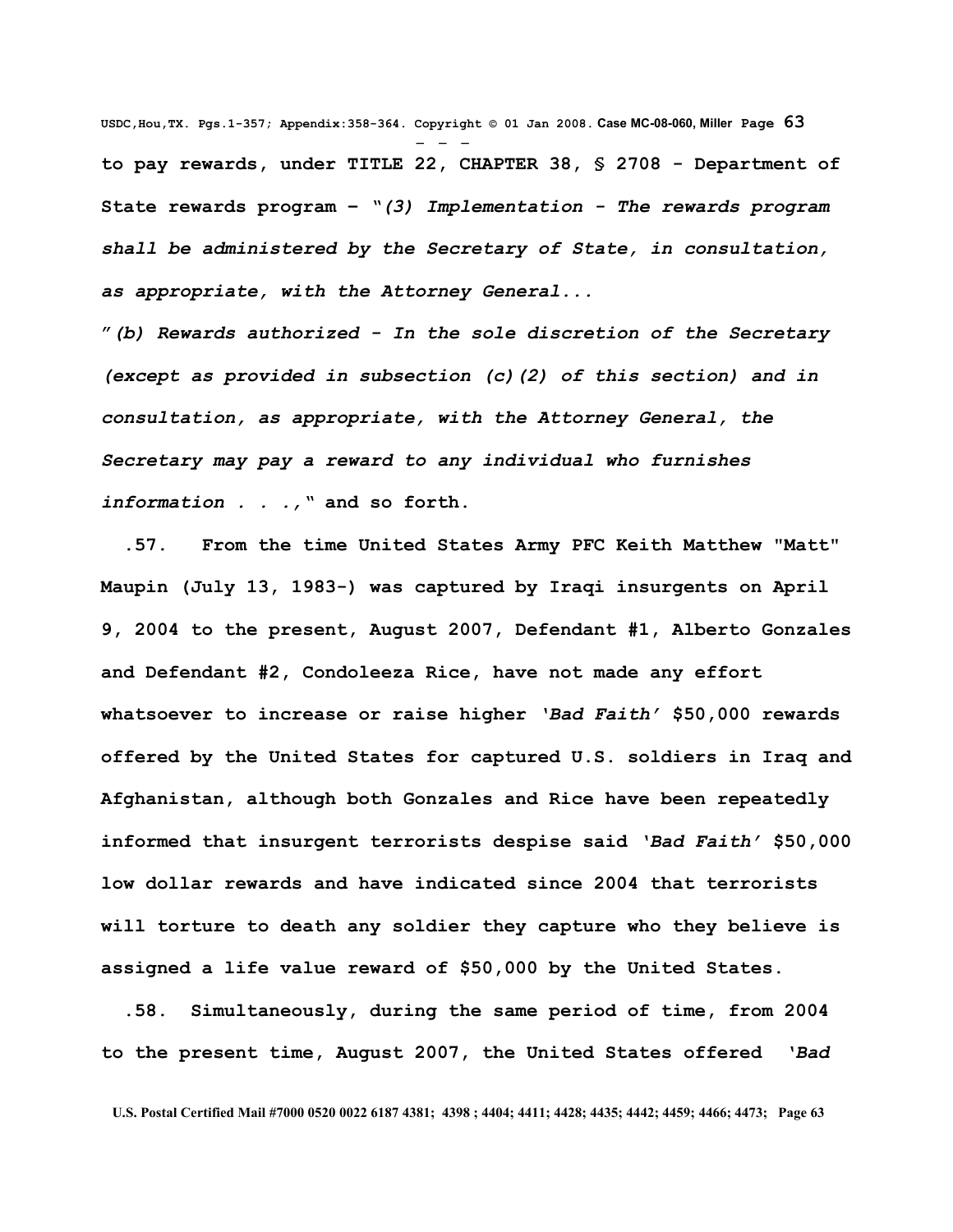**USDC,Hou,TX. Pgs.1-357; Appendix:358-364. Copyright © 01 Jan 2008. Case MC-08-060, Miller Page 64** - - - *Faith'* **low \$50,000 rewards for captured U.S. soldiers; and, all captured U.S. Soldiers, as a consequence of said undervalued** *'Bad Faith'* **\$50,000 rewards, have been tortured to death by the same terrorist groups who are higher-life-valued by U.S. Defendants Gonzales and Rice at multi-millions of dollars, up to \$25 million, a sum 500 times more than said low dollar life-value \$50,000 rewards premeditatedly allowed for captured U.S. Soldiers by U.S. Defendants Gonzales and Rice in the war theaters of Iraq and Afghanistan.** 

 **.59. Simultaneously, while Terrorists are protected by Gonzales and Rice with said multi-million dollar rewards, U.S. soldiers are rigorously and simultaneously,** *'Bad Faith'* **denied by Gonzales and Rice the same life-saving-multi-million reward protection Gonzales and Rice so readily and Simultaneously provide to terrorists at the United States Department of State "Rewards for Justice" web site. See: "Rewards for Justice Program"<http://www.rewardsforjustice.net/>**

 **.60. The Rewards for Justice Program has simultaneously paid more than \$77 million for information that, according to the U.S. State Department, "has prevented international terrorist attacks or helped bring to justice those involved in prior acts." See: "Rewards for Justice Program"<http://www.rewardsforjustice.net/>**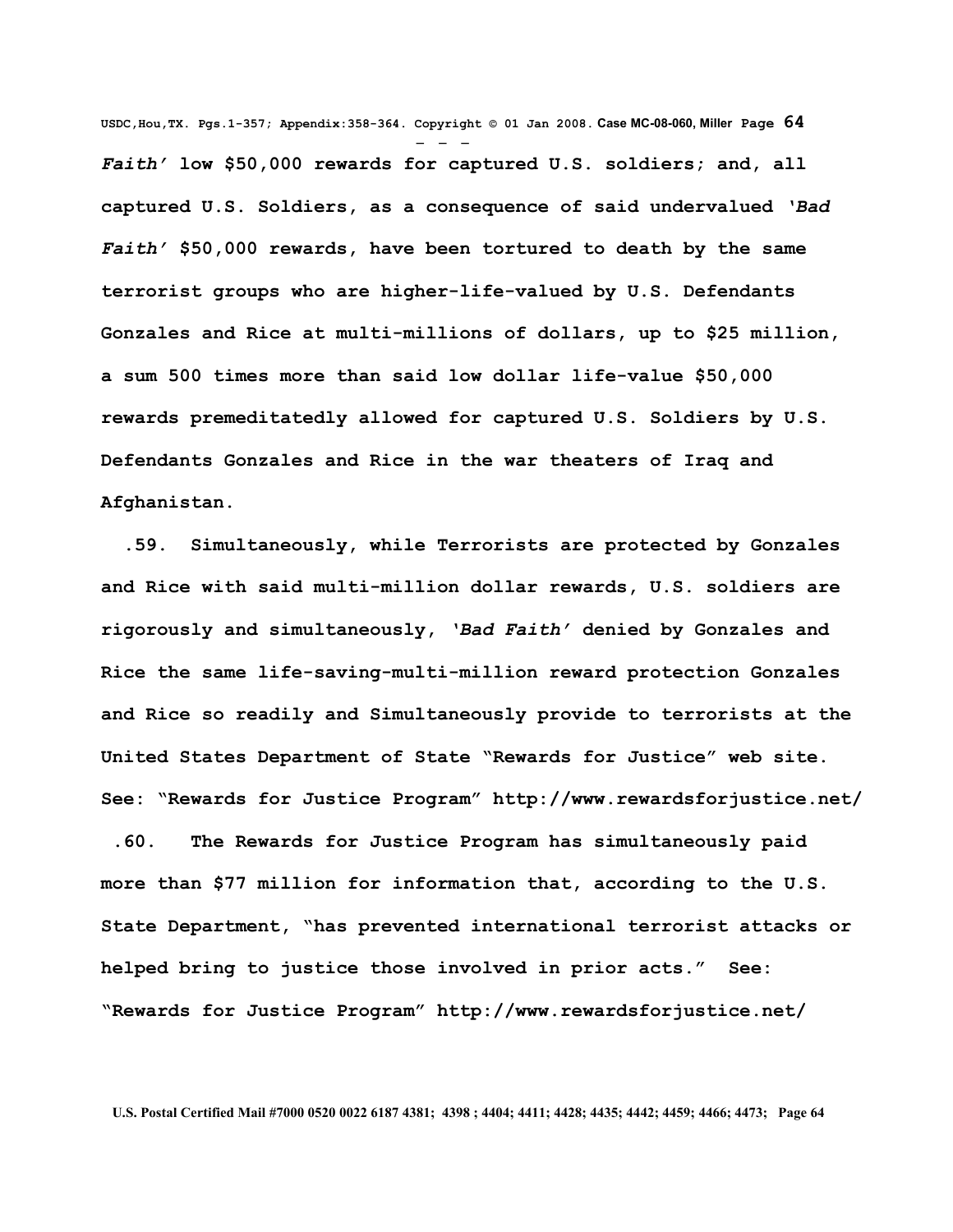**USDC,Hou,TX. Pgs.1-357; Appendix:358-364. Copyright © 01 Jan 2008. Case MC-08-060, Miller Page 65**

- - -  **.61. The current wrongfully termed "\$50,000 reward" offered by the U.S. for return of captured U.S. soldiers, in fact and effect, is a** *'Bad Faith'* **"\$50,000 death sentence" and is not a** *"Good Faith"* **reward, whatsoever, compared to said multi-million dollar rewards, up to \$25 million, currently offered "in-progress" by U.S. Defendants to save the lives of terrorists. See: "Rewards for Justice Program"<http://www.rewardsforjustice.net/>. Said multi million dollar rewards publicized at the "Rewards for Justice Program"<http://www.rewardsforjustice.net/>do successfully save the lives of terrorists because said multi-million dollar rewards at the U.S. State Department Internet site, "Rewards for Justice," <http://www.rewardsforjustice.net/>are five hundred times higher than said** *'Bad Faith'* **"\$50,000-death sentence-"rewards" (treacherously termed "rewards" by Defendants) dishonestly, insincerely, and disingenuously** *'Bad Faith'* **offered** *"in-ongoingprogress"* **by the United States – to its shame -- for return of captured U.S. soldiers.** 

**.62. As a consequence of the foregoing described** *'Bad Faith'* **treachery against the people of the United States military and against the people of the United States, U.S. Defendants Gonzales and Rice and several "Interested Parties" were and are** *'Bad Faith'* **"Principals," "Co-conspirators," and "Accessories-after-the-fact"**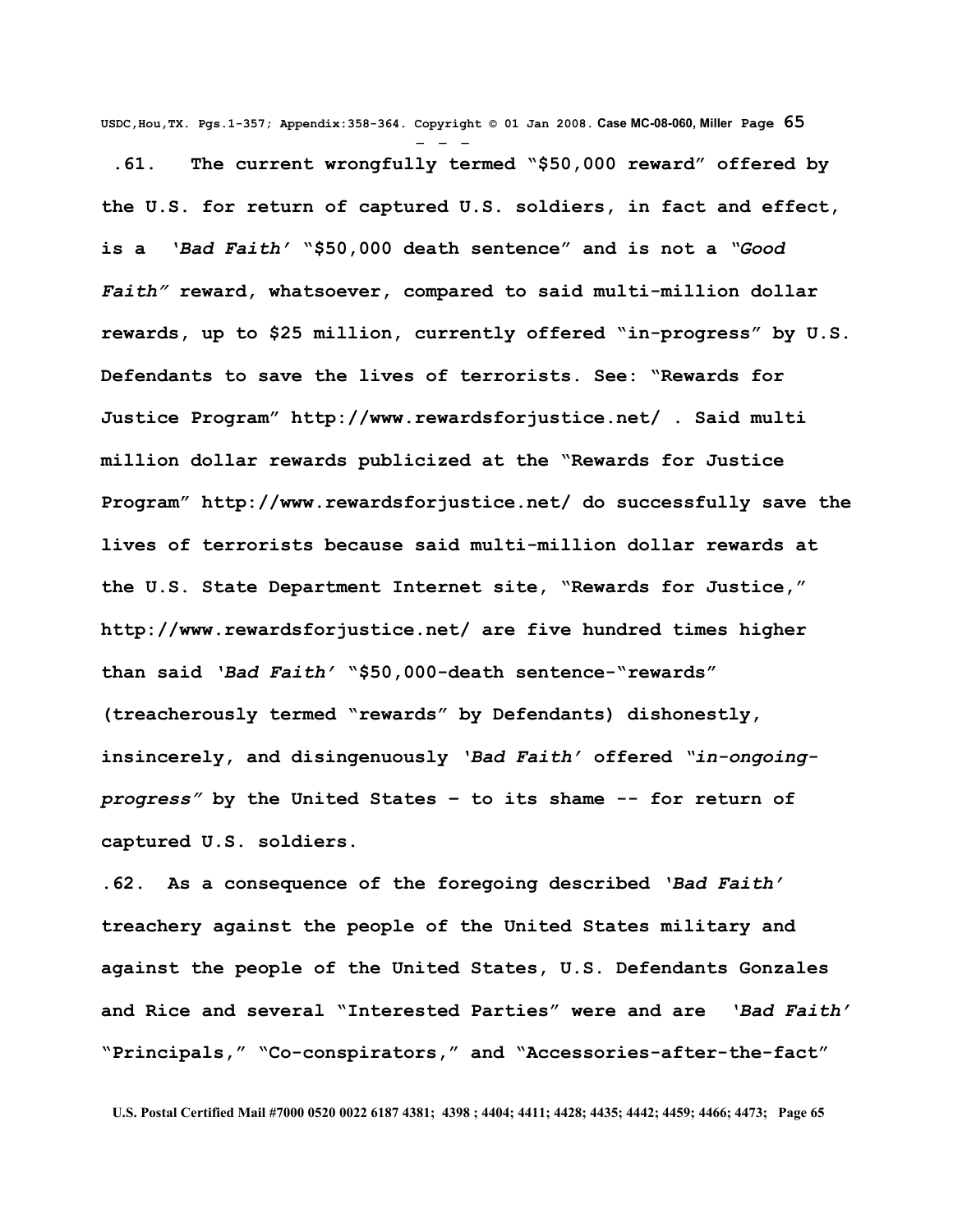**USDC,Hou,TX. Pgs.1-357; Appendix:358-364. Copyright © 01 Jan 2008. Case MC-08-060, Miller Page 66** - - **of crime offenses proscribed under USC Title 18, Section 2381 - Treason. (Treason is an Act that encompasses RICO predicate offenses that may be included as RICO element-offenses comprising and adding up to a violation of USC Title 18, Section 2381 - Treason).**

**.63. What is particularly revealing about the** *'Bad Faith'* **behavior of Defendant Alberto Gonzales and Defendant Condoleeza Rice from 2004 to the present, 2008, is that there is no codified restriction imposed on the U.S. Attorney General that would prevent him from using the authority provisioned for him under** *18 USC and so forth, "TITLE 18, PART II, CHAPTER 204, § 3071 and so forth, Section 3072, under 22 U.S.C. 2708 and so forth, determination of entitlement, maximum amount, Presidential approval, conclusiveness,* **to offer the same life saving \$25 million dollar rewards to save the lives of captured U.S. soldiers as Defendant Condoleeza Rice and he had repeatedly publicized at the U.S. State Department Web site, "Rewards for Justice Program"**

**<http://www.rewardsforjustice.net/>, would be paid to save the lives of captured Terrorists, while U.S. Soldiers were being tortured to death as presented on the Internet with video motion pictures showing and informing the whole world and informing Gonzales and**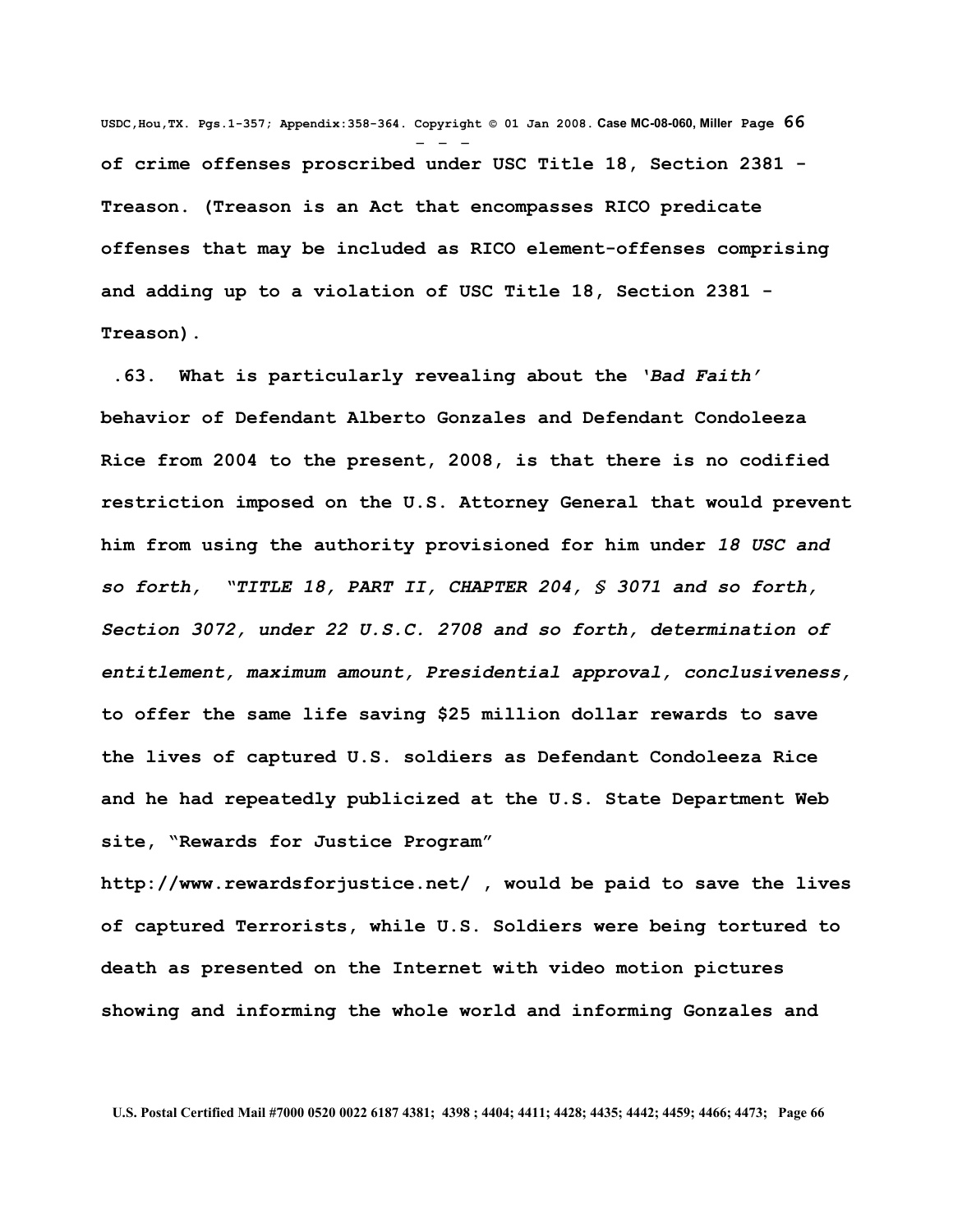**USDC,Hou,TX. Pgs.1-357; Appendix:358-364. Copyright © 01 Jan 2008. Case MC-08-060, Miller Page 67** - - **informing Rice of the horrific tortures of captured American soldiers.**

**.64. Defendant Attorney General Alberto Gonzales was authorized by congress under 18 USC, Section 3072; 18 USC, Section 3059B, General reward authority; 22 U.S.C. 2708, to establish whether an individual furnishing information described in section 3071 is entitled to a reward and the amount to be paid.**

**.65. Likewise, Defendant Condoleeza Rice had no codified restriction imposed on the Secretary of State that would prevent her from using the reward authority provisioned for her under USC TITLE 22, § 2708 – "Department of State rewards program," and other U.S. Code reward provisions… to raise the level of the \$50,000 dollar rewards offered for each captured U.S. soldier to be at least equal to the multimillion dollar rewards of \$25 million each she offered for Saddam Hussein and Zarquari and Bin Ladin at U.S. Department of State "Rewards for Justice Program," <http://www.rewardsforjustice.net/>, web site.** 

 **.66. In fact, the reward provisioning sections of 18 USC and 22 USC encourage and permit both the Attorney General and Secretary of State to pay rewards leading to the prevention, frustration, or favorable resolution of an act of terrorism against a United States person or property . . .," and so forth.**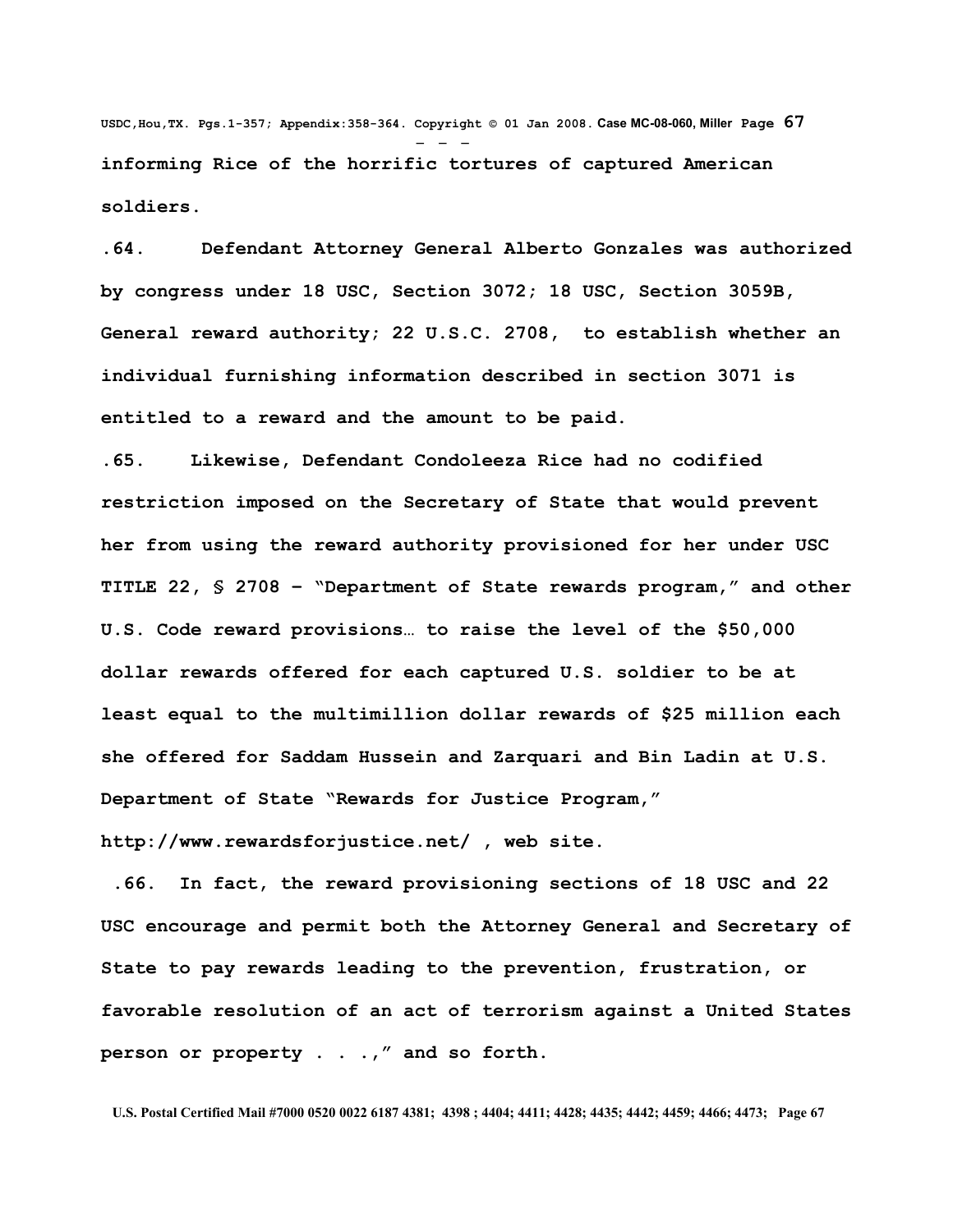**USDC,Hou,TX. Pgs.1-357; Appendix:358-364. Copyright © 01 Jan 2008. Case MC-08-060, Miller Page 68** - - -

 **.67. Yet, to save the lives of terrorists, Attorney General Gonzales and Secretary of State Rice** *'Bad Faith'* **tilted their reward offerings away from captured U.S. soldiers, evaluated at \$50,000 Reward, each, Attorney General Gonzales and Secretary of State Rice, thereby,** *'Bad Faith'* **establishing a terrorist guaranteed torture-death for each captured U.S. soldier lifeevaluated at a** *'Bad Faith'* **U.S. \$50,000 Reward. While** *'Bad Faith'* **guaranteeing torture-death for each captured U.S. soldier at a U.S. \$50,000 Reward, Attorney General Gonzales and and Secretary of State Rice, simultaneously, "Good Faith" guaranteed capturesurvival and life for each captured terrorist in Iraq and Afghanistan by Gonzales-Rice offering said multimillion dollar rewards of \$1 million to \$25 million each for captured terrorists -- \$25 million each offered for Saddam Hussein and Zarquari and Bin Ladin at U.S. Department of State "Rewards for Justice Program," <http://www.rewardsforjustice.net/>, web site.** 

 **.68. It is the comparison and contrast of the***'Bad Faith'* **"two tiered" reward system that cause torture death to be inflicted upon U.S. soldiers that so clearly reveals the Treason of said Defendant Alberto Gonzales and Defendant Condoleeza Rice.**

 **.69. All one hundred percent (100%) of captured U.S. soldiers have been tortured to death in Iraq. No U.S. soldier has ever been**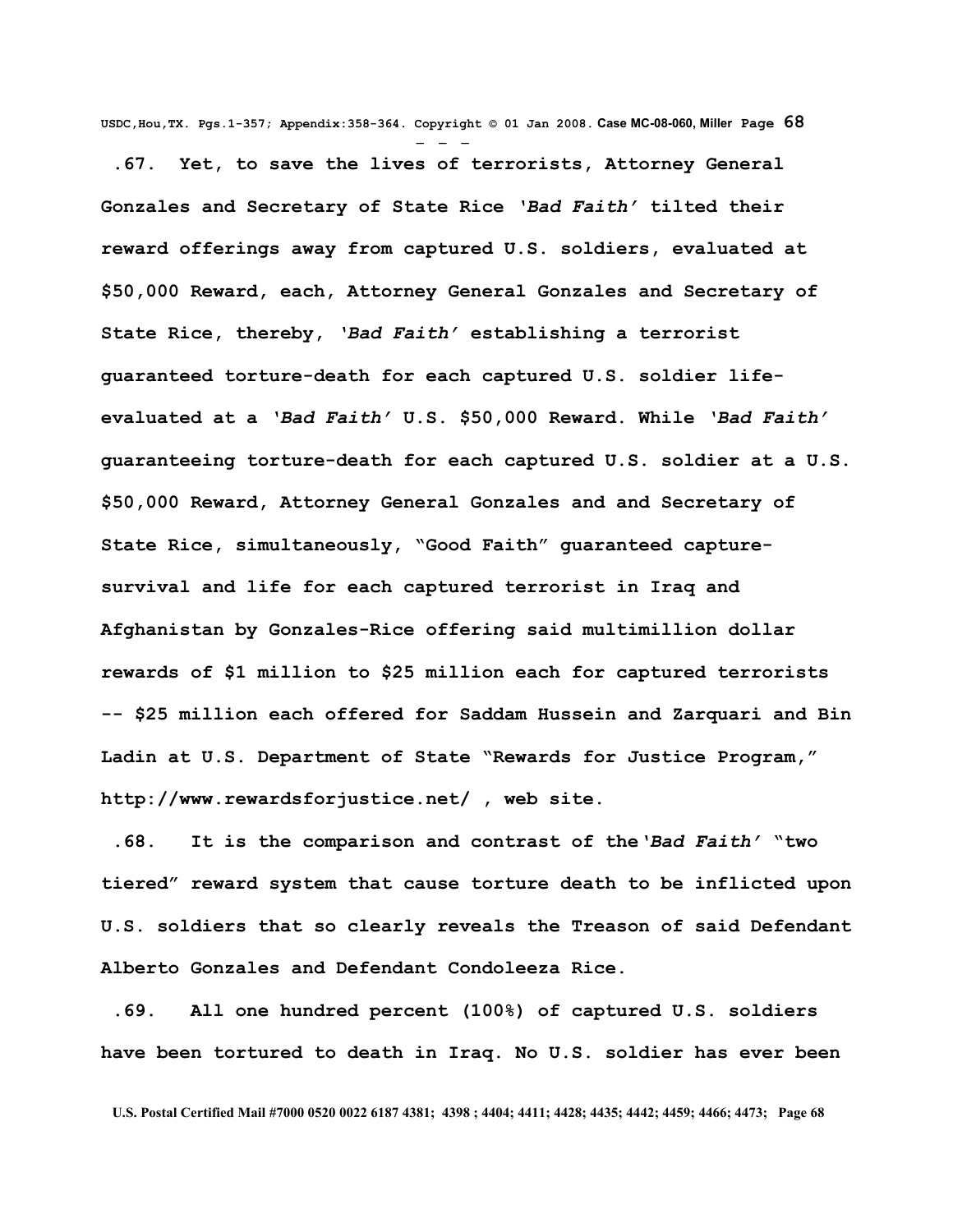**USDC,Hou,TX. Pgs.1-357; Appendix:358-364. Copyright © 01 Jan 2008. Case MC-08-060, Miller Page 69** - - **returned alive as a consequence of Defendant Alberto Gonzales's and Defendant Condoleeza Rice's** *'Bad Faith'* **lower \$50,000 reward offers.** 

 **.70. Moreover, in treasonable contrast, all one hundred percent (100%) of captured terrorists in Iraq have been remanded alive into U.S. custody as a consequence of the fact that Defendant Alberto Gonzales and Defendant Condoleeza Rice "good Faith" offered said multi-million dollar rewards for their capture in contrast to the** *'Bad Faith'* **lower \$50,000 rewards offered for captured U.S. soldiers, Defendants knowing full well in advance that** *'Bad Faith'* **lower \$50,000 reward offers were not viewed as "rewards" by terrorists and said** *'Bad Faith'* **lower \$50,000 reward offers amounted to effective torture-death sentences against U.S. soldiers, said** *'Bad Faith'* **lower \$50,000 Reward offers in violation of the "equal protection clause" of the fourteenth Amendment to the U.S. Constitution, whereby, all one hundred percent of captured U.S. soldiers, undervalued at U.S.** *'Bad Faith'* **offered \$50,000 "rewards," were tortured to death at the hands of terrorists who were 500 times higher valued by the U.S. -- Defendant Alberto Gonzales and Defendant Condoleeza Rice -- at multi-millions of dollars offered for their capture at Defendant Alberto Gonzales's and Defendant Condoleeza Rice's U.S. State Department web site,**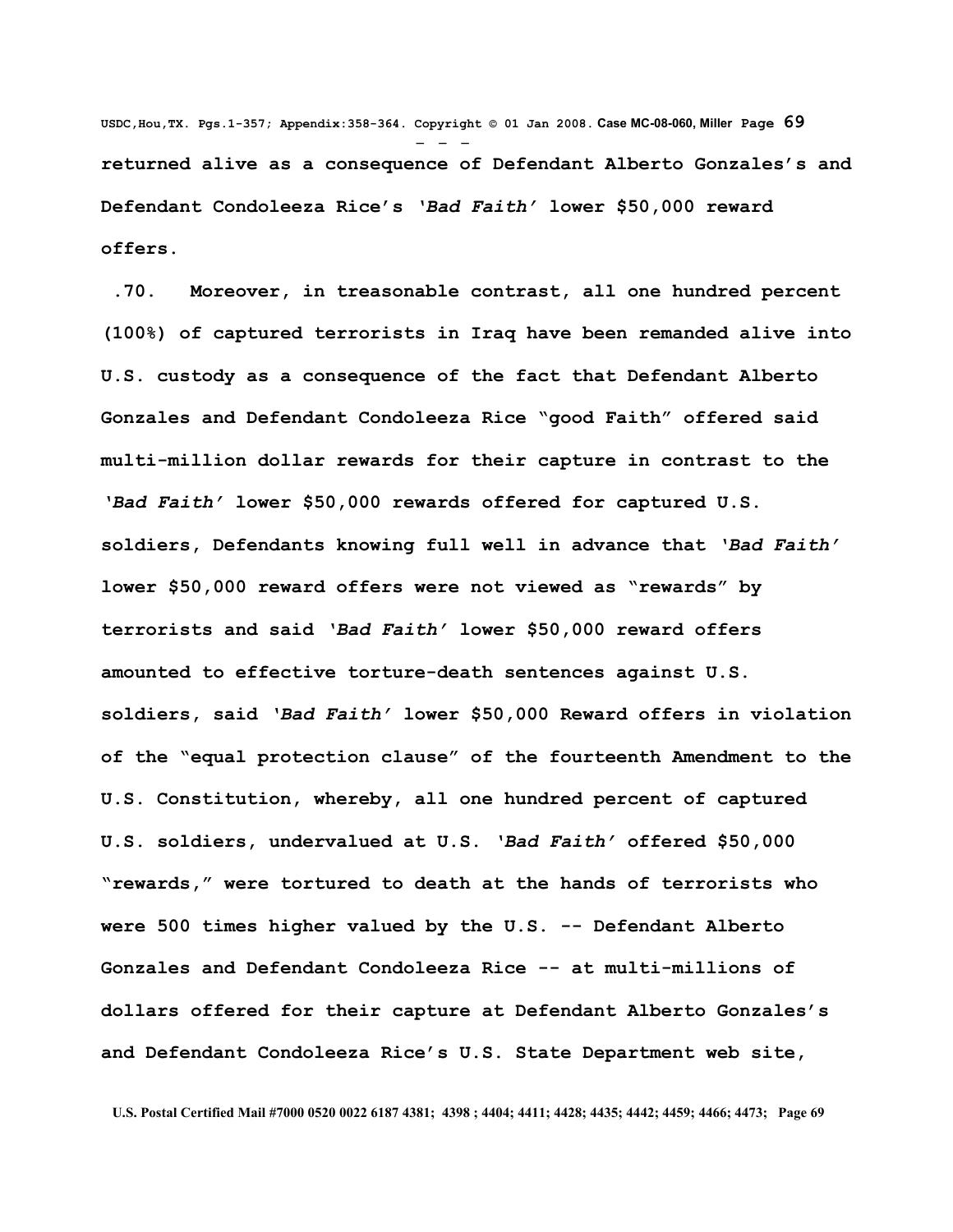**USDC,Hou,TX. Pgs.1-357; Appendix:358-364. Copyright © 01 Jan 2008. Case MC-08-060, Miller Page 70** - - **<http://www.rewardsforjustice.net/>; Rewards for Justice, Washington, D.C. 20522-0303, USA ; 800-US REWARDS(1-800-877- 3927[\)RFJ@state.gov;](mailto:RFJ@state.gov)).** 

 **.71. None of said multi-million dollar higher reward value terrorists were ever tortured to death. All terrorists were remanded to U.S. custody alive and well as a consequence of said higher value U.S. multi-million dollar rewards offered for their capture. "The Rewards for Justice Program has paid more than \$77 million" that helped bring terrorists to justice alive and in good health. In contrast, all terrorist-captured** *'Bad Faith'* **\$50,000 value U.S. soldiers have been tortured to death at the hands of said U.S. Defendant multi-million valued terrorists.** 

 **.72. Defendant Alberto Gonzales's and Defendant Condoleeza Rice's** *'Bad Faith'* **treasonable criminal torture enterprise must be sorted out and ended. It is Treason and a violation of the RICO Act to maintain a** *'Bad Faith'* **\$50,000 rewards system solely aimed at terrorist-captured U.S. soldiers, that, by means of U.S. constitution violating discrimination in said U.S. rewards system,** *'Bad Faith'* **assigns \$50,000 rewards solely to terrorist-captured U.S. soldiers, thereby placing terrorist-captured U.S. soldiers at a higher risk of torture and death. Said** *'Bad Faith'* **\$50,000 rewards system manipulated by Defendant Alberto Gonzales and**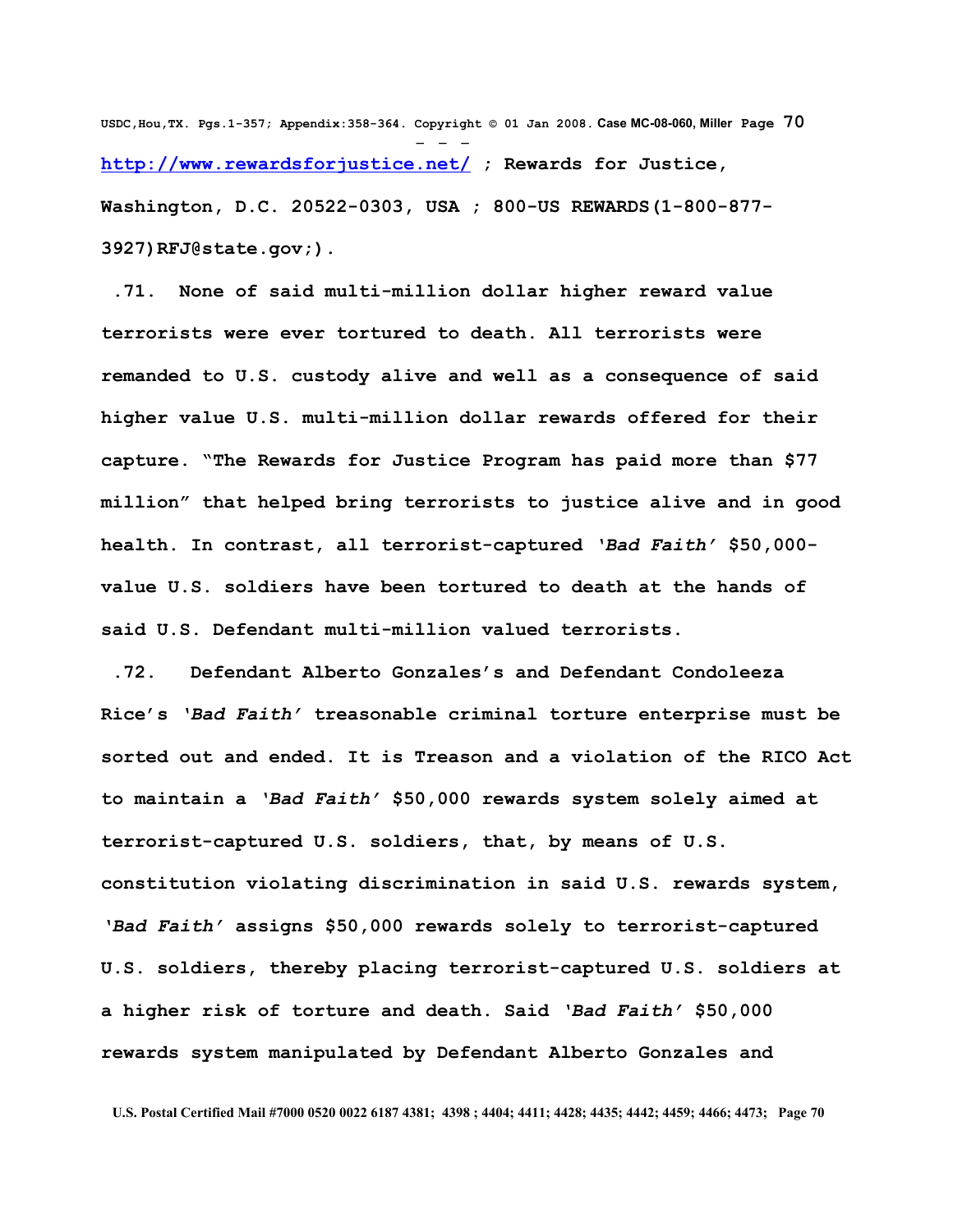**USDC,Hou,TX. Pgs.1-357; Appendix:358-364. Copyright © 01 Jan 2008. Case MC-08-060, Miller Page 71** - - - **Defendant Condoleeza Rice has produced a Defendant-'***Bad Faith'* **deliberated one hundred percent (100%) torture death-rate of terrorist-captured U.S. soldiers, as a consequence of said deliberately** *'Bad Faith'* **lower U.S. proclaimed \$50,000 rewards offered for terrorist-captured U.S. soldier return.**

 **.73. Simultaneously, by contrast, the U.S. Defendants' deliberated multi-million dollar rewards on behalf of terrorists have produced more generous multi-million dollar rewards, which generous multi-million dollar rewards are currently being offered and paid by the United States to save the lives of Terrorists, at a U.S. one hundred percent (100%) successful life-saving-rate on behalf of terrorists, in Iraq and Afghanistan. In essence, all of captured terrorists survive capture in Iraq because they have been assigned an enormously higher reward system offered by Defendant Gonzales and Rice to protect terrorist lives if captured.**

**.74. Defendant Alberto Gonzales's and Defendant Condoleeza Rice's** *'Bad Faith'* **Treasons are established to a reward math certainty that illustrates Defendant Alberto Gonzales and Defendant Condoleeza Rice value the lives of U.S. soldiers five hundred times less than terrorist enemies of the United States during war time.** 

 **.75. Defendant Alberto Gonzales's and Defendant Condoleeza Rice's** *'Bad Faith'* **Treasons are further established to a reward math**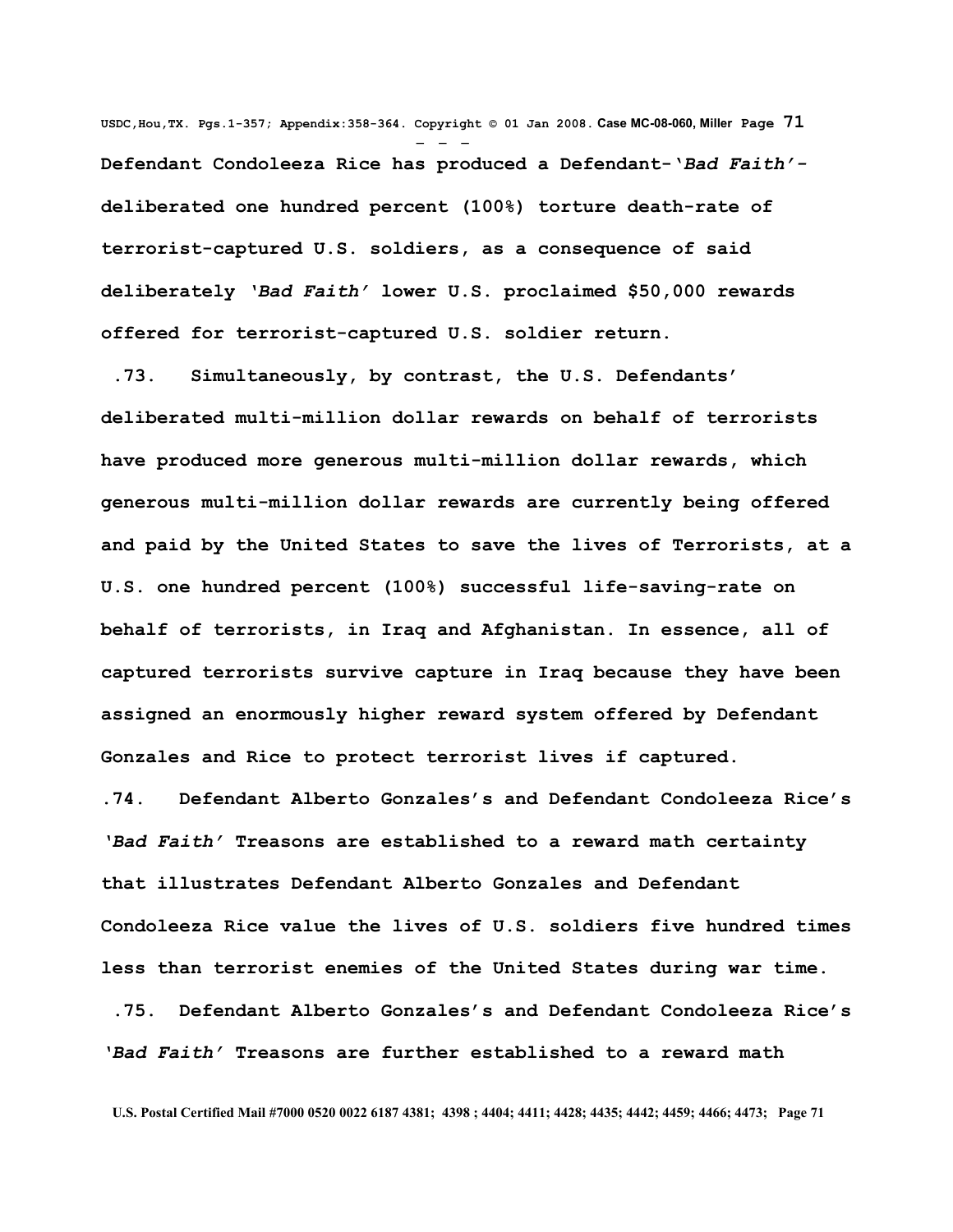**USDC,Hou,TX. Pgs.1-357; Appendix:358-364. Copyright © 01 Jan 2008. Case MC-08-060, Miller Page 72** - - **certainty that illustrates Defendant Alberto Gonzales and** *Interested Parties Rice-Rumsfeld-Gates* **never once opened their** *'Bad Faith'* **mouths to raise their** *'Bad Faith'* **\$50,000 Reward value on the lives of U.S. soldiers, which is five hundred** *'Bad Faith'* **times less than the multi million dollar rewards Defendant Alberto Gonzales and Defendant Condoleeza Rice repeatedly offered to save the lives of terrorist enemies of the United States during war time, which multi million dollar rewards did save terrorist lives while terrorist-captured U.S. soldiers were tortured to death by the very terrorists, al Masri, and al Queda, who benefited by said multi-million dollar rewards.** 

**.76. Defendant Alberto Gonzales, Attorney General did wrongfully** *'Bad Faith'* **manipulate reward responsibilities as in** *'Bad Faith'* **violation of said U.S. Treason Act, RICO Act, and Third Geneva Convention, Article 11, which resulted in violations of Article 3. .77. Furthermore, Defendant Alberto Gonzales and Defendant Condoleeza Rice, as specifically directed by Congress to them, and specifically directed by Congress to Defendant Condoleeza Rice under TITLE 22, CHAPTER 38, § 2708 - Department of State rewards program did actively, with their "hands on," cause torture deaths to be inflicted upon terrorist-captured U.S. military personnel by**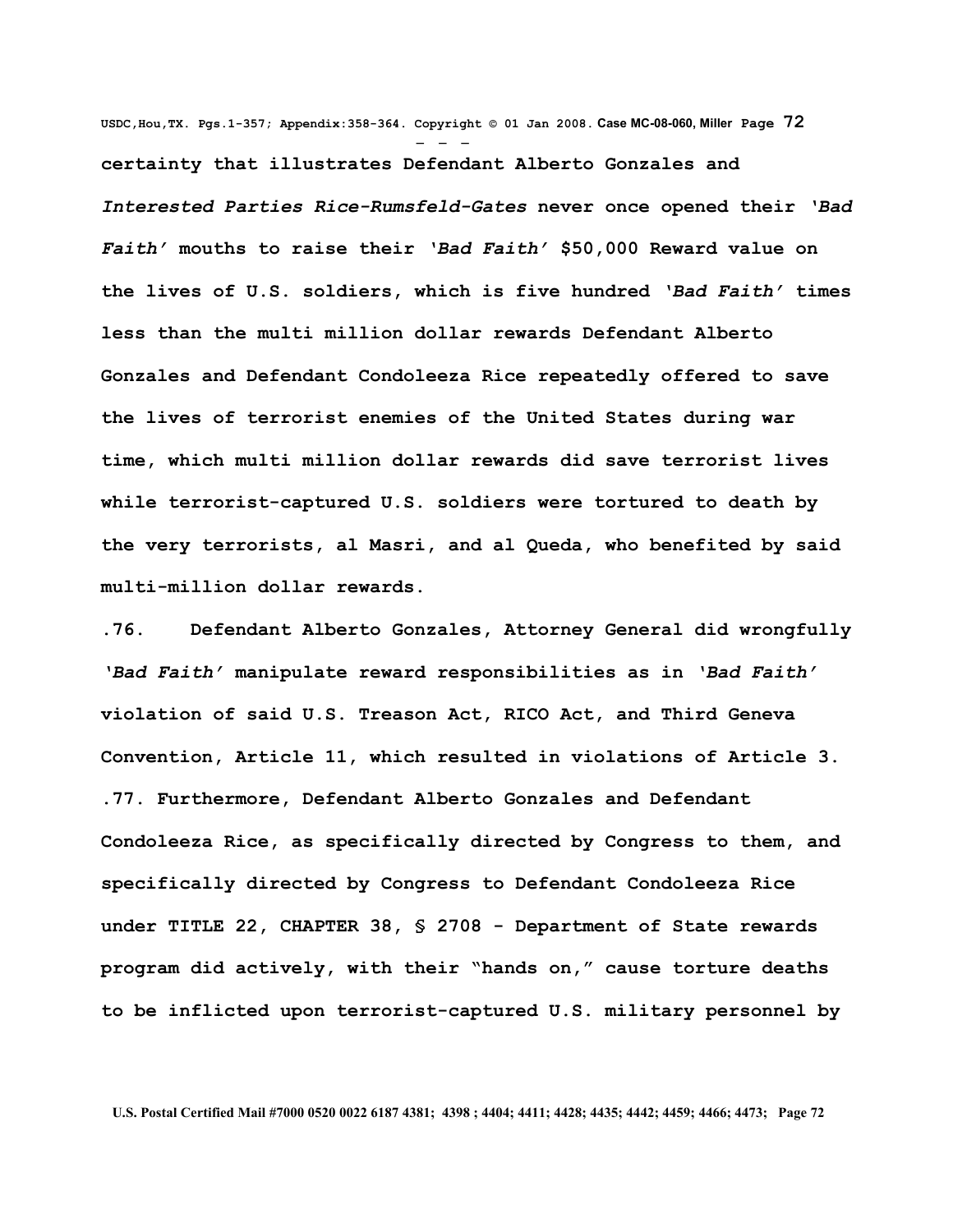**USDC,Hou,TX. Pgs.1-357; Appendix:358-364. Copyright © 01 Jan 2008. Case MC-08-060, Miller Page 73** - - - *'Bad Faith'* **denying rewards assigned to terrorist-captured U.S. military by U.S. Congress**

 **.78. Defendant Gonzales, as U.S. Attorney General, did apply the following sections of United States Codes to save the lives of Terrorists in Iraq and Afghanistan and elsewhere; However, Defendant Gonzales, as a result, did actively, with his** *'Bad Faith'* **"hands on reward denials," cause torture deaths to be inflicted upon terrorist-captured U.S. military personnel by denying rewards assigned to them by Congress when he did not apply said described sections of United States Codes to save the lives of terroristcaptured U.S. soldiers, although he was informed; and, he could easily have done so:** 

**.79. Defendant Gonzales, as U.S. Attorney General, was authorized by congress as follows: under** *"TITLE 18, PART II, CHAPTER 204, § 3071 - Information for which rewards authorized,(a) With respect to acts of terrorism primarily within the territorial jurisdiction of the United States, the Attorney General may reward any individual who furnishes information —*

*(1) leading to the arrest or conviction, in any country, of any individual or individuals for the commission of an act of terrorism against a United States person or United States property; or (2) …conspiring or attempting to commit an act of terrorism against*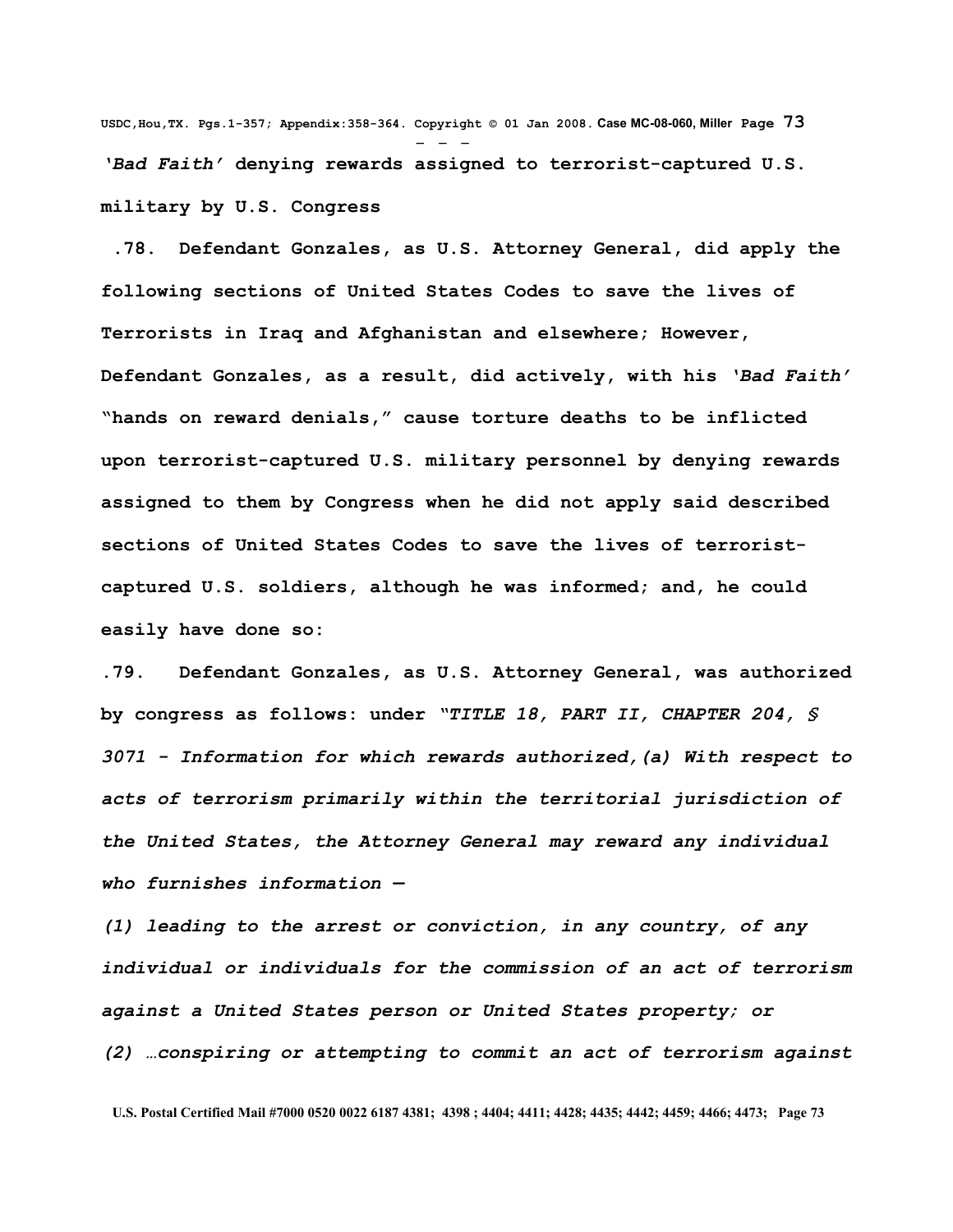**USDC,Hou,TX. Pgs.1-357; Appendix:358-364. Copyright © 01 Jan 2008. Case MC-08-060, Miller Page 74** - - *a United States person or property; or* 

*(3) leading to the prevention, frustration, or favorable resolution of an act of terrorism against a United States person or property***; and,**

**.80. Interested Party Condoleeza Rice as Secretary of State did apply the following sections of United States Codes to save the lives of Terrorists in Iraq and Afghanistan and elsewhere; however, Interested Party Condoleeza Rice, as a result, actively, with her** *'Bad-Faith,'* **"hands on** *equal-reward* **denials" did cause torture deaths to be inflicted upon terrorist-captured U.S. military personnel by denying rewards assigned to them by Congress when she did not apply the following sections and other sections of United States Codes to save the lives of terrorist-captured U.S. soldiers, although she was informed and could easily have done so: under TITLE 22, CHAPTER 38, § 2708. Department of State rewards program, Condoleeza Rice, as Secretary of State, and Defendant Gonzales, as U.S. Attorney General, were authorized by congress to create, advertise, and pay rewards as follows:**

 **"(3) Implementation -** 

**The rewards program shall be administered by the Secretary of State, in consultation, as appropriate, with the Attorney General.**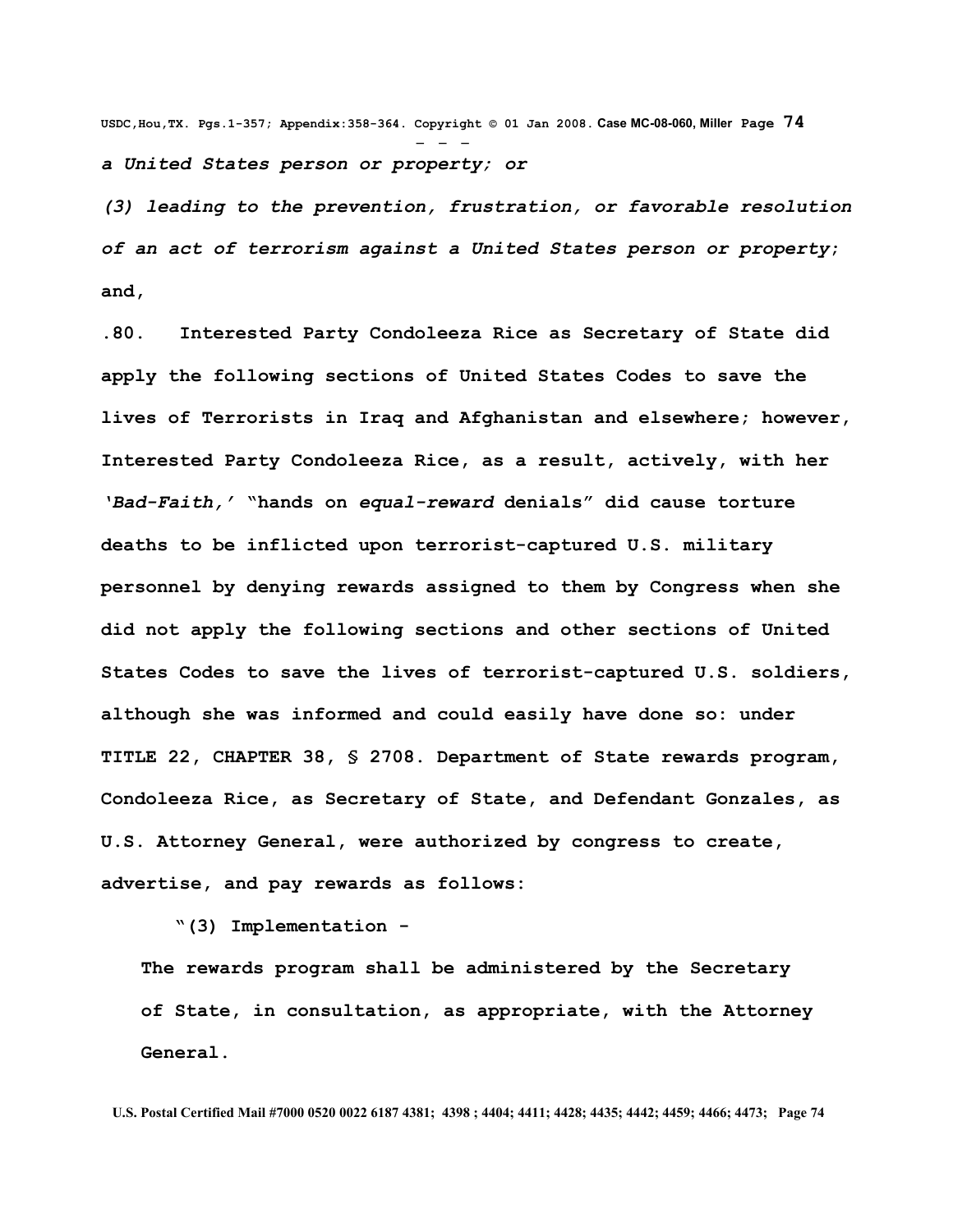**USDC,Hou,TX. Pgs.1-357; Appendix:358-364. Copyright © 01 Jan 2008. Case MC-08-060, Miller Page 75** - - -

**(b) Rewards authorized** 

**In the sole discretion of the Secretary (except as provided in subsection (c)(2) of this section) and in consultation, as appropriate, with the Attorney General, the Secretary may pay a reward to any individual who furnishes information leading to —** 

**(1) the arrest or conviction in any country of any individual for the commission of an act of international terrorism against a United States person or United States property;**

 **(2) the arrest or conviction in any country of any individual conspiring or attempting to commit an act of international terrorism against a United States person or United States property**

 **.81. The Gonzales, #1 Rice, and #2 Rumsfeld acts of** *'Bad-Faith'* **road blocking, denying, and refusing to pay rewards previously funded and allocated by the United States Congress to be paid on behalf of terrorist-captured U.S. soldiers, said rewards intended to rescue terrorist-captured U.S. soldiers in custody of terrorists whose lives were protected by these very same rewards of the `Counterterrorism Fund', United States Code, Title 1, §ection 101, and so forth, that were** *'Bad-Faith'* **denied by Gonzales, #1 Rice,**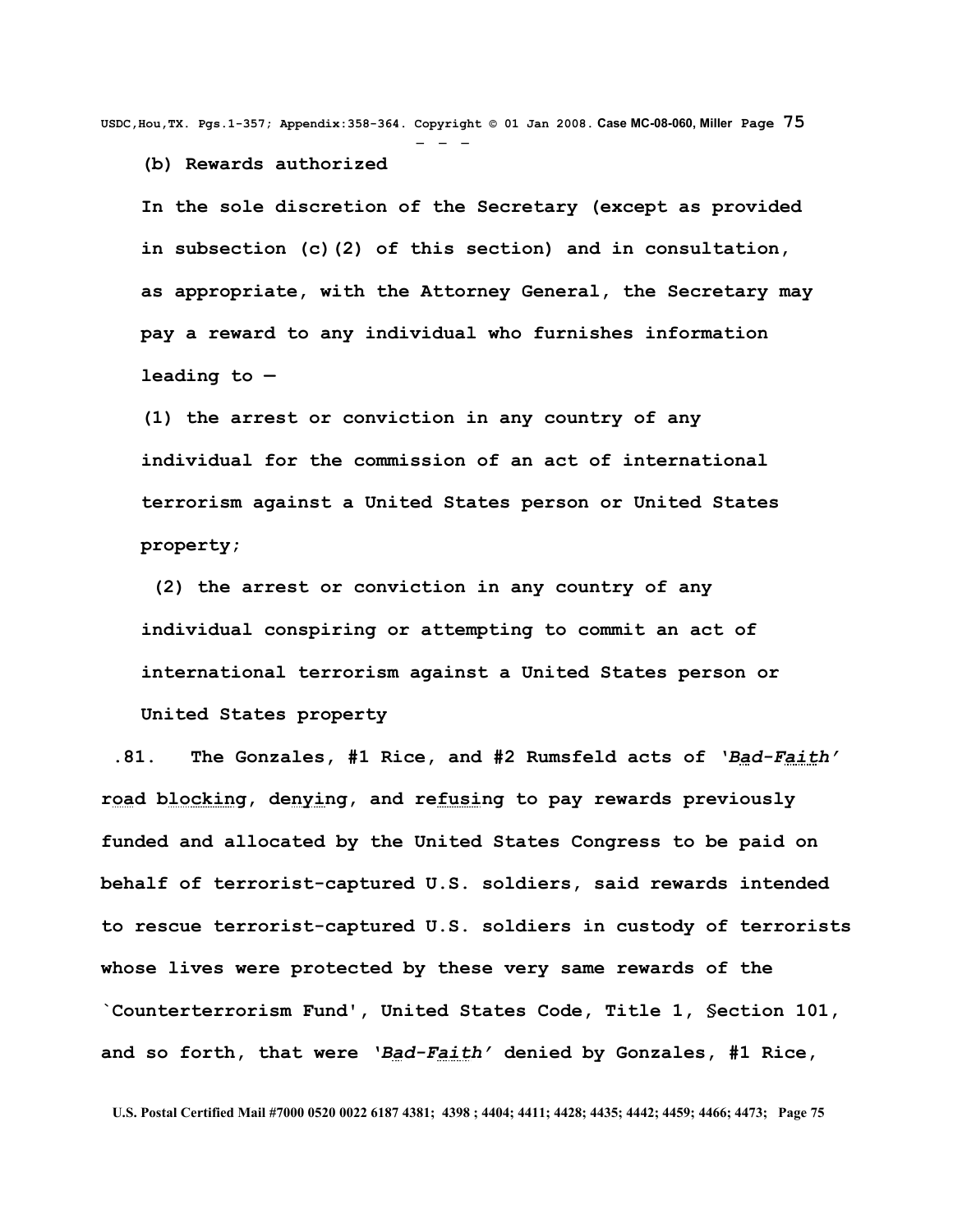**USDC,Hou,TX. Pgs.1-357; Appendix:358-364. Copyright © 01 Jan 2008. Case MC-08-060, Miller Page 76** - - **and #2 Rumsfeld for terrorist-captured U.S. soldiers and** *'Bad-Faith'* **refused for terrorist-captured U.S. soldiers during wartime and instead diverted by Gonzales, #1 Rice, and #2 Rumsfeld to aid and support terrorist enemies of the United States is a clear and unambiguous violation of USC Title 18, Section 2381 - United States Treason Act by Defendant Attorney General Gonzales and Interested parties, #1 Secretary of State Rice, #2 former Secretary of Defense Rumsfeld.**

**.82. Terrorist-captured U.S. soldiers, "during wartime," are victims of "war crime" offenses when they, in wrongful, selective, and unambiguous life-destroying discrimination against them, perpetrated by said U.S. executive branch officials, Gonzales, #1 Rice, and #2 Rumsfeld, are deliberately denied and blocked from previously allocated U.S. Congress provisioned reward money intended to save lives, under United States Code, Title 1, §ection 101, `Counterterrorism Fund' and further provisioned under "title 18, §ection 3071, §ection 3072, and 22 U.S.C. §ection 2708, said `Counterterrorism Fund,' in part, provisioned by the U.S. congress and allocated in support of Part I, General Provisions, Article 3 Of The "Convention Concluded At Geneva On July 27, 1929, said United States code funds that were U.S. congress provisioned to maintain life-saving rewards to protect the lives of terrorist-**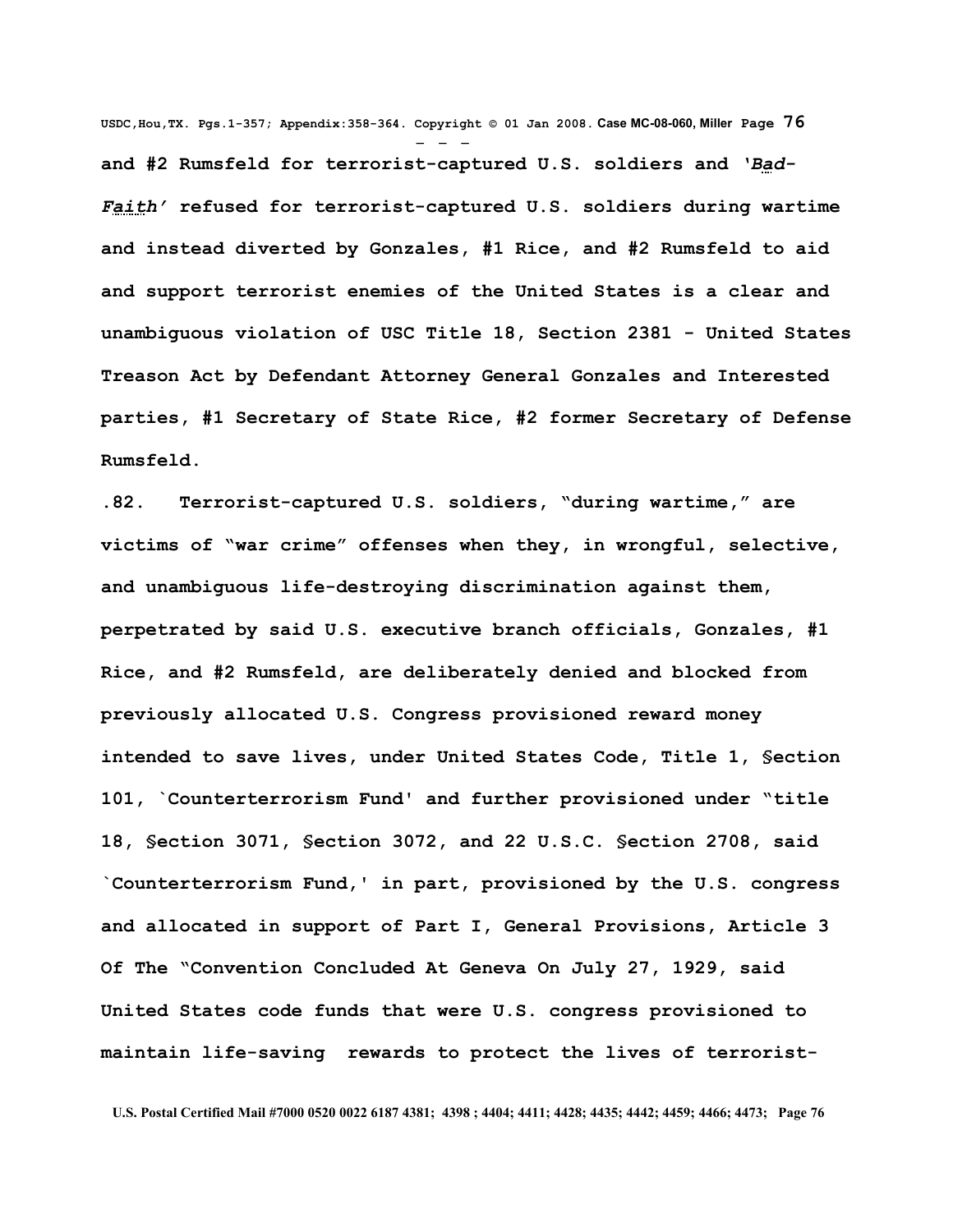**USDC,Hou,TX. Pgs.1-357; Appendix:358-364. Copyright © 01 Jan 2008. Case MC-08-060, Miller Page 77** - - **captured U.S. soldiers from crimes prohibited by Article 3 Of said Convention Concluded At Geneva On July 27, 1929; and, as a consequence of said U.S. Executive Branch Officials, Gonzales, #1 Rice, and #2 Rumsfeld, diverting, blocking, and criminally embezzling said life-saving "safeguarding" rewards, U.S. soldiers have suffered life destroying war crime tortures and mutilations prohibited by Part I, General Provisions, Article 3 Of The "Convention Concluded At Geneva On July 27, 1929, compared with captured terrorists who are Geneva Convention protected by said U.S. Executive Branch Officials providing said Geneva Convention life protecting U.S. rewards for terrorists who are not denied said life protecting U.S. reward protection of Article 3 Of The "Convention Concluded At Geneva On July 27, 1929, when captured.**

 **.83. U.S. 101st Airborne Division soldiers, (1) Pfc. Kristian Menchaca, 23, of Houston, Texas and (2) Pfc. Thomas L. Tucker, 25, of Madras, Ore., were terrorist-captured 16 June 2006 at Yosifiya, Iraq, and were tortured to death in violation of said Geneva Conventions as having been DELIBERATELY DENIED AND BLOCKED FROM RECEIVING REWARD MONEY by Gonzales, #1 Rice, and #2 Rumsfeld.** 

 **.84. In essence, after said U.S. executive branch officials, Gonzales, #1 Rice, and #2 Rumsfeld, were notified and denied said life-saving "Geneva convention safeguarding" rewards, that were**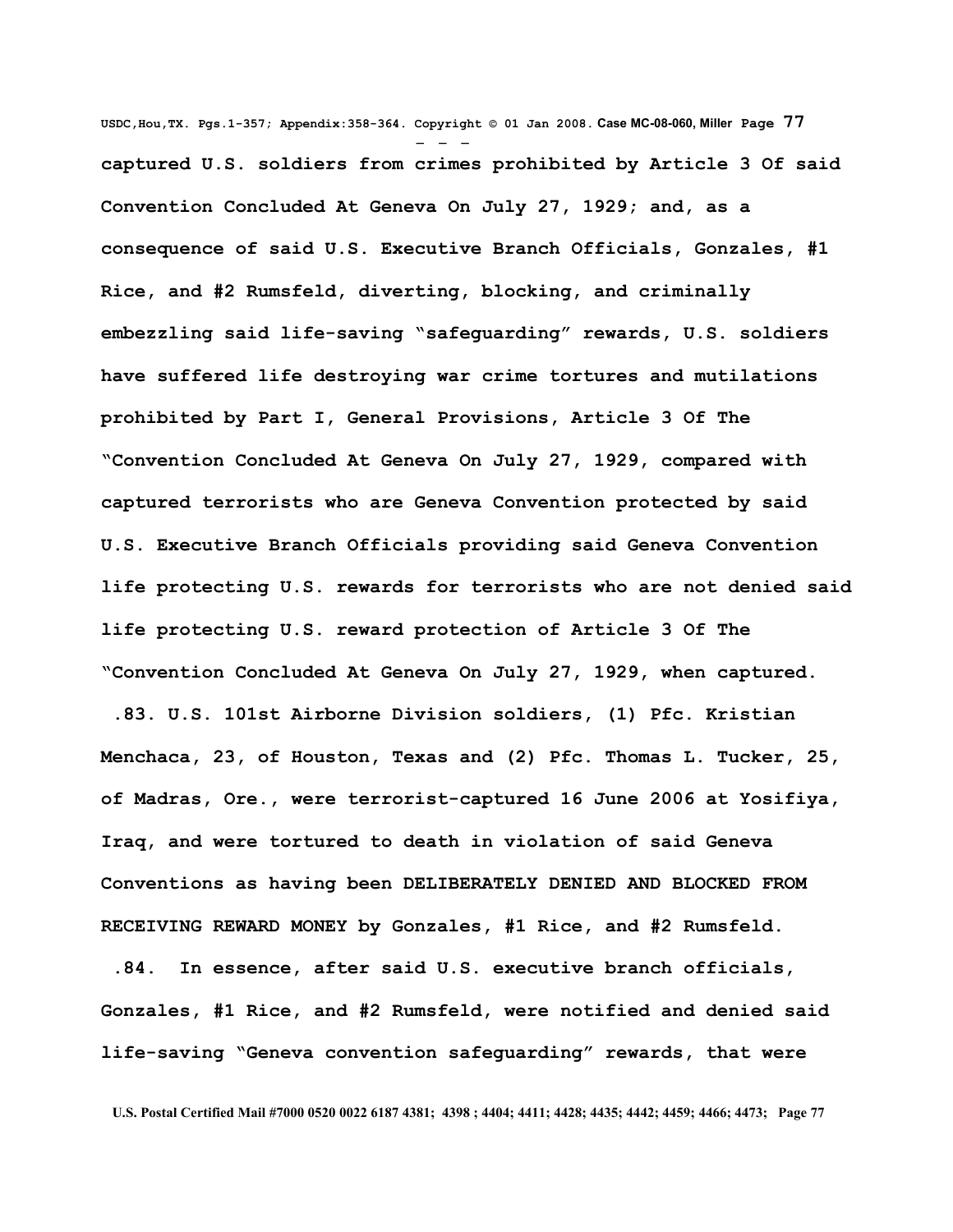**USDC,Hou,TX. Pgs.1-357; Appendix:358-364. Copyright © 01 Jan 2008. Case MC-08-060, Miller Page 78** - - - **U.S. congress provisioned as available for protecting the lives of terrorist-captured U.S. Soldiers, then, Pfc. Kristian Menchaca AND Pfc. Thomas L. Tucker were tortured to death by Al Shura and Al Queda terrorists in violation of said Geneva Conventions. .85. As a consequence of Gonzales, #1 Rice, and #2 Rumsfeld denying protection of said Geneva Convention by means of subverting and obstructing said U.S. CONGRESS reward money PROVISIONED to provide protection from mutilation and torture crimes prohibited by Article 3 Of The "Convention Concluded At Geneva On July 27, 1929, Pfc. Kristian Menchaca AND Pfc. Thomas L. Tucker were both tortured to death by Al Shura / Al Queda terrorist, Abu Ayyub al-Masri, (See: Defendants' U.S. State Department web site, http://www.rewardsforjustice.net/ ; Rewards for Justice, Washington, D.C. 20522-0303, USA; (1-800-877-3927, [RFJ@state.gov](mailto:RFJ@state.gov) ) as a consequence of Defendant Attorney General Gonzales and Interested parties, #1 Secretary of State Rice, #2 former Secretary of Defense Rumsfeld, engaging in roadblocking, refusing and failing to pay rewards previously funded and allocated by the United States Congress to be paid on behalf of terrorist-captured U.S. soldiers, under provisions of the `Counterterrorism Fund' reward money provisioned and allocated by the U.S. Congress for protection of**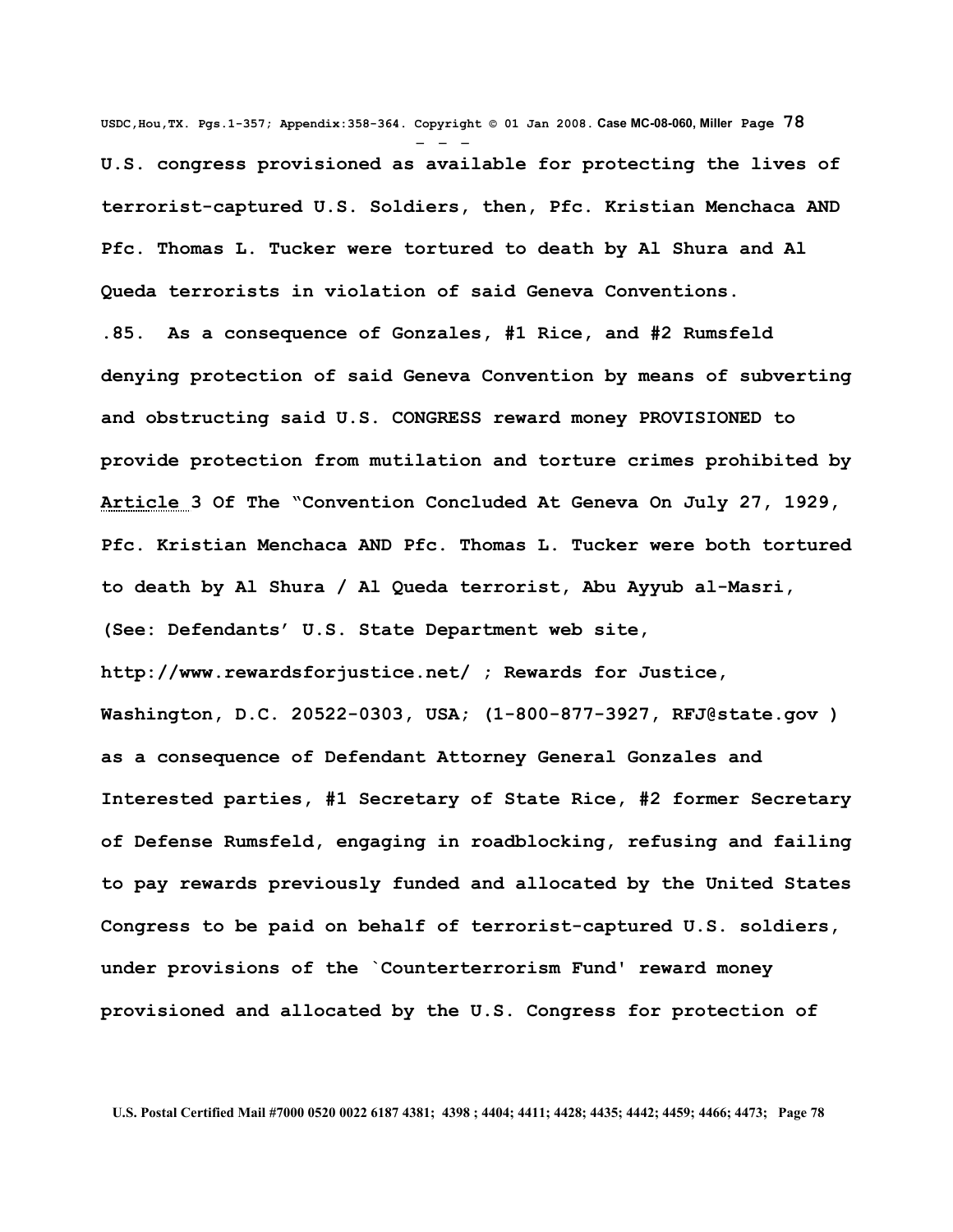**USDC,Hou,TX. Pgs.1-357; Appendix:358-364. Copyright © 01 Jan 2008. Case MC-08-060, Miller Page 79** - - **captured U.S. Soldiers under USC TITLE I, §ection 101 –and under "TITLE 18, §ection 3071, §ection 3072, and 22 U.S.C. §ection 2708. .86. Said `Counterterrorism Fund' of United States code title 1, §ection 101, was further provisioned under "title 18, §ection 3071, §ection 3072, and 22 U.S.C. §ection 2708, said `Counterterrorism Fund,' in part, provisioned by the U.S. congress and allocated in support of Geneva Convention (I), Geneva Convention (III), Geneva Convention (IV); and, Protocol Additional to the Geneva Conventions of 12 August 1949, (Protocol I), 8 June 1977; and, Protocol Additional to the Geneva Conventions of 12 August 1949, (Protocol II), 8 June 1977.**

 **.87. The `Counterterrorism Fund' reward money provisioned and allocated by the U.S. Congress for protection of terrorist-captured U.S. Soldiers under USC TITLE I, §ection 101 –and under "TITLE 18, §ection 3071, §ection 3072, and 22 U.S.C. §ection 2708 was and is a U.S. law correlative of Geneva Convention (I), Geneva Convention (III), Geneva Convention (IV); and, Protocol Additional to the Geneva Conventions of 12 August 1949, (Protocol I), 8 June 1977; and, Protocol Additional to the Geneva Conventions of 12 August 1949, (Protocol II), 8 June 1977. USC TITLE I, §ection 101 –and under "TITLE 18, §ection 3071, §ection 3072, and 22 U.S.C. §ection 2708 were obviously intended by the U.S. Congress to effectively**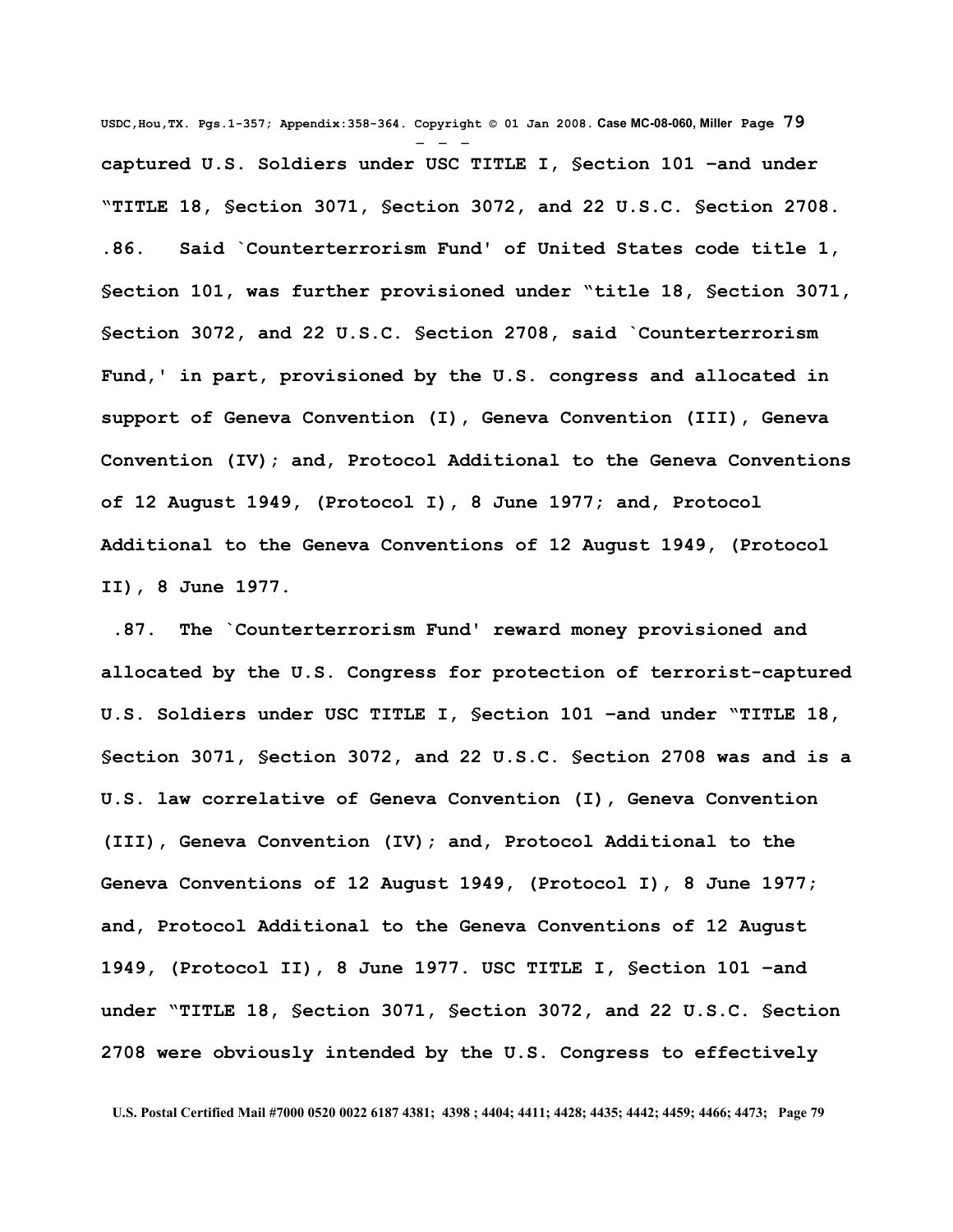**USDC,Hou,TX. Pgs.1-357; Appendix:358-364. Copyright © 01 Jan 2008. Case MC-08-060, Miller Page 80** - - **protect terrorist-captured U.S. soldiers from violations of Geneva Convention (I), Geneva Convention (III), Geneva Convention (IV); and, Protocol Additional to the Geneva Conventions of 12 August 1949, (Protocol I), 8 June 1977; and, Protocol Additional to the Geneva Conventions of 12 August 1949, (Protocol II), 8 June 1977.**

 **.88. By means of "roadblocking and refusing pay said U.S. Congress provisioned reward funds of `Counterterrorism Fund' reward money provisioned and allocated by the U.S. Congress for protection of terrorist-captured U.S. Soldiers lives under USC TITLE I, §ection 101 –and under "TITLE 18, §ection 3071, §ection 3072, and 22 U.S.C. §ection 2708, Defendant Gonzales (resigned from office over issues of his wrongdoing as Attorney General) and Interested parties, #1 Secretary of State Rice, #2 former Secretary of Defense Rumsfeld, aided, abetted, and actually, with "hands-on" denial of the U.S. Congress provisioned reward money, Gonzales, #1 Rice, and #2 Rumsfeld directly and literally caused the torture deaths of Pfc. Kristian Menchaca and Pfc. Thomas L. Tucker in Yosifiya, Iraq, on 16 June 2006.**

**.89. In the foregoing described "aiding," "abetting," "diverting" and roadblocking of said U.S. reward money away from saving the lives of terrorist-captured U.S. soldiers," and thereby contributing to actually causing the torture deaths of said Pfc.**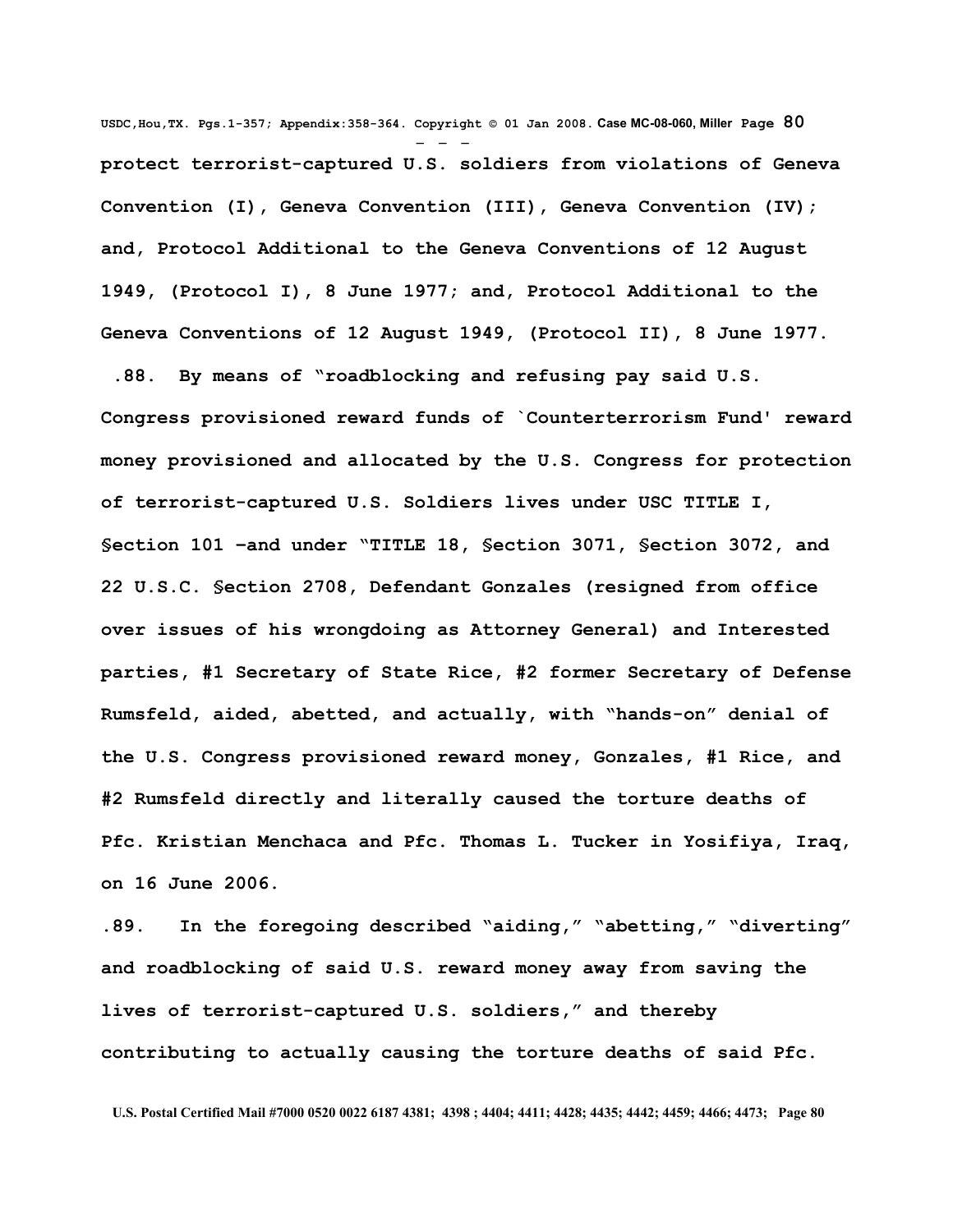**USDC,Hou,TX. Pgs.1-357; Appendix:358-364. Copyright © 01 Jan 2008. Case MC-08-060, Miller Page 81** - - - **Kristian Menchaca and Pfc. Thomas L. Tucker in Yosifiya, Iraq, on 16 June 2006, by denying them rewards provisioned by the Congress of the United States, Defendant Gonzales, #1 Rice, and #2 Rumsfeld did violate Geneva Convention (I), Geneva Convention (III), Geneva Convention (IV); and, Protocol Additional to the Geneva Conventions of 12 August 1949, (Protocol I), 8 June 1977; and, Protocol Additional to the Geneva Conventions of 12 August 1949, (Protocol II), 8 June 1977, in that Defendant Gonzales (resigned from office over issues of his wrongdoing) and Interested parties, #1 Secretary of State Rice, #2 former Secretary of Defense Rumsfeld did directly and indirectly participate, "hands on," in violating those provisions of said "GENEVA CONVENTIONs," that in ARTICLE 3, prohibit "(a) violence to life and person, in particular murder of all kinds, mutilation, cruel treatment and torture. . ."**

 **.90. This described war crime allegation of said Geneva Conventions (I, III, IV), and, Geneva Convention Protocols I and II that prohibit "(a) violence to life and person, in particular murder of all kinds, mutilation, cruel treatment and torture. . ." is based on the truth that all "one hundred percent of terrorists who were captured in Iraq and were beneficiaries of said "diverted" U.S. rewards" of said `Counterterrorism Fund' reward money provisioned under USC TITLE I, §ection 101 –and under "TITLE 18,**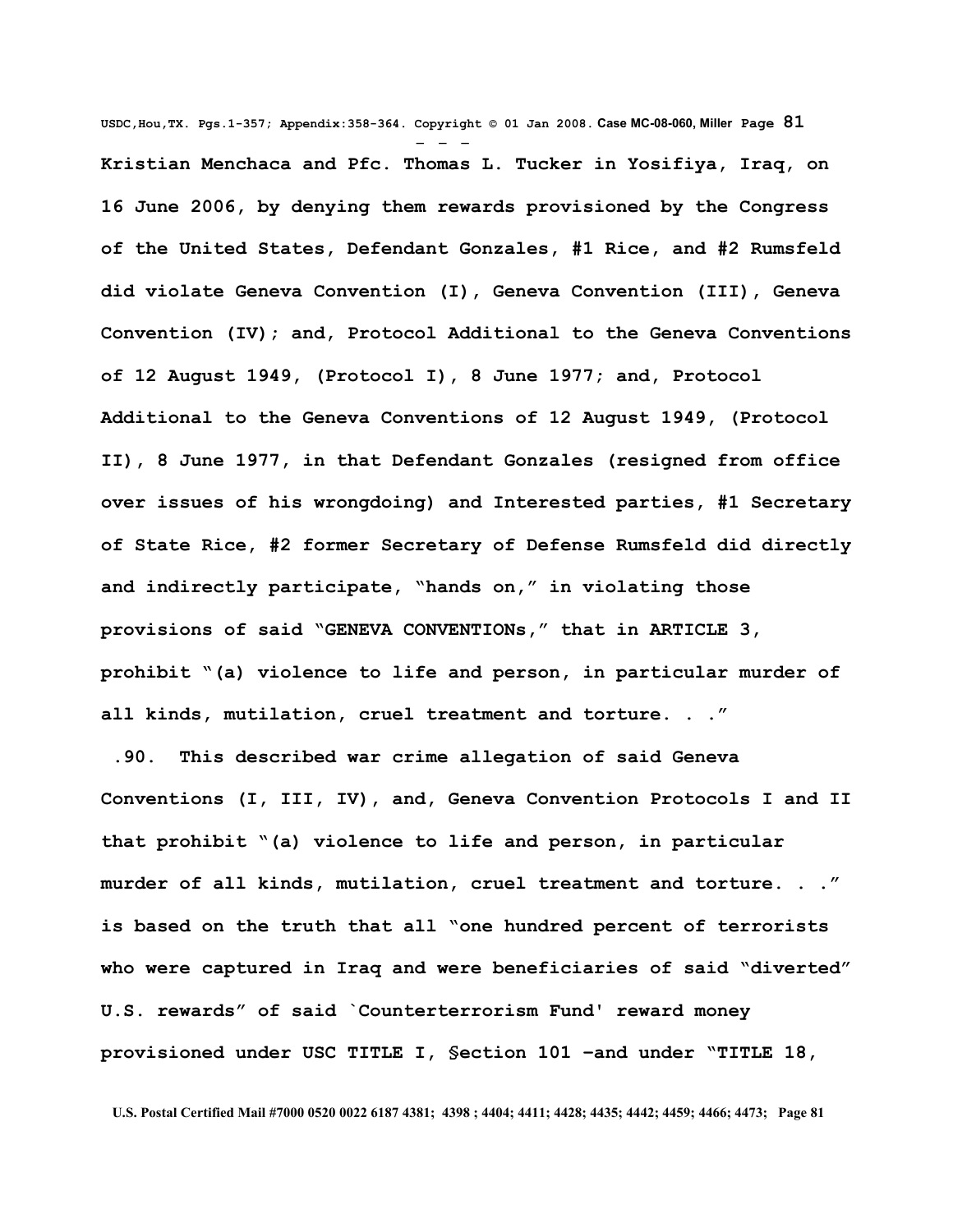**USDC,Hou,TX. Pgs.1-357; Appendix:358-364. Copyright © 01 Jan 2008. Case MC-08-060, Miller Page 82** - - - **§ection 3071, §ection 3072, and 22 U.S.C. §ection 2708, were turned over to U.S. custody alive and were not tortured to death because they were beneficiaries of said rewards paid by Gonzales, #1 Rice, and #2 Rumsfeld.** 

 **.91. What is particularly treasonable and criminal about the behavior of Gonzales, #1 Rice, and #2 Rumsfeld is that they had much information of milieu record to indicate that U.S. soldiers captured by terrorists in Iraq and Afghanistan would be tortured to death. Nevertheless, Gonzales, #1 Rice, and #2 Rumsfeld, blockaded the money made available by the U.S. Congress under USC TITLE I, §ection 101 –and under "TITLE 18, §ection 3071, §ection 3072, and 22 U.S.C. §ection 2708 to pay rewards and, instead, they "embezzled" and "diverted"" said `Counterterrorism Fund' reward money provisioned under USC TITLE I, §ection 101 –and under "TITLE 18, §ection 3071, §ection 3072, and 22 U.S.C. §ection 2708 to deny said money as rewards for terrorist-captured U.S. soldiers.**

 **.92. In fact, said \$87 million dollars of reward expenditures was spent entirely on behalf of the safety and welfare of terrorists by Gonzales, #1 Rice, and #2 Rumsfeld; yet, Gonzales, #1 Rice, and #2 Rumsfeld never advertised any reward money higher than \$50,000 for terrorist-captured U.S. soldiers.**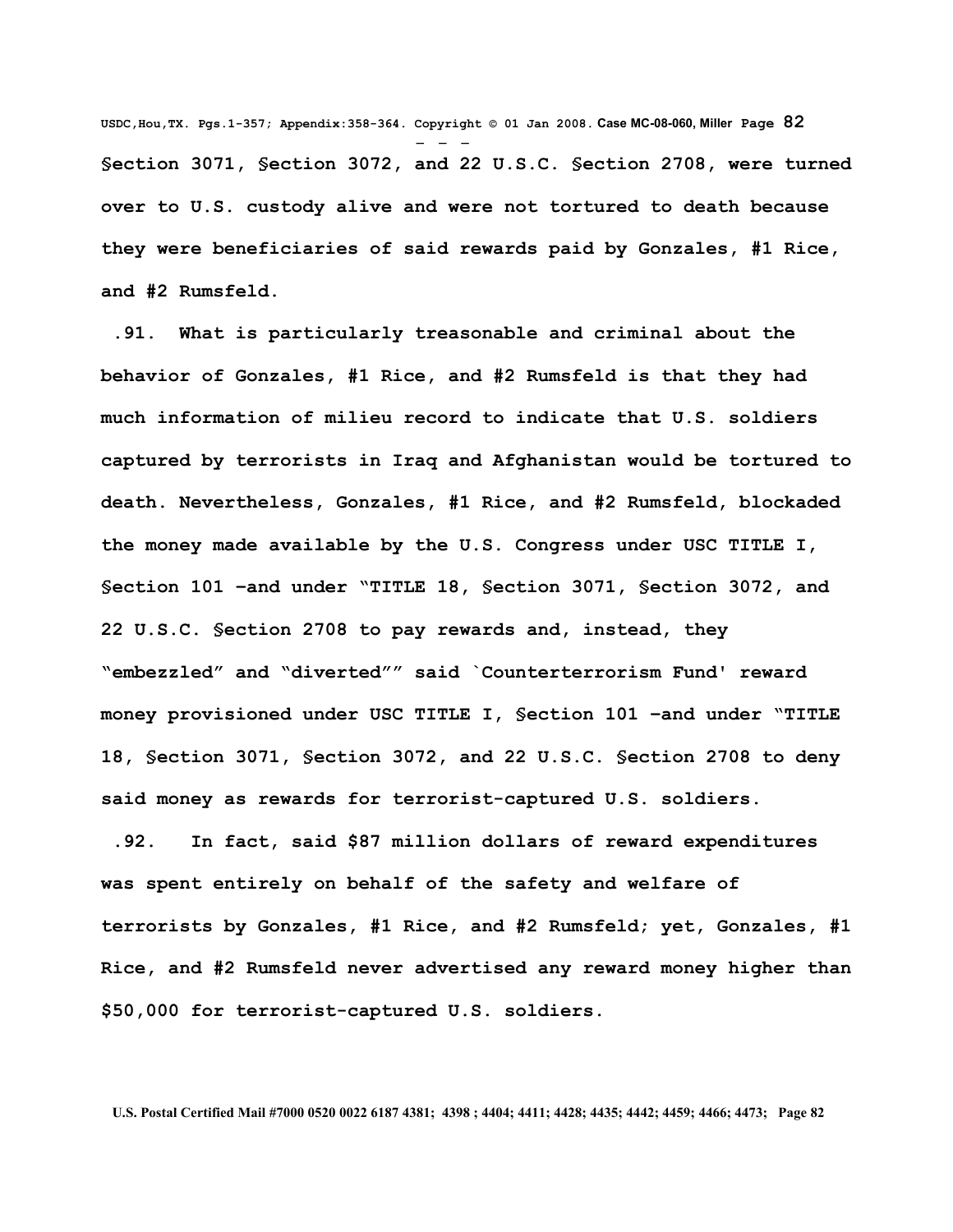**USDC,Hou,TX. Pgs.1-357; Appendix:358-364. Copyright © 01 Jan 2008. Case MC-08-060, Miller Page 83** - - - **.93. Yet, in monstrous "war crime" contrast of the said Geneva Conventions (I, III, IV), and, Geneva Convention Protocols I and II, that prohibit "(a) violence to life and person, in particular murder of all kinds, mutilation, cruel treatment and torture. . .," all one hundred percent of U.S. soldiers who were terroristcaptured in Iraq, denied by Gonzales, #1 Rice, and #2 Rumsfeld said "diverted" rewards, and, yet, not beneficiaries of said "diverted" rewards, who were found dead, later, by U.S. troops, did show evidence of barbarous mutilation and torture death that Defendant Gonzales (resigned from office over issues of his wrongdoing) and Interested parties, #1 Secretary of State Rice, #2 former Secretary of Defense Rumsfeld were informed would be inflicted on said U.S. soldiers who were "hands on" denied said reward protection by Gonzales, #1 Rice, and #2 Rumsfeld during wartime.**

**.94. Defendant Gonzales (resigned from office over issues of his wrongdoing) and Interested parties, #1 Secretary of State Rice, #2 former Secretary of Defense Rumsfeld did directly and indirectly, "hands on," divert reward money intended by the U.S. Congress as reward money to be paid on behalf of terrorist-captured U.S. soldiers under provisions of the `Counterterrorism Fund' reward money provisioned and allocated for protection of terroristcaptured U.S. Soldiers under USC TITLE I, §ection 101 –and under**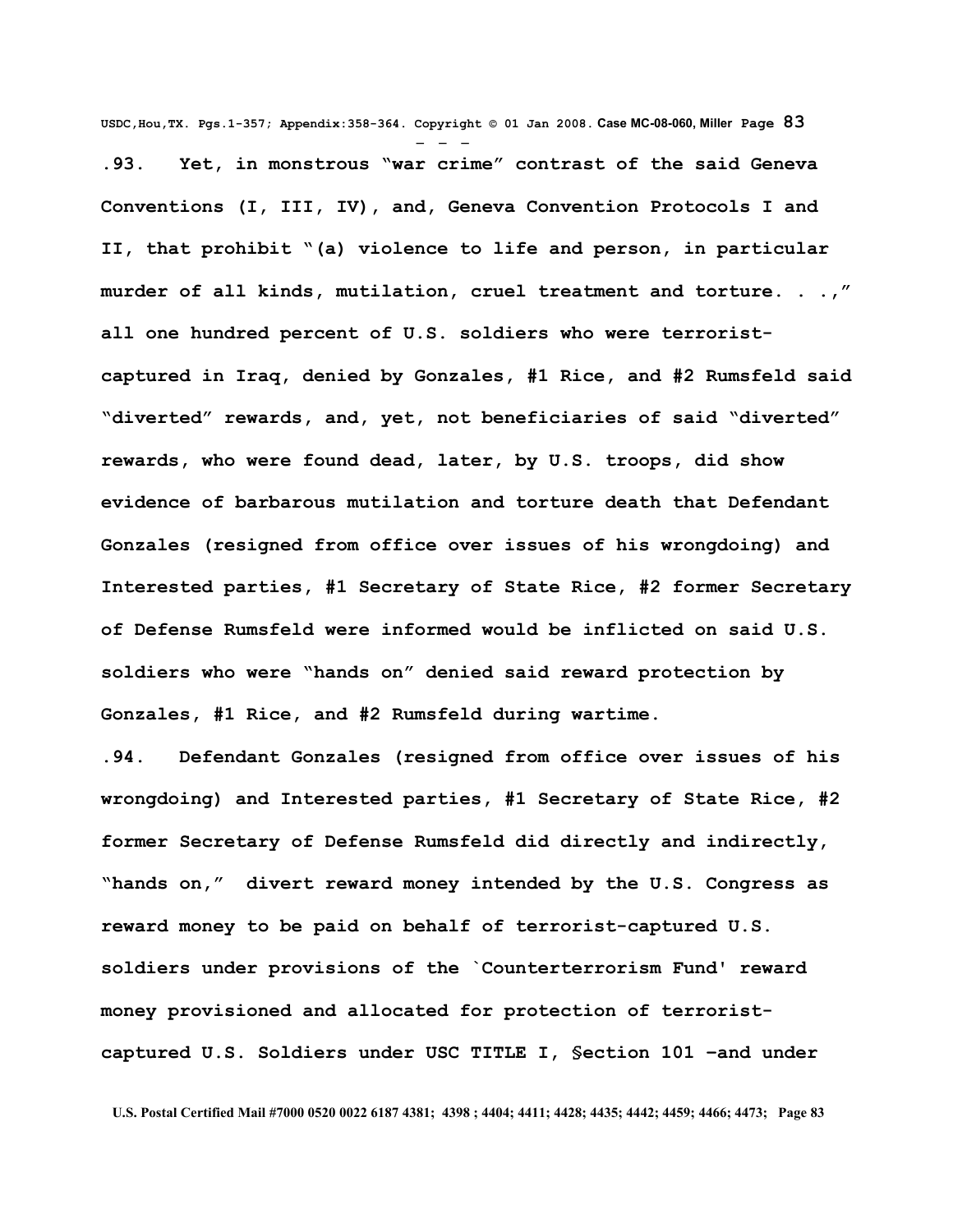**USDC,Hou,TX. Pgs.1-357; Appendix:358-364. Copyright © 01 Jan 2008. Case MC-08-060, Miller Page 84** - - - **"TITLE 18, §ection 3071, §ection 3072, and 22 U.S.C. §ection 2708; instead, Gonzales, #1 Rice, and #2 Rumsfeld did, "hands on," provide and publish \$25 million dollars rewards offered for Ussama Bin Ladin and \$87 million dollars of rewards paid to save the lives other terrorists as proclaimed at the "Rewards for Justice" web site maintained, "hands on," by #1 Secretary of State Rice and posted at other U.S. government web sites, such as at the U.S. Department of Justice FBI web site.**

**.95. The monstrous behavior of Gonzales, #1 Rice, and #2 Rumsfeld, indicated they were indifferent to the articles and provisions of the Rome Statute of the International Criminal Court, 17 July 1998,**

**See: [http://www.icrc.org/web/eng/siteeng0.nsf/htmlall/p0-521-81852-](http://www.icrc.org/web/eng/siteeng0.nsf/htmlall/p0-521-81852-4?opendocument) [4?opendocument](http://www.icrc.org/web/eng/siteeng0.nsf/htmlall/p0-521-81852-4?opendocument) and [http://www.icrc.org/web/eng/siteeng0.nsf/htmlall/57jpk9?](http://www.icrc.org/web/eng/siteeng0.nsf/htmlall/57jpk9?opendocument) [opendocument](http://www.icrc.org/web/eng/siteeng0.nsf/htmlall/57jpk9?opendocument) related to said Geneva Conventions (I, III, IV), and, Geneva Convention Protocols I and II, and thereby sent a message to all terrorists in Iraq and Afghanistan that the lives of terroristcaptured U.S. soldiers were of worthless consequence due to the historical fact that the U.S. had refused to be a signatory to the provision of The International Criminal Court (ICC or ICCt) [\[1\]](http://en.wikipedia.org/wiki/International_Criminal_Court#_note-0%23_note-0). .96. As such, Gonzales, #1 Rice, and #2 Rumsfeld positioned themselves as "impliedly obvious accessories-before-during-and-**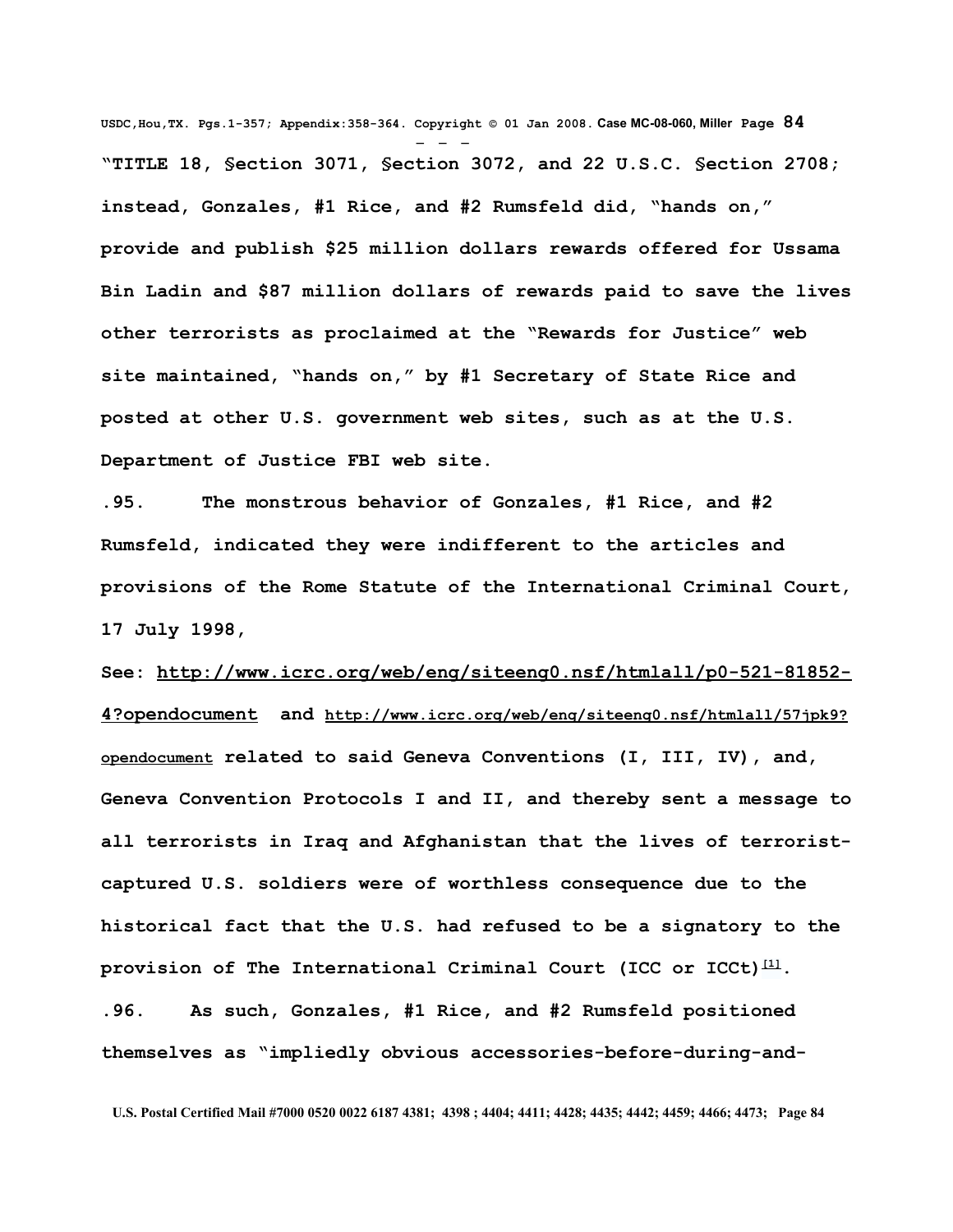**USDC,Hou,TX. Pgs.1-357; Appendix:358-364. Copyright © 01 Jan 2008. Case MC-08-060, Miller Page 85** - - **after-the-fact, if not tacit co-conspirators, of Abu Ayyub al-Masri's horrific torture crimes against said Pfc. Kristian Menchaca and Pfc. Thomas L. Tucker in Yosifiya, Iraq, on 16 June 2006, by denying Pfc. Kristian Menchaca and Pfc. Thomas L. Tucker rewards provisioned by the Congress of the United States, Gonzales, #1 Rice, and #2 Rumsfeld aware that there was small chance they would face censorship from U.S. government as "direct" and "indirect" accessories to Abu Ayyub al-Masri's horrific torture crimes, by denying U.S. soldiers life saving reward money that had been made available to terrorist-captured U.S. soldiers under said `Counterterrorism Fund' reward money provisioned under USC TITLE I, §ection 101 –and under "TITLE 18, §ection 3071, §ection 3072, and 22 U.S.C. §ection 2708** 

**.97. This described war crime allegation of the said Geneva Conventions (I, III, IV), and, Geneva Convention Protocols I and II, that prohibit "(a) violence to life and person, in particular murder of all kinds, mutilation, cruel treatment and torture. . ." is based on the truth that all "one hundred percent of terrorists who were captured in Iraq and were beneficiaries of said "diverted" U.S. rewards" of said `Counterterrorism Fund' reward money provisioned under USC TITLE I, §ection 101 –and under "TITLE 18, §ection 3071, §ection 3072, and 22 U.S.C. §ection 2708, were turned**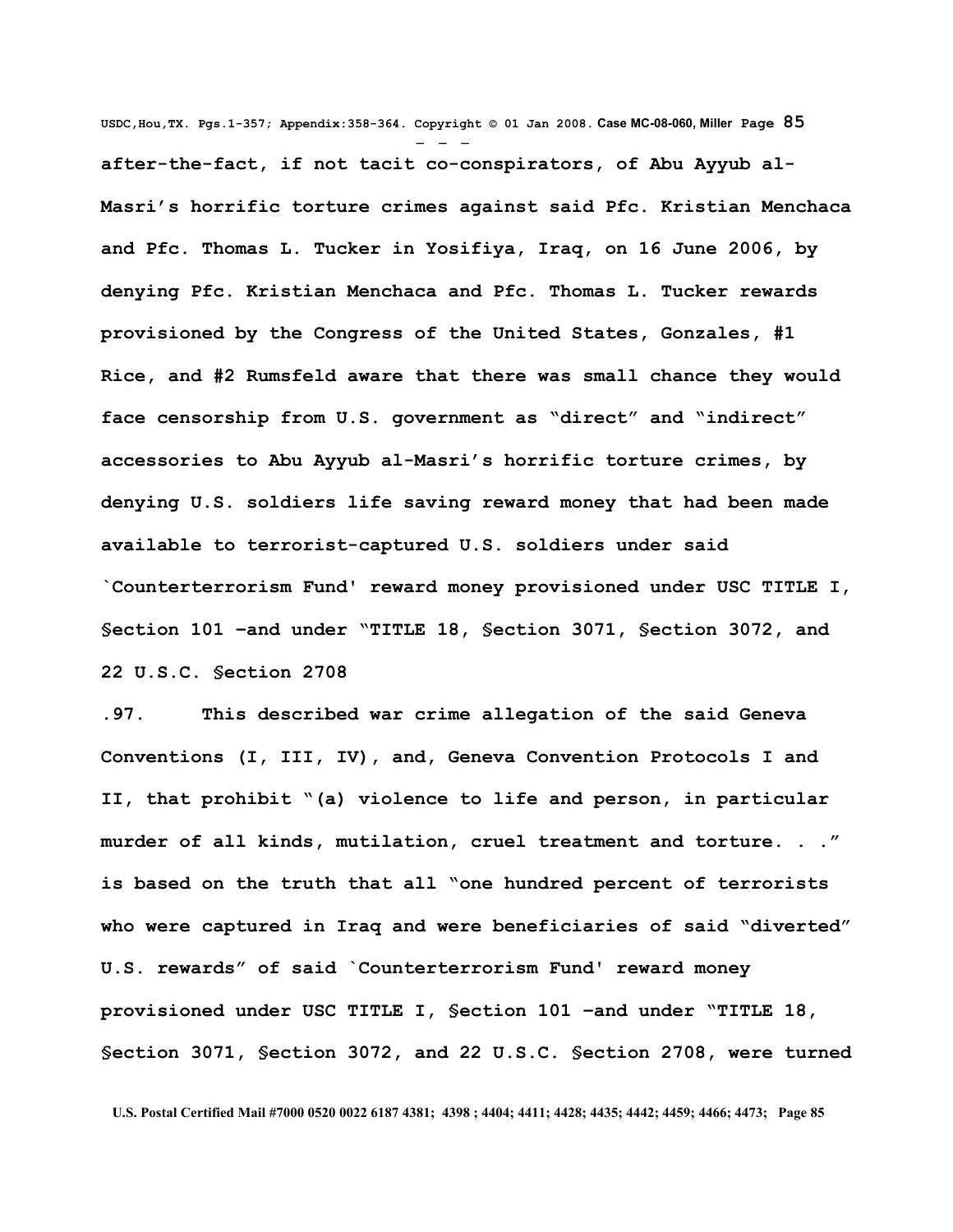**USDC,Hou,TX. Pgs.1-357; Appendix:358-364. Copyright © 01 Jan 2008. Case MC-08-060, Miller Page 86** - - **over to U.S. custody alive and were not tortured to death because they were beneficiaries of said rewards paid by Gonzales, #1 Rice, and #2 Rumsfeld.** 

**.98. Yet, in monstrous "war crime" contrast of the said Geneva Conventions (I, III, IV), and, Geneva Convention Protocols I and II, that prohibits "(a) violence to life and person, in particular murder of all kinds, mutilation, cruel treatment and torture. . .," all one hundred percent of U.S. soldiers who were terroristcaptured in Iraq, who had been knowingly and premeditatedly denied by Gonzales, #1 Rice, and #2 Rumsfeld said U.S.- Congress provisioned rewards, and not beneficiaries of said rewards, who were found dead, later, by U.S. troops, did show evidence of barbarous mutilation and torture death that Defendant Gonzales (resigned from office over issues of his wrongdoing) and Interested parties, #1 Secretary of State Rice, #2 former Secretary of Defense Rumsfeld were informed would be inflicted on said U.S. soldiers who were "hands on" denied said reward protection by Gonzales, #1 Rice, and #2 Rumsfeld during wartime.**

**.99. In essence, if Gonzales, #1 Rice, and #2 Rumsfeld had published information on the internet and in the news media of the Middle East that the U.S. congress had made said Reward money available from the `Counterterrorism Fund' reward money provisioned**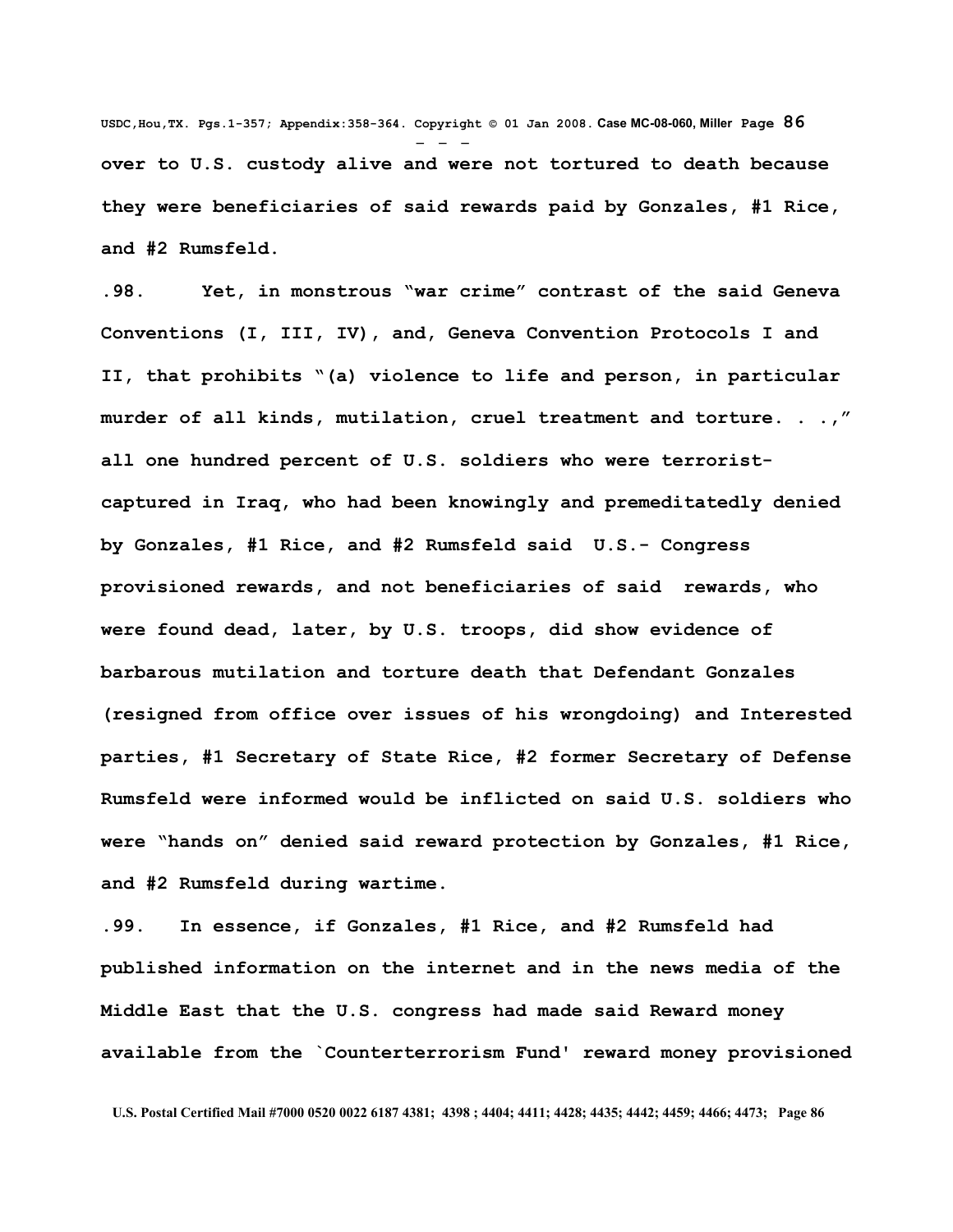**USDC,Hou,TX. Pgs.1-357; Appendix:358-364. Copyright © 01 Jan 2008. Case MC-08-060, Miller Page 87** - - **and allocated for protection of terrorist-captured U.S. Soldiers under USC TITLE I, §ection 101 –and under "TITLE 18, §ection 3071, §ection 3072, and 22 U.S.C. §ection 2708 to be paid on behalf of terrorist-captured U.S. soldiers, it is likely that Abu Ayyub al-Masri's Al Shura / al Queda terrorists would likely have released said Pfc. Kristian Menchaca and Pfc. Thomas L. Tucker in Yosifiya, Iraq, on June 2006, on payment of rewards for each captive U.S. soldier equal to the \$25 million offered by Gonzales, #1 Rice, and #2 Rumsfeld for Ussama Bin Ladin and al Zarqawi, each.** 

**.100. Gonzales, #1 Rice, and #2 Rumsfeld premeditatedly and manipulatively diverted and withheld said provisioned reward money from publication on the internet and in the news media of the Middle East, thereby denying said Pfc. Kristian Menchaca and Pfc. Thomas L. Tucker the opportunity of being saved by the U.S. Congress provisioned `Counterterrorism Fund' reward money provisioned and allocated for protection of captured U.S. Soldiers under USC TITLE I, §ection 101 –and under "TITLE 18, §ection 3071, §ection 3072, and 22 U.S.C. §ection 2708.**

**. 101. Thereby, Defendant Gonzales and Interested parties, #1 Secretary of State Rice, #2 former Secretary of Defense Rumsfeld, in denying said rewards, did treasonably subvert the will of Congress and, directly and indirectly, "hands on," did divert said**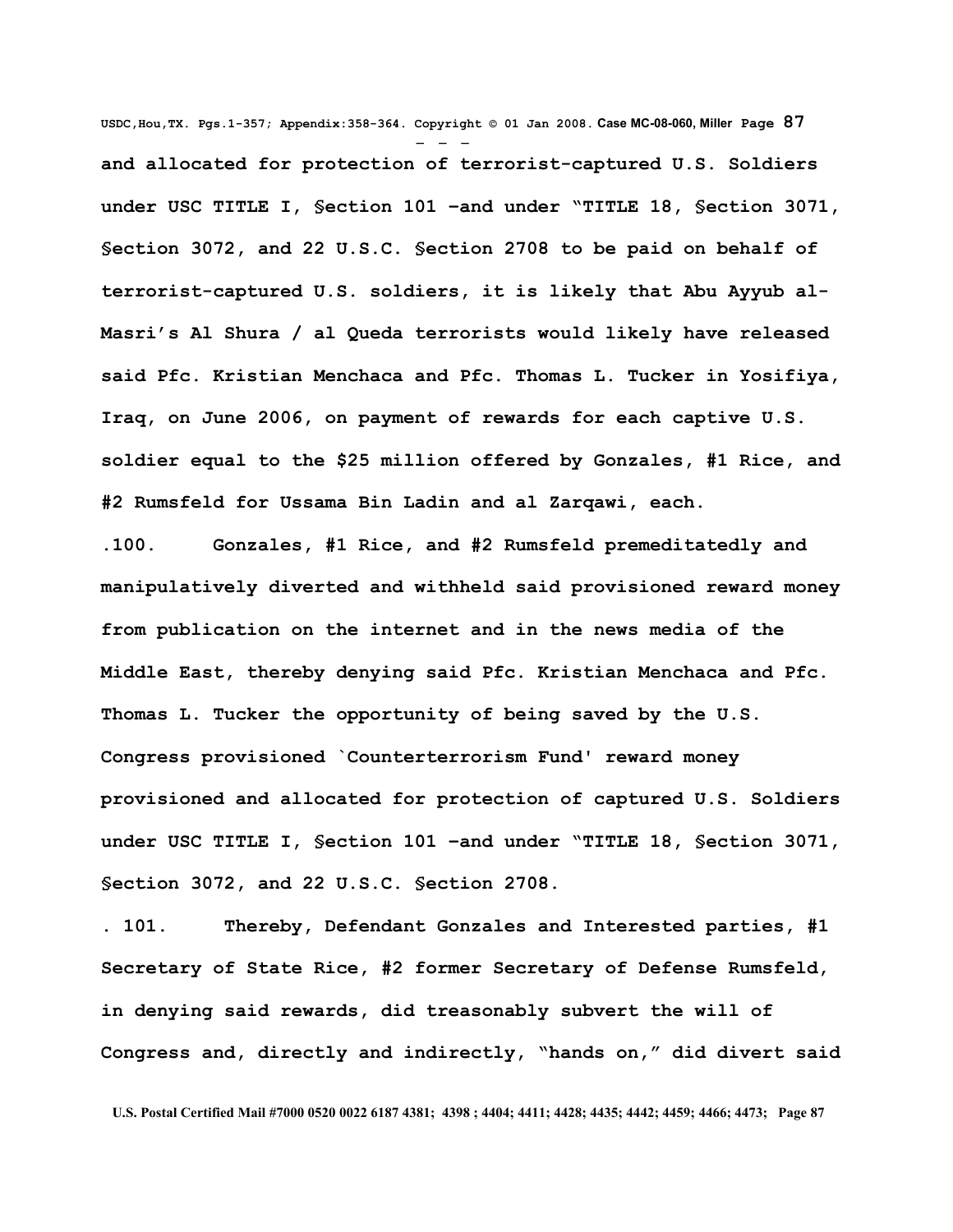**USDC,Hou,TX. Pgs.1-357; Appendix:358-364. Copyright © 01 Jan 2008. Case MC-08-060, Miller Page 88** - - **reward money intended by the U.S. Congress as reward money to be paid on behalf of terrorist-captured U.S. soldiers; instead, Gonzales, #1 Rice, and #2 Rumsfeld did, "hands on," provide and publish \$25 million dollars rewards offered for Ussama Bin Ladin and \$87 million dollars of rewards paid to save the lives other terrorists as proclaimed at the "Rewards for Justice" web site maintained, "hands on," by #1 Secretary of State Rice and posted at other U.S. government web sites, such as at the U.S. Department of Justice FBI web site.** 

**. 102. Instead, Gonzales, #1 Rice, and #2 Rumsfeld, like an assembly of devils, spent Pfc. Kristian Menchaca's and Pfc. Thomas L. Tucker's said congressionally provisioned `Counterterrorism Fund' reward money of USC TITLE I, §ection 101 –and "TITLE 18, §ection 3071, §ection 3072, and 22 U.S.C. §ection 2708 to save the lives of the very same terrorist associations, Abu Ayyub al-Masri's Al Shura / al Queda terrorists, who tortured Pfc. Kristian Menchaca and Pfc. Thomas L. Tucker to death. In essence, Gonzales, #1 Rice, and #2 Rumsfeld, paid multi millions said reward "blood money" to save the lives of terrorists while abandoning terrorist-captured U.S. soldiers to die at the hands of said terrorist enemies of the United States, during wartime.**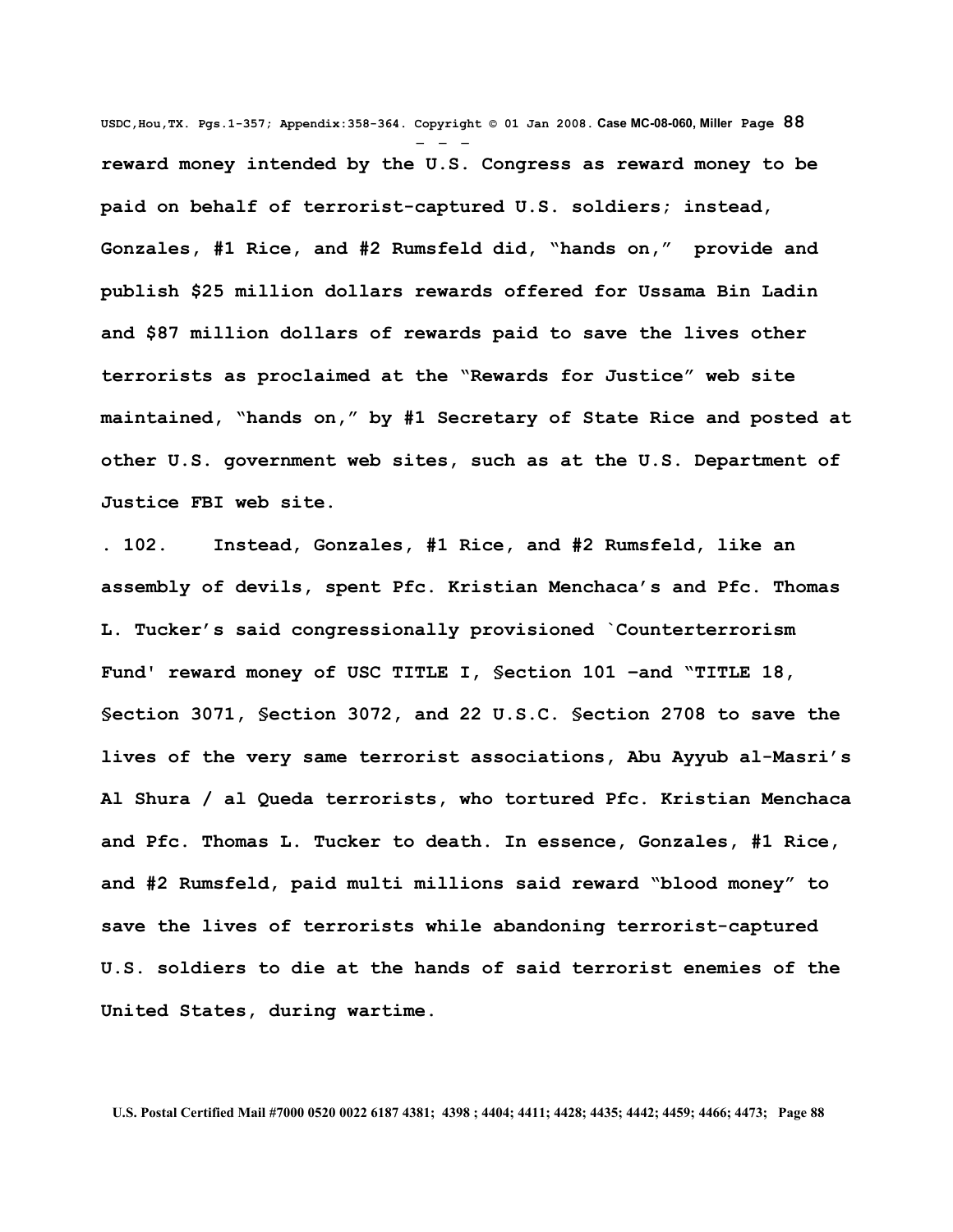**USDC,Hou,TX. Pgs.1-357; Appendix:358-364. Copyright © 01 Jan 2008. Case MC-08-060, Miller Page 89** - - -

 **. 103. Violations of said Geneva Conventions (I, III, IV), ARTICLE 3, and Geneva Convention Protocols I and II proscribed "war crimes" were consummated by Gonzales (resigned from office over issues of his wrongdoing), #1 Rice, and #2 Rumsfeld.**

 **. 104. Violations of PART I, GENERAL PROVISIONS, of said "said Geneva Conventions (I, III, IV), and, Geneva Convention Protocols I and II," are "war crimes" for which Gonzales, #1 Rice, and #2 Rumsfeld may be arrested ( [Law of war](http://en.wikipedia.org/wiki/Law_of_war) and [International](http://en.wikipedia.org/wiki/International_humanitarian_law) [humanitarian law](http://en.wikipedia.org/wiki/International_humanitarian_law) ;** *[Public international law](http://en.wikipedia.org/wiki/Public_international_law) ; [European Union law](http://en.wikipedia.org/wiki/European_Union_law) )* **in any country, including the United States, and remanded to the custody of the Dutch prison in [Scheveningen,](http://en.wikipedia.org/wiki/Scheveningen) The Hague,[\[72\]](http://en.wikipedia.org/wiki/International_Criminal_Court#_note-Scheveningen%23_note-Scheveningen) which is the headquarters of The International Criminal Court (ICC or ICCt) ) [\[1\]](http://en.wikipedia.org/wiki/International_Criminal_Court#_note-0%23_note-0) established in 2002 as a permanent tribunal to prosecute individuals for [genocide,](http://en.wikipedia.org/wiki/Genocide) [crimes against humanity,](http://en.wikipedia.org/wiki/Crimes_against_humanity) and [war crimes](http://en.wikipedia.org/wiki/War_crimes) . 105. As of November 2007, 105 states are [members of the Court.](http://en.wikipedia.org/wiki/States_Parties_to_the_Rome_Statute_of_the_International_Criminal_Court) [\[5\]](http://en.wikipedia.org/wiki/International_Criminal_Court#_note-parties%23_note-parties) A further 41 countries have signed but not [ratified](http://en.wikipedia.org/wiki/Ratification) the Rome Statute.[\[6\]](http://en.wikipedia.org/wiki/International_Criminal_Court#_note-untreaty%23_note-untreaty) The nation of Mexico has signed and ratified as a member. .106. Under the laws of Mexico, Kristian Menchaca was a citizen of the nation of Mexico due to the fact that his mother, Guadalupe Vasquez was a native Mexican born in mexico, and is a citizen of Mexico.**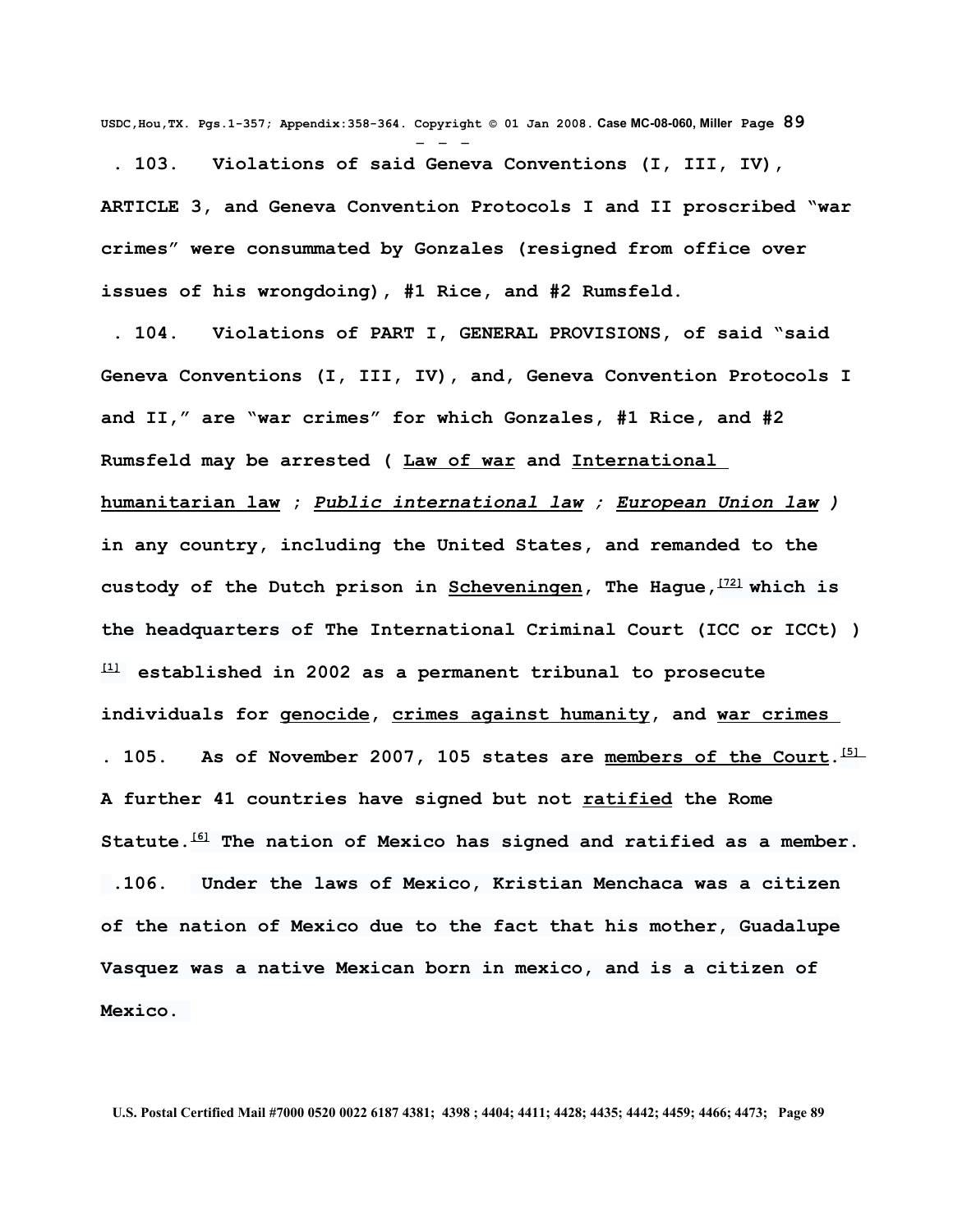**USDC,Hou,TX. Pgs.1-357; Appendix:358-364. Copyright © 01 Jan 2008. Case MC-08-060, Miller Page 90**

- - - **.107. Hence, either the nation of Mexico may file this war crime information with the Office of the Prosecutor at the Hague responsible for conducting investigations and prosecutions, [\[10\]](http://en.wikipedia.org/wiki/International_Criminal_Court#_note-prosecutor%23_note-prosecutor) or the family of Kristian Menchaca may file information with the Office of the Prosecutor at the Hague, which is one of the four organs of the International Criminal Court.**

**.108. The Office of the Prosecutor at the Hague is elected by the Assembly of States Parties and has full authority over the management and the administration of the Office, including the staff, facilities and other resources of the Office.**

**.109. The Prosecutor is [Mr. Luis Moreno-Ocampo](http://www.icc-cpi.int/otp/otp_bio.html) who took office on 16 June 2003 by [pledging his solemn undertaking](http://www.icc-cpi.int/otp/otp_ceremony.html) as required by article 45 of the Rome Statute.** 

## **SEE: <http://www.icc-cpi.int/organs/otp.html>**

 **.110. [Mrs. Fatou Bensouda \(Prosecutions\)](http://www.icc-cpi.int/otp/otp_bioProsec&l=en.html) was elected Deputy Prosecutor by The Assembly of States Parties on the 8th of September 2004, following the publication of a call for applications or nominations of candidates to that post.**

## **SEE: <http://www.icc-cpi.int/organs/otp.html>**

**.111. The said Geneva Conventions (I, III, IV), ARTICLE 3, and Geneva Convention Protocols I and II, violated by U.S. Attorney General Gonzales (resigned from office over issues of his**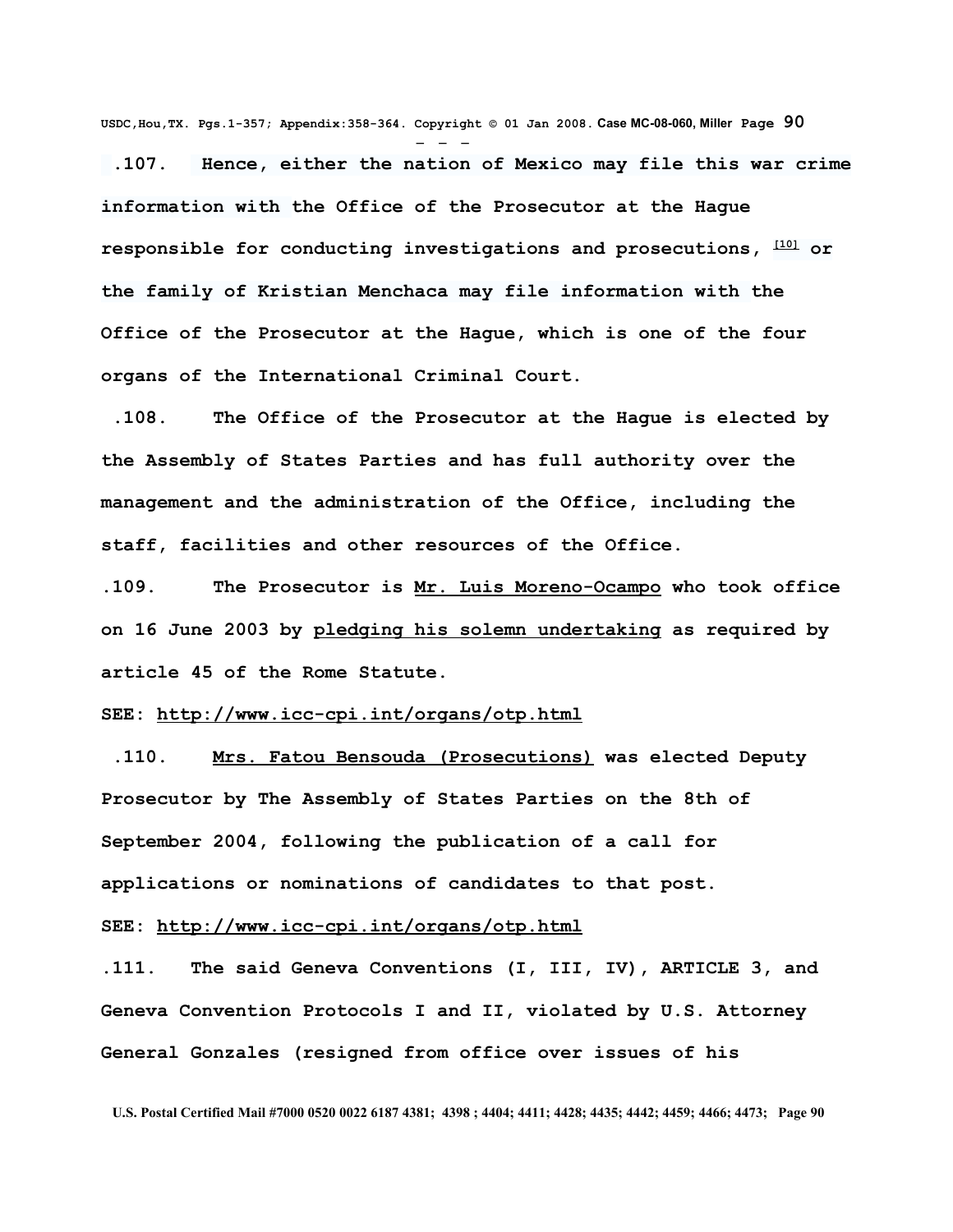**USDC,Hou,TX. Pgs.1-357; Appendix:358-364. Copyright © 01 Jan 2008. Case MC-08-060, Miller Page 91** - - **wrongdoing) and Interested parties, #1 U.S. Secretary of State Condoleeza Rice, #2 former U.S. Secretary of Defense Rumsfeld may be submitted to the Office of the Prosecutor of the International Criminal Court at the Hague, one of the four organs of the The International Criminal Court (ICC or ICCt) [\[1\]](http://en.wikipedia.org/wiki/International_Criminal_Court#_note-0%23_note-0), responsible for conducting investigations and prosecutions[\[10\]](http://en.wikipedia.org/wiki/International_Criminal_Court#_note-prosecutor%23_note-prosecutor) as follows: .112. (1) when a situation is referred to him by a state party; (2)when a situation is referred to him by the United Nations Security Council, acting to address a threat to international peace and security; or** 

**(3) "when the Pre-Trial Chamber authorises him to open an investigation on the basis of information received from other sources, such as individuals or non-governmental organisations. See:<http://www.icc-cpi.int/organs/otp.html>**

## **See: [http://en.wikipedia.org/wiki/International\\_law](http://en.wikipedia.org/wiki/International_law)**

 **Also See: Victim participation and reparations: The Rome Statute provides for victim participation in the International Criminal Court's (ICC or ICCt) proceedings.**[\[50\]](http://en.wikipedia.org/wiki/International_Criminal_Court#_note-23) [\[51\]](http://en.wikipedia.org/wiki/International_Criminal_Court#_note-24) **Article 43(6) establishes a Victims and Witnesses Unit to provide "protective measures and security arrangements, counseling and other appropriate assistance for witnesses, victims who appear before the Court, and others who are at**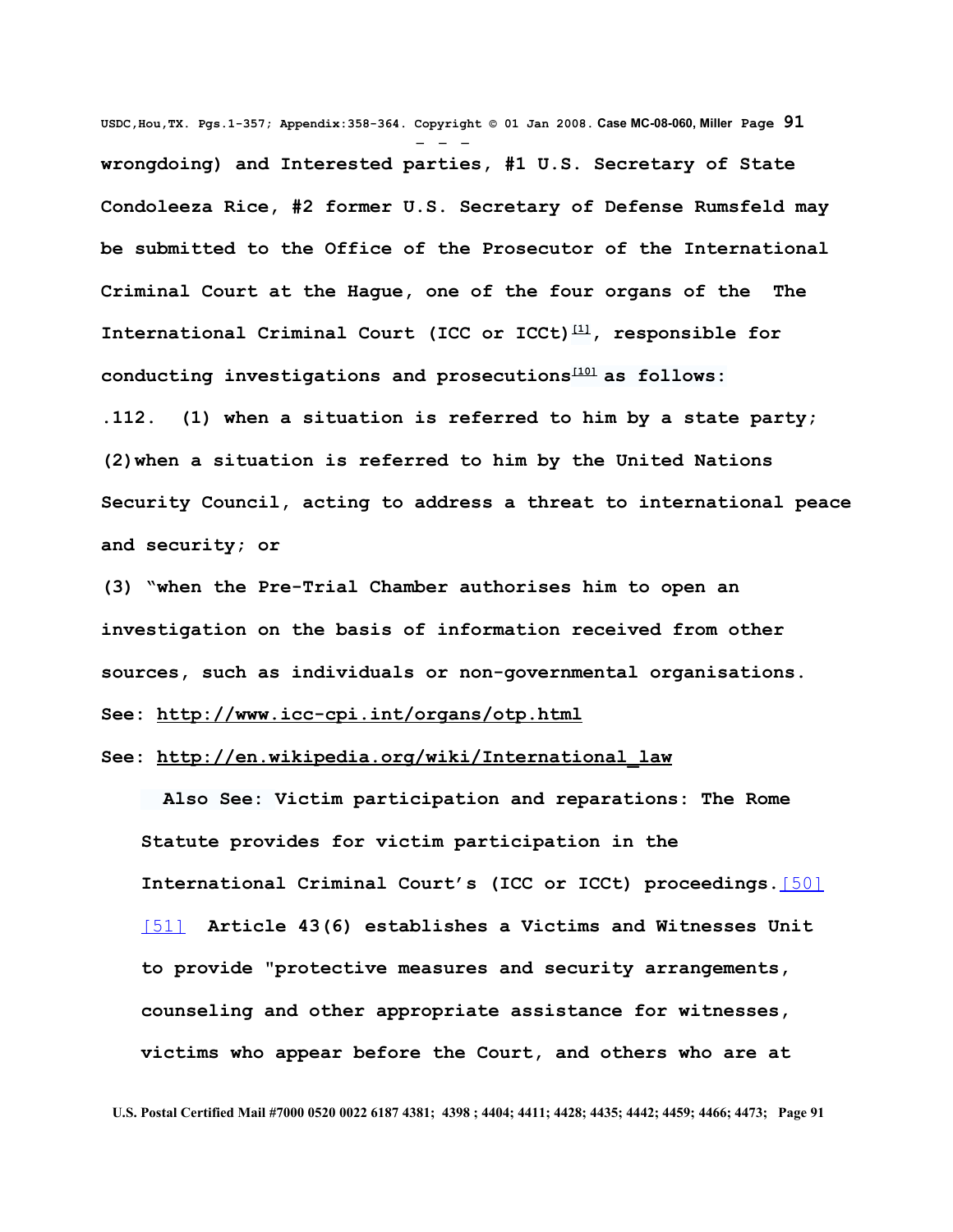**USDC,Hou,TX. Pgs.1-357; Appendix:358-364. Copyright © 01 Jan 2008. Case MC-08-060, Miller Page 92** - - **risk on account of testimony given by such witnesses."[\[52\]](http://en.wikipedia.org/wiki/International_Criminal_Court#_note-25) Article 68 sets out procedures for the "Protection of the victims and witnesses and their participation in the proceedings."[\[53\]](http://en.wikipedia.org/wiki/International_Criminal_Court#_note-26) The Court has also established an Office of Public Counsel for Victims, to provide support and assistance to victims and their legal representatives.[\[54\]](http://en.wikipedia.org/wiki/International_Criminal_Court#_note-2006report) Article 78 of the Rome Statute establishes a Trust Fund to make financial [reparations](http://en.wikipedia.org/wiki/Reparation_(legal)) to victims and their families.[\[55\]](http://en.wikipedia.org/wiki/International_Criminal_Court#_note-27)**

**.113. Terrorist-captured soldiers of the U.S. Military units serving in Iraq and Afghanistan were not protected, whatsoever, by Defendant U.S. Attorney General Gonzales (resigned from his U.S.office over issues of his wrongdoing) while in office and were not protected, whatsoever, by Interested parties, #1 Secretary of State Rice, #2 former Secretary of Defense Rumsfeld, as a consequence of them refusing, discriminating, and failing to pay rewards under provisions of the `Counterterrorism Fund' reward money provisioned and allocated for protection of terroristcaptured U.S. Soldiers under USC TITLE I, §ection 101 –and under "TITLE 18, §ection 3071, §ection 3072, and 22 U.S.C. §ection 2708. Gonzales and Rice offered rewards of one million to twenty five million dollars for "at large" or "captured" terrorists and offered only fifty thousand dollars for "terrorist-captured U.S. Soldiers."**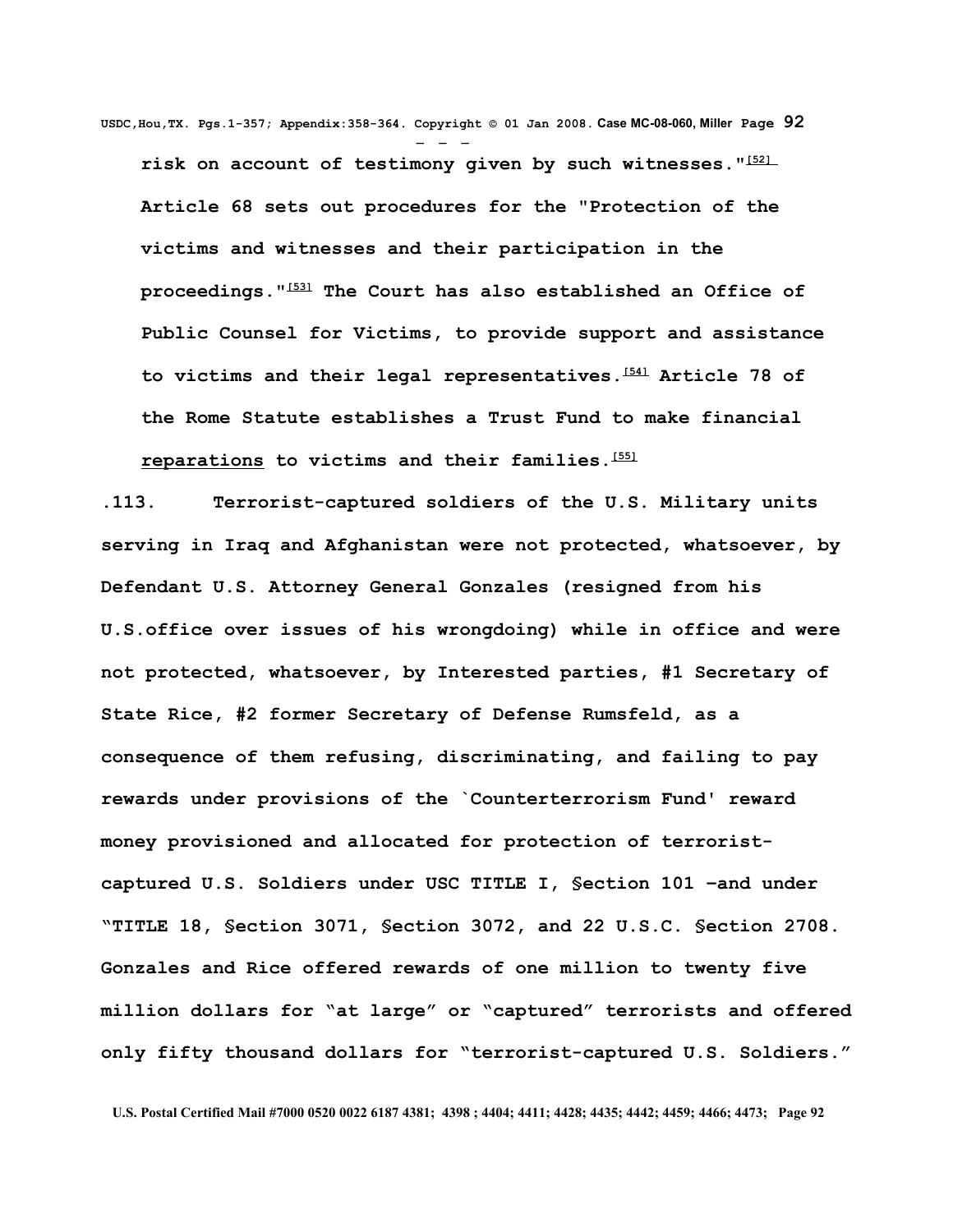**USDC,Hou,TX. Pgs.1-357; Appendix:358-364. Copyright © 01 Jan 2008. Case MC-08-060, Miller Page 93** - - - **Gonzales and Rice never lowered the one million to twenty five million dollars offered for terrorists down to fifty thousand dollars. Gonzales and Rice never raised the fifty thousand dollars for "terrorist-captured U.S. Soldiers to twenty five million dollars. Hence, said fifty thousand dollar values on U.S. soldiers lives became "Death Warrant Rewards" that resulted in "torturemurder" of terrorist-captured U.S. troops.** 

 **.114. Terrorist-captured soldiers of the U.S. Military units currently serving in Iraq and Afghanistan, are not protected by the present U.S. Attorney General Michael Mukasey (09 Nov 2007) , Secretary of State Rice, and Secretary of Defense Gates as a consequence of them refusing and failing to pay rewards to save the lives of U.S. military soldiers under provisions of the `Counterterrorism Fund' reward money provisioned and allocated for protection of terrorist-captured U.S. Soldiers under USC TITLE I, §ection 101 –and under "TITLE 18, §ection 3071, §ection 3072, and 22 U.S.C. §ection 2708.**

**.115. Afforded the opportunity of watching terrorist videos of PFC Kristian Vasquez Menchaca & PFC Thomas Tucker tortured to death by means of Al Shura / Al Queda Terrorists (1) cutting off the penis and testicles of both men while still alive, (2) crushing their faces with rifle butts still alive, (3) sliting open their**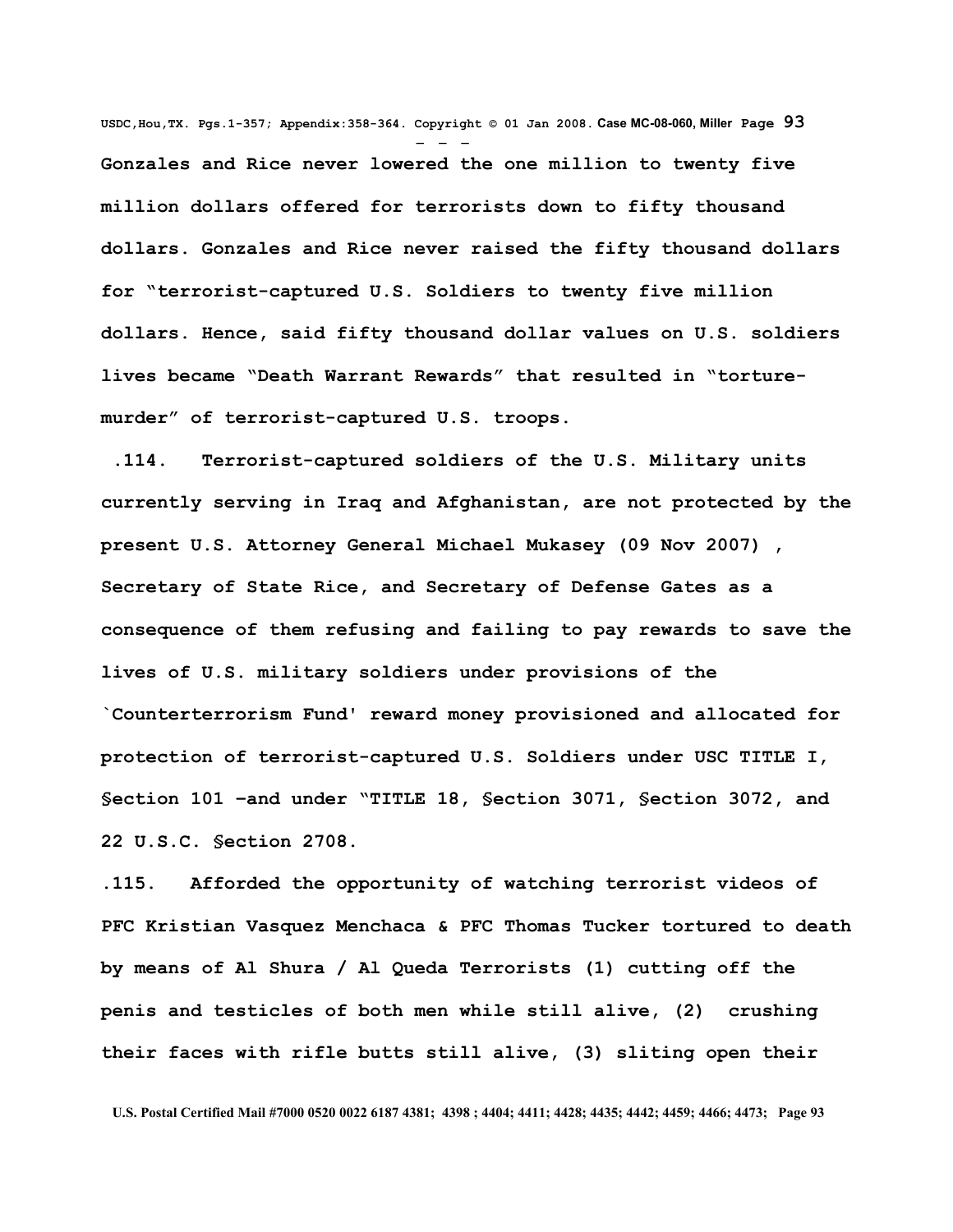**USDC,Hou,TX. Pgs.1-357; Appendix:358-364. Copyright © 01 Jan 2008. Case MC-08-060, Miller Page 94** - - **abdomens-pulling-intestines-to-ground still alive, (4) cutting off their hands still alive, (5) gouging out their eyes still alive, (6) tearing off their arms and legs while still alive, (7) finally cutting their heads off and their hearts out, videos of which were published by Al Shura / Al Queda terrorists on the internet, yet, DEFENDANT GONZALES AND INTERESTED PARTIES, #1 RICE, #2 RUMSFELD, AND #3 GATES continued to refuse to offer larger and equal life saving rewards for U.S. 10th Mountain Division soldiers subsequently terrorist-captured during 12 May 2007, 2007 in Al Taqa, Iraq, (3) Pfc. Joseph J. Anzack Jr. (found tortured to death), 20, of Torrance, California, (4) Spc. Alex R. Jimenez (Missing in action), 25, of Lawrence, Massachusetts; and (5) Pvt. Byron W. Fouty (Missing in action), 19, of Waterford, Michigan, terrorist-captured 12 May 2007, 2007 in Al Taqa, Iraq, and fully informed that said terrorist-captured U.S. soldiers faced the same dreadful torturedeath as PFC Kristian Vasquez Menchaca & PFC Thomas Tucker. .116. Defendant Gonzales (resigned from office over issues of his wrongdoing) and Interested Parties, #1 Rice, #2 Rumsfeld, And #3 Gates could have posted similar rewards they had previously published for Ussama Bin Ladin and other terrorists from `Counterterrorism Fund' reward money provisioned under USC TITLE I, Section 101 –and under "TITLE 18, §ection 3071, Section 3072, and**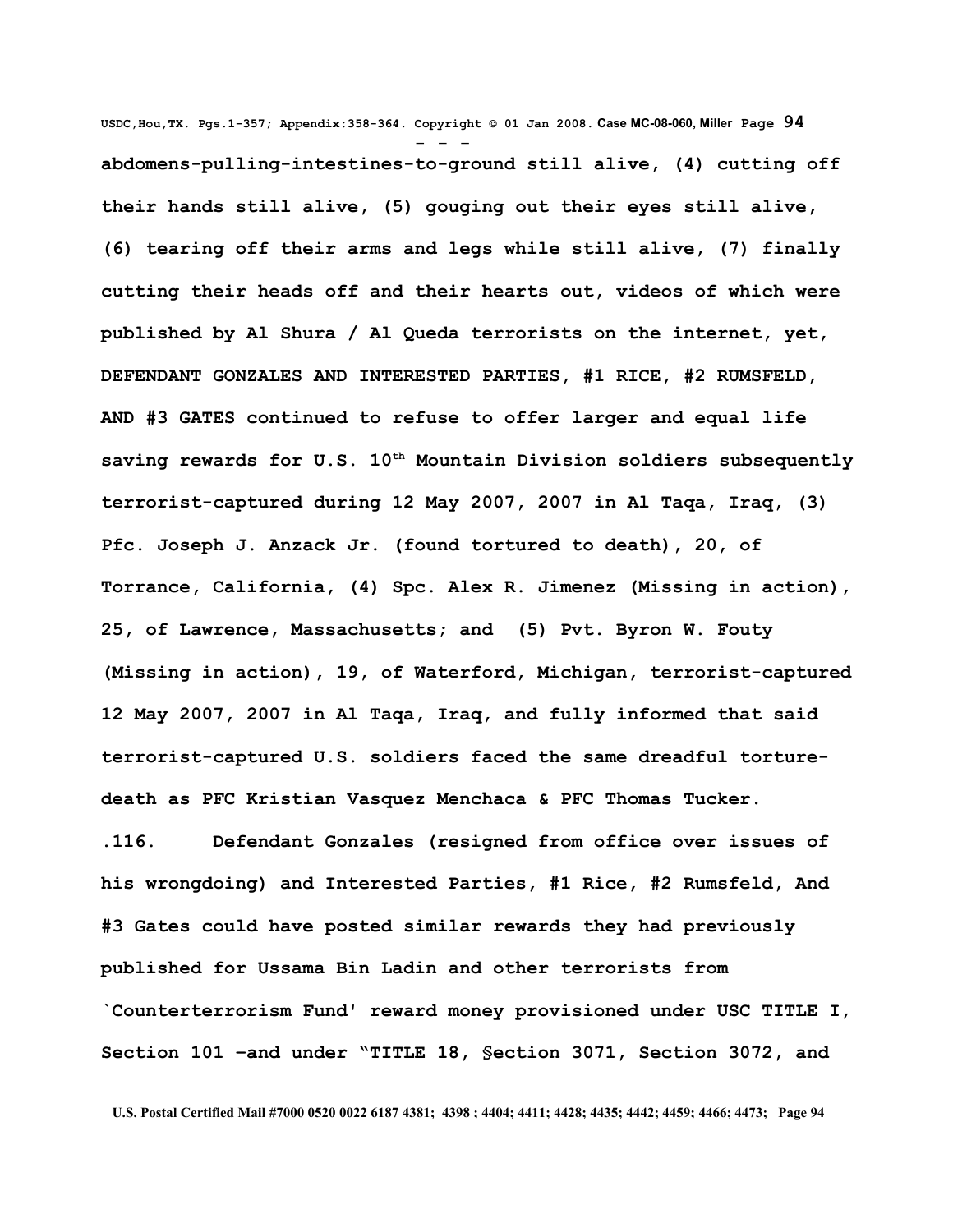**USDC,Hou,TX. Pgs.1-357; Appendix:358-364. Copyright © 01 Jan 2008. Case MC-08-060, Miller Page 95** - - - **22 U.S.C. Section 2708 if they wanted to make efforts to save the lives of said terrorist-captured U.S. soldiers and afford them protections under said Geneva Conventions (I, III, IV), ARTICLE 3, and Geneva Convention Protocols I and II.**

**.117. INTENTION OF ATTORNEY GENERAL AND SECRETARY OF STATE RICE TO WATCH WHILE THEY ALLOWED U.S. SOLDIERS TO BE TORTURED TO DEATH: It is apparent from the record of Defendant Gonzales (formerly as U.S. AG)and Interested parties, #1, Rice, #2 Rumsfeld (formerly as Defense Secretary), and #3 Gates (current Defense Secretary), that they intend to allow Spc. Alex R. Jimenez, 25, of Lawrence, Massachusetts; and (5) Pvt. Byron W. Fouty, 19, of Waterford, Michigan, terrorist-captured 12 May 2007, 2007 in Al Taqa, Iraq, to be tortured to death like 101st Airborne Division soldiers Pfc. Kristian Menchaca, 23, of Houston, Texas (torture death video taped by terrorists on the internet), Pfc. Thomas L. Tucker (torture death video taped by terrorists on the internet), 25, of Madras, Ore., terrorist-captured June 2006 in Yosifiya, Iraq, and U.S. 10th Mountain Division soldiers, (3) Pfc. Joseph J. Anzack Jr. (barbaric torture death noted when his body recovered), 20, of Torrance, California.**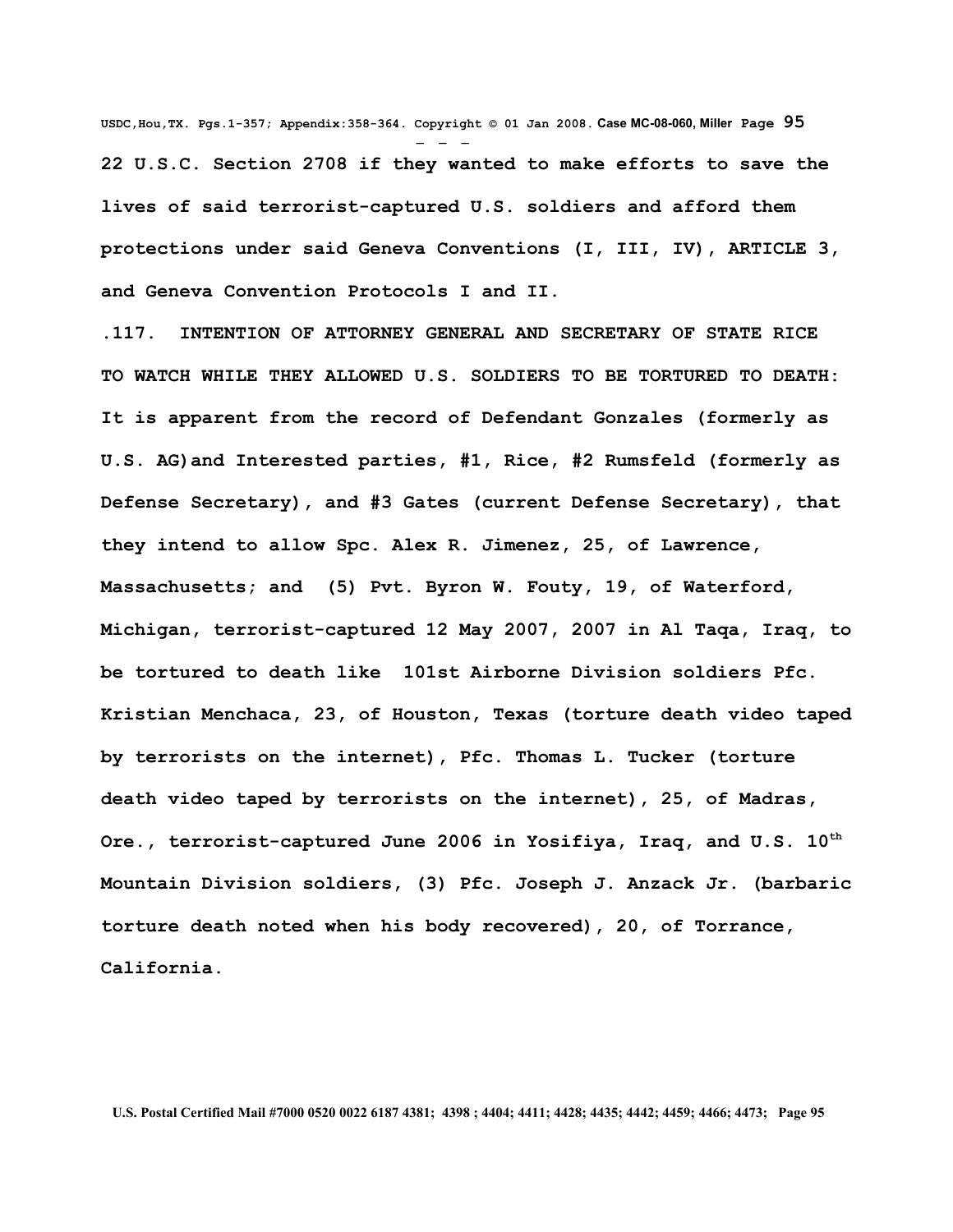**USDC,Hou,TX. Pgs.1-357; Appendix:358-364. Copyright © 01 Jan 2008. Case MC-08-060, Miller Page 96**

- - -  **.118. U.S. Attorney General Mukasey (09 Nov 2007) And Secretary Of State Rice as in violation of said Geneva Conventions (I, III, IV), ARTICLE 3, and Geneva Convention Protocols I and II: .119. Considering the enclosed information of this document, the former U.S. Attorney General Alberto Gonzales (resigned from office over issues of his wrongdoing), and the current U.S. Attorney General Michael Mukasey (09 Nov 2007) , and Secretary Of State Rice are in violation of said Geneva Conventions (I, III, IV), ARTICLE 3, and Geneva Convention Protocols I and II, Protocol I Additional to the Geneva Conventions of 12 August 1949, and relating to the Protection of Victims of International Armed Conflicts, 8 June 1977, relative to the Treatment of Prisoners of War; and, Mukasey (09 Nov 2007) -Rice, furthermore, apparently intend to stand by to allow "Missing in Action" Sgt. Keith Maupin, 20 (currently life-valued at \$50,000)of Batavia, Ohio; Spc. Alex R. Jimenez , 25 (currently life-valued at \$50,000) of Lawrence, Massachusetts; and Pvt. Byron W. Fouty ,19 (currently life-valued at \$50,000) of Waterford, Michigan to be tortured to death in violation of Geneva Conventions (See: GENERAL PROVISIONS, ARTICLE 3 of "said Geneva Conventions (I, III, IV) and Protocol I, Article 11 - Protection of persons, ¶ 1 & ¶ 4), law of nations, and so forth.**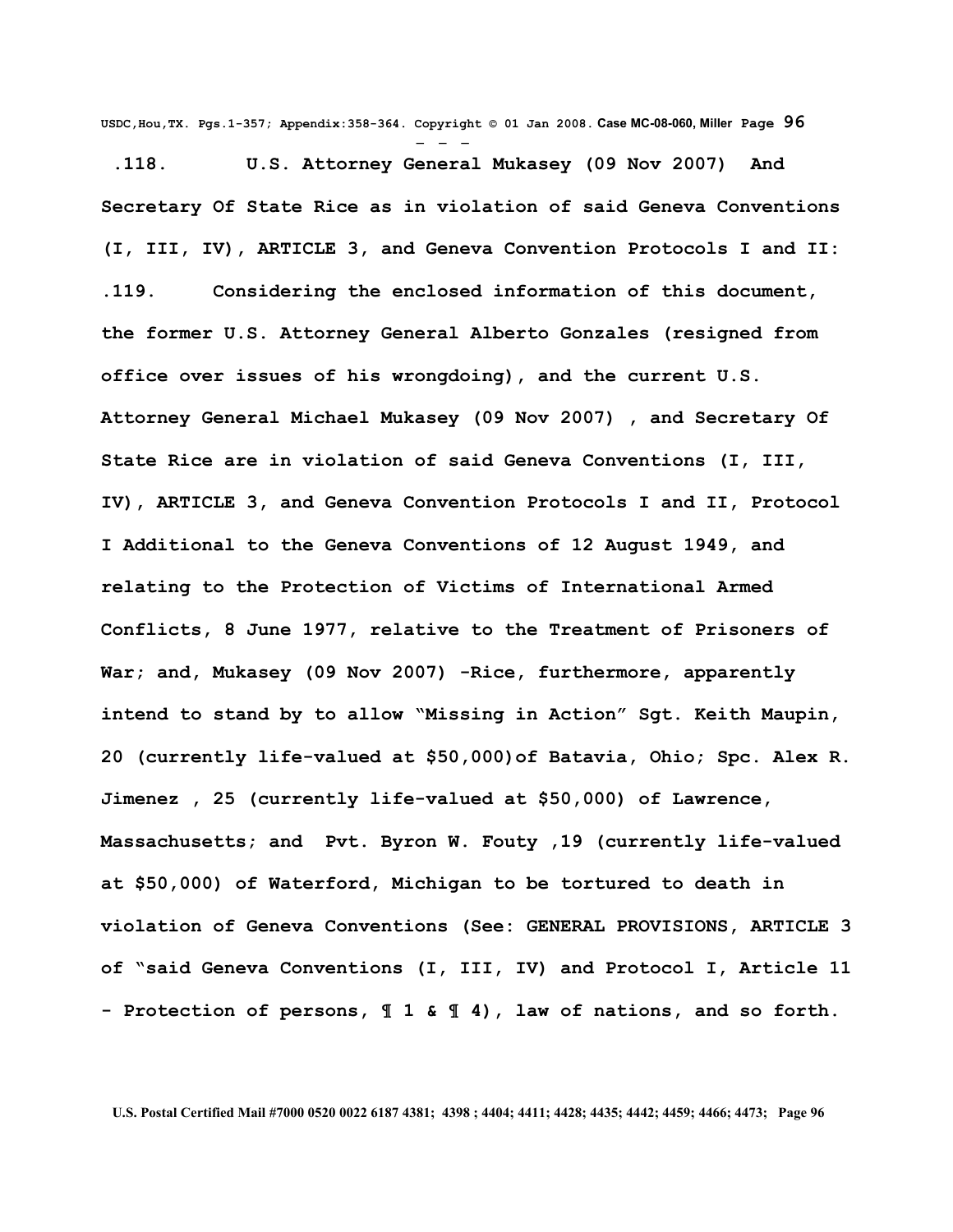**USDC,Hou,TX. Pgs.1-357; Appendix:358-364. Copyright © 01 Jan 2008. Case MC-08-060, Miller Page 97** - - - **.120. It appears that the current U.S. Attorney General Mukasey (09 Nov 2007) , and Secretary Of State Rice intend to continue to violate the U.S. Treason Act and deny equal life saving rewards allocated from said U.S. `Counterterrorism Fund' reward money provisioned under USC TITLE I, Section 101 and under "TITLE 18, §ection 3071, Section 3072, and 22 U.S.C. Section 2708, money provisioned for the release of Spc. Alex R. Jimenez, 25, of Lawrence, Massachusetts, and (5) Pvt. Byron W. Fouty, 19, of Waterford, Michigan, terrorist-captured 12 May 2007, 2007 in Al Taqa, Iraq; and, furthermore, the current U.S. Attorney General, and Secretary Of State Rice intend to stand by to allow Spc. Alex R. Jimenez and Pvt. Byron W. Fouty to be tortured to death as were 101st Airborne Division soldiers Pfc. Kristian Menchaca, 23, of Houston, Texas, and Pfc. Thomas L. Tucker, 25, of Madras, Oregon. .121. Therefore, again, more terrorist-captured U.S. Soldiers are certain to be tortured, while the current U.S. Attorney General Michael Mukasey (09 Nov 2007) and Secretary Of State Rice watch, meanwhile withholding previously allocated reward money, already to be paid from said U.S. `Counterterrorism Fund,' reward money provisioned under USC TITLE I, Section 101 and under "TITLE 18, §ection 3071, Section 3072, and 22 U.S.C. Section 2708, and other sections of the United States Codes to save the lives of U.S. war**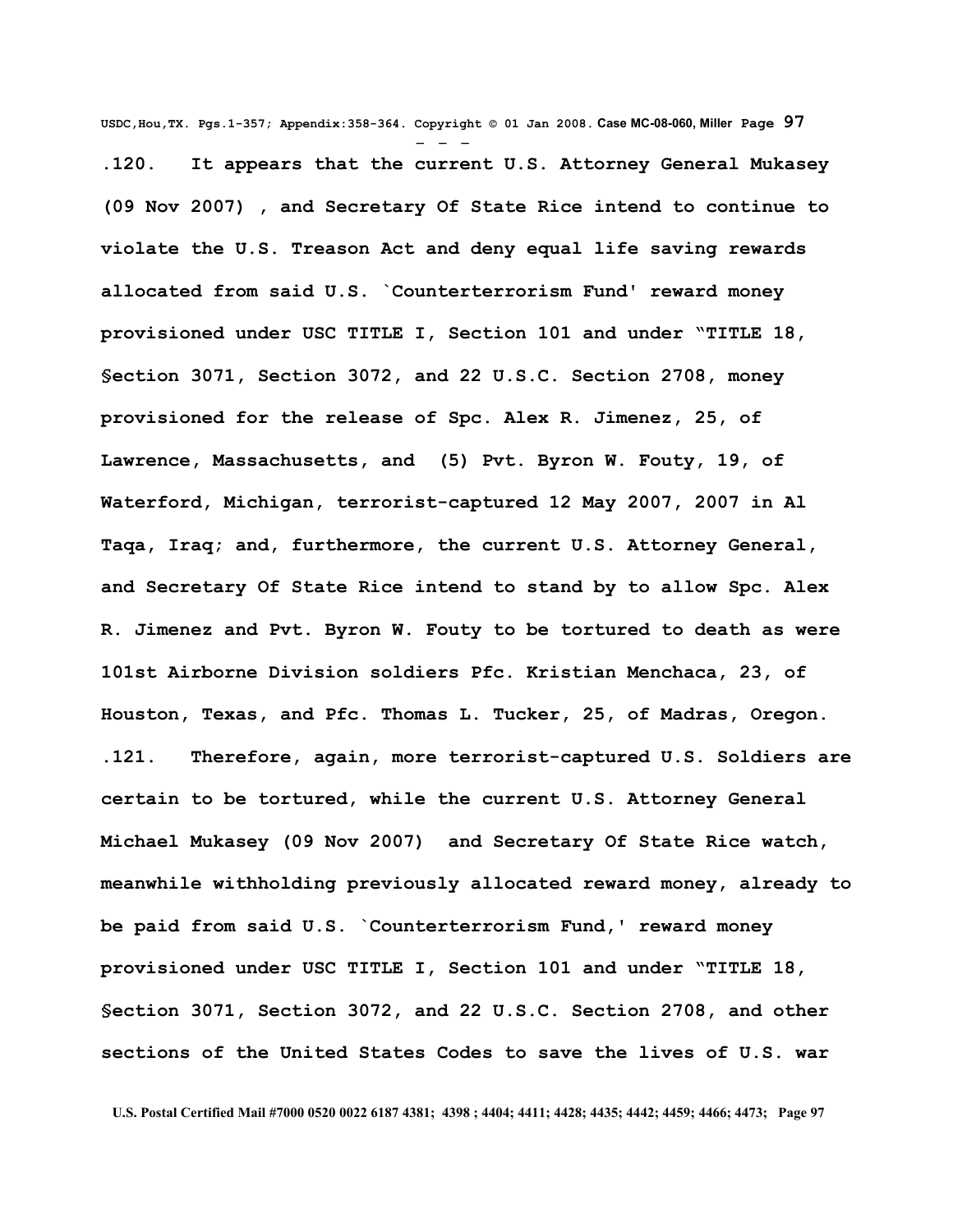**USDC,Hou,TX. Pgs.1-357; Appendix:358-364. Copyright © 01 Jan 2008. Case MC-08-060, Miller Page 98** - - **prisoners Maupin, Jimenez and Fouty. Therefore, it is also clear that the current U.S. Attorney General, and Secretary Of State Rice, for a second time, without paying said previously allocated rewards, are prepared to directly and indirectly participate to allow more U.S. Soldiers to be tortured to death in violation of the "said Geneva Conventions (I, III, IV), ARTICLE 3, and Geneva Convention Protocols I and II relative to the Treatment of Prisoners of War.**

**SEE: PART I , GENERAL PROVISIONS, ARTICLE 3 of "said Geneva Conventions (I, III, IV), and Geneva Convention Protocols I and II prohibit "(a) violence to life and person, in particular murder of all kinds, mutilation, cruel treatment and torture. . ."**

**.122. STATE NATIONAL GUARDS of U.S. NOT EQUALLY PROTECTED WITH U.S. REWARD MONEY AS "EQUAL" TO TERRORISTS: the soldiers of the National Guard units assigned from the several states of the United States of America currently serving in Iraq and Afghanistan are not protected, whatsoever, by Defendant Gonzales (resigned from office over issues of his wrongdoing) and Interested parties, Rice and Gates, regarding said refusals of Attorney General Michael Mukasey (09 Nov 2007) & Interested Parties Rice and Gates to equally protect soldiers of the several state National Guard units, "during**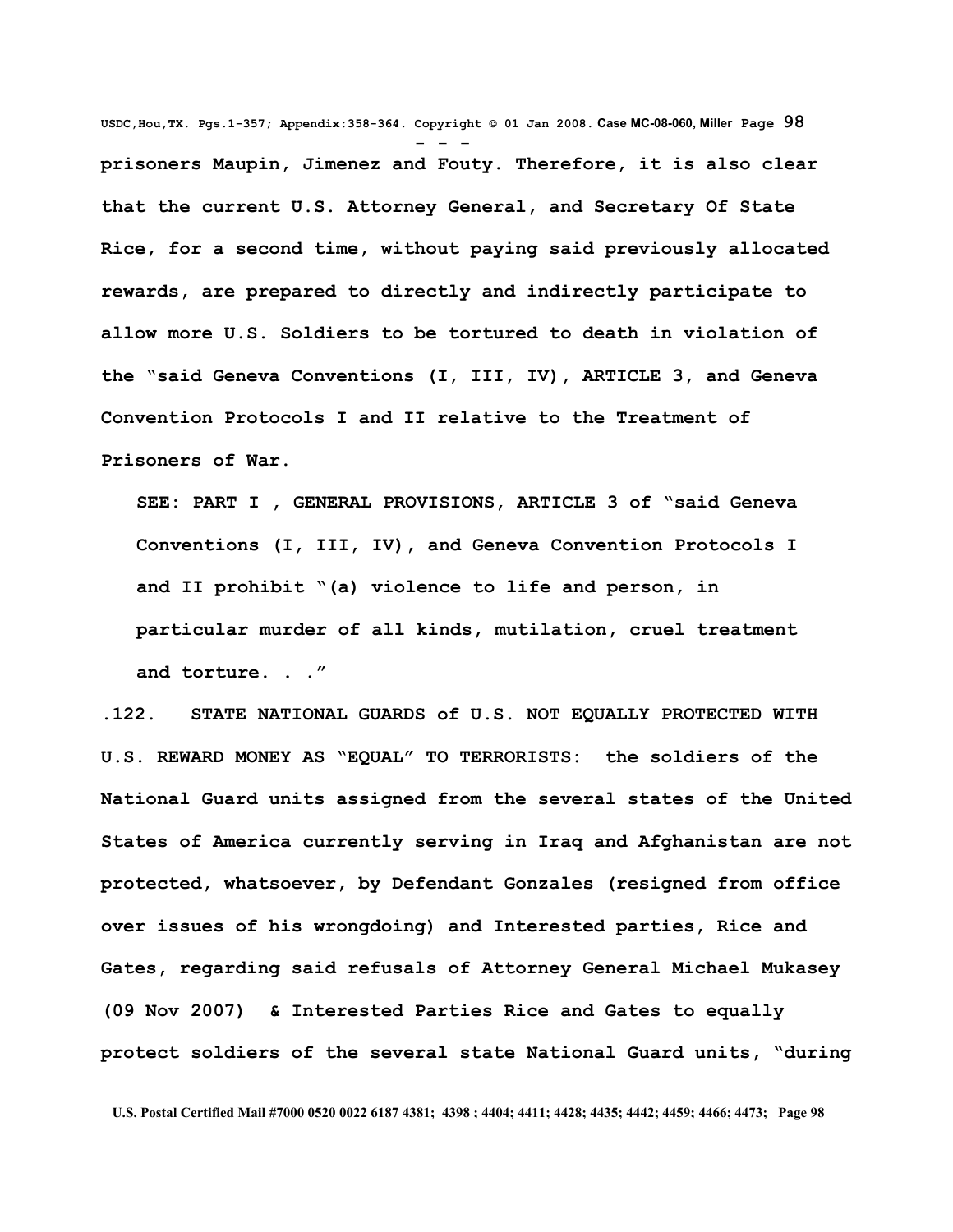**USDC,Hou,TX. Pgs.1-357; Appendix:358-364. Copyright © 01 Jan 2008. Case MC-08-060, Miller Page 99** - - **wartime," with equal rewards as Defendant Gonzales (resigned from office over issues of his wrongdoing) & Interested Parties Rice, Rumsfeld, and Gates have previously allocated from said U.S. `Counterterrorism Fund' reward money provisioned under USC TITLE I, Section 101 and under "TITLE 18, §ection 3071, Section 3072, and 22 U.S.C. Section 2708 to protect the lives of terrorists "during wartime," at said higher \$25 million and multi-million dollar rates while refusing and denying terrorist-captured U.S. federal soldiers and State National Guard soldiers the same life saving "equal protection of the laws" in violation of the U.S. Fourteenth Amendment and in violation of USC Title 18, Section 2381 - Treason. .123. Morever, to this date, Defendant Gonzales (resigned from office over issues of his wrongdoing) and said "interested parties" have never posted any "equal-life-saving-reward-of-\$25-milliondollars" for any terrorist-captured U.S. soldier "during wartime," equal to life-saving \$25-million-dollar rewards they have published for Ussama Bin Ladin and other terrorists, "during wartime," while refusing and denying terrorist-captured U.S. soldiers the same life saving "equal protection of the laws" in violation of the U.S. Fourteenth Amendment and in violation of USC Title 18, Section 2381 – Treason, due to the fact that terrorist-captured U.S. soldiers were tortured to death as a consequence of Defendant Gonzales and**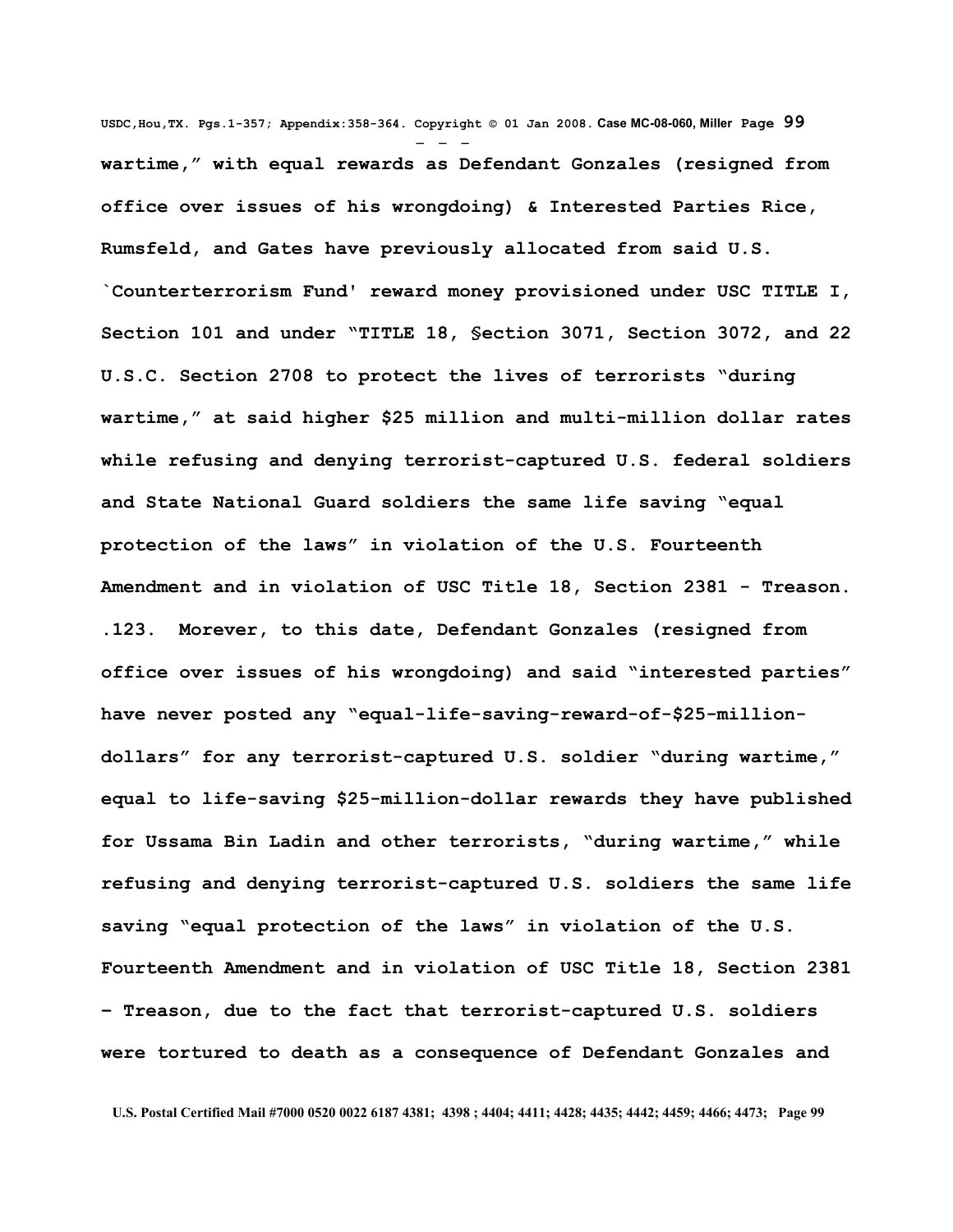**USDC,Hou,TX. Pgs.1-357; Appendix:358-364. Copyright © 01 Jan 2008. Case MC-08-060, Miller Page 100** - - **said "interested parties" having never posted any "equal-lifesaving-reward-of-\$25-million-dollars" for terrorist-captured U.S. soldiers in Iraq and Afghanistan.** 

 **.124. To this date, Attorney General Michael Mukasey (09 Nov 2007) & Interested Parties Rice and Gates have never posted any "equal-life-saving-reward-of-\$25-million-dollars" for any terrorist-captured U.S. soldier, equal to life-saving \$25-milliondollar rewards they have currently published for Ussama Bin Ladin and other terrorists.** 

 **.125. As a consequence of DEFENDANT GONZALES AND INTERESTED PARTIES, #1 RICE, #2 RUMSFELD, AND #3 GATES refusing to equalize said life saving rewards for terrorist-captured U.S. soldiers to higher assigned multi-million dollar rewards, terrorist-captured U.S. soldiers were tortured to death; and, DEFENDANT GONZALES AND INTERESTED PARTIES, #1 RICE, #2 RUMSFELD, AND #3 GATES were informed the next group of U.S. soldiers terrorist-captured would also be tortured to death as were PFC Kristian Vasquez Menchaca & PFC Thomas Tucker.**

 **.126. Yet, DEFENDANT GONZALES AND INTERESTED PARTIES, #1 RICE, #2 RUMSFELD, AND #3 GATES made no change in reward offers in any effort to save the lives of terrorist-captured U.S. soldiers in Iraq and Afghanistaan. As a consequence, terrorist-captured Pfc.**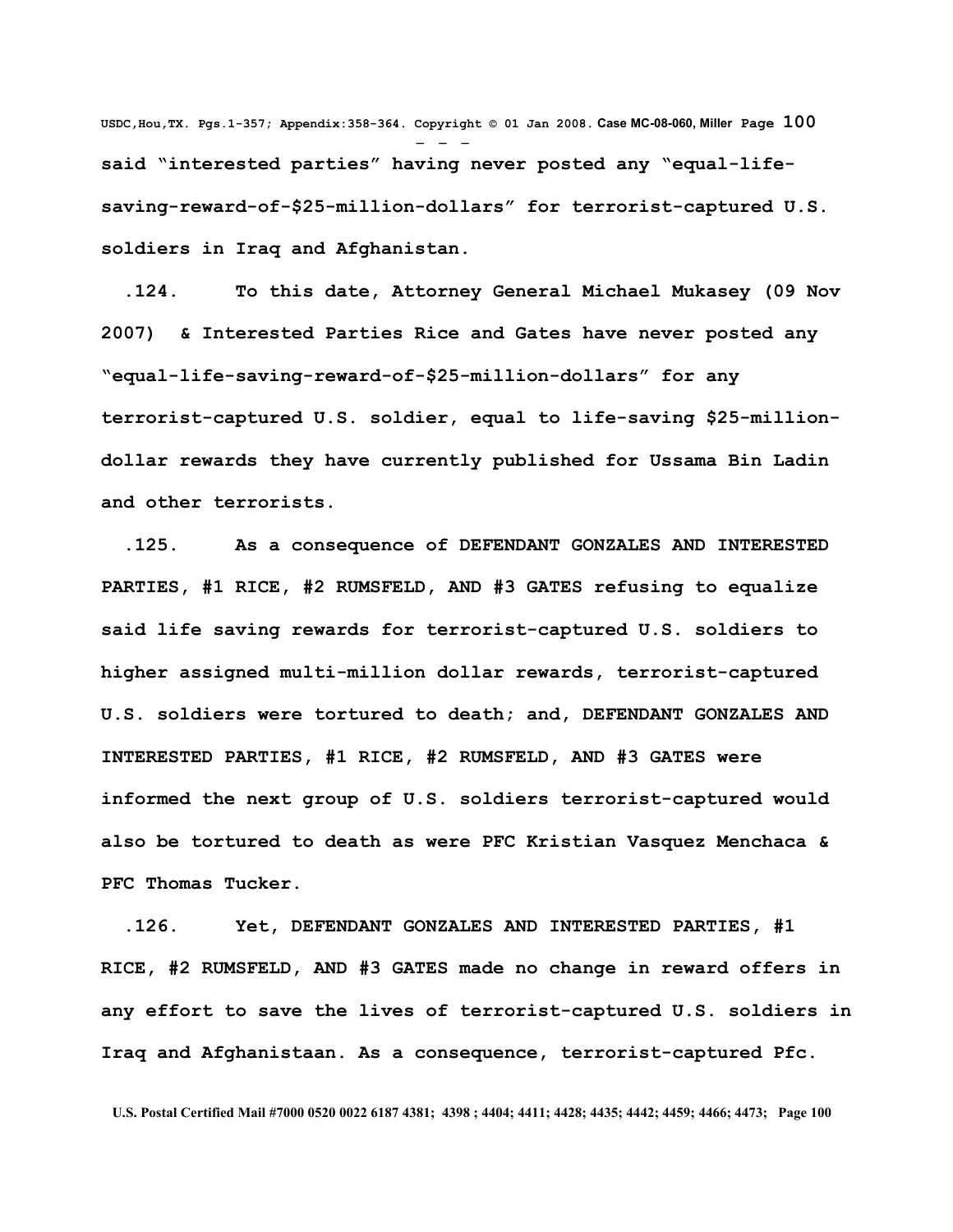**USDC,Hou,TX. Pgs.1-357; Appendix:358-364. Copyright © 01 Jan 2008. Case MC-08-060, Miller Page 101** - - - **Joseph J. Anzack Jr., 20, of Torrance, California was tortured to death (barbaric torture death was noted when his body was recovered).**

 **.127. Moreover, DEFENDANT GONZALES AND INTERESTED PARTIES, #1, RICE, #2 RUMSFELD, AND #3 GATES did expropriate the entire U.S. Treasury reward fund to exclusively and selectively provide multimillion dollar rewards to selectively save only terrorist lives, with full knowledge, criminally premeditated aforethought, that terrorist-captured U.S. soldiers would be tortured to death unless they were provided equal and the same higher multi million dollar rewards that Gonzales, Rice, Rumsfeld, and gates had provided for terrorists** 

 **.128. Setting aside the standard \$50,000 low dollar reward as essentially a recognizably manipulated death sentence by means of U.S. government selectively manipulated reward administration, no money or reward on behalf of any terrorist-captured U.S. soldier has ever been offered or publicized from said funds by DEFENDANT GONZALES AND INTERESTED PARTIES, #1, RICE, #2 RUMSFELD, AND #3 GATES in any effort, whatsoever, to try to save the life of even one terrorist-captured United States soldier. As a consequence of said U.S. Executive Branch Reward Treasons perpetrated by DEFENDANT GONZALES AND INTERESTED PARTIES, #1, RICE, #2 RUMSFELD, AND #3**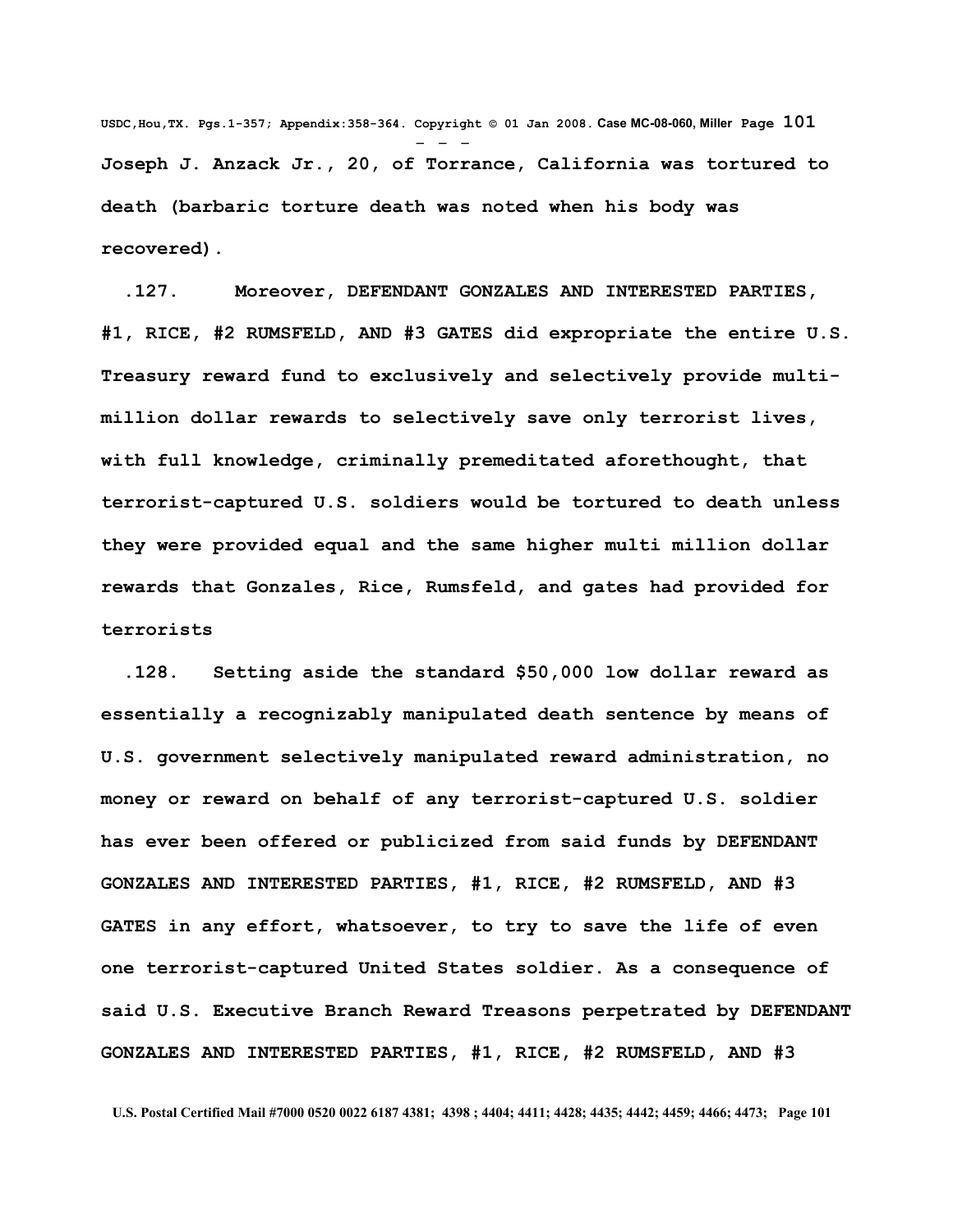**USDC,Hou,TX. Pgs.1-357; Appendix:358-364. Copyright © 01 Jan 2008. Case MC-08-060, Miller Page 102** - - - **GATES, against the people and soldiers of the United States during wartime, the following U.S. soldiers are known to have been tortured to death after capture in Iraq as a direct consequence of the Treason crime perpetrated against them by Defendant : 101st Airborne Division soldiers Pfc. Kristian Menchaca, 23, of Houston, Texas (torture death video taped by terrorists on the internet), Pfc. Thomas L. Tucker (torture death video taped by terrorists on the internet), 25, of Madras, Ore., terrorist-captured June 2006 in Yosifiya, Iraq, and U.S. 10th Mountain Division soldiers, (3) Pfc. Joseph J. Anzack Jr. (barbaric torture death noted when his body recovered), 20, of Torrance, California, (4) Spc. Alex R. Jimenez, 25, of Lawrence, Massachusetts; and (5) Pvt. Byron W. Fouty, 19, of Waterford, Michigan, terrorist-captured 12 May 2007, in Al Taqa, Iraq, were tortured and murdered.**

 **.129. It is appropriate to examine the record of planning sessions in which DEFENDANT GONZALES AND INTERESTED PARTIES, #1, RICE, #2 RUMSFELD, AND #3 GATES, "owing allegiance to the United States," directly and indirectly participated and agreed to structure high dollar reward offers of 25 million dollars on behalf of captured terrorists and participated and agreed to structure low dollar reward offers of \$50,000 against the lives of TERRORIST-CAPTURED U.S. SOLDIERS.**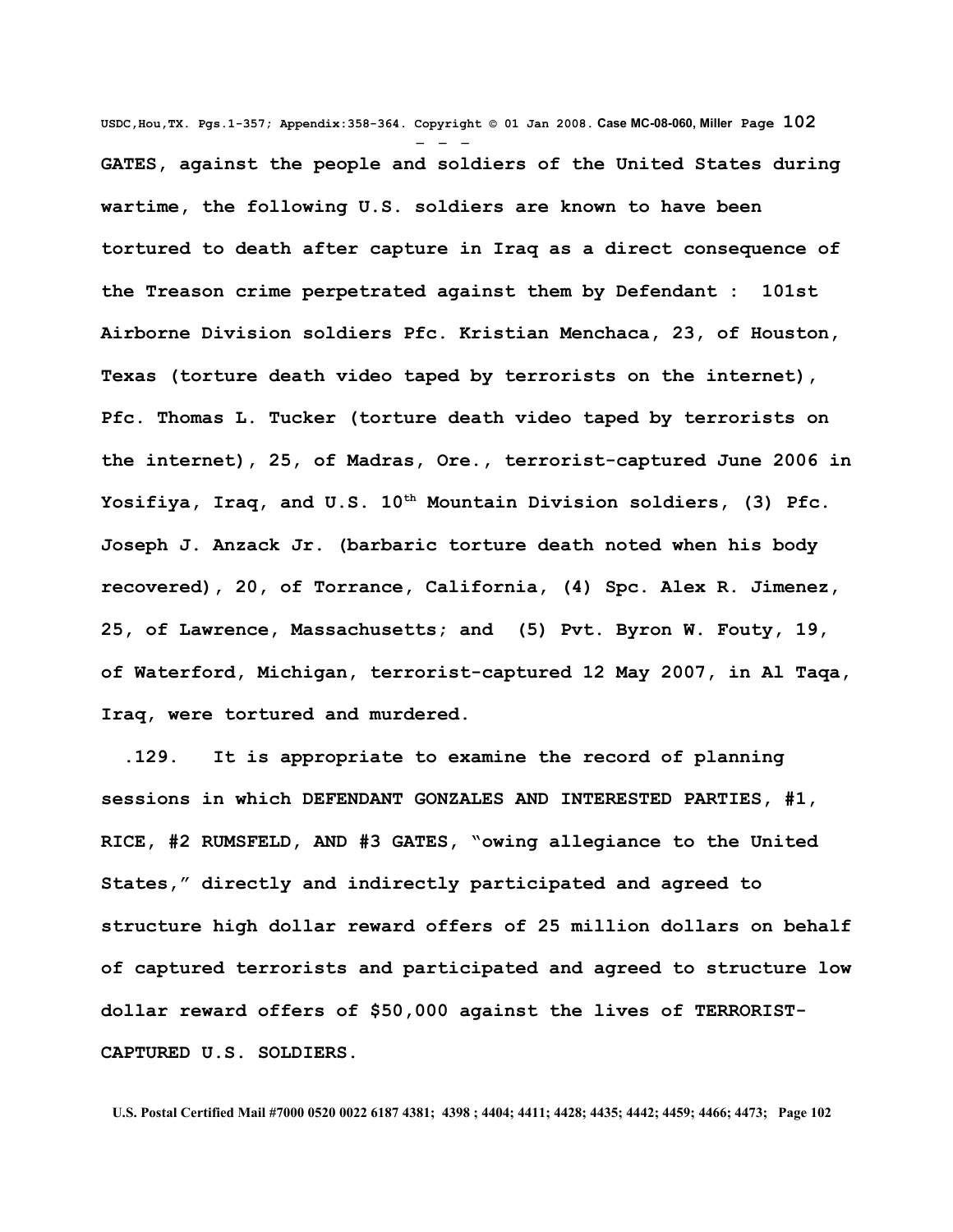**USDC,Hou,TX. Pgs.1-357; Appendix:358-364. Copyright © 01 Jan 2008. Case MC-08-060, Miller Page 103** - - - **.130. As a direct and proximate result of said LOW DOLLAR REWARD OFFERS OF \$50,000, DEFENDANT GONZALES AND INTERESTED PARTIES, #1, RICE, #2 RUMSFELD, AND #3 GATES DIRECTLY did effectively cause all one hundred percent of terrorist-captured U.S. Soldiers to be tortured to death in Iraq and Afghanistan, as a result of said LOW DOLLAR REWARD OFFERS OF \$50,000 since the time frame after United States invaded said countries of Iraq and Afghanistan; and, as a result of said behavior, DEFENDANT GONZALES AND INTERESTED PARTIES, #1, RICE, #2 RUMSFELD, AND #3 GATES DIRECTLY "did adhere to terrorist enemies of the United States, giving them aid and comfort within the United States or elsewhere" (in Iraq and Afghanistan); and, as a direct and proximate result of said HIGH multi-million dollar DOLLAR REWARD OFFERS OF 25 MILLION DOLLARS ON BEHALF OF CAPTURED TERRORISTS to save terrorist lives, DEFENDANT GONZALES AND INTERESTED PARTIES, #1, RICE, #2 RUMSFELD, AND #3 GATES DIRECTLY did effectively cause all one hundred percent of captured terrorists in Iraq and Afghanistan to be saved from the same torture deaths suffered by one hundred percent of terroristcaptured U.S. soldiers who were not saved by any reward and were only allowed**

**said LOW DOLLAR REWARD OFFERS OF \$50,000, allowed by DEFENDANT GONZALES AND INTERESTED PARTIES, #1, RICE, #2 RUMSFELD, AND #3**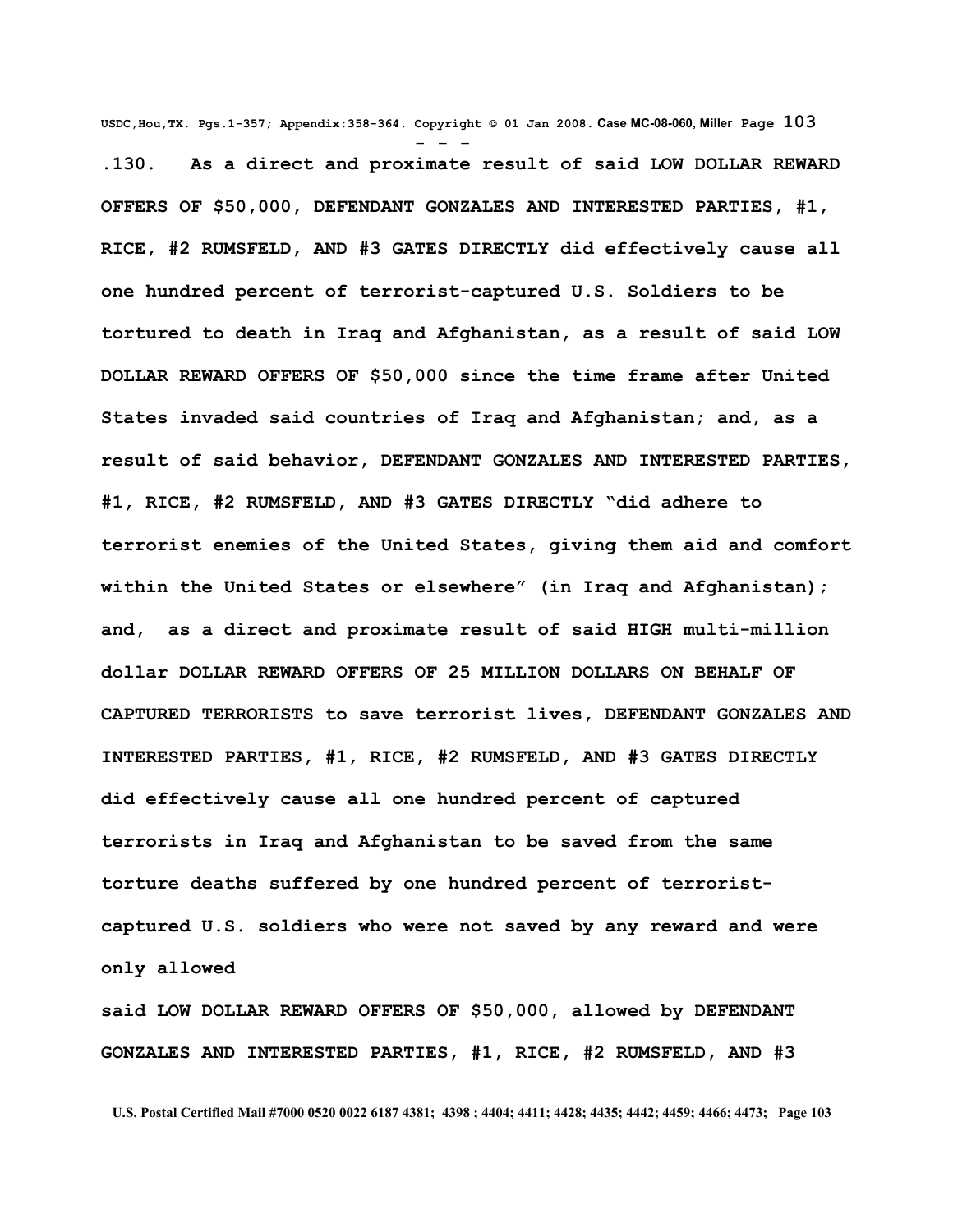**USDC,Hou,TX. Pgs.1-357; Appendix:358-364. Copyright © 01 Jan 2008. Case MC-08-060, Miller Page 104** - - - **GATES, whose LOW DOLLAR REWARD OFFERS OF \$50,000 assured and did cause the torture deaths of U.S. soldiers, after capture in Iraq and Afghanistan, since the United States invaded said countries; and, as a result of said discriminatory behavior against U.S. soldiers, by DEFENDANT GONZALES AND INTERESTED PARTIES, #1, RICE, #2 RUMSFELD, AND #3 GATES, to save lives of terrorists at high multi million dollar reward amounts while effectively causing all one hundred percent of terrorist-captured U.S. Soldiers to be tortured to death as a result of said LOW DOLLAR REWARD OFFERS OF \$50,000, DEFENDANT GONZALES AND INTERESTED PARTIES, #1, RICE, #2 RUMSFELD, AND #3 GATES DIRECTLY did adhere to terrorist enemies of the United States, giving them aid and comfort within the United States or elsewhere (in Iraq and Afghanistan);and, as a consequence of their premeditated LOW DOLLAR REWARD OFFERS OF \$50,000, that have caused all one hundred percent of terrorist-captured U.S. soldiers to be tortured to death in Iraq, DEFENDANT GONZALES AND INTERESTED PARTIES, #1, RICE, #2 RUMSFELD, AND #3 GATES did violate provisions under Title 18, Section [2332b](http://www4.law.cornell.edu/uscode/html/uscode18/usc_sec_18_00002332---b000-.html) [\(g\)\(5\)\(B\),](http://www4.law.cornell.edu/uscode/html/uscode18/usc_sec_18_00002332---b000-.html#g_5_B) and, therefore, are guilty of treason in violation of USC Title 18, Section 2381.**

 **.131. EXECUTIVE BRANCH REWARD OFFER PLANNING SESSION AT U.S. DOJ:**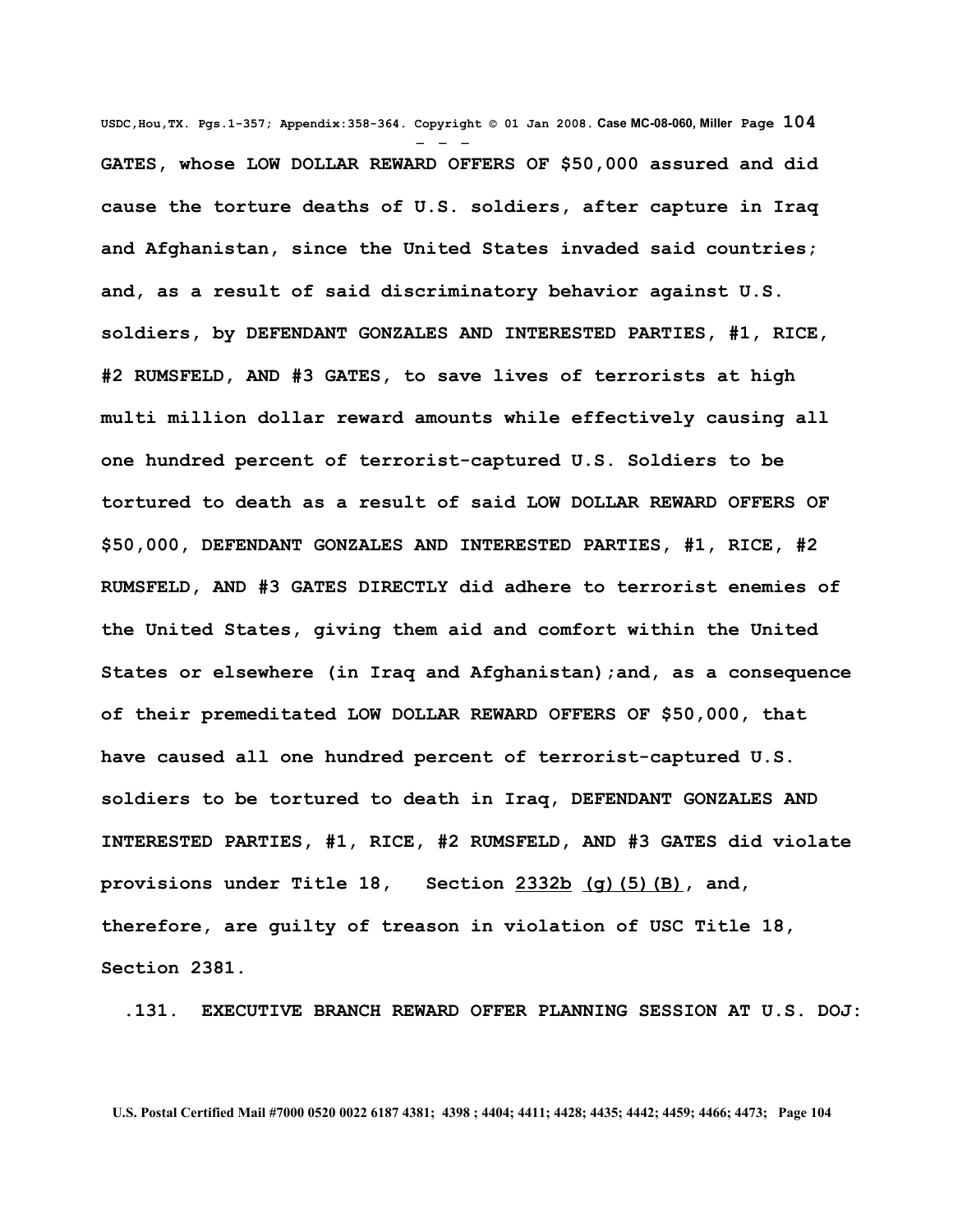**USDC,Hou,TX. Pgs.1-357; Appendix:358-364. Copyright © 01 Jan 2008. Case MC-08-060, Miller Page 105** - - **the U.S. government Executive Branch rewards planning session records of Defendant Gonzales and Interested parties, #1, Rice, #2 Rumsfeld, and #3 Gates at U.S Department of Justice, will reveal much to show how much conspiracy transpired between Defendant Gonzales, and Interested Parties #1 to #3 when they set said high multi-million do0llar reward amounts to save lives of captured terrorists and set said lower life-destroying \$50,000 rewards assuring that terrorist-captured U.S. soldiers faced certain torture and death in Iraq as a consequence of said low \$50,000 rewards.**

**.132. EXECUTIVE BRANCH REWARD OFFER PLANNING SESSION AT U.S. DEPARTMENT OF STATE: the government planning session records of Defendant Gonzales and Interested parties, #1, Rice, #2 Rumsfeld, and #3 Gates AT U.S. DEPARTMENT OF STATE will reveal what was said and why and how Defendant Gonzales, and Interested Parties #1 to #3 determined said multi-million dollar rewards were assigned as higher rewards, with more life saving multi million dollar life saving potential for captured terrorists, while determining said lower life-destroying \$50,000 rewards would be the standard reward for terrorist-captured U.S. soldiers.**

 **.133. EXECUTIVE BRANCH REWARDS PLANNING SESSION AT U.S. DEPARTMENT OF DEFENSE: the government planning session records of**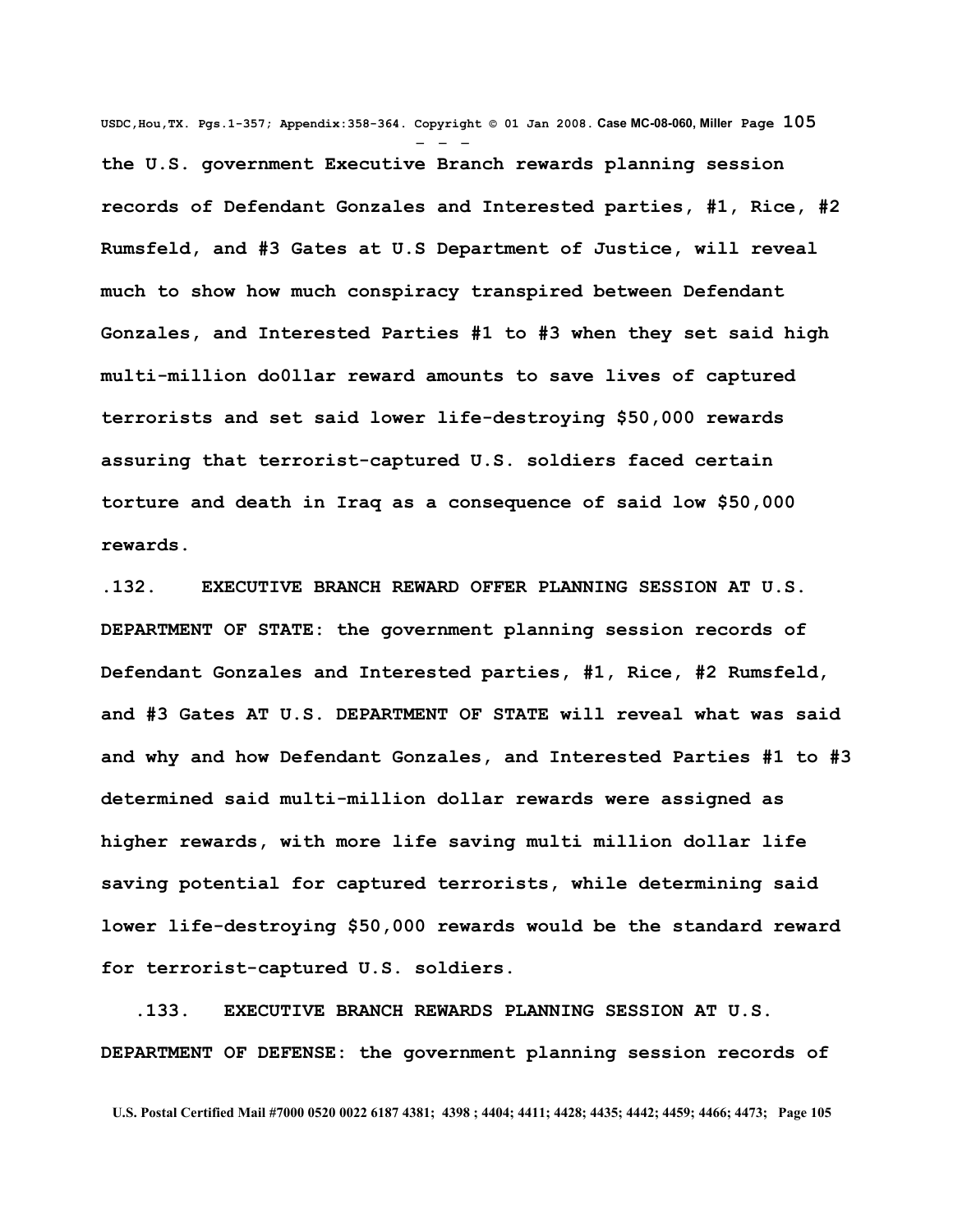**USDC,Hou,TX. Pgs.1-357; Appendix:358-364. Copyright © 01 Jan 2008. Case MC-08-060, Miller Page 106** - - - **Defendant Gonzales and Interested parties, #1, Rice, #2 Rumsfeld, and #3 Gates AT U.S. DEPARTMENT OF DEFENSE will reveal what was said and why and how Defendant Gonzales, and Interested Parties #1 to #3 determined said multi-million dollar rewards were assigned as higher rewards, with more life saving multi million dollar life saving potential for captured terrorists, while determining said lower life-destroying \$50,000 rewards would be the standard reward for captured U.S. soldiers. Thereby Defendant Gonzales, and Interested Parties #1 to #3 established with said lower \$50,000 dollar rewards (life-destructive \$50,000 dollar rewards) that terrorist-captured U.S. soldiers faced certain torture and death in Iraq as a consequence of Defendant Gonzales, and Interested Parties #1 to #3, in their criminally treacherous discrimination, limiting said rewards offered for terrorist-captured U.S. soldiers to said lower life-destroying \$50,000 reward amounts in a manner that illustrated to all terrorists how cheaply said Defendant Gonzales, and Interested Parties #1 to #3 low-valued the lives of U.S. soldiers to \$50,000 "trash" Reward amounts while correlatively valuing captured terrorist lives at high multi-million dollar amounts as advertised in the Rewards For Justice document publicized at the U.S. State Department and FBI Web sites.**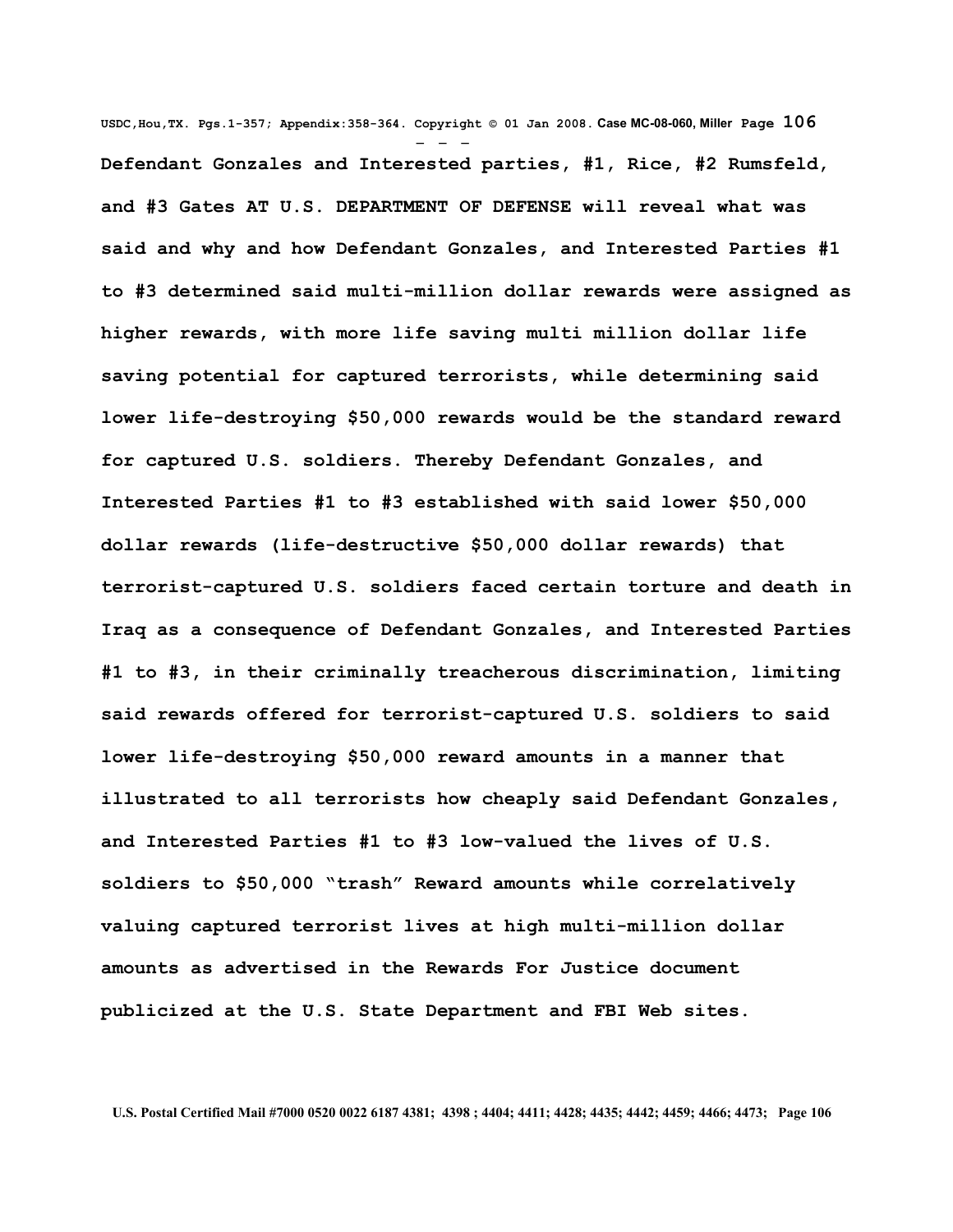**USDC,Hou,TX. Pgs.1-357; Appendix:358-364. Copyright © 01 Jan 2008. Case MC-08-060, Miller Page 107** - - -

 **.134. EXECUTIVE BRANCH REWARD OFFER PLANNING SESSION AT U.S. WHITE HOUSE: the government planning session records of Defendant Gonzales and Interested parties, #1, Rice, #2 Rumsfeld, and #3 Gates at U.S. White House will reveal what was said and why and how Defendant Gonzales, and Interested Parties #1 to #3 determined said multi-million dollar rewards were assigned as higher rewards, with more life saving multi million dollar life saving potential for captured terrorists, while determining said lower life-destroying \$50,000 rewards would be the standard reward for terrorist-captured U.S. soldiers. When Defendant Gonzales, and Interested Parties #1 to #3 established and limited said lower life-destroying \$50,000 rewards as the standard rewards offered for terrorist-captured U.S. soldiers during wartime in Iraq and Afghanistan, Defendant Gonzales, and Interested Parties #1 to #3 discriminatorily and treasonably denied terrorist-captured U.S. soldiers the same and equal U.S. constitutional Fourteenth Amendment access to the lifesaving potential of the higher multi-million dollar rewards that Defendant Gonzales, and Interested Parties #1 to #3 assigned to enemy combatant terrorists fighting against the United States during wartime that Defendant Gonzales, and Interested Parties #1 to #3 discriminatorily provisioned under the `Counterterrorism Fund' of USC TITLE I, Section 101 --ENHANCING DOMESTIC SECURITY**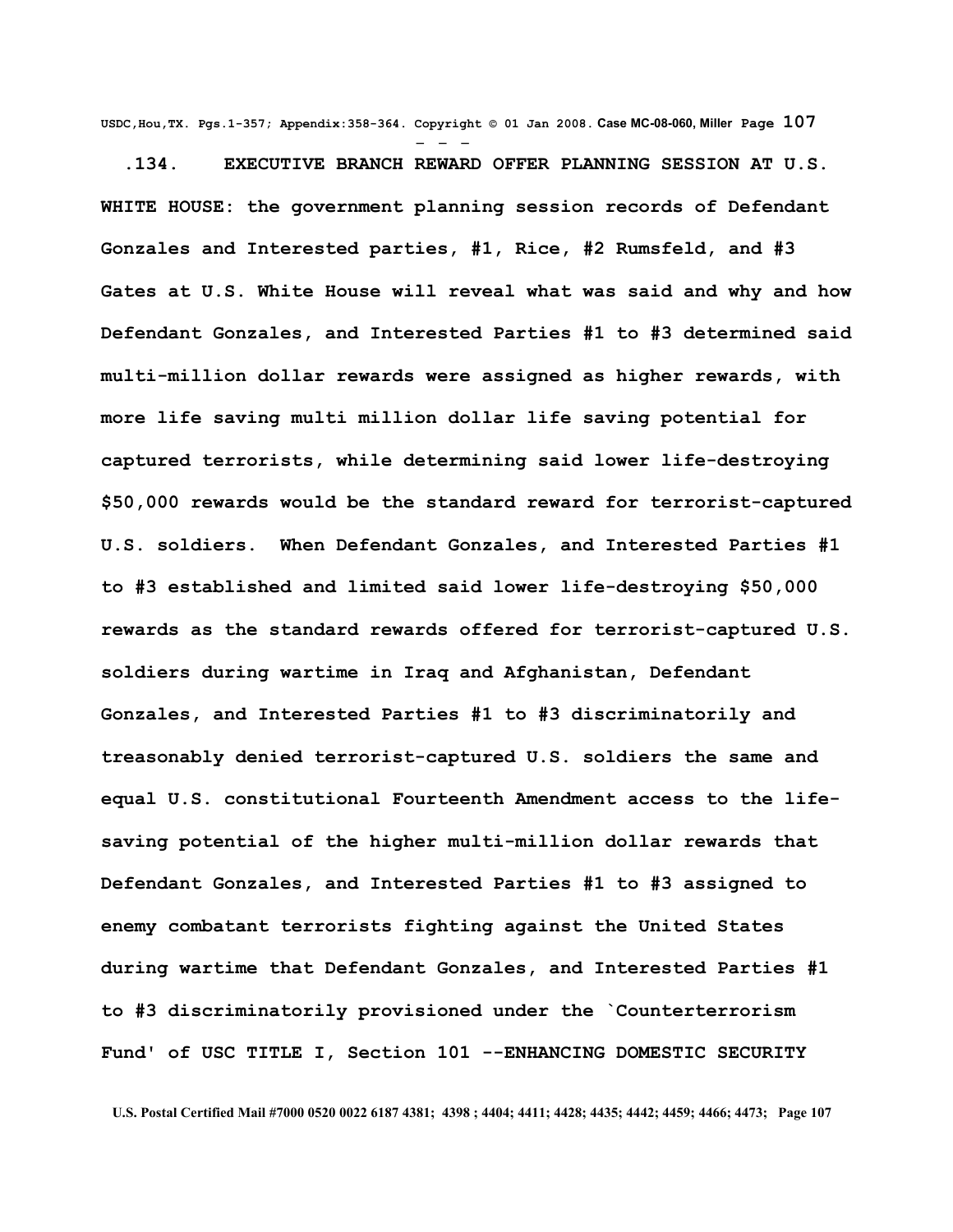**USDC,Hou,TX. Pgs.1-357; Appendix:358-364. Copyright © 01 Jan 2008. Case MC-08-060, Miller Page 108** - - - **AGAINST TERRORISM – and provisioned under U.S.C. "TITLE 18, §ection 3071 and Section 3072, and under U.S.C. "TITLE 22 Section 2708 - "DETERMINATION OF ENTITLEMENT, MAXIMUM AMOUNT," and so forth. .135. Said `Counterterrorism Fund' of USC TITLE I, Section 101, U.S.C. "TITLE 18, §ection 3071 and Section 3072, and U.S.C. "TITLE 22 Section 2708" were incompetently misapplied by Defendant Gonzales and Interested Party Rice who, oblivious that their errors in administering said U.S. reward funds could be violations of law, nevertheless, simply allowed one mistake after another to accumulate until their mistakes could be more truthfully termed as crimes of neglect or described in the strongest of terms, as herein.** 

 **.136. In their administration of said reward provisions that they were charged by congress to administer under the `Counterterrorism Fund' TITLE I, and were charged to administer under "TITLE 18, PART II, CHAPTER 204, § 3071 and Section 3072, and under 22 U.S.C. Section 2708, Defendant Gonzales, and Interested Parties #1, #2, and #3 incompetently and wrongfully applied said `Counterterrorism Fund,' USC TITLE I, Section 101 --ENHANCING DOMESTIC SECURITY AGAINST TERRORISM, – and incompetently and wrongfully applied the "Rewards" provisioned under U.S.C. "TITLE 18, §ection 3071, and Section 3072, and under U.S.C. "TITLE 22**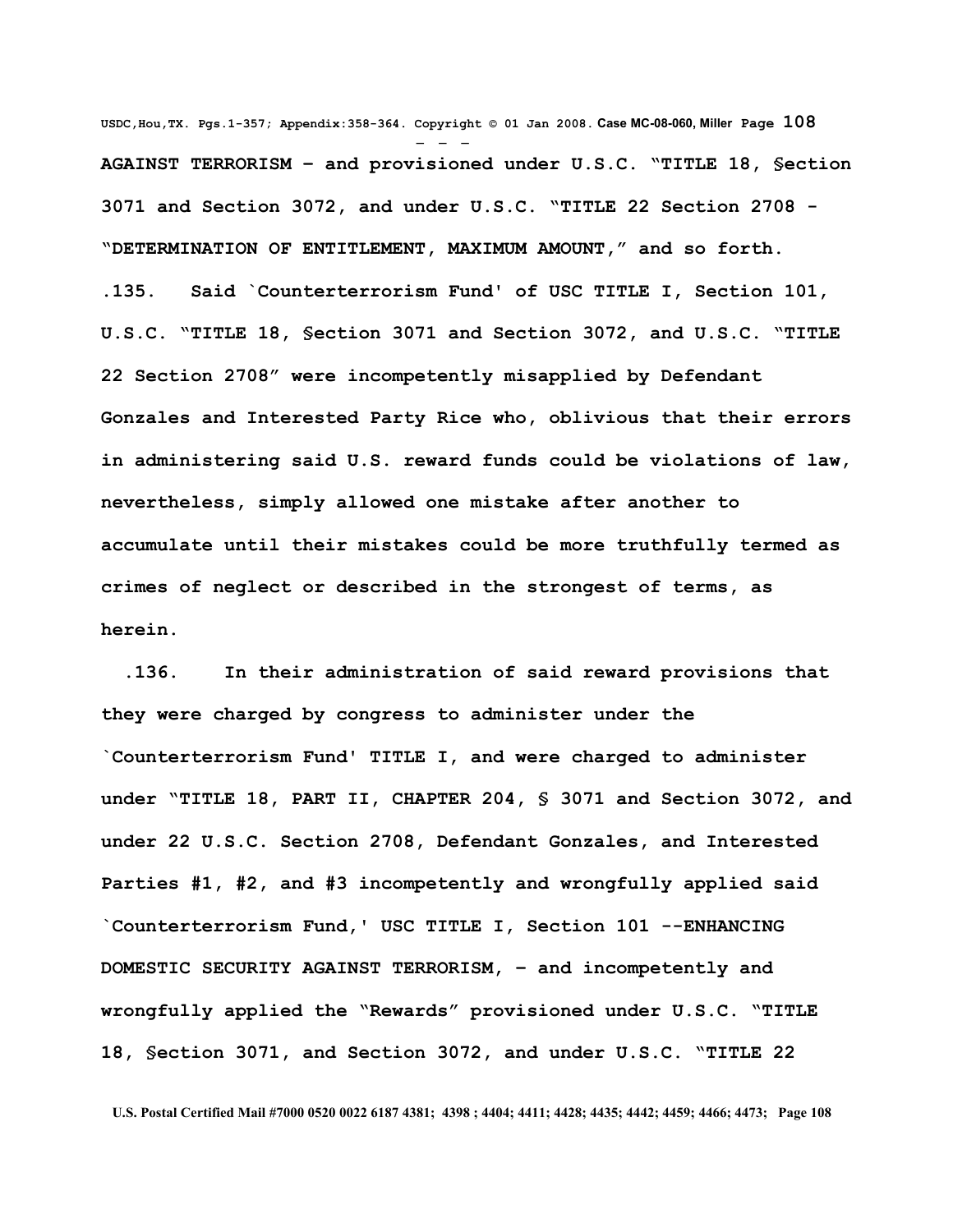**USDC,Hou,TX. Pgs.1-357; Appendix:358-364. Copyright © 01 Jan 2008. Case MC-08-060, Miller Page 109** - - - **Section 2708 -- DETERMINATION OF ENTITLEMENT, MAXIMUM AMOUNT, and so forth. Moreover, Defendant Gonzales, and Interested Parties #1 to #3 did also divert and embezzle money in the Treasury of the United States, from said reward funds when they exclusively assigned said reward funds to save the lives of terrorists while denying equal application of said rewards to save the lives of terrorist-captured U.S. soldiers in Iraq and Afghanistan.**

**.137. At their "Rewards For Justice" web site, Defendant Gonzales, and Interested Parties #1 to #3 boast that they spent \$87 million dollars (as a consequence of Said "REWARD OFFER PLANNING SESSIONS") of the `Counterterrorism Fund,' USC TITLE I, Section 101 --ENHANCING DOMESTIC SECURITY AGAINST TERRORISM, and USC "TITLE 18, §ection 3071 and Section 3072 and under provisioned under USC "TITLE 22 Section 2708, and so forth, for the successful capture of several terrorists, alive.** 

 **.138. Yet, as a consequence of Said "REWARD OFFER PLANNING SESSIONS", Defendant Gonzales, and Interested Parties #1 to #3 do not boast that they spent \$87 million dollars, as a consequence of Said "REWARD OFFER PLANNING SESSIONS" of the `Counterterrorism Fund,' USC TITLE I, Section 101 --ENHANCING DOMESTIC SECURITY AGAINST TERRORISM, and USC "TITLE 18, §ection 3071 and Section 3072 and under provisioned under USC "TITLE 22 Section 2708, and so**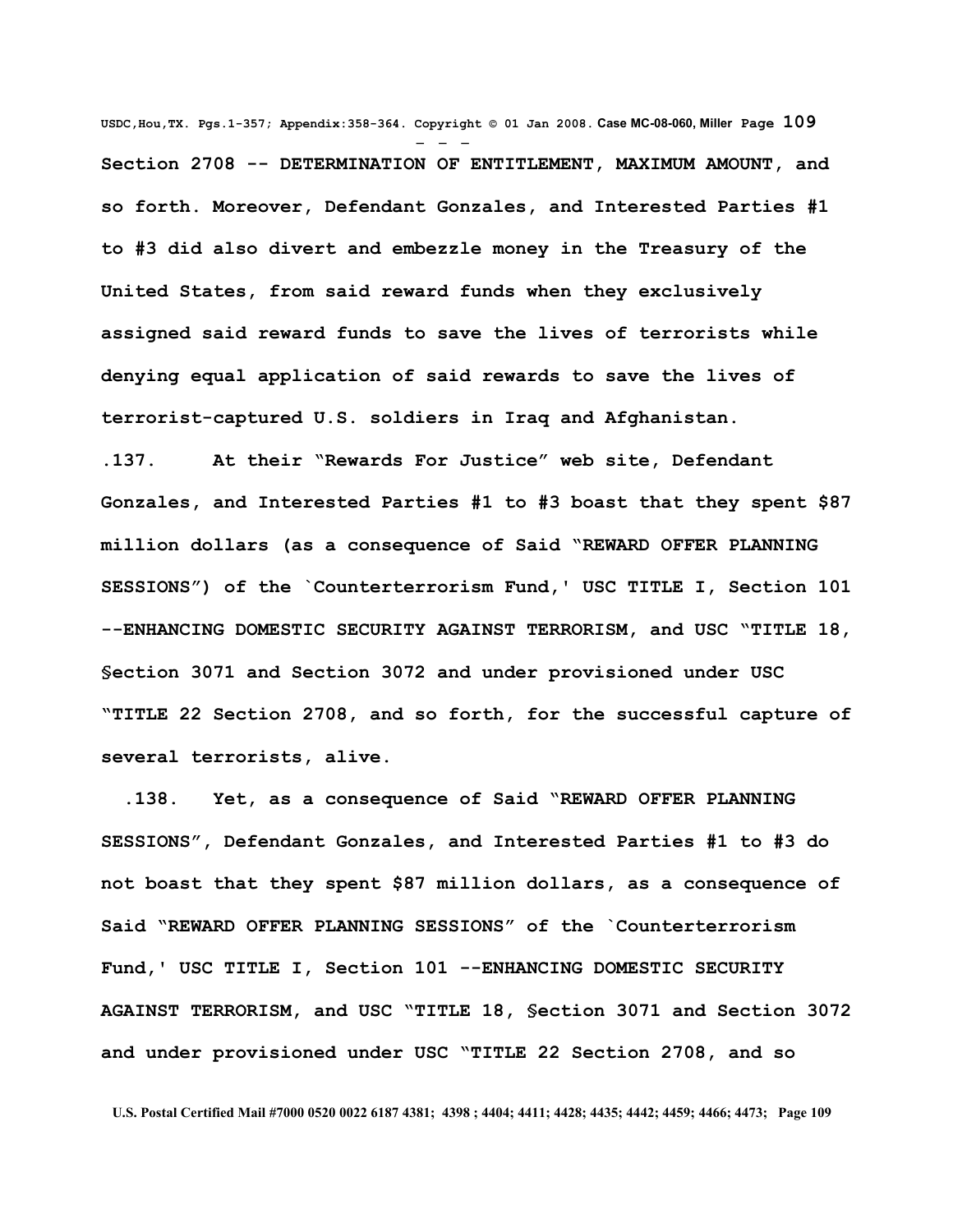**USDC,Hou,TX. Pgs.1-357; Appendix:358-364. Copyright © 01 Jan 2008. Case MC-08-060, Miller Page 110** - - **forth, for the successful rescue of said United States soldiers, become torture victims of mistaken reward administration -- 101st Airborne Division soldiers (1) Pfc. Kristian Menchaca, 23, of Houston, Texas, (2) Pfc. Thomas L. Tucker, 25, of Madras, Ore., terrorist-captured June 2006 in Yosifiya, Iraq, and U.S. 10th Mountain Division soldiers, (3) Pfc. Joseph J. Anzack Jr., 20, of Torrance, California, (4) Spc. Alex R. Jimenez, 25, of Lawrence, Massachusetts; and (5) Pvt. Byron W. Fouty, 19, of Waterford, Michigan, terrorist-captured 12 May 2007, 2007 in Al Taqa (Yosifiya), Iraq – alive, due to the fact that all said soldiers have been found dead with evidence of barbaric torture inflicted on their bodies; and, these facts indicate Defendant Gonzales, and Interested Parties #1 to #3 did violate provisions under Title 18, Section [2332b](http://www4.law.cornell.edu/uscode/html/uscode18/usc_sec_18_00002332---b000-.html) [\(g\)\(5\)\(B\),](http://www4.law.cornell.edu/uscode/html/uscode18/usc_sec_18_00002332---b000-.html#g_5_B) and, therefore are in violation of said laws by reason of neglect and incompetence.** 

 **.139. Said REWARD OFFER PLANNING SESSIONS regarding the `Counterterrorism Fund' TITLE I --ENHANCING DOMESTIC SECURITY AGAINST TERRORISM, Section 101 and U.S.C. "TITLE 18, §ection 3071 and Section 3072 and under provisioned under U.S.C. "TITLE 22 Section 2708, and so forth, were 'conspiracy' meetings during such time Defendant Gonzales, and Interested Parties #1 to #3 determined said multi-million dollar rewards would be paid at a**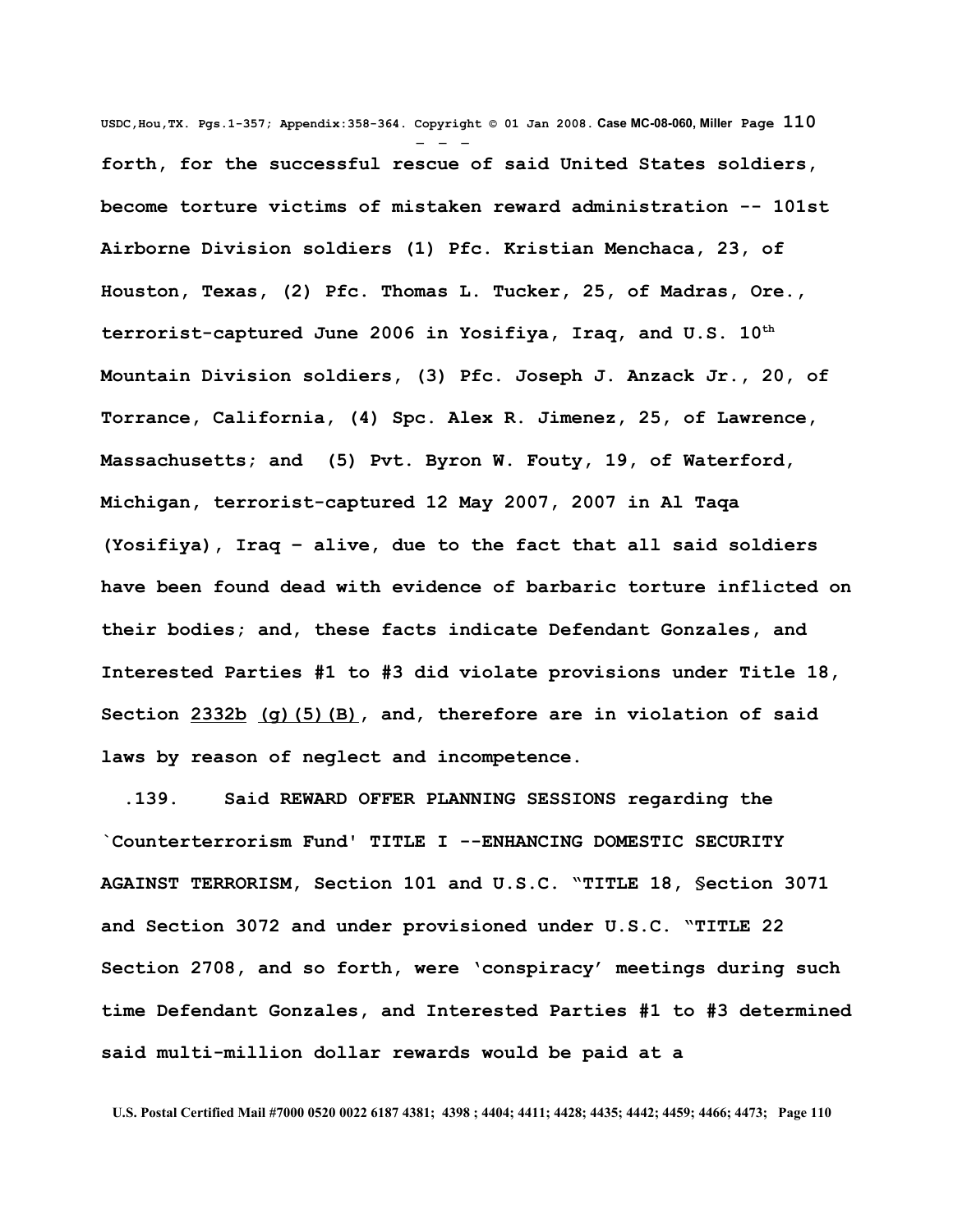**USDC,Hou,TX. Pgs.1-357; Appendix:358-364. Copyright © 01 Jan 2008. Case MC-08-060, Miller Page 111** - - **discriminatorily higher rate for saving the lives of captured terrorists while also acknowledging and determining said lower life-destroying \$50,000 rewards would be discriminatorily paid for terrorist-captured U.S. soldiers, such as their victims: 101st Airborne Division soldiers (1) Pfc. Kristian Menchaca, 23, of Houston, Texas, (2) Pfc. Thomas L. Tucker, 25, of Madras, Ore., terrorist-captured June 2006 in Yosifiya, Iraq, and U.S. 10th Mountain Division soldiers, (3) Pfc. Joseph J. Anzack Jr., 20, of Torrance, California, (4) Spc. Alex R. Jimenez, 25, of Lawrence, Massachusetts; and (5) Pvt. Byron W. Fouty, 19, of Waterford, Michigan, terrorist-captured 12 May 2007, 2007 in Al Taqa (Yosifiya), Iraq; and, the higher multi-million dollar life-saving rewards provided to terrorists by Defendant Gonzales, and Interested Parties #1 to #3 would be denied to save the lives of terrorist-captured U.S. soldiers. These facts indicate Defendant Gonzales, and Interested Parties #1 to #3 did violate provisions under Title 18, Section [2332b](http://www4.law.cornell.edu/uscode/html/uscode18/usc_sec_18_00002332---b000-.html) [\(g\)\(5\)\(B\),](http://www4.law.cornell.edu/uscode/html/uscode18/usc_sec_18_00002332---b000-.html#g_5_B) and, therefore did violate RICO and are in violation of said laws by reason of neglect, incompetence, and recklessness.** 

 **.140. Defendant #1, Gonzales, Interested Party #1, Rice, Interested Party #2, Rumsfeld, Interested Party #3, Gates, during said USC, TITLE I, Section 101 -- `Counterterrorism Fund', U.S.C.**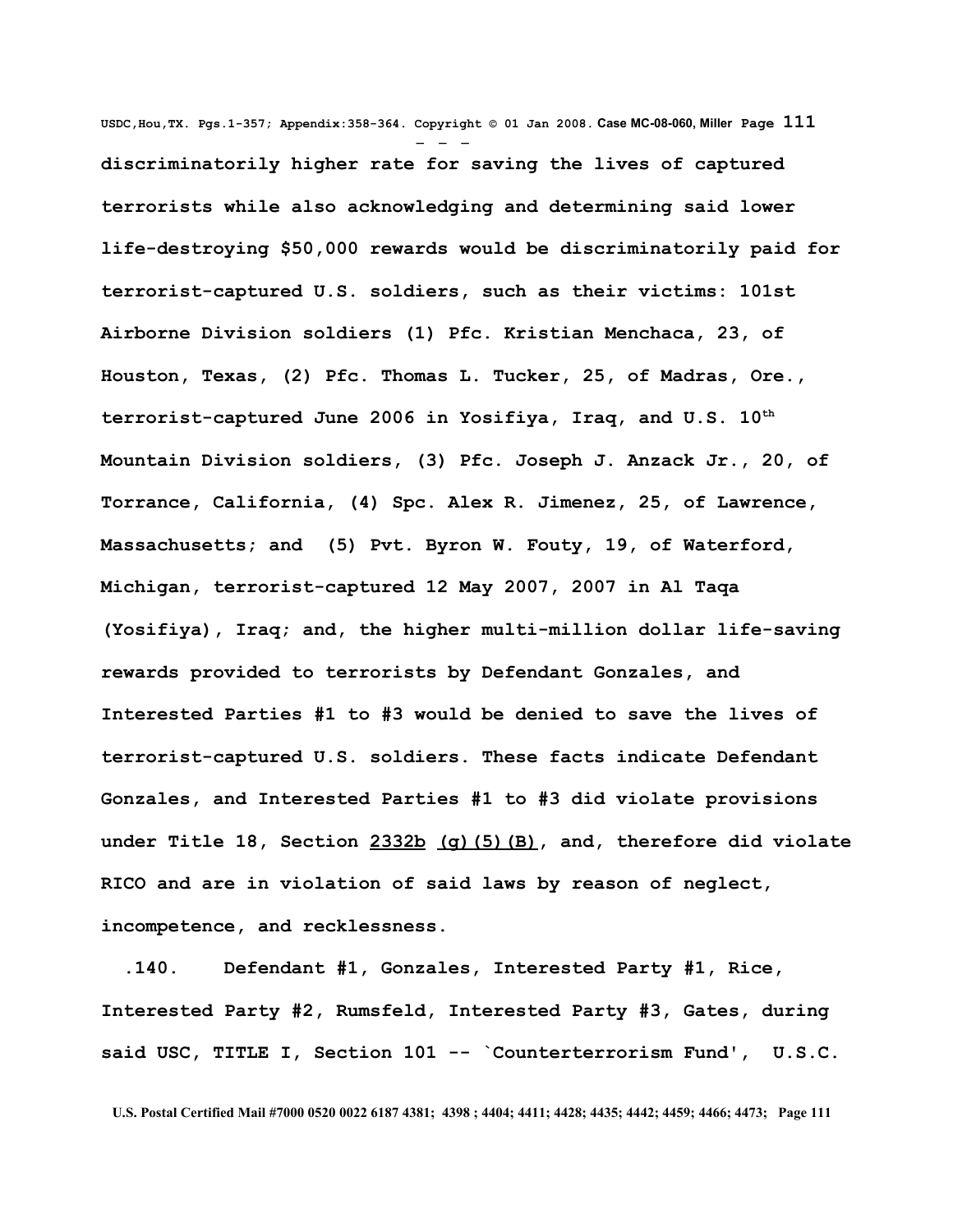**USDC,Hou,TX. Pgs.1-357; Appendix:358-364. Copyright © 01 Jan 2008. Case MC-08-060, Miller Page 112** - - - **"TITLE 18, §ection 3071 and Section 3072, U.S.C. "TITLE 22 Section 2708 planning sessions, did violate USC Title 18, Section 2381 – Treason, when they premeditatedly, by reason of neglect, incompetence, and recklessness, determined said lower lifedestroying \$50,000 rewards would be discriminatorily paid for terrorist-captured U.S. soldiers, such as their tortured-to-death victims: 101st Airborne Division soldiers (1) Pfc. Kristian Menchaca, 23, of Houston, Texas, (2) Pfc. Thomas L. Tucker, 25, of Madras, Ore., terrorist-captured June 2006 in Yosifiya, Iraq, and U.S. 10th Mountain Division soldiers, (3) Pfc. Joseph J. Anzack Jr., 20, of Torrance, California, (4) Spc. Alex R. Jimenez, 25, of Lawrence, Massachusetts; and (5) Pvt. Byron W. Fouty, 19, of Waterford, Michigan, terrorist-captured 12 May 2007, 2007 in Al Taqa (Yosifiya), Iraq. Defendant Gonzales repeatedly denied equal protection to U.S. troops even while said U.S. troops were being tortured to death; and, Gonzales by reason of neglect, incompetence, and recklessness, did not offer equal protection, under U.S. constitution amendment 14, to terrorist-captured U.S. soldiers facing torture death in Iraq.**

 **.141. Yet, during the entire time from the capture date, on 9 April 2004, of U.S. Army Sgt. Keith Maupin, terrorist-captured near Baghdad, said U.S. Defendant #1, Gonzales, Interested Party**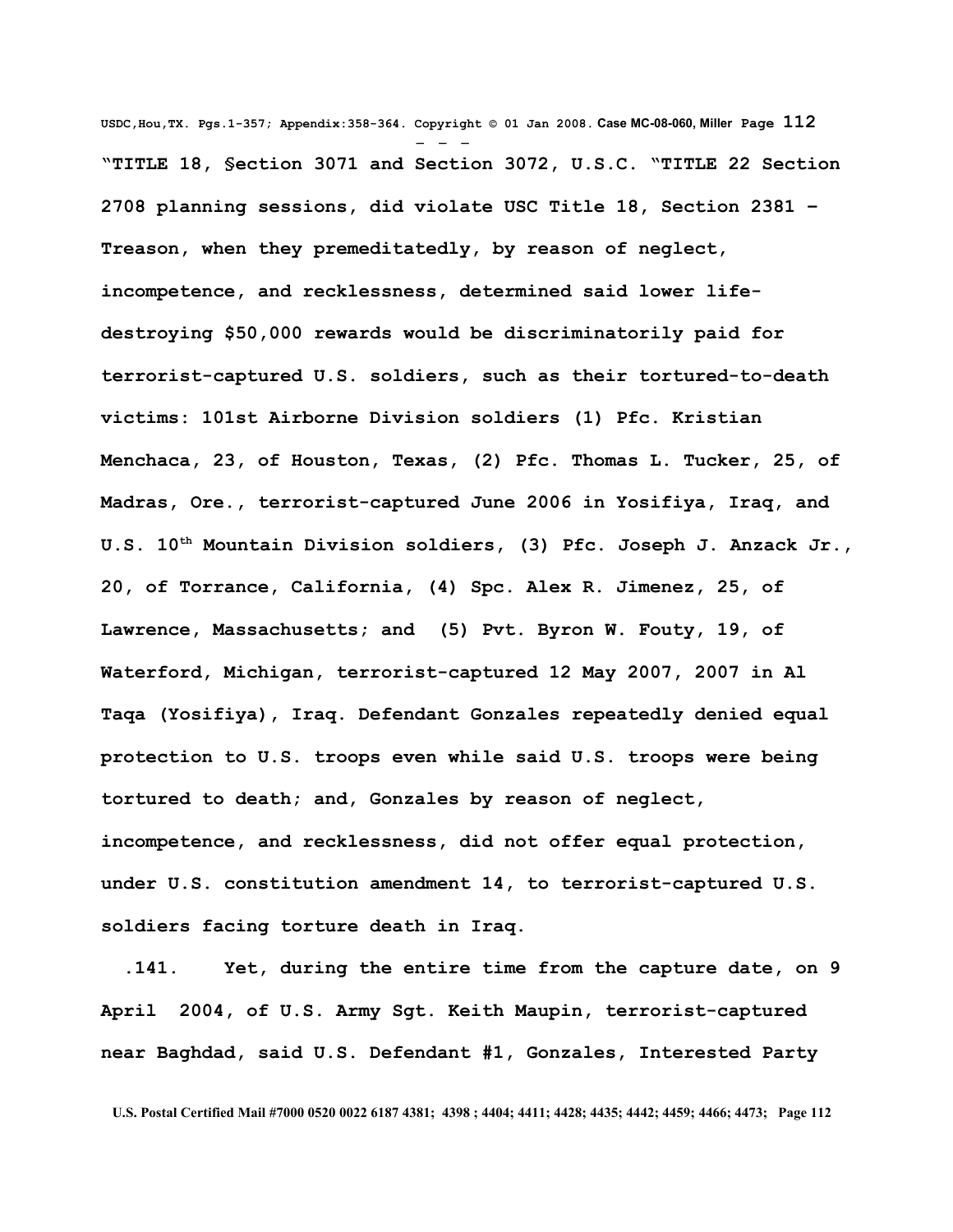**USDC,Hou,TX. Pgs.1-357; Appendix:358-364. Copyright © 01 Jan 2008. Case MC-08-060, Miller Page 113** - - - **#1, Rice, Interested Party #2, Rumsfeld, Interested Party #3, Gates, in fact, during this time frame, by reason of neglect, incompetence, and recklessness, maintained and proclaimed higher value ransoms / rewards for terrorist enemies of the United States, during war, publicly offering higher life-saving ransoms / rewards of \$25 million dollars for Bin Ladin and Al Zarquari to protect said terrorist enemies of the United States after capture, meanwhile said U.S. Defendants, by reason of neglect, incompetence, and recklessness, denied U.S. soldiers, U.S. Army Sgt. Keith Maupin, the same and equal protection provided to Bin Ladin and Al Zarquari, and offered only said low value \$50,000 (symbolic of a death-sentence reward) rewards for terrorist-captured U.S. soldiers (U.S. Army Sgt. Keith Maupin). Said treasonably corrupt \$50,000 (symbolic of a death-sentence reward) rewards that said U.S. Defendant #1, Gonzales, Interested Party #1, Rice, Interested Party #2, Rumsfeld, by reason of neglect, incompetence, and recklessness, offered for terrorist-captured U.S. soldiers did not provide equal protection of the laws under the U.S. Constitution 14th Amendment; and, the higher multi-million dollar life-saving rewards provided to terrorists by Defendant Gonzales, and Interested Parties #1 and #2 were denied, by reason of neglect, incompetence, and**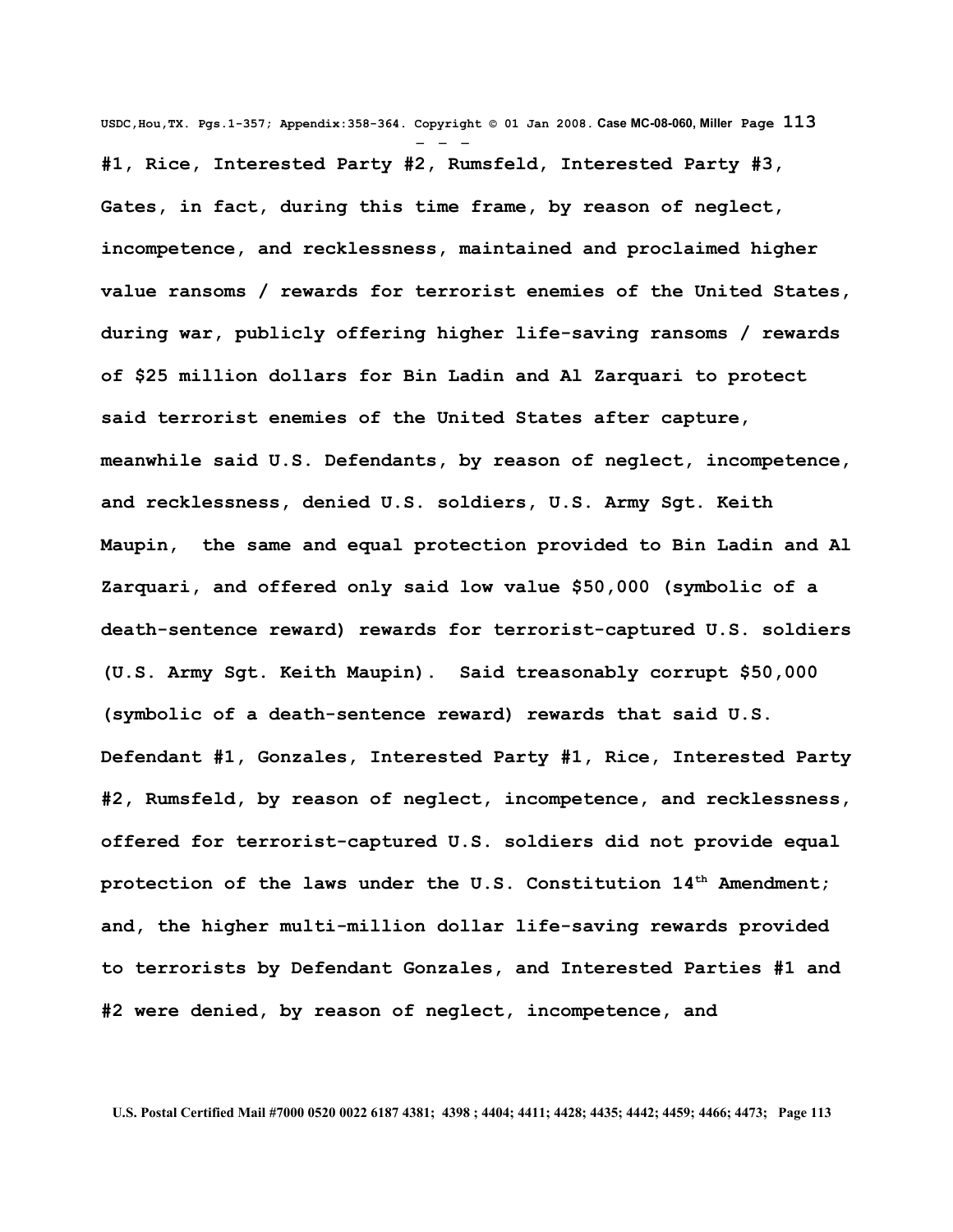**USDC,Hou,TX. Pgs.1-357; Appendix:358-364. Copyright © 01 Jan 2008. Case MC-08-060, Miller Page 114** - - **recklessness, to save the lives of terrorist-captured U.S. soldiers.** 

 **.142. By reason of neglect, incompetence, and recklessness, whether intended or unintended, said U.S. Defendant #1, Gonzales, Defendant #2, U.S. Executive Branch, Interested Party #1, Rice, Interested Party #2, Rumsfeld, Interested Party #3, Gates, were and are "Principals," "Co-conspirators," and "Accessories-after-thefact" of said offenses under the RICO Act and these facts indicate said U.S. Defendant #1, Gonzales, Interested Party #1, Rice, Interested Party #2, Rumsfeld, Interested Party #3, Gates, whether intended or unintended, did violate provisions under Title 18, Section [2332b](http://www4.law.cornell.edu/uscode/html/uscode18/usc_sec_18_00002332---b000-.html) [\(g\)\(5\)\(B\),](http://www4.law.cornell.edu/uscode/html/uscode18/usc_sec_18_00002332---b000-.html#g_5_B) and, therefore did violate RICO and under other violations of USC Title 18, including treason, (a Title that encompasses RICO predicate offenses that may be included as element facts comprising and adding up to a violation of USC Title 18, Section 2381 – Treason.** 

**.143. Said U.S. Defendant #1, Gonzales, Defendant #2, U.S. Executive Branch, Interested Party #1, Rice, Interested Party #2, Rumsfeld, Interested Party #3, Gates, by reason of neglect, incompetence, and recklessness, whether intended or unintended, give the appearance of operating a treasonable criminal torture enterprises that must be sorted out and ended. It is Treason and is**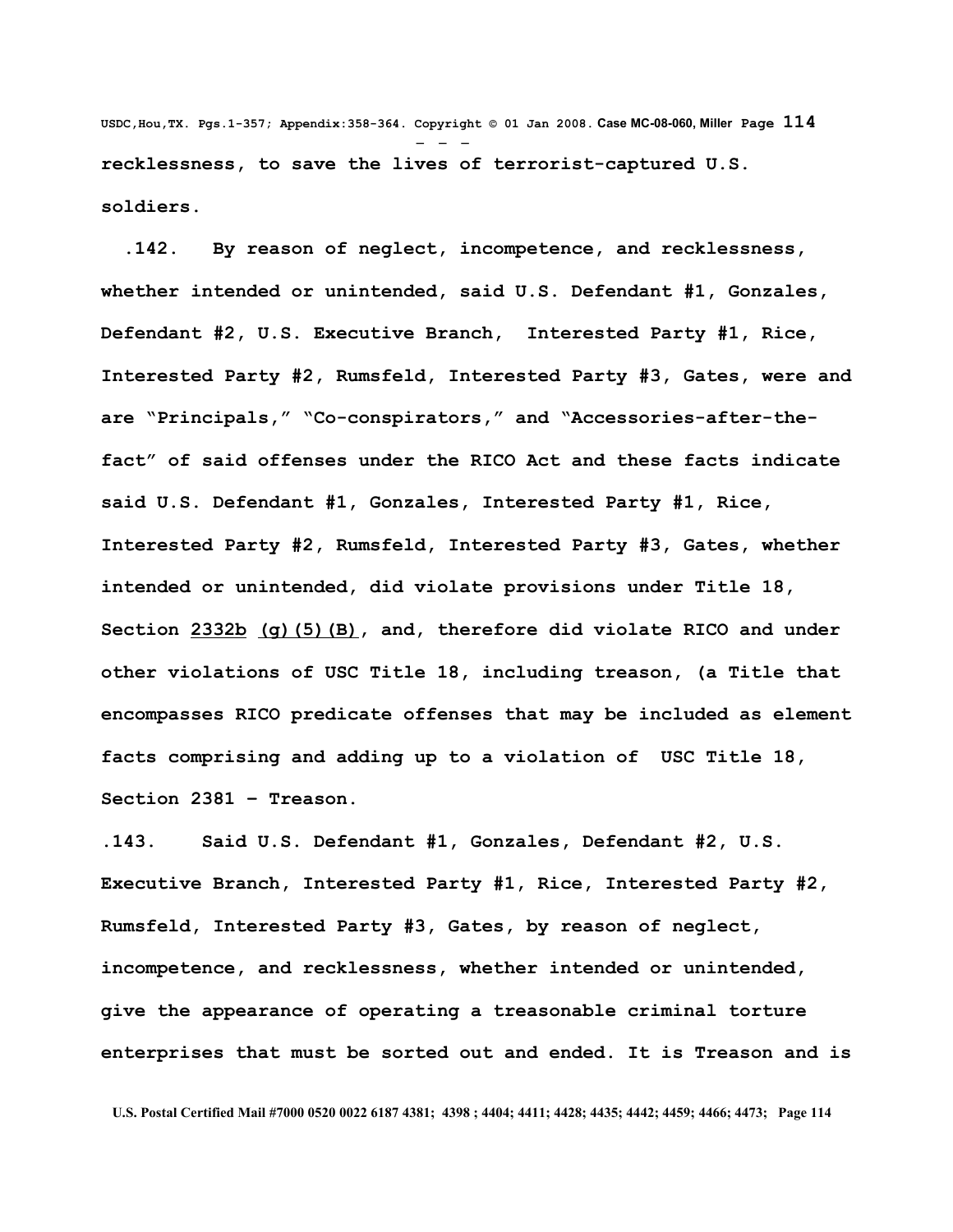**USDC,Hou,TX. Pgs.1-357; Appendix:358-364. Copyright © 01 Jan 2008. Case MC-08-060, Miller Page 115** - - **a violation of the RICO Act to maintain a \$50,000 rewards system solely aimed at terrorist-captured U.S. soldiers while denying them the same U.S. Fourteenth Amendment equal reward protection as terrorist enemies of the United states receive during war time, and that by means of said discrimination in said U.S. rewards system assigns \$50,000 rewards solely to terrorist-captured U.S. soldiers, thereby placing terrorist-captured U.S. soldiers at a higher risk of torture and death, under which said treasonable \$50,000 rewards system on the lives of terrorist-captured U.S. soldiers has produced a Defendant Gonzales, and Interested Parties #1 to #3 deliberated torture death-rate that applies to one hundred percent (100%)of terrorist-captured U.S. soldiers as a consequence of U.S. Defendant #1, Gonzales, Interested Party #1, Rice, Interested Party #2, Rumsfeld, Interested Party #3, Gates deliberately offering lower U.S. proclaimed \$50,000 rewards for the lives of terroristcaptured U.S. soldiers in Iraq and Afghanistan during wartime. .144. Defendants' treasonable criminal torture enterprise, by reason of neglect, incompetence, and recklessness, whether intended or unintended, must be sorted out and ended. It is factual Treason to a mathematical certainty and is a violation of the RICO Act to maintain a \$50,000 rewards system solely aimed at terroristcaptured U.S. soldiers, that by means of U.S. Constitution**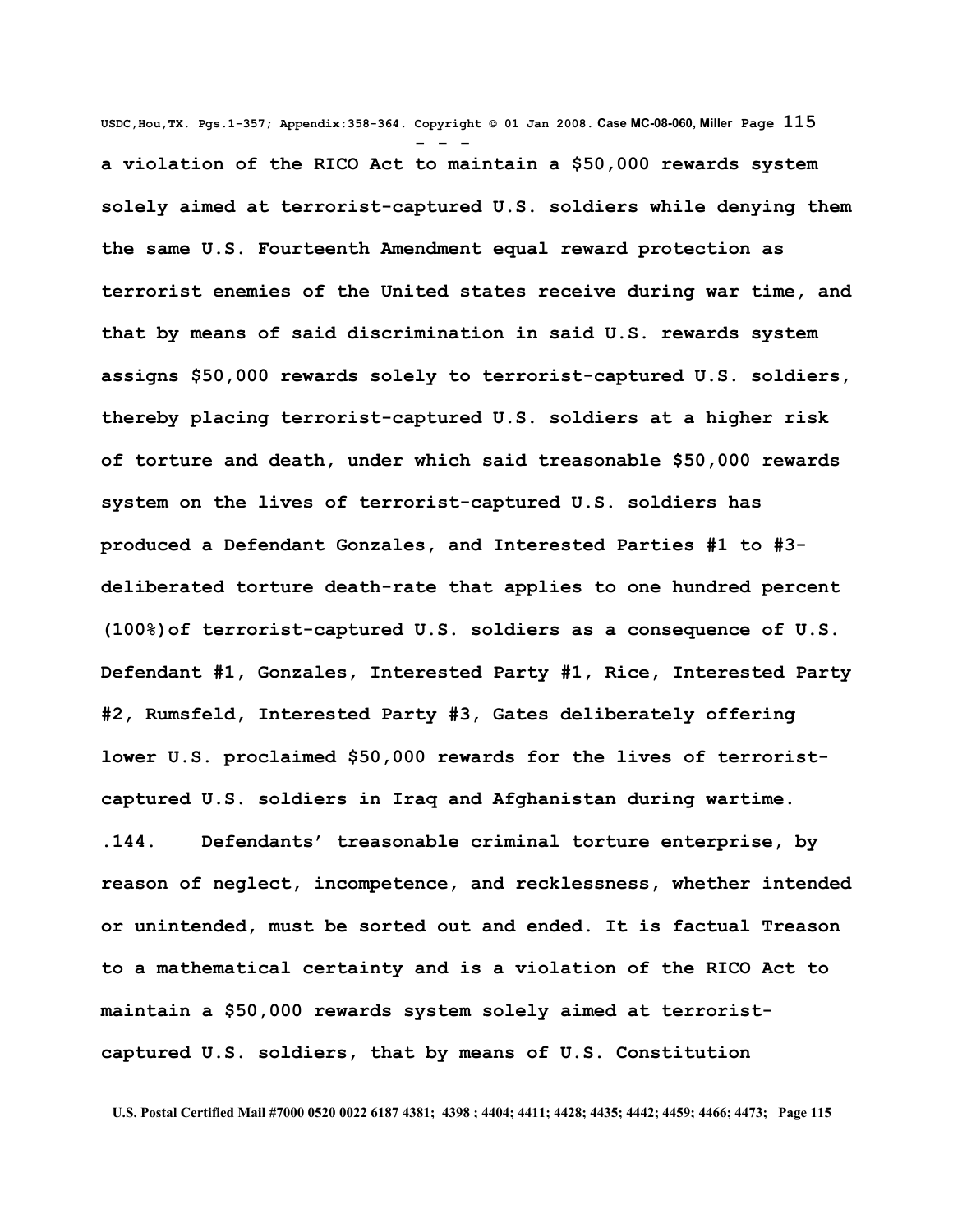**USDC,Hou,TX. Pgs.1-357; Appendix:358-364. Copyright © 01 Jan 2008. Case MC-08-060, Miller Page 116** - - - **Fourteenth Amendment violating discrimination in said U.S. rewards system does assign "death sentence \$50,000 rewards" solely to terrorist-captured U.S. soldiers, while, in the same treasonable breath, assigning life- saving multi-million dollar rewards to save captured terrorist enemies of the United States during wartime, thereby placing terrorist-captured U.S. soldiers at a higher "one hundred percent certainty" of torture and death. Said "one hundred percent certainty" of torture and death has been established by the fact that all one hundred percent of the bodies of terroristcaptured U.S. soldiers recovered in Iraq have shown evidence of barbaric torture.** 

**.145. Said inadequate and treasonable \$50,000 rewards system have produced a U.S. Defendant Gonzales, and Interested Parties #1 to #3-deliberated one hundred percent (100%) torture death-rate of terrorist-captured U.S. soldiers, as a consequence of U.S. Defendants offering deliberately lower U.S. proclaimed \$50,000 rewards to pay for captured U.S. soldier's return.** 

**.146. Defendant #1, Attorney General Alberto Gonzales, Defendant #2, U.S. Executive Branch, and Interested Party #1, Secretary of State Condoleeza Rice, and Interested Party #2, Secretary of Defense Donald Rumsfeld, Interested Party #3, Secretary of Defense Robert Gates, are an "enterprise" engaged in state and federal**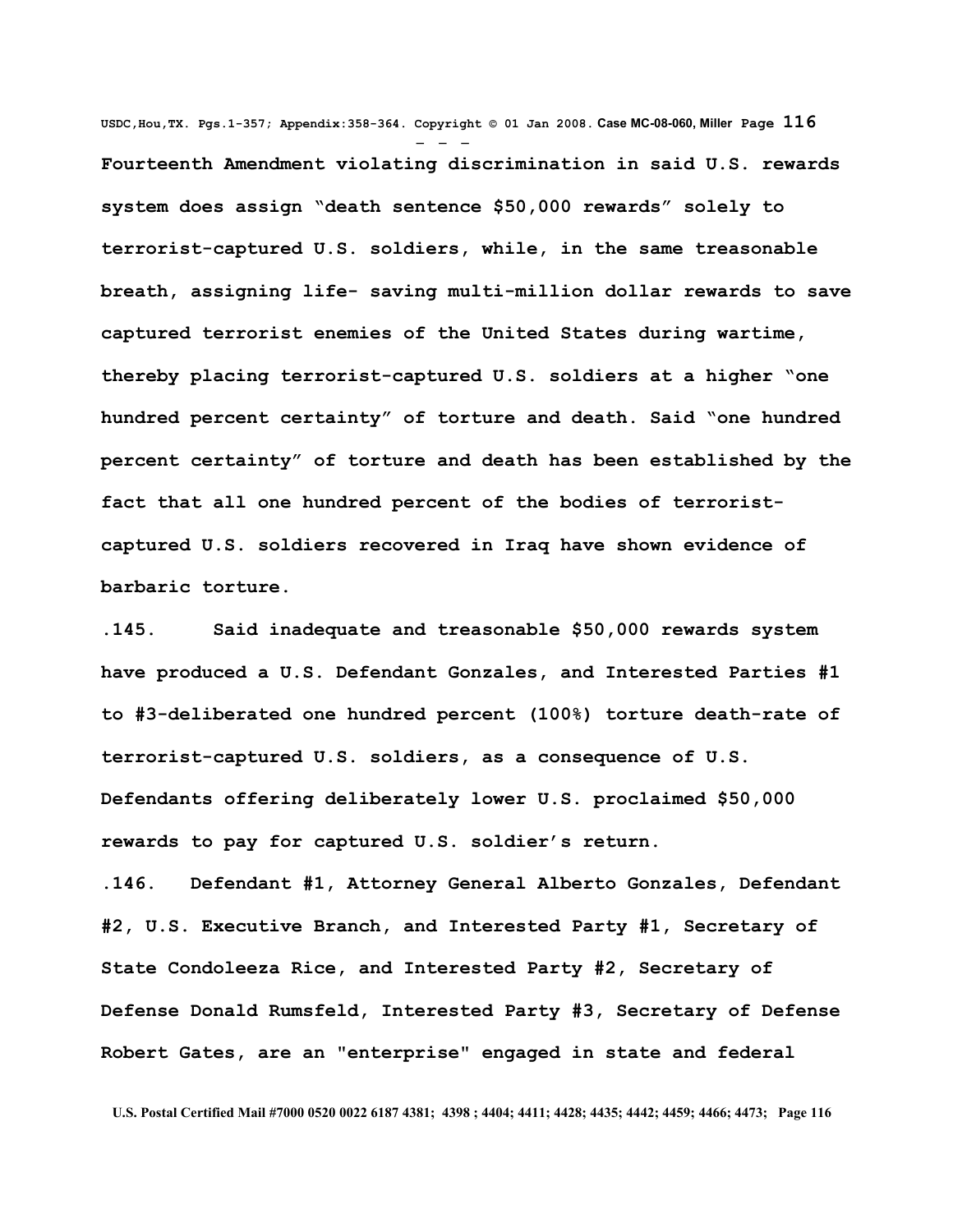**USDC,Hou,TX. Pgs.1-357; Appendix:358-364. Copyright © 01 Jan 2008. Case MC-08-060, Miller Page 117** - - **statute violations and activity against United States military soldiers. Said Gonzales-Rice-Rumsfeld-Gates diversion and denial of rewards higher than \$50,000 has proven to result in death against (1) U.S. Army Sgt. Keith Maupin (U.S. DoJ & State Department & DOD life-valued at \$50,000), Terrorist video of his murder, listed as "Missing in Action," of Batavia, Ohio (U.S. DoJ & State Department & DOD life-valued at \$50,000), captured 9 April 2004, near Baghdad, Iraq, has proven to result in deaths against U.S. 101st Airborne Division soldiers: (2) Pfc. Kristian Menchaca (U.S. DoJ & State Department & DOD life-valued at \$50,000), found tortured to death, 23, of Houston, Texas, (3) death against Pfc. Thomas L. Tucker (U.S. DoJ & State Department & DOD life-valued at \$50,000), tortured to death, 25, of Madras, Ore., both terrorist-captured 16 June 2006 in Yosifiya, Iraq, and has proven to result in deaths against U.S. 10th Mountain Division soldiers,(4) death against Pfc. Joseph J. Anzack Jr. (U.S. DoJ & State Department & DOD life-valued at \$50,000), found tortured to death, 20, of Torrance, California, (5) death against Spc. Alex R. Jimenez (U.S. DoJ & State Department & DOD life-valued at \$50,000), Terrorist video of his murder, listed as "Missing in Action," 25, of Lawrence, Massachusetts (U.S. DoJ A.G. & State Department life-valued at \$50,000); and (6) death against Pvt. Byron W. Fouty (U.S. DoJ & State Department & DOD**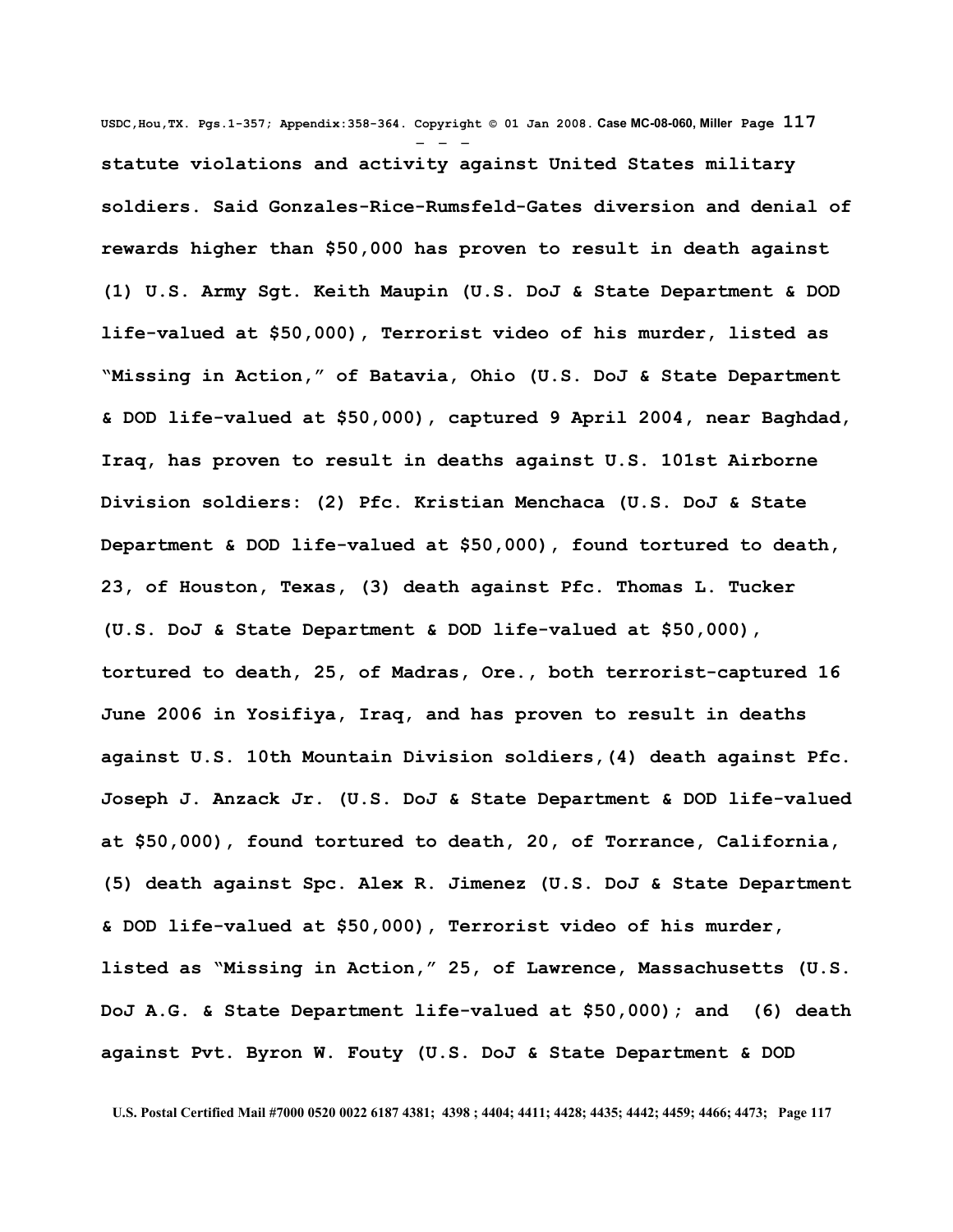**USDC,Hou,TX. Pgs.1-357; Appendix:358-364. Copyright © 01 Jan 2008. Case MC-08-060, Miller Page 118** - - **life-valued at \$50,000), Terrorist video of his murder, listed as "Missing in Action," 19, of Waterford, Michigan (U.S. DoJ A.G. & State Department life-valued at \$50,000), Terrorist video of his murder,, all terrorist-captured 12 May 2007, 2007 in Al Taqa, Iraq, (7) all said U.S. soldiers, murder victims of Gonzales-Rice motion picture videoed as they were murdered by Terrorists, and against the people of the United States in violation of USC Title 18, Section 2381 – Treason Act, by reason of neglect, incompetence, and recklessness, whether intended or unintended,**

**.147. As a consequence of said reward diversions whereby Defendant #1, Attorney General Alberto Gonzales, and Interested Party #1, Rice, and Interested Party #2, Rumsfeld, and Interested Party #3, Gates, did divert and embezzle money in the Treasury of the United States, from a separate fund known as the `Counterterrorism Fund' provisioned under TITLE I --ENHANCING DOMESTIC SECURITY AGAINST TERRORISM, Section 101 – and so forth; moreover, Defendant #1, Gonzales, and Interested Parties #1, Rice, #2, Rumsfeld, and #3, Gates, did also divert and embezzle money in the Treasury of the United States, did divert and embezzle money from reward funds provisioned under "TITLE 18, PART II, CHAPTER 204, § 3071 and Section 3072, and under 22 U.S.C. Section 2708 determination of entitlement, maximum amount, and so forth.**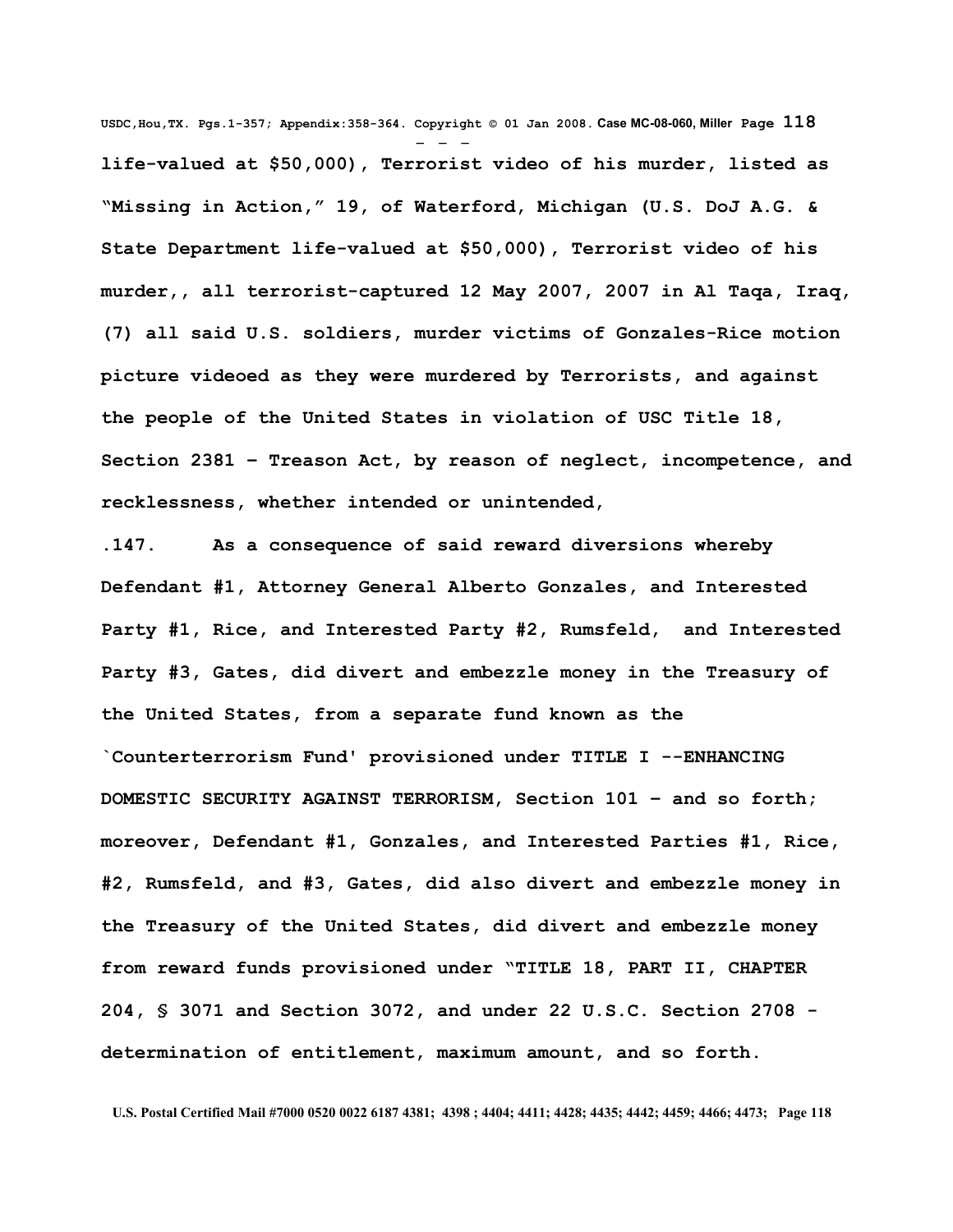**USDC,Hou,TX. Pgs.1-357; Appendix:358-364. Copyright © 01 Jan 2008. Case MC-08-060, Miller Page 119** - - -

 **.148. As a consequence of wrongful and unequal disbursal of reward funds used by Defendant Gonzales and Interested Parties #1, Rice, #2, Rumsfeld, and #3, Gates did convert, divert, and embezzle money away from said Title 1, Section 101, `Counterterrorism Fund,' said TITLE 18, § 3071 and Section 3072, and under 22 U.S.C. Section 2708, and so forth, in large multi million dollar amounts away from life saving rewards from terrorist-captured U.S. soldiers and bestowed said millions of dollars that Defendant 1 and Interested Parties #1, #2, and #3 diverted and embezzled from the U.S. Treasury and used it exclusively as mega-million-dollars, to \$25 million, in reward money numbered in multi millions of dollars to save the lives of captured terrorists, while, in violation of the U.S. Fourteenth Amendment "equal protection clause" deliberately denying the same life-saving reward amounts to save the lives of terrorist-captured U.S. soldiers in Iraq and Afghanistan.** 

 **.149. As a consequence of said \$50,000 rewards "manipulatively offered by said Defendant Gonzales and Interested Parties" as lower reward dollar amounts for terrorist-captured U.S. soldiers compared to higher multi million dollar amounts "manipulatively offered by said Defendant Gonzales and Interested Parties" for captured terrorists, all U.S. soldiers terrorist-captured in Iraq and Afghanistan have been tortured to death or murdered while all**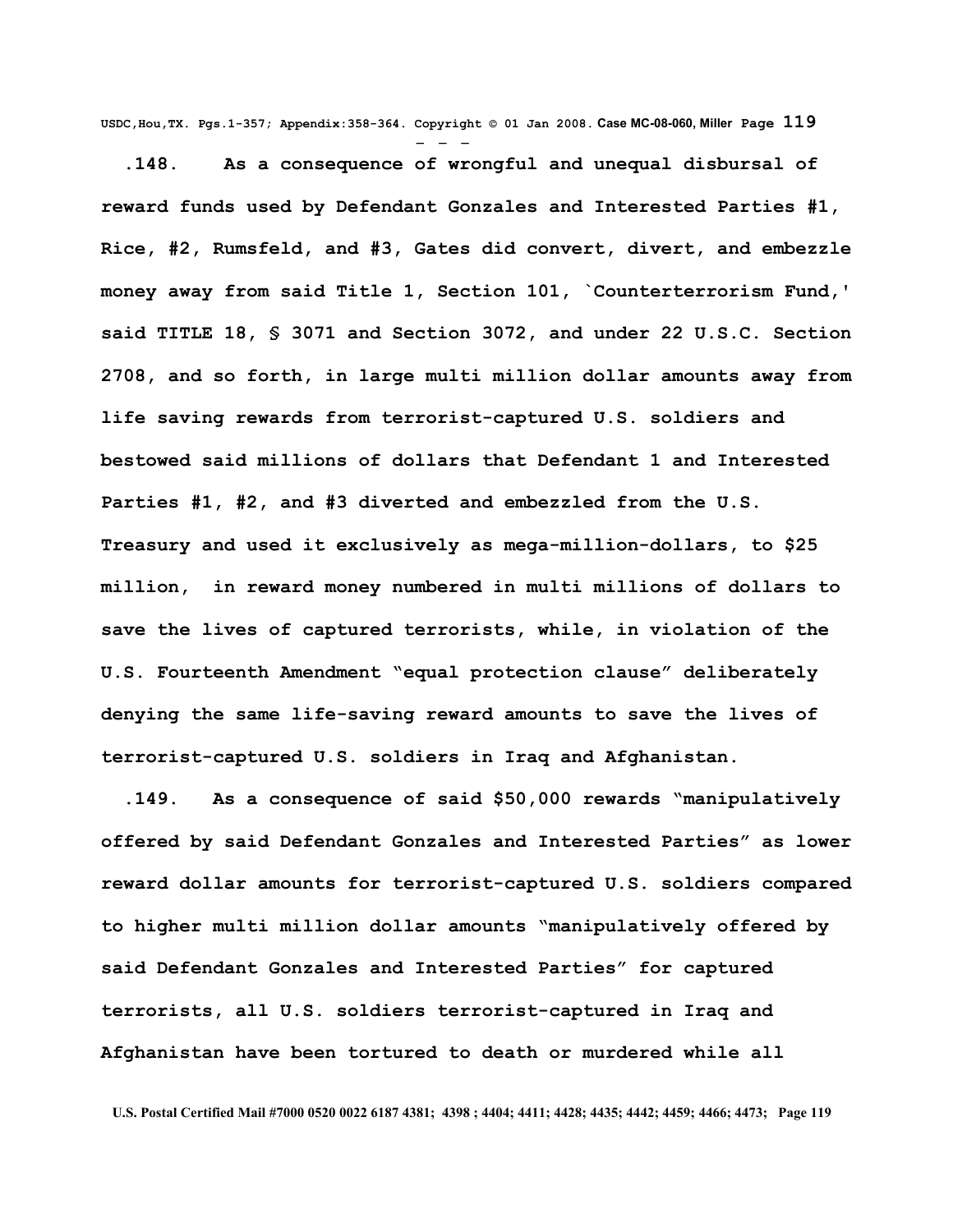**USDC,Hou,TX. Pgs.1-357; Appendix:358-364. Copyright © 01 Jan 2008. Case MC-08-060, Miller Page 120** - - **multi-million dollar reward terrorists captured in Iraq and Afghanistan have been delivered alive to U.S. custody and \$77 to \$87 million dollars of rewards "manipulatively offered by said Defendant Gonzales and Interested Parties" have been wrongfully removed from the U.S. treasury to selectively pay rewards for the delivery alive of said multi million dollar reward captured terrorists, meanwhile U.S. soldiers, PFC Menchaca and PFC Tucker were being tortured to death while said \$87 million dollars of rewards "manipulatively offered by said Defendant Gonzales and Interested Parties" were paid out to save the lives of said captured multi-million dollar reward terrorists.** 

 **.150. Defendant #1, Gonzales, and Interested Parties #1, Rice, #2, Rumsfeld, and #3, Gates, did participate in said \$87 million dollar reward pay outs as originators of said treasonably unequal rewards. Furthermore, the Gonzales-Rice-Rumsfeld-Gates denial of rewards higher than \$50,000 for U.S. Soldiers has proven to result in deaths of (1) Pfc. Kristian Menchaca (U.S. DoJ & State Department & DOD life-valued at \$50,000), found tortured to death,, 23, of Houston, Texas, (2) Pfc. Thomas L. Tucker (U.S. DoJ & State Department & DOD life-valued at \$50,000), tortured to death, 25, of Madras, Ore., both terrorist-captured 16 June 2006 in Yosifiya, Iraq, and against U.S. 10th Mountain Division soldiers,(3) Pfc.**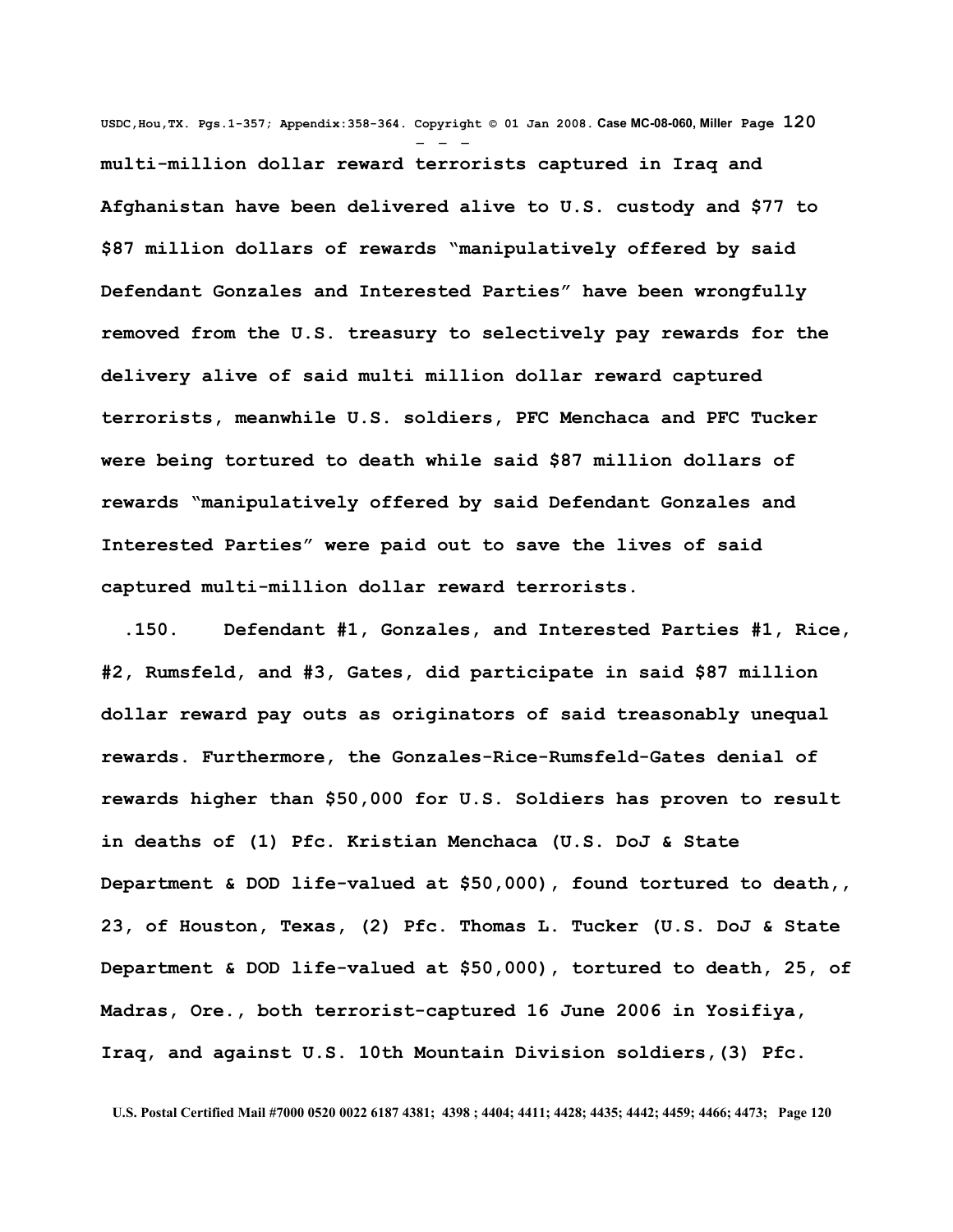**USDC,Hou,TX. Pgs.1-357; Appendix:358-364. Copyright © 01 Jan 2008. Case MC-08-060, Miller Page 121** - - - **Joseph J. Anzack Jr. (U.S. DoJ & State Department & DOD life-valued at \$50,000), found tortured to death, 20, of Torrance, California, (4) Spc. Alex R. Jimenez (U.S. DoJ & State Department & DOD lifevalued at \$50,000), Terrorist video of his murder, listed as "Missing in Action," 25, of Lawrence, Massachusetts (U.S. DoJ A.G. & State Department life-valued at \$50,000); and (5) Pvt. Byron W. Fouty (U.S. DoJ & State Department & DOD life-valued at \$50,000), Terrorist video of his murder, listed as "Missing in Action," 19, of Waterford, Michigan (U.S. DoJ A.G. & State Department lifevalued at \$50,000), Terrorist video of his murder,, all terroristcaptured 12 May 2007, 2007 in Al Taqa, Iraq, and against (6) U.S. Army Sgt. Keith Maupin (U.S. DoJ & State Department & DOD lifevalued at \$50,000), Terrorist video of his murder, listed as "Missing in Action," of Batavia, Ohio (U.S. DoJ & State Department & DOD life-valued at \$50,000), terrorist-captured 9 April 2004, near Baghdad, Iraq, all U.S. soldiers motion picture videoed as they were murdered by Terrorists, and against the people of the United States in violation of USC Title 18, Section 2381 – Treason Act,**

 **.151. As a result of said lower \$50,000 rewards, U.S. soldiers, PFC Menchaca and PFC Tucker were tortured to death, and as a consequence of learning about the torture death of PFC**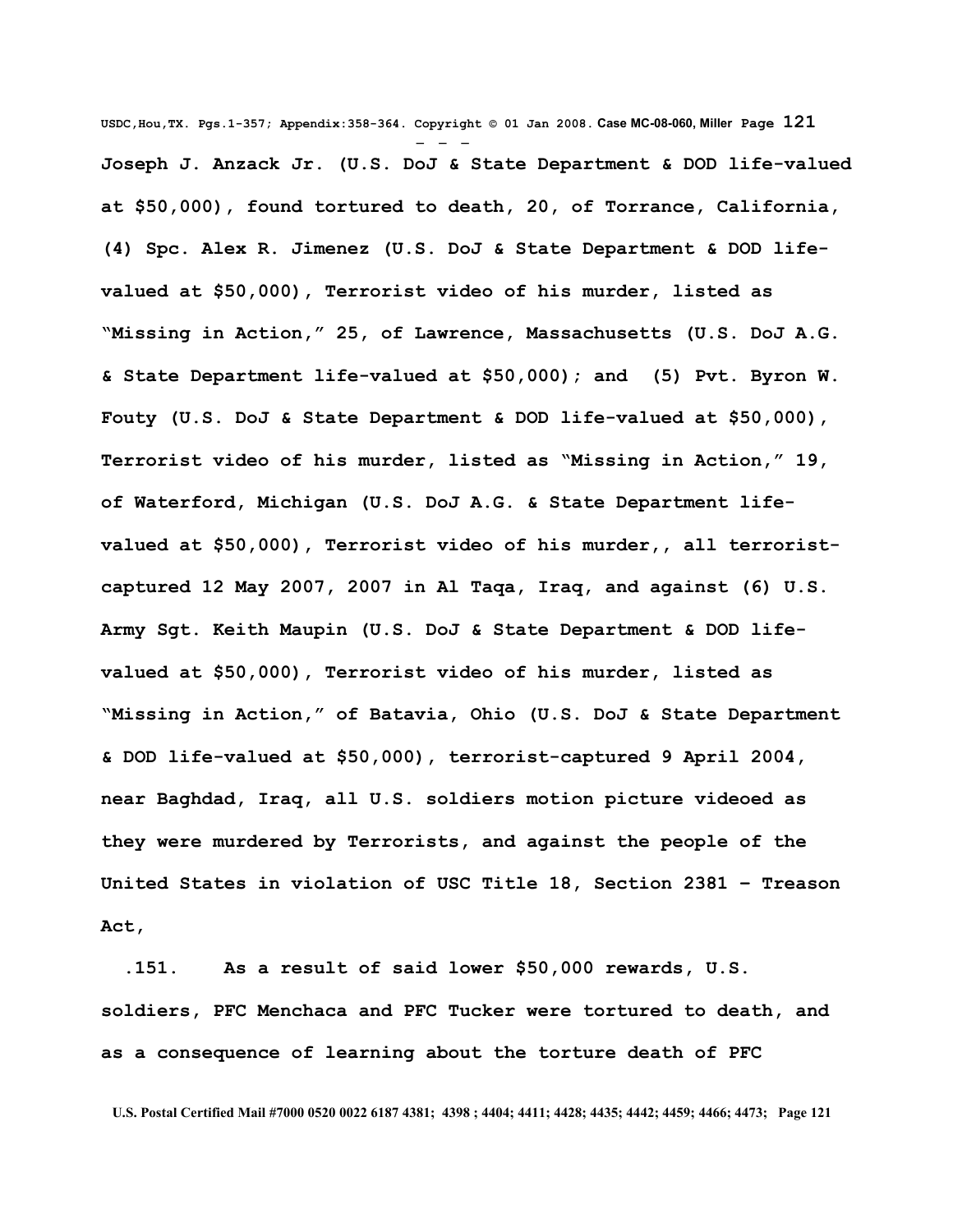**USDC,Hou,TX. Pgs.1-357; Appendix:358-364. Copyright © 01 Jan 2008. Case MC-08-060, Miller Page 122** - - - **Kristian Menchaca, the family of Kristian Menchaca -- Plaintiffs Guadalupe Vasquez (Kristian's mother), Ceasar Menchaca (Kristian's brother), Julieta Vasquez-MacKenzie (Kristian's Aunt) and Kenneth MacKenzie (Kristian's Uncle) -- similarly situated as Kristian's family, suffered shock devastation, suffered overwhelming horror devastation, and suffered traumatic stress devastation to such a dramatic degree that they experience daily hurtful, painful and tearful trauma when remembering the torture death of Kristian Menchaca and the barbaric way in which he was slowly cut to pieces in a manner that prolonged his dreadful suffering.** 

 **.152. In fact, friends of the Vasquez family have commented that the horrifying torture death of Kristian Menchaca appears to be at least as terrible as the biblical account of the crucifiction of Christ and, in fact, appears to be actually worse than the biblical account.** 

 **.153. Said daily traumatic stress when remembering the torture- death of Kristian Menchaca has affected the ability of Plaintiffs Guadalupe Vasquez (Kristian's mother), Ceasar Menchaca (Kristian's brother), Julieta Vasquez-MacKenzie (Kristian's Aunt) and Kenneth MacKenzie (Kristian's Uncle), to live their daily lives in a normal and peaceful manner.**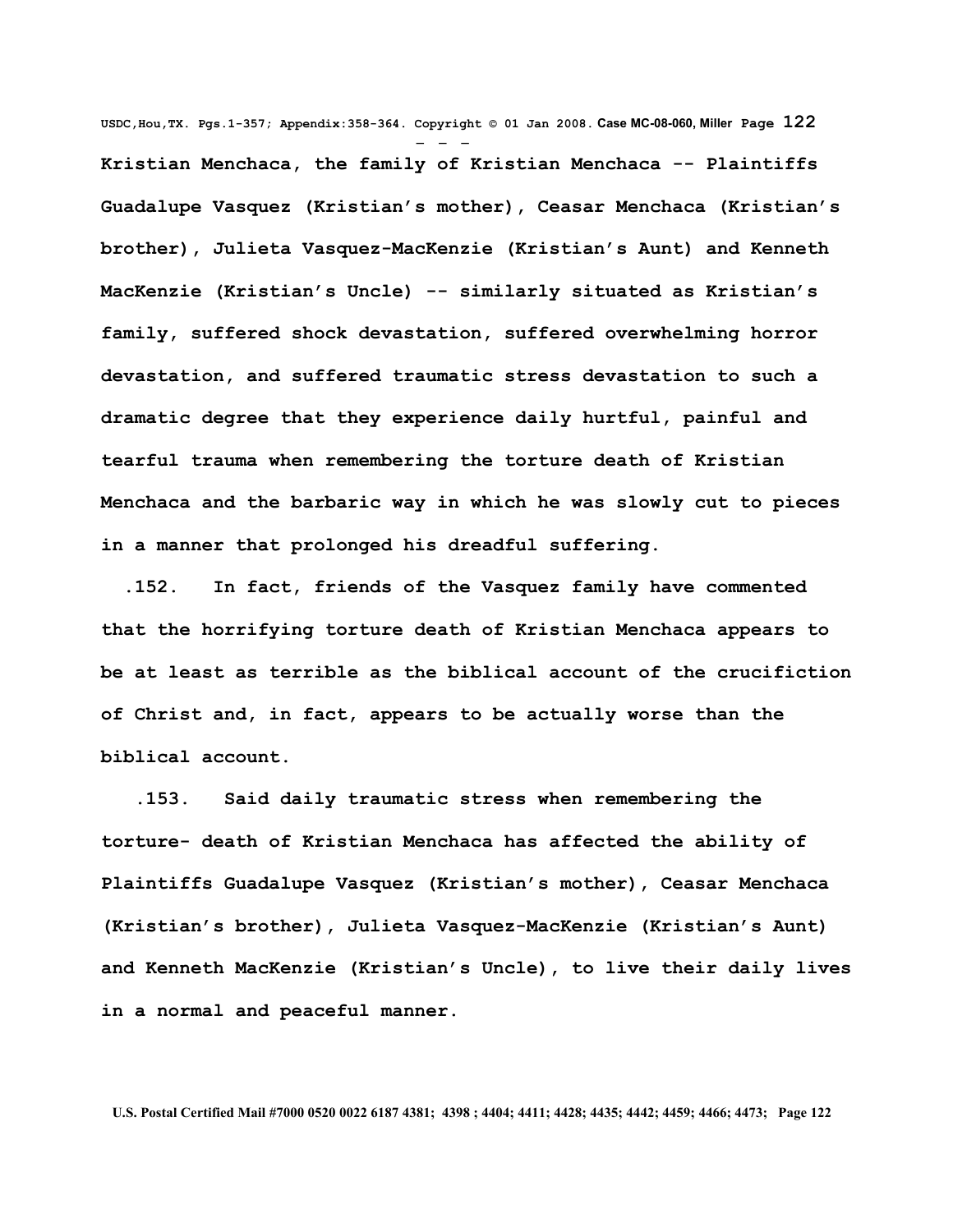**USDC,Hou,TX. Pgs.1-357; Appendix:358-364. Copyright © 01 Jan 2008. Case MC-08-060, Miller Page 123**

- - -

 **.154. Guadalupe Vasquez (Kristian's mother) has lost much of her ability to reason normally and as a consequence of apparently losing her common sense, within one year, has spent all of the \$500,000 life insurance money paid to her as a consequence of Christian's death. She now works part time helping disabled people in wheel chairs as she has trouble functioning in normal day-to-day tasks.** 

 **.155. Ceasar Menchaca (Kristian's brother), has lost job after job and because of severe depression over Kristian's horrible death. He frequently leaves home for days on end and has lost so much weight that he appears to be anorexic and malnourished. Ceasar Menchaca has enrolled in Arabic and Farsi language classes with plans to travel to the Middle East and find his brother's murderers. This behavior illustrates the extent of the damage he has suffered as a consequence of the death of his brother, Kristian.** 

 **.156. Julieta Vasquez-MacKenzie (Kristian's Aunt) has lost much of her ability to reason normally because of preoccupation with the circumstances of Kristian's horrible death and cannot hold employment because she is nervous and upset and easily cries at work. She is unemployed.**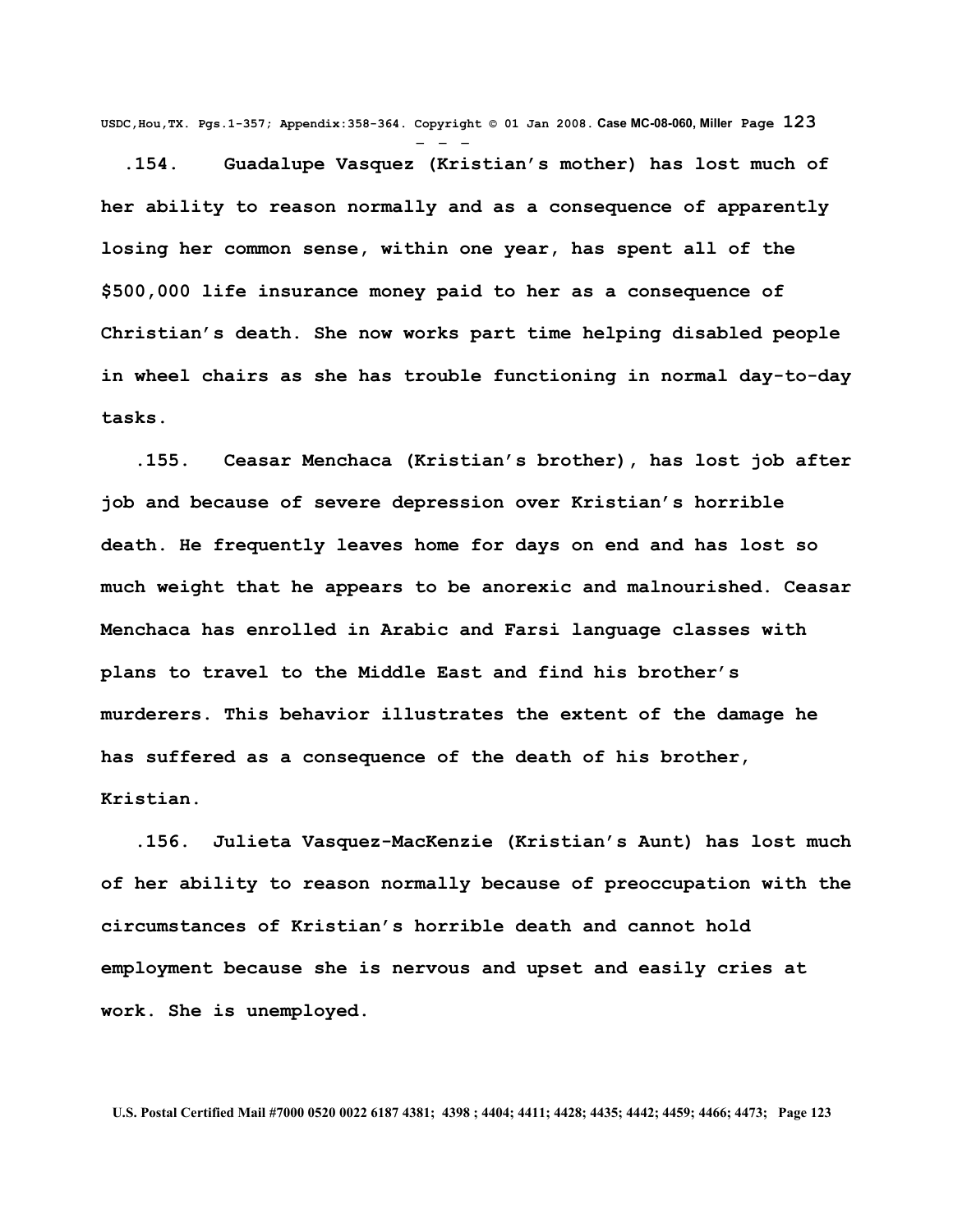**USDC,Hou,TX. Pgs.1-357; Appendix:358-364. Copyright © 01 Jan 2008. Case MC-08-060, Miller Page 124** - - -

 **.157. Kenneth MacKenzie (Kristian's Uncle) has lost ability to focus attention on employment tasks because of preoccupation with the circumstances of Kristian's horrible death and, as a consequence, has been fired from one job and recently has been cut to part-time employment by his employer because he has problems focusing his attention at work and has experienced several vehicle accidents as a consequence.** 

**.158. The embezzlement of said \$87 million dollars of rewards "manipulatively offered by said Defendant Gonzales and Interested Parties" were paid out to save the lives of said captured multimillion dollar reward terrorists at higher multi million dollar amounts "manipulatively offered by said Defendant Gonzales and said Interested Parties #1 to #3 for captured terrorists.**

 **.159. Said \$87 million dollars of rewards "manipulatively offered by said Defendant Gonzales and Interested Parties" have been wrongfully removed from the U.S. treasury to pay rewards for the delivery, "alive," of said multi million dollar reward captured terrorists. Meanwhile U.S. soldiers, PFC Menchaca and PFC Tucker, were tortured to death while said \$87 million dollars of rewards "manipulatively offered by said Defendant Gonzales and Interested Parties #1, #2, and #3" were paid out to save the lives of said captured multi-million dollar reward terrorists.**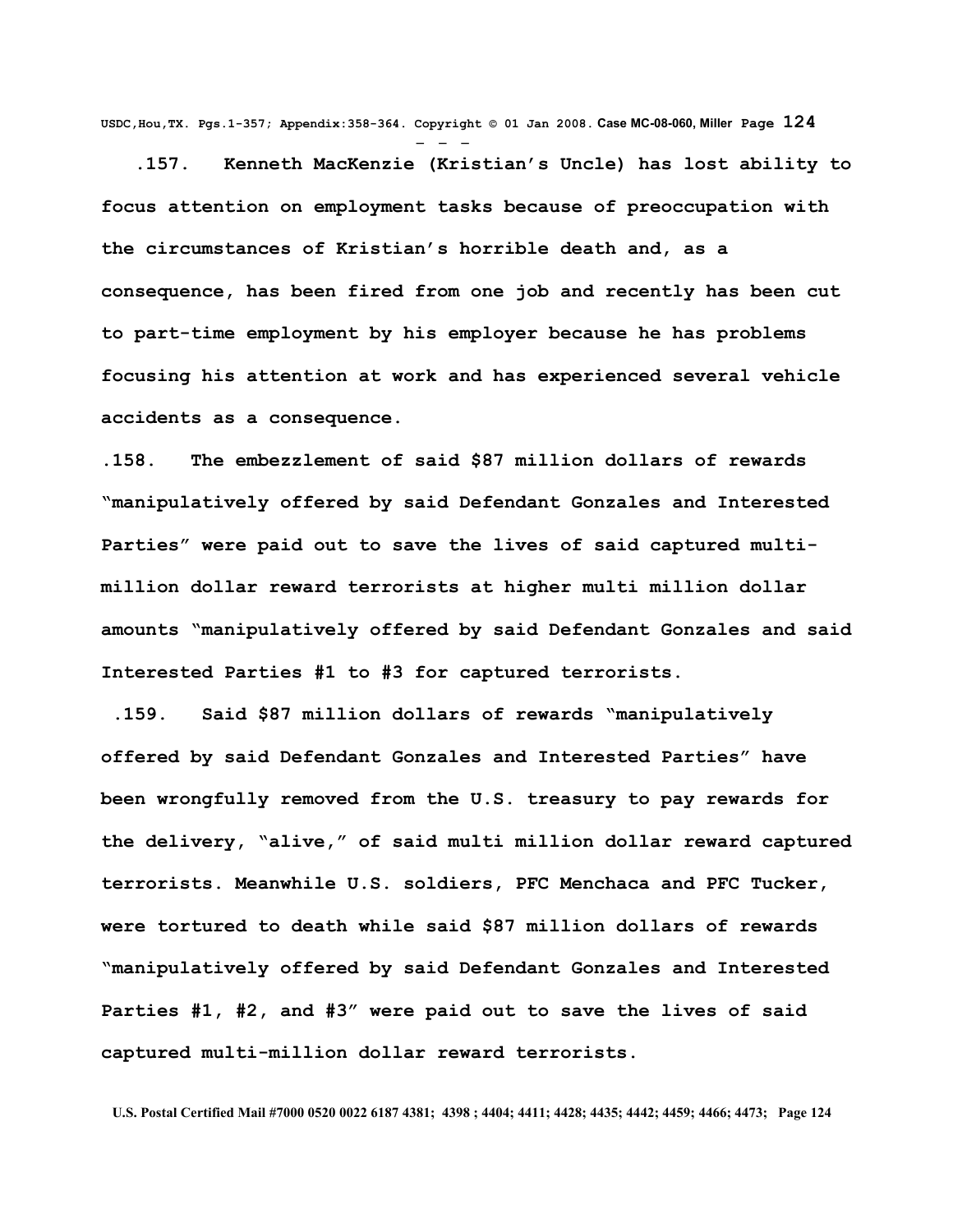**USDC,Hou,TX. Pgs.1-357; Appendix:358-364. Copyright © 01 Jan 2008. Case MC-08-060, Miller Page 125** - - -

 **.160. By contrast, all U.S. soldiers terrorist-captured in Iraq and Afghanistan have been tortured to death while all multi-million dollar reward terrorists captured in Iraq and Afghanistan have been delivered alive to U.S. custody.**

 **.161. The Al Shura / Al Queda terrorist, Abu Ayyub al-Masri - <http://www.rewardsforjustice.net/> ; Rewards for Justice, Washington, D.C. 20522-0303, USA ; 800-US REWARDS(1-800-877- 3927[\)RFJ@state.gov](mailto:RFJ@state.gov) -- assigned by Defendants a \$1,000,000 to \$5,000,000 life saving ransom/reward, tortured PFC Christian Menchaca and PFC Thomas Tucker to death by (1) cutting off the penis and testicles of both men while still alive, (2) crushing their faces with rifle butts still alive,, (3) sliting open their abdomens-pulling-intestines-to-ground still alive, (4) cutting off their hands still alive, (5) gouging out their eyes still alive, (6) tearing off their arms and legs while still alive, (7) finally cutting their heads off and their hearts out. SEE:**

## **<http://www.msnbc.msn.com/id/18702554/>;**

## **[http://www.usatoday.com/news/world/iraq/2007-05-16-missing-](http://www.usatoday.com/news/world/iraq/2007-05-16-missing-soldiers-reward_N.htm)**

## **[soldiers-reward\\_N.htm](http://www.usatoday.com/news/world/iraq/2007-05-16-missing-soldiers-reward_N.htm)**

 **.162. Abu Ayyub al-Masri, next, called for assistance from Jihadist Nuclear experts to wage a Nuclear Jihad against the West**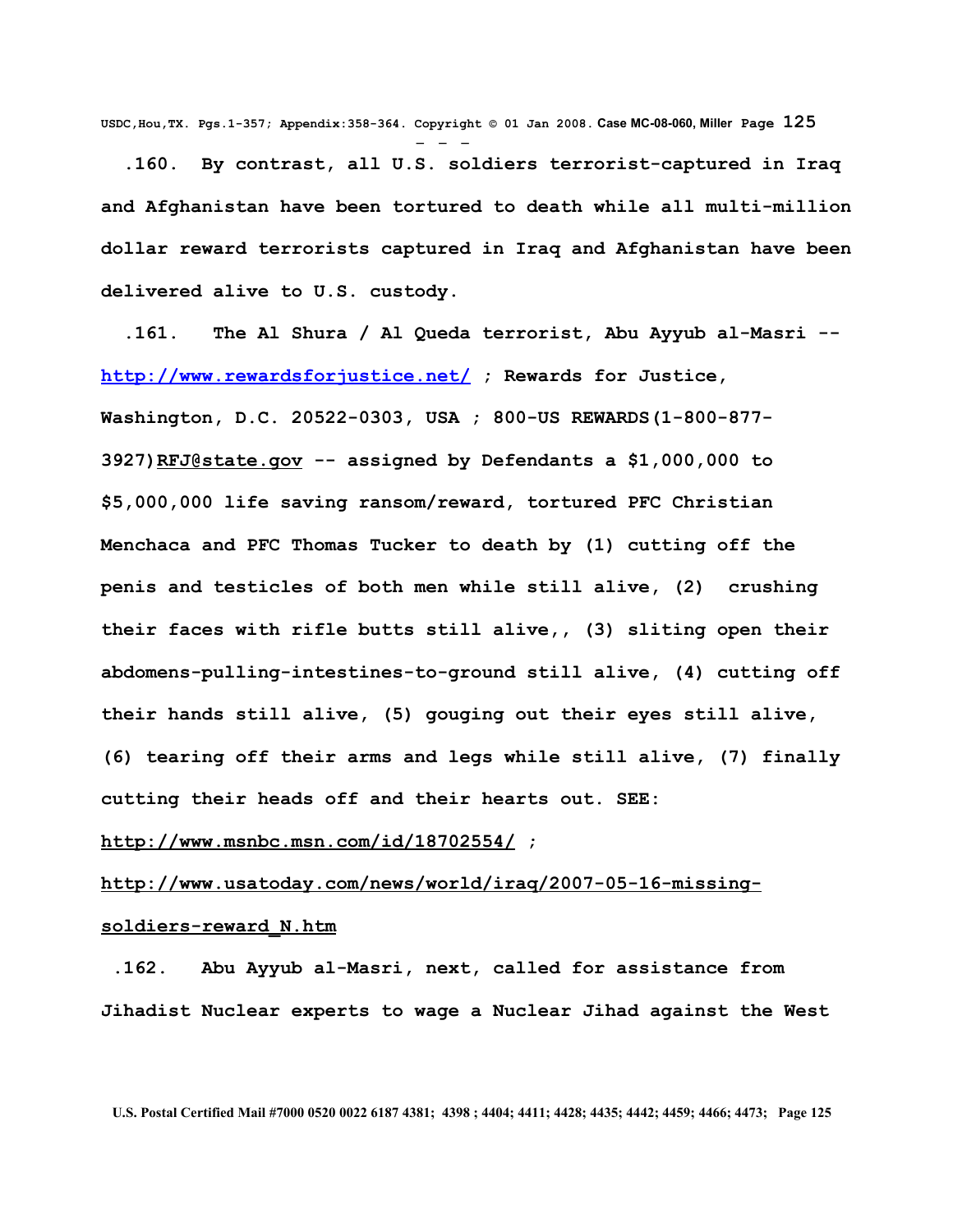**USDC,Hou,TX. Pgs.1-357; Appendix:358-364. Copyright © 01 Jan 2008. Case MC-08-060, Miller Page 126** - - **and other unspecified targets (much more information exists on al-Masri's call to Nuclear Jihad).** 

 **.163. The fact that said \$87 million dollars of rewards "manipulatively offered by said Defendant Gonzales and Interested Parties #1, #2, and #3" were paid out to save the lives of said captured multi-million dollar reward terrorists while terroristcaptured U.S. soldiers were being tortured to death in the most heinous manner, since the crucifixion of Christ, is an indication of the utmost barbaric treason against the United States.** 

**.164. Defendant #1, Gonzales, Interested Party #1, Rice, Interested Party #2, Rumsfeld, Interested Party #3, Gates, whose state and federal crime offenses of embezzling U.S. Treasury money to Pay multi-million dollar rewards to save the lives of terrorists, enemies of the United States, fighting a terrorist war against the United States and against PFC Kristian Menchaca, PFC Thomas Tucker, and other terrorist-captured U.S. soldiers, similarly situated, during war time in Iraq and Afghanistan, include and involve mail fraud and wire fraud to pay embezzled U.S. treasury money to save lives of captured terrorists, meanwhile denying U.S. soldiers said larger multi million dollar life saving rewards while Defendant #1, Gonzales, and Interested Party #1, Rice, Interested Party #2, Rumsfeld, and Interested Party #3,**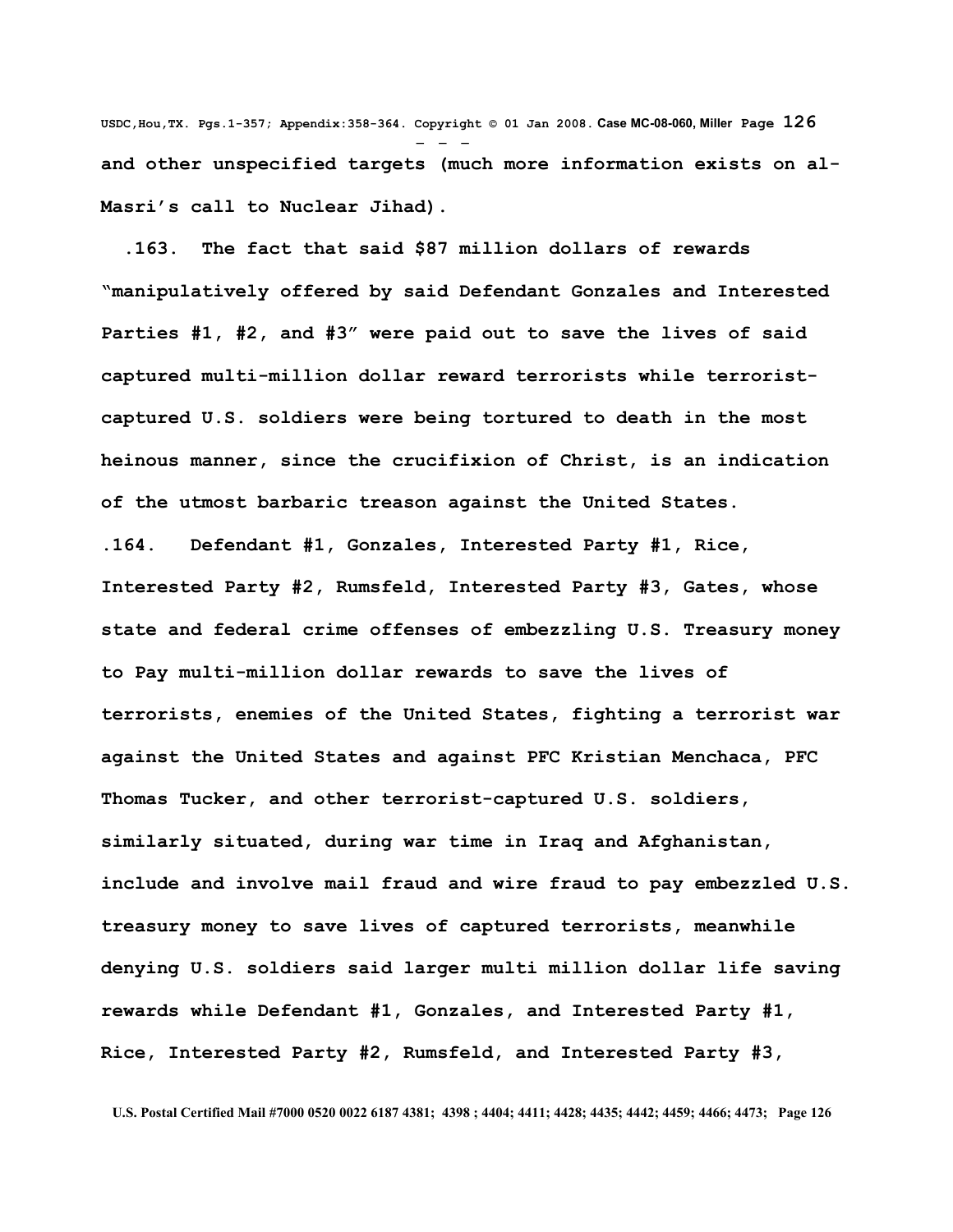**USDC,Hou,TX. Pgs.1-357; Appendix:358-364. Copyright © 01 Jan 2008. Case MC-08-060, Miller Page 127** - - - **Gates, in preference to saving the lives of terrorist-captured U.S. soldiers, paid \$87 million in rewards to save the lives of captured terrorists, meanwhile PFC Kristian Menchaca, PFC Thomas Tucker, and other terrorist-captured U.S. soldiers, similarly situated, were being tortured to death while said increments of said \$87 million dollars were being paid out to save the lives of said terrorists.**

 **.165. Defendant Gonzales' and Interested parties, #1, Rice's, #2 Rumsfeld's, and #3 Gates' said reward treasons, similarly situated against American citizen soldiers, include: (1) theft and diversion of U.S. treasury reward money paid to save lives of terrorist enemies of the United States during wartime, whose lives were in fact saved by said reward money, meanwhile denying the same rewards to terrorist-captured U.S. soldiers during wartime while said Defendants stood by and watched as said multi-million dollar reward denied U.S. soldiers, life valued at \$50,000, each, were being tortured to death on the internet by the very same terrorists -- Al Shura / Al Queda terrorist, Abu Ayyub al-Masri -- for whom Defendant Gonzales' and Interested parties, #1, Rice, #2 Rumsfeld, and #3 Gates had proclaimed a \$5 million dollar reward, (2) Defendant Gonzales' and Interested parties, #1, Rice, #2 Rumsfeld, and #3 Gates engaging in organized criminal activity, (3) Defendant Gonzales' and Interested parties, #1, Rice, #2 Rumsfeld, and #3**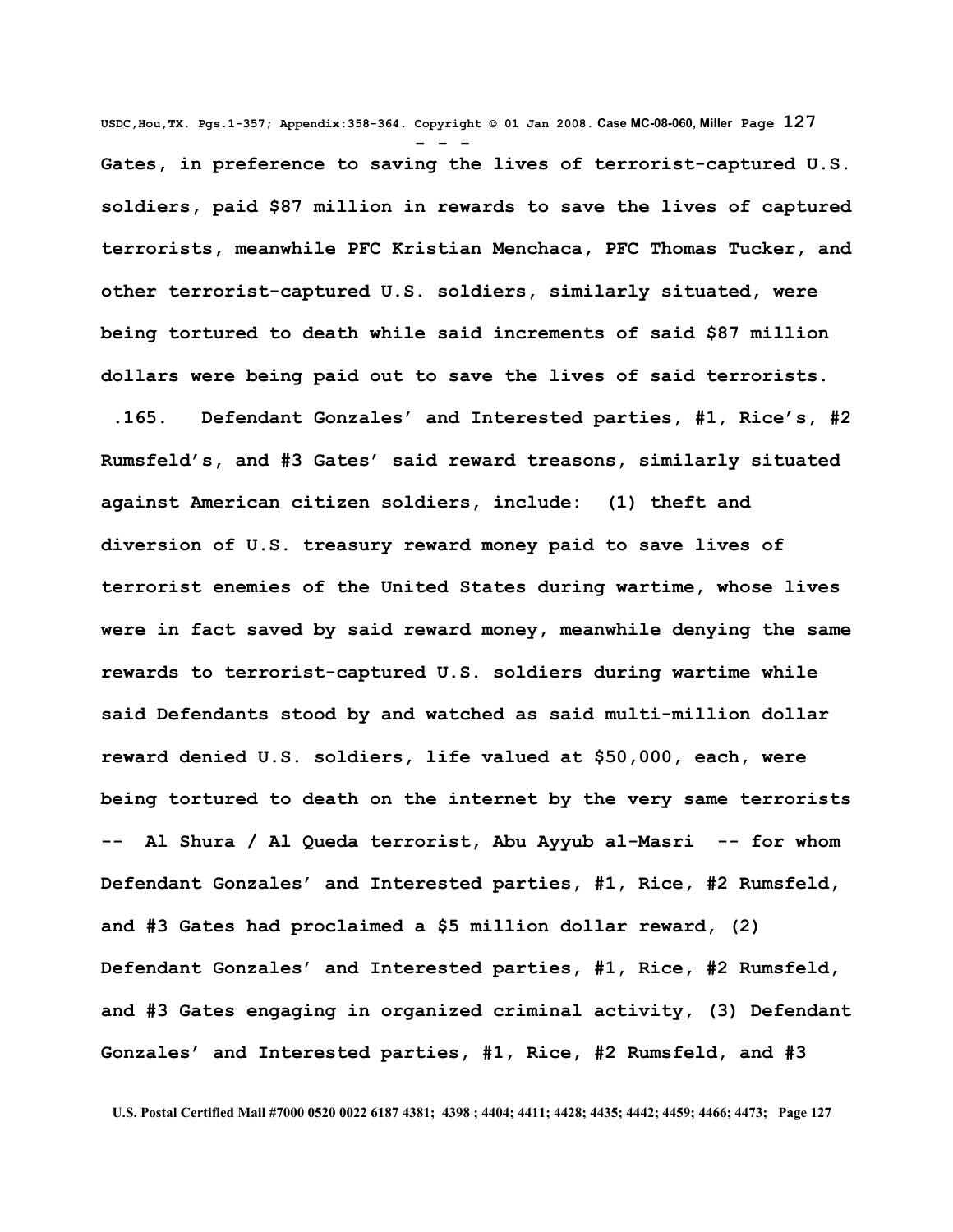**USDC,Hou,TX. Pgs.1-357; Appendix:358-364. Copyright © 01 Jan 2008. Case MC-08-060, Miller Page 128** - - - **Gates engaging in conspiracy of two or more persons to commit theft and diversion of U.S. treasury reward money, (4) Defendant Gonzales' and Interested parties, #1, Rice, #2 Rumsfeld, and #3 Gates engaging in concealment of embezzled U.S. treasury reward money evidence and (5) Defendant Gonzales' and Interested parties, #1, Rice, #2 Rumsfeld, and #3 Gates engaging in concealment of diverted U.S. treasury reward money, and engaging in obstruction of justice in diversion of U.S. treasury reward money away from rewards offered for terrorist-captured U.S. soldiers, while refusing terrorist-captured U.S. soldiers the same equal life saving rewards as so generously offered at millions of dollars by Defendant Gonzales and Interested parties, #1, Rice, #2 Rumsfeld, and #3 Gates engaging in manipulatively offered high multi million dollar rewards to preferentially save the lives of terrorist enemies of the United States during war time at a higher multimillion-dollar reward rate during the same "juxtaposed" time frame while said multi-million-dollar terrorists tortured to death said low \$50,000 dollar captured U.S. soldiers, PFC Kristian Menchaca and PFC Thomas Tucker, whose lives were undervalued by error or mistake or with possible deliberation. Each soldier, at \$50,000 rewards, manipulated by Defendant Gonzales and Interested parties, #1, Rice, #2 Rumsfeld, and #3 Gates, said manipulatively offered**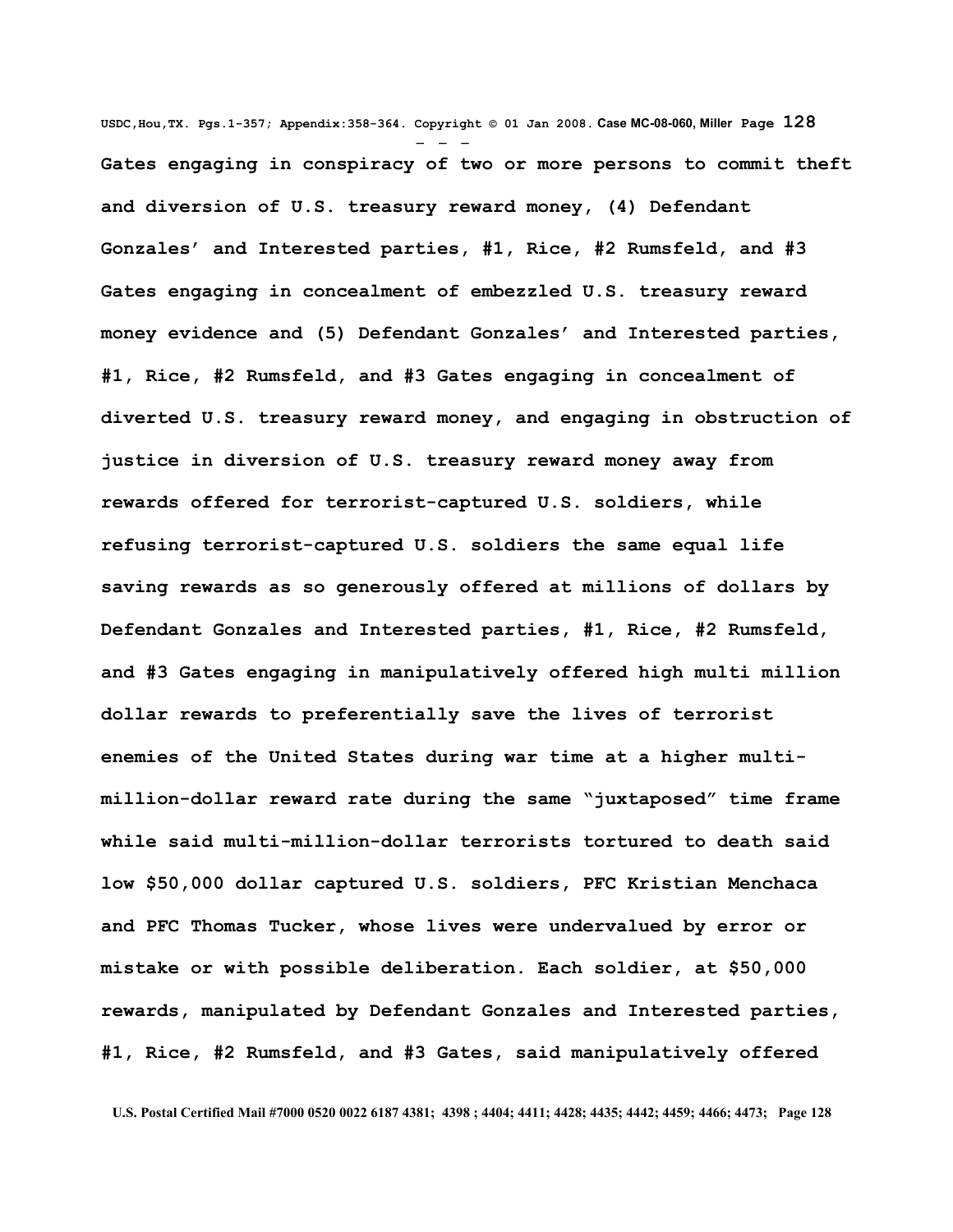**USDC,Hou,TX. Pgs.1-357; Appendix:358-364. Copyright © 01 Jan 2008. Case MC-08-060, Miller Page 129** - - **high multi million dollar rewards to preferentially save the lives of terrorist enemies of the United States during war time amounted to criminal attempts to commit said "Obstruction of Justice" crimes, conspiracy to commit said "Obstruction of Justice" RICO crimes, and said crimes identified Defendant Gonzales and Interested parties, #1, Rice, #2 Rumsfeld, and #3 Gates as "accessories-before-during-and-after-the-fact" of said erroroneous or deliberated crimes of Treason, which criminal acts are chargeable as State Law violations of Texas Penal Law and are chargeable as relative collateral Federal offenses listed as Federal Law violations under U.S. Codes, and which acts are punishable by imprisonment for more than one year, as set forth in 18 USC Section 1961(1)(A)(B)(C)(D)(E).** 

**.166. As described herein, said Defendant Gonzales and Interested parties, #1, Rice, #2 Rumsfeld, and #3 Gates did knowingly, willfully, and intentionally commit acts, attempt to commit acts, or conspire to commit acts that are indictable under 18 USC Sections 1503, as set forth in 18 USC 1961(1)(A)(B)(C)(D)(E); and, said Defendant Gonzales and Interested parties, #1, Rice, #2 Rumsfeld, and #3 Gates, under 1961(3) are "PERSONs," as described in these paragraphs, said "persons" included Defendant Gonzales and Interested parties, #1, Rice, #2 Rumsfeld, and #3 Gates as**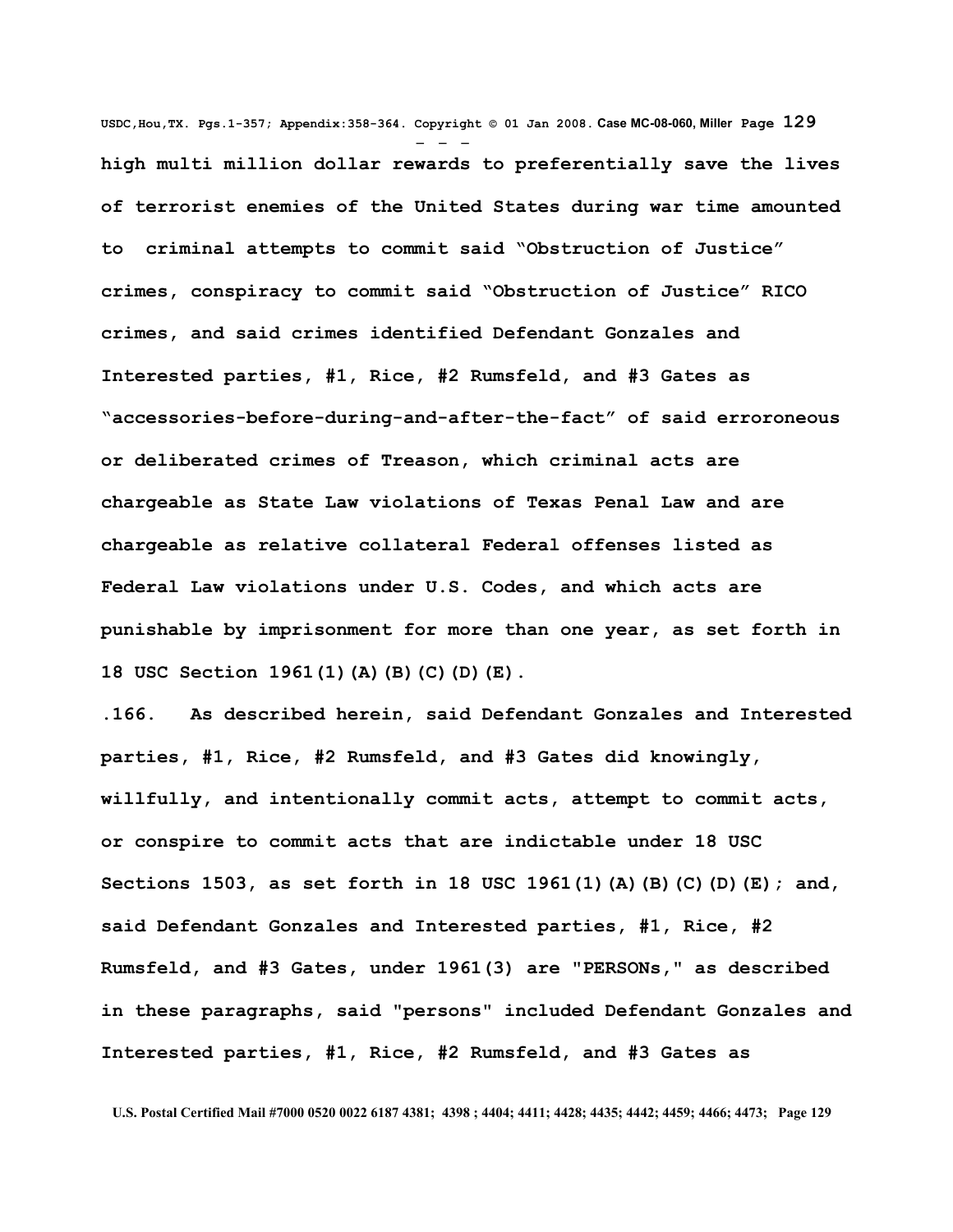**USDC,Hou,TX. Pgs.1-357; Appendix:358-364. Copyright © 01 Jan 2008. Case MC-08-060, Miller Page 130** - - **individuals and entities capable of holding a legal or beneficial interest in property; and, under 1961, (4) are an "ENTERPRISE" as described in these paragraphs; Defendant Gonzales and Interested parties, #1, Rice, #2 Rumsfeld, and #3 Gates were and are associations in fact who constituted an enterprise as the term enterprise is defined in 18 USC Section 1961(4); and, under 1961(5) "PATTERN OF RACKETEERING ACTIVITY," as described in this paragraph, said acts, overt acts, and criminal acts perpetrated by Defendant Gonzales and Interested parties, #1, Rice, #2 Rumsfeld, and #3 Gates constituted a pattern of Racketeering activity consisting of a plurality of more than two acts of Racketeering activity, all of which occurred after the effective date of 18 USC Section 1961 et seq., and the last of which occurred within ten years after the commission of a prior act of Racketeering activity within the meaning of 18 USC Section 1961(5); and, under provisions of 1962(c): as described, said Defendant Gonzales and Interested parties, #1, Rice, #2 Rumsfeld, and #3 Gates -- did, "through a pattern of Racketeering activity," "acquire or maintain," "directly or indirectly," "interest in or control of" said "enterprise" and control of "enterprises" which were "engaged in, and the activities of which affected interstate or foreign commerce," and, Defendant Gonzales and Interested parties, #1,**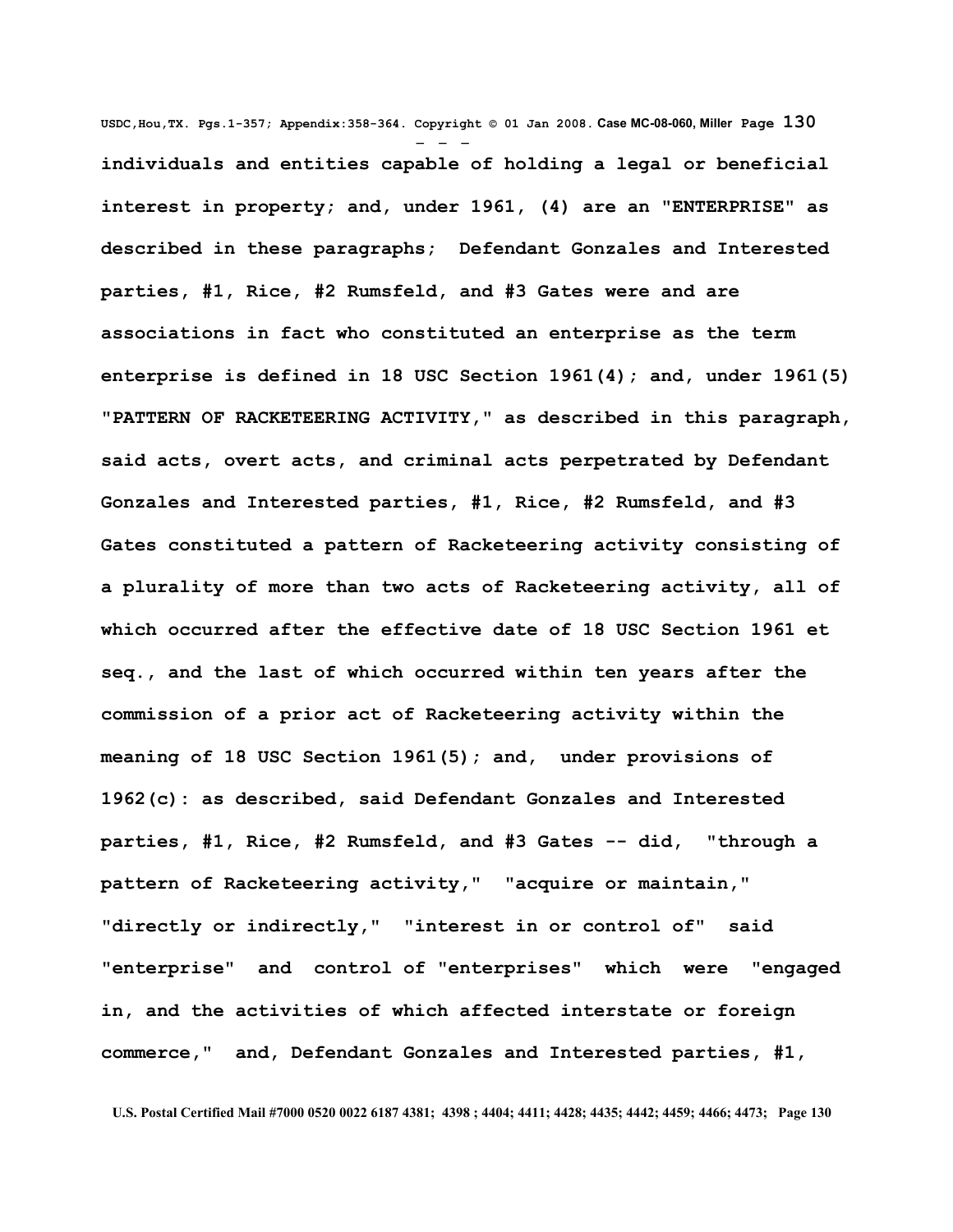**USDC,Hou,TX. Pgs.1-357; Appendix:358-364. Copyright © 01 Jan 2008. Case MC-08-060, Miller Page 131** - - - **Rice, #2 Rumsfeld, and #3 Gates, thereby, did violate 18 USC Section 1962(c); and, under provisions of 1962(c), as described in this paragraph, said Defendant Gonzales and Interested parties, #1, Rice, #2 Rumsfeld, and #3 Gates were "persons" and "enterprises," "employed by or associated with an enterprise engaged in, or the activities which affect, interstate or foreign commerce," who did "conduct or participate, directly or indirectly," "in the conduct of such enterprise's affairs through a pattern of Racketeering activity"; and, under 1962(d) CONSPIRACY, as described in these paragraphs, said Defendants -- Defendant Gonzales and Interested parties, #1, Rice, #2 Rumsfeld, and #3 Gates -- did "conspire to violate ... the provisions of 18 USC Section 1962(c)," and thereby did violate Section 1962 (d).** 

 **.167. As described herein and in this paragraph, these acts and offenses were aided and abetted by said government employee and government official Defendants -- Defendant Gonzales and Interested parties, #1, Rice, #2 Rumsfeld, and #3 Gates -- who were informed beforehand of the commission of the actions alleged herein and intentionally, knowingly, nonfeasantly, misfeasantly, and malfeasantly ignored, avoided, or aided, abetted, counseled, commanded, induced, procured, solicited, requested, importuned, acted under color of law and operation of law to perpetrate and**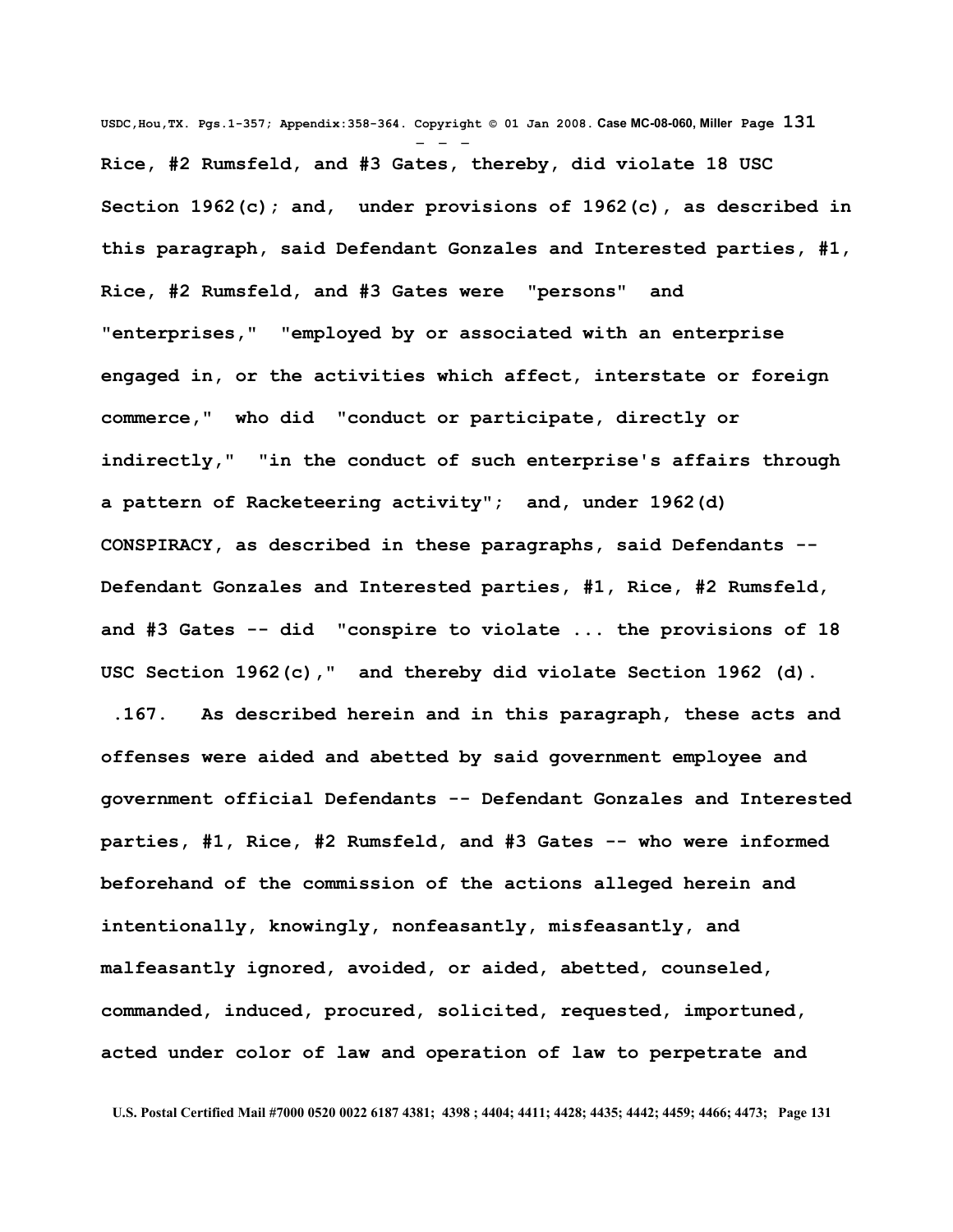**USDC,Hou,TX. Pgs.1-357; Appendix:358-364. Copyright © 01 Jan 2008. Case MC-08-060, Miller Page 132** - - **consummate said actions and offenses, as criminal accessoriesbefore-during-and-after-the-fact of said crimes, by using their position and influence to ignore, and to avoid, and/or to aid, to abet, to permit, to control, to protect, to conceal, and/or to aid and abet as criminal accessories-before-during-and-after-the-fact of said crimes, and/or benefit from said actions. These wrongful acts were aided and abetted by the Defendant Groups, corporations, associations, enterprises, other legal entities, union or group of individuals, individuals, natural persons, government agents, and other legal entities as described herein.**

**.168. Said Defendants -- Defendant Gonzales and Interested parties, #1, Rice, #2 Rumsfeld, and #3 Gates -- through said patterns of Racketeering activity, did unlawfully divert, collect, and pay out reward money from The U.S. Treasury `Counterterrorism Fund' reward money provisioned under USC TITLE I, Section 101 –and under "TITLE 18, §ection 3071, Section 3072, and 22 U.S.C. Section 2708, by direct and indirect means of "Mail Fraud" and "Wire Fraud," in-fact did engage in activities which affect interstate commerce. Defendant Gonzales and Interested parties, #1, Rice, #2 Rumsfeld, and #3 Gates did conduct themselves and participate in said Title 18 violations directly and indirectly as specified within the meaning of USC 18, Section 1961 et seq, 1962 (c),(d).**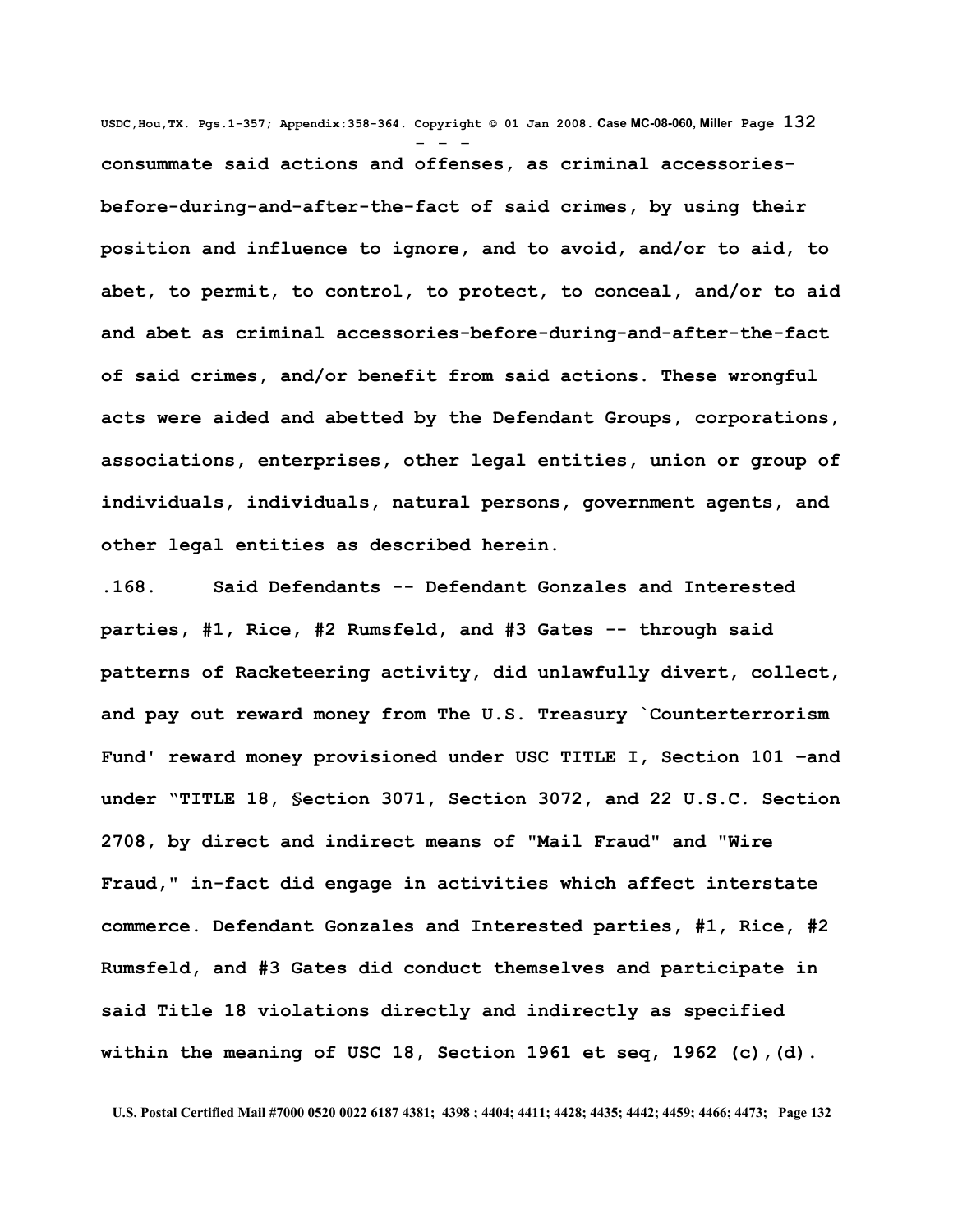**USDC,Hou,TX. Pgs.1-357; Appendix:358-364. Copyright © 01 Jan 2008. Case MC-08-060, Miller Page 133**

- - - **.169. Moreover, said Defendants -- Defendant Gonzales and Interested parties, #1, Rice, #2 Rumsfeld, and #3 Gates -- together with others known and unknown, did knowingly, willfully, and intentionally commit acts chargeable under State law at the time of their commission when they unlawfully violated Title 18, Section 1341 "Mail Fraud", a RICO Act Predicate, when said Defendants -- Defendant Gonzales and Interested parties, #1, Rice, #2 Rumsfeld, and #3 Gates -- unlawfully caused to be issued reward payments from reward money in aggregates totaling \$87 million dollars from The U.S. Treasury `Counterterrorism Fund' reward money provisioned under USC TITLE I, Section 101 –and under "TITLE 18, §ection 3071, Section 3072, and 22 U.S.C. Section 2708 that they diverted from the U.S. Treasury,** *as a priority***, to pay life saving multi-million dollar rewards to save the lives of Terrorists captured before, during, and after PFC Menchaca and PFC Tucker were terroristcaptured and torture-murdered in Jun 2006. Each said U.S. Army soldier was tortured and then murdered as a consequence of said deliberately low and undersized ransom / reward of \$50,000 that Defendant Gonzales and Interested parties, #1, Rice, #2 Rumsfeld, and #3 Gates offered for the return of terrorist-captured U.S. soldiers, meanwhile Defendant Gonzales and Interested parties, #1, Rice, #2 Rumsfeld, and #3 Gates refused to offer the same and equal**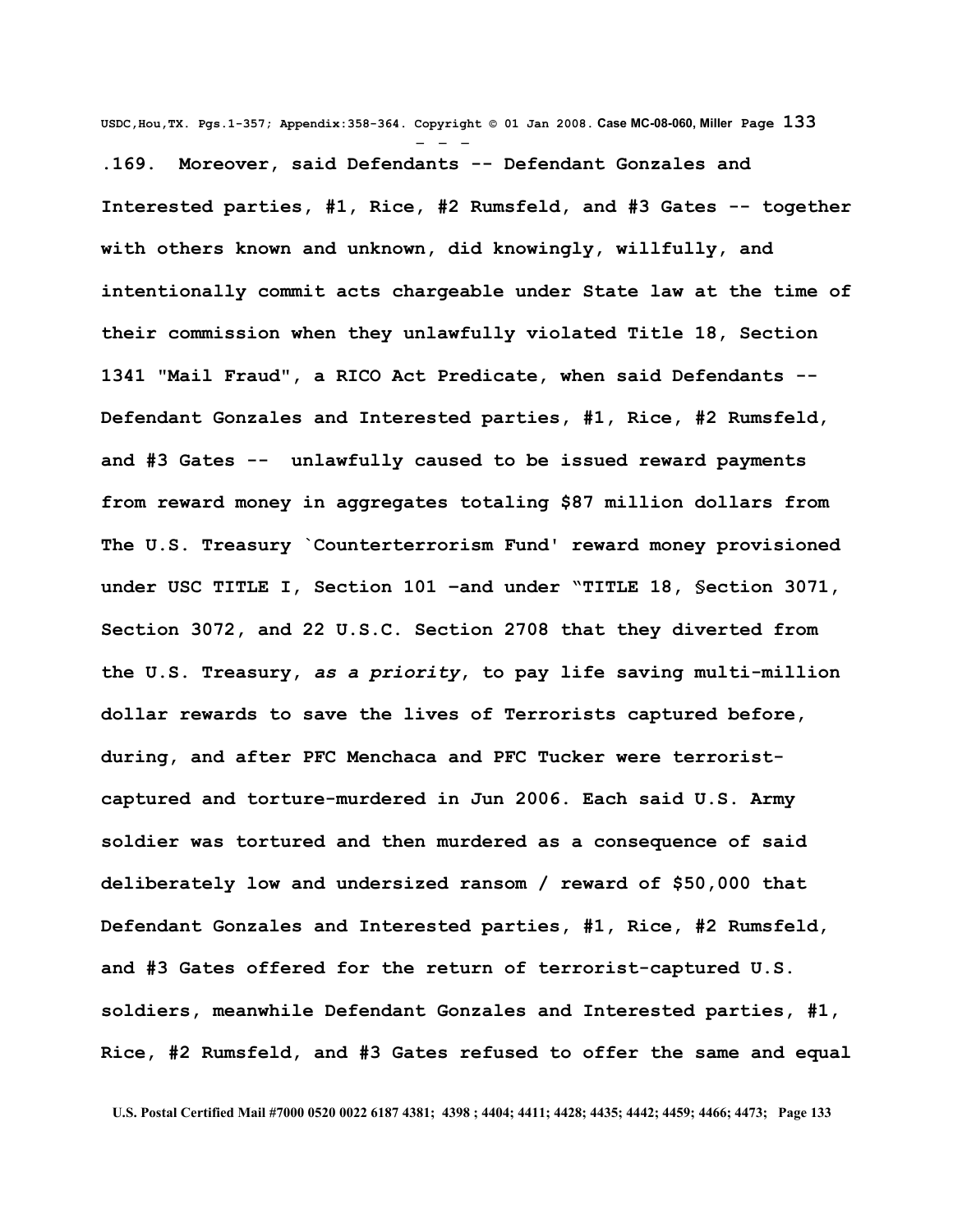**USDC,Hou,TX. Pgs.1-357; Appendix:358-364. Copyright © 01 Jan 2008. Case MC-08-060, Miller Page 134** - - **multi-million dollar rewards that Defendant Gonzales and Interested parties, #1, Rice, #2 Rumsfeld, and #3 Gates were constantly offering as web- advertised from the "Rewards for Justice" captioned U.S. Department of State Web site, for captured terrorists and were simultaneously refusing to offer the same and equal multi-million dollar rewards that Defendant Gonzales and Interested parties, #1, Rice, #2 Rumsfeld, were constantly offering from the "Rewards for Justice" captioned FBI Web site, for captured terrorists but, in conspiracy, were not providing to terroristcaptured U.S. soldiers as was the apparent intent of Congress.**

 **.170. And thusly, Defendant Gonzales and Interested parties, #1, Rice, #2 Rumsfeld, and #3 Gates conspired to violate and did violate the provisions of RICO when Defendant Gonzales and Interested parties, #1, Rice, #2 Rumsfeld, and #3 Gates did act together and did conspire together to perpetrate said acts of defrauding The U.S. Treasury `Counterterrorism Fund' reward money provisioned under USC TITLE I, Section 101 –and under "TITLE 18, §ection 3071, Section 3072, and 22 U.S.C. Section 2708 that they diverted from the U.S. Treasury denying U.S. soldiers life saving rewards meanwhile paying those same defrauded U.S. Treasury rewards to save terrorist lives, said activity that violated proscriptions under the following: Section 1962 - Prohibited activities, 18**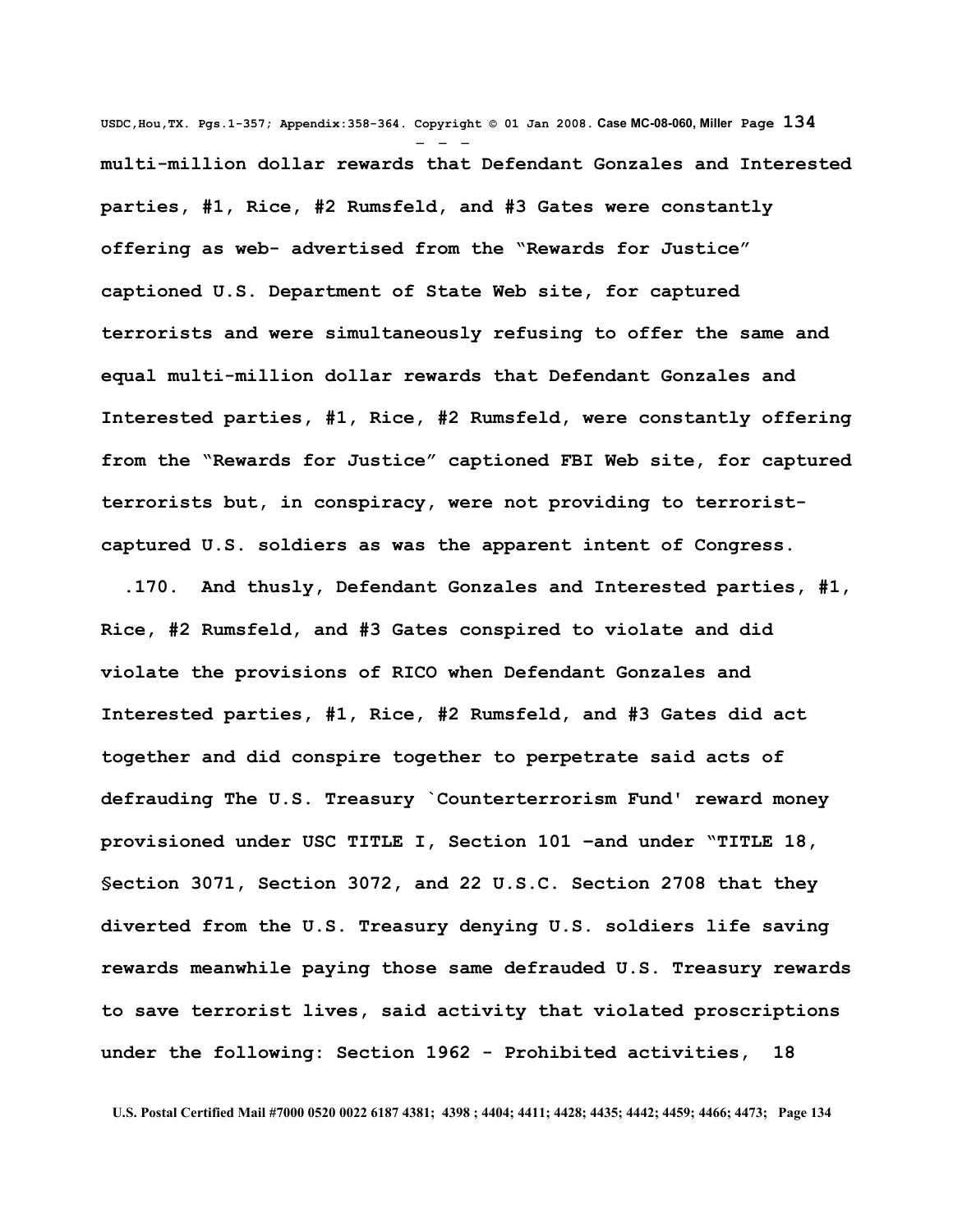**USDC,Hou,TX. Pgs.1-357; Appendix:358-364. Copyright © 01 Jan 2008. Case MC-08-060, Miller Page 135** - - - **U.S.C. §§1962 (c), and (d)and Title 18, Section [2332b](http://www4.law.cornell.edu/uscode/html/uscode18/usc_sec_18_00002332---b000-.html) [\(g\)\(5\)\(B\)](http://www4.law.cornell.edu/uscode/html/uscode18/usc_sec_18_00002332---b000-.html#g_5_B) {A RICO predicate}; and, Defendant Gonzales and Interested parties, #1, Rice, #2 Rumsfeld, and #3 Gates did act together and did conspire together to perpetrate acts that violated proscriptions under Title 18, Section 2332b - Acts of terrorism transcending national boundaries {A RICO predicate}.**

**.171. Defendant Gonzales and Interested parties, #1, Rice, #2 Rumsfeld, and #3 Gates were and are "Principals," "Coconspirators," and "Accessories-before-during-and-after-the-fact" of offenses under Title 18, Section [2332b](http://www4.law.cornell.edu/uscode/html/uscode18/usc_sec_18_00002332---b000-.html) [\(g\)\(5\)\(B\),](http://www4.law.cornell.edu/uscode/html/uscode18/usc_sec_18_00002332---b000-.html#g_5_B) Section 1114 (relating to killing or attempted killing of officers and employees of the United States {RICO predicate}), Section 1203 (relating to hostage taking {RICO predicate}, Section 2332 (relating to certain homicides and other violence against United States nationals occurring outside of the United States {RICO predicate}), Section 2339 (relating to harboring terrorists by means of preferentially spending embezzled U.S. Reward money** 

**From The U.S. Treasury `Counterterrorism Fund' reward money provisioned under USC TITLE I, Section 101 –and under "TITLE 18, §ection 3071, Section 3072, and 22 U.S.C. Section 2708 that they diverted from the U.S. Treasury to deny U.S. soldiers equal rewards to terrorists during wartime and instead save the lives of captured**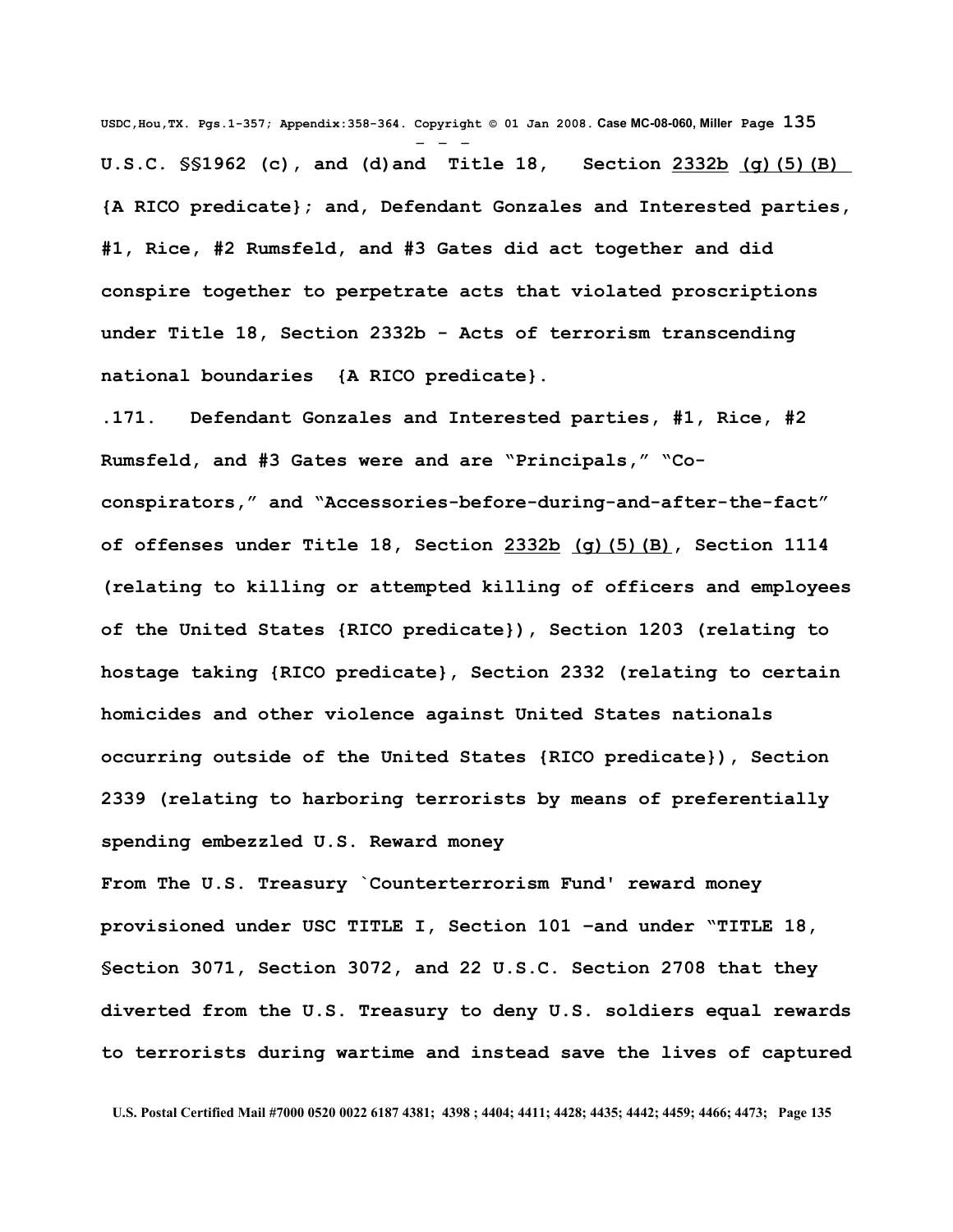**USDC,Hou,TX. Pgs.1-357; Appendix:358-364. Copyright © 01 Jan 2008. Case MC-08-060, Miller Page 136** - - **terrorists as opposed to spending said U.S. treasury money to save the lives of terrorist-captured U.S. soldiers – 101st Airborne Division soldiers Pfc. Kristian Menchaca, 23, of Houston, Texas, Pfc. Thomas L. Tucker, 25, of Madras, Ore., terrorist-captured June 2006 in Yosifiya, Iraq, and U.S. 10th Mountain Division soldiers, (3) Pfc. Joseph J. Anzack Jr., 20, of Torrance, California, (4) Spc. Alex R. Jimenez, 25, of Lawrence, Massachusetts; and (5) Pvt. Byron W. Fouty, 19, of Waterford, Michigan, terrorist-captured 12 May 2007, 2007 in Al Taqa, Iraq, RICO predicate violations of Section 2339A (relating to providing material support to terrorists {A RICO predicate}), Section 2339B (relating to providing material support to terrorist organizations by refusing to make reward money equally available from The U.S. Treasury `Counterterrorism Fund' reward money provisioned under USC TITLE I, Section 101 –and under "TITLE 18, §ection 3071, Section 3072, and 22 U.S.C. Section 2708 that they diverted from the U.S. Treasury and thereby denying equal reward money to save the lives of 101st Airborne Division soldiers Pfc. Kristian Menchaca, 23, of Houston, Texas, Pfc. Thomas L. Tucker, 25, of Madras, Ore., terrorist-captured June 2006 in Yosifiya, Iraq, and U.S. 10th Mountain Division soldiers, (3) Pfc. Joseph J. Anzack Jr., 20, of Torrance, California, (4) Spc. Alex R. Jimenez, 25, of Lawrence, Massachusetts; and (5) Pvt. Byron W.**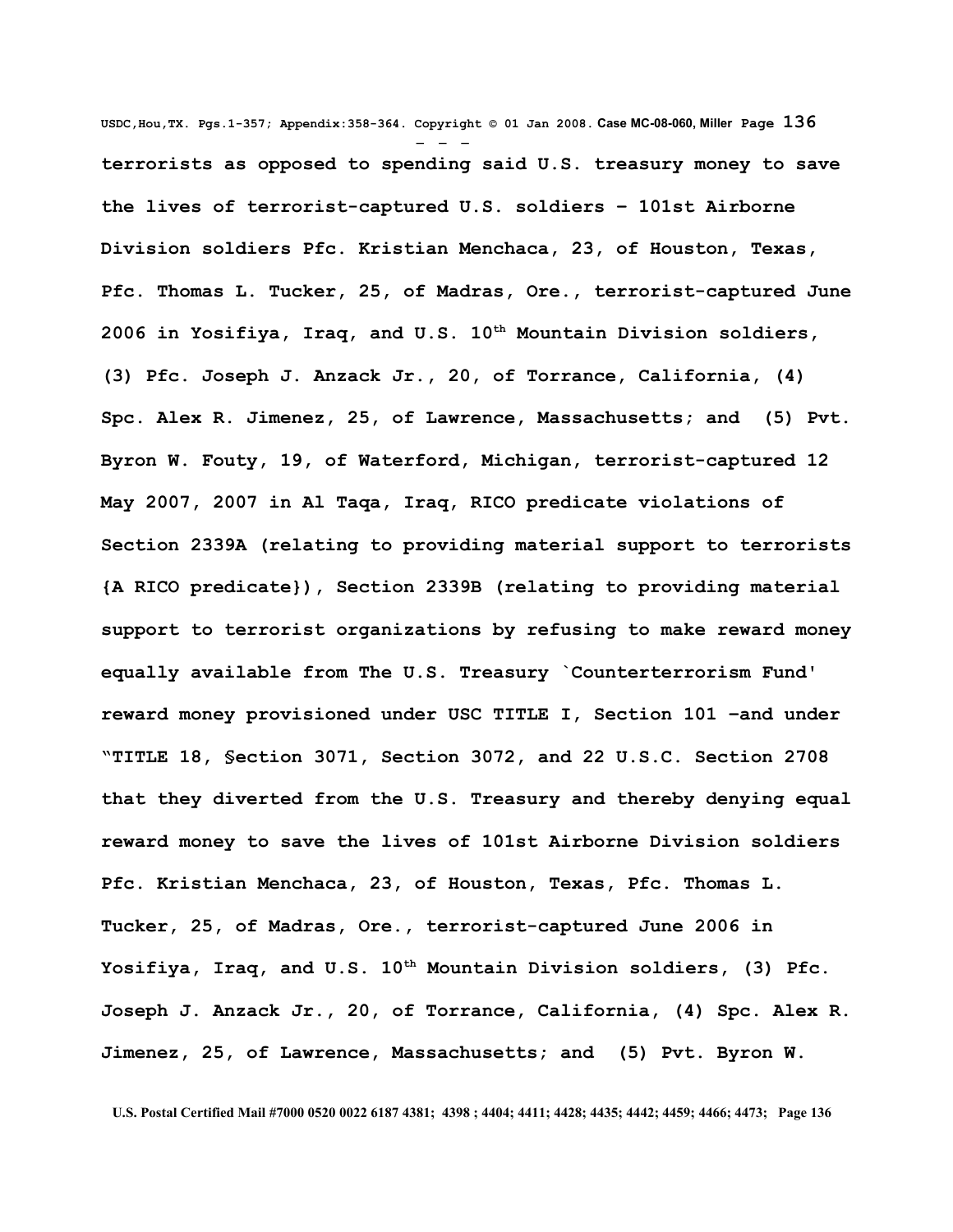**USDC,Hou,TX. Pgs.1-357; Appendix:358-364. Copyright © 01 Jan 2008. Case MC-08-060, Miller Page 137** - - - **Fouty, 19, of Waterford, Michigan, terrorist-captured 12 May 2007, 2007 in Al Taqa, Iraq –An additional RICO predicate, Section 2339C (relating to financing of terrorism {A RICO predicate}, [\[3\]](http://www.law.cornell.edu/uscode/html/uscode18/usc_sec_18_00002332---b000-.html#FN-3%23FN-3) or Section 2340A (relating to torture of US soldiers -- 101st Airborne Division soldiers Pfc. Kristian Menchaca, 23, of Houston, Texas, Pfc. Thomas L. Tucker, 25, of Madras, Ore., terrorist-captured June 2006 in Yosifiya, Iraq, and U.S. 10th Mountain Division soldiers, (3) Pfc. Joseph J. Anzack Jr., 20, of Torrance, California, (4) Spc. Alex R. Jimenez, 25, of Lawrence, Massachusetts; and (5) Pvt. Byron W. Fouty, 19, of Waterford, Michigan, terrorist-captured 12 May 2007, 2007 in Al Taqa, Iraq -- during wartime, by means of denying them equal life saving rewards from The U.S. Treasury `Counterterrorism Fund' reward money provisioned under USC TITLE I, Section 101 –and under "TITLE 18, §ection 3071, Section 3072, and 22 U.S.C. Section 2708, that they diverted from the U.S. Treasury, as Defendant Gonzales and Interested parties, #1, Rice, #2 Rumsfeld, and #3 Gates so readily provided to save the lives of terrorists more than 500 times preferred to offer a reward of \$25 million for Ussama Bin Ladin over terrorist-captured U.S. soldiers at \$50,000 each {A RICO predicate}) of this title;** 

**.172. In violating Title 18, Section 2339A, Defendant Gonzales and Interested parties, #1, Rice, #2 Rumsfeld provided material**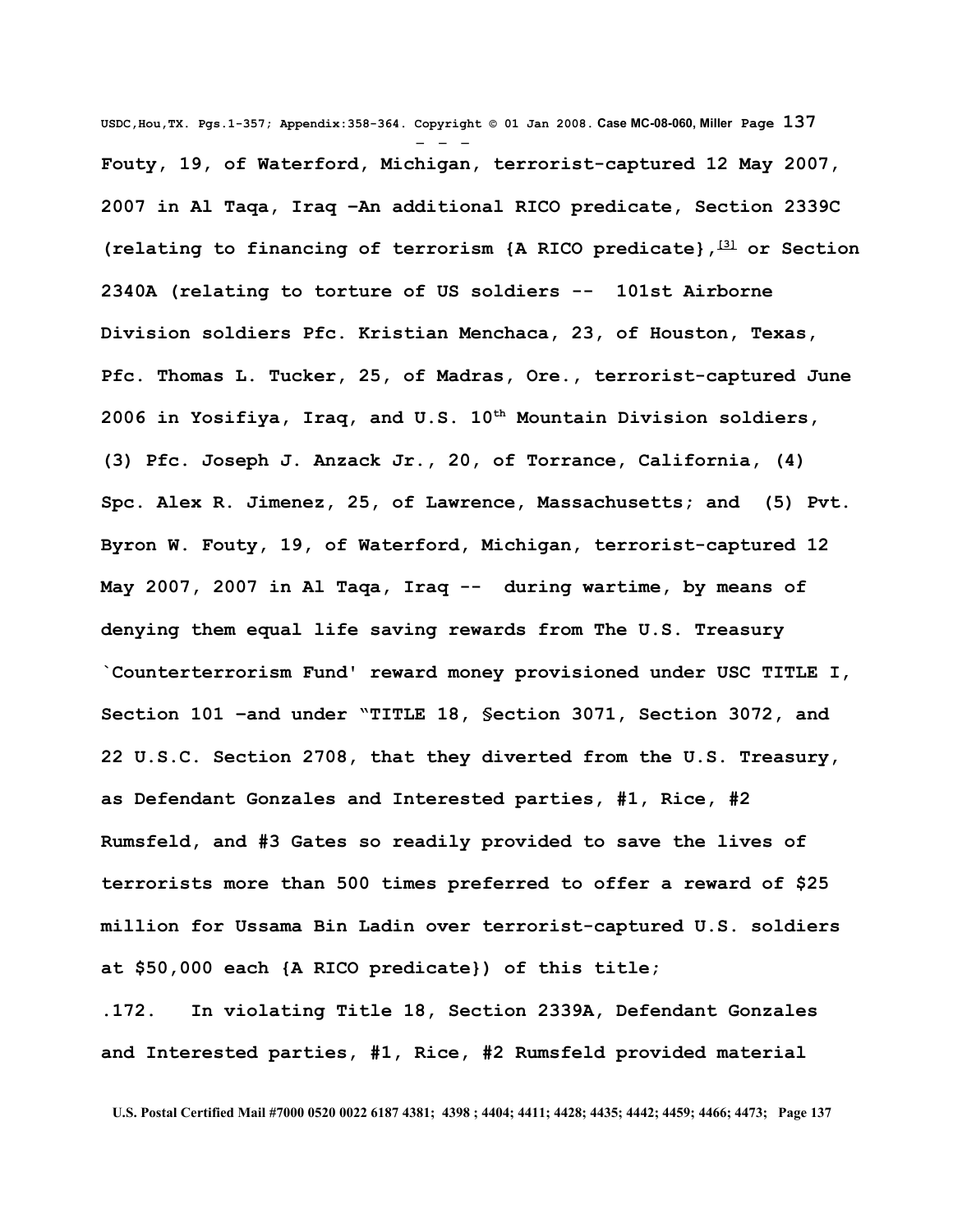**USDC,Hou,TX. Pgs.1-357; Appendix:358-364. Copyright © 01 Jan 2008. Case MC-08-060, Miller Page 138** - - **support to terrorists by means of diverting reward money from The U.S. Treasury `Counterterrorism Fund,' reward money provisioned under USC TITLE I, Section 101 –and under "TITLE 18, §ection 3071, Section 3072, and 22 U.S.C. Section 2708 that they diverted from the U.S. Treasury, budgeted by Congress to save the lives of U.S. soldiers, money that Defendant Gonzales and Interested parties, #1, Rice, #2 Rumsfeld, and #3 Gates caused to be withdrawn out of the U.S. treasury and paid to various entities for captured terrorists and terrorists whose lives would be saved as a consequence of payment of said "embezzled" U.S. treasury money paid to parties that would spare captured terrorists their lives as a consequence of payment of said multi million dollar reward money to save terrorist lives {A RICO predicate};**

 **.173. Defendant Gonzales and Interested parties, #1, Rice, #2 Rumsfeld, were and are "Principals," "Co-conspirators," and "Accessories-after-the-fact" "aiding and abetting" perpetration and consummation offenses under this crime section; Defendant Gonzales and Interested parties, #1, Rice, #2 Rumsfeld, did act together and did conspire together to perpetrate acts that violated proscriptions under Title 18, Section 956 - Conspiracy to kill, kidnap, maim, or injure persons or damage property in a foreign country by means of Defendant Gonzales and Interested parties, #1,**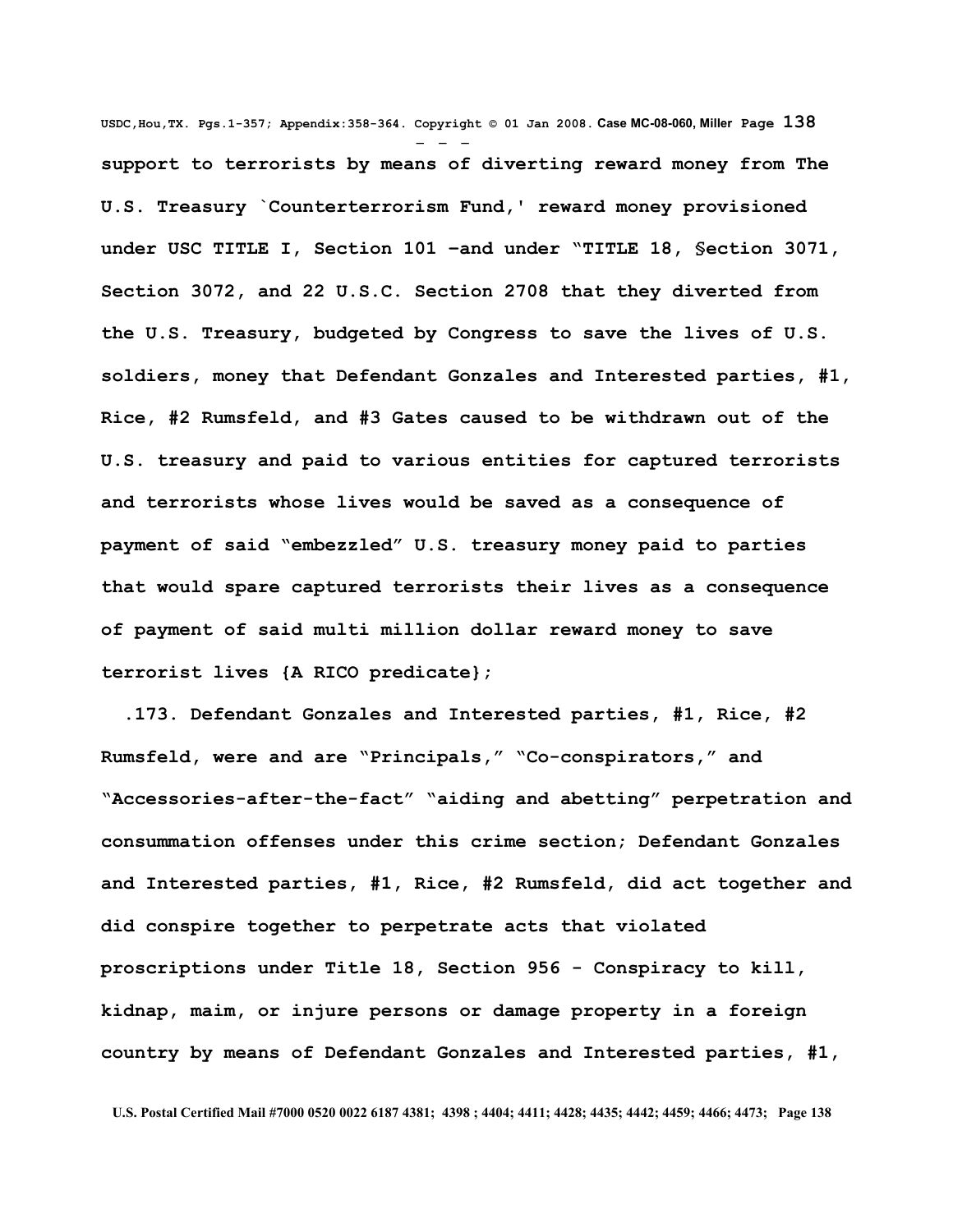**USDC,Hou,TX. Pgs.1-357; Appendix:358-364. Copyright © 01 Jan 2008. Case MC-08-060, Miller Page 139** - - - **Rice, #2 Rumsfeld, diverting reward money budgeted by Congress to save the lives of U.S. soldiers and instead paying said money to save the lives of terrorists {A RICO predicate}. by means of Defendant Gonzales and Interested parties, #1, Rice, #2 Rumsfeld, were and are "Principals," "Co-conspirators," and "Accessoriesafter-the-fact" of offenses under the foregoing crime sections. .174. USC Title 18, Section 2381 – Treason was perpetrated and consummated by means of Defendant Gonzales and Interested parties, #1, Rice, #2 Rumsfeld, as a consequence of their diverting reward money budgeted by Congress to save the lives of U.S. soldiers and instead using said reward money to save the lives of terrorists who were captured or would be captured alive as a consequence of Defendant Gonzales and Interested parties, #1, Rice, #2 Rumsfeld, and #3 Gates providing said multi-million dollar rewards on behalf of terrorists while denying said reward money to save the lives of terrorist-captured U.S. soldiers. Consequently, Defendant Gonzales and Interested parties, #1, Rice, #2 Rumsfeld, were and are "Principals," "Co-conspirators," and "Accessories-after-the-fact" of offenses under these United States Code crime sections (said crime activity that includes RICO predicate offenses that may be included as element facts comprising and adding up to a violation of USC Title 18, Section 2381 - Treason, which acts were punishable**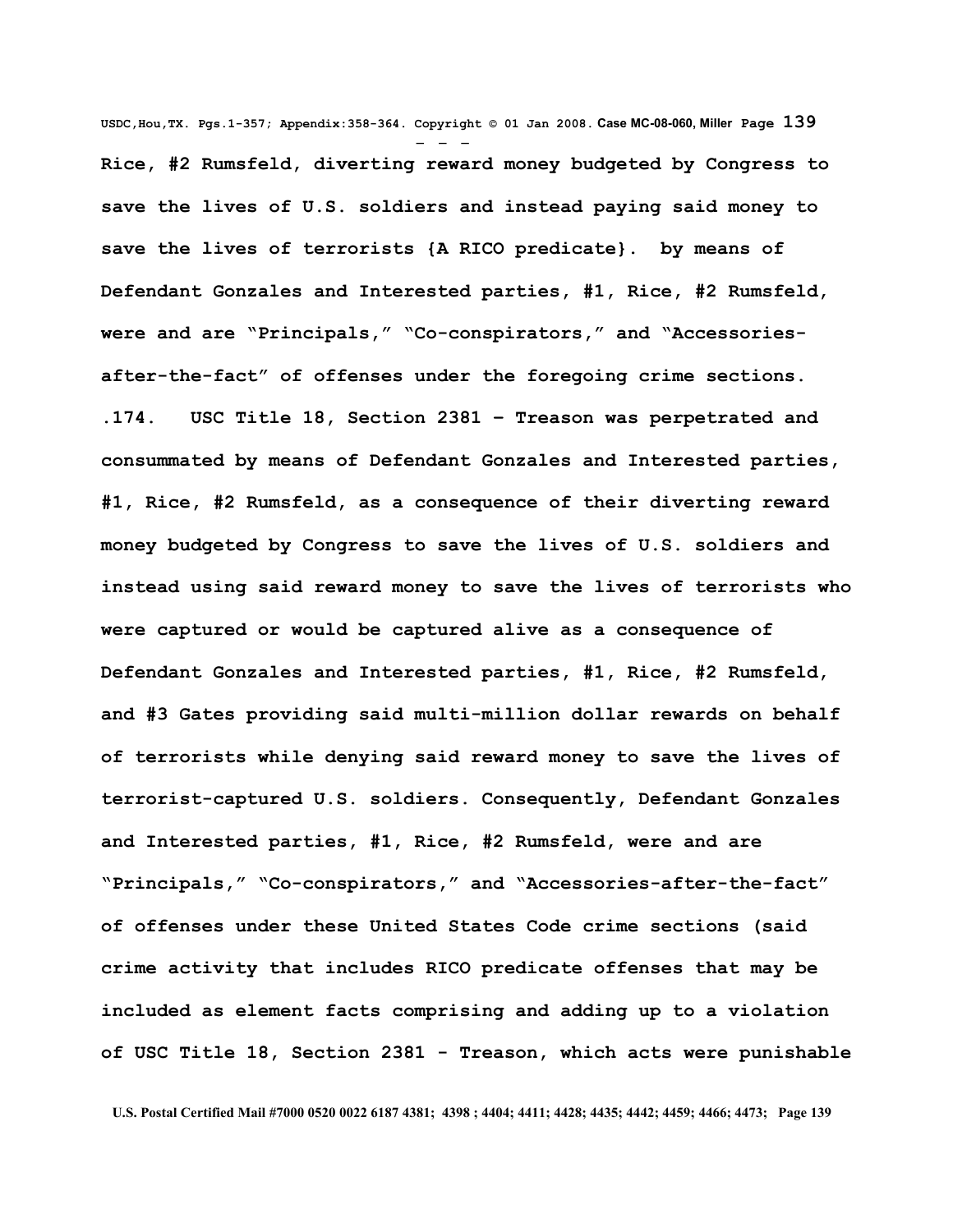**USDC,Hou,TX. Pgs.1-357; Appendix:358-364. Copyright © 01 Jan 2008. Case MC-08-060, Miller Page 140** - - **by imprisonment for more than one year, as set forth in USC Title 18, Section 1961(1)(A).** 

 **.175. Defendant Gonzales and Interested parties, #1, Rice, #2 Rumsfeld, and #3 Gates did knowingly, willfully, and intentionally commit acts, attempt to commit acts or conspire to commit acts that are indictable under USC Title 18, Section 1503 Obstruction, Section 1512, Section 1513, and as set forth in USC Title 18 Section 1961(1)(B), and 1962 (c) et seq.**

**.176. Defendant Gonzales and Interested parties, #1, Rice, #2 Rumsfeld, tacitly and quietly acting together as "accessoriesbefore-during-and-after-the-fact" of said offenses did conduct themselves and participate in said Title 18 violations, directly and indirectly, as specified within the meaning of USC 18, Section 1961, et seq, and 1962 (c),(d), in-effect.** 

**.177. Moreover, Defendant Gonzales and Interested parties, #1, Rice, #2 Rumsfeld, and #3 Gates by tacitly and quietly acting together with others known and unknown, did knowingly, willfully, and intentionally conspire to commit acts chargeable under U.S. statutes at the time of their commission when they, in conspiracy and in effect, unlawfully violated Title 18, Section 1341 "Mail Fraud", a RICO Act Predicate.**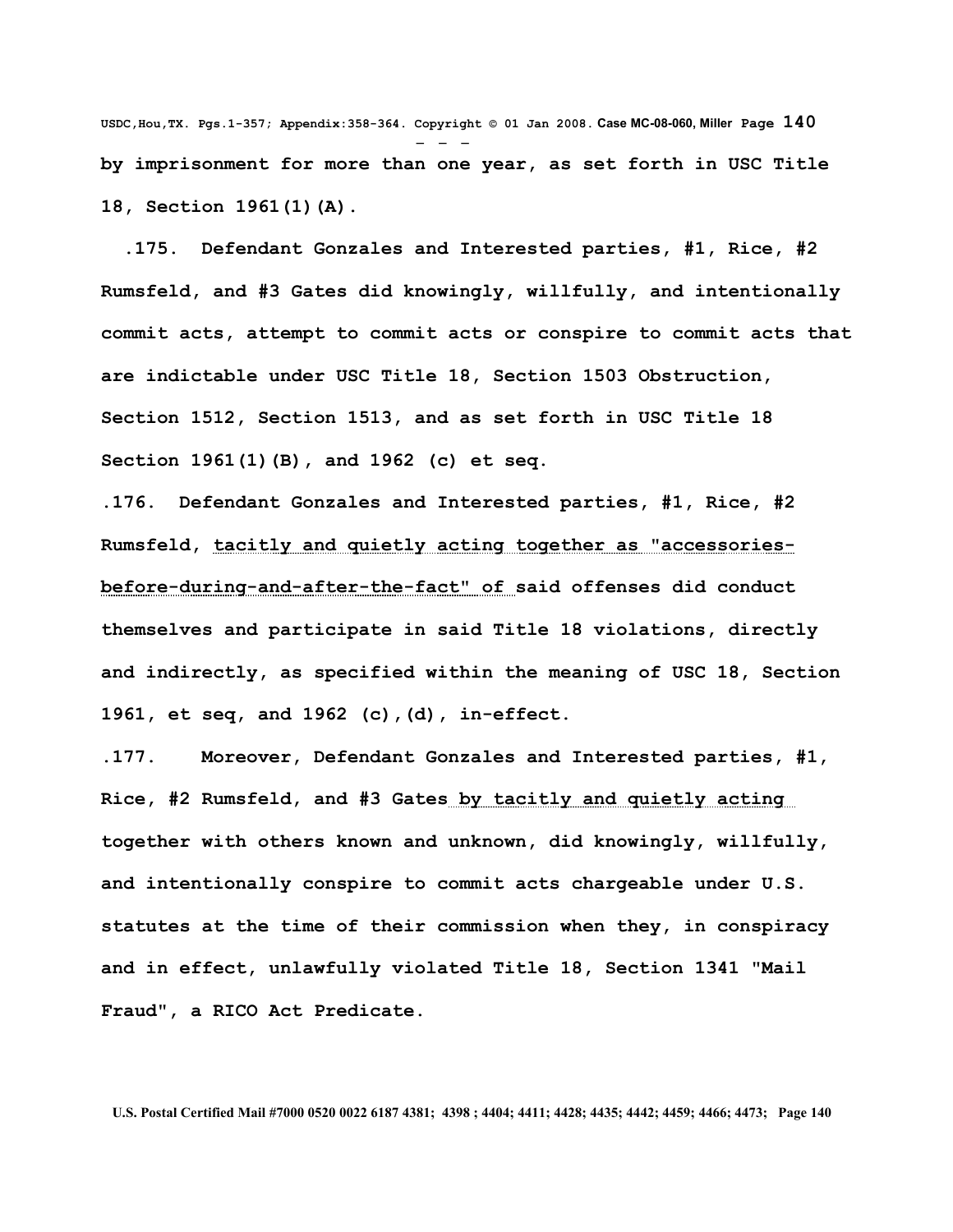**USDC,Hou,TX. Pgs.1-357; Appendix:358-364. Copyright © 01 Jan 2008. Case MC-08-060, Miller Page 141** - - - **.178. Thusly, in-effect, Defendant Gonzales and Interested parties, #1, Rice, #2 Rumsfeld, by tacitly and quietly acting together as "accessories-before-during-and-after-the-fact" of said offenses, did conduct themselves and participate in said Title 18 violations directly and indirectly as specified within the meaning of USC 18, Section 1961, et seq, and 1962 (c),(d), in-effect, and conspired to violate and, in-effect, did also violate the Penal Code of Texas, which acts were punishable by imprisonment for more than one year, as set forth in USC Title 18, Section 1961(1)(A), and did willfully, in-effect, commit acts, attempt to commit acts or conspire to commit acts that are indictable under USC Title 18, Section 1503 Obstruction, and did use U.S. mail, Interstate wires and interstate banks to collect and launder money as set forth in USC Title 18 Section 1961(1)(B), 1962 (c) and 1962(d), et. seq. when they defrauded through said patterns of Racketeering activity, an did did unlawfully divert, collect, and pay out reward money from The U.S. Treasury `Counterterrorism Fund' reward money provisioned under USC TITLE I, Section 101 –and under "TITLE 18, §ection 3071, Section 3072, and 22 U.S.C. Section 2708, by direct and indirect means of "Mail Fraud" and "Wire Fraud,"**

 **.179. U.S. Defendant #1, Gonzales, Interested Party #1, Rice, Interested Party #2, Rumsfeld, are an entity or entities capable of**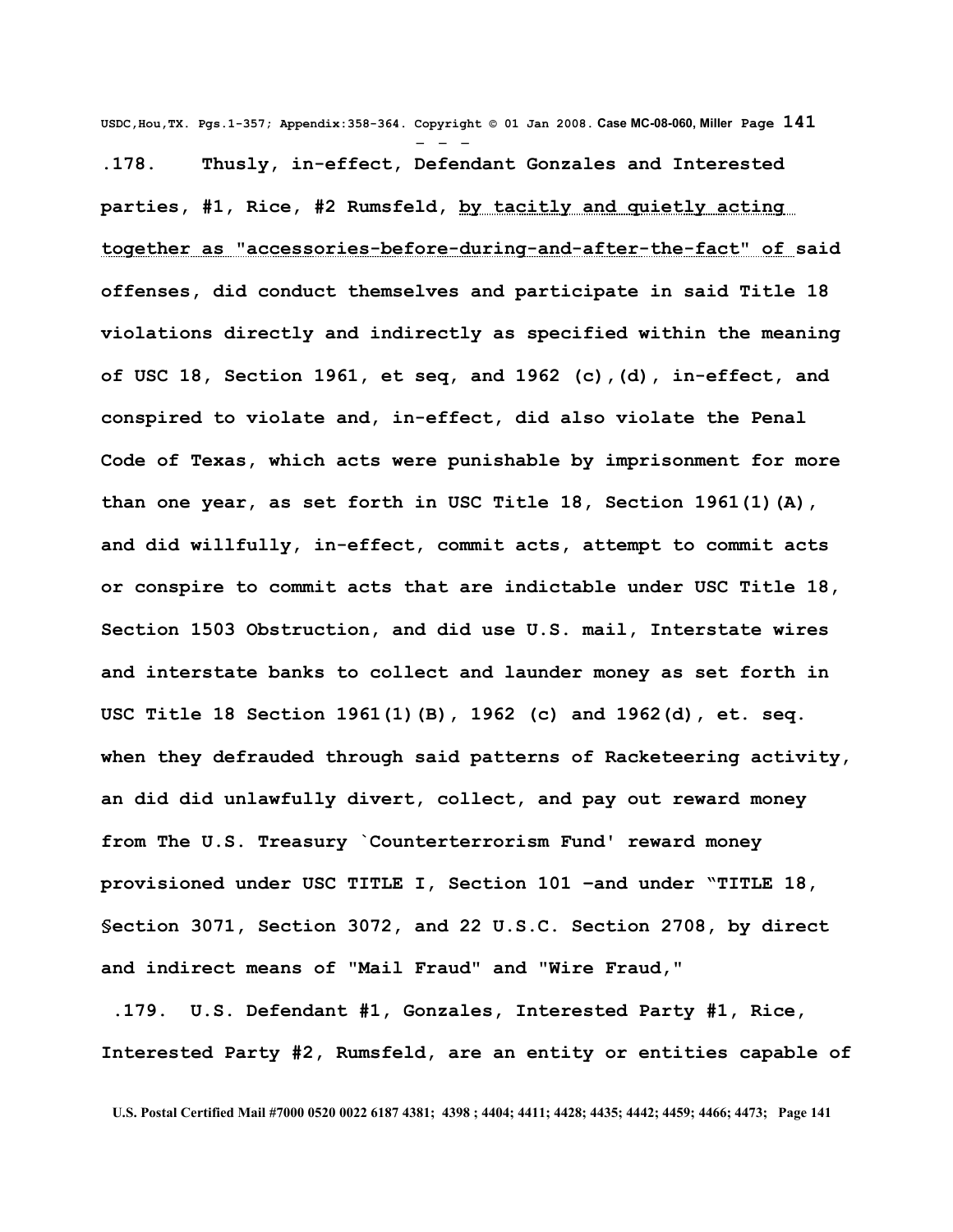**USDC,Hou,TX. Pgs.1-357; Appendix:358-364. Copyright © 01 Jan 2008. Case MC-08-060, Miller Page 142** - - **holding a legal or beneficial interest in property; and, they, ineffect, were culpable wrongdoers and perpetrators; and, said other Defendants – in the Executive Branch of U.S. government - were, under RICO Act provisions, passive instruments, and wrongdoers, and perpetrators, and, in-effect were criminal accessories, and were subject to and/or culpable pursuant to provisions of the Racketeering Influenced Corrupt Organizations Act under 18 USC Section 1961(3) and Section 1961(1)(b), Section 1341, and Section 1343;**

**.180. Said U.S. Defendant #1, Gonzales, Interested Party #1, Rice, Interested Party #2, Rumsfeld, Interested Party #3, Gates, individually in a "natural person" capacity and each as a manager of a government departmental entity, and were associated in fact through their management and were associated, in fact, through their violations disguised by them under a guise of color-of-law, which association in fact constituted an enterprise as the term enterprise is defined in 18 USC Section 1961(4);**

**.181. All DEFENDANTS, U.S. Defendant #1, Gonzales, Interested Party #1, Rice, Interested Party #2, Rumsfeld, Interested Party #3, Gates, individually in a "natural person" capacity and as government employees/officials, were associated in fact through their continuing repeated efforts to contrive and contribute their**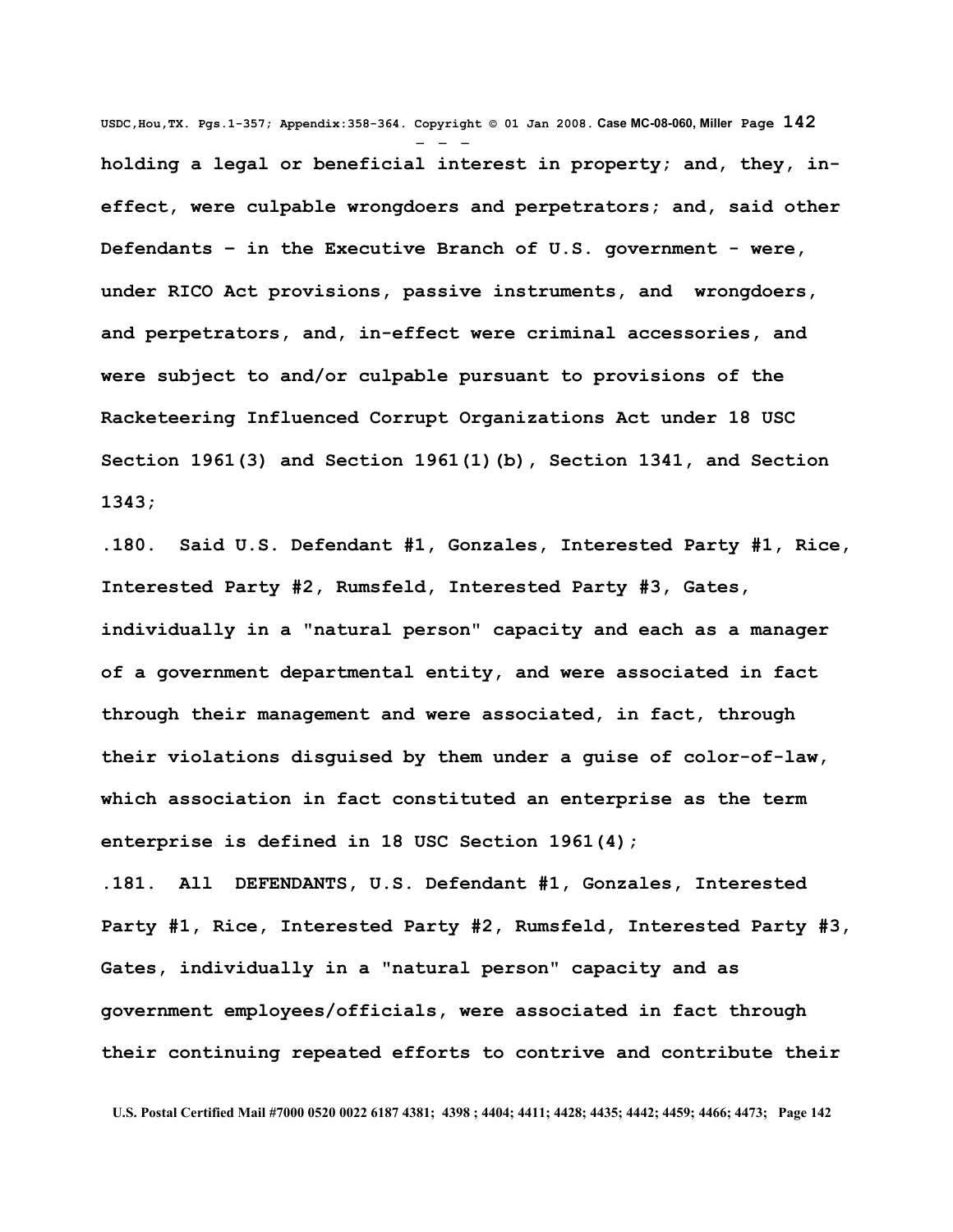**USDC,Hou,TX. Pgs.1-357; Appendix:358-364. Copyright © 01 Jan 2008. Case MC-08-060, Miller Page 143** - - **acts to unlawfully, under color of law and operation of law, utilizing 18 USC Section 1341 relating to Mail Fraud and 18 USC Section 1342 Wire Fraud, in-effect, committed by said U.S. Defendant #1, Gonzales, Interested Party #1, Rice, Interested Party #2, Rumsfeld, Interested Party #3, Gates, associated together, with misleading reward information submitted by them to the Secretary of United States Treasury, and thereby violate proscribed 18 USC Section 1961, et seq, RICO predicate acts, which association in fact constituted an enterprise as the term enterprise is defined in 18 USC Section 1961(4);**

**.182. During all relevant times all said Defendants, U.S. Defendant #1, Gonzales, Interested Party #1, Rice, Interested Party #2, Rumsfeld, Interested Party #3, Gates were enterprises and therefore each was an enterprise as the term enterprise is defined in 18 USC 1961(4).**

**.183. During all relevant times U.S. Defendant #1, Gonzales, Interested Party #1, Rice, Interested Party #2, Rumsfeld, Interested Party #3, Gates were an individual and therefore associated as an enterprise as the term enterprise is defined in 18 USC 1961(4).**

 **.184. Defendant #1, Attorney General Alberto Gonzales, and Interested Party #1, Rice, and Interested Party #2, Rumsfeld, and**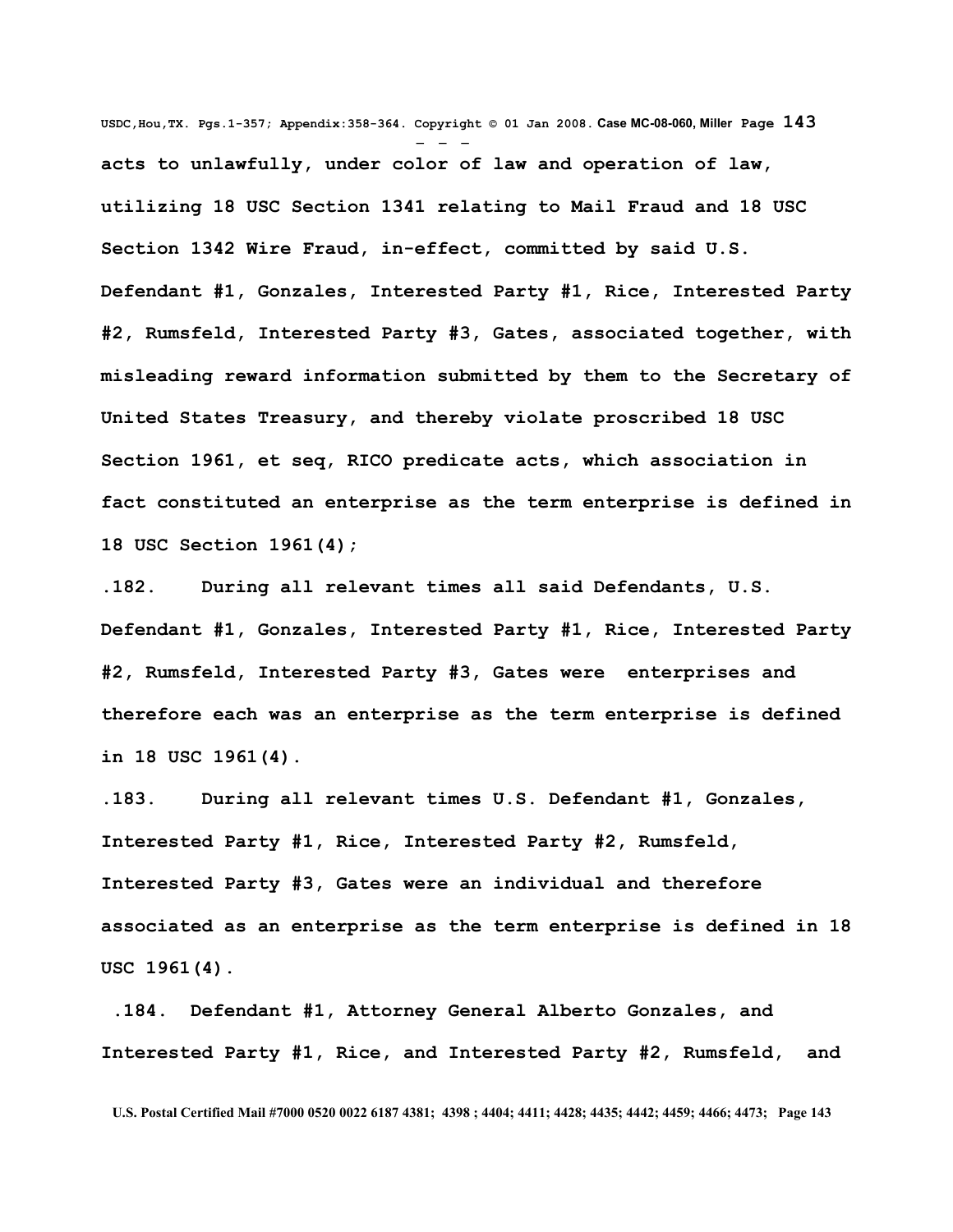**USDC,Hou,TX. Pgs.1-357; Appendix:358-364. Copyright © 01 Jan 2008. Case MC-08-060, Miller Page 144** - - - **Interested Party #3, Gates, did divert and embezzle money in the Treasury of the United States, from a separate fund known as the `Counterterrorism Fund' provisioned under TITLE I --ENHANCING DOMESTIC SECURITY AGAINST TERRORISM, Section 101, did divert and embezzle reward money in the Treasury of the United States, and from reward funds provisioned under "TITLE 18, PART II, CHAPTER 204, § 3071 and Section 3072, and under 22 U.S.C. Section 2708 and so forth; moreover, Defendant #1, Gonzales, and Interested Parties #1, Rice, #2, Rumsfeld, and #3, Gates, did also divert and embezzle money in the Treasury of the United States, from reward funds provisioned under "TITLE 18, PART II, CHAPTER 204, § 3071 and Section 3072, and under 22 U.S.C. Section 2708 and so forth, Said USC Title 18 wire frauds of the U.S. Treasury,, mail frauds of the U.S. Treasury, were also and obstruction of justice, were frauds and swindles, and recklessly perpetrated by Defendants upon the active duty soldiers of the United States during wartime, and similarly situated United States Military personnel during wartime, constituted a pattern of Racketeering activity consisting of more than two acts of Racketeering activity, all of which occurred after the effective date of 18 USC Section 1961 et seq., and the last of which occurred within ten years after the commission of a prior act**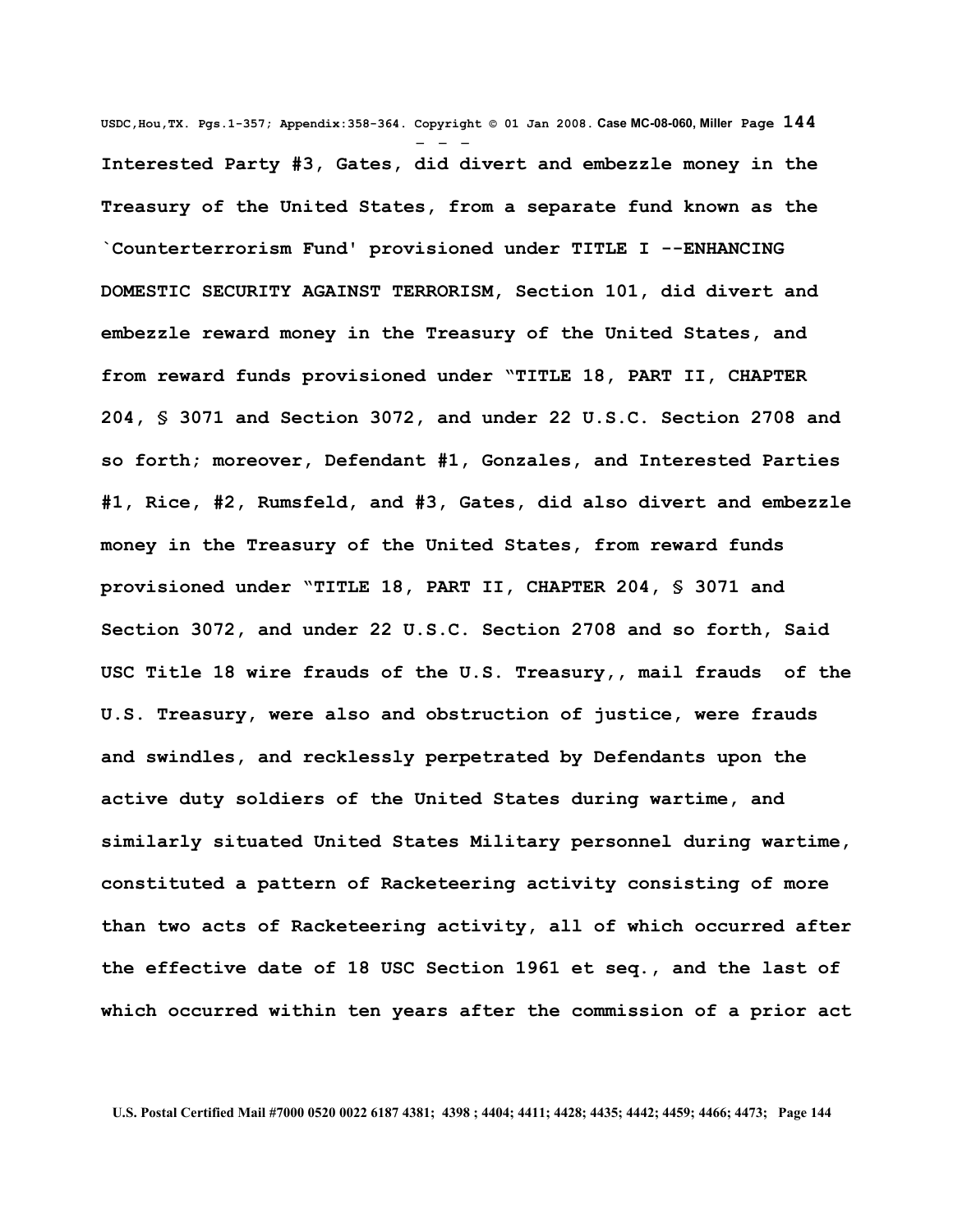**USDC,Hou,TX. Pgs.1-357; Appendix:358-364. Copyright © 01 Jan 2008. Case MC-08-060, Miller Page 145** - - **of Racketeering activity within the meaning of 18 USC Sections 1961(5), 1341, and 1343;** 

**.185. Defendant #1, Attorney General Alberto Gonzales, and Interested Party #1, Rice, and Interested Party #2, Rumsfeld, and Interested Party #3, Gates, did divert and embezzle money in the Treasury of the United States, from a separate fund known as the `Counterterrorism Fund' provisioned under TITLE I --ENHANCING DOMESTIC SECURITY AGAINST TERRORISM, Section 101 – and did divert and embezzle money in the Treasury of the United States from other Treasury money, and so forth, and did pay said money on behalf of Terrorist enemies of the United States while denying the same life saving benefits of said reward money to terrorist-captured U.S soldiers; moreover, Defendant #1, Gonzales, and Interested Parties #1, Rice, #2, Rumsfeld, and #3, Gates, did also divert and embezzle reward money in the Treasury of the United States, and from reward funds provisioned under "TITLE 18, PART II, CHAPTER 204, § 3071 and Section 3072, and under 22 U.S.C. Section 2708 and so forth.**

 **.186. Defendant #1, Attorney General Alberto Gonzales, and Interested Party #1, Rice, and Interested Party #2, Rumsfeld, and Interested Party #3, Gates, did divert and embezzle money in the Treasury of the United States, from a separate fund known as the `Counterterrorism Fund' provisioned under TITLE I, and in effect,**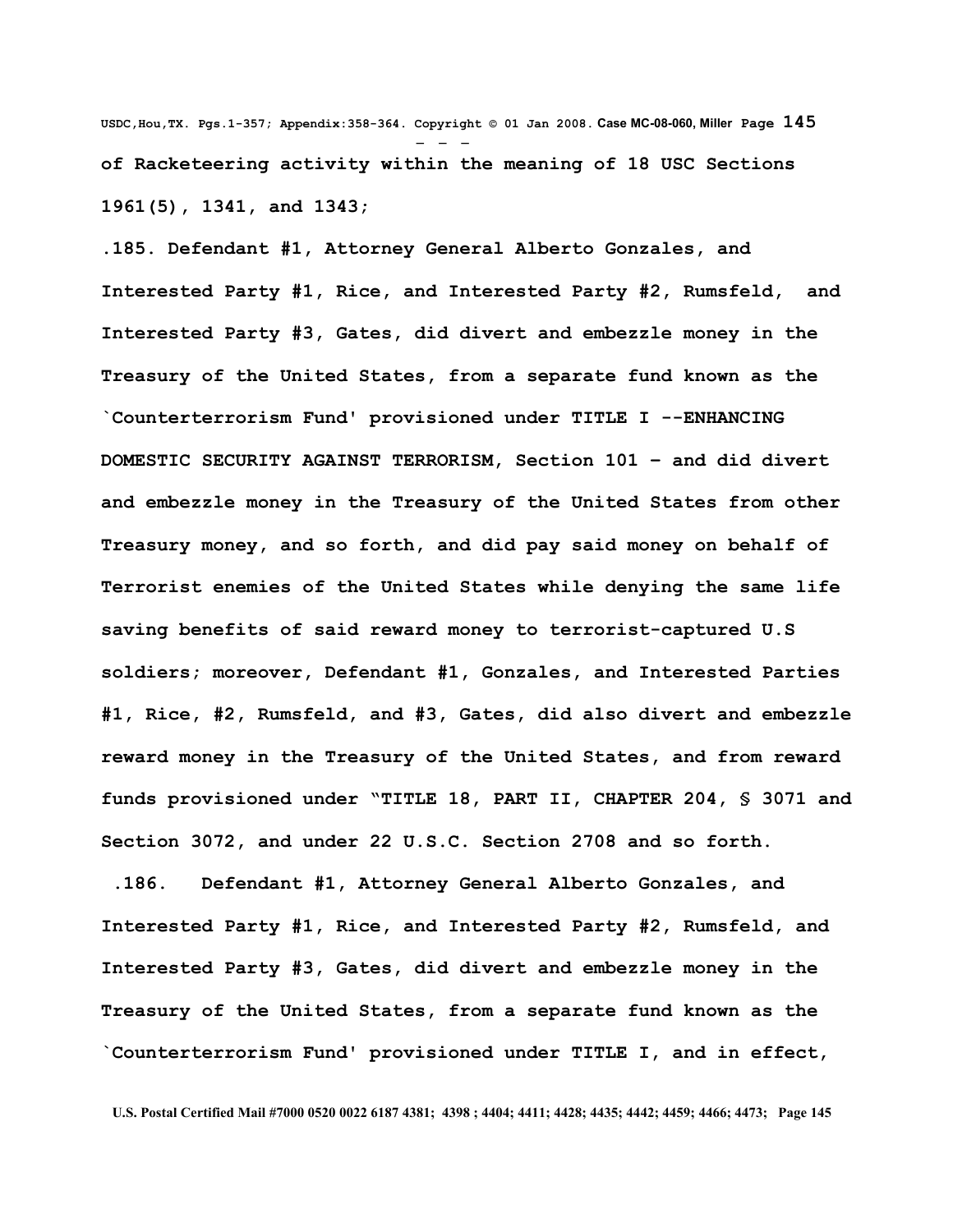**USDC,Hou,TX. Pgs.1-357; Appendix:358-364. Copyright © 01 Jan 2008. Case MC-08-060, Miller Page 146** - - **thereby did also divert and embezzle and acquired or maintained an interest in or control of said reward money in the Treasury of the United States, and diverted and removed said money away from said reward funds provisioned for U.S. soldiers under "TITLE 18, PART II, CHAPTER 204, § 3071 and Section 3072, and under 22 U.S.C. Section 2708 and so forth, and denied said money for use to save the lives of terrorist-captured U.S. soldiers, (1) Pfc. Kristian Menchaca, 23, of Houston, Texas, (2) Pfc. Thomas L. Tucker, 25, of Madras, Ore., terrorist-captured June 2006 in Yosifiya, Iraq, and U.S. 10th Mountain Division soldiers, (3) Pfc. Joseph J. Anzack Jr., 20, of Torrance, California, (4) Spc. Alex R. Jimenez, 25, of Lawrence, Massachusetts; and (5) Pvt. Byron W. Fouty, 19, of Waterford, Michigan, terrorist-captured 12 May 2007, 2007 in Al Taqa (Yosifiya), Iraq and, instead, selectively paid rewards to save the lives of terrorist enemies of the United States; and, this activity was in violation of RICO Act predicate acts of 18 USC Section 1503 enterprises, the activities of which directly and indirectly affect interstate commerce in violation of 18 USC Section 1962(c) and RICO predicate Sections 1341, and 1343 and other RICO predicates;.**

**.187. Defendant #1, Attorney General Alberto Gonzales, and Interested Party #1, Rice, and Interested Party #2, Rumsfeld, and**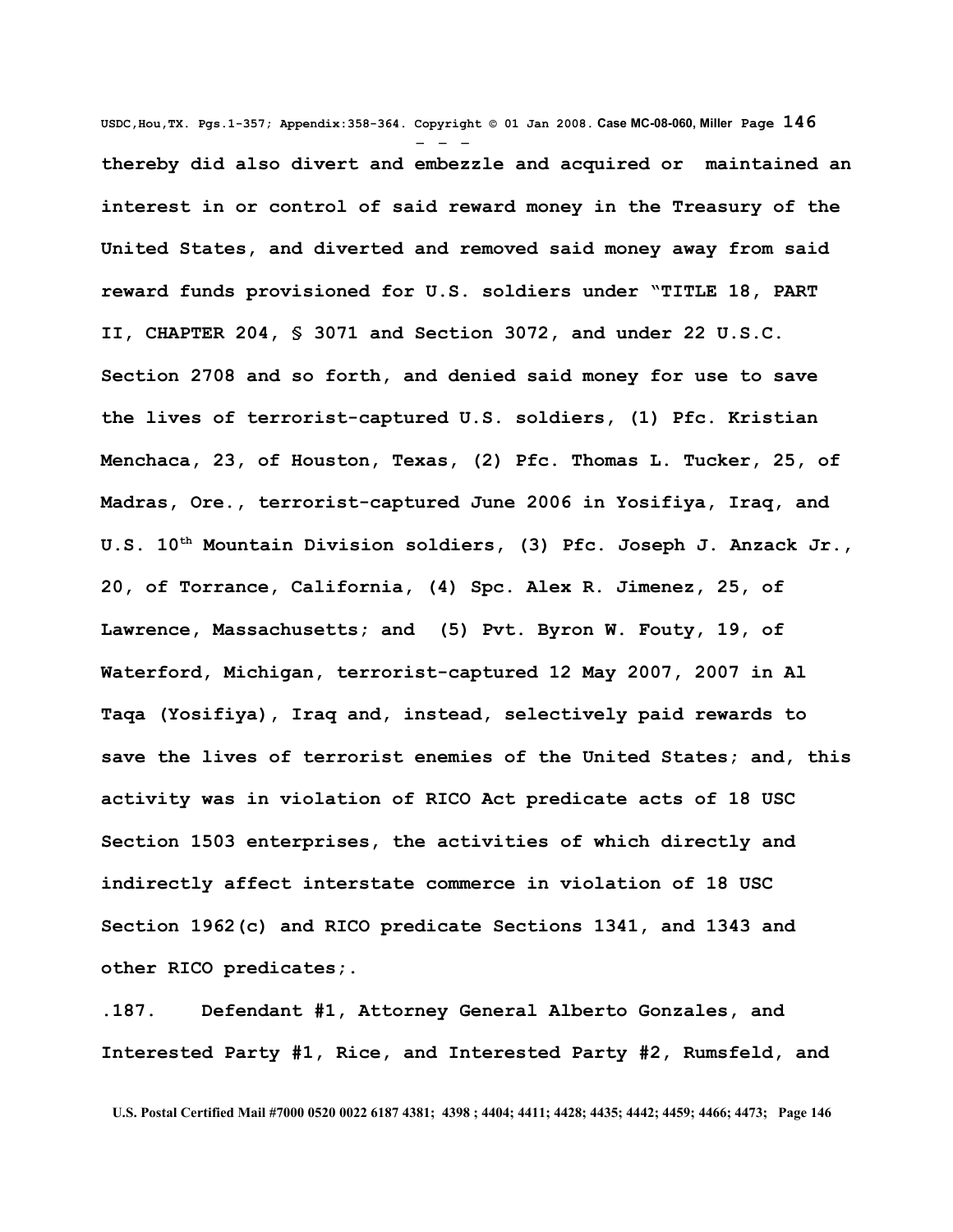**USDC,Hou,TX. Pgs.1-357; Appendix:358-364. Copyright © 01 Jan 2008. Case MC-08-060, Miller Page 147** - - - **Interested Party #3, Gates, did divert and embezzle money in the Treasury of the United States, from a separate fund known as the `Counterterrorism Fund' provisioned under TITLE I, and, by tacitly conspiring to act as "accessories-after-the-fact" of their embezzled reward money in violation of 18 USC by using the US Mail and interstate wire services in violation of 18 USC Sections 1341 and 1342, in violation of 18 USC Section 1961 B, and Section 1962 (c), and in violation of 18 USC Section 1962(d).**

 **.188. Defendant #1, Attorney General Alberto Gonzales, and Interested Party #1, Rice, and Interested Party #2, Rumsfeld, and Interested Party #3, Gates, did conspire with each other to violate 18 USC 1962 (c), in violation of 18 USC Section 1962(d). . . Conspiracy regarding removal of said reward money from the United States Treasury to pay for safety of Terrorist enemies of the United States during wartime. Defendant #1, Attorney General Alberto Gonzales, and Interested Party #1, Rice, and Interested Party #2, Rumsfeld, and Interested Party #3, Gates, did divert and embezzle money in the Treasury of the United States, from a separate fund known as the `Counterterrorism Fund' provisioned for the safety of terrorist-captured U.S. Soldiers under TITLE I --ENHANCING DOMESTIC SECURITY AGAINST TERRORISM, Section 101, did divert and embezzle reward money in the Treasury of the United**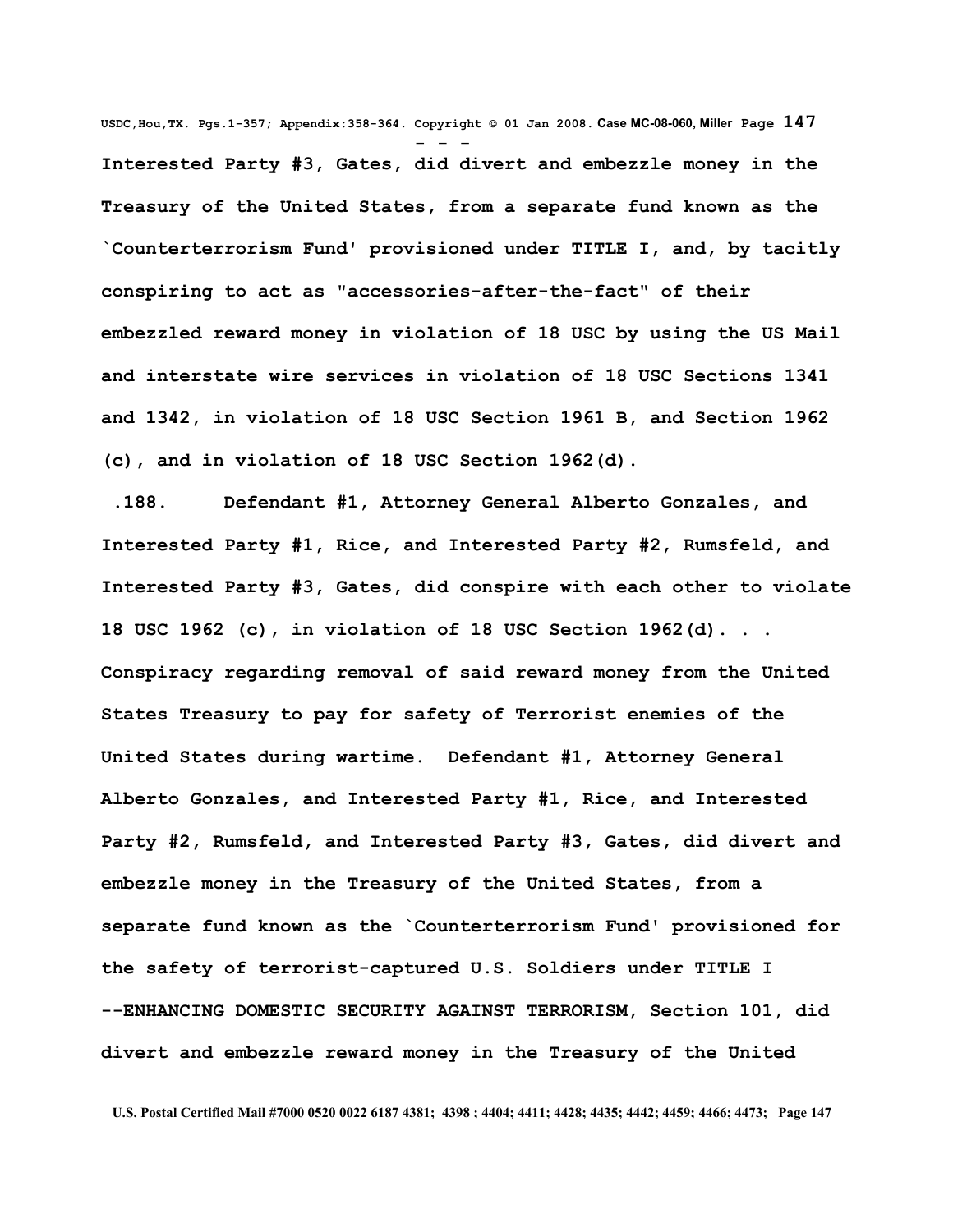**USDC,Hou,TX. Pgs.1-357; Appendix:358-364. Copyright © 01 Jan 2008. Case MC-08-060, Miller Page 148** - - - **States, and from reward conditions provisioned for the safety of terrorist-captured U.S. Soldiers under "TITLE 18, PART II, CHAPTER 204, §ection 3071 and Section 3072, and under 22 U.S.C. Section 2708 and so forth. It was and is an act of treason to pay rewards to selectively save only the lives of terrorists and deny said reward money to save the lives of U.S. soldiers while said Defendant #1, Attorney General Alberto Gonzales, and Interested Party #1, Rice, and Interested Party #2, Rumsfeld, and Interested Party #3, Gates, paid rewards to save only the lives of terrorists in a manner that did cost the lives of 101st Airborne Division soldiers (1) Pfc. Kristian Menchaca, 23, of Houston, Texas, (2) Pfc. Thomas L. Tucker, 25, of Madras, Ore., terrorist-captured June 2006 in Yosifiya, Iraq, and U.S. 10th Mountain Division soldiers, (3) Pfc. Joseph J. Anzack Jr., 20, of Torrance, California, (4) Spc. Alex R. Jimenez, 25, of Lawrence, Massachusetts; and (5) Pvt. Byron W. Fouty, 19, of Waterford, Michigan, terrorist-captured 12 May 2007, 2007 in Al Taqa (Yosifiya), Iraq. However, Spc. Alex R. Jimenez, 25, of Lawrence, Massachusetts; and Pvt. Byron W. Fouty, 19, of Waterford, Michigan are currently listed as "Missing In Action" by the U.S. Army that has information they may be alive even though several terrorist groups claim they have been killed.**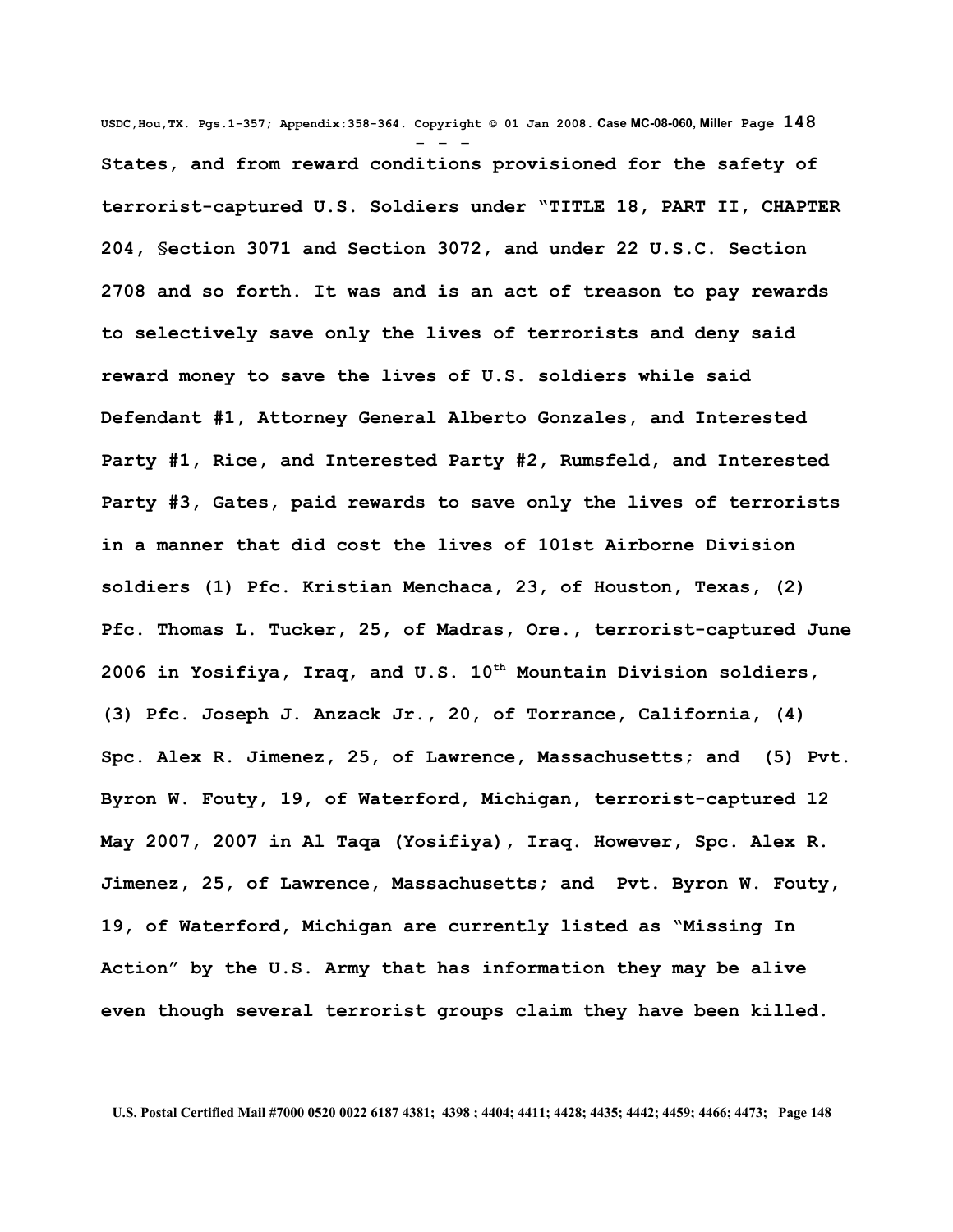**USDC,Hou,TX. Pgs.1-357; Appendix:358-364. Copyright © 01 Jan 2008. Case MC-08-060, Miller Page 149**

- - -  **.189. Defendant #1, Attorney General Alberto Gonzales, and Interested Party #1, Rice, and Interested Party #2, Rumsfeld, and Interested Party #3, Gates, conspired or participated in the conduct of each of their enterprises through the above described pattern of Racketeering activity, which enterprises' activities affect interstate commerce in violation of 18 USC Section 1962 (c) (d); The manner in which Defendant #1, Attorney General Alberto Gonzales, and Interested Party #1, Rice, and Interested Party #2, Rumsfeld, and Interested Party #3, Gates, conspired or participated in the conduct of each of the enterprises through the above described pattern of Racketeering activity, did cost the lives of 101st Airborne Division soldiers (1) Pfc. Kristian Menchaca, 23, of Houston, Texas, (2) Pfc. Thomas L. Tucker, 25, of Madras, Ore., terrorist-captured June 2006 in Yosifiya, Iraq, and U.S. 10th Mountain Division soldiers, (3) Pfc. Joseph J. Anzack Jr., 20, of Torrance, California, (4) Spc. Alex R. Jimenez, 25, of Lawrence, Massachusetts; and (5) Pvt. Byron W. Fouty, 19, of Waterford, Michigan, terrorist-captured 12 May 2007, 2007 in Al Taqa (Yosifiya), Iraq.**

**.190. Defendant #1, Attorney General Alberto Gonzales, and Interested Party #1, Rice, and Interested Party #2, Rumsfeld, and Interested Party #3, Gates, did divert and embezzle money in the**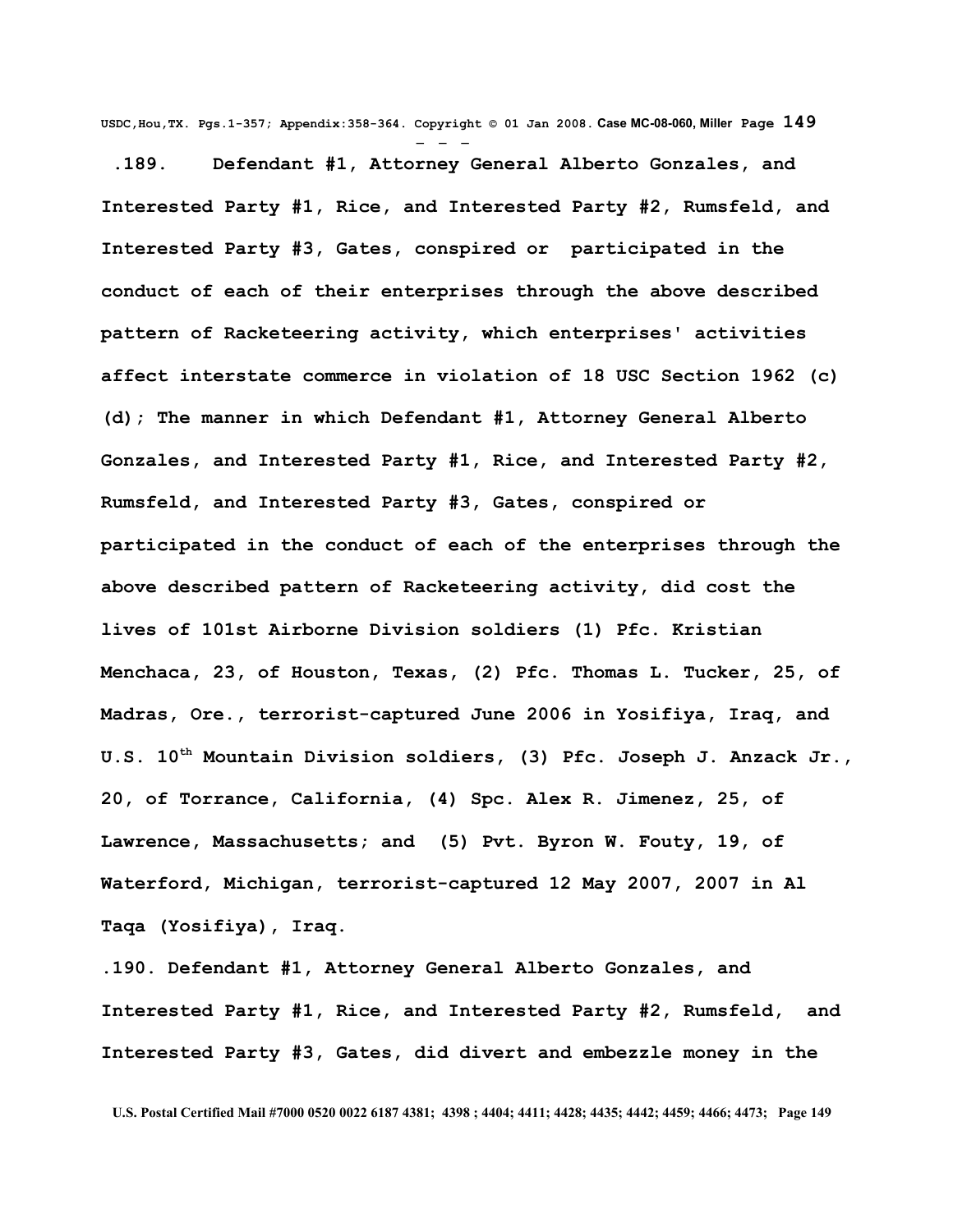**USDC,Hou,TX. Pgs.1-357; Appendix:358-364. Copyright © 01 Jan 2008. Case MC-08-060, Miller Page 150** - - - **Treasury of the United States, from a separate fund known as the `Counterterrorism Fund' provisioned under TITLE I --ENHANCING DOMESTIC SECURITY AGAINST TERRORISM, Section 101 – and so forth; moreover, Defendant #1, Gonzales, and Interested Parties #1, Rice, #2, Rumsfeld, and #3, Gates, did also divert and embezzle reward money in the Treasury of the United States, and from reward funds provisioned under "TITLE 18, PART II, CHAPTER 204, § 3071 and Section 3072, and under 22 U.S.C. Section 2708 and so forth. .191. Defendant #1, Attorney General Alberto Gonzales, and Interested Party #1, Rice, and Interested Party #2, Rumsfeld, and Interested Party #3, Gates, did violate 18 USC RICO Act by operating together and conspiring together to use the US Mail and use interstate wire services in violation of 18 USC Sections 1341 and 1342, in violation of 18 USC Section 1961 B, and Section 1962 (c), and conspired to violate said code sections in violation of 18 USC Section 1962(d), which are violations of the RICO Act in moving money defrauded from the U.S. Treasury with regard to said `Counterterrorism Fund' reward money provisioned for the safety of terrorist-captured U.S. Soldiers under USC TITLE I, Section 101 --ENHANCING DOMESTIC SECURITY AGAINST TERRORISM,** *"and"* **did violate the RICO Act in moving money defrauded from the U.S. Treasury Treasury of the United States reward funds provisioned under "TITLE**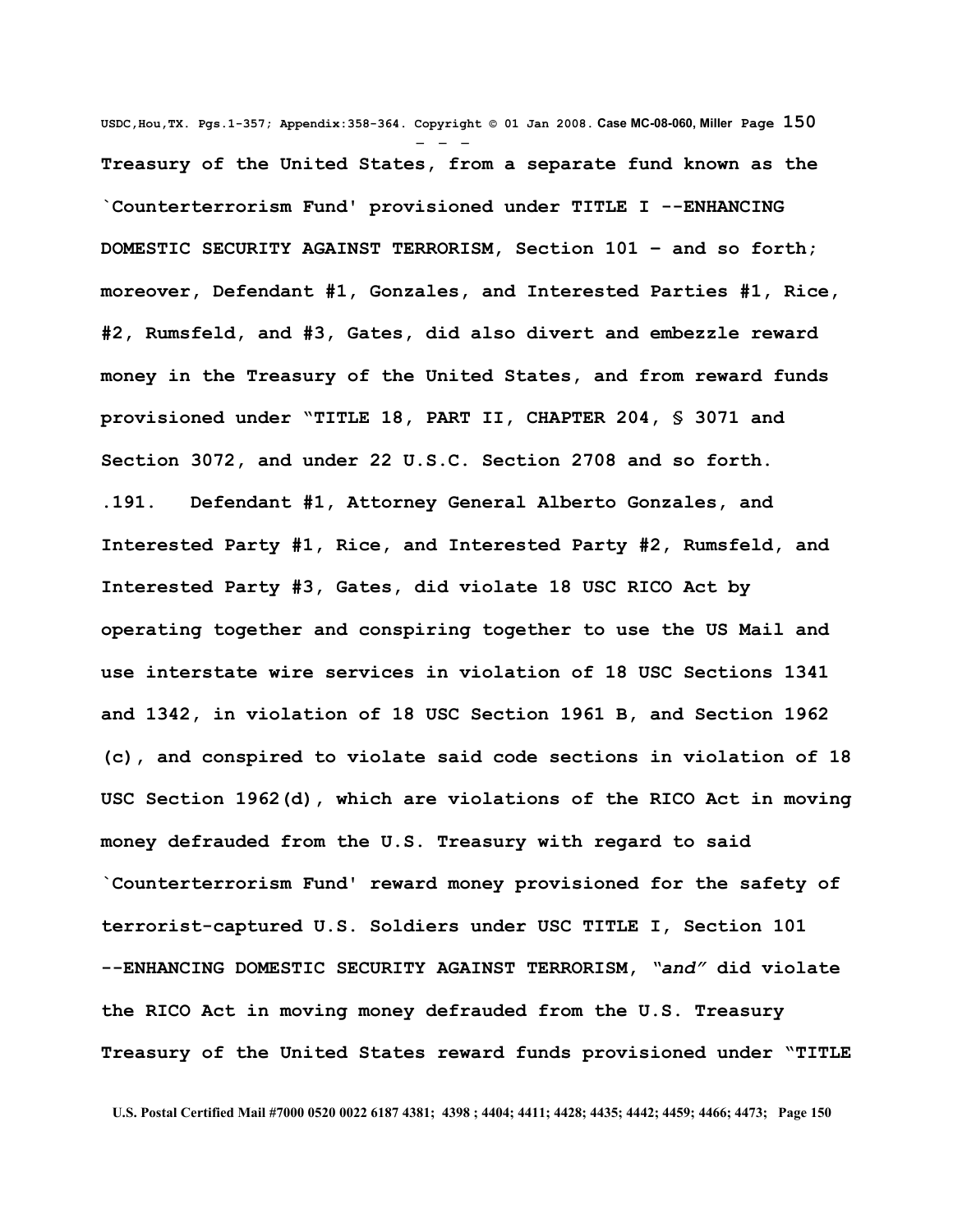**USDC,Hou,TX. Pgs.1-357; Appendix:358-364. Copyright © 01 Jan 2008. Case MC-08-060, Miller Page 151** - - - **18, §ection 3071 and Section 3072, and under 22 U.S.C. Section 2708 through the banking machinery of Interstate Commerce; and, the manipulative and treasonable manner in which Defendant #1, Attorney General Alberto Gonzales, and Interested Party #1, Rice, and Interested Party #2, Rumsfeld, and Interested Party #3, Gates, conspired or participated in the conduct of each of the enterprises through the above described pattern of Racketeering activity in violation of U.S. laws, did cost the lives of 101st Airborne Division soldiers (1) Pfc. Kristian Menchaca (confirmed tortured to death), 23, of Houston, Texas, (2) Pfc. Thomas L. Tucker (confirmed tortured to death), 25, of Madras, Ore., terrorist-captured June 2006 in Yosifiya, Iraq, and U.S. 10th Mountain Division soldiers, (3) Pfc. Joseph J. Anzack Jr. (confirmed tortured to death), 20, of Torrance, California, (4) Spc. Alex R. Jimenez, 25, of Lawrence, Massachusetts; and (5) Pvt. Byron W. Fouty, 19, of Waterford, Michigan, terrorist-captured 12 May 2007, 2007 in Al Taqa (Yosifiya), Iraq.**

 **.192. Defendant Gonzales and Interested parties, #1, Rice, #2 Rumsfeld, and #3 Gates, providing multi-million dollar rewards to save the lives of terrorists while denying the same multi million dollar rewards to terrorist-captured U.S. soldiers during wartime stood by and watched as multi-million dollar reward denied**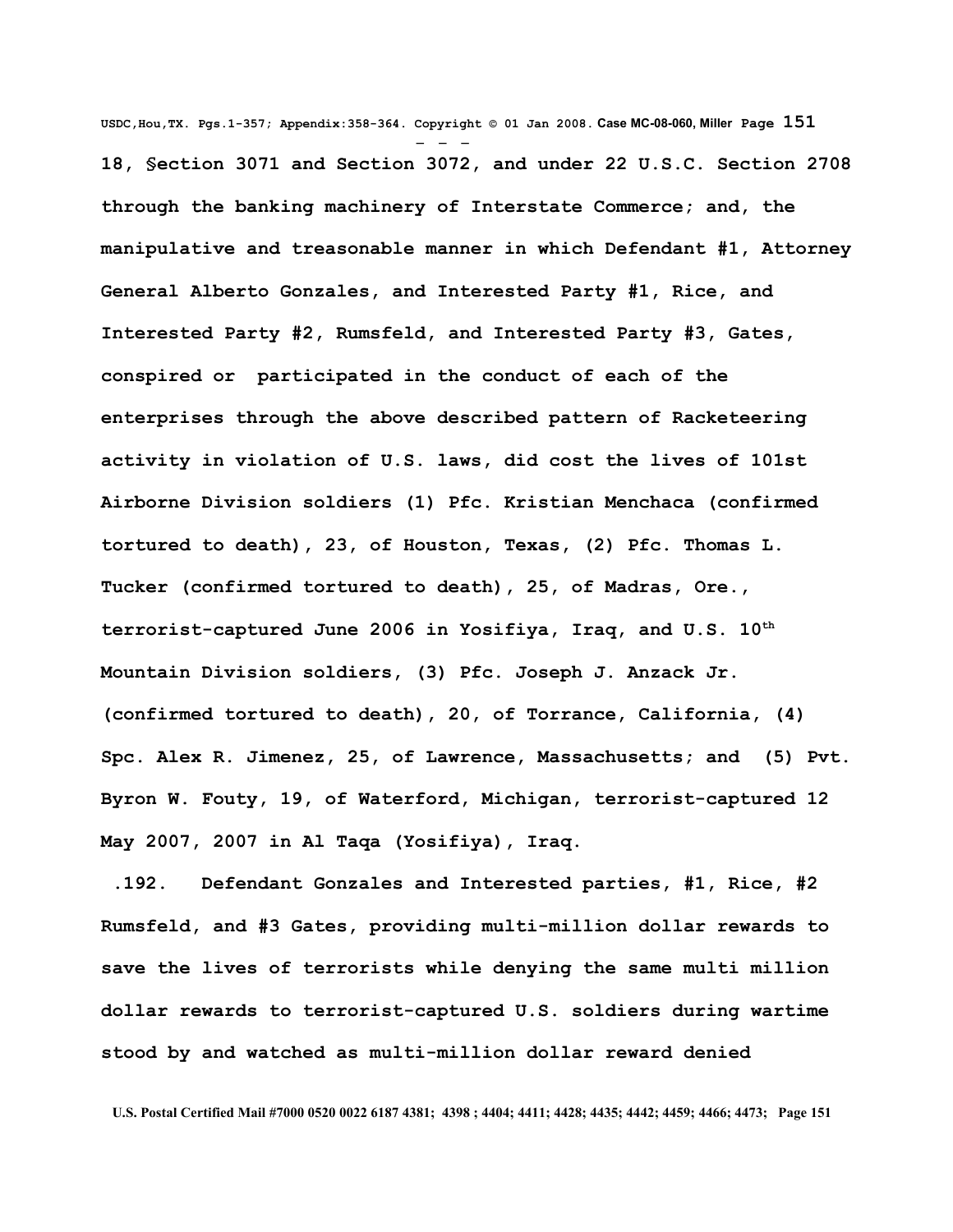**USDC,Hou,TX. Pgs.1-357; Appendix:358-364. Copyright © 01 Jan 2008. Case MC-08-060, Miller Page 152** - - **terrorist-captured U.S. soldiers -- 101st Airborne Division soldiers (1) Pfc. Kristian Menchaca, 23, of Houston, Texas, (2) Pfc. Thomas L. Tucker, 25, of Madras, Ore., terrorist-captured June 2006 in Yosifiya, Iraq, and U.S. 10th Mountain Division soldiers, (3) Pfc. Joseph J. Anzack Jr., 20, of Torrance, California, (4) Spc. Alex R. Jimenez, 25, of Lawrence, Massachusetts; and (5) Pvt. Byron W. Fouty, 19, of Waterford, Michigan, terrorist-captured 12 May 2007, 2007 in Al Taqa (Yosifiya), Iraq -- life valued at \$50,000, each, were being tortured to death as video recorded and displayed on the internet by the very same terrorists -- Al Shura / Al Queda terrorist, Abu Ayyub al-Masri -- for whom Defendant Gonzales and Interested parties, #1, Rice, #2 Rumsfeld, and #3 Gates had proclaimed a \$5 million dollar reward for al-Masri who claimed responsibility for torturing Menchaca and Tucker to death (Said \$5 million later reduced to \$1 million to save the life of said terrorist)**

 **.193. Defendant Gonzales and Interested parties, #1, Rice, #2 Rumsfeld, and #3 Gates, did perpetrate and commit** *"treason against the United States to a 'reward math certainty'"* **in treasonably skewing and twisting said reward system of the United states in such a manner as to premeditatedly ignore the plight of terrorist terrorist-captured U.S. soldiers, during wartime, while proclaiming**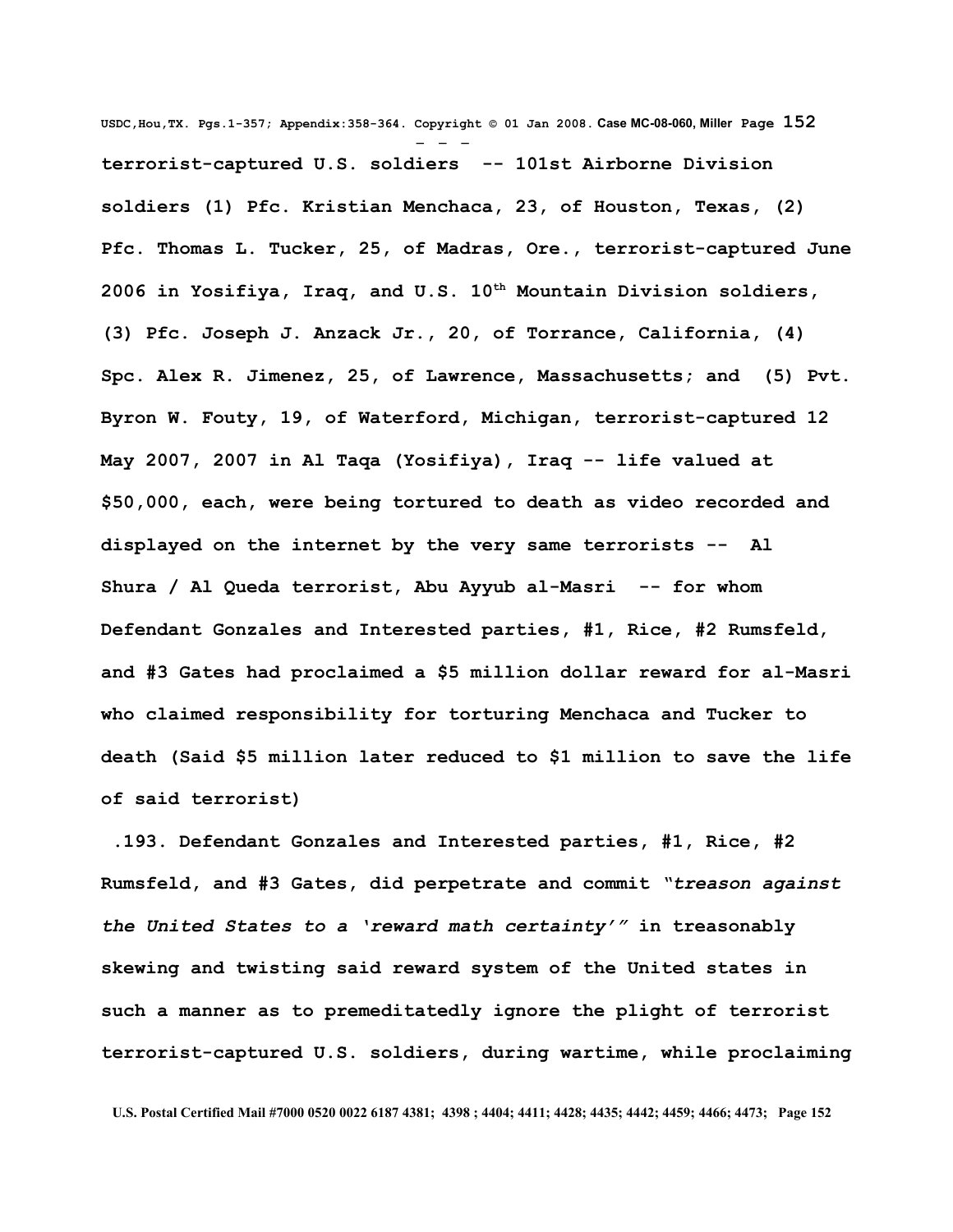**USDC,Hou,TX. Pgs.1-357; Appendix:358-364. Copyright © 01 Jan 2008. Case MC-08-060, Miller Page 153** - - **rewards to save the lives of the very same terrorists -- Al Shura / Al Queda terrorist, Abu Ayyub al-Masri, who torture murdered captured U.S. soldiers to death.**

 **.194. The manner in which Defendant #1, Attorney General Alberto Gonzales, and Interested Party #1, Rice, and Interested Party #2, Rumsfeld, and Interested Party #3, Gates, conspired or participated in the conduct of each of the enterprises through the above described pattern of Racketeering activity, was a violation of the following USC Title 18 sections: Section 2331 et seq, 2332, 1341, 1342, 1343, 1503, 1512, 1513, 1952, 1956, 1958, and 1961(D) (E) and 1962 (c), in violation of 18 USC Section 1962(d);**

 **.195. Defendant #1, Attorney General Alberto Gonzales, and Interested Party #1, Rice, and Interested Party #2, Rumsfeld, and Interested Party #3, Gates, conducted or participated in the conduct of each of the enterprises through above described patterns of Racketeering activity, which enterprises' activities affect interstate commerce in violation of 18 USC Section 1962 (c)and (d), which are violations of the RICO Act in moving money defrauded from the U.S. Treasury with regard to said `Counterterrorism Fund' reward money provisioned under USC TITLE I, Section 101 --ENHANCING DOMESTIC SECURITY AGAINST TERRORISM, and Treasury of the United States reward funds provisioned under "TITLE 18, §ection 3071 and**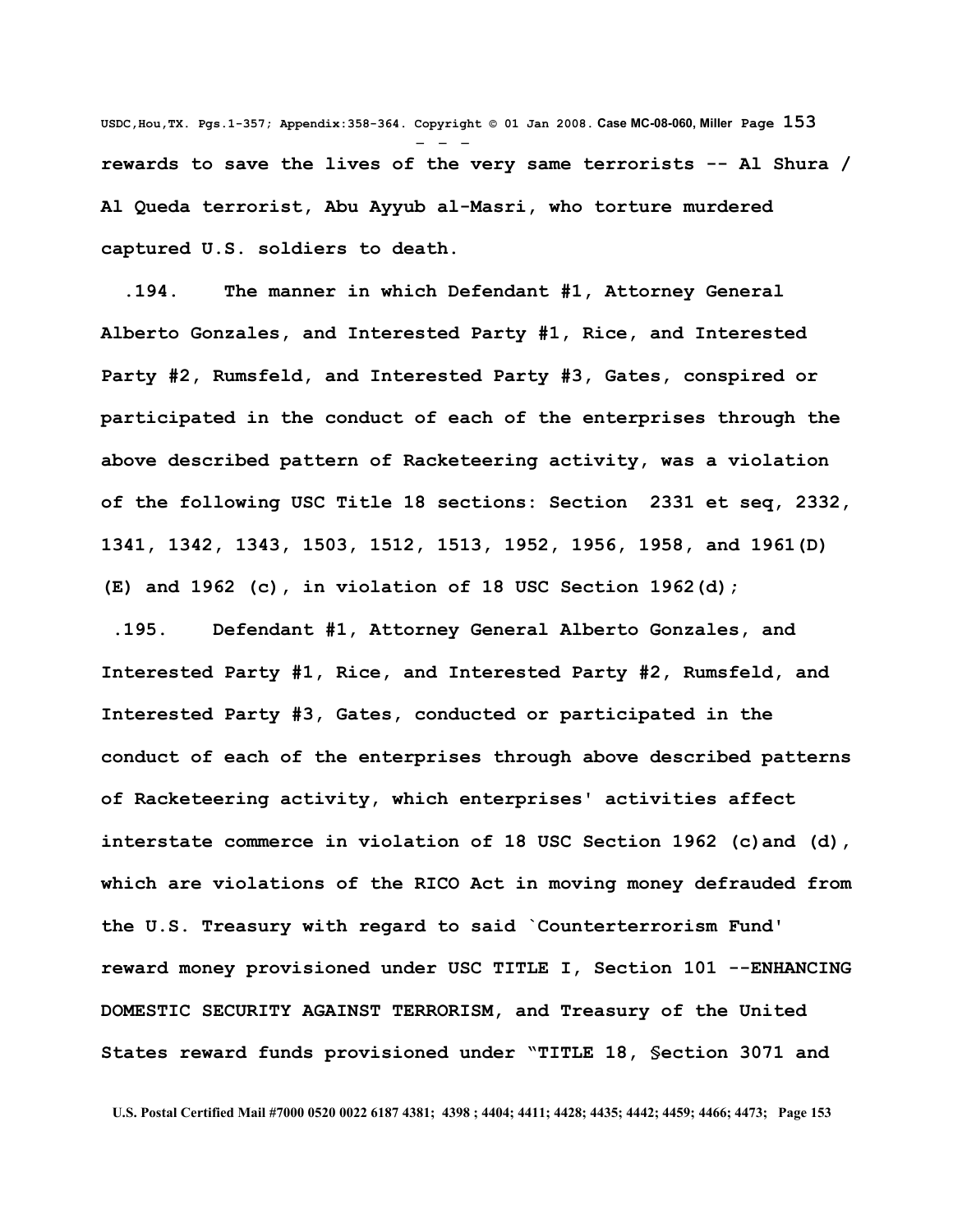**USDC,Hou,TX. Pgs.1-357; Appendix:358-364. Copyright © 01 Jan 2008. Case MC-08-060, Miller Page 154** - - - **Section 3072, and under 22 U.S.C. Section 2708 through the banking machinery of Interstate Commerce.**

**.196. Defendant #1, Attorney General Alberto Gonzales, and Interested Party #1, Rice, and Interested Party #2, Rumsfeld, and Interested Party #3, Gates, maintained control of each of the enterprises, the activities of which are violations of the RICO Act in moving money defrauded from the U.S. Treasury through the banking machinery of Interstate Commerce, in violation of 18 USC 1962 (c) and conspiracy violation of 1962 (d).**

**.197. Defendant #1, Attorney General Alberto Gonzales, and Interested Party #1, Rice, and Interested Party #2, Rumsfeld, and Interested Party #3, Gates, maintained control of each of the enterprises, the activities of which are violations of the RICO Act in moving money defrauded from the U.S. Treasury with regard to said `Counterterrorism Fund' reward money provisioned under USC TITLE I, Section 101 --ENHANCING DOMESTIC SECURITY AGAINST TERRORISM, and Treasury of the United States reward funds provisioned under "TITLE 18, §ection 3071 and Section 3072, and under 22 U.S.C. Section 2708 through the banking machinery of Interstate Commerce, in violation of 18 USC 1962 (d) and conspired with each other to violate the foregoing listed RICO Act proscriptions by additionally violating the equal protection clause**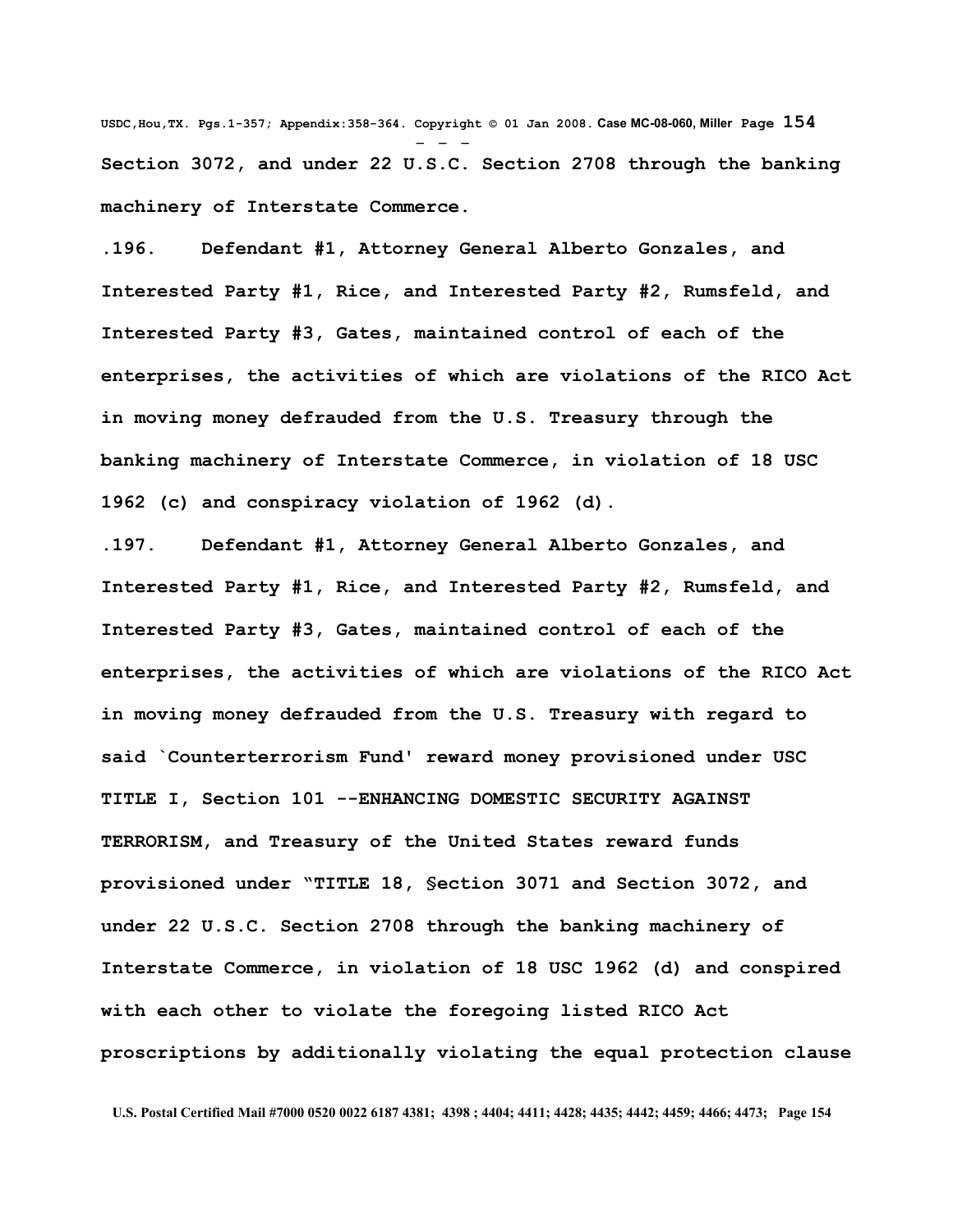**USDC,Hou,TX. Pgs.1-357; Appendix:358-364. Copyright © 01 Jan 2008. Case MC-08-060, Miller Page 155** - - - **Fourteenth Amendment of the United States Constitution by means of exclusively allocating money in the Treasury of the United States, from a separate fund known as the `Counterterrorism Fund' provisioned under TITLE I --ENHANCING DOMESTIC SECURITY AGAINST TERRORISM, Section 101, to protect and save only the lives of captured terrorists while preventing said money to be used to save the lives of terrorist-captured U.S. soldiers -- 101st Airborne Division soldiers (1) Pfc. Kristian Menchaca, 23, of Houston, Texas, (2) Pfc. Thomas L. Tucker, 25, of Madras, Ore., terroristcaptured June 2006 in Yosifiya, Iraq, and U.S. 10th Mountain Division soldiers, (3) Pfc. Joseph J. Anzack Jr., 20, of Torrance, California, (4) Spc. Alex R. Jimenez, 25, of Lawrence, Massachusetts; and (5) Pvt. Byron W. Fouty, 19, of Waterford, Michigan, terrorist-captured 12 May 2007, 2007 in Al Taqa (Yosifiya), Iraq – said U.S. soldiers who were life valued at \$50,000, each, by Defendant Gonzales and Interested parties, #1, Rice, #2 Rumsfeld, and #3 Gates, were being tortured to death on the internet by the very same terrorists -- Al Shura / Al Queda terrorist, Abu Ayyub al-Masri -- for whose lives Defendant Gonzales and Interested parties, #1, Rice, #2 Rumsfeld, and #3 Gates had proclaimed multi-million dollar rewards; and, to this effect, Defendant Gonzales and Interested parties, #1, Rice, #2**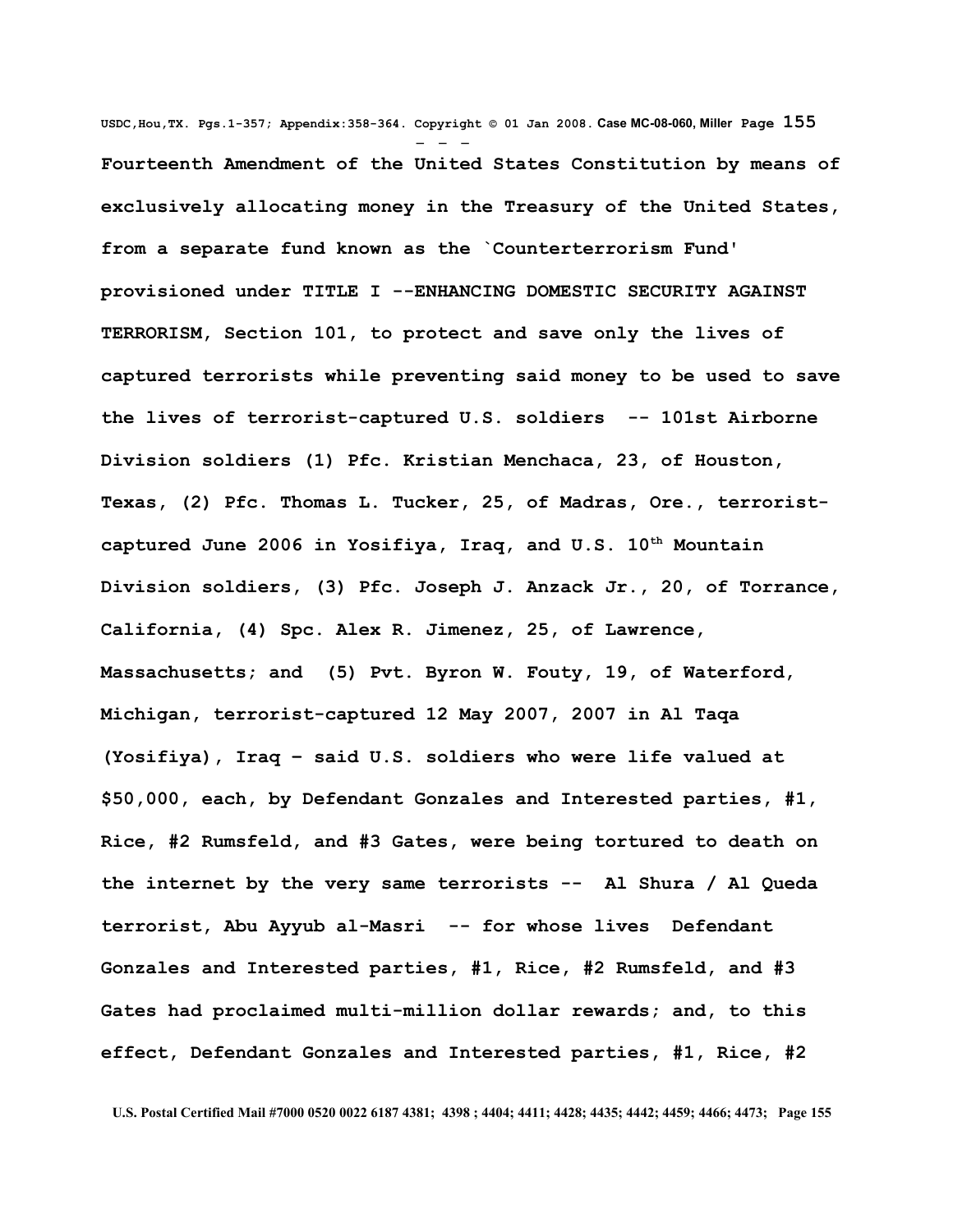**USDC,Hou,TX. Pgs.1-357; Appendix:358-364. Copyright © 01 Jan 2008. Case MC-08-060, Miller Page 156** - - - **Rumsfeld, and #3 Gates did divert and embezzle reward money, in the Treasury of the United States, provisioned from said reward funds known as the `Counterterrorism Fund' provisioned under TITLE I --ENHANCING DOMESTIC SECURITY AGAINST TERRORISM, Section 101, and from reward funds provisioned under "TITLE 18, PART II, CHAPTER 204, § 3071 and Section 3072, and under 22 U.S.C. Section 2708, and so forth.**

**.198. Defendant #1, Attorney General Alberto Gonzales, and Interested Party #1, Rice, and Interested Party #2, Rumsfeld, and Interested Party #3, Gates, did divert and embezzle money in the Treasury of the United States, from a separate fund known as the `Counterterrorism Fund' provisioned under TITLE I --ENHANCING DOMESTIC SECURITY AGAINST TERRORISM, Section 101, and did divert and embezzle reward money in the Treasury of the United States from reward funds provisioned under "TITLE 18, PART II, CHAPTER 204, §ection 3071 and Section 3072, and under 22 U.S.C. Section 2708 and thereby, did deny, reduce, decrease, subvert, and undermine said U.S. laws by treasonably allocating only reward money to selectively save only the lives of terrorists while Defendant #1, Attorney General Alberto Gonzales, and Interested Party #1, Rice, and Interested Party #2, Rumsfeld, and Interested Party #3, Gates**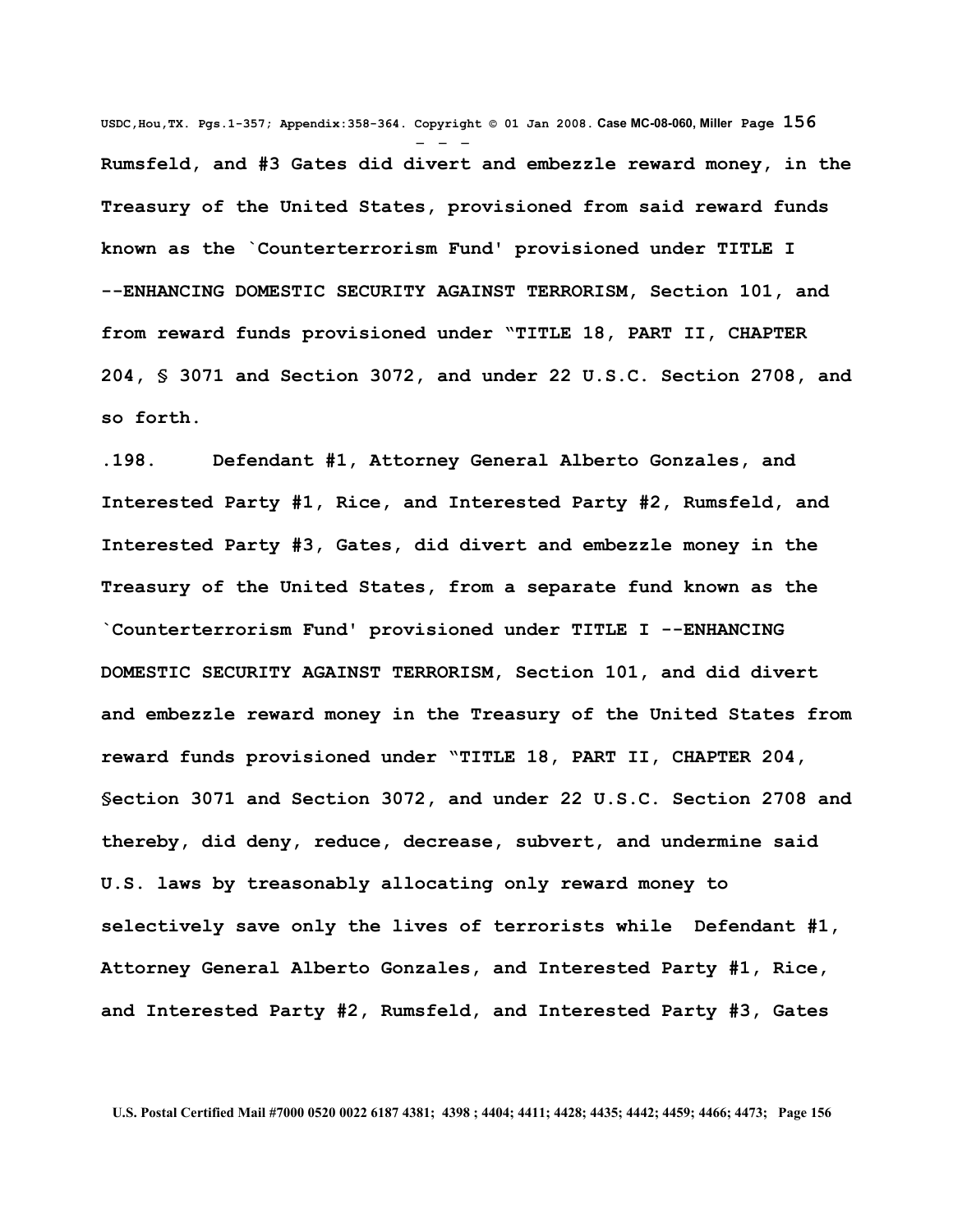**USDC,Hou,TX. Pgs.1-357; Appendix:358-364. Copyright © 01 Jan 2008. Case MC-08-060, Miller Page 157** - - **watched U.S. soldiers denied said reward money being tortured to death on the various terrorist internet web sites.**

 **.199. Defendant #1, Attorney General Alberto Gonzales, and Interested Party #1, Rice, and Interested Party #2, Rumsfeld, and Interested Party #3, Gates wrongfully and criminally diverted `Counterterrorism Fund' reward money provisioned under USC TITLE I, Section 101 --ENHANCING DOMESTIC SECURITY AGAINST TERRORISM, and did criminally divert and embezzle said reward money in the Treasury of the United States from reward funds provisioned under "TITLE 18, PART II, CHAPTER 204, §ection 3071 and Section 3072, and under 22 U.S.C. Section 2708 toward exclusively and selectively saving only the lives of terrorists while denying the same money to save the lives of terrorist-captured U.S. soldiers, said corrupt and treasonable reward payments used only to save lives of terrorists was and is out of balance with the equal protection clause of the Fourteenth Amendment to the United States Constitution.**

**.200. As a consequence of said criminally perverse law administration, Defendant Gonzales and Interested parties, #1, Rice, #2 Rumsfeld, and #3 Gates, were the proximate cause of the torture murders of 101st Airborne Division soldiers (1) Pfc. Kristian Menchaca, 23, of Houston, Texas, (2) Pfc. Thomas L.**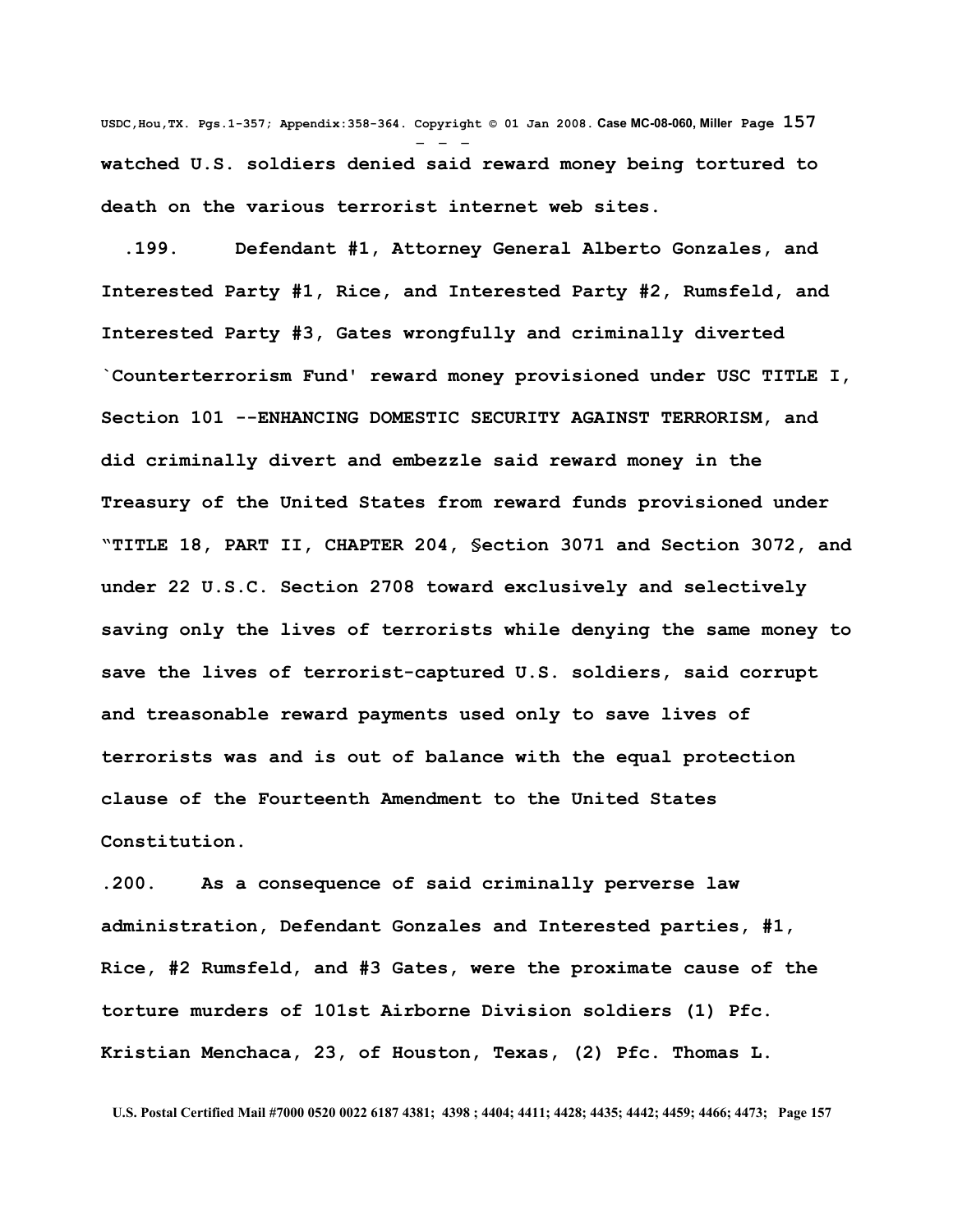**USDC,Hou,TX. Pgs.1-357; Appendix:358-364. Copyright © 01 Jan 2008. Case MC-08-060, Miller Page 158** - - - **Tucker, 25, of Madras, Ore., terrorist-captured June 2006 in Yosifiya, Iraq, and were the proximate cause of the torture murders of U.S. 10th Mountain Division soldiers, (3) Pfc. Joseph J. Anzack Jr., 20, of Torrance, California, (4) Spc. Alex R. Jimenez** *(U.S. Army listed as "MIA")***, 25, of Lawrence, Massachusetts; and (5) Pvt. Byron W. Fouty** *(U.S. Army listed as "MIA")***, 19, of Waterford, Michigan, terrorist-captured 12 May 2007, 2007 in Al Taqa (Yosifiya), Iraq, who were never allocated any reward money beyond the meager \$50,000 dollars Defendant Gonzales and Interested parties, #1, Rice, #2 Rumsfeld, and #3 Gates designated and never allowed said 101st Airborne Division soldiers and U.S. 10th Mountain Division soldiers, to be designated as worth higher mega million rewards equal to "***'Reward For Justice'* **terrorists" after they were captured.** 

**.201. In fact, Defendant Gonzales and Interested parties, #1, Rice, #2 Rumsfeld, and #3 Gates,** *'in Bad-Faith,'* **never volunteered to increase rewards for any captured U.S. Soldier even though they were fully informed U.S. soldiers would be tortured to death. .202. Defendant Gonzales (formerly as U.S. AG)and Interested parties, #1, Rice (current U.S. Secretary of State), #2 Rumsfeld (formerly as U.S. Defense Secretary), and #3 Gates (current U.S. Defense Secretary),** *'in Bad-Faith,'* **have wrongfully**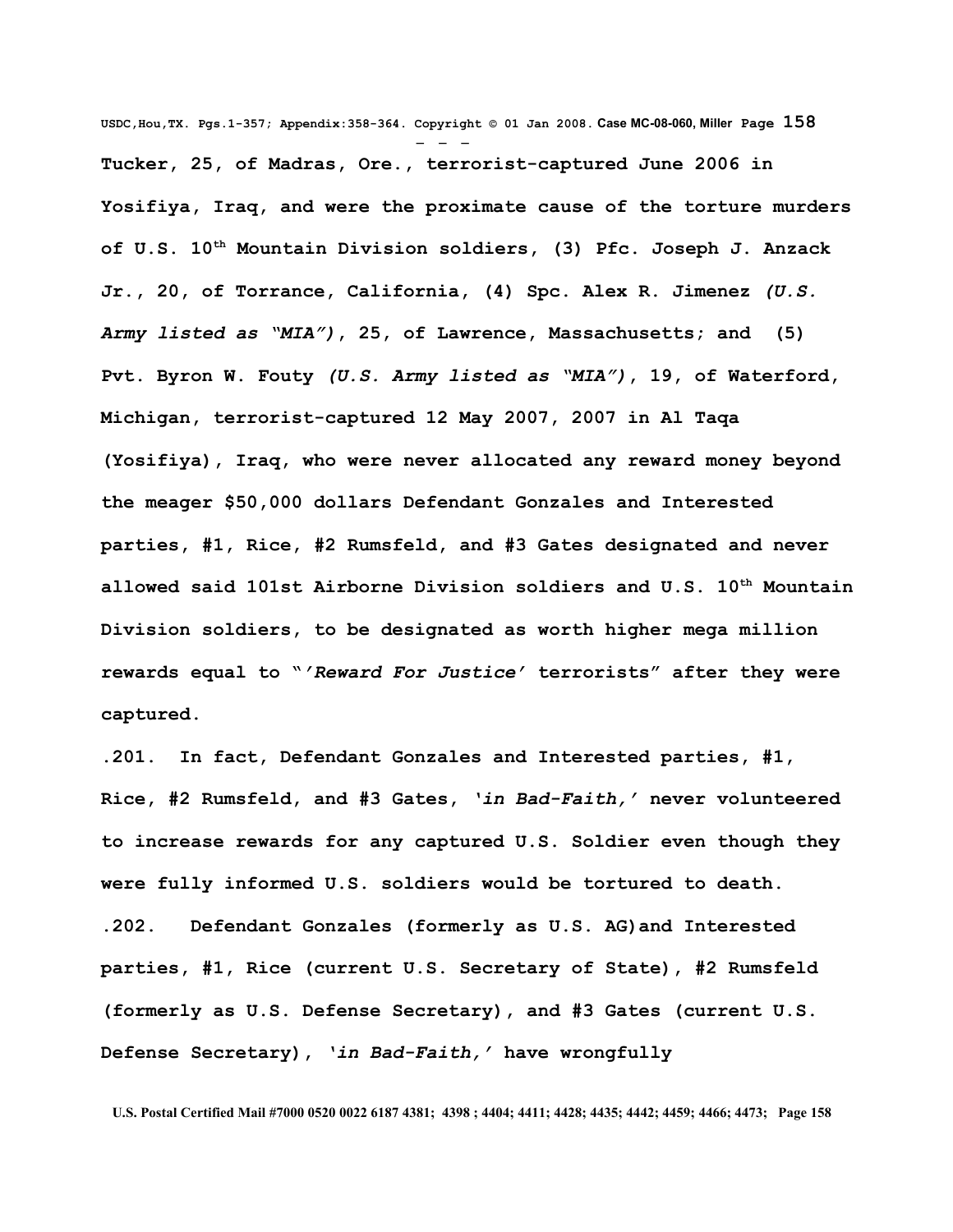**USDC,Hou,TX. Pgs.1-357; Appendix:358-364. Copyright © 01 Jan 2008. Case MC-08-060, Miller Page 159** - - *administratively* **hijacked,** *administratively* **usurped, and** *administratively* **seized U.S. `Counterterrorism Fund' reward money provisioned under USC TITLE I, Section 101 --ENHANCING DOMESTIC SECURITY AGAINST TERRORISM, and have wrongfully hijacked, usurped, and seized reward money in the Treasury of the United States reward funds provisioned under "TITLE 18, PART II, CHAPTER 204, §ection 3071 and Section 3072, and under 22 U.S.C. Section 2708 and are** *administratively* **utilizing said reward money to perpetrate** *"wartime-reward-treasons"* **against the people of the United States and against their U.S. military forces, during wartime, by** *administratively* **diverting "U.S. wartime-reward-money" to exclusively (while denying U.S. Soldiers the same reward amounts) and selectively benefit only life-safety of terrorists with \$25 million dollar rewards offered by Defendant Gonzales & Interested Parties Rice, Rumsfeld, and Gates to save terrorist lives in the Iraq and Afghanistan War theaters while denying and refusing the same and equal published \$25 million dollar "reward life-safety" to captured U.S. soldiers.** 

**.203.** *Administrative* **CONSPIRACY TO VIOLATE RICO: Defendant Gonzales (formerly as U.S. AG)and Interested parties, #1, Rice, #2 Rumsfeld (formerly as Defense Secretary), and #3 Gates (current Defense Secretary), have conspired with each other to violate 18**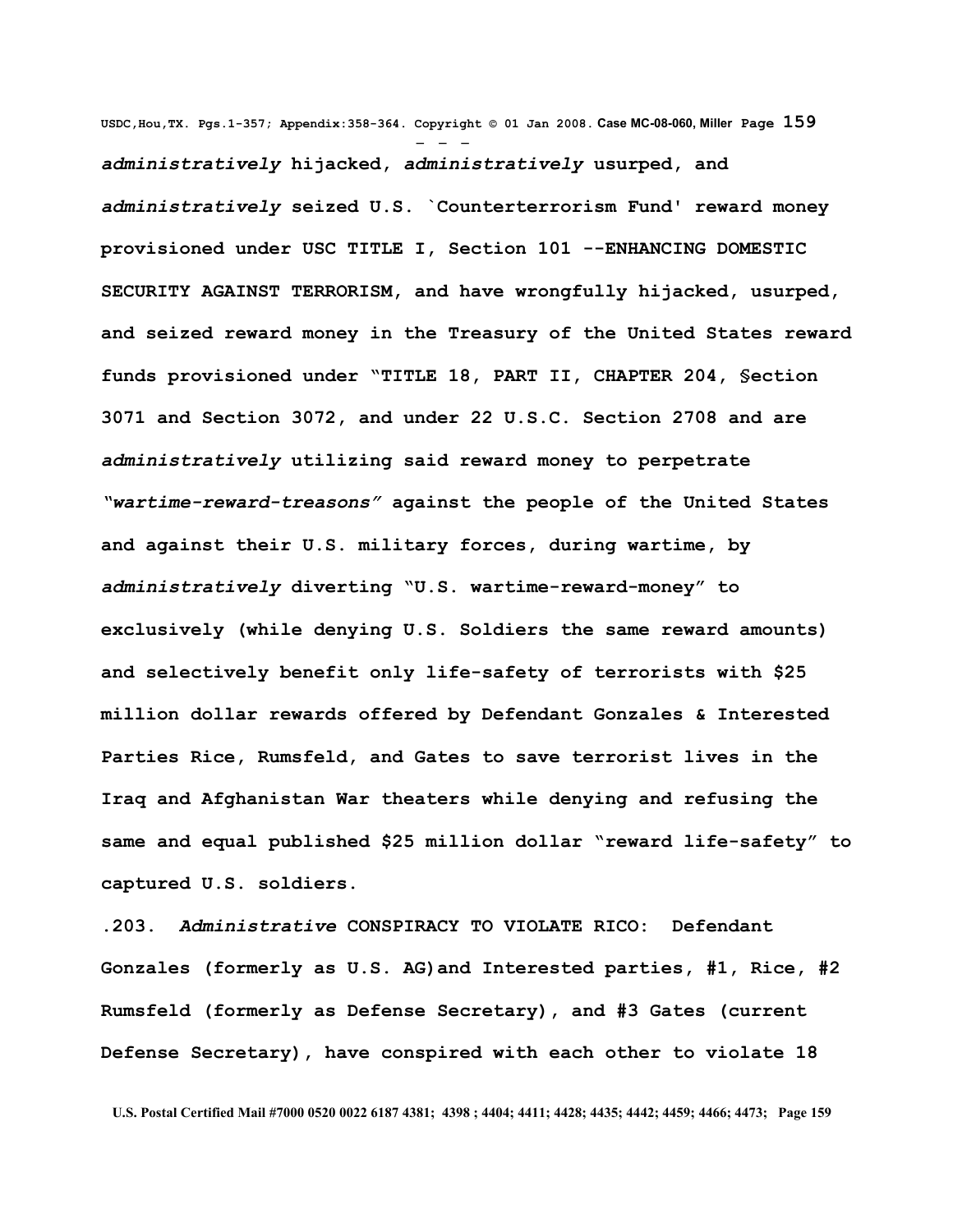**USDC,Hou,TX. Pgs.1-357; Appendix:358-364. Copyright © 01 Jan 2008. Case MC-08-060, Miller Page 160** - - - **USC 1962 (c), in violation of 18 USC Section 1962(d) and maintained control of each of said conspiracies to violate 18 USC 1962 (c) with regard to said `Counterterrorism Fund' reward money provisioned under USC TITLE I, Section 101 --ENHANCING DOMESTIC SECURITY AGAINST TERRORISM, and Treasury of the United States reward funds provisioned under "TITLE 18, §ection 3071 and Section 3072, and under 22 U.S.C. Section 2708.**

 **.204. At all times relevant hereto, all Defendants -- Defendant Gonzales (formerly as U.S. AG)and Interested parties, #1, Rice, #2 Rumsfeld (formerly as Defense Secretary), and #3 Gates (current Defense Secretary) -- have attempted and conspired to violate the provisions of 18 USC Section 1962(c) and (d), by conspiring to conduct or participate, directly or indirectly, in the conduct of the affairs of said International Terrorism Racketeering Enterprises through a pattern of administrative** *"Bad-Faith"* **Racketeering activity; and further, each of the aforesaid Defendants has been and currently is a party to an unlawful agreement, and each of the aforesaid Defendants, pursuant to said agreement, has agreed, conspired, and attempted to commit two or more RICO predicate acts, directly and indirectly with regard to said `Counterterrorism Fund' reward money provisioned under USC TITLE I, Section 101 --ENHANCING DOMESTIC SECURITY AGAINST**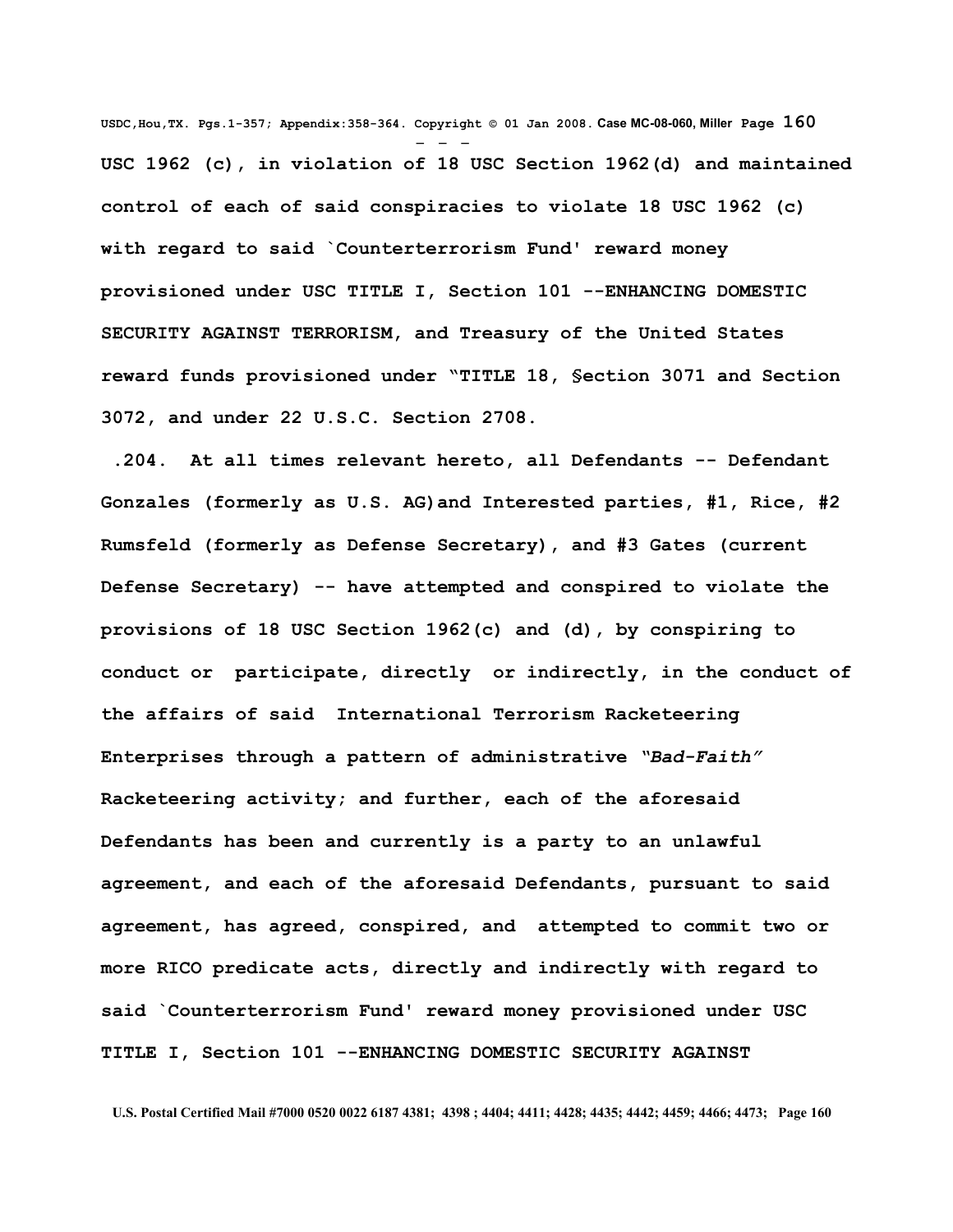**USDC,Hou,TX. Pgs.1-357; Appendix:358-364. Copyright © 01 Jan 2008. Case MC-08-060, Miller Page 161** - - - **TERRORISM, and Treasury of the United States reward funds provisioned under "TITLE 18, §ection 3071 and Section 3072, and under 22 U.S.C. Section 2708.**

**.205. AS PART OF THESE CONSPIRACIES, Defendant Gonzales (formerly as U.S. AG)and Interested parties, #1, Rice, #2 Rumsfeld (formerly as Defense Secretary), and #3 Gates (current Defense Secretary), in administrative** *"Bad-Faith"* **have attempted, conspired, aided, abetted, and agreed to commit multiple acts of 18 USC mail fraud and wire fraud, USC Section 1503 Obstruction of Justice, and conspired with each other to violate 18 USC 1962 (c) in violation of 18 USC Section 1962(d), as is more fully set forth herein with regard to said `Counterterrorism Fund' reward money provisioned under USC TITLE I, Section 101 --ENHANCING DOMESTIC SECURITY AGAINST TERRORISM, and Treasury of the United States reward funds provisioned under "TITLE 18, §ection 3071 and Section 3072, and under 22 U.S.C. Section 2708.**

 **.206. Defendants -- Defendant Gonzales (formerly as U.S. AG)and Interested parties, #1, Rice, #2 Rumsfeld (formerly as Defense Secretary), and #3 Gates (current Defense Secretary) -- jointly and severally, in administrative** *"Bad-Faith,"* **conspired with each other as 1961(3) "persons" and (4) "enterprises" to violate 18 USC Sections 1961(1)(A), (B)(C),(D)(E), in 1961(5) "patterns of**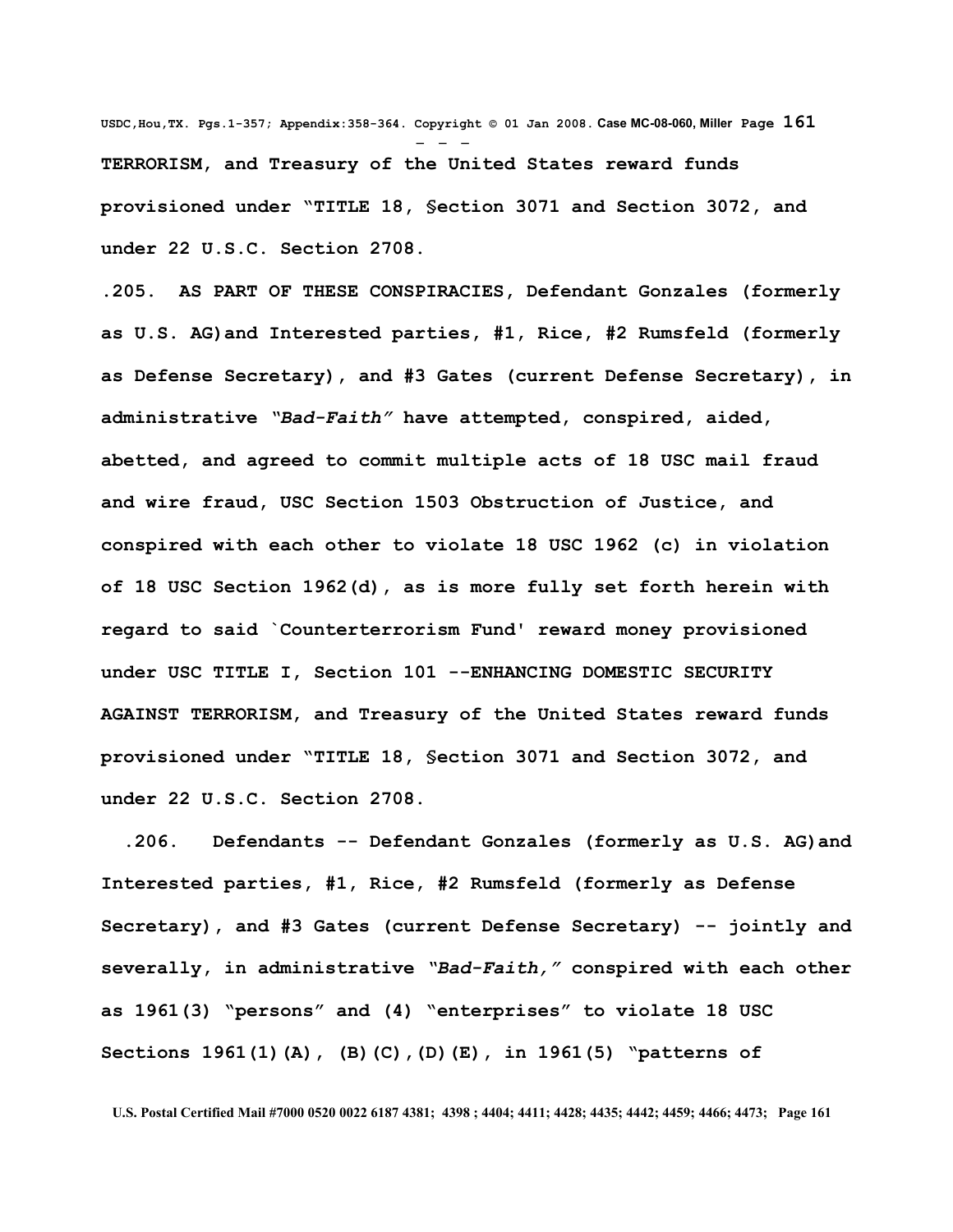**USDC,Hou,TX. Pgs.1-357; Appendix:358-364. Copyright © 01 Jan 2008. Case MC-08-060, Miller Page 162** - - **racketeering activity," and did violate Sections 1962 (a)(b)(c), in violation of 18 USC Section 1962(d) and maintained control of each of said conspiracies to violate 18 USC 1962 (c); and, at all times relevant hereto, Defendant Gonzales (formerly as U.S. AG)and Interested parties, #1, Rice, #2 Rumsfeld (formerly as Defense Secretary), and #3 Gates (current Defense Secretary), have attempted to violate and conspired to violate the provisions of 18 USC Sections 1962(c)(d), by conspiring, in administrative** *"Bad-Faith,"* **to conduct or participate, directly or indirectly, in the conduct of the affairs of said United States wartime reward funds -- `Counterterrorism Fund' reward money provisioned under USC TITLE I, Section 101 --ENHANCING DOMESTIC SECURITY AGAINST TERRORISM, and Treasury of the United States reward funds provisioned under "TITLE 18, §ection 3071 and Section 3072, and under 22 U.S.C. Section 2708 -- Defendant Gonzales (formerly as U.S. AG)and Interested parties, #1, Rice, #2 Rumsfeld (formerly as Defense Secretary), and #3 Gates (current Defense Secretary) -- through a 1961(5) "pattern of Racketeering activity." Furthermore, each of the aforesaid Defendants has been and currently is a party to an unlawful administrative** *"Bad-Faith"* **agreement, and each of the aforesaid Defendants, pursuant to said agreement, has agreed to commit two or more RICO predicate acts in depredations against said**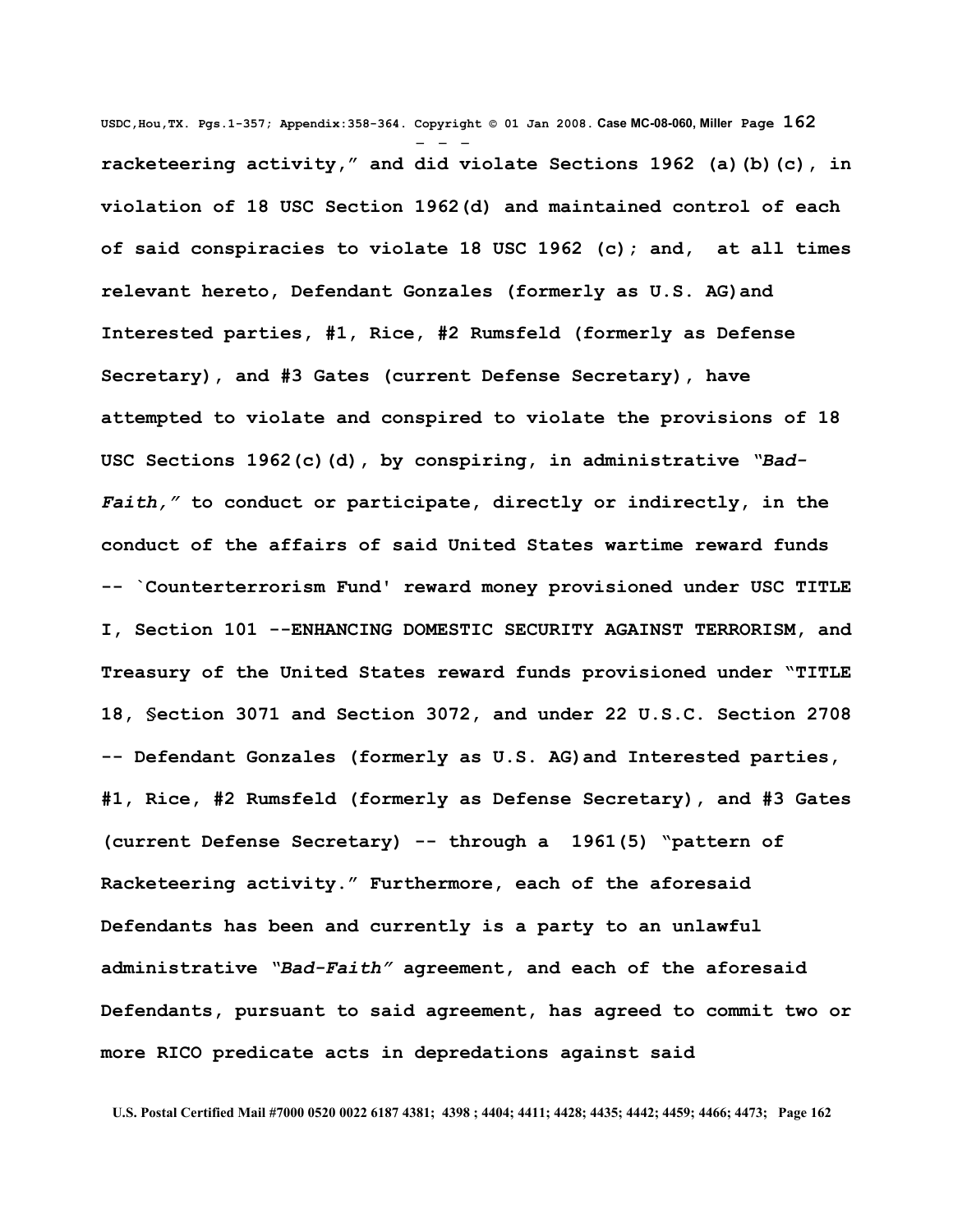**USDC,Hou,TX. Pgs.1-357; Appendix:358-364. Copyright © 01 Jan 2008. Case MC-08-060, Miller Page 163** - - - **`Counterterrorism Fund' reward money provisioned under USC TITLE I, Section 101 --ENHANCING DOMESTIC SECURITY AGAINST TERRORISM, and Treasury of the United States reward funds provisioned under "TITLE 18, §ection 3071 and Section 3072, and under 22 U.S.C. Section 2708 for the administrative** *"Bad-Faith"* **purpose of diverting more of said reward money to benefit only terrorists, alone, and administratively** *"Bad-Faith"* **deny captured U.S. soldiers the same life-saving opportunity represented by multi million dollar rewards to save their lives as Defendant Gonzales (formerly as U.S. AG)and Interested parties, #1, Rice, #2 Rumsfeld (formerly as Defense Secretary), and #3 Gates (current Defense Secretary), in their administrative** *"Bad-Faith"* **treason against the United States, are conferring exclusively upon terrorists while watching captured U.S. soldiers, denied said multi million dollar rewards, tortured to death in terrorist videos posted on the internet.**

 **SEE: USC Title 18, Section 2381 – Treason: Whoever, owing allegiance to the United States, levies war against them or adheres to their enemies, giving them aid and comfort within the United States or elsewhere, is guilty of treason and shall suffer death, or shall be imprisoned not less than five years and fined under this title but not less**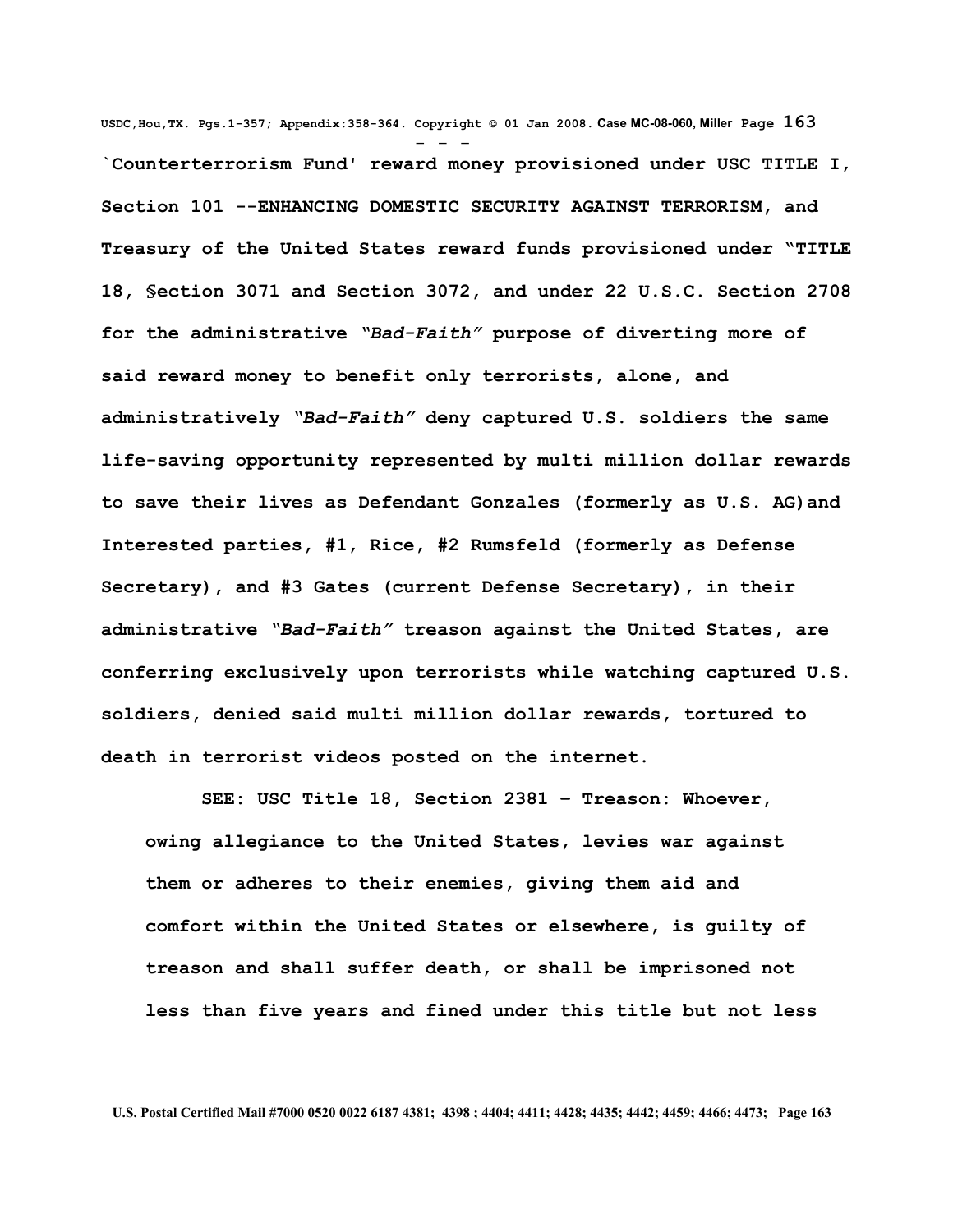**USDC,Hou,TX. Pgs.1-357; Appendix:358-364. Copyright © 01 Jan 2008. Case MC-08-060, Miller Page 164** - - **than \$10,000; and shall be incapable of holding any office under the United States.**

 **SEE: `Counterterrorism Fund' reward money provisioned under USC TITLE I, Section 101 --ENHANCING DOMESTIC SECURITY AGAINST TERRORISM, and Treasury of the United States reward funds provisioned under "TITLE 18, §ection 3071 and Section 3072, and under 22 U.S.C. Section 2708** 

**See: The U.S. Treasury `Counterterrorism Fund' reward money provisioned under USC TITLE I, Section 101 –and under "TITLE**

**18, §ection 3071, Section 3072, and 22 U.S.C. Section 2708**

 **.207. During June 2006, while Interested Party Rumsfeld was administratively** *"Bad-Faith"* **offering what amounted to "\$50,000 Death Warrant / death sentence rewards" on captured U.S. soldiers, Defendant Gonzales, Interested Party Rumsfeld, and Interested Party Condoleza Rice were well informed that they were offering** *"Bad-Faith"* **small \$50,000 rewards for the lives of PFC Kristian Menchaca and PFC Thomas Tucker in comparison to the multi-million dollar rewards that both Defendant Gonzales, and Condoleza Rice were simultaneously offering to save the lives of terrorists at the "Rewards For Justice" website, under provisions of the `Counterterrorism Fund' reward money provisioned and allocated by the U.S. Congress for protection of captured U.S. Soldiers under**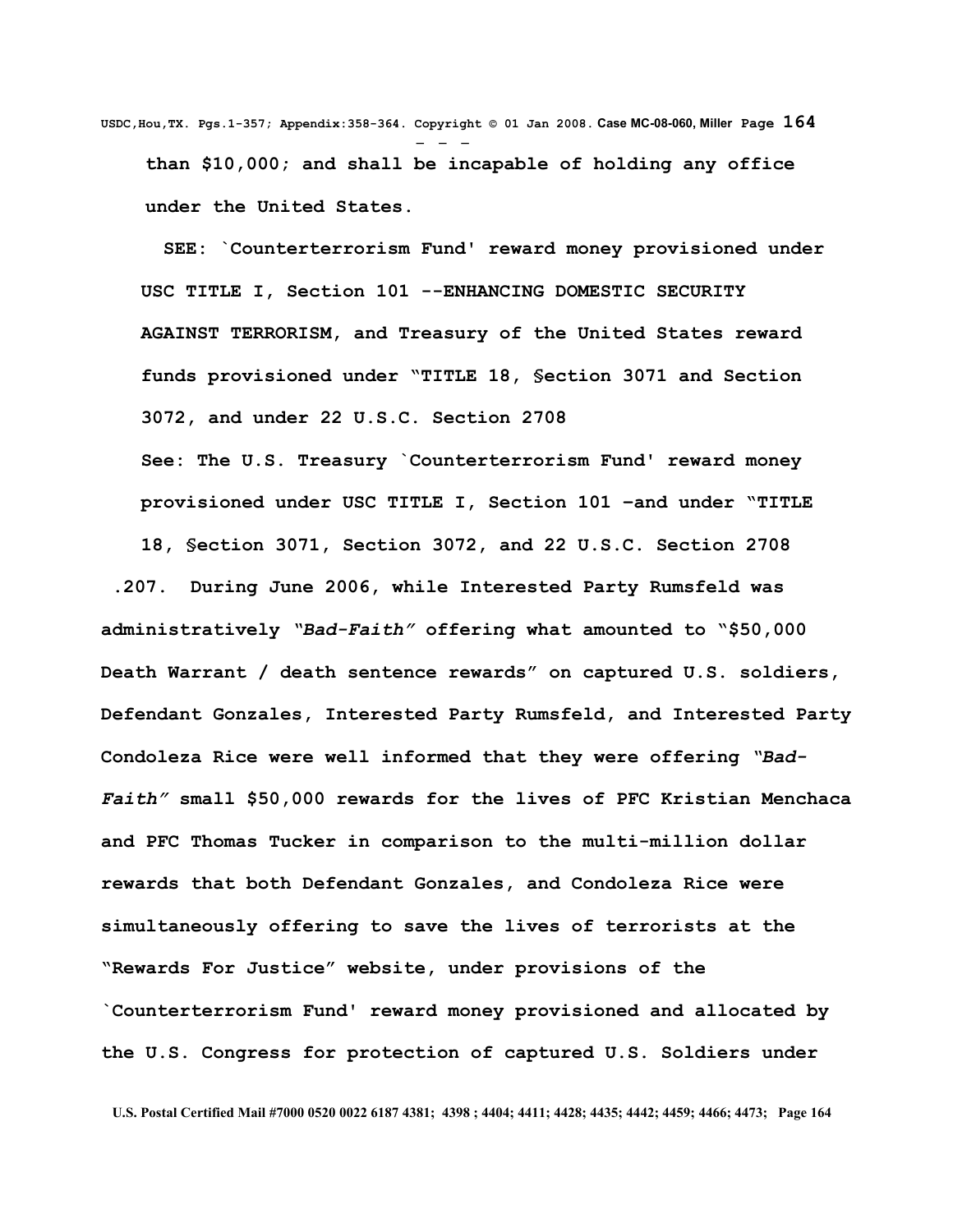**USDC,Hou,TX. Pgs.1-357; Appendix:358-364. Copyright © 01 Jan 2008. Case MC-08-060, Miller Page 165** - - - **USC TITLE I, §ection 101 –and under "TITLE 18, §ection 3071, §ection 3072, and 22 U.S.C. §ection 2708.** 

**SEE: Rewards for Justice, Washington, D.C.20522-0303, 1-800-**

**877-3927; [RFJ@state.gov;](mailto:RFJ@state.gov)<http://www.rewardsforjustice.net/> .208. In fact, Defendant Gonzales, and Condoleeza Rice have selectively never offered a reward of less than one million U.S. dollars for the life of any terrorist and have offered as much as \$25 million for the lives of high ranking terrorists while simultaneously offering only selective** *"Bad-Faith"* **low \$50,000 Rewards for the lives of captured U.S. soldiers, who Gonzales-Rice knew would be tortured to death as a consequence of their selective** *"Bad-Faith"* **\$50,000 death rewards.**

 **.209. Defendant Attorney General Alberto Gonzales, Interested Party #1 Rice, and Interested Party #2 Rumsfeld engaged in administrative** *"Bad-Faith"* **activity of roadblocking, denying, and refusing to pay rewards previously funded and allocated by the United States Congress to be paid on behalf of captured U.S. soldiers, said rewards intended to rescue captured U.S. soldiers in custody of terrorists, meanwhile said Terrorists were aided by these very same rewards that were denied for captured U.S. soldiers; and, captured U.S. soldiers were** *"Bad-Faith"* **refused equal rewards of \$25 million dollars on behalf of captured U.S.**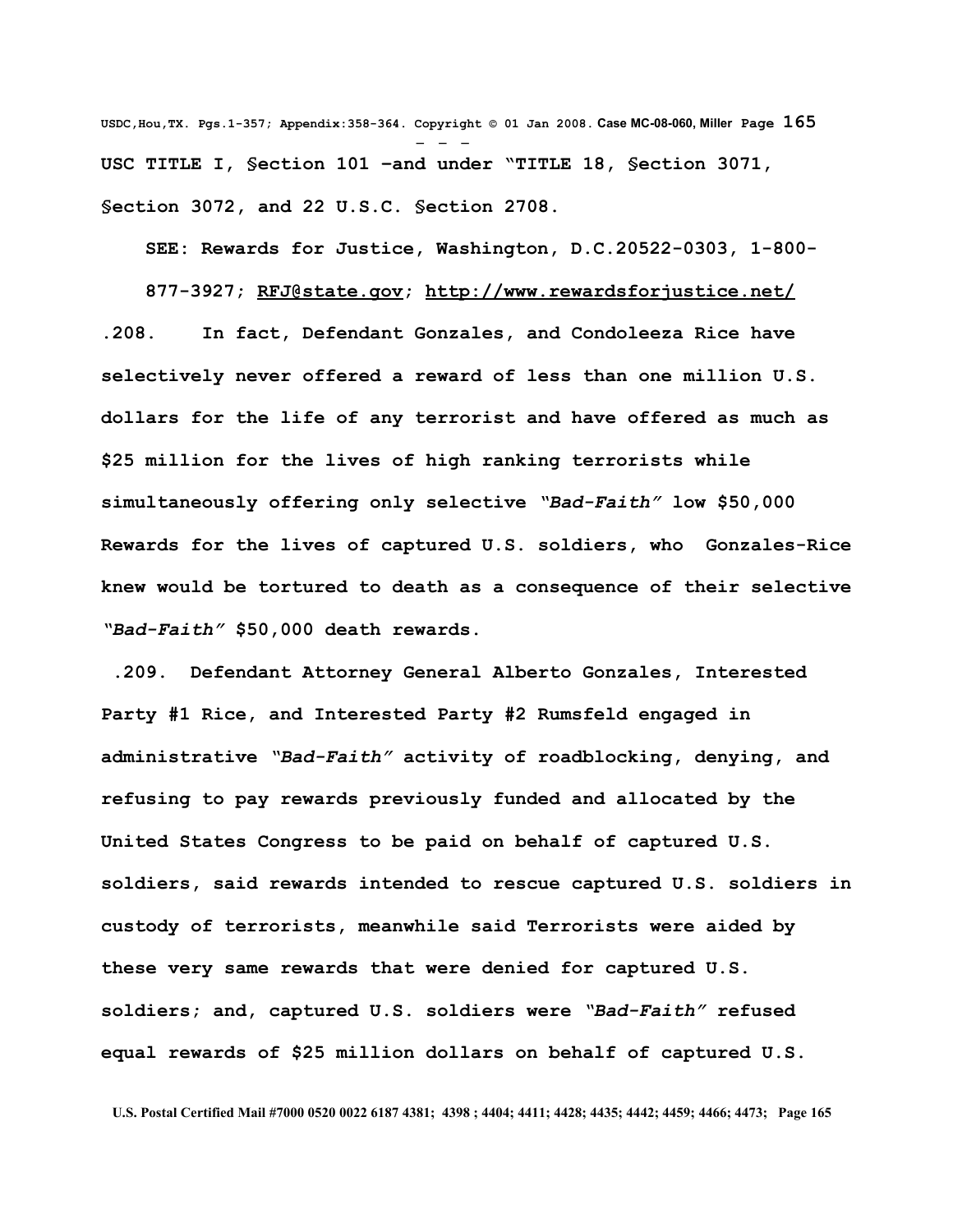**USDC,Hou,TX. Pgs.1-357; Appendix:358-364. Copyright © 01 Jan 2008. Case MC-08-060, Miller Page 166** - - **soldiers during wartime; and, said \$25 million dollars instead diverted to aid and support terrorist enemies of the United States is a clear and unambiguous violation of USC Title 18, Section 2381 - United States Treason Act by Defendant Attorney General Gonzales and Interested parties, #1 Secretary of State Rice, #2 former Secretary of Defense Rumsfeld.**

 **.210. Captured U.S. soldiers, "during wartime," are victims of "war crime" offenses when they, in wrongful, selective, and unambiguous life-destroying discrimination against them, perpetrated by said U.S. executive branch officials, Gonzales, #1 Rice, and #2 Rumsfeld, are** *"Bad-Faith"* **deliberately denied and blocked from allocated U.S. Congress provisioned reward money intended to save lives, known as the `Counterterrorism Fund' of United States code title 1, §ection 101, and further provisioned under "title 18, §ection 3071, §ection 3072, and 22 U.S.C. §ection 2708, said `Counterterrorism Fund,' in part, provisioned by the U.S. congress and allocated in support of Part I, General Provisions, Article 3 Of CONVENTION III Concluded At Geneva On August 1949, said United States code funds that were U.S. congress provisioned to maintain life-saving rewards to protect the lives of captured U.S. soldiers from crimes prohibited by Article 3 Of said Convention Concluded At Geneva On August 1949; and, as a**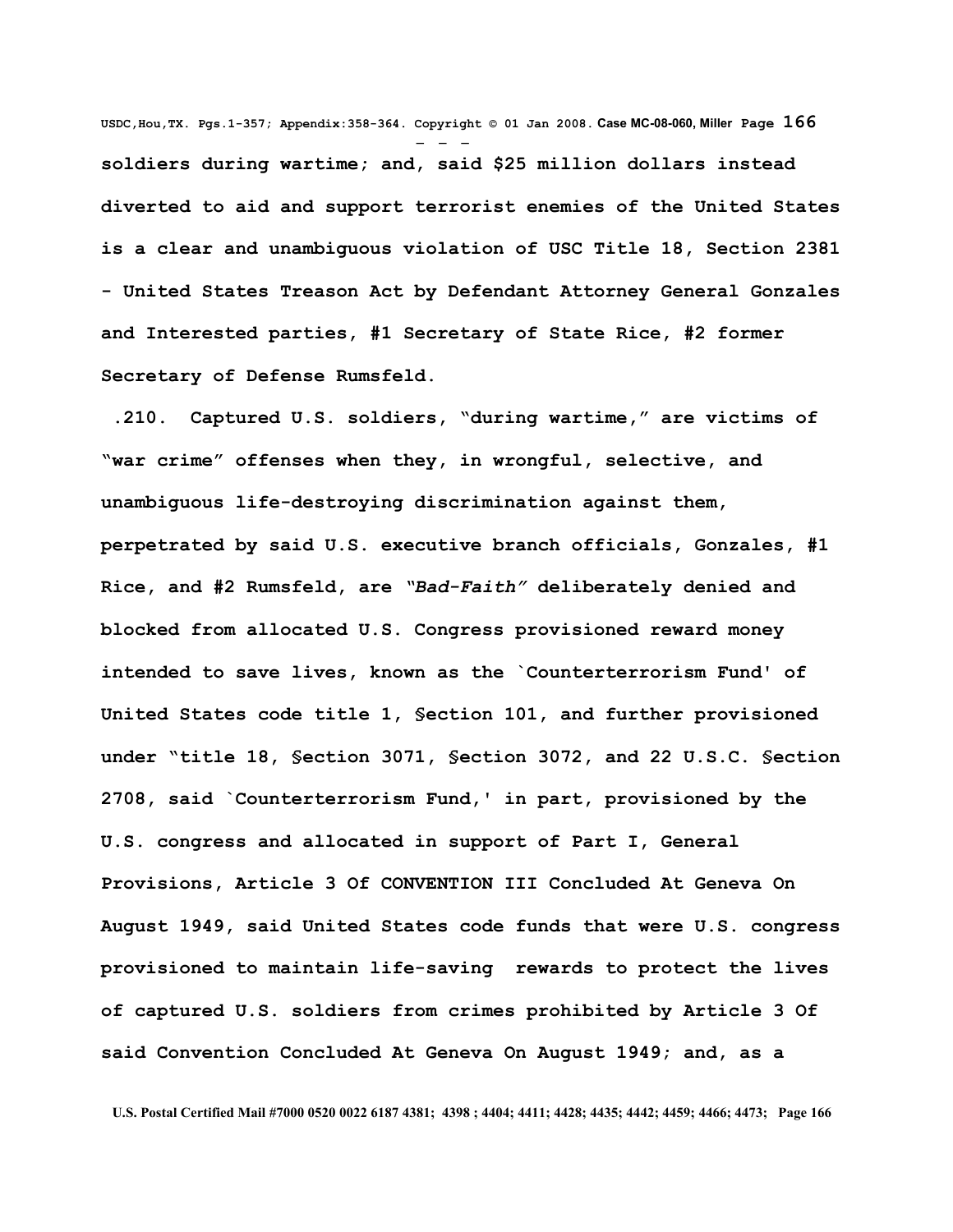**USDC,Hou,TX. Pgs.1-357; Appendix:358-364. Copyright © 01 Jan 2008. Case MC-08-060, Miller Page 167** - - **consequence of said U.S. Executive Branch Officials, Gonzales, #1 Rice, and #2 Rumsfeld, diverting, blocking, and criminally embezzling said life-saving "safeguarding" rewards, U.S. soldiers have suffered life destroying war crime tortures and mutilations prohibited by Part I, General Provisions, Article 3 Of CONVENTION III Concluded At Geneva On August 1949, compared with captured terrorists who are Geneva Convention protected by said U.S. Executive Branch Officials providing said Geneva Convention life protecting U.S. rewards for terrorists who are not denied said life protecting U.S. reward protection of Article 3 Of CONVENTION III Concluded At Geneva On August 1949, when captured.**

 **.211. U.S. 101st Airborne Division soldiers, (1) Pfc. Kristian Menchaca, 23, of Houston, Texas and San Marcos, Texas and (2) Pfc. Thomas L. Tucker, 25, of Madras, Ore., were captured 16 June 2006 at Yosifiya, Iraq; AND, AFTER said U.S. EXECUTIVE BRANCH Officials, Gonzales, #1 Rice, and #2 Rumsfeld, WERE NOTIFIED and Gonzales, #1 Rice, and #2 Rumsfeld denied LIFE-SAVING "GENEVA CONVENTION safeguarding" rewards, THEN Pfc. Kristian Menchaca AND Pfc. Thomas L. Tucker were tortured to death in violation of said Geneva Conventions as having been DELIBERATELY administratively** *"Bad-Faith"* **DENIED AND BLOCKED FROM RECEIVING REWARD MONEY by Gonzales,**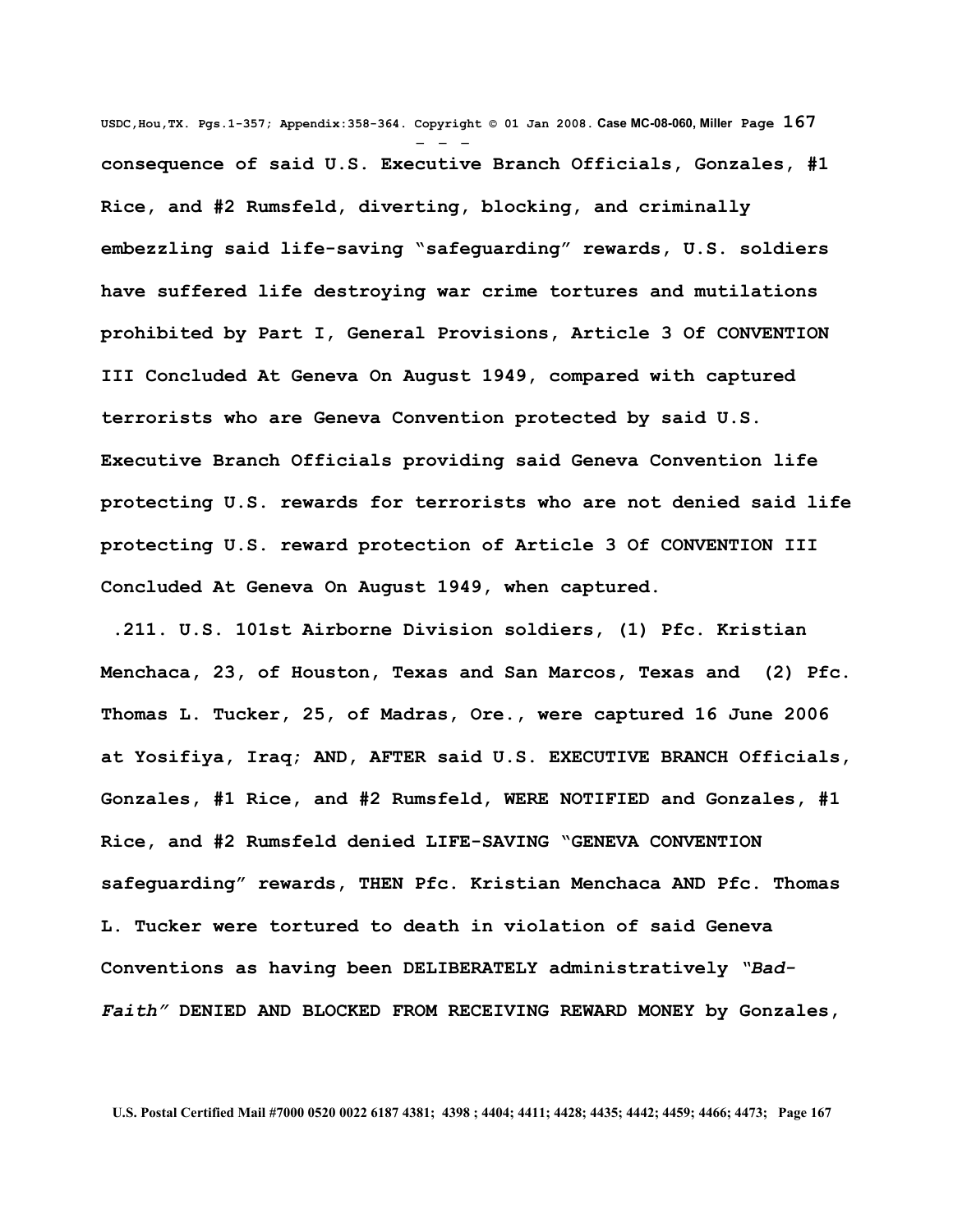**USDC,Hou,TX. Pgs.1-357; Appendix:358-364. Copyright © 01 Jan 2008. Case MC-08-060, Miller Page 168** - - - **#1 Rice, and #2 Rumsfeld THAT WAS U.S. CONGRESS PROVISIONED AS AVAILABLE FOR PROTECTING THE LIVES OF CAPTURED U.S. SOLDIERS.**

 **.212. As a consequence of Gonzales, #1 Rice, and #2 Rumsfeld administratively** *"Bad-Faith"* **denying protection of said Third Geneva Convention by means of subverting and obstructing said U.S. CONGRESS reward money PROVISIONED to provide protection from mutilation and torture crimes prohibited by Article 3 Of CONVENTION III Concluded At Geneva On August 1949, Pfc. Kristian Menchaca AND Pfc. Thomas L. Tucker were both tortured to death by Al Shura / Al Queda terrorist, Abu Ayyub al-Masri, (See: Defendants' U.S. State Department web site, http://www.rewardsforjustice.net/ ; Rewards for Justice, Washington, D.C. 20522-0303, USA; (1-800-877-3927, [RFJ@state.gov](mailto:RFJ@state.gov) ) as a consequence of Defendant Attorney General Gonzales and Interested parties, #1 Secretary of State Rice, #2 former Secretary of Defense Rumsfeld, engaging in roadblocking, refusing and failing to pay rewards previously funded and allocated by the United States Congress to be paid on behalf of captured U.S. soldiers, under provisions of the `Counterterrorism Fund' reward money provisioned and allocated by the U.S. Congress for protection of captured U.S. Soldiers under USC TITLE I, §ection 101 –and under "TITLE 18, §ection 3071, §ection 3072, and 22 U.S.C. §ection 2708.**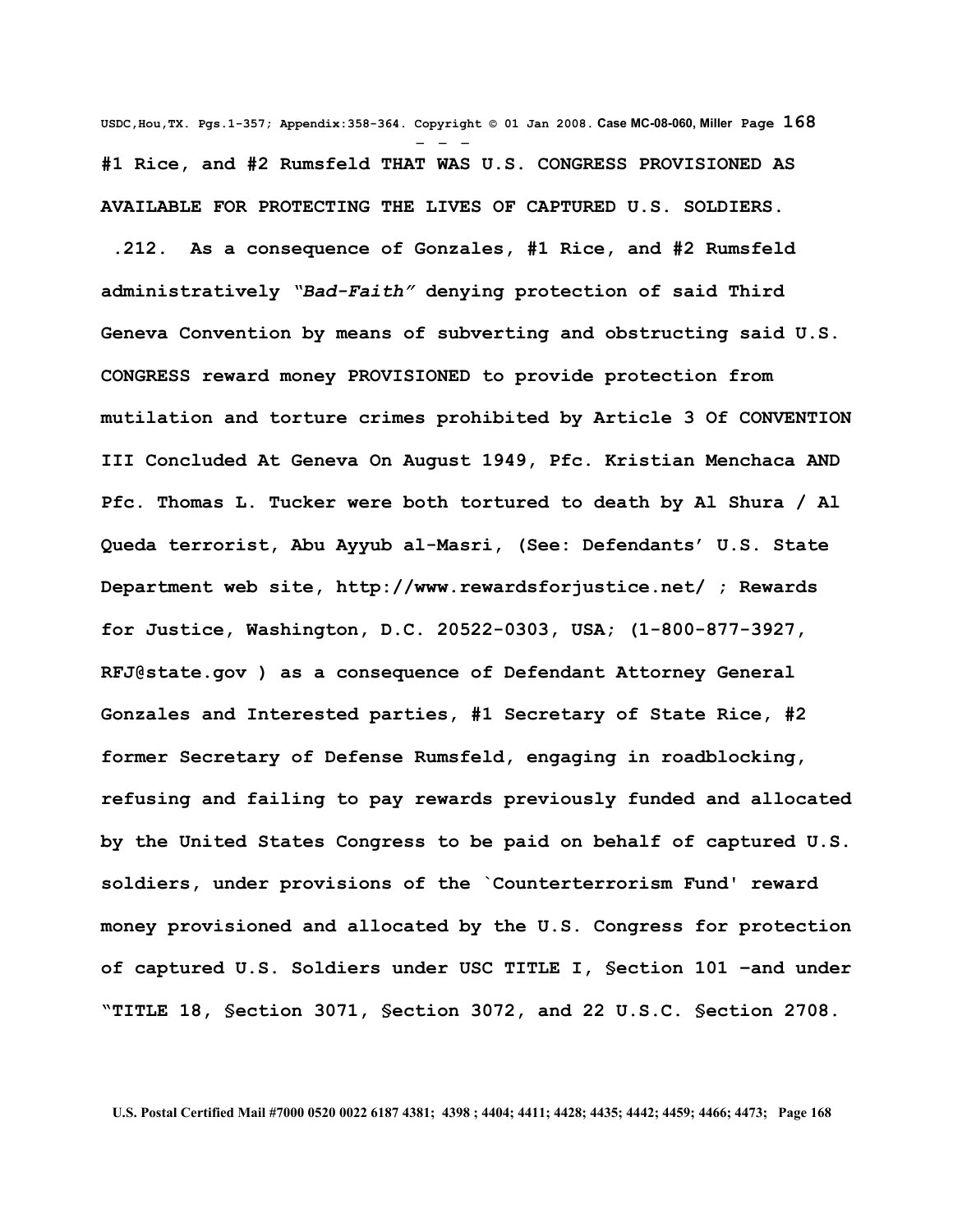**USDC,Hou,TX. Pgs.1-357; Appendix:358-364. Copyright © 01 Jan 2008. Case MC-08-060, Miller Page 169** - - -

 **.213. Said `Counterterrorism Fund' of United States code title 1, §ection 101, and further provisioned under "title 18, §ection 3071, §ection 3072, and 22 U.S.C. §ection 2708, said `Counterterrorism Fund,' was, in part, provisioned by the U.S. congress and allocated in support of Part I, General Provisions, Article 3 Of CONVENTION III Concluded At Geneva On August 1949.**

 **.214. The `Counterterrorism Fund' reward money provisioned and allocated by the U.S. Congress for protection of captured U.S. Soldiers under USC TITLE I, §ection 101 –and under "TITLE 18, §ection 3071, §ection 3072, and 22 U.S.C. §ection 2708 was and is a U.S. law correlative of Part I, General Provisions, Article 3 Of CONVENTION III Concluded At Geneva On August 1949. USC TITLE I, §ection 101 –and under "TITLE 18, §ection 3071, §ection 3072, and 22 U.S.C. §ection 2708 were obviously intended by the U.S. Congress to effectively protect captured U.S. soldiers from violations of Article 3 Of CONVENTION III Concluded At Geneva On August 1949.**

 **.215. By means of "roadblocking and refusing pay said U.S. Congress provisioned reward funds of `Counterterrorism Fund' reward money provisioned and allocated by the U.S. Congress for protection of captured U.S. Soldiers lives under USC TITLE I, §ection 101 –and under "TITLE 18, §ection 3071, §ection 3072, and 22 U.S.C. §ection 2708, Defendant Gonzales (resigned from office over other issues of**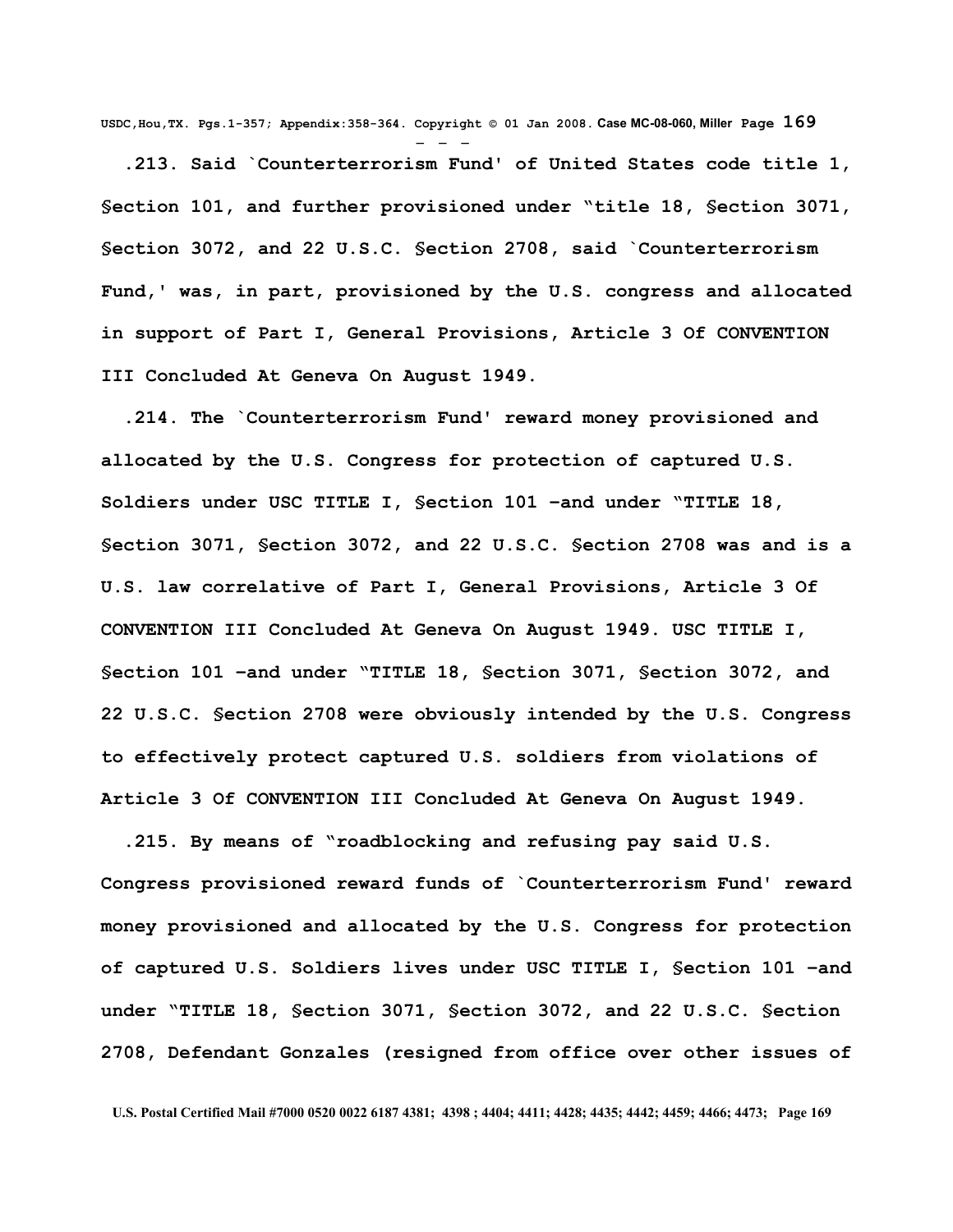**USDC,Hou,TX. Pgs.1-357; Appendix:358-364. Copyright © 01 Jan 2008. Case MC-08-060, Miller Page 170** - - **his wrongdoing as Attorney General) and Interested parties, #1 Secretary of State Rice, #2 former Secretary of Defense Rumsfeld, aided, abetted, and actually, with "hands-on" enforced administrative** *"Bad-Faith"* **denial of said U.S. Congress provisioned reward money, and Gonzales, #1 Rice, and #2 Rumsfeld thereby, in administrative** *"Bad-Faith,"* **directly and literally caused the torture deaths of Pfc. Kristian Menchaca and Pfc. Thomas L. Tucker in Yosifiya, Iraq, on 16 June 2006.**

 **.216. In the foregoing described administrative** *"Bad-Faith"* **"aiding," "abetting," "diverting" and roadblocking said U.S. reward money away from saving the lives of captured U.S. soldiers," and thereby contributing to actually causing the torture deaths of said Pfc. Kristian Menchaca and Pfc. Thomas L. Tucker in Yosifiya, Iraq, on 16 June 2006, by administratively** *"Bad-Faith"* **denying them rewards provisioned by the Congress of the United States, Defendant Gonzales, #1 Rice, and #2 Rumsfeld did administratively** *"Bad-Faith"* **violate PART I, GENERAL PROVISIONS, ARTICLE 3 of CONVENTION III CONCLUDED AT GENEVA ON AUGUST 1949, in that Defendant Gonzales (resigned from office over issues of his wrongdoing) and Interested parties, #1 Secretary of State Rice, #2 former Secretary of Defense Rumsfeld did directly and indirectly participate, "hands on," in administratively** *"Bad-Faith"* **violating those provisions of PART I ,**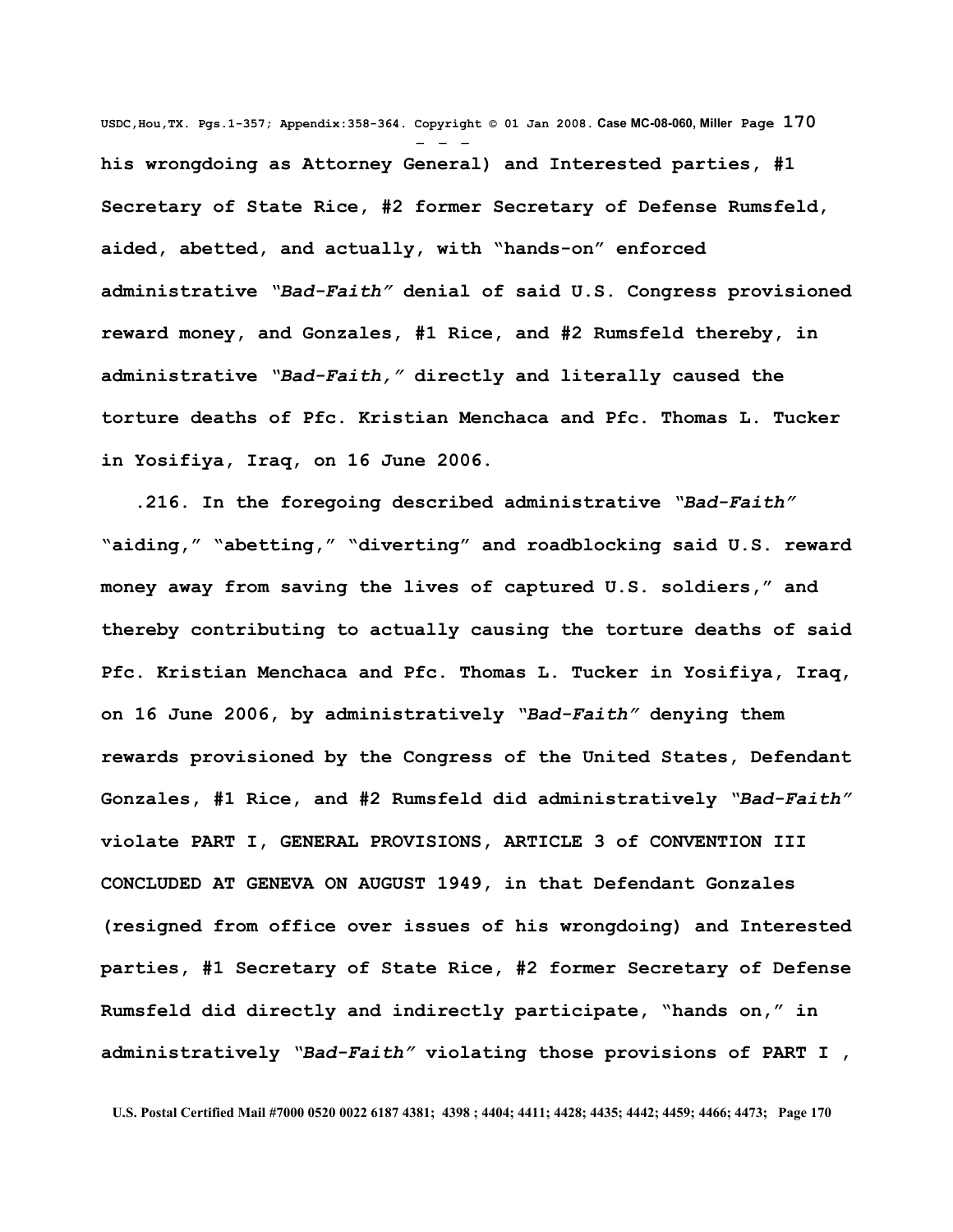**USDC,Hou,TX. Pgs.1-357; Appendix:358-364. Copyright © 01 Jan 2008. Case MC-08-060, Miller Page 171** - - - **GENERAL PROVISIONS, of said "GENEVA CONVENTION," that in ARTICLE 3, prohibit "(a) violence to life and person, in particular murder of all kinds, mutilation, cruel treatment and torture. . ."**

 **.217. This described war crime allegation of said Geneva Conventions (I, III, IV), and, Geneva Convention Protocols I and II, that prohibits "(a) violence to life and person, in particular murder of all kinds, mutilation, cruel treatment and torture. . ." is based on the truth that all "one hundred percent of terrorists who were captured in Iraq and were beneficiaries of said administratively** *"Bad-Faith"* **"diverted" U.S. rewards" of said `Counterterrorism Fund' reward money provisioned under USC TITLE I, §ection 101 –and under "TITLE 18, §ection 3071, §ection 3072, and 22 U.S.C. §ection 2708, and were turned over to U.S. custody alive and were not tortured to death because they were beneficiaries of said rewards paid by Gonzales, #1 Rice, and #2 Rumsfeld.** 

 **.218. What is particularly** *"Bad-Faith"* **treasonable and criminal about the behavior of Gonzales, #1 Rice, and #2 Rumsfeld is that "***they had much information of milieu record"* **to indicate that U.S. soldiers captured by terrorists in Iraq and Afghanistan would be tortured to death. Nevertheless, Gonzales, #1 Rice, and #2 Rumsfeld, blockaded the money made available by the U.S. Congress under USC TITLE I, §ection 101 –and under "TITLE 18, §ection 3071,**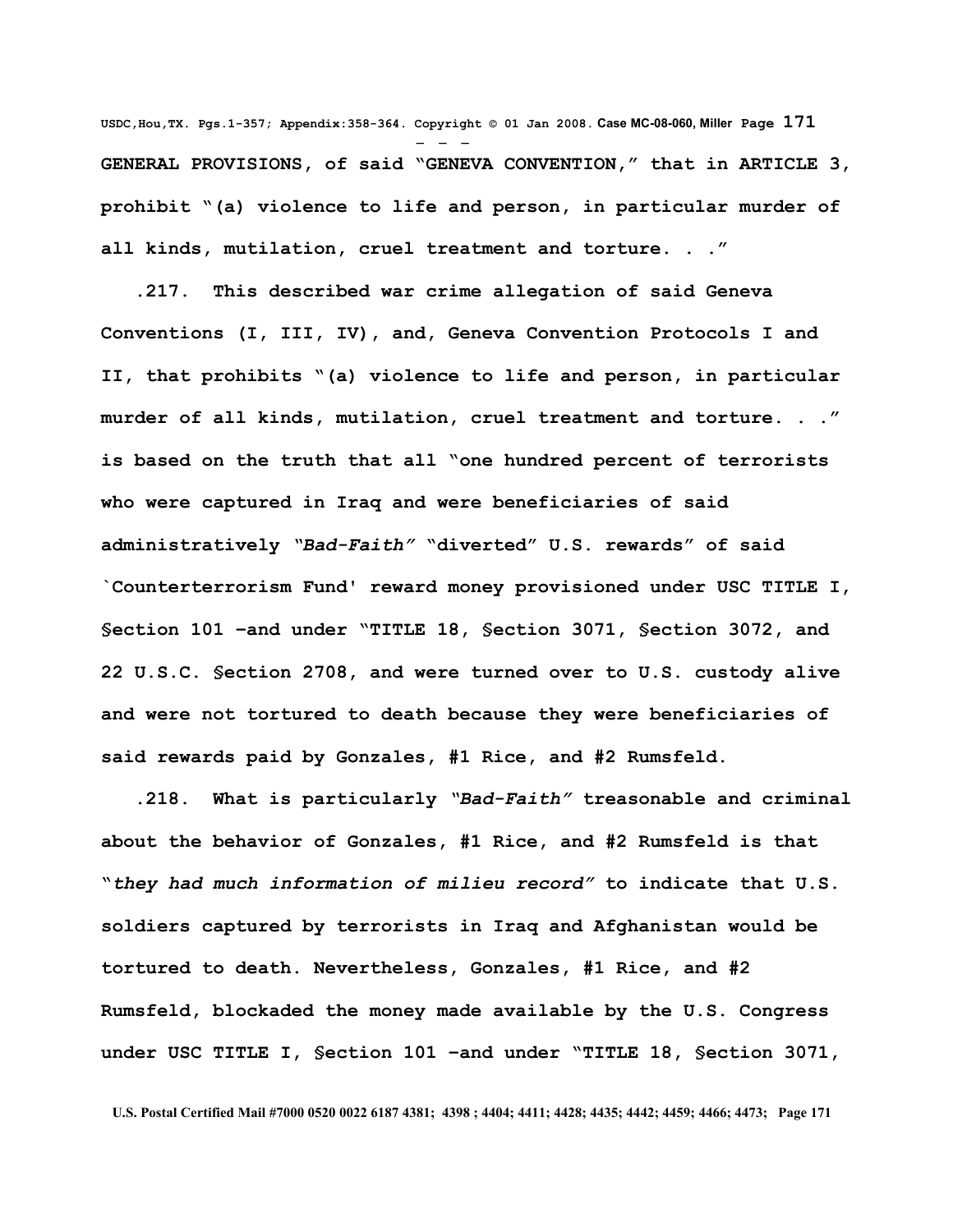**USDC,Hou,TX. Pgs.1-357; Appendix:358-364. Copyright © 01 Jan 2008. Case MC-08-060, Miller Page 172** - - - **§ection 3072, and 22 U.S.C. §ection 2708 to pay rewards and, instead, administratively '***Bad-Faith'* **"embezzled" and "diverted"" said `Counterterrorism Fund' reward money provisioned under USC TITLE I, §ection 101 –and under "TITLE 18, §ection 3071, §ection 3072, and 22 U.S.C. §ection 2708 to deny said money as rewards for captured U.S. soldiers.**

 **.219. In fact, said \$87 million dollars of reward expenditures was administratively '***Bad-Faith'* **spent entirely on behalf of the safety and welfare of terrorists by Gonzales, #1 Rice, and #2 Rumsfeld; yet, Gonzales, #1 Rice, and #2 Rumsfeld never advertised any reward money** 

 **.220. Yet, in monstrous "war crime" contrast of said Geneva Conventions (I, III, IV), and, Geneva Convention Protocols I and II, that prohibit "(a) violence to life and person, in particular murder of all kinds, mutilation, cruel treatment and torture. . .," all one hundred percent of U.S. soldiers who were captured in Iraq, administratively '***Bad-Faith'* **denied by Gonzales, #1 Rice, and #2 Rumsfeld said "diverted" rewards, terrorist-captured U.S. soldiers not beneficiaries of said "diverted" rewards found dead, later, by U.S. troops, did show evidence of barbarous mutilation and torture death that Defendant Gonzales (resigned from office over other issues of his wrongdoing); and, Interested parties, #1 Secretary of**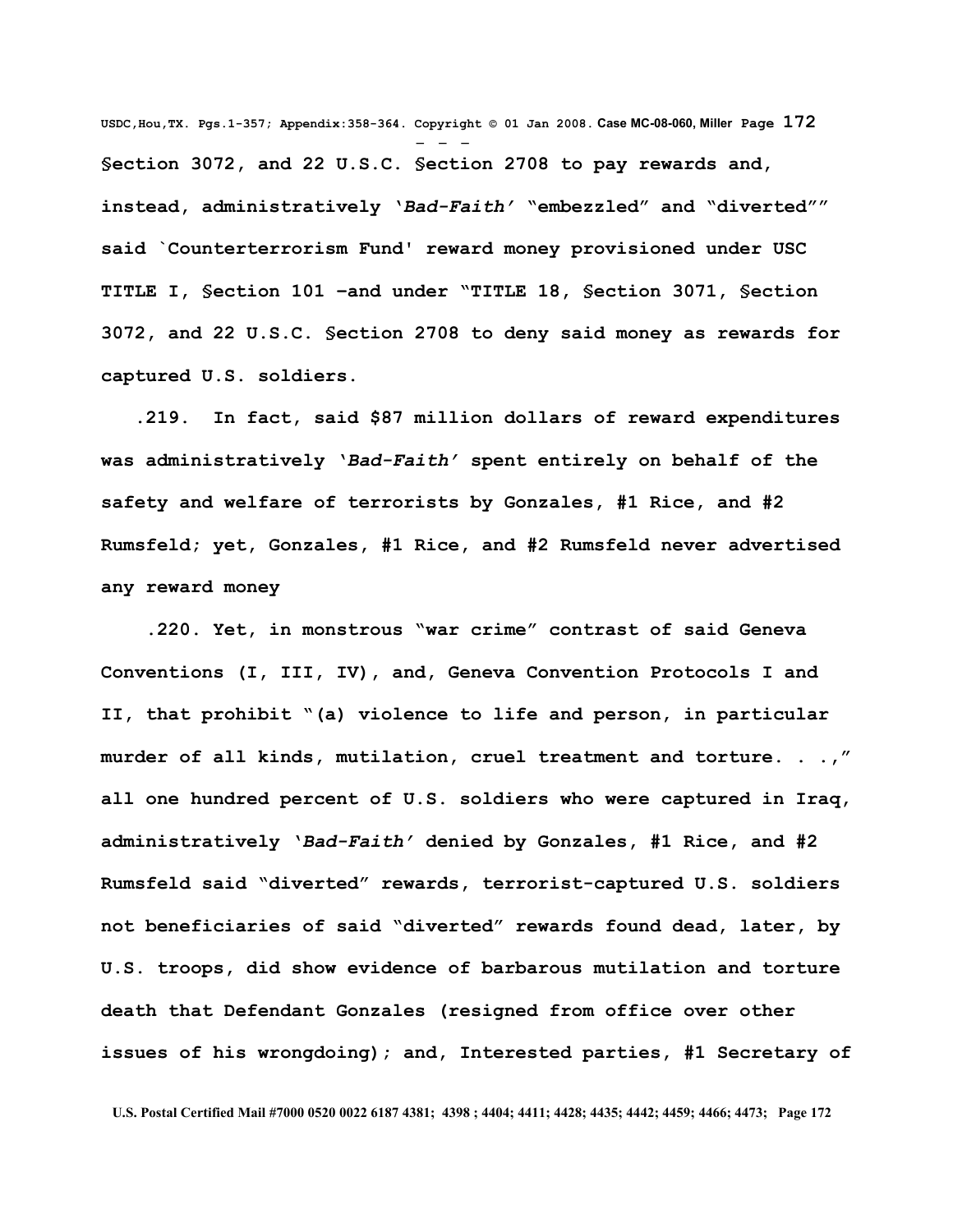**USDC,Hou,TX. Pgs.1-357; Appendix:358-364. Copyright © 01 Jan 2008. Case MC-08-060, Miller Page 173** - - - **State Rice, #2 former Secretary of Defense Rumsfeld were informed torture death would be inflicted on said U.S. soldiers who were "hands on" administratively '***Bad-Faith'* **denied said reward protection by Gonzales, #1 Rice, and #2 Rumsfeld during wartime.**

 **.221. Defendant Gonzales and Interested parties, #1 Secretary of State Rice, #2 former Secretary of Defense Rumsfeld did directly and indirectly, "hands on," administratively '***Bad-Faith'* **divert reward money to terrorists even though said reward money was intended by the U.S. Congress as reward money to be paid on behalf of captured U.S. soldiers under provisions of the `Counterterrorism Fund' reward money provisioned and allocated for protection of captured U.S. Soldiers under USC TITLE I, §ection 101 –and under "TITLE 18, §ection 3071, §ection 3072, and 22 U.S.C. §ection 2708; instead, Gonzales, #1 Rice, and #2 Rumsfeld did, "hands on," provide and publish \$25 million dollars rewards offered for Ussama Bin Ladin and \$77 million dollars of rewards paid to save the lives other terrorists as proclaimed at the "Rewards for Justice" web site maintained, "hands on," by #1 Secretary of State Rice and posted at other U.S. government web sites, such as at the U.S. Department of Justice FBI web site.**

 **.222. Said administratively '***Bad-Faith'* **behavior of Gonzales, #1 Rice, and #2 Rumsfeld, indicated they were indifferent to the**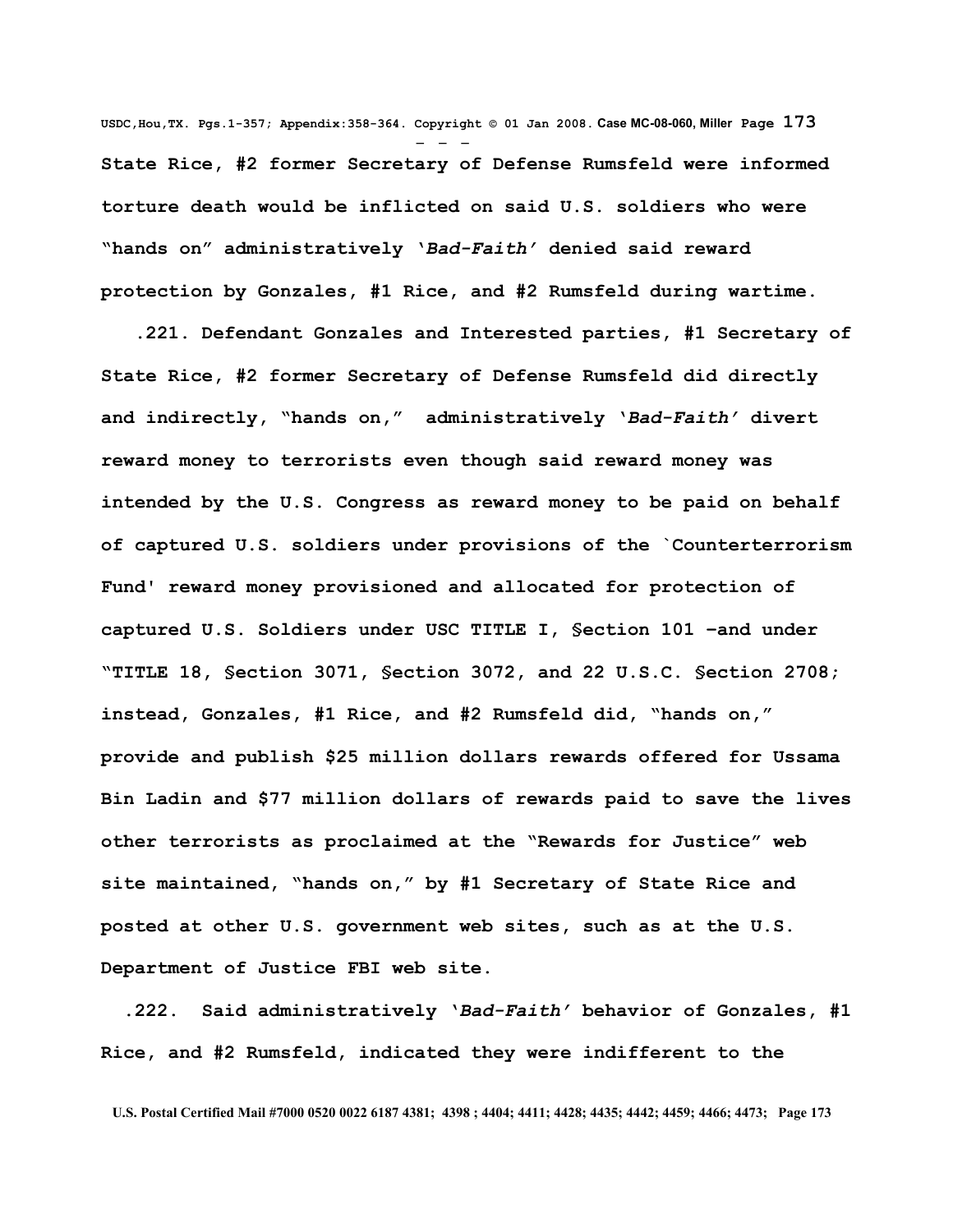**USDC,Hou,TX. Pgs.1-357; Appendix:358-364. Copyright © 01 Jan 2008. Case MC-08-060, Miller Page 174** - - **articles and provisions of the Rome convention on said Geneva Conventions (I, III, IV), and, Geneva Convention Protocols I and II, and thereby sent a message to all terrorists in Iraq and Afghanistan that the lives of captured U.S. soldiers were of worthless consequence due to the historical fact that the U.S. had refused to be a signatory to the provision of The International Criminal Court (ICC or ICCt) [\[1\]](http://en.wikipedia.org/wiki/International_Criminal_Court#_note-0%23_note-0).** 

 **.223. In administrative '***Bad-Faith'***, Gonzales, #1 Rice, and #2 Rumsfeld positioned themselves as "impliedly obvious "***HANDS-ON"* **accessories-before-during-and-after-the-fact, if not tacit coconspirators, of Abu Ayyub al-Masri's horrific torture crimes against said Pfc. Kristian Menchaca and Pfc. Thomas L. Tucker in Yosifiya, Iraq, on 16 June 2006, by SELECTIVELY '***Bad-Faith'* **denying Pfc. Kristian Menchaca and Pfc. Thomas L. Tucker rewards provisioned by the Congress of the United States, Gonzales, #1 Rice, and #2 Rumsfeld aware that there was small chance they would face censorship from U.S. government as "direct" and "indirect" administrative '***Bad-Faith'* **accessories to Abu Ayyub al-Masri's horrific torture crimes, by administratively '***Bad-Faith'* **denying U.S. soldiers life saving reward money that had been made available to captured U.S. soldiers under said `Counterterrorism Fund' reward**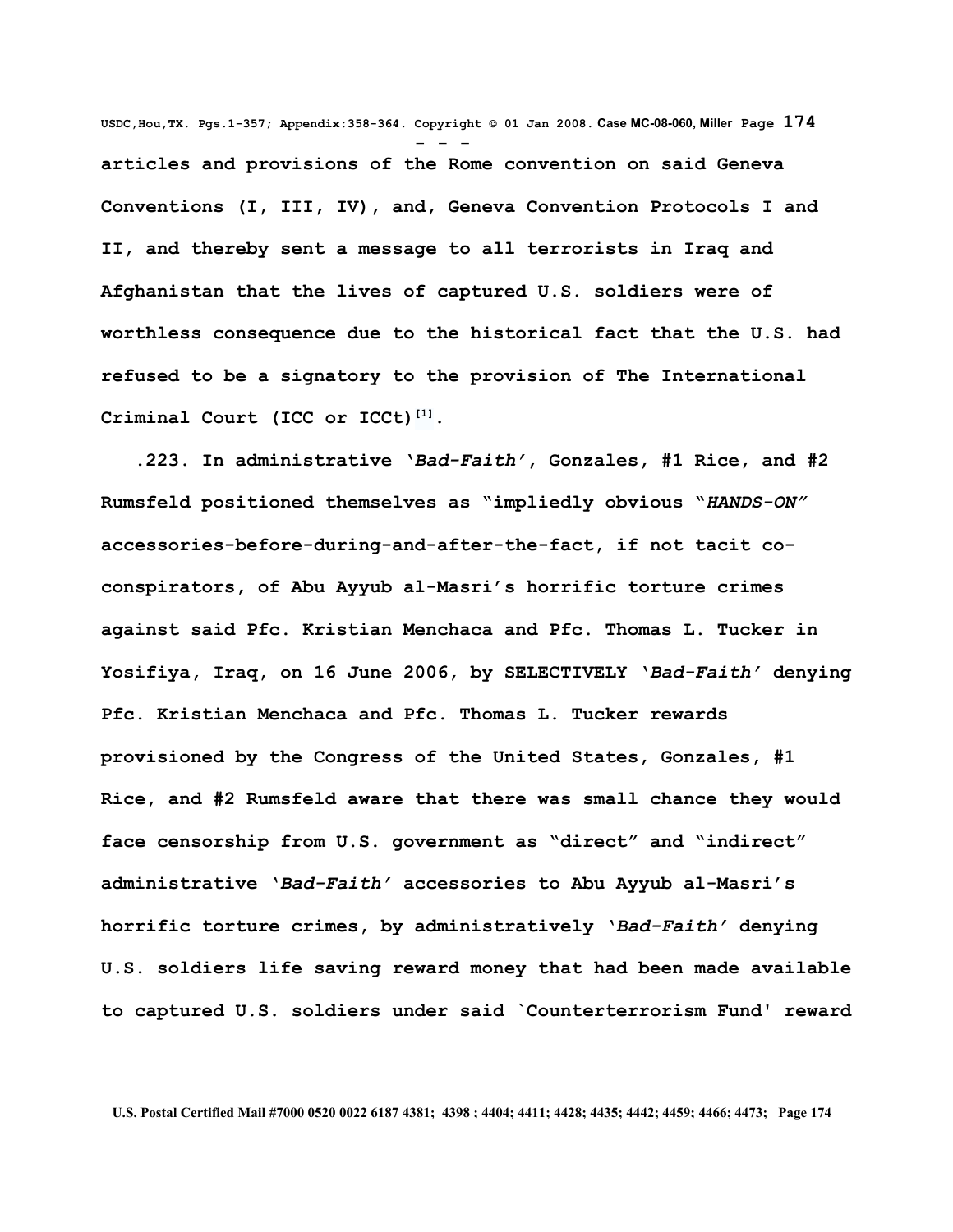**USDC,Hou,TX. Pgs.1-357; Appendix:358-364. Copyright © 01 Jan 2008. Case MC-08-060, Miller Page 175** - - **money provisioned under USC TITLE I, §ection 101 –and under "TITLE 18, §ection 3071, §ection 3072, and 22 U.S.C. §ection 2708** 

 **.224. Said described war crime allegations of CONVENTION III CONCLUDED AT GENEVA ON AUGUST 1949, ARTICLE 3, that prohibits "(a) violence to life and person, in particular murder of all kinds, mutilation, cruel treatment and torture. . ." is based on the truth that all "one hundred percent of terrorists who were captured in Iraq and were beneficiaries of said "'diverted' U.S. rewards" of said `Counterterrorism Fund' reward money provisioned under USC TITLE I, §ection 101 –and under "TITLE 18, §ection 3071, §ection 3072, and 22 U.S.C. §ection 2708, were turned over to U.S. custody alive and were not tortured to death because they were beneficiaries of said rewards paid by Gonzales, #1 Rice, and #2 Rumsfeld.** 

 **.225. Yet, in monstrous "war crime" contrast of said Geneva Conventions (I, III, IV), and, Geneva Convention Protocols I and II, that prohibits "(a) violence to life and person, in particular murder of all kinds, mutilation, cruel treatment and torture. . .," all one hundred percent of U.S. soldiers who were captured in Iraq, and who had been premeditatedly and administratively '***Bad-Faith'* **denied by Gonzales, #1 Rice, and #2 Rumsfeld said U.S.-Congress provisioned rewards, who were found dead, later, by U.S. troops,**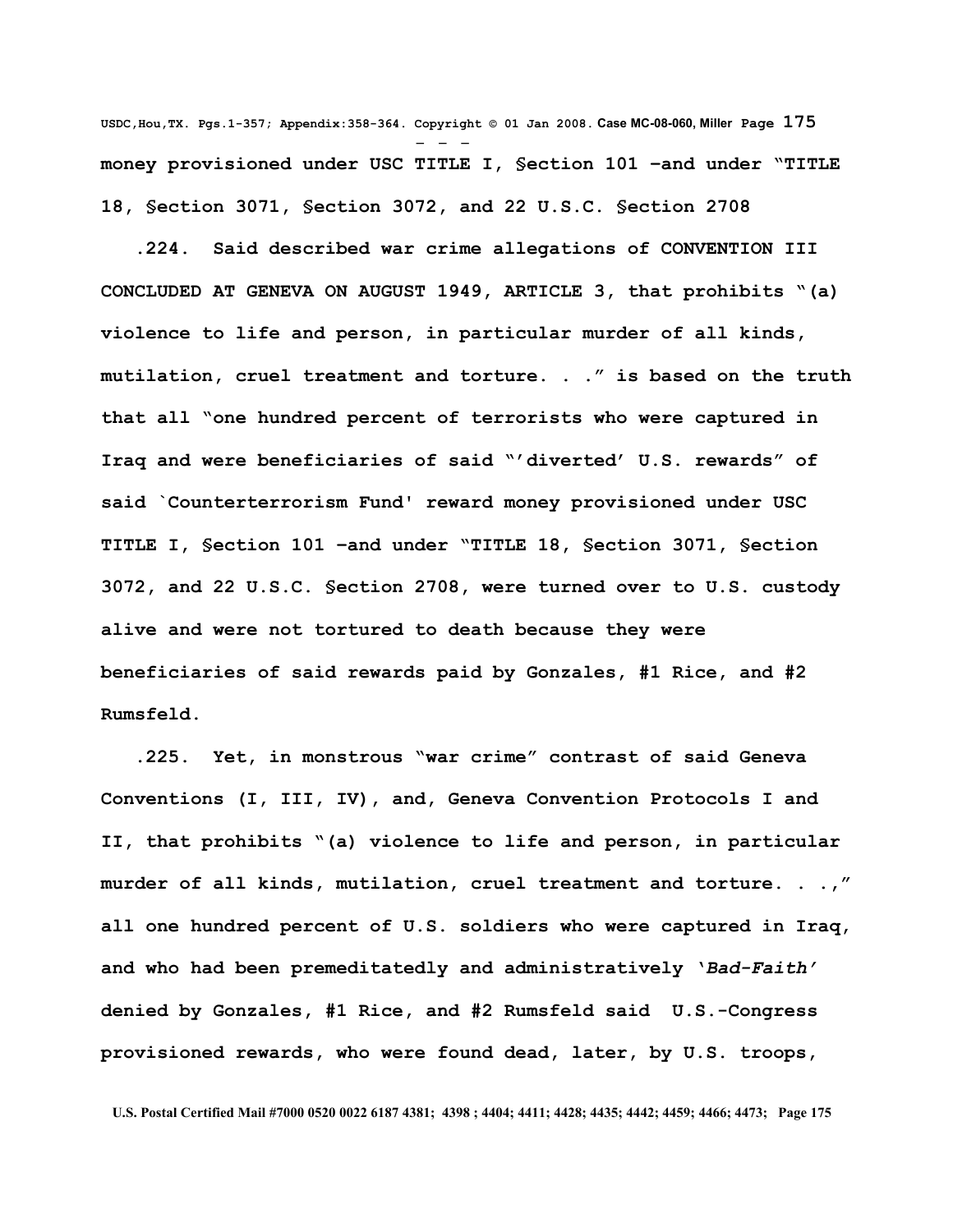**USDC,Hou,TX. Pgs.1-357; Appendix:358-364. Copyright © 01 Jan 2008. Case MC-08-060, Miller Page 176** - - **did show evidence of barbarous mutilation and torture death that Defendant Gonzales and Interested parties, #1 Secretary of State Rice, #2 former Secretary of Defense Rumsfeld were informed would be inflicted on said U.S. soldiers who were "hands on" premeditatedly denied said reward protection by Gonzales, #1 Rice, and #2 Rumsfeld during wartime.**

 **.226. In essence, if Gonzales, #1 Rice, and #2 Rumsfeld had published information on the internet and in the news media of the Middle East that the U.S. congress had made said Reward money available from the `Counterterrorism Fund' reward money provisioned and allocated for protection of captured U.S. Soldiers under USC TITLE I, §ection 101 –and under "TITLE 18, §ection 3071, §ection 3072, and 22 U.S.C. §ection 2708 to be paid on behalf of captured U.S. soldiers and had paid said \$25 million rewards, each, for Pfc. Kristian Menchaca and Pfc. Thomas L. Tucker, it is possible Al Shura / al Queda terrorists would have released said Pfc. Kristian Menchaca and Pfc. Thomas L. Tucker in Yosifiya, Iraq, on June 2006,** *ALIVE,* **on payment of said rewards for each captive U.S. soldier equal to the \$25 million offered by Gonzales, #1 Rice, and #2 Rumsfeld for Ussama Bin Ladin and al Zarqawi, each.** 

 **.227. Gonzales, #1 Rice, and #2 Rumsfeld premeditatedly, selectively, and manipulatively diverted and administratively '***Bad-*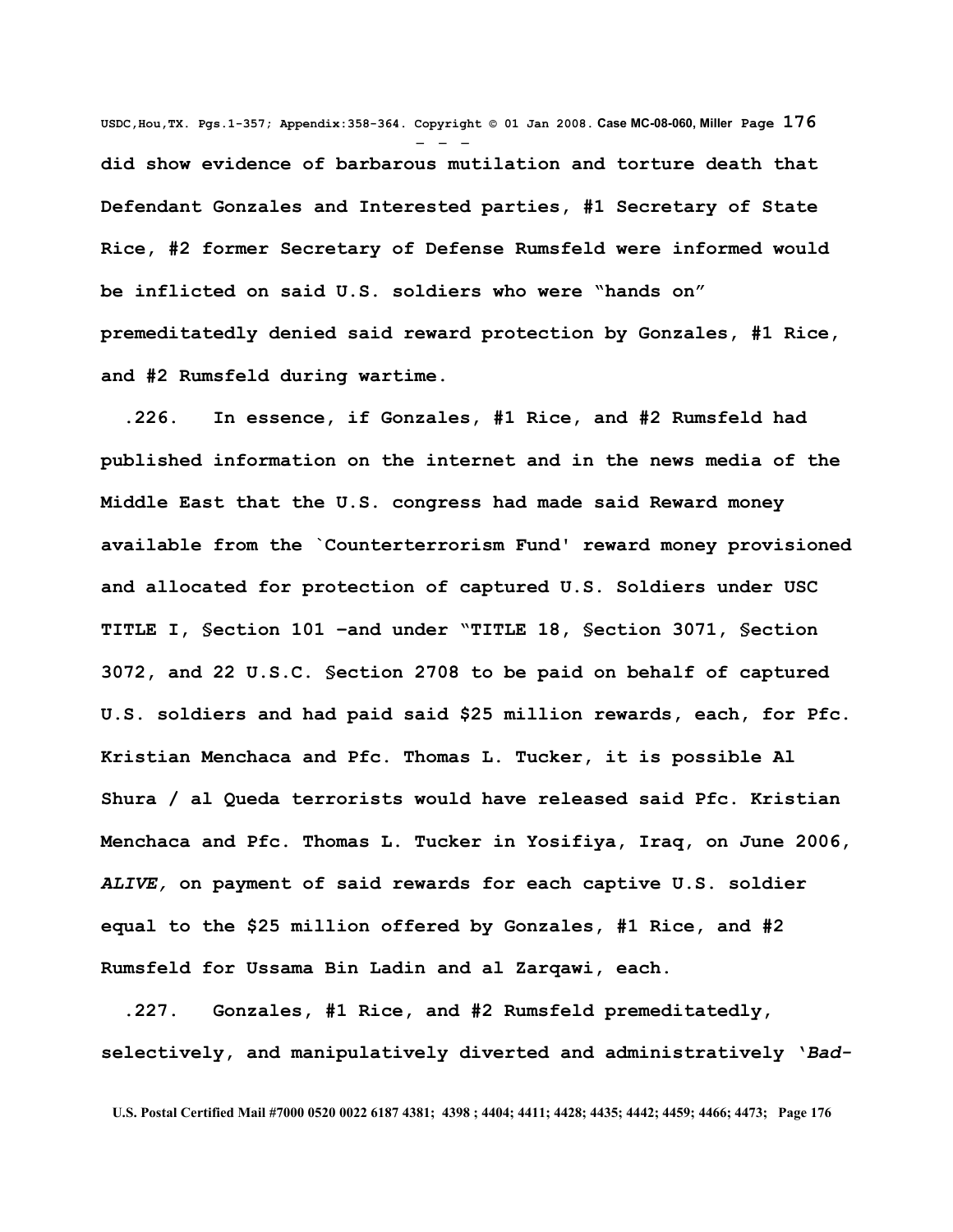**USDC,Hou,TX. Pgs.1-357; Appendix:358-364. Copyright © 01 Jan 2008. Case MC-08-060, Miller Page 177** - - - *Faith'* **withheld said provisioned reward money for U.S. soldiers from publication on the internet and in the news media of the Middle East, thereby denying said Pfc. Kristian Menchaca and Pfc. Thomas L. Tucker the opportunity of being saved by said Title 1 U.S. Congress provisioned `Counterterrorism Fund' reward money, provisioned and allocated for protection of captured U.S. Soldiers under USC TITLE I, §ection 101 –and under "TITLE 18, §ection 3071, §ection 3072, and 22 U.S.C. §ection 2708. As a consequence, said captured U.S. soldiers were tortured to death in violation of said Geneva Conventions (I, III, IV), and, Geneva Convention Protocols I and II. Gonzales, #1 Rice, and #2 Rumsfeld premeditatedly knew that their administrative '***Bad-Faith'* **denial of equal U.S. reward money to be paid for captured U.S. soldiers, equal to that paid for capture of terrorists, would directly and manipulatively result in violations of said Geneva Conventions (I, III, IV), and, Geneva Convention Protocols I and II.**

 **.228. Thereby, Defendant Gonzales and Interested parties, #1 Secretary of State Rice, #2 former Secretary of Defense Rumsfeld, in denying said rewards, did treasonably subvert the will of the U.S. Congress and, directly and indirectly, administratively '***Bad-Faith,'* **"hands on," did divert said reward money intended by the U.S. Congress as reward money to be paid on behalf of captured U.S.**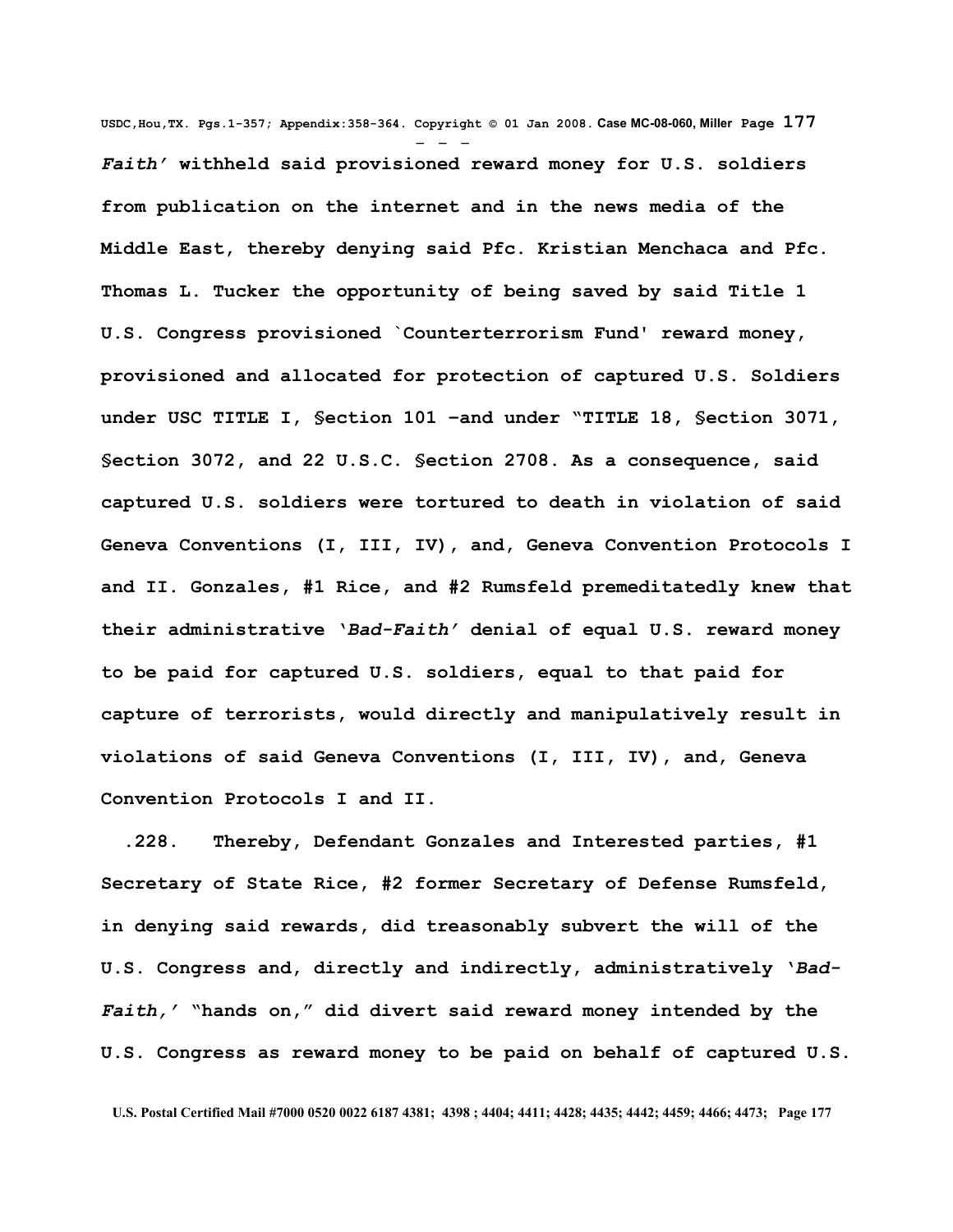**USDC,Hou,TX. Pgs.1-357; Appendix:358-364. Copyright © 01 Jan 2008. Case MC-08-060, Miller Page 178** - - **soldiers; instead, Gonzales, #1 Rice, and #2 Rumsfeld did, "hands on," provide and publish \$25 million dollars rewards offered for Ussama Bin Ladin and administratively '***Bad-Faith'* **paid \$77 million dollars of rewards to save the lives other terrorists as proclaimed at the "Rewards for Justice" web site maintained, "hands on," by #1 Secretary of State Rice and posted at other U.S. government web sites, such as at the U.S. Department of Justice FBI web site.** 

 **.229. Instead, Gonzales, #1 Rice, and #2 Rumsfeld, like an assembly of traitors, turncoats, and double agents spent Pfc. Kristian Menchaca's and Pfc. Thomas L. Tucker's said congressionally provisioned `Counterterrorism Fund' reward money of USC TITLE I, §ection 101 –and "TITLE 18, §ection 3071, §ection 3072, and 22 U.S.C. §ection 2708 to save the lives of the very same terrorist associations, Abu Ayyub al-Masri's Al Shura / al Queda terrorists, who tortured Pfc. Kristian Menchaca and Pfc. Thomas L. Tucker to death. In essence, Gonzales, #1 Rice, and #2 Rumsfeld, paid multi millions said reward "blood money" to save the lives of terrorist while abandoning captured U.S. soldiers to die at the hands of said terrorist enemies of the United States, during wartime.**

 **.230. Violations of said Geneva Conventions (I, III, IV), and, Geneva Convention Protocols I and II, "war crimes," by Gonzales: #1**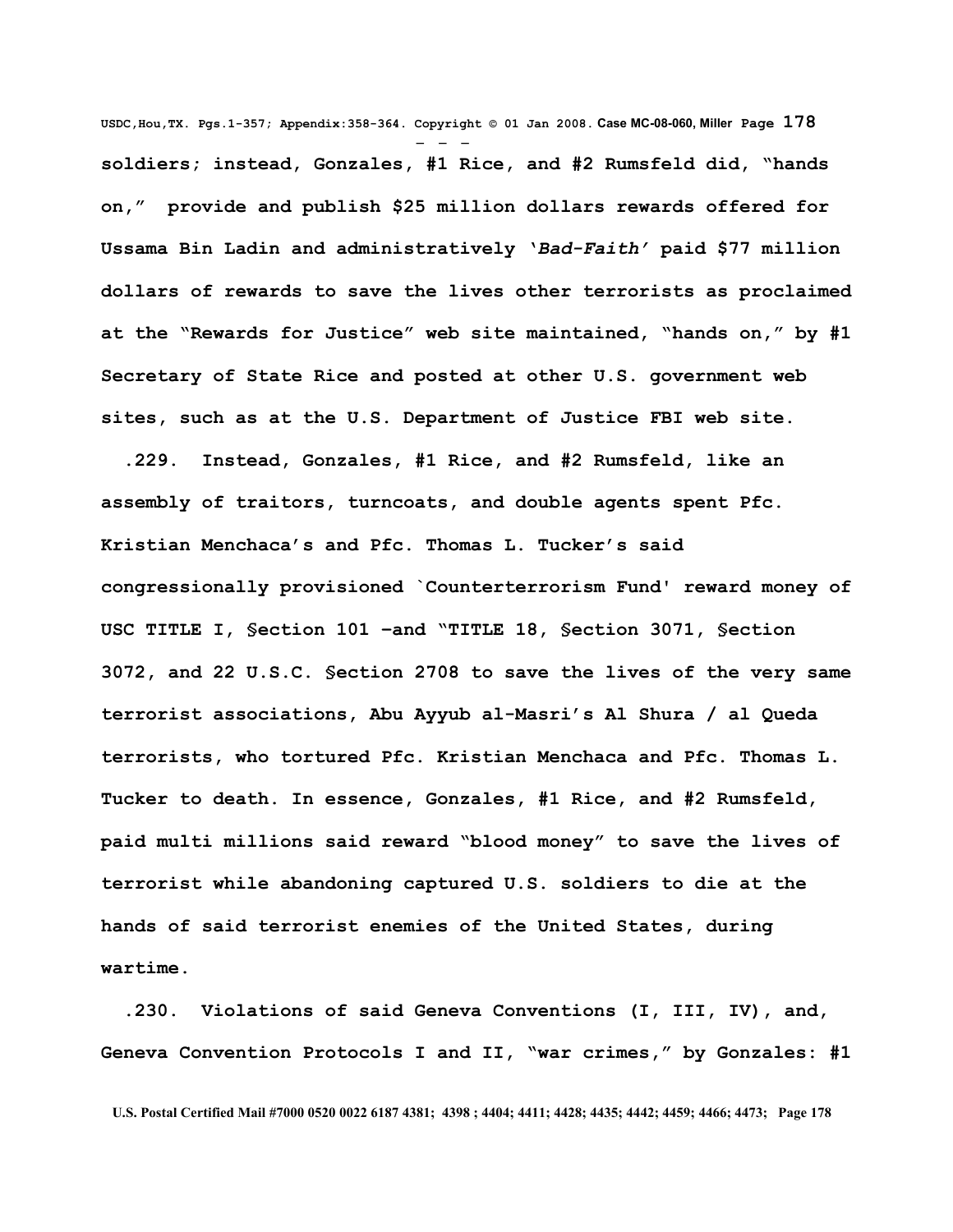**USDC,Hou,TX. Pgs.1-357; Appendix:358-364. Copyright © 01 Jan 2008. Case MC-08-060, Miller Page 179** - - - **Rice, and #2 Rumsfeld participated in wrongdoings that are violations of said Geneva Conventions (I, III, IV), and, Geneva Convention Protocols I and II, which are "war crimes" for which Gonzales, #1 Rice, and #2 Rumsfeld may be arrested** *(Geneva Conventions (I, III, IV), and, Geneva Convention Protocols I and II [Law of war](http://en.wikipedia.org/wiki/Law_of_war) and [Public](http://en.wikipedia.org/wiki/Public_international_law) [international law](http://en.wikipedia.org/wiki/Public_international_law) ; [European Union law](http://en.wikipedia.org/wiki/European_Union_law) )* **in any country, including the United States, and remanded to the custody of the Dutch prison in [Scheveningen,](http://en.wikipedia.org/wiki/Scheveningen) The Hague,[\[72\]](http://en.wikipedia.org/wiki/International_Criminal_Court#_note-Scheveningen%23_note-Scheveningen) Netherlands, which is the headquarters of The International Criminal Court (ICC) [\[1\]](http://en.wikipedia.org/wiki/International_Criminal_Court#_note-0%23_note-0) established in 2002 as a permanent tribunal to prosecute individuals for [genocide,](http://en.wikipedia.org/wiki/Genocide) [crimes](http://en.wikipedia.org/wiki/Crimes_against_humanity) [against humanity,](http://en.wikipedia.org/wiki/Crimes_against_humanity) and [war crimes…](http://en.wikipedia.org/wiki/War_crimes)**

**.231. As of November 2007, 105 states are [members of the Court.](http://en.wikipedia.org/wiki/States_Parties_to_the_Rome_Statute_of_the_International_Criminal_Court) [\[5\]](http://en.wikipedia.org/wiki/International_Criminal_Court#_note-parties%23_note-parties) A further 41 countries have signed but not [ratified](http://en.wikipedia.org/wiki/Ratification) the Rome Statute. [\[6\]](http://en.wikipedia.org/wiki/International_Criminal_Court#_note-untreaty%23_note-untreaty) The nation of Mexico has signed and ratified as a member. .232. Under the laws of Mexico, Kristian Menchaca was a citizen of the nation of Mexico due to the fact that his mother, Guadalupe Vasquez was a native Mexican born in mexico, and is a citizen of Mexico.** 

**.233. Hence, either the nation of Mexico may file this war crime information with the Office of the Prosecutor at the Hague responsible for conducting investigations and prosecutions, [\[10\]](http://en.wikipedia.org/wiki/International_Criminal_Court#_note-prosecutor%23_note-prosecutor) or the family of Kristian Menchaca may file information with the**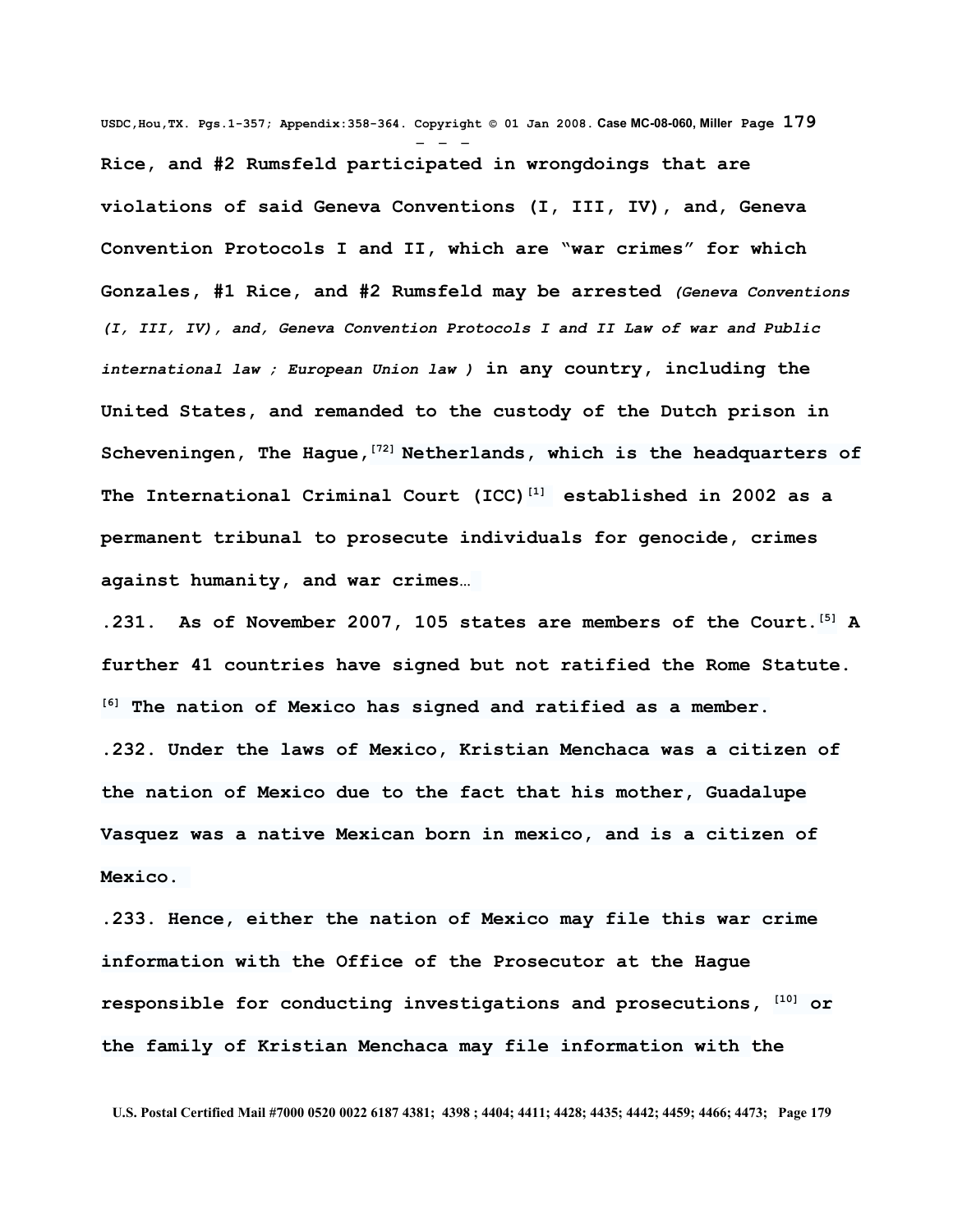**USDC,Hou,TX. Pgs.1-357; Appendix:358-364. Copyright © 01 Jan 2008. Case MC-08-060, Miller Page 180** - - - **Office of the Prosecutor at the Hague, which is one of the four organs of the International Criminal Court.**

 **.234. The Office of the Prosecutor at the Hague, one of the four organs, is elected by the Assembly of States Parties and has full authority over the management and the administration of the Office, including the staff, facilities and other resources of the Office.**

 **.235. Captured soldiers of the U.S. Military units serving in Iraq and Afghanistan were not protected, whatsoever, by Defendant U.S. Attorney General Gonzales (resigned from his U.S. office over issues of his wrongdoing related to other matters) while in office and were not protected, whatsoever, by Interested parties, #1 Secretary of State Rice, #2 former Secretary of Defense Rumsfeld, as a consequence of them** *administratively 'bad-faith'* **refusing and failing to pay rewards under provisions of the `Counterterrorism Fund' reward money provisioned and allocated for protection of captured U.S. Soldiers under USC TITLE I, §ection 101 –and under "TITLE 18, §ection 3071, §ection 3072, and 22 U.S.C. §ection 2708.** 

 **.236. Captured soldiers of the U.S. Military units currently serving in Iraq and Afghanistan, are** *administratively 'bad-faith'* **not protected by the present U.S. Attorney General Michael Mukasey (09 Nov 2007) , Secretary of State Rice, and Secretary of Defense**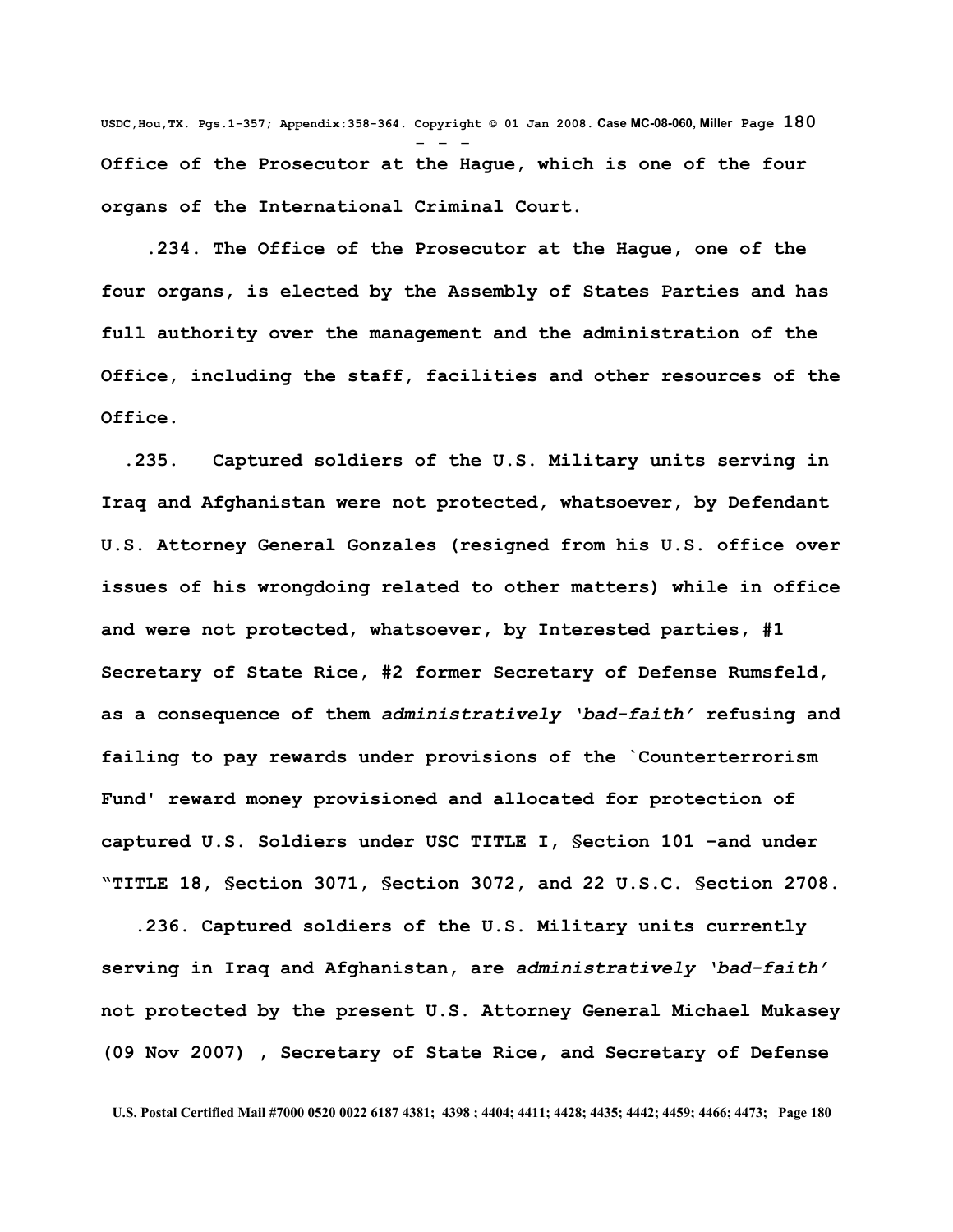**USDC,Hou,TX. Pgs.1-357; Appendix:358-364. Copyright © 01 Jan 2008. Case MC-08-060, Miller Page 181** - - - **Gates under the provisions of Geneva Conventions (I, III, IV), and, Geneva Convention Protocols I and II as a consequence of them refusing and failing to pay rewards to save the lives of U.S. military soldiers under provisions of the `Counterterrorism Fund' reward money provisioned and allocated for protection of captured U.S. Soldiers under USC TITLE I, §ection 101 –and under "TITLE 18, §ection 3071, §ection 3072, and 22 U.S.C. §ection 2708.**

 **.237. Afforded the opportunity of watching terrorist videos of PFC Kristian Vasquez Menchaca & PFC Thomas Tucker tortured to death by means of Al Shura / Al Queda Terrorists (1) cutting off the penis and testicles of both men while still alive, (2) crushing their faces with rifle butts while still alive,, (3) sliting open their abdomens-pulling-intestines-to-ground still alive, (4) cutting off their hands still alive, (5) gouging out their eyes still alive, (6) tearing off their arms and legs while still alive, (7) finally cutting their heads off and their hearts out while dying, videos of which were published by Al Shura / Al Queda terrorists on the internet***, yet,* **DEFENDANT GONZALES AND INTERESTED PARTIES, #1 RICE, #2 RUMSFELD, AND #3 GATES continued to** *administratively 'bad-faith'* **refuse to offer larger and** *equal-lifesaving-rewards* **for U.S. 10th Mountain Division soldiers subsequently captured during 12 May 2007, 2007 in Al Taqa, Iraq, (3) Pfc. Joseph**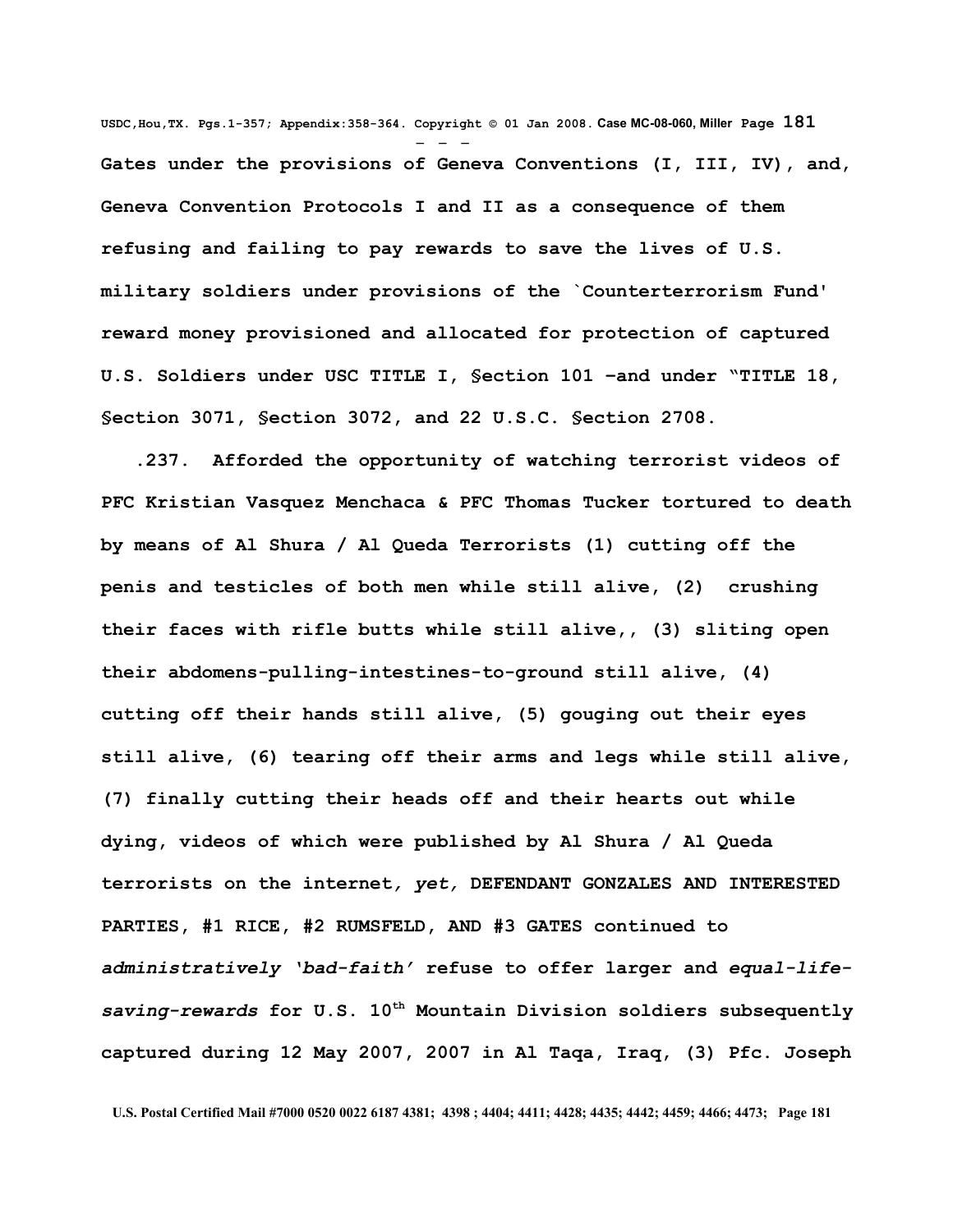**USDC,Hou,TX. Pgs.1-357; Appendix:358-364. Copyright © 01 Jan 2008. Case MC-08-060, Miller Page 182** - - - **J. Anzack Jr. (found tortured to death), 20, of Torrance,**

**California, (4) Spc. Alex R. Jimenez (Missing in action), 25, of Lawrence, Massachusetts; and (5) Pvt. Byron W. Fouty (Missing in action), 19, of Waterford, Michigan, captured 12 May 2007, 2007 in Al Taqa, Iraq, and fully informed that said captured U.S. soldiers faced the same dreadful death as PFC Kristian Vasquez Menchaca & PFC Thomas Tucker.** 

 **.238. DEFENDANT GONZALES (DISCREDITED, RESIGNED FROM OFFICE OVER OTHER ISSUES OF HIS PREVIOUS WRONGDOING) AND INTERESTED PARTIES, #1 RICE, #2 RUMSFELD, AND #3 GATES could have posted rewards for captured U.S. Soldiers in the same manner as they had previously published for Ussama Bin Ladin and other terrorists from `Counterterrorism Fund' reward money provisioned under USC TITLE I, Section 101 –and under "TITLE 18, §ection 3071, Section 3072, and 22 U.S.C. Section 2708 if they wanted to make efforts to save the lives of said captured U.S. soldiers,**

**.239. INTENTION OF ATTORNEY GENERAL AND SECRETARY OF STATE RICE TO WATCH WHILE THEY ALLOWED U.S. SOLDIERS TO BE TORTURED TO DEATH: It is apparent from the record of Defendant Gonzales (formerly as U.S. AG)and Interested parties, #1, Rice, #2 Rumsfeld (formerly as Defense Secretary), and #3 Gates (current Defense Secretary), that they intended to** *administratively 'bad-faith'* **allow Spc. Alex R.**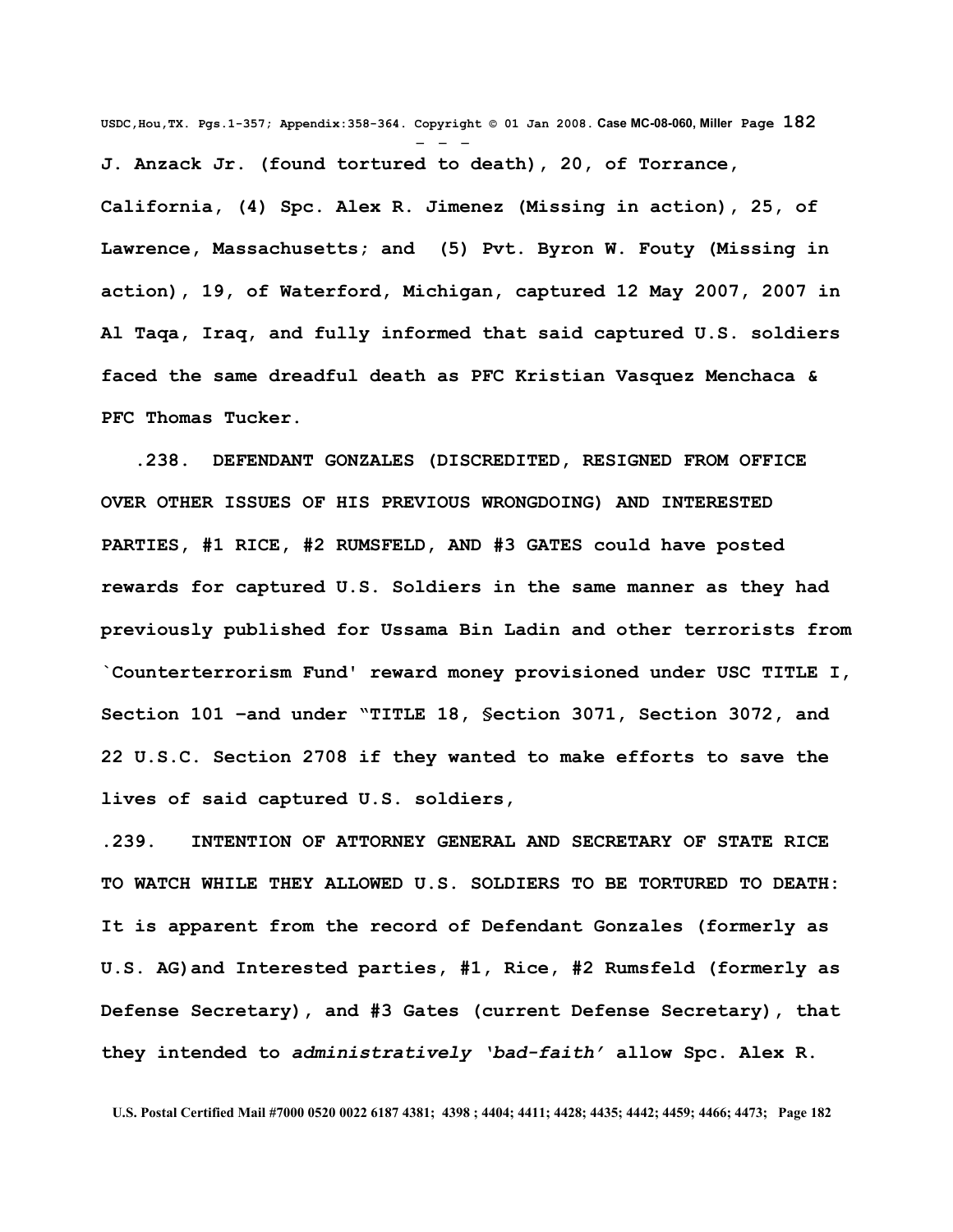**USDC,Hou,TX. Pgs.1-357; Appendix:358-364. Copyright © 01 Jan 2008. Case MC-08-060, Miller Page 183** - - - **Jimenez, 25, of Lawrence, Massachusetts; and (5) Pvt. Byron W. Fouty, 19, of Waterford, Michigan, captured 12 May 2007, 2007 in Al Taqa, Iraq, and Sgt Keith Maupin to be tortured to death like 101st Airborne Division soldiers Pfc. Kristian Menchaca, 23, of Houston, Texas (torture death video taped by terrorists on the internet), Pfc. Thomas L. Tucker (torture death video taped by terrorists on the internet), 25, of Madras, Ore., captured June 2006 in Yosifiya, Iraq, and U.S. 10th Mountain Division soldiers, (3) Pfc. Joseph J. Anzack Jr. (barbaric torture death noted when his body recovered), 20, of Torrance, California.**

 **.240. U.S. Attorney General Mukasey (09 Nov 2007) And Secretary Of State Rice as in violation of Geneva Conventions (I, III, IV), and, Geneva Convention Protocols I and II relative to the treatment of PRISONERS OF WAR" (U.S. Citizen-Soldier Prisoners of War): considering the enclosed information of this document, the former U.S. Attorney General Alberto Gonzales and the current U.S. Attorney General Michael Mukasey (09 Nov 2007) , and Secretary Of State Rice are in violation of Geneva Conventions (I, III, IV), and, Geneva Convention Protocols I and II relative to the Treatment of Prisoners of War and, furthermore, apparently intend to stand by to allow Sgt Keith Maupin, Spc. Alex R. Jimenez, 25, of Lawrence,**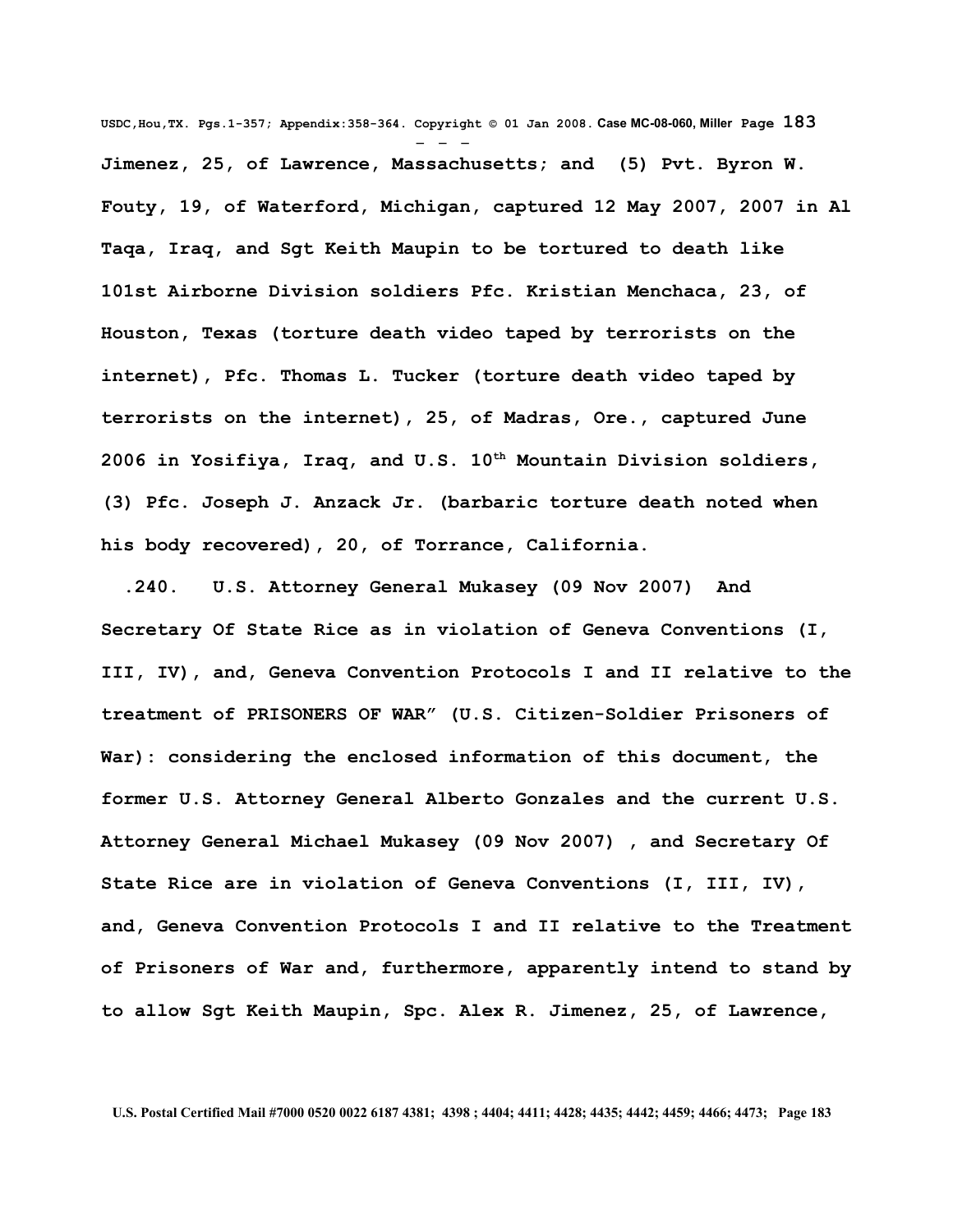**USDC,Hou,TX. Pgs.1-357; Appendix:358-364. Copyright © 01 Jan 2008. Case MC-08-060, Miller Page 184** - - - **Massachusetts, and Pvt. Byron W. Fouty, 19, of Waterford, Michigan to be tortured to death.**

 **.241. Apparently, the current U.S. Attorney General Mukasey (09 Nov 2007) , and Secretary Of State Rice intend to continue to** *administratively 'bad-faith'* **violate the U.S. Treason Act and deny equal life saving rewards allocated from said U.S.**

**`Counterterrorism Fund' reward money provisioned under USC TITLE I, Section 101 and under "TITLE 18, §ection 3071, Section 3072, and 22 U.S.C. Section 2708, money provisioned for the release of Spc. Alex R. Jimenez, 25, of Lawrence, Massachusetts, and (5) Pvt. Byron W. Fouty, 19, of Waterford, Michigan, captured 12 May 2007, 2007 in Al Taqa, Iraq; and, furthermore, the current U.S. Attorney General, and Secretary Of State Rice intend to stand by to allow Sgt. Keith Maupin, Spc. Alex R. Jimenez and Pvt. Byron W. Fouty to be tortured to death as were 101st Airborne Division soldiers Pfc. Kristian Menchaca, 23, of Houston, Texas, and Pfc. Thomas L. Tucker, 25, of Madras, Oregon. Therefore, it is most urgent that Mukasey (09 Nov 2007) -Rice-Gates be restrained from** *administratively 'bad-faith'* **manipulating further torture-muders together with terrorist accessories, at large, who have demonstrated they commit war crimes against \$50,000 low reward captured U.S. soldiers and violate the**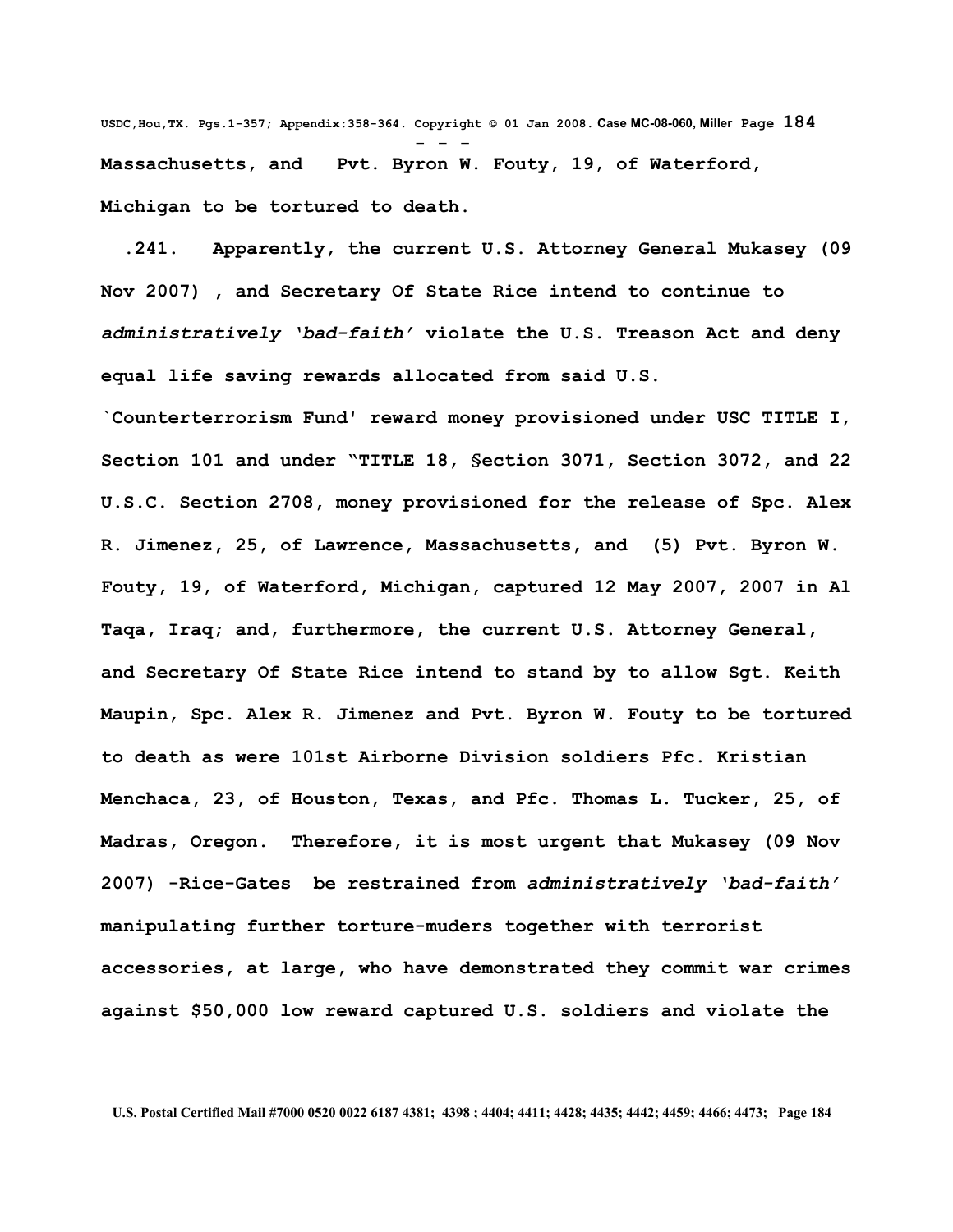**USDC,Hou,TX. Pgs.1-357; Appendix:358-364. Copyright © 01 Jan 2008. Case MC-08-060, Miller Page 185** - - - **Geneva Conventions (I, III, IV), and, Geneva Convention Protocols I and II relative to the treatment of PRISONERS OF WAR."**

 **.242. Therefore, again, more U.S. Soldiers are certain to be tortured, while the current U.S. Attorney General Michael Mukasey (09 Nov 2007) and Secretary Of State Rice watch, meanwhile withholding previously allocated reward money, already to be paid from said U.S. `Counterterrorism Fund,' reward money provisioned under USC TITLE I, Section 101 and under "TITLE 18, §ection 3071, Section 3072, and ignoring 22 U.S.C. Section 2708 to save the lives of war prisoners Maupin, Jimenez and Fouty. Therefore, it is clear that the current U.S. Attorney General, and Secretary Of State Rice, for a second time, without paying said previously allocated rewards, are prepared to directly and indirectly participate to allow more terrorist captured U.S. Soldiers to be tortured to death in violation of violation of Geneva Conventions (I, III, IV), and, Geneva Convention Protocols I and II relative to the treatment of PRISONERS OF WAR."**

 **.243. Defendant Gonzales, Interested Party U.S. Executive Branch, Interested Parties Rice, Rumsfeld, and Gates were and currently are in Violation of Geneva Conventions (I, III, IV), and, Geneva Convention Protocols I and II relative to the treatment of PRISONERS OF WAR" adopted by the Diplomatic Conference for the**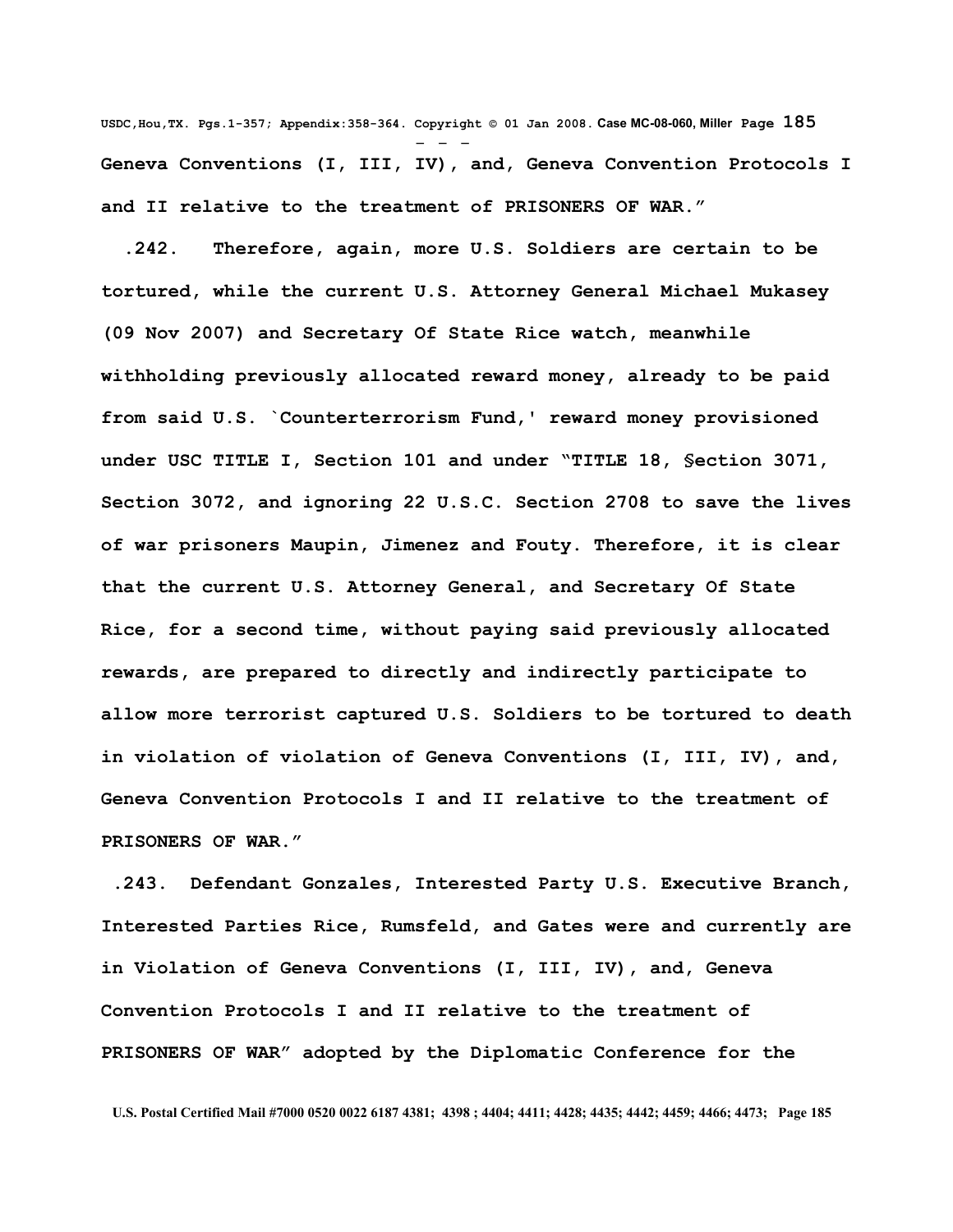**USDC,Hou,TX. Pgs.1-357; Appendix:358-364. Copyright © 01 Jan 2008. Case MC-08-060, Miller Page 186** - - - **Establishment of International Conventions for the Protection of Victims of War, held in Geneva from 21 April to 12 August, 1949. Part I, General Provisions, Article 3 reads as follows:** 

 **.244. "In the case of armed conflict not of an international character occurring in the territory of one of the High Contracting Parties, each Party to the conflict shall be bound to apply, as a minimum, the following provisions:** 

**(1) Persons taking no active part in the hostilities, including members of armed forces who have laid down their arms and those placed hors de combat by sickness, wounds, detention, or any other cause, shall in all circumstances be treated humanely, . . .. To this end the following acts are and shall remain prohibited at any time and in any place whatsoever with respect to the abovementioned persons:** 

**(a) violence to life and person, in particular murder of all kinds, mutilation, cruel treatment and torture. . .**

 **.245. STATE NATIONAL GUARDS of U.S. NOT EQUALLY PROTECTED WITH U.S. REWARD MONEY AS "EQUAL" TO TERRORISTS: The soldiers of the National Guard units assigned from the several states of the United States of America currently serving in Iraq and Afghanistan were and are not protected, whatsoever, in accordance with Geneva Conventions (I, III, IV), and, Geneva Convention Protocols I and II**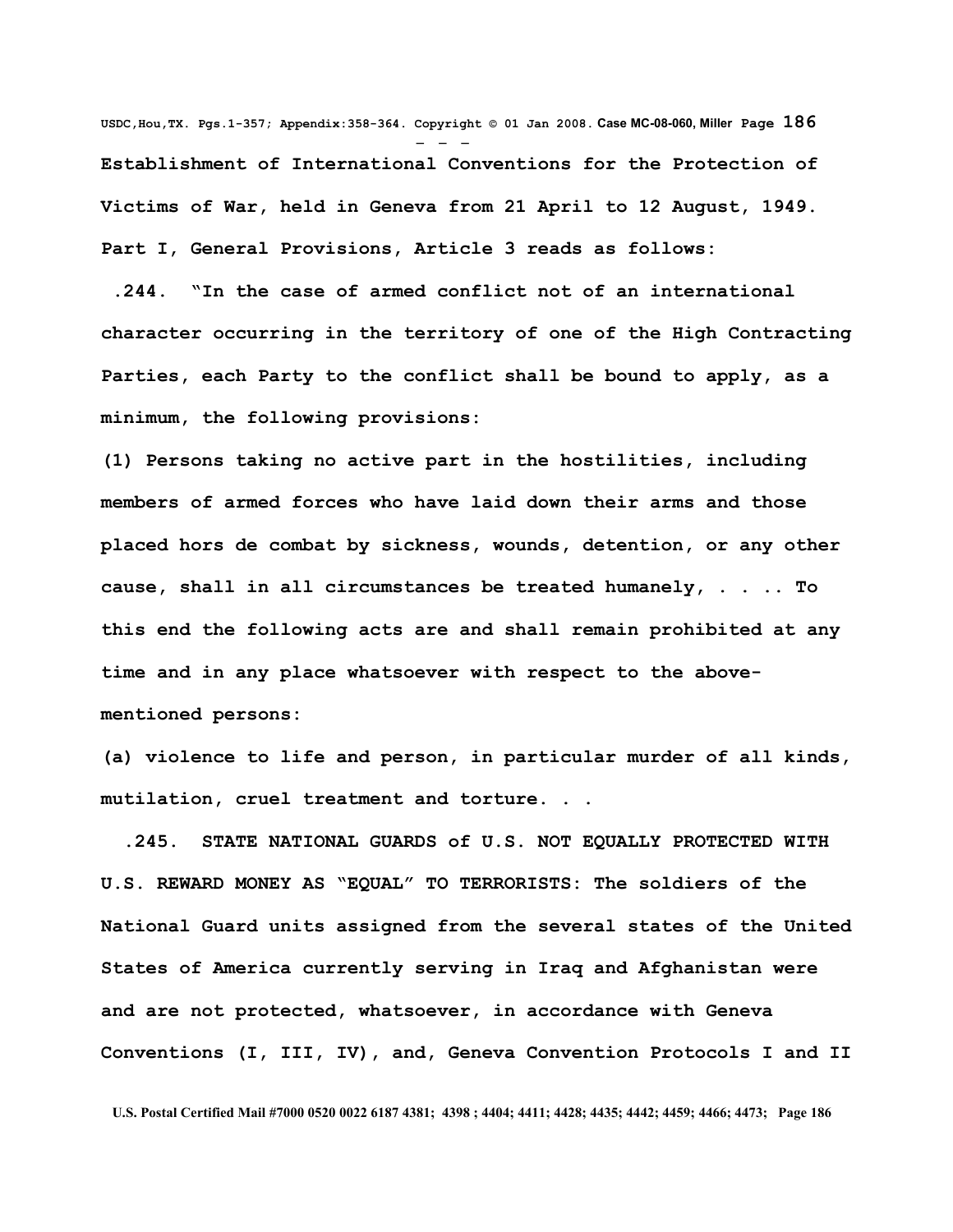**USDC,Hou,TX. Pgs.1-357; Appendix:358-364. Copyright © 01 Jan 2008. Case MC-08-060, Miller Page 187** - - **relative to the treatment of PRISONERS OF WAR" by Defendant Gonzales (resigned from office over other issues of his wrongdoing) and Interested parties, Rice and Gates, regarding said refusals of Attorney General Michael Mukasey (09 Nov 2007) & Interested Parties Rice and Gates to equally protect soldiers of the several state National Guard units,** *"during wartime,"* **with equal rewards as Defendant Gonzales (resigned from office over previous issues of his wrongdoing) & Interested Parties Rice, Rumsfeld, and Gates have previously allocated from said U.S. `Counterterrorism Fund' reward money provisioned under USC TITLE I, Section 101 and under "TITLE 18, §ection 3071, Section 3072, and 22 U.S.C. Section 2708 to protect the lives of terrorists "during wartime," at said higher \$25 million and multi- million dollar rates while refusing and denying captured U.S. soldiers the same life saving "equal protection of the laws" in violation of the U.S. Fourteenth Amendment and in violation of USC Title 18, Section 2381 – Treason and violation of Geneva Conventions (I, III, IV), and, Geneva Convention Protocols I and II relative to the treatment of PRISONERS OF WAR."**

 **.246. Morever, to this date, Defendant Gonzales and said "interested parties" have never posted any "equal-life-savingreward-of-\$25-million-dollars" for any captured U.S. soldier**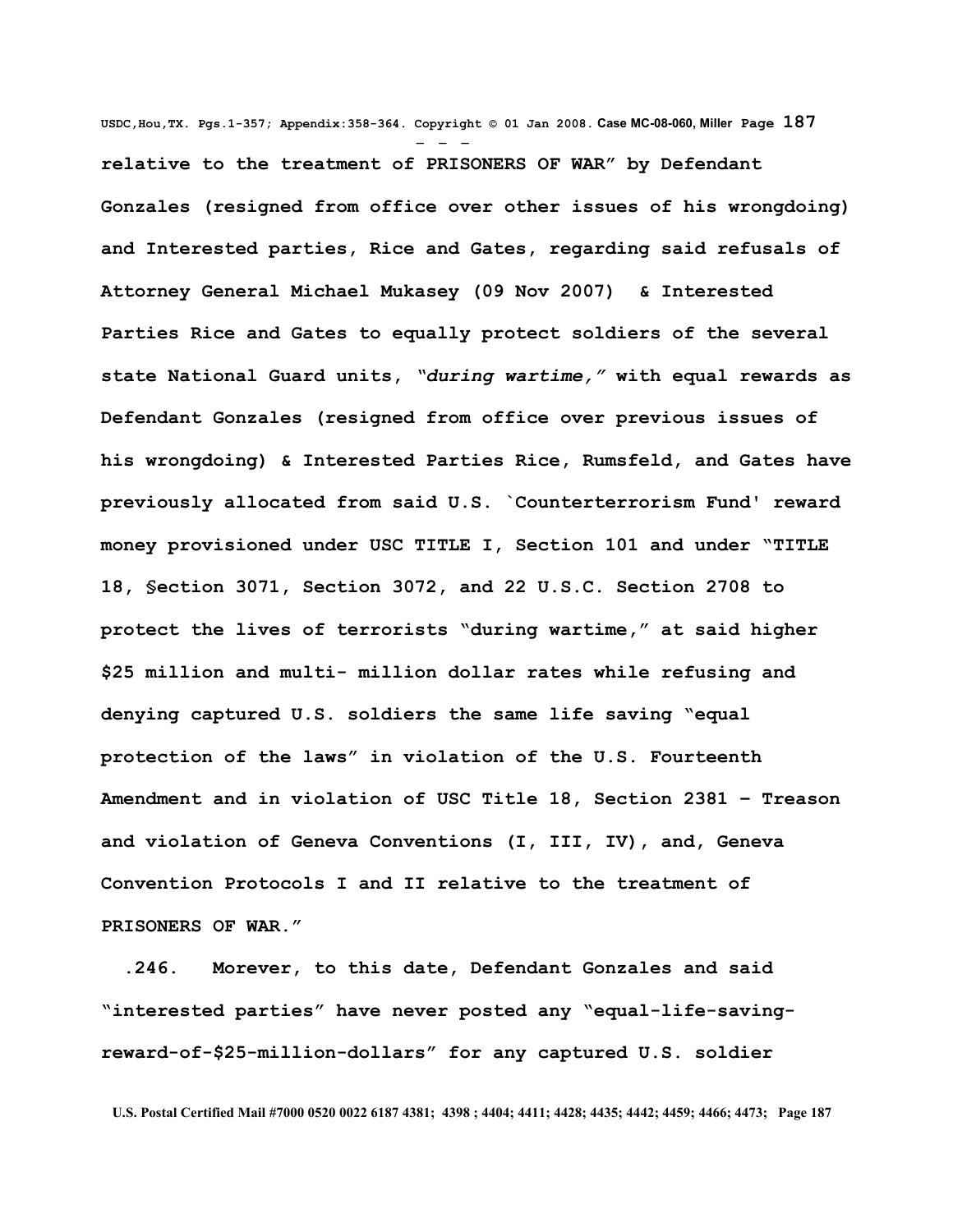**USDC,Hou,TX. Pgs.1-357; Appendix:358-364. Copyright © 01 Jan 2008. Case MC-08-060, Miller Page 188** - - - **"during wartime," equal to life-saving \$25-million-dollar rewards they have published for Ussama Bin Ladin and other terrorists, "during wartime," while refusing and denying captured U.S. soldiers the same life saving "equal protection of the laws" in violation of the U.S. Fourteenth Amendment and in violation of USC Title 18, Section 2381 – Treason, due to the fact that captured U.S. soldiers were tortured to death as a consequence of Defendant Gonzales and said "interested parties" having never posted any "equal-lifesaving-reward-of-\$25-million-dollars" equally for captured U.S. soldiers in Iraq and Afghanistan in violation of Geneva Conventions (I, III, IV), and, Geneva Convention Protocols I and II relative to the treatment of PRISONERS OF WAR".** 

 **.247. To this date, in violation of Geneva Conventions (I, III, IV), and, Geneva Convention Protocols I and II relative to the treatment of PRISONERS OF WAR," Attorney General Michael Mukasey (In Office: 09 Nov 2007) & Interested Parties Rice and Gates have never posted any "equal-life-saving-reward-of-\$25-million-dollars" for any captured U.S. soldier, equal to life-saving \$25-milliondollar rewards they have currently published for Ussama Bin Ladin and other terrorists.** 

 **.248. As a consequence of DEFENDANT GONZALES AND INTERESTED PARTIES, #1 RICE, #2 RUMSFELD, AND #3 GATES refusing to equalize**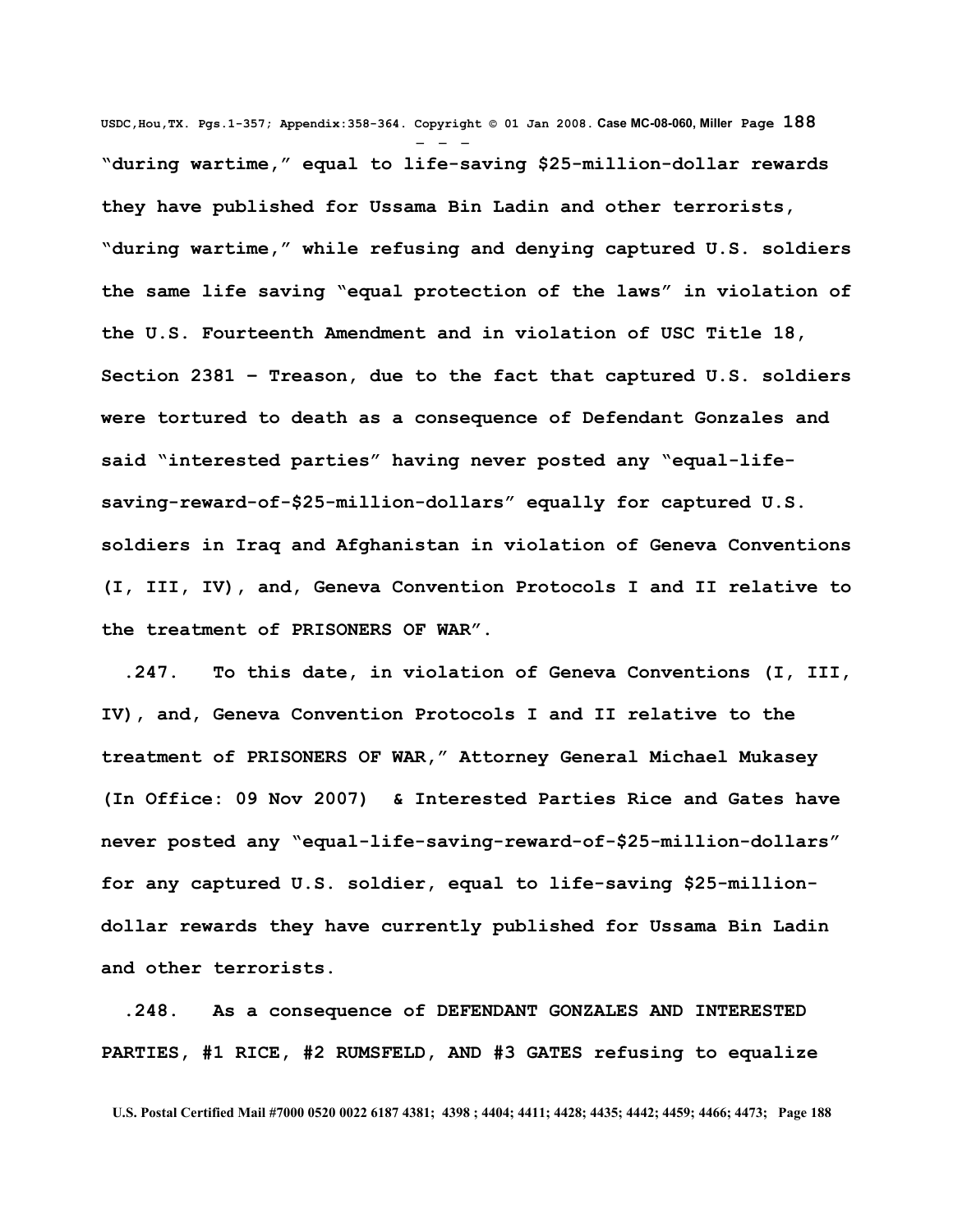**USDC,Hou,TX. Pgs.1-357; Appendix:358-364. Copyright © 01 Jan 2008. Case MC-08-060, Miller Page 189** - - **said life saving rewards for captured U.S. soldiers to higher assigned Twenty five multi-million dollar (\$25,000,000) rewards, captured U.S. soldiers were tortured to death; and, Defendant Gonzales And Interested Parties, #1 Rice, #2 Rumsfeld, And #3 Gates were informed the next group of U.S. soldiers captured would also be tortured to death as were PFC Kristian Vasquez Menchaca & PFC Thomas Tucker. Yet, Defendant Gonzales and Interested Parties, #1 Rice, #2 Rumsfeld, And #3 Gates made no change in reward offers in any effort to save the lives of captured U.S. soldiers in Iraq and Afghanistaan. As a consequence, 101st Airborne Division soldiers Pfc. Kristian Menchaca, 23, of Houston, Texas (torture death video taped by terrorists on the internet), Pfc. Thomas L. Tucker (torture death video taped by terrorists on the internet), 25, of Madras, Ore., captured June 2006 in Yosifiya, Iraq, and U.S. 10th Mountain Division soldier, captured Pfc. Joseph J. Anzack Jr., 20, of Torrance, California were tortured to death in violation of Geneva Conventions (I, III, IV), and, Geneva Convention Protocols I and II relative to the treatment of PRISONERS OF WAR" (barbaric torture death was noted when his body was recovered).**

 **.249. Moreover, DEFENDANT GONZALES AND INTERESTED PARTIES, #1, RICE, #2 RUMSFELD, AND #3 GATES did expropriate said entire U.S. Treasury, Title 1, Section 101, "Counterterrorism reward fund" of**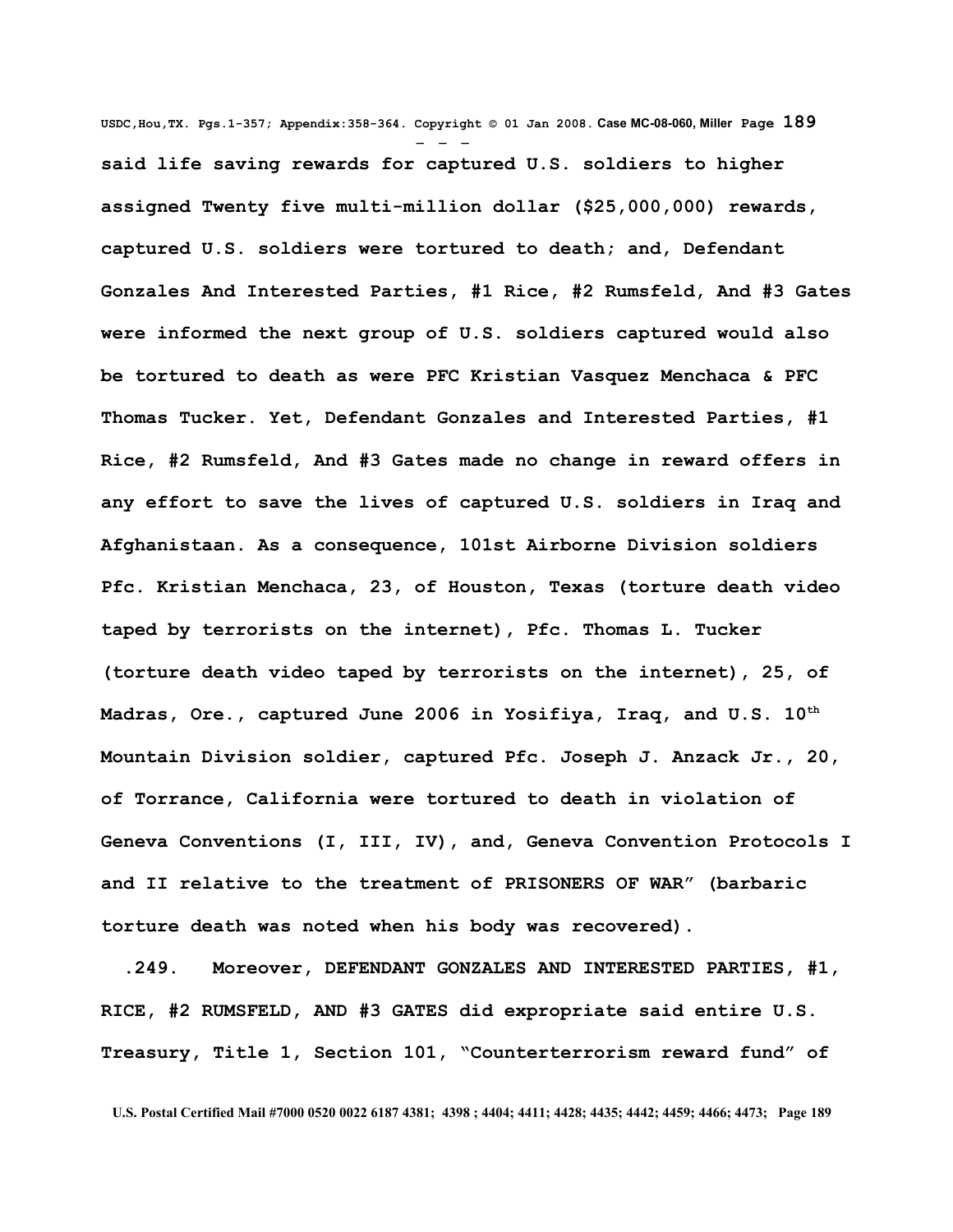**USDC,Hou,TX. Pgs.1-357; Appendix:358-364. Copyright © 01 Jan 2008. Case MC-08-060, Miller Page 190** - - - **\$700 million dollars (\$700,000,000) to exclusively and selectively provide multi-million dollar rewards to save only terrorist lives, with full knowledge, criminally premeditated aforethought, that captured U.S. soldiers would be tortured to death unless they were provided equal and the same higher multi million dollar rewards that Gonzales, Rice, Rumsfeld, and gates had provided for terrorists .** 

 **.250. Setting aside said U.S. standard \$50,000 reward as essentially a recognizable death sentence, it is a fact that no money or reward on behalf of any captured U.S. soldier has ever been offered or publicized from said funds by Defendant Gonzales And Interested Parties, #1, RICE, #2 RUMSFELD, AND #3 GATES in any effort, whatsoever, to try to save the life of even one captured United States soldier. As a consequence of said Reward Treasons perpetrated by DEFENDANT GONZALES AND INTERESTED PARTIES, #1, RICE, #2 RUMSFELD, AND #3 GATES, against the people and soldiers of the United States during wartime, the following U.S. soldiers are known to have been tortured to death after capture in Iraq as a direct consequence of said Treason crimes perpetrated against them : 101st Airborne Division soldiers Pfc. Kristian Menchaca, 23, of Houston, Texas (torture death video taped by terrorists on the internet), Pfc. Thomas L. Tucker (torture death video taped by**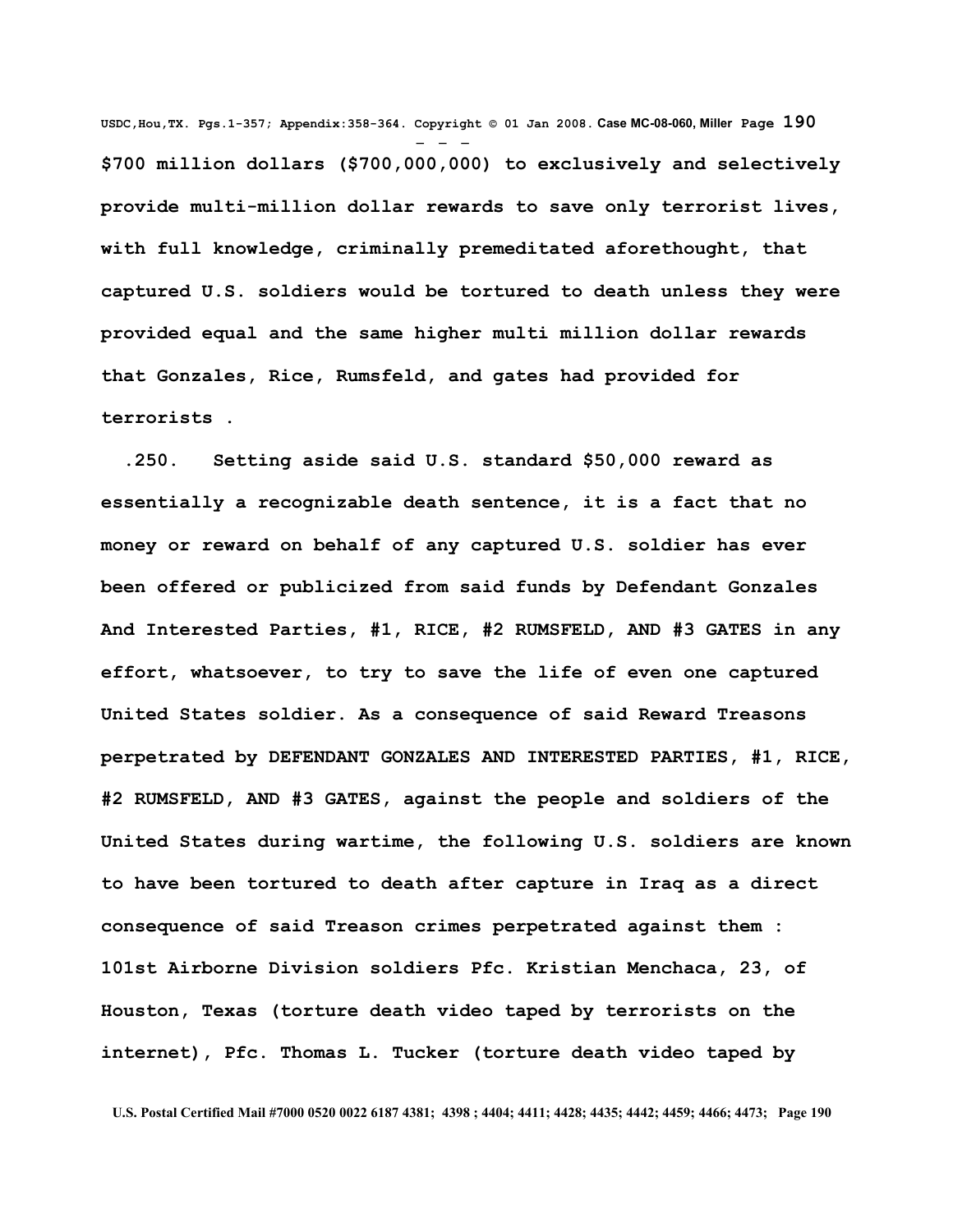**USDC,Hou,TX. Pgs.1-357; Appendix:358-364. Copyright © 01 Jan 2008. Case MC-08-060, Miller Page 191** - - **terrorists on the internet), 25, of Madras, Ore., captured June 2006 in Yosifiya, Iraq, and U.S. 10th Mountain Division soldiers, (3) Pfc. Joseph J. Anzack Jr. (barbaric torture death noted when his body recovered), 20, of Torrance, California. The Army lists the following captured soldiers as "Missing in Action": Sgt, Keith Maupin, Spc. Alex R. Jimenez, 25, of Lawrence, Massachusetts; and Pvt. Byron W. Fouty, 19, of Waterford, Michigan, captured 12 May 2007, 2007 in Al Taqa, Iraq.**

 **.251. PLANNING SESSIONS IN WHICH DEFENDANT GONZALES AND INTERESTED PARTIES, #1, RICE, #2 RUMSFELD, AND #3 GATES, "owing allegiance to the United States," DIRECTLY AND INDIRECTLY PARTICIPATED AND AGREED TO STRUCTURE HIGH DOLLAR REWARD OFFERS OF 25 MILLION DOLLARS ON BEHALF OF CAPTURED TERRORISTS AND PARTICIPATED AND AGREED TO STRUCTURE LOW DOLLAR REWARD OFFERS OF \$50,000 AGAINST THE LIVES OF CAPTURED U.S. SOLDIERS: as a direct and proximate result of said LOW DOLLAR REWARD OFFERS OF \$50,000, DEFENDANT GONZALES AND INTERESTED PARTIES, #1, RICE, #2 RUMSFELD, AND #3 GATES DIRECTLY did effectively cause all one hundred percent of captured U.S. Soldiers to be tortured to death in Iraq and Afghanistan since as a result of said LOW DOLLAR REWARD OFFERS OF \$50,000 since the time frame after United States invaded said countries of Iraq and Afghanistan; and, as a result of said**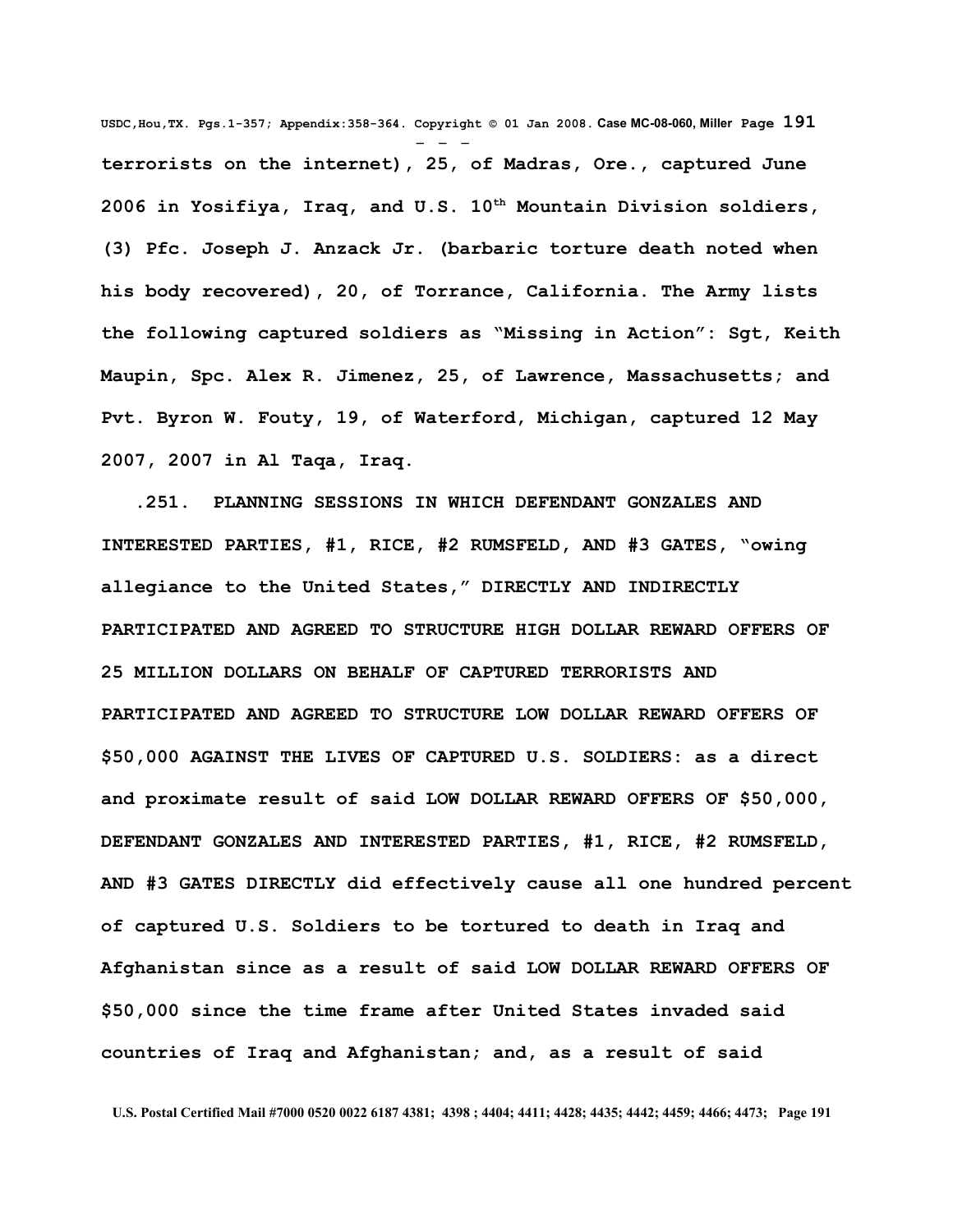**USDC,Hou,TX. Pgs.1-357; Appendix:358-364. Copyright © 01 Jan 2008. Case MC-08-060, Miller Page 192** - - **behavior DEFENDANT GONZALES AND INTERESTED PARTIES, #1, RICE, #2 RUMSFELD, AND #3 GATES DIRECTLY "did adhere to terrorist enemies of the United States, giving them aid and comfort within the United States or elsewhere" (in Iraq and Afghanistan); and, as a direct and proximate result of said HIGH multi-million dollar DOLLAR REWARD OFFERS OF 25 MILLION DOLLARS ON BEHALF OF CAPTURED TERRORISTS to save terrorist lives, DEFENDANT GONZALES AND INTERESTED PARTIES, #1, RICE, #2 RUMSFELD, AND #3 GATES DIRECTLY did effectively cause all one hundred percent of captured terrorists in Iraq and Afghanistan to be saved from the same torture deaths suffered by one hundred percent of captured U.S. soldiers who were not saved by any reward and were only allowed said LOW DOLLAR REWARD OFFERS OF \$50,000, allowed by DEFENDANT GONZALES AND INTERESTED PARTIES, #1, RICE, #2 RUMSFELD, AND #3 GATES, whose LOW DOLLAR REWARD OFFERS OF \$50,000 assured and did cause the torture deaths of U.S. soldiers, after capture in Iraq and Afghanistan, since the United States invaded said countries; and, as a result of said discriminatory behavior against U.S. soldiers, by DEFENDANT GONZALES AND INTERESTED PARTIES, #1, RICE, #2 RUMSFELD, AND #3 GATES, to save lives of terrorists at high multi million dollar reward amounts while effectively causing all one hundred percent of captured U.S. Soldiers to be tortured to**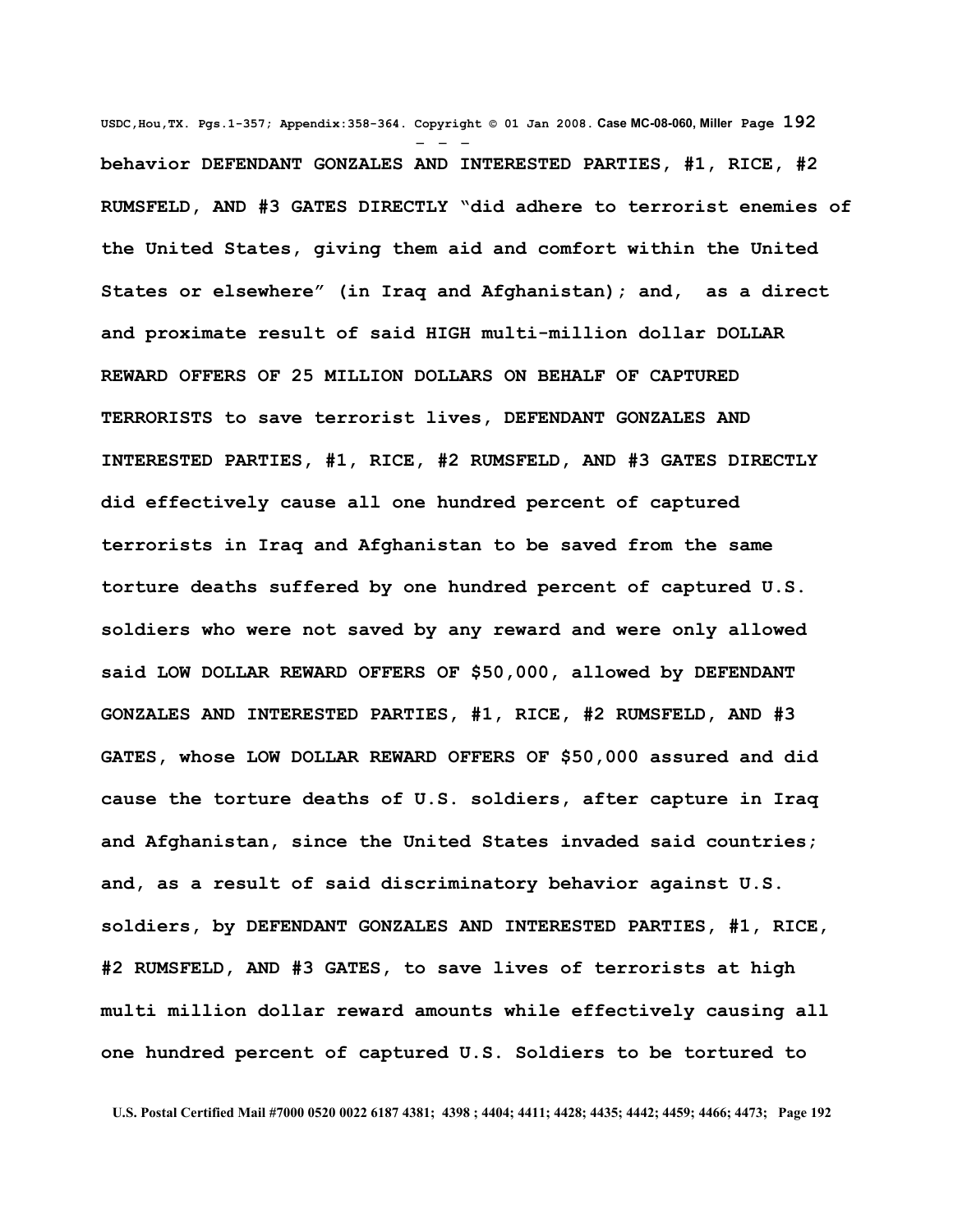**USDC,Hou,TX. Pgs.1-357; Appendix:358-364. Copyright © 01 Jan 2008. Case MC-08-060, Miller Page 193** - - **death as a result of said LOW DOLLAR REWARD OFFERS OF \$50,000, DEFENDANT GONZALES AND INTERESTED PARTIES, #1, RICE, #2 RUMSFELD, AND #3 GATES DIRECTLY did adhere to terrorist enemies of the United States, giving them aid and comfort within the United States or elsewhere (in Iraq and Afghanistan);and, as a consequence of their premeditated LOW DOLLAR REWARD OFFERS OF \$50,000, that have caused all one hundred percent of captured U.S. soldiers to be tortured to death in Iraq, DEFENDANT GONZALES AND INTERESTED PARTIES, #1, RICE, #2 RUMSFELD, AND #3 GATES did violate provisions under Title 18, Section [2332b](http://www4.law.cornell.edu/uscode/html/uscode18/usc_sec_18_00002332---b000-.html) [\(g\)\(5\)\(B\),](http://www4.law.cornell.edu/uscode/html/uscode18/usc_sec_18_00002332---b000-.html#g_5_B) and, therefore, are guilty of treason in violation of USC Title 18, Section 2381.**

 **.253. U.S. EXECUTIVE BRANCH REWARD OFFER PLANNING SESSION AT U.S. DOJ EXECUTIVE BRANCH and REWARD OFFER PLANNING SESSION AT U.S. DEPARTMENT OF STATE: in violation of Geneva Conventions (I, III, IV), and, Geneva Convention Protocols I and II relative to the treatment of U.S. soldier PRISONERS OF WAR: the U.S. government Executive Branch rewards planning session records of Defendant Gonzales and Interested parties, #1, Rice, #2 Rumsfeld, and #3 Gates at U.S Department of Justice, will reveal how much conspiracy transpired between Defendant Gonzales, and Interested Parties #1 to #3 when they set said high multi-million dollar reward amounts to save lives of captured terrorists and set said lower life-**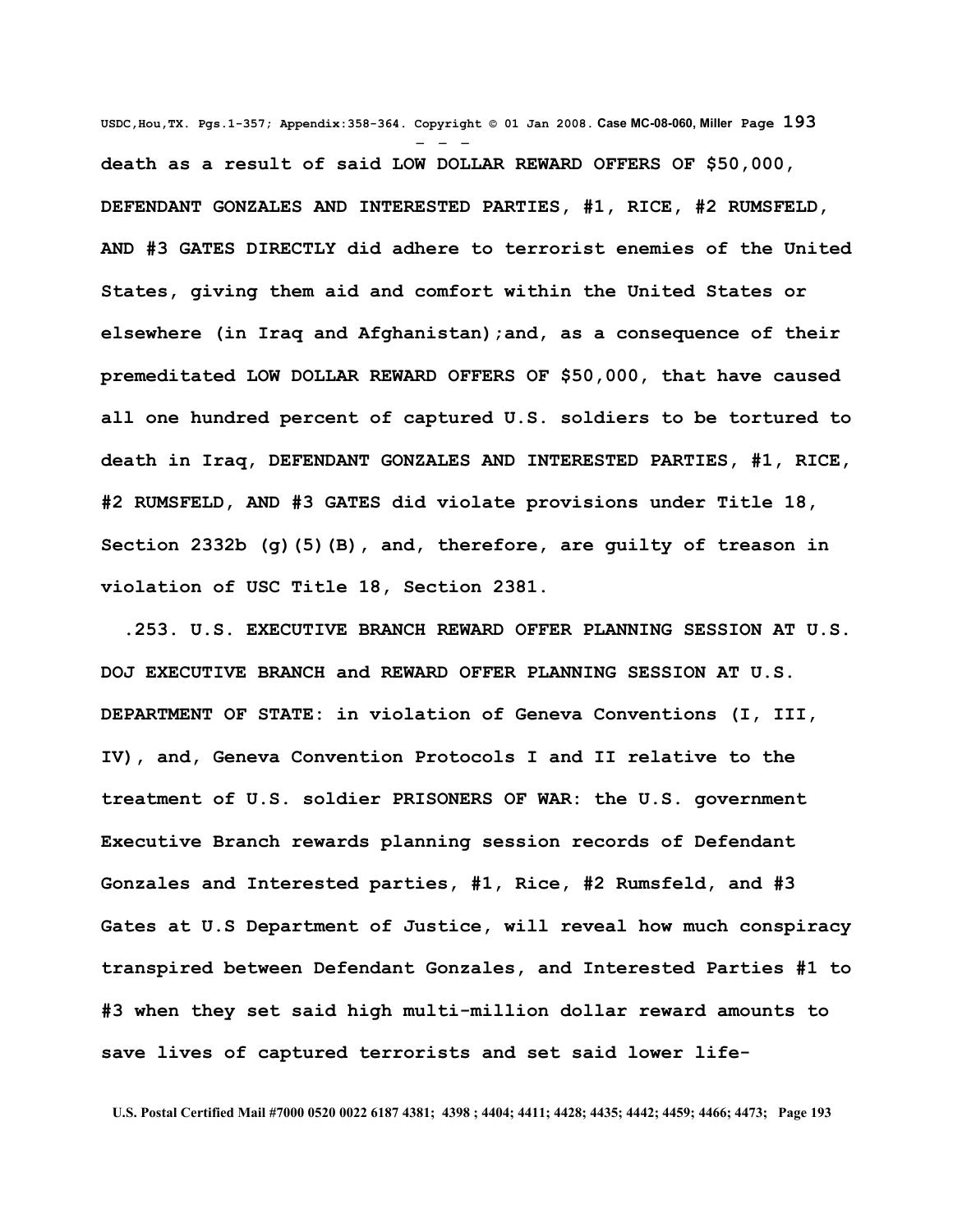**USDC,Hou,TX. Pgs.1-357; Appendix:358-364. Copyright © 01 Jan 2008. Case MC-08-060, Miller Page 194** - - **destroying \$50,000 rewards assuring that captured U.S. soldiers faced certain torture and death in Iraq as a consequence of said low \$50,000 rewards.**

 **.254. EXECUTIVE BRANCH REWARD OFFER PLANNING SESSION AT U.S. DEPARTMENT OF STATE in violation of Geneva Conventions (I, III, IV), and, Geneva Convention Protocols I and II relative to the treatment of U.S. soldier PRISONERS OF WAR": the government planning session records of Defendant Gonzales and Interested parties, #1, Rice, #2 Rumsfeld, and #3 Gates AT U.S. DEPARTMENT OF STATE will reveal what was said and why and how Defendant Gonzales, and Interested Parties #1 to #3 determined said multi-million dollar rewards were assigned as higher rewards, with more life saving multi million dollar life saving potential for captured terrorists, while determining said lower life-destroying \$50,000 rewards would be the standard reward for captured U.S. soldiers.**

 **.255. EXECUTIVE BRANCH REWARDS PLANNING SESSION AT U.S. DEPARTMENT OF DEFENSE in violation of Geneva Conventions (I, III, IV), and, Geneva Convention Protocols I and II relative to the treatment of U.S. soldier PRISONERS OF WAR: the government planning session records of Defendant Gonzales and Interested parties, #1, Rice, #2 Rumsfeld, and #3 Gates AT U.S. DEPARTMENT OF DEFENSE will reveal what was said and why and how Defendant Gonzales, and**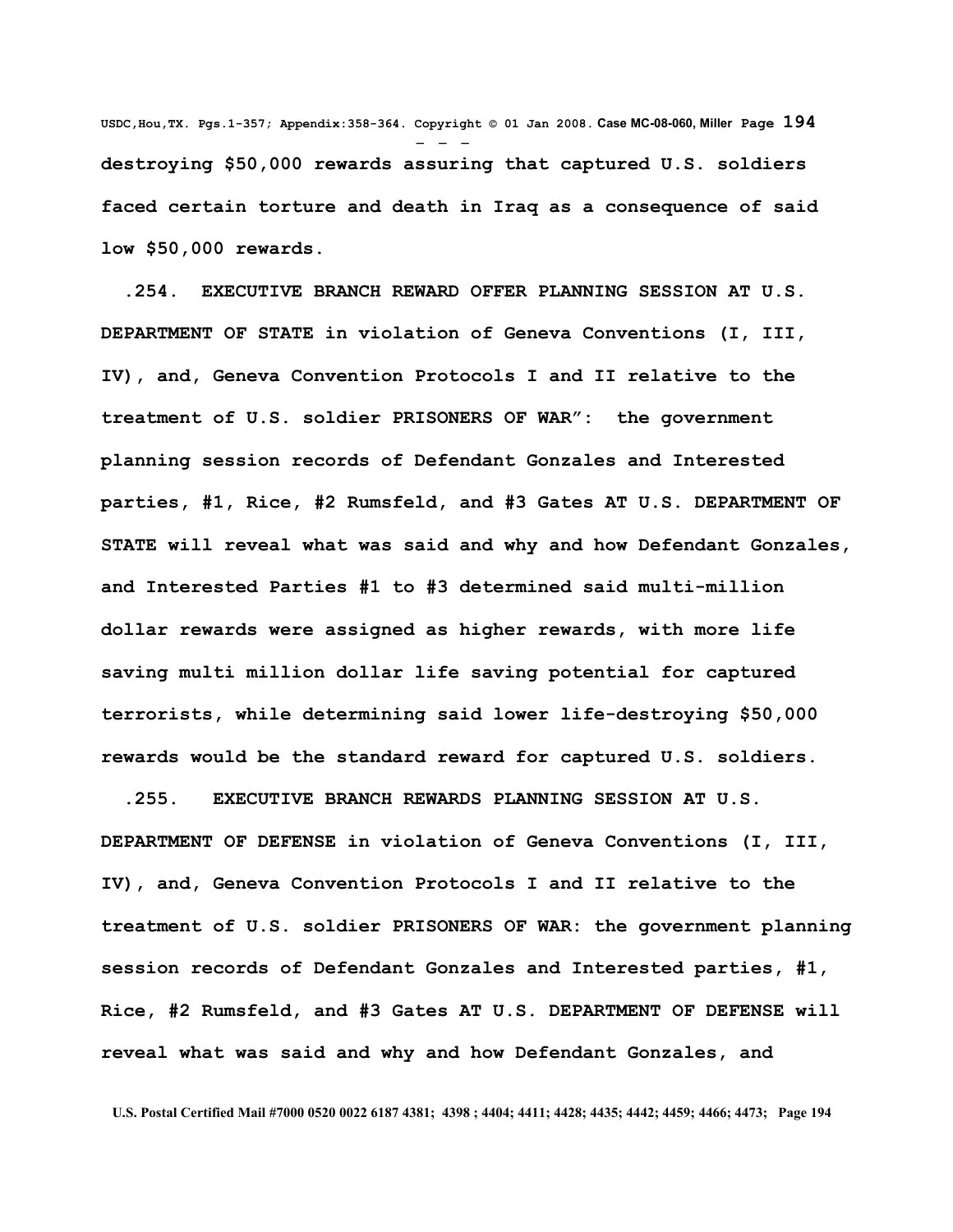**USDC,Hou,TX. Pgs.1-357; Appendix:358-364. Copyright © 01 Jan 2008. Case MC-08-060, Miller Page 195** - - - **Interested Parties #1 to #3 determined said multi-million dollar rewards were assigned as higher rewards, with more life saving multi million dollar life saving potential for captured terrorists, while determining said lower life-destroying \$50,000 rewards would be the standard reward for captured U.S. soldiers. Thereby Defendant Gonzales, and Interested Parties #1 to #3 established with said lower \$50,000 dollar rewards (life-destructive \$50,000 dollar rewards) that captured U.S. soldiers faced certain torture and death in Iraq as a consequence of Defendant Gonzales, and Interested Parties #1 to #3, in their criminally treacherous discrimination, limiting said rewards offered for captured U.S. soldiers to said lower life-destroying \$50,000 reward amounts in a manner that illustrated to all terrorists how cheaply said Defendant Gonzales, and Interested Parties #1 to #3 low-valued the lives of U.S. soldiers to \$50,000 "trash" Reward amounts while correlatively valuing captured terrorist lives at high multimillion dollar amounts as advertised in the Rewards For Justice document publicized at the U.S. State Department and FBI Web sites.** 

 **.256. EXECUTIVE BRANCH REWARD OFFER PLANNING SESSION AT U.S. WHITE HOUSE in violation of Geneva Conventions (I, III, IV), and, Geneva Convention Protocols I and II relative to the treatment of U.S. soldier PRISONERS OF WAR: the government planning session**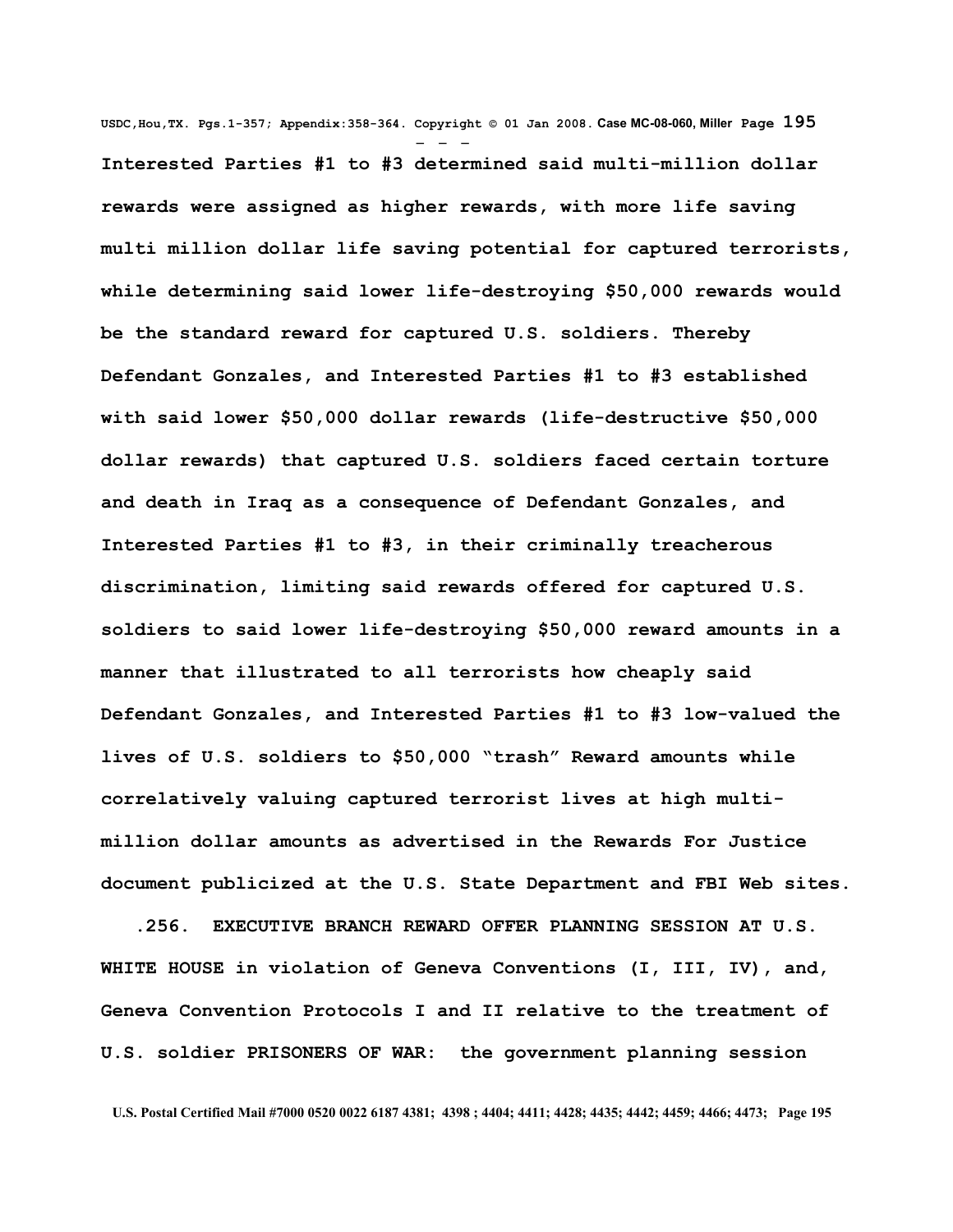**USDC,Hou,TX. Pgs.1-357; Appendix:358-364. Copyright © 01 Jan 2008. Case MC-08-060, Miller Page 196** - - **records of Defendant Gonzales and Interested parties, #1, Rice, #2 Rumsfeld, and #3 Gates AT U.S. White House will reveal what was said and why and how Defendant Gonzales, and Interested Parties #1 to #3 determined said multi-million dollar rewards were assigned as higher rewards, with more life saving multi million dollar life saving potential for captured terrorists, while determining said lower life-destroying \$50,000 rewards would be the standard reward for captured U.S. soldiers. When Defendant Gonzales, and Interested Parties #1 to #3 established and limited said lower life-destroying \$50,000 rewards as the standard rewards offered for captured U.S. soldiers during wartime in Iraq and Afghanistan, Defendant Gonzales, and Interested Parties #1 to #3 discriminatorily and treasonably denied captured U.S. soldiers the same and equal U.S. constitutional Fourteenth Amendment access to the life-saving potential of the higher multi-million dollar rewards that Defendant Gonzales, and Interested Parties #1 to #3 assigned to enemy combatant terrorists fighting against the United States during wartime that Defendant Gonzales, and Interested Parties #1 to #3 discriminatorily provisioned under the `Counterterrorism Fund' of USC TITLE I, Section 101 --ENHANCING DOMESTIC SECURITY AGAINST TERRORISM – and provisioned under U.S.C. "TITLE 18, §ection 3071 and Section 3072, and under U.S.C. "TITLE**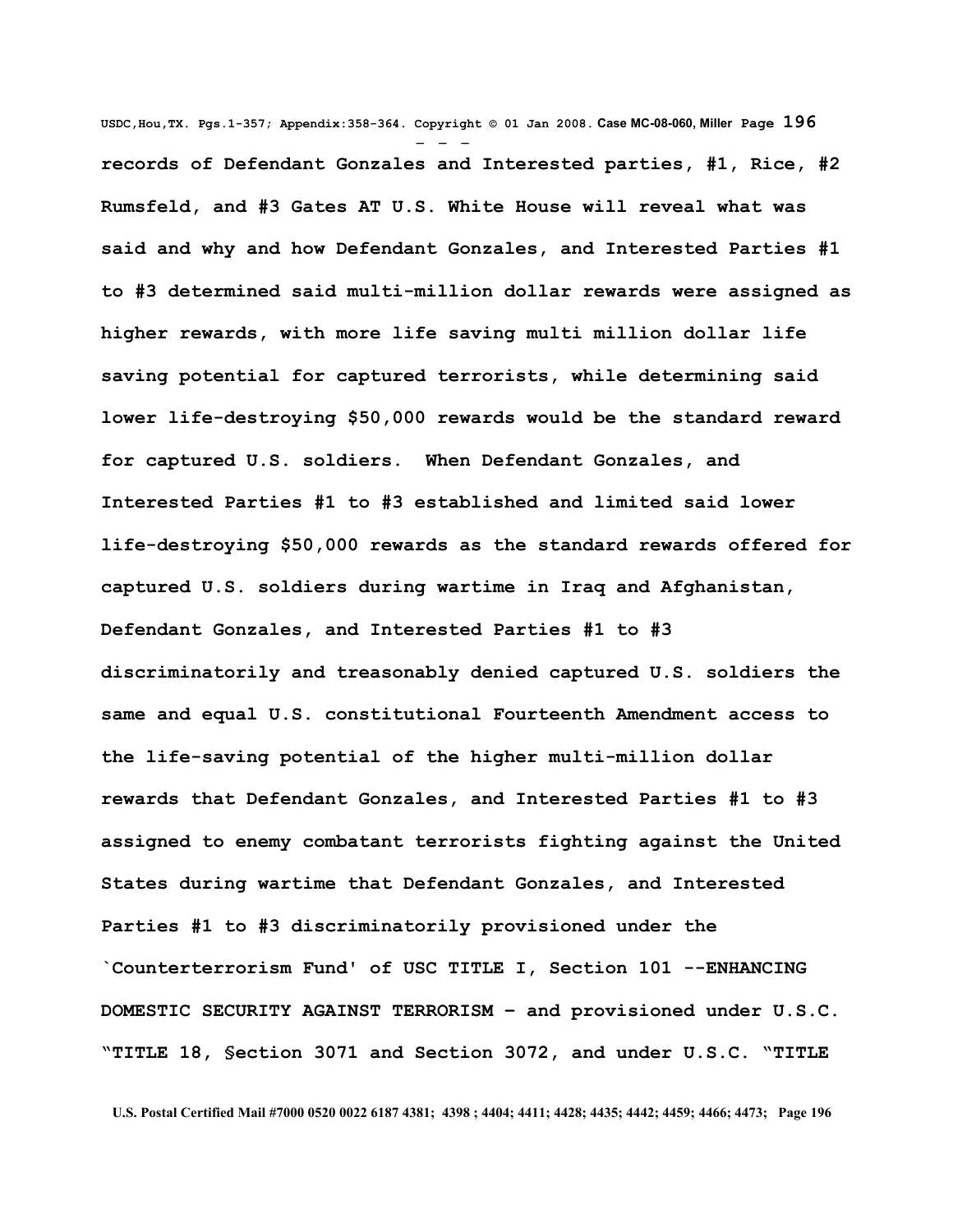**USDC,Hou,TX. Pgs.1-357; Appendix:358-364. Copyright © 01 Jan 2008. Case MC-08-060, Miller Page 197** - - - **22 Section 2708 - "DETERMINATION OF ENTITLEMENT, MAXIMUM AMOUNT," and so forth.**

 **.257. `Counterterrorism Fund' of USC TITLE I, Section 101 ,U.S.C. "TITLE 18, §ection 3071 and Section 3072, and U.S.C. "TITLE 22 Section 2708": in their administration of said reward provisions that they were charged by congress to administer under the `Counterterrorism Fund' TITLE I, and were charged to administer under "TITLE 18, PART II, CHAPTER 204, § 3071 and Section 3072, and under 22 U.S.C. Section 2708, Defendant Gonzales, and Interested Parties #1, #2, and #3 wrongfully and treasonably applied the `Counterterrorism Fund,' USC TITLE I, Section 101 --ENHANCING DOMESTIC SECURITY AGAINST TERRORISM, – in violation of Geneva Conventions (I, III, IV), and, Geneva Convention Protocols I and II relative to the treatment of U.S. soldier PRISONERS OF WAR and wrongfully and treasonably applied the "Rewards" provisioned under U.S.C. "TITLE 18, §ection 3071, and Section 3072, and under U.S.C. "TITLE 22 Section 2708 -- DETERMINATION OF ENTITLEMENT, MAXIMUM AMOUNT, and so forth, in violation of Geneva Conventions (I, III, IV), and, Geneva Convention Protocols I and II relative to the treatment of U.S. soldier PRISONERS OF WAR. Moreover, Defendant Gonzales, and Interested Parties #1 to #3 did also divert and embezzle money in the Treasury of the United States, from said**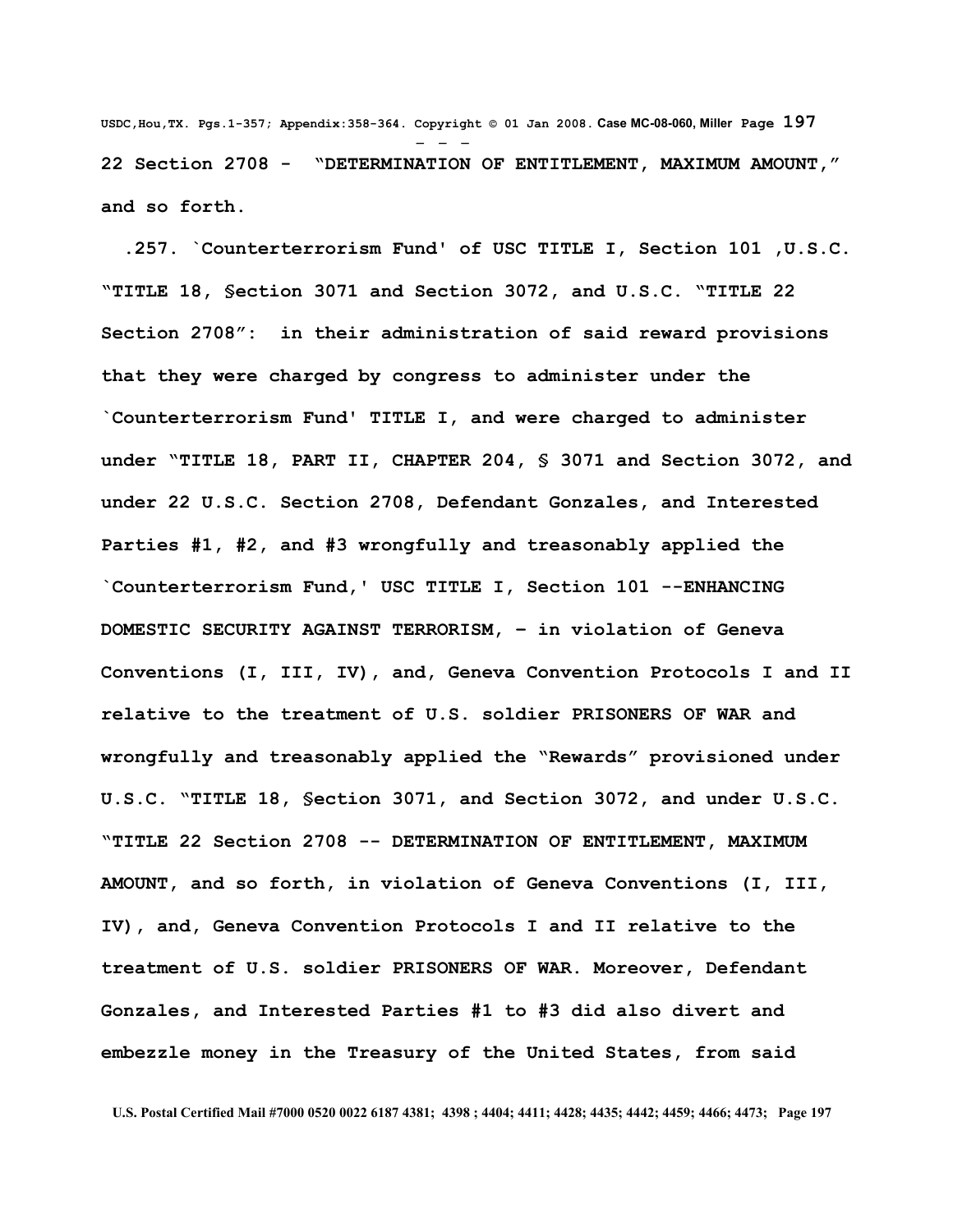**USDC,Hou,TX. Pgs.1-357; Appendix:358-364. Copyright © 01 Jan 2008. Case MC-08-060, Miller Page 198** - - **reward funds when they exclusively and selectively assigned said reward funds to save only the lives of terrorists while denying equal application of said rewards to save the lives of captured U.S. soldiers in Iraq and Afghanistan in violation of Geneva Conventions (I, III, IV), and, Geneva Convention Protocols I and II relative to the treatment of U.S. soldier PRISONERS OF WAR.**

 **.258. At their "Rewards For Justice" web site, Defendant Gonzales, and Interested Parties #1 to #3 boast that they spent \$87 million dollars (as a consequence of Said "REWARD OFFER PLANNING SESSIONS") of the `Counterterrorism Fund,' USC TITLE I, Section 101 --ENHANCING DOMESTIC SECURITY AGAINST TERRORISM, and USC "TITLE 18, §ection 3071 and Section 3072 and provisioned under USC "TITLE 22 Section 2708, and so forth, for the successful capture of several terrorists, alive.** 

 **.259. Yet, as a consequence of Said "REWARD OFFER PLANNING SESSIONS", Defendant Gonzales, and Interested Parties #1 to #3 do not boast that they spent \$87 million dollars, as a consequence of Said "REWARD OFFER PLANNING SESSIONS" of the `Counterterrorism Fund,' USC TITLE I, Section 101 --ENHANCING DOMESTIC SECURITY AGAINST TERRORISM, and USC "TITLE 18, §ection 3071 and Section 3072 and under provisioned under USC "TITLE 22 Section 2708, and so forth, on behalf of captured United States soldiers, their torture**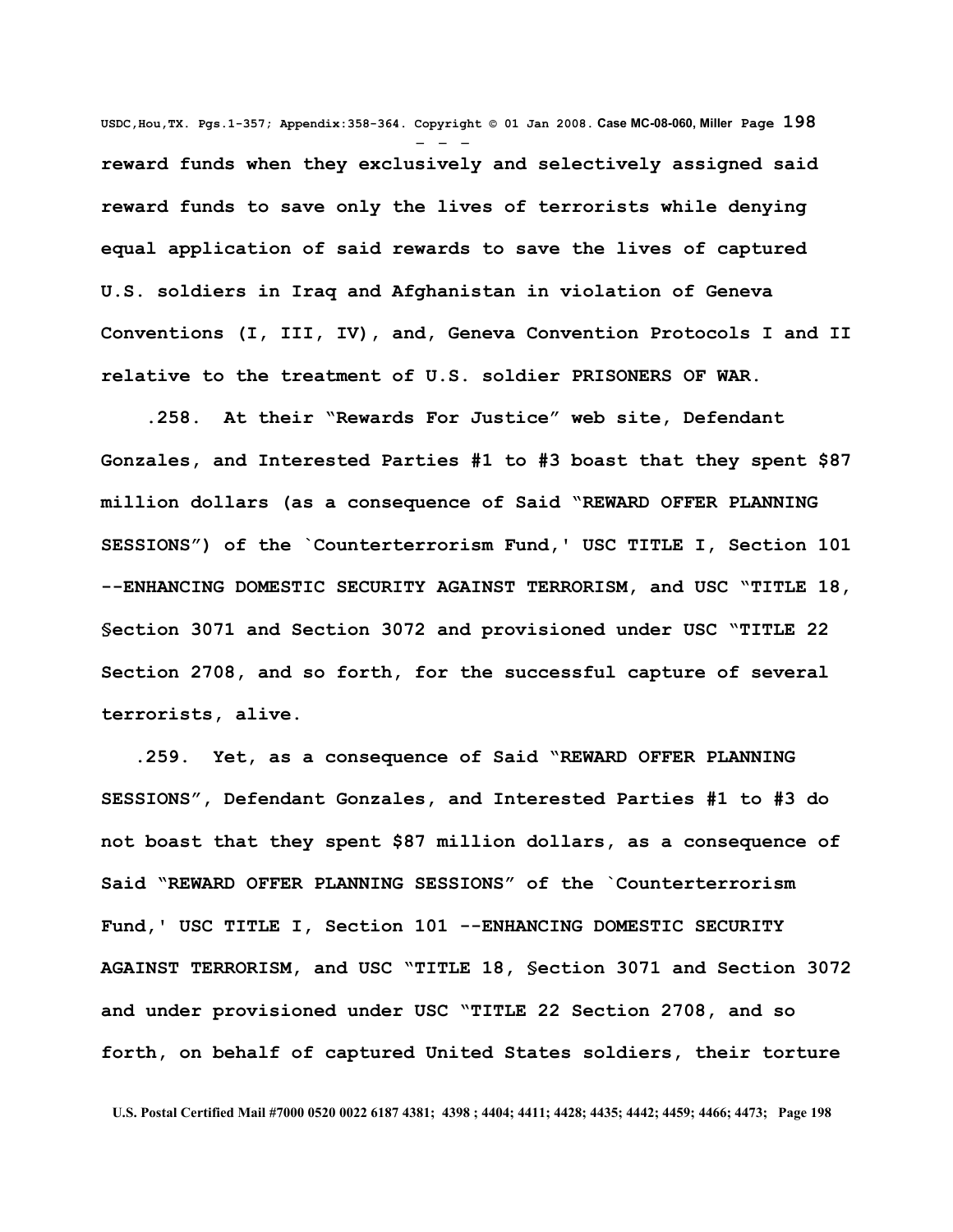**USDC,Hou,TX. Pgs.1-357; Appendix:358-364. Copyright © 01 Jan 2008. Case MC-08-060, Miller Page 199** - - **victims -- 101st Airborne Division soldiers (1) Pfc. Kristian Menchaca, 23, of Houston, Texas, (2) Pfc. Thomas L. Tucker, 25, of Madras, Ore., captured June 2006 in Yosifiya, Iraq, and U.S. 10th Mountain Division soldiers, (3) Pfc. Joseph J. Anzack Jr., 20, of Torrance, California, (4) Spc. Alex R. Jimenez, 25, of Lawrence, Massachusetts; and (5) Pvt. Byron W. Fouty, 19, of Waterford, Michigan, captured 12 May 2007, 2007 in Al Taqa (Yosifiya), Iraq – alive, due to the fact that those of said soldiers found dead were found with evidence of barbaric torture inflicted on their bodies; and, these facts indicate Defendant Gonzales, and Interested Parties #1 to #3 did violate provisions under Title 18, Section [2332b](http://www4.law.cornell.edu/uscode/html/uscode18/usc_sec_18_00002332---b000-.html) [\(g\)\(5\)\(B\),](http://www4.law.cornell.edu/uscode/html/uscode18/usc_sec_18_00002332---b000-.html#g_5_B) and, therefore, are guilty of treason.** 

 **.260. Said REWARD OFFER PLANNING SESSIONS regarding the `Counterterrorism Fund' TITLE I --ENHANCING DOMESTIC SECURITY AGAINST TERRORISM, Section 101 and U.S.C. "TITLE 18, §ection 3071 and Section 3072 and under provisioned under U.S.C. "TITLE 22 Section 2708, and so forth, were 'conspiracy' meetings during such time Defendant Gonzales, and Interested Parties #1 to #3 determined said multi-million dollar rewards would be paid at a discriminatorily higher rate for saving the lives of captured terrorists while also acknowledging and determining said lower life-destroying \$50,000 rewards would be discriminatorily paid for**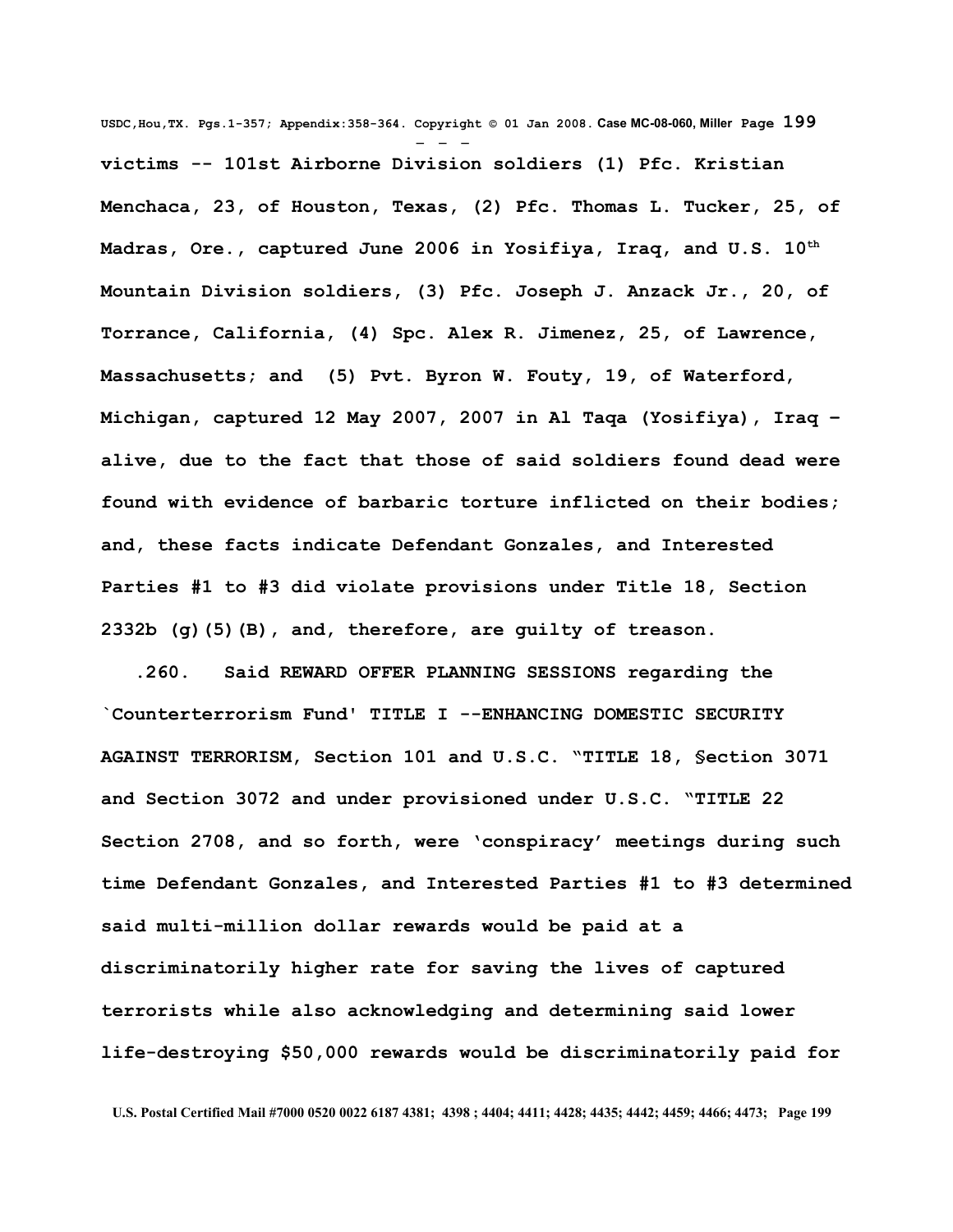**USDC,Hou,TX. Pgs.1-357; Appendix:358-364. Copyright © 01 Jan 2008. Case MC-08-060, Miller Page 200** - - **captured U.S. soldiers, such as their victims: 101st Airborne Division soldiers (1) Pfc. Kristian Menchaca, 23, of Houston, Texas, (2) Pfc. Thomas L. Tucker, 25, of Madras, Ore., captured June 2006 in Yosifiya, Iraq, and U.S. 10th Mountain Division soldiers, (3) Pfc. Joseph J. Anzack Jr., 20, of Torrance, California, (4) Spc. Alex R. Jimenez, 25, of Lawrence, Massachusetts; and (5) Pvt. Byron W. Fouty, 19, of Waterford, Michigan, captured 12 May 2007, 2007 in Al Taqa (Yosifiya), Iraq; and, the higher multi-million dollar life-saving rewards provided to terrorists by Defendant Gonzales, and Interested Parties #1 to #3 would be denied to save the lives of captured U.S. soldiers. These facts indicate Defendant Gonzales, and Interested Parties #1 to #3did violate provisions under Title 18, Section [2332b](http://www4.law.cornell.edu/uscode/html/uscode18/usc_sec_18_00002332---b000-.html) [\(g\)\(5\)](http://www4.law.cornell.edu/uscode/html/uscode18/usc_sec_18_00002332---b000-.html#g_5_B) [\(B\),](http://www4.law.cornell.edu/uscode/html/uscode18/usc_sec_18_00002332---b000-.html#g_5_B) and, therefore did violate RICO and are guilty of treason and as a consequence of perpetrating said crimes, were also in violation of Geneva Conventions (I, III, IV), and, Geneva Convention Protocols I and II relative to the treatment of U.S. soldier PRISONERS OF WAR.** 

 **.261. Defendant #1, Gonzales, Interested Party #1, Rice, Interested Party #2, Rumsfeld, Interested Party #3, Gates, during said USC, TITLE I, Section 101 -- `Counterterrorism Fund', U.S.C. "TITLE 18, §ection 3071 and Section 3072, U.S.C. "TITLE 22 Section**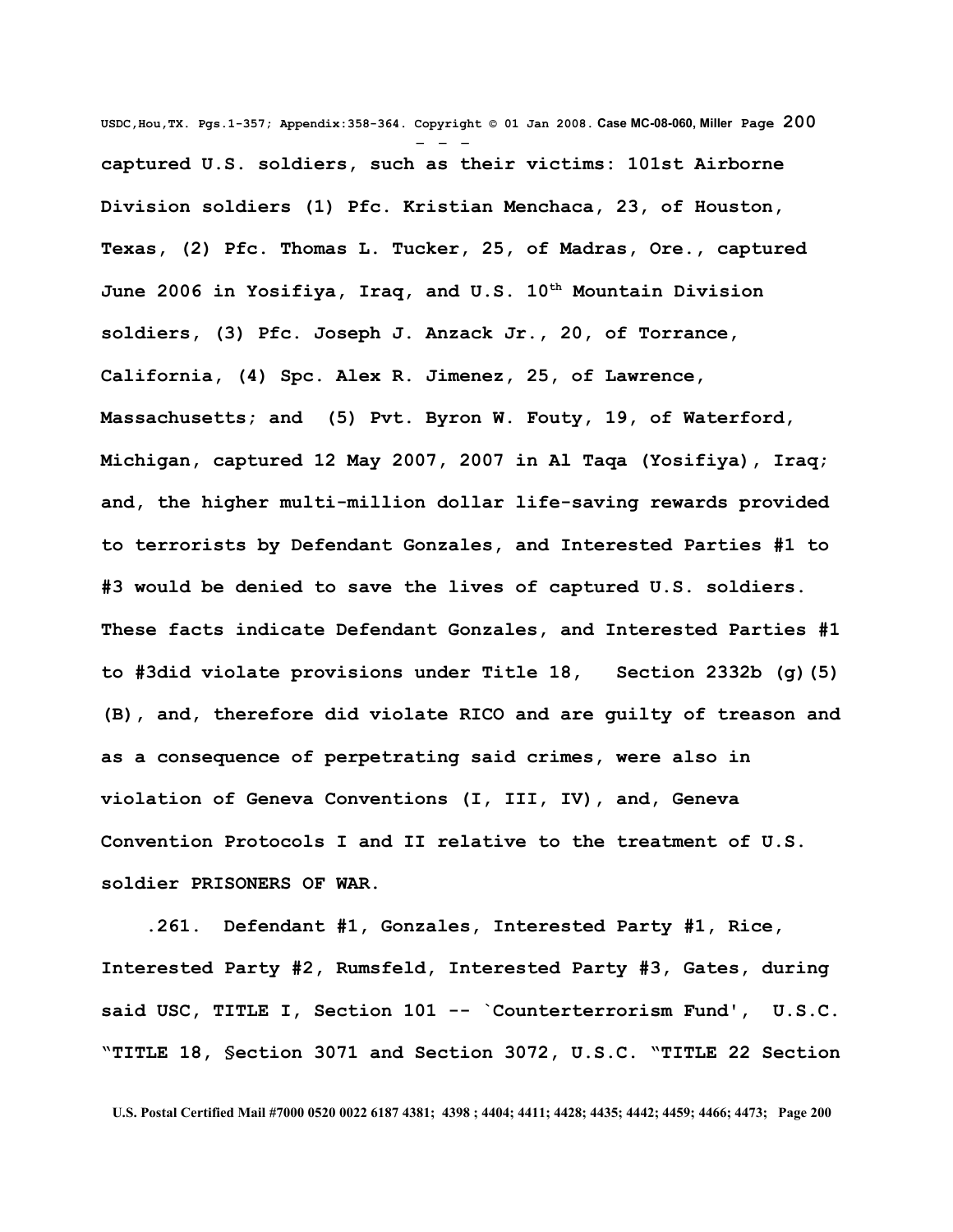**USDC,Hou,TX. Pgs.1-357; Appendix:358-364. Copyright © 01 Jan 2008. Case MC-08-060, Miller Page 201** - - - **2708 planning sessions, did violate USC Title 18, Section 2381 – Treason, when they premeditatedly, in cold blood, without mercy, determined said lower life-destroying \$50,000 rewards would be discriminatorily paid for captured U.S. soldiers, such as their tortured-to-death victims: 101st Airborne Division soldiers (1) Pfc. Kristian Menchaca, 23, of Houston, Texas, (2) Pfc. Thomas L. Tucker, 25, of Madras, Ore., captured June 2006 in Yosifiya, Iraq, and U.S. 10th Mountain Division soldiers, (3) Pfc. Joseph J. Anzack Jr., 20, of Torrance, California, (4) Spc. Alex R. Jimenez, 25, of Lawrence, Massachusetts; and (5) Pvt. Byron W. Fouty, 19, of Waterford, Michigan, captured 12 May 2007, 2007 in Al Taqa (Yosifiya), Iraq; Defendants repeatedly denied equal protection to U.S. troops even while said U.S. troops were being tortured to death and did not offer equal protection, under U.S. constitution amendment 14, to captured U.S. soldiers facing torture death in Iraq in violation of Geneva Conventions (I, III, IV), and, Geneva Convention Protocols I and II relative to the treatment of U.S. soldier PRISONERS OF WAR.**

 **.262. Yet, during the entire time from the capture date, on 9 April 2004, of U.S. Army Sgt. Keith Maupin, captured near Baghdad, said U.S. Defendant #1, Gonzales, Interested Party #1, Rice, Interested Party #2, Rumsfeld, Interested Party #3, Gates, in fact,**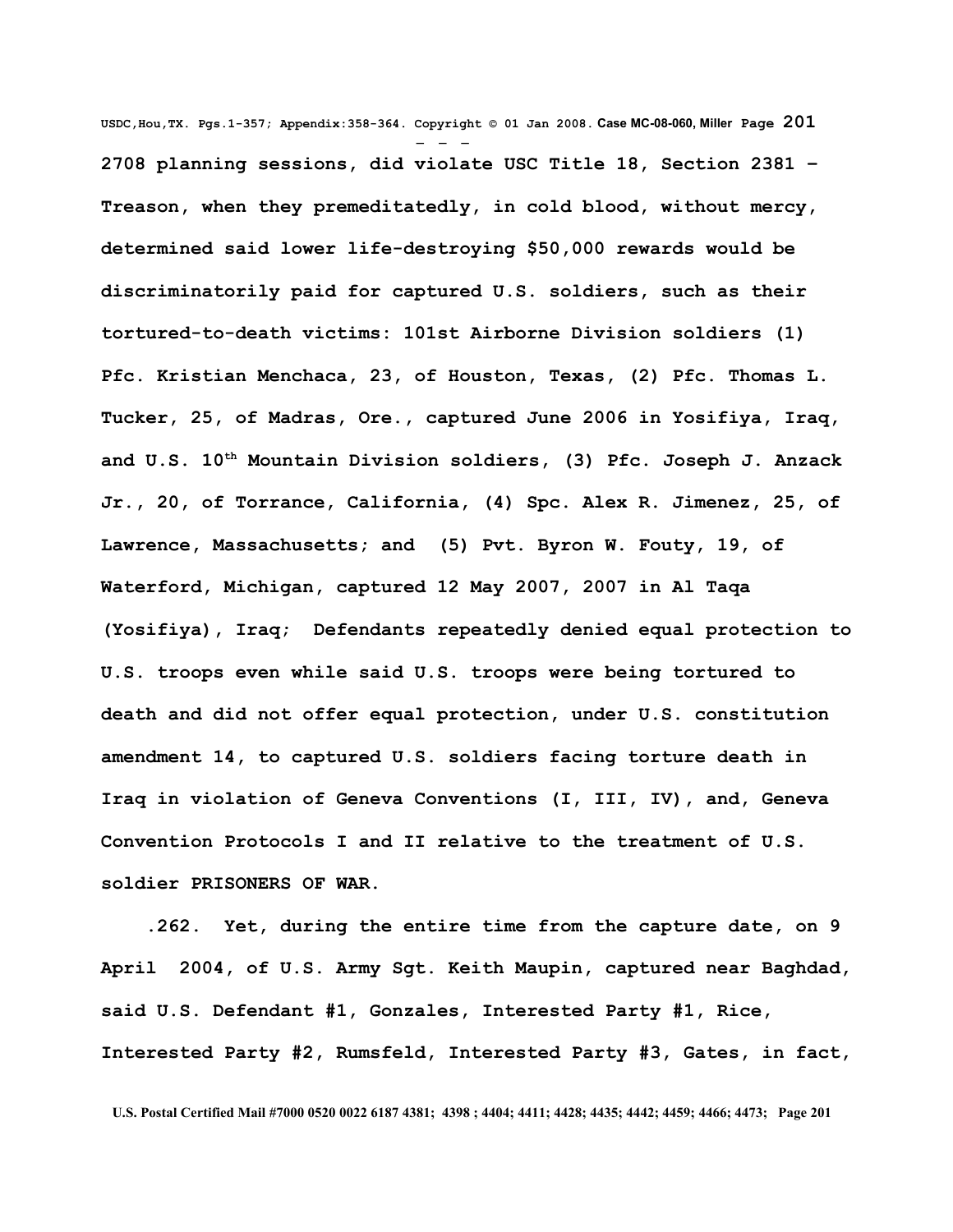**USDC,Hou,TX. Pgs.1-357; Appendix:358-364. Copyright © 01 Jan 2008. Case MC-08-060, Miller Page 202** - - **during this time frame, maintained and proclaimed higher value ransoms / rewards for terrorist enemies of the United States, during war, publicly offering higher life-saving ransoms / rewards of \$25 million dollars for Bin Ladin and Al Zarquari to protect said terrorist enemies of the United States after capture, meanwhile said U.S. Defendants denied U.S. soldiers, U.S. Army Sgt. Keith Maupin, the same and equal protection provided to Bin Ladin and Al Zarquari, and offered only said low value \$50,000 (symbolic of a death-sentence reward) rewards for captured U.S. soldiers (U.S. Army Sgt. Keith Maupin). Said treasonably corrupt \$50,000 (symbolic of a death-sentence reward) rewards U.S. said U.S. Defendant #1, Gonzales, Interested Party #1, Rice, Interested Party #2, Rumsfeld offered for captured U.S. soldiers did not provide equal protection of the laws under the U.S. Constitution 14th Amendment; and, the higher multi-million dollar life-saving rewards provided to terrorists by Defendant Gonzales, and Interested Parties #1 and #2 were denied to save the lives of captured U.S. soldiers in violation of Geneva Conventions (I, III, IV), and, Geneva Convention Protocols I and II relative to the treatment of U.S. soldier PRISONERS OF WAR.** 

 **.263. said U.S. Defendant #1, Gonzales, Interested Party #1, Rice, Interested Party #2, Rumsfeld, Interested Party #3, Gates,**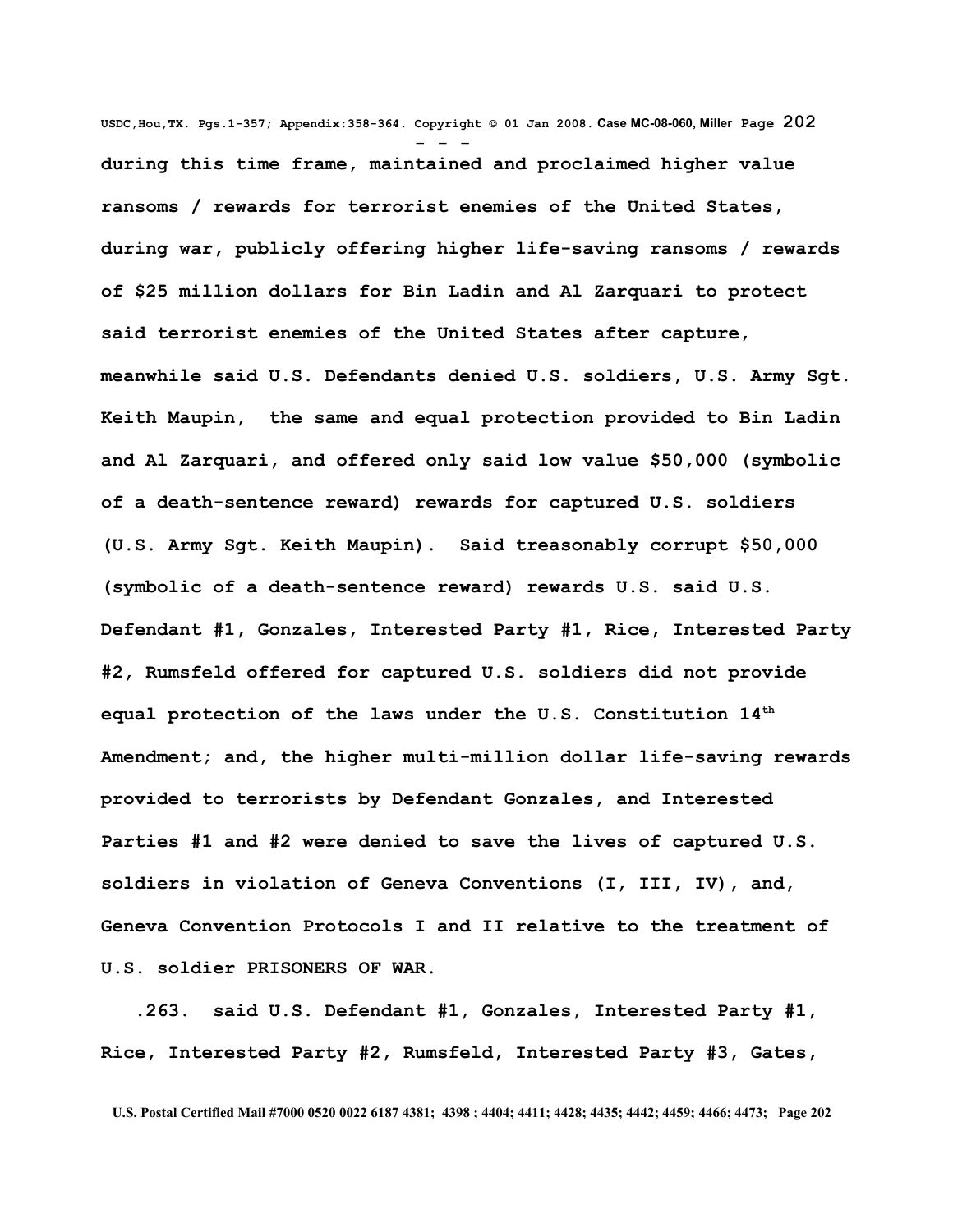**USDC,Hou,TX. Pgs.1-357; Appendix:358-364. Copyright © 01 Jan 2008. Case MC-08-060, Miller Page 203** - - **were and are "Principals," "Co-conspirators," and "Accessoriesafter-the-fact" of said offenses under the RICO Act and These facts indicate said U.S. Defendant #1, Gonzales, Interested Party #1, Rice, Interested Party #2, Rumsfeld, Interested Party #3, Gates, did violate provisions under Title 18, Section [2332b](http://www4.law.cornell.edu/uscode/html/uscode18/usc_sec_18_00002332---b000-.html) [\(g\)\(5\)\(B\),](http://www4.law.cornell.edu/uscode/html/uscode18/usc_sec_18_00002332---b000-.html#g_5_B) and, therefore did violate RICO and under other violations of USC Title 18, including treason, (a Title that encompasses RICO predicate offenses that may be included as element facts comprising and adding up to a violation of USC Title 18, Section 2381 – Treason) in violation of Geneva Conventions (I, III, IV), and, Geneva Convention Protocols I and II relative to the treatment of U.S. soldier PRISONERS OF WAR.** 

 **.264. Said U.S. Defendant #1, Gonzales, Interested Party #1, Rice, Interested Party #2, Rumsfeld, Interested Party #3, Gates, treasonable criminal torture enterprises must be sorted out and ended. It is Treason and is a violation of the RICO Act to maintain a \$50,000 rewards system solely aimed at captured U.S. soldiers while denying them U.S. Fourteenth Amendment equal reward protection as terrorist enemies of the United states receive during war time, and that by means of said discrimination in said U.S. rewards system assigns \$50,000 rewards solely to captured U.S. soldiers, thereby placing captured U.S. soldiers at a higher risk**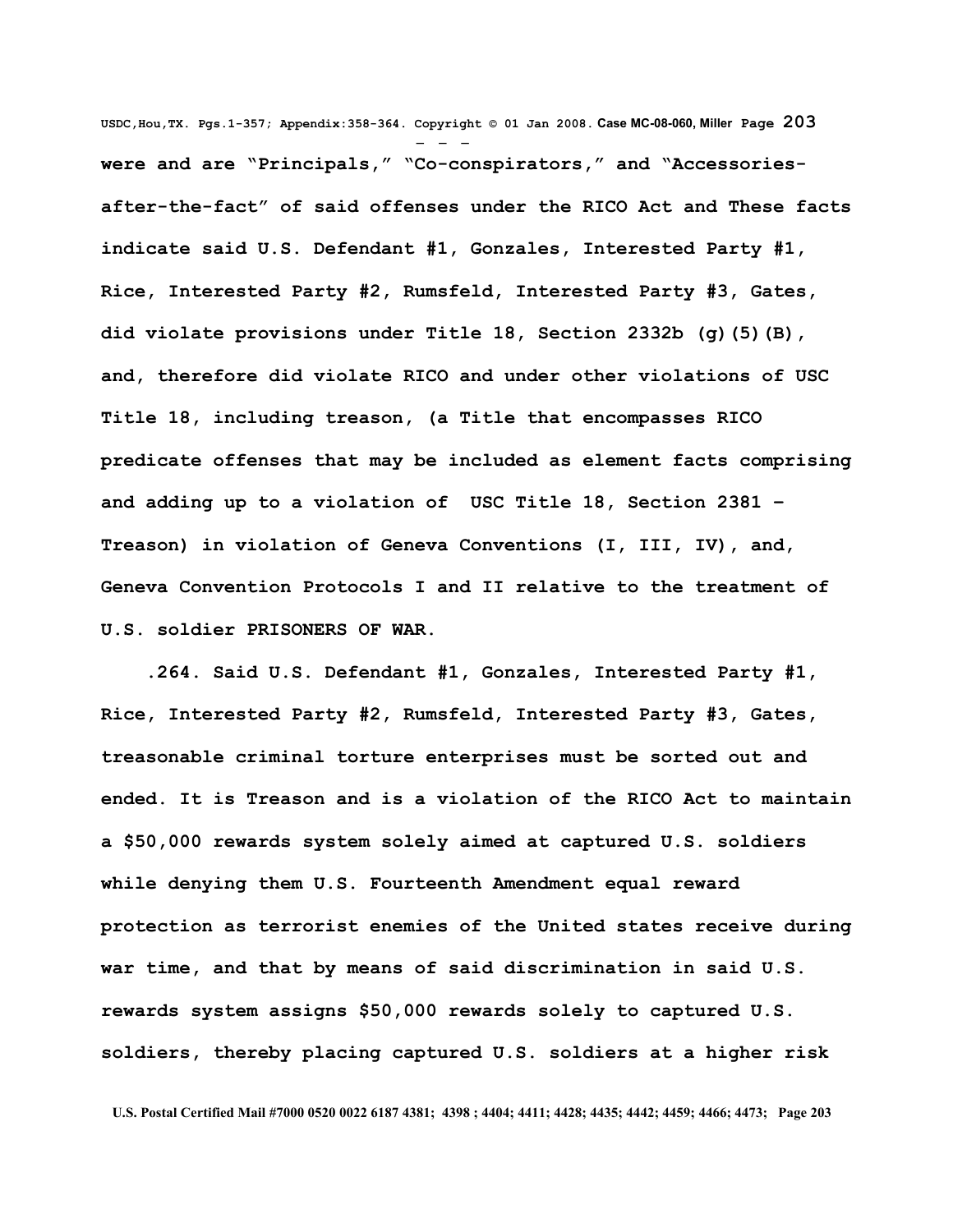**USDC,Hou,TX. Pgs.1-357; Appendix:358-364. Copyright © 01 Jan 2008. Case MC-08-060, Miller Page 204** - - **of torture and death, under which said treasonable \$50,000 rewards system on the lives of captured U.S. soldiers has produced a Defendant Gonzales, and Interested Parties #1 to #3-deliberated torture death-rate, in violation of Geneva Conventions (I, III, IV), and, Geneva Convention Protocols I and II relative to the treatment of U.S. soldier PRISONERS OF WAR, that applies to one hundred percent (100%) of captured U.S. soldiers as a consequence of U.S. Defendant #1, Gonzales, Interested Party #1, Rice, Interested Party #2, Rumsfeld, Interested Party #3, Gates deliberately offering lower U.S. proclaimed \$50,000 rewards for the lives of captured U.S. soldiers in Iraq and Afghanistan during wartime in violation of Geneva Conventions (I, III, IV), and, Geneva Convention Protocols I and II relative to the treatment of U.S. soldier PRISONERS OF WAR.**

 **.265. Defendants' treasonable criminal torture enterprise must be sorted out and ended. It is factual Treason to a mathematical certainty and is a violation of the RICO Act to maintain a \$50,000 rewards system solely and selectively aimed at captured U.S. soldiers, that by means of U.S. Constitution Fourteenth Amendment violating discrimination in said U.S. rewards system does assign "death sentence \$50,000 rewards" solely to captured U.S. soldiers, while, in the same treasonable breath, assigning life-saving multi-**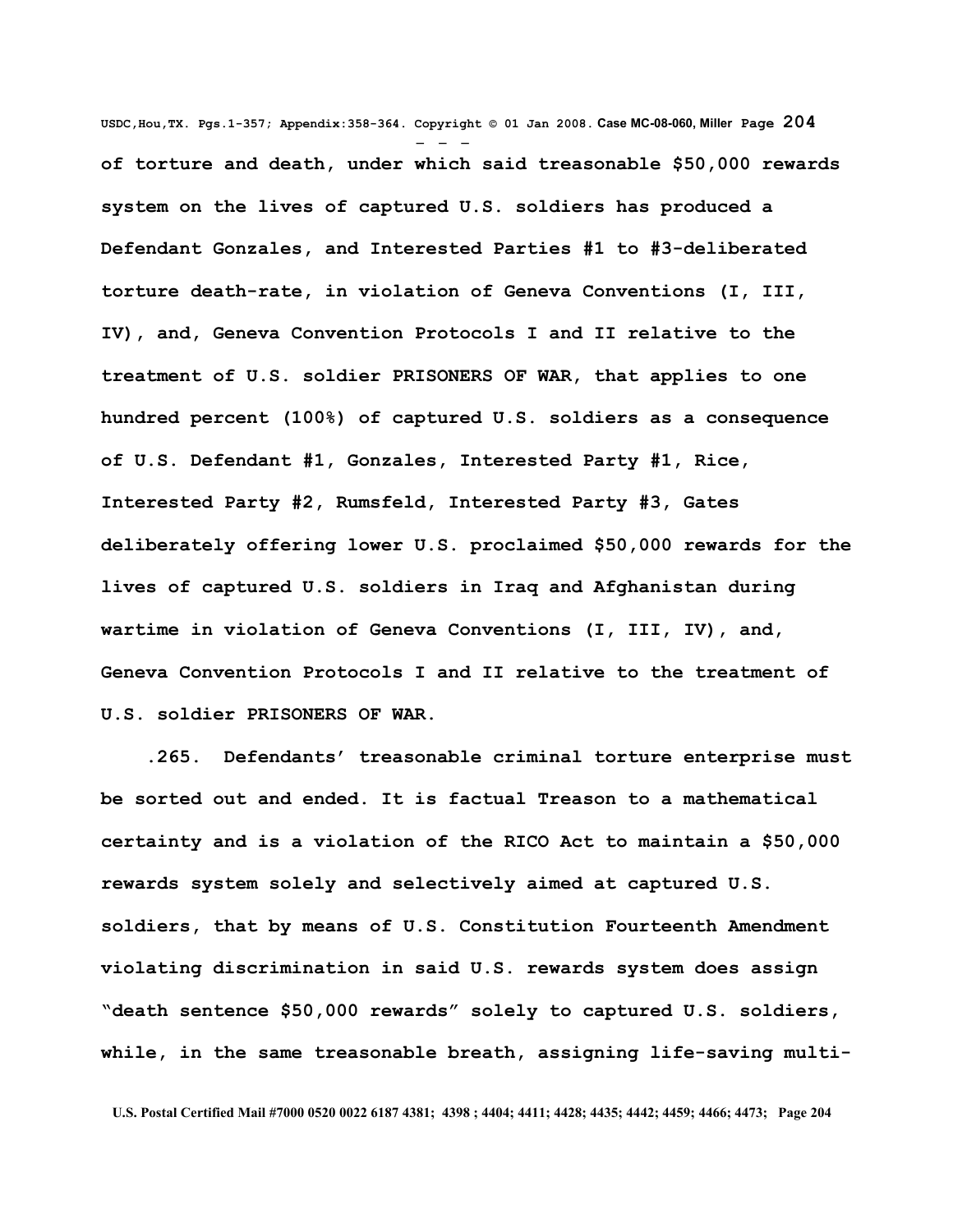**USDC,Hou,TX. Pgs.1-357; Appendix:358-364. Copyright © 01 Jan 2008. Case MC-08-060, Miller Page 205** - - **million dollar rewards to save captured terrorist enemies of the United States during wartime, thereby placing captured U.S. soldiers at a higher "one hundred percent certainty" of torture and death in violation of Geneva Conventions (I, III, IV), and, Geneva Convention Protocols I and II relative to the treatment of U.S. soldier PRISONERS OF WAR. Said "one hundred percent certainty" of torture and death has been established by the fact that all one hundred percent of the bodies of captured U.S. soldiers recovered in Iraq have shown evidence of barbaric torture.** 

 **.266. Said inadequate and treasonable \$50,000 rewards system have produced a U.S. Defendant Gonzales deliberated, and Interested Parties #1 to #3-deliberated one hundred percent (100%) torture death-rate of captured U.S. soldiers, as a consequence of U.S. Defendants offering deliberately lower U.S. proclaimed \$50,000 rewards in violation of Geneva Conventions (I, III, IV), and, Geneva Convention Protocols I and II relative to the treatment of U.S. soldier PRISONERS OF WAR to pay for each captured U.S. soldiers' return.** 

**.267. Defendant #1, Attorney General Alberto Gonzales, and Interested Party #1, Secretary of State Condoleeza Rice, and Interested Party #2, Secretary of Defense Donald Rumsfeld, Interested Party #3, Secretary of Defense Robert Gates, are an**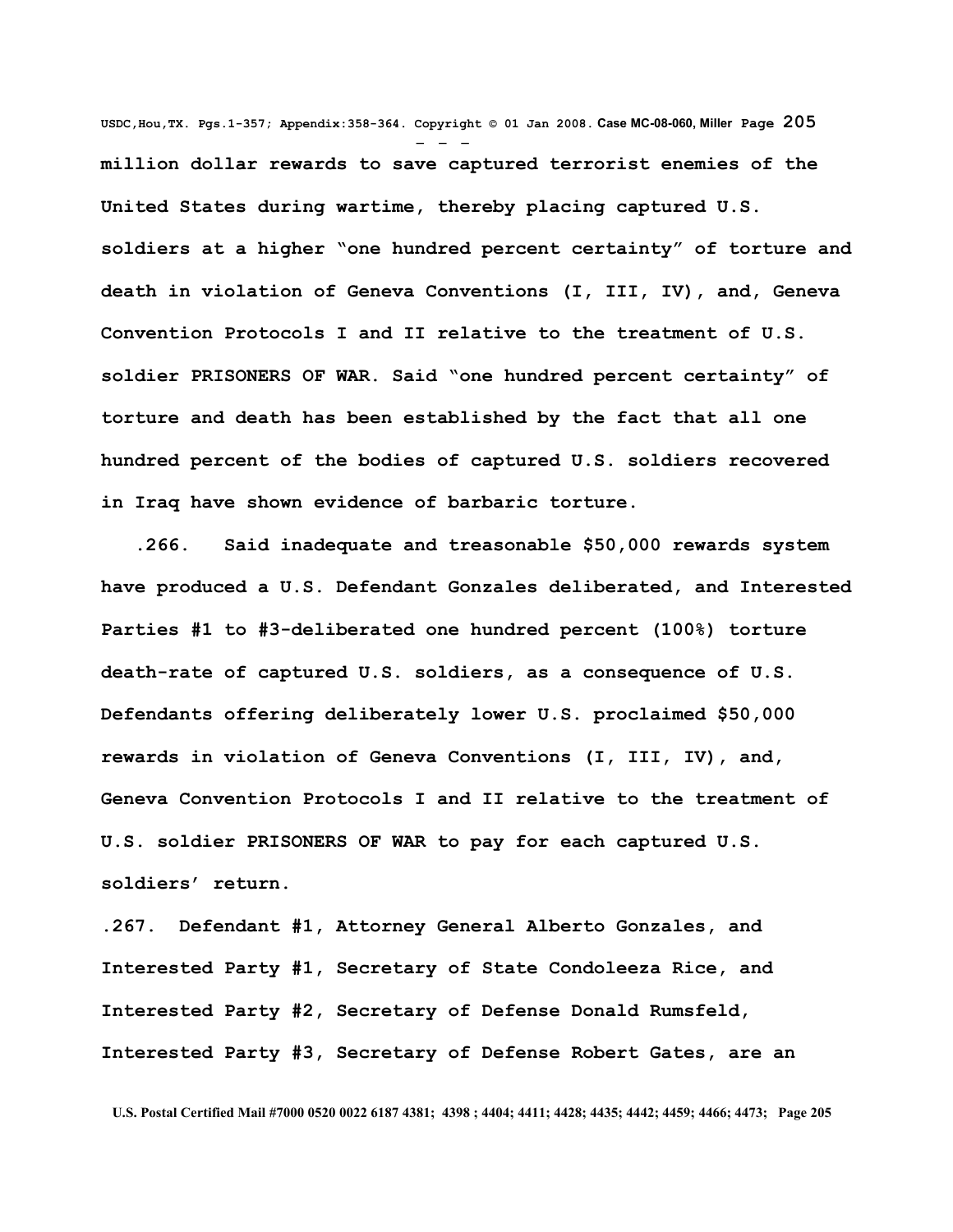**USDC,Hou,TX. Pgs.1-357; Appendix:358-364. Copyright © 01 Jan 2008. Case MC-08-060, Miller Page 206** - - - **"enterprise" engaged in state and federal statute violations and activity against United States military soldiers in violation of Geneva Conventions (I, III, IV), and, Geneva Convention Protocols I and II relative to the treatment of U.S. soldier PRISONERS OF WAR, and against the people of the United States in violation of USC Title 18, Section 2381 – Treason Act.** 

 **.268. As a consequence of said reward diversions, Defendant #1, Attorney General Alberto Gonzales, and Interested Party #1, Rice, and Interested Party #2, Rumsfeld, and Interested Party #3, Gates, did divert and embezzle money in the Treasury of the United States, from a separate fund known as the `Counterterrorism Fund' provisioned under TITLE I --ENHANCING DOMESTIC SECURITY AGAINST TERRORISM, Section 101 – and so forth; moreover, Defendant #1, Gonzales, and Interested Parties #1, Rice, #2, Rumsfeld, and #3, Gates, did also divert and embezzle money in the Treasury of the United States, from reward funds provisioned under "TITLE 18, PART II, CHAPTER 204, § 3071 and Section 3072, and under 22 U.S.C. Section 2708 and so forth, determination of entitlement, maximum amount.** 

 **.269. As a consequence of wrongful and unequal disbursal of reward funds used by Defendant Gonzales and Interested Parties #1, Rice, #2, Rumsfeld, and #3, Gates, said Gonzales-Rice-Rumsfeld-**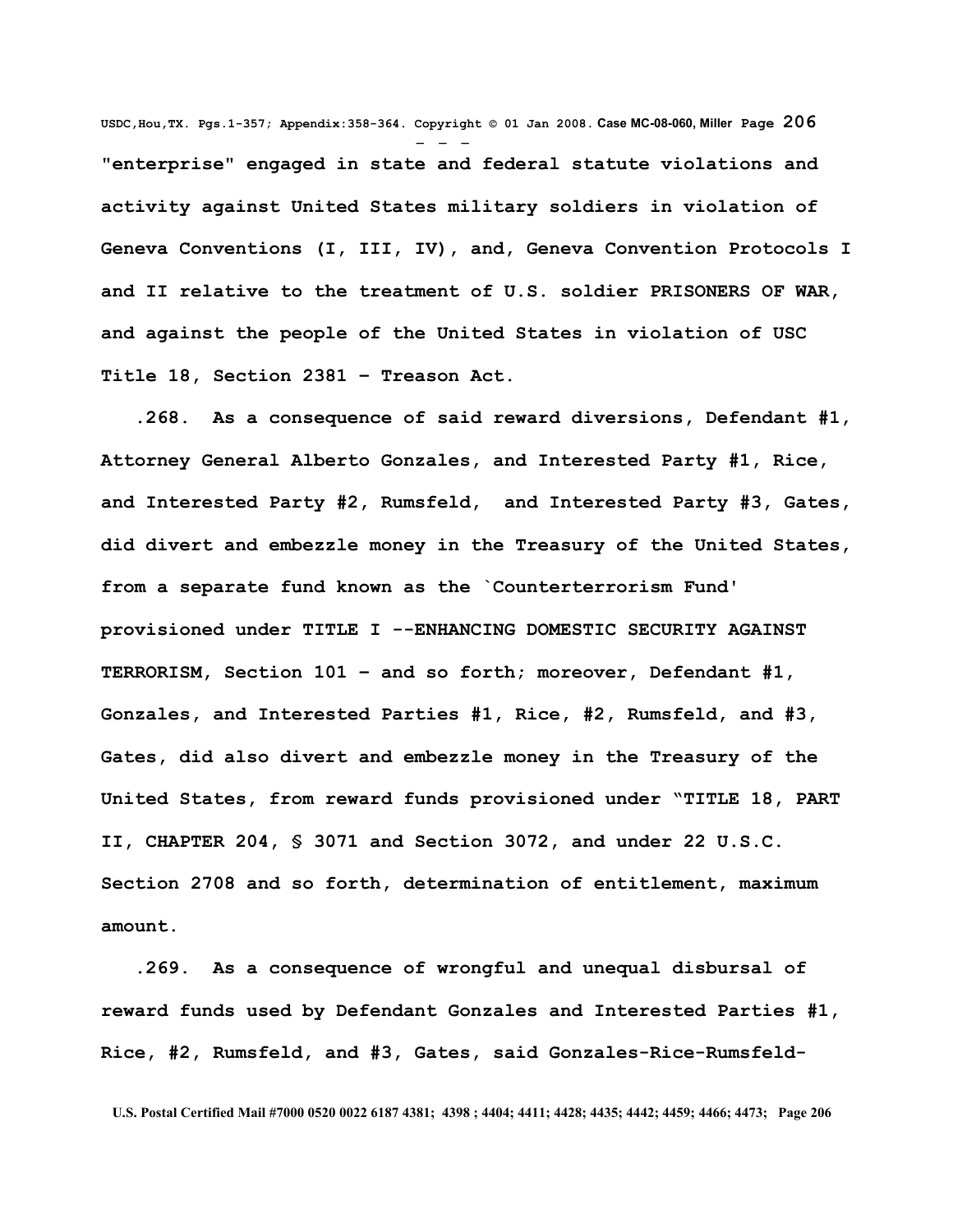**USDC,Hou,TX. Pgs.1-357; Appendix:358-364. Copyright © 01 Jan 2008. Case MC-08-060, Miller Page 207** - - - **Gates did convert, divert, and embezzle money away from said Title 1, Section 101, `Counterterrorism Fund,' said TITLE 18, § 3071 and Section 3072, and under 22 U.S.C. Section 2708, and so forth, in large multi million dollar amounts away from life saving rewards from captured U.S. soldiers, in violation of Geneva Conventions (I, III, IV), and, Geneva Convention Protocols I and II relative to the treatment of U.S. soldier PRISONERS OF WAR, and bestowed said millions of dollars that Defendant 1 and Interested Parties #1, #2, and #3 diverted and embezzled from the U.S. Treasury and used it exclusively as mega reward money numbered in multi millions of dollars to save the lives of captured terrorists, while, in violation of the U.S. Fourteenth Amendment "equal protection clause" deliberately denying the same life-saving reward amounts to save the lives of captured U.S. soldiers in Iraq and Afghanistan, in violation of Geneva Conventions (I, III, IV), and, Geneva Convention Protocols I and II relative to the treatment of U.S. soldier PRISONERS OF WAR.** 

 **.270. As a consequence of said \$50,000 rewards "manipulatively offered by said Defendant Gonzales and Interested Parties" as lower dollar amounts for captured U.S. soldiers compared to higher multi million dollar amounts "manipulatively offered by said Defendant Gonzales and Interested Parties" for captured terrorists, all U.S.**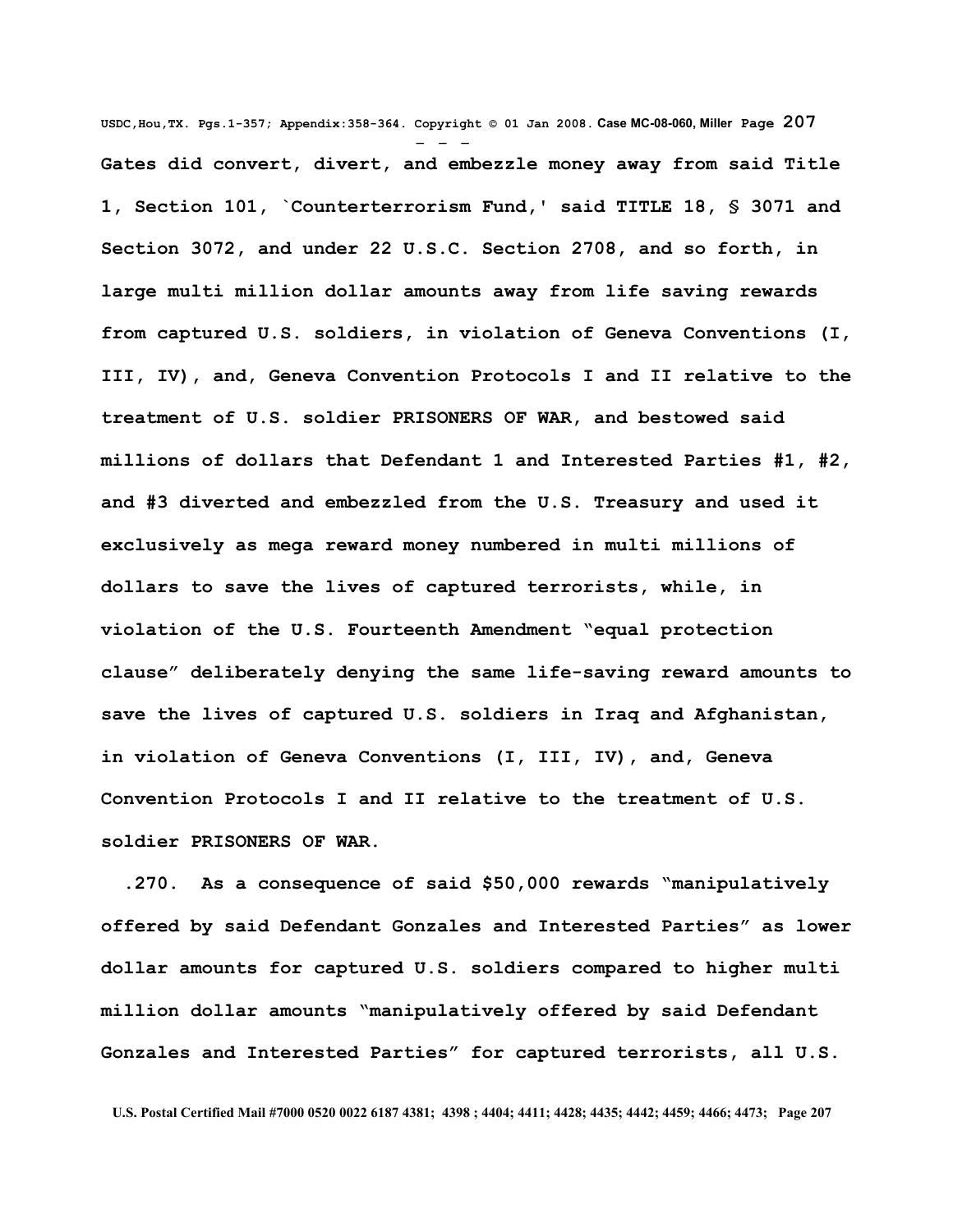**USDC,Hou,TX. Pgs.1-357; Appendix:358-364. Copyright © 01 Jan 2008. Case MC-08-060, Miller Page 208** - - **soldiers captured in Iraq and Afghanistan have been tortured to death while all multi-million dollar reward terrorists captured in Iraq and Afghanistan have been delivered alive to U.S. custody and \$87 million dollars of rewards "manipulatively offered by said Defendant Gonzales and Interested Parties" have been wrongfully removed from the U.S. treasury to pay rewards for the delivery alive of said multi million dollar reward captured terrorists, meanwhile U.S. soldiers, PFC Menchaca and PFC Tucker were being tortured to death while said \$87 million dollars of rewards being "manipulatively offered by said Defendant Gonzales and Interested Parties" were paid out to save the lives of said captured multimillion dollar reward terrorists.** 

 **.271. Defendant #1, Gonzales, and Interested Parties #1, Rice, #2, Rumsfeld, and #3, Gates, did participate in said \$87 million dollar reward pay outs as originators of said treasonably unequal rewards.**

 **.272. As a result of said lower \$50,000 rewards, U.S. soldiers, PFC Menchaca and PFC Tucker were tortured to death, and as a consequence of learning about the torture death of PFC Kristian Menchaca, the family of Kristian Menchaca -- Plaintiffs Guadalupe Vasquez (Kristian's mother), Ceasar Menchaca (Kristian's brother), Julieta Vasquez-MacKenzie (Kristian's Aunt) and Kenneth MacKenzie**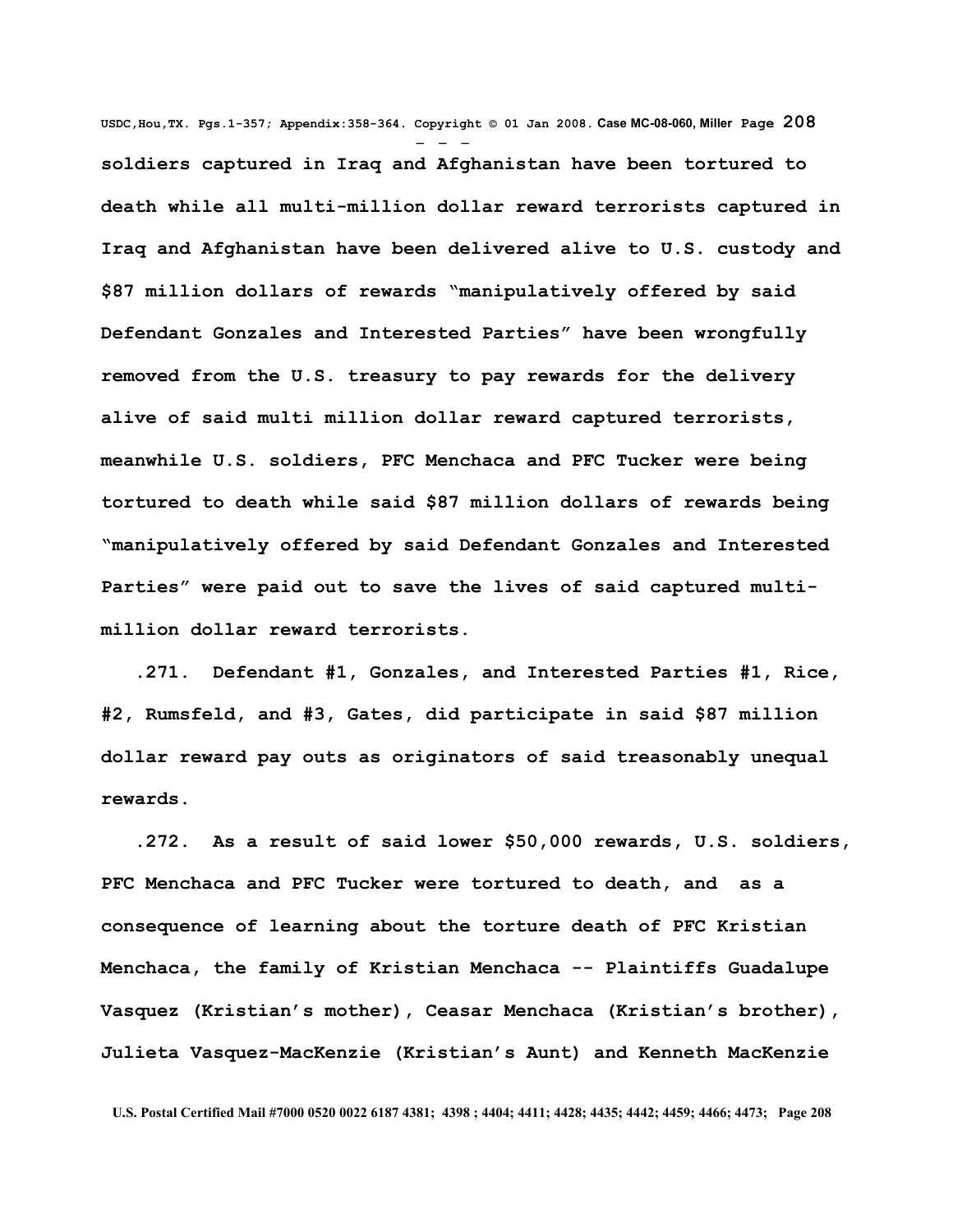**USDC,Hou,TX. Pgs.1-357; Appendix:358-364. Copyright © 01 Jan 2008. Case MC-08-060, Miller Page 209** - - - **(Kristian's Uncle) -- similarly situated as Kristian's family, suffered shock, suffered overwhelming horror, and suffered traumatic stress to such a dramatic degree that they experience daily traumatic stress when remembering the torture death of Kristian Menchaca and the barbaric way in which he was slowly cut to pieces in a manner that prolonged his dreadful suffering.** 

 **.273. In fact, several friends of the Vasquez family have commented that the horrifying torture death of Kristian Menchaca appears to be actually worse than the biblical account of the crucifiction of Christ.** 

 **.274. Said daily traumatic stress when remembering the torture death of Kristian Menchaca has affected the ability of Plaintiffs Guadalupe Vasquez (Kristian's mother), Ceasar Menchaca (Kristian's brother), Julieta Vasquez-MacKenzie (Kristian's Aunt) and Kenneth MacKenzie (Kristian's Uncle), to live their daily lives in a normal manner.** 

 **.275. Guadalupe Vasquez (Kristian's mother) has lost much of her ability to reason normally and has spent all of the life insurance money paid to her as a consequence of Christian's death. She now works part time helping disabled people in wheel chairs as she has trouble functioning in normal day-to-day tasks.**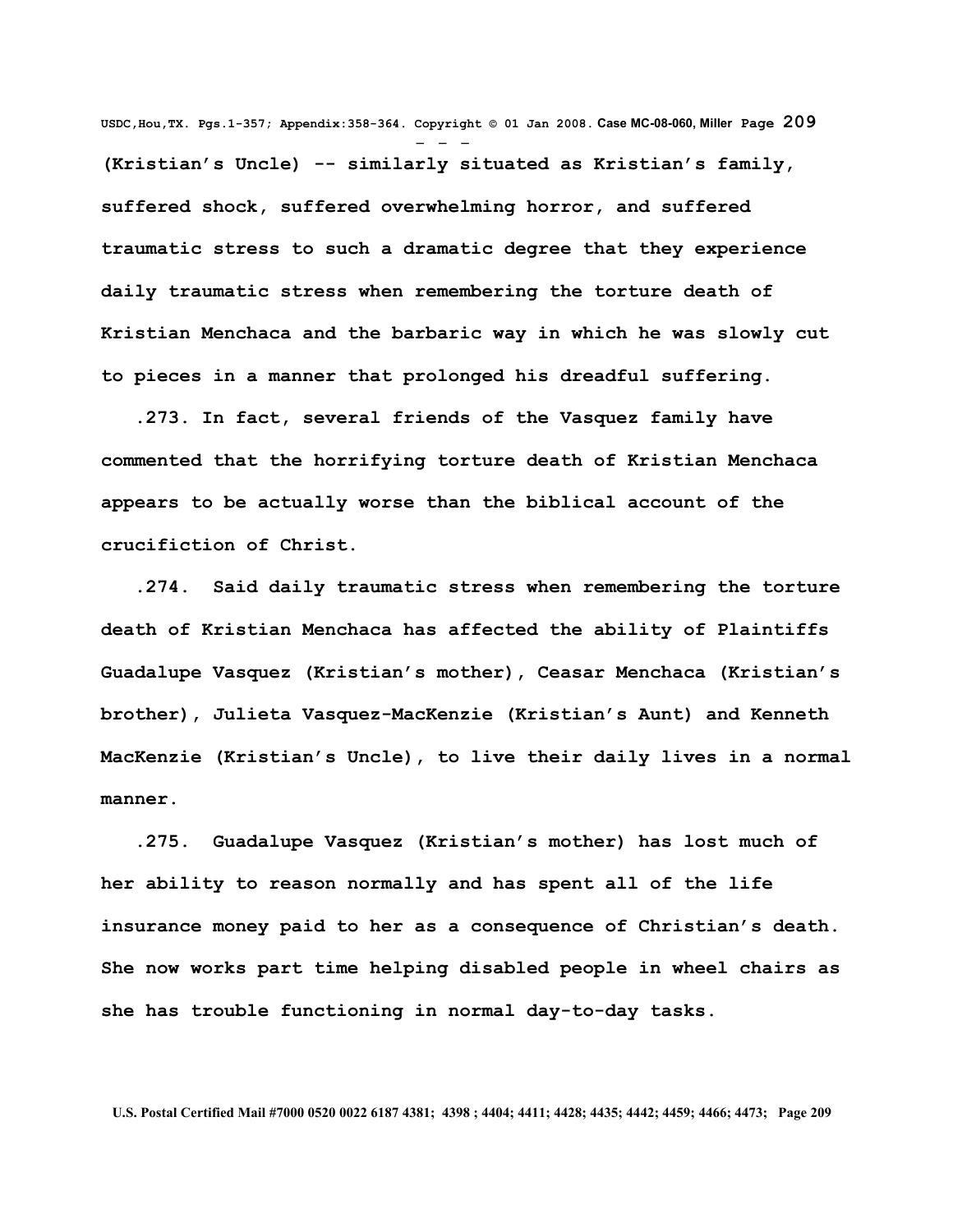**USDC,Hou,TX. Pgs.1-357; Appendix:358-364. Copyright © 01 Jan 2008. Case MC-08-060, Miller Page 210** - - -

 **.276. Ceasar Menchaca (Kristian's brother), has lost job after job and dropped out of school because of severe depression over Kristian's horrible death. He frequently leaves home for days on end and has lost so much weight that he appears to be anorexic and malnourished.**

 **.278. Julieta Vasquez-MacKenzie (Kristian's Aunt) has lost much of her ability to reason normally because of preoccupation with the circumstances of Kristian's horrible death and cannot hold employment because she is nervous and upset and easily cries at work. She is unemployed.** 

 **.279. Kenneth MacKenzie (Kristian's Uncle) has lost ability to focus attention on employment tasks because of preoccupation with the circumstances of Kristian's horrible death and, as a consequence, has been fired from one job and recently has been cut to part-time employment by his employer because he has had multiple problems focusing his attention at work and has experienced several vehicle accidents as a consequence.** 

 **.280. The embezzlement of said \$87 million dollars of rewards, "manipulatively offered by said Defendant Gonzales and Interested Parties," were paid out to save the lives of said captured multimillion dollar reward terrorists at higher multi million dollar amounts "manipulatively offered by said Defendant Gonzales and said**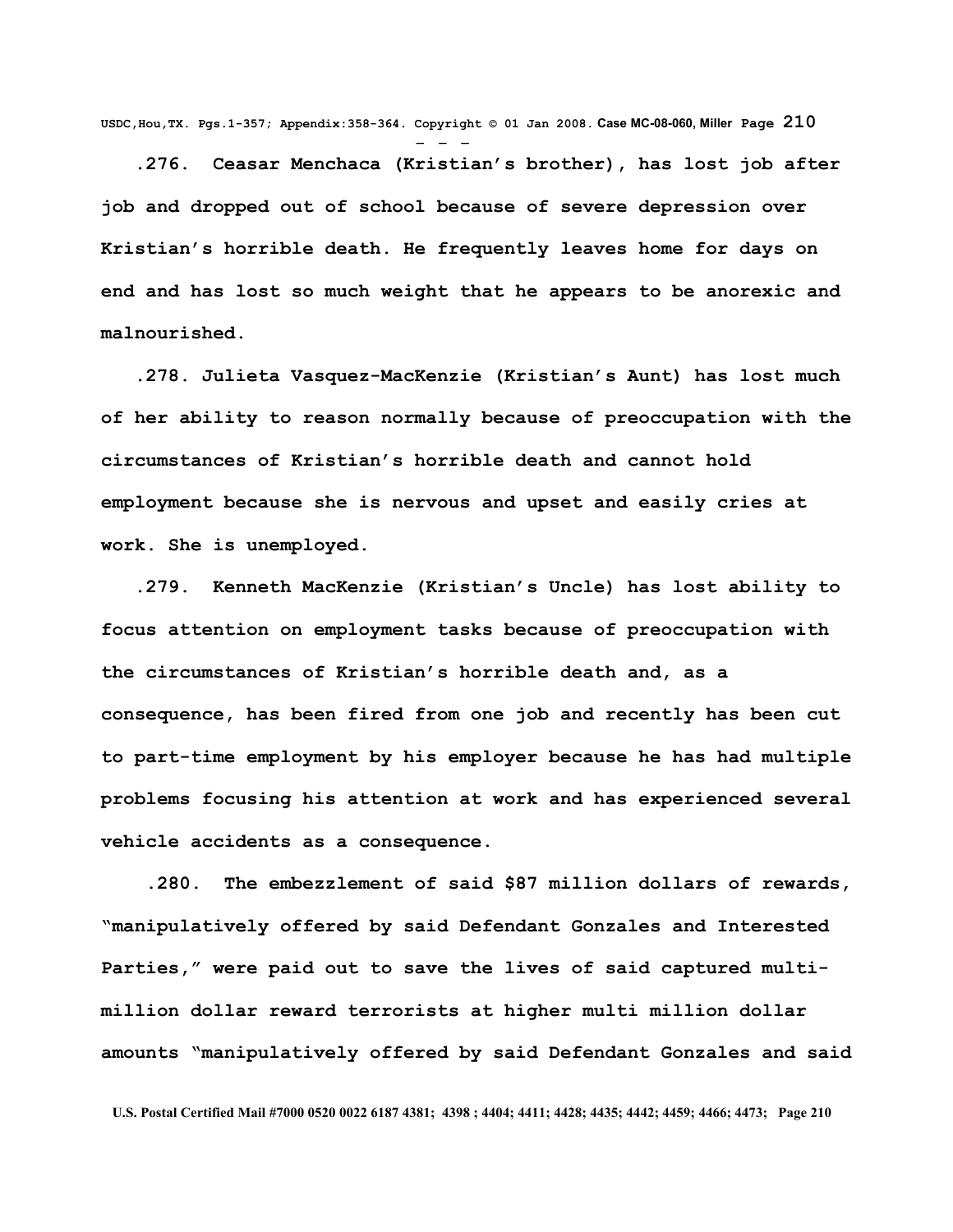**USDC,Hou,TX. Pgs.1-357; Appendix:358-364. Copyright © 01 Jan 2008. Case MC-08-060, Miller Page 211** - - - **Interested Parties #1 to #3 for captured terrorists but were deliberately** *"omitted"* **to save the lives of captured U.S. soldiers in violation of Geneva Conventions (I, III, IV), and, Geneva Convention Protocols I and II relative to the treatment of U.S. soldier PRISONERS OF WAR.**

 **.281. By contrast, all U.S. soldiers captured in Iraq and Afghanistan have been tortured to death while all multi-million dollar reward terrorists captured in Iraq and Afghanistan have been delivered alive to U.S. custody.**

 **.282. Said \$87 million dollars of rewards "manipulatively offered by said Defendant Gonzales and Interested Parties" have been wrongfully removed from the U.S. treasury to pay rewards for the delivery, "alive," of said multi million dollar mega-reward captured terrorists. Meanwhile U.S. soldiers, PFC Menchaca and PFC Tucker, were tortured to death in violation of Geneva Conventions (I, III, IV), and, Geneva Convention Protocols I and II relative to the treatment of U.S. soldier PRISONERS OF WAR while said \$87 million dollars of rewards "manipulatively offered by said Defendant Gonzales and Interested Parties #1, #2, and #3" were paid out to save the lives of said captured multi-million dollar reward terrorists.**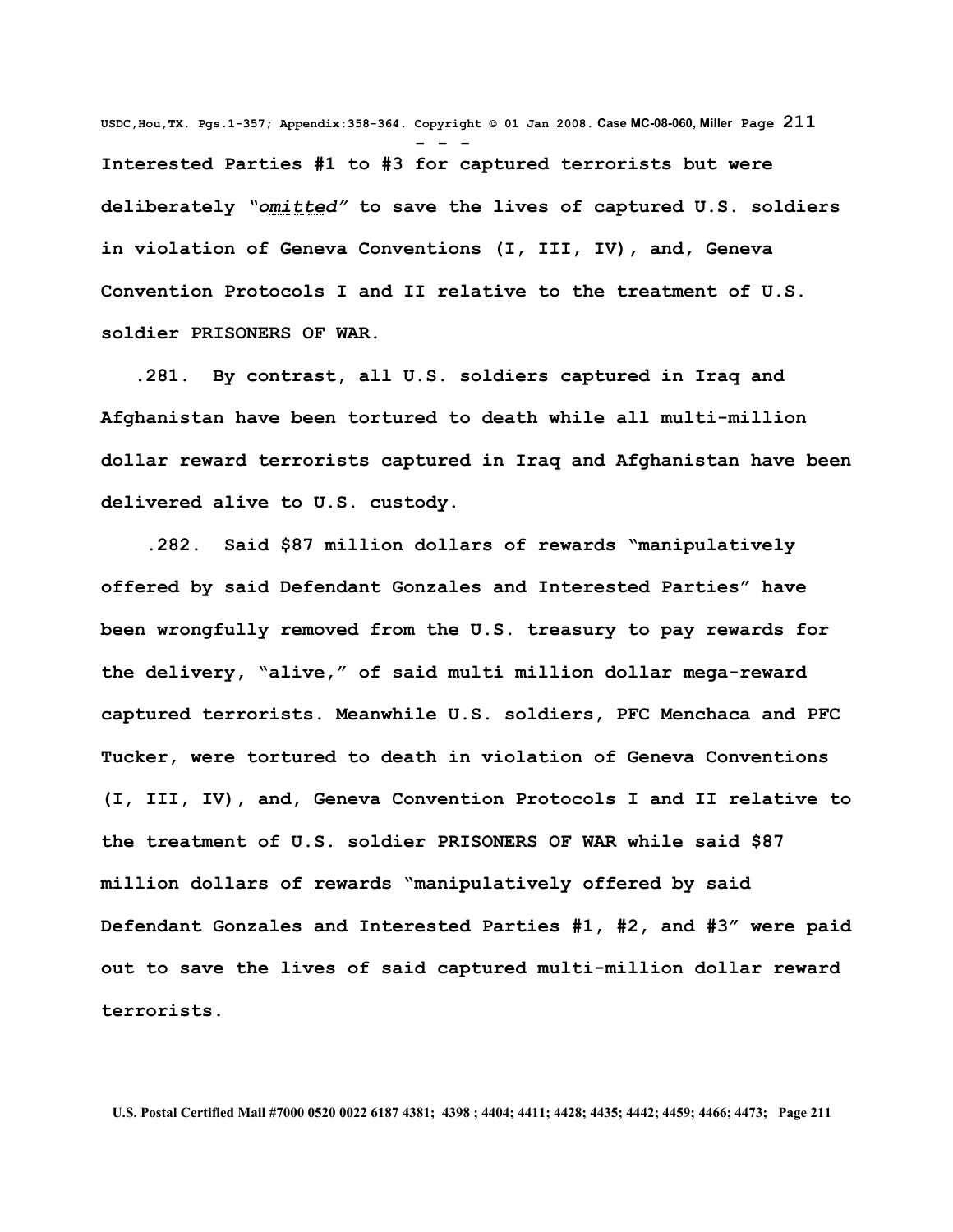**USDC,Hou,TX. Pgs.1-357; Appendix:358-364. Copyright © 01 Jan 2008. Case MC-08-060, Miller Page 212** - - -  **.283. The Al Shura / Al Queda terrorist, Abu Ayyub al-Masri, (Defendants' U.S. State Department web,**

**<http://www.rewardsforjustice.net/> ; Rewards for Justice, Washington, D.C. 20522-0303, USA ; 800-US REWARDS(1-800-877- 3927[\)RFJ@state.gov;](mailto:RFJ@state.gov)) assigned by Defendants a \$1,000,000 to \$5,000,000 life saving ransom/reward, tortured PFC Christian Menchaca and PFC Thomas Tucker to death by (1) cutting off the penis and testicles of both men while still alive, (2) crushing their faces with rifle butts still alive,, (3) sliting open their abdomens-pulling-intestines-to-ground still alive, (4) cutting off their hands still alive, (5) gouging out their eyes still alive, (6) tearing off their arms and legs while still alive, (7) finally cutting their heads off and their hearts out in violation of Geneva Conventions (I, III, IV), and, Geneva Convention Protocols I and II relative to the treatment of U.S. soldier PRISONERS OF WAR. SEE: <http://www.msnbc.msn.com/id/18702554/>;**

**[http://www.usatoday.com/news/world/iraq/2007-05-16-missing](http://www.usatoday.com/news/world/iraq/2007-05-16-missing-soldiers-reward_N.htm)[soldiers-reward\\_N.htm](http://www.usatoday.com/news/world/iraq/2007-05-16-missing-soldiers-reward_N.htm)**

 **.284. Abu Ayyub al-Masri, next, called for assistance from Jihadist Nuclear experts to wage a Nuclear Jihad against the West and other unspecified targets (much more information exists on al-Masri's call to Nuclear Jihad).**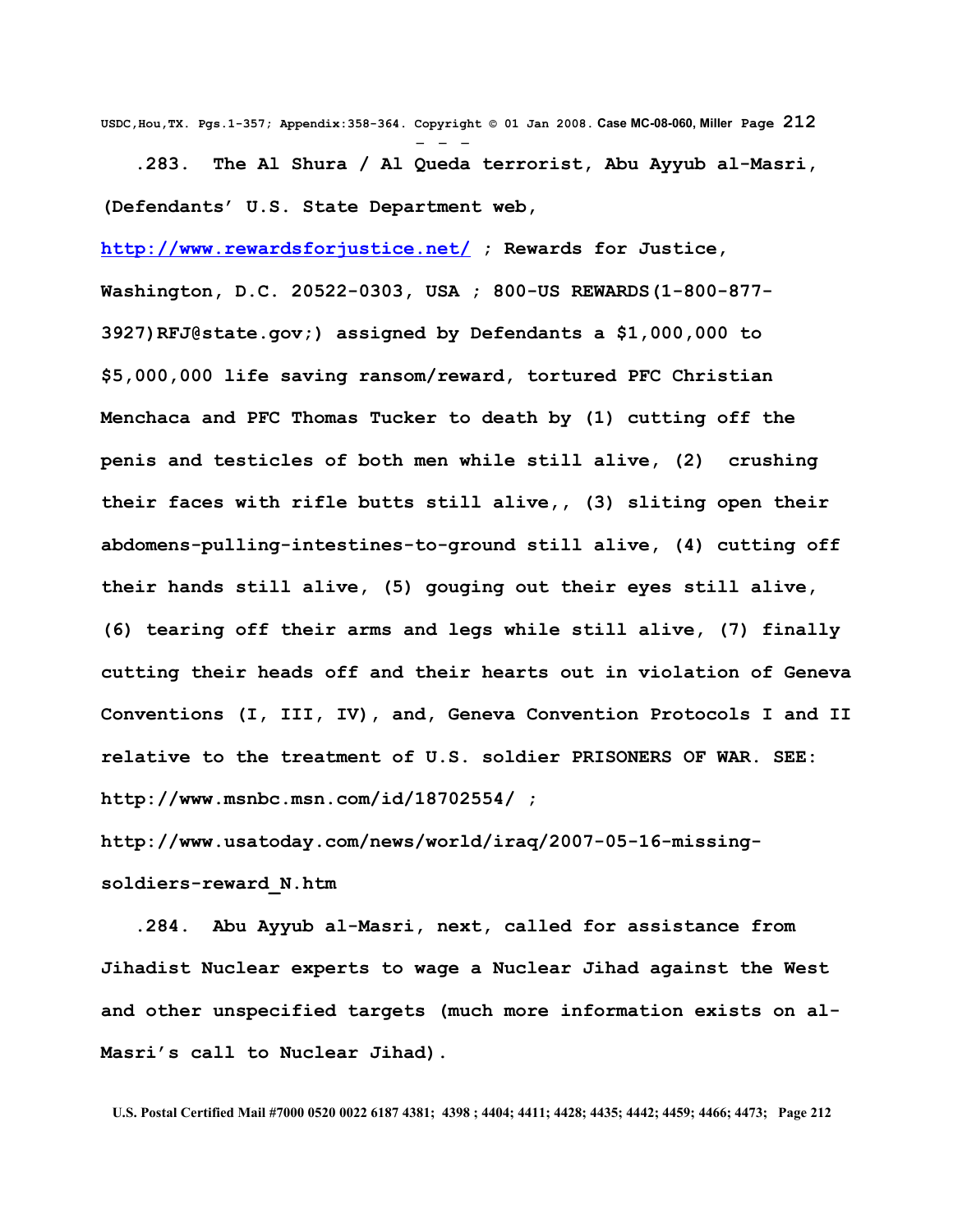**USDC,Hou,TX. Pgs.1-357; Appendix:358-364. Copyright © 01 Jan 2008. Case MC-08-060, Miller Page 213** - - -

 **.285. The fact that said \$87 million dollars of rewards "manipulatively offered by said Defendant Gonzales and Interested Parties #1, #2, and #3" were paid out to save the lives of said captured multi-million dollar reward terrorists while captured U.S. soldiers were being tortured to death in the most heinous manner, since the crucifixion of Christ, in violation of Geneva Conventions (I, III, IV), and, Geneva Convention Protocols I and II relative to the treatment of U.S. soldier PRISONERS OF WAR, is an indication of the utmost barbaric treason against the United States.** 

 **.286. Defendant #1, Gonzales, Interested Party #1, Rice, Interested Party #2, Rumsfeld, Interested Party #3, Gates, whose state and federal crime offenses of embezzling U.S. Treasury money to Pay multi-million dollar rewards to save the lives of terrorists, enemies of the United States, fighting a terrorist war against the United States and against PFC Kristian Menchaca, PFC Thomas Tucker, and other captured U.S. soldiers, similarly situated, during war time in Iraq and Afghanistan, include and involve mail fraud and wire fraud to pay embezzled U.S. treasury money to save lives of captured terrorists, meanwhile denying U.S. soldiers said larger multi million dollar life saving rewards while Defendant #1, Gonzales, and Interested Party #1, Rice, Interested Party #2, Rumsfeld, and Interested Party #3, Gates, in preference**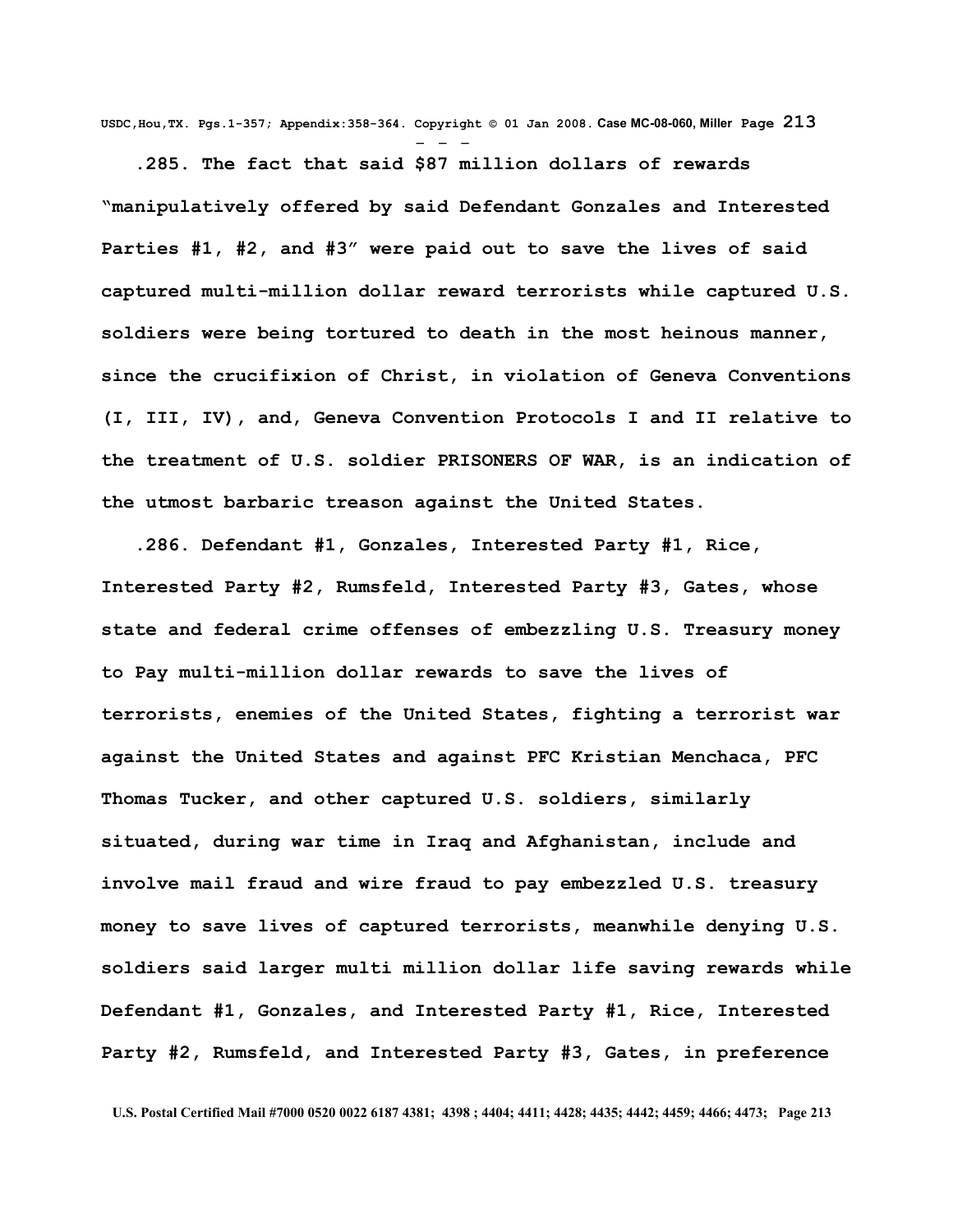**USDC,Hou,TX. Pgs.1-357; Appendix:358-364. Copyright © 01 Jan 2008. Case MC-08-060, Miller Page 214** - - **to saving the lives of captured U.S. soldiers, paid \$87 million in rewards to save the lives of captured terrorists, meanwhile PFC Kristian Menchaca, PFC Thomas Tucker, and other captured U.S. soldiers, similarly situated, were being tortured to death while said increments of said \$87 million dollars were being paid out to save the lives of said terrorists.**

 **.287. Defendant Gonzales' and Interested parties, #1, Rice's, #2 Rumsfeld's, and #3 Gates' said reward treasons, similarly situated against American citizen soldiers, include: (1) theft and diversion of U.S. treasury reward money paid to save lives of terrorist enemies of the United States during wartime, whose lives were in fact saved by said reward money, meanwhile denying the same rewards to captured U.S. soldiers during wartime while said Defendants stood by and watched as said multi-million dollar reward denied U.S. soldiers, life valued at \$50,000, each, were being tortured to death on the internet by the very same terrorists -- Al Shura / Al Queda terrorist, Abu Ayyub al-Masri -- for whom Defendant Gonzales' and Interested parties, #1, Rice, #2 Rumsfeld, and #3 Gates had proclaimed a \$5 million dollar reward, (2) Defendant Gonzales' and Interested parties, #1, Rice, #2 Rumsfeld, and #3 Gates engaging in organized criminal activity, (3) Defendant Gonzales' and Interested parties, #1, Rice, #2 Rumsfeld, and #3**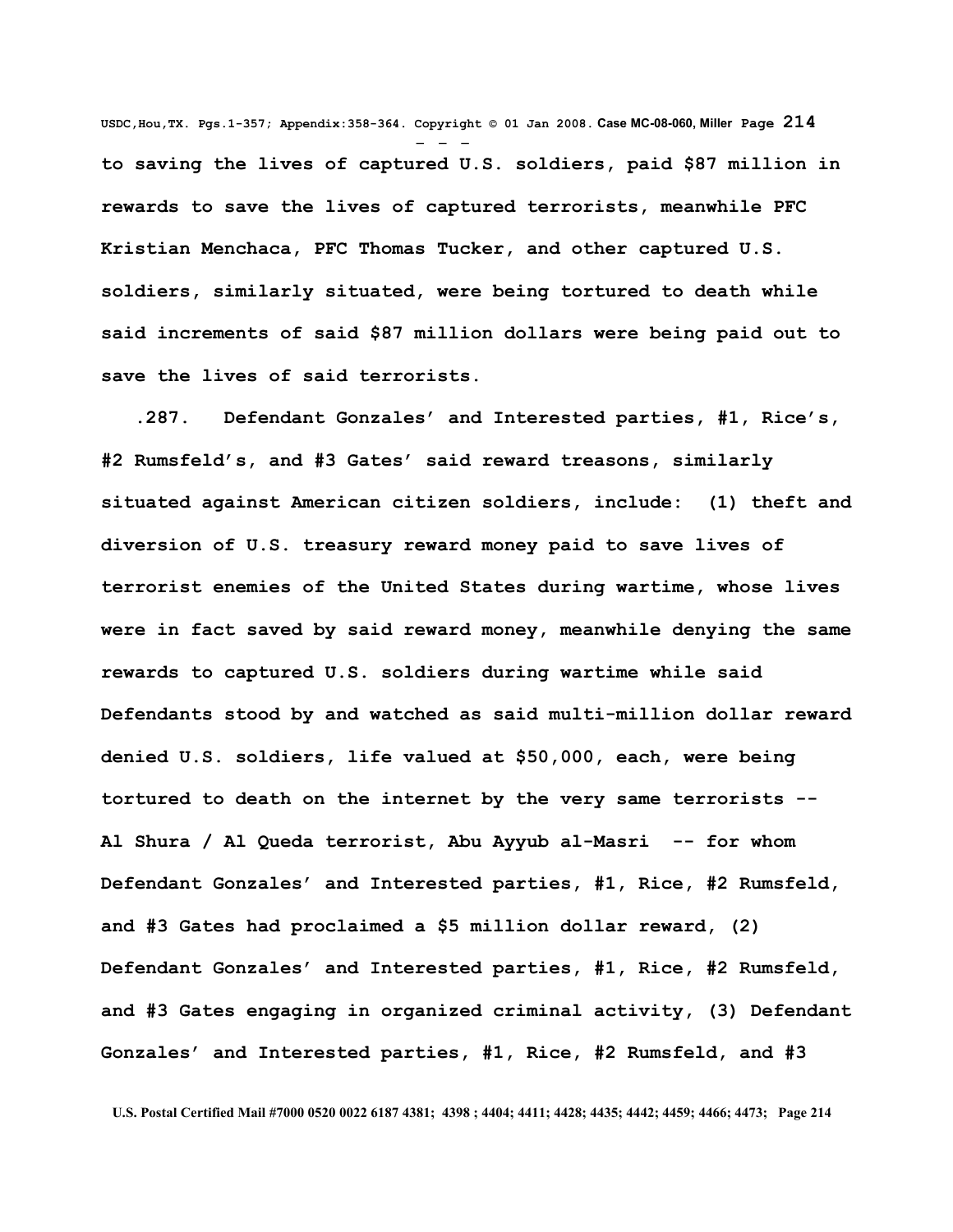**USDC,Hou,TX. Pgs.1-357; Appendix:358-364. Copyright © 01 Jan 2008. Case MC-08-060, Miller Page 215** - - - **Gates engaging in conspiracy of two or more persons to commit theft and diversion of U.S. treasury reward money, (4) Defendant Gonzales' and Interested parties, #1, Rice, #2 Rumsfeld, and #3 Gates engaging in concealment of embezzled U.S. treasury reward money evidence and (5) Defendant Gonzales' and Interested parties, #1, Rice, #2 Rumsfeld, and #3 Gates engaging in concealment of diverted U.S. treasury reward money, obstruction of justice in diversion of U.S. treasury reward money away from rewards offered for captured U.S. soldiers while refusing captured U.S. soldiers the same equal life saving rewards as so generously offered at millions of dollars by Defendant Gonzales and Interested parties, #1, Rice, #2 Rumsfeld, and #3 Gates engaging in manipulatively offered high multi million dollar rewards to preferentially save the lives of terrorist enemies of the United States during war time at a higher multi-million-dollar reward rate during the time frame while said high dollar terrorists tortured to death said low dollar captured U.S. soldiers, PFC Kristian Menchaca and PFC Thomas Tucker, whose lives were undervalued by "omission" in violation of Geneva Conventions (I, III, IV), and, Geneva Convention Protocols I and II relative to the treatment of U.S. soldier PRISONERS OF WAR. Each captured U.S. soldier was deficiently and wrongfully valued at \$50,000 rewards manipulated by Defendant Gonzales and Interested**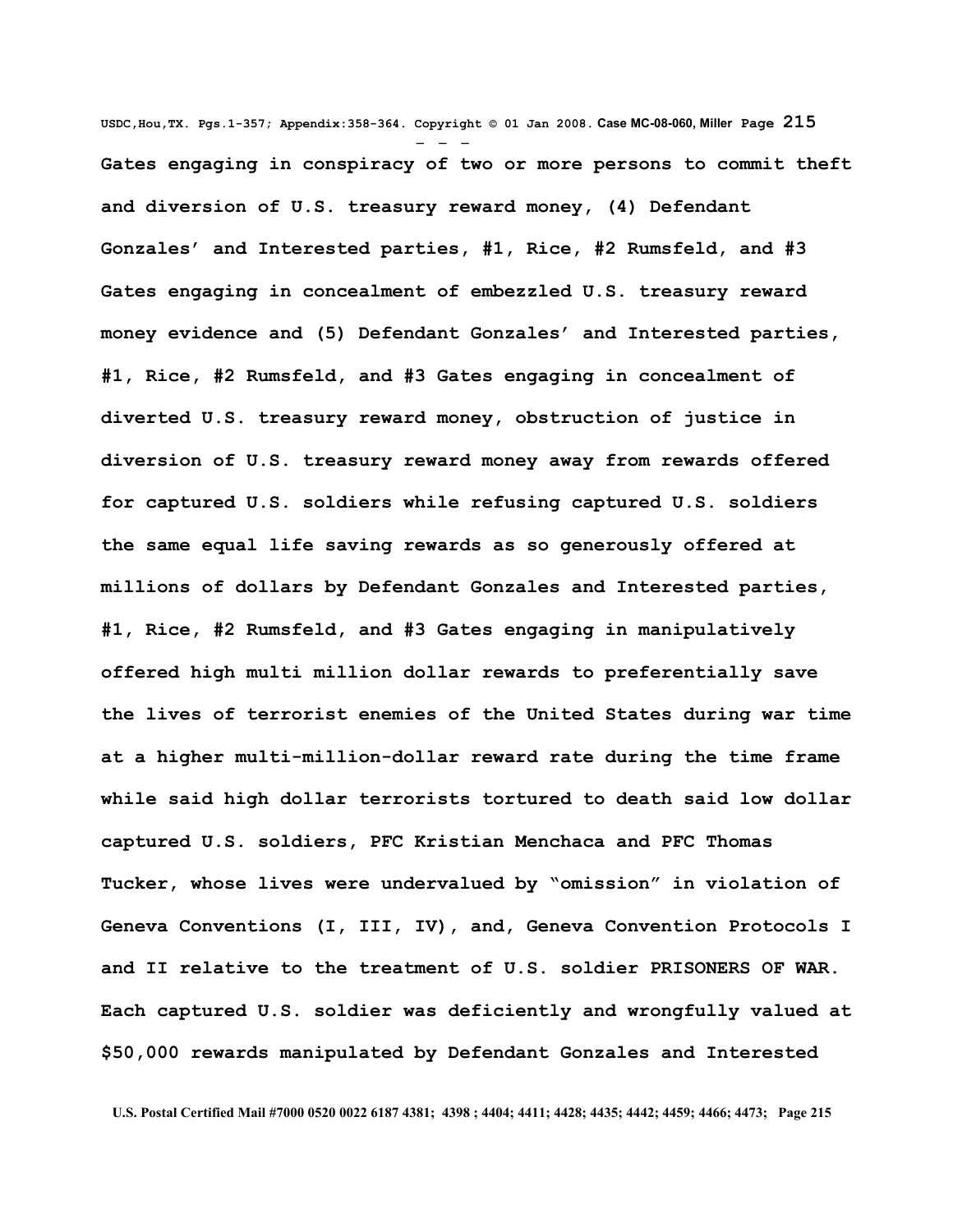**USDC,Hou,TX. Pgs.1-357; Appendix:358-364. Copyright © 01 Jan 2008. Case MC-08-060, Miller Page 216** - - **parties, #1, Rice, #2 Rumsfeld, and #3 Gates in violation of Geneva Conventions (I, III, IV), and, Geneva Convention Protocols I and II relative to the treatment of U.S. soldier PRISONERS OF WAR; Said manipulatively offered high multi million dollar rewards to preferentially save the lives of terrorist enemies of the United States during war time amounted to criminal attempts to commit said crimes, conspiracy to commit said crimes, and said crimes identified Defendant Gonzales and Interested parties, #1, Rice, #2 Rumsfeld, and #3 Gates as accessories before-during-and-after-thefact of said crimes of Treason, which criminal acts are chargeable as State Law violations of Texas Penal Law and are chargeable as relative collateral Federal offenses listed as Federal Law violations under U.S. Codes, and which acts are punishable by imprisonment for more than one year, as set forth in 18 USC Section 1961(1)(A)(B)(C)(D)(E).** 

**.288. "AN ENTERPRISE IN VIOLATION OF GENEVA CONVENTIONS (I, III, IV), AND IN VIOLATION OF GENEVA CONVENTION PROTOCOLS I AND II": as described herein, said Defendant Gonzales and Interested parties, #1, Rice, #2 Rumsfeld, and #3 Gates did knowingly, willfully, and intentionally as accessories aid, abet, and effectuate war crime violations, attempt to intentionally as accessories aid, abet, and effectuate war crime violations, and intentionally as accessories**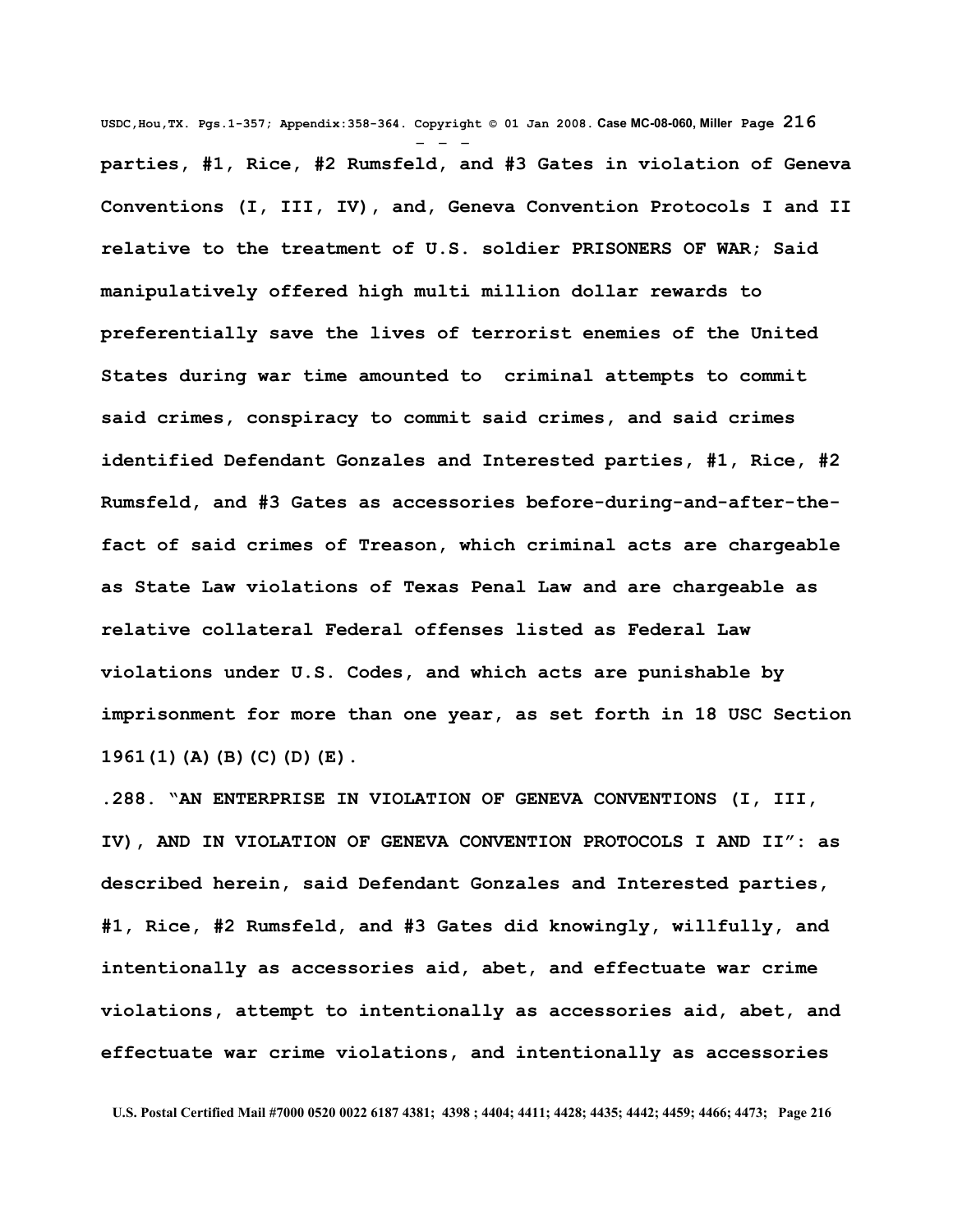**USDC,Hou,TX. Pgs.1-357; Appendix:358-364. Copyright © 01 Jan 2008. Case MC-08-060, Miller Page 217** - - **aid, abet, and conspire to effectuate war crime violations that are in violation of Geneva Conventions (I, III, IV), and, Geneva Convention Protocols I and II relative to the treatment of U.S. soldier PRISONERS OF WAR and are also indictable under 18 USC Sections 1503, as set forth in 18 USC 1961(1)(A)(B)(C)(D)(E); and, said Defendant Gonzales and Interested parties, #1, Rice, #2 Rumsfeld, and #3 Gates, under 1961(3) are "PERSONs," as described in these paragraphs, said "persons" included Defendant Gonzales and Interested parties, #1, Rice, #2 Rumsfeld, and #3 Gates as individuals and entities capable of holding a legal or beneficial interest in property; and, under 1961, (4) are an "ENTERPRISE" as described in these paragraphs; Defendant Gonzales and Interested parties, #1, Rice, #2 Rumsfeld, and #3 Gates were and are associations in fact who constituted an "enterprise in violation of Geneva Conventions" (I, III, IV), and, Geneva Convention Protocols I and II relative to the treatment of U.S. soldier PRISONERS OF WAR as the term enterprise is defined in 18 USC Section 1961(4); and, under 1961(5) "PATTERN OF RACKETEERING ACTIVITY," as described in this paragraph, said acts, overt acts, and criminal acts perpetrated by Defendant Gonzales and Interested parties, #1, Rice, #2 Rumsfeld, and #3 Gates constituted a pattern of Racketeering activity consisting of a plurality of more than two acts of**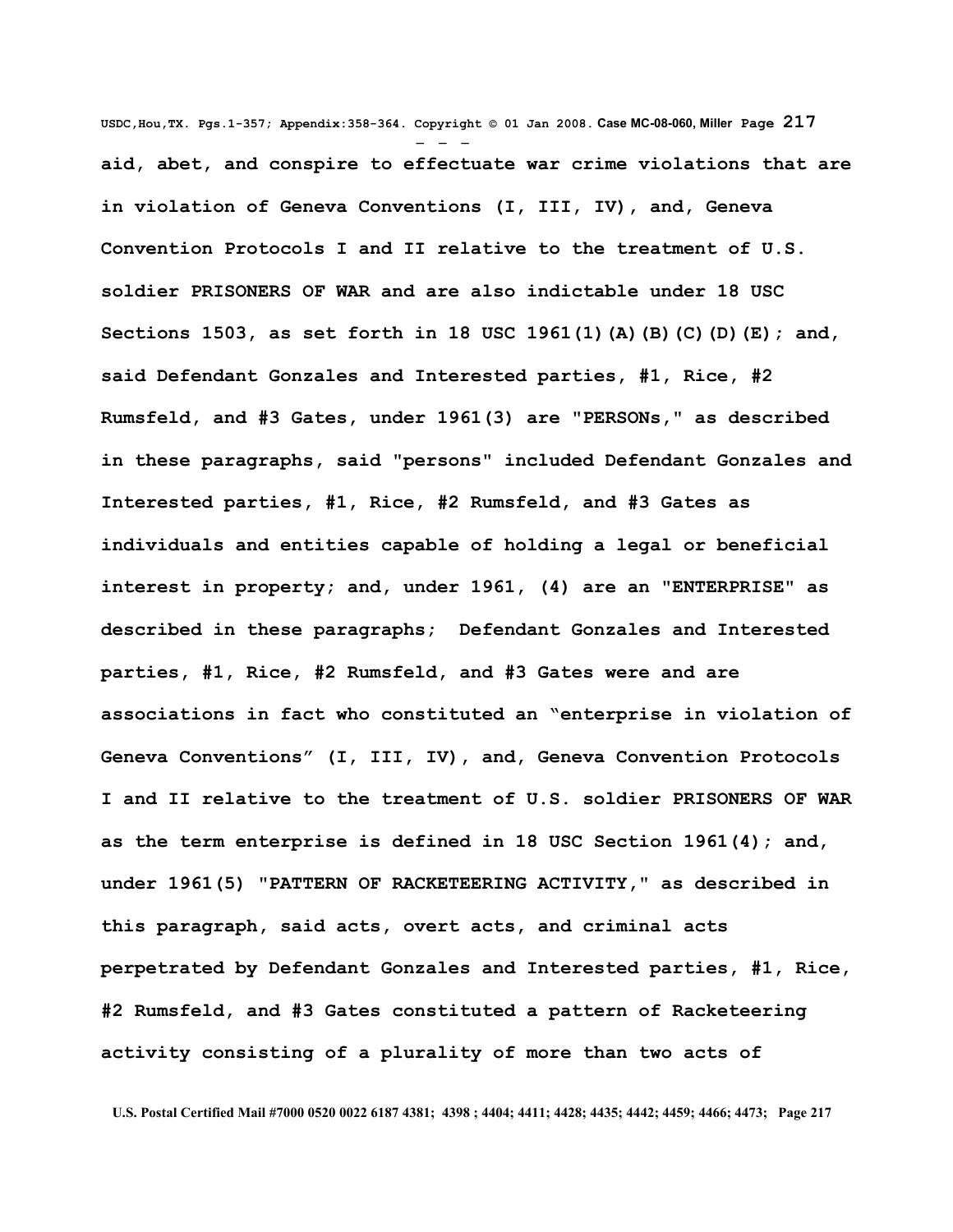**USDC,Hou,TX. Pgs.1-357; Appendix:358-364. Copyright © 01 Jan 2008. Case MC-08-060, Miller Page 218** - - - **Racketeering activity, all of which occurred after the effective date of 18 USC Section 1961 et seq., and the last of which occurred within ten years after the commission of a prior act of Racketeering activity within the meaning of 18 USC Section 1961(5); and, under provisions of 1962(b): as described, said Defendant Gonzales and Interested parties, #1, Rice, #2 Rumsfeld, and #3 Gates -- did, "through a pattern of Racketeering activity," "acquire or maintain," "directly or indirectly," "interest in or control of" said "enterprise" and control of "enterprises" which were "engaged in, and the activities of which affected interstate or foreign commerce," and, Defendant Gonzales and Interested parties, #1, Rice, #2 Rumsfeld, and #3 Gates, thereby, did violate 18 USC Section (c); and, under provisions of 1962(c), as described in this paragraph, said Defendant Gonzales and Interested parties, #1, Rice, #2 Rumsfeld, and #3 Gates were "persons" and "enterprises," "employed by or associated with an enterprise engaged in, or the activities which affect, interstate or foreign commerce," who did "conduct or participate, directly or indirectly," "in the conduct of such enterprise's affairs through a pattern of Racketeering activity"; and, under 1962(d) CONSPIRACY, as described in these paragraphs, said Defendant -- Defendant Gonzales and Interested parties, #1, Rice, #2 Rumsfeld,**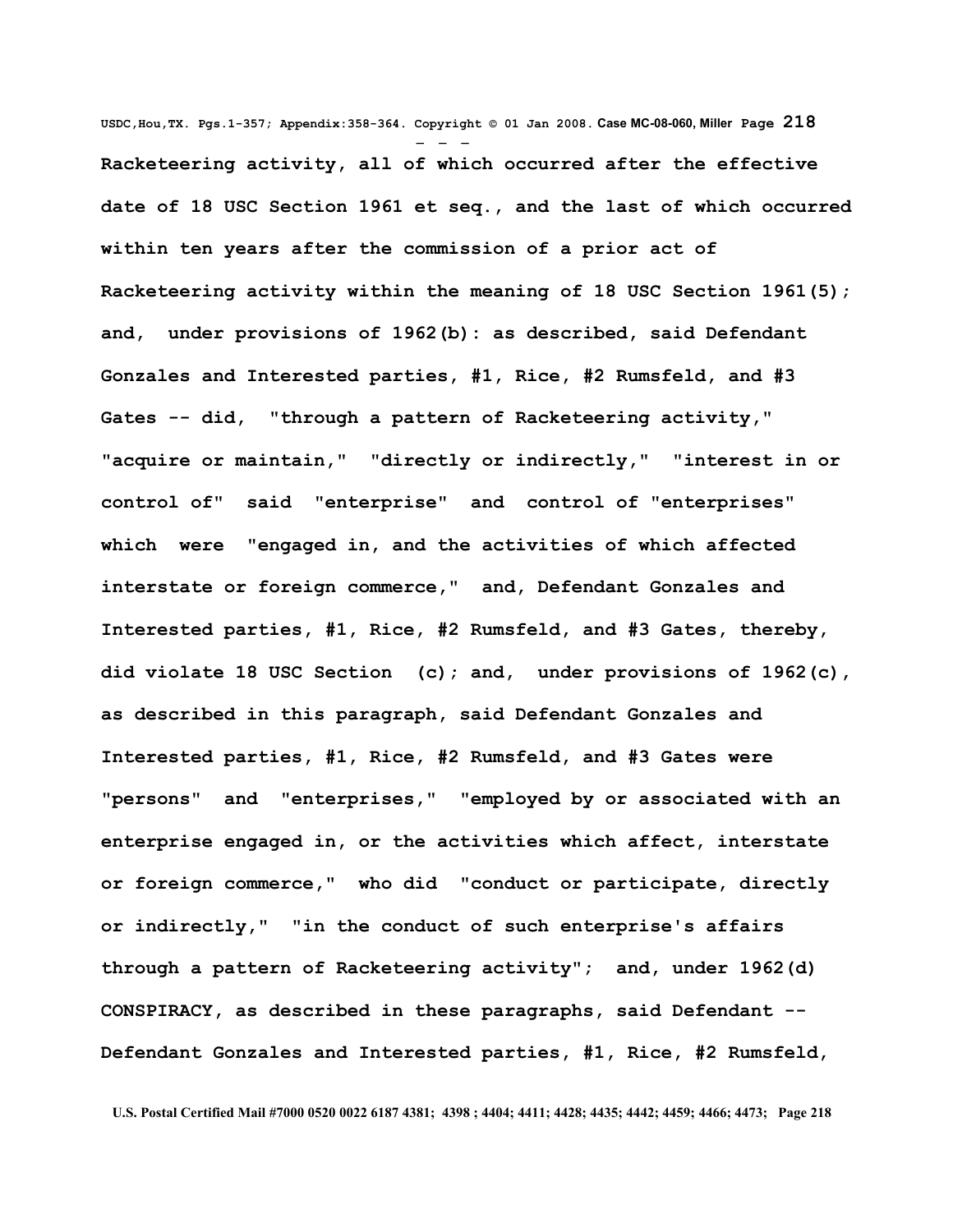**USDC,Hou,TX. Pgs.1-357; Appendix:358-364. Copyright © 01 Jan 2008. Case MC-08-060, Miller Page 219** - - **and #3 Gates -- did "conspire to violate ... provisions of 18 USC Section 1962(c)," as evidenced by Defendant #1, Attorney General Alberto Gonzales and Secretary of State Condoleeza Rice "wrongfully" transferring embezzled parts of \$87 million dollars of U.S. Congress-provisioned U.S. `Counterterrorism Fund' reward money from the United States, Washington, DC, Treasury Office to save the lives of "at large" al Shura and al Queda Terrorists and "captured" al Shura and al Queda Terrorists while Gonzales-Rice were** *simultaneously, concurrently, and at the same time"* **denying, in "juxtaposition," the same reward money to save the lives of captured U.S. soldiers who were, "***simultaneously, concurrently, and at the same time,"* **tortured to death by "at large" al Shura and al Queda Terrorists who were benefiting from the safety provided by Gonzales's-Rice's offered multi million dollar rewards, and, thereby Gonzales-Rice did violate Section 1962 (d).** 

 **.289. As described herein and in this paragraph, these acts and offenses were aided and abetted by said government employee and government official Defendants -- Defendant Gonzales and Interested parties, #1, Rice, #2 Rumsfeld, and #3 Gates -- who were informed beforehand of the commission of the actions alleged herein and intentionally, knowingly, nonfeasantly, misfeasantly, and malfeasantly ignored, avoided, or aided, abetted, counseled,**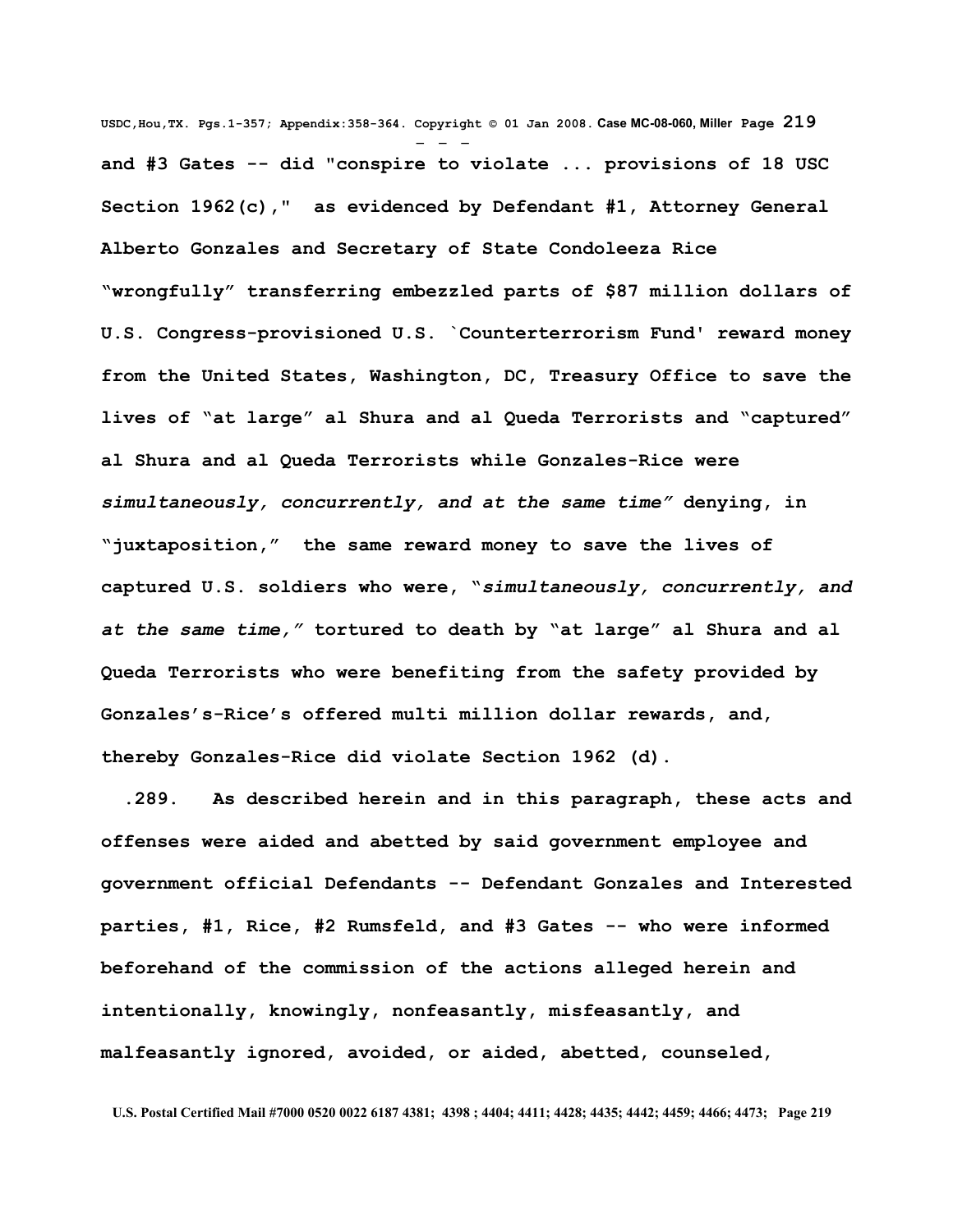**USDC,Hou,TX. Pgs.1-357; Appendix:358-364. Copyright © 01 Jan 2008. Case MC-08-060, Miller Page 220** - - **commanded, induced, procured, solicited, requested, importuned, acted under color-of-law and operation-of-law to perpetrate and consummate said actions and offenses, as criminal accessoriesbefore-during-and-after-the-fact of said crimes, by using their position and influence to ignore, and to avoid, and/or to aid, to abet, to permit, to control, to protect, to conceal, and/or to aid and abet as criminal accessories-before-during-and-after-the-fact of said crimes, and/or benefit from said actions. These wrongful acts were aided and abetted by the Defendant Groups, corporations, associations, enterprises, other legal entities, union or group of individuals, individuals, natural persons, government agents, and other legal entities as described herein.**

 **.290. Said Defendants -- Defendant Gonzales and Interested parties, #1, Rice, #2 Rumsfeld, and #3 Gates -- through said patterns of Racketeering activity, did unlawfully divert, collect, and pay out reward money from The U.S. Treasury `Counterterrorism Fund' reward money provisioned under USC TITLE I, Section 101 –and under "TITLE 18, §ection 3071, Section 3072, and 22 U.S.C. Section 2708, by direct and indirect means of "Mail Fraud" and "Wire Fraud," in-fact did engage in activities which affect interstate commerce. Defendant Gonzales and Interested parties, #1, Rice, #2 Rumsfeld, and #3 Gates did conduct themselves and participate in**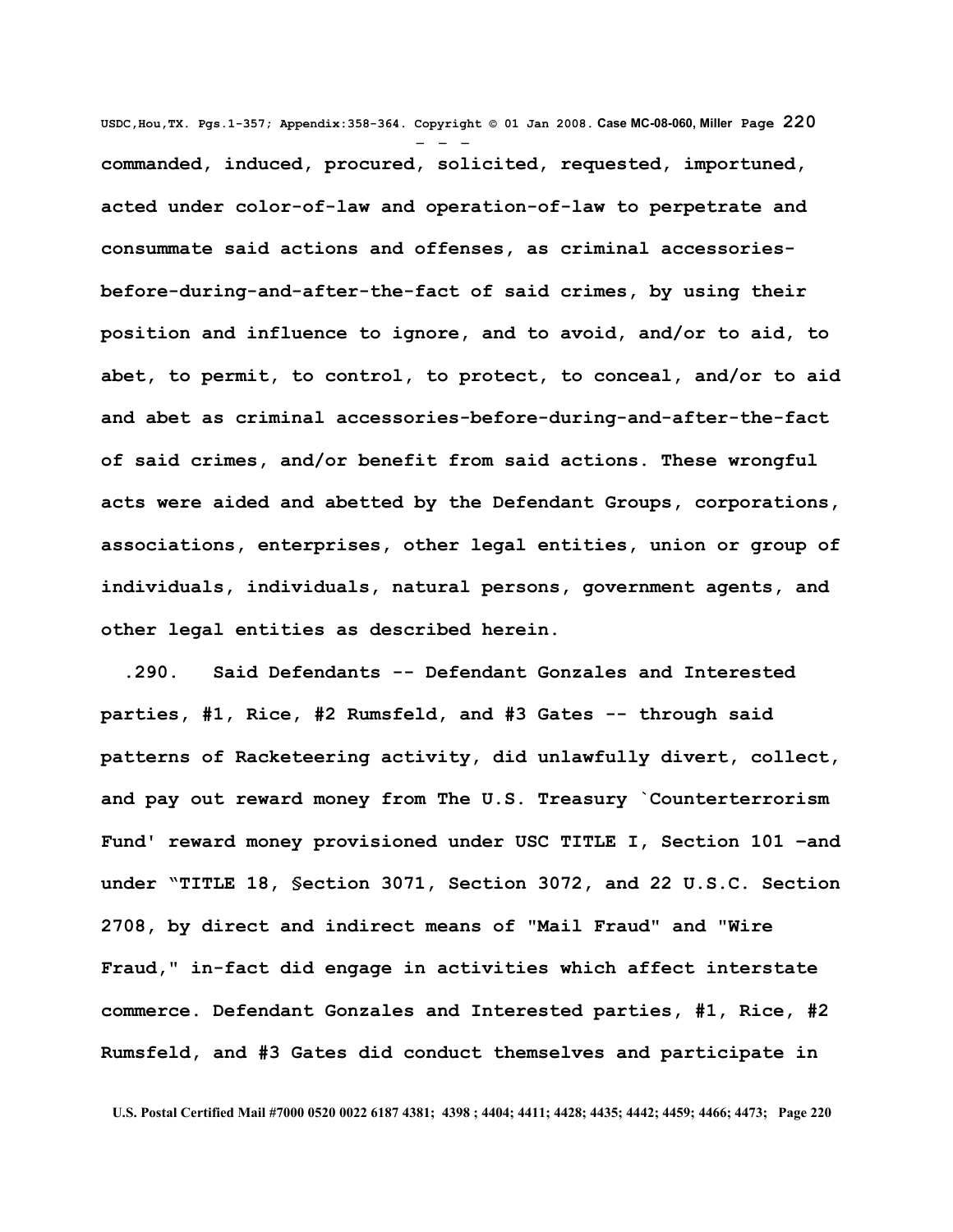**USDC,Hou,TX. Pgs.1-357; Appendix:358-364. Copyright © 01 Jan 2008. Case MC-08-060, Miller Page 221** - - **said Title 18 violations directly and indirectly as specified within the meaning of USC 18, Section 1961 et seq, 1962 (c),(d).** 

 **.291. Moreover, said Defendants -- Defendant Gonzales and Interested parties, #1, Rice, #2 Rumsfeld, and #3 Gates -- together with others known and unknown, did knowingly, willfully, and intentionally commit acts chargeable under State law at the time of their commission when they unlawfully violated Title 18, Section 1341 "Mail Fraud", a RICO Act Predicate, when said Defendants -- Defendant Gonzales and Interested parties, #1, Rice, #2 Rumsfeld, and #3 Gates -- unlawfully caused to be issued reward payments from reward money in aggregates totaling \$87 million dollars from The U.S. Treasury `Counterterrorism Fund' reward money provisioned under USC TITLE I, Section 101 –and under "TITLE 18, §ection 3071, Section 3072, and 22 U.S.C. Section 2708 that they diverted from the U.S. Treasury as a selective priority to pay life saving multimillion dollar rewards to save the lives of Terrorists captured before, during, and after PFC Menchaca and PFC Tucker were captured and torture-murdered in Jun 2006. Each said U.S. Army soldier was tortured and then murdered as a consequence of said deliberately low and undersized ransom / reward of \$50,000 that Defendant Gonzales and Interested parties, #1, Rice, #2 Rumsfeld, and #3 Gates contrived to be offered together with Interested party**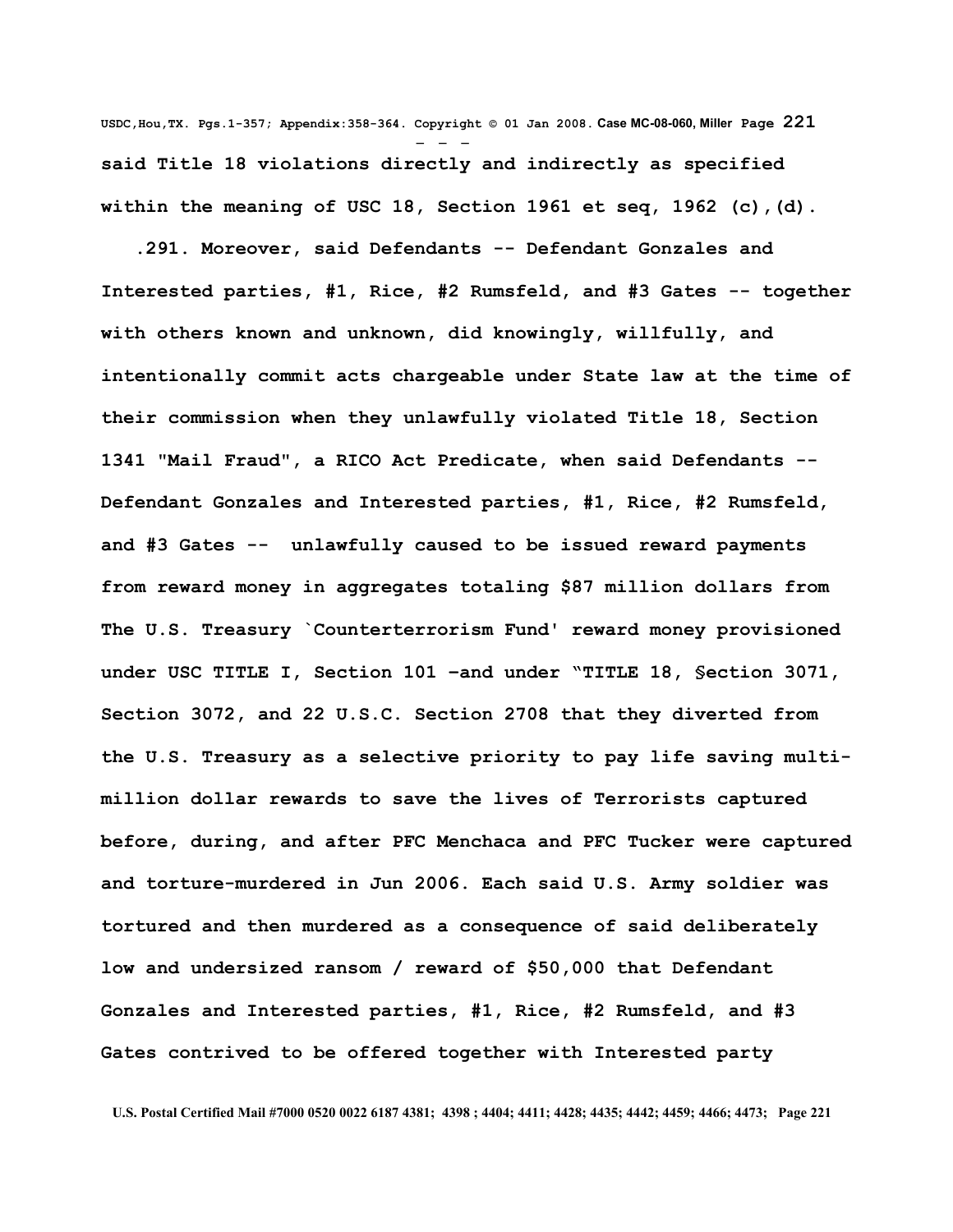**USDC,Hou,TX. Pgs.1-357; Appendix:358-364. Copyright © 01 Jan 2008. Case MC-08-060, Miller Page 222** - - - **Rumsfeld and Interested Party Gates for the return of captured U.S. soldiers at "death reward of \$50,000," meanwhile Defendant Gonzales and Interested parties, #1, Rice, #2 Rumsfeld, and #3 Gates refused to offer the same and equal multi-million dollar rewards that Defendant Gonzales and Interested parties, #1, Rice, #2 Rumsfeld, and #3 Gates were constantly offering as web-advertised from their "Rewards for Justice" captioned U.S. Department of State Web site, for captured terrorists and were simultaneously refusing to offer the same and equal multi-million dollar rewards that Defendant Gonzales and Interested parties, #1, Rice, #2 Rumsfeld, were constantly offering from the "Rewards for Justice" captioned FBI Web site, for captured terrorists but, in conspiracy violation of 18 USC, Section 1962 (d), were not providing or offering to captured U.S. soldiers.** 

 **.292. And thusly, Defendant Gonzales and Interested parties, #1, Rice, #2 Rumsfeld, and #3 Gates conspired to violate and did violate the provisions of RICO when Defendant Gonzales and Interested parties, #1, Rice, #2 Rumsfeld, and #3 Gates did act together and did conspire together to perpetrate said acts of defrauding The U.S. Treasury `Counterterrorism Fund' reward money provisioned under USC TITLE I, Section 101 –and under "TITLE 18, §ection 3071, Section 3072, and 22 U.S.C. Section 2708 that they**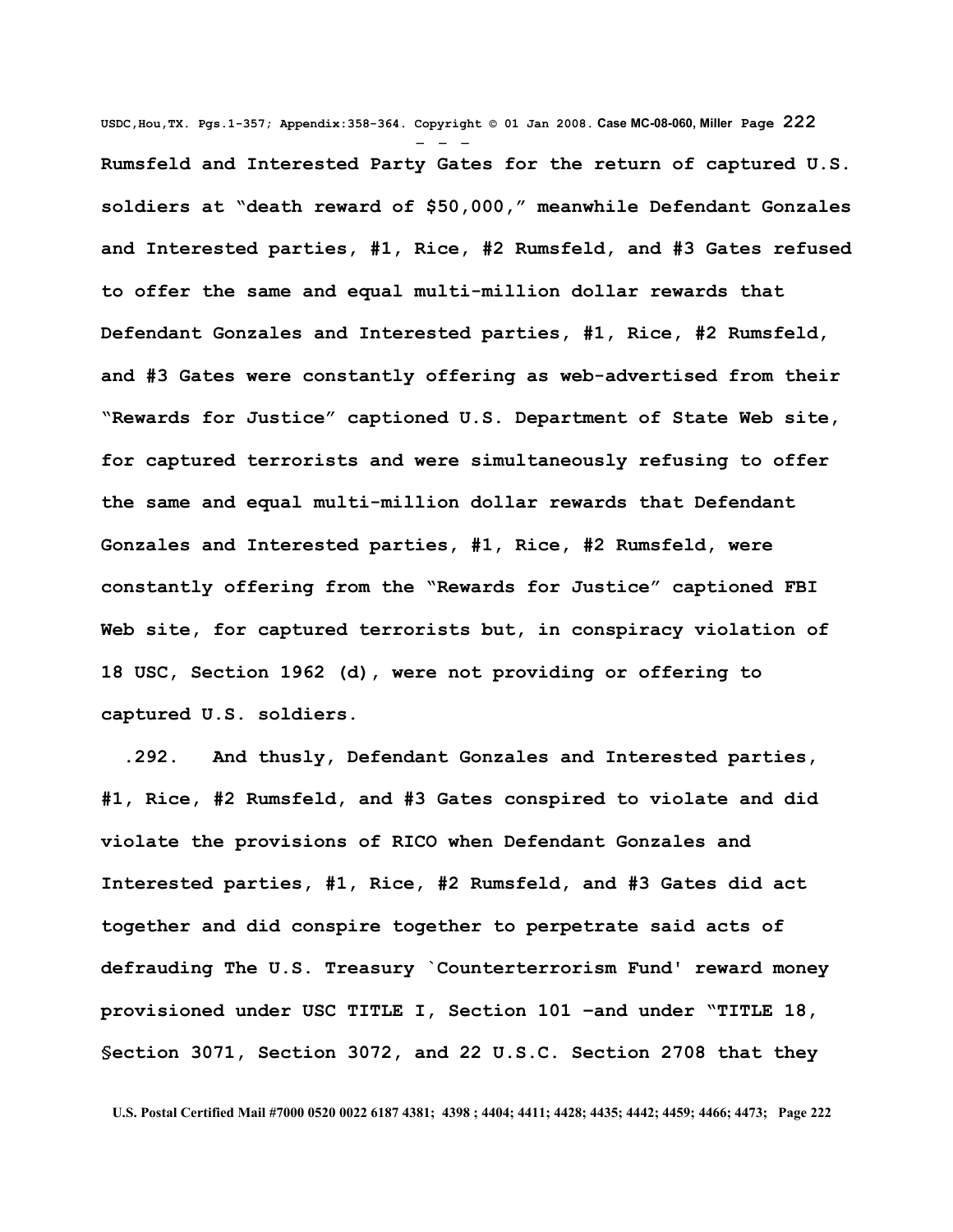**USDC,Hou,TX. Pgs.1-357; Appendix:358-364. Copyright © 01 Jan 2008. Case MC-08-060, Miller Page 223** - - **diverted from the U.S. Treasury denying U.S. soldiers life saving rewards meanwhile paying those same defrauded U.S. Treasury rewards to save terrorist lives that violated proscriptions under the following: Section 1962 - Prohibited activities, 18 U.S.C. §§1962 (c), and (d)and Title 18, Section [2332b](http://www4.law.cornell.edu/uscode/html/uscode18/usc_sec_18_00002332---b000-.html) [\(g\)\(5\)\(B\)](http://www4.law.cornell.edu/uscode/html/uscode18/usc_sec_18_00002332---b000-.html#g_5_B) {A RICO predicate}; and, Defendant Gonzales and Interested parties, #1, Rice, #2 Rumsfeld, and #3 Gates did act together and did conspire together to perpetrate acts that violated proscriptions under Title 18, Section 2332b - Acts of terrorism transcending national boundaries {A RICO predicate}.**

 **.293. Defendant Gonzales and Interested parties, #1, Rice, #2 Rumsfeld, and #3 Gates were and are "Principals," "Coconspirators," and "Accessories-after-the-fact" of offenses under Title 18, Section [2332b](http://www4.law.cornell.edu/uscode/html/uscode18/usc_sec_18_00002332---b000-.html) [\(g\)\(5\)\(B\),](http://www4.law.cornell.edu/uscode/html/uscode18/usc_sec_18_00002332---b000-.html#g_5_B) Section 1114 (relating to killing or attempted killing of officers and employees of the United States {A RICO predicate}), Section 1203 (relating to hostage taking {A RICO predicate}), Section 2332 (relating to certain homicides and other violence against United States nationals occurring outside of the United States {A RICO predicate}), United States Code TITLE 18, Sec. 956 ( relating to Conspiracy to kill, kidnap, maim, or injure persons or damage property in a foreign country{A RICO predicate}), Section 2339**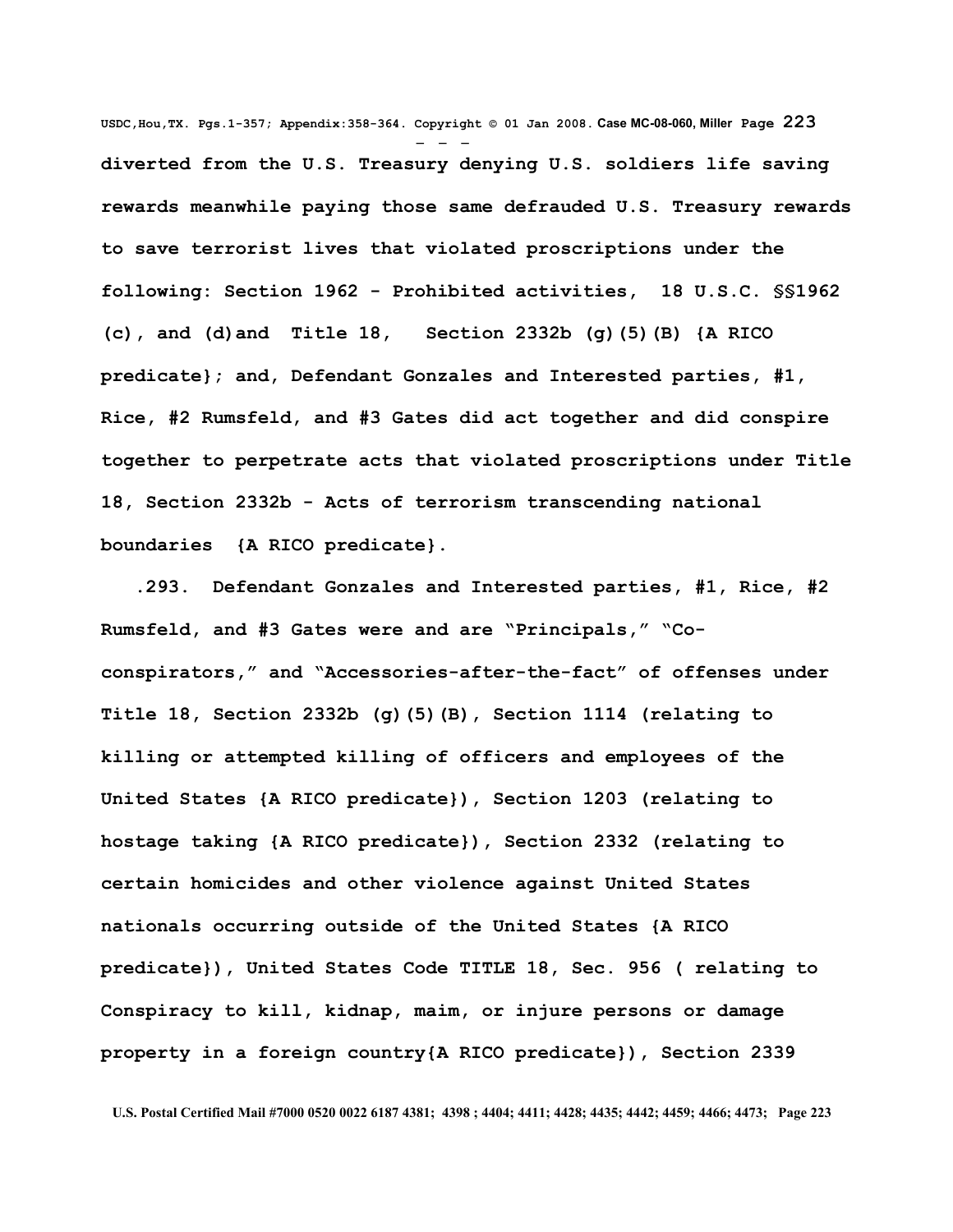**USDC,Hou,TX. Pgs.1-357; Appendix:358-364. Copyright © 01 Jan 2008. Case MC-08-060, Miller Page 224** - - - **(relating to harboring terrorists by means of preferentially spending embezzled U.S. Reward money from The U.S. Treasury `Counterterrorism Fund' reward money provisioned under USC TITLE I, Section 101 –and under "TITLE 18, §ection 3071, Section 3072, and 22 U.S.C. Section 2708 that they diverted from the U.S. Treasury to deny U.S. soldiers equal rewards to terrorists during wartime and instead save the lives of captured terrorists as opposed to spending said U.S. treasury money to save the lives of captured U.S. soldiers – 101st Airborne Division soldiers Pfc. Kristian Menchaca, 23, of Houston, Texas, Pfc. Thomas L. Tucker, 25, of Madras, Ore., captured June 2006 in Yosifiya, Iraq, and U.S. 10th Mountain Division soldiers, (3) Pfc. Joseph J. Anzack Jr., 20, of Torrance, California, (4) Spc. Alex R. Jimenez, 25, of Lawrence, Massachusetts; and (5) Pvt. Byron W. Fouty, 19, of Waterford; Michigan, captured 12 May 2007, 2007 in Al Taqa, Iraq, and Sgt. Keith Maupin, RICO predicate violations of Section 2339A (relating to providing material support to terrorists {A RICO predicate}), Section 2339B (relating to providing material support to terrorist organizations by refusing to make reward money equally available from The U.S. Treasury `Counterterrorism Fund' reward money provisioned under USC TITLE I, Section 101 –and under "TITLE 18, §ection 3071, Section 3072, and 22 U.S.C. Section 2708 that**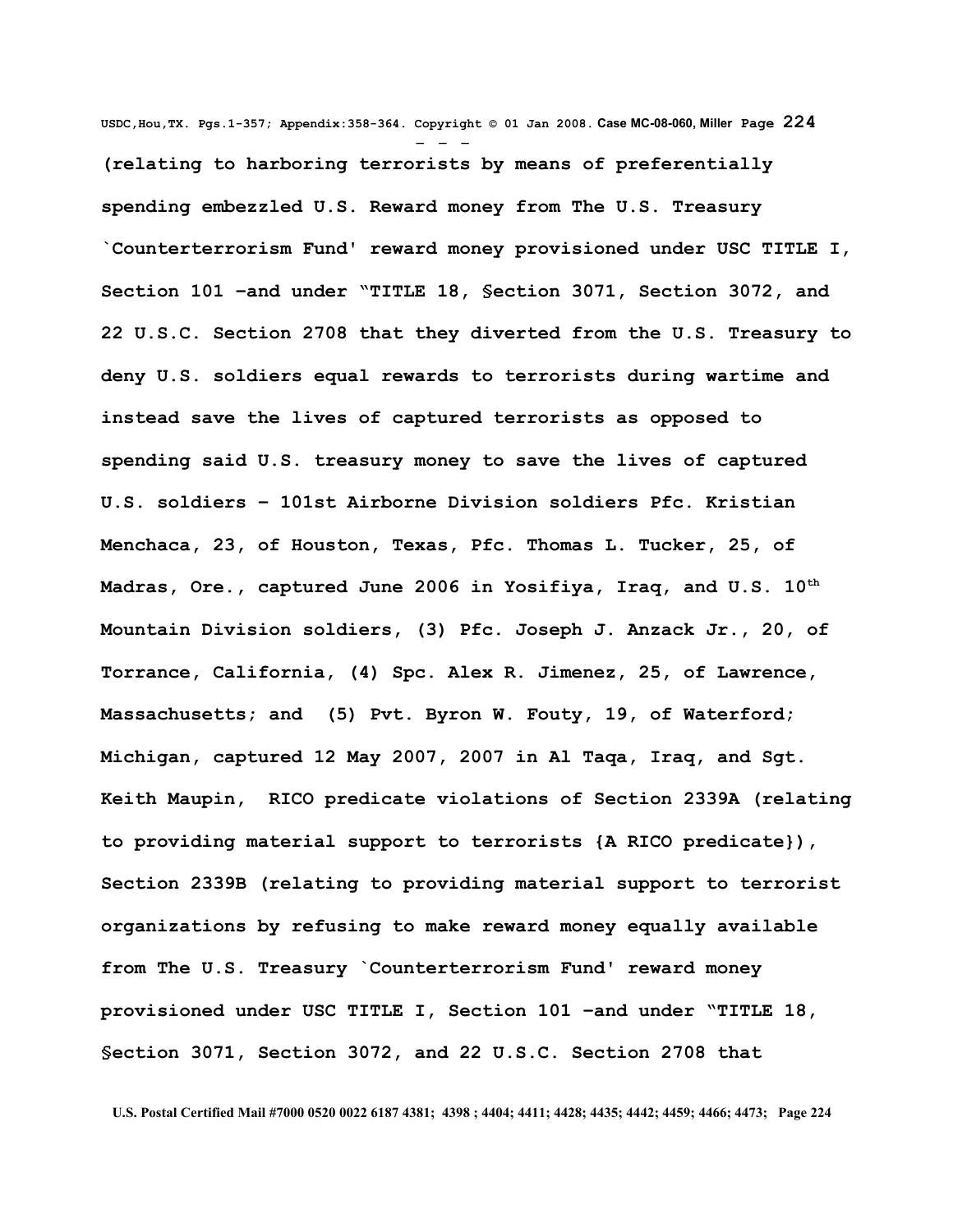**USDC,Hou,TX. Pgs.1-357; Appendix:358-364. Copyright © 01 Jan 2008. Case MC-08-060, Miller Page 225** - - - **Gonzales-Rice-Rumsfeld diverted from the U.S. Treasury and thereby denied equal reward money to save the lives of 101st Airborne Division soldiers Pfc. Kristian Menchaca, 23, of Houston, Texas, Pfc. Thomas L. Tucker, 25, of Madras, Ore., captured June 2006 in Yosifiya, Iraq, and Gonzales-Rice-Gates denied U.S. 10th Mountain Division soldiers, (3) Pfc. Joseph J. Anzack Jr., 20, of Torrance, California, (4) Spc. Alex R. Jimenez, 25, of Lawrence, Massachusetts; and (5) Pvt. Byron W. Fouty, 19, of Waterford, Michigan, captured 12 May 2007, 2007 in Al Taqa, Iraq –An additional RICO predicate, Section 2339C (relating to financing of terrorism {A RICO predicate}, [\[3\]](http://www.law.cornell.edu/uscode/html/uscode18/usc_sec_18_00002332---b000-.html#FN-3%23FN-3) or Section 2340A (relating to torture of US soldiers -- 101st Airborne Division soldiers Pfc. Kristian Menchaca, 23, of Houston, Texas, Pfc. Thomas L. Tucker, 25, of Madras, Ore., captured June 2006 in Yosifiya, Iraq, and U.S. 10th Mountain Division soldiers, (3) Pfc. Joseph J. Anzack Jr., 20, of Torrance, California, (4) Spc. Alex R. Jimenez, 25, of Lawrence, Massachusetts; and (5) Pvt. Byron W. Fouty, 19, of Waterford, Michigan, captured 12 May 2007, 2007 in Al Taqa, Iraq -- during wartime, by means of denying them equal life saving rewards from The U.S. Treasury `Counterterrorism Fund' reward money provisioned under USC TITLE I, Section 101 –and under "TITLE 18, §ection 3071, Section 3072, and 22 U.S.C. Section 2708, that they diverted from**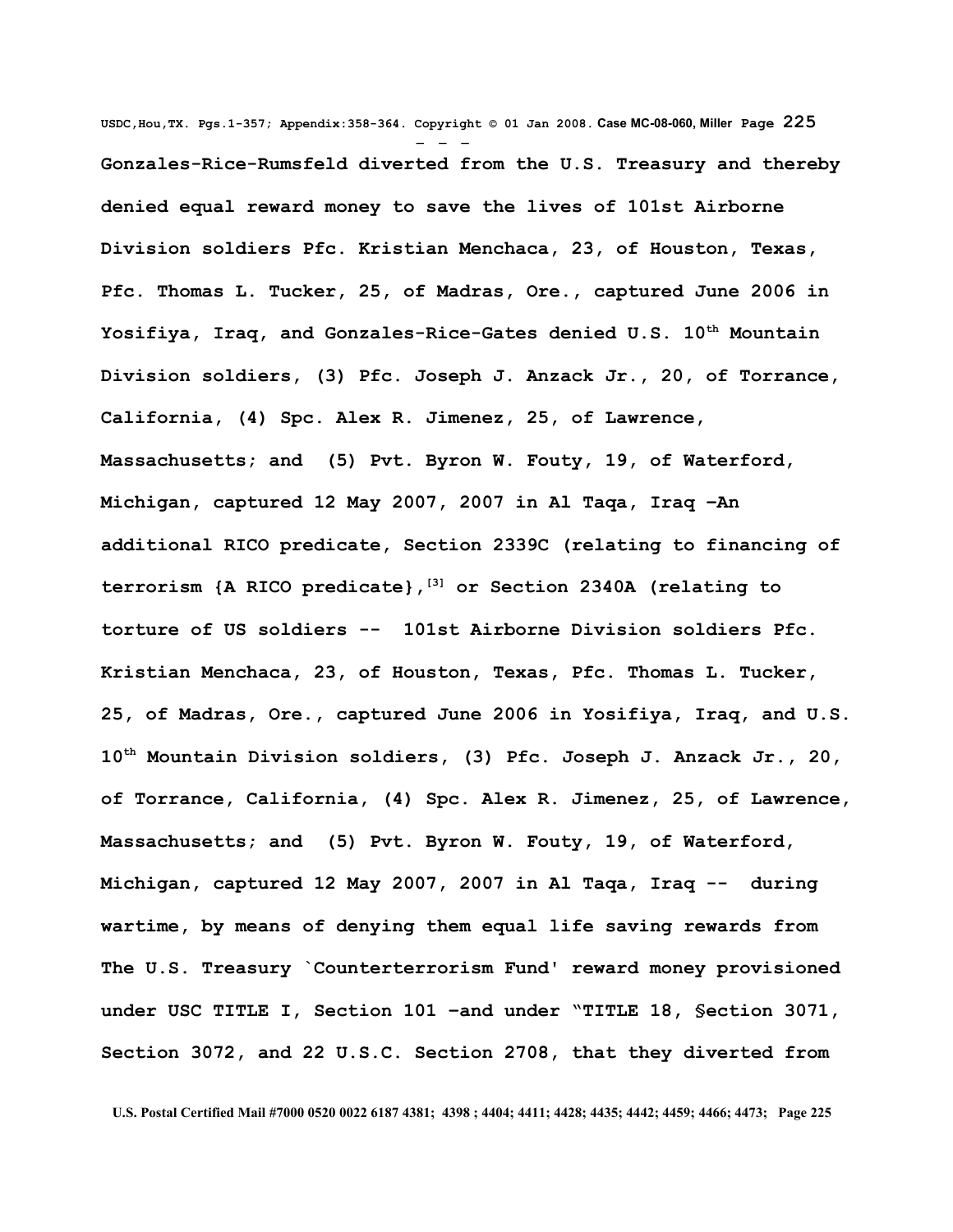**USDC,Hou,TX. Pgs.1-357; Appendix:358-364. Copyright © 01 Jan 2008. Case MC-08-060, Miller Page 226** - - **the U.S. Treasury, as Defendant Gonzales and Interested parties, #1, Rice, #2 Rumsfeld, and #3 Gates so readily provided to save the lives of terrorists more than 500 times preferred to offer a reward of \$25 million for Ussama Bin Ladin over captured U.S. soldiers at \$50,000 each {A RICO predicate}) of this title 18;** 

 **.294. In violating Title 18, Section 2339A, Defendant Gonzales and Interested parties, #1, Rice, #2 Rumsfeld provided material support to terrorists by means of diverting reward money from The U.S. Treasury `Counterterrorism Fund,' reward money provisioned under USC TITLE I, Section 101 –and under "TITLE 18, §ection 3071, Section 3072, and 22 U.S.C. Section 2708 that they diverted from the U.S. Treasury, budgeted by Congress to save the lives of U.S. soldiers, money that Defendant Gonzales and Interested parties, #1, Rice, #2 Rumsfeld, and #3 Gates caused to be withdrawn out of the U.S. treasury and paid to various entities for captured terrorists and terrorists whose lives would be saved as a consequence of payment of said "embezzled" U.S. treasury money paid to parties that would spare captured terrorists their lives as a consequence of payment of said multi million dollar reward money to save terrorist lives {A RICO predicate};**

 **.295. Defendant Gonzales and Interested parties, #1, Rice, #2 Rumsfeld, were and are "Principals," "Co-conspirators," and**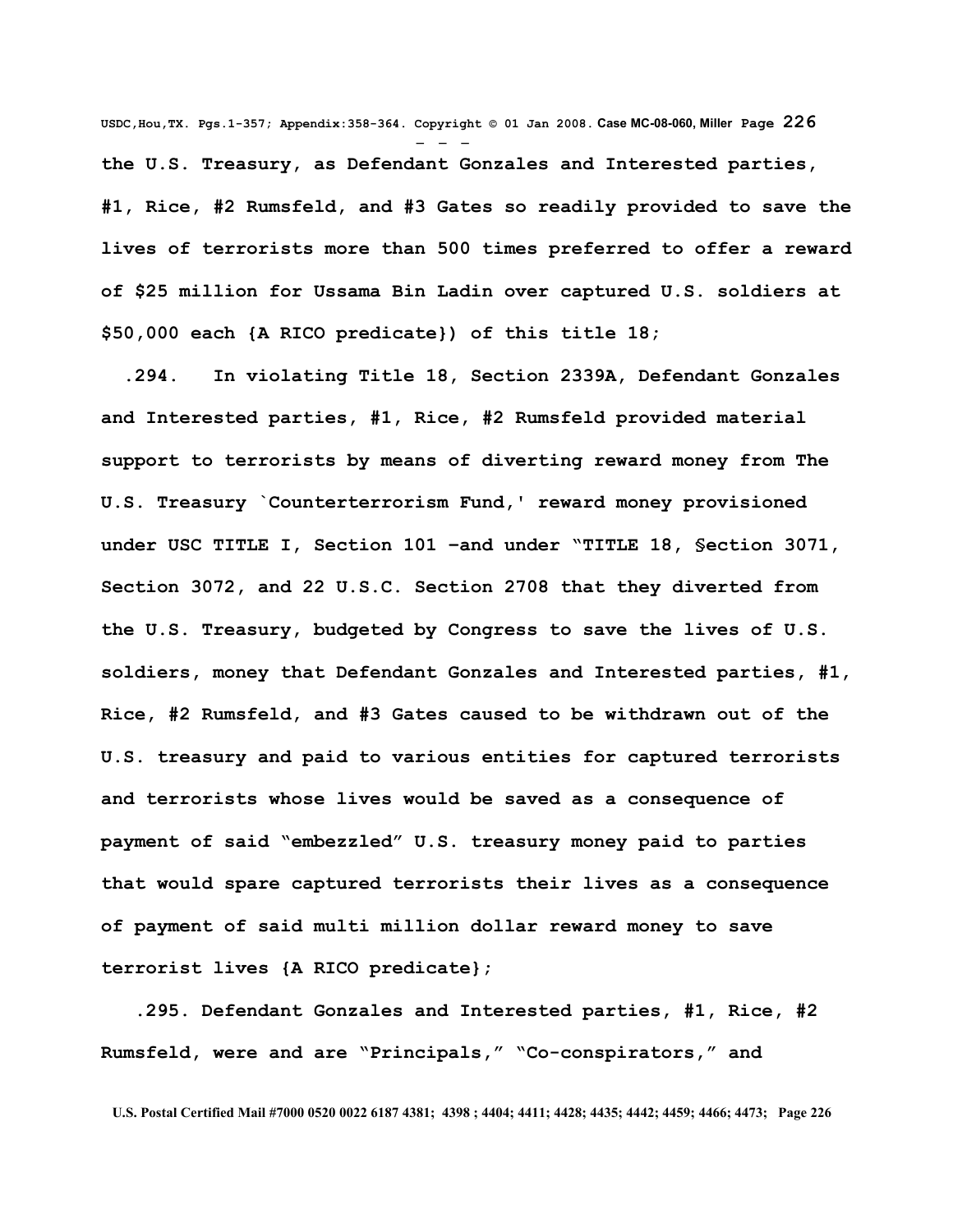**USDC,Hou,TX. Pgs.1-357; Appendix:358-364. Copyright © 01 Jan 2008. Case MC-08-060, Miller Page 227** - - - **"Accessories-after-the-fact" "aiding and abetting" perpetration and consummation of offenses under these crime sections; Defendant Gonzales and Interested parties, #1, Rice, #2 Rumsfeld, did act together and did conspire together to perpetrate acts that violated proscriptions under Title 18, Section 956 - Conspiracy to kill, kidnap, maim, or injure persons or damage property in a foreign country by means of Defendant Gonzales and Interested parties, #1, Rice, #2 Rumsfeld, diverting reward money budgeted by Congress to save the lives of U.S. soldiers and instead paying said money to save the lives of terrorists {A RICO predicate} by means of Defendant Gonzales and Interested parties, #1, Rice, #2 Rumsfeld who were and are "Principals," "Co-conspirators," and "Accessoriesafter-the-fact" of offenses under the foregoing crime sections. .296. USC Title 18, Section 2381 – Treason: by means of Defendant Gonzales and Interested parties, #1, Rice, #2 Rumsfeld, as a consequence of their diverting reward money budgeted by Congress to save the lives of U.S. soldiers and instead using said reward money to save the lives of terrorists who were captured or would be captured alive as a consequence of Defendant Gonzales and Interested parties, #1, Rice, #2 Rumsfeld, and #3 Gates providing said multi-million dollar rewards on behalf of terrorists while denying said reward money to save the lives of captured U.S.**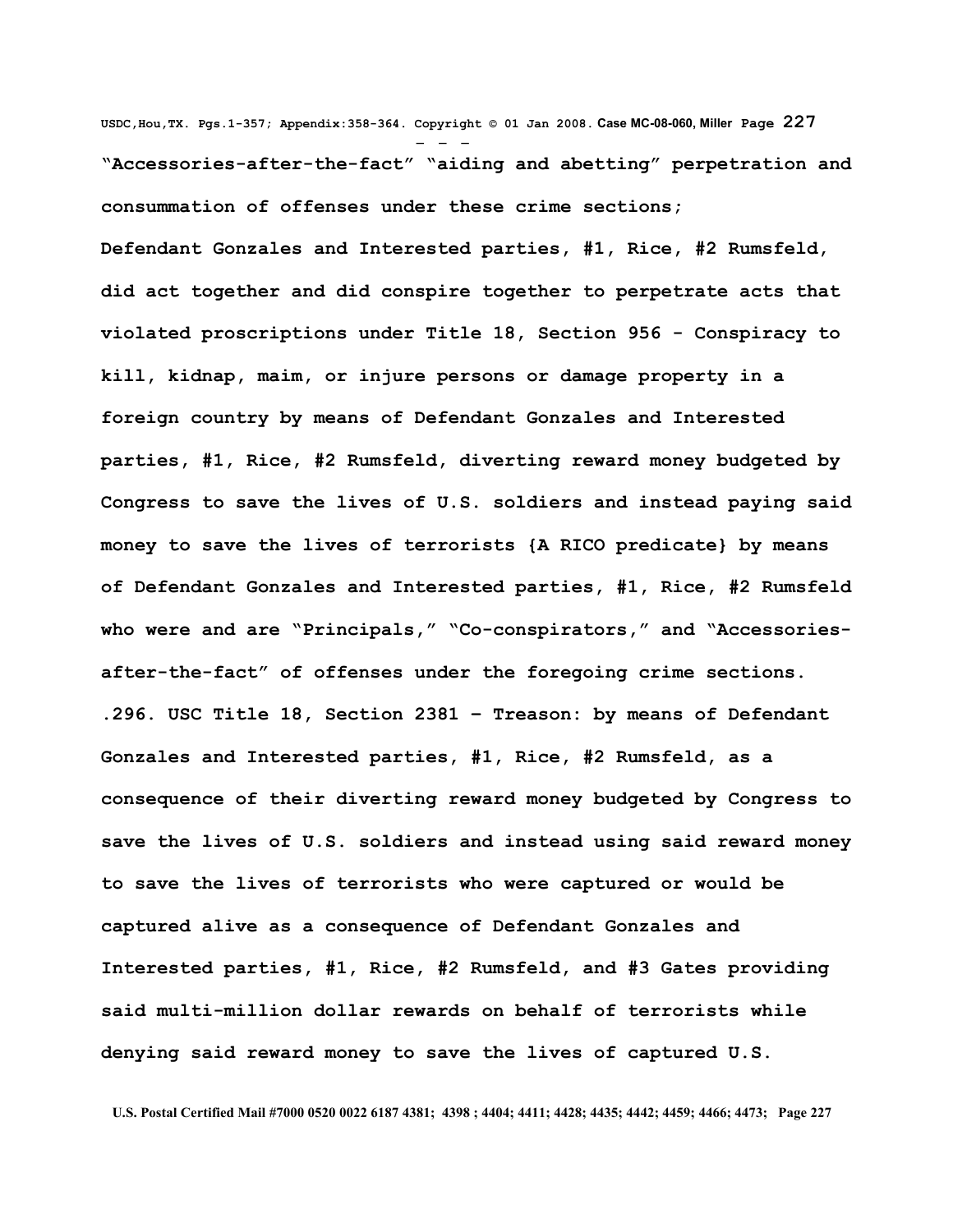**USDC,Hou,TX. Pgs.1-357; Appendix:358-364. Copyright © 01 Jan 2008. Case MC-08-060, Miller Page 228** - - **soldiers. Consequently, Defendant Gonzales and Interested parties, #1, Rice, #2 Rumsfeld, were and are "Principals," "Coconspirators," and "Accessories-after-the-fact" of offenses under these United States Code crime sections (said crime activity that includes RICO predicate offenses that may be included as element facts comprising and adding up to a violation of USC Title 18, Section 2381 - Treason, which acts were punishable by imprisonment for more than one year, as set forth in USC Title 18, Section 1961(1)(A).** 

 **.298. Defendant Gonzales and Interested parties, #1, Rice, #2 Rumsfeld, and #3 Gates did knowingly, willfully, and intentionally commit acts, attempt to commit acts or conspire to commit acts that are indictable under USC Title 18, Section 1503 Obstruction, and as set forth in USC Title 18 Section 1961(1)(B), and 1962 (c), et seq. .299. Defendant Gonzales and Interested parties, #1, Rice, #2 Rumsfeld, tacitly and quietly acting together as "accessoriesbefore-during-and-after-the-fact" of said offenses did conduct themselves and participate in said Title 18 violations, directly and indirectly, as specified within the meaning of USC 18, Section 1961, et seq, and 1962 (c),(d), in-effect.** 

**.300. Moreover, Defendant Gonzales and Interested parties, #1, Rice, #2 Rumsfeld, and #3 Gates by tacitly and quietly acting**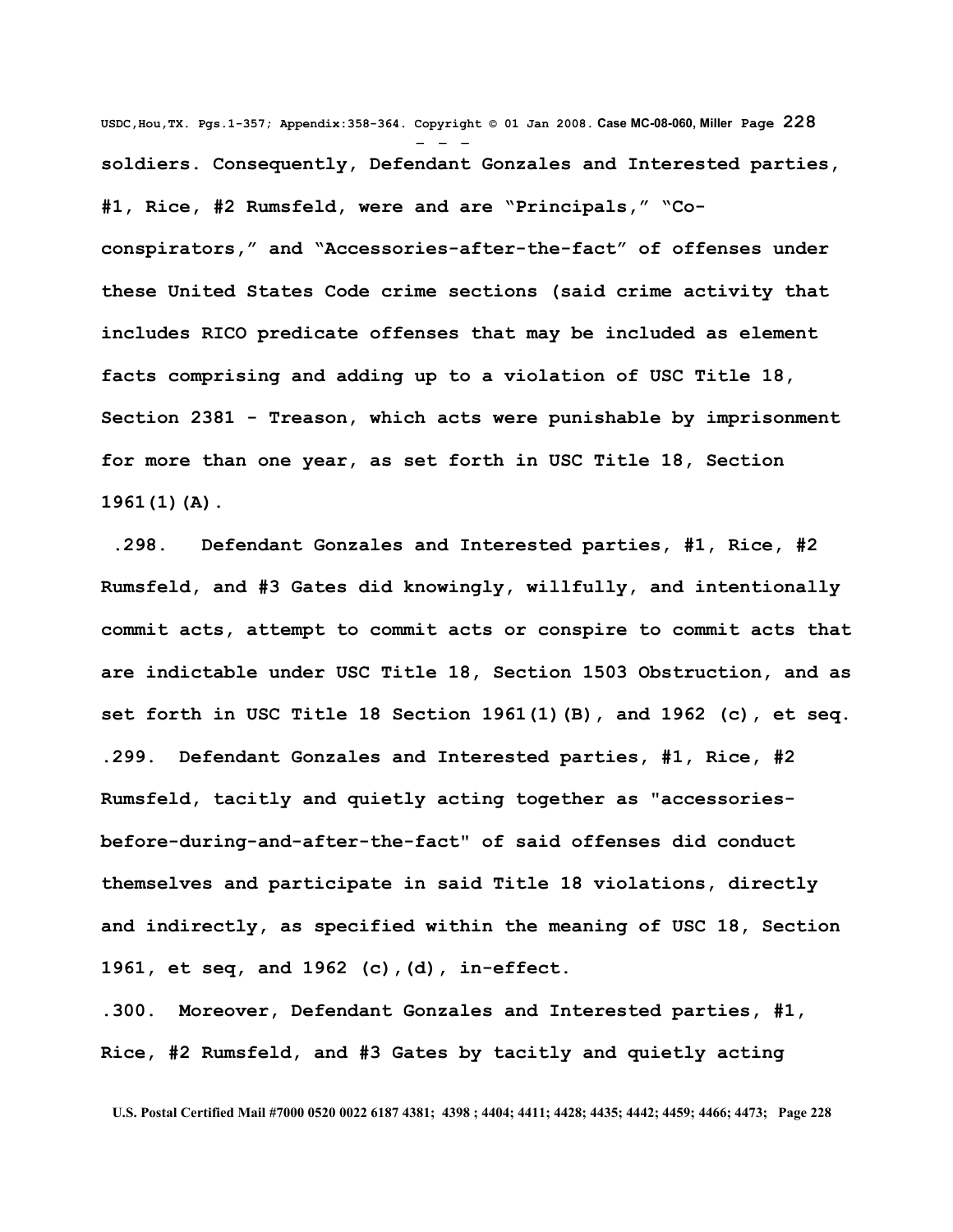**USDC,Hou,TX. Pgs.1-357; Appendix:358-364. Copyright © 01 Jan 2008. Case MC-08-060, Miller Page 229** - - **together with others known and unknown, did knowingly, willfully, and intentionally conspire to commit acts chargeable under U.S. statutes at the time of their commission when they, in conspiracy and in effect, unlawfully violated Title 18, Section 1341 "Mail Fraud", a RICO Act Predicate.**

**. 301. Thusly, in-effect, Defendant Gonzales and Interested parties, #1, Rice, #2 Rumsfeld, by tacitly and quietly acting together as "accessories-before-during-and-after-the-fact" of said offenses, did conduct themselves and participate in said Title 18 violations directly and indirectly as specified within the meaning of USC 18, Section 1961, et seq, and 1962 (c),(d), in-effect, and conspired to violate and, in-effect, did also violate the Penal Code of Texas, which acts were punishable by imprisonment for more than one year, as set forth in USC Title 18, Section 1961(1)(A), and did willfully, in-effect, commit acts, attempt to commit acts or conspire to commit acts that are indictable under USC Title 18, Section 1503 Obstruction, and did use U.S. mail, Interstate wires and interstate banks to collect and launder money as set forth in USC Title 18 Section 1961(1)(B), 1962 (c) and 1962(d), et. seq. when they defrauded through said patterns of Racketeering activity, an did did unlawfully divert, collect, and pay out reward money from The U.S. Treasury `Counterterrorism Fund' reward money**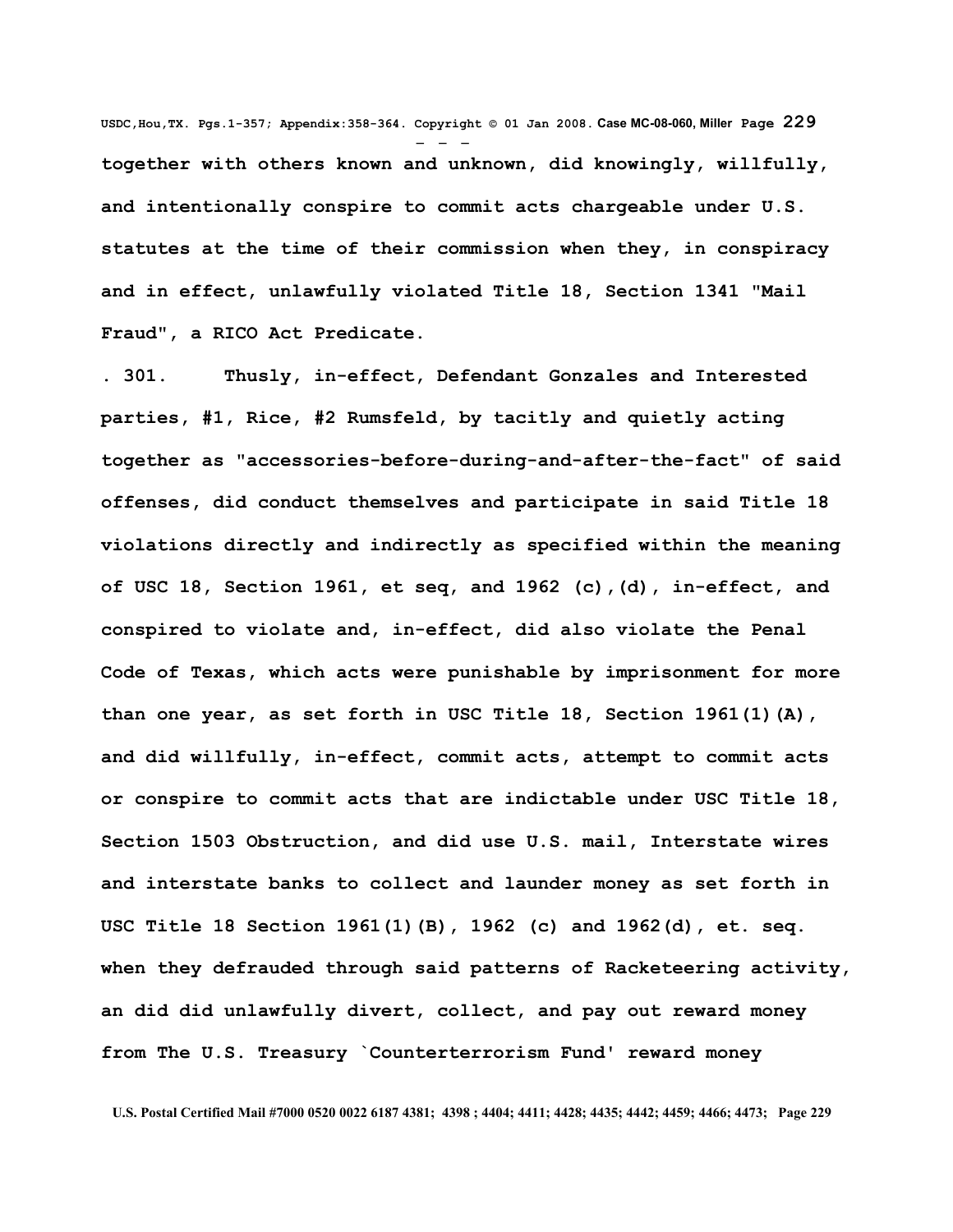**USDC,Hou,TX. Pgs.1-357; Appendix:358-364. Copyright © 01 Jan 2008. Case MC-08-060, Miller Page 230** - - **provisioned under USC TITLE I, Section 101 –and under "TITLE 18, §ection 3071, Section 3072, and 22 U.S.C. Section 2708, by direct and indirect means of "Mail Fraud" and "Wire Fraud,"**

 **.302. U.S. Defendant #1, Gonzales, Interested Party #1, Rice, Interested Party #2, Rumsfeld, are an entity or entities capable of holding a legal or beneficial interest in property; and, they, ineffect, were culpable wrongdoers and perpetrators; and, said other Defendants – in the Executive Branch of U.S. government - were, under RICO Act provisions, passive instruments, and wrongdoers, and perpetrators, and, in-effect were criminal accessories, and were subject to and/or culpable pursuant to provisions of the Racketeering Influenced Corrupt Organizations Act under 18 USC Section 1961(3) and Section 1961(1)(b), Section 1341, and Section 1343;**

**.303. Said U.S. Defendant #1, Gonzales, Interested Party #1, Rice, Interested Party #2, Rumsfeld, Interested Party #3, Gates, individually in a "natural person" capacity and each as a manager of a government departmental entity, were associated in fact through their management and were associated, in fact, through their violations disguised by them under a guise of color-of-law, which association in fact constituted an enterprise as the term enterprise is defined in 18 USC Section 1961(4);**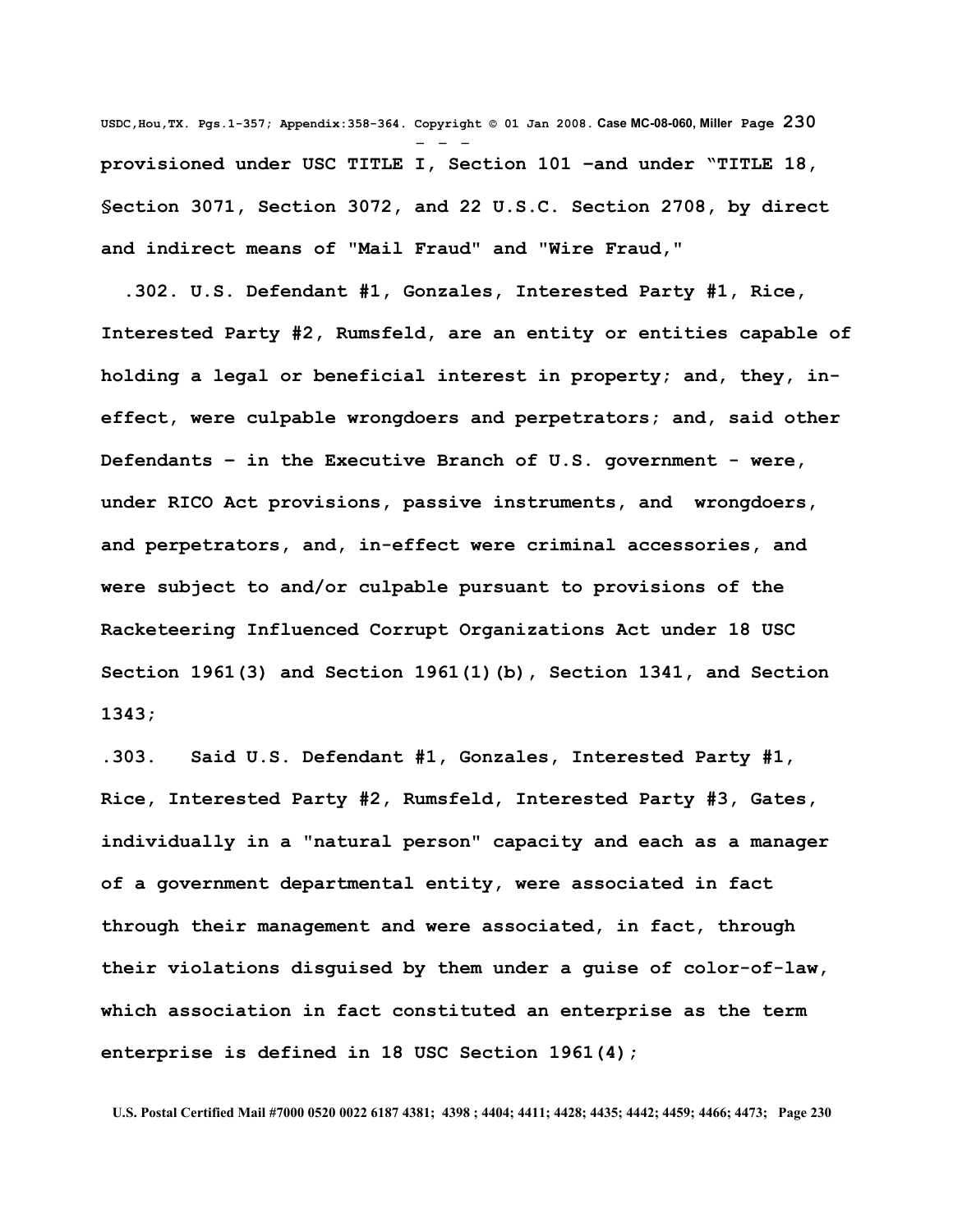**USDC,Hou,TX. Pgs.1-357; Appendix:358-364. Copyright © 01 Jan 2008. Case MC-08-060, Miller Page 231** - - - **.304. All DEFENDANTS, U.S. Defendant #1, Gonzales, Interested Party #1, Rice, Interested Party #2, Rumsfeld, Interested Party #3, Gates, individually in a "natural person" capacity and as government employees/officials, were associated in fact through their continuing repeated efforts to contrive and contribute their acts to unlawfully under color of law and operation of law, utilizing 18 USC Section 1341 relating to Mail Fraud and 18 USC Section 1342 Wire Fraud, in-effect, committed by said U.S. Defendant #1, Gonzales, Interested Party #1, Rice, Interested Party #2, Rumsfeld, Interested Party #3, Gates, associated together, with misleading reward information submitted by them to the Secretary of United States Treasury, thereby violating proscribed 18 USC Section 1961, et seq, RICO predicate acts, which association in fact constituted an enterprise as the term enterprise is defined in 18 USC Section 1961(4);**

 **.305. During all relevant times all said Defendants, U.S. Defendant #1, Gonzales, Interested Party #1, Rice, Interested Party #2, Rumsfeld, Interested Party #3, Gates were enterprises and therefore each was an enterprise as the term enterprise is defined in 18 USC 1961(4).**

 **.306. During all relevant times U.S. Defendant #1, Gonzales, Interested Party #1, Rice, Interested Party #2, Rumsfeld,**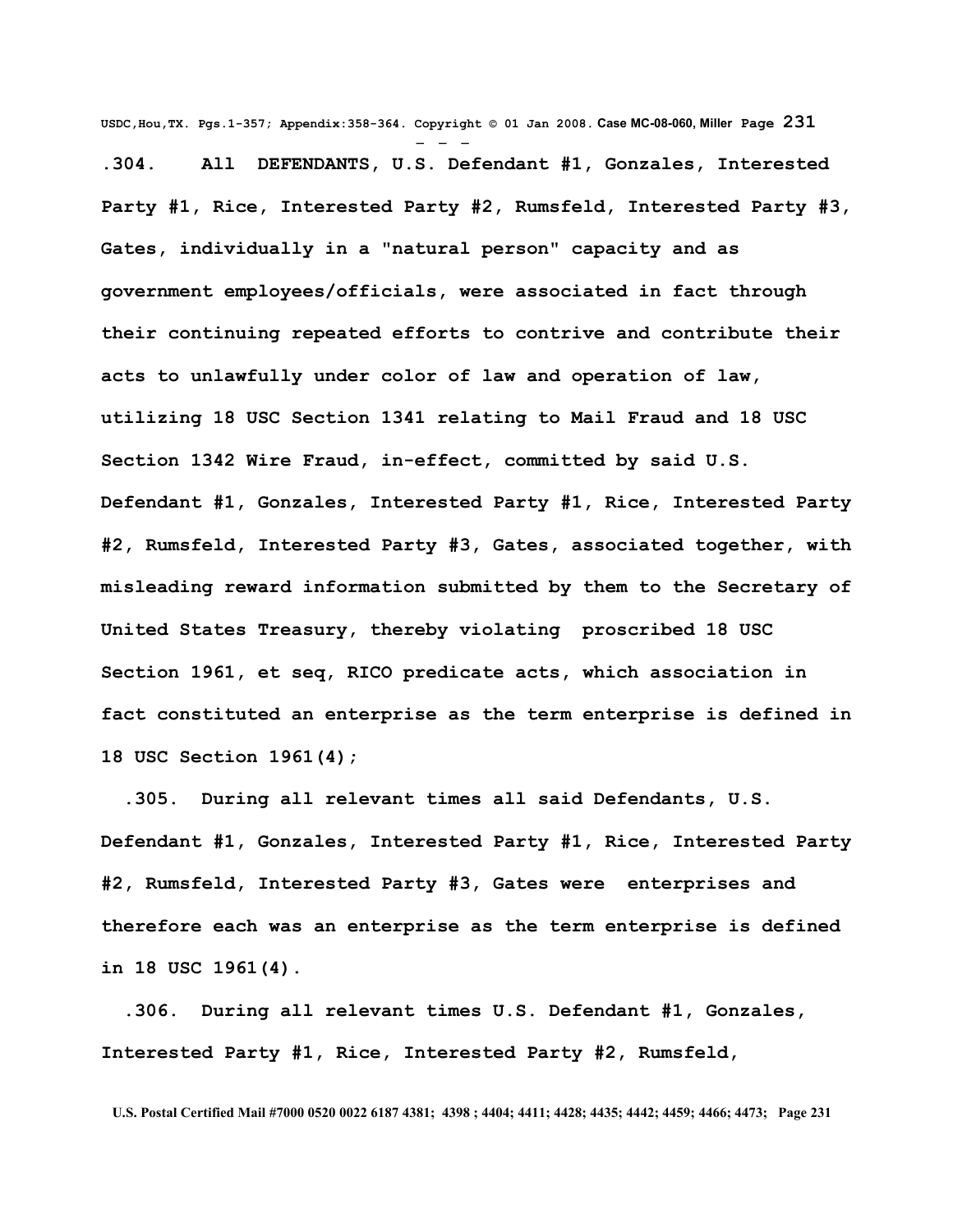**USDC,Hou,TX. Pgs.1-357; Appendix:358-364. Copyright © 01 Jan 2008. Case MC-08-060, Miller Page 232** - - - **Interested Party #3, Gates were an individual and therefore associated as an enterprise as the term enterprise is defined in 18 USC 1961(4).**

 **.307. Defendant #1, Attorney General Alberto Gonzales, and Interested Party #1, Rice, and Interested Party #2, Rumsfeld, and Interested Party #3, Gates, did divert and embezzle money in the Treasury of the United States, from a separate fund known as the `Counterterrorism Fund' provisioned under TITLE I --ENHANCING DOMESTIC SECURITY AGAINST TERRORISM, Section 101, did divert and embezzle reward money in the Treasury of the United States, and from reward funds provisioned under "TITLE 18, PART II, CHAPTER 204, § 3071 and Section 3072, and under 22 U.S.C. Section 2708 and so forth; moreover, Defendant #1, Gonzales, and Interested Parties #1, Rice, #2, Rumsfeld, and #3, Gates, did also divert and embezzle money in the Treasury of the United States, from reward funds provisioned under "TITLE 18, PART II, CHAPTER 204, § 3071 and Section 3072, and under 22 U.S.C. Section 2708 and so forth, Said USC Title 18 wire frauds of the U.S. Treasury,, mail frauds of the U.S. Treasury, were also and obstruction of justice, were frauds and swindles, and recklessly perpetrated by Defendants upon the active duty soldiers of the United States, during wartime and similarly situated United States Military personnel during wartime,**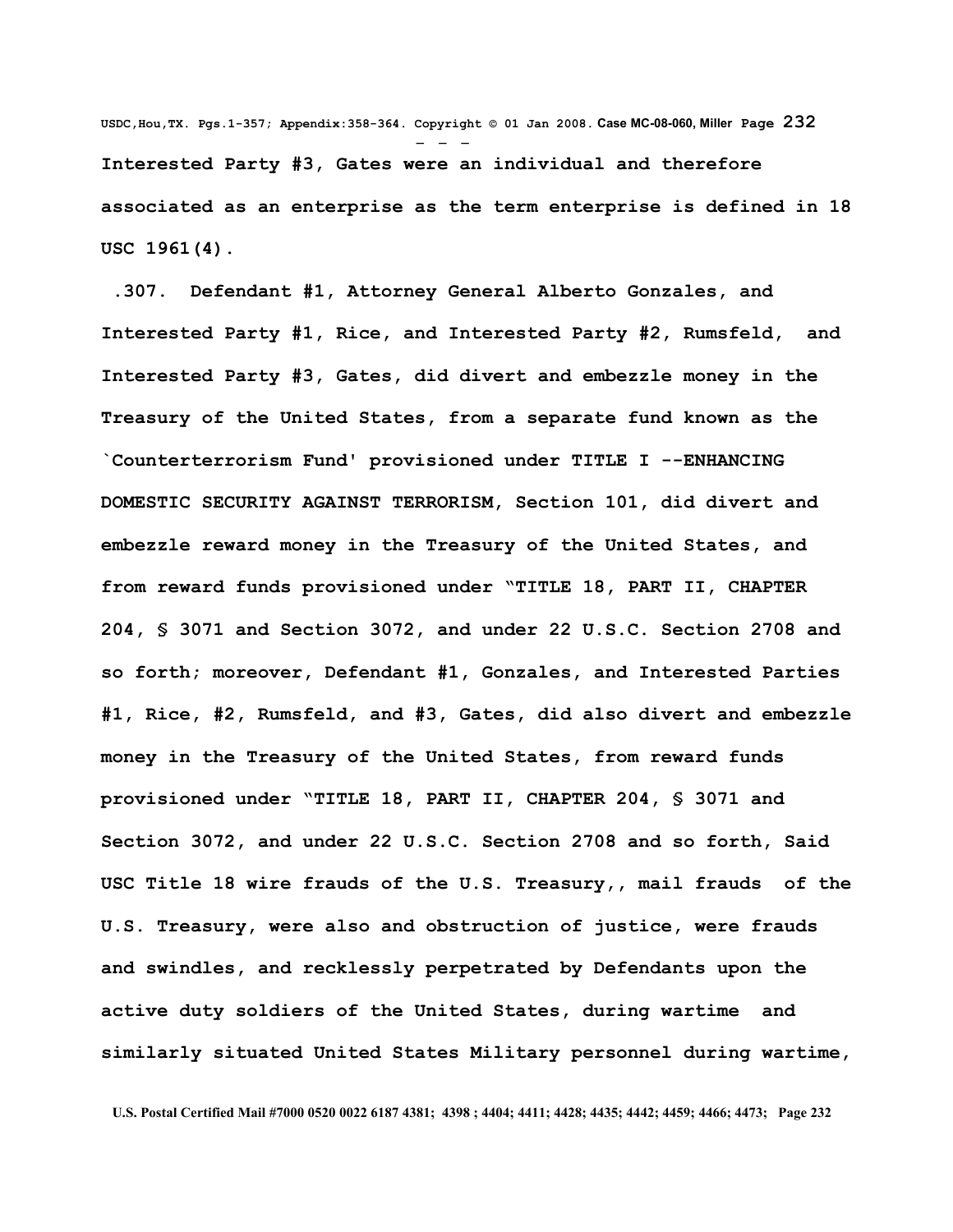**USDC,Hou,TX. Pgs.1-357; Appendix:358-364. Copyright © 01 Jan 2008. Case MC-08-060, Miller Page 233** - - **constituted a pattern of Racketeering activity consisting of more than two acts of Racketeering activity, all of which occurred after the effective date of 18 USC Section 1961 et seq., and the last of which occurred within ten years after the commission of a prior act of Racketeering activity within the meaning of 18 USC Sections 1961(5), 1341, and 1343;** 

 **.308. Defendant #1, Attorney General Alberto Gonzales, and Interested Party #1, Rice, and Interested Party #2, Rumsfeld, and Interested Party #3, Gates, did divert and embezzle money in the Treasury of the United States, from a separate fund known as the `Counterterrorism Fund' provisioned under TITLE I, and in effect, thereby did also divert and embezzle and acquired or maintained an interest in or control of said reward money in the Treasury of the United States, and from reward funds provisioned under "TITLE 18, PART II, CHAPTER 204, § 3071 and Section 3072, and under 22 U.S.C. Section 2708 and so forth, paid rewards to save the lives of terrorist enemies of the United States and this activity was in violation of RICO Act predicate acts of 18 USC Section 1503 enterprises, the activities of which directly and indirectly affect interstate commerce in violation of 18 USC Section 1962(c) and RICO predicate Sections 1341, and 1343;.**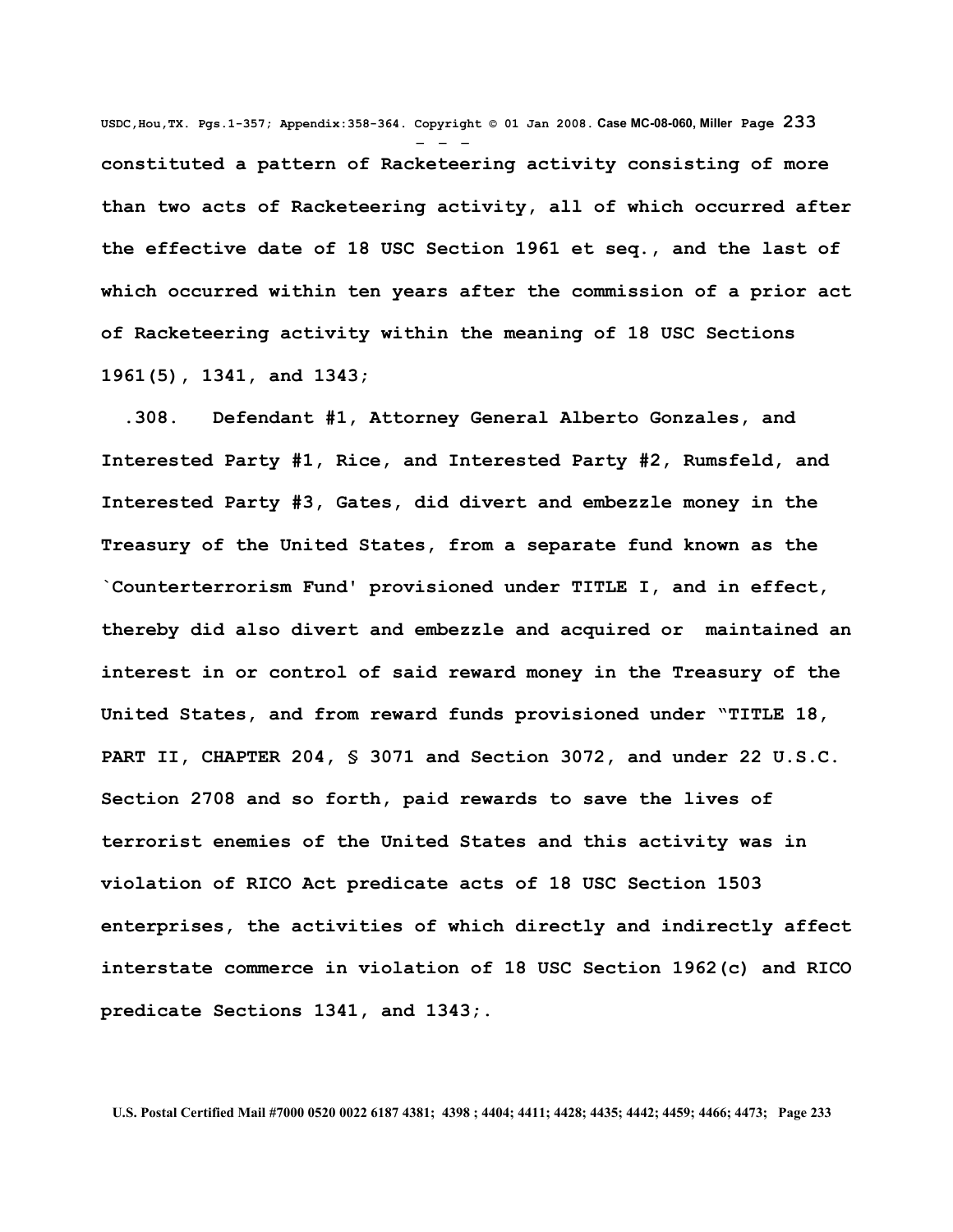**USDC,Hou,TX. Pgs.1-357; Appendix:358-364. Copyright © 01 Jan 2008. Case MC-08-060, Miller Page 234**

- - - **.309. Defendant #1, Attorney General Alberto Gonzales, and Interested Party #1, Rice, and Interested Party #2, Rumsfeld, and Interested Party #3, Gates, did divert and embezzle money in the Treasury of the United States, from a separate fund known as the `Counterterrorism Fund' provisioned under TITLE I, and, by tacitly conspiring to act as "accessories-after-the-fact" of their embezzled reward money in violation of 18 USC by using the US Mail and interstate wire services in violation of 18 USC Sections 1341 and 1342, in violation of 18 USC Section 1961 B, and Section 1962 (a), (b), and (c), and in violation of 18 USC Section 1962(d).**

 **.310. Defendant #1, Attorney General Alberto Gonzales, and Interested Party #1, Rice, and Interested Party #2, Rumsfeld, and Interested Party #3, Gates, did conspire with each other to violate 18 USC 1962 (c), in violation of 18 USC Section 1962(d). . . Conspiracy regarding removal of said reward money from the United States Treasury. Defendant #1, Attorney General Alberto Gonzales, and Interested Party #1, Rice, and Interested Party #2, Rumsfeld, and Interested Party #3, Gates, did divert and embezzle money in the Treasury of the United States, from a separate fund known as the `Counterterrorism Fund' provisioned under TITLE I --ENHANCING DOMESTIC SECURITY AGAINST TERRORISM, Section 101, did divert and embezzle reward money in the Treasury of the United States, and**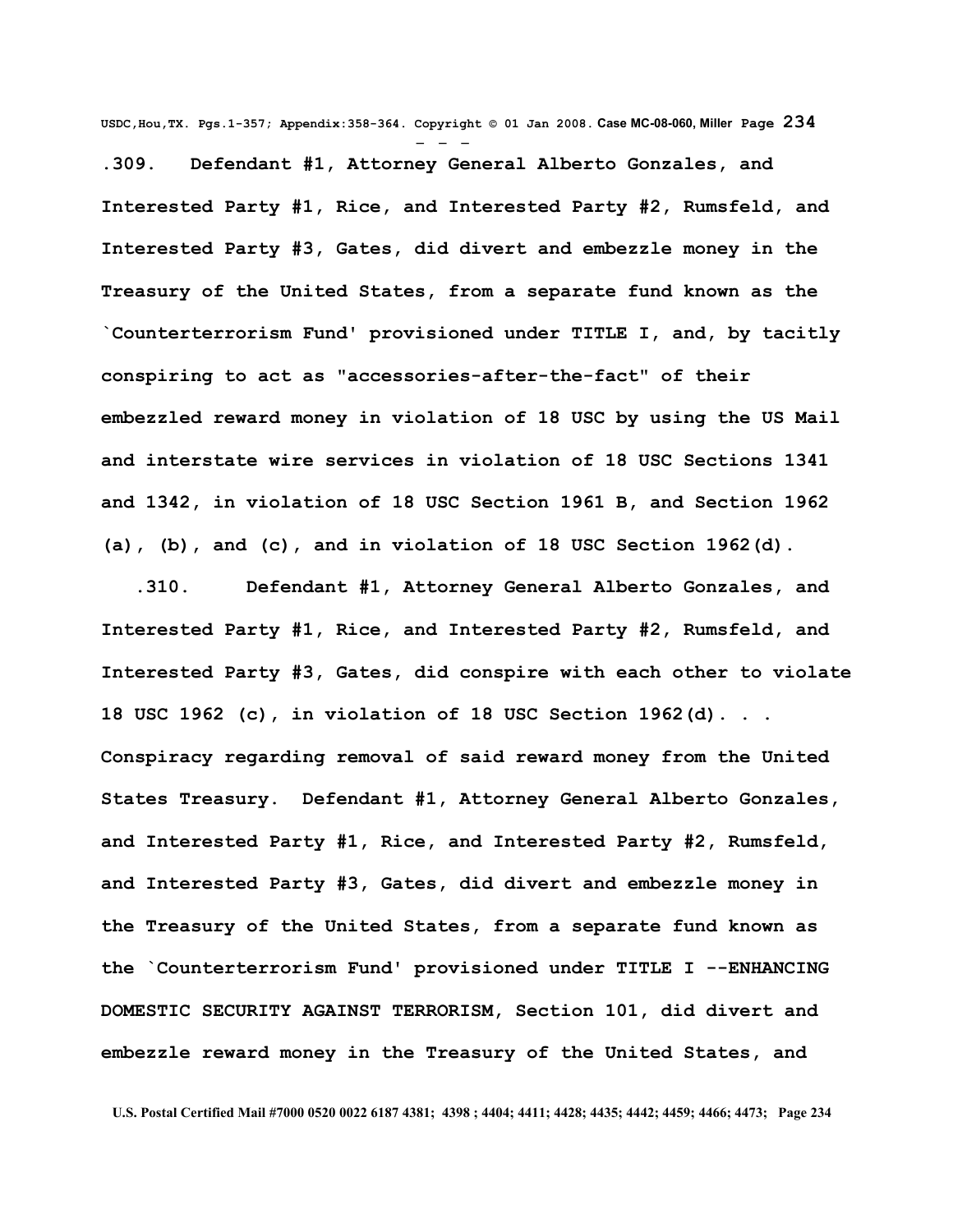**USDC,Hou,TX. Pgs.1-357; Appendix:358-364. Copyright © 01 Jan 2008. Case MC-08-060, Miller Page 235** - - **from reward funds provisioned under "TITLE 18, PART II, CHAPTER 204, §ection 3071 and Section 3072, and under 22 U.S.C. Section 2708 and so forth. It was and is an act of treason to pay rewards to save only the lives of terrorists and deny said reward money to save the lives of U.S. soldiers while said Defendant #1, Attorney General Alberto Gonzales, and Interested Party #1, Rice, and Interested Party #2, Rumsfeld, and Interested Party #3, Gates, paid rewards to save only the lives of terrorists in a manner that did cost the lives of 101st Airborne Division soldiers (1) Pfc. Kristian Menchaca, 23, of Houston, Texas, (2) Pfc. Thomas L. Tucker, 25, of Madras, Ore., captured June 2006 in Yosifiya, Iraq, and U.S. 10th Mountain Division soldiers, (3) Pfc. Joseph J. Anzack Jr., 20, of Torrance, California, (4) Spc. Alex R. Jimenez, 25, of Lawrence, Massachusetts; and (5) Pvt. Byron W. Fouty, 19, of Waterford, Michigan, captured 12 May 2007, 2007 in Al Taqa (Yosifiya), Iraq in violation of "said Geneva Conventions (I, III, IV), ARTICLE 3, and Geneva Convention Protocols I and II.**

 **.311. Defendant #1, Attorney General Alberto Gonzales, and Interested Party #1, Rice, and Interested Party #2, Rumsfeld, and Interested Party #3, Gates, conspired or participated in the conduct of each of the enterprises through the above described pattern of Racketeering activity, which enterprises' activities**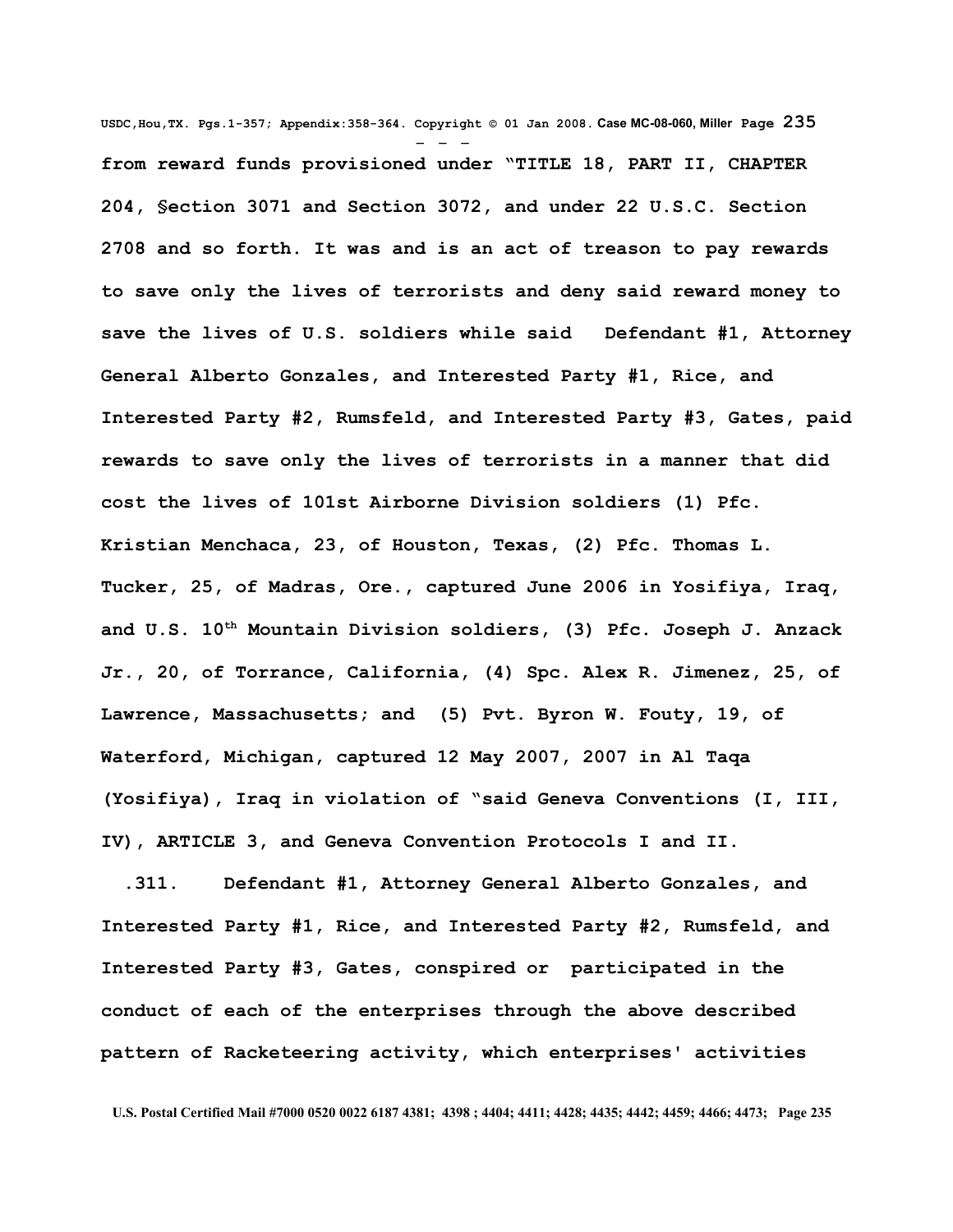**USDC,Hou,TX. Pgs.1-357; Appendix:358-364. Copyright © 01 Jan 2008. Case MC-08-060, Miller Page 236** - - **affect interstate commerce in violation of 18 USC Section 1962 (c) (d); The manner in which Defendant #1, Attorney General Alberto Gonzales, and Interested Party #1, Rice, and Interested Party #2, Rumsfeld, and Interested Party #3, Gates, conspired or participated in the conduct of each of the enterprises through the above described pattern of Racketeering activity, did cost the lives of 101st Airborne Division soldiers (1) Pfc. Kristian Menchaca, 23, of Houston, Texas, (2) Pfc. Thomas L. Tucker, 25, of Madras, Ore., captured June 2006 in Yosifiya, Iraq, and U.S. 10th Mountain Division soldiers, (3) Pfc. Joseph J. Anzack Jr., 20, of Torrance, California, (4) Spc. Alex R. Jimenez, 25, of Lawrence, Massachusetts; and (5) Pvt. Byron W. Fouty, 19, of Waterford, Michigan, captured 12 May 2007, 2007 in Al Taqa (Yosifiya), Iraq.**

 **.312. Defendant #1, Attorney General Alberto Gonzales, and Interested Party #1, Rice, and Interested Party #2, Rumsfeld, and Interested Party #3, Gates, maintained control of each of the enterprises, the activities of which affect interstate commerce, in violation of 18 USC 1962(c) and The manner in which Defendant #1, Attorney General Alberto Gonzales, and Interested Party #1, Rice, and Interested Party #2, Rumsfeld, and Interested Party #3, Gates, conspired and participated and ommited in the conduct of each of the enterprises through the above described pattern of Racketeering**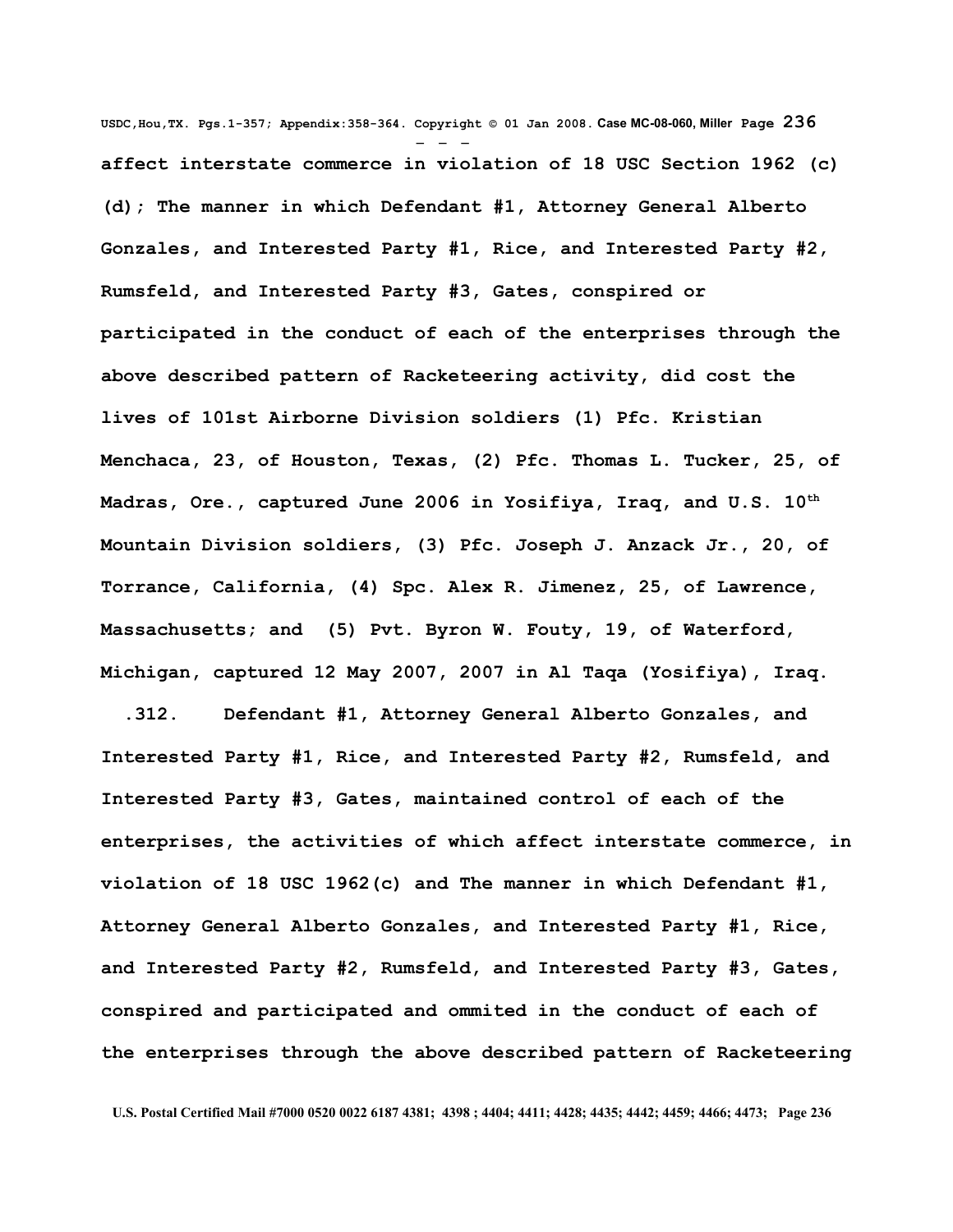**USDC,Hou,TX. Pgs.1-357; Appendix:358-364. Copyright © 01 Jan 2008. Case MC-08-060, Miller Page 237** - - **activity, did cost the lives of 101st Airborne Division soldiers (1) Pfc. Kristian Menchaca, 23, of Houston, Texas, (2) Pfc. Thomas L. Tucker, 25, of Madras, Ore., captured June 2006 in Yosifiya, Iraq, and did cost the life U.S. 10th Mountain Division soldiers, (3) Pfc. Joseph J. Anzack Jr., 20, of Torrance, California, (4) Spc. Alex R. Jimenez, 25, of Lawrence, Massachusetts; and (5) Pvt. Byron W. Fouty, 19, of Waterford, Michigan, captured 12 May 2007, 2007 in Al Taqa (Yosifiya), Iraq in violation of the "said Geneva Conventions (I, III, IV), ARTICLE 3, and Geneva Convention Protocols I and II.**

 **.313. Defendant #1, Attorney General Alberto Gonzales, and Interested Party #1, Rice, and Interested Party #2, Rumsfeld, and Interested Party #3, Gates, did violate 18 USC RICO Act by operating together and conspiring together to use the US Mail and use interstate wire services in violation of 18 USC Sections 1341 and 1342, in violation of 18 USC Section 1961 B, and Section 1962 (c), and conspired to violate said code sections in violation of 18 USC Section 1962(d), which are violations of the RICO Act in moving money defrauded from the U.S. Treasury with regard to said `Counterterrorism Fund' reward money provisioned under USC TITLE I, Section 101 --ENHANCING DOMESTIC SECURITY AGAINST TERRORISM, and Treasury of the United States reward funds provisioned under "TITLE**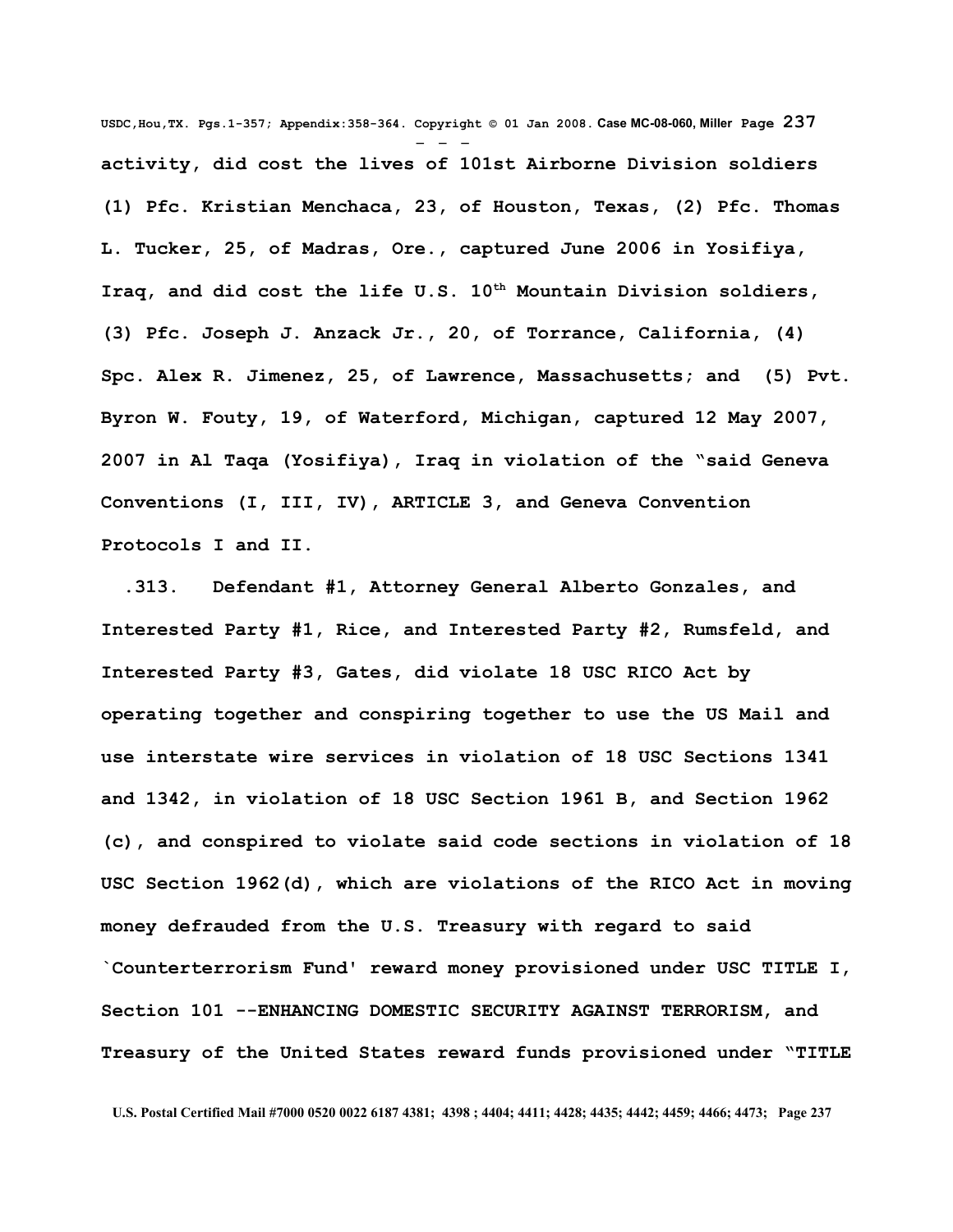**USDC,Hou,TX. Pgs.1-357; Appendix:358-364. Copyright © 01 Jan 2008. Case MC-08-060, Miller Page 238** - - - **18, §ection 3071 and Section 3072, and under 22 U.S.C. Section 2708 through the banking machinery of Interstate Commerce; and, the manner in which Defendant #1, Attorney General Alberto Gonzales, and Interested Party #1, Rice, and Interested Party #2, Rumsfeld, and Interested Party #3, Gates, conspired or participated in the conduct of each of the enterprises through the above described pattern of Racketeering activity, did cost the lives of 101st Airborne Division soldiers (1) Pfc. Kristian Menchaca (confirmed tortured to death), 23, of Houston, Texas, (2) Pfc. Thomas L. Tucker (confirmed tortured to death), 25, of Madras, Ore., captured June 2006 in Yosifiya, Iraq, and U.S. 10th Mountain Division soldiers, (3) Pfc. Joseph J. Anzack Jr. (confirmed tortured to death), 20, of Torrance, California, (4) Spc. Alex R. Jimenez, 25, of Lawrence, Massachusetts; and (5) Pvt. Byron W. Fouty, 19, of Waterford, Michigan, captured 12 May 2007, 2007 in Al Taqa (Yosifiya), Iraq in violation of the "said Geneva Conventions (I, III, IV), ARTICLE 3, and Geneva Convention Protocols I and II.**

 **.314. Defendant Gonzales and Interested parties, #1, Rice, #2 Rumsfeld, and #3 Gates, providing multi-million dollar rewards to save the lives of terrorists while denying the same multi million dollar rewards to captured U.S. soldiers during wartime stood by and watched as multi-million dollar reward denied captured U.S.**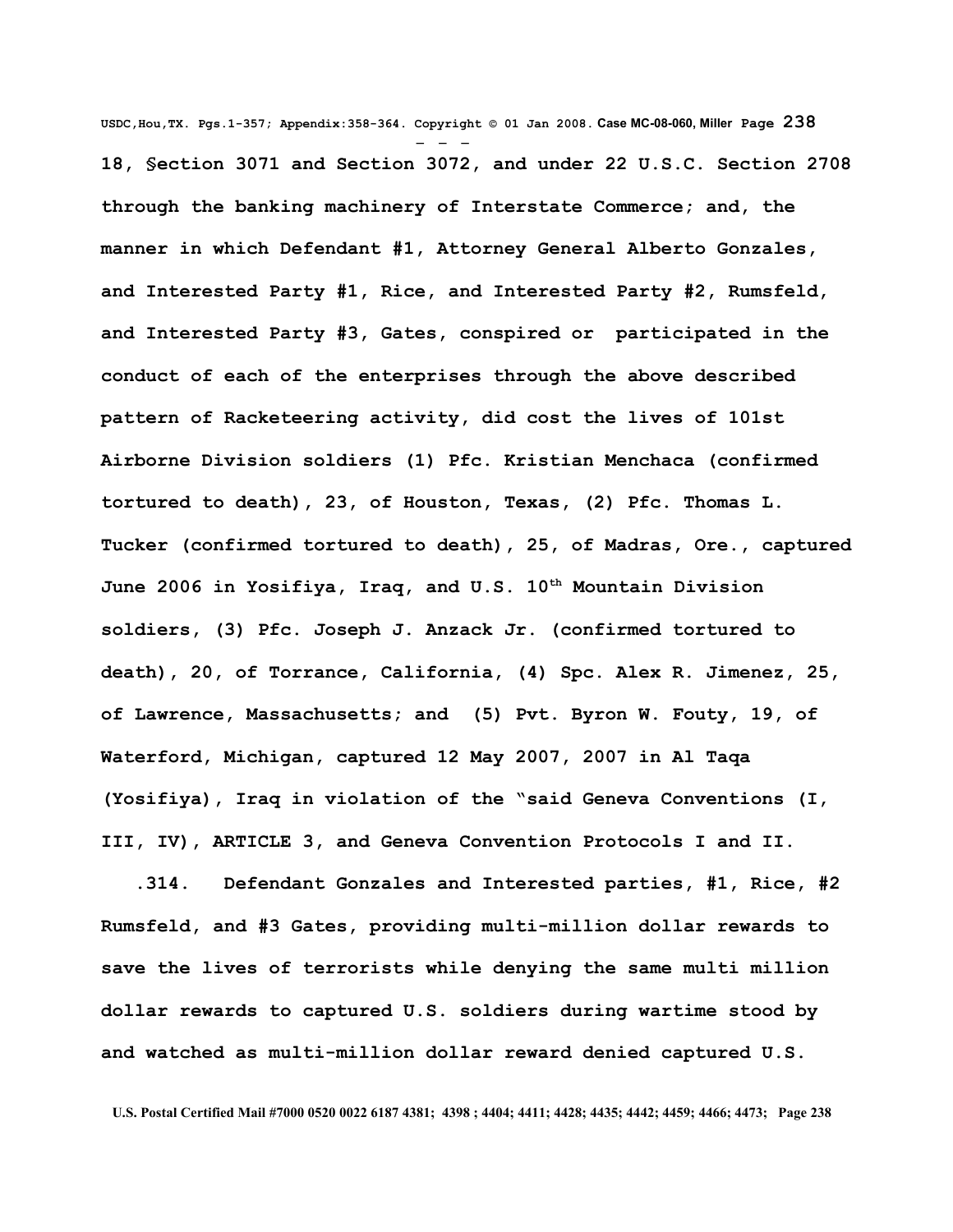**USDC,Hou,TX. Pgs.1-357; Appendix:358-364. Copyright © 01 Jan 2008. Case MC-08-060, Miller Page 239** - - **soldiers -- 101st Airborne Division soldiers (1) Pfc. Kristian Menchaca, 23, of Houston, Texas, (2) Pfc. Thomas L. Tucker, 25, of Madras, Ore., captured June 2006 in Yosifiya, Iraq, and U.S. 10th Mountain Division soldiers, (3) Pfc. Joseph J. Anzack Jr., 20, of Torrance, California, (4) Spc. Alex R. Jimenez, 25, of Lawrence, Massachusetts; and (5) Pvt. Byron W. Fouty, 19, of Waterford, Michigan, captured 12 May 2007, 2007 in Al Taqa (Yosifiya), Iraq - life valued at \$50,000, each, were being tortured to death on the internet by the very same terrorists -- Al Shura / Al Queda terrorist, Abu Ayyub al-Masri -- for whom Defendant Gonzales and Interested parties, #1, Rice, #2 Rumsfeld, and #3 Gates had proclaimed a \$5 million dollar reward (later reduced to \$1 million) to save the life of said terrorist.**

 **.315. Defendant Gonzales and Interested parties, #1, Rice, #2 Rumsfeld, and #3 Gates, did perpetrate and commit treason against the United States to a reward math certainty in treasonably skewing said reward system of the United states in such a manner as to premeditatedly ignore the plight of terrorist captured U.S. soldiers, during wartime, while proclaiming rewards to save the lives of the very same terrorists -- Al Shura / Al Queda terrorist, Abu Ayyub al-Masri -- who torture murdered U.S. soldiers to death**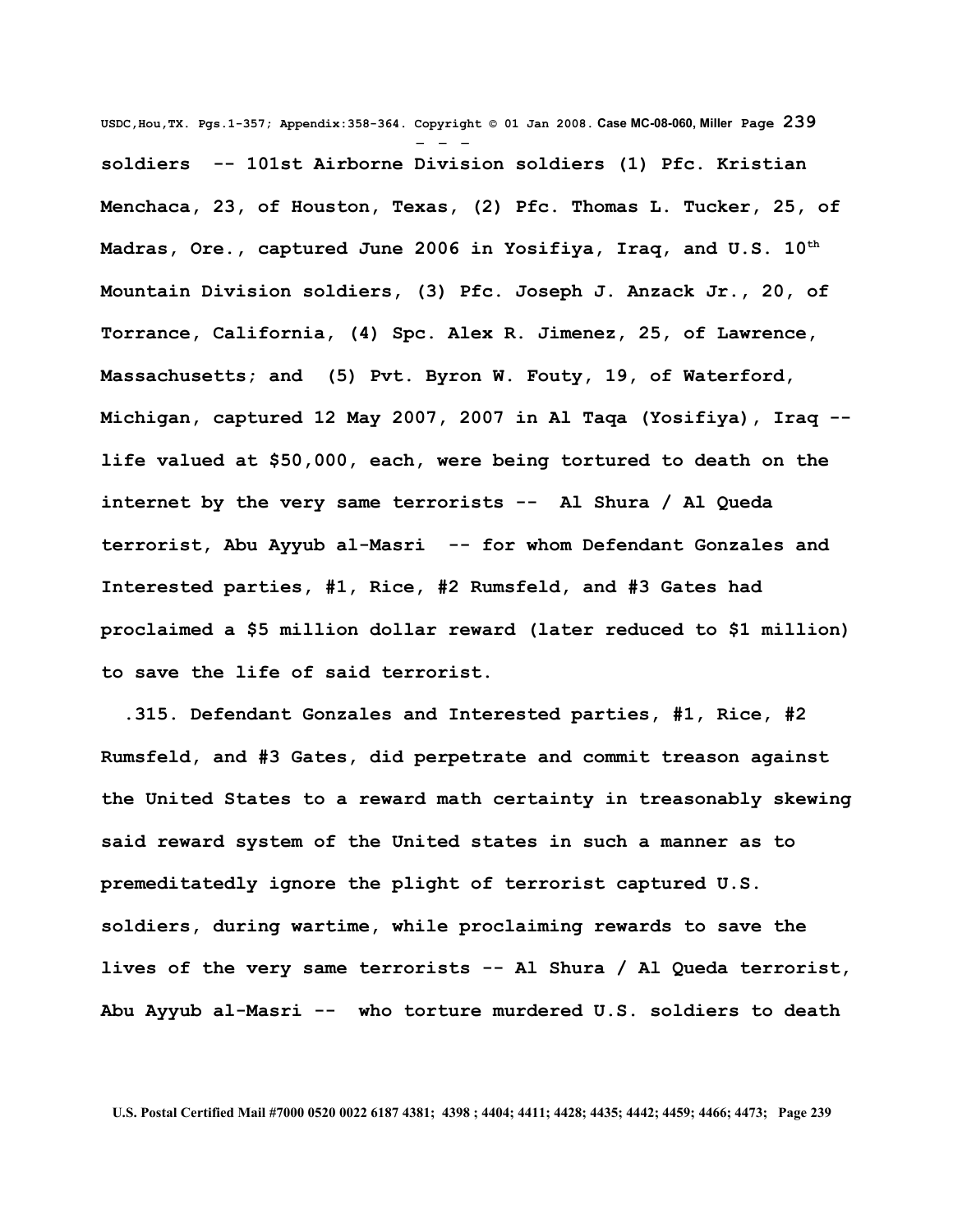**USDC,Hou,TX. Pgs.1-357; Appendix:358-364. Copyright © 01 Jan 2008. Case MC-08-060, Miller Page 240** - - **in violation of the "said Geneva Conventions (I, III, IV), ARTICLE 3, and Geneva Convention Protocols I and II.**

 **.316. The manner in which Defendant #1, Attorney General Alberto Gonzales, and Interested Party #1, Rice, and Interested Party #2, Rumsfeld, and Interested Party #3, Gates, conspired or participated in the conduct of each of the enterprises through the above described pattern of Racketeering activity, was a violation of the following USC Title 18 sections: Section 2331 et seq, 2332, 1341, 1342, 1343, 1503, 1512, 1513, 1952, 1956, 1958, and 1961(D) (E) and 1962 (c), in violation of 18 USC Section 1962(d); and these violations are directly linked to war crime violations of the "said Geneva Conventions (I, III, IV), ARTICLE 3, and Geneva Convention Protocols I and II**

 **.317. Defendant #1, Attorney General Alberto Gonzales, and Interested Party #1, Rice, and Interested Party #2, Rumsfeld, and Interested Party #3, Gates, conducted or participated in the conduct of each of the enterprises through above described pattern of Racketeering activity, which enterprises' activities affect interstate commerce in violation of 18 USC Section 1962 (c)and (d), which are violations of the RICO Act in moving money defrauded from the U.S. Treasury with regard to said `Counterterrorism Fund' reward money provisioned under USC TITLE I, Section 101 --ENHANCING**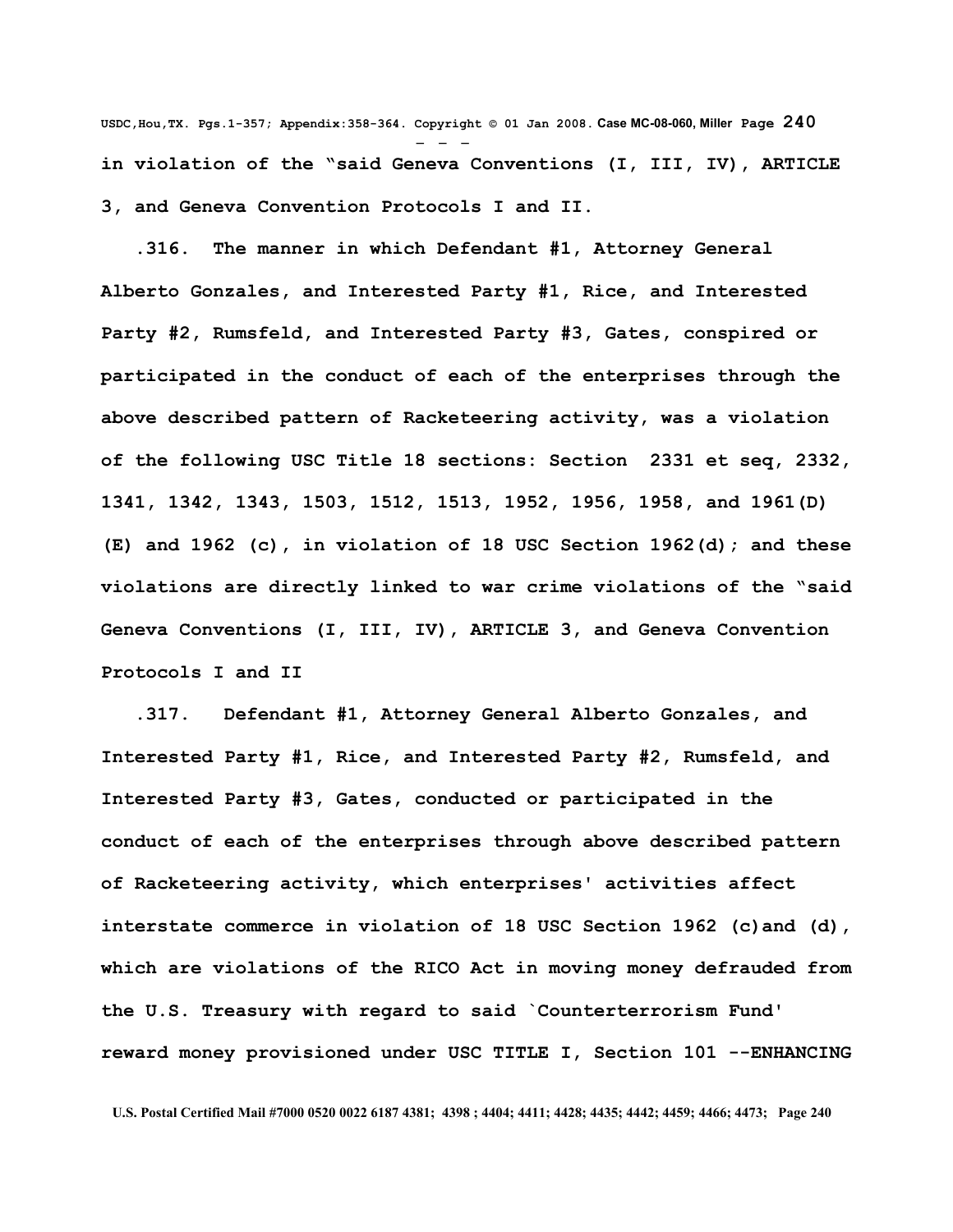**USDC,Hou,TX. Pgs.1-357; Appendix:358-364. Copyright © 01 Jan 2008. Case MC-08-060, Miller Page 241** - - - **DOMESTIC SECURITY AGAINST TERRORISM, and Treasury of the United States reward funds provisioned under "TITLE 18, §ection 3071 and Section 3072, and under 22 U.S.C. Section 2708 through the banking machinery of Interstate Commerce.**

 **.318. Defendant #1, Attorney General Alberto Gonzales, and Interested Party #1, Rice, and Interested Party #2, Rumsfeld, and Interested Party #3, Gates, maintained control of each of the enterprises, the activities of which are violations of the RICO Act in moving money defrauded from the U.S. Treasury through the banking machinery of Interstate Commerce, in violation of 18 USC 1962 (c).**

**.319. Defendant #1, Attorney General Alberto Gonzales, and Interested Party #1, Rice, and Interested Party #2, Rumsfeld, and Interested Party #3, Gates, maintained control of each of the enterprises, the activities of which are violations of the RICO Act in moving money defrauded from the U.S. Treasury with regard to said `Counterterrorism Fund' reward money provisioned under USC TITLE I, Section 101 --ENHANCING DOMESTIC SECURITY AGAINST TERRORISM, and Treasury of the United States reward funds provisioned under "TITLE 18, §ection 3071 and Section 3072, and under 22 U.S.C. Section 2708 through the banking machinery of Interstate Commerce, in violation of 18 USC 1962 (d) and conspired**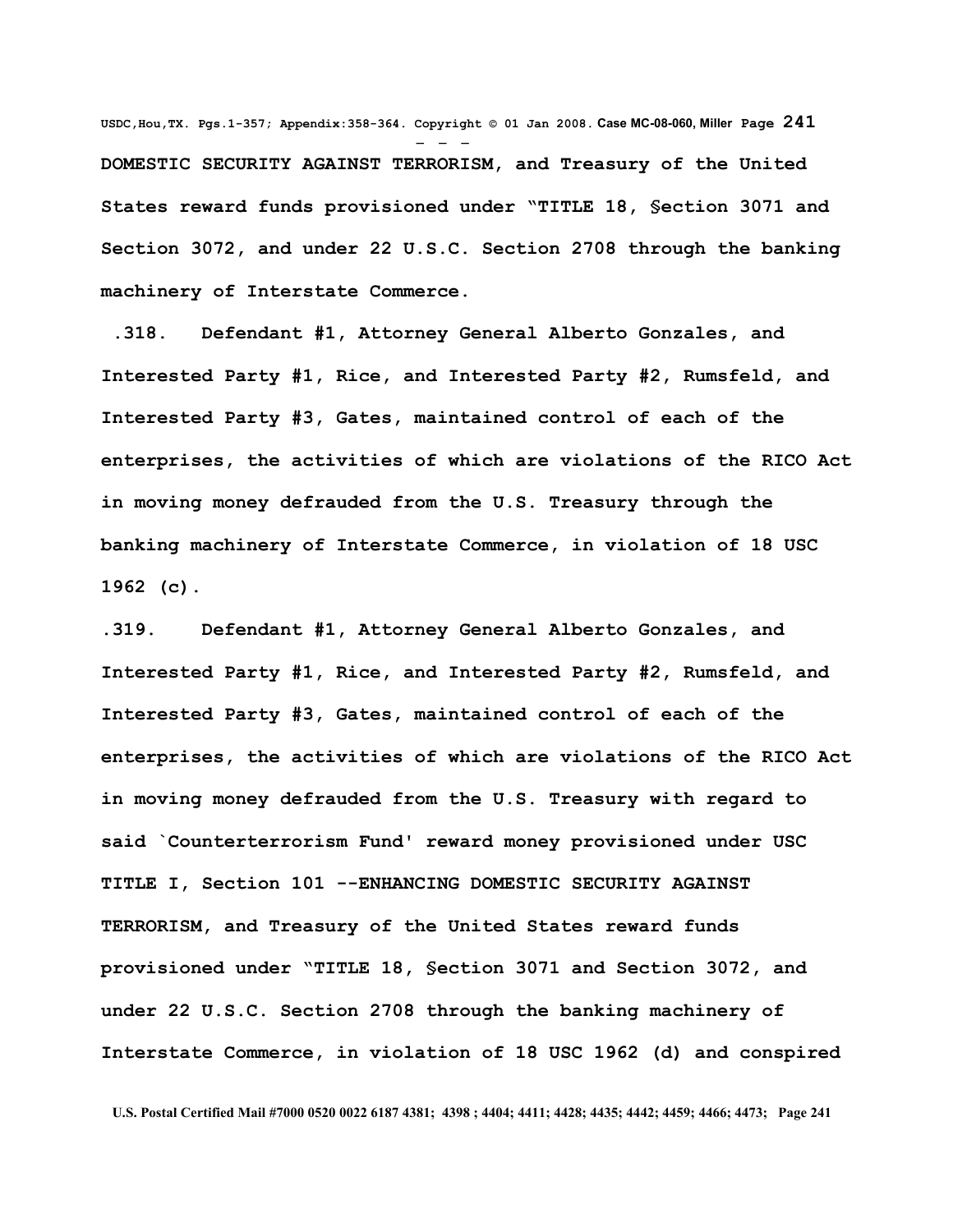**USDC,Hou,TX. Pgs.1-357; Appendix:358-364. Copyright © 01 Jan 2008. Case MC-08-060, Miller Page 242** - - **with each other to violate the foregoing listed RICO Act proscriptions by additionally violating the equal protection clause Fourteenth Amendment of the United States Constitution by means of exclusively allocating money in the Treasury of the United States, from a separate fund known as the `Counterterrorism Fund' provisioned under TITLE I --ENHANCING DOMESTIC SECURITY AGAINST TERRORISM, Section 101, to protect and save only the lives of captured terrorists while preventing said money to be used to save the lives of captured U.S. soldiers -- 101st Airborne Division soldiers (1) Pfc. Kristian Menchaca, 23, of Houston, Texas, (2) Pfc. Thomas L. Tucker, 25, of Madras, Ore., captured June 2006 in Yosifiya, Iraq, and U.S. 10th Mountain Division soldiers, (3) Pfc. Joseph J. Anzack Jr., 20, of Torrance, California, (4) Spc. Alex R. Jimenez, 25, of Lawrence, Massachusetts; and (5) Pvt. Byron W. Fouty, 19, of Waterford, Michigan, captured 12 May 2007, 2007 in Al Taqa (Yosifiya), Iraq – said U.S. soldiers who were life valued at \$50,000, each, by Defendant Gonzales and Interested parties, #1, Rice, #2 Rumsfeld, and #3 Gates, were being tortured to death (as seen on the internet) by the very same terrorists -- Al Shura / Al Queda terrorist, Abu Ayyub al-Masri -- for whose lives Defendant Gonzales and Interested parties, #1, Rice, #2 Rumsfeld, and #3 Gates had proclaimed multi-million dollar rewards; and, to this**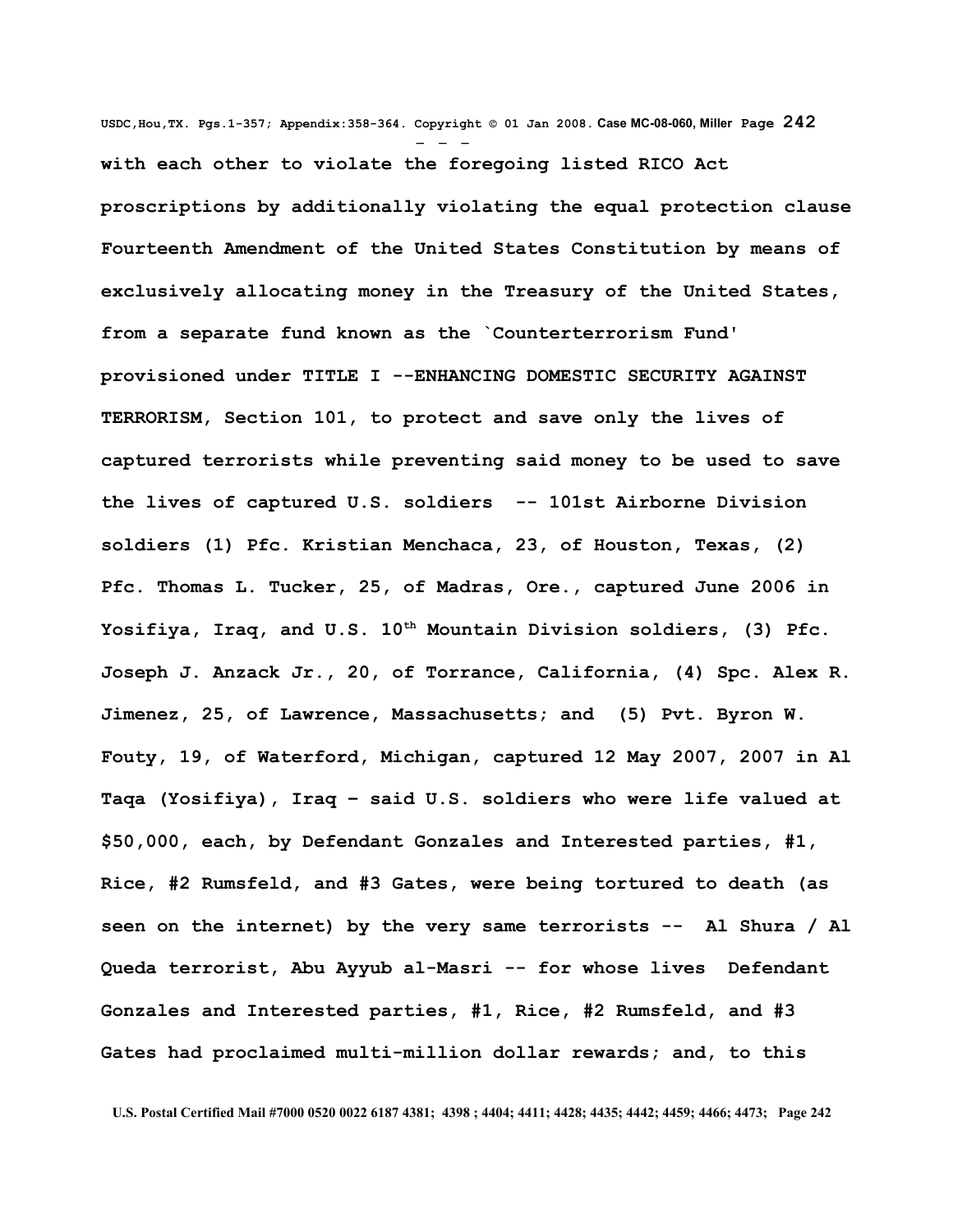**USDC,Hou,TX. Pgs.1-357; Appendix:358-364. Copyright © 01 Jan 2008. Case MC-08-060, Miller Page 243** - - **effect, Defendant Gonzales and Interested parties, #1, Rice, #2 Rumsfeld, and #3 Gates did divert and embezzle reward money, in the Treasury of the United States, provisioned from said reward funds known as the `Counterterrorism Fund' provisioned under TITLE I --ENHANCING DOMESTIC SECURITY AGAINST TERRORISM, Section 101, and from reward funds provisioned under "TITLE 18, PART II, CHAPTER 204, § 3071 and Section 3072, and under 22 U.S.C. Section 2708, and so forth.**

 **.320. Defendant #1, Attorney General Alberto Gonzales, and Interested Party #1, Rice, and Interested Party #2, Rumsfeld, and Interested Party #3, Gates, did divert and embezzle money in the Treasury of the United States, from a separate fund known as the `Counterterrorism Fund' provisioned under TITLE I --ENHANCING DOMESTIC SECURITY AGAINST TERRORISM, Section 101, and did divert and embezzle reward money in the Treasury of the United States from reward funds provisioned under "TITLE 18, PART II, CHAPTER 204, §ection 3071 and Section 3072, and under 22 U.S.C. Section 2708 and thereby, did deny, reduce, decrease, subvert, and undermine said U.S. laws by treasonably allocating only reward money to save the lives of terrorist while Defendant #1, Attorney General Alberto Gonzales, and Interested Party #1, Rice, and Interested Party #2, Rumsfeld, and Interested Party #3, Gates watched U.S. soldiers**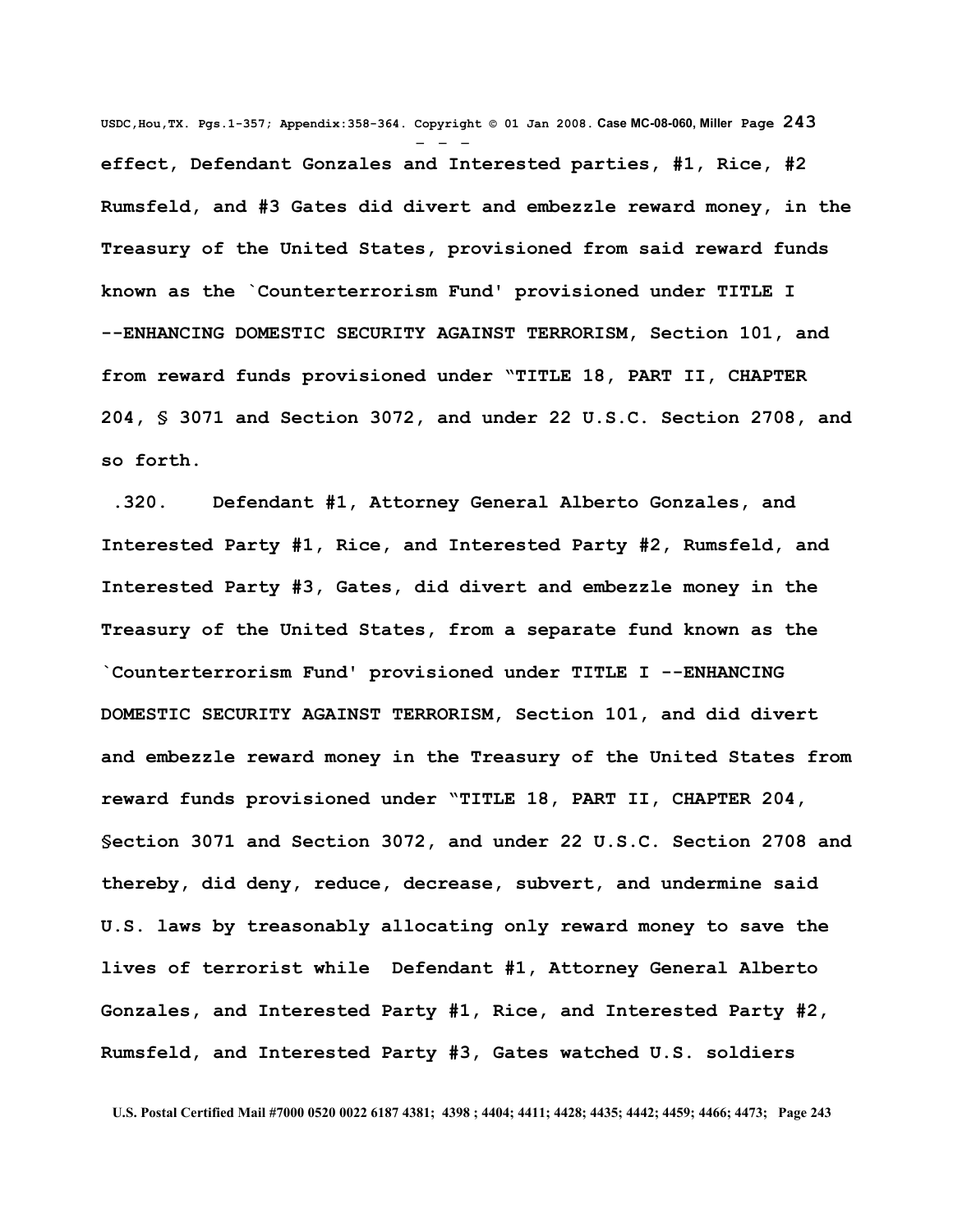**USDC,Hou,TX. Pgs.1-357; Appendix:358-364. Copyright © 01 Jan 2008. Case MC-08-060, Miller Page 244** - - **denied said reward money being tortured to death on the various terrorist internet web sites.**

 **.321. Defendant #1, Attorney General Alberto Gonzales, and Interested Party #1, Rice, and Interested Party #2, Rumsfeld, and Interested Party #3, Gates wrongfully diverted `Counter terrorism Fund' reward money provisioned under USC TITLE I, Section 101 --ENHANCING DOMESTIC SECURITY AGAINST TERRORISM, and did divert and embezzle said reward money in the Treasury of the United States from reward funds provisioned under "TITLE 18, PART II, CHAPTER 204, §ection 3071 and Section 3072, and under 22 U.S.C. Section 2708 toward saving exclusively the lives of terrorists while denying the same money to save the lives of captured U.S. soldiers, said corrupt and treasonable reward payments used only to save lives of terrorists was and is out of balance with the equal protection clause of the Fourteenth Amendment to the United States Constitution.**

 **.322. As a consequence of said perverse law administration, Defendant Gonzales and Interested parties, #1, Rice, #2 Rumsfeld, and #3 Gates, were the proximate cause of the torture murders of 101st Airborne Division soldiers (1) Pfc. Kristian Menchaca, 23, of Houston, Texas, (2) Pfc. Thomas L. Tucker, 25, of Madras, Ore., captured June 2006 in Yosifiya, Iraq, and U.S. 10th Mountain**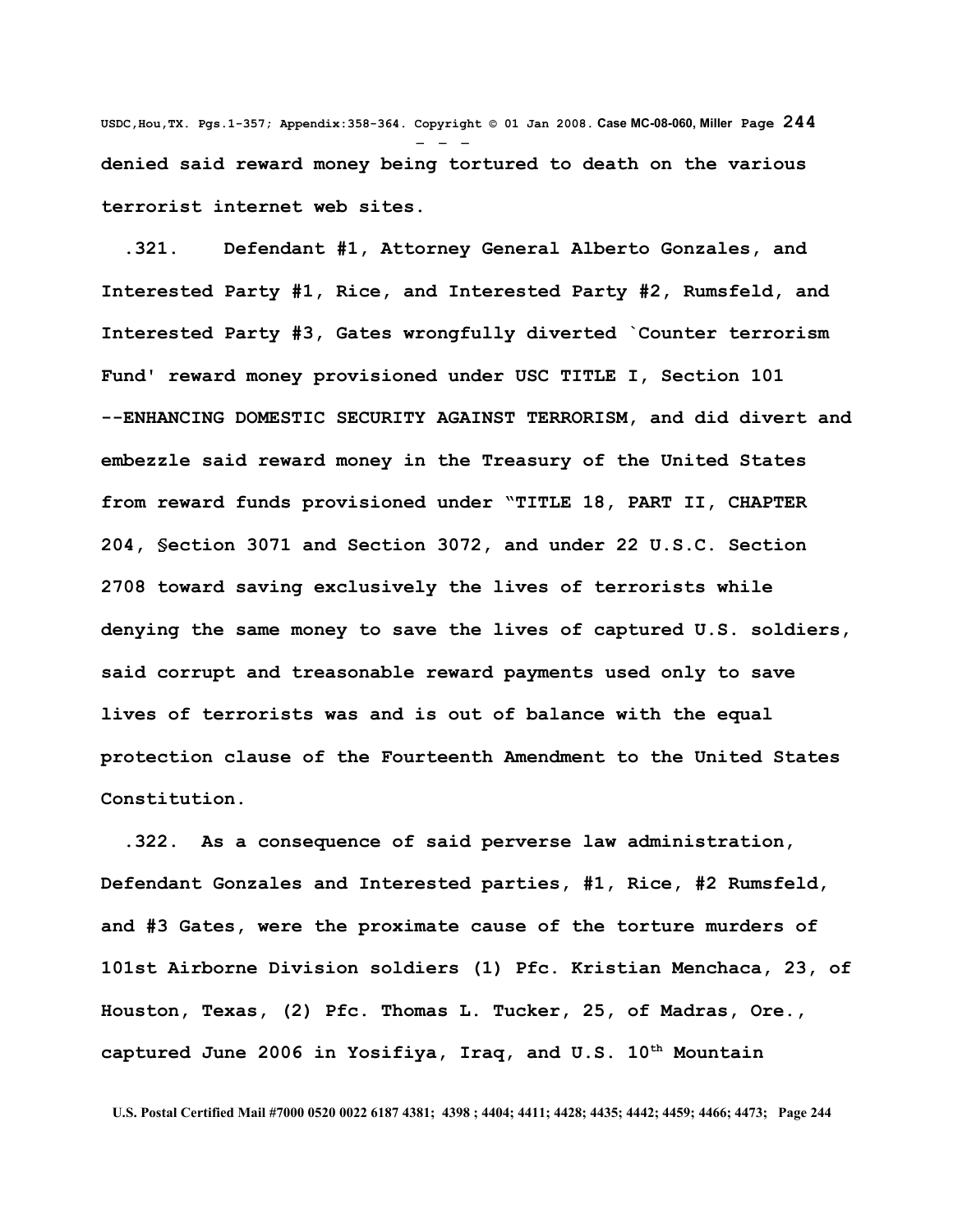**USDC,Hou,TX. Pgs.1-357; Appendix:358-364. Copyright © 01 Jan 2008. Case MC-08-060, Miller Page 245** - - - **Division soldiers, (3) Pfc. Joseph J. Anzack Jr., 20, of Torrance, California, (4) Spc. Alex R. Jimenez, 25, of Lawrence, Massachusetts; and (5) Pvt. Byron W. Fouty, 19, of Waterford, Michigan, captured 12 May 2007, 2007 in Al Taqa (Yosifiya), Iraq who were never allocated any reward money beyond the meager \$50,000 dollars Defendant Gonzales and Interested parties, #1, Rice, #2 Rumsfeld, and #3 Gates, never allowed said 101st Airborne Division soldiers and U.S. 10th Mountain Division soldiers, to be designated higher rewards after they were captured. In fact, Defendant Gonzales and Interested parties, #1, Rice, #2 Rumsfeld, and #3 Gates, never volunteered to increase rewards for any captured U.S. Soldier even though they were fully informed U.S. soldiers would be tortured to death in violation of "said Geneva Conventions (I, III, IV), ARTICLE 3, and Geneva Convention Protocols I and II.** 

 **.323. Defendant Gonzales (formerly as U.S. AG)and Interested parties, #1, Rice, #2 Rumsfeld (formerly as Defense Secretary), and #3 Gates (current Defense Secretary), have wrongfully hijacked, usurped, and seized `Counterterrorism Fund' reward money provisioned under USC TITLE I, Section 101 --ENHANCING DOMESTIC SECURITY AGAINST TERRORISM, and have wrongfully hijacked, usurped, and seized reward money in the Treasury of the United States reward funds provisioned under "TITLE 18, PART II, CHAPTER 204, §ection**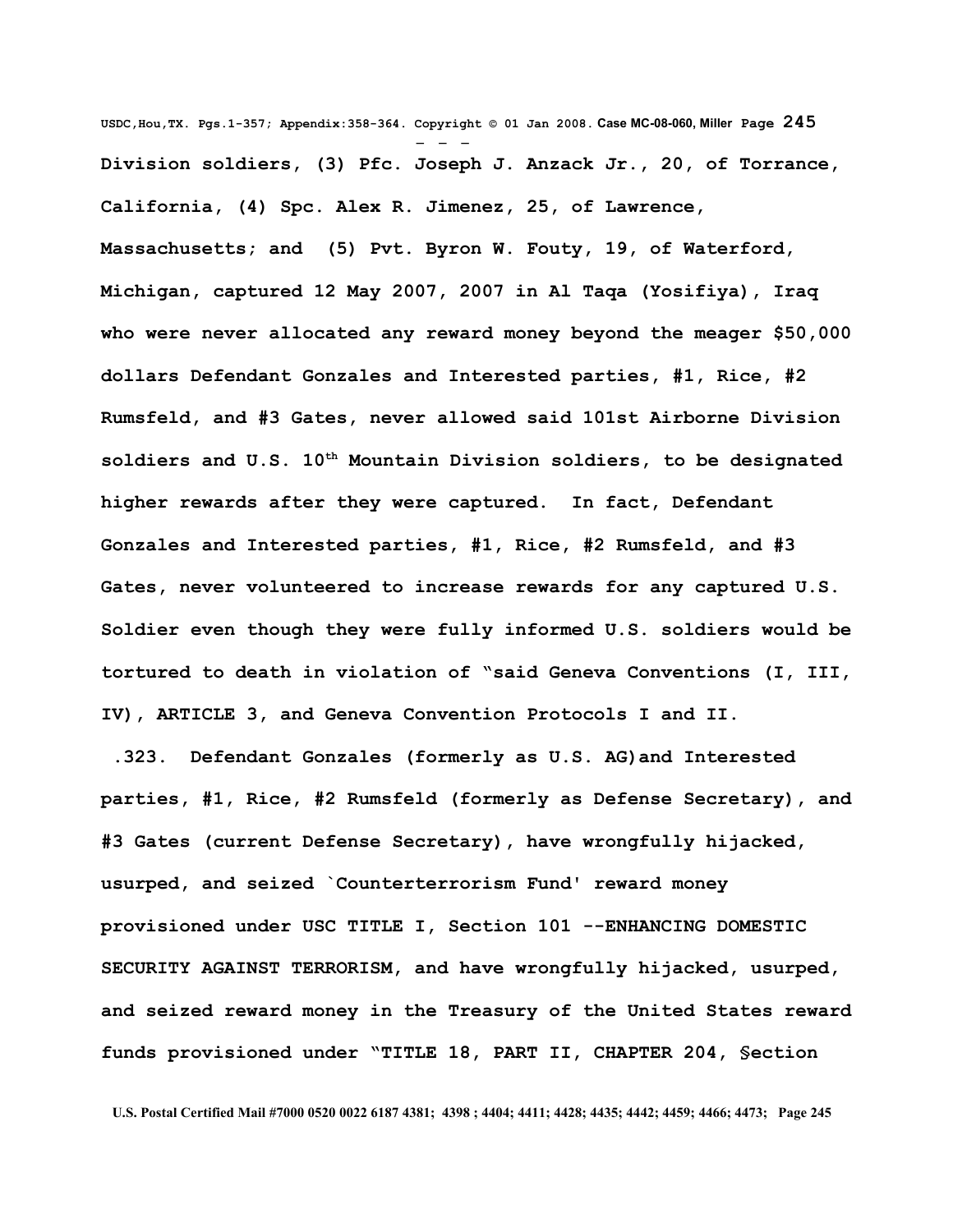**USDC,Hou,TX. Pgs.1-357; Appendix:358-364. Copyright © 01 Jan 2008. Case MC-08-060, Miller Page 246** - - - **3071 and Section 3072, and under 22 U.S.C. Section 2708 and are utilizing said reward money to perpetrate "wartime-reward-treasons" against the people of the United States and against their military forces during wartime by diverting "wartime-reward-money" to exclusively (while denying U.S. Soldiers the same reward amounts) benefit only life-safety of terrorists with \$25 million dollar rewards offered by Defendant Gonzales & Interested Parties Rice, Rumsfeld, and Gates to save terrorist lives in the Iraq and Afghanistan War theaters while denying and refusing the same and equal published \$25 million dollar "reward life-safety" to captured U.S. soldiers in violation of "said Geneva Conventions (I, III, IV), ARTICLE 3, and Geneva Convention Protocols I and II. .324. CONSPIRACY TO VIOLATE RICO AND TO VIOLATE "SAID GENEVA CONVENTIONS (I, III, IV), ARTICLE 3, AND GENEVA CONVENTION PROTOCOLS I AND II: defendant Gonzales (formerly as U.S. AG) and Interested parties, #1, Rice, #2 Rumsfeld (formerly as Defense Secretary), and #3 Gates (current Defense Secretary), have conspired with each other to violate 18 USC 1962 (c), in violation of 18 USC Section 1962(d) and maintained control of each of said conspiracies to violate 18 USC 1962 (c) with regard to said `Counterterrorism Fund' reward money provisioned under USC TITLE I, Section 101 --ENHANCING DOMESTIC SECURITY AGAINST TERRORISM, and**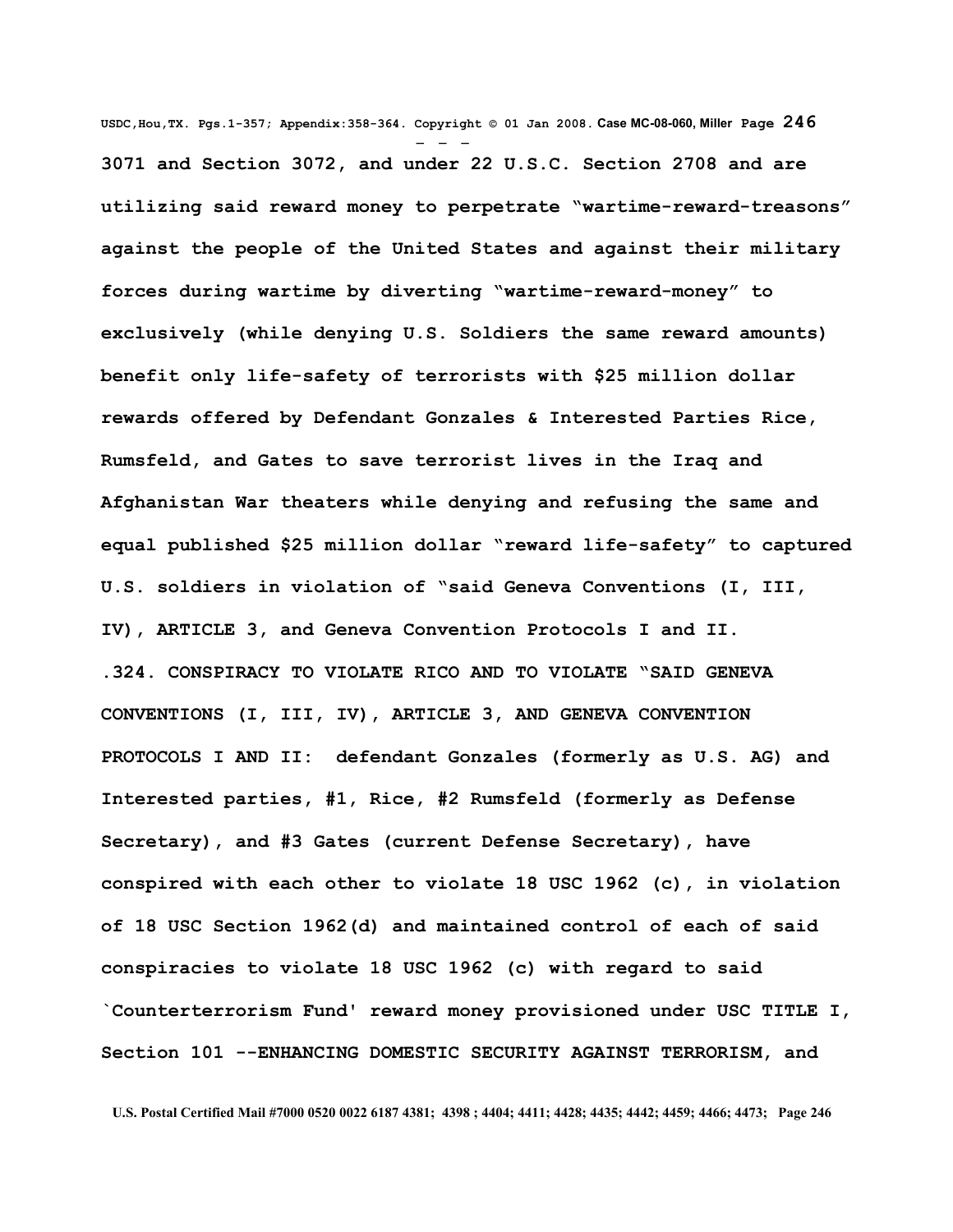**USDC,Hou,TX. Pgs.1-357; Appendix:358-364. Copyright © 01 Jan 2008. Case MC-08-060, Miller Page 247** - - - **Treasury of the United States reward funds provisioned under "TITLE 18, §ection 3071 and Section 3072, and under 22 U.S.C. Section 2708.**

 **.325. At all times relevant hereto, all Defendants -- Defendant Gonzales (formerly as U.S. AG)and Interested parties, #1, Rice, #2 Rumsfeld (formerly as Defense Secretary), and #3 Gates (current Defense Secretary) -- have attempted and conspired to violate the provisions of 18 USC Section 1962(c) and (d), by conspiring to conduct or participate, directly or indirectly, in the conduct of the affairs of said International Terrorism Racketeering Enterprises through a pattern of Racketeering activity; and further, each of the aforesaid Defendants has been and currently is a party to an unlawful agreement, and each of the aforesaid Defendants, pursuant to said agreement, has agreed, conspired, and attempted to commit two or more RICO predicate acts, directly and indirectly with regard to said `Counterterrorism Fund' reward money provisioned under USC TITLE I, Section 101 --ENHANCING DOMESTIC SECURITY AGAINST TERRORISM, and Treasury of the United States reward funds provisioned under "TITLE 18, §ection 3071 and Section 3072, and under 22 U.S.C. Section 2708.**

 **.326. As part of these conspiracies Defendant Gonzales (formerly as U.S. AG)and Interested parties, #1, Rice, #2 Rumsfeld (formerly as Defense Secretary), and #3 Gates (current Defense Secretary),**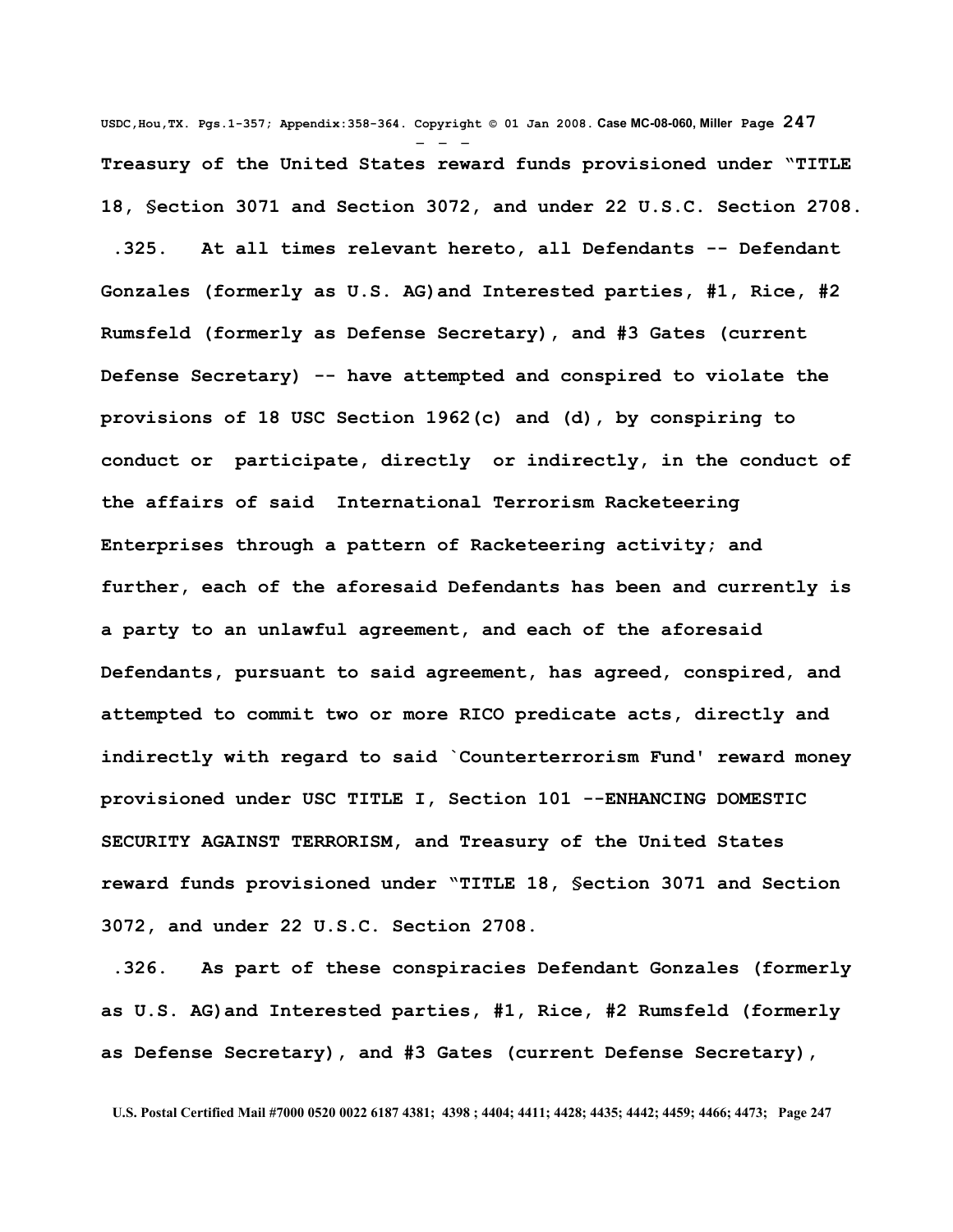**USDC,Hou,TX. Pgs.1-357; Appendix:358-364. Copyright © 01 Jan 2008. Case MC-08-060, Miller Page 248** - - **have attempted, conspired, aided, abetted, and agreed to commit multiple acts of 18 USC mail fraud and wire fraud, USC Section 1503 Obstruction of Justice, and conspired with each other to violate 18 USC 1962 (c) in violation of 18 USC Section 1962(d), as is more fully set forth herein with regard to said `Counterterrorism Fund' reward money provisioned under USC TITLE I, Section 101 --ENHANCING DOMESTIC SECURITY AGAINST TERRORISM, and Treasury of the United States reward funds provisioned under "TITLE 18, §ection 3071 and Section 3072, and under 22 U.S.C. Section 2708.**

 **.327. Defendants -- Defendant Gonzales (formerly as U.S. AG)and Interested parties, #1, Rice, #2 Rumsfeld (formerly as Defense Secretary), and #3 Gates (current Defense Secretary) - jointly and severally, conspired with each other as 1961(3) "persons" and (4) "enterprises" to violate 18 USC Sections 1961(1) (A), (B)(C),(D)(E), in 1961(5) "patterns of racketeering activity," and did violate Sections 1962 (a)(b)(c), in violation of 18 USC Section 1962(d) and maintained control of each of said conspiracies to violate 18 USC 1962 (c); and, at all times relevant hereto, Defendant Gonzales (formerly as U.S. AG)and Interested parties, #1, Rice, #2 Rumsfeld (formerly as Defense Secretary), and #3 Gates (current Defense Secretary), have attempted to violate and conspired to violate the provisions of 18 USC Sections 1962(c)(d),**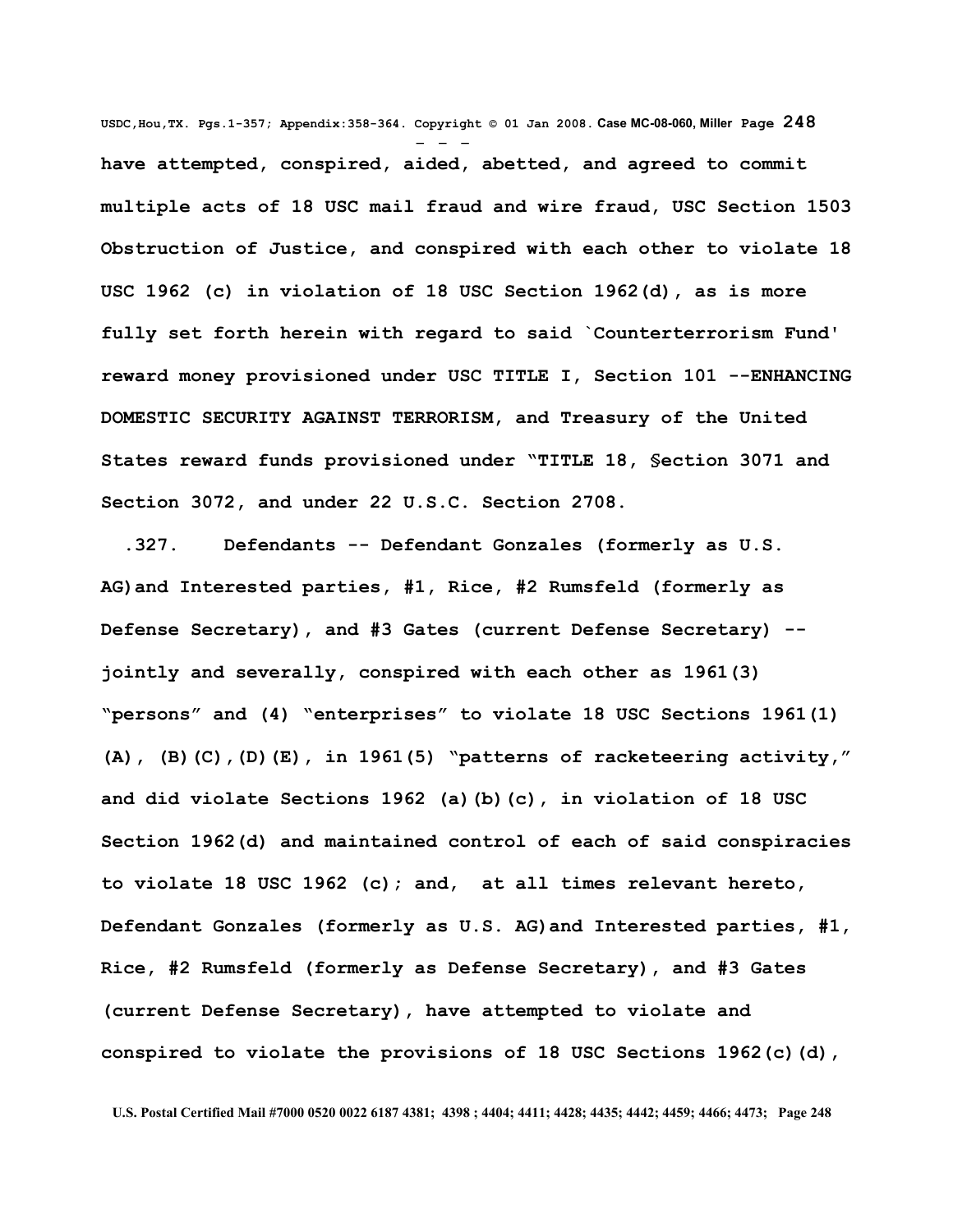**USDC,Hou,TX. Pgs.1-357; Appendix:358-364. Copyright © 01 Jan 2008. Case MC-08-060, Miller Page 249** - - **by conspiring to conduct or participate, directly or indirectly, in the conduct of the affairs of said United States wartime reward funds -- `Counterterrorism Fund' reward money provisioned under USC TITLE I, Section 101 --ENHANCING DOMESTIC SECURITY AGAINST TERRORISM, and Treasury of the United States reward funds provisioned under "TITLE 18, §ection 3071 and Section 3072, and under 22 U.S.C. Section 2708 -- Defendant Gonzales (formerly as U.S. AG)and Interested parties, #1, Rice, #2 Rumsfeld (formerly as Defense Secretary), and #3 Gates (current Defense Secretary), through a 1961(5) "pattern of Racketeering activity." Furthermore, each of the aforesaid Defendants has been and currently is a party to an unlawful agreement, and each of the aforesaid Defendants, pursuant to said agreement, has agreed to commit two or more RICO predicate acts in depredations against said `Counterterrorism Fund' reward money provisioned under USC TITLE I, Section 101 --ENHANCING DOMESTIC SECURITY AGAINST TERRORISM, and Treasury of the United States reward funds provisioned under "TITLE 18, §ection 3071 and Section 3072, and under 22 U.S.C. Section 2708 for the purpose of diverting more of said reward money to selectively benefit only terrorists, alone, and deny captured U.S. soldiers the same lifesaving opportunity represented by multi million dollar rewards to save their lives as Defendant Gonzales (formerly as U.S. AG)and**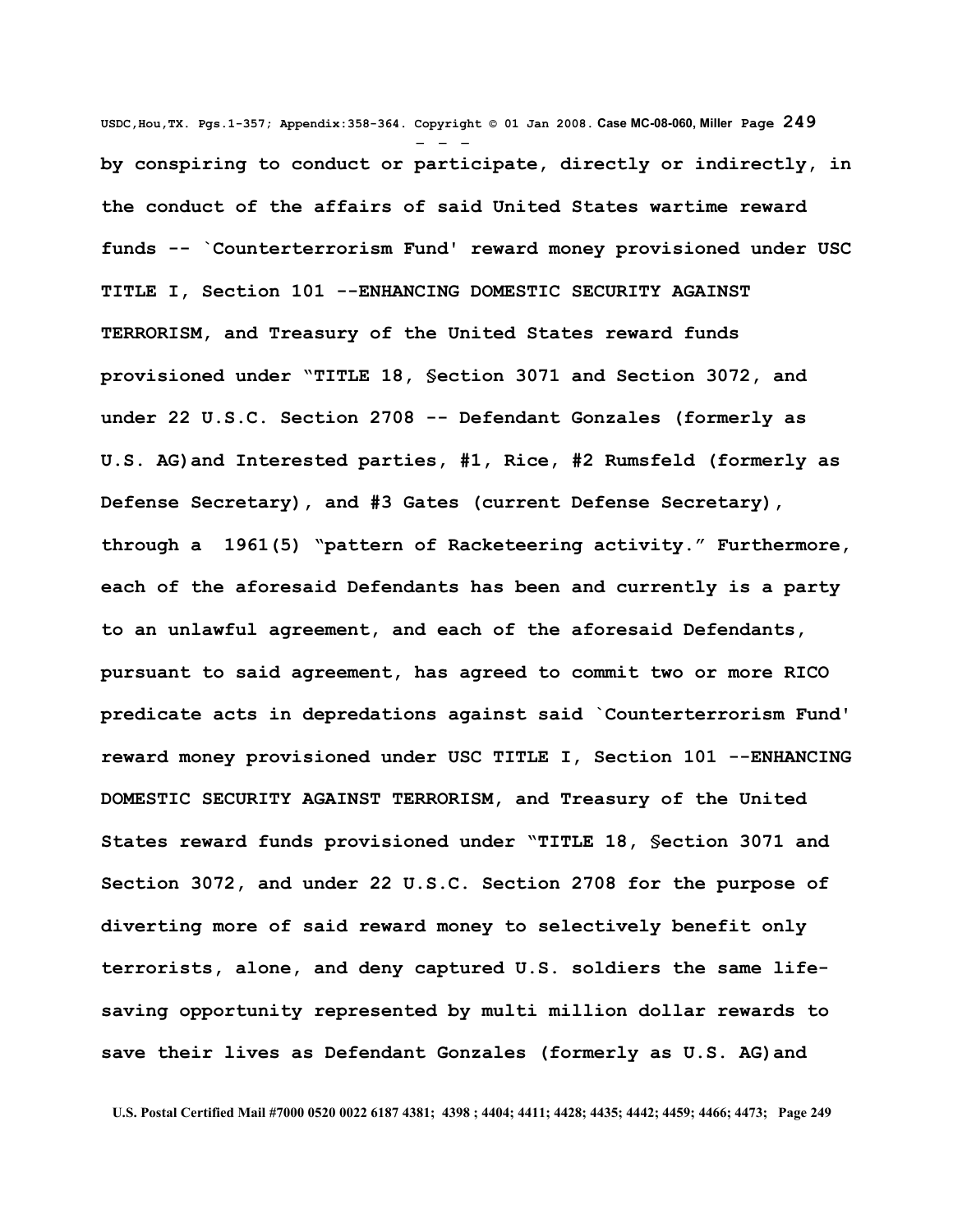**USDC,Hou,TX. Pgs.1-357; Appendix:358-364. Copyright © 01 Jan 2008. Case MC-08-060, Miller Page 250** - - - **Interested parties, #1, Rice, #2 Rumsfeld (formerly as Defense Secretary), and #3 Gates (current Defense Secretary), in their treason against the United States, conferred and are conferring exclusively upon terrorists while watching captured U.S. soldiers, denied said multi million dollar rewards, tortured to death in violation of "said Geneva Conventions (I, III, IV), ARTICLE 3, and Geneva Convention Protocols I and II, said tortures available for viewing in terrorist videos posted on the internet.**

 **SEE: USC Title 18, Section 2381 – Treason: Whoever, owing allegiance to the United States, levies war against them or adheres to their enemies, giving them aid and comfort within the United States or elsewhere, is guilty of treason and shall suffer death, or shall be imprisoned not less than five years and fined under this title but not less than \$10,000; and shall be incapable of holding any office under the United States.**

 **SEE: `Counterterrorism Fund' reward money provisioned under USC TITLE I, Section 101 --ENHANCING DOMESTIC SECURITY AGAINST TERRORISM, and Treasury of the United States reward funds provisioned under "TITLE 18, §ection 3071 and Section 3072, and under 22 U.S.C. Section 2708**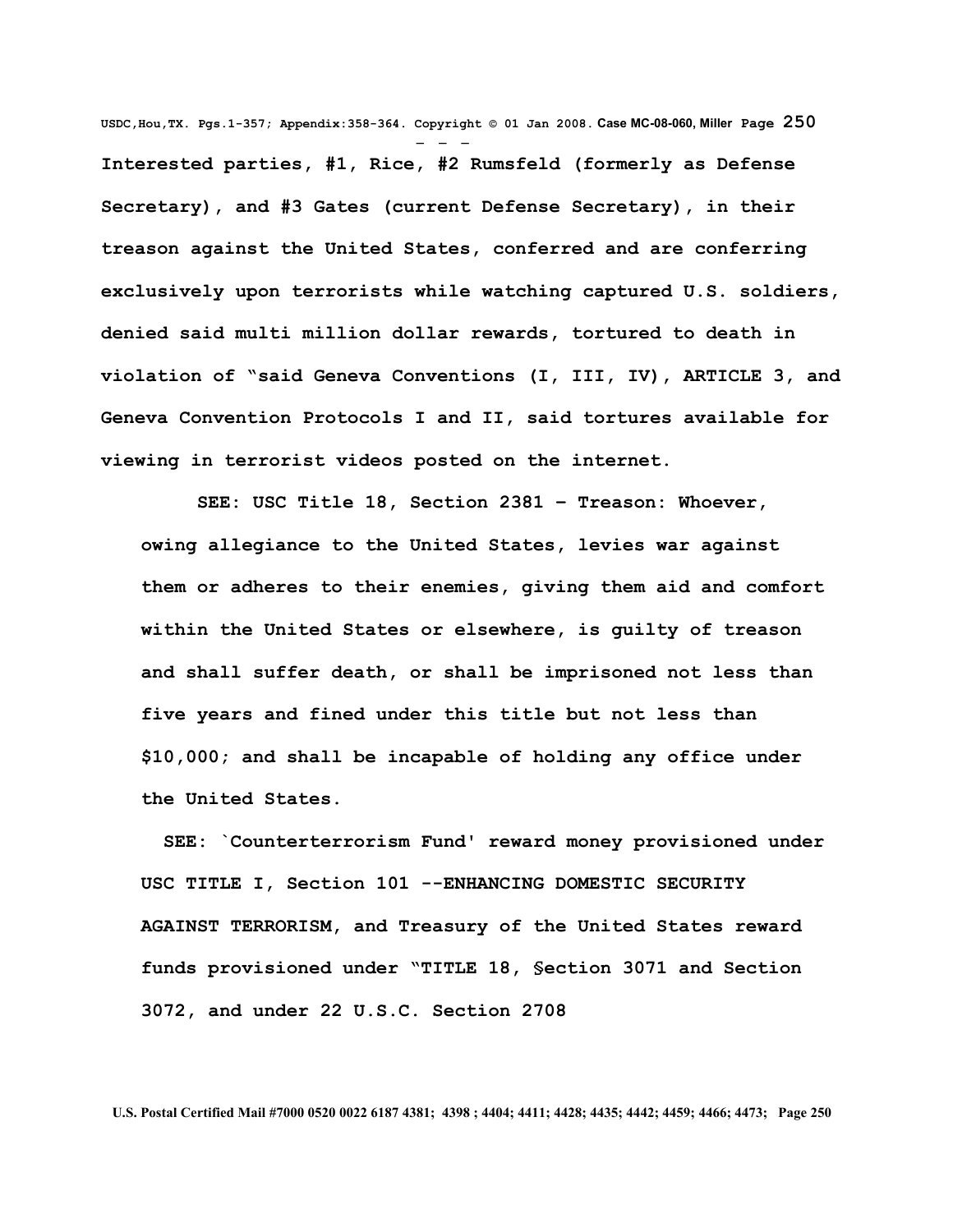**USDC,Hou,TX. Pgs.1-357; Appendix:358-364. Copyright © 01 Jan 2008. Case MC-08-060, Miller Page 251** - - - **See: The U.S. Treasury `Counterterrorism Fund' reward money provisioned under USC TITLE I, Section 101 –and under "TITLE 18, §ection 3071, Section 3072, and 22 U.S.C. Section 2708 .328. Hence, said torture murders of PFC. Kristian Vasquez Menchaca, and PFC. Thomas Tucker illustrate a culture of "Treasonable malfeasance against captured U.S. soldiers" exists in the U.S. government as it impacts and relates to U.S. government Executive Branch perpetrated violations against captured U.S. soldiers, in violation of "said Geneva Conventions (I, III, IV), ARTICLE 3, and Geneva Convention Protocols I and II, Article 3, "***violence to life and person, … murder of all kinds, mutilation, cruel treatment and torture,…"* **(quote from Article 3, Third Geneva Convention, [1949]), 100% who are torture-murdered as result of U.S. Executive Branch perpetrated and denied-ommited multi-million dollar life-saving soldier rewards embezzled & diverted from U.S. Treasury and, instead, bestowed on captured terrorist insurgents who survive capture 100% as result of receiving 200 to 500 times higher rewards than torture-murdered U.S. soldiers who were valued at \$50,000 each when captured.**

 **.329. Said \$50,000 U.S. Soldier life value versus \$25 Million Dollar Terrorist life value condition to save Terrorists while captured U.S. soldiers are torture-murdered by said "\$25 million**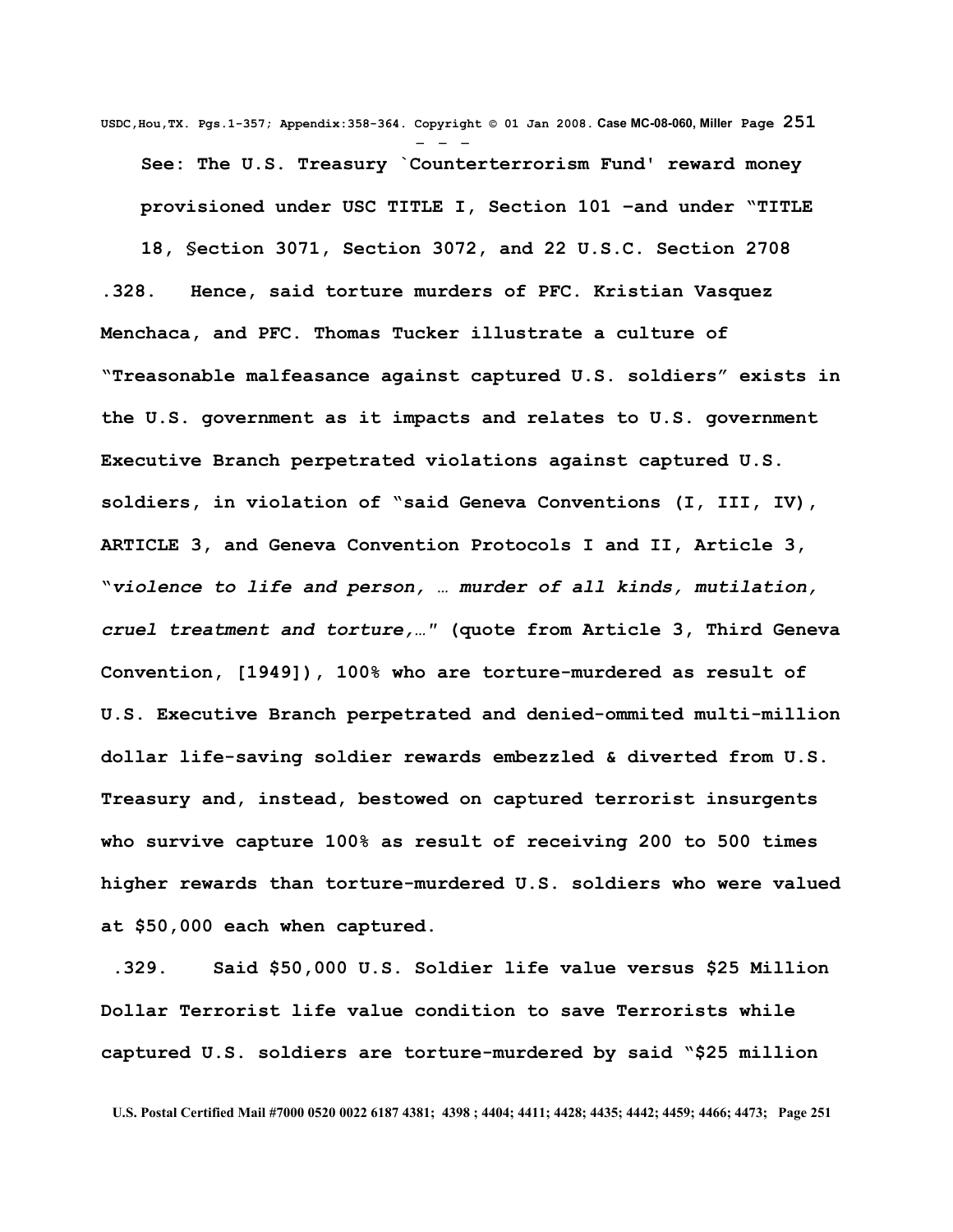**USDC,Hou,TX. Pgs.1-357; Appendix:358-364. Copyright © 01 Jan 2008. Case MC-08-060, Miller Page 252** - - **saved terrorists" is citable as an adequate causal link to treason, a crime proscribed under United States Code Tile 18, Section 2381; and, there are several conditions of Treason linked throughout the treasonable United States reward system being currently applied to the men and women in the United States military in a manner that guarantees they, in combat, they will be facing a Terrorist enemy persuaded at \$50,000 dollar reward values assigned by the United States government for U.S. soldiers, that said U.S. soldiers should be categorized by Terrorists as in a "take no prisoners" category during combat, or if captured, should be murdered or tortured to death in violation of "said Geneva Conventions (I, III, IV), ARTICLE 3, and Geneva Convention Protocols I and II according to the condition and type of small and limited \$50,000 life reward offered by the U.S. for captured U.S. soldiers. Hence, the U.S. offered "Treason" rewards interpreted as violations against captured U.S. soldiers in the United States Codes would be accurately described as follows:**

 **SEE: "USC Title 18, Section 2381, Treason**

 **"Whoever, owing allegiance to the United States, levies war against them or adheres to their enemies, giving them aid and comfort within the United States or elsewhere, is guilty of treason and shall suffer death, or shall be**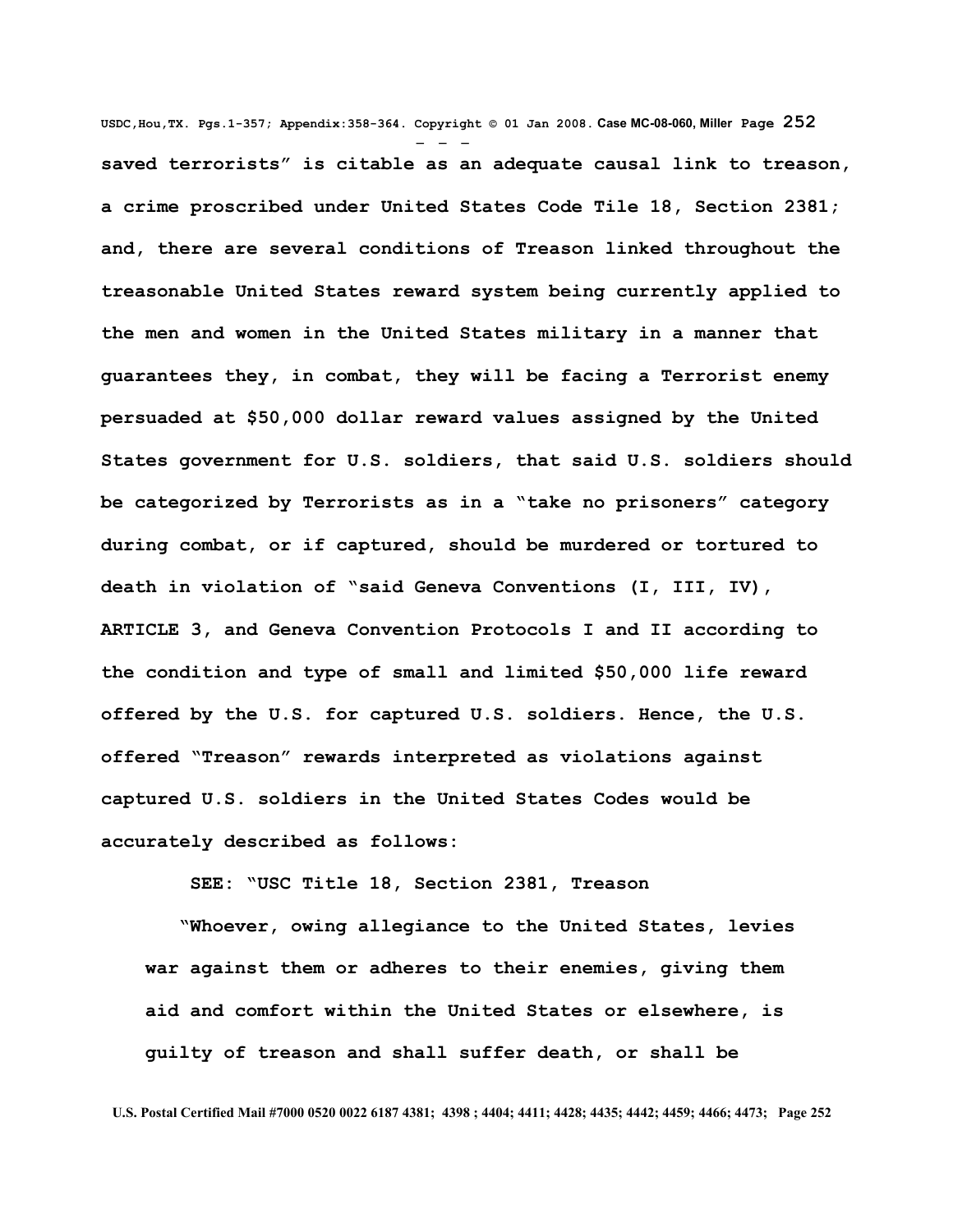**USDC,Hou,TX. Pgs.1-357; Appendix:358-364. Copyright © 01 Jan 2008. Case MC-08-060, Miller Page 253** - - **imprisoned not less than five years and fined under this title but not less than \$10,000; and shall be incapable of holding any office under the United States."**

**.330. PFC. Kristian Vasquez Menchaca, and PFC. Thomas Tucker, were both captured by anti U.S. insurgent terrorist militia, during June 2006, at Yosifiya, Iraq and tortured to death in violation of United States Codes and in violation of in violation of "said Geneva Conventions (I, III, IV), ARTICLE 3, and Geneva Convention Protocols I and II as a consequence regarding (#1) "reward denials" by Gonzales and Secretary of State Rice of U.S. Treasury counterterrorism funds provisioned and intended for captured U.S. soldier life-saving rewards under United States Code, Title 1, Title 18, Title 22, (and so-forth in the U.S. Code), but diverted by Attorney General Gonzales and Secretary of State Rice to, instead, save al Shura and al Queda Terrorist beneficiaries of said embezzled and diverted U.S. soldier reward Funds and (#2) said money-laundering-reward-diversions by Gonzales-Rice from U.S. soldier reward funds, thereby denying U.S. Soldier Prisoners of War reward money and thereby causing their deaths, is wrongful when said counterterrorism reward funds are diverted alternatively to selectively provide life-saving rewards to terrorists, said money embezzled from U.S. soldier reward money provisioned under United**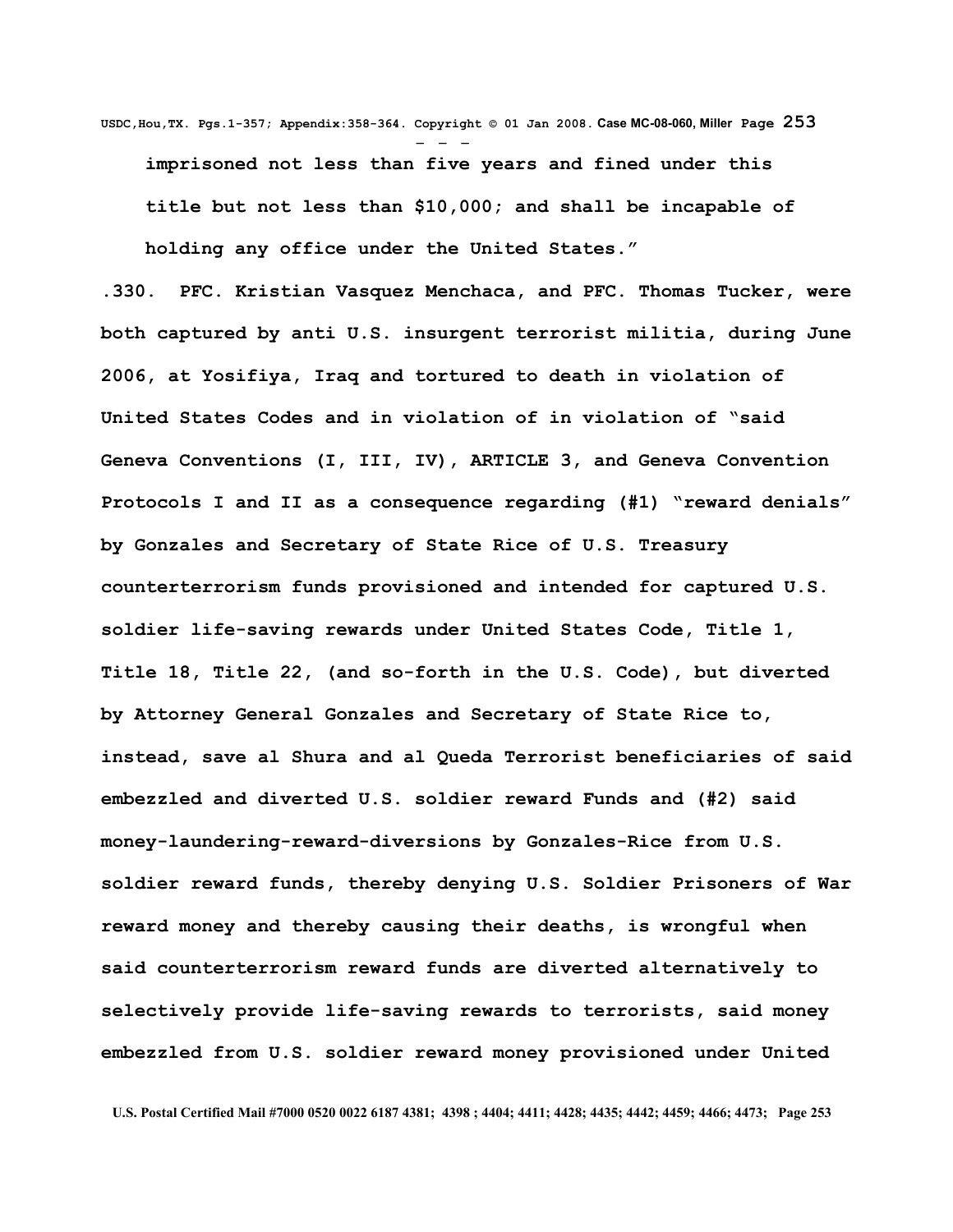**USDC,Hou,TX. Pgs.1-357; Appendix:358-364. Copyright © 01 Jan 2008. Case MC-08-060, Miller Page 254** - - - **States Code, Title 1, Title 18, Title 22, (and so-forth in the U.S. Codes), and (#3) said "treasonable reward refusals" thereby denying rewards from U.S. Treasury soldier reward funds to U.S. Soldiers held as Prisoners of War, thereby causing and establishing obvious causal links to their torture-deaths, in violation of "said Geneva Conventions (I, III, IV), ARTICLE 3, and Geneva Convention Protocols I and II, as U.S. Treasury soldier reward funds were wrongfully & corruptly administered by Former Attorney General Gonzales and current Secretary of State Condoleeza Rice provisioned under United States Code, Title 1, Title 18, Title 22, (and soforth in the U.S. Code).**

**SEE: "Convention (III) relative to the Treatment of Prisoners of War. Adopted on 12 August 1949 by the Diplomatic Conference for the Establishment of International Conventions for the Protection of Victims of War, held in Geneva from 21 April to 12 August, 1949.** *Entered into force 21 October 1950. Part I: General Provisions. . . Article 3… [1]. . . the following acts are and shall remain prohibited at any time and in any place whatsoever with respect to the above-mentioned persons: violence to life and person, in particular murder of all kinds, mutilation, cruel treatment and torture…"*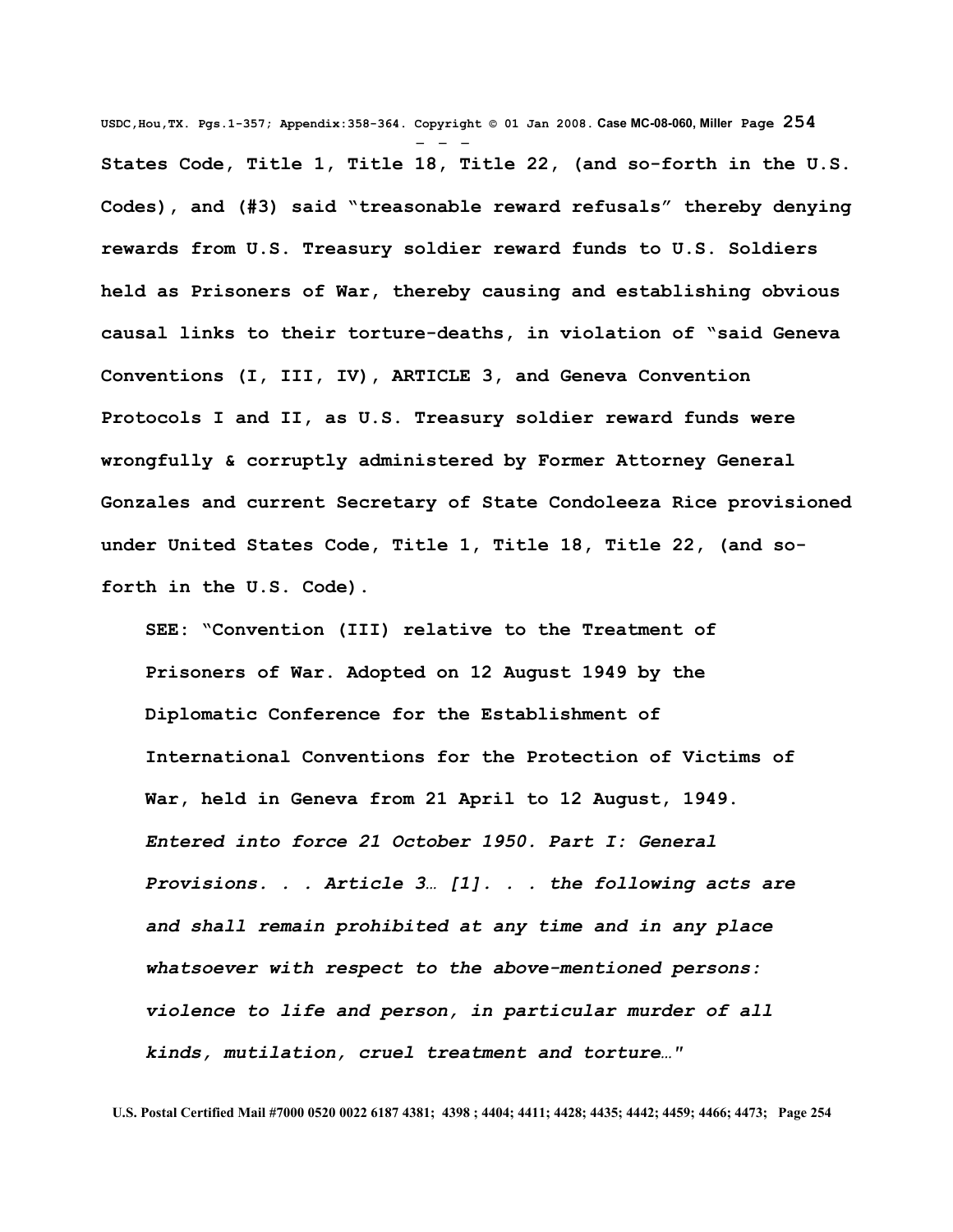**USDC,Hou,TX. Pgs.1-357; Appendix:358-364. Copyright © 01 Jan 2008. Case MC-08-060, Miller Page 255**

- - -

**.331. As a consequence of the foregoing, the behavior of Attorney General Alberto Gonzales and Secretary of State Condoleeza Rice was perpetrated and consummated as unlawful conduct that was and is in violation of USC Title 18, Section 1961, Section 1503, "USC Title 18, Section 2381, Treason and so forth and in violation of "said Geneva Conventions (I, III, IV), ARTICLE 3, and Geneva Convention Protocols I and II.**

**.332. Interested Party John Snow, Treasury Secretary, signed off on said Gonzales-Rice \$77 to \$87 million dollar diversions of U.S. Treasury money until July 3, 2006, during the time when many of said diverted \$77 to \$87 million dollar money transfers, through wrongful reward payments, were made related to the U.S. state Department internet site** *"Rewards for Justice, Washington, D.C.20522-0303"* **establishing an adequate causal link to save the lives of captured terrorists and thereby, instead, by treasonable contrast, said diverted life saving rewards were denied as proffered rewards to PFC. Kristian Vasquez Menchaca, and PFC. Thomas Tucker, and said diverted life saving rewards were diverted out of the U.S. Treasury to save the lives of said terrorist insurgents –** *"Hamsiraji Marusi Sali, Statement by DCM Joseph Mussomeli.\$1 million paid for the information that led to Sali's location, \$1 million dollars paid for information that led capture*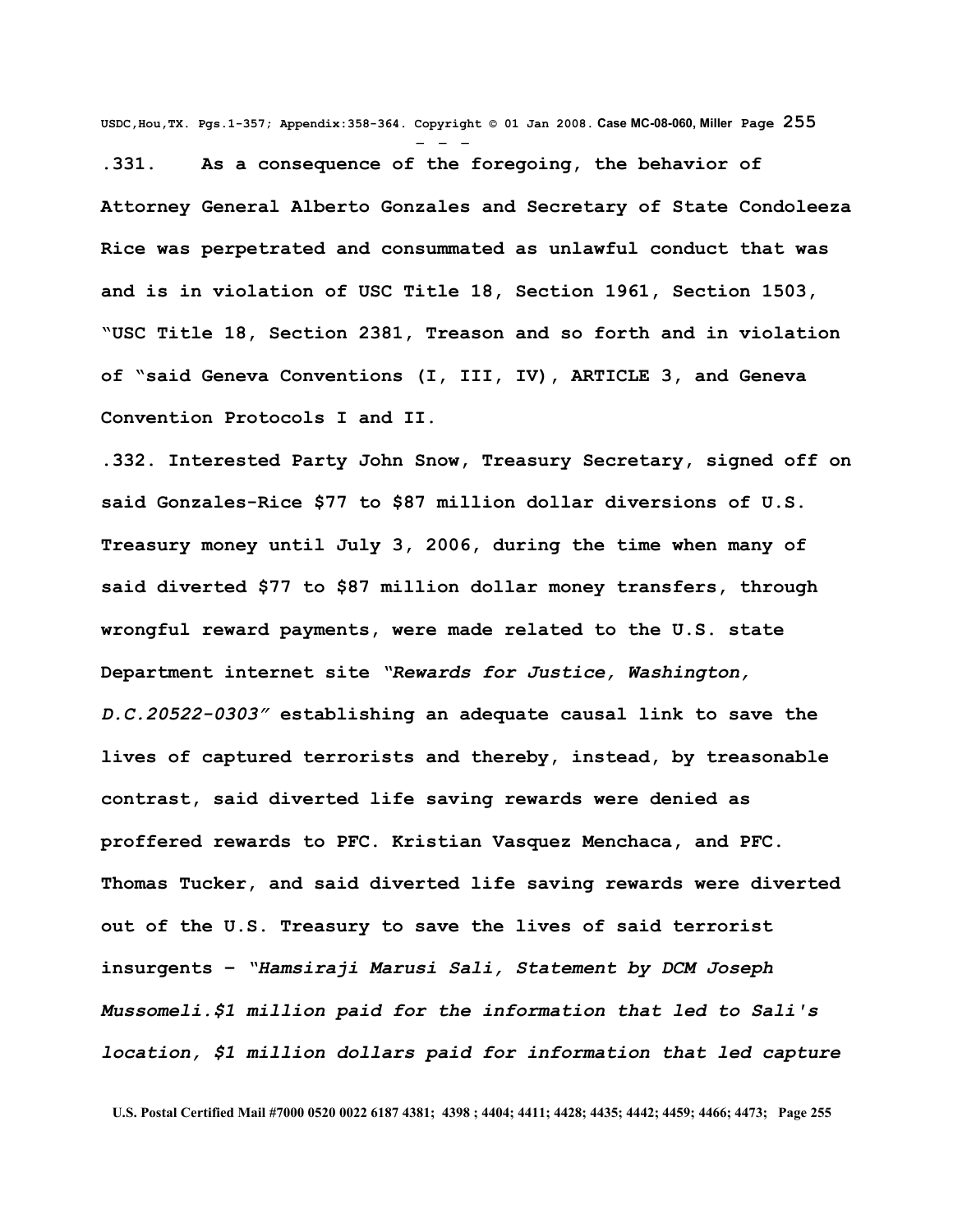**USDC,Hou,TX. Pgs.1-357; Appendix:358-364. Copyright © 01 Jan 2008. Case MC-08-060, Miller Page 256** - - *of Muhammad Zimam Abd al-Razzaq al-Sadun; \$1 million paid for the information that led to capture of Muhsin Khadr al-Khafaji"* **-- in a manner that aided and abetted Gonzales-Rice to achieve and consummate discriminatory violations of the equal protection clauses under Article 11 in violation of "said Geneva Conventions (I, III, IV), ARTICLE 3, and Geneva Convention Protocols I and II and aided and abetted Gonzales-Rice to achieve and consummate discriminatory violations of Amendment Fourteen of the U.S. Constitution; and, thereby, said Gonzales-Rice manipulative and diverted reward denials and Gonzales-Rice reward embezzlement diversions of U.S. Treasury money were aided and abetted by Interested Party John Snow, Secretary of the Treasury, who could have refused to sign off as part of the Gonzales-Rice violations of U.S. RICO Act and refused to sign off as part of the Gonzales-Rice violations of The Third Geneva Convention, which reward embezzlement diversions, USC Title 18, Section 1956 - Laundering of monetary instruments, identified as said "Title 1, Title 18, and Title 22" provisioned reward monetary instruments or "funds" from the United States Treasury (a place) in the United States to or through "a place outside the United States," (A) with the intent to promote the carrying on of specified unlawful activity, that directly resulted as causal links to the torture deaths of Pfc.**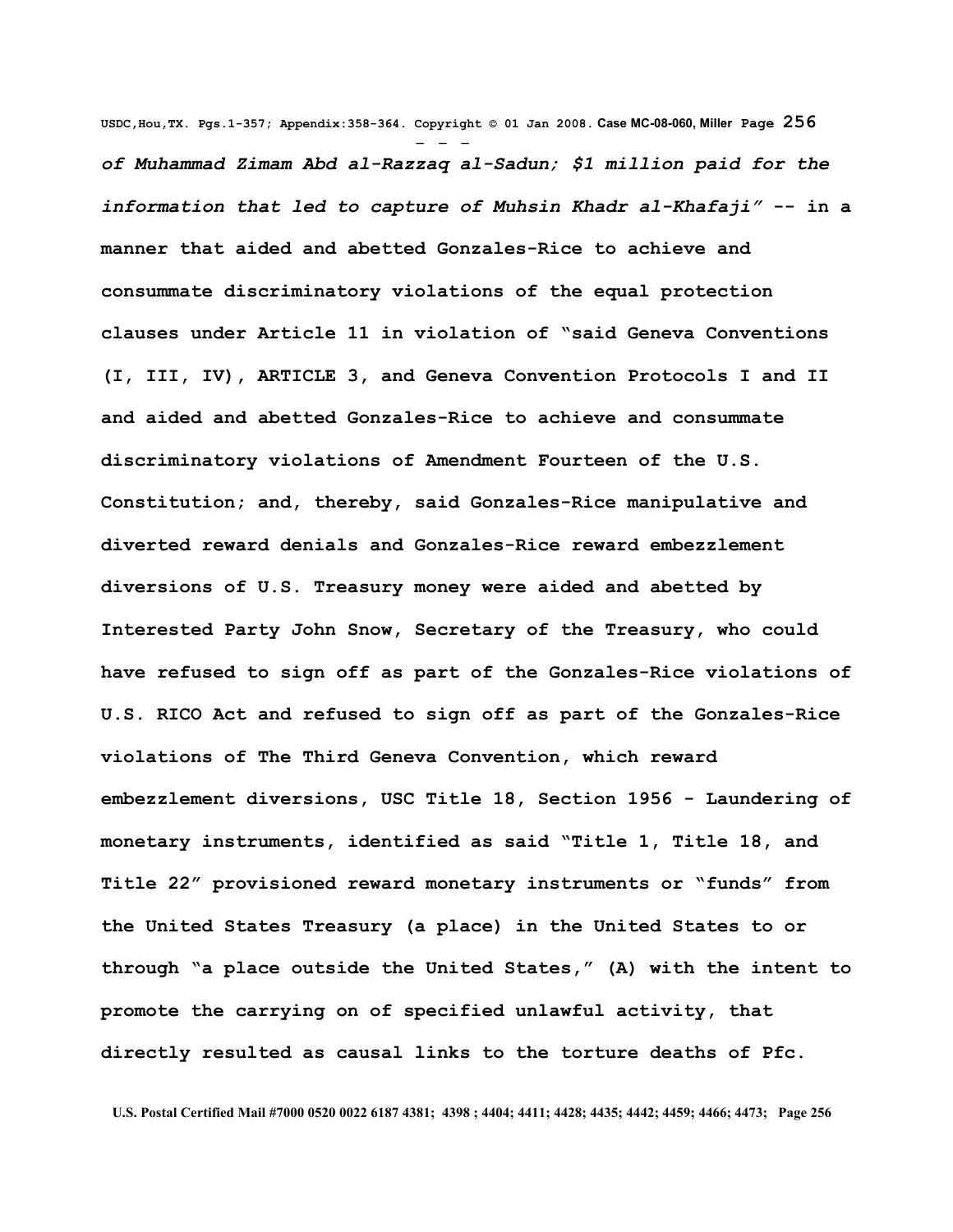**USDC,Hou,TX. Pgs.1-357; Appendix:358-364. Copyright © 01 Jan 2008. Case MC-08-060, Miller Page 257** - - - **Kristian Menchaca, age 23, of Houston, Texas , Pfc. Thomas L. Tucker, age 25, of Madras, Ore., captured 16 June 2006 at Yosifiya, Iraq, said "directly resulted in causal links to torture deaths" in violation of "USC TITLE 18, Section 1961, RICO Act, et.seq., & RICO predicates: (1) "USC TITLE 18, Section 2339A. Providing material support to terrorists, (2) "USC Title 18, Section 2332b. Acts of terrorism transcending national boundaries…," (3) "USC, Title 18, Section 2332b (g)(5)(B)…" (4) "USC, Title 18, Section 1114. Protection of officers and employees of the United States…" (5) "USC Title 18, Section 1116. Murder or manslaughter of foreign officials, official guests, or internationally protected persons…" which were discriminatory violations of the protection clauses under Article 11 in violation of "said Geneva Conventions (I, III, IV), ARTICLE 3, and Geneva Convention Protocols I and II.**

 **.333. In essence, Interested Party John Snow should have noted that he would become part of said Gonzales-Rice diversions of U.S. Treasury money directly related to said Gonzales-Rice denial of said reward money to save the lives of PFC. Kristian Vasquez Menchaca, and PFC. Thomas Tucker who were tortured to death as a consequence of said reward diversions of said "Title 1, Title 18, and Title 22" provisioned reward monetary instruments or funds from**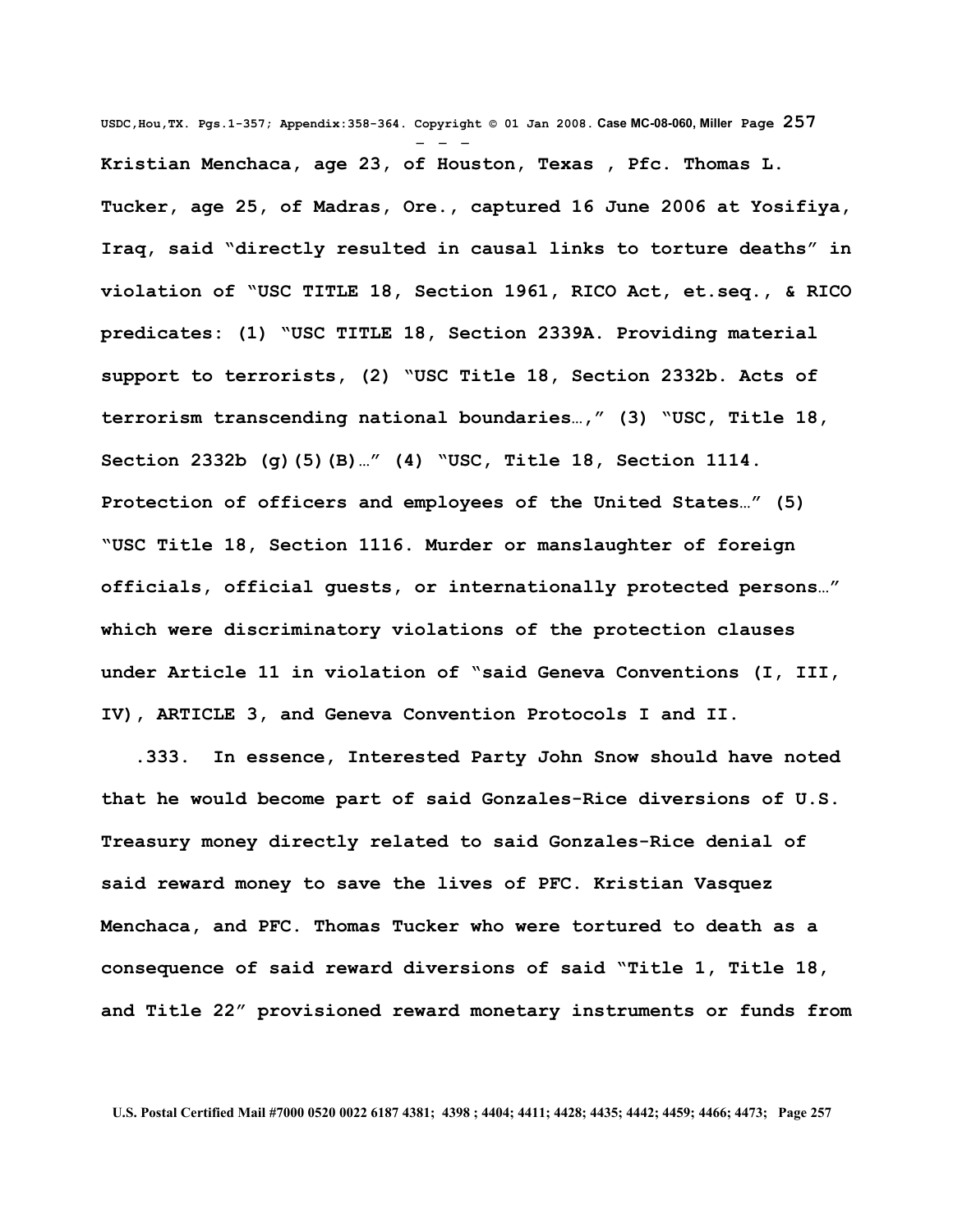**USDC,Hou,TX. Pgs.1-357; Appendix:358-364. Copyright © 01 Jan 2008. Case MC-08-060, Miller Page 258** - - **the United States Treasury (a place) in the United States to or through "a place outside the United States."**

 **.334. Interested Party Henry Paulson has been United States Secretary of the Treasury since July 3, 2006 and signed off on said Gonzales-Rice \$77 to \$87 million dollar diversions of U.S. Treasury money, during the time when many of said diverted \$77 to \$87 million dollar money transfers through wrongful reward payments were made from the U.S. state Department internet site** *"Rewards for Justice, Washington, D.C.20522-0303"* **to save the lives of captured terrorists and thereby, instead, denied said diverted life saving rewards to Pfc. Joseph J. Anzack Jr., age 20, of Torrance, California were transacted out of the U.S. Treasury in a manner that aided and abetted Gonzales-Rice in discriminatory violation of the equal protection clauses under Article 11 of The Third Geneva Convention and in discriminatory violation of Amendment Fourteen of the U.S. Constitution and thereby said manipulative and diverted reward denials and diversions of U.S. Treasury money were aided and abetted by Interested Party Henry Paulson, Secretary of the Treasury, who could have refused to sign off as part of the Gonzales-Rice violations of U.S. RICO Act and The Third Geneva Convention, which reward diversions directly caused and resulted in the torture death of U.S. 10th Mountain Division soldier, Pfc.**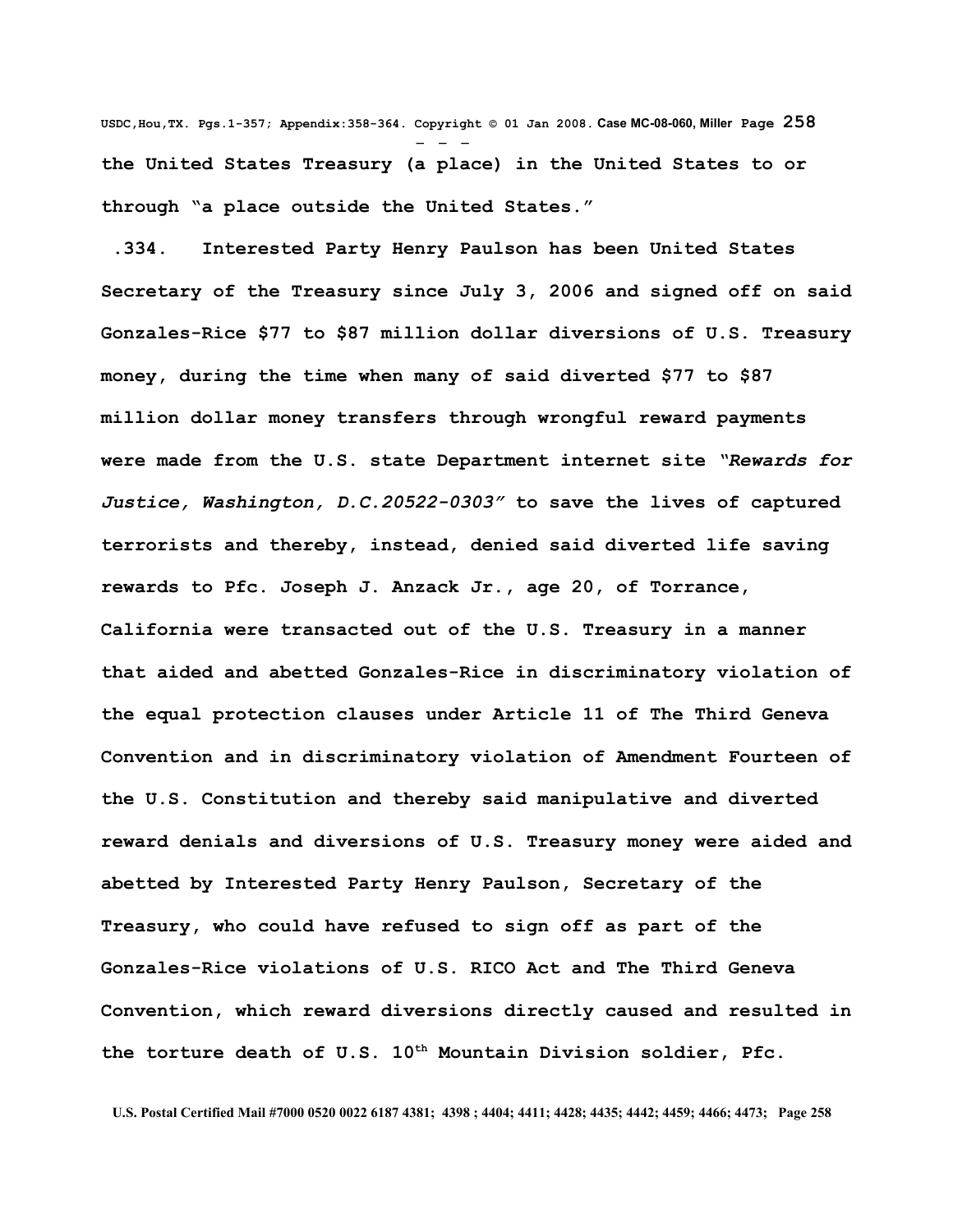**USDC,Hou,TX. Pgs.1-357; Appendix:358-364. Copyright © 01 Jan 2008. Case MC-08-060, Miller Page 259** - - - **Joseph J. Anzack Jr., age 20, of Torrance, California, captured 12 May 2007 by terrorist forces in Al Taqa, Iraq and tortured to death as a consequence of said reward diversions.**

 **.335. In essence, Interested Party Henry Paulson, Secretary of the Treasury, should have noted that he would repeat wrongdoings, like Treasury Secretary John William Snow, and would become part of said Gonzales-Rice diversions of U.S. Treasury money directly related to said Gonzales-Rice denial of said reward money to save the life of U.S. 10th Mountain Division soldier, Pfc. Joseph J. Anzack Jr., age 20, of Torrance, California, who was tortured to death as a consequence of said reward diversions of said "Title 1, Title 18, and Title 22" provisioned reward monetary instruments or funds from the United States Treasury (a place) in the United States to or through "a place outside the United States."**

**SEE: Rewards for Justice, Washington, D.C.20522-0303, 1-800-877-**

**3927; [RFJ@state.gov](mailto:RFJ@state.gov) site<http://www.rewardsforjustice.net/> .336. Interested Party John Snow, U.S. Treasury Secretary from 3 February 2003, to 3 July 2006 signed off on Attorney General Gonzales's and Secretary Rice's wrongfully transported, transmited, or transfered, said "Title 1, Title 18, and Title 22" provisioned reward monetary instruments or funds from the United States**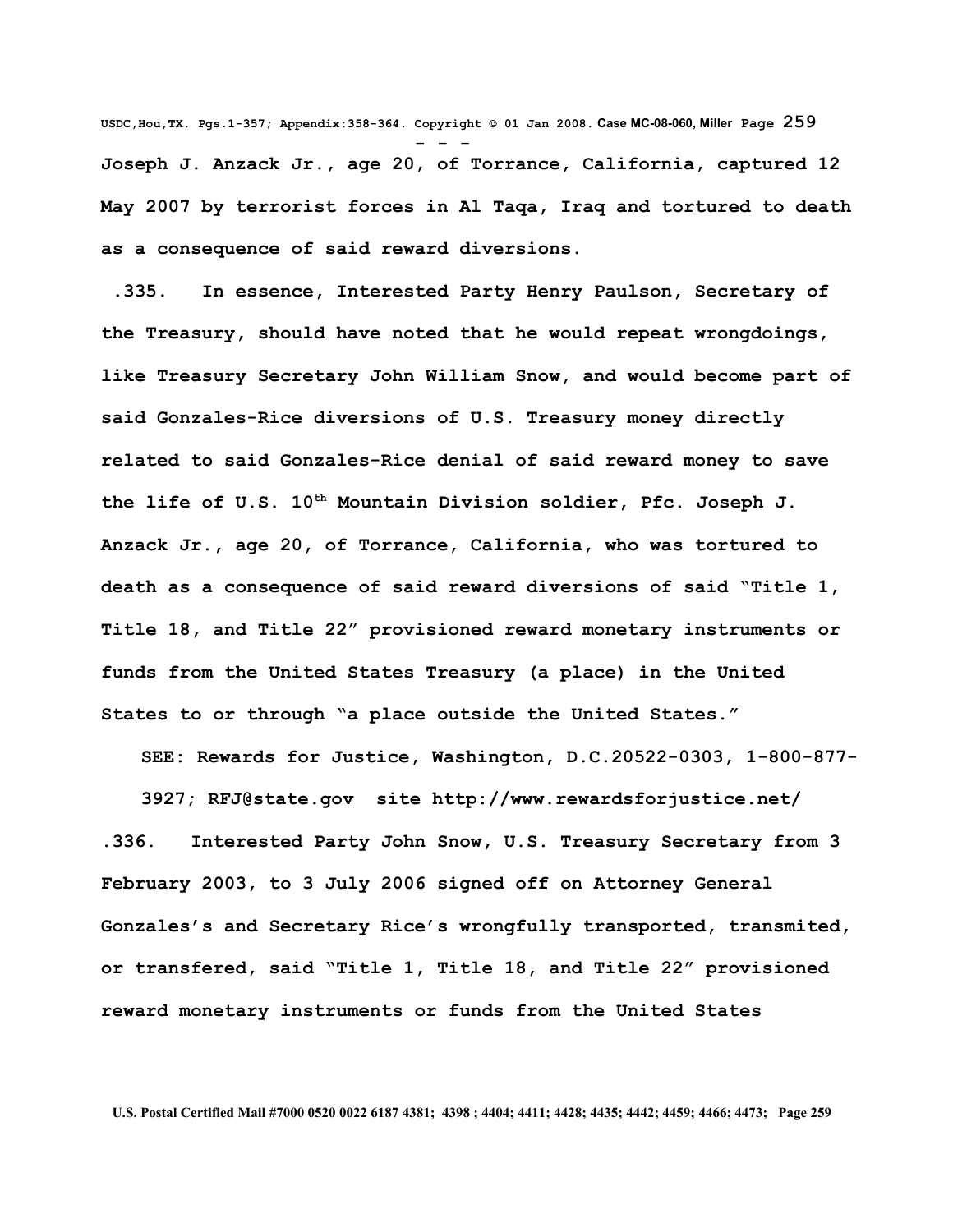**USDC,Hou,TX. Pgs.1-357; Appendix:358-364. Copyright © 01 Jan 2008. Case MC-08-060, Miller Page 260** - - - **Treasury (a place) in the United States to or through "a place outside the United States."**

**SEE: Rewards for Justice, Washington, D.C.20522-0303, 1-800-877-**

**3927; [RFJ@state.gov](mailto:RFJ@state.gov) site<http://www.rewardsforjustice.net/> .337. Interested Party Henry Paulson Jr. took office as United States Treasury Secretary on July 3, 2006 and as Treasury Secretary, signed off on several of Attorney General Gonzales's and Secretary Rice's wrongfully transported, transmited, or transfered, said "Title 1, Title 18, and Title 22" provisioned reward monetary instruments or funds from the United States Treasury (a place) in the United States to or through "a place outside the United States."**

**SEE: Rewards for Justice, Washington, D.C.20522-0303, 1-800-877-**

**3927; [RFJ@state.gov](mailto:RFJ@state.gov) site<http://www.rewardsforjustice.net/> .338. As a consequence of the foregoing described activity, Defendant Alberto Gonzales and Interested Party Condoleeza Rice did conspire to violate USC Title 18, Section 1962 (c) and did consummate said conspiracies of USC Title 18, Section 1962 (d) by acting together, in concert, denying, refusing, and diverting said `Counterterrorism Fund' of United States Code, Title 1, §ection 101, money in the United States Treasury, away from payment of U.S. Congress intended meaningful rewards to save the lives of captured U.S. Soldiers held as Prisoners of War, in Iraq / Afghanistan, and,**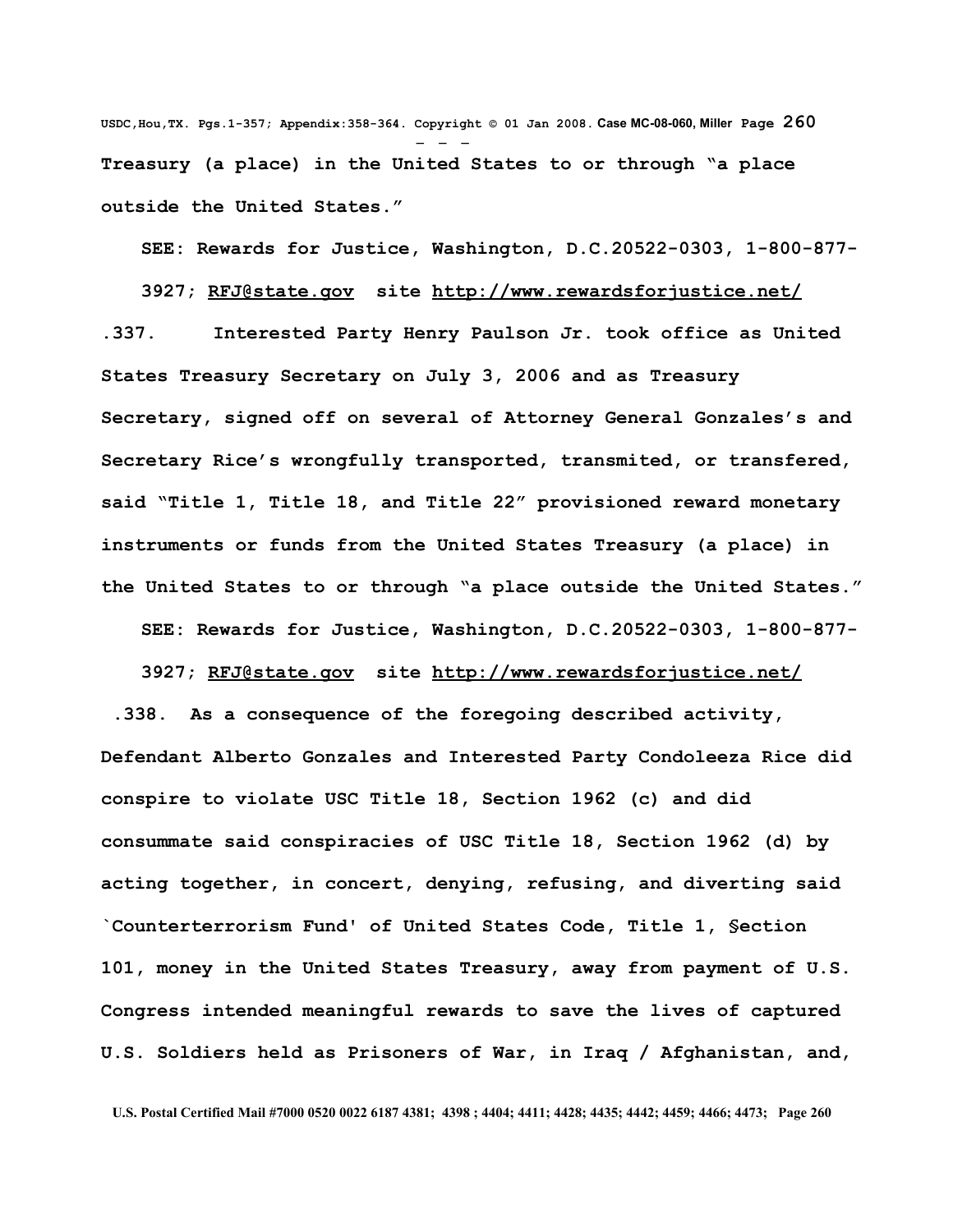**USDC,Hou,TX. Pgs.1-357; Appendix:358-364. Copyright © 01 Jan 2008. Case MC-08-060, Miller Page 261** - - **instead, Defendant Alberto Gonzales and Interested Party Condoleeza Rice wrongfully misused said 'Counterterrorism Fund' of United States Code, Title 1, Section 101, in the United States Treasury, exclusively as multi-million dollar rewards, up to \$25 million dollars, to exclusively and selectively save the lives of terrorists listed at "Rewards for Justice, Washington, D.C.20522- 0303 . . .<http://www.rewardsforjustice.net/>," and so forth, and did proclaim said multi-million dollar rewards at "Rewards for Justice, Washington, D.C.20522-0303 . . .**

**<http://www.rewardsforjustice.net/>," up to \$25 million dollars, to save the lives of the very terrorists and terrorist groups who tortured-to-death captured U.S. Soldiers held as Prisoners of War, in violation of "said Geneva Conventions (I, III, IV), ARTICLE 3, and Geneva Convention Protocols I and II who were denied and refused the same said multi-million dollar rewards provisioned by Gonzales–Rice to save the lives of the same terrorists who tortured said U.S. Soldiers held as Prisoners of War to death.**

**SEE: Rewards for Justice, Washington, D.C.20522-0303, 1-800-877- 3927; [RFJ@state.gov](mailto:RFJ@state.gov) site<http://www.rewardsforjustice.net/> .339. As reported by CNN, NBC, CBS, British Broadcasting Corp. (BBC) and world news media during June of 2006: after capture in Yosifiya, Iraq, of PFC. Kristian Vasquez Menchaca, and PFC. Thomas**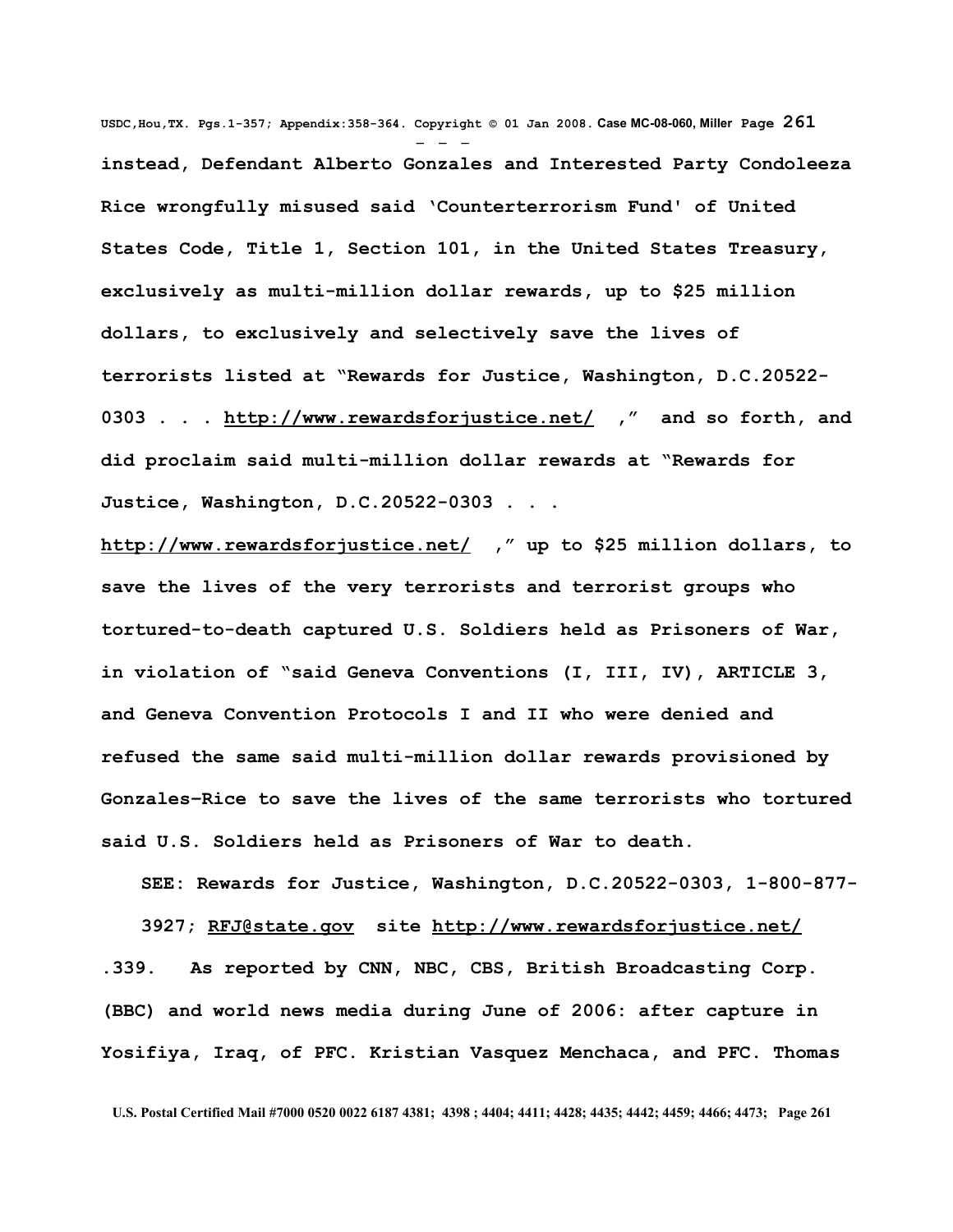**USDC,Hou,TX. Pgs.1-357; Appendix:358-364. Copyright © 01 Jan 2008. Case MC-08-060, Miller Page 262** - - - **Tucker, by anti U.S. insurgent terrorist militia, Defendant Alberto Gonzales, Interested Party Condoleeza Rice, Interested Party Donald Rumsfeld, and others in the U.S. government did advertise that the U.S. government would pay \$50,000 rewards for information leading to the recovery of PFC. Kristian Vasquez Menchaca, and PFC. Thomas Tucker, alive. On 20 June 2006, U.S. military sources reported that the bodies believed to be Tucker and Menchaca were found in Youssifiyah, tortured to death in a very barbaric manner in violation of "said Geneva Conventions (I, III, IV), ARTICLE 3, and Geneva Convention Protocols I and II.**

**.340. During this same time period of June 2006, Defendant Alberto Gonzales, Interested Party Condoleeza Rice, Interested Party Donald Rumsfeld, and others in the U.S. government were offering rewards of \$5,000,000 that were one hundred time higher than the \$50,000 Gonzales-Rice,-Rumsfeld were offering for PFC. Kristian Vasquez Menchaca, and PFC. Thomas Tucker, alive. Gonzales-Rice were offering Up to \$5 Million Reward for Zulkifli bin Hir (aka) Marwan; Up to \$5 Million Reward for Ramadan Abdullah , Mohammad Shallah, Mohammed Ali Hamadei; Up to \$1 Million Reward for Atiyah Abd al-Rahman; Abu Jihad al-Masri (lead murderer of Christian Menchaca & Thomas Tucker, Al Masri acting in concert and together with U.S. Defendants, Rice, Gonzales, Rumsfeld, members of the Republican**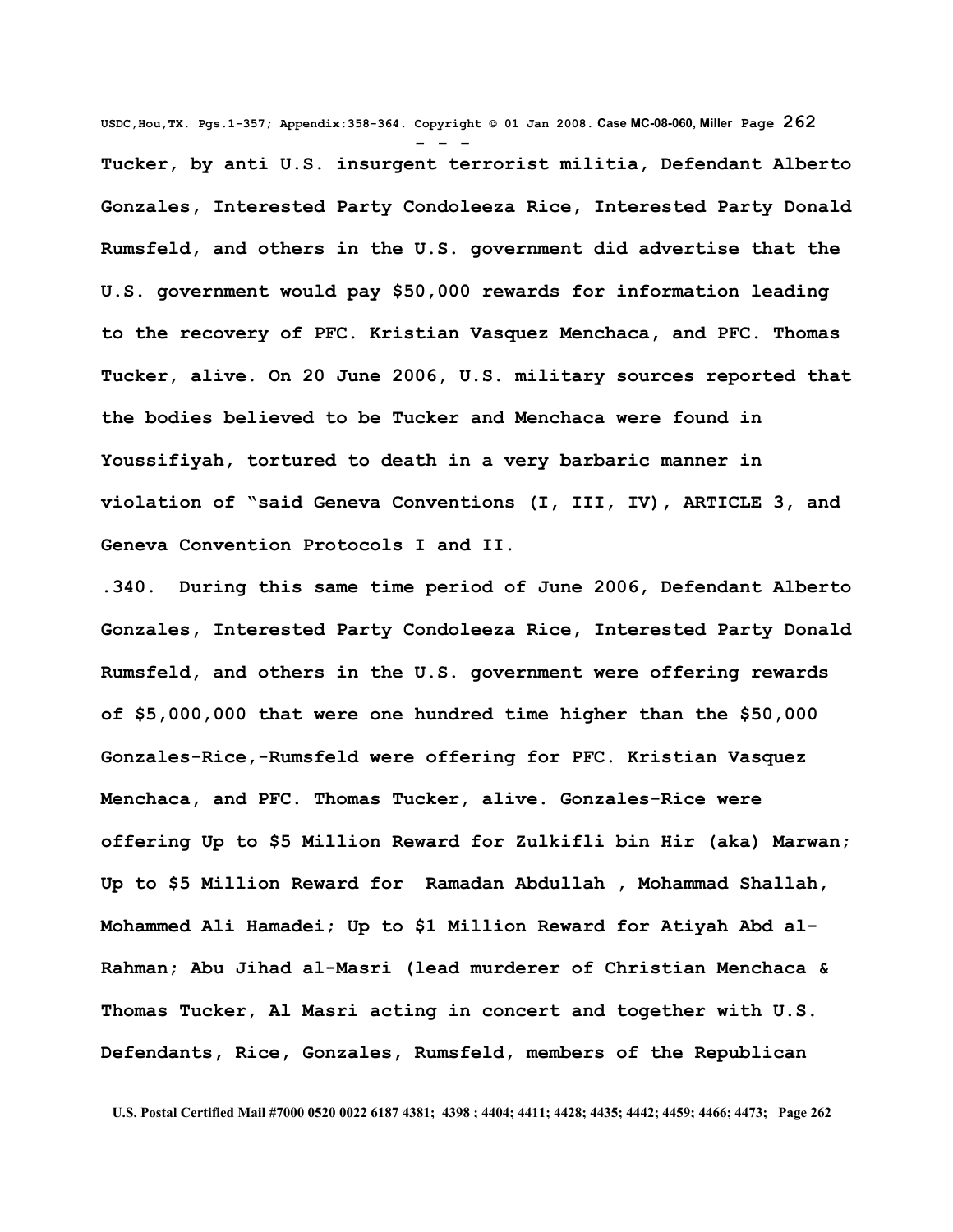**USDC,Hou,TX. Pgs.1-357; Appendix:358-364. Copyright © 01 Jan 2008. Case MC-08-060, Miller Page 263** - - - **Party); Up to \$1 Million Reward for Abu Ayyub al-Masri, Abd al Hadi al-Iraqi; Up to \$1 Million Reward for Adam Yahiye Gadahn ; Up to \$1 Million Reward for Umar Patek (aka) Umar Kecil;** 

**Up to \$10 Million Reward for Dulmatin (aka) Amar Usman ; Up to \$5 Million Reward for Abderraouf Jdey Faker Boussora.**

**SEE: Rewards for Justice, Washington, D.C. 20522-0303,**

**USA. (1-800-877-3927) [RFJ@state.gov](mailto:RFJ@state.gov) ;**

**<http://www.rewardsforjustice.net/>**

**SEE: Kristian Menchaca**

## **[http://en.wikipedia.org/wiki/Kristian\\_Menchaca](http://en.wikipedia.org/wiki/Kristian_Menchaca)**

 **.341. Gonzales–Rice, did directly, in selective discrimination and in discriminatory violation of "said Geneva Conventions (I, III, IV), ARTICLE 3, and Geneva Convention Protocols I and II and in discriminatory violation of the equal protection clause of United States Constitution, Amendment Fourteen, directly (virtually same as "hands on") cause the "mutilation, torture, and murders" of captured U.S. Soldiers, in violation of "said Geneva Conventions (I, III, IV), ARTICLE 3, and Geneva Convention Protocols I and II, held as Prisoners of War by denying, refusing, and diverting U.S. Treasury reward money away from said `Counterterrorism Fund' of United States Code, Title 1, §ection 101, in the United States Treasury, intended by congress to save the lives of U.S, soldiers.**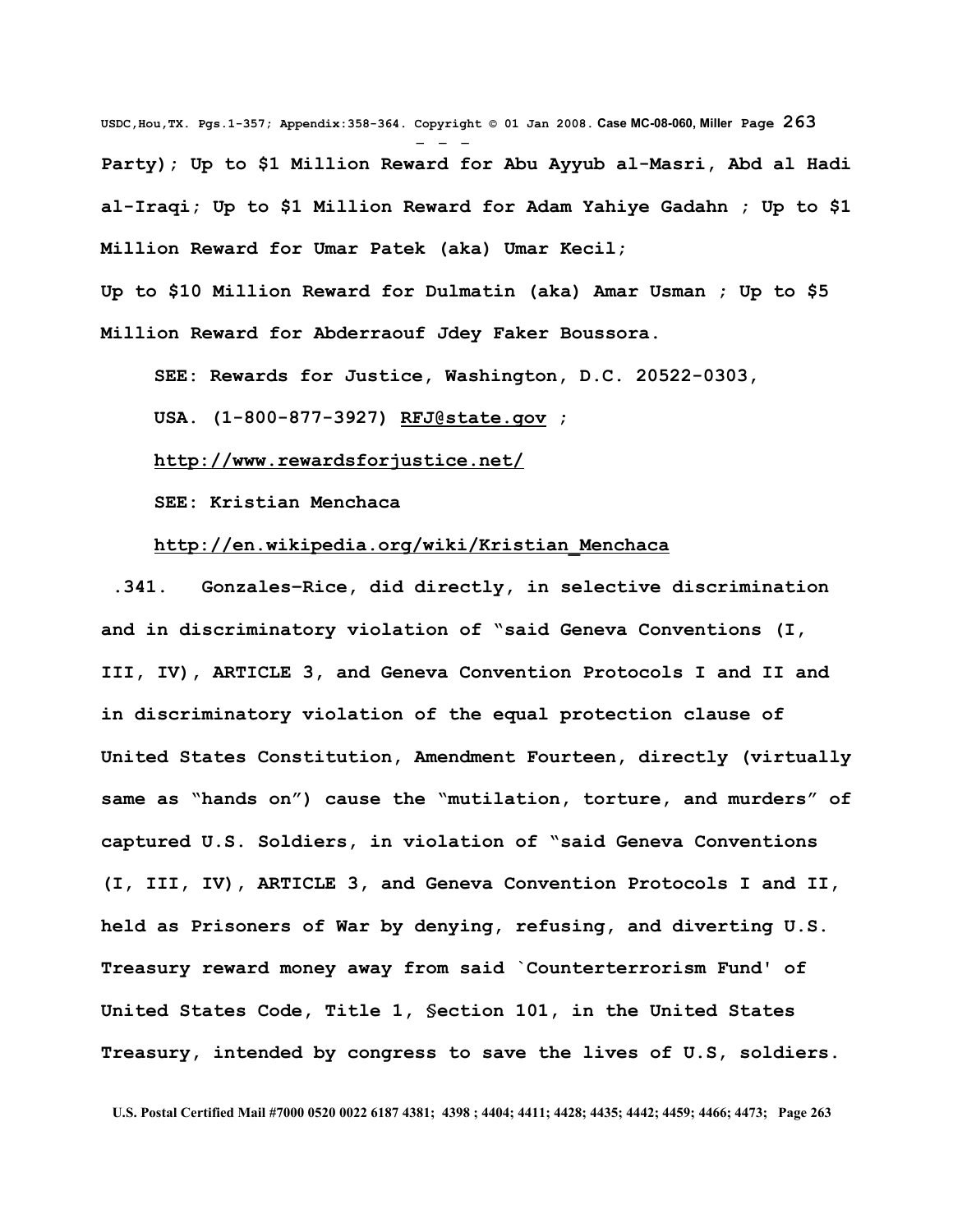**USDC,Hou,TX. Pgs.1-357; Appendix:358-364. Copyright © 01 Jan 2008. Case MC-08-060, Miller Page 264** - - - **The wrongfully manipulative behavior of Gonzales-Rice in denying rewards for captured U.S. soldiers that is linked to consistently causing the torture-deaths of captured U.S. soldiers is behavior that may be questioned in the International Criminal Court Procurator's Office.** 

 **.342. Gonzales–Rice, paid said diverted and embezzled multi million dollar rewards, \$77 million dollars, to save the lives of Terrorists, in unlawful conspiracy to violate the provisions of USC Title 18, Section 1962, subsection (c), which conspiracy, Section 1962, subsection (d), resulted in the mutilation, torture, and murder of said captured U.S. Soldiers held as Prisoners of War in Iraq / Afghanistan, in discriminatory violation of Third Geneva Convention** *of 1949* **and in discriminatory violation of the equal protection clause of United States Constitution, Amendment Fourteen.**

**SEE: Rewards for Justice, Washington, D.C. 20522-0303,**

**USA. (1-800-877-3927) [RFJ@state.gov](mailto:RFJ@state.gov) ;**

#### **<http://www.rewardsforjustice.net/>**

**"NEW REWARD OFFERS:** 

**Up to \$5 Million Reward, Zulkifli bin Hir (aka) Marwan; Up to \$5 Million Reward : Ramadan Abdullah , Mohammad Shallah, Mohammed Ali Hamadei;**

**Up to \$1 Million Reward: Atiyah Abd al-Rahman; Abu Jihad**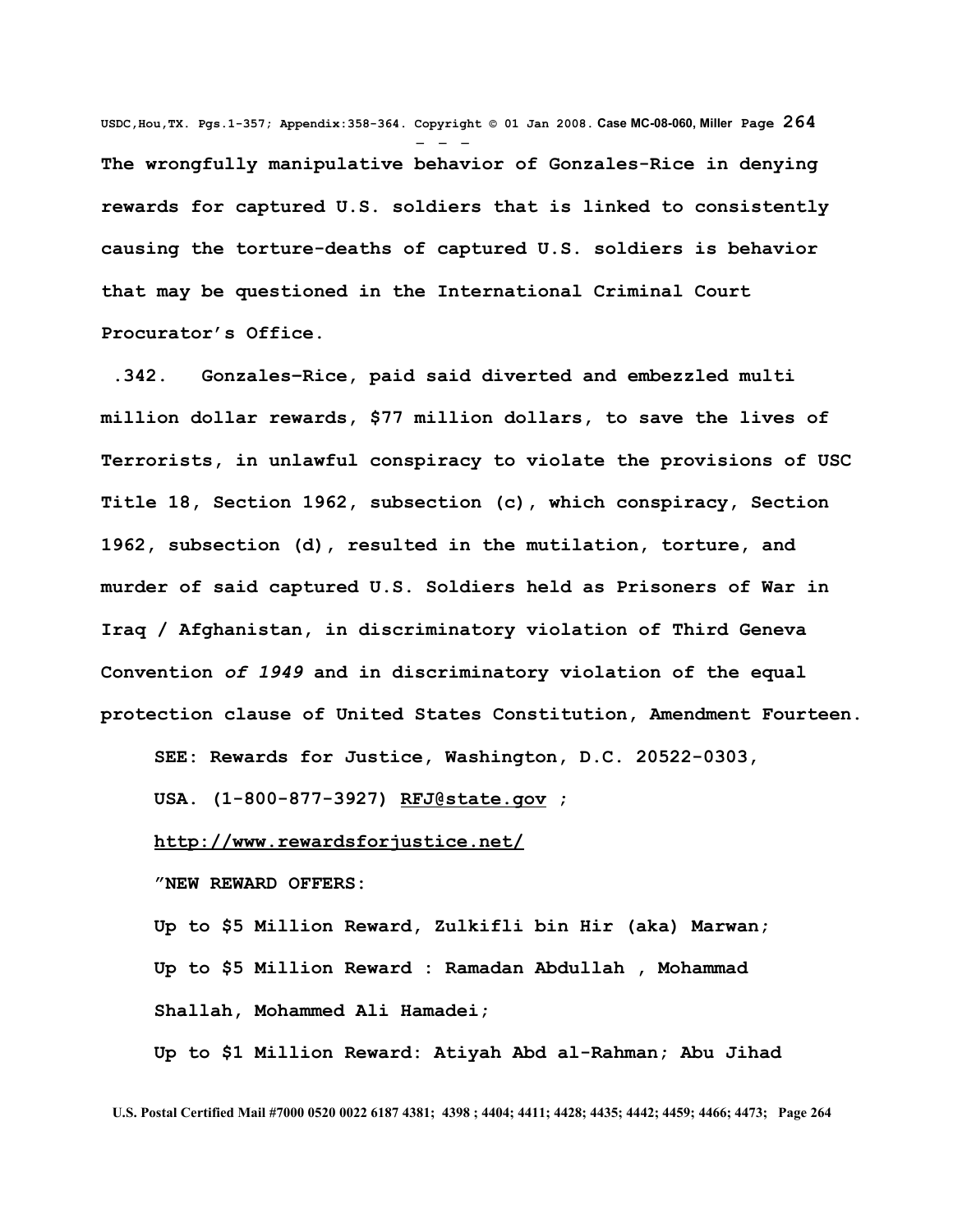**USDC,Hou,TX. Pgs.1-357; Appendix:358-364. Copyright © 01 Jan 2008. Case MC-08-060, Miller Page 265** - - **al-Masri (lead murderer of Christian Menchaca & Thomas Tucker, Al Masri acting in concert and together with U.S. Defendants, Rice, Gonzales, Rumsfeld, Gates, members of the Republican Party);**

**Up to \$1 Million Reward: Abu Ayyub al-Masri, Abd al Hadi al-Iraqi;**

**Up to \$1 Million Reward: Adam Yahiye Gadahn ;**

**Up to \$1 Million Reward: Umar Patek (aka) Umar Kecil; Up to \$10 Million Reward: Dulmatin (aka) Amar Usman ;**

**Up to \$5 Million Reward: Abderraouf Jdey Faker Boussora .343. MULTI-MILLION "SAFE-TERRORIST-REWARDS" PAID WHILE U.S. SOLDIERS TORTURED: Plaintiffs, herein, complain regarding the above-said embezzlement pattern of congressionally-provisionedmulti-million-dollar-rewards made available under United States Code, Title 1, Section 101, Counterterrorism Fund and further provisioned under USC Title 18, § 3071 – "Information for which rewards authorized"- and USC TITLE 22, § 2708 – "Department of State rewards program," and other U.S. Code reward provisions…** 

 **(and elsewhere in the U.S. Code) on behalf of captured U.S. Soldiers held as Prisoners of War, said rewards of \$77 to \$87 million dollars wrongfully embezzled & transferred from the U.S. Treasury soldier reward funds of United States Code, Title 1,**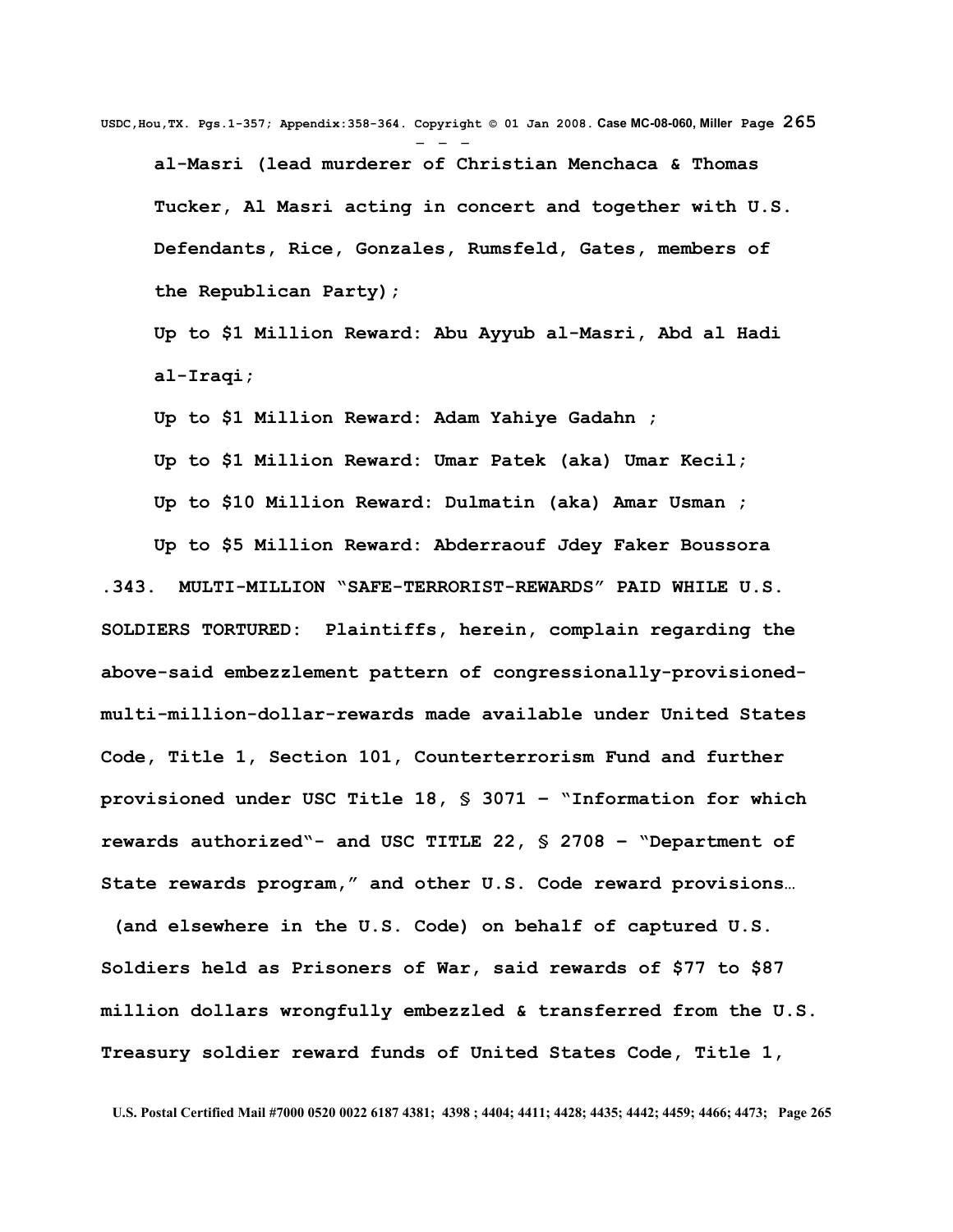**USDC,Hou,TX. Pgs.1-357; Appendix:358-364. Copyright © 01 Jan 2008. Case MC-08-060, Miller Page 266** - - - **Section 101, Counterterrorism Fund and further wrongfully embezzled & transferred from funds provisioned under USC Title 18, § 3071 – "Information for which rewards authorized"- and USC TITLE 22, § 2708 – "Department of State rewards program," and other U.S. Code reward provisions… (and elsewhere in the U.S. Code) to save terrorist lives at the cost of U.S. soldier lives, while said multi-million dollar congressionally approved soldier reward funds, during the same time period, were denied to captured \$50,000** *U.S. Soldiers held as Prisoners of War* **who were** *tortured-to-death* **as a consequence of said Gonzales-Rice multi-million dollar reward denials in Iraq in violation of "said Geneva Conventions (I, III, IV), ARTICLE 3, and Geneva Convention Protocols I and II. In essence, said U.S. "Rewards For Justice" cash of \$77 millions to multi-millions of dollars was removed from the U.S. Treasury Reward Funds and exchanged hands from said U.S. Treasury reward funds into hands of informants and others at overseas locations, and these exchanges of said multi-million cash rewards took place "concurrently, parallel with, and at-the-same-time-as, PFC. Kristian Vasquez Menchaca, and PFC. Thomas Tucker, both valued at "U.S.-issued-\$50,000-Death-Warrant-Rewards," were being tortured to death in Yosifiya Iraq during June 2006 in violation of "said**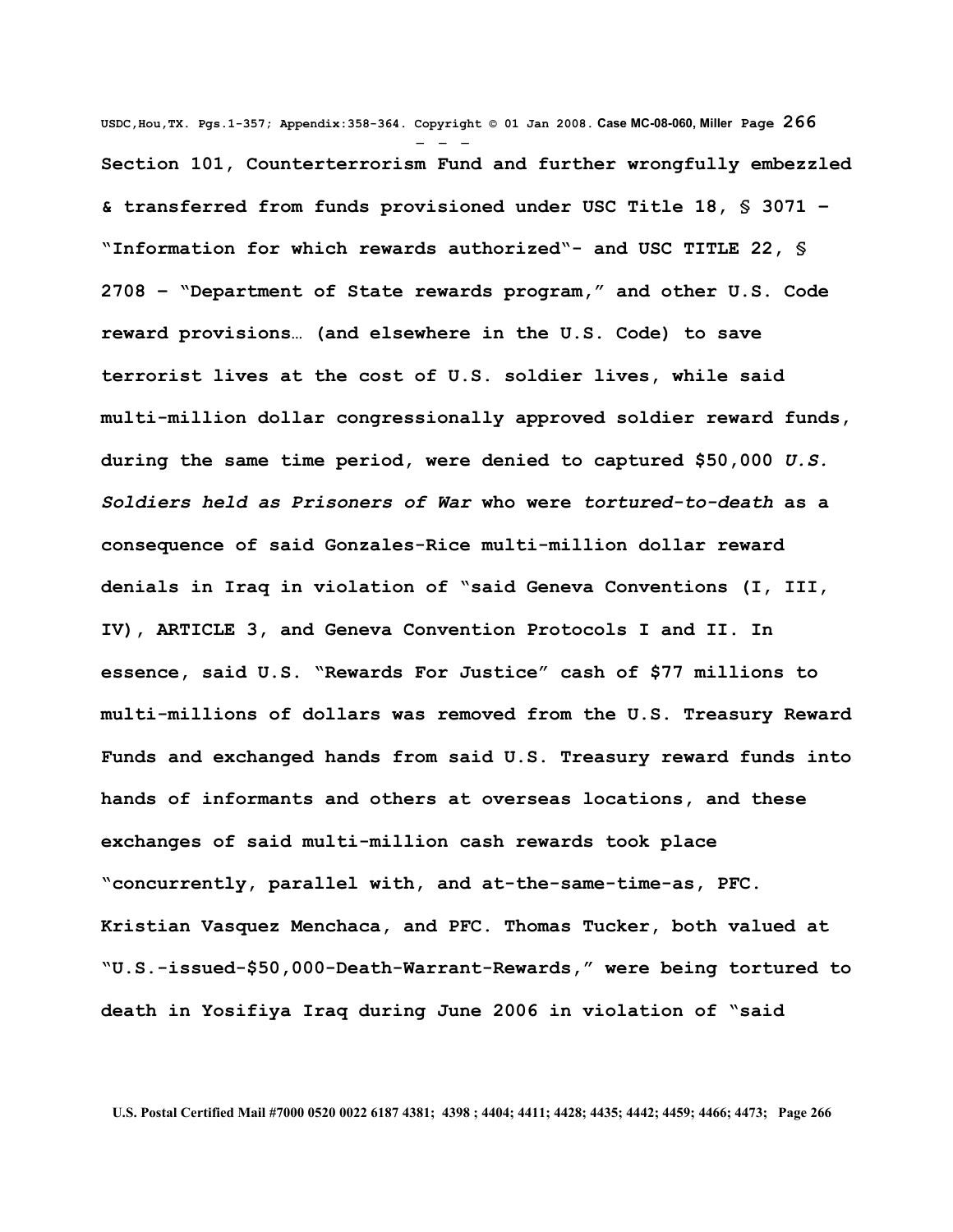**USDC,Hou,TX. Pgs.1-357; Appendix:358-364. Copyright © 01 Jan 2008. Case MC-08-060, Miller Page 267** - - - **Geneva Conventions (I, III, IV), ARTICLE 3, and Geneva Convention Protocols I and II.**

**SEE: "\$1 million dollars paid for information that led capture of Muhammad Zimam Abd al-Razzaq al-Sadun;\$1 million paid for the information that led to capture of Muhsin Khadr al-Khafaji (no picture available). . ."**

**SEE: Rewards for Justice, Washington, D.C. 20522-0303, USA.**

**(1-800-877-3927) [RFJ@state.gov](mailto:RFJ@state.gov) ;**

### **<http://www.rewardsforjustice.net/>**

**.344. Whether the** *tortured-to-death U.S. soldier* **was a member of a state guard unit or federal U.S. unit makes little difference in a "state complaint" process. However, Plaintiffs' complaints also come under jurisdiction of the several states wherein the home communities of "***tortured-to-death-U.S.-Soldiers"* **are located across the United States (Two "Grand Juries" in California, for example).** 

**"Rewards offered for: Jamal al-Badawi: Up to \$5 Million reward for information leading to the capture of Jamal al-Badawi or Jaber A. Elbaneh Al-Bakri; Up to \$5 million reward for information leading to the capture of Ali Sayyid Muhamed Mustafa al-Bakri or Midhat Mursi al-Sayid Umar; Umar Mullah Omar: Up to \$10 million reward for information leading to the capture of Mullah Omar; Izzat**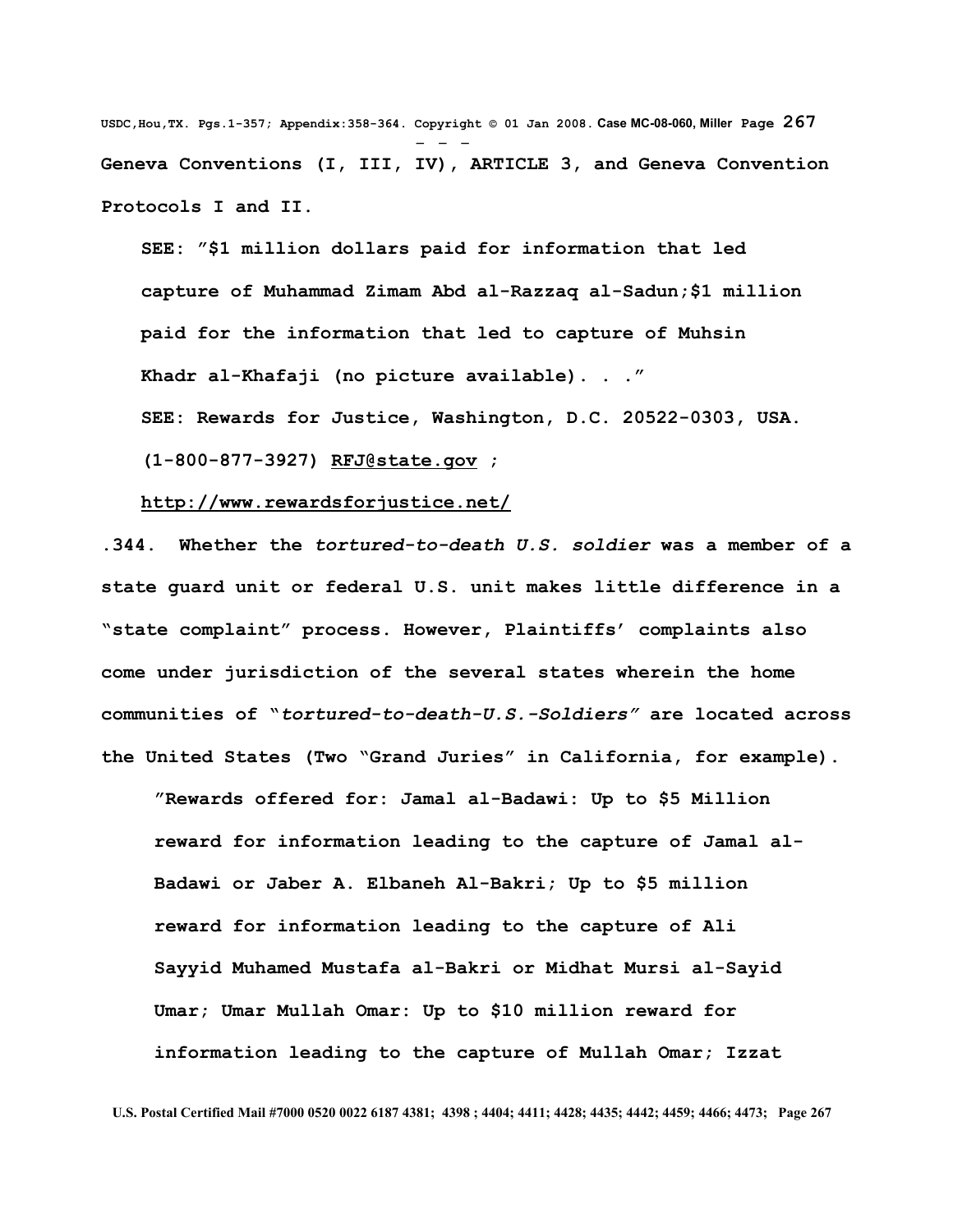**USDC,Hou,TX. Pgs.1-357; Appendix:358-364. Copyright © 01 Jan 2008. Case MC-08-060, Miller Page 268** - - - **Al-Doori Up to \$10 million reward for information leading to the whereabouts or capture of Former Regime Elements (Iraq)"**

**SEE: Rewards for Justice, Washington, D.C. 20522-0303,**

**USA. (1-800-877-3927) [RFJ@state.gov](mailto:RFJ@state.gov) ;**

**<http://www.rewardsforjustice.net/>**

**.345. As indicated, Gonzales's and Secretary Rice's means of "direct and indirect" violations of U.S. codes, Title 1, Title 18, Title 22, et.seq. (1) which overlap violations of "said Geneva Conventions (I, III, IV), and Geneva Convention Protocols I and II, Article 3 mutilation," (2) which overlap violations of "Geneva Convention Article 3 torture," and (3) which overlap violations of "Geneva Convention Article 3 murder," are prohibited in "Part I, General Provisions, Article 3, of "said Geneva Conventions (I, III, IV), ARTICLE 3, and Geneva Convention Protocols I and II, relative to… Prisoners of War…, Geneva…, 12 August, 1949 ...," Protocols I and II, 08 June 1977, to which the U.S. is signatory regarding Gonzales-Rice "reward denied" captured U.S. military personnel in Iraq. Said Gonzales-Rice violations are most especially related to Geneva Convention Article 3 prohibited "mutilations," Article 3 prohibited "tortures," and Article 3 "murders" that former Attorney General Alberto Gonzales with Condoleeza Rice knew were** *"Geneva-*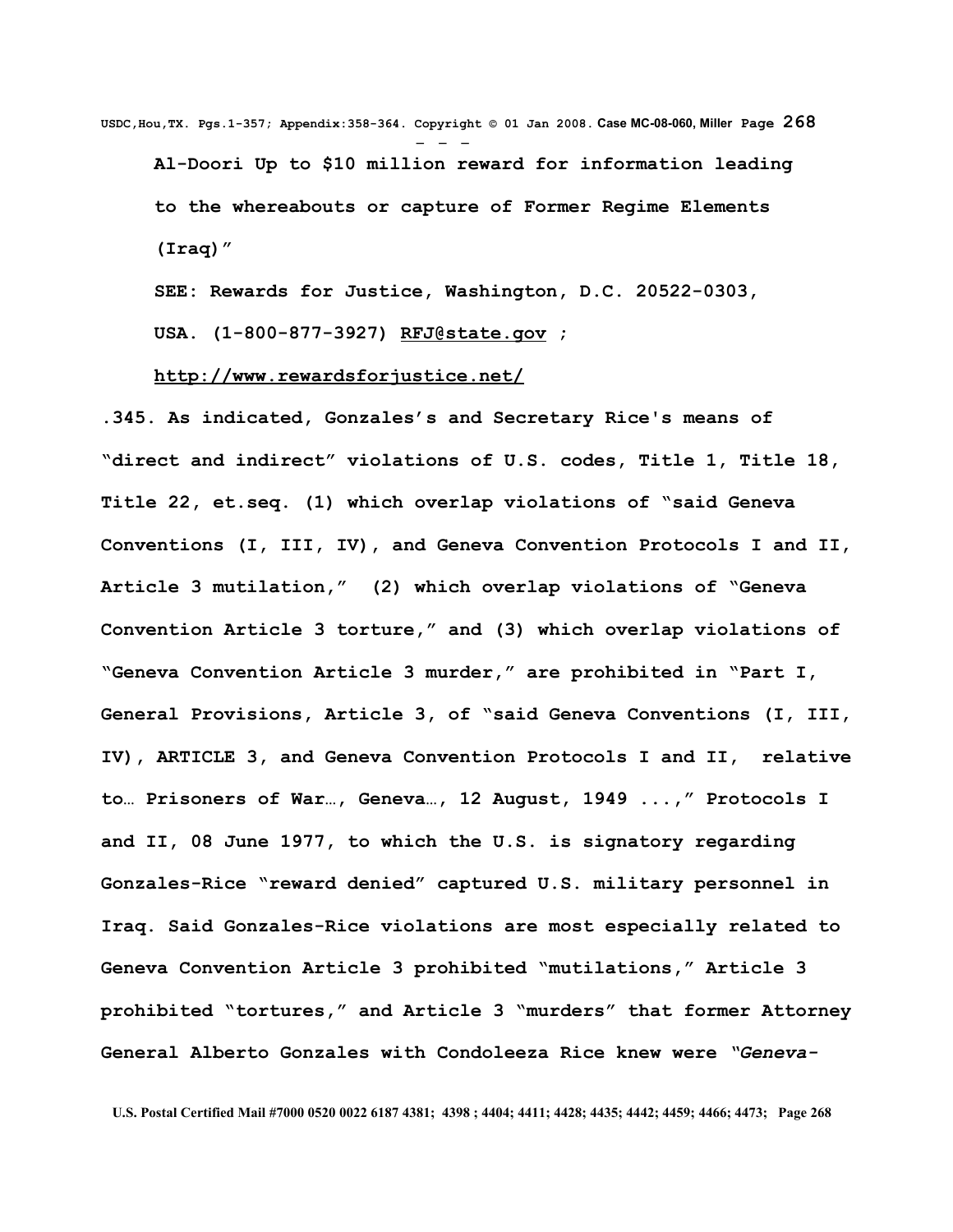**USDC,Hou,TX. Pgs.1-357; Appendix:358-364. Copyright © 01 Jan 2008. Case MC-08-060, Miller Page 269** - - - *Convention-prohibited-certainties"* **for captured U.S. Soldiers for whom Gonzales-Rice treasonably refused and denied United States Code, Title 1, USC Title 18, § 3071 – "Information for which rewards authorized"- and USC TITLE 22, § 2708 – "Department of State rewards program," and other U.S. Code reward provisions… (and elsewhere in the U.S. Code), denied Congressionally provisioned life-saving rewards that Gonzales and Rice treasonably lavished on terrorists in violation of the United States Treason Act during the same time span of said torture murders inflicted on PFC. Kristian Vasquez Menchaca, and PFC. Thomas Tucker in violation of "said Geneva Conventions (I, III, IV), 12 August, 1949, ARTICLE 3, and Geneva Convention Protocols I and II, relative to… Prisoners of War…, Geneva…, 12 August, 1949 ...," Protocols I and II, 08 June 1977.**

 **.346. U.S. Soldiers held as Prisoners of War are unequal at Gonzales-Rice assigned lower life "\$50,000 death-reward" values compared to higher U.S. government assigned \$25 million dollar "life-reward" values provisioned to save the lives of terrorists. All captured U.S. Soldiers held as Prisoners of War are U.S. assigned lower life "\$50,000 death-reward" values, meanwhile all terrorists are U.S., Gonzales-Rice, assigned higher \$25 million dollar "life-rewards" at the U.S. State Department Rewards for**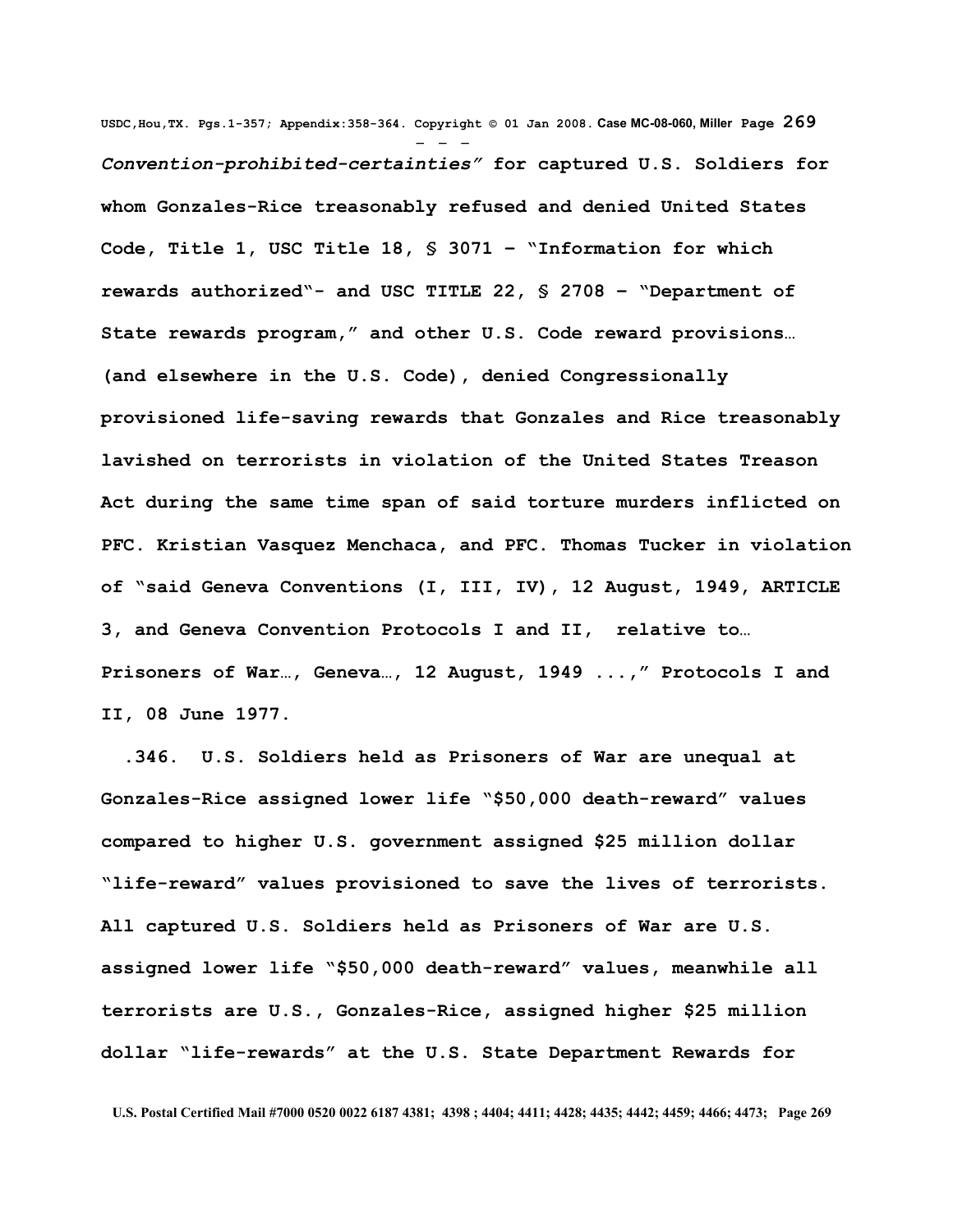**USDC,Hou,TX. Pgs.1-357; Appendix:358-364. Copyright © 01 Jan 2008. Case MC-08-060, Miller Page 270** - - - **Justice Web site,<http://www.rewardsforjustice.net/>. The consequence of this Gonzales-Rice imbalance is torture-death inflicted on captured U.S. troops in violation of "said Geneva Conventions (I, III, IV), 12 August, 1949, ARTICLE 3, and Geneva Convention Protocols I and II, relative to… Prisoners of War…, Geneva…, 12 August, 1949 ...," Protocols I and II, 08 June 1977. A U.S. Executive Branch administered condition of "Tortured-to-death body piles of captured U.S. Soldiers caused by "\$50,000-'low-life' valued-rewards" compared to live, healthy, captured terrorists ("not dead") caused by 'U.S. paid \$25 Million rewards' during wartime," five hundred (500) times larger than 'treasonable' \$50,000, is equivalent to a "perverse body pile treason," a treason beyond Benedict Arnold's offenses, without question!**

 **.347. Part of the following information is "truth to an irrefutable math certainty" based on the dollar amounts of the (#1) "Tortured-to-death body piles of captured U.S. Soldiers caused by "U.S.-\$50,000-'low-life'-valued-rewards" during wartime, versus (#2) live captured terrorists caused by 'U.S. \$25 Million rewards' during wartime," five hundred (500) times larger than a 'treasonable' \$50,000. All Americans would call these Gonzales-Rice U.S. '\$50,000 Death Sentence Rewards for Captured U.S. Soldiers held as Prisoners of War' a "Treason to math certainty" (***far worse*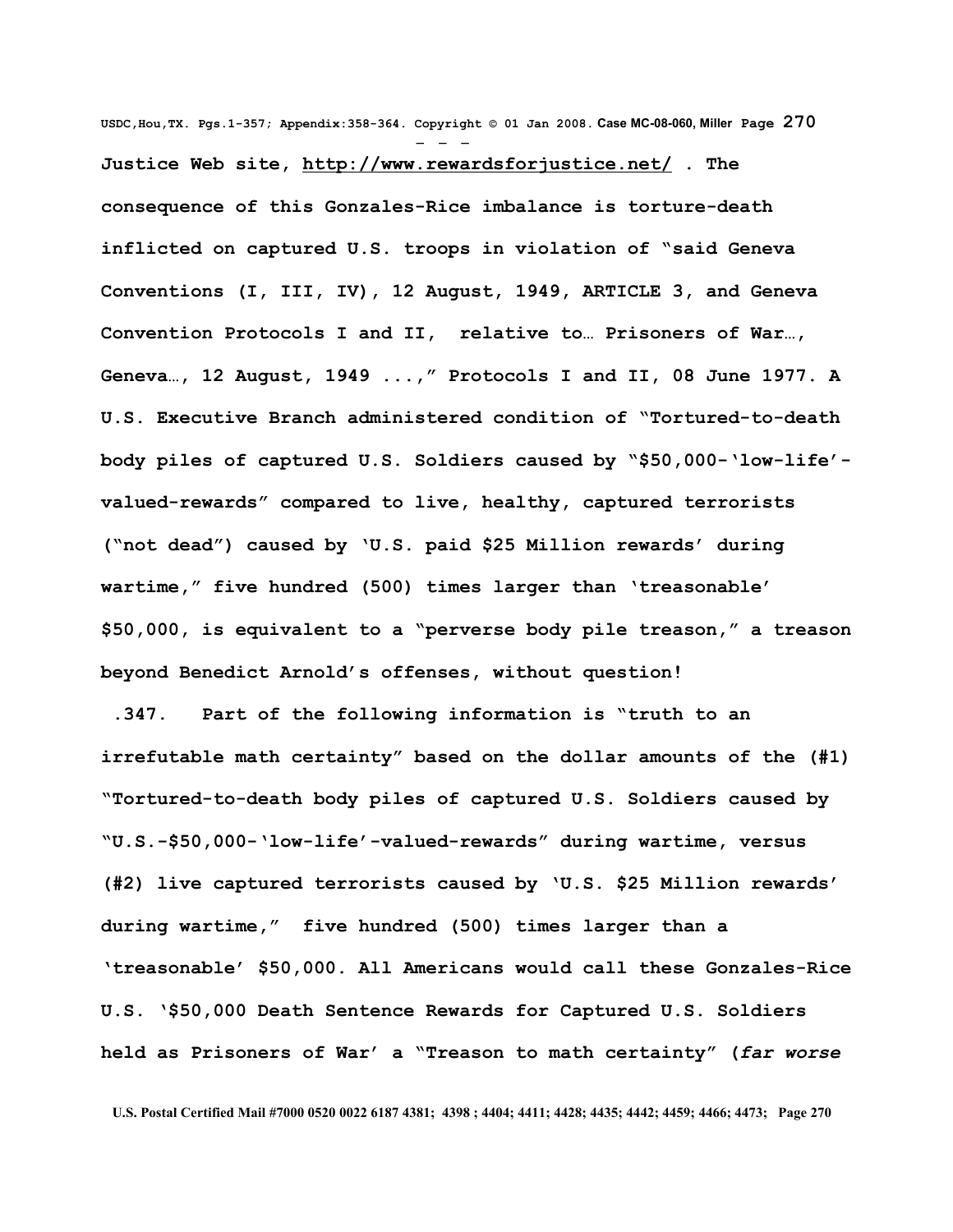**USDC,Hou,TX. Pgs.1-357; Appendix:358-364. Copyright © 01 Jan 2008. Case MC-08-060, Miller Page 271** - - *than Benedict Arnold's plot to surrender West Point***) because this treason math is unquestionable: "U.S.-\$50,000-'low-life'-valuedrewards" are lower than "U.S.-\$25- Million-'high-life'-rewards," five hundred (500) times larger than a 'treasonable' \$50,000. A U.S. Executive Branch administered condition of "Tortured to death \$50,000 U.S. Soldiers in violation of "said Geneva Conventions (I, III, IV), 12 August, 1949, ARTICLE 3, and Geneva Convention Protocols I and II, relative to… Prisoners of War…, Geneva…, 12 August, 1949 ...," Protocols I and II, 08 June 1977, tortured to death as Prisoners of War compared to \$25 Million live terrorists during wartime," as perverse treason without question, is obviously irrefutable, and if publicly litigated, will** *"illustrate"* **the vote potential of many "U.S. politician wannabees" during election year 2008.** 

**.348. Attorney General Michael B. Mukasey (09 Nov 2007) inherited the herein described "wrongfully" administered U.S. reward system "paradigm" from discredited former Attorney General Alberto Gonzales that Gonzales wrongfully administered with Condoleeza Rice by applying a plurality of** *"extensively-structurednonfeasance manipulations"* **that included misfeasance and malfeasance in the reward manipulation patterns (violations of RICO established in "obstruction of Justice" and "Money Laundering"**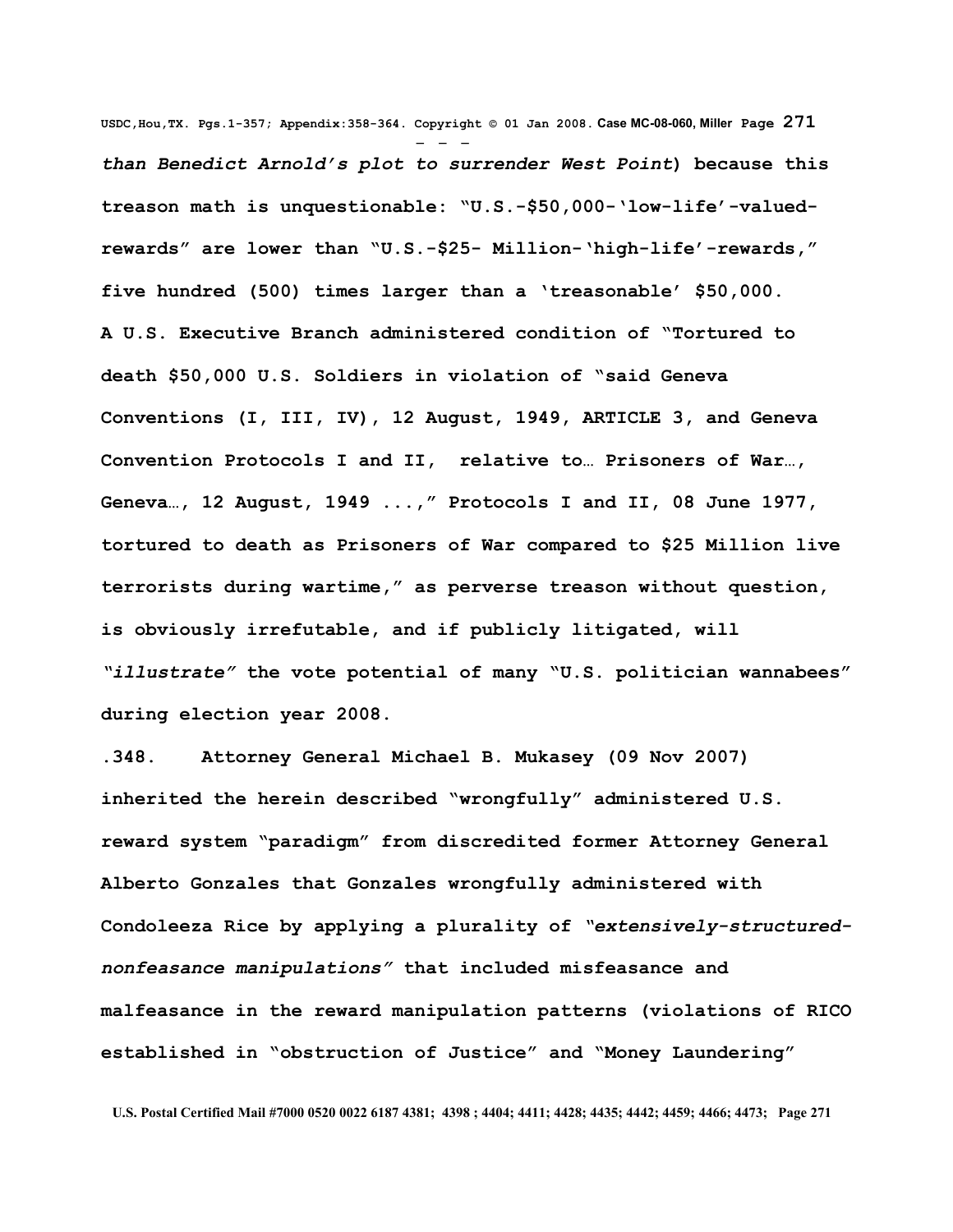**USDC,Hou,TX. Pgs.1-357; Appendix:358-364. Copyright © 01 Jan 2008. Case MC-08-060, Miller Page 272** - - **patterns of wrongdoing), provable to the satisfaction of a jury, in** *any* **country** *and* **in** *any* **court venue.** 

**.349. Attorney General Michael B. Mukasey (09 Nov 2007) has been recently appointed as Attorney General to replace Attorney General Gonzales, and may not be aware of the wrongdoings of U.S. Attorney General Gonzales and Secretary Rice in their wrongful manipulations of the U.S. reward system, as this reward system is explained in Title 1, Title 18, Title 22, and so-forth in the U.S. Codes.** 

 **.350. U.S. Soldiers held as Prisoners of War are not excluded in the language of these several United States Code Titles, Title 1, USC Title 18, § 3071 – "Information for which rewards authorized"- and USC TITLE 22, § 2708 – "Department of State rewards program," and other U.S. Code reward provisions… (and soforth in the U.S. Code), that were not composed solely for the life-saving benefit of blood-soaked terrorist enemies of the United States during wartime as Gonzales and Rice have applied the codes, Title 1, Title 18, Title 22 (and elsewhere in the U.S. Code). .351. It was the intent of Congress that the provisions of these Titles, Title 1, USC Title 18, § 3071 – "Information for which rewards authorized"- and USC TITLE 22, § 2708 – "Department of State rewards program," and other U.S. Code reward provisions… and**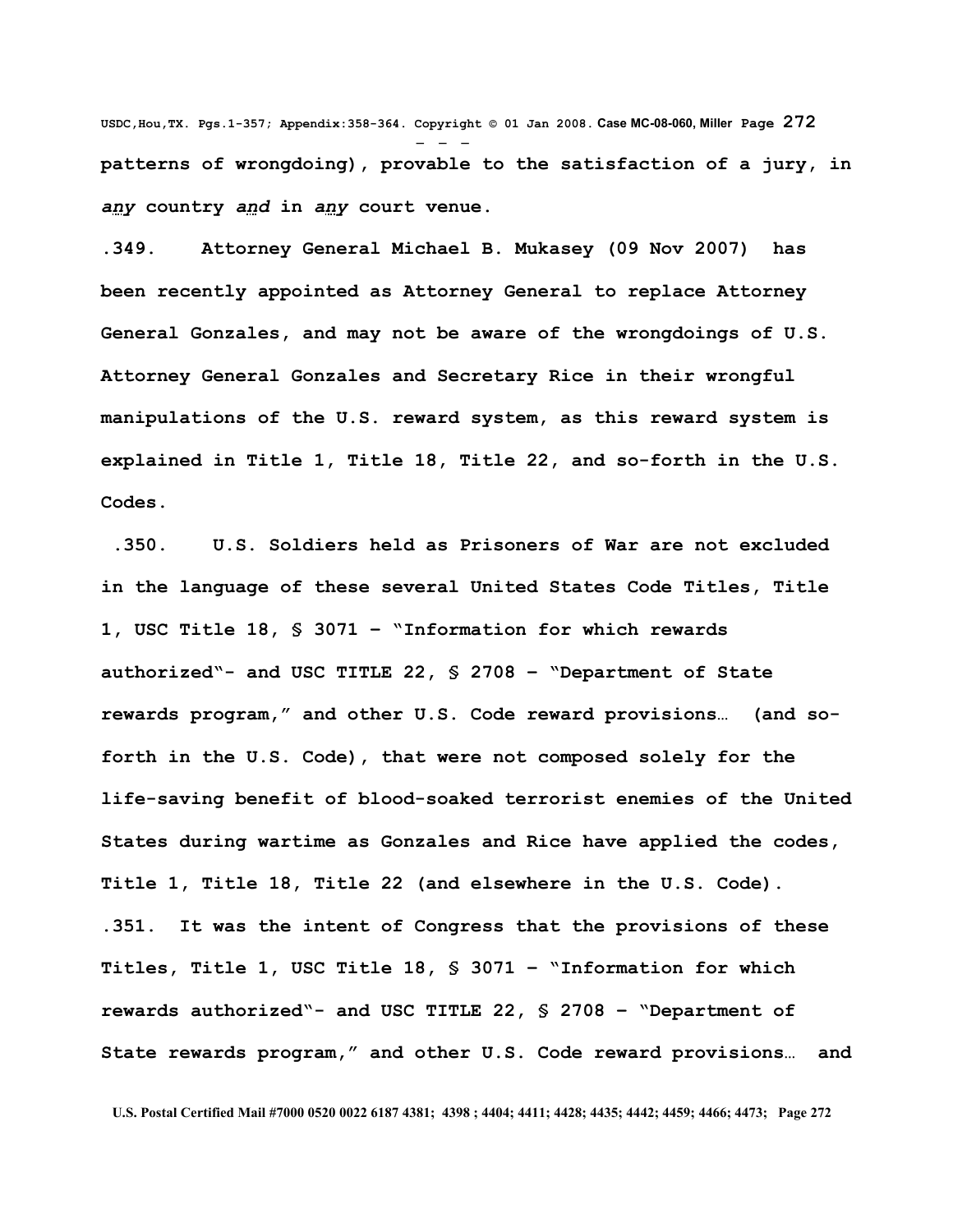**USDC,Hou,TX. Pgs.1-357; Appendix:358-364. Copyright © 01 Jan 2008. Case MC-08-060, Miller Page 273** - - **so-forth in the U.S. Codes, in fact, do apply to U.S. Soldiers more so than to terrorists and that U.S. soldiers should benefit by provision of the reward system described in Title 1, USC Title 18, § 3071 – "Information for which rewards authorized"- and USC TITLE 22, § 2708 – "Department of State rewards program," and other U.S. Code reward provisions… (and so-forth in the U.S. Code).** 

**.352. Gonzales and Rice perverted U.S. laws, USC Title 18, § 3071 – "Information for which rewards authorized"- and USC TITLE 22, § 2708 – "Department of State rewards program," and other U.S. Code reward provisions… (and so-forth in the U.S. Code), unto the torture-deaths of "\$50,000-U.S.-soldiers" whom they deliberately did not protect to the same extent they protected "***\$25- Milliondollar-reward-protected"* **Bin Ladin, Zarquari, and Saddam Hussein during war time at a rate of "\$25 Million is five hundred (500) times more than a 'treasonable' \$50,000." This perversity of "'Tortured-to-death-\$50,000-U.S.-Soldiers' compared to live 'nottortured \$25 Million dollar life-protected terrorists during wartime'" continues "in-progress"; and, it must end!** 

**.353. "\$25 Million is five hundred (500) times more than a 'treasonable' \$50,000." "U.S.-\$50,000-'low-life'-valued-rewards" assigned to captured U.S. Soldiers held as Prisoners of War while "U.S.-\$25- Million-'high-life'-rewards" are assigned to terrorists"**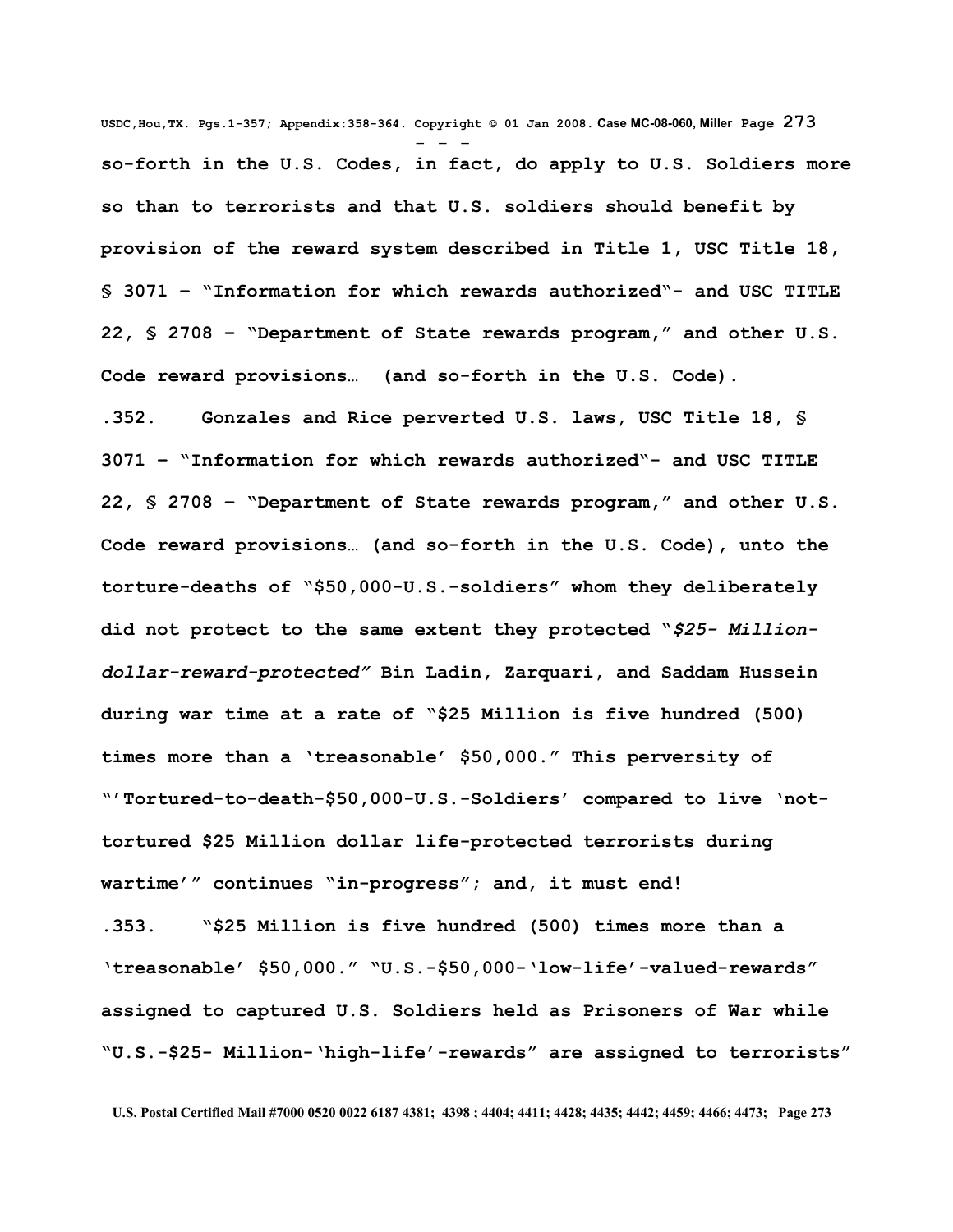**USDC,Hou,TX. Pgs.1-357; Appendix:358-364. Copyright © 01 Jan 2008. Case MC-08-060, Miller Page 274** - - **is an unquestionable violation of the U.S. Treason Act "five hundred times over!"** 

**.354. The Vasquez family prefers to settle out of Court, rather than litigate a long series of court actions in the U.S., Mexico (we have family members who are Attorneys in Mexico), and in other venues that will be most stressful to the Vasquez family. Again: If the U.S. government is "interested to settle," we will settle out of court. If the goveronment is essentially non-responsive, we will commence to file lawsuits in the U.S. and foreign venues and commence to issue news releases within the time frames established in the enclosed litigation schedule.** 

**.355. Plaintiff MacKenzie's U.S. Army (Military Police) Geneva Convention experience regarding war prisoners provides insights on how former Attorney General Alberto Gonzales with Secretary Condoleeza Rice, from United States soil, violated several articles of the Geneva Conventions in their delusional "reward denial malfeasance," by means of Gonzales's and Rice's "direct and indirect" violations of U.S. codes, Title 18, et.seq., which overlap General Provisions, Article 3, in violation of "said Geneva Conventions (I, III, IV), 12 August, 1949, ARTICLE 3, and Geneva Convention Protocols I and II, relative to… Prisoners of War…, and Protocols I and II, 08 June 1977 ...," regarding**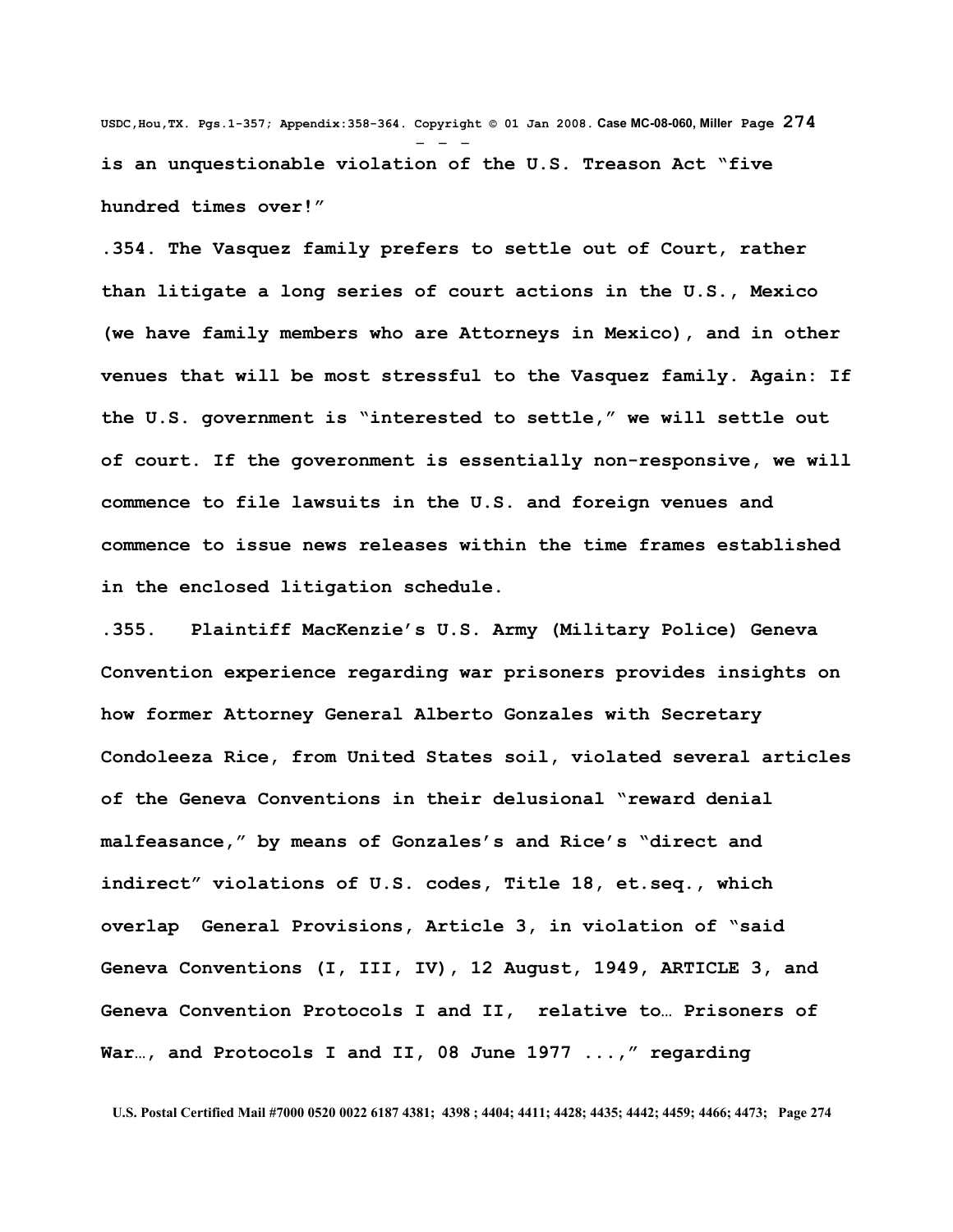**USDC,Hou,TX. Pgs.1-357; Appendix:358-364. Copyright © 01 Jan 2008. Case MC-08-060, Miller Page 275** - - **deliberately "reward denied" captured U.S. military personnel in Iraq, most especially related to Geneva Convention, Article 3 prohibited "mutilations," "tortures" and "murders" that former Attorney General Alberto Gonzales with Condoleeza Rice knew, recognized, and understood were** *"***Geneva Convention, Article 3 'mutilation,'-'torture,'-and-'murder'-***certainties"* **for captured U.S. Soldiers in violation of "said Geneva Conventions (I, III, IV), 12 August, 1949, ARTICLE 3, and Geneva Convention Protocols I and II, relative to… Prisoners of War…, and Protocols I and II, 08 June 1977 ...," for whom Gonzales-Rice treasonably refused and denied equal rewards of USC, Title 1, Title 18, Title 22, (and elsewhere in the U.S. Code) provisioned life-saving rewards that Gonzales and Rice treasonably diverted from the U.S. Treasury and lavished on terrorists in violation of the United States Treason Act.** 

**.356. And, as a consequence, the "\$25 million high-rewardprotected-terrorists" survived capture alive while** *"\$50,000 lowreward U.S. Soldiers held as Prisoners of War"* **were horribly murdered in the most heinous manner as directly linked to bloodsoaked Attorney General Alberto Gonzales and Condoleeza Rice - perpetrators who violated said Geneva Conventions (I, III, IV), 12 August, 1949, ARTICLE 3, and Geneva Convention Protocols I and II,**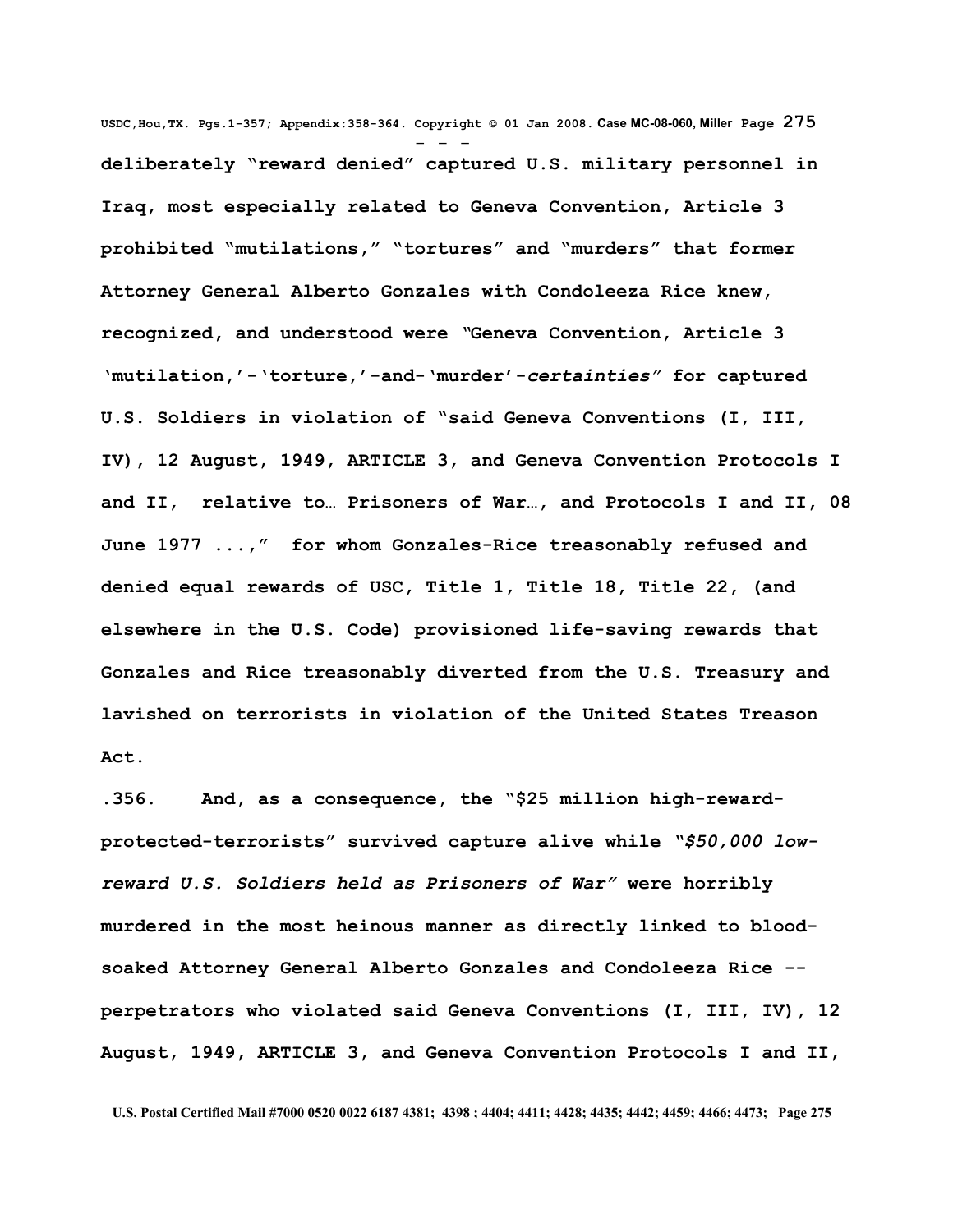**USDC,Hou,TX. Pgs.1-357; Appendix:358-364. Copyright © 01 Jan 2008. Case MC-08-060, Miller Page 276** - - **relative to… Prisoners of War…, Protocols I and II, 08 June 1977 ...," which overlap United States Code Title 18 on issues of mutilations, tortures, and murders of U.S. troops captured in Iraq and Afghanistan. In this case, U.S. and "Geneva Convention" laws "overlap each other."** 

**.357. In essence, the current U.S. reward system of \$50,000 for captured U.S. Soldiers held as Prisoners of War encourages a "Take No Prisoners" policy among attacking Terrorists when they are initially engaged in combat with U.S. troops who may be captured. Moreover, the reward system of \$50,000 for captured U.S. Soldiers held as Prisoners of War also means the same as "Torture-Murder for all U.S. military prisoners and Coalition troops captured in Iraq & Afghanistan" in violation of "said Geneva Conventions (I, III, IV), 12 August, 1949, ARTICLE 3, and Geneva Convention Protocols I and II, relative to… Prisoners of War…, and Protocols I and II, 08 June 1977 ...," by terrorists who contemptuously view said \$50,000 rewards as** *"\$50,000-low-life-value-death-rewards."* 

 **.358. Hence, the current U.S. reward system of** *"\$50,000 deathreward"* **for a captured U.S. Soldier, when translated into truth, is actually a** *"\$50,000 torture death-sentence warrant for U.S. troops"* **wrongfully administered by Gonzales-Rice against the intent of the U.S. Congress in violation of "Part I, General Provisions, Article**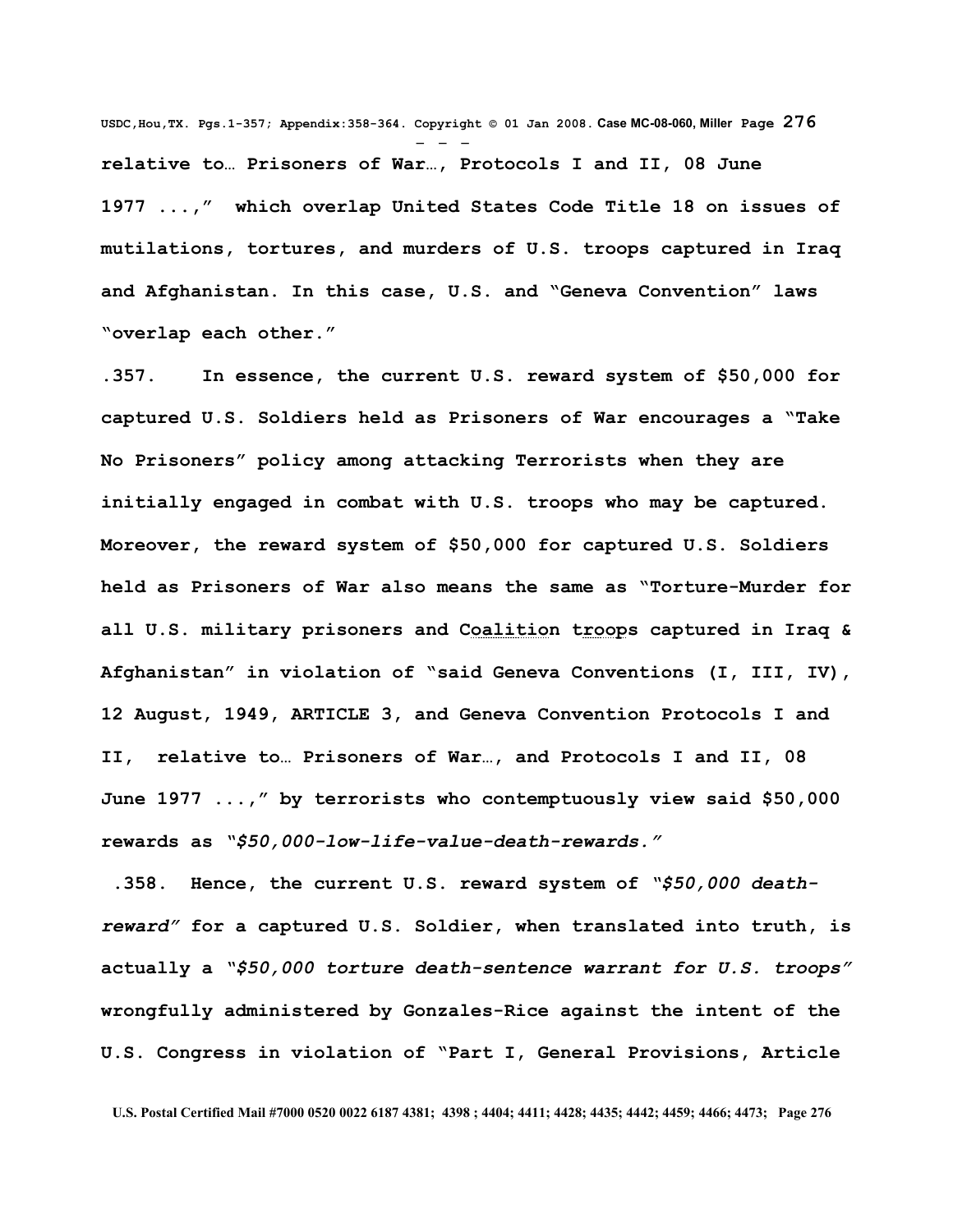**USDC,Hou,TX. Pgs.1-357; Appendix:358-364. Copyright © 01 Jan 2008. Case MC-08-060, Miller Page 277** - - - **3, Convention (III) relative to… Prisoners of War… held in Geneva to 12 August, 1949 ...," By contrast, there is no U.S. Executive Branch offer of multi million dollar reward incentives to keep U.S. Soldiers held as Prisoners of War alive after capture as was intended by U.S. congress legislated Title 1, Title 18, Title 22, and so-forth in the U.S. Code in an effort to comply with "Part I, General Provisions, Article 3, Convention (III) relative to… Prisoners of War… held in Geneva to 12 August, 1949 ...," (said defendant-offered multi million dollar incentive rewards are treasonably U.S. offered on behalf of terrorists at the site, "Rewards for Justice" Washington, D.C.20522-0303, 1-800-877-3927; [RFJ@state.gov](mailto:RFJ@state.gov) <http://www.rewardsforjustice.net/>**

**.359. All U.S. Soldiers held as Prisoners of War are "\$50,000 trash-life-valued" by Gonzales-Rice-Rumsfeld-Gates, while all terrorists are high-life-valued at a much larger multi-million dollar life value by by Gonzales-Rice-Rumsfeld-Gates emphatically represented at the Gonzales-Rice "Rewards for Justice" site [http://](http://www.rewardsforjustice.net/) [www.rewardsforjustice.net/](http://www.rewardsforjustice.net/) . The circumstances of said criminally manipulated "Reward" situation treasonably operates to cause the "Mutilation, Torture, and Murder of terrorist-captured U.S. soldiers in Iraq at "one hundred percent of the time." Yet, Defendant Gonzales and U.S. Executive Branch have continuously**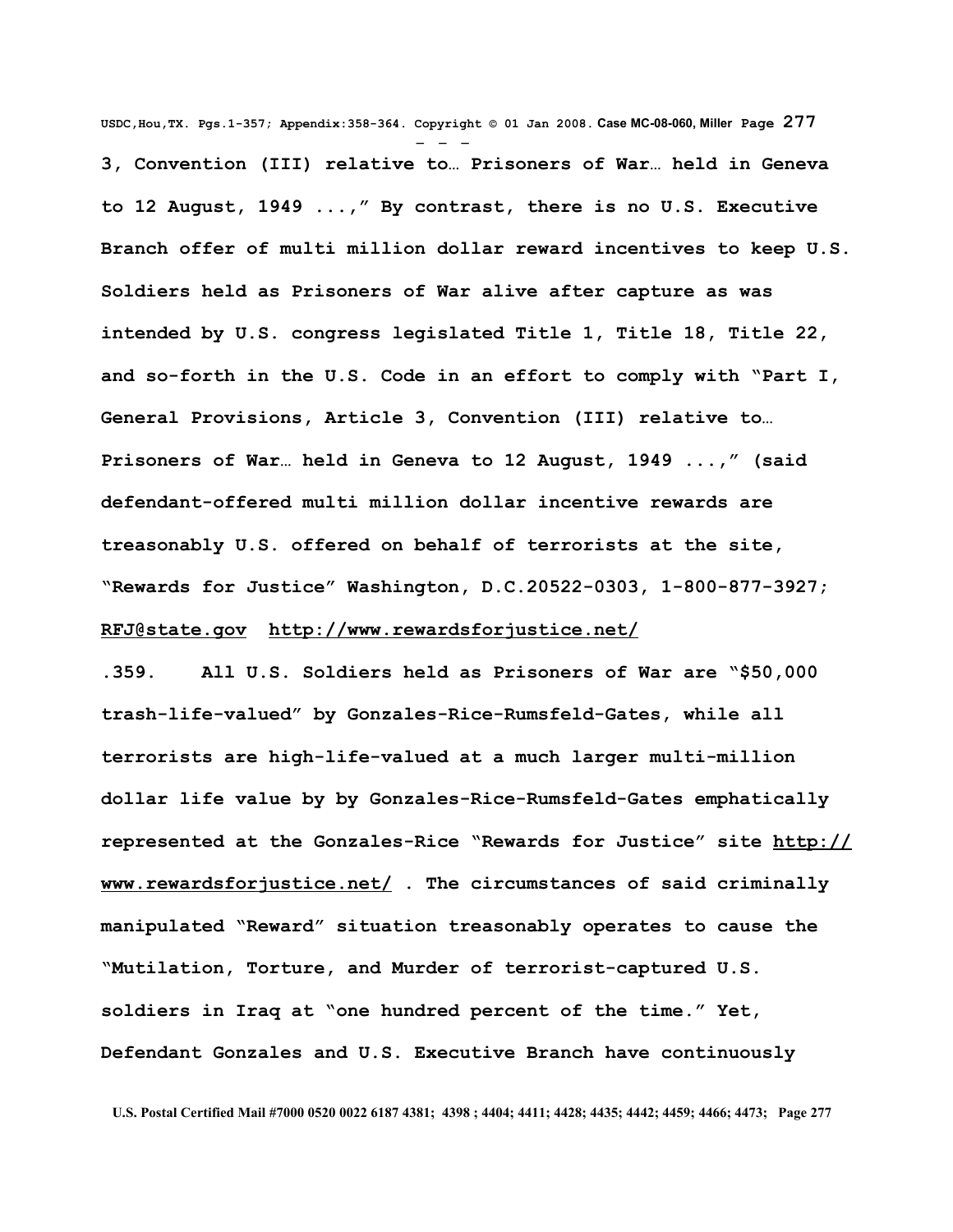**USDC,Hou,TX. Pgs.1-357; Appendix:358-364. Copyright © 01 Jan 2008. Case MC-08-060, Miller Page 278** - - **operated said Treasons and Geneva Convention violations up to the present time.** 

**.360. Therefore, captured Jihad terrorists are kept alive at capture by U.S. proclaimed \$25-million & multi-million dollar reward incentives at "Rewards for Justice"**

**<http://www.rewardsforjustice.net/>that were denied by Gonzales-Rice-Rumsfeld and are deliberately and premeditatedly denied by Gonzales-Rice-Gates to captured \$50,000 Gonzales-Rice life valued U.S. troops who are tortured to death at capture as a direct consequence of Gonzales-Rice and U.S. executive branch of government denying larger multi-million dollar rewards intended by the congressional branch of U.S. government under United States Code Title 1, Title 18, Title 22, and other sections of United States Codes, in an effort to comply with "said Geneva Conventions (I, III, IV), 12 August, 1949, ARTICLE 3, and Geneva Convention Protocols I and II, relative to… Prisoners of War…, and Protocols I and II, 08 June 1977 ...," relative to… Prisoners of War… , but said reward money instead premeditatedly embezzled, diverted, denied and refused by Gonzales-Rice that had the effect of not saving the lives of U.S. Soldiers held as Prisoners of War. .361. Said premeditated denial of equal Multi-million dollar rewards for captured U.S. troops thereby perversely aids, abets,**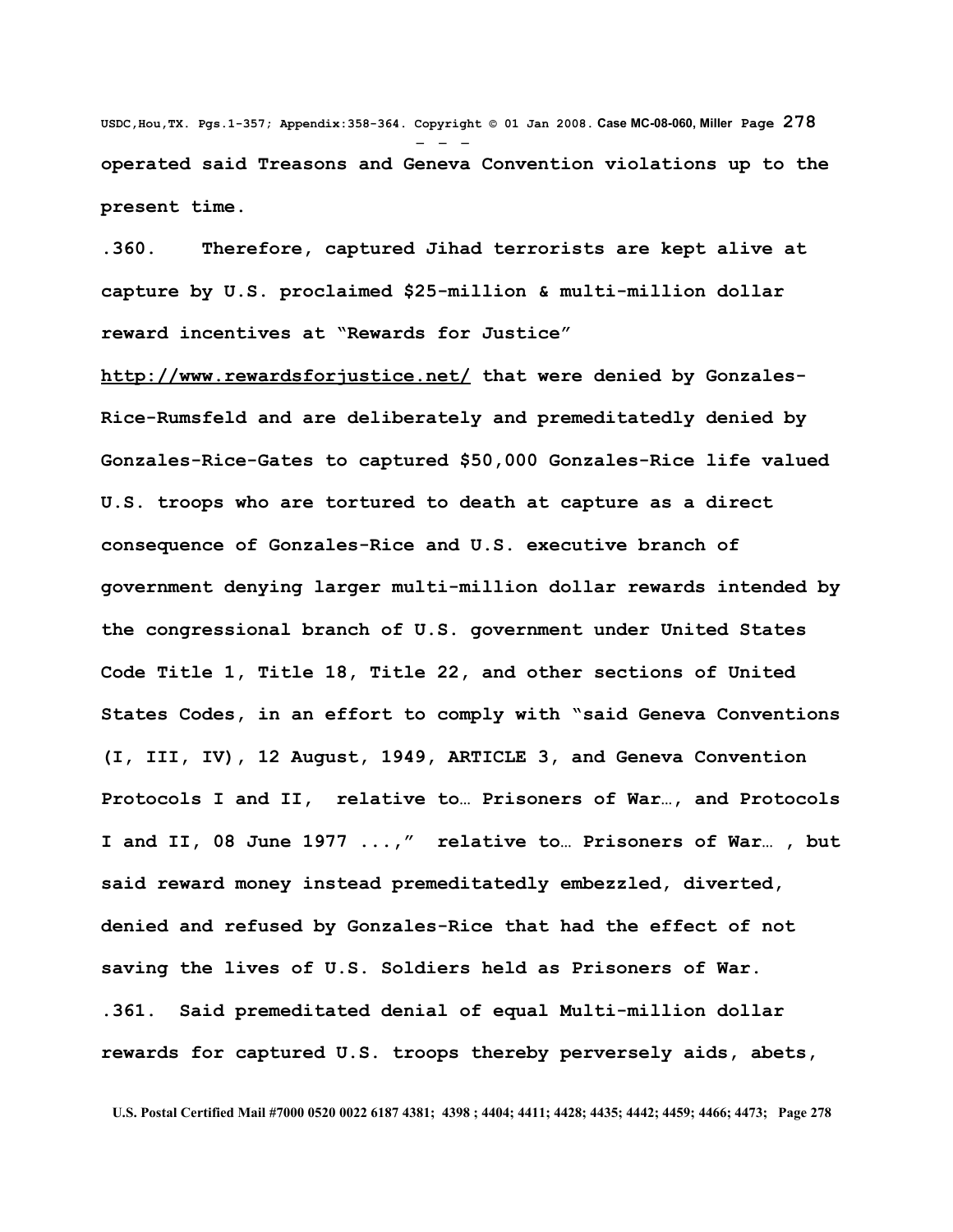**USDC,Hou,TX. Pgs.1-357; Appendix:358-364. Copyright © 01 Jan 2008. Case MC-08-060, Miller Page 279** - - **inspires, and encourages terrorists to violate of "Part I, General Provisions, Article 3, in violation of "said Geneva Conventions (I, III, IV), 12 August, 1949, ARTICLE 3, and Geneva Convention Protocols I and II, 08 June 1977 ...," relative to the Treatment of "***Terrorist-captured U.S. Soldier Prisoners of War"* **that resulted in torture-murder of captured U.S. Soldiers, said low \$50,000 rewards advertised by the U.S. Executive Branch, Gonzales-Rice, wherein captured U.S. Soldiers were designated by Defendants as worth only U.S. Gonzales-Rice issued "low-life rewards of \$50,000," a Gonzales-Rice "low-life-trash-value" not intended by the U.S. Congress under United States Code Title 1, Title 18, Title 22, and other sections of United States Codes.**

**.362. As a profound illustration of this Gonzales-Rice truth, no U.S. soldier has ever been returned alive to U.S. Custody in exchange for said Gonzales-Rice "low-life reward of \$50,000" that has "***materially and overwhelmingly"* **contributed to terrorist violations of "Part I, General Provisions, Article 3, said Geneva Conventions (I, III, IV), 12 August, 1949, ARTICLE 3, held in Geneva to 12 August, 1949 ...," and Geneva Convention Protocols I and II, 08 June 1977, relative to "***Terrorist-captured U.S. Soldier Prisoners of War."*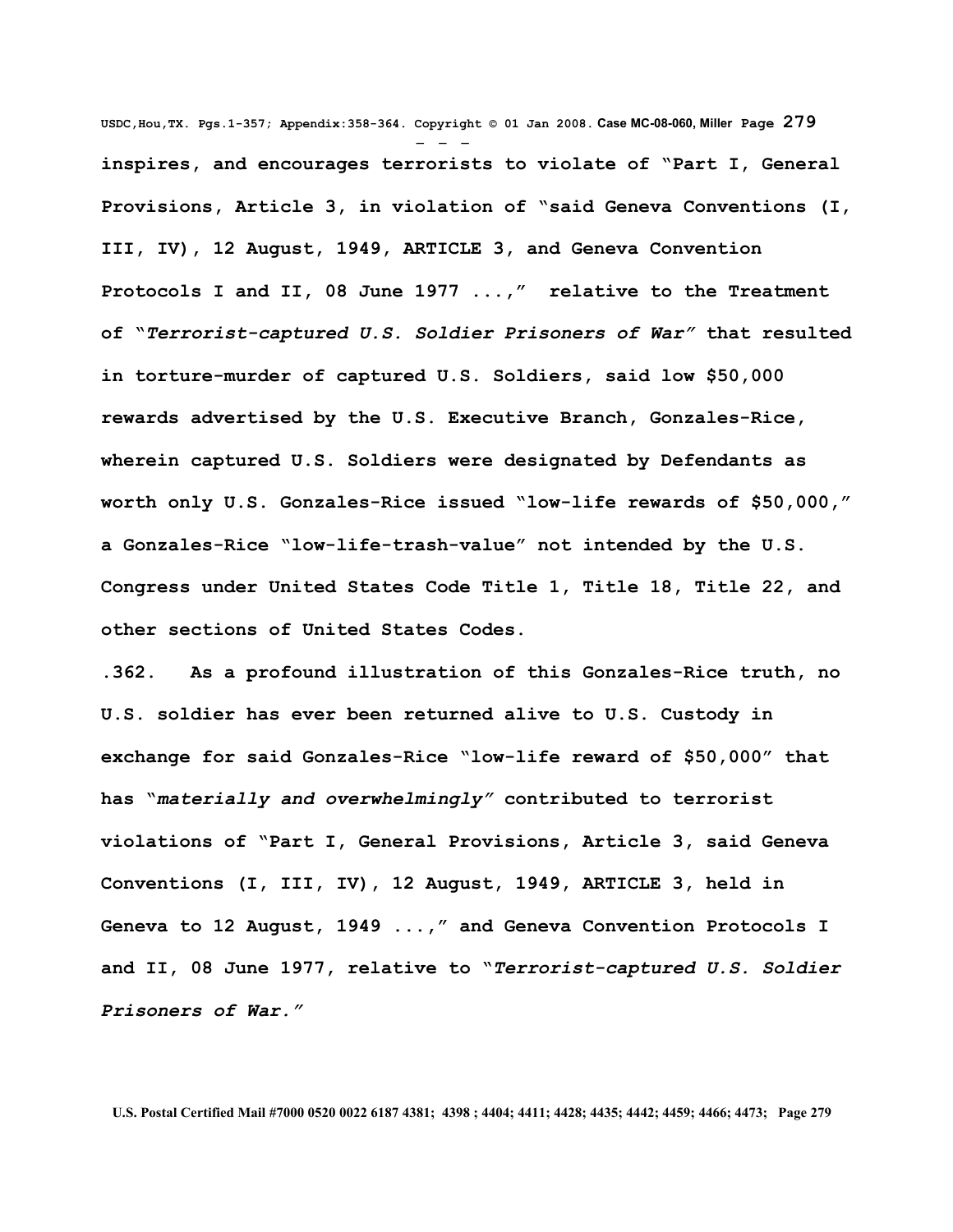**USDC,Hou,TX. Pgs.1-357; Appendix:358-364. Copyright © 01 Jan 2008. Case MC-08-060, Miller Page 280** - - -

 **.363. On the other hand, all terrorists identified with a** *Gonzales-Rice multi-million dollar rewards* **have been taken alive when they surrendered to capturing forces because said** *Gonzales-Rice multi-million dollar rewards* **protected said terrorists from retaliation, but were refused and denied by** *Gonzales-Rice* **to save lives of captured U.S. Soldiers; and, therefore, U.S. Soldiers were tortured to death as a consequence of said murderous manipulations of United States Reward money refused and denied by** *Gonzales-Rice* **to prove the political point that U.S. Executive Branch does** *"… not deal with Terrorists."*

 **.364. The U.S. has paid more than \$77 to \$87 million Gonzales-Rice embezzled U.S. taxpayer dollars in the Gonzales-Rice "multimillion dollar rewards" embezzled from the U.S. Treasury preferentially and selectively on behalf of said captured terrorists, yet Gonzales-Rice-Rumsfeld-Gates have never paid one cent in Gonzales-Rice rewards for captured U.S. Soldiers held as Prisoners of War who are "low-life-valued" at rewards of \$50,000" and are torture-murdered as a consequence of being Gonzales-Rice denied higher reward monies budgeted by the U.S. Congress for larger rewards that, instead, are Gonzales-Rice used to save the lives of terrorists, whose lives are Gonzales-Rice valued higher than the** *"low-certain-death-\$50,000- appraisal"* **set by Gonzales-**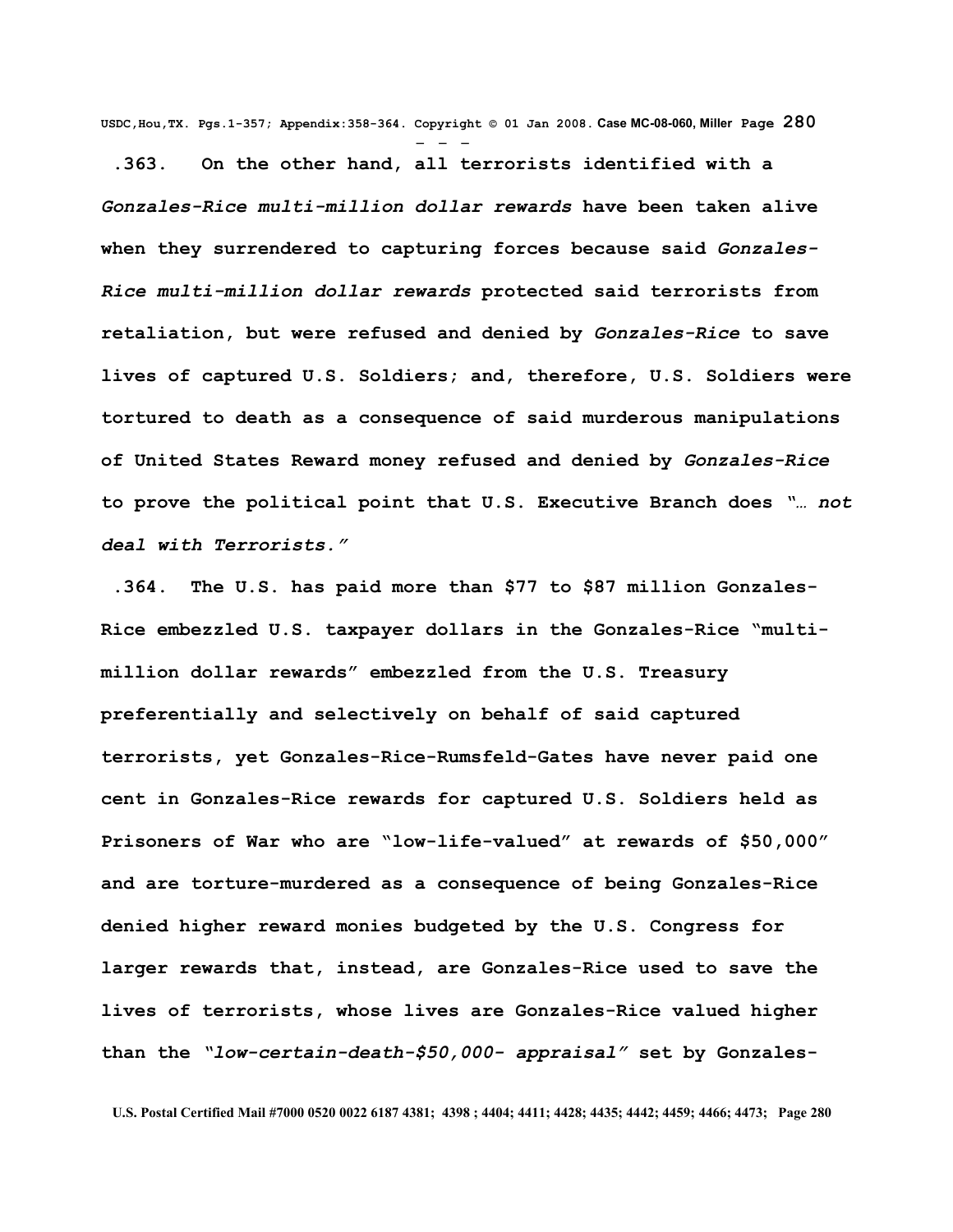**USDC,Hou,TX. Pgs.1-357; Appendix:358-364. Copyright © 01 Jan 2008. Case MC-08-060, Miller Page 281** - - - **Rice-Rumsfeld-Gates on U.S. soldiers' lives, thereby establishing precedent to violations of "Part I, General Provisions, of said Geneva Conventions (I, III, IV), 12 August, 1949, ARTICLE 3, and Geneva Convention Protocols I and II, 08 June 1977 ...," relative to… Prisoners of War… .**

**.365. The U.S. Department of Justice and U.S. State Department, both "brag" and "crow" about their \$77 million dollar "saving-thelives-of-terrorists" reward accomplishments at their internet Web site listed as "Rewards for Justice, Washington, D.C.20522-0303 . . ." and so forth. SEE: Rewards for Justice, Washington, D.C.20522- 0303, 1-800-877-3927; [RFJ@state.gov](mailto:RFJ@state.gov) site**

#### **<http://www.rewardsforjustice.net/>)**

 **.366. "U.S.-\$50,000-'low-life'-valued-rewards" for captured U.S. soldiers versus "U.S.-\$25- Million-'high-life'-rewards-forterrorists" indicates \$25 million dollar "Rewards" are a better form of life protection if a U.S. soldier is captured during wartime than is the current Gonzales-Rice U.S.-\$50,000-'low-life' value reward offered for U.S. soldiers by former Attorney General Gonzales and current Secretary of State Condoleeza Rice in contravention of United States Code Title 1, Title 18, Title 22, and other sections of United States Codes intended to save the lives of U.S. soldiers in support of said Geneva Conventions (I,**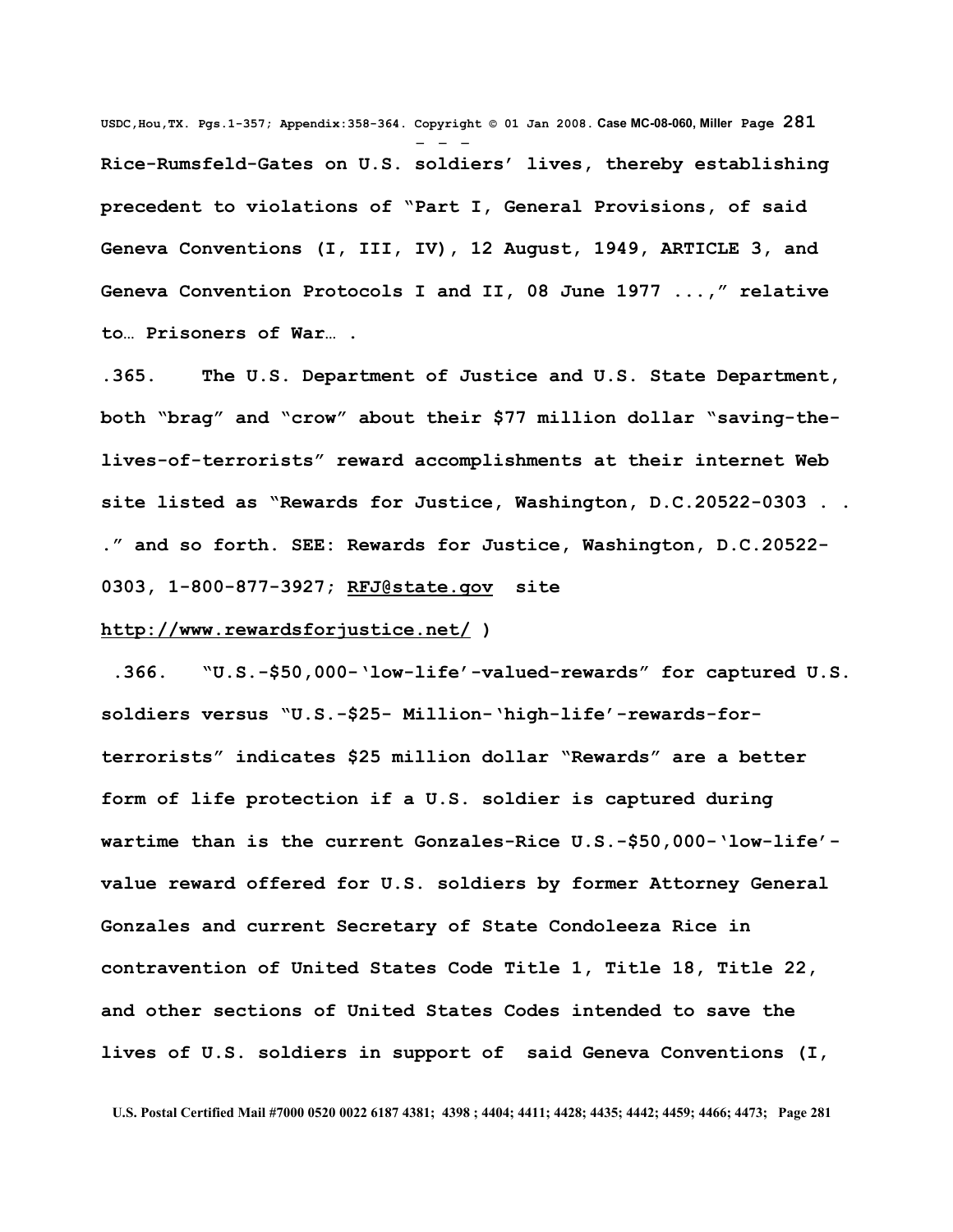**USDC,Hou,TX. Pgs.1-357; Appendix:358-364. Copyright © 01 Jan 2008. Case MC-08-060, Miller Page 282** - - - **III, IV), 12 August, 1949, ARTICLE 3, and Geneva Convention Protocols I and II, 08 June 1977 ...," relative to… Prisoners of War… .** 

**.367. The stark and horrifying body count of Gonzales's and Rice's multiple torture-murder Treasons create every appearance of U.S. government officials, Gonzales and Rice, to be applying an interpretation of U.S. laws against U.S. soldiers unto U.S. soldier torture deaths in favor of terrorists who are not tortured as a consequence of Gonzales-Rice paying said \$25 million dollar Gonzales-Rice-established higher rewards for terrorists. Again, this Gonzales-Rice manipulated condition is a violation of the U.S. Treason Act.** 

 **.368. The stark and horrifying body count of Gonzales's and Rice's multiple Treasons are established by the following two facts related to their reward Treason crimes:**

**.369. (1) One hundred percent of all U.S. soldiers captured in Iraq, whose bodies were recovered, were found in a "tortured-todeath" condition as a result of being selectively refused and selectively denied, by Gonzales and Rice, the higher life-saving \$25 million dollar rewards provisioned by the U.S. Congress in USC, Title 1, Title 18, Title 22, (and elsewhere in the U.S. Code), which \$25 million dollar reward money Gonzales-Rice, instead,**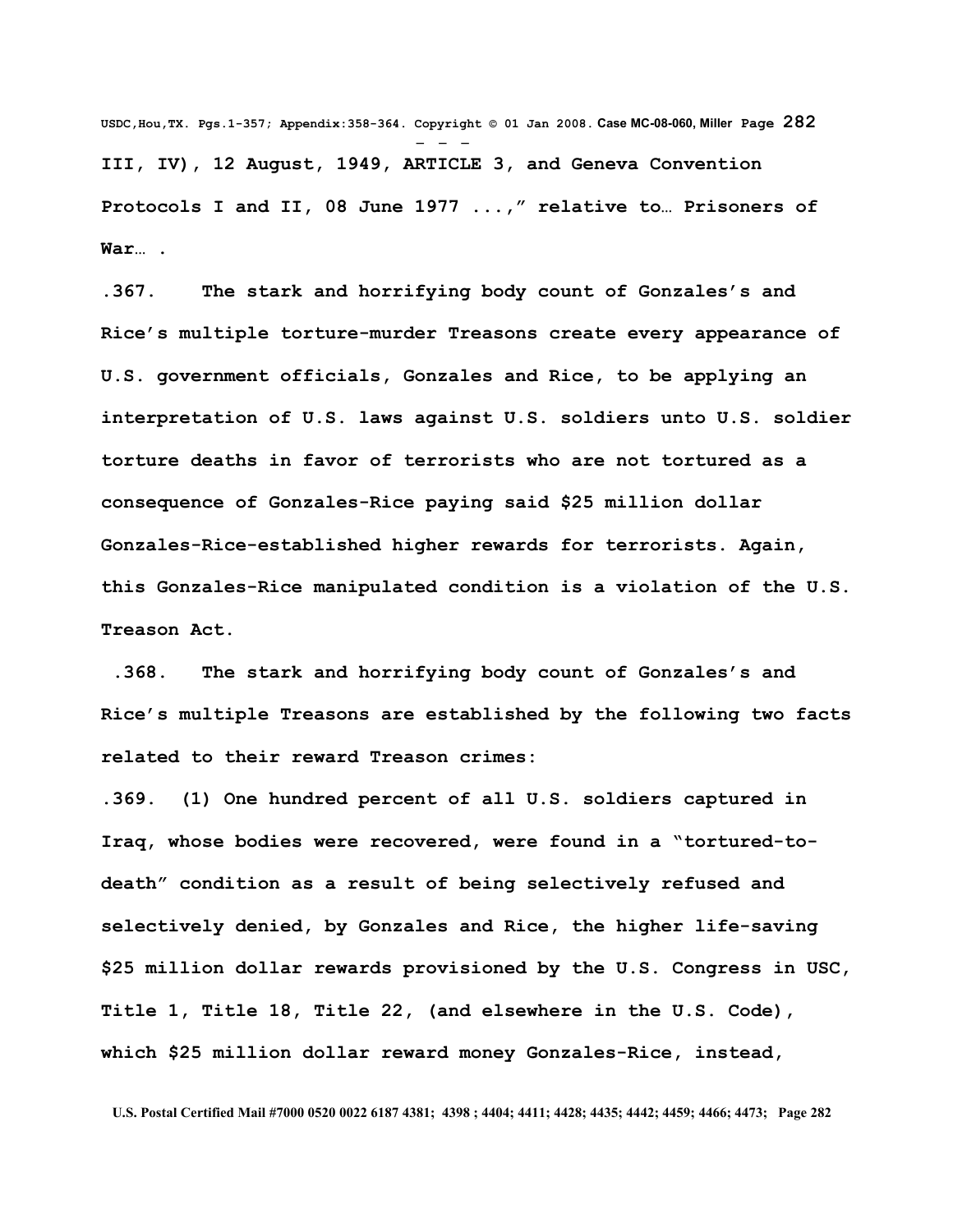**USDC,Hou,TX. Pgs.1-357; Appendix:358-364. Copyright © 01 Jan 2008. Case MC-08-060, Miller Page 283** - - **discriminatingly, in violation of the fourteenth Amendment "equal protection clause," bestowed to save the lives of \$25 million dollar Gonzales-Rice favored Terrorists while murderously denying this same money to captured U.S. soldiers who were torture-murdered as a consequence of Gonzales-Rice torture treasons against captured U.S. soldiers in violation of said Geneva Conventions (I, III, IV), 12 August, 1949, ARTICLE 3, and Geneva Convention Protocols I and II, 08 June 1977 ...."**

**.370. (1) One hundred percent of all terrorists captured in Iraq provisioned by Gonzales-Rice with higher life saving \$25 million dollar rewards of Title 1, Title 18, Title 22, (and elsewhere in the U.S. Code) were captured "alive" and taken into U.S. custody. One hundred percent of all terrorists captured in Iraq and Afghanistan were kept alive in captivity and not tortured to death as a result of selective life saving \$25 million dollar rewards! .371. Meanwhile, captured U.S. soldiers, designated by Gonzales and Rice to have less life value than \$50,000 garbage trash, were tortured to death by reason of the fact that Gonzales and Rice selectively intercepted and redirected money, Title 1, Title 18, Title 22, (and elsewhere in the U.S. Code), intended by Congress to save the lives of captured U.S. soldiers; and, instead, Gonzales and Rice selectively used said intercepted reward money to**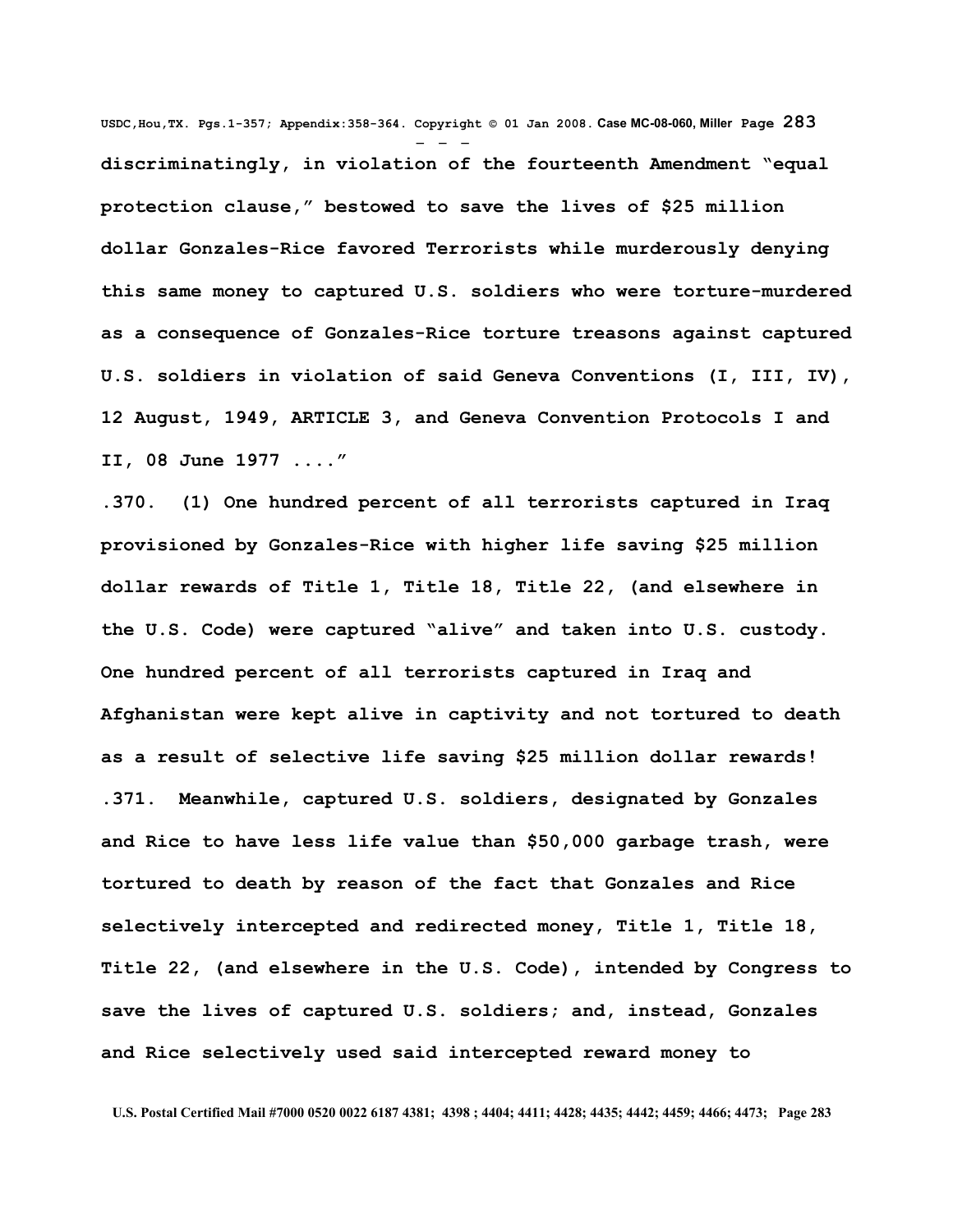**USDC,Hou,TX. Pgs.1-357; Appendix:358-364. Copyright © 01 Jan 2008. Case MC-08-060, Miller Page 284** - - **selectively save the lives of Terrorists in preference to using said reward money to save the lives of U.S. soldiers.**

**.372. Hence, Gonzales's and Rice's embezzlements of U.S. Treasury money to selectively save the lives of terrorists in preference to saving lives of captured U.S. Soldiers were multiple violations of "Obstruction of Justice," Money Laundering," under the RICO Act, and were also a violation of the Treason Act that directly caused torture-death to U.S. soldiers by means of manipulated reward embezzlement, diversion, and denial in violation of said Geneva Conventions (I, III, IV), 12 August, 1949, ARTICLE 3, and Geneva Convention Protocols I and II, 08 June 1977.** 

**.373. The apparent U.S. Executive Branch reasoning that lower dollar amount rewards discriminatorily applied against U.S. soldiers will somehow "send-a-message" to discourage terrorist attacks against U.S. soldiers to take U.S. military prisoners for purposes of reward collection is much more than "wrongful and flawed reasoning"; moreover, the U.S. Executive Branch is informed of the consequences of this wrongful and flawed presumption as follows:**

 **.374. Under the perverse and treasonable program of the current U.S. reward administration wherein captured U.S. soldiers were**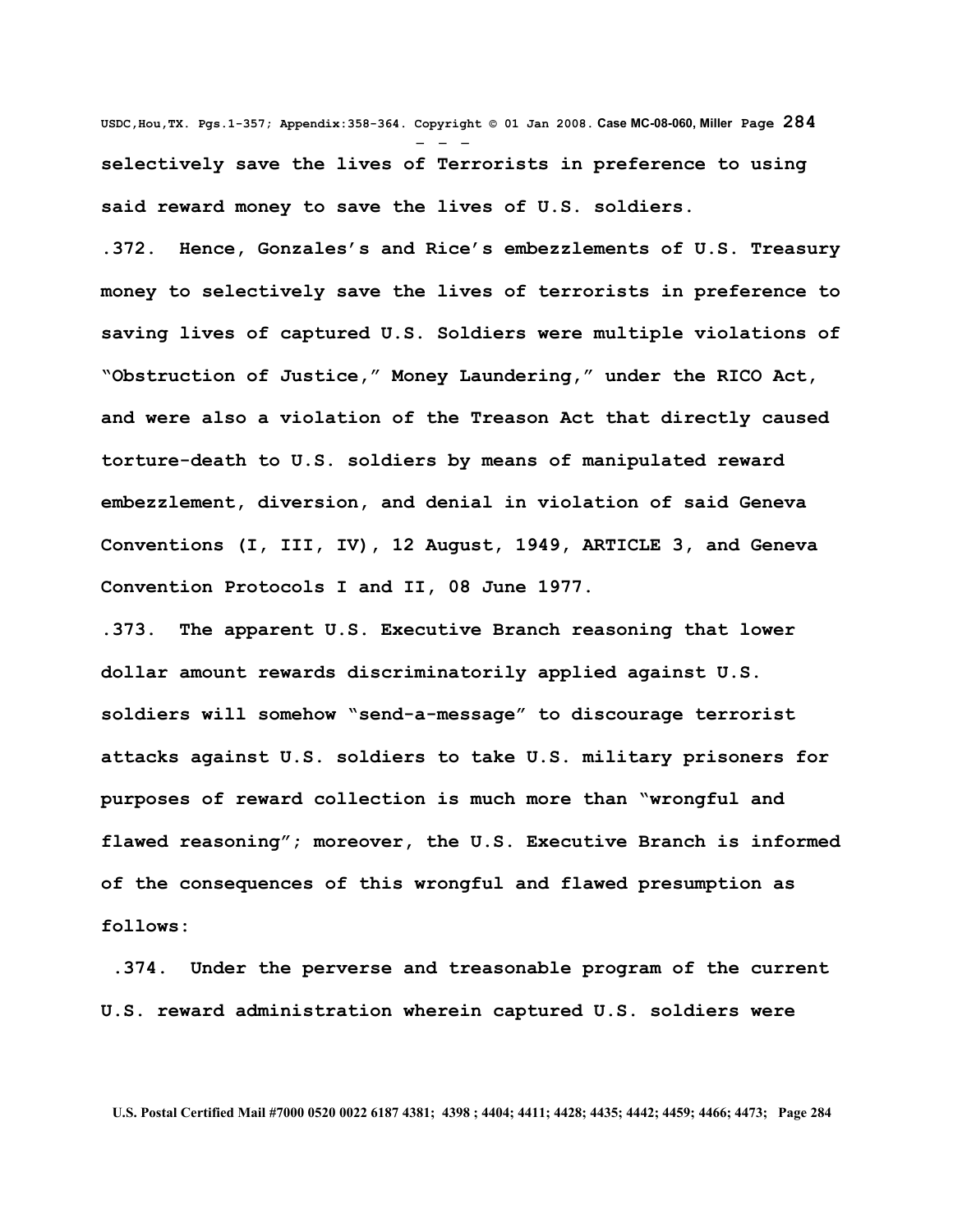**USDC,Hou,TX. Pgs.1-357; Appendix:358-364. Copyright © 01 Jan 2008. Case MC-08-060, Miller Page 285** - - **designated by Gonzales and Rice to have less life value than \$50,000 garbage trash, the following truths are evident:** 

 **.375. When Terrorists launch infantry attacks against U.S. soldiers, aware that U.S. soldiers are reward designated by Gonzales and Rice at a "low-life value of "U.S.-\$50,000-'low-life' valued-death-rewards", the terrorist infantry, does apply a strategy of** *"take-no-prisoners,"* **should the opportunity to capture U.S. soldiers be present because the current U.S. \$50,000 "lowlife" Reward policy inspires terrorists to** *"take-no-prisoners"* **or to "torture-to-death" any captured U.S. soldiers, as U.S. "\$50,000 Rewards have no life saving reward effect" due to the fact U.S. soldiers currently have no meaningful reward life-value designated by said U.S. reward policy of** *"take-no-prisoners***-\$50,000-deathsentence-rewards" assigned by Gonzales-Rice for each captured U.S. soldier.** 

 **.376. Hence, the current U.S. policy of** *"death-sentence-\$50,000 rewards"* **for U.S. soldiers is :**

**(1) an effective** *"take-no-prisoners* **death sentence," against fighting U.S. soldiers in combat during wartime,** *and* **also is (2) an "effective death sentence,"** *against captured U.S. soldiers* **whom Terrorists intend to torture to death and intend not exchange for said trivial "U.S.-\$50,000-'low-life'-valued-rewards." Hence,**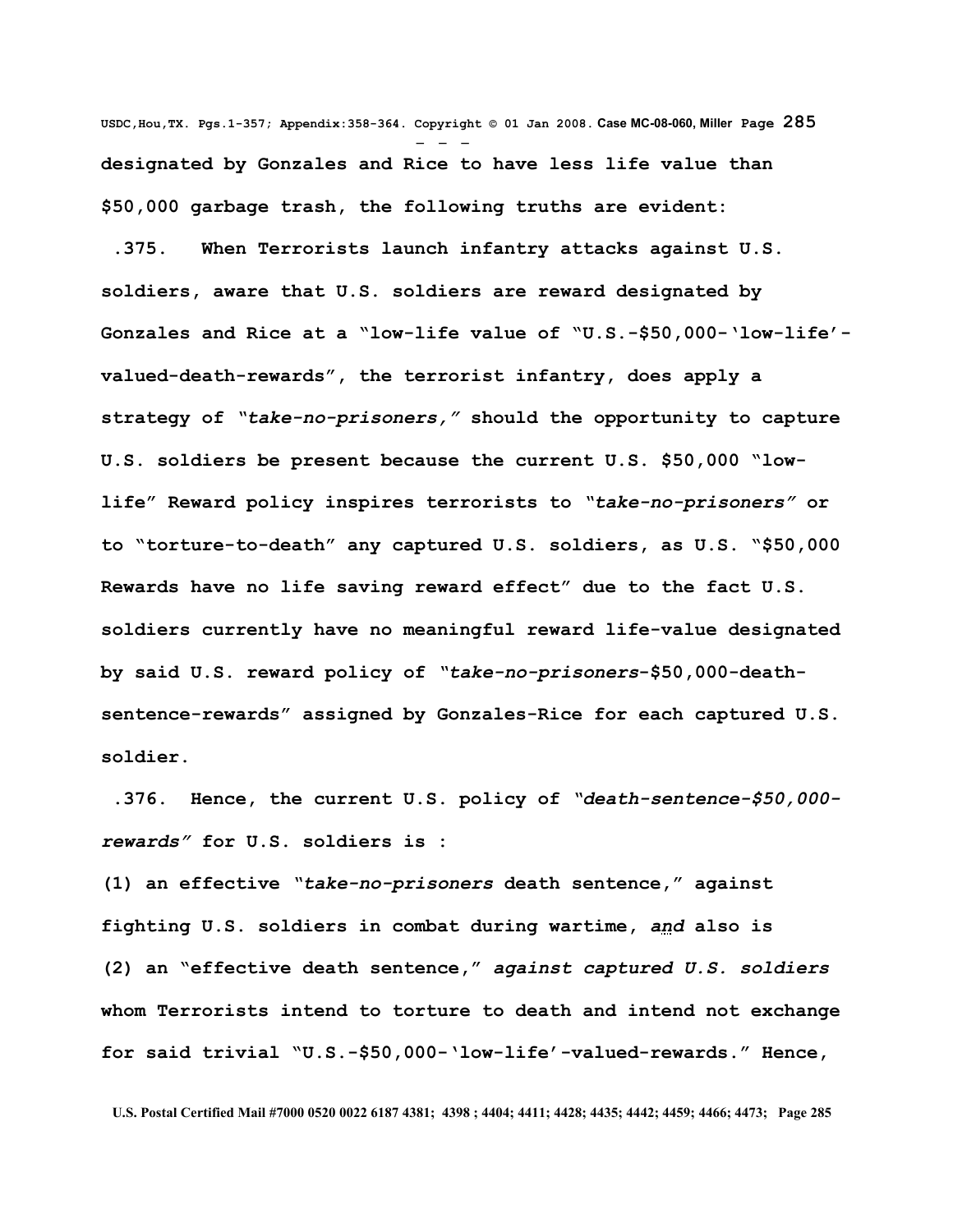**USDC,Hou,TX. Pgs.1-357; Appendix:358-364. Copyright © 01 Jan 2008. Case MC-08-060, Miller Page 286** - - **the delusional and corrupt U.S. policy of** *"take-no-prisoners***- \$50,000-death-sentence-rewards" assigned to captured U.S. soldiers versus "live '\$25 Million dollar life-protected terrorists during wartime,'" at five hundred (500) times larger than a 'treasonable' \$50,000 reward assigned to a captured U.S. soldier, amounts to Treason and is a violation of "USC Title 18, Section 2381, Treason. Whoever, owing allegiance to the United States, levies war against them or adheres to their enemies, giving them aid and comfort within the United States or elsewhere, is guilty of treason and shall suffer death, or shall be imprisoned not less than five years and fined under this title but not less than \$10,000; and shall be incapable of holding any office under the United States.'**

 **SEE: Title 18, Section 2381, Treason.** 

**.377. In the United States, where "all men are created equal," Christian Menchaca and Thomas Tucker were tortured to death because the U.S. government Executive branch, represented by Gonzales and Rice, did not treat "U.S.-\$50,000-'low-life'-valued" Christian Menchaca and "U.S.-\$50,000-'low-life'-valued" Thomas Tucker as "equal in reward life value as "U.S.-\$25- Million-'high-life' rewards" assigned to terrorists while Gonzales-Rice premeditatedly conspired and refused to "equally assign said \$25 million dollar**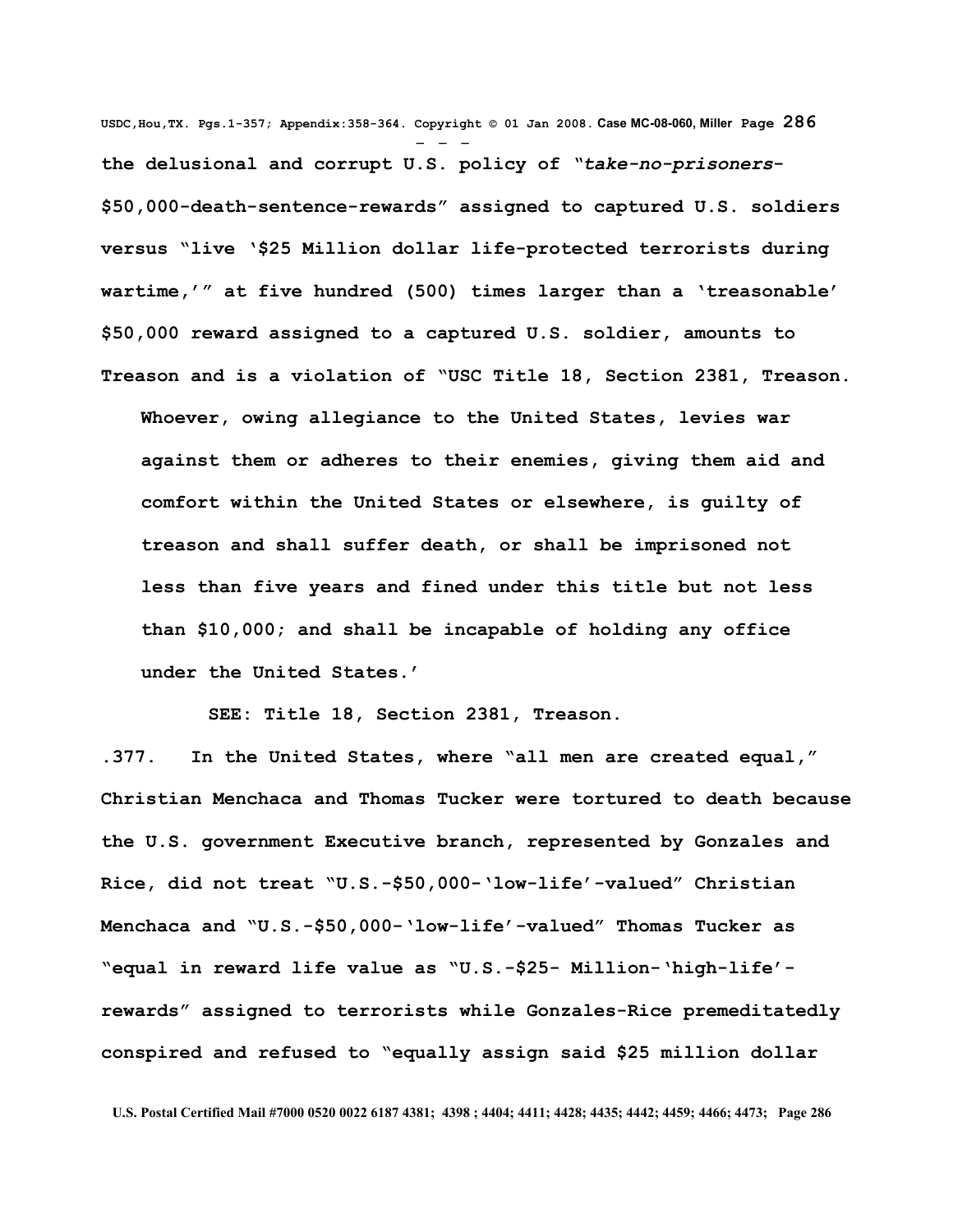**USDC,Hou,TX. Pgs.1-357; Appendix:358-364. Copyright © 01 Jan 2008. Case MC-08-060, Miller Page 287** - - **rewards, to U.S. soldier "undermen" in the same** *"\$25 million dollar life-saving manner"* **as Gonzales and Rice premeditatedly conspired and selectively assigned said \$25 million dollar rewards to save the lives of the same terrorists who torture-murdered PFC. Kristian Vasquez Menchaca, and PFC. Thomas Tucker, in June 2006, at Yosifiya, Iraq in violation of said Geneva Conventions (I, III, IV), 12 August, 1949, ARTICLE 3, and Geneva Convention Protocols I and II, 08 June 1977.** 

**.378. Thus, It is absolute truth that that certain U.S. Executive Branch personalities, including U.S. Attorney General Gonzales and Secretary Rice, knowingly allowed or placed a "U.S.-\$50,000-'lowlife' value on the lives of U.S. soldiers captured during "wartime" while embezzling and misusing the same Title 1, Section 101, USC Title 18, § 3071 – "Information for which rewards authorized"- and USC TITLE 22, § 2708 – "Department of State rewards program," and other U.S. Code reward provisions… U.S. Treasury reward money to allocate higher and thereby more protective \$25 million dollar life value rewards on behalf of al Queda & al Shura terrorist enemies of the United States, who tortured to death said lower \$50,000 life valued U.S. soldiers in the slaughterhouse of Iraq while a "bloodsoaked" U.S. Executive Branch and "blood-soaked" Attorney General Gonzales and "blood-soaked" Secretary Rice essentially watched on**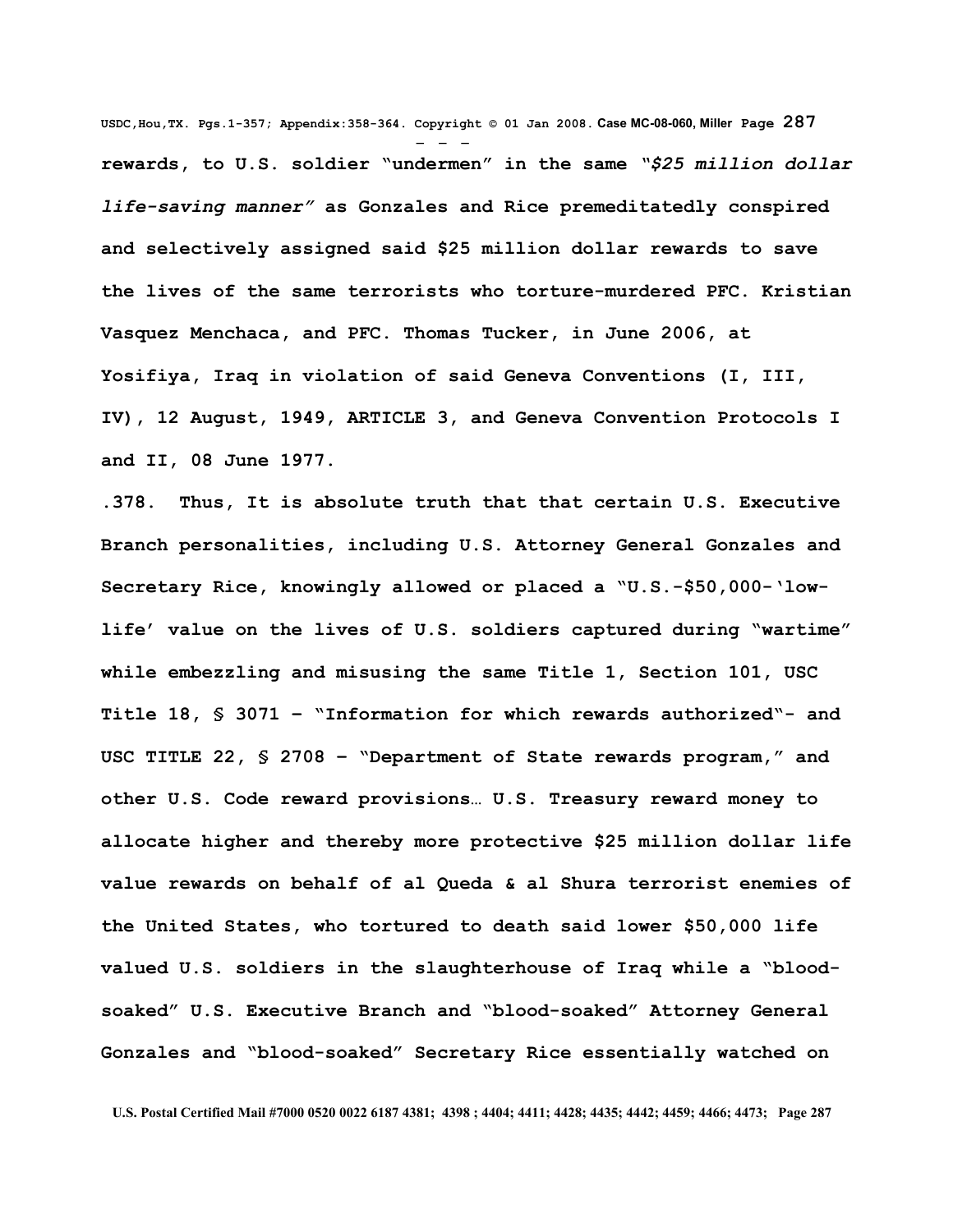**USDC,Hou,TX. Pgs.1-357; Appendix:358-364. Copyright © 01 Jan 2008. Case MC-08-060, Miller Page 288** - - **the internet, and, in the meantime, "blood-soaked" Attorney General Gonzales and "blood-soaked" Secretary Rice "embezzled" and paid \$87 million dollars of the same Title 1, Section 101 - Counterterrorism Fund , & USC Title 18, § 3071 – "Information for which rewards authorized"- and USC TITLE 22, § 2708 – "Department of State rewards program," and other U.S. Code reward provisions… , provisioned U.S. Treasury reward money to save the lives of said al Queda & al Shura terrorist enemies of the United States while watching Kristian Menchaca and Thomas Tucker slaughtered on the internet by Gonzales-Rice multi-million dollar valued terrorists in violation of said Geneva Conventions (I, III, IV), 12 August, 1949, ARTICLE 3, and Geneva Convention Protocols I and II, 08 June 1977. SEE: Rewards for Justice, Washington, D.C.20522-0303, 1-800-877-**

**3927; [http://www.rewardsforjustice.net/index.cfm?](http://www.rewardsforjustice.net/index.cfm?page=wanted_captured&language=english)**

# **[page=wanted\\_captured&language=english](http://www.rewardsforjustice.net/index.cfm?page=wanted_captured&language=english)**

## **<http://www.rewardsforjustice.net/>**

 **.379. It is absolute truth that "blood-soaked" al Queda & al Shura terrorist enemies of the United States were better lifeprotected by said higher U.S. multi-million dollar rewards (\$26 million) paid out while said "blood-soaked al-Queda & al-Shura terrorists" were torturing to death U.S. soldiers (\$50,000 each) who were not better protected by said higher U.S. multi-million**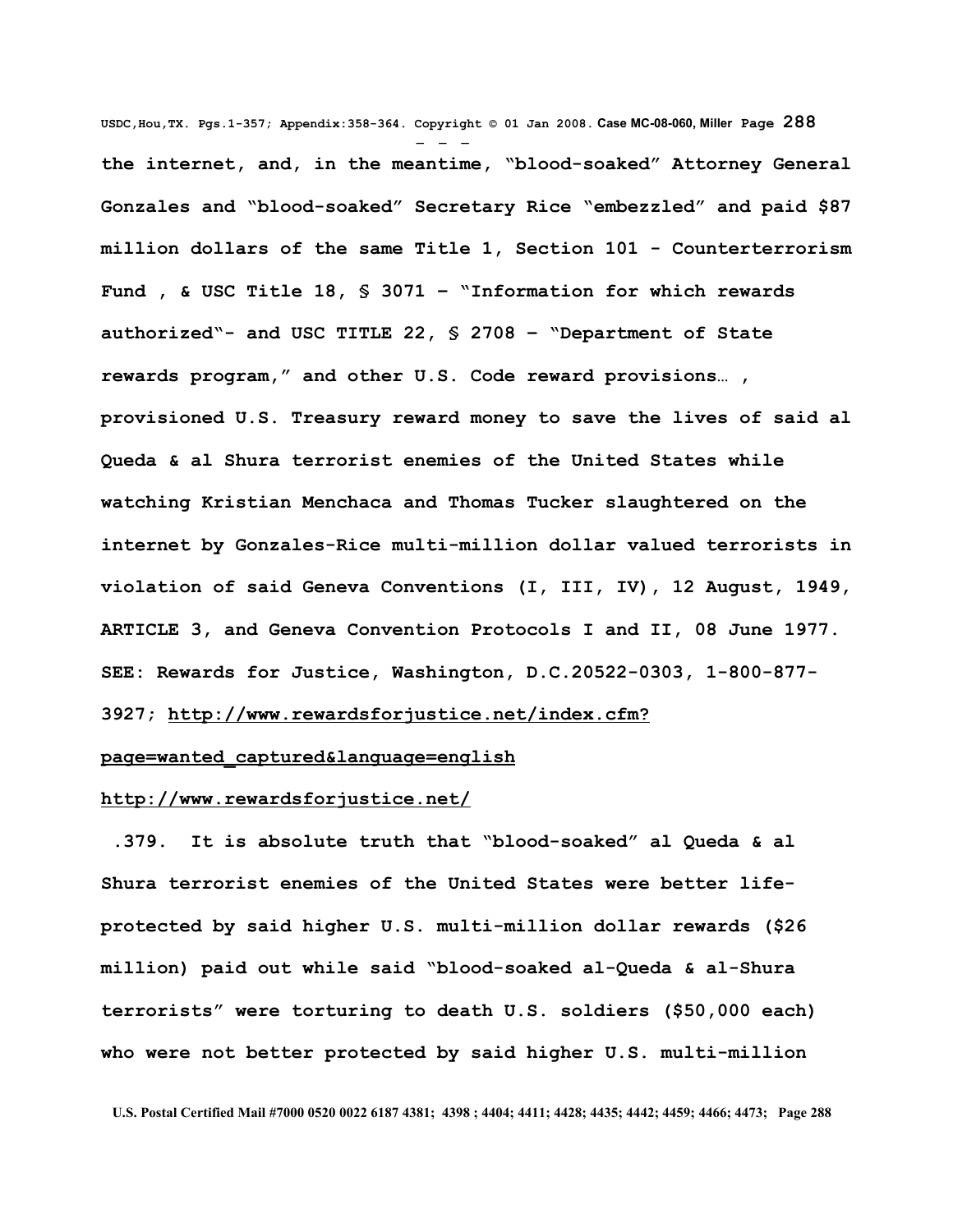**USDC,Hou,TX. Pgs.1-357; Appendix:358-364. Copyright © 01 Jan 2008. Case MC-08-060, Miller Page 289** - - **dollar rewards (\$26 million) denied to U.S. soldiers by Gonzales and Rice.** 

**.380. It is absolute truth that \$87 million dollars of U.S. reward money was actually withdrawn from the U.S. Treasury and paid out "in-progress" to save the lives of members of the same "al-Queda & al-Shura terrorists," while said terrorist members of "al-Queda & al-Shura" torture-murdered said captured U.S. soldiers, in violation of said Geneva Conventions (I, III, IV), 12 August, 1949, ARTICLE 3, and Geneva Convention Protocols I and II, 08 June 1977, during which time said "\$50,000 U.S. Soldier rewards versus \$25 Million dollar Terrorist Rewards" were being manipulated, with premeditation aforethought,' by "blood-soaked" Alberto "bloodsoaked" Gonzales and Secretary Condoleeza "blood-soaked" Rice in violation of said Geneva Conventions (I, III, IV), 12 August, 1949, ARTICLE 3, and Geneva Convention Protocols I and II, 08 June 1977. .381. It is absolute truth that U.S. soldiers suffered torture death by means of "\$25 million dollar reward denials"** *administratively 'bad-faith'* **inflicted against them by Gonzales and Secretary Rice who, meanwhile, were treacherously lavishing larger multi-million dollar rewards on saving the lives of captured terrorist enemies of the United States during war-time.**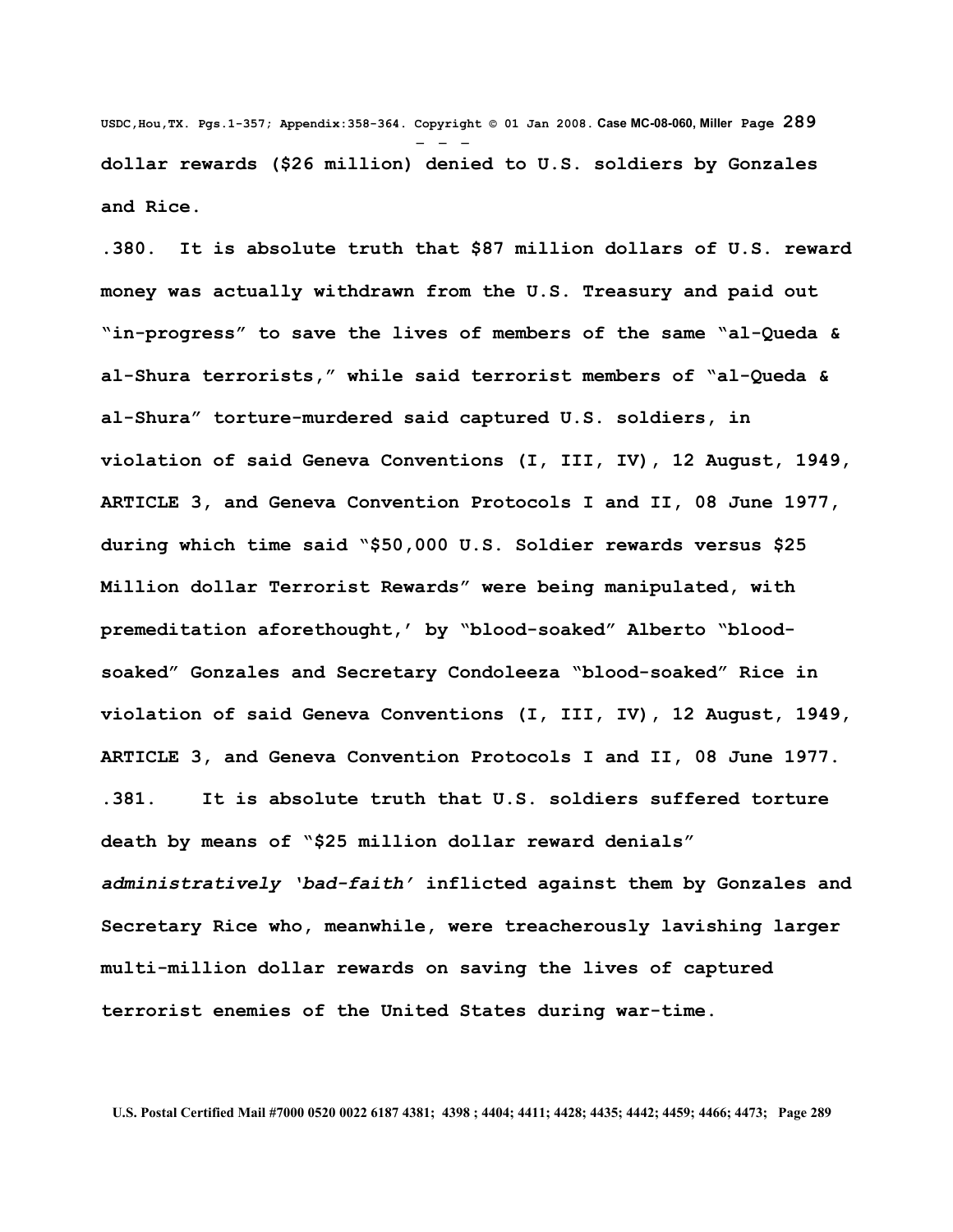**USDC,Hou,TX. Pgs.1-357; Appendix:358-364. Copyright © 01 Jan 2008. Case MC-08-060, Miller Page 290** - - - **.382. It is absolute truth that said 'reward math' proves said administrative** *'bad-faith'* **"reward-treason" to a "math certainty," undeniable by reason of the stunning math contrasts which clearly establish that captured terrorists were administrative rewardvalued at \$25 Million each, while captured U.S. soldiers were "trash-life-valued" at \$50,000 Death Rewards, each, during wartime.** 

**.383. The average voter understands that \$25 million is a larger sum than a 'treasonable' \$50,000. In fact, \$25 million dollars selected by Gonzales-Rice for a terrorist life is five hundred (500) times larger than a 'treasonable' \$50,000 reward selected by Gonzales-Rice for a U.S. soldier life. Gonzales-Rice selected "U.S.-\$50,000-'low-life'-valued-rewards" versus Gonzales-Rice selected "U.S.-\$25- Million-'high-life'-rewards" indicates \$25 million dollar "Rewards" are a better form of life protection if a soldier is captured during wartime. Obviously, the higher the Gonzales-Rice selected reward, the better chance a captive has of surviving his capture alive without being mutilated and tortured to death. The lower the Gonzales-Rice selected reward, the more likely a captive faces mutilation and being tortured to death in Iraq in violation of said Geneva Conventions (I, III, IV), 12 August, 1949, ARTICLE 3, and Geneva Convention Protocols I and II, 08 June 1977.**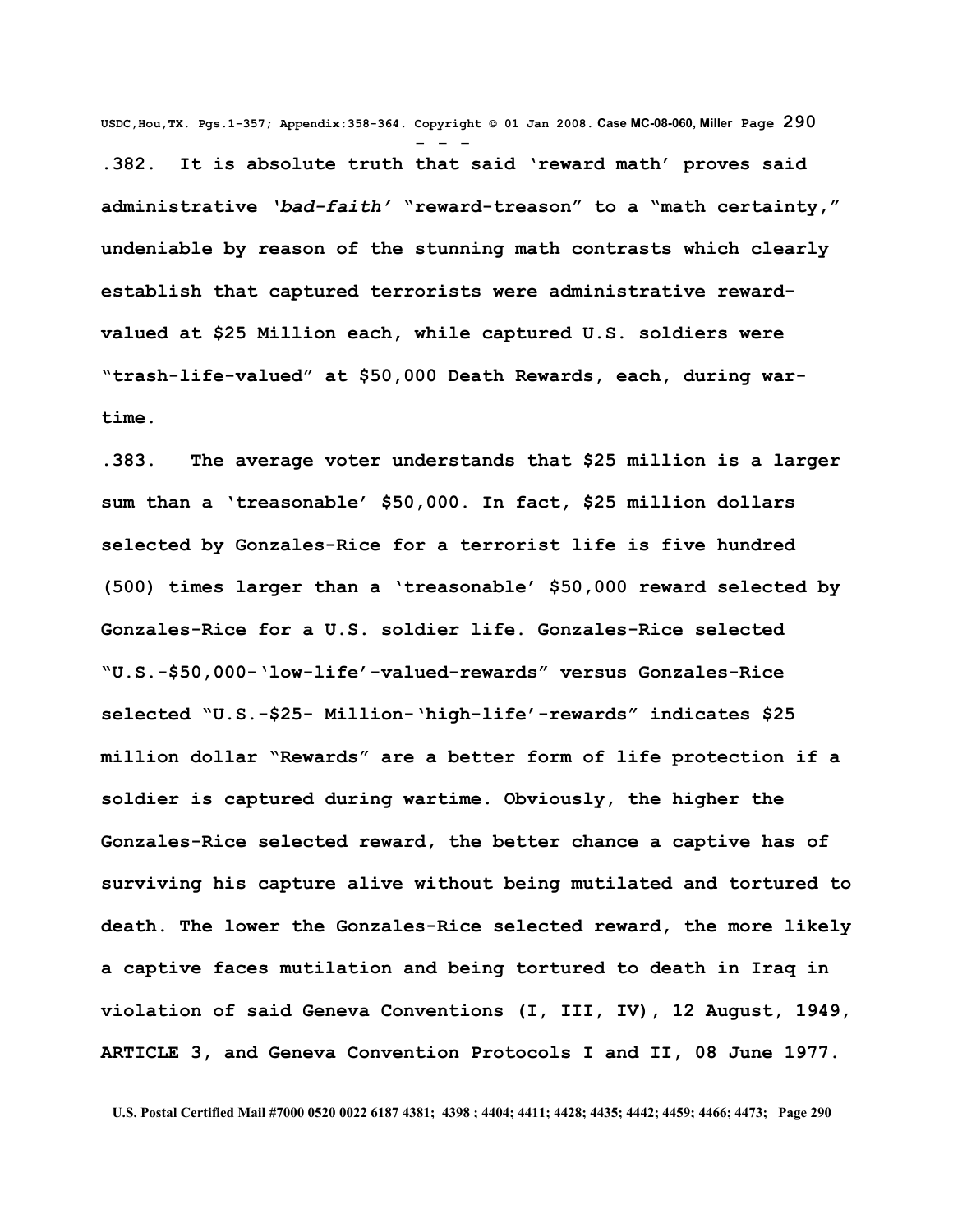**USDC,Hou,TX. Pgs.1-357; Appendix:358-364. Copyright © 01 Jan 2008. Case MC-08-060, Miller Page 291**

- - -

 **.384. A captured U.S.-\$50,000-'low-life'-valued Gonzales-Riceselected U.S. soldier has no chance of survival when compared to a captured \$25 million high-dollar Gonzales-Rice selected & rewardvalued al Queda or al Shura terrorist. Former Attorney General Gonzales and Secretary of State Rice were well informed of \$25 million high-dollar reward-value facts while they denied \$25 million high-dollar Rewards to U.S. soldiers, while at the same time bestowing said \$25 million high-dollar Rewards on terrorists. .385. If we poll all the current 2008 political candidates for the office of President, they will agree that this statement is more than correct: "A captured "\$50,000 low-dollar Reward-valued" U.S. soldier has no chance of survival when compared to a captured \$25 million high-dollar Reward-valued al Queda or al Shura terrorist." Certain political candidates for the office of President will become unelectable "campaign fodder" if identified with Gonzales and Rice as being members of the same political party currently operating these conditions in violation of said Geneva Conventions (I, III, IV), 12 August, 1949, ARTICLE 3, and Geneva Convention Protocols I and II, 08 June 1977.** 

**.386. These vile "reward refusal conditions in violation of said Geneva Conventions (I, III, IV), 12 August, 1949, ARTICLE 3, and Geneva Convention Protocols I and II, 08 June 1977 against U.S.**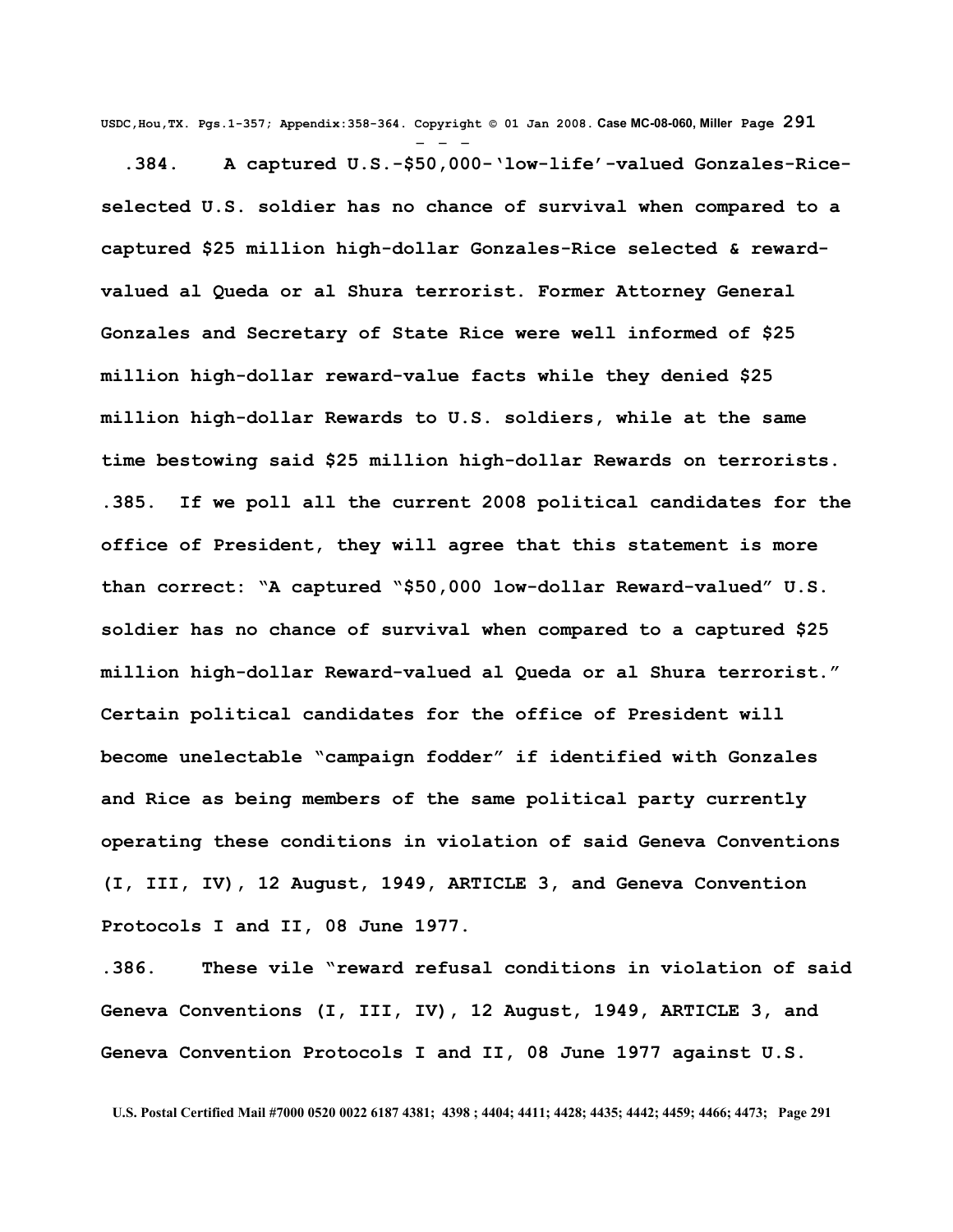**USDC,Hou,TX. Pgs.1-357; Appendix:358-364. Copyright © 01 Jan 2008. Case MC-08-060, Miller Page 292** - - **soldiers" ought not be foisted and palmed off on U.S. Attorney General Michael B. Mukasey (09 Nov 2007) or the presidential candidates as they had no part in Gonzales's reward decisions, unless Mukasey (09 Nov 2007) wants to be part of the Gonzales-Rice Reward Treasons.**

 **.387. Moreover, presidential candidates could pay a political election price for Gonzales's reward decisions if this matter is unnecessarily litigated. The Vasquez family preferences to settle out of court as the Vasquez family does not wish to suffer the disturbing trouble that comes with litigation. In essence, litigation is bad for everybody, including the Vasquez family who prefers to settle out of court.** 

**.388. In the circumstances of Iraq and Afghanistan, the "\$50,000 dollar Reward—valued U.S. soldier, in truthful reality, is actually the recipient of a U.S. issued "\$50,000 reward that, in reality, is a "\$50,000 death sentence" in violation of said Geneva Conventions (I, III, IV), 12 August, 1949, ARTICLE 3, and Geneva Convention Protocols I and II, 08 June 1977 administered in-part by the contributions of Gonzales and Rice in the overall reward equation. This was proven by the fact that (1) Pfc. Kristian Menchaca, (2) Pfc. Thomas L. Tucker, (3) Pfc. Joseph J. Anzack Jr. were tortured to death in violation of said Geneva Conventions (I, III, IV), 12**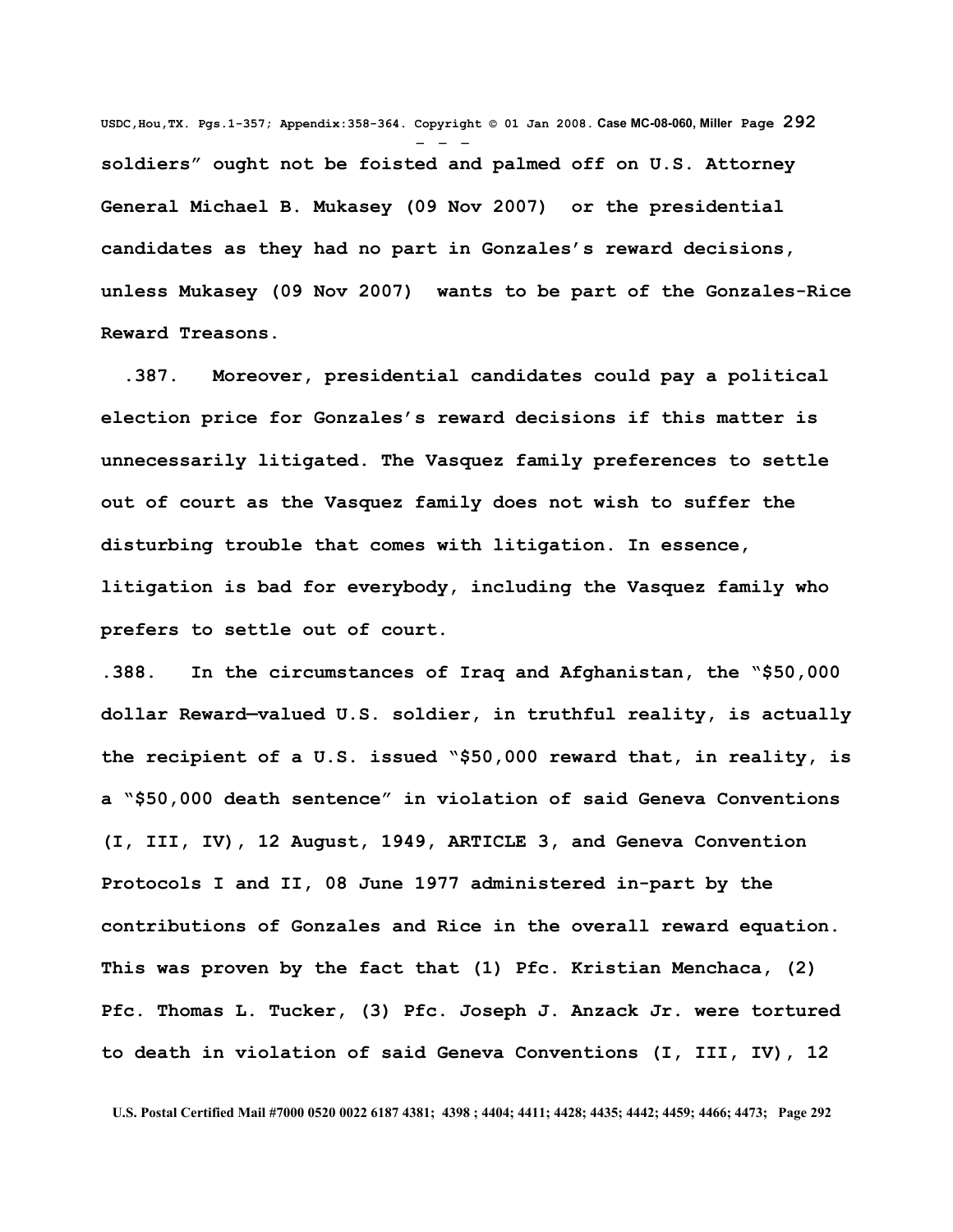**USDC,Hou,TX. Pgs.1-357; Appendix:358-364. Copyright © 01 Jan 2008. Case MC-08-060, Miller Page 293** - - - **August, 1949, ARTICLE 3, and Geneva Convention Protocols I and II, 08 June 1977 while they were U.S.-government-evaluated and limited, to "U.S.-\$50,000-'low-life'-valued-rewards" by U.S. Attorney General Gonzales and Secretary Rice, who refused to raise said lower "U.S.-\$50,000-'low-life'-valued-rewards" on the lives of U.S. soldiers captured during war time, meanwhile "blood soaked" Gonzales and "blood soaked" Rice embezzled the same Title 1, USC Title 18, § 3071 – "Information for which rewards authorized"- and USC TITLE 22, § 2708 – "Department of State rewards program," and other U.S. Code reward provisions… U.S. Treasury reward money to allocate higher more protective \$25 million dollar reward life values on "blood soaked" al Queda & "blood soaked" al Shura terrorist enemies of the United States, who tortured to death said lower \$50,000 reward life-valued U.S. soldiers in violation of said Geneva Conventions (I, III, IV), 12 August, 1949, ARTICLE 3, and Geneva Convention Protocols I and II, 08 June 1977.** 

**.389. While it is impossible to undo previous mistakes, it is not too late to eliminate the administrative activity that was the wrongdoing of "blood soaked" Gonzales and "blood soaked" Rice; and, the government can commence saving the lives of captured U.S. soldiers in Iraq and Afghanistan with rewards that are, at least, equal to rewards the U.S. pays to save the lives of terrorists and**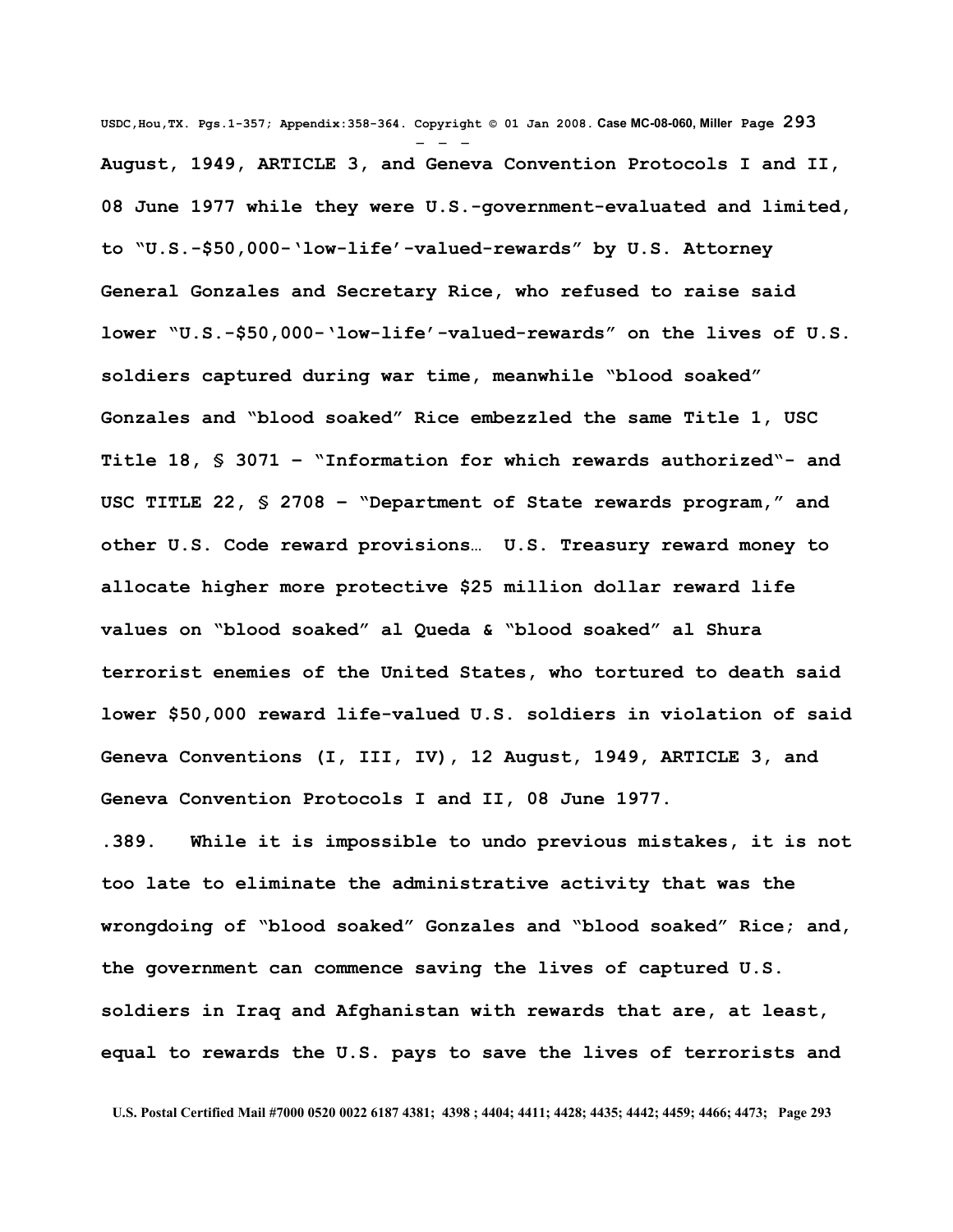**USDC,Hou,TX. Pgs.1-357; Appendix:358-364. Copyright © 01 Jan 2008. Case MC-08-060, Miller Page 294** - - **not deny such equality to U.S. soldiers while blood-soaked U.S. Executive Branch Officials, like snakes, watch their U.S. soldier victims tortured to death on the internet. Thus, we are** *not* **inclined to file lawsuits if we are able to settle. .390. However, if we are "forced" by reason of government transgressions to litigate this most horrifying wrong-doing in court, we will file offensive litigation "Claims" and / or "Complaints" in U.S. and in foreign jurisdictions, including filing said "Claims" and / or "Complaints" with the Prosecutor ("procurator") of the "International Criminal Court (ICC)," which, unlike the International Court of Justice, will accept and try crime complaints filed by individual persons as well as those filed by nations. The U.S., though signatory to the "Geneva Conventions," is not a member of the ICC, but can be held accountable by the International Court of Justice (ICC) and by countries who are members.**

**.391. If the U.S. government makes the mistake of trying to defend Gonzales's and Rice's behavior on the "U.S.-\$50,000-'low-life' valued-reward" issues versus the Multi-million dollar - \$25 million - terrorist "high-life" reward issues, no jury of American people will accept U.S. government defenses. The current U.S. reward paradigm manipulates terrorists, aware of \$50,000 rewards, "during**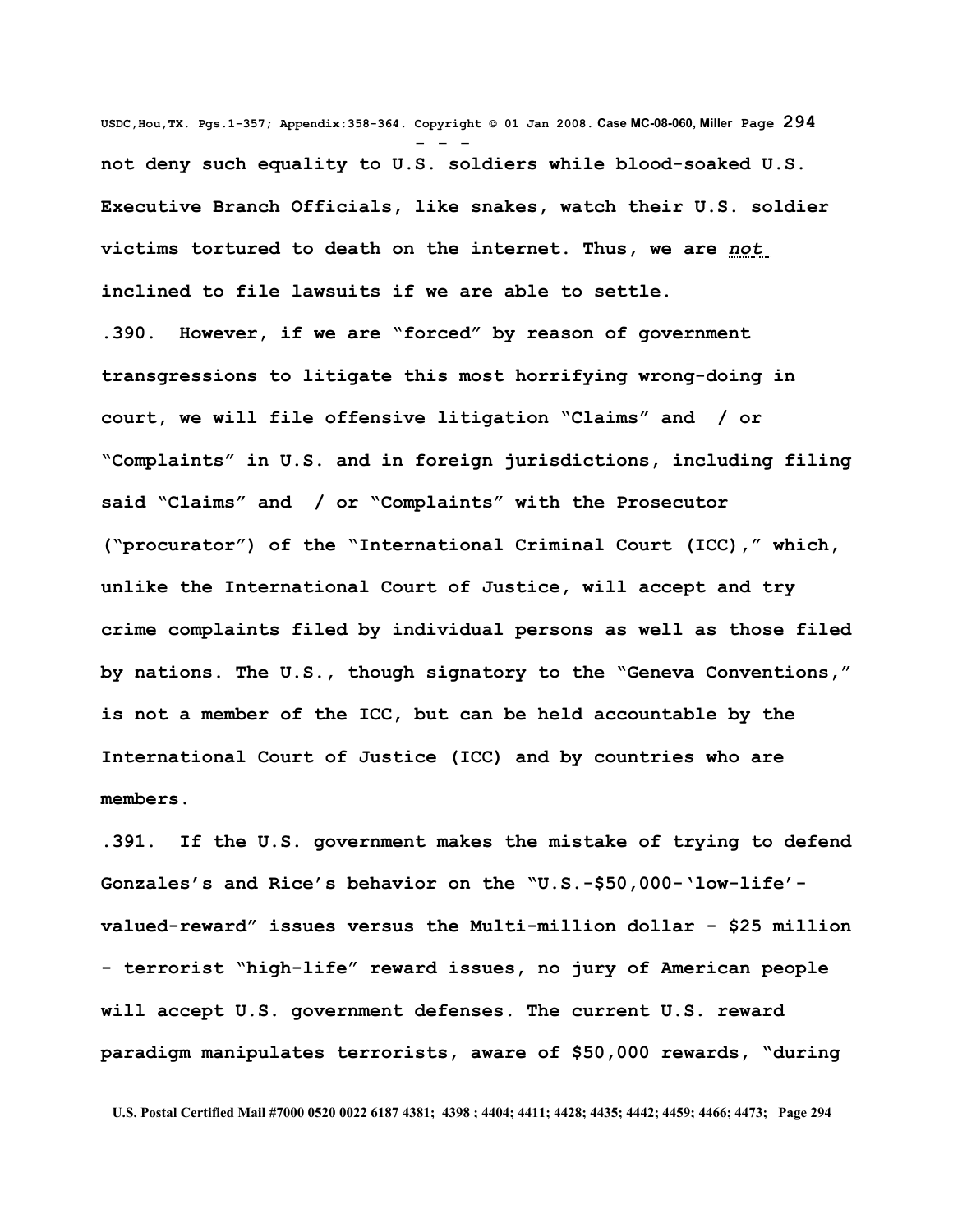**USDC,Hou,TX. Pgs.1-357; Appendix:358-364. Copyright © 01 Jan 2008. Case MC-08-060, Miller Page 295** - - **combat," to** *"take no prisoners"* **and if prisoners are taken they will be "tortured to death" related to the fact that they have been assigned the status of "low-life" \$50,000 "undermen" ("untermenchen") status by Gonzales-Rice in discriminatory violation of in violation of said Geneva Conventions (I, III, IV), 12 August, 1949, ARTICLE 3, and Geneva Convention Protocols I and II, 08 June 1977 and in discriminatory violation of the equal protection clause of United States Constitution, Amendment Fourteen. .392. Said manipulative reward denials of Gonzales-Rice in discriminatory violation of the equal protection clauses under said Geneva Conventions (I, III, IV), 12 August, 1949, ARTICLE 3 & ARTICLE 11 and Geneva Convention Protocols I and II, 08 June 1977 and Amendment Fourteen of the U.S. Constitution caused and resulted in the torture deaths of Pfc. Kristian Menchaca, age 23, of Houston, Texas , Pfc. Thomas L. Tucker, age 25, of Madras, Ore., captured 16 June 2006 at Yosifiya, Iraq and U.S. 10th Mountain Division soldier, (3) Pfc. Joseph J. Anzack Jr., age 20, of Torrance, California, captured 12 May 2007 by terrorist forces in Al Taqa, Iraq.**

 **.393. Said Gonzales-Rice caused torture deaths of Pfc. Kristian Menchaca, Pfc. Thomas L. Tucker, and (3) Pfc. Joseph J. Anzack Jr., were associated RICO Act predicate violation activity of "USC TITLE**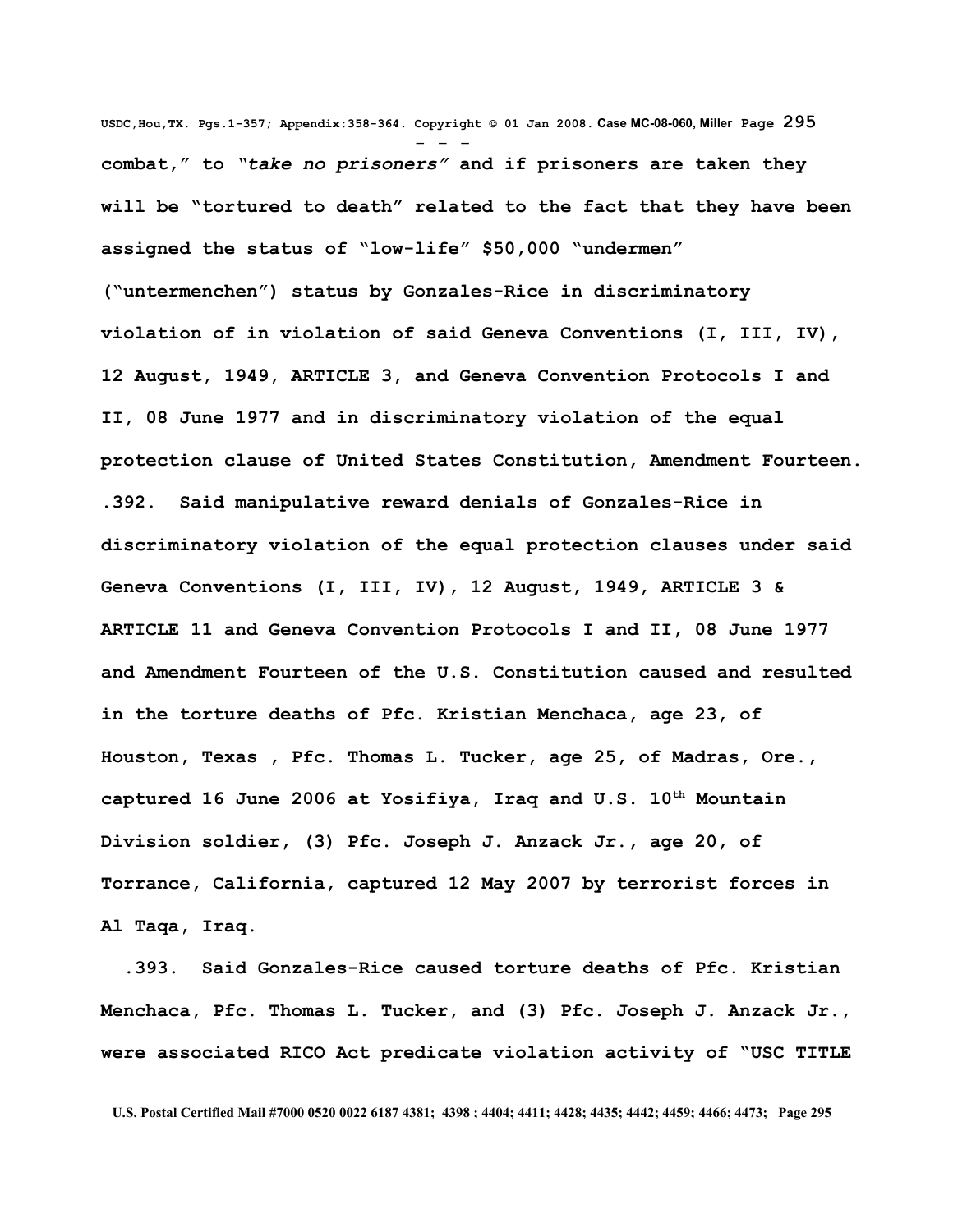**USDC,Hou,TX. Pgs.1-357; Appendix:358-364. Copyright © 01 Jan 2008. Case MC-08-060, Miller Page 296** - - - **18, Section 1961, RICO Act, et.seq., & RICO predicates: (1) "USC TITLE 18, Section 2339A - Providing material support to terrorists, (2) "USC Title 18, Section 2332b. Acts of terrorism transcending national boundaries…," (3) "USC, Title 18, Section 2332b (g)(5)(B)…" (4) "USC, Title 18, Section 1114. Protection of officers and employees of the United States…" (5) "USC Title 18, Section 1116 - Murder or manslaughter of foreign officials, official guests, or internationally protected persons…," (6) "USC, Title 18, 2332 - Criminal penalties…."**

**.394. As reported by CNN, NBC, CBS, British Broadcasting Corp. (BBC) and world news media during June of 2006, after the capture in Yosifiya, Iraq, of PFC. Kristian Vasquez Menchaca, and PFC. Thomas Tucker, by anti U.S. insurgent terrorist militia, Defendant Alberto Gonzales, Interested Party Condoleeza Rice, Interested Party Donald Rumsfeld, and others in the U.S. government did advertise that the U.S. government would pay \$50,000 rewards for information leading to the recovery of PFC. Kristian Vasquez Menchaca, and PFC. Thomas Tucker, alive. On 20 June 2006, U.S. military sources reported that the bodies believed to be Tucker and Menchaca were found in Youssifiyah, tortured to death in a very barbaric manner in violation of said Geneva Conventions (I, III,**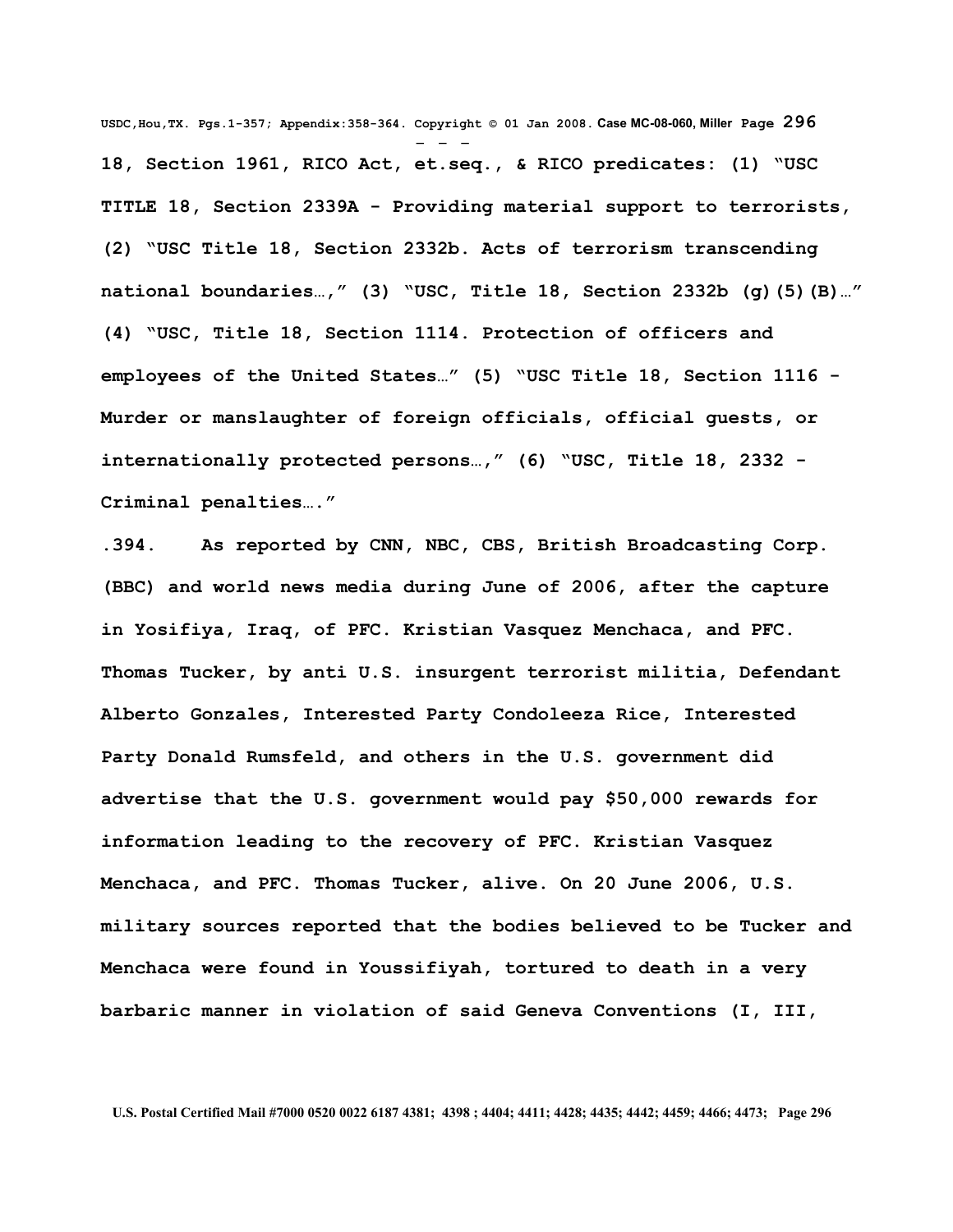**USDC,Hou,TX. Pgs.1-357; Appendix:358-364. Copyright © 01 Jan 2008. Case MC-08-060, Miller Page 297** - - - **IV), 12 August, 1949, ARTICLE 3 & ARTICLE 11 and Geneva Convention Protocols I and II, 08 June 1977.**

**.395. What is most telling and indicative of said Treason is that during the Pfc. Kristian Menchaca, Pfc. Thomas L. Tucker, capture time frames of June of 2006 reported by CNN, NBC, CBS, British Broadcasting Corp. (BBC) and world news media, neither Gonzales, nor Rice, nor Rumsfeld made any announcements to increase said "\$50,000 death sentence rewards" to equal the \$25 million dollar rewards Gonzales-Rice-Rumsfeld were offering at the "Rewards For Justice" internet site to save terrorists during the same time frame they deliberately denied and refused to offer the same and equal \$26 million dollar rewards to save the lives of Pfc. Kristian Menchaca, Pfc. Thomas L. Tucker in violation of said Geneva Conventions (I, III, IV), 12 August, 1949, ARTICLE 3 & ARTICLE 11 and Geneva Convention Protocols I and II, 08 June 1977 .396. Again, during the Pfc. Joseph J. Anzack Jr., capture time frames of 12 May 2007, what is most telling and indicative of Treason is that while said \$50,000 rewards offered for Pfc. Joseph J. Anzack Jr. were reported by CNN, NBC, CBS, British Broadcasting Corp. (BBC) and world news media, neither Gonzales, nor Rice, nor Secretary Robert Gates (Robert M. Gates was sworn in on December 18, 2006, as the 22nd Secretary of Defense) made any announcements**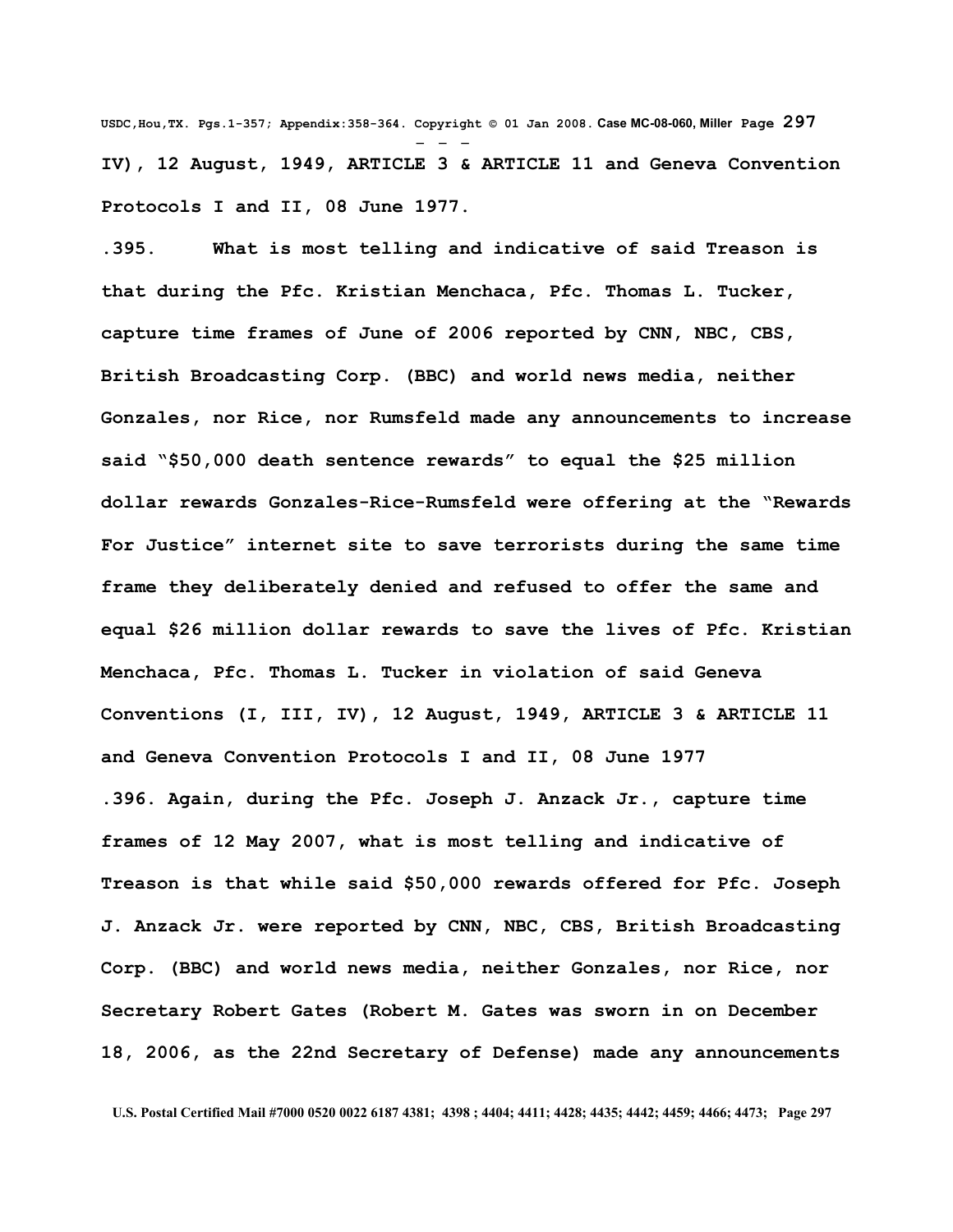**USDC,Hou,TX. Pgs.1-357; Appendix:358-364. Copyright © 01 Jan 2008. Case MC-08-060, Miller Page 298** - - **to increase said "\$50,000 death sentence rewards" to equal the \$26 million dollar rewards Gonzales-Rice-Gates were offering at the "Rewards For Justice" internet site to save terrorists during the same time frame they deliberately denied and refused to offer the same and equal \$25 million dollar rewards to save the lives of Captured U.S. 10th Mountain Division soldiers, (3)Spc. Alex R. Jimenez, 25, of Lawrence, Massachusetts; (4) Pfc. Joseph J. Anzack Jr., 20, of Torrance, California; and (5) Pvt. Byron W. Fouty, 19, of Waterford, Michigan, captured 12 May 2007, 2007 in Al Taqa, Iraq who Gonzales-Rice-Gates were informed would be tortured to death in violation of said Geneva Conventions (I, III, IV), 12 August, 1949, ARTICLE 3 & ARTICLE 11 and Geneva Convention Protocols I and II, 08 June 1977.** 

**.397. Pfc. Joseph J. Anzack Jr., 20, of Torrance, California was later found dead from torture and gunshot wounds in the [Euphrates](http://en.wikipedia.org/wiki/Euphrates) [River](http://en.wikipedia.org/wiki/Euphrates) on [May 23,](http://en.wikipedia.org/wiki/May_23) 2007 in violation of said Geneva Conventions (I, III, IV), 12 August, 1949, ARTICLE 3 & ARTICLE 11 and Geneva Convention Protocols I and II, 08 June 1977. Spc. Alex R. Jimenez , 25 (currently U.S. life-valued at \$50,000) of Lawrence, Massachusetts; and Pvt. Byron W. Fouty ,19 (currently U.S. lifevalued at \$50,000) of Waterford, Michigan are listed as "missing" by the U.S. Army.**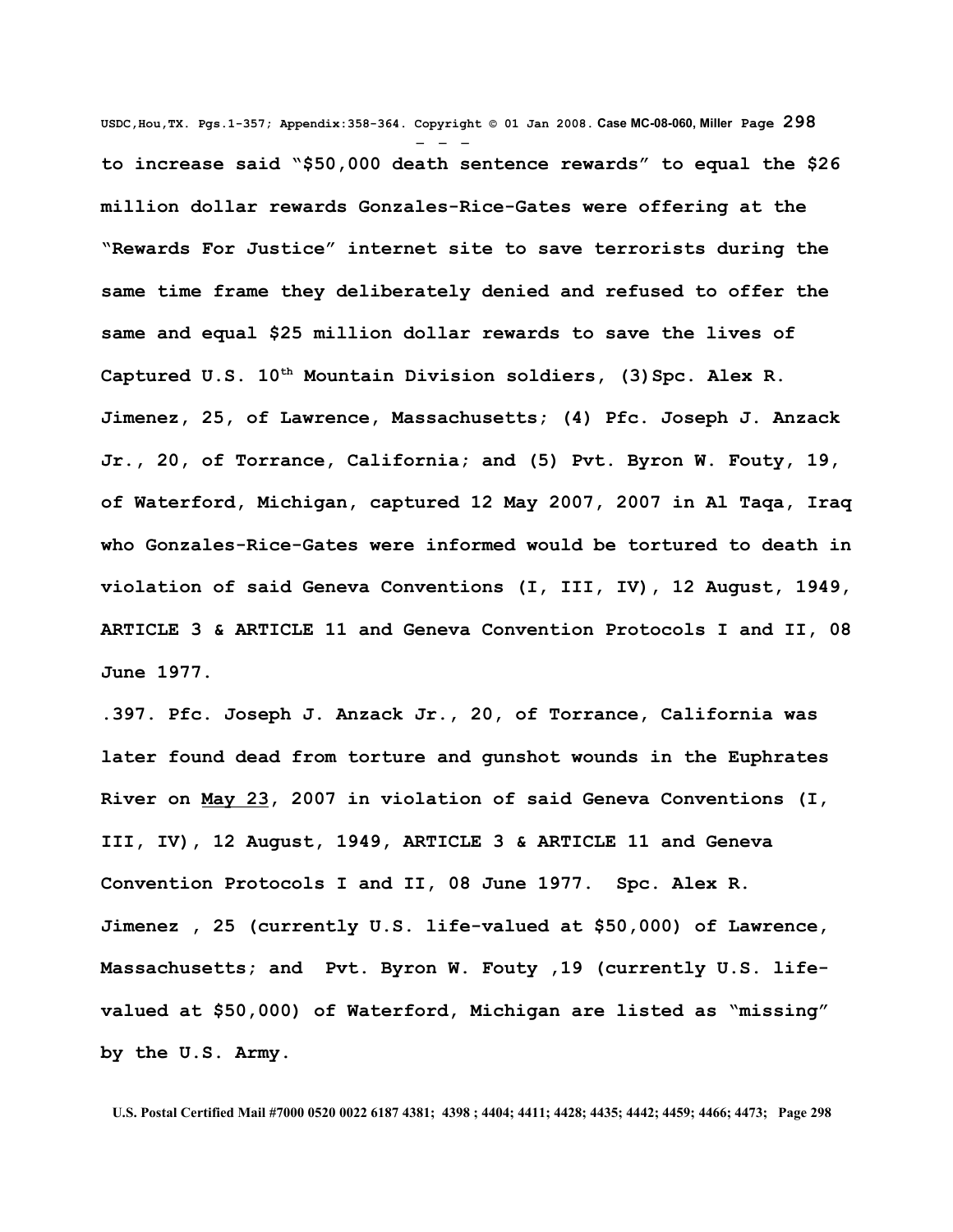**USDC,Hou,TX. Pgs.1-357; Appendix:358-364. Copyright © 01 Jan 2008. Case MC-08-060, Miller Page 299**

- - - **.398. Plaintiffs believe further delays will expose other captured U.S. soldiers, currently listed as "Missing In Action" (MIA), valued by the U.S. government at \$50,000, to the same torture death suffered by "\$50,000 low-life-valued" (1) Pfc. Kristian Menchaca, (2) "\$50,000 low-life-valued" Pfc. Thomas L. Tucker, in June 2006 and (3) "\$50,000-life-valued" Pfc. Joseph J. Anzack Jr. during 2007 in violation of said Geneva Conventions (I, III, IV), 12 August, 1949, ARTICLE 3 & ARTICLE 11 and Geneva Convention Protocols I and II, 08 June 1977.** 

**.399. A brief summary is: The former U.S. Attorney General Gonzales and Secretary of State Rice repeatedly denied and refused to provide higher "\$25 million dollar rewards' for captured "\$50,000 low-life-valued" U.S. soldiers. U.S. Attorney General Gonzales and Secretary of State Rice refused to provide higher rewards for captured "\$50,000 low-life-valued" U.S. soldiers "equal-to" and "the-same-as"** *\$25 million dollar rewards* **U.S. Attorney General Gonzales** *and Secretary Rice provided to successfully save the lives of "Gonzales's-and-Rice's-'exclusiveand privledged'-Multi-million-dollar-terrorists" in Iraq.* **Thus far: all terrorists captured in Iraq & remanded to U.S. custody for payment of said multi-million dollar rewards did survive capture alive, in good health, and were not tortured to death.**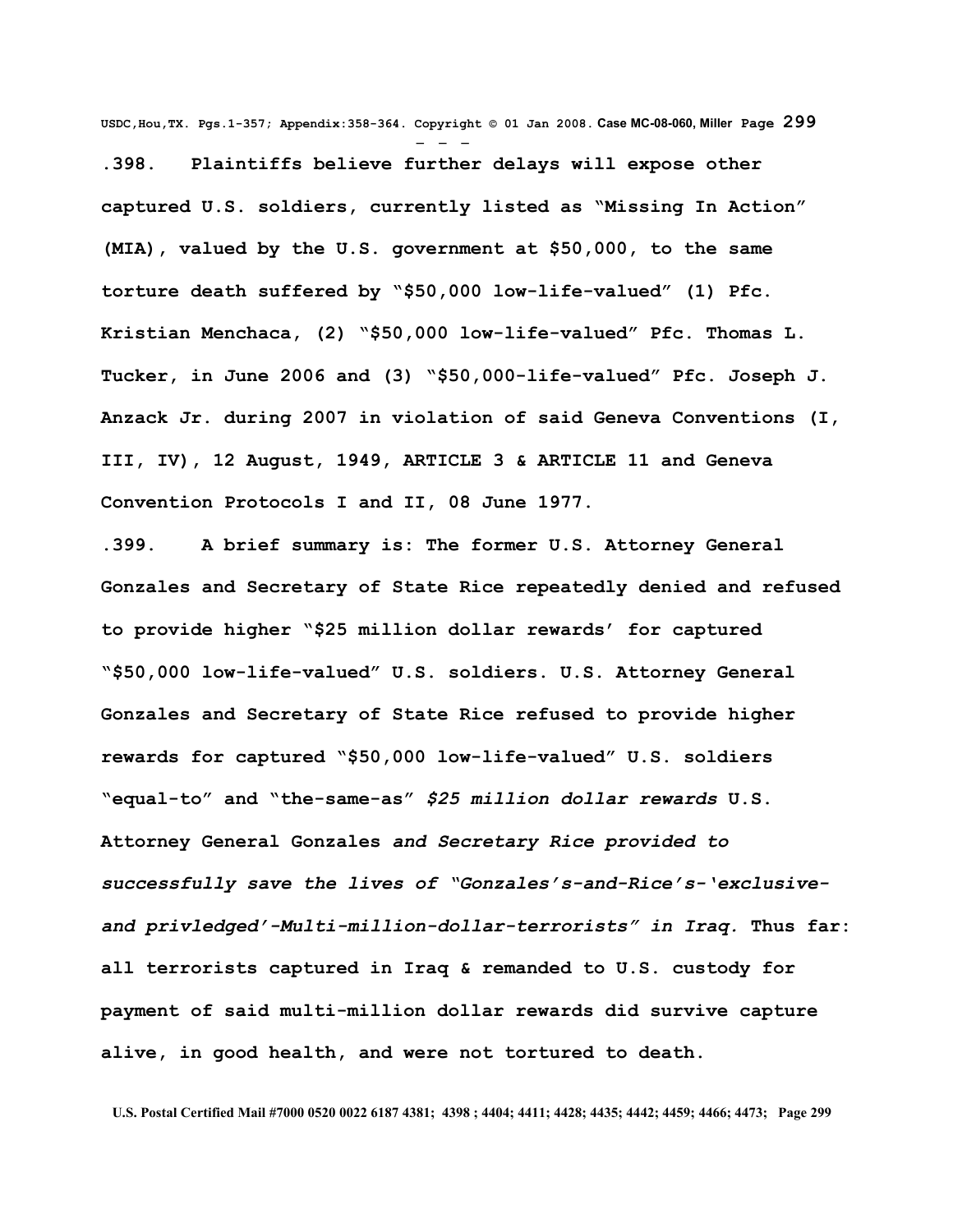**USDC,Hou,TX. Pgs.1-357; Appendix:358-364. Copyright © 01 Jan 2008. Case MC-08-060, Miller Page 300** - - - **.400. In horrifying "TREASONABLE" contrast, (#1) of all "captured and recovered" U.S. soldiers "TREASONABLY" assigned said "U.S. \$50,000-death-rewards" and (#2) "TREASONABLY" denied** *"Gonzales'sand-Rice's-'exclusive-and privledged' Multi-million-dollar-rewardsonly-for-terrorists-exclusively-on-behalf-of-terrorists,"* **assigned** *exclusively* **and only to terrorists, (3) as a result, were found by U.S. Military as tortured-to-death victims of** *"Gonzales's-and-Rice's-reward-denials"* **against U.S. soldiers, (4) which "reward denials" were the direct "hands-on" cause of barbaric mutilation torture murders inflicted upon U.S. soldiers by** *"Gonzales's-and-Rice's-preferred-terrorists"* **who were "principals-before-duringand-after-the-fact" to said mutilation and torture deaths of captured U.S. soldiers in violation of said Geneva Conventions (I, III, IV), 12 August, 1949, ARTICLE 3 & ARTICLE 11 and Geneva Convention Protocols I and II, 08 June 1977 relative to… Prisoners of War… held in Geneva to 12 August, 1949 ...," to which the U.S. is signatory:**

**.401. (A)** *"Gonzales's-and-Rice's* **corrupt denial of U.S. congress Title 1, USC Title 18, § 3071 – "Information for which rewards authorized"- and USC TITLE 22, § 2708 – "Department of State rewards program," and other U.S. Code reward provisions… , provisioned U.S. Treasury reward money for U.S. soldiers directly**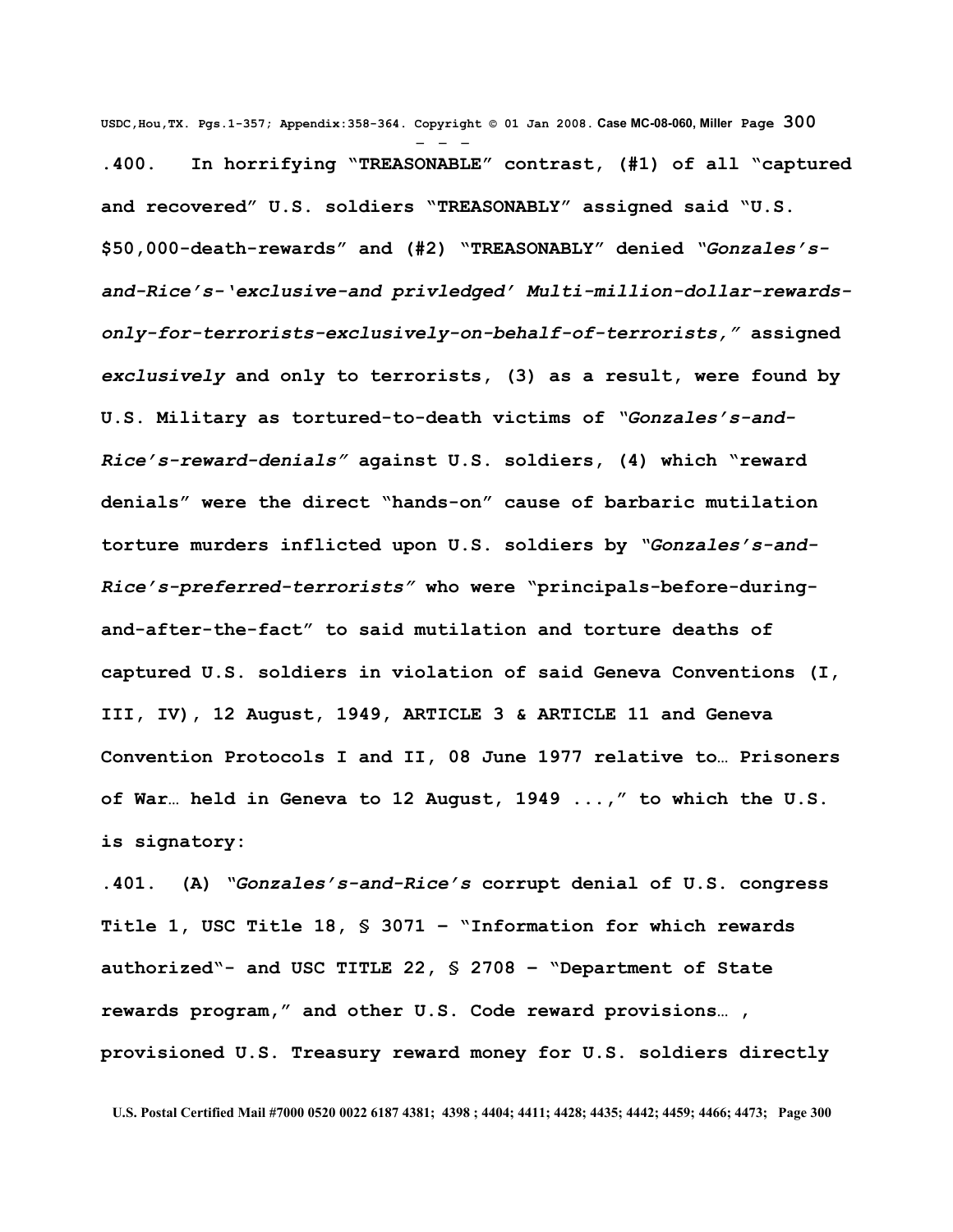**USDC,Hou,TX. Pgs.1-357; Appendix:358-364. Copyright © 01 Jan 2008. Case MC-08-060, Miller Page 301** - - **and hands-on aiding and abetting terrorists, and (B) Gonzales and Rice in violation of the U.S. RICO Act and in violation of the U.S. Treason Act was thereby chain-linked to** *"Gonzales's-and-Rice's* **violation of said Geneva Conventions (I, III, IV), 12 August, 1949, ARTICLE 3 & ARTICLE 11 and Geneva Convention Protocols I and II, 08 June 1977 relative to… Prisoners of War… . Moreover,** *"Gonzales'sand-Rice's-preferred-terrorists"* **were also** *"Gonzales's-and-Rice'spreferred-terrorist* **'beneficiaries'" of the Gonzales-Rice multimillion dollar reward system being operated in the manner of a criminal enterprise on behalf of** *"Gonzales's-and-Rice's-preferredterrorists"***, thereby directly causing torture death to captured U.S. soldiers; and,** *Gonzales's-and-Rice's* **transfer of more than \$87 million dollars of said rewards were being wrongfully paid "IN PROGRESS" to save the lives of** *"Gonzales's-and-Rice's-preferredterrorist* **'beneficiaries'" (al Queda, al Shura, and others), (7) who were members of the same group of** *"Gonzales's-and-Rice'spreferred-terrorist* **'beneficiaries,'" who were "IN PROGRESS" torturing to death said U.S. soldiers in tandem with** *"Gonzales'sand-Rice's* **violations of said Geneva Conventions (I, III, IV), 12 August, 1949, ARTICLE 3 & ARTICLE 11 and Geneva Convention Protocols I and II, 08 June 1977 relative to… Prisoners of War (8) while** *"Gonzales's-and-Rice's"* **\$87 millions in rewards posted at**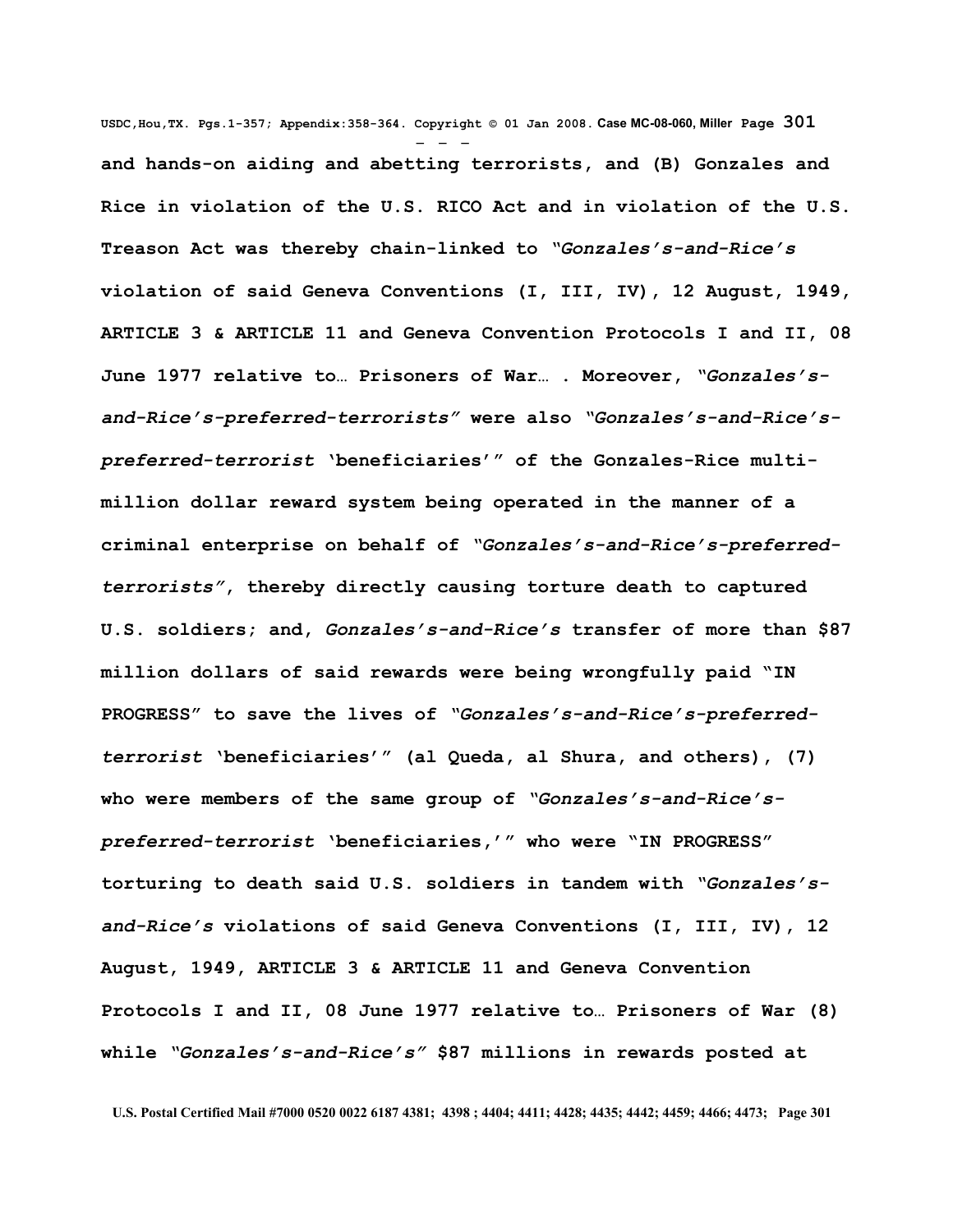**USDC,Hou,TX. Pgs.1-357; Appendix:358-364. Copyright © 01 Jan 2008. Case MC-08-060, Miller Page 302** - - **their "Rewards for Justice" site were being paid out by "blood soaked" Gonzales and "blood soaked" Rice to save the lives of the same terrorists who were torturing said reward-denied captured U.S. soldiers to death; (9) moreover, "blood soaked" Gonzales and "blood soaked" Rice denied, manipulated, and, otherwise, refused to provide the same multi-million dollar rewards to protect captured U.S. soldiers, in Iraq, who, as a consequence, suffered said barbaric war-crime mutilations, torture, and murder as prohibited under violation of said Geneva Conventions (I, III, IV), 12 August, 1949, ARTICLE 3 & ARTICLE 11 and Geneva Convention Protocols I and II, 08 June 1977 relative to… Prisoners of War to which the U.S. is signatory.** 

**.402. Plaintiffs are therefore seeking \$8 Billion damages for compensation to Plaintiffs as a consequence of the foregoing described "Obstruction of Justice" and "Treason" caused torturemurder of Kristian Vasquez Menchaca and violations of said Geneva Conventions (I, III, IV), 12 August, 1949, ARTICLE 3 & ARTICLE 11 and Geneva Convention Protocols I and II, ARTICLE 11, 08 June 1977 relative to… Prisoners of War" wrought by blood-soaked Gonzales and Rice.**

**.403. We also seek \$10 Billion (to several Billion) in a courtestablished and supervised-reward fund to automatically and quickly**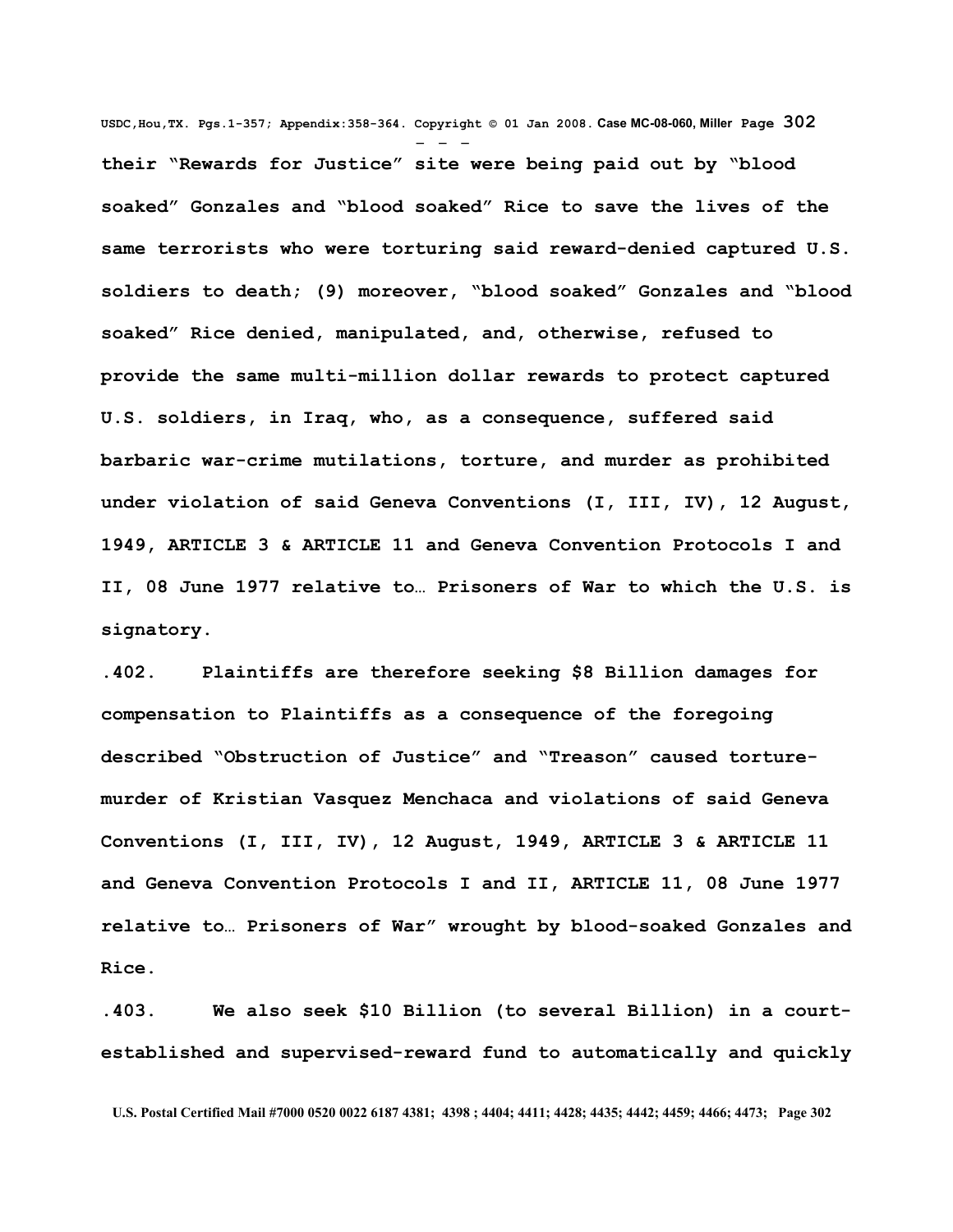**USDC,Hou,TX. Pgs.1-357; Appendix:358-364. Copyright © 01 Jan 2008. Case MC-08-060, Miller Page 303** - - **pay** *\$25 million dollar rewards***, within two to twelve hours, for returned captured U.S. soldiers,** *\$25 million dollar rewards* **that the government, "blood soaked" Gonzales and "blood soaked" Rice have refused to pay, refused to budget, and refused to publish as "'EQUAL' for captured U.S. soldiers, said mentioned** *\$25 million dollar rewards***" in the same manner the U.S. government has published the same** *\$25 million dollar rewards* **on behalf of terrorists and has "PAID SAID REWARDS" for captured Terrorists in criminal and constitutional discrimination (denying 'equal protection') against U.S. soldiers, who were denied life saving reward equality with terrorists during wartime. As a consequence, captured U.S. soldiers were torture-slaughtered in violation of said Geneva Conventions (I, III, IV), 12 August, 1949, ARTICLE 3 & ARTICLE 11 and Geneva Convention Protocols I and II, ARTICLE 11, 08 June 1977 relative to… Prisoners of War," while Terrorists were saved.**

**.404. In fact, the U.S. government has never paid one cent in rewards for captured U.S. soldiers in Iraq or Afghanistan, but has paid more than \$87 million dollars in rewards to successfully save terrorists lives while all one hundred percent of recovered U.S. soldiers were found dead with evidence of barbaric torture on their bodies. It was said manipulation of** *"Gonzales's-and-Rice's* **corrupt**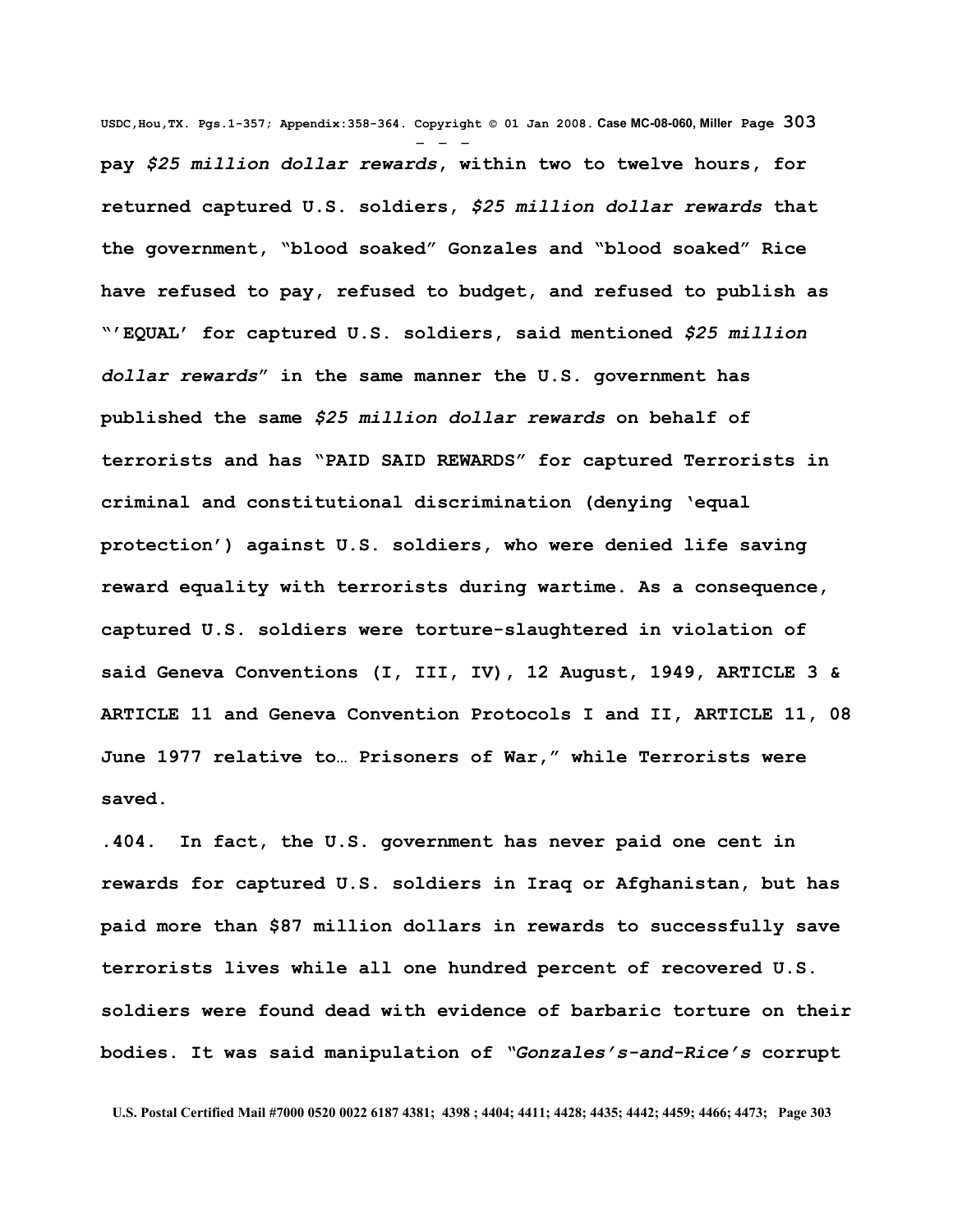**USDC,Hou,TX. Pgs.1-357; Appendix:358-364. Copyright © 01 Jan 2008. Case MC-08-060, Miller Page 304** - - **denial of U.S. congress provisioned Title 1, Section 101, and USC Title 18, § 3071 – "Information for which rewards authorized"- and USC TITLE 22, § 2708 – "Department of State rewards program," and other U.S. Code reward provisions… provisioned U.S. Treasury reward money for U.S. soldiers that resulted in direct and hands-on aiding and abetting terrorists by Gonzales and Rice in violation of United States laws – violations of U.S. RICO Act and violation of the U.S. Treason Act – that thereby chain-linked these violations of U.S. laws to** *"Gonzales's-and-Rice's* **violations of said Geneva Conventions (I, III, IV), 12 August, 1949, ARTICLE 3 & ARTICLE 11 and Geneva Convention Protocols I and II, ARTICLE 11, 08 June 1977 relative to… "Prisoners of War," to which the U.S. is signatory. .405. Said treacherous U.S. reward system so premeditatedly, unquestioningly, and treacherously structured by Gonzales-Rice has never been probed to answer why such treacherous reward misrepresentations – premeditated low reward death sentences for U.S. troops directly opposite high reward survival protection offered for terrorists is the norm and do so consistently occur. It is a fact that \$87 million dollars in U.S. rewards were paid to save terrorist lives while "not one cent" was paid to save the lives of captured American soldiers.**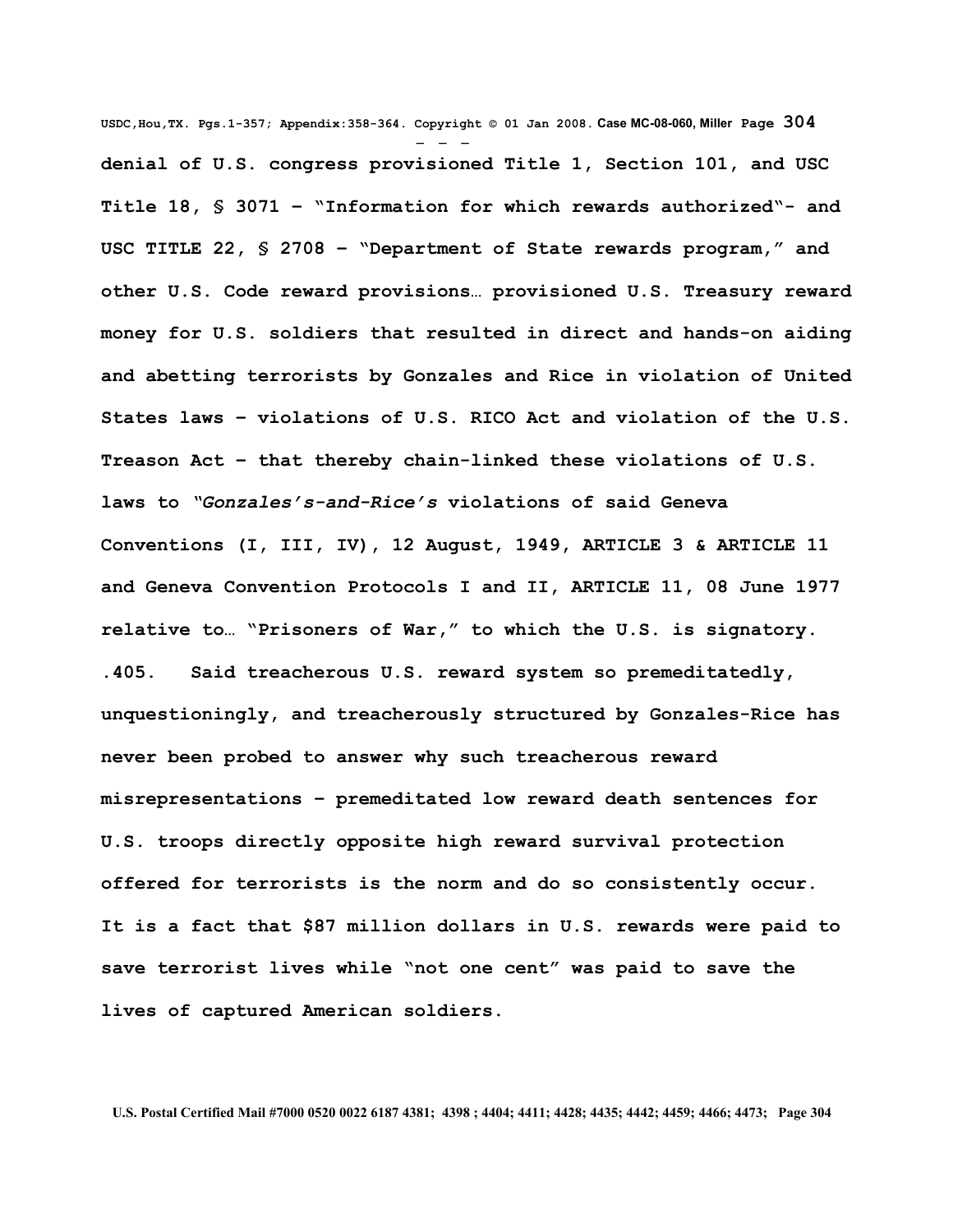**USDC,Hou,TX. Pgs.1-357; Appendix:358-364. Copyright © 01 Jan 2008. Case MC-08-060, Miller Page 305** - - -

**.406. By operation of the wrongful Gonzales-Rice reward compensation plan, a captured "U.S. \$50,000 dollar reward "lowlife-valued" U.S. soldier has no chance of survival when compared to a captured U.S.\$25 million high-dollar reward-valued al Queda or al Shura terrorist.**

**.407. Defendants' premeditatedly proclaimed reward broadcasts and payment activities, by wire and wireless telemetry, premeditatedly during war, are currently in-progress violating (1) the equal protection provisions of the U.S. constitution Fourteenth Amendment by denying U.S. soldiers the same and equal protective reward rights as terrorists who U.S. soldiers are currently fighting against in the Iraq and Afghanistan war theaters; and, said unequal U.S. reward proclamations are (2) in-progress violating provisions of TITLE 18, § 1956 - Laundering of monetary instruments, are (3) currently in-progress violating provisions of 18 USC, Sec. 956 - Conspiracy to kill, kidnap, maim, or injure persons or damage property in a foreign country, and as a result are (4) in-progress violating provisions of (4) 18 USC, Section 2339A. - Providing material support to terrorists, and are in-progress violating provisions of more serious U.S. code, and Human Rights offenses. .408. Gonzales-Rice were/are just as "blood-soaked" whether they were socializing in Washington, DC or standing merely feet away**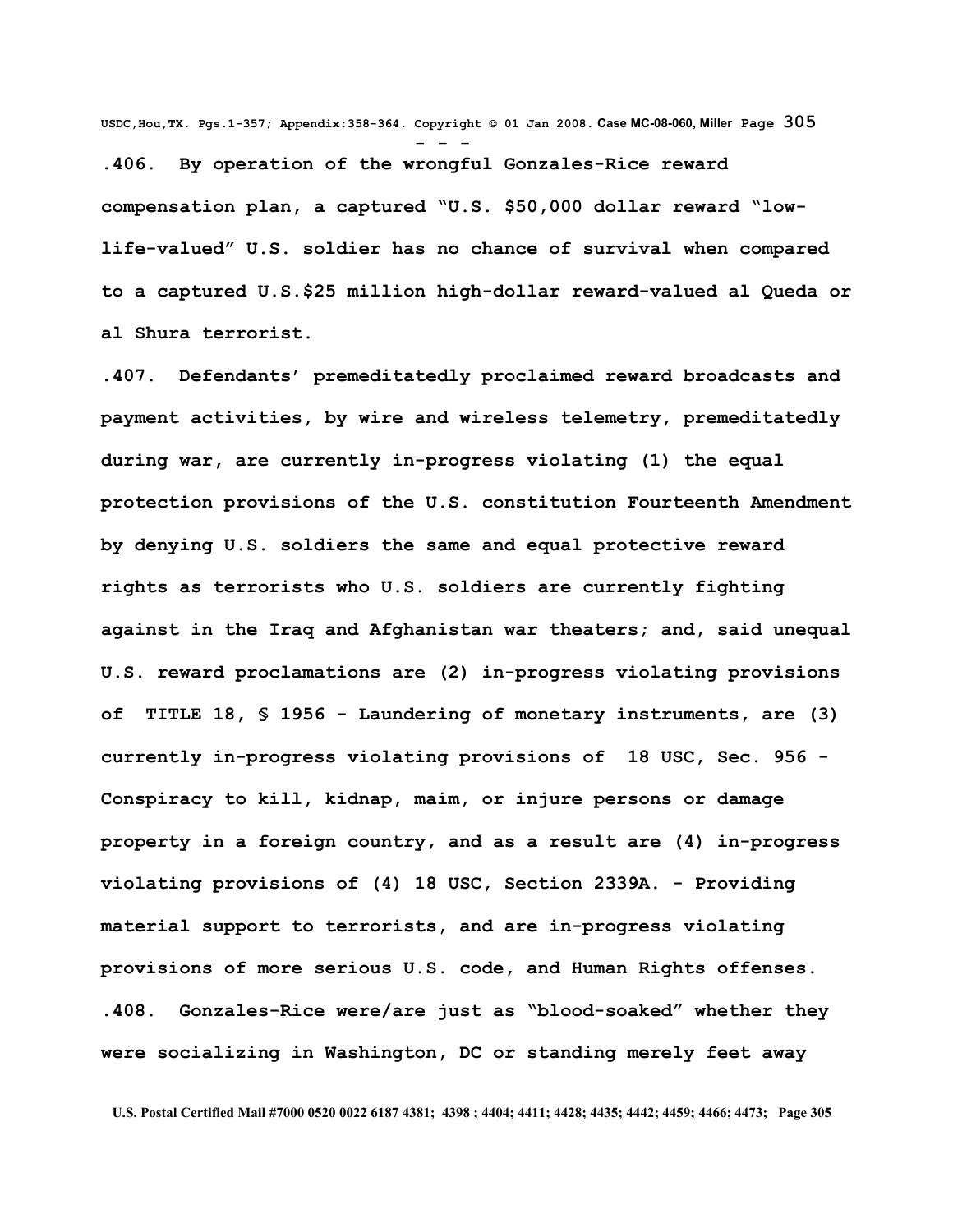**USDC,Hou,TX. Pgs.1-357; Appendix:358-364. Copyright © 01 Jan 2008. Case MC-08-060, Miller Page 306** - - **from their victims, 16 June 2006, during the torture of Pvt. Christian Menchaca, and Pvt. Thomas Tucker, both who were tortured by Gonzales's-Rice's Al-shura & al Queda terrorists who were protected at the Gonzales-Rice 'Rewards-for-Justice' internet site, that advertised' multi-million-dollar-rewards to save said Al-shura & al Queda terrorist lives which were saved by said U.S. Treasury reward money meant by congress for U.S. soldier reward funds provisioned under U.S. Code, Title 1 in efforts to provide reward incentives to save lives of Prisoners of War as said life saving measures are explained in said Geneva Conventions (I, III, IV), 12 August, 1949, ARTICLE 3 & ARTICLE 11 and Geneva Convention Protocols I and II, ARTICLE 11, of 08 June 1977, relative to… "Prisoners of War."**

**.409. Meanwhile, Gonzales-Rice paid out said U.S. Treasury reward money in-progress from Washington DC to Iraq and to elsewhere during exactly the same moments that Al-shura & al Queda terrorist members of the same terrorist groups inflicted torture on Gonzales's and Rice's U.S. soldier victims in violation of said Geneva Conventions (I, III, IV), 12 August, 1949, ARTICLE 3 & ARTICLE 11 and Geneva Convention Protocols I and II, ARTICLE 11, of 08 June 1977, relative to… "Prisoners of War."**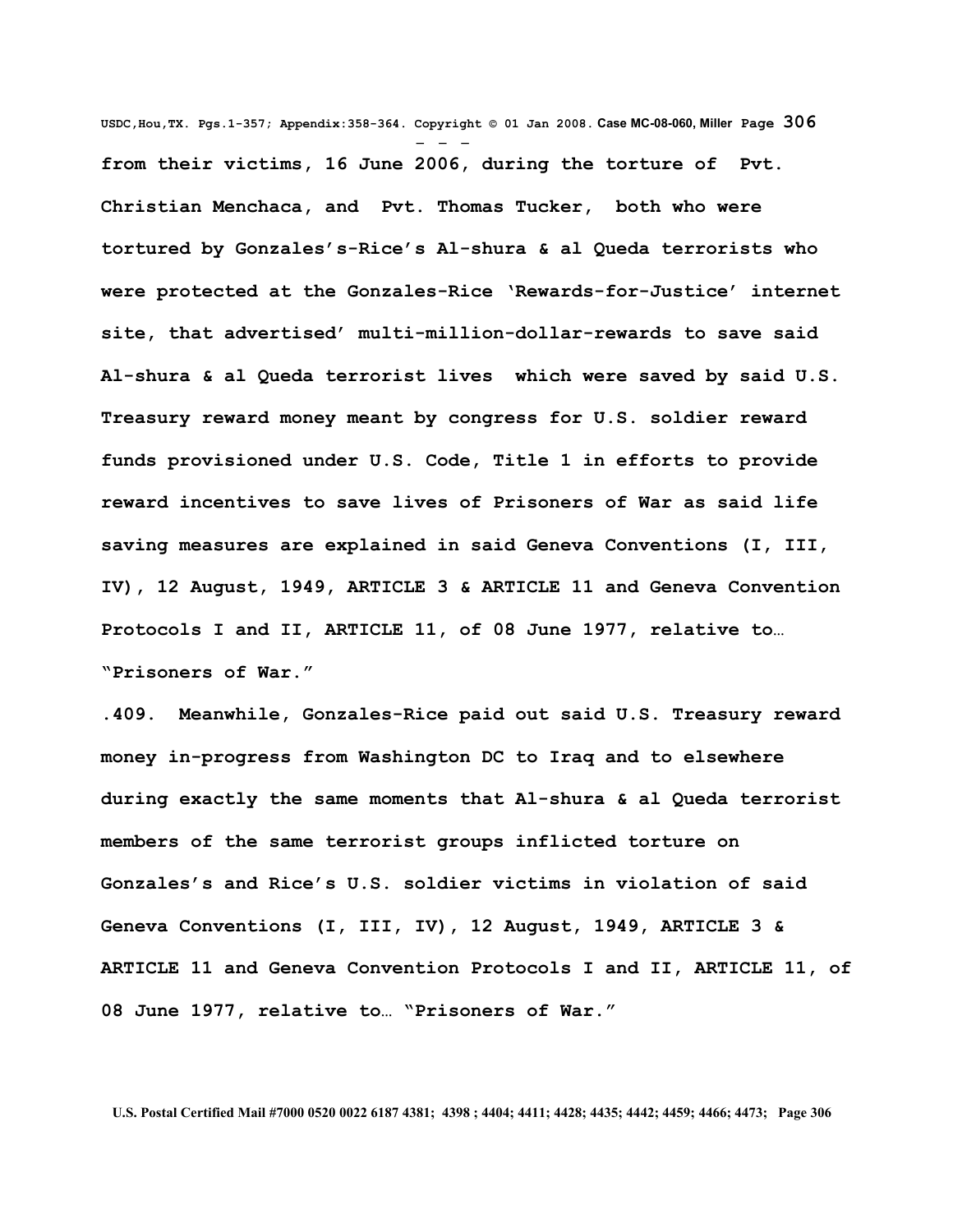**USDC,Hou,TX. Pgs.1-357; Appendix:358-364. Copyright © 01 Jan 2008. Case MC-08-060, Miller Page 307** - - -

 **.410. Al-shura & al Queda terrorist members of said "same terrorist groups," who were assigned the Gonzales-Rice multimillion dollar life value and life saving mega-million dollar rewards, were the same terrorists who tortured to death Pvt. Kristian Menchaca, and Pvt. Thomas Tucker, both Gonzales-Rice lifevalued at \$50,000 each.** 

**.411. Said \$50,000 life value was manipulated by Gonzales-Rice who were cunningly aware that Terrorists would mutilate, torture, and murder any U.S. soldiers life valued by them at \$50,000 reward, a "take-no-prisoners" reward that inspired and caused al Shura and al Queda terrorists to murderously violate said Geneva Conventions (I, III, IV), 12 August, 1949, ARTICLE 3 & ARTICLE 11 and Geneva Convention Protocols I and II, ARTICLE 11, 08 June 1977, relative to… "Prisoners of War."**

**.412. The leader of the terrorist team, Al Shura / al Queda terrorist Abu Ayyub al-Masri, was originally life-valued by the Gonzales-Rice team at five million U.S. dollars (Gonzales-Rice life-valued at \$5,000,000) on the U.S. Department of State "Rewards for Justice" site, http://www.rewardsforjustice.net/ while Pvt. Kristian Menchaca's, and Pvt. Thomas Tucker's lives were "lowlife" valued by Gonzales-Rice at \$50,000 dollars each. As a**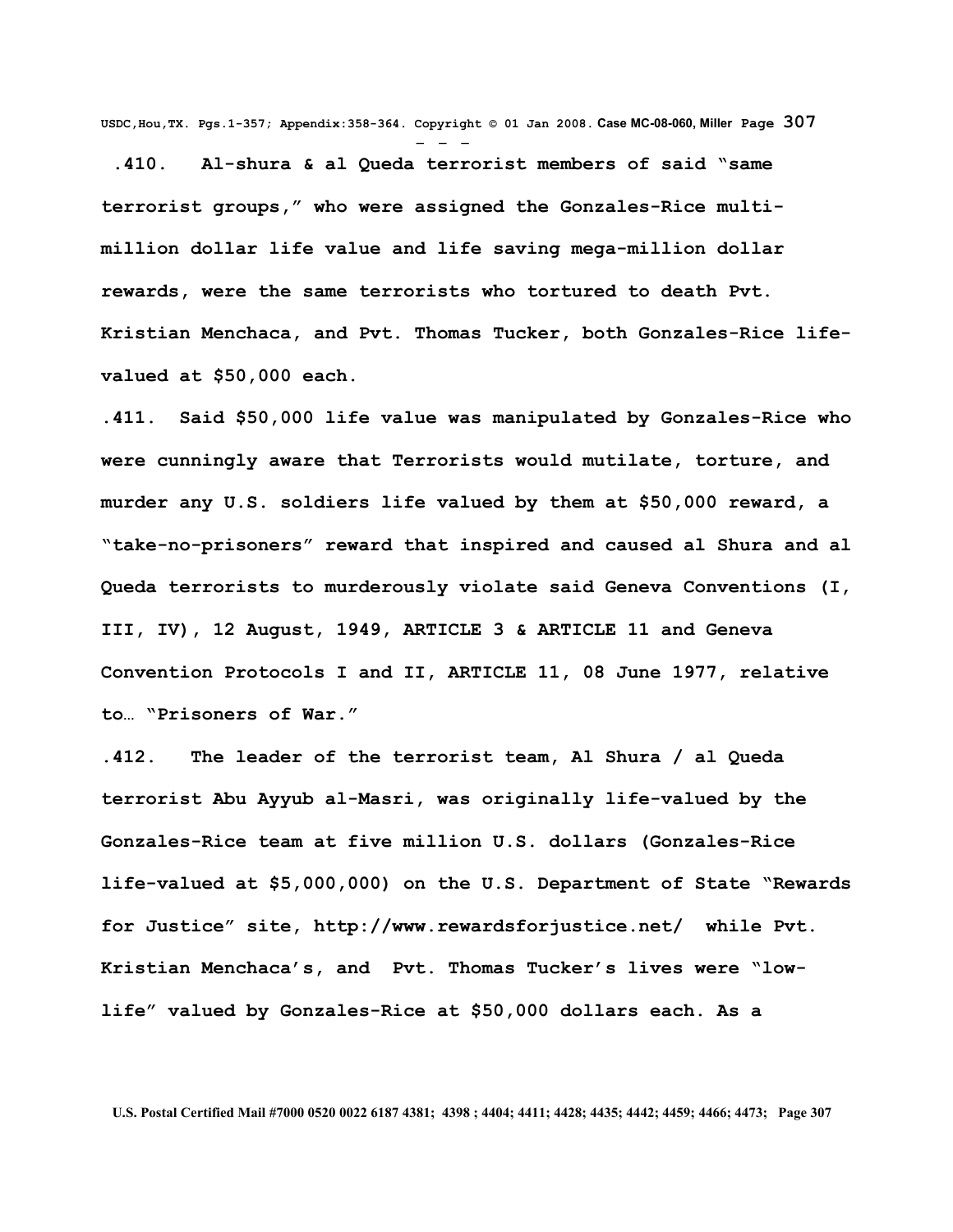**USDC,Hou,TX. Pgs.1-357; Appendix:358-364. Copyright © 01 Jan 2008. Case MC-08-060, Miller Page 308** - - **consequence of Menchaca's Tucker's lives "low-life" valued by Gonzales-Rice at \$50,000 dollars each:** 

**.413. In violation of Geneva Conventions (I, III, IV), 12 August, 1949, ARTICLE 3 & ARTICLE 11 and Geneva Convention Protocols I and II, of 08 June 1977, relative to… "Prisoners of War," said Gonzales-Rice valued five million U.S. dollar (\$5,000,000) terrorist Abu Ayyub al-Masri smashed Pvt. Kristian Menchaca's, and Pvt. Thomas Tucker's faces to pulp; each young man Gonzales-Rice life valued at \$50,000 reward, one hundred times less than al-Masri; and, meanwhile, Abu Ayyub al-Masri affiliated Al-shura & al Queda terrorist group members were being life-saved by Gonzales-Rice embezzled \$77 million dollars of U.S. Treasury reward money, premeditatedly and repeatedly denied to save Menchaca, and Tucker; yet, said embezzled \$77 million dollars paid-out to save correlative members of the same al-Masri terrorist group, while U.S. five million reward-valued Abu Ayyub al-Masri torture-murdered Menchaca, and Tucker valued at U.S. \$50,000 reward, U.S. life valued one hundred times less than al-Masri;** 

**.414. In violation of Geneva Conventions (I, III, IV), 12 August, 1949, ARTICLE 3 & ARTICLE 11 and Geneva Convention Protocols I and II, of 08 June 1977, relative to… "Prisoners of War," Gonzales-Rice valued five million U.S. dollar (\$5,000,000) Abu Ayyub al-Masri**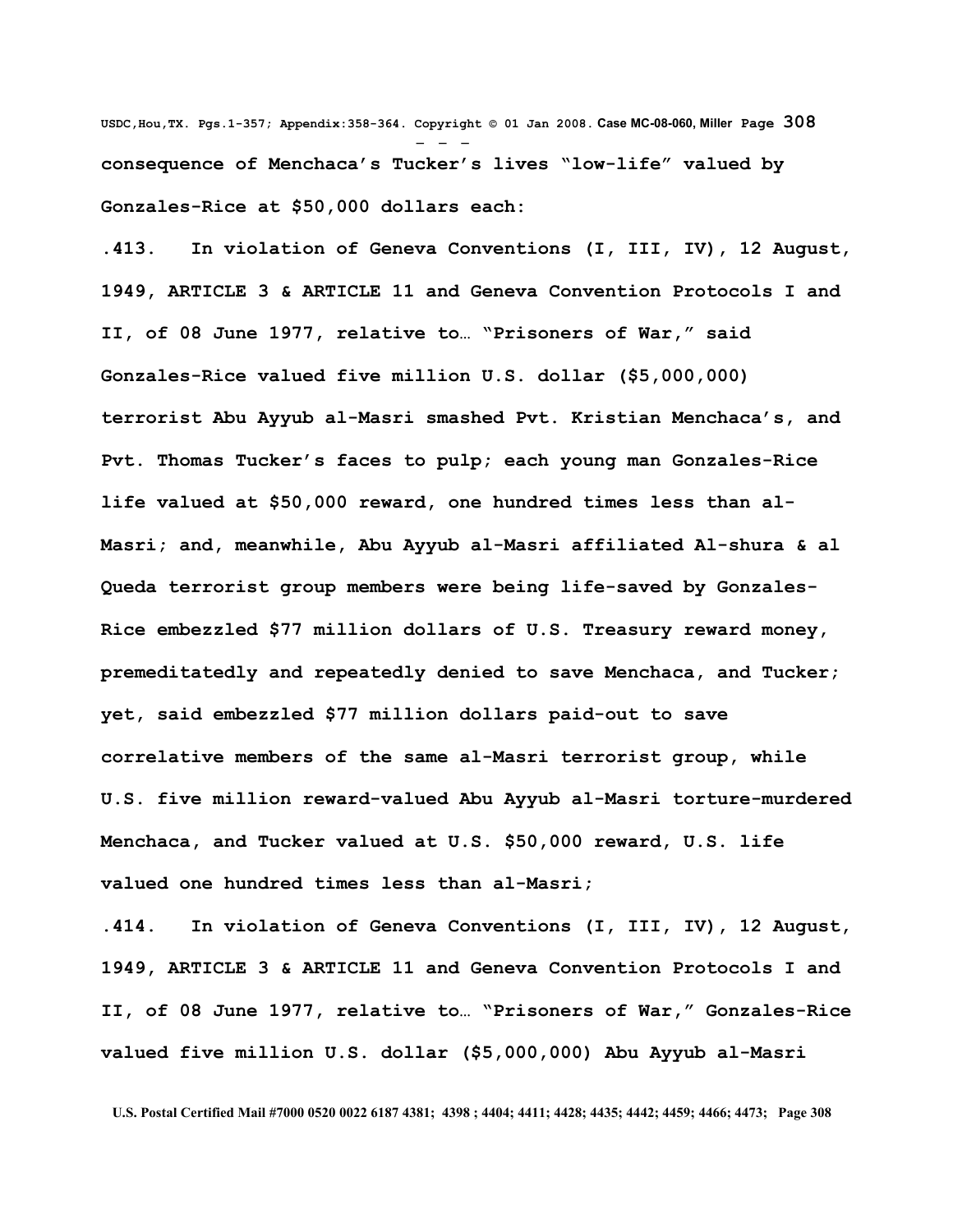**USDC,Hou,TX. Pgs.1-357; Appendix:358-364. Copyright © 01 Jan 2008. Case MC-08-060, Miller Page 309** - - **gouged out Pvt. Christian Menchaca's, and Pvt. Thomas Tucker's eyes while alive, each young man Gonzales-Rice life valued at \$50,000 reward, one hundred times less than al-Masri; and, meanwhile, Abu Ayyub al-Masri affiliated Al-shura & al Queda terrorist group members were being life-saved by Gonzales-Rice embezzled \$77 million dollars of U.S. Treasury reward money, premeditatedly and repeatedly denied to save Menchaca, and Tucker; yet, said embezzled \$77 million dollars paid-out to save correlative members of the same al-Masri terrorist group, while U.S. five million reward-valued Abu Ayyub al-Masri torture-murdered Menchaca, and Tucker valued at U.S. \$50,000 reward, U.S. life valued one hundred times less than al-Masri;** 

**.415. In violation of Geneva Conventions (I, III, IV), 12 August, 1949, ARTICLE 3 & ARTICLE 11 and Geneva Convention Protocols I and II, of 08 June 1977, relative to… "Prisoners of War," Gonzales-Rice valued five million U.S. dollar (\$5,000,000) Abu Ayyub al-Masri cut off Pvt. Christian Menchaca's, and Pvt. Thomas Tucker's genitalia while alive, each young man Gonzales-Rice life valued at \$50,000 reward, one hundred times less than al-Masri; and, meanwhile, Abu Ayyub al-Masri affiliated Al-shura & al Queda terrorist group members were being life-saved by Gonzales-Rice embezzled \$77 million dollars of U.S. Treasury reward money, premeditatedly and**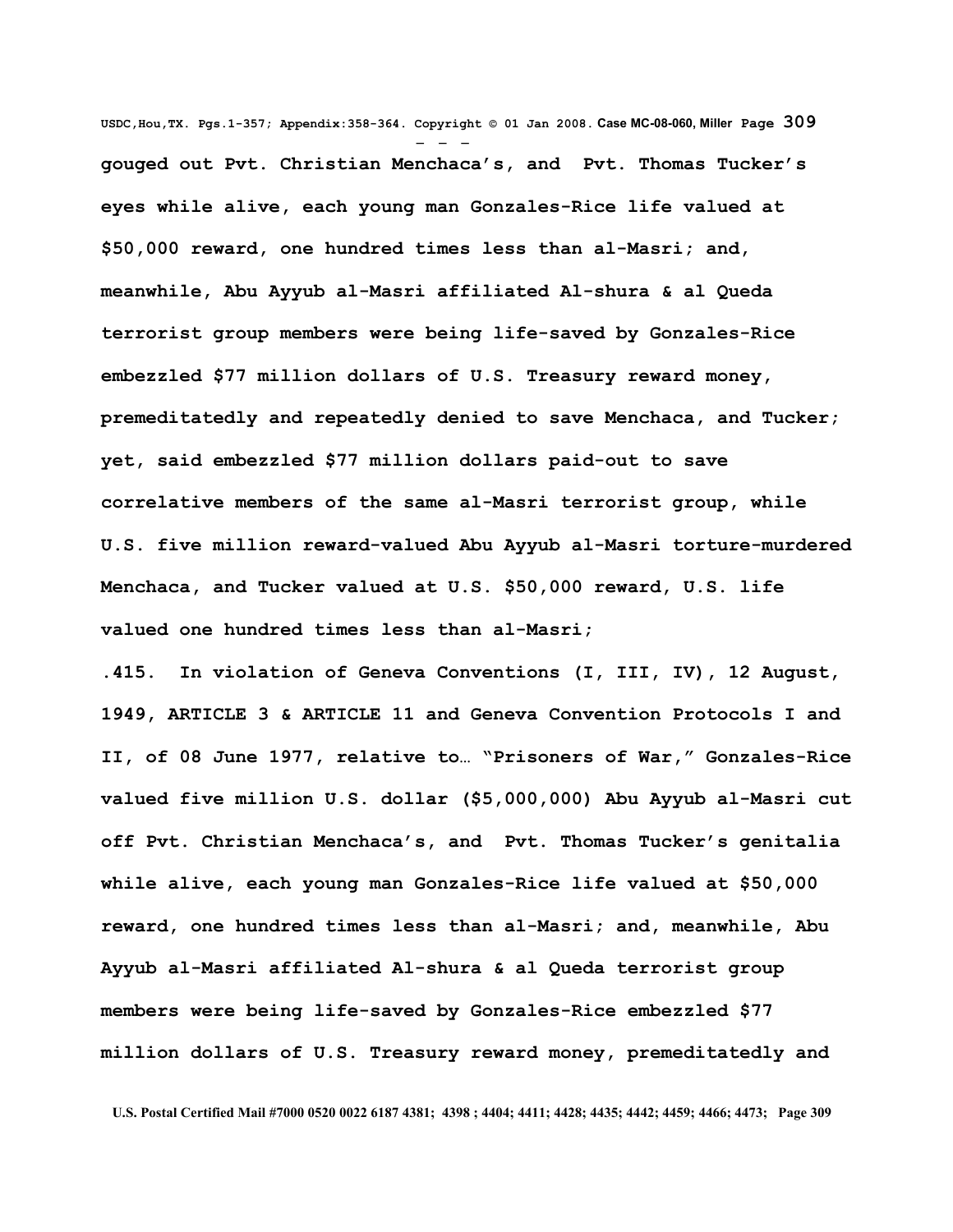**USDC,Hou,TX. Pgs.1-357; Appendix:358-364. Copyright © 01 Jan 2008. Case MC-08-060, Miller Page 310** - - **repeatedly denied to save Menchaca, and Tucker; yet, said embezzled \$77 million dollars paid-out to save correlative members of the same al-Masri terrorist group, while U.S. five million rewardvalued Abu Ayyub al-Masri torture-murdered Menchaca, and Tucker valued at U.S. \$50,000 reward, U.S. life valued one hundred times less than al-Masri;** 

**.416. In violation of Geneva Conventions (I, III, IV), 12 August, 1949, ARTICLE 3 & ARTICLE 11 and Geneva Convention Protocols I and II, of 08 June 1977, relative to… "Prisoners of War," Gonzales-Rice valued five million U.S. dollar (\$5,000,000) Abu Ayyub al-Masri disemboweled Pvt. Christian Menchaca's, and Pvt. Thomas Tucker's intestines to the ground while alive, each young man Gonzales-Rice life valued at \$50,000 reward, one hundred times less than al-Masri; and, meanwhile, Abu Ayyub al-Masri affiliated Al-shura & al Queda terrorist group members were being life-saved by Gonzales-Rice embezzled \$77 million dollars of U.S. Treasury reward money, premeditatedly and repeatedly denied to save Menchaca, and Tucker; yet, said embezzled \$77 million dollars paid-out to save correlative members of the same al-Masri terrorist group, while U.S. five million reward-valued Abu Ayyub al-Masri torture-murdered Menchaca, and Tucker valued at U.S. \$50,000 reward, U.S. life valued one hundred times less than al-Masri;**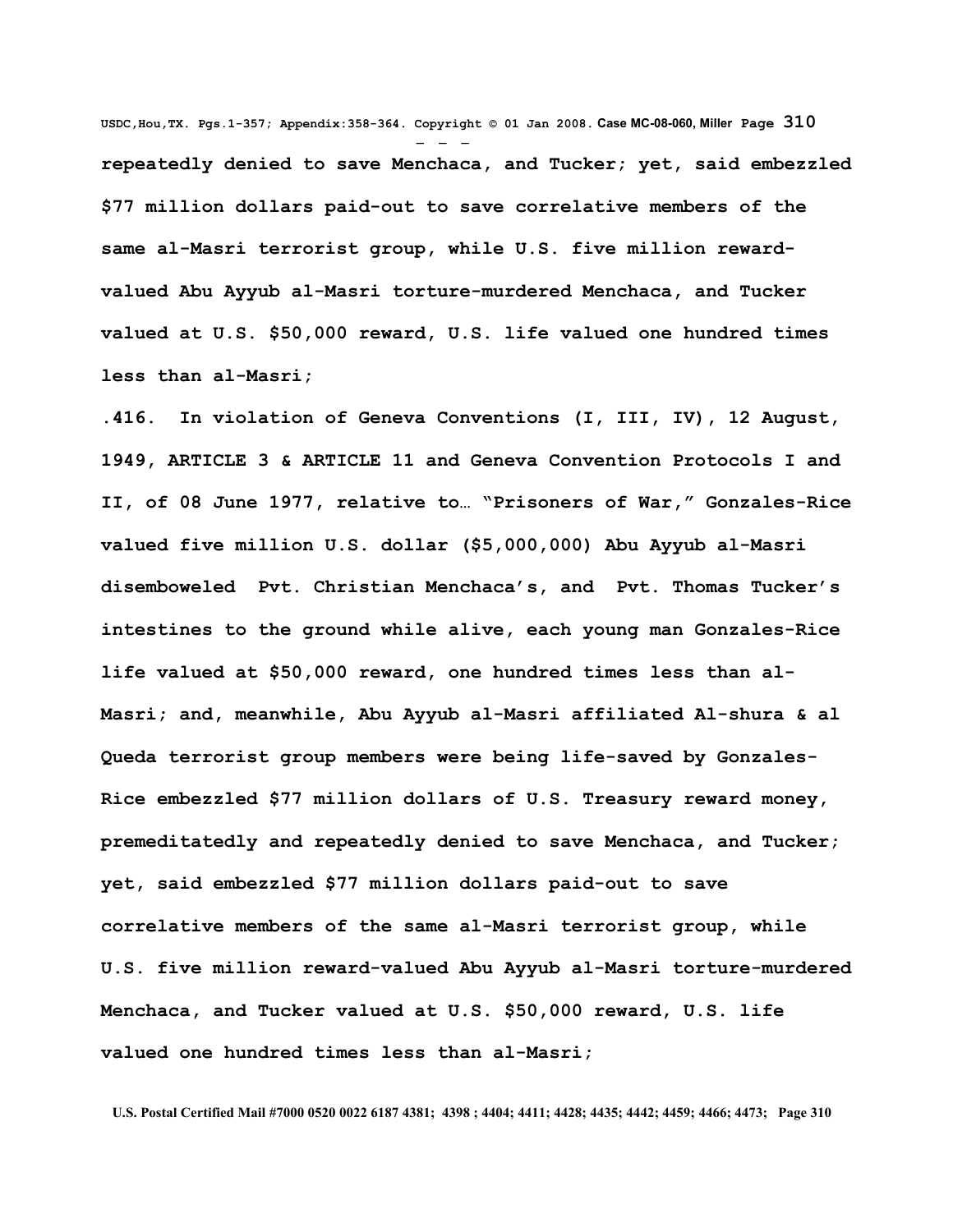**USDC,Hou,TX. Pgs.1-357; Appendix:358-364. Copyright © 01 Jan 2008. Case MC-08-060, Miller Page 311** - - - **.417. In violation of Geneva Conventions (I, III, IV), 12 August, 1949, ARTICLE 3 & ARTICLE 11 and Geneva Convention Protocols I and II, of 08 June 1977, relative to… "Prisoners of War," Gonzales-Rice valued five million U.S. dollar (\$5,000,000) Abu Ayyub al-Masri amputated Pvt. Christian Menchaca's, and Pvt. Thomas Tucker's hands while alive, each young man Gonzales-Rice life valued at \$50,000 reward, one hundred times less than al-Masri; and, meanwhile, Abu Ayyub al-Masri affiliated Al-shura & al Queda terrorist group members were being life-saved by Gonzales-Rice embezzled \$77 million dollars of U.S. Treasury reward money, premeditatedly and repeatedly denied to save Menchaca, and Tucker; yet, said embezzled \$77 million dollars paid-out to save correlative members of the same al-Masri terrorist group, while U.S. five million reward-valued Abu Ayyub al-Masri torture-murdered Menchaca, and Tucker valued at U.S. \$50,000 reward, U.S. life valued one hundred times less than al-Masri;** 

**.418. In violation of Geneva Conventions (I, III, IV), 12 August, 1949, ARTICLE 3 & ARTICLE 11 and Geneva Convention Protocols I and II, of 08 June 1977, relative to… "Prisoners of War," Gonzales-Rice valued five million U.S. dollar (\$5,000,000) Abu Ayyub al-Masri tore off and amputated Pvt. Christian Menchaca's, and Pvt. Thomas Tucker's arms and legs while alive, each young man Gonzales-Rice**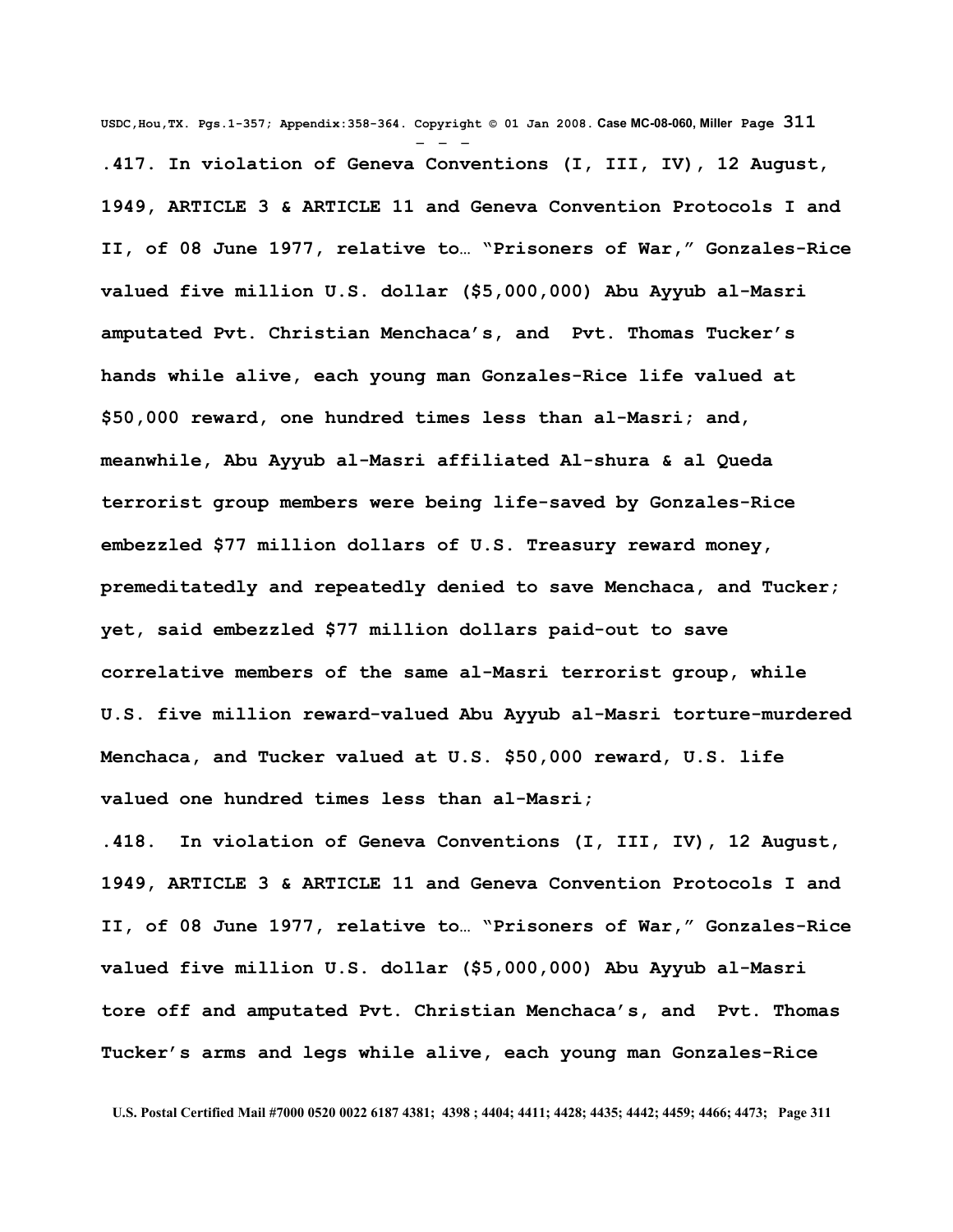**USDC,Hou,TX. Pgs.1-357; Appendix:358-364. Copyright © 01 Jan 2008. Case MC-08-060, Miller Page 312** - - **life valued at \$50,000 reward, one hundred times less than al-Masri; and, meanwhile, Abu Ayyub al-Masri affiliated Al-shura & al Queda terrorist group members were being life-saved by Gonzales-Rice embezzled \$77 million dollars of U.S. Treasury reward money, premeditatedly and repeatedly denied to save Menchaca, and Tucker; yet, said embezzled \$77 million dollars paid-out to save correlative members of the same al-Masri terrorist group, while U.S. five million reward-valued Abu Ayyub al-Masri torture-murdered Menchaca, and Tucker valued at U.S. \$50,000 reward, U.S. life valued one hundred times less than al-Masri;** 

**.419. While Pvt. Christian Menchaca and Pvt. Thomas Tucker were dying from shock and blood loss, in violation of Geneva Conventions (I, III, IV), 12 August, 1949, ARTICLE 3 & ARTICLE 11 and Geneva Convention Protocols I and II, of 08 June 1977, relative to… "Prisoners of War, "Gonzales-Rice valued five million U.S. dollar (\$5,000,000) Abu Ayyub al-Masri cut off their heads and cut out their hearts, each young man Gonzales-Rice life-valued at \$50,000 reward, one hundred times less than al-Masri; and, meanwhile, Abu Ayyub al-Masri affiliated Al-shura & al Queda terrorist group members were being life-saved by Gonzales-Rice embezzled \$77 million dollars of U.S. Treasury reward money, premeditatedly and repeatedly denied to save Menchaca, and Tucker; yet, said embezzled**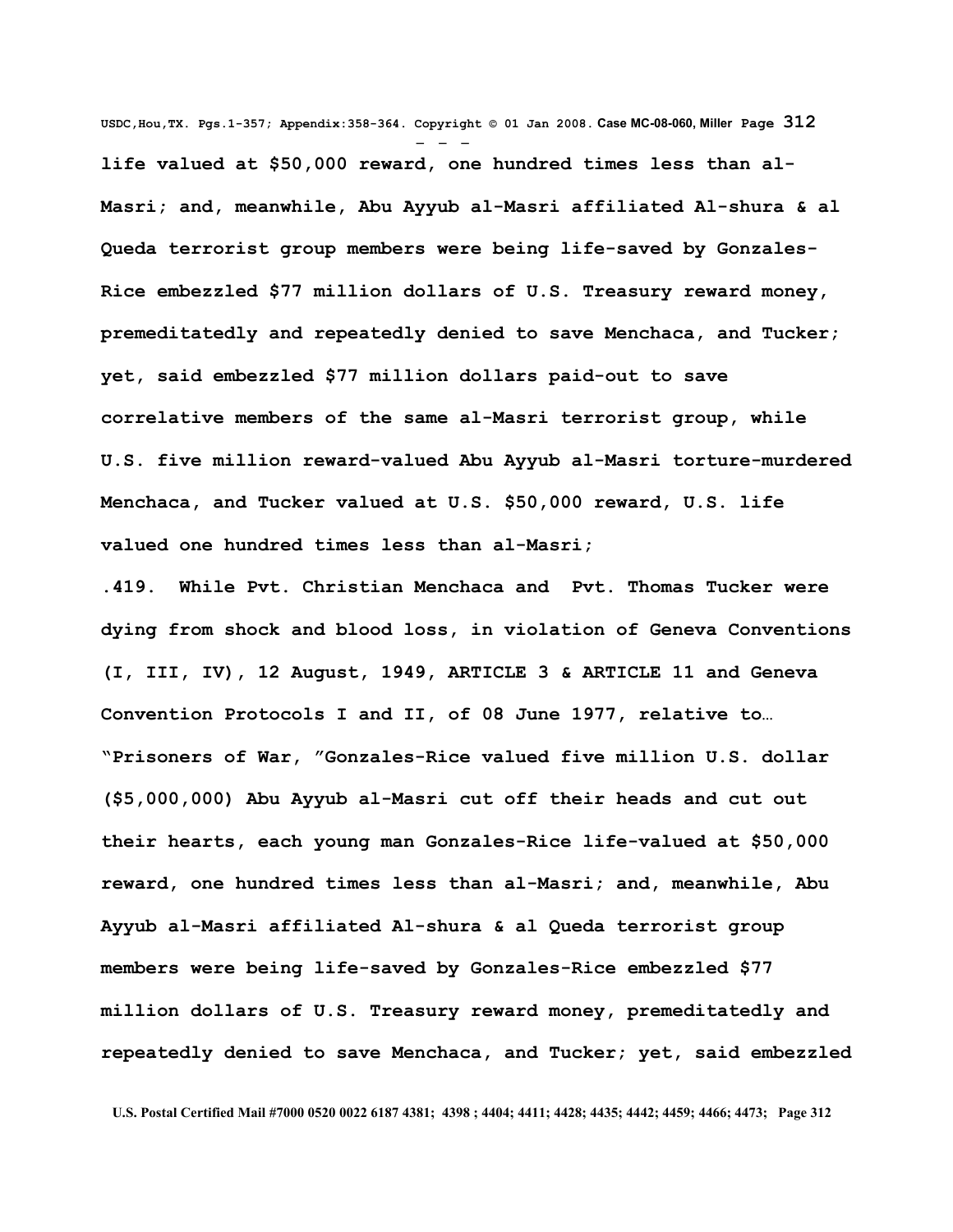**USDC,Hou,TX. Pgs.1-357; Appendix:358-364. Copyright © 01 Jan 2008. Case MC-08-060, Miller Page 313** - - - **\$77 million dollars paid-out to save correlative members of the same al-Masri terrorist group, while U.S. five million rewardvalued Abu Ayyub al-Masri torture-murdered Menchaca, and Tucker valued at U.S. \$50,000 reward, U.S. life valued one hundred times less than al-Masri;** 

**.420. Terrorists had previously notified said U.S. Defendants, U.S. Attorney General Gonzales and Secretary of State Rice, in advance, that the aforesaid barbaric torture-death awaited captured U.S. soldiers who were assigned the lower reward values of \$50,000 each.** 

**.421. Therefore, the foregoing described U.S. Attorney General Gonzales and Secretary of State Rice treasons against the men and women of the United States Military and against people of the United States were and are worse than the treason alleged of Benedict Arnold, who merely plotted to surrender the U.S. Fort at West Point.**

**.422. Our first "news release" will be read essentially in the following language: "I, Kenneth MacKenzie, hereby inform I have filed a U.S. RICO lawsuit with the United States District court, case number . . . . . . for purposes of challenging the policies of former Attorney General Gonzales and current Secretary of state**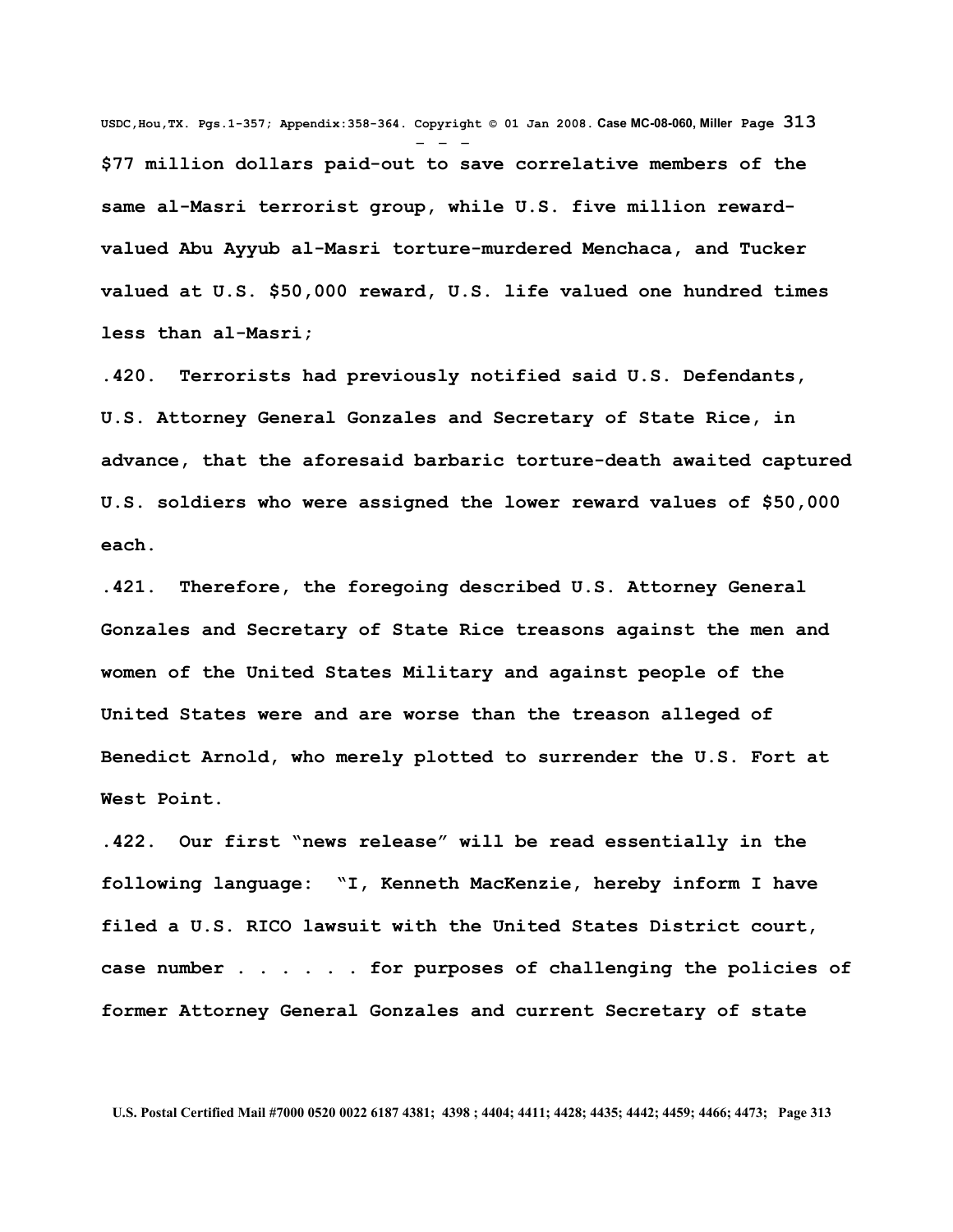**USDC,Hou,TX. Pgs.1-357; Appendix:358-364. Copyright © 01 Jan 2008. Case MC-08-060, Miller Page 314** - - - **Rice in denying equal rewards to save the lives of captured and tortured-to-death U.S. soldiers.**

**.423. Currently, Secretary of State Rice and Attorney General Gonzales offered twenty five million dollar life-rewards for captured terrorists and only fifty thousand dollar death rewards for captured U.S. soldiers, thereby establishing a likely torture death inflicted by terrorists against U.S. soldiers the same as Blood soaked Secretary Rice and Attorney General Gonzales inflicting the torture caused by their fifty thousand dollar death rewards.** 

**.424. Again: Gonzales-Rice offered twenty five million for Terrorists and meanwhile offered fifty thousand for U.S. soldiers. Under the Gonzales-Rice life and death "Reward" treachery Terrorists live, while U.S. soldiers die a torture death. Twenty five million is life for Terrorists, fifty thousand is torture death for U.S. soldiers. Pfc. Kristian Menchaca, age 23, of Houston, Texas , Pfc. Thomas L. Tucker, age 25, of Madras, Ore., both captured 16 June 2006 at Yosifiya, Iraq and tortured-to-death by terrorist forces and Pfc. Joseph J. Anzack Jr., age 20, of Torrance, California, captured 12 May 2007 and tortured-to-death by terrorist forces in Al Taqa, Iraq, were all terrorist-captured U.S. Soldiers tortured-to-death as a consequence of being deliberately**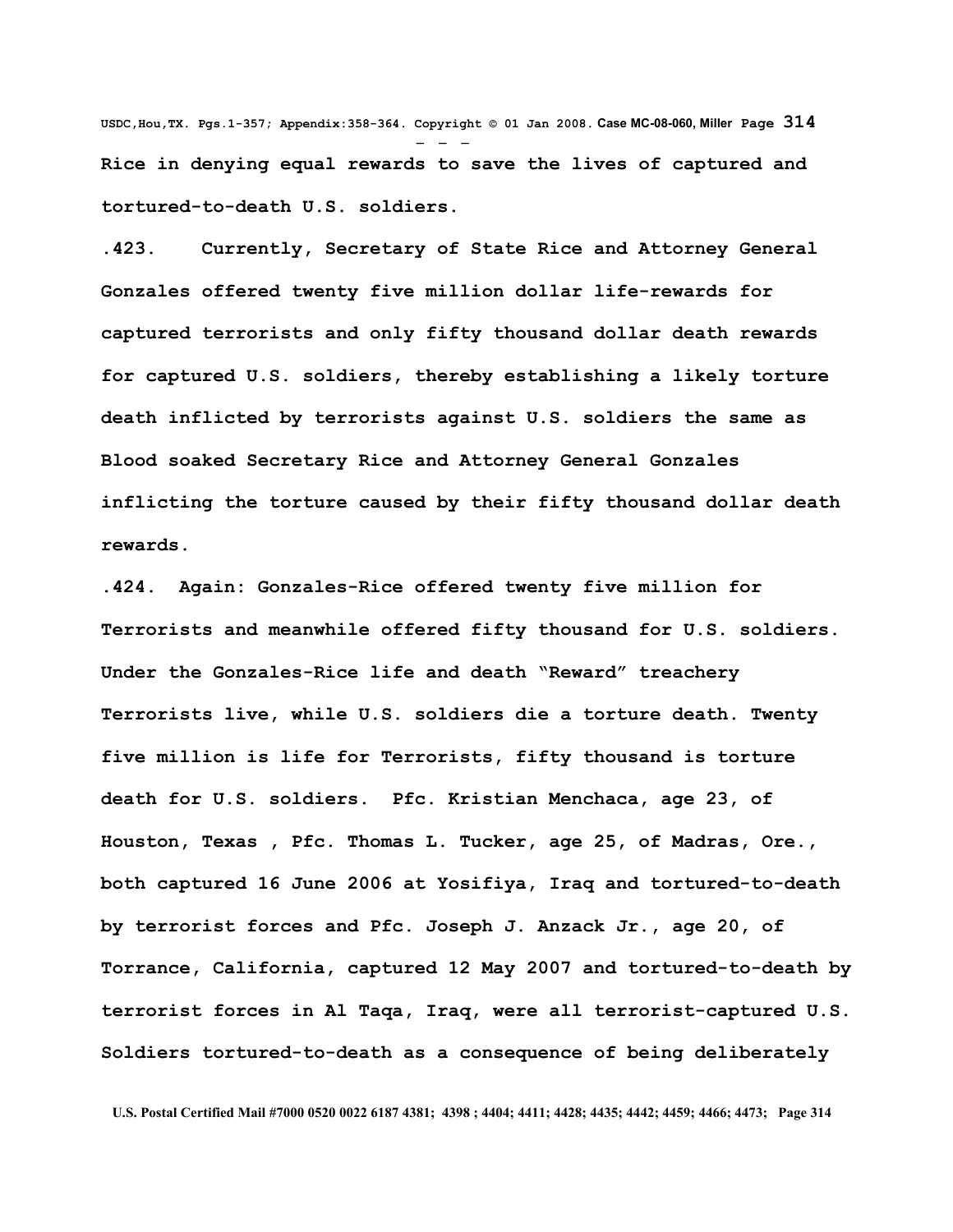**USDC,Hou,TX. Pgs.1-357; Appendix:358-364. Copyright © 01 Jan 2008. Case MC-08-060, Miller Page 315** - - **denied by Gonzales-Rice-Rumsfeld said 25 million dollar U.S. rewards to save their lives, while Attorney General Gonzales and Secretary Rice were offering said diverted U.S. soldier reward money to pay unequally higher twenty five million dollar rewards to save the lives of captured terrorists, one hundred percent of whose lives have been saved by said U.S. multi- million dollar rewards in Iraq and Afghanistan.**

**.425. Plaintiffs have made every reasonable effort to "timely settle" this matter out of court to obtain life saving reward money of \$26 million dollars to save the lives of captured U.S. soldiers and to settle their own Claim of 8 Billion dollars; however, the U.S. government has refused to increase its fifty thousand dollar rewards offered for captured U.S. soldiers to be equal to twenty five million dollar rewards for terrorists, thereby causing captured U.S. soldiers to be tortured to death as a consequence.**

 **.426. While Plaintiffs await court decisions to force the wrong doers in the U.S. Executive Branch to pay rewards for captured U.S. soldiers that are equal to twenty five million dollar and fifty million dollar terrorists, Plaintiffs, therefore, would petition the American people, in an effort to save the lives of captured U.S. soldiers, to send donated reward money to the governors of their states so rewards may be paid for captured U.S. Soldiers as**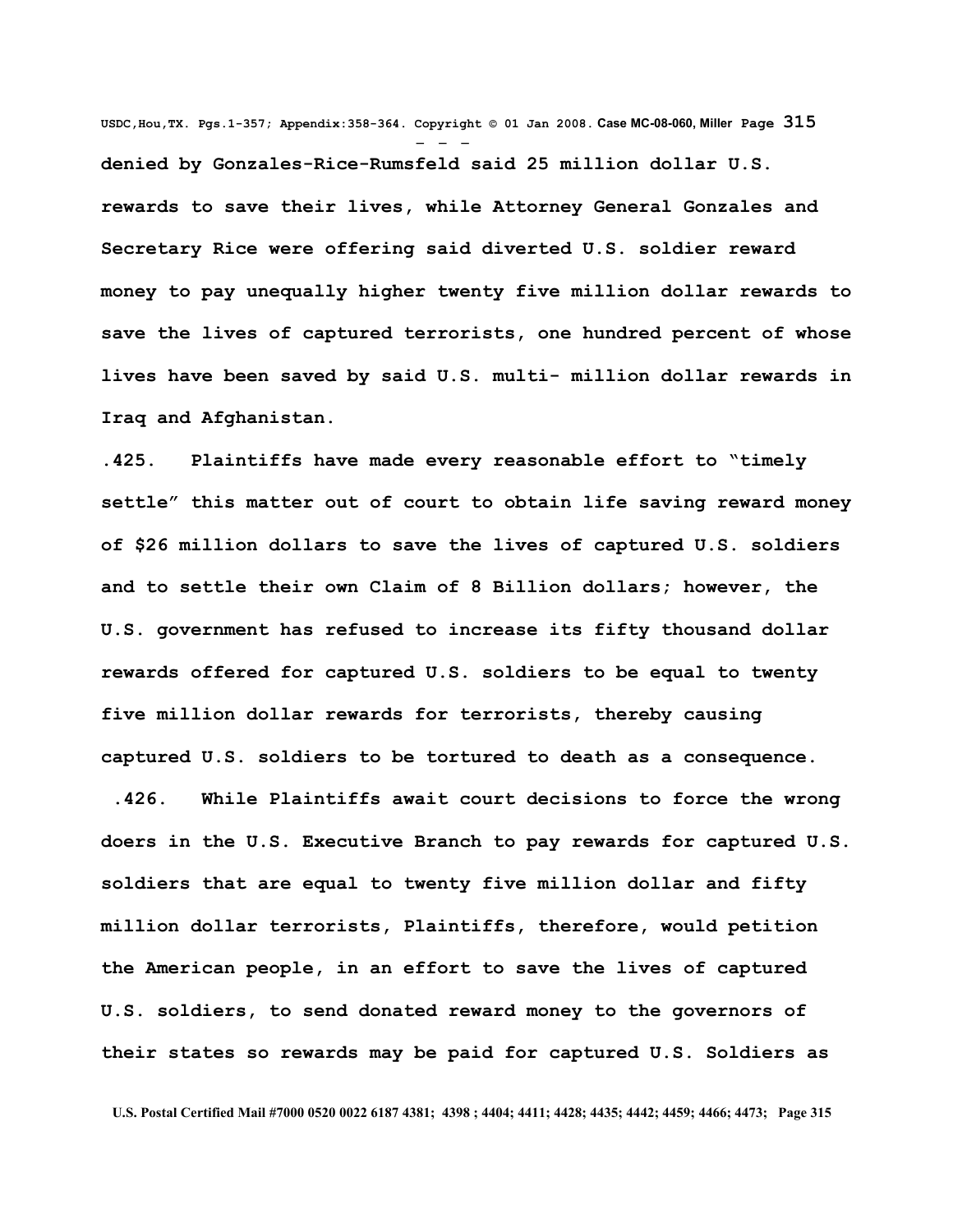**USDC,Hou,TX. Pgs.1-357; Appendix:358-364. Copyright © 01 Jan 2008. Case MC-08-060, Miller Page 316** - - - **\$25 million Rewards equal to those \$25 million Rewards the U.S. government is currently paying to save terrorist lives but refuses to equally pay said \$25 million Rewards to save the lives of captured American Soldiers, all American Soldiers currently lifevalued at U.S. government fifty thousand dollars reward, each, while the U.S. government reward system of Gonzales-Rice values terrorist lives higher at twenty five million dollars each, five hundred times more reward value on behalf of a terrorist, than offered on behalf of a captured U.S. soldier.**

**.427. Plaintiffs would request the American people to not mail their tax deductible reward donations to the U.S. Executive Branch of Government due to the liklihood their donation, like their tax money of record, will be used by the U.S. U.S. Executive Branch to save terrorists rather than to save U.S. soldiers.** 

 **.428. Plaintiffs would request the American people to mail their tax deductible reward donations to their state governments to save U.S. soldiers!** 

**.429. Plaintiffs would request the Governors of the Fifty States to supervise payments of U.S.-public-donated reward money to save the lives of captive Sgt. Keith Maupin, 20 (currently U.S. lifevalued at \$50,000) of Batavia, Ohio; Spc. Alex R. Jimenez , 25 (currently U.S. life-valued at \$50,000) of Lawrence, Massachusetts;**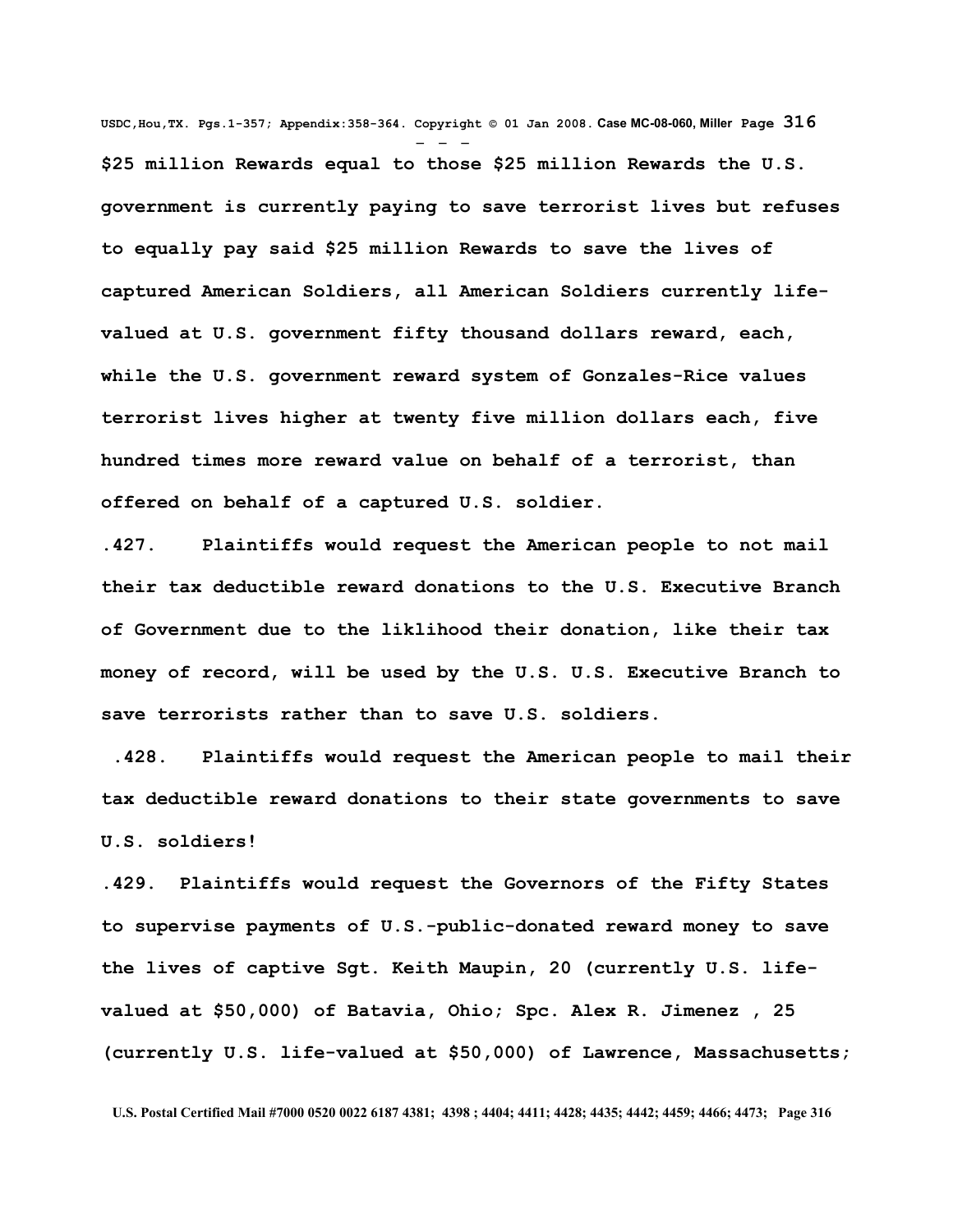**USDC,Hou,TX. Pgs.1-357; Appendix:358-364. Copyright © 01 Jan 2008. Case MC-08-060, Miller Page 317** - - **and Pvt. Byron W. Fouty ,19 (currently U.S. life-valued at \$50,000) of Waterford, Michigan with immediate twenty five million dollar life saving payments equal-to-U.S.-twenty-five-millionrewards-for-terrorists when a "living exchange" of any one or all of these U.S. soldiers, alive, can be arranged with U.S. public donated reward money. In the meantime, Plaintiffs will continue to sue the U.S. government to cease U.S. government treasonable activity of refusing to pay equal rewards -- equal-to-U.S.-twentyfive-million-rewards-for-terrorists -- on behalf of captured U.S. soldiers. Plaintiffs will continue to sue for the purpose of providing to captured U.S. soldiers \$25 million dollar rewards that are equal to those higher Twenty Five million dollar rewards U.S. government pays for terrorists.** 

 **.430. Plaintiffs further allege the following violations of U.S. law by Defendants affect and impact the torture Deaths of captured U.S. soldiers in Iraq: "Bad faith" U.S. military recruitments are corrupt wherein U.S. military recruiters, in "bad faith" do not forewarn that U.S. soldiers who are captured in Iraq and Afghanistan will be** *treasonably* **"bad faith" "reward-abandoned" by means of U.S., Gonzales-Rice, "\$50,000 death-rewards" assigned to any captured U.S. military** *enlistees* **& any captured National Guardsmen** *enlistees* **of the fifty United States***;* **thereby, U.S. armed**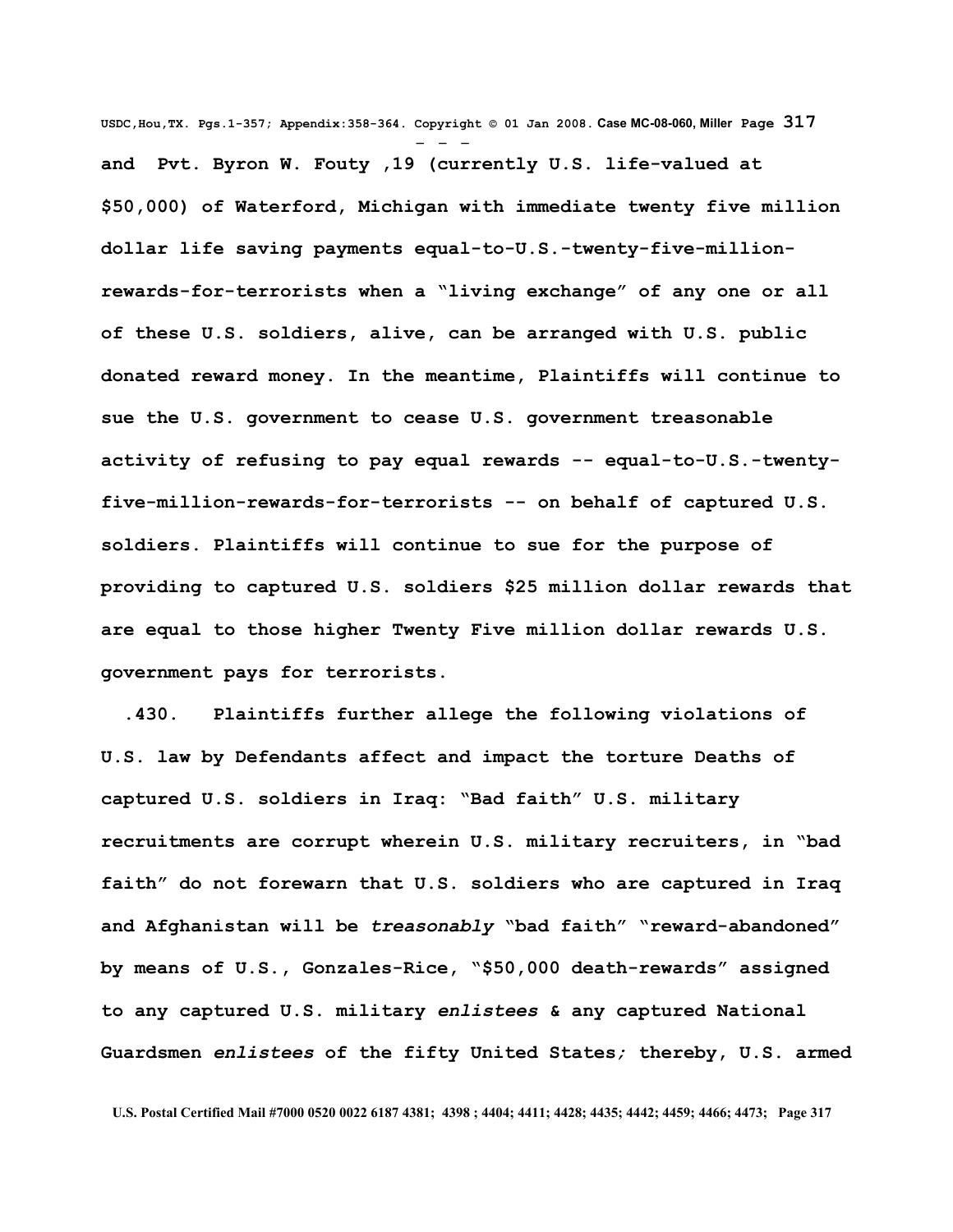**USDC,Hou,TX. Pgs.1-357; Appendix:358-364. Copyright © 01 Jan 2008. Case MC-08-060, Miller Page 318** - - **forces volunteers are "bad faith" deceived by Military Recruiters in concert with Gonzales-Rice "\$50,000 treason rewards aimed at \$50,000 life valued U.S. soldiers" compared to Gonzales-Rice \$26 million dollar rewards to save lives of \$26 million dollar Terrorists; and, 100% of captured \$50,000 life valued U.S. soldiers thereby will suffer "\$50,000 torture-deaths" when captured, meanwhile Gonzales-Rice \$25 million dollar Terrorists assigned higher \$25 million dollar "life-rewards will survive capture alive;" thereby, 100% of terrorists survive capture alive while 100% of captured Gonzales-Rice \$50,000 U.S. soldiers suffer torture-deaths" as a result of being less reward valued than terrorists at \$25 million per terrorist.**

**.431. These Gonzales and Rice administered torture-murder-causing reward inequities are violations of the U.S. Treason Act that link in an overlapping manner to prohibitions in In violation of Geneva Conventions (I, III, IV), 12 August, 1949, ARTICLE 3 & ARTICLE 11 and Geneva Convention Protocols I and II, of 08 June 1977, relative to… "Prisoners of War," to which the U.S. is signatory.** 

**.432. Additionally, U.S. Military soldiers are "VOLUNTEER" forces in Iraq and Afghanistan. Therefore, enlistments are corrupt wherein U.S. Military Recruiters, in** *"Bad Faith,"* **do not forewarn "VOLUNTEER" enlistees into the U.S. federal military forces and do**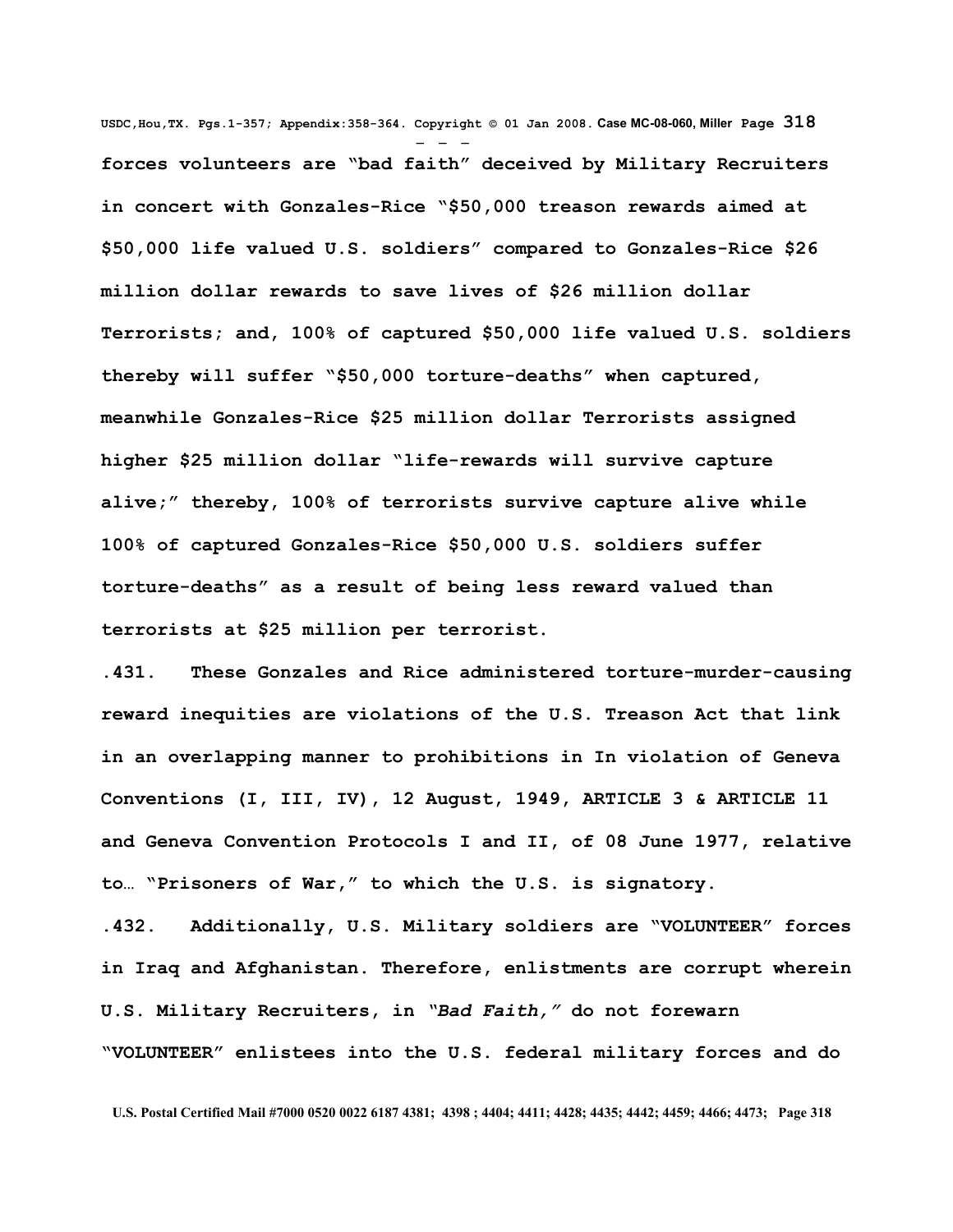**USDC,Hou,TX. Pgs.1-357; Appendix:358-364. Copyright © 01 Jan 2008. Case MC-08-060, Miller Page 319** - - **not forewarn enlistees into the state national guard forces that captured U.S. soldiers will be** *treasonably* **"reward-abandoned" by reason of U.S. assigned "\$50,000 Death-sentence-rewards,"** *enlistees* **thereby suffering \$50,000 torture deaths when captured as a consequence of said "\$50,000 Death-sentence-rewards." Meanwhile, said Terrorists have U.S. been assigned \$1 million, \$5 million, \$10 million, and \$25 million dollar rewards and, thereby, one hundred percent of terrorists captured in Iraq have survived capture and have been remanded to U.S. custody alive.**

**.433. Therefore, Plaintiff MacKenzie petitions the court to protect U.S. troops by issuing an** *"Order to Show Cause"* **to the government to clearly state why the U.S. military should restrain any "VOLUNTEER" American soldier who prefers to resign his "VOLUNTEER" enlistment in Iraq or Afghanistan and immediately return home, related to the fact that the U.S. government refuses to equally pay \$25 million dollar rewards to save the lives of captured American Soldiers, all currently low-life-valued at \$50,000 death rewards, each, while the "sentence-of-death" U.S. reward system of Gonzales and Rice values terrorist lives much higher at twenty five million dollars for each "high-life" valued terrorist captured in Iraq, Afghanistan, and elsewhere,** *each said "high-life" valued terrorist valued at five hundred times more*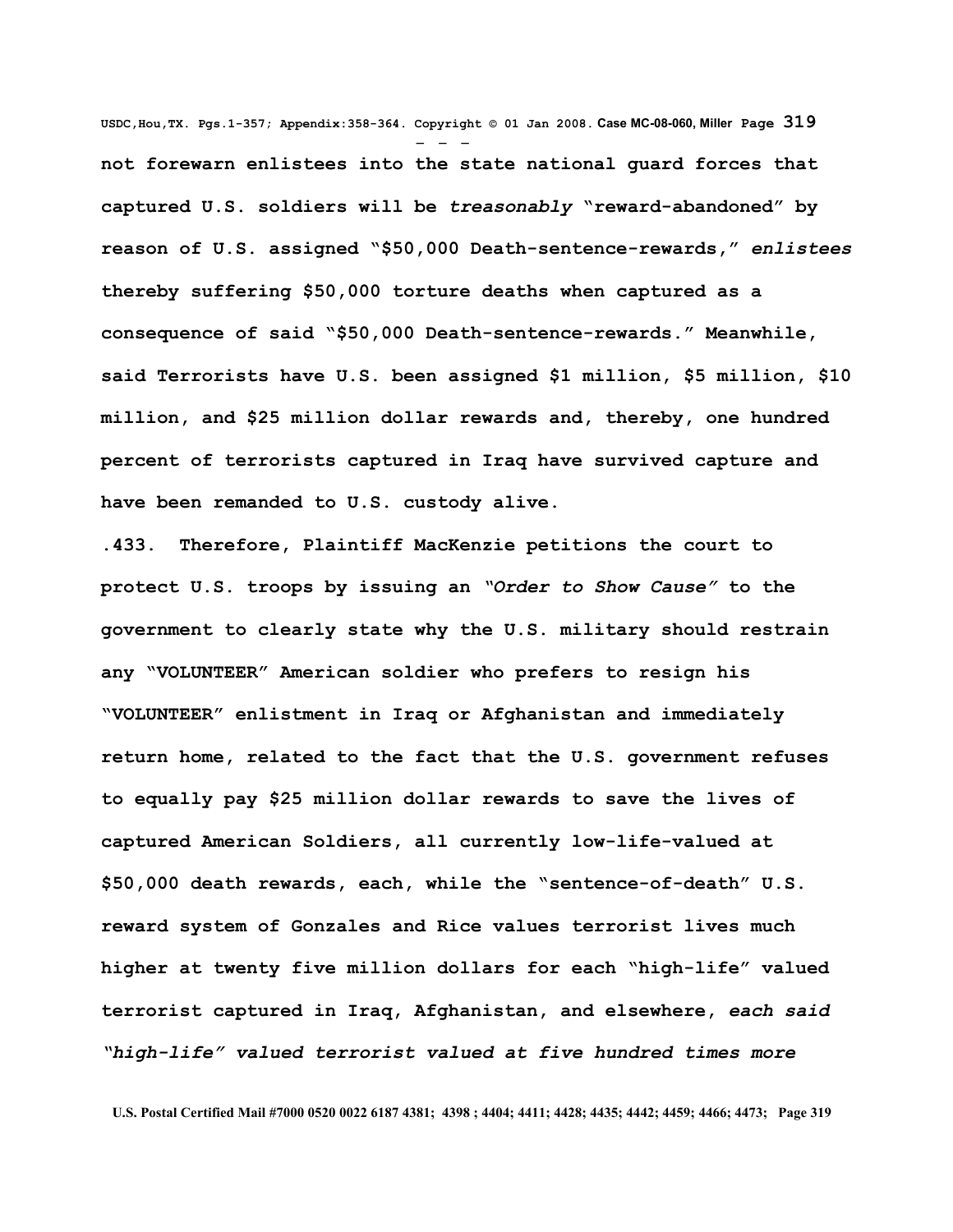**USDC,Hou,TX. Pgs.1-357; Appendix:358-364. Copyright © 01 Jan 2008. Case MC-08-060, Miller Page 320** - - *reward than the U.S. government reward offers for the lives of captured U.S. soldiers* **who the U.S. obviously classifies at "fifty thousand dollars low-life-value."** 

**.434. In otherwords, Plaintiff MacKenzie will ask the court to also issue an** *"Order to Show Cause"* **to the government to state why the U.S. government should take sanctions against any U.S. volunteer troops (***as law-contrasted with the status of "drafted" U.S. troops of which there are currently none in the U.S. military***) who prefer to resign their voluntary enlistments in Iraq and Afghanistan due to said described reward treasons that favor terrorists lives at a mega million dollar higher reward value than lower fifty thousand dollar life value of U.S. soldiers, who are unequal as at U.S. government assigned lower fifty thousand dollar life value reward compared to terrorists, during wartime, etcetera, etcetera.** 

**.435. If Plaintiffs must make the first "news release move," the American public will understand that Plaintiffs are seeking** *\$25 million dollar reward amounts* **for captured U.S. soldiers as more fully explained in the above.** 

**.436. This herein described treachery of Defendant Gonzales and U.S. Executive Branch will cause a spiraling decline in "morale" within the ranks of an alarmed United States Military who will feel**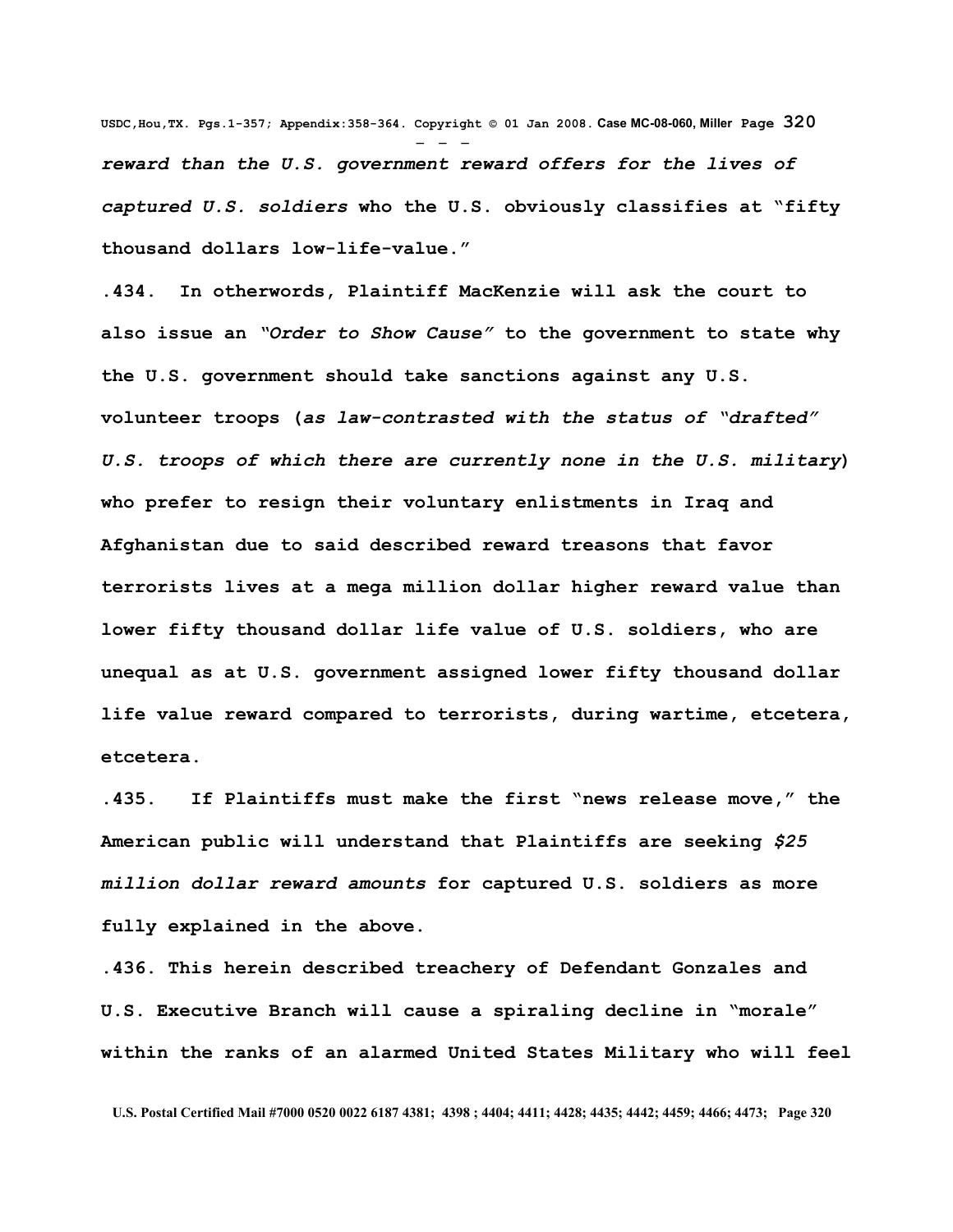**USDC,Hou,TX. Pgs.1-357; Appendix:358-364. Copyright © 01 Jan 2008. Case MC-08-060, Miller Page 321** - - **betrayed by the Executive Branch, and who undoubtedly will despise the U.S. Executive Branch government and will fear that they are immorally, wrongfully, and unlawfully exposed to the same torture fate as (1) Pfc. Kristian Menchaca, (2) Pfc. Thomas L. Tucker, and (3) Pfc. Joseph J. Anzack Jr. Of course, U.S. Attorney General Gonzales, and Secretary Rice will likely disclaim their reward treachery against United States soldiers.**

**.437. This herein described treachery will cause a hue and cry from the American public against all who were responsible for the described behavior of Gonzales and Rice. It is truthful to say: "U.S. Attorney General "blood soaked" Gonzales and "blood soaked" Secretary Rice "embezzled" money away from said U.S. congress provisioned Title 1, Section 101, and USC Title 18, § 3071 – "Information for which rewards authorized"- and USC TITLE 22, § 2708 – "Department of State rewards program," and other U.S. Code reward provisions… provisioned reward funds intended by the U.S. Congress to save the lives of said captured U.S. soldiers – "Missing in Action", Sgt. Keith Maupin (currently U.S. DoJ A.G. State Department life-valued at \$50,000); Spc. Alex R. Jimenez(currently U.S. DoJ A.G. State Department life-valued at \$50,000), 25, of Lawrence, Massachusetts; and Pvt. Byron W. Fouty (currently U.S. DoJ A.G. State Department life-valued at \$50,000),**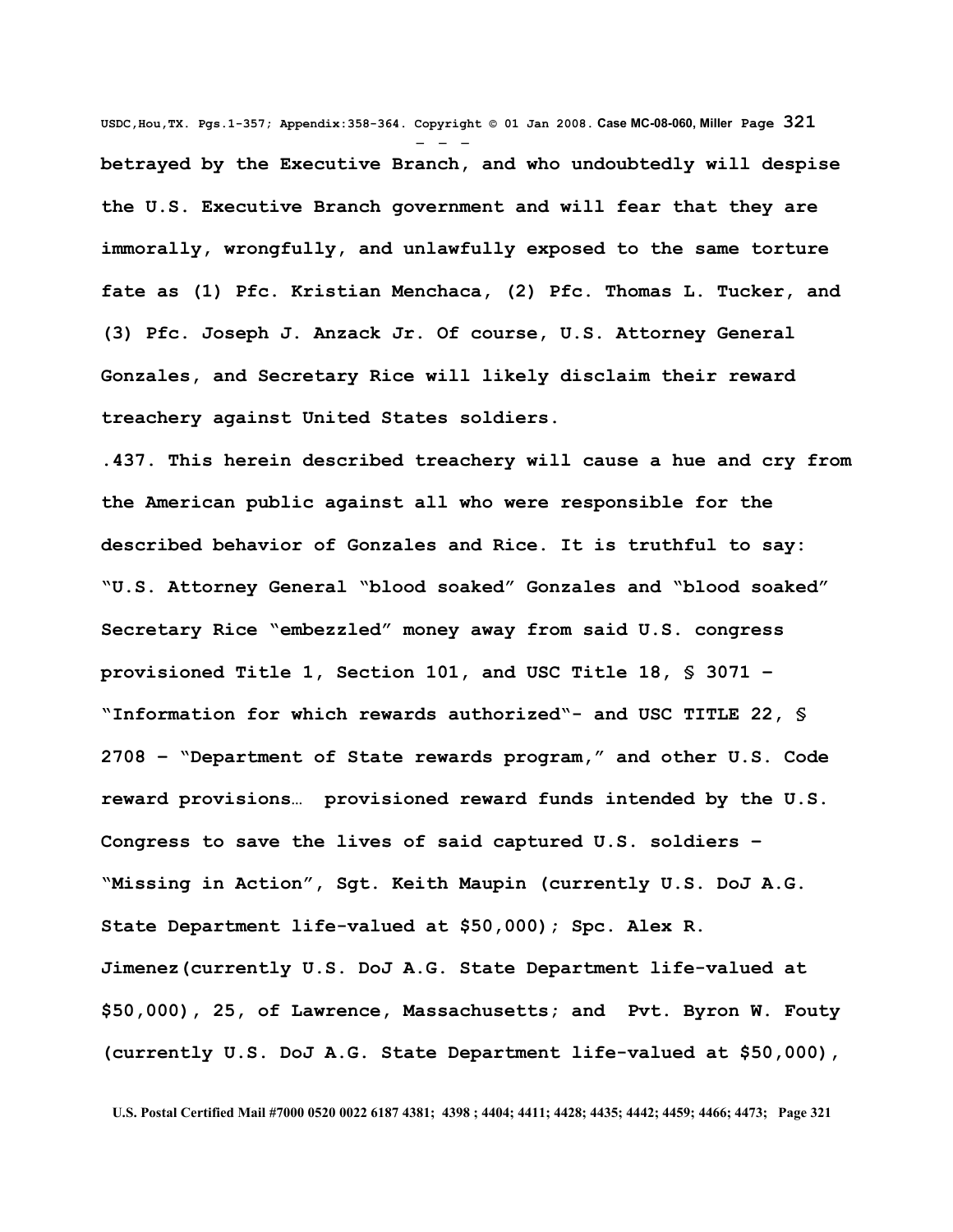**USDC,Hou,TX. Pgs.1-357; Appendix:358-364. Copyright © 01 Jan 2008. Case MC-08-060, Miller Page 322** - - - **19, of Waterford, Michigan, and, instead, diverted said embezzled U.S. reward money from the U.S. Treasury to preferentially save lives of Terrorists captured in Iraq and Afghanistan. .438. "Blood soaked" Gonzales and "blood soaked" Rice hardly qualify as "Crusaders or Apostates," so much despised by Terrorists, when the generous Gonzales and Rice money trail of \$87 million denied to U.S. soldiers, intended by Congress to save U.S. soldiers, is followed to reveal how it saved the lives of terrorists, instead, while U.S. soldiers were tortured to death because they were denied said \$87 million by "blood soaked" Gonzales and "blood soaked" Rice to save U.S. soldier lives as intended by the U.S. Congress.**

**.439. The generous conspirators, Gonzales and Rice, paid out said U.S. Reward trail of \$87 million described at their "Rewards for Justice" internet site to save al Queda and al Shura terrorist lives, while U.S. soldiers -- (1) Pfc. Kristian Menchaca, (2) Pfc. Thomas L. Tucker, (3) Pfc. Joseph J. Anzack Jr. -- were tortured to death because Gonzales-Rice refused to offer or equally pay out the same high 25 million dollar reward money to save the lives of captured U.S. soldiers.** 

**.440. In the meantime, Gonzales-Rice have had the opportunity, on the internet, to view and watch tortured U.S. soldiers who were**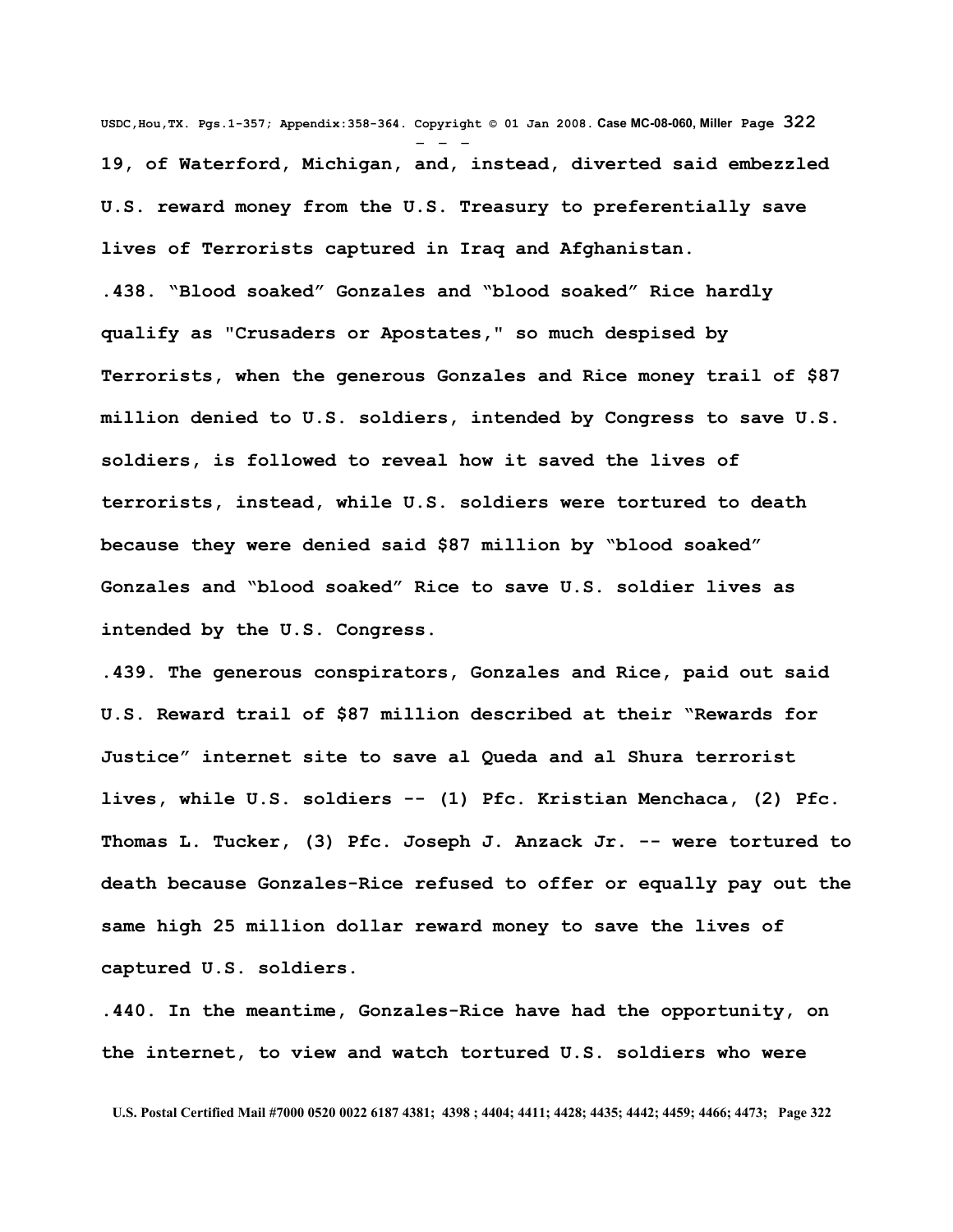**USDC,Hou,TX. Pgs.1-357; Appendix:358-364. Copyright © 01 Jan 2008. Case MC-08-060, Miller Page 323** - - **videoed as they died; and, Gonzales-Rice have been informed that one hundred percent of U.S. soldiers captured in Iraq, later recovered dead, were barbarically tortured to death, such as (1) Pfc. Kristian Menchaca, 23, of Houston, Texas and (2) Pfc. Thomas L. Tucker, 25, of Madras, Ore., who were captured 16 June 2006 at Yosifiya, Iraq and U.S. 10th Mountain Division soldier, (3) Pfc. Joseph J. Anzack Jr., 20, of Torrance, California captured May 2007 in Al Taqa, Iraq and tortured to death in violation of Geneva Conventions (I, III, IV), 12 August, 1949, ARTICLE 3 & ARTICLE 11 and Geneva Convention Protocols I and II, of 08 June 1977, relative to… "Prisoners of War."**

**.441. These torture deaths of U.S. soldiers caused by Gonzales and Rice are compelling proof that U.S. Attorney General Gonzales' and Rice's treacherous preferences to not increase said \$50,000 rewards for captured U.S. soldiers, (1) Pfc. Kristian Menchaca, 23, of Houston, Texas and (2) Pfc. Thomas L. Tucker, 25, of Madras, Ore., who were captured 16 June 2006 at Yosifiya, Iraq and U.S. 10th Mountain Division soldier, (3) Pfc. Joseph J. Anzack Jr., 20, of Torrance, California, were directly linked to their torture murders; moreover, Gonzales and Rice denied said life saving multimillion dollar rewards that Gonzales and Rice provided to many terrorists while said U.S. soldiers were mutilated and tortured to**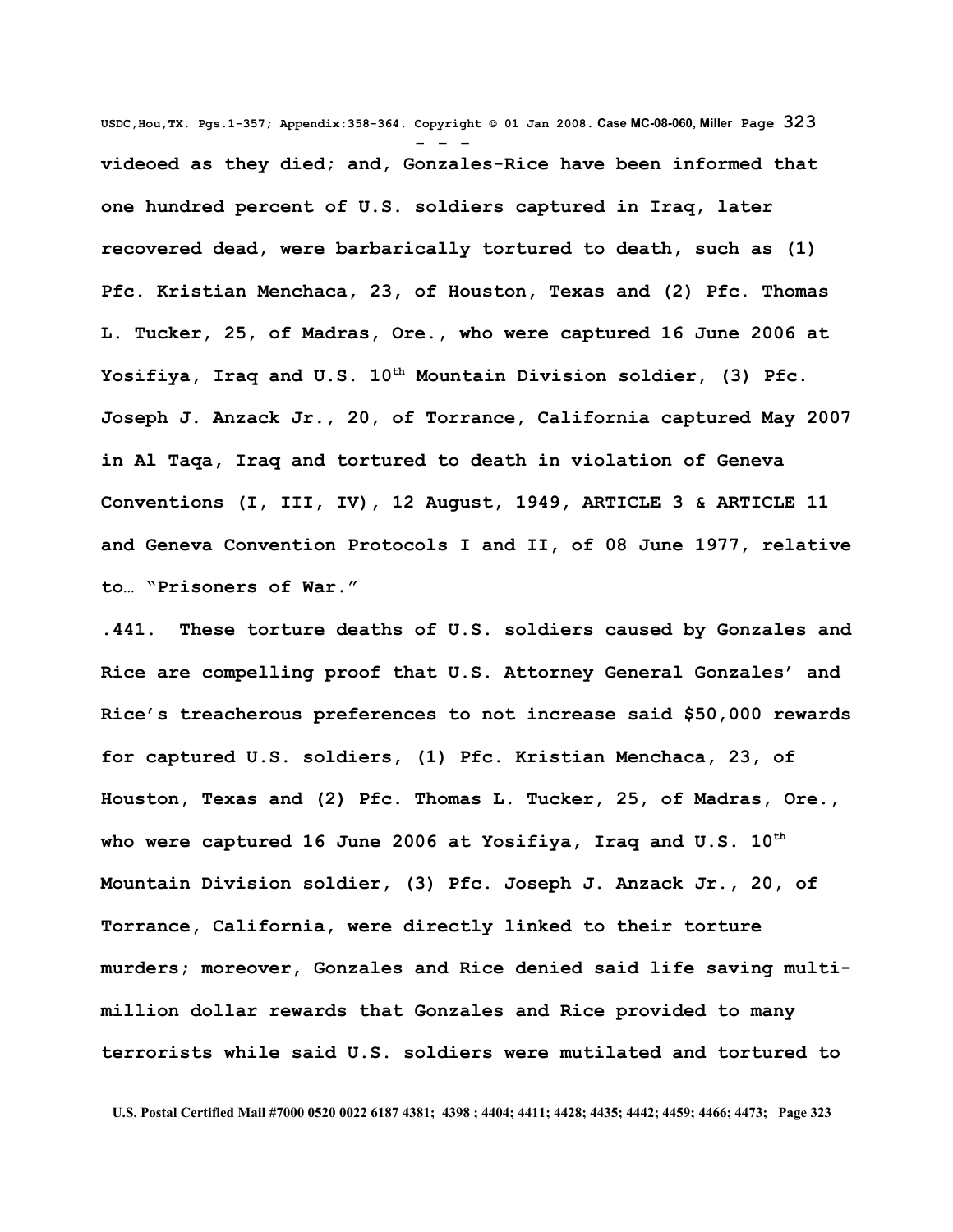**USDC,Hou,TX. Pgs.1-357; Appendix:358-364. Copyright © 01 Jan 2008. Case MC-08-060, Miller Page 324** - - **death in violation of Geneva Conventions (I, III, IV), 12 August, 1949, ARTICLE 3 & ARTICLE 11 and Geneva Convention Protocols I and II, of 08 June 1977, relative to… "Prisoners of War,".** 

**.442. U.S. Attorney General Gonzales' and Rice's treasonable preference to not increase said \$50,000 rewards for captured U.S. soldiers, "Missing in Action", Sgt. Keith Maupin (currently U.S. DoJ A.G. State Department life-valued at \$50,000); Spc. Alex R. Jimenez(currently U.S. DoJ A.G. State Department life-valued at \$50,000), 25, of Lawrence, Massachusetts; and Pvt. Byron W. Fouty (currently U.S. DoJ A.G. State Department life-valued at \$50,000), 19, of Waterford, Michigan, to be equal to the millions Gonzales and Rice offered as higher rewards for terrorists has also figured prominently in the likelihood of torture murder inflicted said U.S. Soldiers, Sgt. Maupin, Spc. Jimenez, and Pvt. Fouty, especially when we realize U.S. Attorney General Gonzales' and Rice's treacherous preference to not increase said \$50,000 rewards for captured U.S. soldiers figured prominently in the torture murders of captured U.S. Soldiers -- (1) Pfc. Kristian Menchaca, 23, of Houston, Texas and (2) Pfc. Thomas L. Tucker, 25, of Madras, Ore., were captured 16 June 2006 at Yosifiya, Iraq and U.S. 10th Mountain Division soldier, (3) Pfc. Joseph J. Anzack Jr., 20, of Torrance, California in violation of Geneva Conventions (I, III, IV), 12**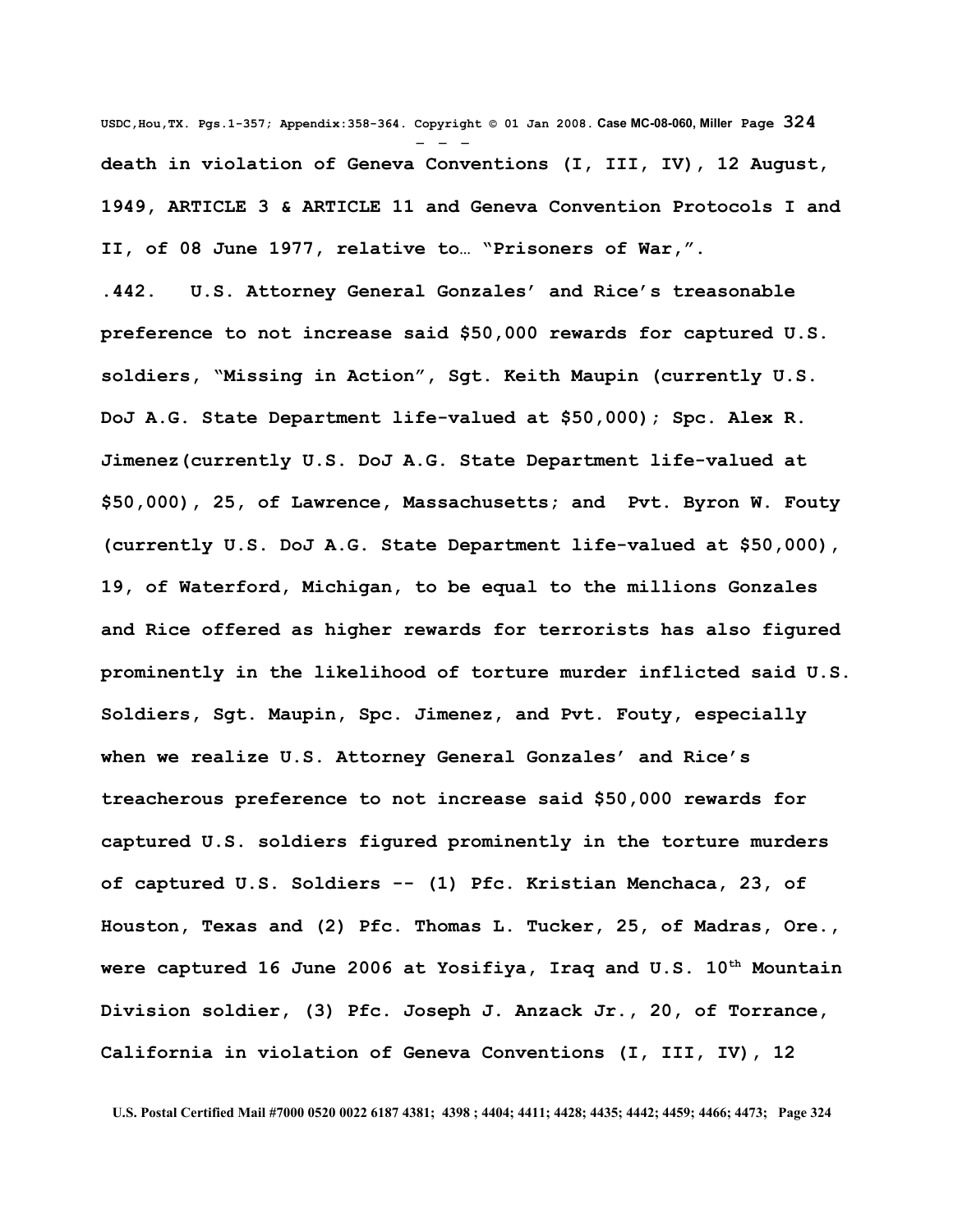**USDC,Hou,TX. Pgs.1-357; Appendix:358-364. Copyright © 01 Jan 2008. Case MC-08-060, Miller Page 325** - - - **August, 1949, ARTICLE 3 & ARTICLE 11 and Geneva Convention Protocols I and II, of 08 June 1977, relative to… "Prisoners of War."** 

 **.443. Yet, all one hundred percent of terrorists who were eventually captured as named by Gonzales / Rice at the Rice - Gonzales "Rewards For Justice" Internet site, with a multi- million dollar reward attached to said terrorists, have been turned over to U.S, custody, alive and not tortured to death like said U.S. Soldiers who were refused by U.S. Attorney General Gonzales the constitutional equal right to the same life-saving reward postings at U.S. sponsored Internet sites and elsewhere.** 

**.444. U.S. Attorney General Gonzales has clearly perpetrated relentless "Reward" treacheries against captured U.S. soldiers in the Iraq slaughterhouse and, therefore, virtually qualifies as a perpetrator of Treason in the United States.** 

**.445. The Gonzales-Rice treacherously under-funded \$50,000 dollar rewards can be challenged to be changed and declared as newly and recently offered \$25 million dollar reward amounts equal with the same life saving potential as the \$25 million Gonzales and Rice have offered for Bin Ladin and other terrorists at Rice's "Reward for Justice" internet site.**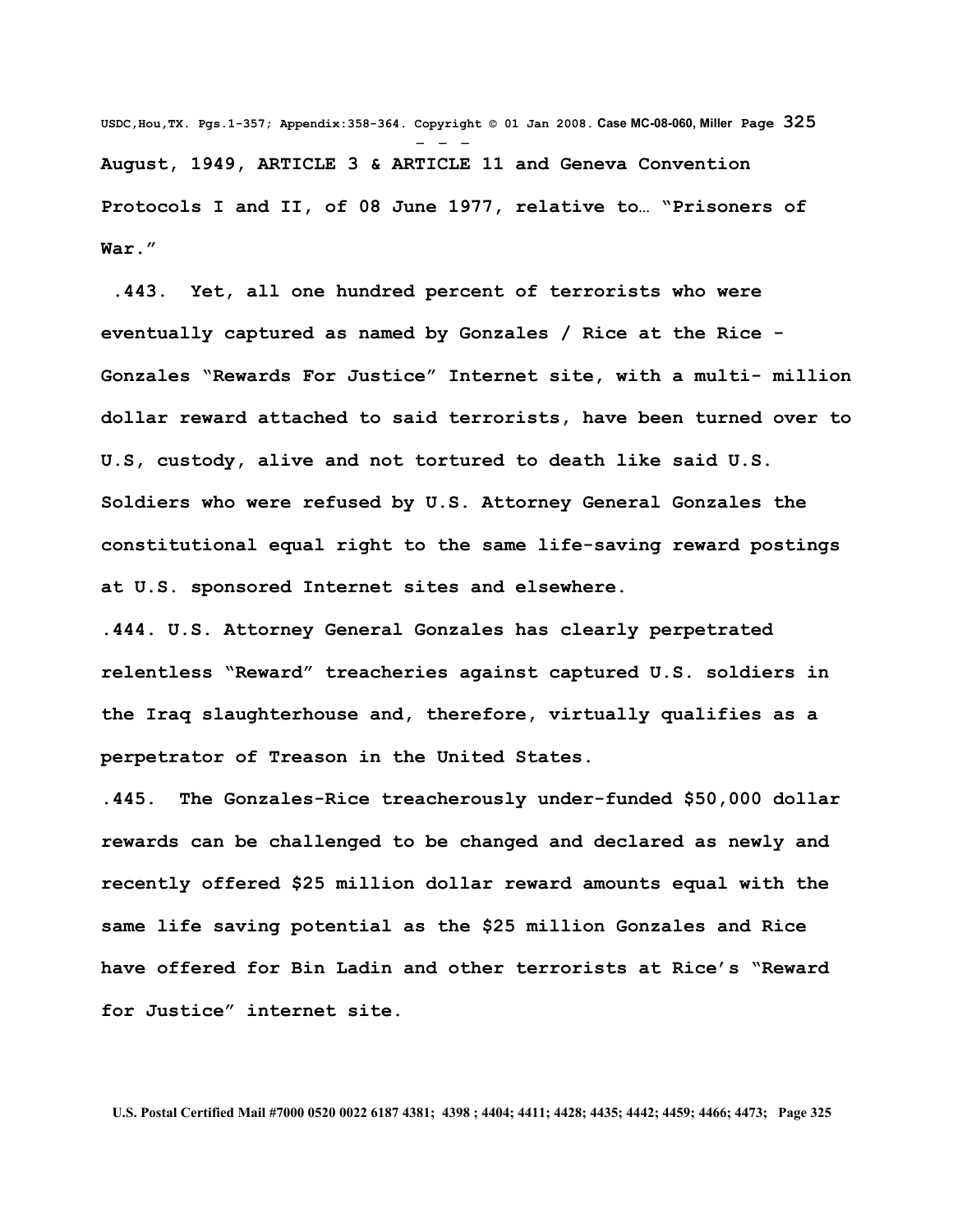**USDC,Hou,TX. Pgs.1-357; Appendix:358-364. Copyright © 01 Jan 2008. Case MC-08-060, Miller Page 326** - - - **.446. Gonzales and Rice violated several provisions of U.S. Code, Title 18 and violated the Geneva Conventions when they decided not to "equalize" the \$50,000 rewards offered for captured U.S. soldiers as become equal to said \$25 million dollar and multi-multi million dollar amounts they offered and proclaimed on behalf of terrorists at their internet Site, "Rewards for Justice," and embezzled on behalf of and for Terrorists from said U.S. Treasury funds intended for Captured U.S. soldiers, "during wartime." .447. Terrorist-captured U.S. soldiers were victims of "war crime" offenses proscribed in the Geneva Conventions of August 1949 when said U.S. executive branch officials, Gonzales, #1 Rice, and #2 Rumsfeld, plotted and perpetrated wrongful and unambiguous lifedestroying discrimination against terrorist-captured U.S. soldiers who were (1) deliberately denied equal rewards from the `Counterterrorism Fund' of United States Code, Title 1, §ection 101, and were blocked by said U.S. executive branch officials, Gonzales, #1 Rice, and #2 Rumsfeld, from said previously allocated United-States-Congress-provisioned reward money further provisioned under USC, Title 18, §ection 3071, §ection 3072, and under USC, Title 22, §ection 2708 intended to save the lives of captured U.S. Soldiers. In said "Bad-Faith" denials of "Equal Protection" under the Constitution of the United States, Defendant Gozales and**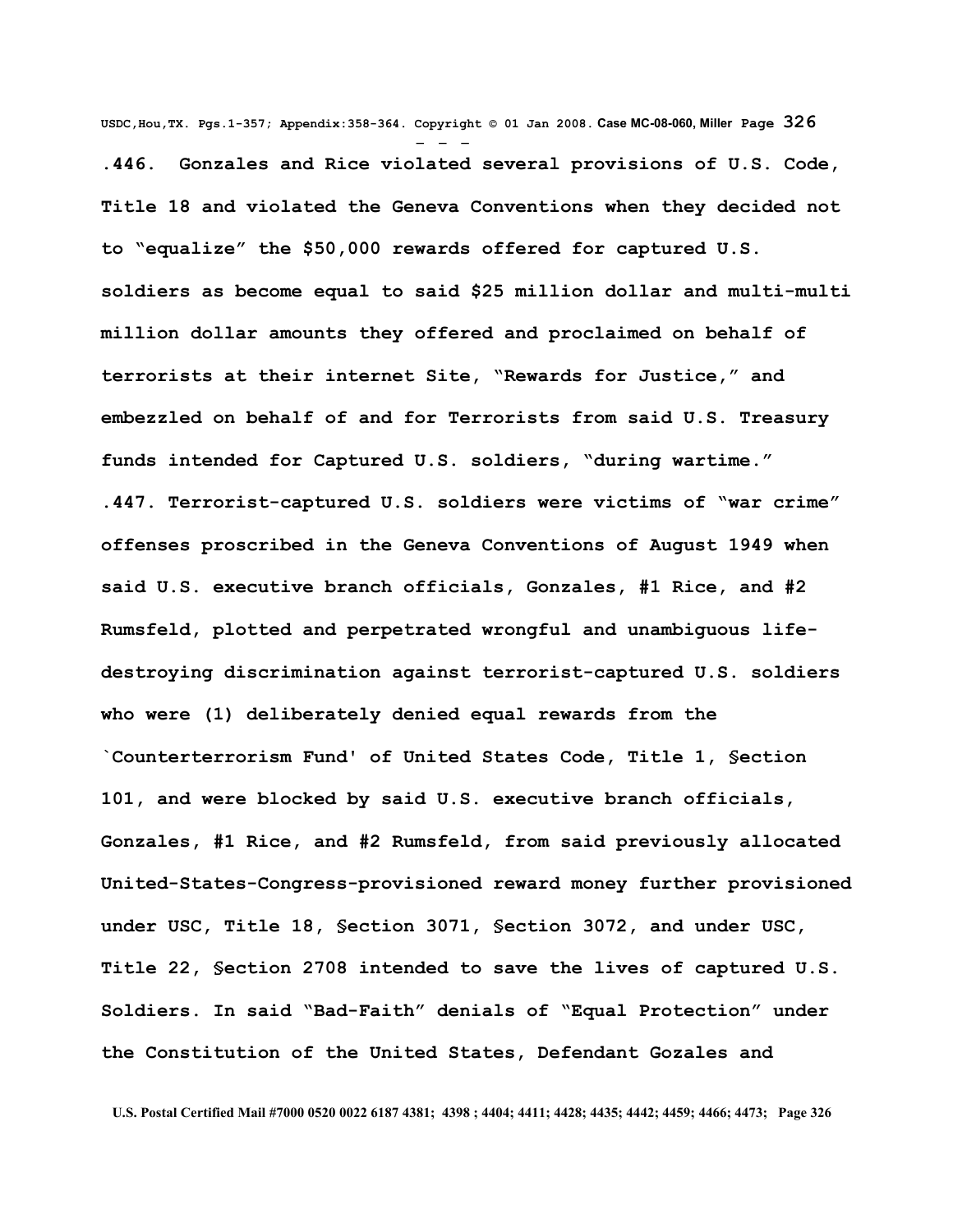**USDC,Hou,TX. Pgs.1-357; Appendix:358-364. Copyright © 01 Jan 2008. Case MC-08-060, Miller Page 327** - - - **Interested Party U.S. Executive Branch and Interested Parties Rice-Rumsfeld-Gates did perpetrate said violations of U.S. Law and did perpetrate said violations of the Geneva Conventions of 1949 and Geneva Protocols of 1977. Defendants were aware their refusals to treat terrorist- captured U.S. soldiers equally with equal rewards equal to terrorists' \$25 million dollar rewards, under the Constitution of the United States, would have catastrophic lifedestroying consequences for terrorist-captured U.S. soldiers at the hands of their Terrorist captors. The total number of U.S. soldiers tortured and murdered** *(at least four to six terrorist-captured U.S. soldiers have been tortured to death and murdered)* **as consequence of said equal-reward-denial does reveal the extent of Treason and Obstruction of Justice violations perpetrated by Defendant Gozales and Interested Party U.S. Executive Branch and Interested Parties Rice-Rumsfeld-Gates.**

**.448. Said USC, Title 1, §ection 101 - `Counterterrorism Fund,' in part, was provisioned and allocated by the U.S. Congress in support of laws to deter barbaric mutilations, torture and murder as prohibited under Geneva Conventions (I, III, IV), 12 August, 1949, ARTICLE 3 & ARTICLE 11 and Geneva Convention Protocols I and II, of 08 June 1977, relative to… "Prisoners of War," to which the U.S. is signatory. There were no special "exceptions" written into**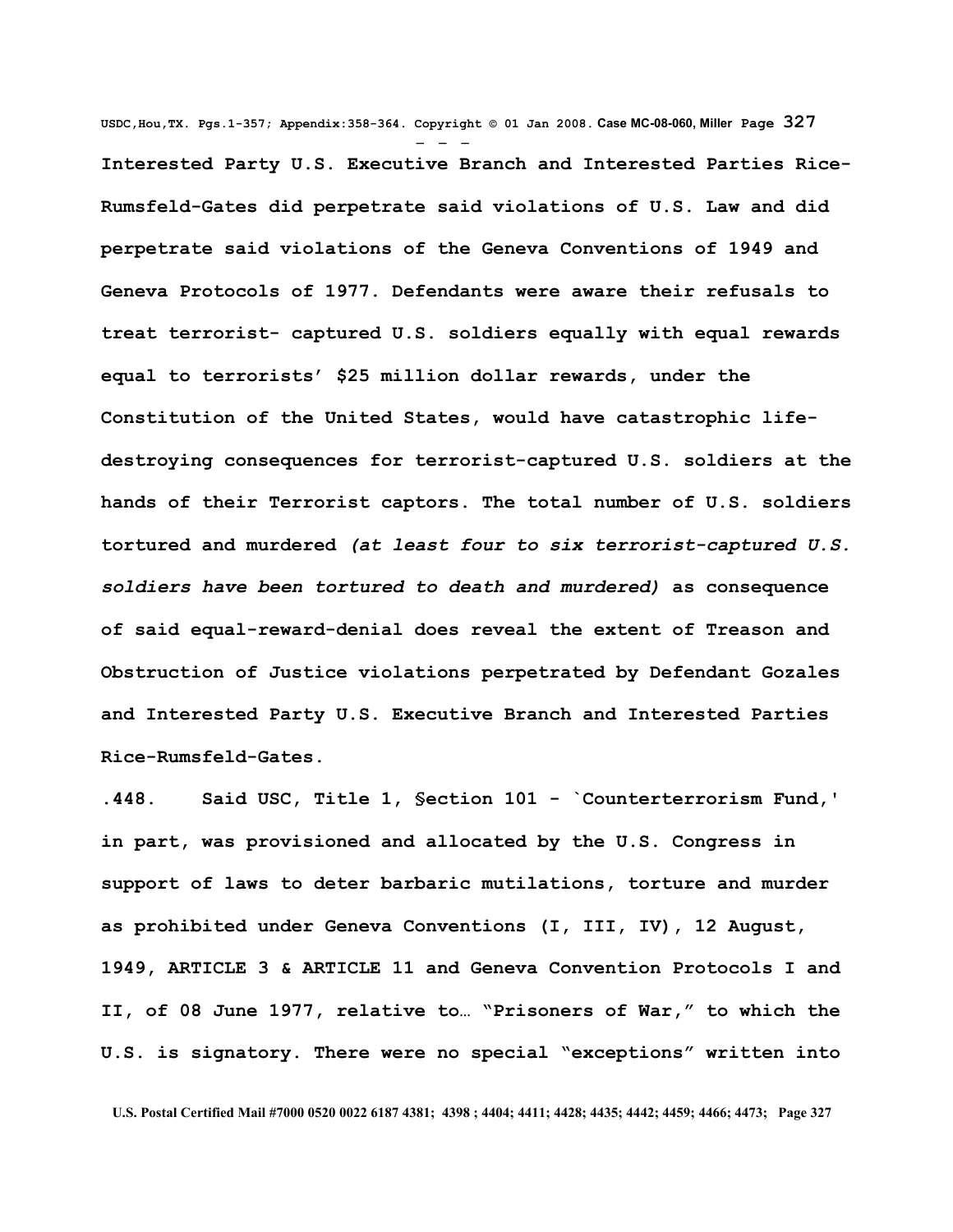**USDC,Hou,TX. Pgs.1-357; Appendix:358-364. Copyright © 01 Jan 2008. Case MC-08-060, Miller Page 328** - - **said Geneva Conventions to allow any signatory to violate the Geneva Conventions with "Bad-Faith" deceptive and manipulative proclamations under guise of \$50,000 Reward Offers, which, in truth, proved to be \$50,000 'Death-Reward' Offers that resulted in terrorist-applied torture and murder of said terrorist captured U.S. soldiers. The Geneva Conventions are unconditional on the subject of mutilations, torture, and murder.** 

**.449. Geneva Conventions (I, III, IV), 12 August, 1949, ARTICLE 3 & ARTICLE 11 and Geneva Convention Protocols I and II, of 08 June 1977, relative to… "Prisoners of War," and its corollary, United States Code, Title 1, §ection 101, `Counterterrorism Fund,' directly addressed the issues of mutilations and torture murder as suffered by war prisoners, PFC Kristian Menchaca and PFC Thomas Tucker, at Yosifiya, Iraq, 2006.**

**.450. Plaintiffs and Defendants should be able to come to some "Preliminary" understandings that, at very least, \$25 Million dollar rewards will be offered and publicized for said captured U.S. soldiers – "Missing in Action", Sgt. Keith Maupin, 20 (currently life-valued at \$50,000)of Batavia, Ohio; Spc. Alex R. Jimenez , 25 (currently life-valued at \$50,000) of Lawrence, Massachusetts; and Pvt. Byron W. Fouty ,19 (currently life-valued at \$50,000) of Waterford, Michigan, who remain missing, valued at**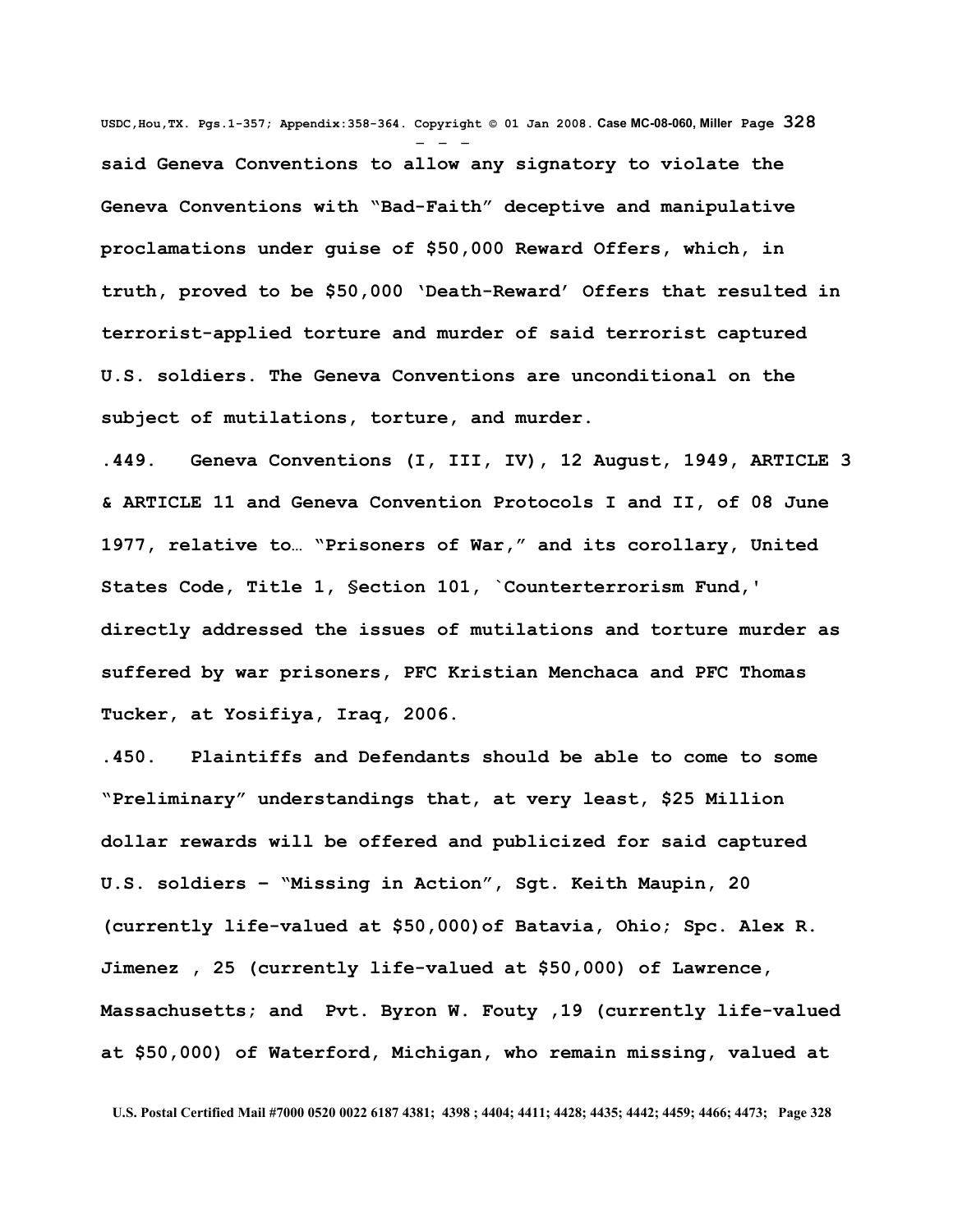**USDC,Hou,TX. Pgs.1-357; Appendix:358-364. Copyright © 01 Jan 2008. Case MC-08-060, Miller Page 329** - - - **\$50,000, each. The rationales of why the government of the United States would "not" offer \$25 million dollars reward to save the life of each of these men is wrongful as It is very obvious that the government is has been and currently is very unequally offering \$25 million dollars, each, to save the lives of bin Ladin and several other terrorists.** 

**.451. Al Queda, the Shura Council terrorists, and other terrorists have published videos of the PFC Christian (Kristian) Vasquez Menchaca and PFC Thomas Tucker horrific tortures on the internet, which may be used as court evidence. People in my family and our family friends have viewed these torture videos. I do not have the courage to view them.**

**.452. As a consequence of the foregoing described activity, Defendant Alberto Gonzales and Interested Party Condoleeza Rice did conspire to violate USC Title 18, Section 1962 (c) and did consummate said conspiracies by denying, refusing, diverting and paying said multi million dollar rewards and conspiring under 18, Section 1962 (d).** 

**.453. Plaintiffs are concerned that the U.S. Department of Justice lawyers may try to manipulate Guadalupe Vasquez, Ceasar Menchaca, or Julieta Vasquez, face-to-face, for purposes of making efforts to have her family agree to a lower settlement amount than their \$8**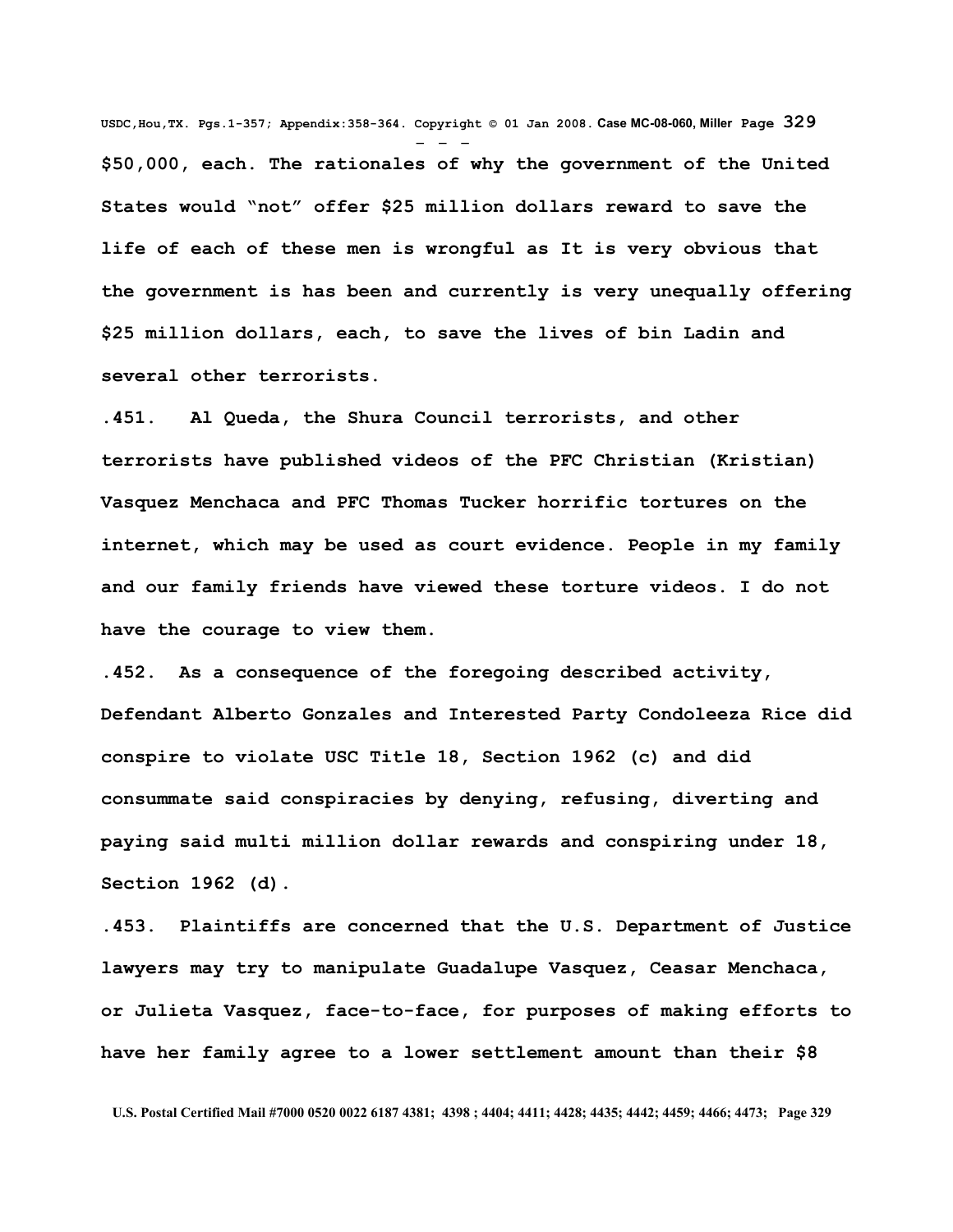**USDC,Hou,TX. Pgs.1-357; Appendix:358-364. Copyright © 01 Jan 2008. Case MC-08-060, Miller Page 330** - - - **Billion damage claim demanded in said Claim 95 document, without the Vasquez family's full realization of what they may be willing to accept as settlement.**

**.454. In other words, because the "mutilation torture death" issues of Christian Menchaca are so very important and the plaintiffs, Guadalupe Vasquez (mother of Christian Menchaca), Ceasar Menchaca (brother of Christian Menchaca) and Julieta Vasquez (Aunt of Christian Menchaca) are experiencing post traumatic stress and shock from the death of Christian Menchaca and are experiencing great traumatic stress, Plaintiffs prefer that Defendants not contact Guadalupe Vasquez, Ceasar Menchaca, or Julieta Vasquez, face-to-face, unless Defendants arrange an "***appropriately lawful hearing"* **or court hearing with a U.S. District Court judgeappointed Attorney present and a U.S. District Court judge also present to supervise Defendants' questions of the Vasquez family in a court or "other" hearing venue, or Defendants make arrangements with Kenneth MacKenzie by submitting a "short" written list of all questions Defendants prefer to ask regarding their inclination and lawful need to speak to Plaintiffs.** 

**.455. Should there be any deviation by government lawyers from this general procedure, Kenneth MacKenzie will immediately complain**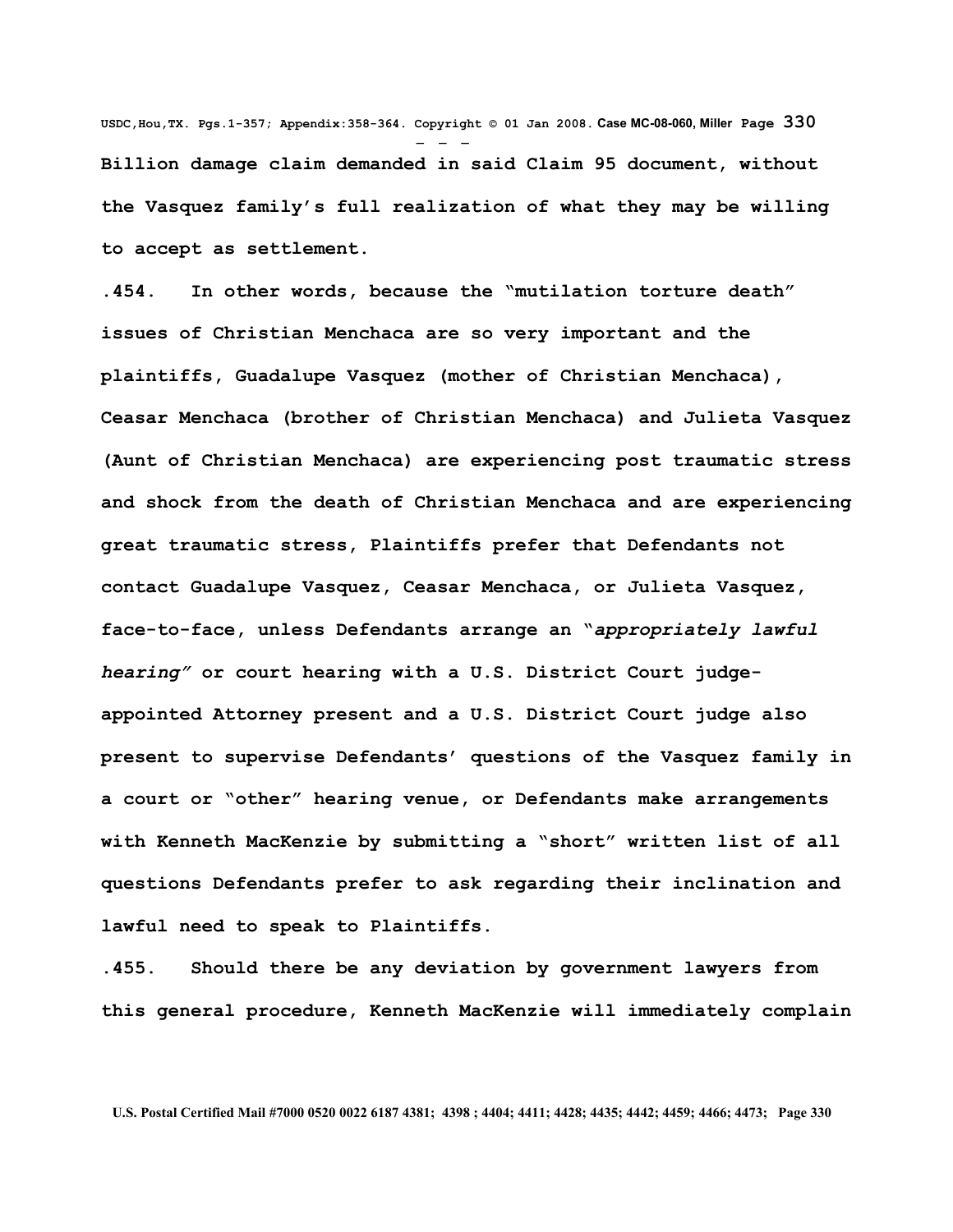**USDC,Hou,TX. Pgs.1-357; Appendix:358-364. Copyright © 01 Jan 2008. Case MC-08-060, Miller Page 331** - - **in writing to the U.S. District court under a court case number and will immediately complain to the media.**

**.456. The presumptive rationales for damage claims on said "torture mutilation death" of Christian Menchaca ("wrongful death" is insufficient to describe the horrifying mutilation and torturemurder-end to his life) were derived after examining Coleman (Parent) Holdings Inc. Vs. Morgan Stanley & Co. Inc., In The Circuit Court Of The Fifteenth Judicial Circuit, Palm Beach County, Florida, Case 2003 CA 005045 AI. Also SEE: Susan Rosser, Bo (2005). Jury awards Perelman \$850 million in civil damages from Morgan Stanley. Court TV. Retrieved on 2007-03-20.** 

**.457. Coleman (Parent) Holdings Inc., suffered merely an \$850 million financial loss in a civil matter that pales alongside the horrifying "torture-mutilation death" death of Christian Vasquez Menchaca.** 

**.458. Therefore, after establishing that the horrifying "torture mutilation death" of Christian Vasquez Menchaca is a \$8 Billion damage claim that goes several times further beyond the Coleman (Parent) Holdings Inc's smaller \$850 million in civil damages, Plaintiffs used Coleman (Parent) Holdings Inc's smaller \$850 million in civil damages as a gauge to determine a "larger-than- \$850-million-amount" is ethical basis of \$8 Billion in damages for**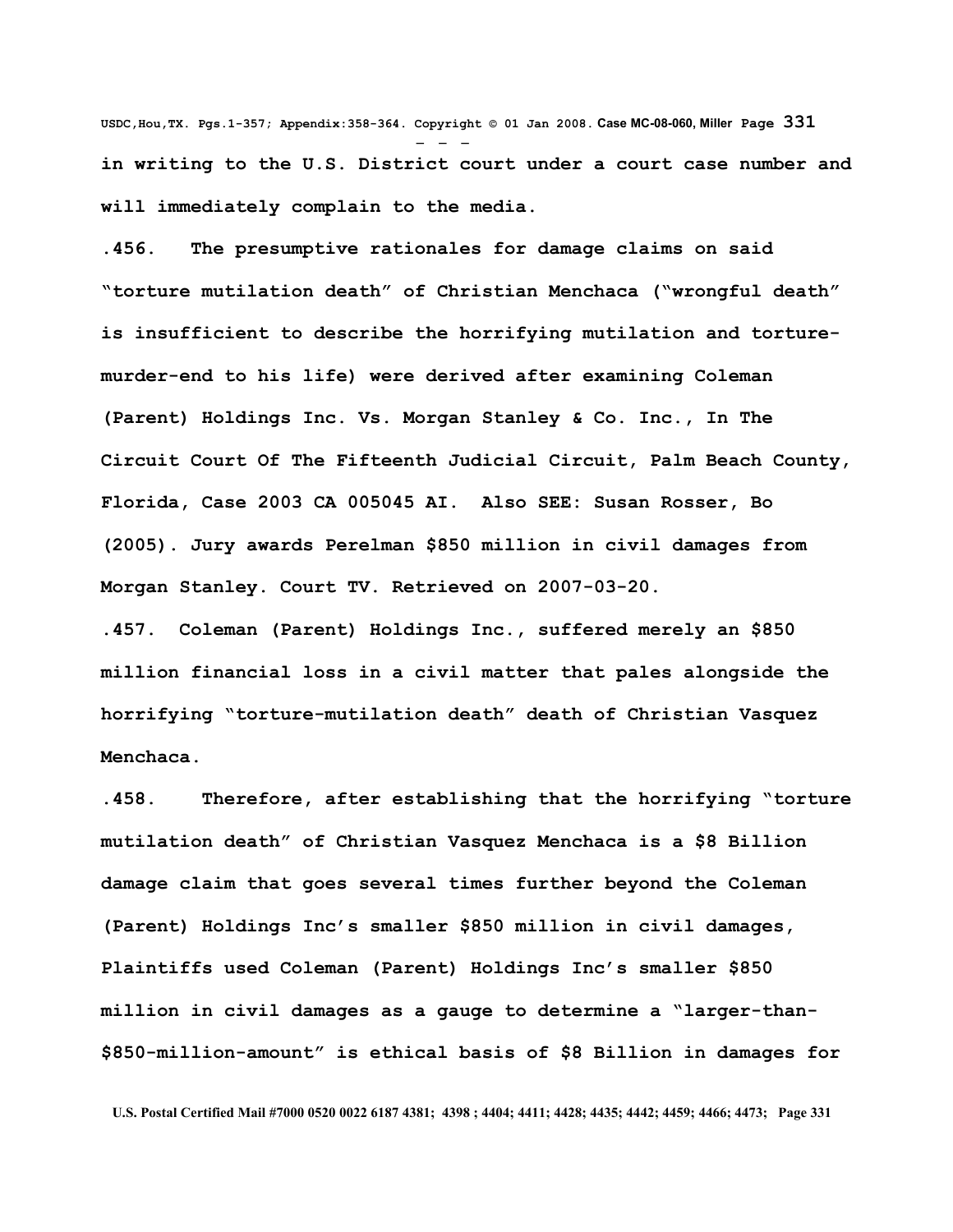**USDC,Hou,TX. Pgs.1-357; Appendix:358-364. Copyright © 01 Jan 2008. Case MC-08-060, Miller Page 332** - - **settlement in this "torture death matter"; and, then, as provisioned under the U.S. RICO Act, Plaintiffs concluded it is appropriate to apply RICO "threefold damages" times the "largerthan-\$850-million-amount-estimate" (the common sense math used was: 3 times \$850-million = \$2.550 Billion times "RICO threefold damages" equals \$8 Billion damages for the "torture mutilation death" of Christian Vasquez Menchaca) to reach an ethical and just settlement of \$8 Billion damage that any political U.S. Citizen or office seeker would agree, in public, is fair during the coming year, 2008.**

**.459. The reward amounts of \$25 million dollars, each, should be offered and paid for the safe return of said captured U.S. soldiers – "Missing in Action", Sgt. Keith Maupin, 20 (currently life-valued at \$50,000)of Batavia, Ohio; Spc. Alex R. Jimenez , 25 (currently life-valued at \$50,000) of Lawrence, Massachusetts; and Pvt. Byron W. Fouty ,19 (currently life-valued at \$50,000) of Waterford, Michigan, if rationally calculated to be equal to the \$25 million, each, offered for Hussein, Bin Ladin, and Zarqarwi.**

**.460. However, when the sum of \$10 billion is sought to pay lawful rewards for recovery, "alive," of all future captured U.S. soldiers in Iraq and Afghanistan, the total of Plaintiffs submitted Claim comes to \$18 Billion.**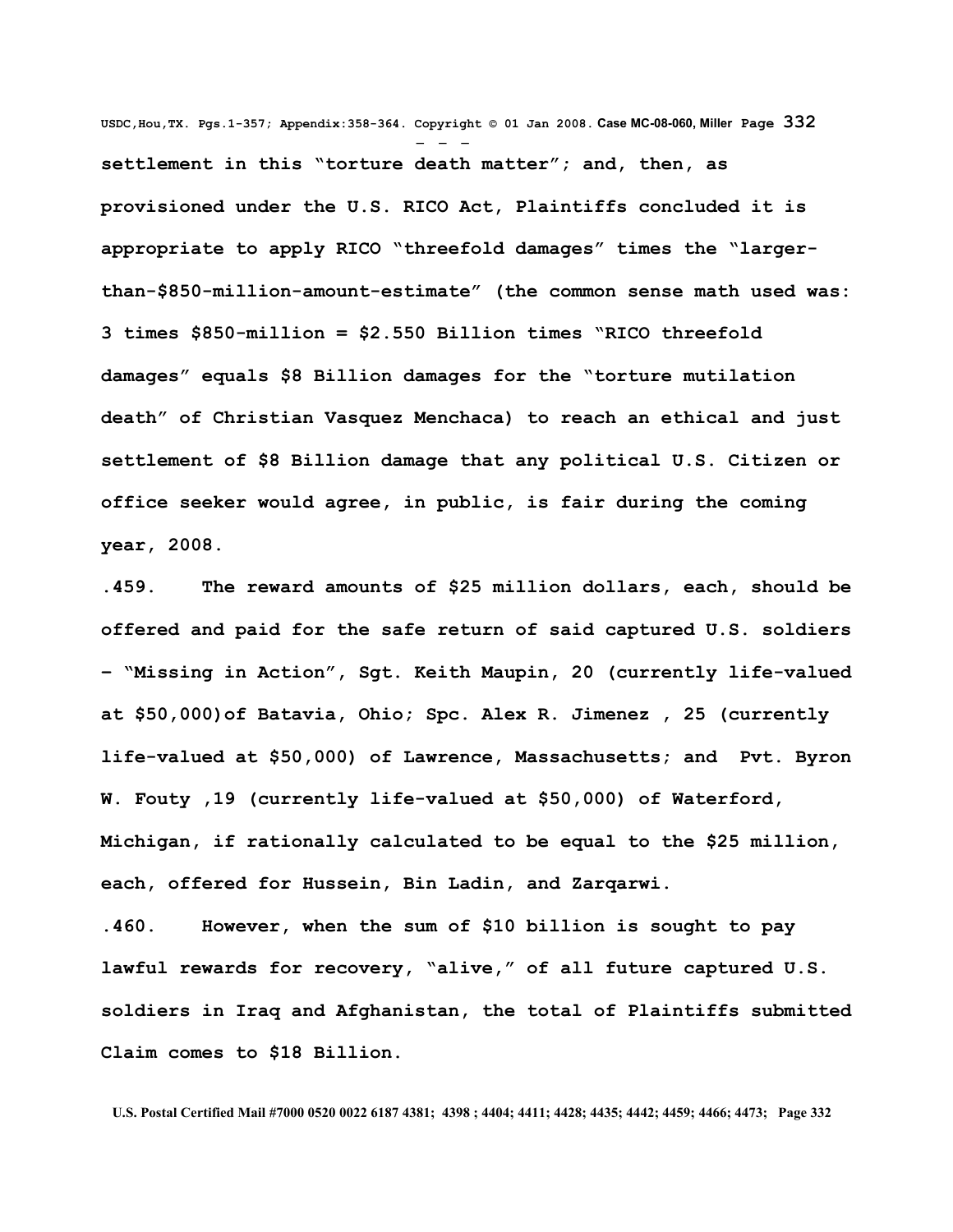**USDC,Hou,TX. Pgs.1-357; Appendix:358-364. Copyright © 01 Jan 2008. Case MC-08-060, Miller Page 333**

- - -

**.461. Plaintiffs have selected only one of the captured U.S. 10th Mountain Division soldiers, Pvt. Byron W. Fouty (currently U.S. DoJ A.G. life-valued at \$50,000), 19, of Waterford, Michigan, as one of the three "Missing in Action" U.S. soldiers listed as a Plaintiff in this complaint.**

**.462. In otherwords, there is no question of whether or not this news release must be made immediately offering to pay reward amounts of \$25 million dollars, each, for "Missing in Action", Sgt. Keith Maupin, 20 (currently life-valued at \$50,000)of Batavia, Ohio; Spc. Alex R. Jimenez , 25 (currently life-valued at \$50,000) of Lawrence, Massachusetts; and Pvt. Byron W. Fouty ,19 (currently life-valued at \$50,000) of Waterford, Michigan.**

**.463. The major question is who should announce all this to the media. If Attorney General Mukasey (09 Nov 2007) immediately offers, in his own news release, to pay reward amounts of \$25 million dollars, each, for said "Missing in Action" soldiers, then he will have made an honest, ethical and moral effort to save their lives.**

**.464. Kenneth Mackenzie and the Vasquez family would prefer to offer \$25 million dollar rewards from their Claim and or Lawsuit settlement of this matter on the return 'alive' for each of Spc. Alex R. Jimenez , 25 (currently U.S. life-valued at \$50,000) of**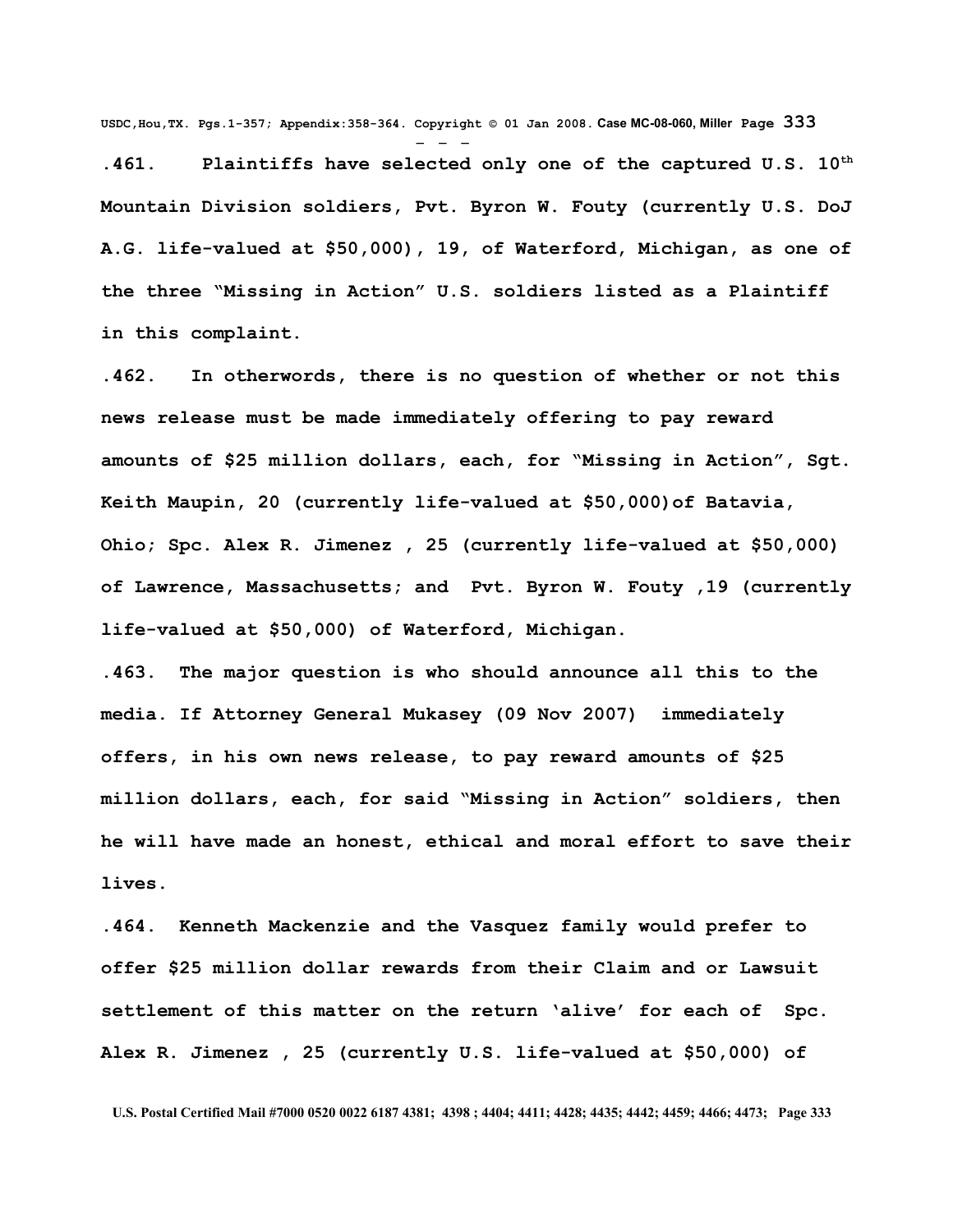**USDC,Hou,TX. Pgs.1-357; Appendix:358-364. Copyright © 01 Jan 2008. Case MC-08-060, Miller Page 334** - - - **Lawrence, Massachusetts; Pvt. Byron W. Fouty ,19 (currently U.S. life-valued at \$50,000) of Waterford, Michigan; and Sgt. Keith Maupin, 20 (currently U.S. life-valued at \$50,000)of Batavia, Ohio, listed as "missing" by the U.S. Army.**

 **.465. Because said reward issues, "in fact," are a true dilemma, MacKenzie is willing to agree to settle the reward issues in a most confidential manner without news announcements if reasonable assurances can be made that \$25 million dollar rewards will be immediately offered confidentially on a daily basis to the several terrorist groups in Iraq and Afghanistan for the live return of Sgt. Keith Maupin, Spc. Alex R. Jimenez, and Pvt. Byron W. Fouty.**

**.466. The government will have the opportunity to consider the profound issues of its own said "news announcement" if reasonable assurances can be made that \$25 million dollar rewards will be immediately offered confidentially to terrorists on a daily basis for the live return of Sgt. Keith Maupin, Spc. Alex R. Jimenez, and Pvt. Byron W. Fouty.**

**.467. The agreement to issue said "news announcement on the same day" is related to the truth that said "Missing in Action" U.S. soldiers, Sgt. Keith Maupin, Spc. Alex R. Jimenez, and Pvt. Byron W. Fouty, do not have time to await the government's leisurely**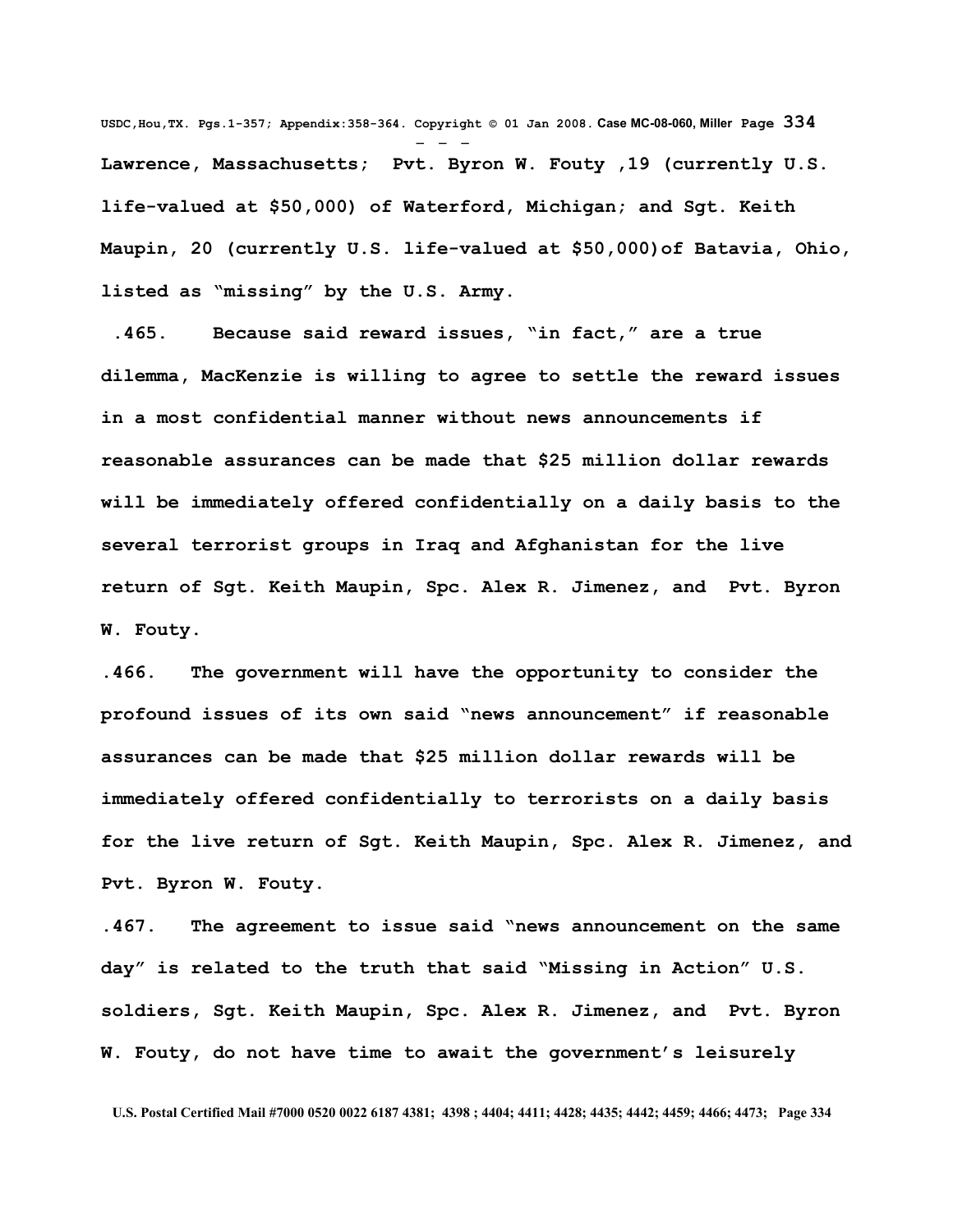**USDC,Hou,TX. Pgs.1-357; Appendix:358-364. Copyright © 01 Jan 2008. Case MC-08-060, Miller Page 335** - - **decision to announce \$25 million dollar rewards to save their lives – captured U.S. Soldiers' lives. Therefore, should the government prefer to issue its version of its own news announcement regarding said \$25 million dollar rewards, instead of Kenneth Mackenzie announcing his version, the agreement should be that the government will announce its own version of said "news announcement on the same day" Kenneth MacKenzie, himself, would prefer to issue his version of said "news announcement release in an effort to save the lives of captives Sgt. Keith Maupin, Spc. Alex R. Jimenez, and Pvt. Byron W. Fouty."**

**.468. In essence, Plaintiffs are concerned that the announcement of \$25 Million rewards to save Sgt. Keith Maupin, Spc. Alex R. Jimenez, and Pvt. Byron W. Fouty would be made in a timely manner, either publicly or secretly, within eight to twelve hours of agreement."**

**.469. "The-same-day-\$25-million-dollar-reward-timeliness," within eight to twelve hours of agreement, is emphasized here due to the fact that said "Missing in Action", Sgt. Keith Maupin, Spc. Alex R. Jimenez, and Pvt. Byron W. Fouty do not have time to await a leisurely slow motion government decision to announce \$25 million dollar rewards for their safety -- long overdue. Hence, if the**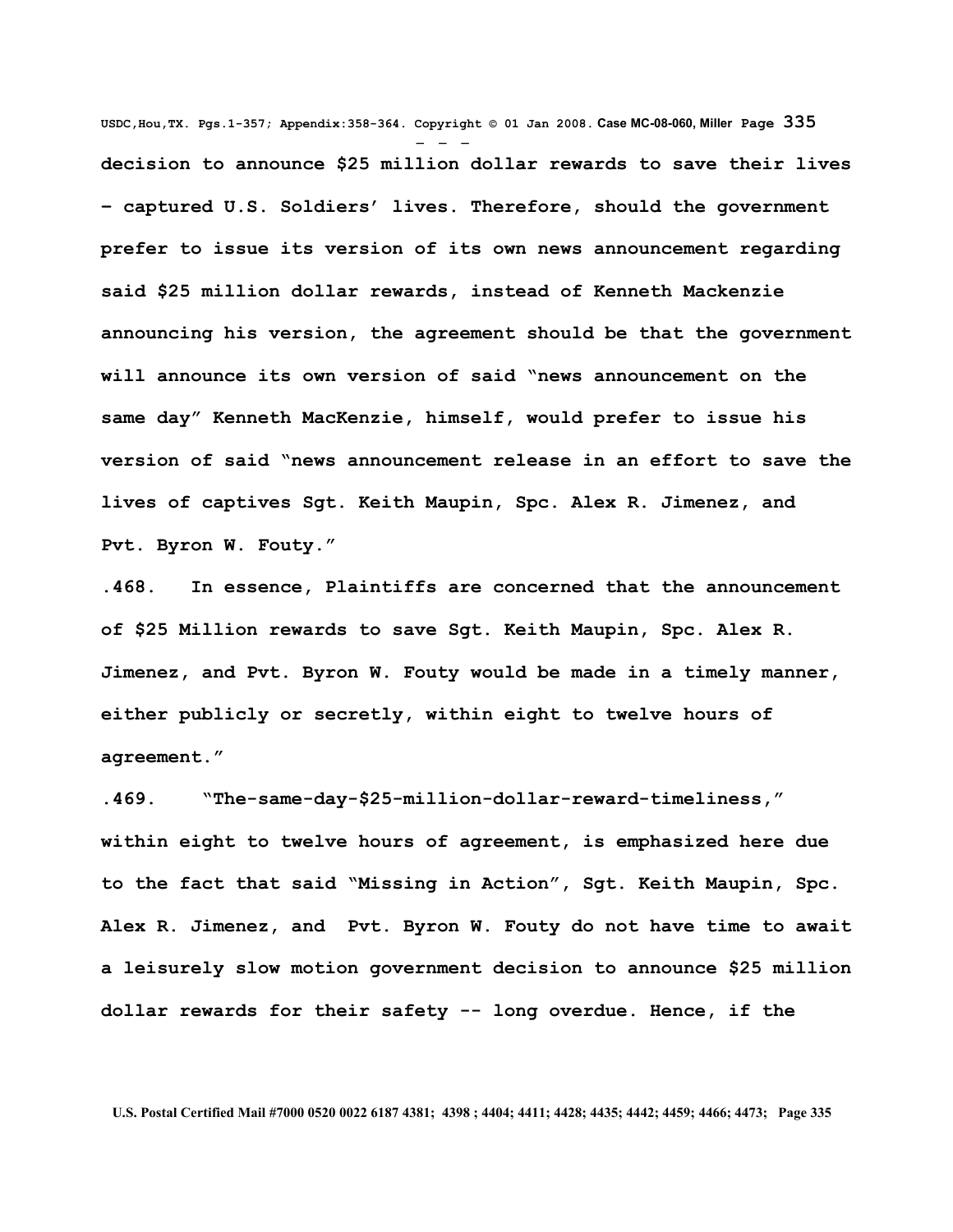**USDC,Hou,TX. Pgs.1-357; Appendix:358-364. Copyright © 01 Jan 2008. Case MC-08-060, Miller Page 336** - - **government prefers to settle, the announcements must be made in a reasonably timely manner.**

**.470. Otherwise, if litigation is sought because no settlement is achieved, allegations and defenses to them should reflect precisely what the accused did, and should not distort the record. .471. If litigation is sought, the court will be petitioned to issue several "Orders to Show Cause" to the U.S. Justice Department and Defense Department. Among them will be an "Order to Show Cause" why U.S. should maintain \$50,000 U.S. rewards and not increase \$50,000 U.S. rewards for terrorist-captured U.S. soldiers to be constitutionally equal to \$25 million dollar rewards offered for the U.S. life-favored \$25 million dollar terrorists who enjoy U.S. \$25 million dollar reward protection while they hold unprotected \$50,000 dollar U.S. soldiers in captivity.**

**.472. The court will be petitioned to issue several "Orders to Show Cause" to the Defense Department military recruiters, who will, likewise, be submitted information demanding them "to Show Cause" why U.S. recruits should not be forewarned at recruitment time that the U.S. government assigns them a \$50,000 dollar life value which is 500 times less than the \$25 million dollar life value the U.S. government assigns to captured terrorists.**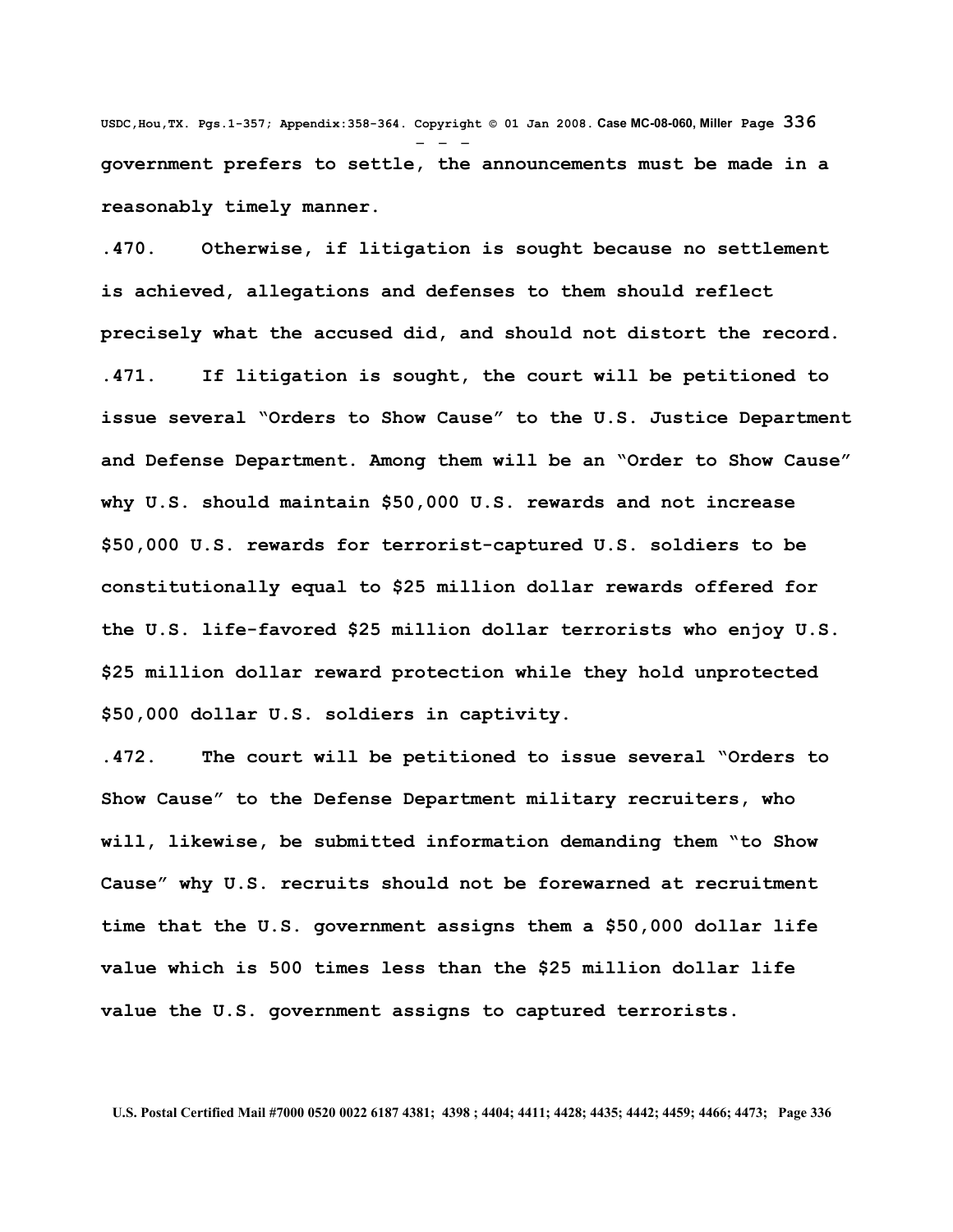**USDC,Hou,TX. Pgs.1-357; Appendix:358-364. Copyright © 01 Jan 2008. Case MC-08-060, Miller Page 337** - - - **.473. Currently, the alleged "\$50,000 U.S. reward" victims of Gonzales-Rice** *(who, along with Rumsfeld, Gates, and other "to-benamed" U.S. commanding Generals in Pentagon & Iraq, appear to view captured U.S. soldiers as having no more than '\$50,000 trash-lifevalue')* **are 101st Airborne Division (Air Assault) soldiers , Fort Campbell, Ky.: (1) Pfc. Thomas L. Tucker, 25, of Madras, Ore., (2) Pfc. Kristian Menchaca, 23, of San Marcos, Texas, both who were torture-murdered in the vicinity of Baghdad, Iraq, on or about June 16, 2006. Captured U.S. 10th Mountain Division soldiers, (3)Spc. Alex R. Jimenez, 25, of Lawrence, Massachusetts; (4) Pfc. Joseph J. Anzack Jr., 20, of Torrance, California; and (5) Pvt. Byron W. Fouty, 19, of Waterford, Michigan, captured 12 May 2007, 2007 in Al Taqa, Iraq.** 

**.474. Pfc. Joseph J. Anzack Jr., 20, of Torrance, California was later found dead from torture and gunshot wounds in the [Euphrates](http://en.wikipedia.org/wiki/Euphrates) [River](http://en.wikipedia.org/wiki/Euphrates) on [May 23,](http://en.wikipedia.org/wiki/May_23) 2007. U.S. Military officials informed the family of Joseph Anzack that a commanding officer had visually identified his body as being one pulled from the [Euphrates River](http://en.wikipedia.org/wiki/Euphrates) by Iraqi patrol boats.**

**.475. Spc. Alex R. Jimenez , 25 (currently U.S. life-valued at \$50,000) of Lawrence, Massachusetts; and Pvt. Byron W. Fouty ,19**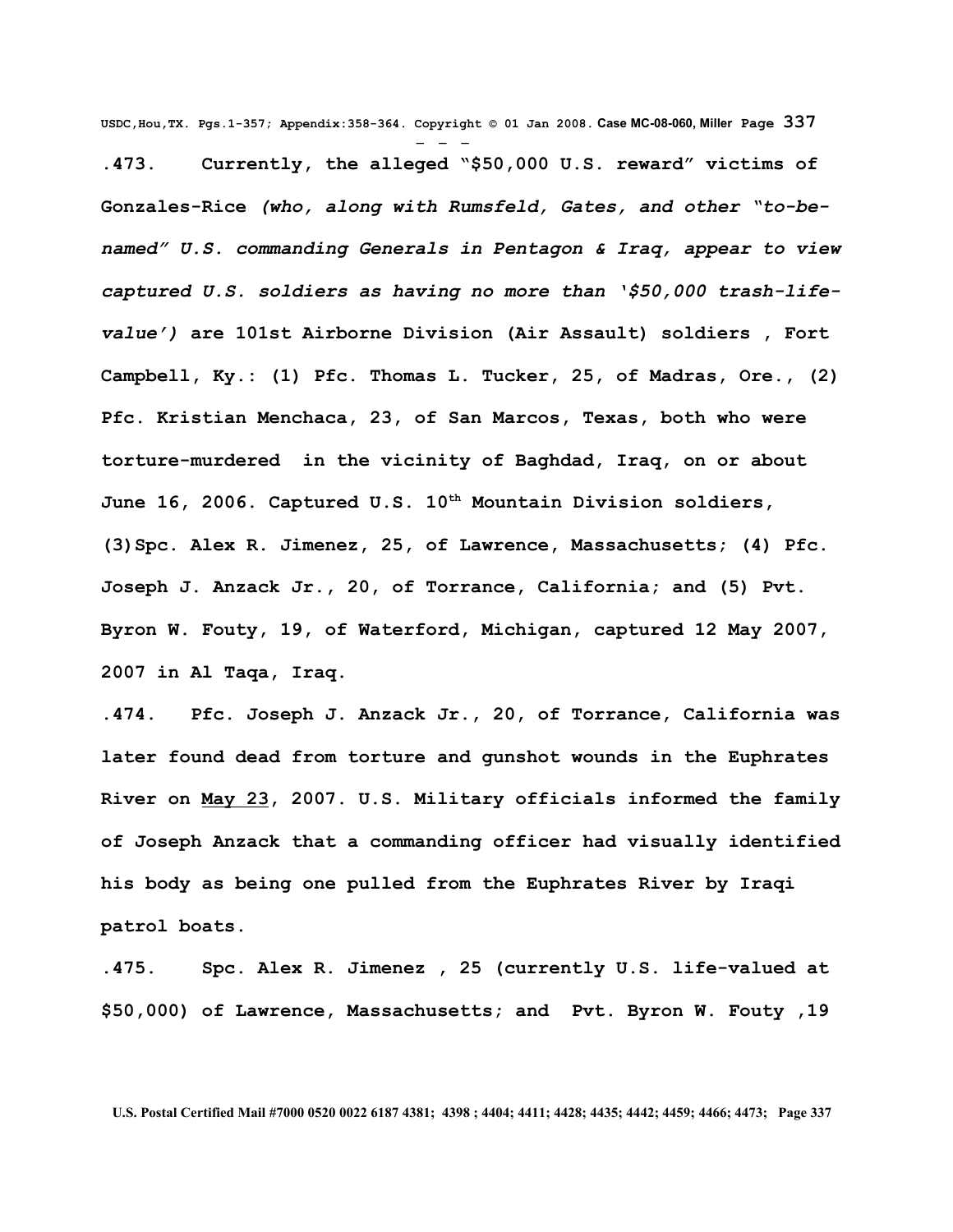**USDC,Hou,TX. Pgs.1-357; Appendix:358-364. Copyright © 01 Jan 2008. Case MC-08-060, Miller Page 338** - - - **(currently U.S. life-valued at \$50,000) of Waterford, Michigan are listed as "missing" by the U.S. Army.**

**.476. Sgt. Keith Maupin, 20 (currently U.S. life-valued at \$50,000)of Batavia, Ohio, was captured by Iraqi insurgents on April 9, 2004 after his convoy came under attack near Baghdad, Iraq. On June 28, 2004, Al Jazeera aired a poor quality video purportedly depicting Maupin's murder. On June 30, 2004, an Army spokesman said the video was "totally inconclusive. Keith Maupin is also listed as "missing" by the U.S. Army.**

## **[http://www.rewardsforjustice.net/index.cfm?](http://www.rewardsforjustice.net/index.cfm?page=wanted_captured&language=english)**

## **[page=wanted\\_captured&language=english](http://www.rewardsforjustice.net/index.cfm?page=wanted_captured&language=english)**

**.477. CONSPIRACY TO VIOLATE RICO: Defendants conspired with each other to violate 18 USC 1962 (c), in violation of 18 USC Section 1962(d) and maintained control of each of said conspiracies to violate 18 USC 1962 (c) and violate 18 USC 1962 (d). At all times relevant hereto, all Defendants have attempted and conspired to violate the provisions of 18 USC Section 1962(c)&(d), by conspiring to conduct or participate, directly or indirectly, in the conduct of the affairs of said enterprise conspired as Racketeering Enterprises through a pattern of Racketeering activity; and further, each of the aforesaid Defendants has been and currently is a party to an unlawful agreement, and each of the aforesaid**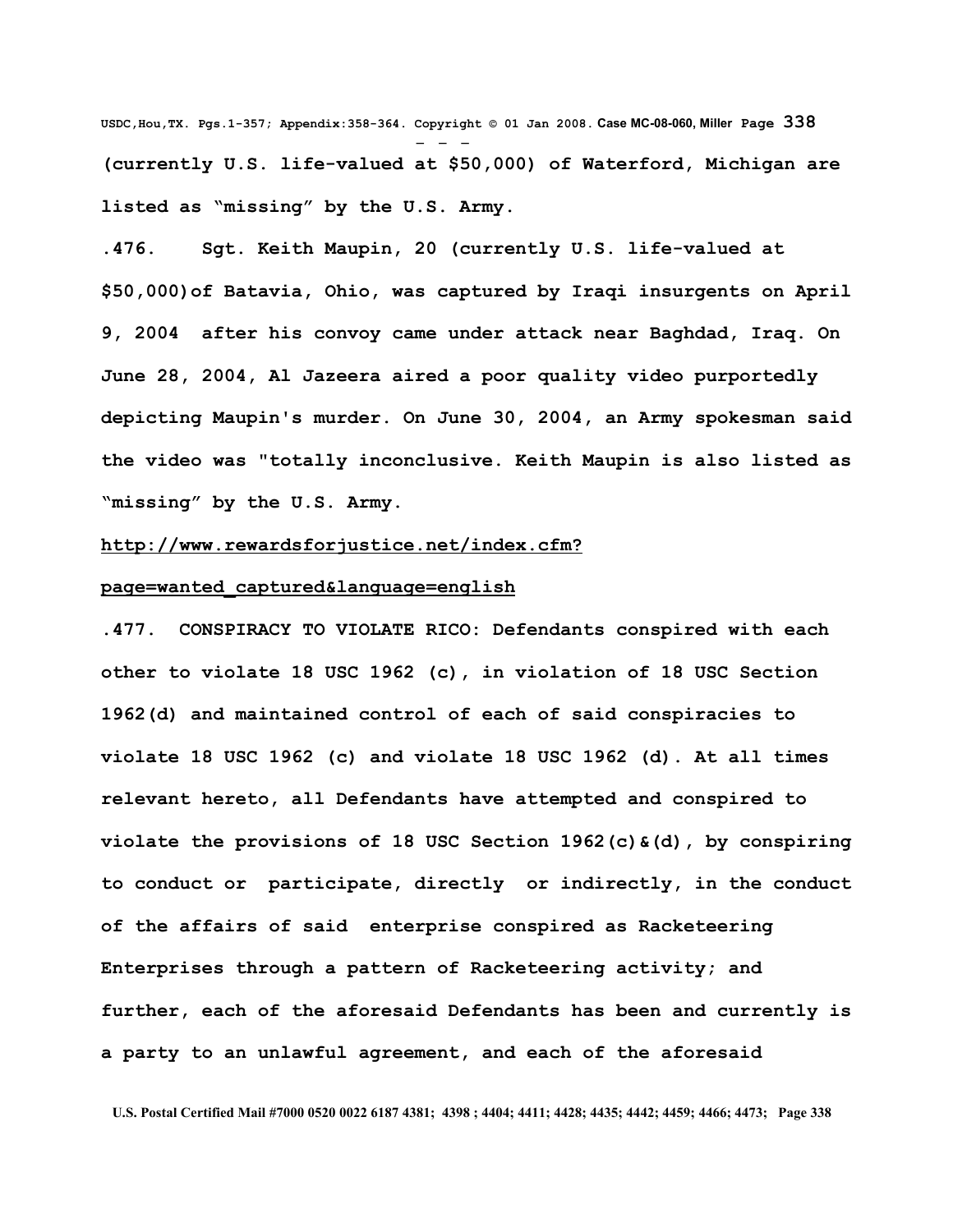**USDC,Hou,TX. Pgs.1-357; Appendix:358-364. Copyright © 01 Jan 2008. Case MC-08-060, Miller Page 339** - - - **Defendants, pursuant to said agreement, has agreed, conspired, and attempted to commit two or more RICO predicate acts, directly and indirectly.**

 **.478. It was a part of these conspiracies that said Defendants attempted, conspired, aided, abeted, and agreed to commit multiple acts of 18 USC mail fraud and wire fraud, USC Section 1503 Obstruction of Justice, and conspired with each other to violate 18 USC 1962 (c) in violation of 18 USC Section 1962(d), as is more fully set forth herein.** 

 **.479. Defendants, jointly and severally, conspired with each other as 1961(3) "persons" and (4) "enterprises" to violate 18 USC Sections 1961(1)(A), (B)(C),(D)(E), in 1961(5) "patterns of racketeering activity," and did violate Sections 1962 (a)(b)(c), in violation of 18 USC Section 1962(d) and maintained control of each of said conspiracies to violate 18 USC 1962 (c); and, at all times relevant hereto, said Defendants have attempted and conspired to violate the provisions of 18 USC Sections 1962(c)(d), by conspiring to conduct or participate, directly or indirectly, in the conduct of the affairs of said enterprise, through a 1961(5) "pattern of Racketeering activity," and further , each of the aforesaid Defendants has been and currently is a party to an unlawful agreement, and each of the aforesaid Defendants, pursuant**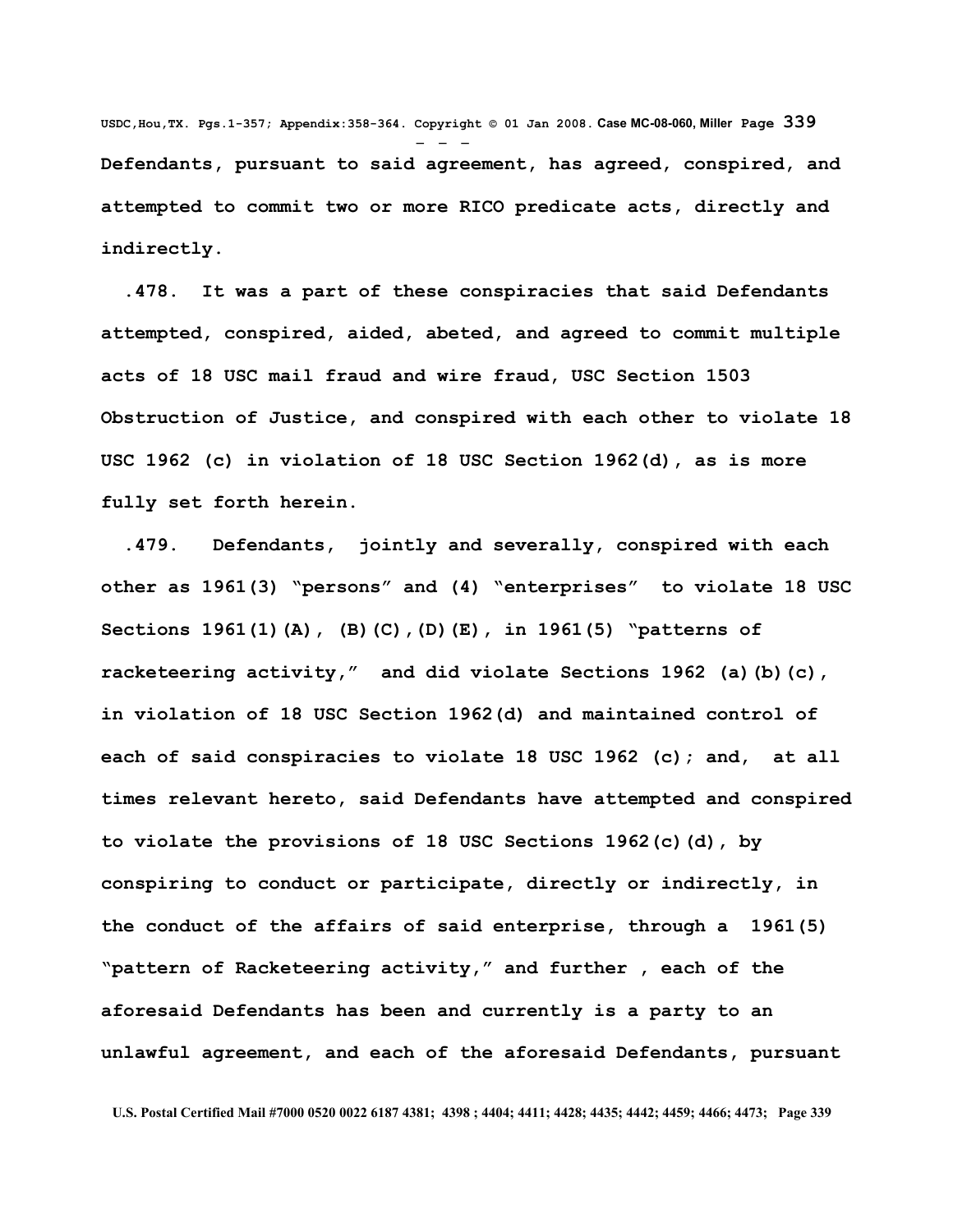**USDC,Hou,TX. Pgs.1-357; Appendix:358-364. Copyright © 01 Jan 2008. Case MC-08-060, Miller Page 340** - - **to said agreement, has agreed to commit two or more RICO predicate acts.**

 **.480. DAMAGES: Plaintiff repeats and realleges each and every allegation contained in the foregoing as if set forth fully herein and further alleges Plaintiffs sustained racketeering enterprise caused and inflicted injury and commercial injury, caused by conduct of said enterprise's affairs through a pattern of racketeering activity.**

 **.481. Plaintiffs suffered racketeering enterprise injury and was damaged in his Constitutional Rights to equal protection of the laws, and was damaged as a victim of said crimes as a consequence of said Defendants' racketeering enterprise activity, and suffered racketeering enterprise injury caused by said Defendants.**

 **.482. Plaintiffs similarly situated have sustained injury as a result of the actions and behavior of said Defendants; and, Plaintiffs will prove with further evidence at a trial of this matter that they have therefore been damaged in the amount of at least \$8,000,000,000.**

 **.483. As a direct and proximate result of the actions, behavior, recklessness, and criminality of Defendants alleged herein, Plaintiffs suffered racketeering enterprise injury and have been injured and damaged in amounts not yet fully known. Plaintiffs**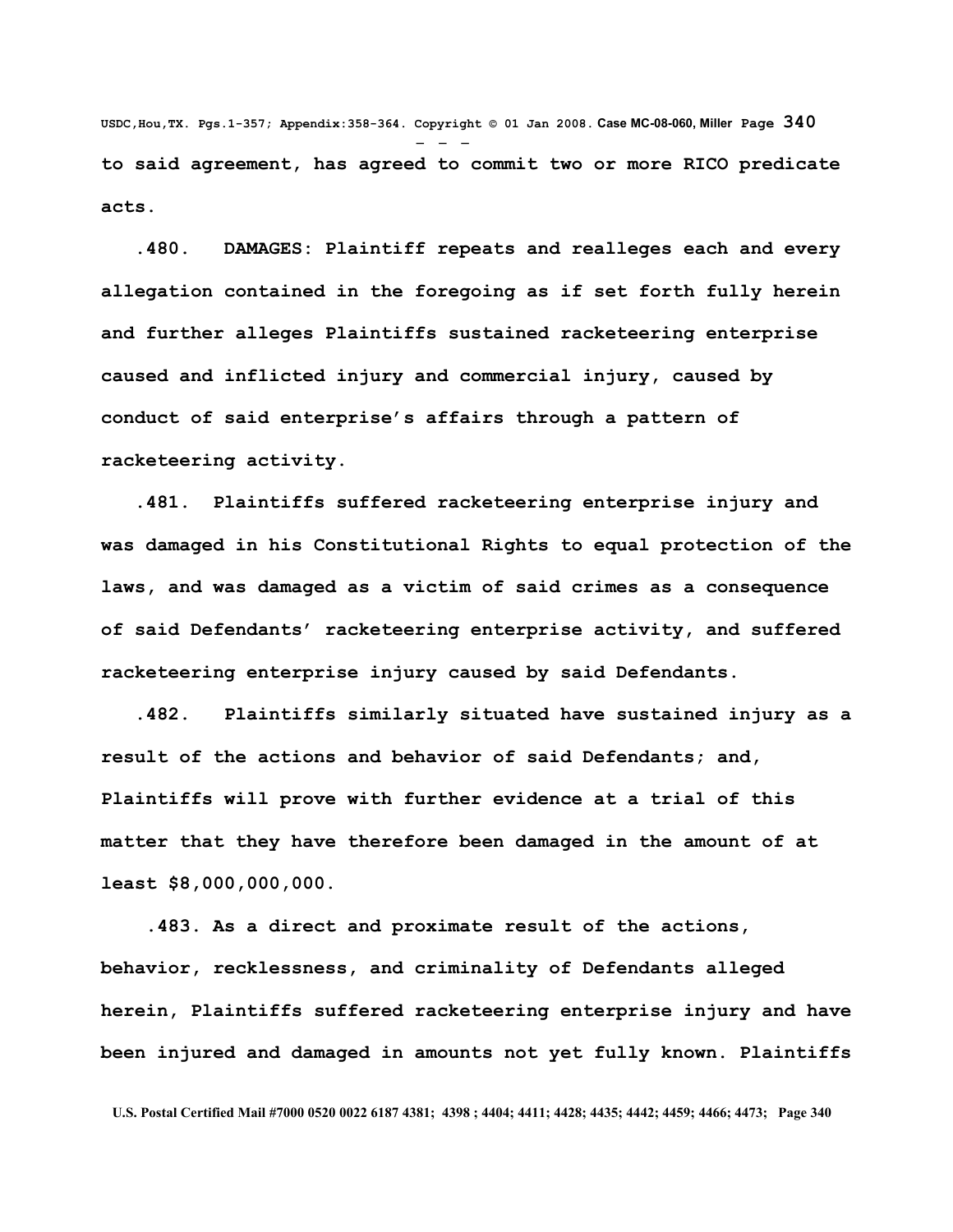**USDC,Hou,TX. Pgs.1-357; Appendix:358-364. Copyright © 01 Jan 2008. Case MC-08-060, Miller Page 341** - - **have been damaged; and, Plaintiffs estimates that they have been financially damaged in an amount exceeding \$8,000,000,000, at least. Plaintiffs will seek leave to amend this complaint when they are able to conclude a more exact accounting of the damages they have sustained.** 

 **.484. Plaintiffs sustained racketeering enterprise caused and inflicted damage and personal injury, caused by conduct of said enterprise's affairs through a pattern of racketeering activity.**

 **.485. Plaintiffs are informed and believe and thereon allege, that in doing the aforementioned acts, the Defendants and each of them, acted criminally, unlawfully, recklessly, fraudulently, maliciously, and oppressively, thus entitling Plaintiffs to punitive damages against said Defendants in at least a threefold amount to be established at a court trial.**

 **.486. Said Defendants and each of them, through the (2) commission of two enumerated 18 USC RICO Act Predicate acts***,* **including mail fraud, wire fraud, money laundering and other RICO predicate acts listed under 18 USC Section 1961 et seq., (3) which constitute an 18 USC Section 1962 (c)(d) "pattern" of (4) "racketeering activity," and "conspiracy," under subparagraph (d) of Section 1962, (5) directly did and indirectly did participate in the conduct of (6) an "enterprise," constituting a group of**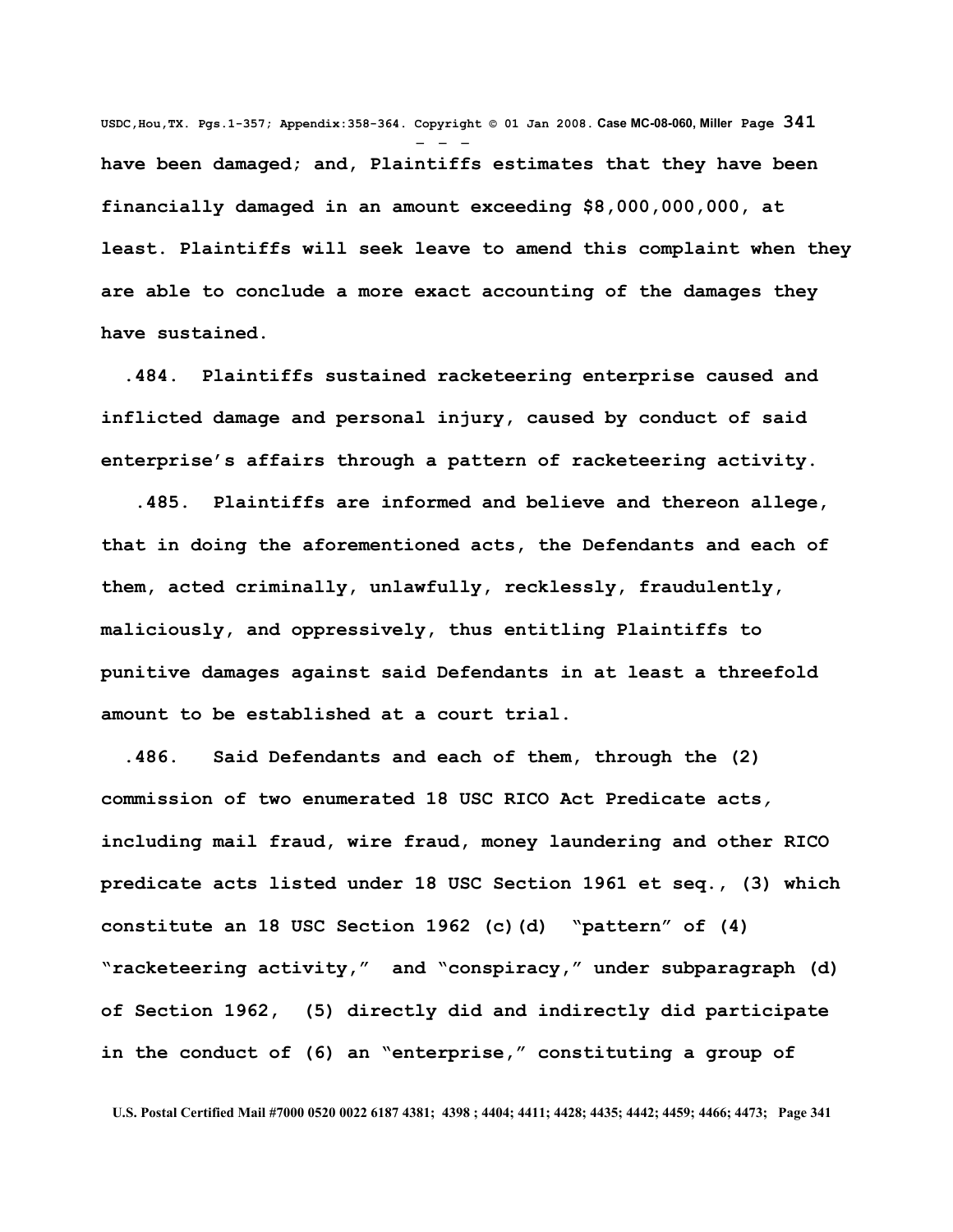**USDC,Hou,TX. Pgs.1-357; Appendix:358-364. Copyright © 01 Jan 2008. Case MC-08-060, Miller Page 342** - - **individuals associated in fact, although not a legal entity, which made use of their offices and under color of law made use of their personal private-person and natural-person responsibility for accomplishing the particular racketeering activities alleged in plaintiffs' petitioned complaint of racketeer influenced corrupt organization violations, (7) the activities of which affect interstate and foreign commerce***;* **and, (8) Plaintiffs were injured in their property by reason of said conduct of Defendant's racketeering enterprises.**

 **.487. WHEREFORE, Plaintiffs requests the following: (A) an** *"Order To Show Cause"* **why the U.S. Department of Justice and Secretary Rice should be allowed to publicly proclaim "Life Saving \$25 Multi-Million Dollar Rewards" that protect solely the lives of "at-large" or "captured" terrorists, meanwhile prejudicially and treacherously denying the same equal reward protection of the United States Constitution, at the same time, while the U.S. Department of Justice and Secretary Rice, et.al., proclaim "\$50,000-Death-Rewards-condemning U.S. soldiers to 'Torture-Death' at the hands of Terrorists," who've previously informed Secretary Rice & Attorney General Gonzales, et.al., (by means of terrorist video photography depicting the torture murder of living U.S. soldiers being tortured and torn apart) that terrorists will**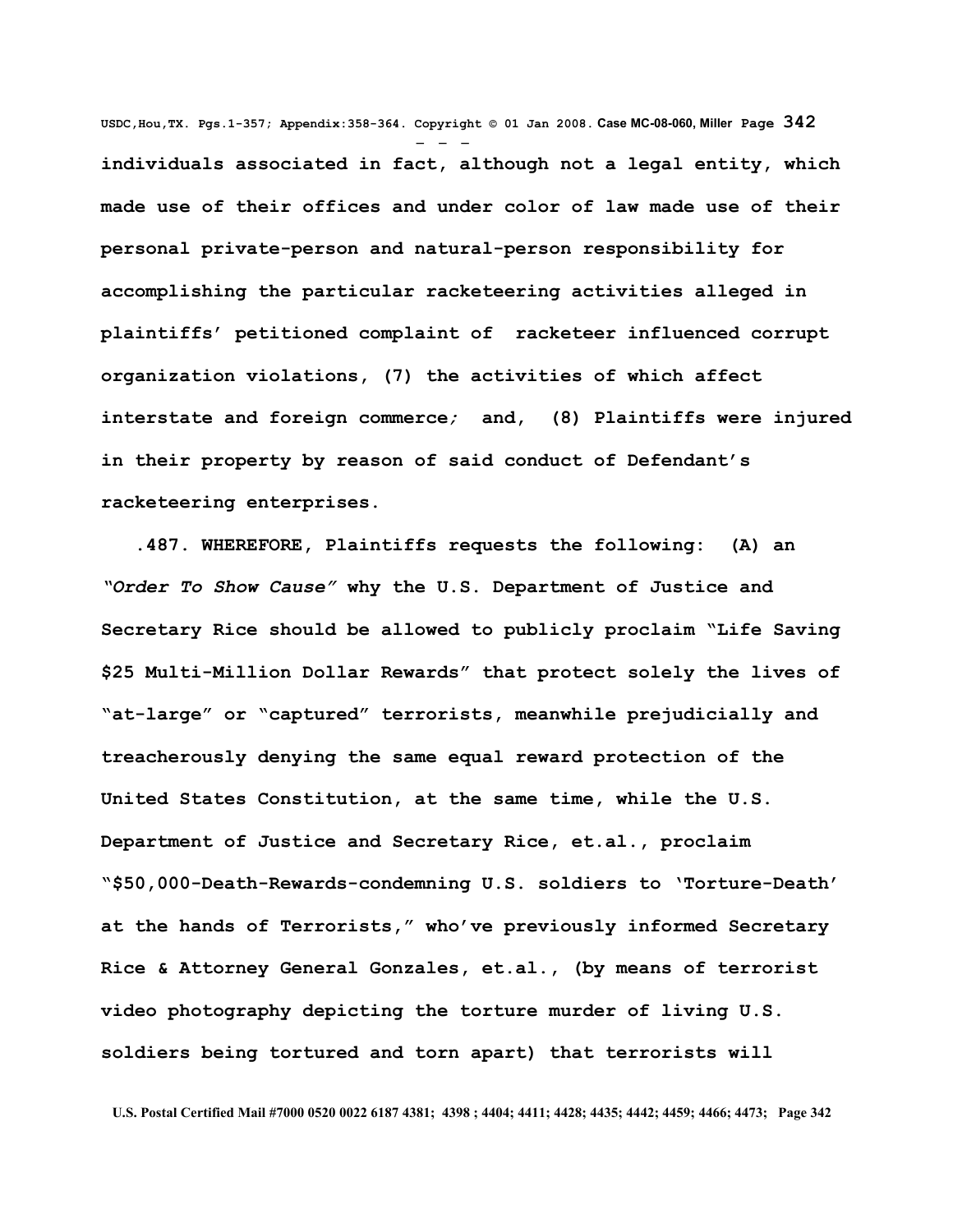**USDC,Hou,TX. Pgs.1-357; Appendix:358-364. Copyright © 01 Jan 2008. Case MC-08-060, Miller Page 343** - - **torture to death all captured U.S. soldiers life-valued by Gonzales-Rice at said "\$50,000 small rewards."**

**.488. An order that that U.S. Attorney General Mukasey (In Office: 09 Nov 2007) -Rice-Gates be restrained from** *administratively 'bad-faith'* **manipulating further torture-muders together with terrorist accessories, at large, and all previous reward offers based on said Title 1, "Counterterrorism fund," Title 18, Title 22, and other U.S. Code Titles on "Rewards" for captured U.S. troops and "Rewards" for captured Terrorists be totaled and future rewards from said fund be offered as a \$25 million dollar reward offered for each captured U.S. soldier returned alive into U.S. custody, said \$25 million dollar rewards for U.S. Soldiers' life-value to at least equal the rate of \$25 million dollar rewards currently offered (\$77 million previously paid) to save the lives of terrorists.**

 **SEE herein paragraphs: ".241. Apparently, the current U.S. Attorney General Mukasey (09 Nov 2007) , and Secretary Of State Rice intend to continue to** *administratively 'bad-faith'* **violate the U.S. Treason Act and deny equal life saving rewards allocated from said U.S. `Counterterrorism Fund' reward money provisioned under USC TITLE I, Section 101 and under "TITLE 18, §ection 3071, Section 3072, and 22 U.S.C. Section 2708, money provisioned for the release of Spc. Alex R. Jimenez, 25, of Lawrence, Massachusetts, and (5) Pvt. Byron W. Fouty, 19, of Waterford, Michigan, captured 12 May 2007, 2007 in Al Taqa, Iraq; and, … intend to stand by to allow Sgt. Keith Maupin, Spc. Alex R. Jimenez and Pvt. Byron W. Fouty to be tortured to death as were 101st Airborne Division soldiers Pfc. Kristian Menchaca, 23, of Houston, Texas, and Pfc. Thomas L. Tucker, U.S. Postal Certified Mail #7000 0520 0022 6187 4381; 4398 ; 4404; 4411; 4428; 4435; 4442; 4459; 4466; 4473; Page 343**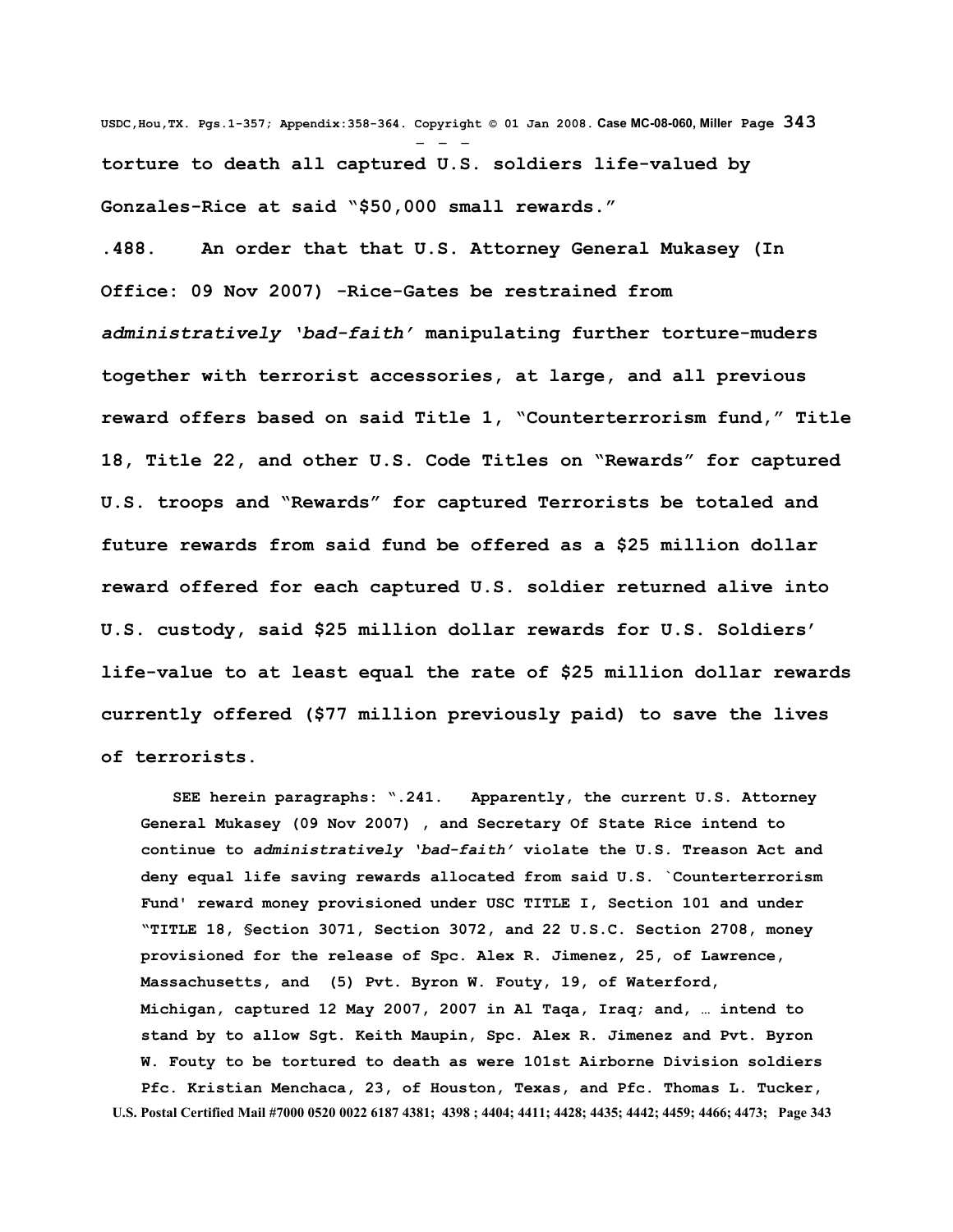**USDC,Hou,TX. Pgs.1-357; Appendix:358-364. Copyright © 01 Jan 2008. Case MC-08-060, Miller Page 344**

- - - **25, of Madras, Oregon. Therefore, it is most urgent that Mukasey (09 Nov 2007) -Rice-Gates be restrained from** *administratively 'bad-faith'* **manipulating further torture-muders together with terrorist accessories, at large, who have demonstrated they commit war crimes against \$50,000 low reward captured U.S. soldiers and violate the Geneva Conventions (I, III, IV), and, Geneva Convention Protocols I and II relative to the treatment of PRISONERS OF WAR."**

 **.242. Therefore, again, more U.S. Soldiers are certain to be tortured, while the current U.S. Attorney General Michael Mukasey (09 Nov 2007) and Secretary Of State Rice watch, meanwhile withholding previously allocated reward money, already to be paid from said U.S. `Counterterrorism Fund,' reward money provisioned under USC TITLE I, Section 101 and under "TITLE 18, §ection 3071, Section 3072, and ignoring 22 U.S.C. Section 2708 to save the lives of war prisoners Maupin, Jimenez and Fouty...** 

 **.489. An order that all current and future reward offers be heard in this United States District Court to assure that no U.S. soldier is** *"LEFT-BEHIND"* **Ussama Bin Ladin in terms of receiving equal \$25 million dollar reward offers that match those offered for Bin Ladin at Secretary of State Condoleeza Rice's and Attorney General Gonzales's and Mukasey's (In Office: 09 Nov 2007) "Rewards for Justice" internet sites.** 

 **.490. An order that said `Counterterrorism Fund' in the U.S. Treasury of USC TITLE I, Section 101 --ENHANCING DOMESTIC SECURITY AGAINST TERRORISM – and provisioned under U.S.C. "TITLE 18, §ection 3071 and Section 3072, and under U.S.C. "TITLE 22 Section 2708 - "DETERMINATION OF ENTITLEMENT, MAXIMUM AMOUNT," and so forth, be under the oversight of a court appointed Ombudsman to report to the U.S. Postal Certified Mail #7000 0520 0022 6187 4381; 4398 ; 4404; 4411; 4428; 4435; 4442; 4459; 4466; 4473; Page 344**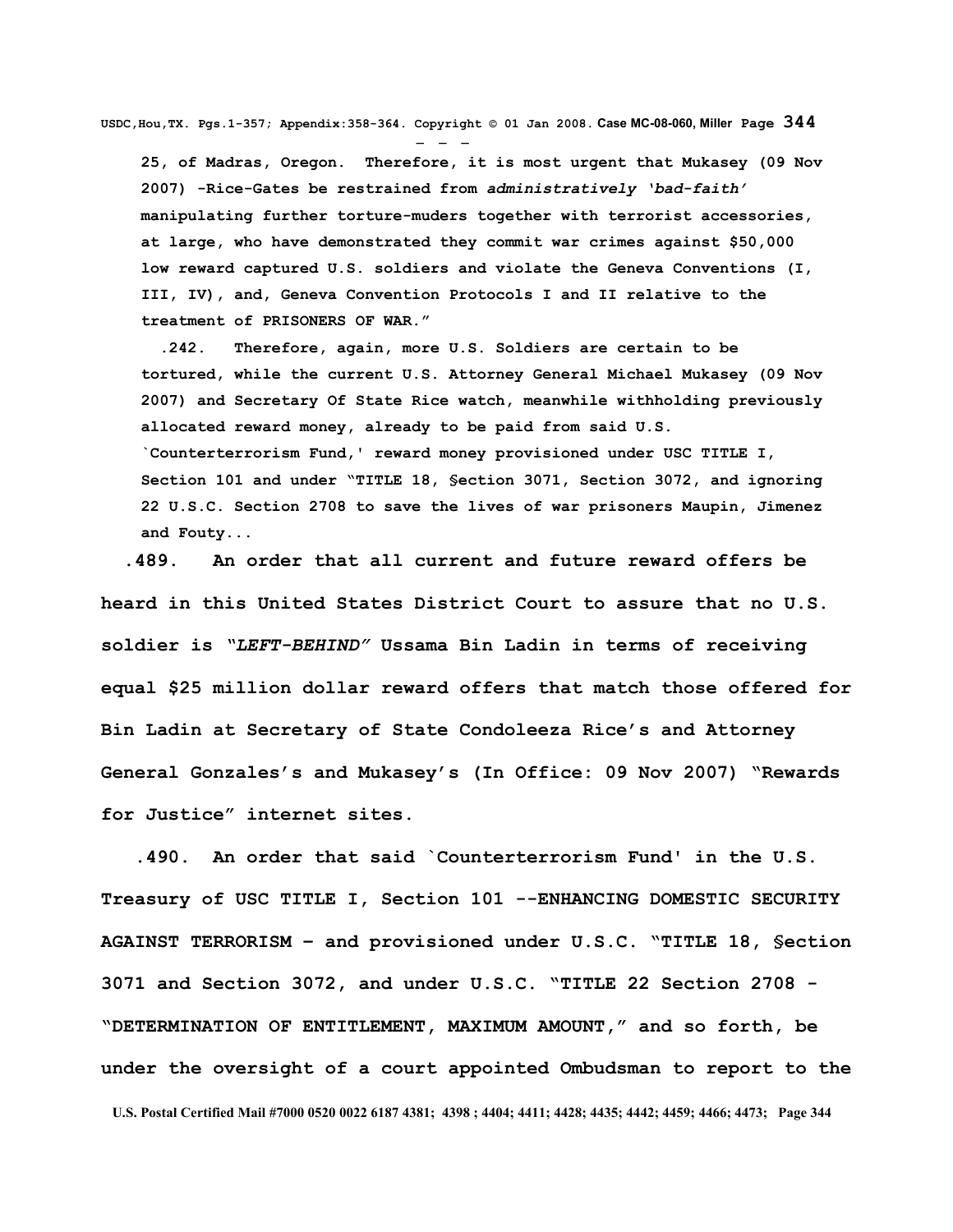**USDC,Hou,TX. Pgs.1-357; Appendix:358-364. Copyright © 01 Jan 2008. Case MC-08-060, Miller Page 345** - - **families of captured soldiers and to report to this court to insure that U.S. soldiers are not treated less equally (as is currently the case) than terrorists in the use of said reward fund for lifesaving purposes, whenever a claim is made by any agency of U.S. government, or other, on The U.S. Treasury to pay rewards related to captured U.S. soldiers or claim is made to pay rewards related to Terrorists. The ultimate purpose of this order to insure, at least, "\$25 million dollar life-balance-rewards" on behalf of U.S. soldiers that are in accordance with the maximum rewards specified of said `Counterterrorism Fund' in the U.S. Treasury of USC TITLE I, Section 101 --ENHANCING DOMESTIC SECURITY AGAINST TERRORISM – and provisioned under U.S.C. "TITLE 18, §ection 3071 and Section 3072, and under U.S.C. "TITLE 22 Section 2708 - "DETERMINATION OF ENTITLEMENT, MAXIMUM AMOUNT," and so forth.**

 **.491. A Protective Order to U.S. Attorney General, U.S. Department of Justice, to Defendants and to all Interested Parties who are not U.S. President candidates: Plaintiff Kenneth MacKenzie is concerned that the U.S. Justice Department and certain government officials and employees will attempt to disrupt the unity of the Vasquez family members by collecting information from said family members who are very unsophisticated "country people," and are not educated in the law, whatsoever. The Vasquez family**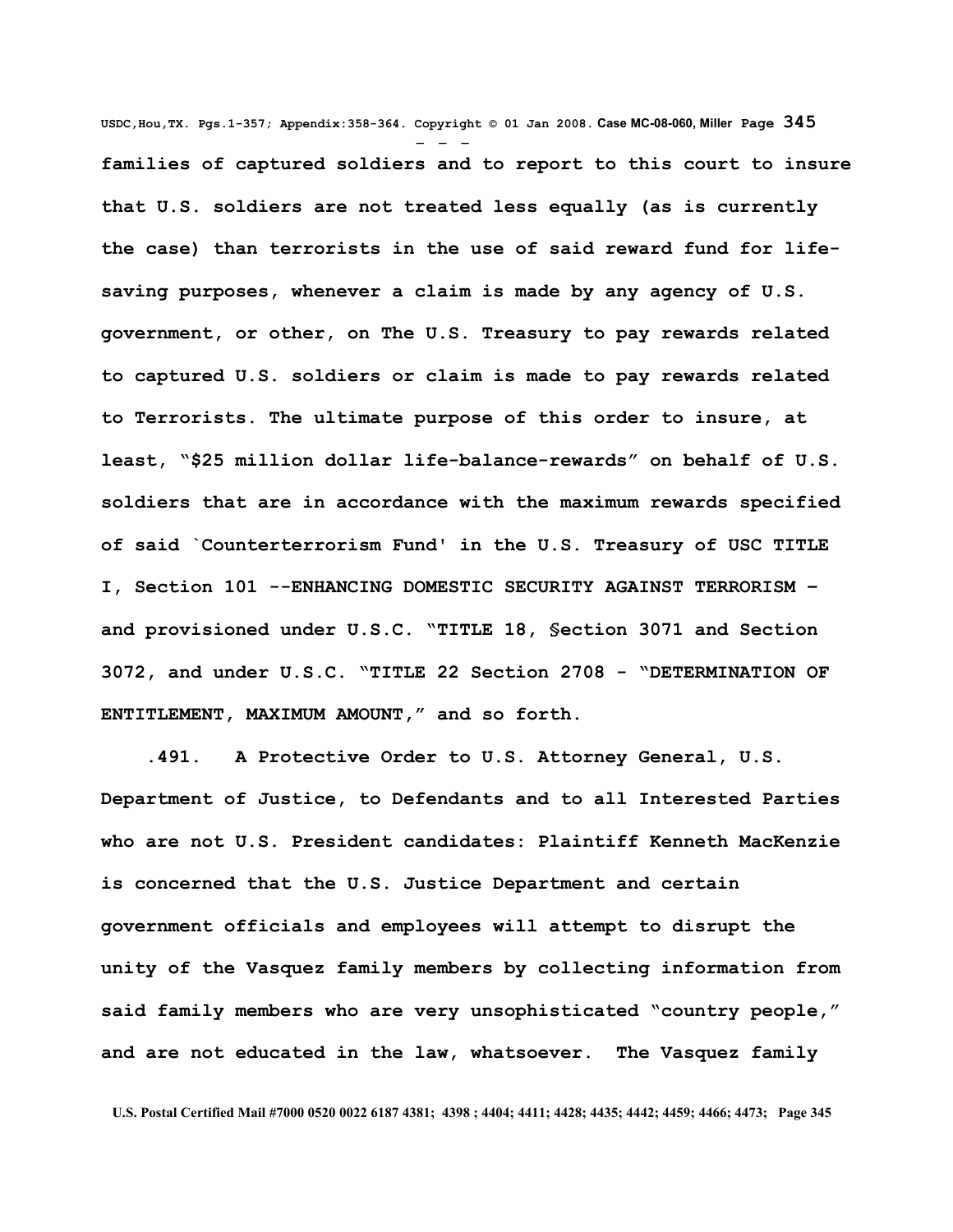**USDC,Hou,TX. Pgs.1-357; Appendix:358-364. Copyright © 01 Jan 2008. Case MC-08-060, Miller Page 346** - - **has suffered shock, overwhelming traumatic stress to such a dramatic degree that they experience daily painful and tearful trauma when reminded of the torture death of Kristian Menchaca that prolonged his dreadful suffering; therefore, Plaintiffs request that no U.S. Department of Justice employee or Defendant or Interested party named in this Claim and in the related Lawsuits / Petitions / Complaints, other than a U.S. presidential candidate or news media may seek to interview or communicate with any member of the Vasquez or Menchaca family named in these documents unless said member of the Vasquez or Menchaca family has his lawyer present or Kenneth MacKenzie is present at any said meeting, and said party or parties first notify Plaintiff MacKenzie and notify this court in writing and present a list of questions and subject matter they wish to discuss and verify to obtain an agreement from MacKenzie or the lawyer representing said member of the Vasquez or Menchaca family that any such an interview might take place. Plaintiffs' request for this order does not apply to any U.S. presidential candidates who are most welcome to communicate with the Vasquez family at anytime.** 

 **.492. An order directed at the U.S. Department of Justice and Secretary Rice to show cause why Defendants should be allowed to proclaim smaller \$50,000 rewards offered for the exchange of U.S.**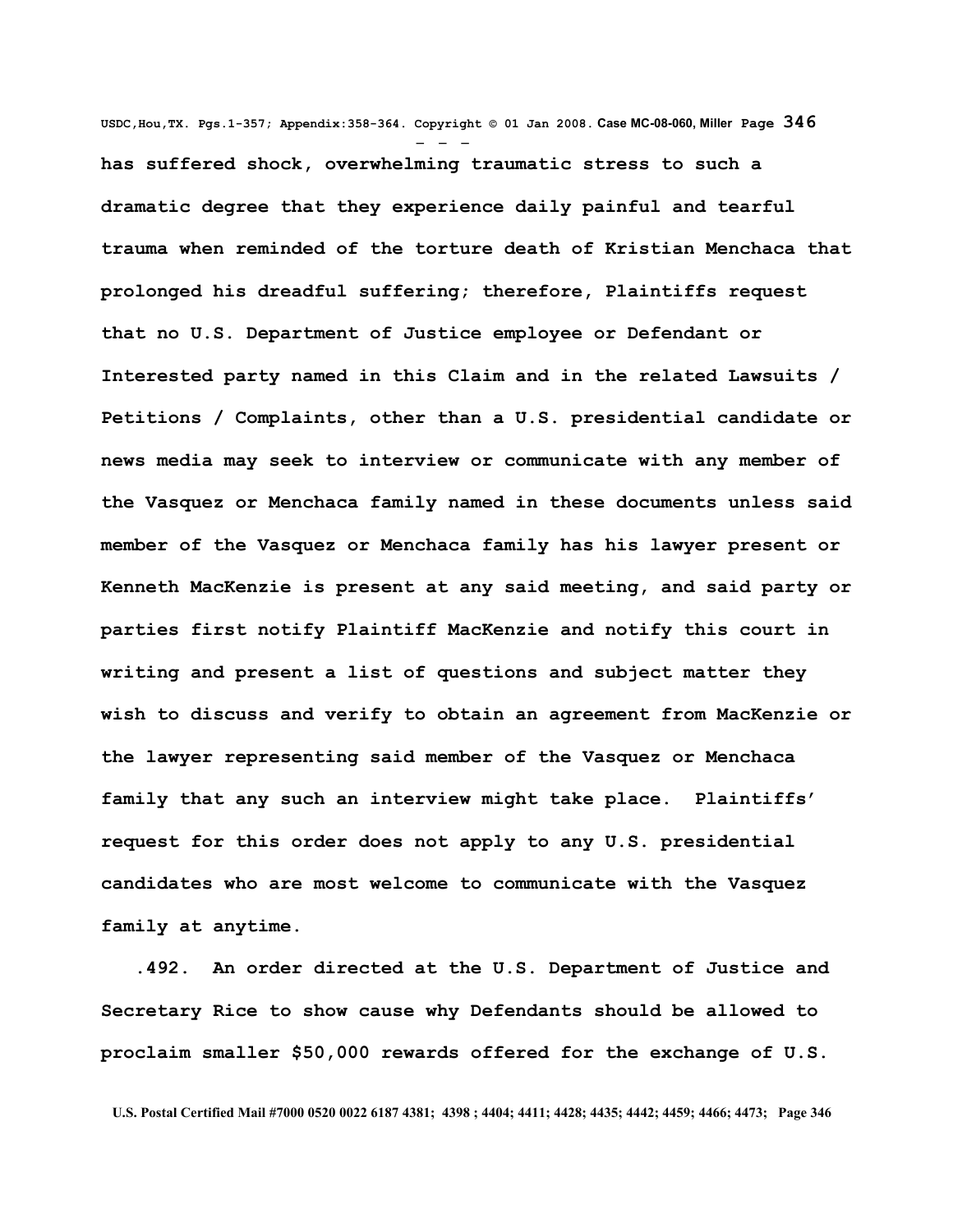**USDC,Hou,TX. Pgs.1-357; Appendix:358-364. Copyright © 01 Jan 2008. Case MC-08-060, Miller Page 347** - - **soldiers compared to large multi-million dollar rewards offered by Defendants to exchange and save the lives of Terrorists, \$25 Million offered for Bin Ladin and \$87 million further paid by Defendants as an aggregate;** 

 **.493. An order directed at the U.S. Department of Justice and Secretary Rice to show cause why Defendants should be allowed to continue to proclaim smaller \$50,000 rewards knowing full well such so-called "\$50,000 rewards" have repeatedly proven to be "\$50,000 death-sentence-rewards" for captured U.S. soldiers and show cause why Defendants should be allowed to "NOT" offer at least \$25 million dollar rewards for captured U.S. soldiers equal to the \$25 million dollars Defendant and Interested Parties Rice-Rumsfeld-Gates have offered, daily, to save the lives of terrorists, said "\$50,000-death-sentence-rewards" which have the effect of a U.S. proclaimed "\$50,000 Death Warrant" that inspires terrorists to torture captive U.S. troops to death as is apparent by the fact that 100% of captured U.S. troops have been tortured to death or have disappeared and are presumed as "tortured to death" as evidenced by the fact that 100% of captured U.S. troops, Death-Reward-valued at \$50,000, have been found in a "tortured to death" condition, when recovered.**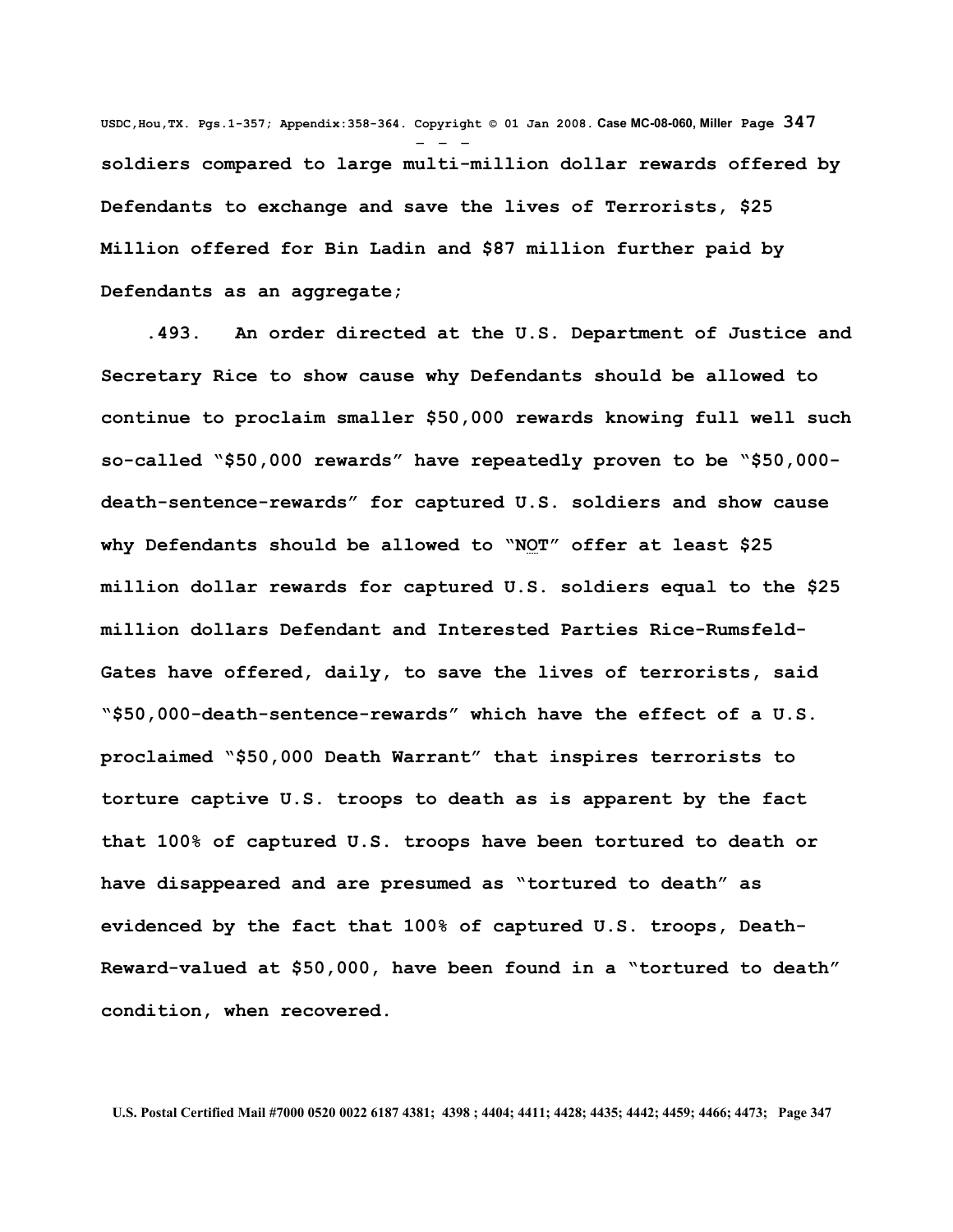**USDC,Hou,TX. Pgs.1-357; Appendix:358-364. Copyright © 01 Jan 2008. Case MC-08-060, Miller Page 348** - - -

 **.494. An order directed at the U.S. Department of Justice and Secretary Rice to show cause why Defendants should not be restrained and "***estopped,"* **by this court placing a halt on the imbalance of the current \$50,000 soldier versus \$25 million dollar terrorist reward discrimination, and Defendants be restrained from offering large multi-million dollar rewards to save the lives of Terrorists, Defendants be restrained from offering \$25 Million offered for Bin Ladin and Defendants be restrained from paying another \$87 million further paid by Defendants as an aggregate provision of material support to terrorists, until such time as a corresponding equal offer of \$25 million reward is made for each captured U.S. soldier currently denied the same and equal "provision of" said multimillion dollar "material support.**

 **.495. An order directed at the U.S. Department of Justice, Mukasey (09 Nov 2007) -Gonzales- Secretary Rice to show cause why they should not be "***estopped"* **and ordered to cease and desist from advertising large multi-million dollar rewards solely and discriminatingly for terrorists, said order intended to places a halt on the current "\$50,000 soldier versus \$25 million terrorist" reward imbalance in violation of the U.S. Constitution Fourteenth Amendment "equal-protection" denied at said Mukasey (09 Nov 2007) - Gonzales-Rice Internet site of "Rewards for Justice" while said**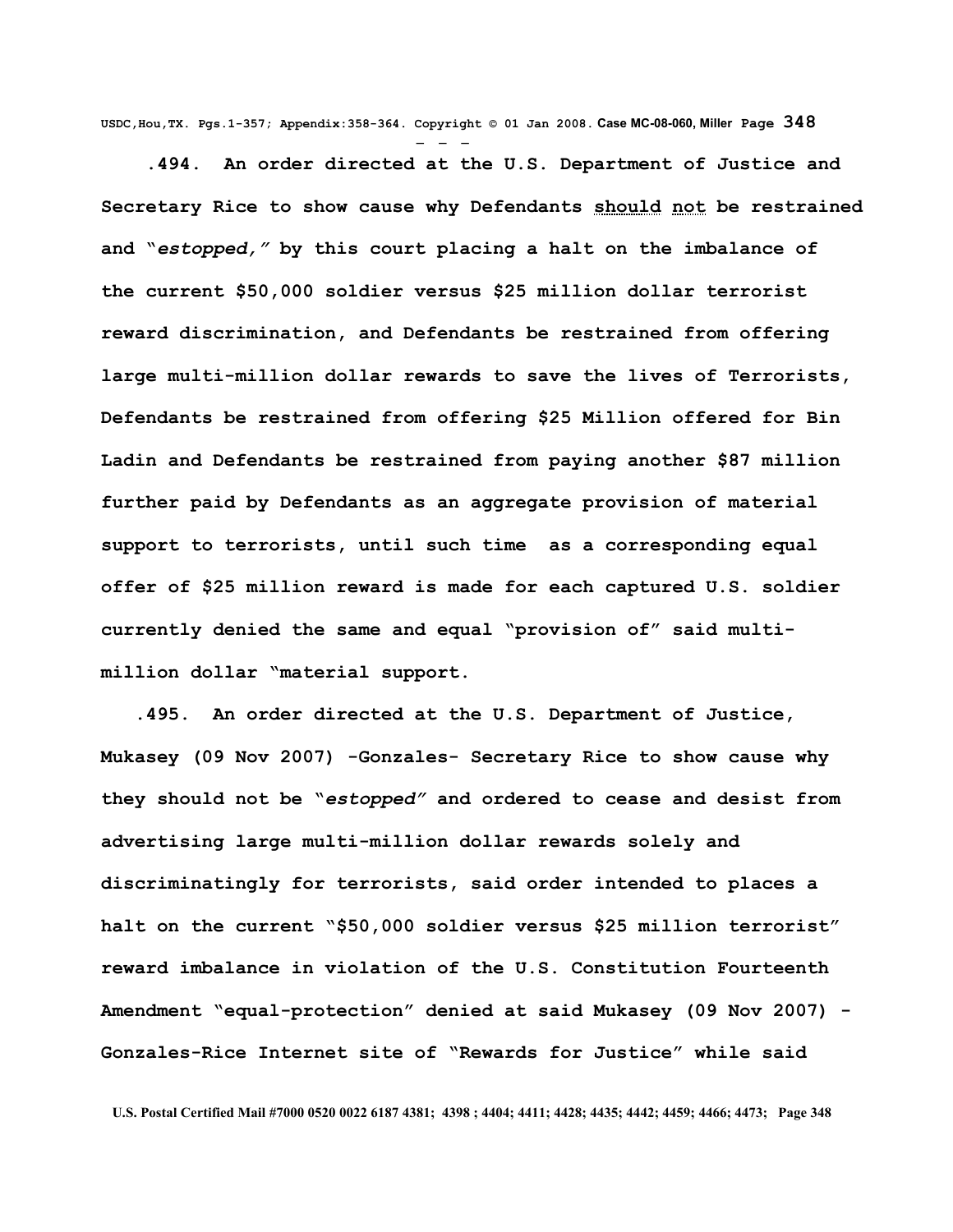**USDC,Hou,TX. Pgs.1-357; Appendix:358-364. Copyright © 01 Jan 2008. Case MC-08-060, Miller Page 349** - - - **Mukasey (09 Nov 2007) -Gonzales-Rice maintains no such equivalent Internet site with reward offers to save the lives of captured U.S. Military personel in Iraq and Afghanistan.** 

 **.496. An Order directed at the U.S. Department of Justice, Mukasey (09 Nov 2007) -Gonzales- Secretary Rice to Show Cause why they should not be "***estopped"* **and ordered to cease and desist, by placing a halt on the imbalance of their perverse reward situation of "\$50,000 soldier versus \$25 million terrorist," and they be restrained from advertising large multi-million dollar rewards, up to \$25 million dollars, solely and discriminatingly for terrorists at the Mukasey (09 Nov 2007) -Gonzales-Rice Internet site of "Rewards for Justice" while maintaining no such equivalent Internet site with reward offers equal to said \$25 Million dollar rewards to save the lives of captured U.S. Military persons in Iraq and Afghanistan.** 

 **.497. An Order directed at the U.S. Department of Justice, Mukasey (09 Nov 2007) -Gonzales-Secretary Rice to Show Cause why they should not be "***estopped" and* **ordered to cease and desist form paying large multi-million dollar rewards, up to \$25 million dollars, solely and discriminatingly for and on behalf of terrorists – having the effect of exclusively and selectively saving only terrorist lives - at the Mukasey (09 Nov 2007)**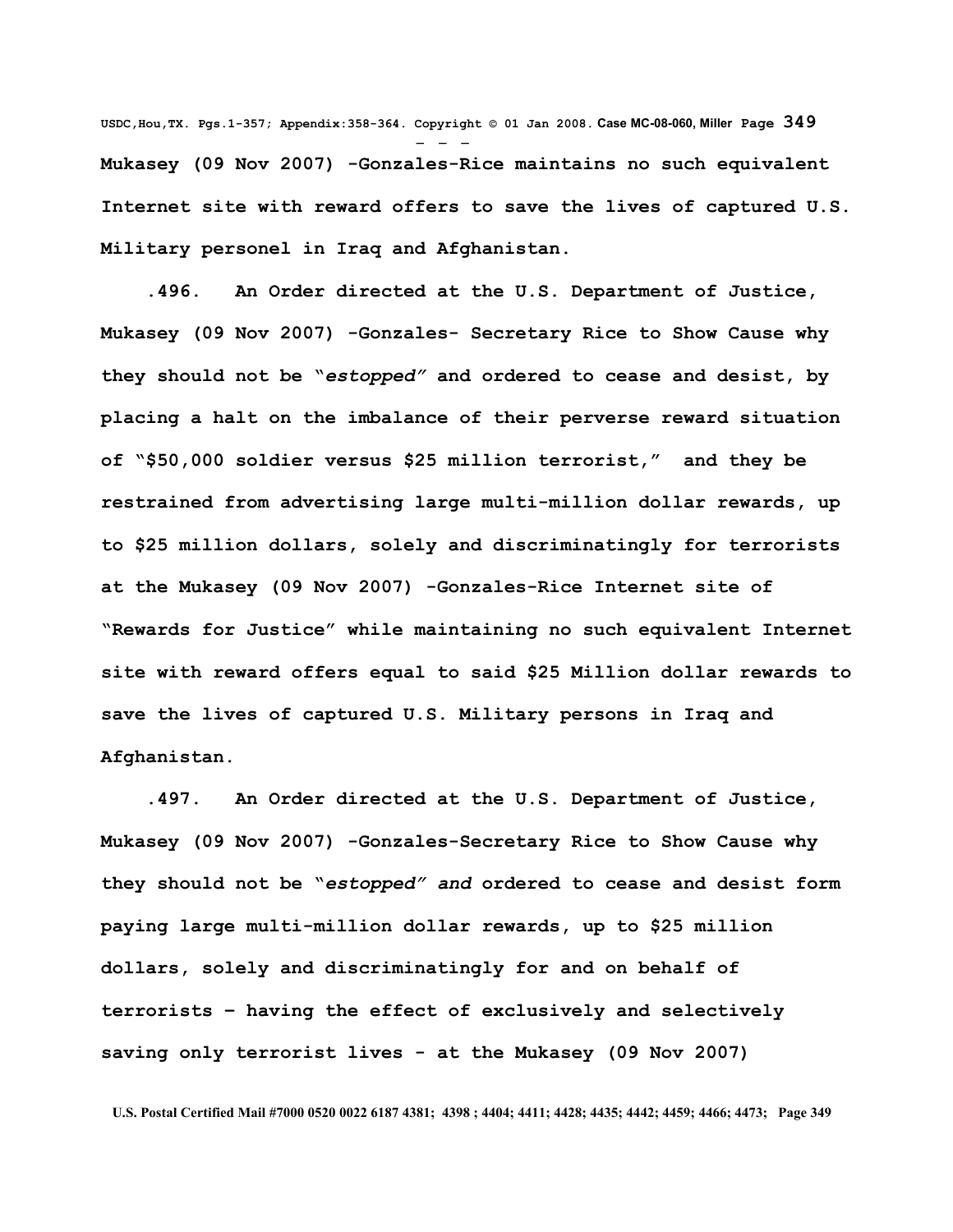**USDC,Hou,TX. Pgs.1-357; Appendix:358-364. Copyright © 01 Jan 2008. Case MC-08-060, Miller Page 350** - - - **-Gonzales-Rice Internet site of "Rewards for Justice" until such time as Mukasey (09 Nov 2007) -Gonzales- Secretary Rice erect an Internet site "equal" in every respect to the "Rewards for Justice" site in an "Equal-protection-of-the-laws," U.S.-Amendment-Fourteeneffort to "equally" save the lives of captured U.S. Military personnel in Iraq and Afghanistan at the same level as U.S. \$25 million dollar valued terrorists; and, said "EQUAL" internet site will publicly offer \$25 million dollar** *"life-rewards"* **for the lives of captured U.S. Military personnel in Iraq and Afghanistan "EQUAL" to U.S. \$25 million dollar rewards offered for Bin Ladin, Hussein (formerly) and Zarqawi.** 

 **.498. An order directed at the U.S. Department of Justice and Secretary Rice to show cause why the U.S. Department of Justice should not "poll" the U.S. Congress and U.S. Presidential candidates to determine if U.S. Congress intended that captured U.S. Soldiers should be treated less reward dollar equal than terrorists regarding reward dollar amounts advertised, and payment of life-saving rewards, and did congress mean to limit rewards for captured U.S. soldiers to a Death-causing \$50,000 while Terrorists are selectively bestowed \$25 million dollar rewards to save only Terrorist lives, exclusively, in Iraq and Afghanistan.**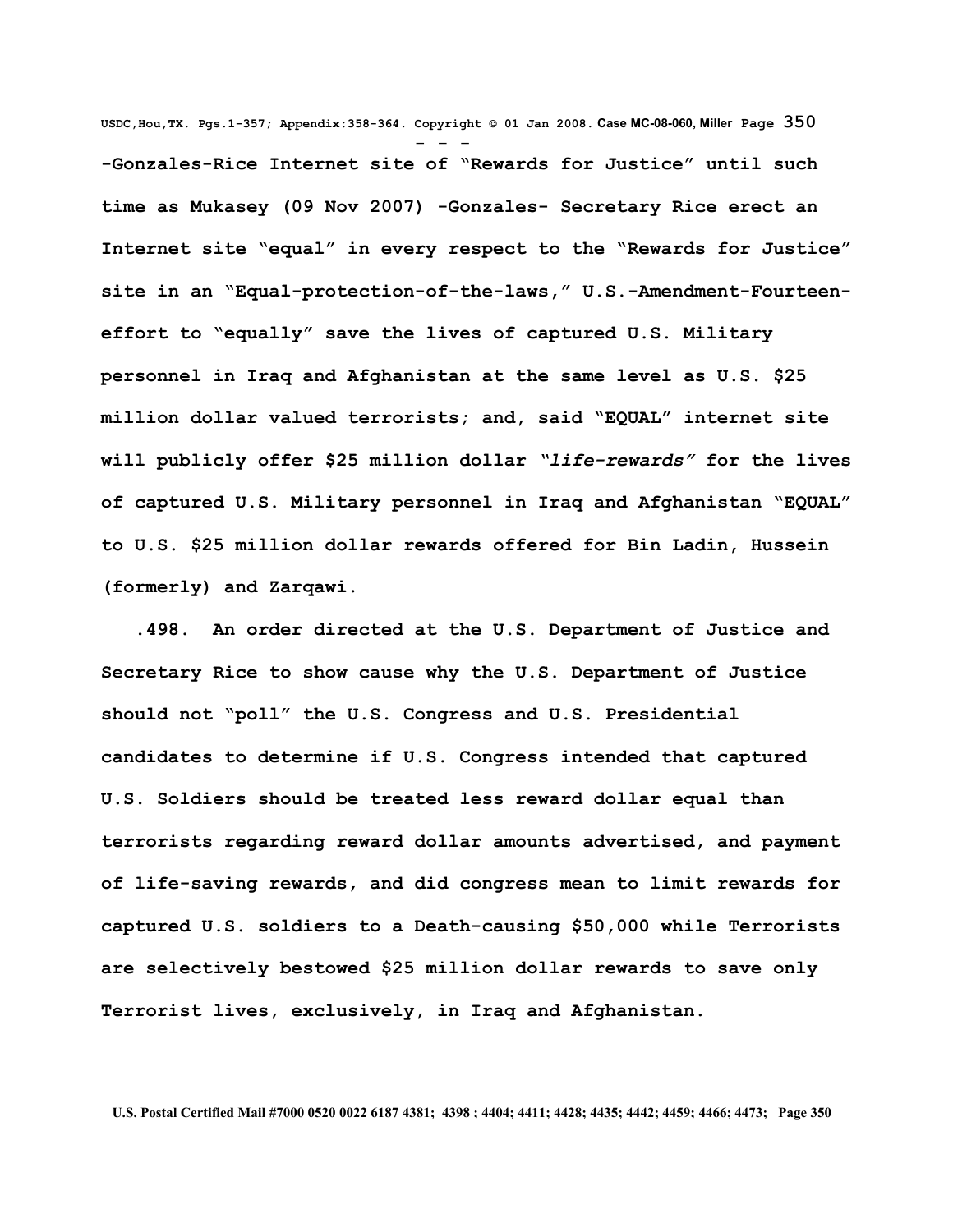**USDC,Hou,TX. Pgs.1-357; Appendix:358-364. Copyright © 01 Jan 2008. Case MC-08-060, Miller Page 351** - - -

 **.499. An order to the U.S. Department of Justice to show cause why Plaintiff Kenneth Mackenzie should be restrained from offering a reward in any member state of the fifty states toward the lawful arrest and successful prosecution of former Attorney General Alberto Gonzales for said Treason crime violations apparent in this current complaint before this court.**

 **.500. An order to the U.S. Department of Justice to show cause why it should not make provision for a special counsel to address said issues of all U.S. soldier victims of U.S. defendants' "racketeering-reward-enterprise" that, during wartime, favors enemy terrorists of the United States assigned a U.S. higher life reward value of \$25 million while captured U.S. soldiers are assigned a U.S. lower** *"Death Reward"* **value of \$50,000.**

 **.501. Plaintiffs request an order -- in the interest of justice, in the interest of Plaintiffs and in the interest of potential future-captured U.S. troops -- that the court make provision for a special counsel to address the issues of all included violations under United States Code, TITLE 18, address the issues of regarding captured U.S. troop victims of U.S. proclaimed "\$50,000 Torture-Death Rewards," known to be death sentences for captured U.S. troops issued against captured U.S. troops as proclaimed by Defendant #1, Justice Department, Attorney General Gonzales and**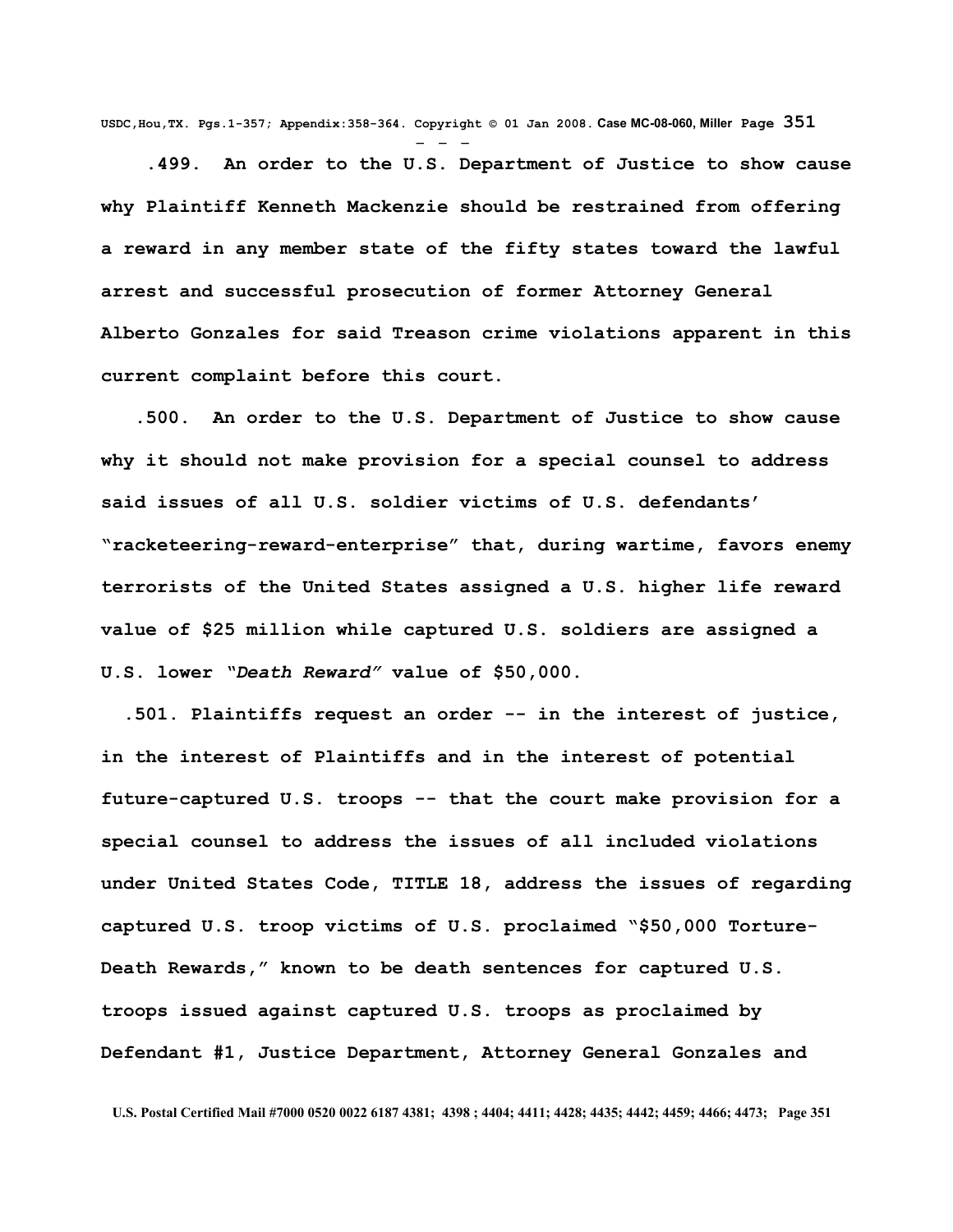**USDC,Hou,TX. Pgs.1-357; Appendix:358-364. Copyright © 01 Jan 2008. Case MC-08-060, Miller Page 352** - - - **Interested Party #1, State Department, Rice; Interested Party #2, Defense Department, Rumsfeld; Interested Party # 3, Defense Department, Gates and each of them, in the United States; and, all persons currently serving in all U.S. Military Forces and all those who would enlist in U.S. Military Forces be notified of this Lawsuit and said \$50,000 Reward issues and the terrorist videos of** *"U.S.-\$50,000-life-value-Reward-designated"* **PFC Kristian Menchaca and PFC Thomas Tucker and how said \$50,000 Reward Offers are 500 times less than Reward Offers issued by the U.S. for Ussama Bin Ladin, Ayman al-Zawahiri, and Saddam Hussein and notified that** *all said U.S. Military* **be informed tha "ALL" 100% of said** *"U.S.- \$50,000-life-value-Reward-designated"* **Terrorist-captured U.S. soldiers have been found either tortured to death or shown while being murdered on Terrorist videos and that** *all said U.S. Military* **be afforded an opportunity to view Terrorist produced videos of said** *"U.S.-\$50,000-life-value-Reward-designated"* **Terrorist-captured U.S. soldiers to understand that they have been life-valued by the U.S. government at 500 times less life value than terrorist enemies of the United States during wartime and the government of the United States has treacherously refused to value and protect captured U.S. Soldiers equal to the \$25 million Dollar life value of Terrorists; and, because of said \$25,000,000 Reward all 100% of**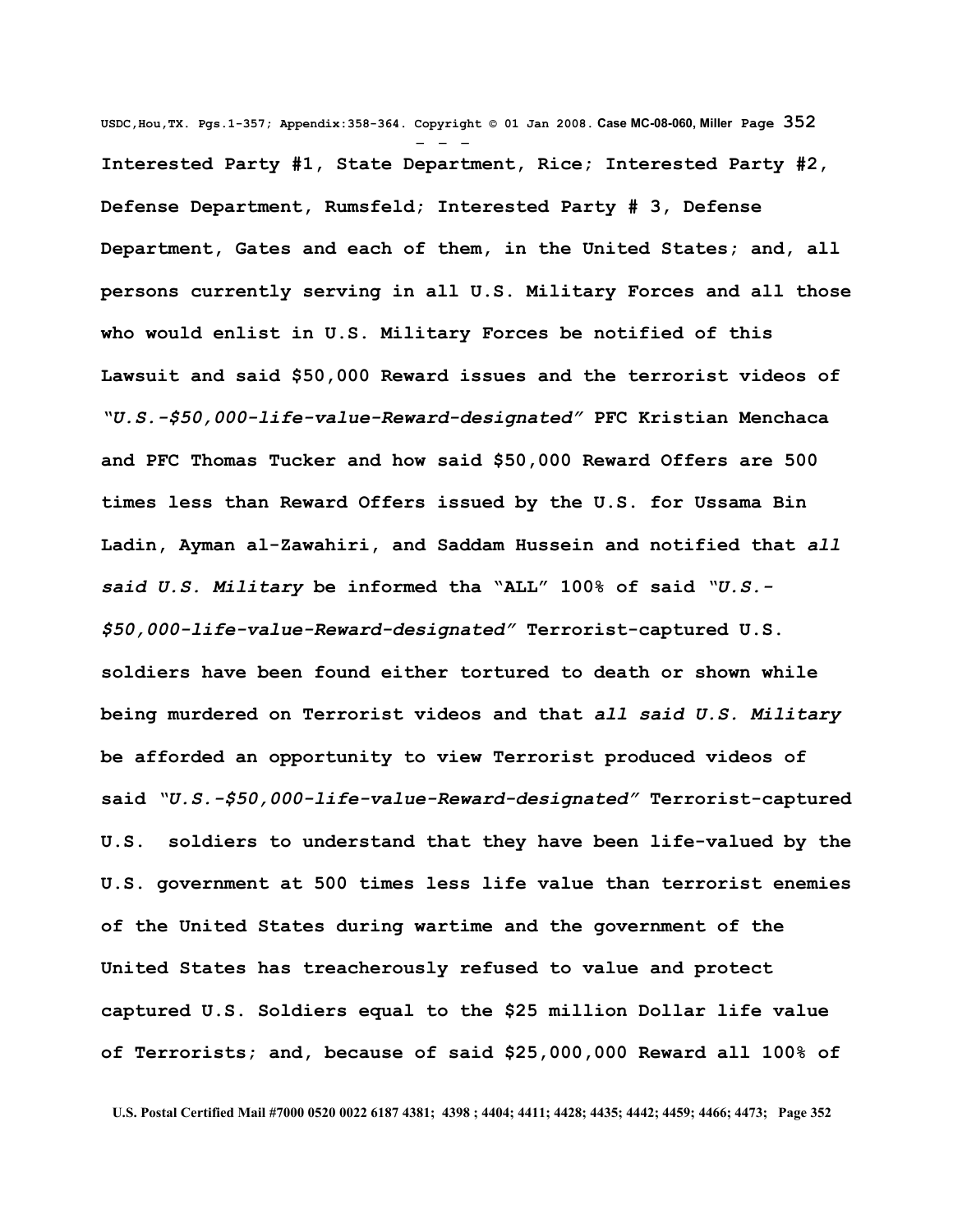**USDC,Hou,TX. Pgs.1-357; Appendix:358-364. Copyright © 01 Jan 2008. Case MC-08-060, Miller Page 353** - - - **Terrorists valued at mega millions who have been captured in Iraq have survived capture alive, while said captured U.S. \$50,000 Dollar low value U.S. Soldiers have been tortured to Death.** 

 **And that as part of this order, the Governors of the Fifty States not be restrained by the U.S. Executive Branch should the Governors of the fifty states notify their state National Guard Troops that no state sanctions will be brought against those "State Guard Volunteers" who prefer not to deploy and refuse to leave their home state soil when "federalized" while the U.S. Executive Branch, as stated herein, continues in violation of both the U.S. Treason Act and Geneva Conventions in offering "Fifty-Thousand-Dollar (\$50,000)Death-Sentence Rewards" against Terrorist-captured U.S. Soldiers in Iraq and Afghanistan.** 

 **.502. An order, in the interests of justice, that all U.S. causes of action and all issues in this Complaint be heard and tried in U.S. District Court, Southern District of Texas, City of Houston.** 

 **.503. An order retaining U.S. jurisdiction for purpose of assuring that defendants comply in all respects with the orders of this court.**

 **.504. A judgment, to be made and entered upon the conclusion of the trial of this action, declaring the rights of the parties.**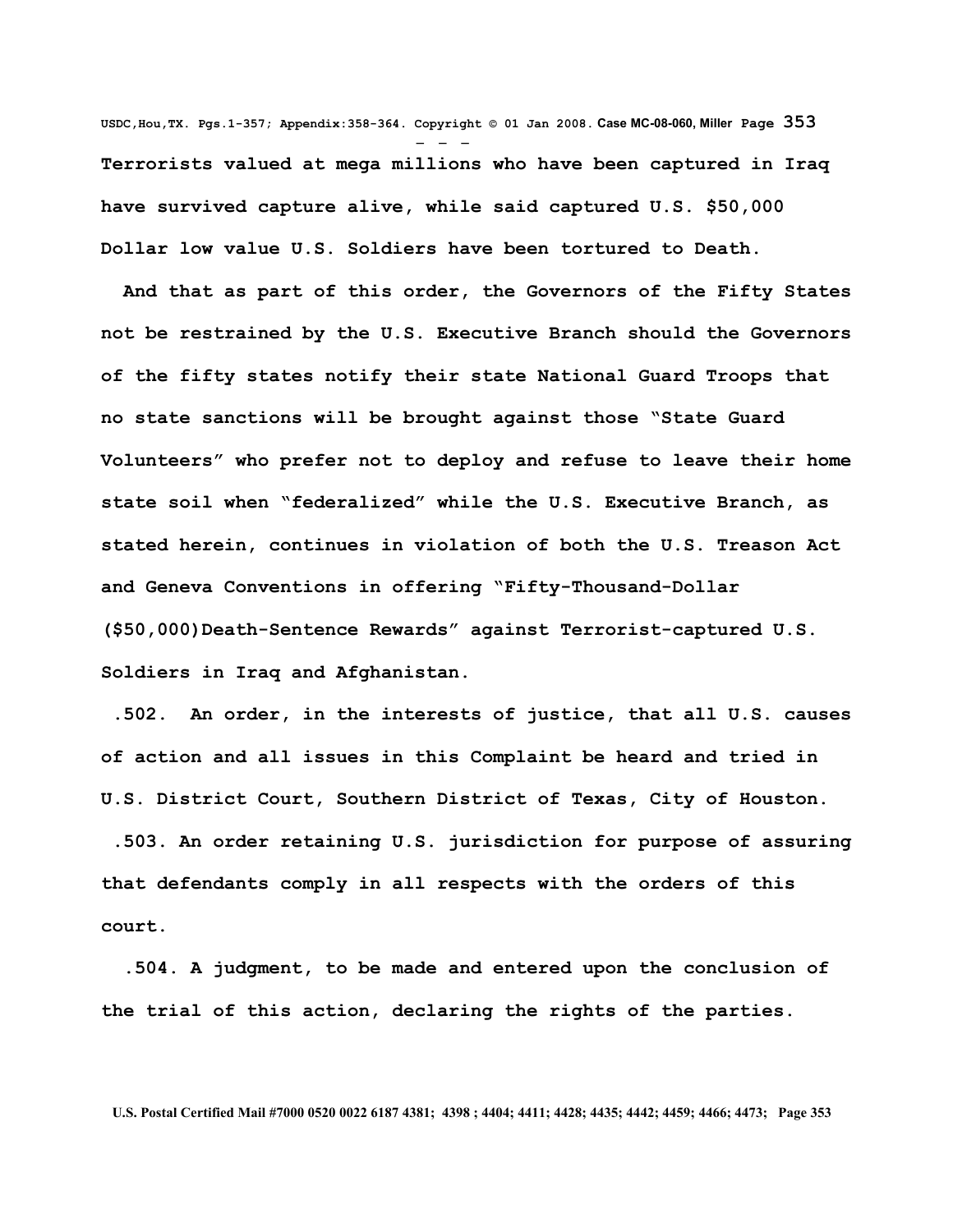**USDC,Hou,TX. Pgs.1-357; Appendix:358-364. Copyright © 01 Jan 2008. Case MC-08-060, Miller Page 354** - - -  **.505. MONETARY RELIEF: Plaintiff repeats and realleges each and every allegation contained in foregoing paragraphs as if set forth fully herein and further requests monetary relief as follows:** 

 **.506. that the Court award Plaintiffs against the Defendants, and each of them, each, and jointly and severally, the following (1.) Monetary relief, Wrongful death, general, and special damages in excess of \$8,000,000,000, (eight billion dollars, U.S.) suffered by Plaintiffs, the exact amount to be proven at trial, plus interest thereon; (2.) For prejudgement interests at the maximum legal rate on all damage awards and Attorney fees; 3. For interest, cost, and disbursements of this action; 4. For reasonable Attorney's fees and expert witness fees;**

 **.507. according to 18 USC 1964, Plaintiffs shall recover and be awarded threefold the damages they have sustained as claimed at \$8,000,000,000 in the foregoing paragraph and the cost of this suit, including reasonable attorney's fees;** 

**.508. that the Court award Plaintiffs against the Defendants and each of them, jointly and severally, the following:** 

**(1.) Monetary relief, general, and special damages to include \$10,000,000,000 (Ten Billion Dollars) to be held in Private Enterprise Banks as reward funds similar to Title 1, Counterterrorism Fund and similar to those reward funds of Title 18**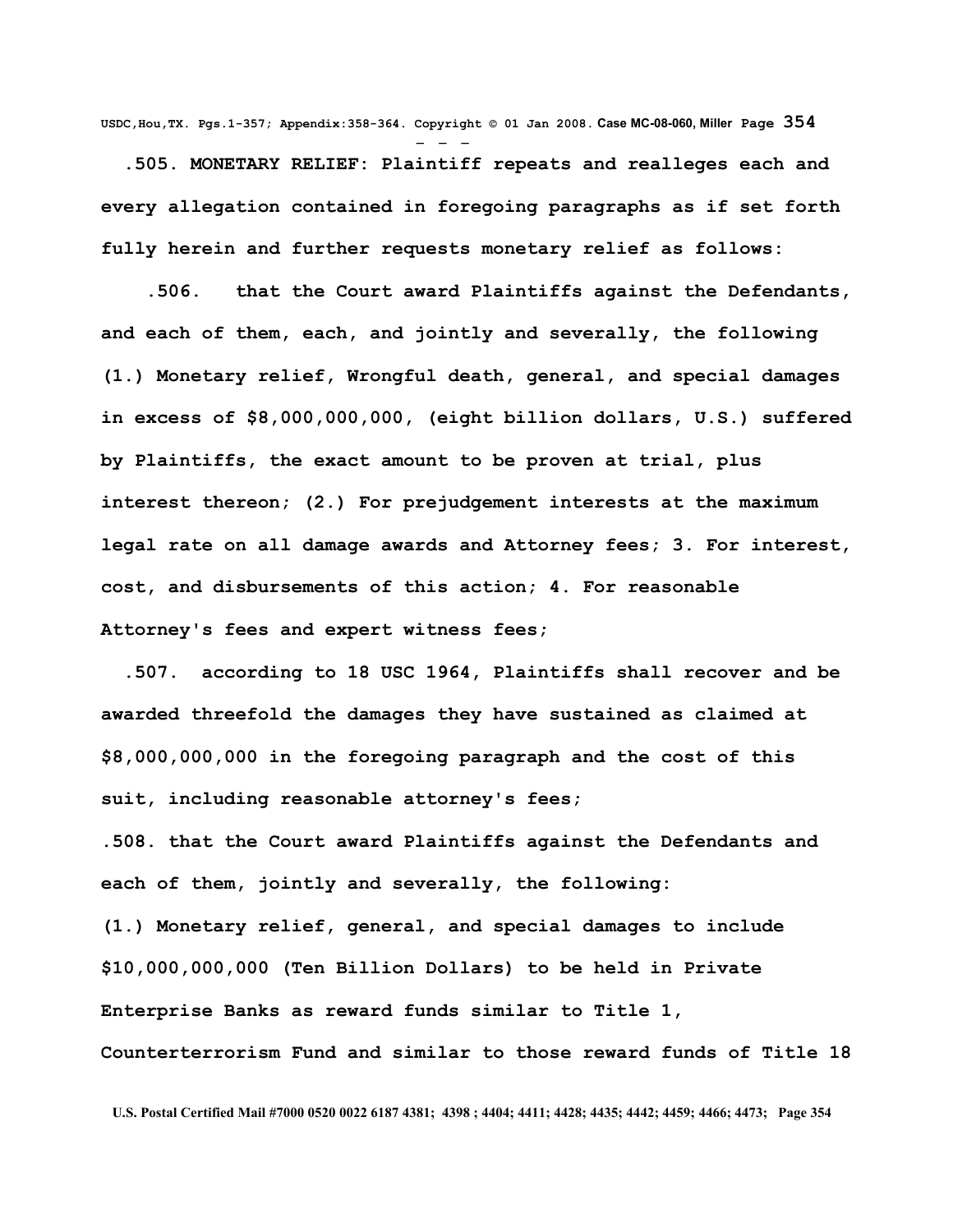**USDC,Hou,TX. Pgs.1-357; Appendix:358-364. Copyright © 01 Jan 2008. Case MC-08-060, Miller Page 355** - - **and Title 22. Said \$10,000,000,000 (Ten Billion Dollars) to be used exclusively for payment of** *"life-rewards"* **for return alive of captured U.S. soldiers at \$25 million each, immediately offered over world news media, within hours on the day of capture, and paid within hours on the day of capture, without delay, until all war hostilities have ended, generally following said Title 18 and Title 28 guidelines that allow raising said rewards up to \$50,000,000 if deemed appropriate and special bank arrangements be made for rapid transfer of any and all reward amounts be made to speed transfer of \$25 million dollar reward amounts to whichever country is designated as a destination for reward payments;**

**(2.) For prejudgment interests at the maximum legal rate on all damage awards and Attorney fees;**

 **(3.) For interests, cost, and disbursements of this action; 5. For reasonable Attorney's fees and expert witness fees;** 

**(4.) For such other and further relief as the court deems just and proper; (5.) For punitive damages of threefold all said damages, plus interest thereon, as provided under 18 USC, Section 1964(c) ; (6.) Reasonable Attorney Fees.**

**Dated: 20 Feb 2008.** 

**Plaintiffs' Address: 2314 Gentry St., Houston, Texas 77009; Cell Phone: 832 693 1523 ; Home Phone: 713 609 9142**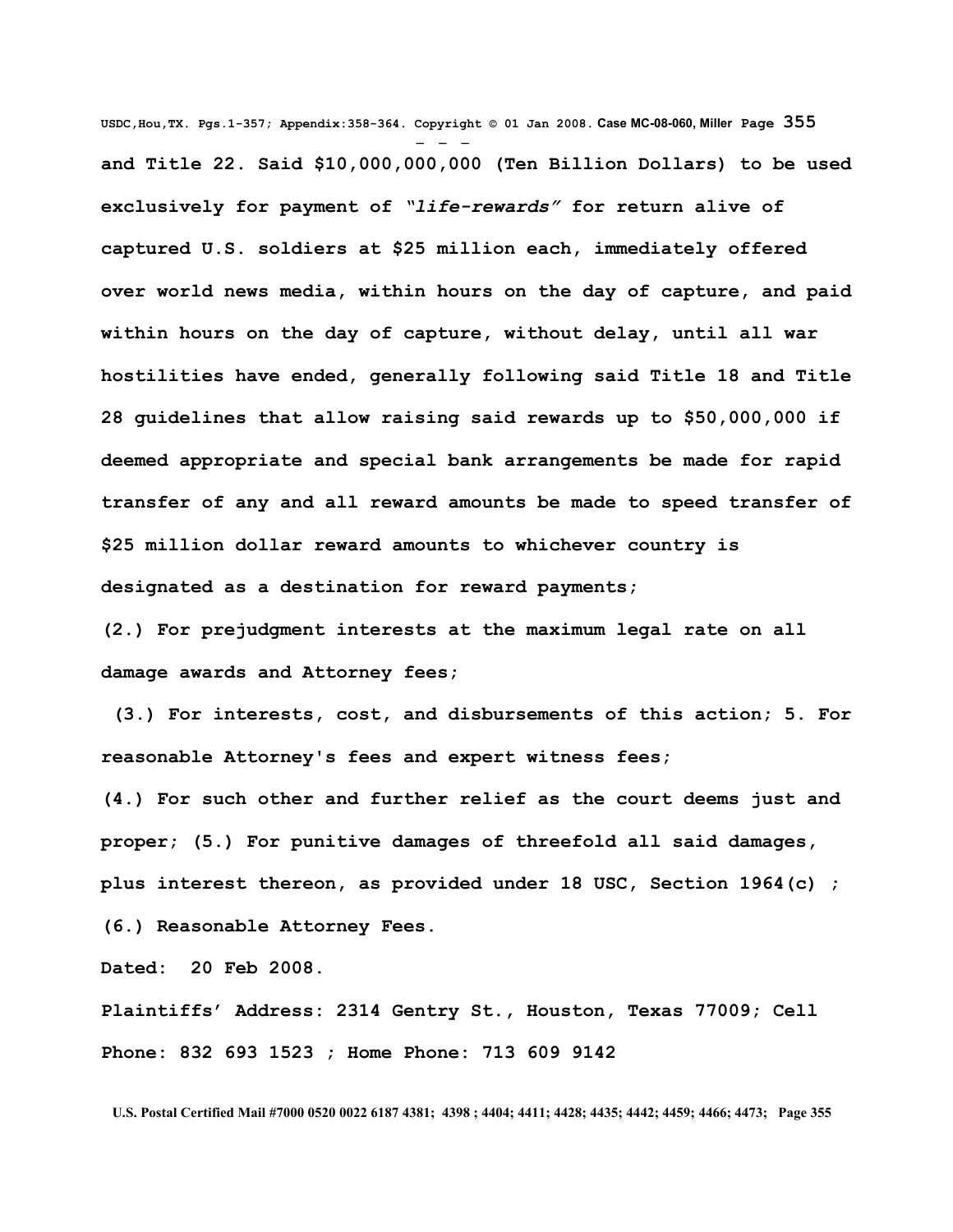**USDC,Hou,TX. Pgs.1-357; Appendix:358-364. Copyright © 01 Jan 2008. Case MC-08-060, Miller Page 356** - - -

 **Plaintiffs' type-printed-signature names are also submitted as Plaintiffs' authorization that their type-printed-signatures, herein, are intended by them to suffice the same as their handwritten signature names on this document, should their hand-written names be inadvertently omitted by any one of them on this document: Plaintiff's type-printed-signature name: S/ Kenneth W. MacKenzie, Plaintiff's hand-signature signed name: S/**

**Julieta Vasquez-MacKenzie's type-printed-signature name: S/ Julieta Vasquez-MacKenzie,** 

**Julieta Vasquez-MacKenzie's hand signed name: S/**

**Plaintiff's type-printed-signature name: S/ Ceasar Vasquez Menchaca Ceasar Vasquez Menchaca's hand-signed name: S/**

**Plaintiff's type-printed-signature name:: S/ Guadalupe Vasquez Guadalupe Vasquez's hand-signed name: S/** 

**. . . . . . . . . . . . . . . . . . . . . . . . . . . . . . . . . . . . . . . . . . . . . . . . . . . . . . . . . . . . . . . . . . . . . . . . . . . . . . . . . . . . . . . . . . . . . . . . . . . . . . . . . . . . . . . . . . . . . . . . . . . . . . . . . . . . . . . . . . . . . . . . . . . . . . . . . . . . . . . . . . . . . . . . . . . . . . . . . . . . . . . . . . . . . . . . . . . . . . . . . . . . . . . . . . . . . . . . . . . . . . . . . . . . . . . . . . . . . . . . . . . . . . . . . . . . . . . . . . . . . . . . . . . . . . . . . . . . . . . . . . . . . . . . . . . . . . . . . . . . . . . . . . . . . . . . . . . . . . . . . . . . . . . . . . . . . . . . . . . . . . . . . . . . . . . . . . . . . . . . . . . . . . . . . . . . . . . . . . . . . . . . . . . . . .**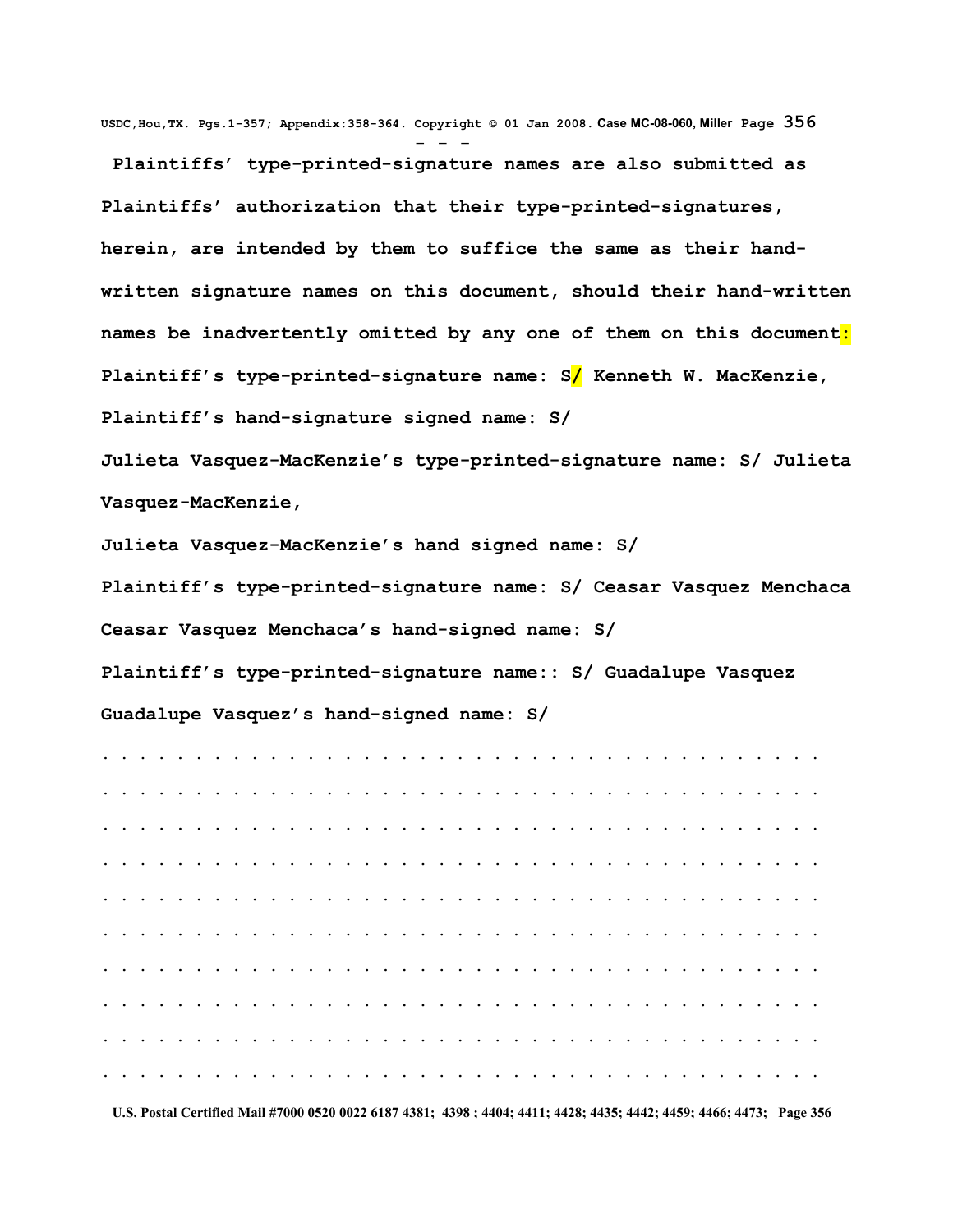|  |  |  |  |  |  |  |        |  |  |                |           |                                                                                                                                                                                                                               |  |  |  |           |          |  | USDC, Hou, TX. Pgs. 1-357; Appendix: 358-364. Copyright @ 01 Jan 2008. Case MC-08-060, Miller Page $357$ |  |  |  |
|--|--|--|--|--|--|--|--------|--|--|----------------|-----------|-------------------------------------------------------------------------------------------------------------------------------------------------------------------------------------------------------------------------------|--|--|--|-----------|----------|--|----------------------------------------------------------------------------------------------------------|--|--|--|
|  |  |  |  |  |  |  |        |  |  |                |           |                                                                                                                                                                                                                               |  |  |  |           |          |  |                                                                                                          |  |  |  |
|  |  |  |  |  |  |  |        |  |  |                |           |                                                                                                                                                                                                                               |  |  |  |           |          |  |                                                                                                          |  |  |  |
|  |  |  |  |  |  |  |        |  |  | $\cdot$        | $\bullet$ |                                                                                                                                                                                                                               |  |  |  |           |          |  |                                                                                                          |  |  |  |
|  |  |  |  |  |  |  |        |  |  |                |           |                                                                                                                                                                                                                               |  |  |  |           |          |  |                                                                                                          |  |  |  |
|  |  |  |  |  |  |  |        |  |  |                |           |                                                                                                                                                                                                                               |  |  |  |           |          |  |                                                                                                          |  |  |  |
|  |  |  |  |  |  |  |        |  |  |                |           |                                                                                                                                                                                                                               |  |  |  |           |          |  |                                                                                                          |  |  |  |
|  |  |  |  |  |  |  |        |  |  | $\bullet$      | $\bullet$ |                                                                                                                                                                                                                               |  |  |  |           |          |  |                                                                                                          |  |  |  |
|  |  |  |  |  |  |  |        |  |  | $\blacksquare$ |           |                                                                                                                                                                                                                               |  |  |  |           |          |  |                                                                                                          |  |  |  |
|  |  |  |  |  |  |  |        |  |  |                |           |                                                                                                                                                                                                                               |  |  |  |           |          |  |                                                                                                          |  |  |  |
|  |  |  |  |  |  |  |        |  |  |                |           |                                                                                                                                                                                                                               |  |  |  |           |          |  |                                                                                                          |  |  |  |
|  |  |  |  |  |  |  |        |  |  |                |           |                                                                                                                                                                                                                               |  |  |  |           |          |  |                                                                                                          |  |  |  |
|  |  |  |  |  |  |  |        |  |  | $\bullet$      | $\bullet$ |                                                                                                                                                                                                                               |  |  |  | $\bullet$ |          |  |                                                                                                          |  |  |  |
|  |  |  |  |  |  |  |        |  |  |                |           |                                                                                                                                                                                                                               |  |  |  |           |          |  |                                                                                                          |  |  |  |
|  |  |  |  |  |  |  | $\sim$ |  |  |                |           | the company of the company of the company of the company of the company of the company of the company of the company of the company of the company of the company of the company of the company of the company of the company |  |  |  |           | $\cdots$ |  |                                                                                                          |  |  |  |

## **ATTACHMENT APPENDIX A**

[Claim #2 at Queen's Bench Division, England:]

 **Claim Form**

 **In the High Court of Justice**

 **Queen's Bench Division Commercial Court Royal Courts of Justice**



 Claim No. Issue date is a structure of the contract of the contract of the SEAL SEAL of the contract of the contract of the contract of the contract of the contract of the contract of the contract of the contract of the contract of the contrac

Claimant(s)

Claimant (1) Kenneth MacKenzie, 2314 Gentry St. Houston, Texas, 77009; Phone: 832 693 1523, Claimant on his own behalf and on behalf of all other members of a class of victims similarly situated; Claimant (2) Elizabeth II (Elizabeth Alexandra Mary Windsor) Queen of England and Commonwealth Realms, member of a class of victims similarly situated; Claimant (3) His Royal Highness Charles Philip Arthur George, Prince of Wales, Prince Charles of Edinburgh, The Duke of Cornwall, The Duke of Rothesay; Claimant (4), His Royal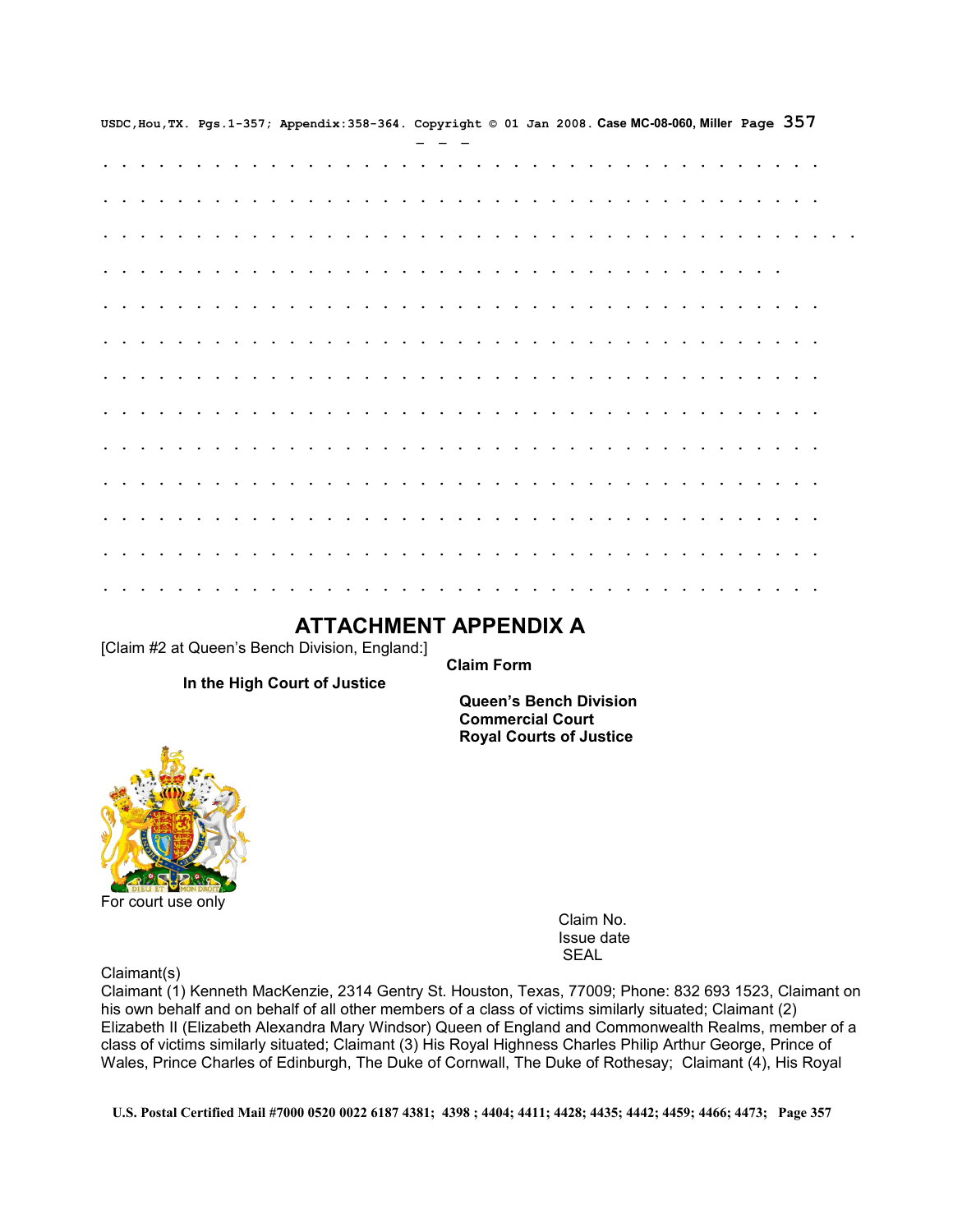**USDC,Hou,TX. Pgs.1-357; Appendix:358-364. Copyright © 01 Jan 2008. Case MC-08-060, Miller Page 358**

Highness Prince William Arthur Philip Louis of Wales; Claimant (5) His Royal Highness Prince Henry of Wales, Claimants similarly situated …

Defendant(s)

(1) Defendant #1, U.S. Attorney General Alberto Gonzales (former), U.S. Department of Justice , 950 Pennsylvania Avenue, NW, Washington, DC 20530-0001; Phone: 202-353-1555 ; [AskDOJ@usdoj.gov](mailto:AskDOJ@usdoj.gov?subject=USDOJ%20Comments) ; [usatty.txs@usdoj.gov](mailto:usatty.txs@usdoj.gov) ; [Carmen.reyes@usdoj.gov](mailto:Carmen.reyes@usdoj.gov)

Name and address of Defendant receiving this Claim form:

- - -

Defendant #1, U.S. Attorney General Alberto Gonzales (former), U.S. Department of Justice , 950 Pennsylvania Avenue, NW, Washington, DC 20530-0001; Phone:202-353-1555; [AskDOJ@usdoj.gov](mailto:AskDOJ@usdoj.gov?subject=USDOJ%20Comments) U.S. Attorney General Michael B. Mukasey (09 Nov 2007) , care of U.S. Attorney Donald J. DeGabrielle, U.S. Attorney, Houston, U.S. Attorney's Office, Southern District of Texas, P.O. Box 61129, Houston, TX 77208; Switchboard - 713-567-9000 ; Public Inquiry Line - 713-567-9535 Fax Line - 713-718-3300 [usatty.txs@usdoj.gov](mailto:usatty.txs@usdoj.gov) ; [Carmen.reyes@usdoj.gov](mailto:Carmen.reyes@usdoj.gov)

|                                                                                                                                                                                                                                                                                           | <b>Amount Claimed</b>                     | \$8,000,000,000 |  |  |  |  |  |  |  |
|-------------------------------------------------------------------------------------------------------------------------------------------------------------------------------------------------------------------------------------------------------------------------------------------|-------------------------------------------|-----------------|--|--|--|--|--|--|--|
|                                                                                                                                                                                                                                                                                           | Court Fee (estimated)                     | \$900           |  |  |  |  |  |  |  |
|                                                                                                                                                                                                                                                                                           | Solicitor's costs (estimated) \$1,000,000 |                 |  |  |  |  |  |  |  |
|                                                                                                                                                                                                                                                                                           | Total                                     | \$8.001.000.900 |  |  |  |  |  |  |  |
| The court office at the Admiralty and Commercial Registry, Royal Courts of Justice, Strand, London WC2A 2LL, is open between 1 am<br>and 4:30 pm Monday to Friday.<br>When corresponding with the court, please address forms or letters to the Court Manager and quote the claim number. |                                           |                 |  |  |  |  |  |  |  |
|                                                                                                                                                                                                                                                                                           |                                           |                 |  |  |  |  |  |  |  |
|                                                                                                                                                                                                                                                                                           |                                           |                 |  |  |  |  |  |  |  |
|                                                                                                                                                                                                                                                                                           |                                           |                 |  |  |  |  |  |  |  |
|                                                                                                                                                                                                                                                                                           |                                           |                 |  |  |  |  |  |  |  |
|                                                                                                                                                                                                                                                                                           |                                           |                 |  |  |  |  |  |  |  |
|                                                                                                                                                                                                                                                                                           |                                           |                 |  |  |  |  |  |  |  |
| N1(CC) Claim Form (CPR Part 7) (03.02)                                                                                                                                                                                                                                                    |                                           |                 |  |  |  |  |  |  |  |

Claim File No.

Brief details of claim 2: Particulars of claim (\*See: attached United States District Court, S. District, Texas Case MC-08-060) (\*will follow if an acknowledgement of service is filed that indicates an intention to defend the claim)

 **JURISDICTION:** First, Jurisdiction is under customary international law, Geneva Conventions of 1949 and Geneva Protocols of June 1977; second, is under the ordinary rules of domestic British tort law; third, jurisdiction is under and is based on the European Convention on Human Rights – ECHR,

<http://www.hri.org/docs/ECHR50.html>In sum, human rights violations can be remedied in domestic British law through prosecution of torts in violation of the law of nations; Jurisdiction is under ordinary domestic torts and the Human Rights Act which essentially enables ECHR claims to be made in British courts and jurisdiction is also provisioned by treaties that make provision for prosecution under British laws that relate to human rights proscribed crimes against humanity--including war crimes, Torture proscribed of United States Code, TITLE 18, Sections 1961 through 1968, RICO Act; USC Title 18, Part I, Chapter 96, section 1964, Civil remedies, et.seq., RICO Act and several RICO predicates wherein 'extraterritorial jurisdiction' is provisioned by operation of various treaties in effect between the United States and Great Britain. Jurisdiction of Geneva Convention (I) (III) (IV) war crime violations, specifically 'Article 3 Torture' and 'murder' and Jurisdiction of war crime violations of Protocols Additional to the Geneva Conventions of 12 August 1949 (Protocol I, specifically Article 11, and Protocol II), can likewise be remedied in domestic British law through prosecution of crimes and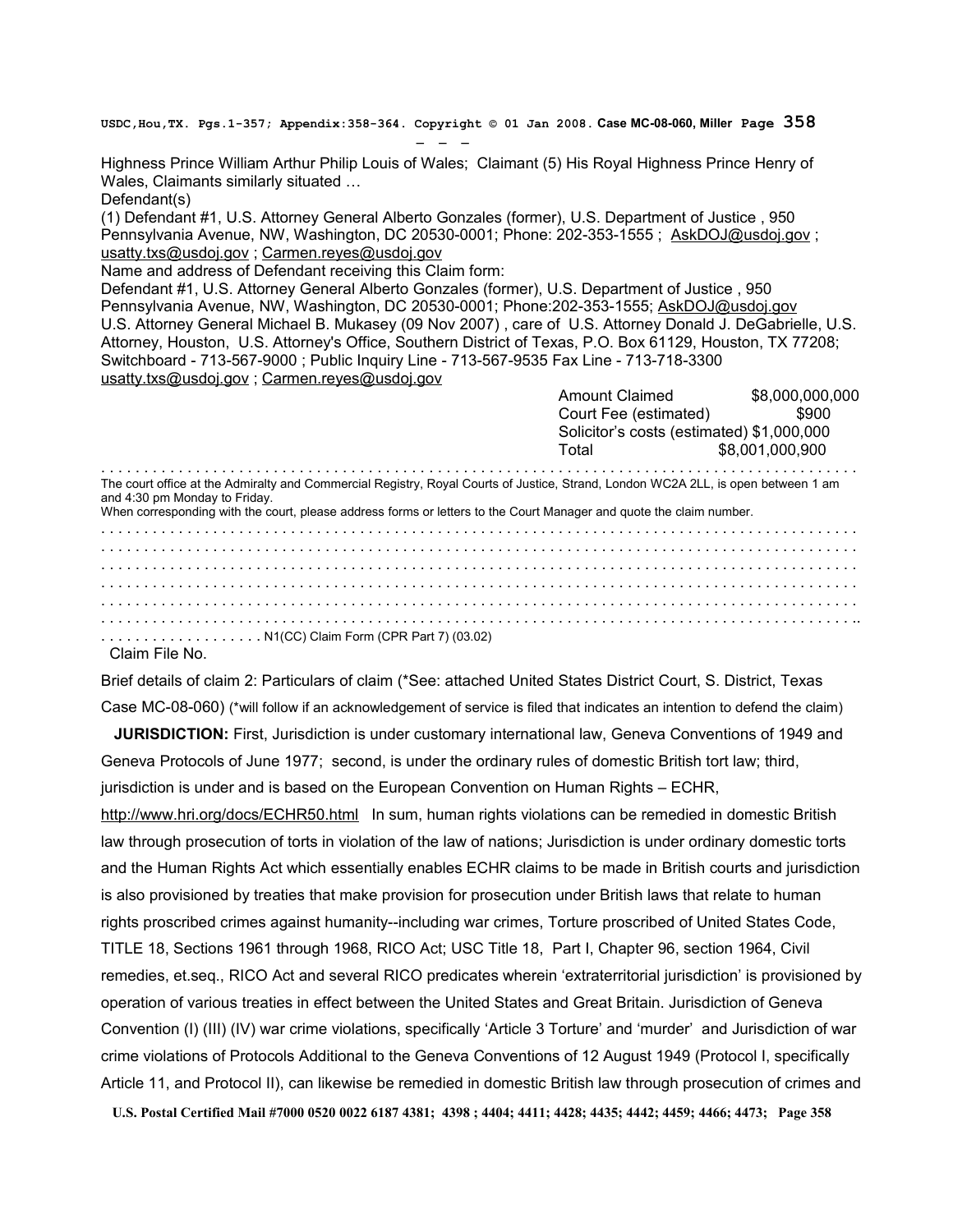**USDC,Hou,TX. Pgs.1-357; Appendix:358-364. Copyright © 01 Jan 2008. Case MC-08-060, Miller Page 359**

- - -

torts that relate to these violations. Remedies under the ordinary domestic tort regime are conditioned, as in the United States, by jurisdiction, immunity, and a number of domestic prudential concepts.

 Plaintiffs, the family of Kristian Menchaca -- Plaintiffs Guadalupe Vasquez (Kristian's mother), Ceasar Vasquez Menchaca (Kristian's brother), Julieta Vasquez-MacKenzie (Kristian's Aunt) and Kenneth MacKenzie (Kristian's Uncle), similarly situated as family class members, bring this action on behalf of themselves as a class of damaged family members challenging Defendant's policies and practices in violation of The Third Geneva Convention and the European Convention on Human Rights -- ECHR that have caused the death of Kristian Menchaca by reason of (1) the negligent or wrongful acts and omissions of employees of the United States Government while acting within the scope of their office or employment, and (2) said Defendant #1, Attorney General Alberto Gonzales "wrongfully" transferring parts of \$87 million dollars of U.S. Congressprovisioned U.S. `Counterterrorism Fund' money diverted (embezzled and Burglarized) from the premises of the U.S. Treasury in Washington, DC, to various other countries by means of Internet wire and wireless telemetry of rewards and wire and wireless telemetry and telephone communications and other wire and wireless telemetry arranging to pay out of said U.S. Treasury funds of said U.S. Title 1, `Counterterrorism Fund,' money, as Internet wire and wireless advertised rewards to save the lives of terrorist wartime enemies of the United States and Great Britain who were members of terrorist groups, known as "al Qaida" and "al Shura" members as follows: Hamsiraji Marusi Sali, … \$1 million paid for the information that led to Sali's location(Photos)U.S. Embassy Manila press release; \$1 million dollars paid for information that led capture of Muhammad Zimam Abd al-Razzaq al-Sadun; \$1 million paid for the information that led to capture of Muhsin Khadr al-Khafaji (no picture available); and, **during this same time frame of June-2006, while, at the same time as said United States Code Title 1 money was paid out of the U.S. Treasury, said members of these same U.S. Reward life-saved al Shura and al Queda Terrorist Organizations were in-progress torture-murdering (1) Pfc. Kristian Menchaca, 23, and (2) Pfc. Thomas L. Tucker, 25, who were treasonably denied by Attorney General Gonzales the equal life-saving treatment of said United States `Counterterrorism Funds' in the area of Yosifiya, Iraq, during June 2006.** Pfc. Kristian Menchaca, 23, and Pfc. Thomas L. Tucker, 25, were denied, during June 2006, by Attorney General Gonzales to "equal life saving Rewards" of said United States Reward Funds provided under United States Code Title 1, Section 101, `Counterterrorism Funds,' and were mutilation-torture-murdered by al-Queda & al-Shura Terrorists who (1) smashed their faces to unrecognizable pulp while alive, (2) gouged out their eyes while alive, (3) cut off their genitalia while alive, (4) disemboweled & yanked-their-intestines-to-ground while alive, (5) amputated their hands while alive, (6) tore-off and amputated their arms and legs while alive, and (7) cut off their heads and their hearts out in their last moments of life.

"A U.S. reward policy that continues Gonzales's reward paradigms, which are apparent and which have proven to be "\$50,000 death warrants," one-hundred-percent-of-the-time, as proven to produce mutilation,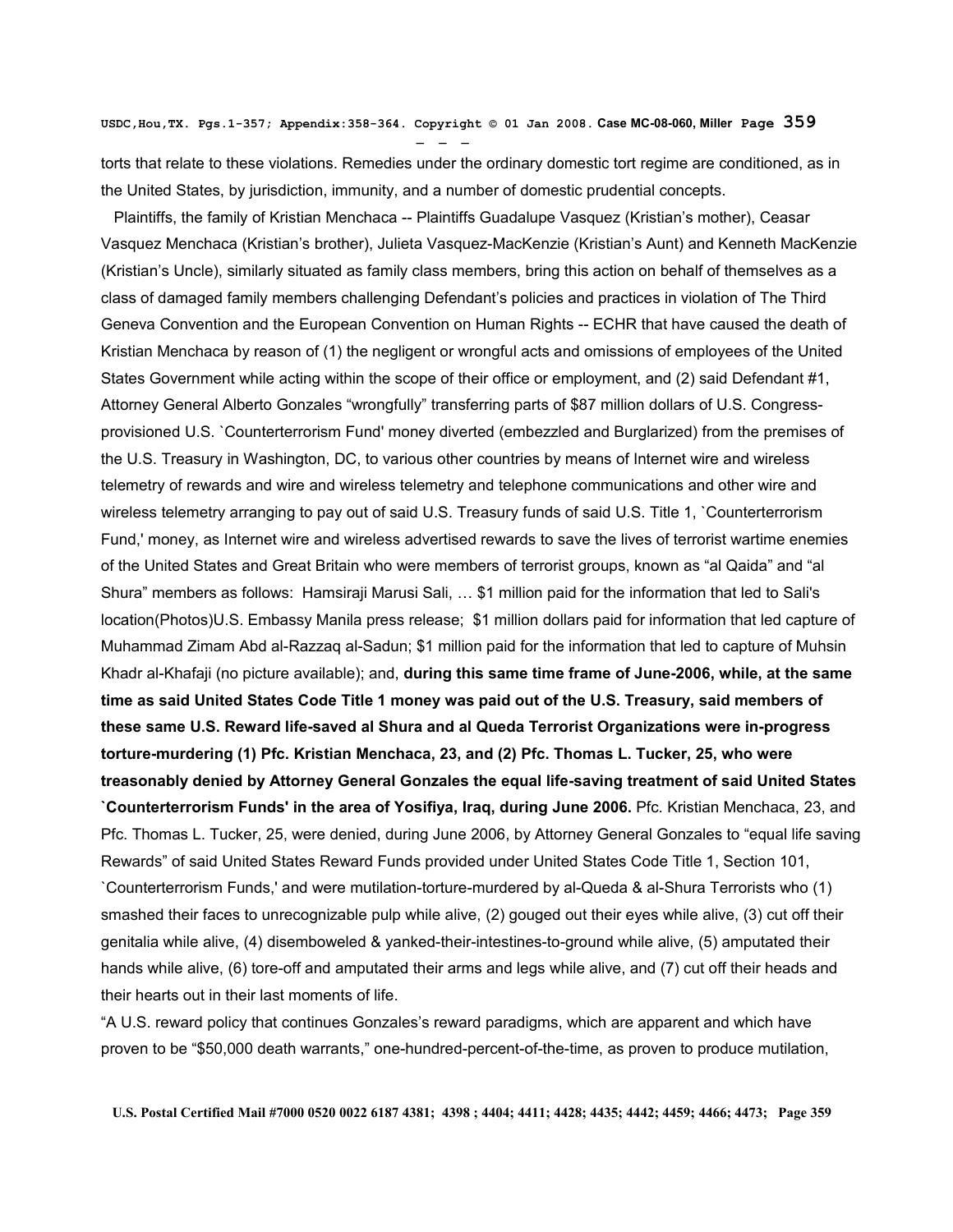**USDC,Hou,TX. Pgs.1-357; Appendix:358-364. Copyright © 01 Jan 2008. Case MC-08-060, Miller Page 360** - - -

torture, and murder of captured U.S. soldiers during wartime in Iraq, in all likelihood will be interpreted by Terrorists as "\$50,000 death warrant" 'rewards' for all coalition troops and British serving in Iraq & Afghanistan.

 Thus, captured British soldiers 'WILL' undoubtedly suffer the same Terrorist inflicted mutilation, torture, and murder inflicted on captured "\$50,000 death warrant" U.S. soldiers during wartime in Iraq and Afghanistan.

 Members of the royal family are potential victims of the current *"U.S. \$50,000 'Death Warrant' rewards,"* including Claimant (2) Elizabeth II (Elizabeth Alexandra Mary Windsor) Queen of England and Commonwealth Realms, member of a class of victims similarly situated; Claimant (3) His Royal Highness Charles Philip Arthur George, Prince of Wales, Prince Charles of Edinburgh, The Duke of Cornwall, The Duke of Rothesay; Claimant (4), His Royal Highness Prince William Arthur Philip Louis of Wales; Claimant (5) His Royal Highness Prince Henry of Wales, Claimants similarly situated.

 As a consequence, any member of the royal family (relatives) currently serving or planning to serve in Iraq or Afghanistan, including Prince William and Prince Harry, both currently serving in the British Army Horse Guards in England (a battalion of body guards assigned to protect the Queen and royal household, which is also a mechanized Cavalry unit deployed to Iraq), who have volunteered for duty in Iraq, are subject to the same mutilation, torture, and murder inflicted on captured U.S. soldiers during wartime in Iraq and Afghanistan because of the 'carryover-ripple-effect' of the Gonzales-Rice policy of valuing U.S. soldiers with low value *"U.S. \$50,000 'Death' rewards."* This means that Prince William and Prince Harry face the potential, if captured, of al-Queda & al-Shura (1) smashing their faces to unrecognizable pulp while alive, (2) eyes gouged out while alive, (3) genitalia cut off while alive, (4) disemboweled & intestines-yanked-to-ground while alive, (5) amputated hands while alive, (6) torn-off and amputated arms and legs while alive, (7) heads cut off and hearts cut out in last moments of life.

Wherefore: Claimants Kenneth MacKenzie (Kristian Vasquez's Uncle), Guadalupe Vasquez (Kristian's mother), Ceasar Vasquez Menchaca (Kristian's brother), Julieta Vasquez-MacKenzie (Kristian's Aunt) request MONETARY RELIEF: Claimants repeat and reallege each and every allegation contained in foregoing paragraphs as if set forth fully herein and further request monetary relief as follows:

 .A. that the Court award Claimants against the Defendants, and each of them, each, and jointly and severally, the following:

 1. Monetary relief, Wrongful death, general, and special damages in excess of \$8,000,000,000, suffered by Claimants, the exact amount to be proven at trial, plus interest thereon; 2. For prejudgement interests at the maximum legal rate on all damage awards and Attorney fees; 3. For interest, cost, and disbursements of this action; 4. For reasonable Attorney's fees and expert witness fees;

 .B. that the Court award Claimant against the Defendants and each of them, jointly and severally, the following:

2. Monetary relief, general, and special damages to include \$10,000,000,000 (Ten Billion Dollars) to be held in Private Enterprise Banks as reward funds similar to Title 1, Counterterrorism Fund and similar to those reward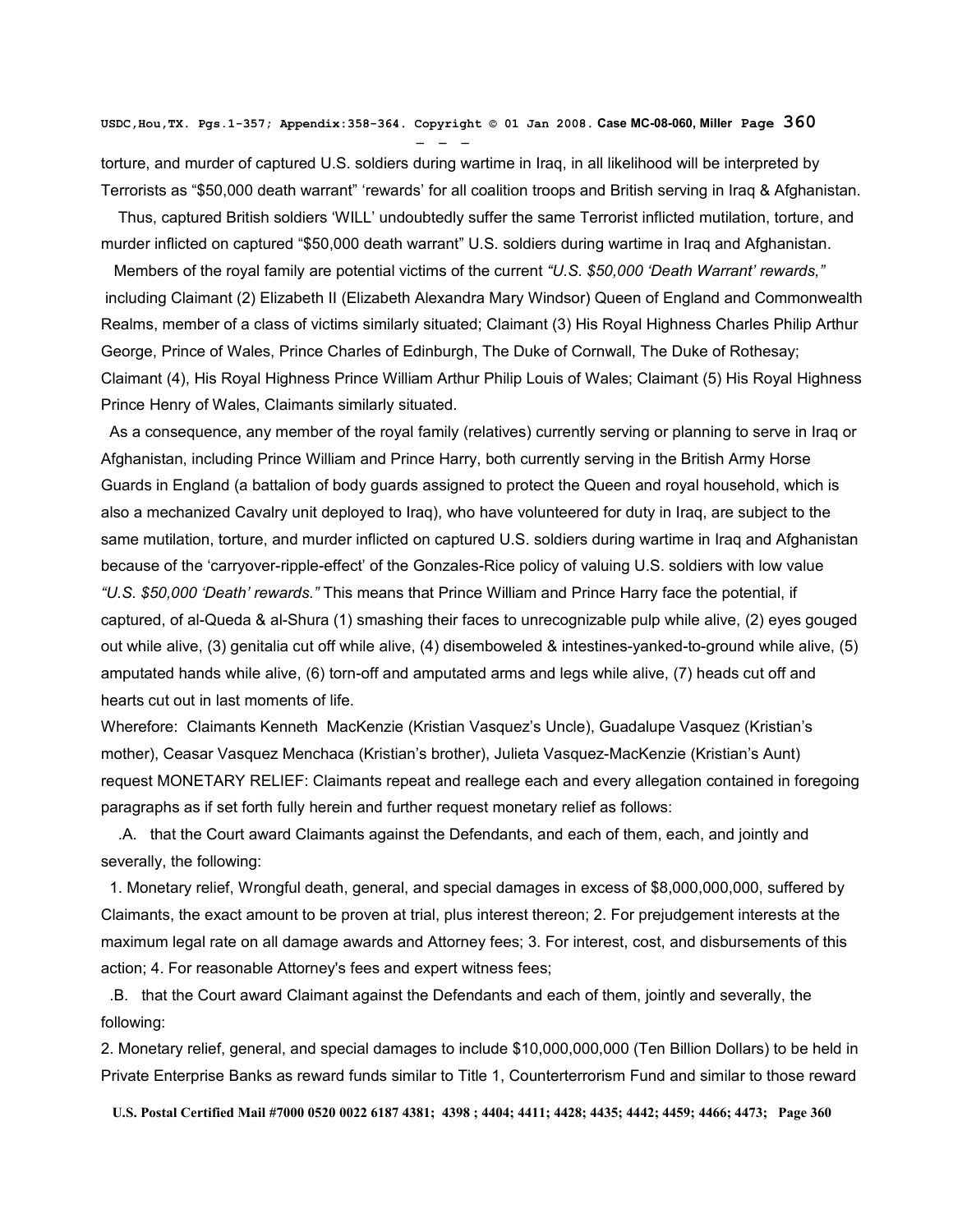**USDC,Hou,TX. Pgs.1-357; Appendix:358-364. Copyright © 01 Jan 2008. Case MC-08-060, Miller Page 361**

funds of Title 18 and Title 22. Said \$10,000,000,000 (Ten Billion Dollars) to be used exclusively for payment of rewards for captured U.S. soldiers and / or captured British soldiers, at \$25 million each, generally following said Title 18 and Title 28 guidelines that allow raising said rewards up to \$50,000,000 if deemed appropriate; 3. For prejudgment interests at the maximum legal rate on all damage awards and Attorney fees;

 4. For interests, cost, and disbursements of this action; 5. For reasonable Attorney's fees and expert witness fees;

6. For such other and further relief as the court deems just and proper; 7. For punitive damages of threefold all said damages, plus interest thereon, as provided under 18 USC, Section 1964(c) ; 8. Reasonable Attorney Fees.

Wherefore: Plaintiff MacKenzie requests (See enclosed USDC Complaint Pleadings)

Statement of Truth

\*(I believe) (The Claimant believes) that the facts stated in this claim form \*(and the particulars of the claim attached to this claim form) are true.

\* I am duly authorized by the Claimant to sign this statement

Full name: Kenneth Walter MacKenzie

Name of \*(Claimant) ('s solicitor's firm) Kenneth Walter MacKenzie

Electronically Signed : S/ Kenneth Walter MacKenzie,

- - -

position or office held : Claimant

\*(Claimant) ('<del>s solicitor</del>) (if signing on behalf of firm, company or corporation)

\*delete as appropriate

Claimant's or solicitor's address to which

Documents or payments should be sent if

Different from overleaf including (if appropriate)

Details of DX. Fax or e-mail:

Claimant (1) Kenneth MacKenzie, 2314 Gentry St. Houston, Texas, 77009; Phone: 832 693 1523,

kenmackenzie2000@yahoo.com , kennymackenzie@comcast.net

**. . . . . . . . . . . . . . . . . . . . . . . . . . . . . . . . . . . . . . . . . . . . . . . . . . . . . . . . . . . . . . . . . . . . . . . . . . . . . . . . . . . . . . . . . . . . . . . . . . . . . . . . . . . . . . . . . . . . . . . . . . . . . . . . . . . . . . . . . . . . . . . . . . . . . . . . . . . . . . . . . . . . . . . . . . . . . . . . . . . . . . . . . . . . . . . . . . . . . . . . . . . . . . . . . . . . . . . . . . . . . . . . . . . . . . . . . . U.S. Postal Certified Mail #7000 0520 0022 6187 4381; 4398 ; 4404; 4411; 4428; 4435; 4442; 4459; 4466; 4473; Page 361**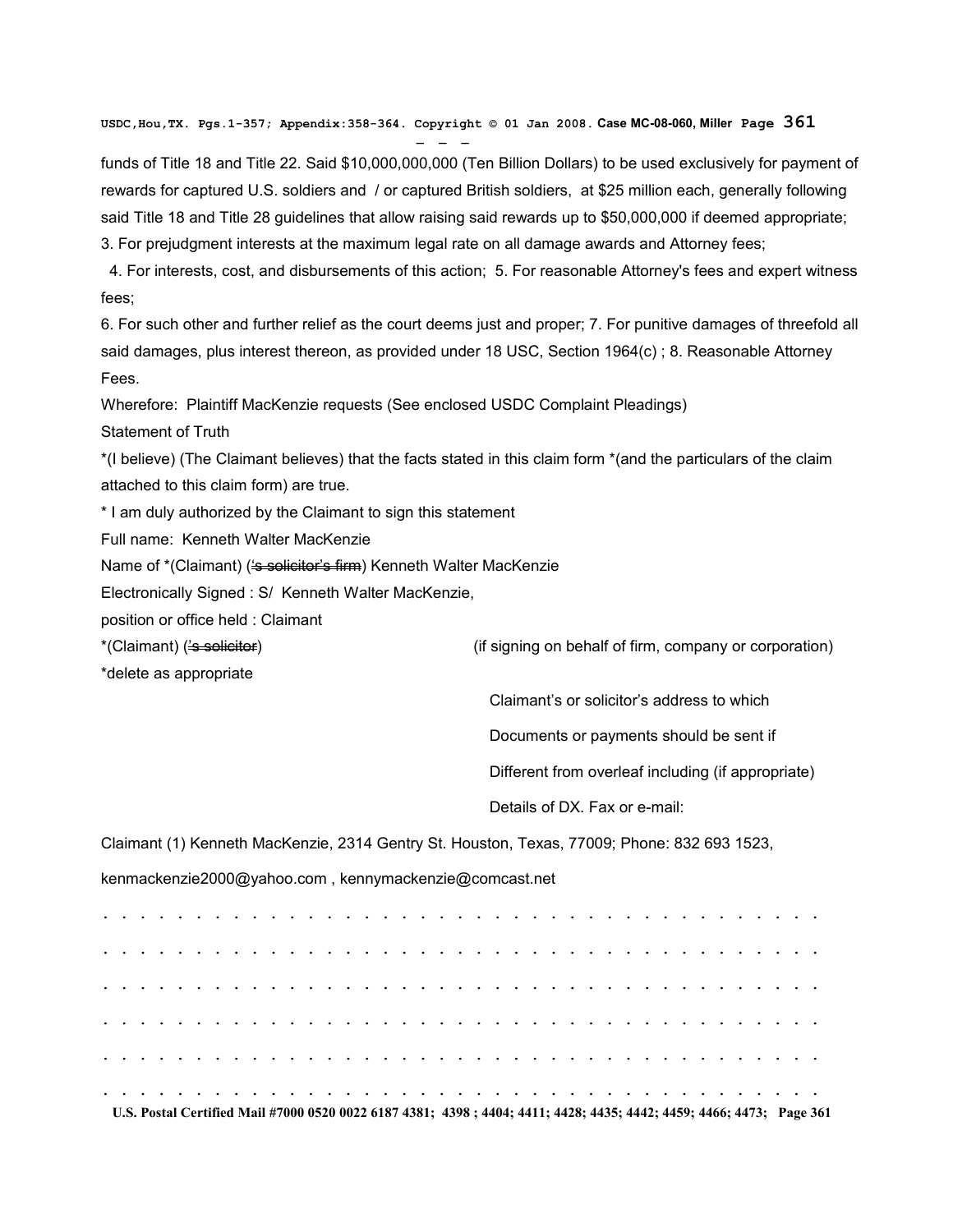|  |  |  |  |  |  |  | USDC, Hou, TX. Pgs. 1-357; Appendix: 358-364. Copyright $@$ 01 Jan 2008. Case MC-08-060, Miller Page $362$ |  |  |  |  |  |                                                         |  |  |  |                      |                      |                      |                      |                 |                      |           |  |  |                 |                                         |                          |                                              |  |  |  |  |  |
|--|--|--|--|--|--|--|------------------------------------------------------------------------------------------------------------|--|--|--|--|--|---------------------------------------------------------|--|--|--|----------------------|----------------------|----------------------|----------------------|-----------------|----------------------|-----------|--|--|-----------------|-----------------------------------------|--------------------------|----------------------------------------------|--|--|--|--|--|
|  |  |  |  |  |  |  |                                                                                                            |  |  |  |  |  |                                                         |  |  |  |                      |                      |                      |                      |                 |                      |           |  |  |                 |                                         |                          |                                              |  |  |  |  |  |
|  |  |  |  |  |  |  |                                                                                                            |  |  |  |  |  |                                                         |  |  |  |                      |                      |                      |                      | .               |                      |           |  |  |                 |                                         |                          |                                              |  |  |  |  |  |
|  |  |  |  |  |  |  |                                                                                                            |  |  |  |  |  |                                                         |  |  |  | $\ddot{\phantom{0}}$ |                      |                      |                      |                 |                      |           |  |  |                 |                                         |                          |                                              |  |  |  |  |  |
|  |  |  |  |  |  |  |                                                                                                            |  |  |  |  |  |                                                         |  |  |  | $\ddot{\phantom{0}}$ | $\ddot{\phantom{1}}$ | $\cdot$              | $\ddot{\phantom{0}}$ | $\cdot$ $\cdot$ |                      |           |  |  |                 |                                         |                          |                                              |  |  |  |  |  |
|  |  |  |  |  |  |  |                                                                                                            |  |  |  |  |  | $\cdot$ $\cdot$ $\cdot$ $\cdot$ $\cdot$                 |  |  |  |                      | $\ddot{\phantom{a}}$ | $\ddot{\phantom{a}}$ | $\ddot{\phantom{a}}$ |                 |                      |           |  |  |                 | $\sim$                                  | $\ddot{\phantom{0}}$     | $\ddot{\phantom{a}}$<br>$\ddot{\phantom{a}}$ |  |  |  |  |  |
|  |  |  |  |  |  |  |                                                                                                            |  |  |  |  |  |                                                         |  |  |  |                      |                      |                      |                      |                 |                      |           |  |  |                 |                                         |                          |                                              |  |  |  |  |  |
|  |  |  |  |  |  |  |                                                                                                            |  |  |  |  |  | $\cdots$                                                |  |  |  |                      |                      |                      |                      |                 |                      |           |  |  |                 |                                         |                          |                                              |  |  |  |  |  |
|  |  |  |  |  |  |  |                                                                                                            |  |  |  |  |  |                                                         |  |  |  |                      |                      |                      |                      |                 |                      |           |  |  |                 |                                         |                          |                                              |  |  |  |  |  |
|  |  |  |  |  |  |  |                                                                                                            |  |  |  |  |  | $\cdot$ $\cdot$ $\cdot$ $\cdot$ $\cdot$ $\cdot$ $\cdot$ |  |  |  |                      |                      | $\ddot{\phantom{0}}$ |                      |                 |                      |           |  |  |                 | $\cdot$ $\cdot$ $\cdot$ $\cdot$ $\cdot$ |                          | $\ddot{\phantom{0}}$                         |  |  |  |  |  |
|  |  |  |  |  |  |  |                                                                                                            |  |  |  |  |  |                                                         |  |  |  |                      |                      |                      |                      |                 |                      |           |  |  |                 |                                         |                          |                                              |  |  |  |  |  |
|  |  |  |  |  |  |  |                                                                                                            |  |  |  |  |  |                                                         |  |  |  |                      |                      |                      |                      |                 |                      |           |  |  |                 |                                         |                          |                                              |  |  |  |  |  |
|  |  |  |  |  |  |  |                                                                                                            |  |  |  |  |  |                                                         |  |  |  |                      |                      |                      |                      |                 |                      |           |  |  |                 |                                         |                          |                                              |  |  |  |  |  |
|  |  |  |  |  |  |  |                                                                                                            |  |  |  |  |  | $\cdots$                                                |  |  |  |                      | $\ddot{\phantom{0}}$ | $\ddot{\phantom{0}}$ |                      | $\sim$ $\sim$   | $\ddot{\phantom{a}}$ | $\bullet$ |  |  |                 | $\ddot{\phantom{0}}$                    | $\ddot{\phantom{1}}$     | $\ddot{\phantom{0}}$                         |  |  |  |  |  |
|  |  |  |  |  |  |  |                                                                                                            |  |  |  |  |  | $\cdot$ $\cdot$ $\cdot$ $\cdot$ $\cdot$                 |  |  |  |                      | $\sim$               | $\ddot{\phantom{a}}$ | $\sim$               |                 |                      |           |  |  | $\cdot$ $\cdot$ |                                         | $\overline{\phantom{a}}$ | $\ddot{\phantom{a}}$                         |  |  |  |  |  |
|  |  |  |  |  |  |  |                                                                                                            |  |  |  |  |  |                                                         |  |  |  |                      |                      |                      |                      |                 |                      |           |  |  |                 |                                         |                          |                                              |  |  |  |  |  |
|  |  |  |  |  |  |  |                                                                                                            |  |  |  |  |  |                                                         |  |  |  | $\ddot{\phantom{0}}$ |                      |                      |                      |                 |                      |           |  |  |                 |                                         |                          |                                              |  |  |  |  |  |
|  |  |  |  |  |  |  |                                                                                                            |  |  |  |  |  |                                                         |  |  |  |                      |                      |                      |                      |                 |                      |           |  |  |                 |                                         |                          |                                              |  |  |  |  |  |
|  |  |  |  |  |  |  |                                                                                                            |  |  |  |  |  |                                                         |  |  |  |                      |                      |                      |                      |                 |                      |           |  |  |                 |                                         |                          |                                              |  |  |  |  |  |

## **ATTACHMENT APPENDIX B**

**International Criminal Court**

**Maanweg 174**

**2516 AB 's-gravenhage, Netherlands**

**+31 70 3825869**

 **--**

**Claims under art.15 of the Rome Statute may be sent to:**

**Information and Evidence Unit**

**Office of the Prosecutor** 

**U.S. Postal Certified Mail #7000 0520 0022 6187 4381; 4398 ; 4404; 4411; 4428; 4435; 4442; 4459; 4466; 4473; Page 362**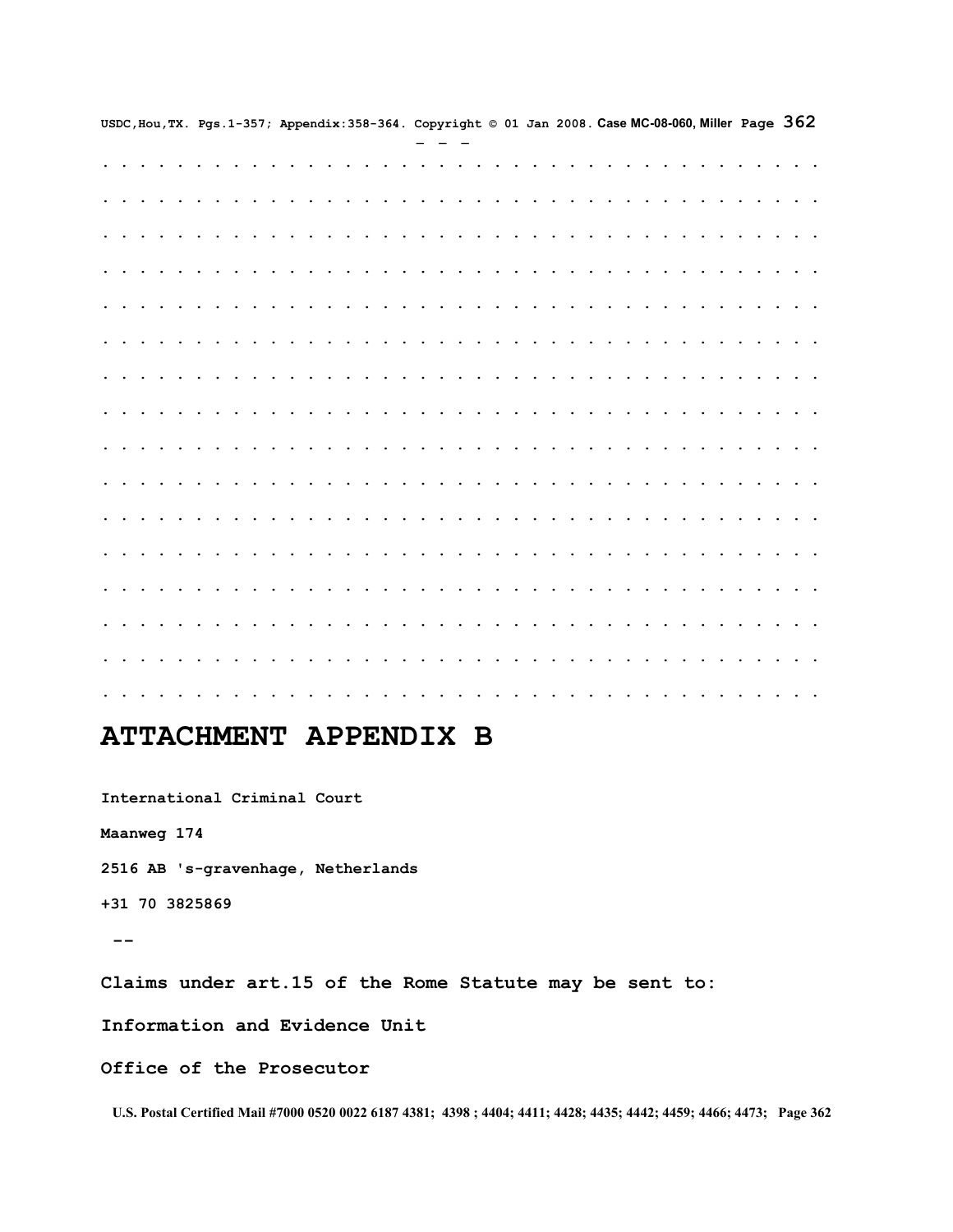**USDC,Hou,TX. Pgs.1-357; Appendix:358-364. Copyright © 01 Jan 2008. Case MC-08-060, Miller Page 363** - - - **Post Office Box 19519 2500 CM The Hague The Netherlands or sent by email to [otp.informationdesk@icc-cpi.int](mailto:otp.informationdesk@icc-cpi.int) , or sent by facsimile to +31 70 515 8555. . . . . . . . . . . . . . . . . . . . . . . . . . . . . . . . . . . . . . . . . . . . . . . . . . . . . . . . . . . . . . . . . . . . . . . . . . . . . . . . . . . . . . . . . . . . . . . . . . . . . . . . . . . . . . . . . . . . . . . . . . . . . . . . . . . . . . . . . . . . . . . . . . . . . . . . . . . . . . . . . . . . . . . . . . . . . . . . . . . . . . . . . . . . . . . . . . . . . . . . . . . . . . . . . . . . . . . . . . . . . . . . . . . . . . . . . . . . . . . . . . . . . . . . . . . . . . . . . . . . . . . . . . . . . . . . . . . . . . . . . . . . . . . . . . . . . . . . . . . . . . . . . . . . . . . . . . . . . . . . . . . . . . . . . . . . . . . . . . . . . . . . . . . . . . . .** 

## **ATTACHMENT APPENDIX C**

**Future "Interested Parties":**

**1. United Kingdom , 2. South Korea , 3. Australia, 4. Poland, 5. Romania, 6. Denmark, (NATO and UNAMI), 7. El Salvador, 8. Georgia, 9. Azerbaijan, 10. Bulgaria, 11. Latvia, 12. Albania, 13. Czech Republic , 14. Mongolia, 15. Lithuania, 16. Armenia, 17. Bosnia & Herzegovina , 18. Estonia, 19. Macedonia, 20. Kazakhstan, 21. Moldova, 22. Japan (July 17, 2006); 23. Italy (Nov. 2006); 24.**

**U.S. Postal Certified Mail #7000 0520 0022 6187 4381; 4398 ; 4404; 4411; 4428; 4435; 4442; 4459; 4466; 4473; Page 363**